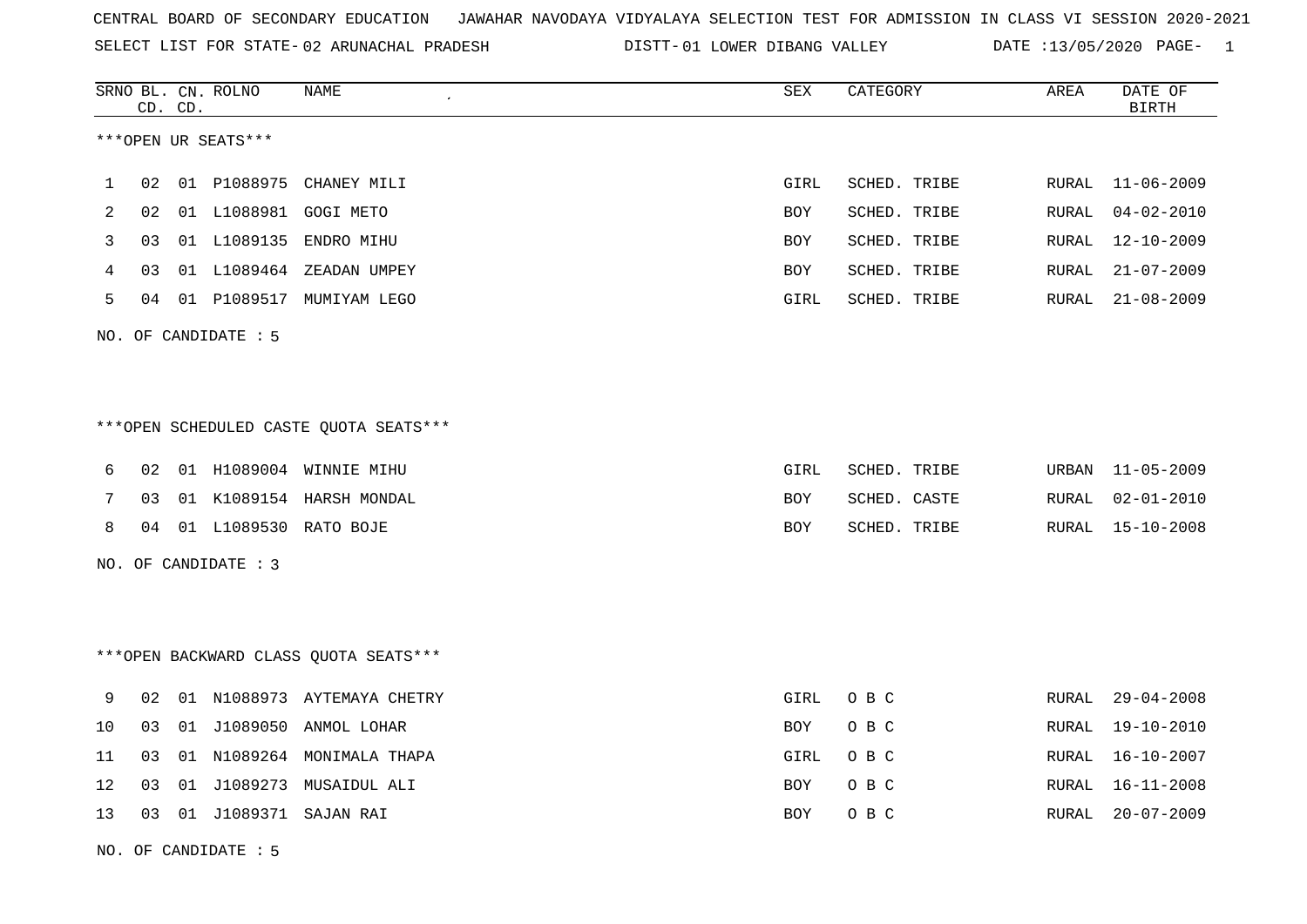SELECT LIST FOR STATE- DISTT- 02 ARUNACHAL PRADESH

01 LOWER DIBANG VALLEY DATE :13/05/2020 PAGE- 2

|    | CD. CD. |    | SRNO BL. CN. ROLNO     | NAME                                   | SEX  | CATEGORY     | AREA  | DATE OF<br><b>BIRTH</b> |
|----|---------|----|------------------------|----------------------------------------|------|--------------|-------|-------------------------|
|    |         |    |                        | ***OPEN SCHEDULED TRIBE QUOTA SEATS*** |      |              |       |                         |
| 14 | 01      |    |                        | 01 P1088924 KARPUNG JOPIR              | GIRL | SCHED. TRIBE | RURAL | $05 - 02 - 2009$        |
| 15 | 02      |    | 01 L1088967 AJO MIMI   |                                        | BOY  | SCHED. TRIBE | RURAL | $12 - 09 - 2009$        |
| 16 | 02      | 01 |                        | P1088970 APIYA MILI                    | GIRL | SCHED. TRIBE | RURAL | $03 - 01 - 2010$        |
| 17 | 02      | 01 | L1089005               | WUNJI MILI                             | BOY  | SCHED. TRIBE | RURAL | $15 - 06 - 2009$        |
| 18 | 03      | 01 | D1089010               | ABHA MANO                              | BOY  | SCHED. TRIBE | URBAN | $08 - 04 - 2010$        |
| 19 | 04      | 01 | P1089468               | ANITA PATIR                            | GIRL | SCHED. TRIBE | RURAL | $15 - 02 - 2008$        |
| 20 | 04      |    |                        | 01 L1089480 BOROT DOLEY                | BOY  | SCHED. TRIBE | RURAL | 15-02-2008              |
|    |         |    | NO. OF CANDIDATE : 7   |                                        |      |              |       |                         |
|    |         |    |                        |                                        |      |              |       |                         |
|    |         |    |                        |                                        |      |              |       |                         |
|    |         |    | ***RURAL OPEN SEATS*** |                                        |      |              |       |                         |
| 21 | 01      |    |                        | 01 L1088932 MITE PERTIN                | BOY  | SCHED. TRIBE | RURAL | $30 - 07 - 2010$        |
| 22 | 01      |    | 01 L1088939            | NGUMI BOMJEN                           | BOY  | SCHED. TRIBE | RURAL | 17-12-2009              |
| 23 | 01      | 01 | I1088961               | TOKJONG MILLI                          | BOY  | GENERAL      | RURAL | $14 - 12 - 2007$        |
| 24 | 02      | 01 | P1088990               | MARCHI KECHE                           | GIRL | SCHED. TRIBE | RURAL | $18 - 11 - 2008$        |
| 25 | 03      | 01 | M1089117               | DIYA KRI                               | GIRL | GENERAL      | RURAL | $22 - 10 - 2008$        |
| 26 | 03      | 01 |                        | L1089131 ELUMA MELO                    | BOY  | SCHED. TRIBE | RURAL | $08 - 02 - 2008$        |
| 27 | 03      | 01 | I1089149               | GOBIND KUMAR YADAV                     | BOY  | GENERAL      | RURAL | $21 - 09 - 2007$        |
| 28 | 03      | 01 |                        | L1089173 JITLUCKY PERTIN               | BOY  | SCHED. TRIBE | RURAL | $01 - 10 - 2010$        |
| 29 | 03      |    |                        | 01 L1089178 KABANG MINGKI              | BOY  | SCHED. TRIBE | RURAL | $17 - 07 - 2010$        |
| 30 | 03      |    |                        | 01 L1089248 MIJIN PERTIN               | BOY  | SCHED. TRIBE | RURAL | $01 - 08 - 2009$        |
| 31 | 03      |    | 01 P1089254 MINU RAI   |                                        | GIRL | SCHED. TRIBE | RURAL | $29 - 07 - 2009$        |
| 32 | 03      | 01 |                        | M1089290 NIKITA MANDAL                 | GIRL | GENERAL      | RURAL | $27 - 08 - 2009$        |
| 33 | 03      |    |                        | 01 L1089426 TAJU MIHU                  | BOY  | SCHED. TRIBE | RURAL | $20 - 06 - 2008$        |
| 34 | 04      |    |                        | 01 L1089529 RAKESH PEGU                | BOY  | SCHED. TRIBE | RURAL | $27 - 01 - 2008$        |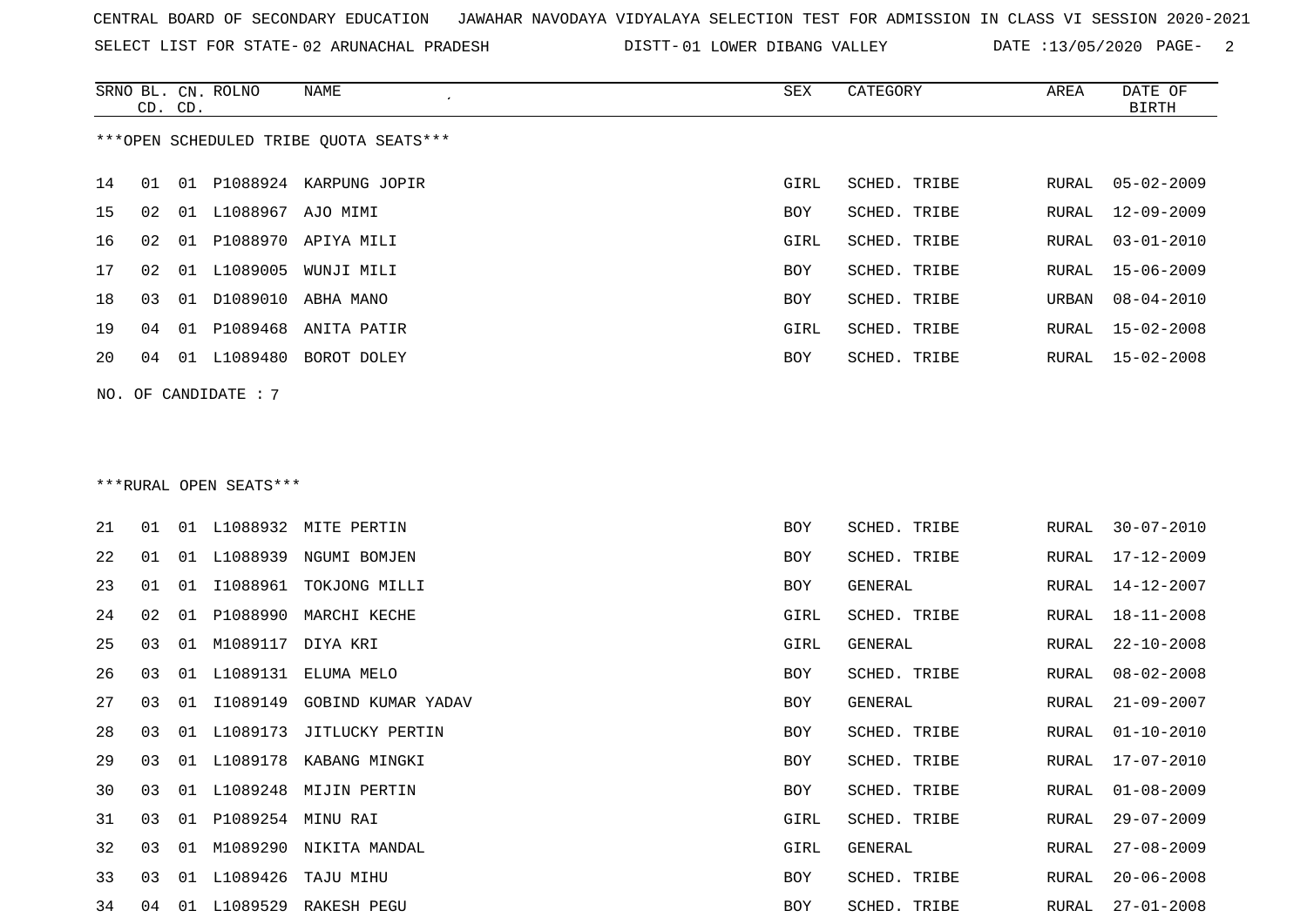SELECT LIST FOR STATE- DISTT- 02 ARUNACHAL PRADESH

01 LOWER DIBANG VALLEY DATE :13/05/2020 PAGE- 3

| ROLNC<br>SRNO<br>CN<br>൧      | <b>NAME</b> | $\Gamma$<br>∆∟∟ت | . | AREA | DATE<br>$\sim$ |
|-------------------------------|-------------|------------------|---|------|----------------|
| $\sim$<br>$\sim$<br>، س<br>ىب |             |                  |   |      | איפדפ          |

NO. OF CANDIDATE : 14

# \*\*\*RURAL SCHEDULED CASTE QUOTA SEATS\*\*\*

| 35 | 02 | 01    | P1088994 | PASI METO     | GIRL       | SCHED. TRIBE |       | RURAL 05-04-2009 |
|----|----|-------|----------|---------------|------------|--------------|-------|------------------|
| 36 | 03 | 01    | L1089034 | AMENSO TOWSIK | <b>BOY</b> | SCHED. TRIBE | RURAL | $20 - 03 - 2009$ |
| 37 | 03 | 01    | L1089089 | BOMBO MEGU    | <b>BOY</b> | SCHED. TRIBE | RURAL | 02-07-2009       |
| 38 | 03 | . O 1 | L1089099 | CHIYA APRAWE  | <b>BOY</b> | SCHED. TRIBE | RURAL | 06-09-2009       |
| 39 | 03 | 01    | L1089174 | JIWU TAYU     | <b>BOY</b> | SCHED. TRIBE | RURAL | 21-09-2008       |
| 40 | 03 | 01    | P1089269 | MOPI REGON    | GIRL       | SCHED. TRIBE | RURAL | 07-01-2008       |
| 41 | 03 | 01    | P1089297 | NYAMNE PERME  | GIRL       | SCHED. TRIBE | RURAL | 12-11-2010       |
| 42 | 03 | 01    | L1089335 | RALGE DARIN   | <b>BOY</b> | SCHED. TRIBE | RURAL | 05-03-2010       |
| 43 | 03 | 01    | P1089341 | REBIKA MIMI   | GIRL       | SCHED. TRIBE | RURAL | 22-05-2008       |
|    |    |       |          |               |            |              |       |                  |

NO. OF CANDIDATE : 9

### \*\*\*RURAL BACKWARD CLASS QUOTA SEATS\*\*\*

| 44 | 02 | . O 1 | J1088984 | KRISHNA BDR CHETRY  | <b>BOY</b> | O B C   | RURAL | $21 - 04 - 2008$ |
|----|----|-------|----------|---------------------|------------|---------|-------|------------------|
| 45 | 03 | 01    | I1089036 | AMIT RAI            | BOY        | GENERAL | RURAL | 02-02-2009       |
| 46 | 03 | -01   | N1089096 | BUDHI MAYA TAMANG   | GIRL       | O B C   | RURAL | 12-06-2007       |
| 47 | 03 | 01    | M1089156 | HENA THAPA          | GIRL       | GENERAL | RURAL | 27-08-2009       |
| 48 | 03 | 01    |          | M1089165 JEMINA DAS | GIRL       | GENERAL | RURAL | 22-02-2009       |
| 49 | 03 | O 1   | N1089177 | JYOTI TAMANG        | GIRL       | O B C   | RURAL | 05-07-2007       |
| 50 | 03 | O 1   | I1089197 | KISHAN MAGAR        | BOY        | GENERAL | RURAL | 10-11-2010       |
| 51 | 03 | 01    | M1089208 | LACHI TAMANG        | GIRL       | GENERAL | RURAL | 19-11-2008       |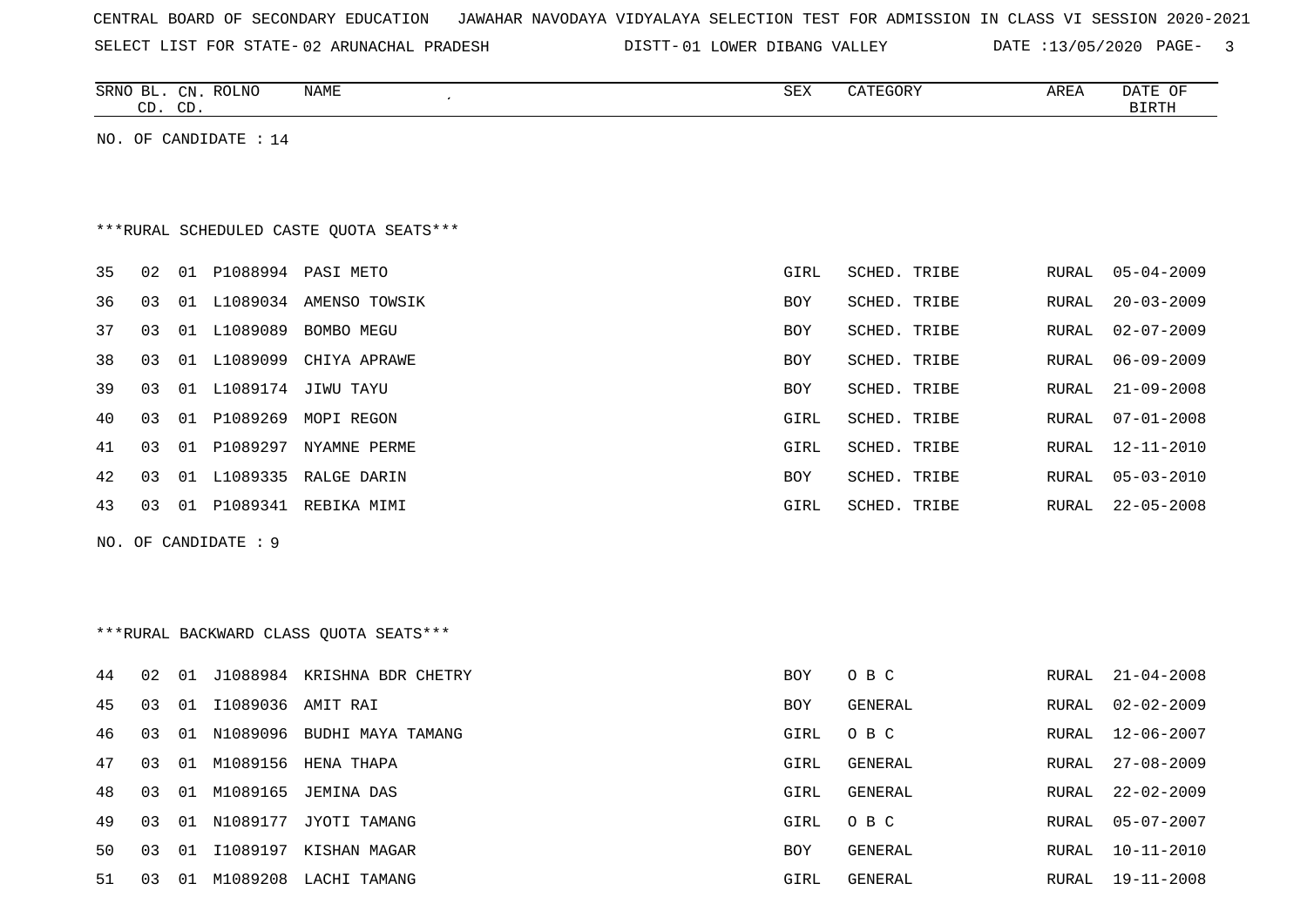SELECT LIST FOR STATE- DISTT- 02 ARUNACHAL PRADESH

01 LOWER DIBANG VALLEY DATE :13/05/2020 PAGE- 4

|    | CD. CD. |     | SRNO BL. CN. ROLNO | NAME                                   | SEX  | CATEGORY | AREA  | DATE OF<br>BIRTH |
|----|---------|-----|--------------------|----------------------------------------|------|----------|-------|------------------|
|    |         |     |                    | ***RURAL BACKWARD CLASS OUOTA SEATS*** |      |          |       |                  |
| 52 | 03      | 01  | J1089283           | NASIM ALI                              | BOY  | O B C    | RURAL | $27 - 12 - 2008$ |
| 53 | 03      | O 1 | J1089287           | NETIK TAMANG                           | BOY  | O B C    | RURAL | $27 - 07 - 2009$ |
| 54 | 03      | 01  | M1089364           | ROSHNI CHETRY                          | GIRL | GENERAL  | RURAL | $01 - 03 - 2009$ |
| 55 | 03      | 01  | M1089365           | RUMA TALUKDAR                          | GIRL | GENERAL  | RURAL | $30 - 10 - 2008$ |
| 56 | 03      | 01  | I1089421           | SURAJ SAHANI                           | BOY  | GENERAL  | RURAL | 04-01-2009       |
| 57 | 03      | 01  | I1089434           | TIKARAM SHARMA                         | BOY  | GENERAL  |       | RURAL 14-10-2007 |
|    |         |     |                    |                                        |      |          |       |                  |

NO. OF CANDIDATE : 14

## \*\*\*RURAL SCHEDULED TRIBE QUOTA SEATS\*\*\*

| 58 | 02 |    | 01 L1088966 ADA METO |                         | <b>BOY</b> | SCHED. TRIBE | RURAL | 05-02-2010       |
|----|----|----|----------------------|-------------------------|------------|--------------|-------|------------------|
| 59 | 02 | 01 |                      | L1088968 ANGENJO MIMI   | <b>BOY</b> | SCHED. TRIBE | RURAL | $10 - 07 - 2010$ |
| 60 | 02 | 01 |                      | P1088978 EMBEYA MIMI    | GIRL       | SCHED. TRIBE | RURAL | $07 - 04 - 2010$ |
| 61 | 02 | 01 |                      | P1088985 LAJI MIPI      | GIRL       | SCHED. TRIBE | RURAL | $12 - 12 - 2010$ |
| 62 | 02 | 01 |                      | P1088988 LOLI MEGA      | GIRL       | SCHED. TRIBE | RURAL | $28 - 11 - 2009$ |
| 63 | 02 | 01 | P1088997             | SAMILI MEGA             | GIRL       | SCHED. TRIBE | RURAL | $08 - 10 - 2008$ |
| 64 | 02 | 01 | P1089001             | THAME MIWU              | GIRL       | SCHED. TRIBE | RURAL | $02 - 07 - 2010$ |
| 65 | 03 | 01 |                      | P1089132 EMINGA MIHU    | GIRL       | SCHED. TRIBE | RURAL | 19-05-2009       |
| 66 | 03 | 01 | L1089143             | GAUTAM TOPUN PERME      | BOY        | SCHED. TRIBE | RURAL | $14 - 04 - 2010$ |
| 67 | 03 |    |                      | 01 L1089244 MIDAN RATAN | BOY        | SCHED. TRIBE | RURAL | $10 - 08 - 2009$ |
| 68 | 03 | 01 | L1089246             | MIDING DAMENG           | BOY        | SCHED. TRIBE | RURAL | $23 - 05 - 2009$ |
| 69 | 03 | 01 | P1089405             | SOMI NGADONG            | GIRL       | SCHED. TRIBE | RURAL | $16 - 02 - 2009$ |
| 70 | 03 | 01 | P1089459             | YEMBI MODI              | GIRL       | SCHED. TRIBE | RURAL | $08 - 03 - 2010$ |
| 71 | 04 |    |                      | 01 L1089465 ALUK DOLEY  | BOY        | SCHED. TRIBE | RURAL | $12 - 06 - 2009$ |
| 72 | 04 | 01 | P1089466 ANI TALI    |                         | GIRL       | SCHED. TRIBE | RURAL | $03 - 09 - 2008$ |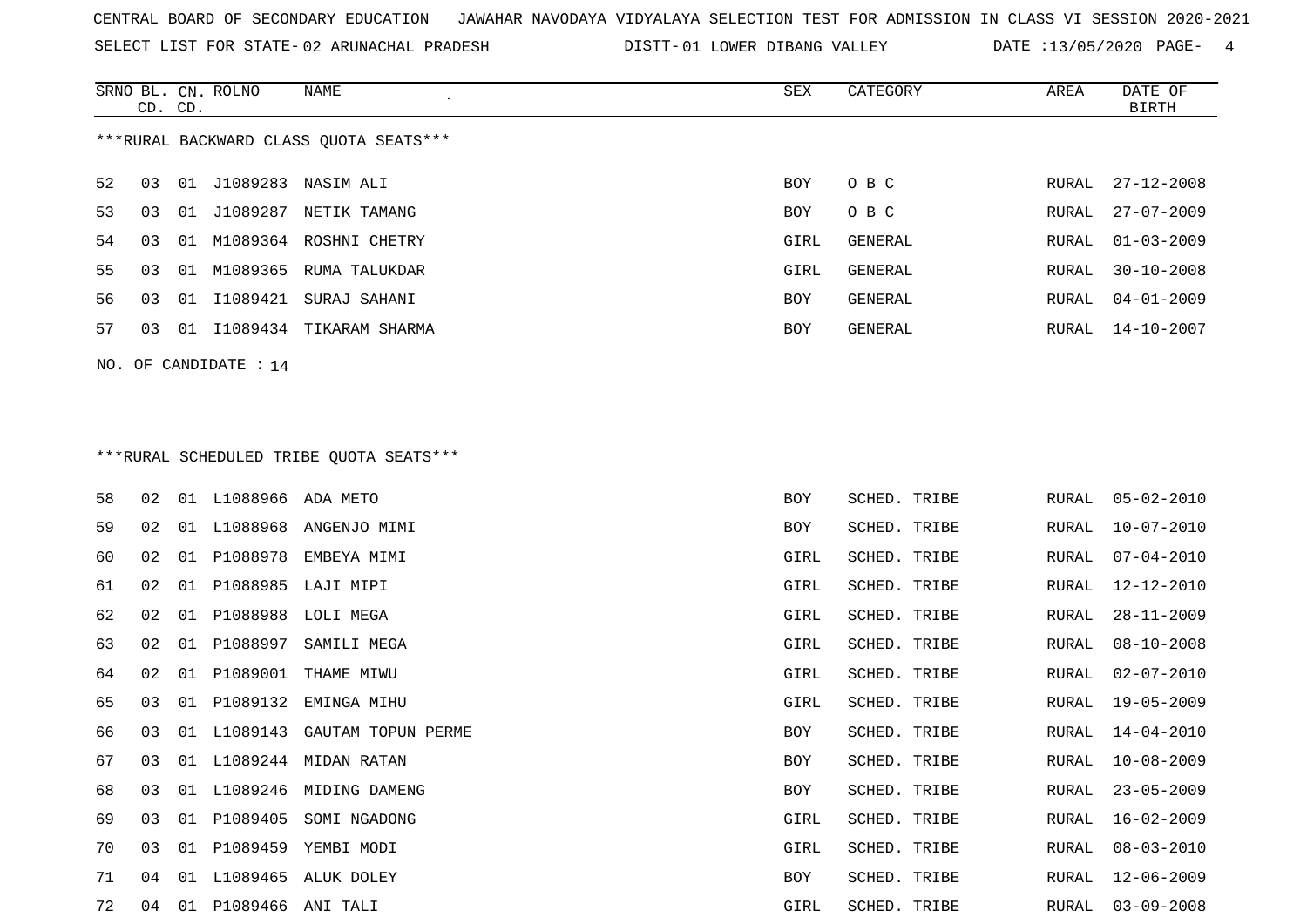SELECT LIST FOR STATE- DISTT- 02 ARUNACHAL PRADESH 01 LOWER DIBANG VALLEY DATE :13/05/2020 PAGE- 5

|    | CD. CD. |    | SRNO BL. CN. ROLNO      | NAME                                    | SEX        | CATEGORY     | AREA  | DATE OF<br>BIRTH |
|----|---------|----|-------------------------|-----------------------------------------|------------|--------------|-------|------------------|
|    |         |    |                         | ***RURAL SCHEDULED TRIBE OUOTA SEATS*** |            |              |       |                  |
| 73 | 04      |    |                         | 01 P1089473 AROTI TAYE                  | GIRL       | SCHED. TRIBE |       | RURAL 15-01-2009 |
| 74 | 04      |    |                         | 01 L1089488 JOSE MILI                   | <b>BOY</b> | SCHED. TRIBE | RURAL | 16-08-2008       |
| 75 | 04      | 01 | P1089492                | KAYIN REGON                             | GIRL       | SCHED. TRIBE | RURAL | $28 - 04 - 2011$ |
| 76 | 04      | 01 | P1089500                | LITA DOLEY                              | GIRL       | SCHED. TRIBE | RURAL | 16-03-2009       |
| 77 | 04      | 01 | P1089508                | MINAM RATAN                             | GIRL       | SCHED. TRIBE | RURAL | 21-11-2007       |
| 78 | 04      |    | 01 L1089536             | SUBASH MORANG                           | <b>BOY</b> | SCHED. TRIBE | RURAL | $21 - 03 - 2009$ |
|    |         |    | NO. OF CANDIDATE : $21$ |                                         |            |              |       |                  |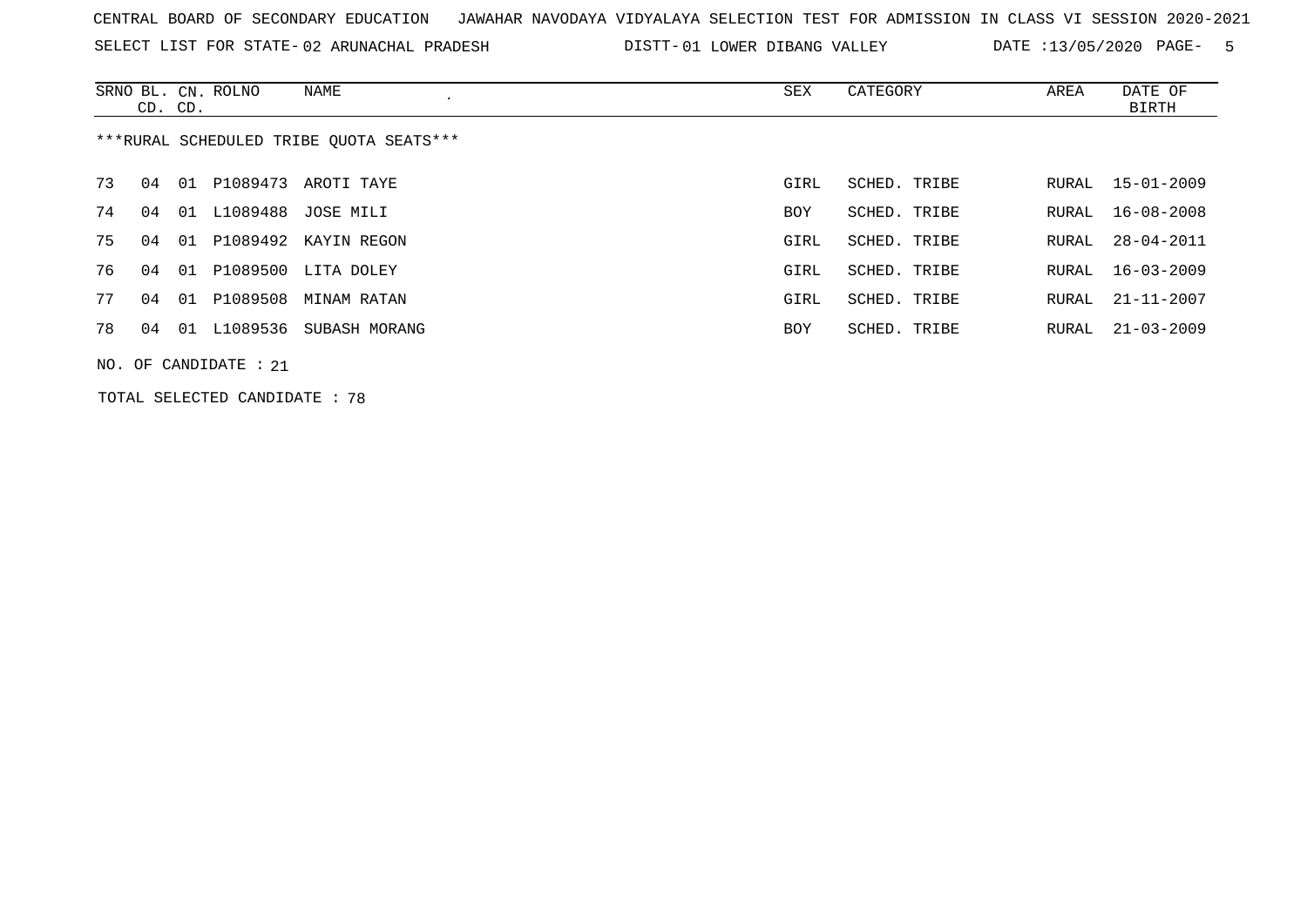SELECT LIST FOR STATE- DISTT- 02 ARUNACHAL PRADESH

02 LOHIT DATE :13/05/2020 PAGE- 1

|    |    | CD. CD. | SRNO BL. CN. ROLNO     | <b>NAME</b>                            | <b>SEX</b> | CATEGORY       | AREA         | DATE OF<br><b>BIRTH</b> |
|----|----|---------|------------------------|----------------------------------------|------------|----------------|--------------|-------------------------|
|    |    |         | ***OPEN UR SEATS***    |                                        |            |                |              |                         |
| 1  | 01 |         | 01 M1089568            | ANISHA MORAN                           | GIRL       | <b>GENERAL</b> | <b>RURAL</b> | $08 - 12 - 2010$        |
| 2  | 01 |         |                        | 01 I1089779 RASHAP CHETRY              | BOY        | GENERAL        | <b>RURAL</b> | $03 - 01 - 2010$        |
| 3  | 01 |         | 01 M1089859            | URMI NEOG                              | GIRL       | <b>GENERAL</b> | <b>RURAL</b> | $04 - 11 - 2009$        |
| 4  | 04 | 01      |                        | I1090912 AYUSH THAPA                   | <b>BOY</b> | GENERAL        | <b>RURAL</b> | $22 - 05 - 2009$        |
| 5  | 05 |         | 01 I1091224            | SUMIRAN KOIRALA                        | <b>BOY</b> | GENERAL        | RURAL        | $05 - 06 - 2009$        |
|    |    |         | NO. OF CANDIDATE $: 5$ |                                        |            |                |              |                         |
|    |    |         |                        |                                        |            |                |              |                         |
|    |    |         |                        | ***OPEN SCHEDULED CASTE QUOTA SEATS*** |            |                |              |                         |
|    |    |         |                        |                                        |            |                |              |                         |
| 6  | 05 | 01      | 01091126               | MANISHA DAS                            | GIRL       | SCHED. CASTE   | RURAL        | $08 - 08 - 2007$        |
| 7  | 05 | 01      | K1091209               | SHAAN DAS                              | <b>BOY</b> | SCHED. CASTE   | <b>RURAL</b> | $28 - 11 - 2007$        |
| 8  | 05 |         | 01 K1091210            | SHAHID DAS                             | BOY        | SCHED. CASTE   | RURAL        | $21 - 08 - 2008$        |
|    |    |         | NO. OF CANDIDATE : 3   |                                        |            |                |              |                         |
|    |    |         |                        |                                        |            |                |              |                         |
|    |    |         |                        |                                        |            |                |              |                         |
|    |    |         |                        | *** OPEN BACKWARD CLASS QUOTA SEATS*** |            |                |              |                         |
| 9  | 01 | 01      |                        | J1089763 PRIYAM JYOTI MORAN            | <b>BOY</b> | O B C          | RURAL        | 13-02-2010              |
| 10 | 01 | 01      |                        | N1089769 PUJA SINGH                    | GIRL       | O B C          | <b>RURAL</b> | $20 - 10 - 2010$        |
| 11 | 02 |         |                        | 01 B1090051 JOYDEEP BORMON             | BOY        | O B C          | <b>URBAN</b> | $29 - 04 - 2008$        |
| 12 | 02 | 01      |                        | B1090274 RUJDEEP SENSUWA               | BOY        | O B C          | <b>URBAN</b> | $03 - 06 - 2008$        |
| 13 | 05 | 01      |                        | J1091061 BHAIRAB JYOTI NEOG            | BOY        | O B C          | RURAL        | $12 - 06 - 2009$        |

NO. OF CANDIDATE : 5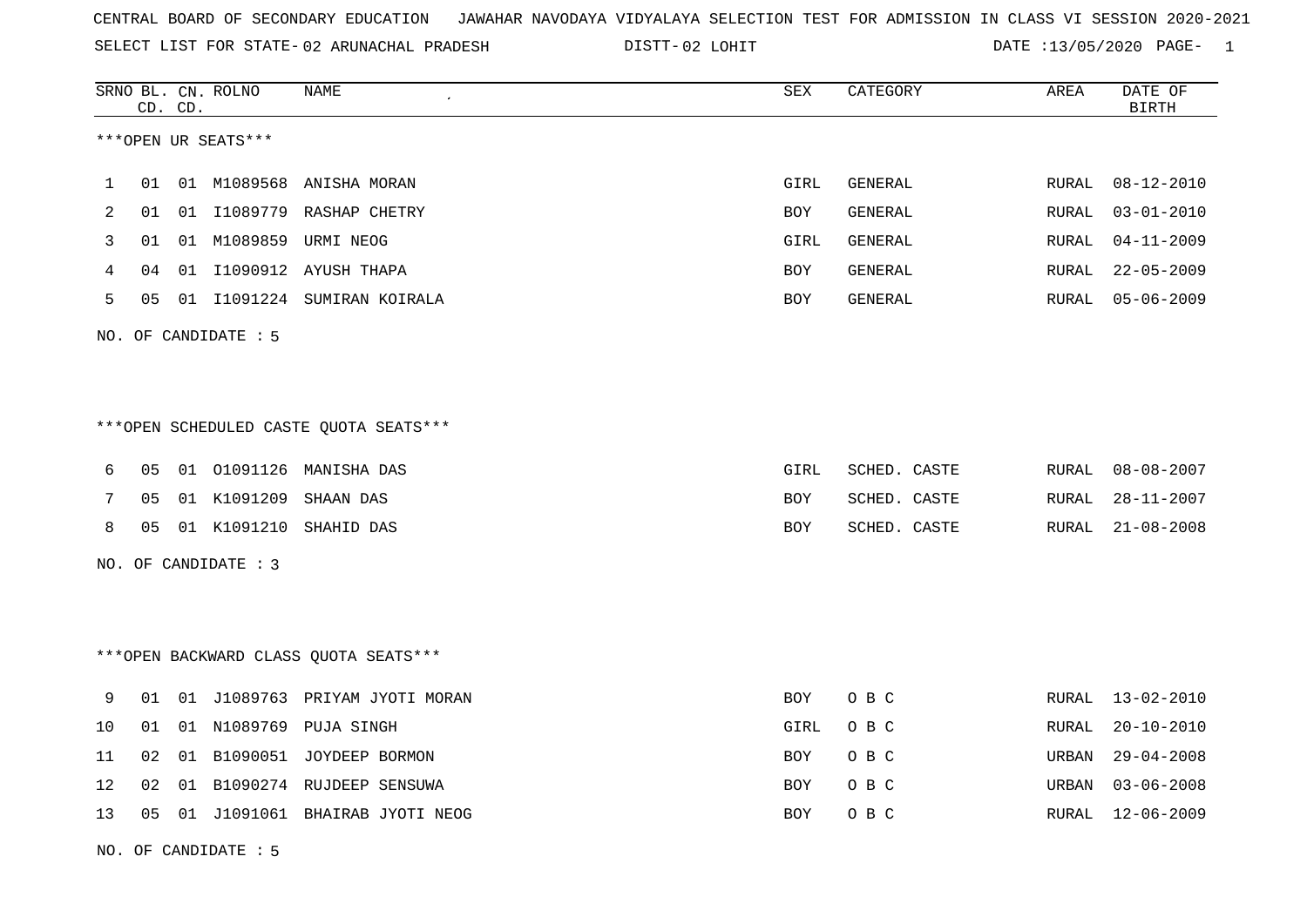SELECT LIST FOR STATE- DISTT- 02 ARUNACHAL PRADESH

DISTT-02 LOHIT DATE :13/05/2020 PAGE- 2

|               |    | CD. CD. | SRNO BL. CN. ROLNO     | NAME                                   | SEX          | CATEGORY        | AREA  | DATE OF<br><b>BIRTH</b> |
|---------------|----|---------|------------------------|----------------------------------------|--------------|-----------------|-------|-------------------------|
|               |    |         |                        | ***OPEN SCHEDULED TRIBE QUOTA SEATS*** |              |                 |       |                         |
| 14            | 01 |         |                        | 01 L1089560 AMIT TAYE                  | <b>BOY</b>   | SCHED. TRIBE    | RURAL | $25 - 09 - 2010$        |
| 15            | 01 |         | 01 L1089710            | NAVJIT BIK DEORI                       | <b>BOY</b>   | SCHED. TRIBE    | RURAL | $27 - 11 - 2009$        |
| 16            | 02 | 01      | L1090076               | KHUSHARSO MININ                        | <b>BOY</b>   | SCHED. TRIBE    | RURAL | $07 - 02 - 2009$        |
| 17            | 02 |         | 01 H1090159            | NANG SUMANTEE<br>MANPOONG              | GIRL         | SCHED. TRIBE    | URBAN | $17 - 12 - 2007$        |
| 18            | 02 | 01      | P1090255               | RINGKISI CHIKRO                        | GIRL         | SCHED. TRIBE    | RURAL | $17 - 05 - 2010$        |
| 19            | 03 | 01      | L1090786               | SAHISO CHAITOM                         | <b>BOY</b>   | SCHED. TRIBE    | RURAL | $10 - 06 - 2009$        |
| 20            | 03 |         | 01 P1090885            | YANGKI PERME                           | GIRL         | SCHED. TRIBE    | RURAL | $25 - 09 - 2007$        |
| NO.           |    |         | OF CANDIDATE : 7       |                                        |              |                 |       |                         |
|               |    |         | ***RURAL OPEN SEATS*** |                                        |              |                 |       |                         |
| 21            | 01 |         | 01 11089570            | ANKUR GOGOI                            | <b>BOY</b>   | GENERAL         | RURAL | $29 - 05 - 2009$        |
| $\cap$ $\cap$ |    |         |                        | $01$ $01$ $\tau$ 1000706 NONO MTT      | $T^{\prime}$ | $OMIDD$ $MDTDD$ |       | DIDAT OC OF OO10        |

| 21 | 01             | 01  |          | I1089570 ANKUR GOGOI         | BOY  | GENERAL      | RURAL | $29 - 05 - 2009$ |
|----|----------------|-----|----------|------------------------------|------|--------------|-------|------------------|
| 22 | 01             | 01  | L1089726 | NONG MILI                    | BOY  | SCHED. TRIBE | RURAL | 06-05-2010       |
| 23 | 01             | 01  | M1089793 | RINI MORAN                   | GIRL | GENERAL      | RURAL | $15 - 01 - 2009$ |
| 24 | 02             | 01  |          | L1089972 CHOW NEIWAAN MANNOW | BOY  | SCHED. TRIBE | RURAL | $03 - 08 - 2009$ |
| 25 | 02             | 01  | I1090068 | KEMRON DEORI                 | BOY  | GENERAL      | RURAL | $22 - 08 - 2009$ |
| 26 | 02             | 01  | P1090167 | NANG VANIKA MANJEY           | GIRL | SCHED. TRIBE | RURAL | 17-08-2010       |
| 27 | 02             | 01  | P1090330 | SONIA PUL                    | GIRL | SCHED. TRIBE | RURAL | $26 - 06 - 2009$ |
| 28 | 03             | 01  |          | P1090397 AHING C LUKHAM      | GIRL | SCHED. TRIBE | RURAL | $10 - 10 - 2008$ |
| 29 | 03             | O 1 | P1090499 | DIODANA KARAP                | GIRL | SCHED. TRIBE | RURAL | $22 - 12 - 2008$ |
| 30 | 03             | 01  | P1090510 | EJI MIHLI                    | GIRL | SCHED. TRIBE | RURAL | $03 - 02 - 2008$ |
| 31 | 04             | 01  | L1091037 | YUVEER TAYANG                | BOY  | SCHED. TRIBE | RURAL | $14 - 10 - 2008$ |
| 32 | 0 <sub>5</sub> | 01  | I1091048 | ANUJ SONAR                   | BOY  | GENERAL      | RURAL | $02 - 05 - 2009$ |
| 33 | 0 <sub>5</sub> | O 1 |          | I1091190 ROHIT BAISYA        | BOY  | GENERAL      | RURAL | $03 - 12 - 2007$ |
| 34 | 05             | 01  | L1091239 | WAZINGNA NAMCHOOM            | BOY  | SCHED. TRIBE | RURAL | 02-11-2008       |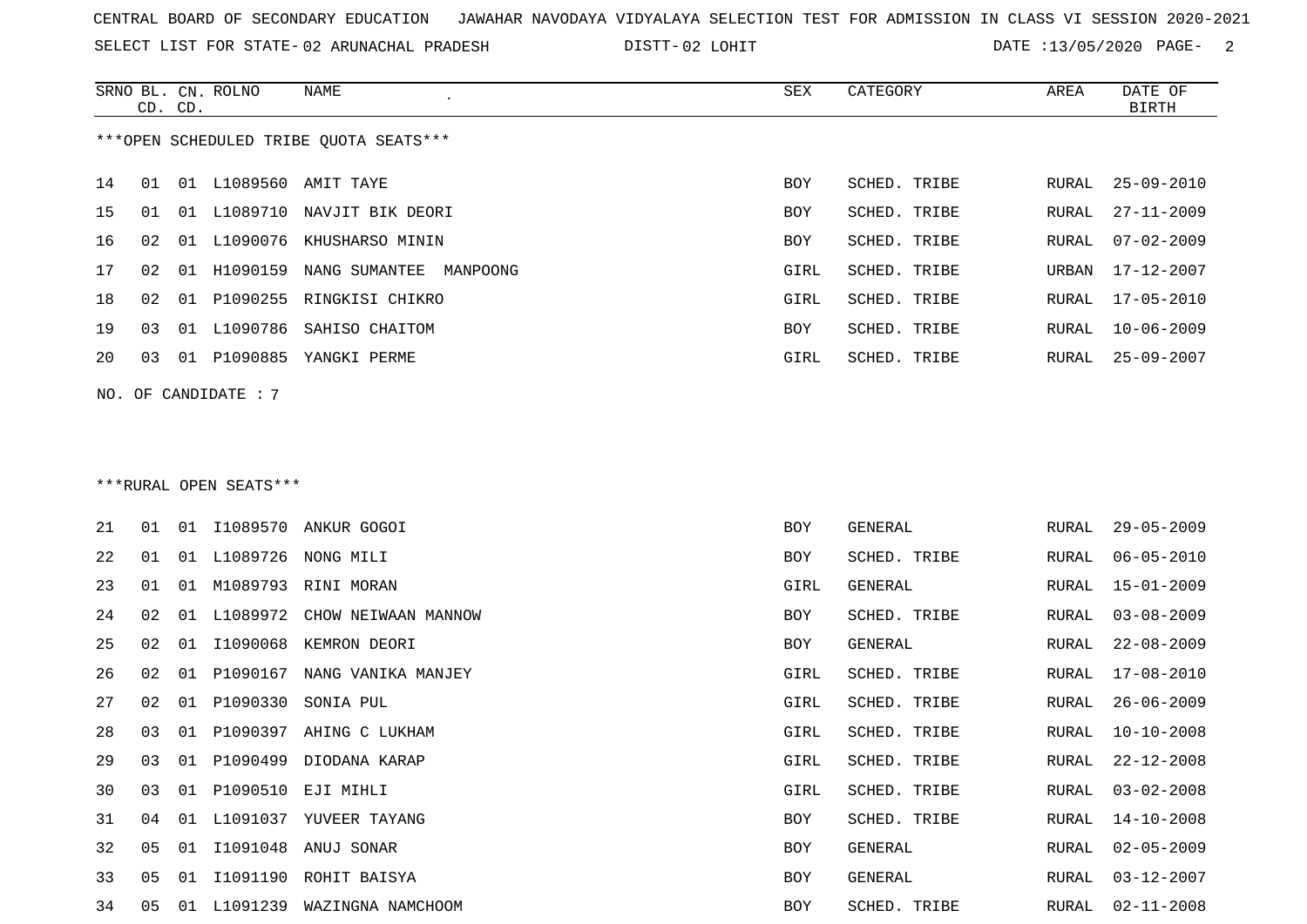| CENTRAL BOARD OF SECONDARY EDUCATION – JAWAHAR NAVODAYA VIDYALAYA SELECTION TEST FOR ADMISSION IN CLASS VI SESSION 2020-2021 |  |
|------------------------------------------------------------------------------------------------------------------------------|--|
|------------------------------------------------------------------------------------------------------------------------------|--|

SELECT LIST FOR STATE- DISTT- 02 ARUNACHAL PRADESH 02 LOHIT DATE :13/05/2020 PAGE- 3

| SRNO BL. CN. ROLNO<br><b>NAME</b><br>$\epsilon$<br>CD. CD. | SEX         | CATEGORY     | AREA  | DATE OF<br><b>BIRTH</b> |
|------------------------------------------------------------|-------------|--------------|-------|-------------------------|
| NO. OF CANDIDATE : 14                                      |             |              |       |                         |
|                                                            |             |              |       |                         |
| ***RURAL SCHEDULED CASTE QUOTA SEATS***                    |             |              |       |                         |
| 01 L1089739<br>35<br>OTEM TAYE<br>01                       | <b>BOY</b>  | SCHED. TRIBE | RURAL | $08 - 10 - 2009$        |
| L1089839<br>36<br>01<br>SURAJ DEORI<br>01                  | <b>BOY</b>  | SCHED. TRIBE | RURAL | $18 - 10 - 2010$        |
| P1089852<br>37<br>01<br>01<br>TISHA BIKOMIYA DEORI         | <b>GIRL</b> | SCHED. TRIBE | RURAL | $15 - 03 - 2009$        |
| 38<br>01 L1090079 KINGWA SINGPHO<br>02                     | BOY         | SCHED. TRIBE | RURAL | $19 - 01 - 2009$        |
| P1090339<br>39<br>02<br>01<br>SUCHIWA MOUNGYAK             | GIRL        | SCHED. TRIBE | RURAL | $17 - 10 - 2008$        |
| 40<br>04<br>01<br>L1090911 ASHISH YUN                      | <b>BOY</b>  | SCHED. TRIBE | RURAL | $21 - 08 - 2008$        |
| 05<br>01091110<br>JOIDEEP DAS<br>41<br>01                  | GIRL        | SCHED. CASTE | RURAL | $18 - 08 - 2008$        |
| 42<br>P1091117<br>05<br>KREMA MAM<br>01                    | GIRL        | SCHED. TRIBE | RURAL | $07 - 03 - 2008$        |
| K1091129<br>43<br>0 <sub>5</sub><br>01<br>MAUSAM HAZARIKA  | <b>BOY</b>  | SCHED. CASTE | RURAL | $16 - 03 - 2009$        |
| NO. OF CANDIDATE : 9                                       |             |              |       |                         |
|                                                            |             |              |       |                         |
|                                                            |             |              |       |                         |
| *** RURAL BACKWARD CLASS QUOTA SEATS***                    |             |              |       |                         |

| 44 | 01  | 01    | I1089574 | ANUP JYOTI KONWAR   | <b>BOY</b> | <b>GENERAL</b> |       | RURAL 15-03-2010 |
|----|-----|-------|----------|---------------------|------------|----------------|-------|------------------|
| 45 | 01  | 01    | M1089614 | DHANI MORAN         | GIRL       | GENERAL        |       | RURAL 23-10-2010 |
| 46 | 01  | O 1   | M1089636 | HIRUMONI PHUKAN     | GIRL       | GENERAL        |       | RURAL 29-08-2008 |
| 47 | O 1 | O 1   | J1089721 | NIPON GOGOI         | <b>BOY</b> | O B C          | RURAL | $01 - 02 - 2008$ |
| 48 | 01  | O 1   | I1089743 | PARTHA JYOTI CHETRY | <b>BOY</b> | GENERAL        |       | RURAL 11-02-2009 |
| 49 | O 1 | O 1   | M1089790 | RIDDHI CHETIA       | GIRL       | GENERAL        |       | RURAL 21-08-2010 |
| 50 | 02  | . O 1 | M1089908 | BHUMIKA CHETRY      | GIRL       | GENERAL        | RURAL | $22 - 02 - 2009$ |
| 51 | 02  | -01   | M1090001 | DEBOLINA SASMAL     | GIRL       | GENERAL        |       | RURAL 15-05-2009 |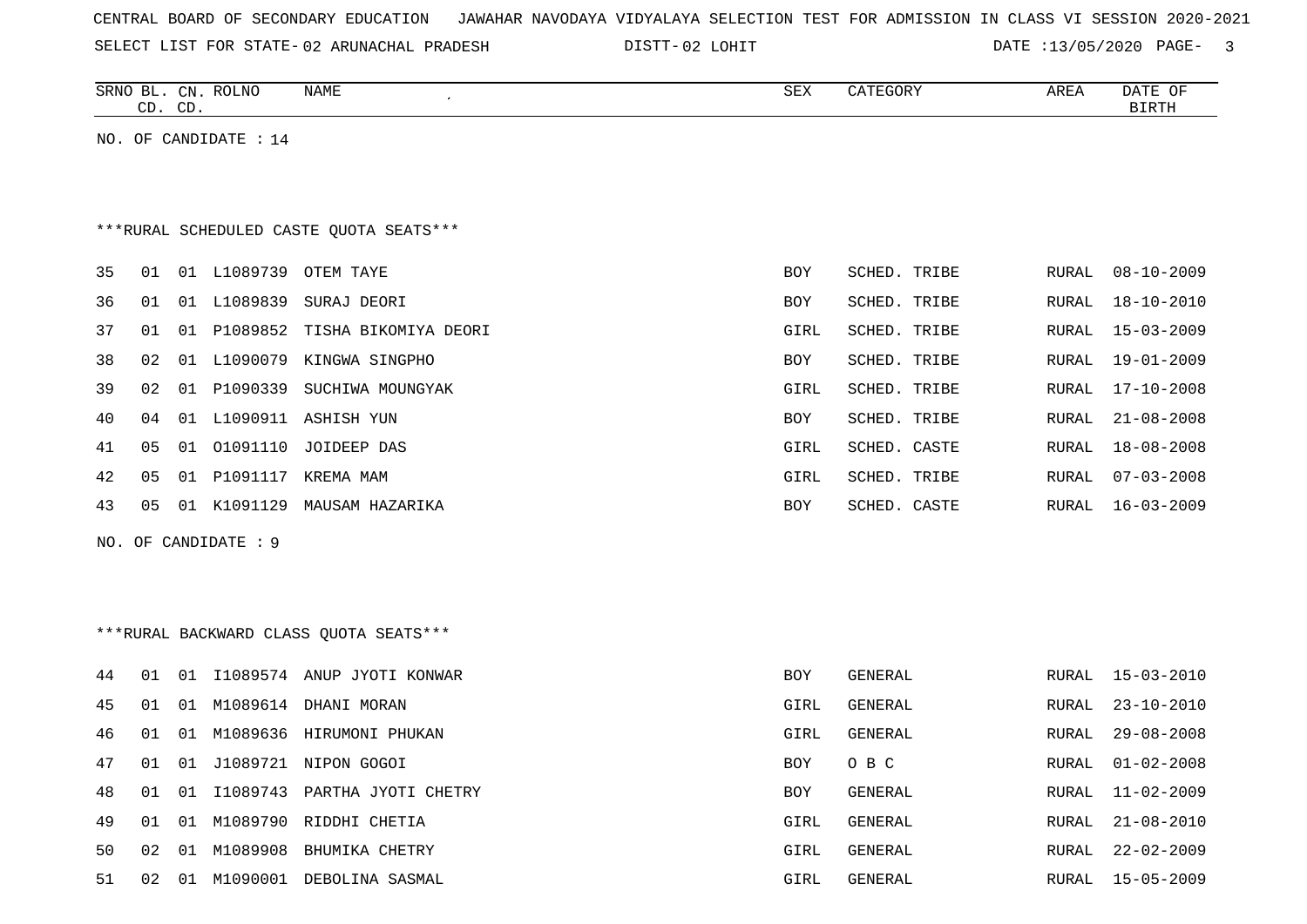SELECT LIST FOR STATE- DISTT- 02 ARUNACHAL PRADESH

02 LOHIT DATE :13/05/2020 PAGE- 4

|    | CD. CD. |    | SRNO BL. CN. ROLNO    | NAME<br>$\cdot$                         | SEX  | CATEGORY       | ${\tt AREA}$ | DATE OF<br><b>BIRTH</b> |
|----|---------|----|-----------------------|-----------------------------------------|------|----------------|--------------|-------------------------|
|    |         |    |                       | *** RURAL BACKWARD CLASS QUOTA SEATS*** |      |                |              |                         |
| 52 | 03      | 01 |                       | I1090704 PRINCE PRASAD                  | BOY  | GENERAL        | RURAL        | $21 - 05 - 2009$        |
| 53 | 04      | 01 | I1090949              | KABIRAJ THAPA                           | BOY  | <b>GENERAL</b> | RURAL        | $10 - 10 - 2008$        |
| 54 | 04      | 01 | M1091000              | RESHMI KUMARI SINGH                     | GIRL | GENERAL        | RURAL        | $10 - 08 - 2010$        |
| 55 | 05      | 01 | M1091043              | ANISHA PERMIN                           | GIRL | GENERAL        | RURAL        | $02 - 04 - 2009$        |
| 56 | 05      | 01 |                       | M1091066 BIJITA DAS                     | GIRL | GENERAL        | RURAL        | $17 - 10 - 2007$        |
| 57 | 05      | 01 | I1091169              | PRITAM BANIK                            | BOY  | GENERAL        | RURAL        | $06 - 04 - 2009$        |
| 58 | 05      | 01 |                       | M1091176 PUSPA CHAKMA                   | GIRL | GENERAL        | RURAL        | $17 - 07 - 2010$        |
| 59 | 05      | 01 | I1091218              | SONTOSH LAMA                            | BOY  | GENERAL        | RURAL        | $02 - 08 - 2007$        |
|    |         |    | NO. OF CANDIDATE : 16 |                                         |      |                |              |                         |
|    |         |    |                       |                                         |      |                |              |                         |
|    |         |    |                       | ***RURAL SCHEDULED TRIBE QUOTA SEATS*** |      |                |              |                         |
| 60 | 01      |    |                       | 01 L1089584 BHASKAR JYOTI DEORI         | BOY  | SCHED. TRIBE   | RURAL        | 18-07-2009              |
| 61 | 01      | 01 | P1089598              | BRISHTREE DEORI                         | GIRL | SCHED. TRIBE   | RURAL        | $05 - 02 - 2009$        |
| 62 | 01      | 01 |                       | P1089599 CECILLIA DEORI                 | GIRL | SCHED. TRIBE   | RURAL        | $03 - 03 - 2009$        |
| 63 | 01      | 01 | P1089642              | JENNIFER MILI                           | GIRL | SCHED. TRIBE   | RURAL        | $22 - 10 - 2009$        |
| 64 | 01      |    |                       | 01 L1089675 LAKHIYAJYOTI DEORI          | BOY  | SCHED. TRIBE   | RURAL        | $06 - 01 - 2010$        |
| 65 | 01      | 01 | L1089731              | OJING TAYE                              | BOY  | SCHED. TRIBE   | RURAL        | $08 - 10 - 2009$        |
| 66 | 01      | 01 | P1089850              | THANISHA DEORI                          | GIRL | SCHED. TRIBE   | RURAL        | $16 - 08 - 2009$        |
| 67 | 01      | 01 | P1089851              | TINA DEORI                              | GIRL | SCHED. TRIBE   | RURAL        | 19-10-2007              |
| 68 | 02      |    |                       | 01 L1089942 CHAU CHANTASA ENGLING       | BOY  | SCHED. TRIBE   | RURAL        | $30 - 09 - 2009$        |
| 69 | 02      | 01 |                       | L1089943 CHAU CHAYNO NOKKEW             | BOY  | SCHED. TRIBE   | RURAL        | 16-12-2010              |
| 70 | 02      |    |                       | 01 L1089970 CHOW NARASENG MANSAI        | BOY  | SCHED. TRIBE   | RURAL        | $28 - 01 - 2008$        |
| 71 | 02      |    | 01 P1090251 RIA BORO  |                                         | GIRL | SCHED. TRIBE   | RURAL        | $08 - 10 - 2008$        |
| 72 | 03      |    |                       | 01 P1090633 MUMSENG MINGKI              | GIRL | SCHED. TRIBE   |              | RURAL 18-03-2009        |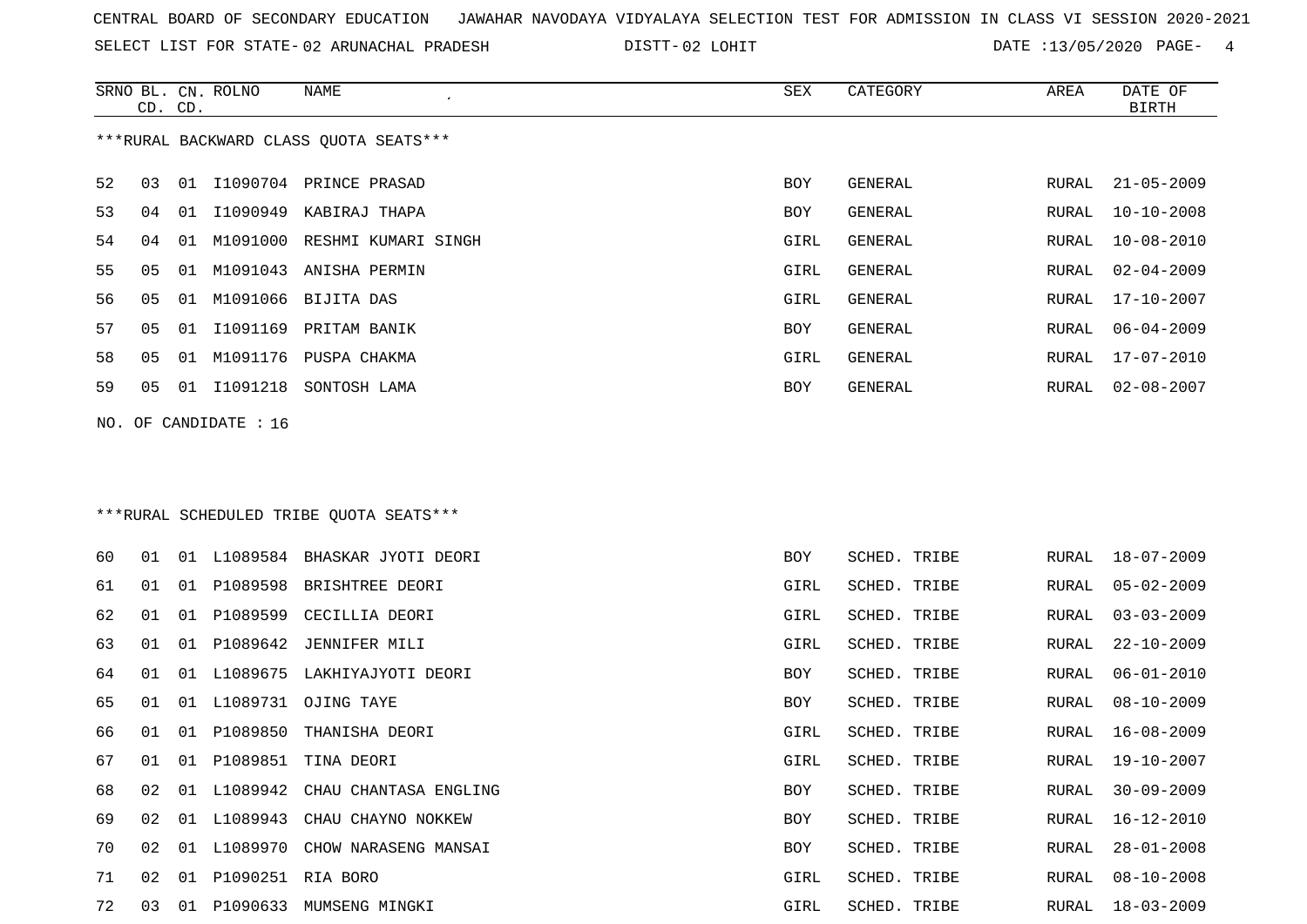SELECT LIST FOR STATE- DISTT- 02 ARUNACHAL PRADESH

02 LOHIT DATE :13/05/2020 PAGE- 5

|    |    | CD. CD. | SRNO BL. CN. ROLNO      | NAME                                    | SEX        | CATEGORY     | AREA  | DATE OF<br><b>BIRTH</b> |
|----|----|---------|-------------------------|-----------------------------------------|------------|--------------|-------|-------------------------|
|    |    |         |                         | ***RURAL SCHEDULED TRIBE OUOTA SEATS*** |            |              |       |                         |
| 73 | 03 |         | 01 L1090867             | TOBOM PASSING                           | <b>BOY</b> | SCHED. TRIBE | RURAL | $04 - 01 - 2010$        |
| 74 | 03 | 01      | P1090884                | YANGA BOJE                              | GIRL       | SCHED. TRIBE | RURAL | $05 - 12 - 2009$        |
| 75 | 04 | 01      | L1090910                | ASHISHSO BELLAI                         | <b>BOY</b> | SCHED. TRIBE | RURAL | $25 - 04 - 2008$        |
| 76 | 04 | 01      | L1090993                | RANILSO BELLAI                          | <b>BOY</b> | SCHED. TRIBE | RURAL | $03 - 03 - 2008$        |
| 77 | 04 | 01      | L1090997                | RELAXO MININ                            | <b>BOY</b> | SCHED. TRIBE | RURAL | $09 - 12 - 2008$        |
| 78 | 04 |         | 01 P1090998             | RESHMA NGADONG                          | GIRL       | SCHED. TRIBE | RURAL | $01 - 03 - 2008$        |
| 79 | 05 | 01      | L1091090                | CHOW SUJINGTA MANCHEY                   | BOY        | SCHED. TRIBE | RURAL | $19 - 08 - 2008$        |
| 80 | 05 |         | 01 L1091197             | SABANSO KRI                             | BOY        | SCHED. TRIBE | RURAL | $11 - 08 - 2008$        |
|    |    |         | NO. OF CANDIDATE : $21$ |                                         |            |              |       |                         |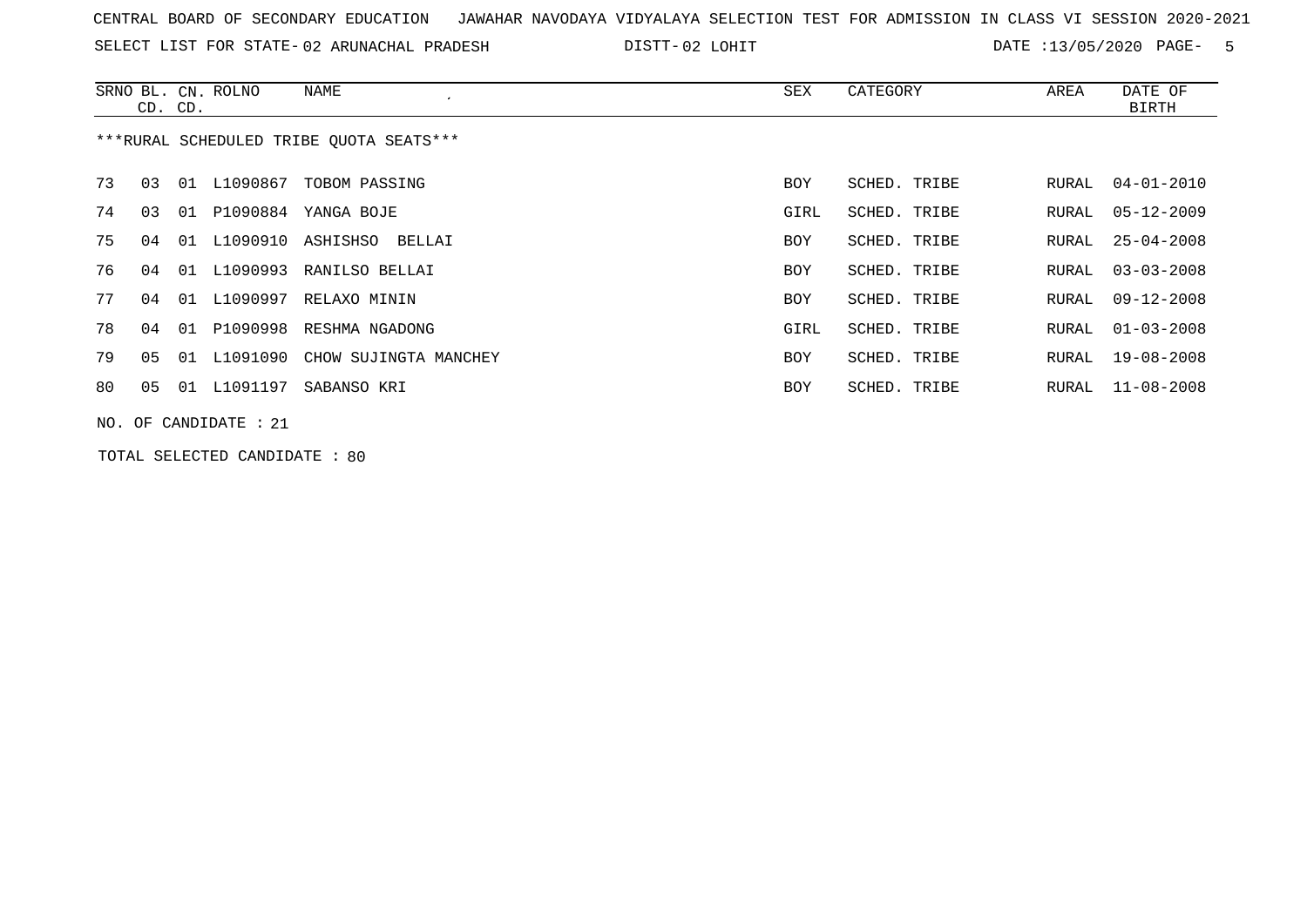SELECT LIST FOR STATE- DISTT- 02 ARUNACHAL PRADESH

03 TIRAP DATE :13/05/2020 PAGE- 1

|    |    | CD. CD. | SRNO BL. CN. ROLNO   | <b>NAME</b>                            | SEX        | CATEGORY       | AREA  | DATE OF<br><b>BIRTH</b> |
|----|----|---------|----------------------|----------------------------------------|------------|----------------|-------|-------------------------|
|    |    |         | ***OPEN UR SEATS***  |                                        |            |                |       |                         |
| 1  | 01 |         |                      | 01 L1091313 PHONAI JOSAHAM             | <b>BOY</b> | SCHED. TRIBE   | RURAL | $10 - 02 - 2009$        |
| 2  | 02 |         |                      | 01 P1091362 CHASUM LOWANG              | GIRL       | SCHED. TRIBE   | RURAL | $28 - 05 - 2008$        |
| 3  | 02 |         |                      | 01 L1091377 GANYU BANGYANG             | BOY        | SCHED. TRIBE   | RURAL | $13 - 05 - 2008$        |
| 4  | 02 |         |                      | 01 P1091449 NGIDEY WANGNOW             | GIRL       | SCHED. TRIBE   | RURAL | $05 - 01 - 2009$        |
| 5  | 06 |         |                      | 01 L1092148 NOKNYAI PANSA              | BOY        | SCHED. TRIBE   | RURAL | $02 - 12 - 2010$        |
|    |    |         | NO. OF CANDIDATE : 5 |                                        |            |                |       |                         |
|    |    |         |                      |                                        |            |                |       |                         |
|    |    |         |                      | ***OPEN SCHEDULED CASTE OUOTA SEATS*** |            |                |       |                         |
| 6  | 02 |         |                      | 01 L1091396 KAMRING LONGKO             | <b>BOY</b> | SCHED. TRIBE   | RURAL | $16 - 01 - 2009$        |
| 7  | 05 |         |                      | 01 L1091819 KHINNGAM WANGSU            | <b>BOY</b> | SCHED. TRIBE   | RURAL | $18 - 10 - 2009$        |
| 8  | 05 |         |                      | 01 P1091947 PANKAI WANGPAN             | GIRL       | SCHED. TRIBE   | RURAL | $13 - 04 - 2009$        |
|    |    |         | NO. OF CANDIDATE : 3 |                                        |            |                |       |                         |
|    |    |         |                      |                                        |            |                |       |                         |
|    |    |         |                      | *** OPEN BACKWARD CLASS QUOTA SEATS*** |            |                |       |                         |
| 9  | 02 |         |                      | 01 M1091381 GITASREE SAIKIA            | GIRL       | <b>GENERAL</b> | RURAL | $23 - 12 - 2009$        |
| 10 | 05 |         |                      | 01 N1091845 MADHU CHAUDHARY            | GIRL       | O B C          | RURAL | $08 - 07 - 2008$        |
| 11 | 05 |         |                      | 01 N1091865 MISS KAJAL RAI             | GIRL       | O B C          | RURAL | $15 - 12 - 2009$        |
| 12 | 05 |         |                      | 01 J1091992 PRAKASH KUMAR              | BOY        | O B C          | RURAL | $29 - 08 - 2007$        |
| 13 | 06 |         |                      | 01 M1092161 PALAK KUMARI               | GIRL       | GENERAL        | RURAL | $01 - 01 - 2009$        |
|    |    |         | NO. OF CANDIDATE: 5  |                                        |            |                |       |                         |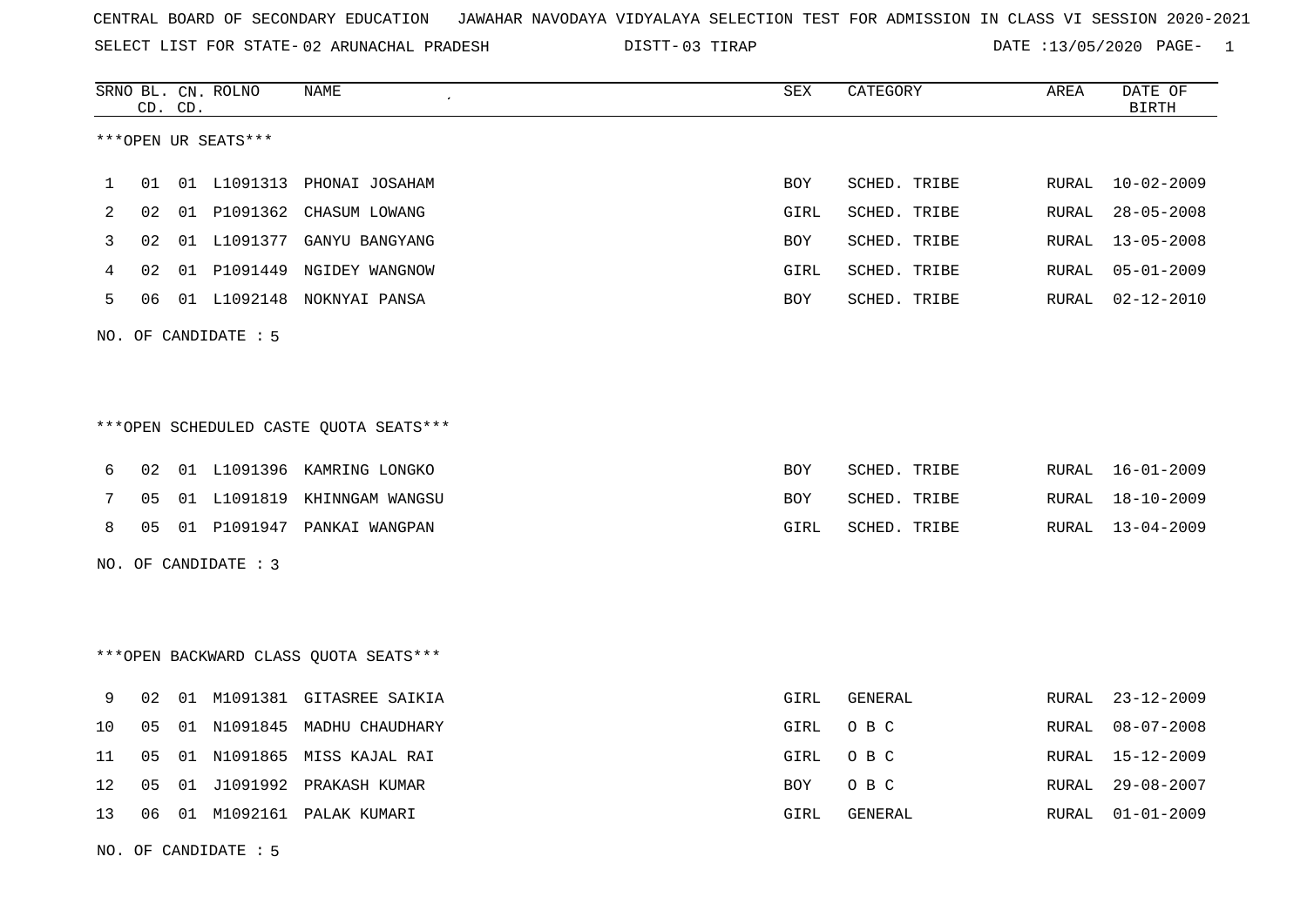SELECT LIST FOR STATE- DISTT- 02 ARUNACHAL PRADESH

03 TIRAP DATE :13/05/2020 PAGE- 2

RURAL 05-12-2010

RURAL 04-03-2008

RURAL 21-02-2010

|     |    | CD. CD. | SRNO BL. CN. ROLNO     | NAME<br>$\pmb{\cdot}$                  | ${\tt SEX}$ | CATEGORY     | AREA         | DATE OF<br><b>BIRTH</b> |
|-----|----|---------|------------------------|----------------------------------------|-------------|--------------|--------------|-------------------------|
|     |    |         |                        | ***OPEN SCHEDULED TRIBE QUOTA SEATS*** |             |              |              |                         |
|     |    |         |                        |                                        |             |              |              |                         |
| 14  | 01 | 01      |                        | P1091257 HAITIK WANGJEN                | GIRL        | SCHED. TRIBE | RURAL        | $29 - 08 - 2010$        |
| 15  | 01 | 01      |                        | P1091274 LEENA BIHAM                   | GIRL        | SCHED. TRIBE | RURAL        | $01 - 02 - 2010$        |
| 16  | 02 | 01      | P1091537               | THOLIAM SUYANG                         | GIRL        | SCHED. TRIBE | RURAL        | $17 - 10 - 2008$        |
| 17  | 03 | 01      | L1091597               | KHINA KHISHUM                          | BOY         | SCHED. TRIBE | RURAL        | $20 - 01 - 2010$        |
| 18  | 03 |         |                        | 01 L1091604 KITSAM KITNYA              | BOY         | SCHED. TRIBE | RURAL        | $20 - 02 - 2008$        |
| 19  | 03 | 01      | L1091647               | WANGPHUN HALANG                        | BOY         | SCHED. TRIBE | RURAL        | $17 - 07 - 2008$        |
| 20  | 07 |         |                        | 01 D1092281 PULAI WANGSA               | BOY         | SCHED. TRIBE | URBAN        | $16 - 10 - 2007$        |
| NO. |    |         | OF CANDIDATE : 7       |                                        |             |              |              |                         |
|     |    |         |                        |                                        |             |              |              |                         |
|     |    |         |                        |                                        |             |              |              |                         |
|     |    |         | ***RURAL OPEN SEATS*** |                                        |             |              |              |                         |
|     |    |         |                        |                                        |             |              |              |                         |
| 21  | 01 |         |                        | 01 L1091253 DISHA WANGJEN              | BOY         | SCHED. TRIBE | RURAL        | $07 - 12 - 2008$        |
| 22  | 01 | 01      | P1091281               | MONGLEM BOHHAM                         | GIRL        | SCHED. TRIBE | RURAL        | $10 - 02 - 2009$        |
| 23  | 02 | 01      |                        | P1091347 CHAHSENG KANGLOM              | GIRL        | SCHED. TRIBE | RURAL        | $28 - 08 - 2008$        |
| 24  | 02 | 01      | P1091415               | LEENYAN WANGSU                         | GIRL        | SCHED. TRIBE | RURAL        | $12 - 08 - 2009$        |
| 25  | 02 |         |                        | 01 L1091446 NATHAM NOKBI               | BOY         | SCHED. TRIBE | RURAL        | $11 - 10 - 2007$        |
| 26  | 03 | 01      | L1091636               | SIJEN TOMCHA                           | BOY         | SCHED. TRIBE | RURAL        | $03 - 08 - 2009$        |
| 27  | 04 |         | 01 L1091690            | THOKWANG HODONG                        | BOY         | SCHED. TRIBE | <b>RURAL</b> | $05 - 04 - 2008$        |
| 28  | 05 | 01      | P1091882               | NAWLIH WANGSU                          | GIRL        | SCHED. TRIBE | <b>RURAL</b> | $05 - 07 - 2008$        |
| 29  | 05 | 01      | L1091979               | PHOTWANG WANGSU                        | BOY         | SCHED. TRIBE | <b>RURAL</b> | $23 - 02 - 2008$        |
| 30  | 05 |         | 01 L1092019            | TAHJAM WANGSAAM                        | <b>BOY</b>  | SCHED. TRIBE | RURAL        | $04 - 09 - 2009$        |

34 07 01 P1092266 NYABOW BOHAM GIRL SCHED. TRIBE RURAL 03-04-2008

31 06 01 P1092086 ATOI PANSA GIRL SCHED. TRIBE RURAL OF PHONOGRAPH CHARL SCHED. TRIBE 32 06 01 L1092107 JANAN WANGSA BOY SCHED. TRIBE 33 07 01 P1092261 NGUNLEM WANGSA GIRL SCHED. TRIBE RURAL 2010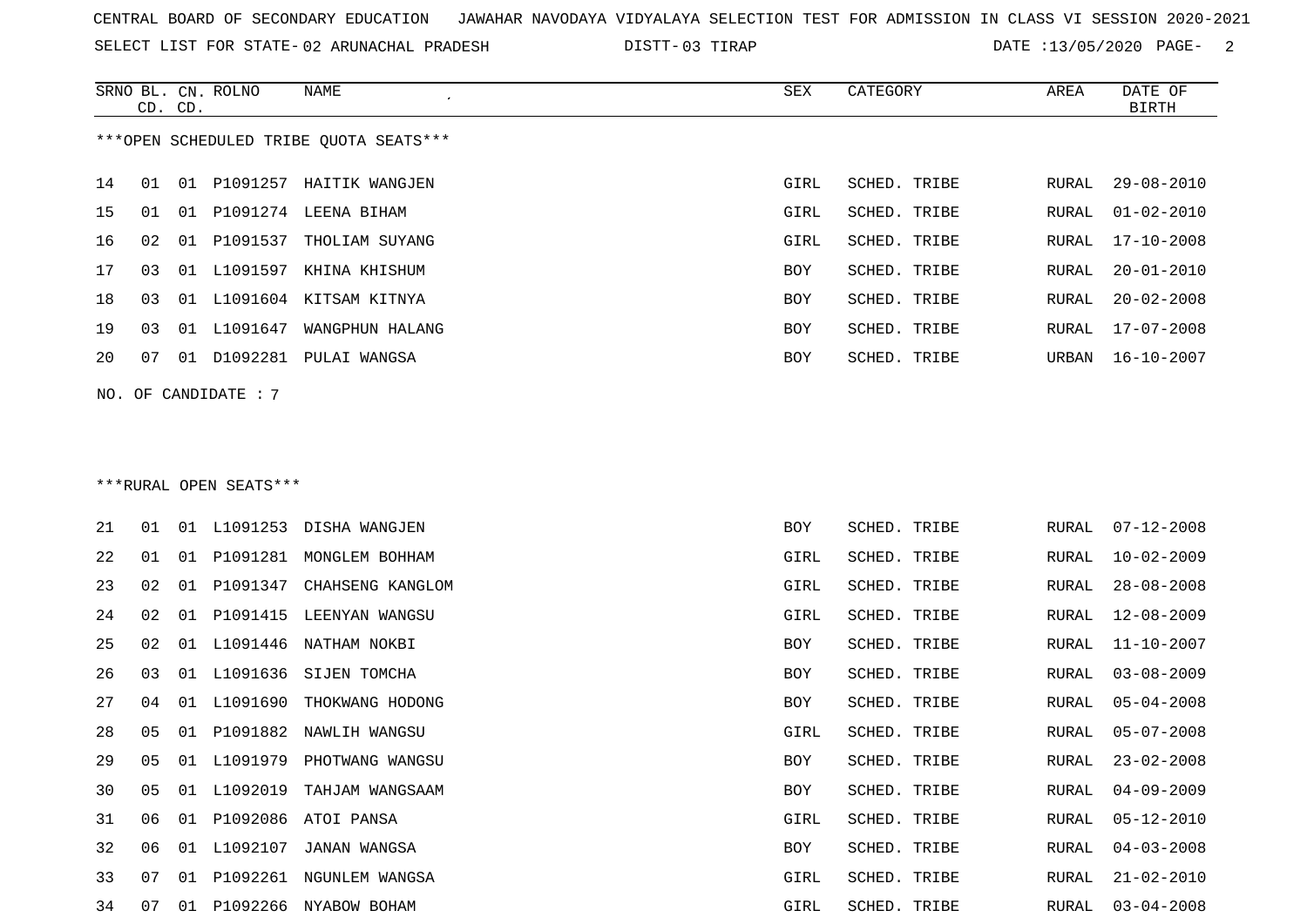| CENTRAL BOARD OF SECONDARY EDUCATION – JAWAHAR NAVODAYA VIDYALAYA SELECTION TEST FOR ADMISSION IN CLASS VI SESSION 2020-2021 |  |
|------------------------------------------------------------------------------------------------------------------------------|--|
|------------------------------------------------------------------------------------------------------------------------------|--|

SELECT LIST FOR STATE- DISTT- 02 ARUNACHAL PRADESH 03 TIRAP DATE :13/05/2020 PAGE- 3

| SRNO<br>ВL   | $\cap N^{\tau}$<br>لا اب | <b>ROLNO</b> | NAME | SEX | CATECORY<br>LUUKI | AREA | DATE<br>$\sim$ $\sim$<br>$\sqrt{1}$ |
|--------------|--------------------------|--------------|------|-----|-------------------|------|-------------------------------------|
| $\sim$<br>ىت | $\sim$<br>ັ              |              |      |     |                   |      | BIRTH                               |

NO. OF CANDIDATE : 14

## \*\*\*RURAL SCHEDULED CASTE QUOTA SEATS\*\*\*

| 35 | O 1 | 01  | L1091275 | LEMKHO WANGJEN     | <b>BOY</b> | SCHED. TRIBE | RURAL | $03 - 12 - 2009$ |
|----|-----|-----|----------|--------------------|------------|--------------|-------|------------------|
| 36 | 03  | 01  | P1091580 | CHADON HALANG      | GIRL       | SCHED. TRIBE | RURAL | $03 - 05 - 2008$ |
| 37 | 03  | 01  | P1091620 | NGOYUM LOWANG      | GIRL       | SCHED. TRIBE | RURAL | 15-05-2009       |
| 38 | 03  | 01  | P1091634 | POTU RANGSONG      | GIRL       | SCHED. TRIBE | RURAL | 05-05-2007       |
| 39 | 05  | 01  | L1091844 | LUNGAM MONWANGHAM  | <b>BOY</b> | SCHED. TRIBE | RURAL | $08 - 06 - 2007$ |
| 40 | 05  | 01  | L1092041 | TOHRANG WANGSU     | <b>BOY</b> | SCHED. TRIBE | RURAL | $06 - 02 - 2009$ |
| 41 | 06  | 01  | P1092111 | JOKHANG PANSA      | GIRL       | SCHED. TRIBE | RURAL | 10-07-2007       |
| 42 | 06  | O 1 | L1092201 | WANGNAK CHINGTANAM | <b>BOY</b> | SCHED. TRIBE | RURAL | $10 - 07 - 2007$ |
| 43 | 07  | 01  | L1092245 | LANGNYAI WANGNAW   | <b>BOY</b> | SCHED. TRIBE | RURAL | 25-12-2008       |
|    |     |     |          |                    |            |              |       |                  |

NO. OF CANDIDATE : 9

\*\*\*RURAL BACKWARD CLASS QUOTA SEATS\*\*\*

|  |                      | 44 02 01 I1091545 TONPHU SHERPA |  | BOY | GENERAL |  | RURAL 13-05-2008 |
|--|----------------------|---------------------------------|--|-----|---------|--|------------------|
|  | NO. OF CANDIDATE : 1 |                                 |  |     |         |  |                  |

\*\*\*RURAL SCHEDULED TRIBE QUOTA SEATS\*\*\*

|    |  | 45 01 01 L1091251 CHOKPHO WANGSU  | BOY  | SCHED. TRIBE |  | RURAL 31-01-2009 |
|----|--|-----------------------------------|------|--------------|--|------------------|
|    |  | 46 01 01 P1091277 LIMAI BIHAM     | GIRL | SCHED. TRIBE |  | RURAL 01-03-2010 |
| 47 |  | 01 01 L1091298 NYEMPOI WANGNOWHAM | BOY  | SCHED. TRIBE |  | RURAL 25-11-2009 |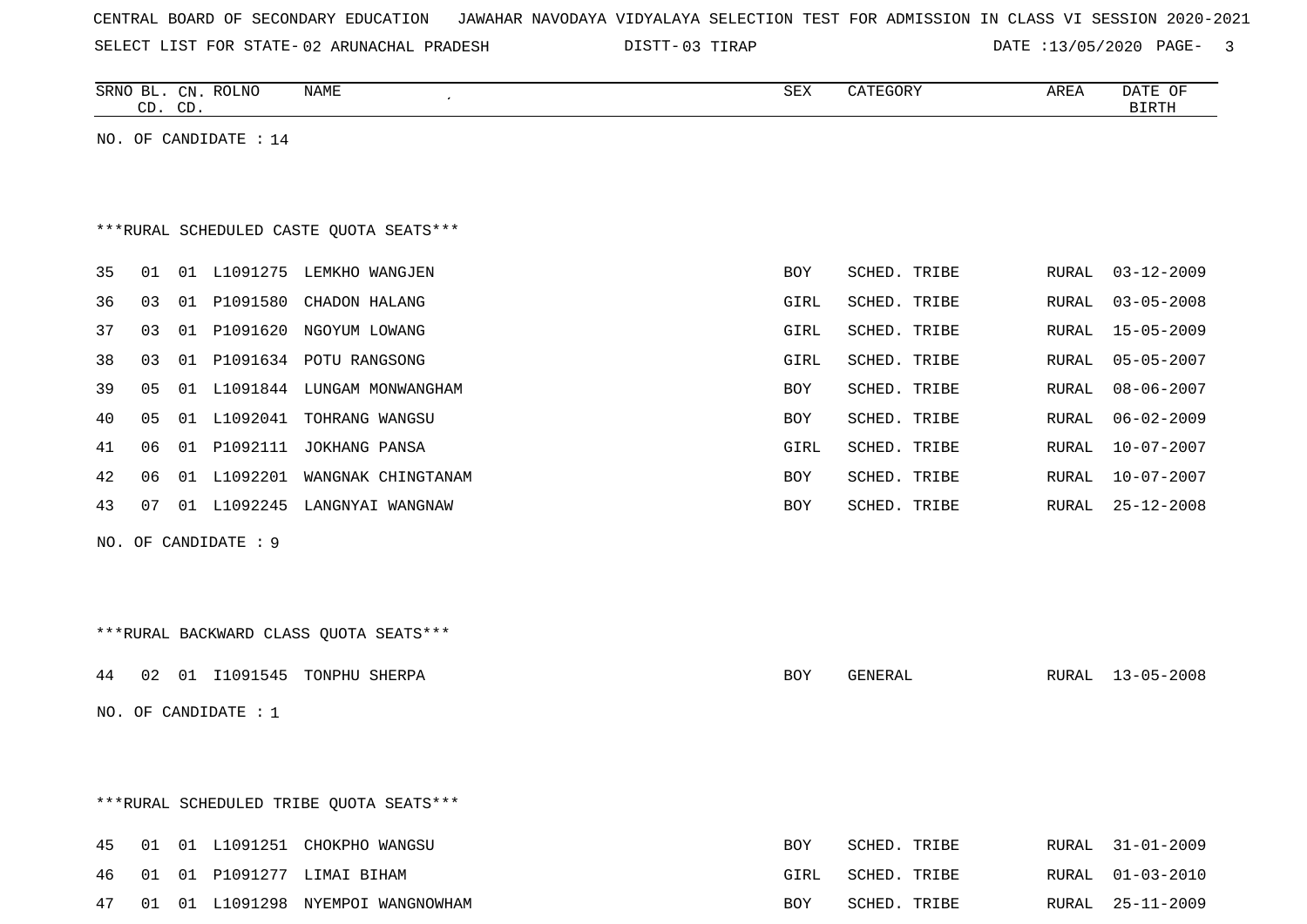SELECT LIST FOR STATE- DISTT- 02 ARUNACHAL PRADESH

03 TIRAP DATE :13/05/2020 PAGE- 4

|    | CD. CD. |    | SRNO BL. CN. ROLNO | NAME                                    | SEX         | CATEGORY     | AREA  | DATE OF<br><b>BIRTH</b> |
|----|---------|----|--------------------|-----------------------------------------|-------------|--------------|-------|-------------------------|
|    |         |    |                    | ***RURAL SCHEDULED TRIBE OUOTA SEATS*** |             |              |       |                         |
| 48 | 01      | 01 | P1091300           | NYOKAM ARANGHAM                         | <b>GIRL</b> | SCHED. TRIBE | RURAL | $29 - 05 - 2008$        |
| 49 | 01      | 01 | P1091310           | PHEHWAN WANGJEN                         | GIRL        | SCHED. TRIBE | RURAL | 19-04-2010              |
| 50 | 02      | 01 |                    | P1091399 KHILIAM SUMPA                  | GIRL        | SCHED. TRIBE | RURAL | $13 - 05 - 2007$        |
| 51 | 02      |    | 01 L1091432        | MATLUI KHOIYANG                         | BOY         | SCHED. TRIBE | RURAL | $25 - 01 - 2008$        |
| 52 | 03      | 01 | L1091591           | JENPONG RUMCHU                          | <b>BOY</b>  | SCHED. TRIBE | RURAL | $05 - 08 - 2008$        |
| 53 | 03      | 01 | L1091599           | KHUNPONG PANGLOM                        | BOY         | SCHED. TRIBE | RURAL | $05 - 07 - 2007$        |
| 54 | 03      |    |                    | 01 P1091612 NAOMI HASSEN                | GIRL        | SCHED. TRIBE | RURAL | $27 - 09 - 2009$        |
| 55 | 03      | 01 | L1091644           | WANGNGANG H LOWANG                      | BOY         | SCHED. TRIBE | RURAL | 13-07-2007              |
| 56 | 05      | 01 |                    | P1091801 JINGTAI WANGCHA                | GIRL        | SCHED. TRIBE | RURAL | $17 - 03 - 2008$        |
| 57 | 05      | 01 | L1091848           | MANKAI WANGSU                           | <b>BOY</b>  | SCHED. TRIBE | RURAL | $02 - 03 - 2009$        |
| 58 | 05      |    |                    | 01 P1091904 NGUNKHI ABOH                | GIRL        | SCHED. TRIBE | RURAL | $31 - 12 - 2007$        |
| 59 | 05      | 01 |                    | L1091916 NOKKAI WANGSA                  | BOY         | SCHED. TRIBE | RURAL | $06 - 06 - 2009$        |
| 60 | 05      |    |                    | 01 L1091917 NOKLAI WANGSU               | <b>BOY</b>  | SCHED. TRIBE | RURAL | $08 - 03 - 2010$        |
| 61 | 06      | 01 |                    | L1092116 LAIPHO PANSA                   | <b>BOY</b>  | SCHED. TRIBE | RURAL | $02 - 01 - 2009$        |
| 62 | 07      |    |                    | 01 P1092208 ALAI JOKKAM                 | GIRL        | SCHED. TRIBE | RURAL | $29 - 04 - 2010$        |
| 63 | 07      | 01 | L1092238           | JOGUAK WANGSA                           | <b>BOY</b>  | SCHED. TRIBE | RURAL | $23 - 10 - 2007$        |
| 64 | 07      | 01 | L1092252           | MICHAL NASAAM                           | BOY         | SCHED. TRIBE | RURAL | $11 - 03 - 2008$        |
| 65 | 07      | 01 | P1092255           | NALEM CHINGKEAM                         | <b>GIRL</b> | SCHED. TRIBE | RURAL | $19 - 01 - 2010$        |

NO. OF CANDIDATE : 21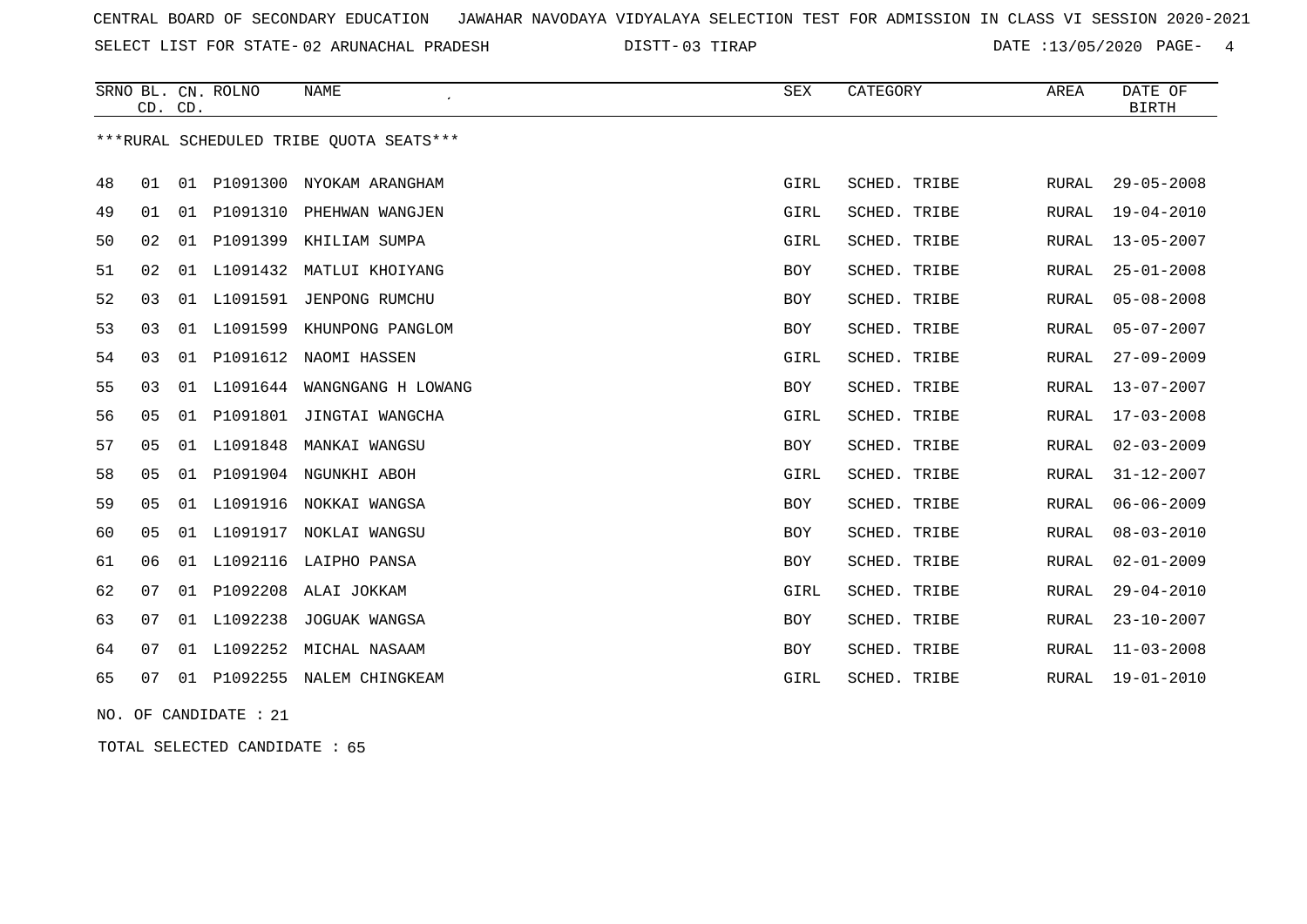SELECT LIST FOR STATE- DISTT- 02 ARUNACHAL PRADESH

04 EAST KAMENG DATE :13/05/2020 PAGE- 1

|                |    | CD. CD. | SRNO BL. CN. ROLNO     | NAME                                   | ${\tt SEX}$ | CATEGORY     | AREA  | DATE OF<br><b>BIRTH</b> |
|----------------|----|---------|------------------------|----------------------------------------|-------------|--------------|-------|-------------------------|
|                |    |         | ***OPEN UR SEATS***    |                                        |             |              |       |                         |
| $\mathbf{1}$   | 02 |         |                        | 01 P1092374 KARYA TAJO                 | GIRL        | SCHED. TRIBE |       | RURAL 27-10-2009        |
|                |    |         | NO. OF CANDIDATE : 1   |                                        |             |              |       |                         |
|                |    |         |                        | ***OPEN SCHEDULED CASTE QUOTA SEATS*** |             |              |       |                         |
| 2              |    |         |                        | 04 01 G1093000 SIMRAN SONAR            | GIRL        | SCHED. CASTE |       | URBAN 05-10-2008        |
| 3              |    |         |                        | 07 01 L1093193 SIMON BAGANG            | BOY         | SCHED. TRIBE |       | RURAL 10-09-2009        |
|                |    |         | NO. OF CANDIDATE : 2   |                                        |             |              |       |                         |
|                |    |         |                        | ***OPEN DISABLED QUOTA SEATS***        |             |              |       |                         |
| $\overline{4}$ |    |         |                        | 04  01  P1092557  BANI  BAGANG         | GIRL        | SCHED. TRIBE |       | RURAL 01-02-2010        |
|                |    |         | NO. OF CANDIDATE : $1$ |                                        |             |              |       |                         |
|                |    |         |                        | *** OPEN BACKWARD CLASS QUOTA SEATS*** |             |              |       |                         |
| 5              |    |         |                        | 04 01 A1092843 MOHAN MAHTO             | BOY         | GENERAL      | URBAN | 10-06-2007              |
| 6              |    |         | 04 01 F1092852         | MUTUM PRAKI DEVI                       | GIRL        | O B C        | URBAN | 19-05-2009              |
| 7              |    |         |                        | 04 01 F1092873 NEHA KHATUN             | GIRL        | O B C        | URBAN | 11-10-2008              |
|                |    |         | NO. OF CANDIDATE: 3    |                                        |             |              |       |                         |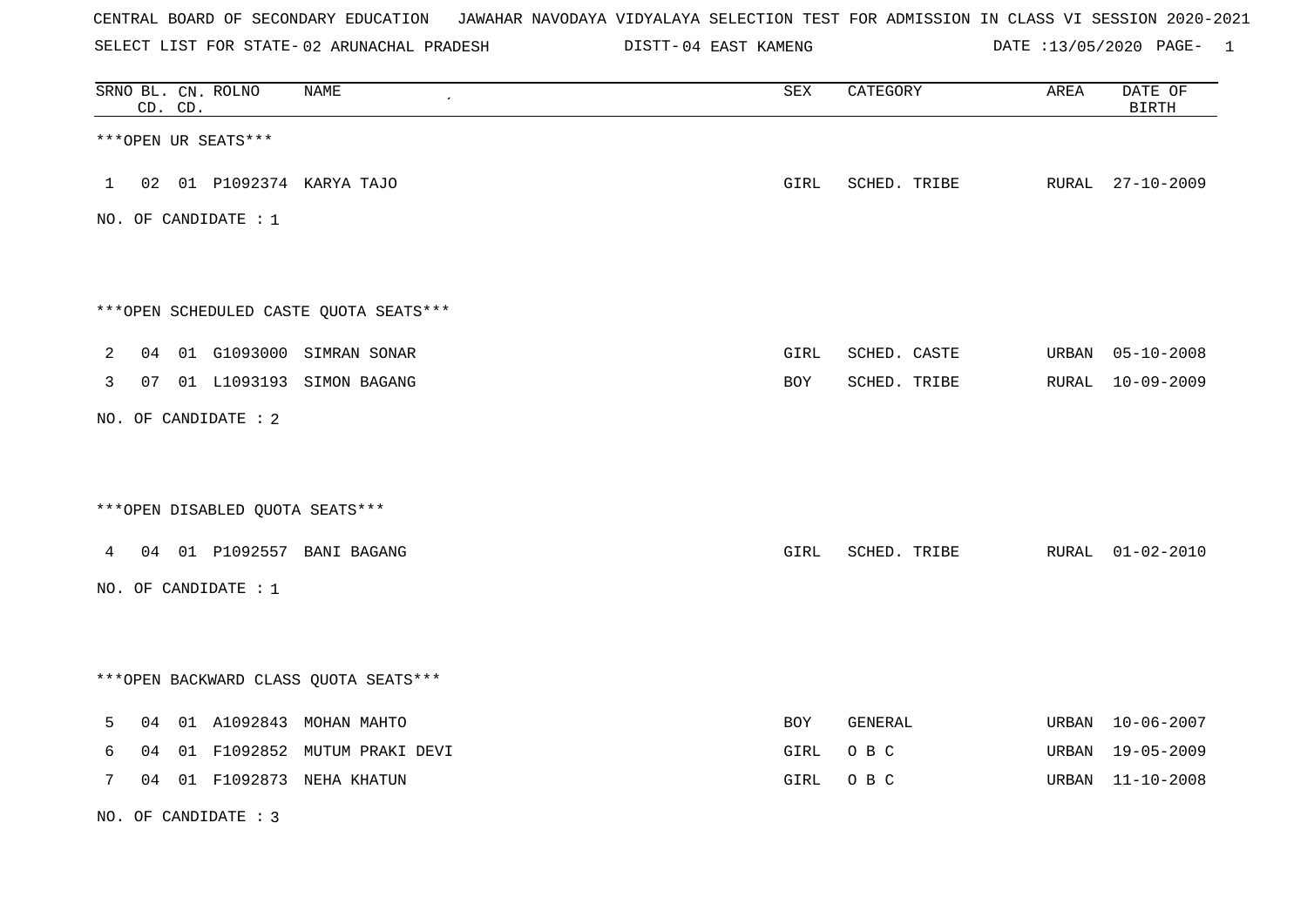SELECT LIST FOR STATE-02 ARUNACHAL PRADESH DISTT-04 EAST KAMENG DATE :13/05/2020 PAGE- 2

|    | SRNO BL. CN. ROLNO<br><b>NAME</b><br><b>SEX</b><br>CATEGORY<br>CD. CD. |  |                        |                                          |            |              | AREA  | DATE OF<br><b>BIRTH</b> |
|----|------------------------------------------------------------------------|--|------------------------|------------------------------------------|------------|--------------|-------|-------------------------|
|    |                                                                        |  |                        | ***OPEN SCHEDULED TRIBE QUOTA SEATS***   |            |              |       |                         |
|    |                                                                        |  |                        |                                          |            |              |       |                         |
| 8  | 01                                                                     |  |                        | 01 P1092334 NAINSHI TAWE                 | GIRL       | SCHED. TRIBE | RURAL | $05 - 11 - 2009$        |
| 9  | 03                                                                     |  |                        | 01 P1092457 METUNG TRCHI                 | GIRL       | SCHED. TRIBE | RURAL | $21 - 05 - 2008$        |
| 10 | 05                                                                     |  |                        | 01 P1093088 MEKURI LAMRA                 | GIRL       | SCHED. TRIBE | RURAL | $30 - 06 - 2009$        |
|    |                                                                        |  | NO. OF CANDIDATE : 3   |                                          |            |              |       |                         |
|    |                                                                        |  |                        |                                          |            |              |       |                         |
|    |                                                                        |  | ***RURAL OPEN SEATS*** |                                          |            |              |       |                         |
| 11 | 01                                                                     |  |                        | 01 L1092314 CHANGRANG TARA               | <b>BOY</b> | SCHED. TRIBE | RURAL | $06 - 02 - 2008$        |
| 12 | 02                                                                     |  |                        | 01 L1092379 KYOKAM BAGANG                | <b>BOY</b> | SCHED. TRIBE | RURAL | $06 - 03 - 2010$        |
| 13 | 02                                                                     |  |                        | 01 P1092386 MEKAM TAJO                   | GIRL       | SCHED. TRIBE | RURAL | $02 - 07 - 2009$        |
| 14 | 03                                                                     |  |                        | 01 L1092487 TECHI ROMAN TARA             | <b>BOY</b> | SCHED. TRIBE | RURAL | $20 - 03 - 2008$        |
| 15 | 04                                                                     |  |                        | 01 P1092884 NINIMA GUNGLI                | GIRL       | SCHED. TRIBE | RURAL | $07 - 07 - 2008$        |
| 16 | 05                                                                     |  |                        | 01 L1093091 NILO NAMPE                   | BOY        | SCHED. TRIBE | RURAL | $20 - 09 - 2009$        |
| 17 | 06                                                                     |  |                        | 01 L1093111 KINO FLAGO                   | BOY        | SCHED. TRIBE | RURAL | 18-09-2010              |
|    |                                                                        |  | NO. OF CANDIDATE : $7$ |                                          |            |              |       |                         |
|    |                                                                        |  |                        |                                          |            |              |       |                         |
|    |                                                                        |  |                        | *** RURAL SCHEDULED CASTE QUOTA SEATS*** |            |              |       |                         |
| 18 | 02                                                                     |  |                        | 01 P1092361 DAINA BAGANG                 | GIRL       | SCHED. TRIBE | RURAL | $22 - 08 - 2008$        |
| 19 | 04                                                                     |  |                        | 01 P1092498 ACHAL FENGCHE RIMO           | GIRL       | SCHED. TRIBE | RURAL | $14 - 08 - 2010$        |
| 20 | 04                                                                     |  |                        | 01 L1092867 NANU GYADI                   | BOY        | SCHED. TRIBE | RURAL | $29 - 01 - 2010$        |
| 21 | 04                                                                     |  |                        | 01 P1092906 PAPUNG YANGFO                | GIRL       | SCHED. TRIBE | RURAL | $03 - 05 - 2010$        |
| 22 | 04                                                                     |  |                        | 01 P1092999 SIMINA SONAM                 | GIRL       | SCHED. TRIBE | RURAL | $01 - 02 - 2009$        |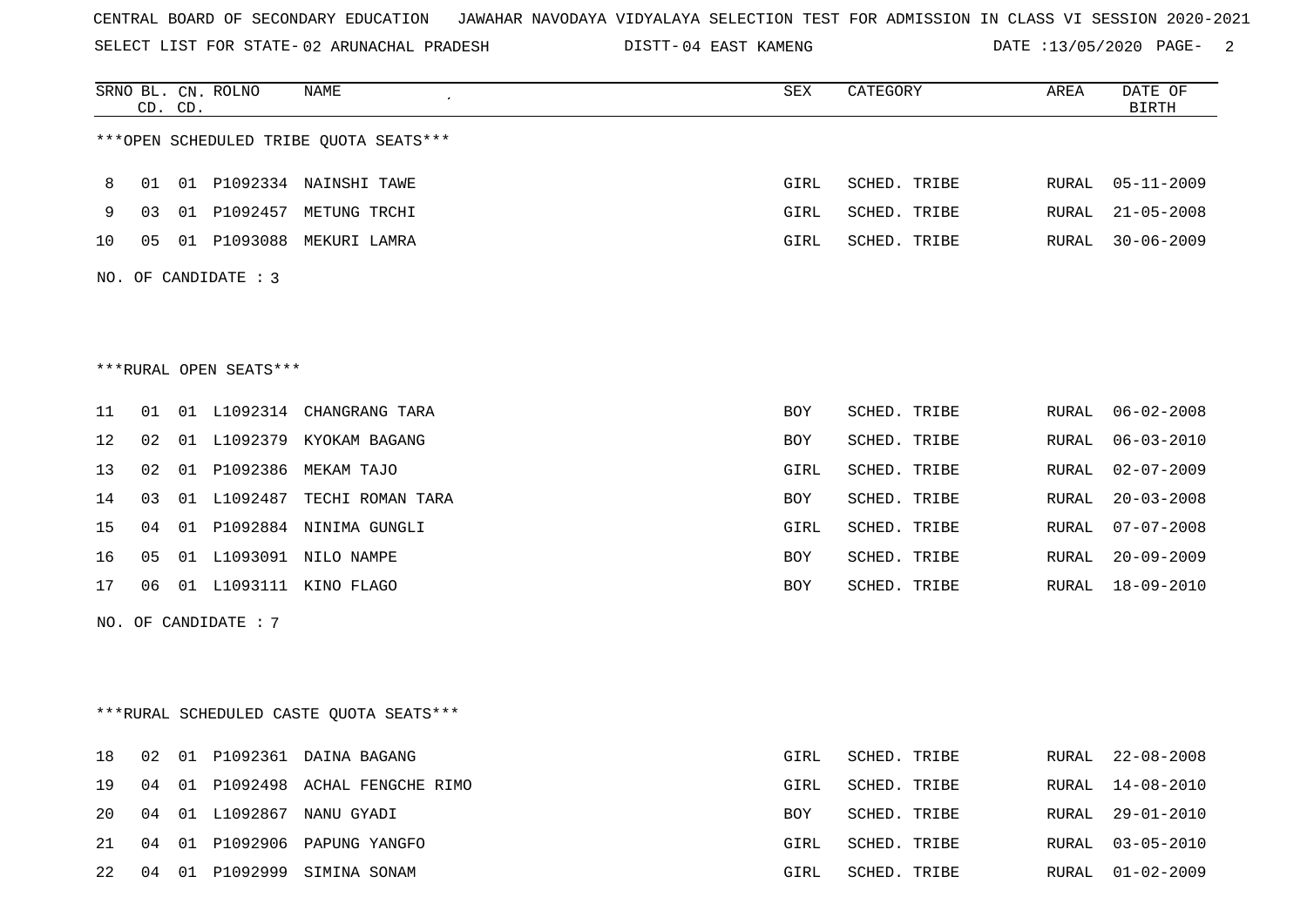| CENTRAL BOARD OF SECONDARY EDUCATION – JAWAHAR NAVODAYA VIDYALAYA SELECTION TEST FOR ADMISSION IN CLASS VI SESSION 2020-2021 |  |  |  |  |
|------------------------------------------------------------------------------------------------------------------------------|--|--|--|--|
|------------------------------------------------------------------------------------------------------------------------------|--|--|--|--|

SELECT LIST FOR STATE- DISTT- 02 ARUNACHAL PRADESH 04 EAST KAMENG DATE :13/05/2020 PAGE- 3

| SRNO<br>RL | $\text{CN}$  | ROLNO | NAME | CEV<br>つロマ | GORY | AREA | DATE<br>$\sim$ $\sim$<br>ັ∪ ⊧ |
|------------|--------------|-------|------|------------|------|------|-------------------------------|
| $\sim$     | $\cap$<br>ىب |       |      |            |      |      | וחים דם                       |
|            |              |       |      |            |      |      |                               |

NO. OF CANDIDATE : 5

# \*\*\*RURAL SCHEDULED TRIBE QUOTA SEATS\*\*\*

| 23 | 01 | O 1 | L1092312    | BUGAR SONAM               | <b>BOY</b> | SCHED. TRIBE | RURAL | $14 - 08 - 2008$ |
|----|----|-----|-------------|---------------------------|------------|--------------|-------|------------------|
| 24 | 01 |     | 01 L1092324 | MATHEW PABING             | <b>BOY</b> | SCHED. TRIBE |       | RURAL 17-10-2008 |
| 25 |    |     |             | 02 01 L1092393 NISAM TAJO | <b>BOY</b> | SCHED. TRIBE |       | RURAL 02-08-2009 |
| 26 | 03 |     |             | 01 L1092448 LANTO TACHI   | BOY        | SCHED. TRIBE |       | RURAL 30-01-2011 |
| 27 | 04 |     | 01 P1092546 | APU TAYEM                 | GIRL       | SCHED. TRIBE | RURAL | 26-02-2009       |
| 28 | 04 | 01  |             | P1092552 AVRIL RANGMO     | GIRL       | SCHED. TRIBE |       | RURAL 22-01-2011 |
| 29 | 04 |     | 01 P1092559 | BENI SONO                 | GIRL       | SCHED. TRIBE |       | RURAL 21-10-2008 |
| 30 | 04 |     |             | 01 P1092726 LIPI LINGFA   | GIRL       | SCHED. TRIBE |       | RURAL 25-03-2008 |
| 31 | 04 | 01  |             | L1092858 NAKU RIMO        | BOY        | SCHED. TRIBE |       | RURAL 29-10-2008 |
| 32 | 07 | 01  | L1093203    | TONGBO HIFFO              | <b>BOY</b> | SCHED. TRIBE | RURAL | $10 - 07 - 2007$ |
|    |    |     |             |                           |            |              |       |                  |

NO. OF CANDIDATE : 10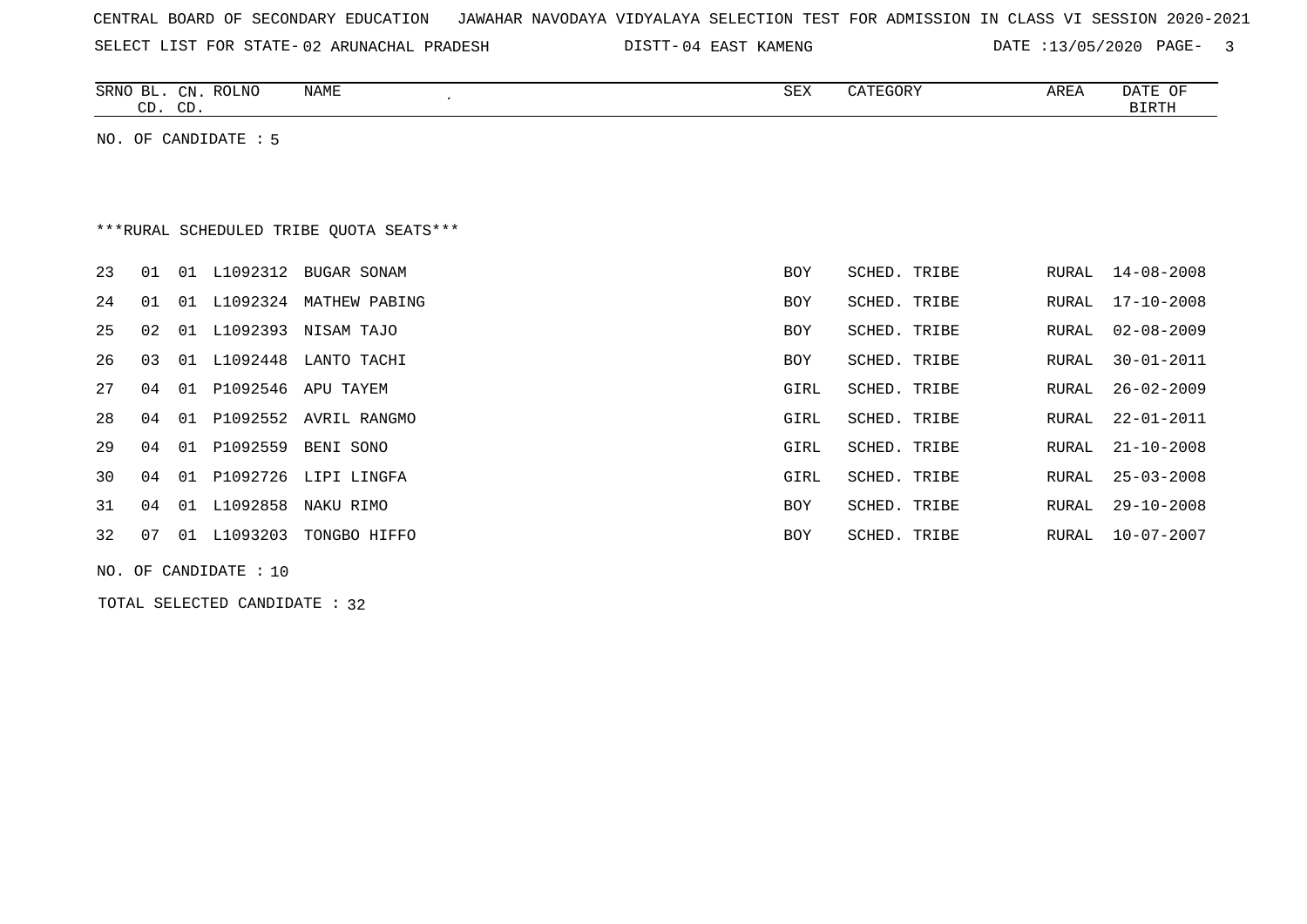SELECT LIST FOR STATE- DISTT- 02 ARUNACHAL PRADESH

05 UPPER SUBANSIRI DATE :13/05/2020 PAGE- 1

|   |    | CD. CD. | SRNO BL. CN. ROLNO     | NAME                                   | SEX        | CATEGORY     | AREA | DATE OF<br><b>BIRTH</b> |
|---|----|---------|------------------------|----------------------------------------|------------|--------------|------|-------------------------|
|   |    |         | ***OPEN UR SEATS***    |                                        |            |              |      |                         |
| 1 | 04 |         |                        | 01 H1093473 GIOREENA LERIAK            | GIRL       | SCHED. TRIBE |      | URBAN 02-11-2007        |
| 2 |    |         |                        | 05 01 P1094243 NIASI RIGIA             | GIRL       | SCHED. TRIBE |      | RURAL 18-07-2008        |
|   |    |         | NO. OF CANDIDATE : 2   |                                        |            |              |      |                         |
|   |    |         |                        | ***OPEN SCHEDULED CASTE OUOTA SEATS*** |            |              |      |                         |
|   |    |         |                        | 3 05 02 L1094288 PORNI DUPIT           | BOY        | SCHED. TRIBE |      | RURAL 18-07-2007        |
| 4 |    |         |                        | 06 01 01094583 YABAM BAKI              | GIRL       | SCHED. CASTE |      | RURAL 01-01-2008        |
|   |    |         | NO. OF CANDIDATE : 2   |                                        |            |              |      |                         |
|   |    |         |                        | ***OPEN SCHEDULED TRIBE QUOTA SEATS*** |            |              |      |                         |
| 5 |    |         |                        | 04 01 P1093462 GANNI YEKAR             | GIRL       | SCHED. TRIBE |      | RURAL 05-11-2008        |
| 6 | 04 |         |                        | 01 L1093655 NIKAM KAMRA                | BOY        | SCHED. TRIBE |      | RURAL 11-07-2010        |
| 7 |    |         |                        | 05 02 L1094309 RERI KUNAL MENGNIA      | BOY        | SCHED. TRIBE |      | RURAL 14-08-2010        |
|   |    |         | NO. OF CANDIDATE : 3   |                                        |            |              |      |                         |
|   |    |         | ***RURAL OPEN SEATS*** |                                        |            |              |      |                         |
| 8 |    |         |                        | 01 01 L1093233 TAKI GARAM              | <b>BOY</b> | SCHED. TRIBE |      | RURAL 09-03-2010        |
| 9 |    |         |                        | 04 01 L1093439 DENIEL DULOM            | <b>BOY</b> | SCHED. TRIBE |      | RURAL 01-08-2007        |
|   |    |         |                        | 10 04 01 P1093650 NGUNGAM DULOM        | GIRL       | SCHED. TRIBE |      | RURAL 17-10-2008        |

11 05 01 L1094152 KONEL SINGDHU BOY SCHED. TRIBE RURAL 24-01-2009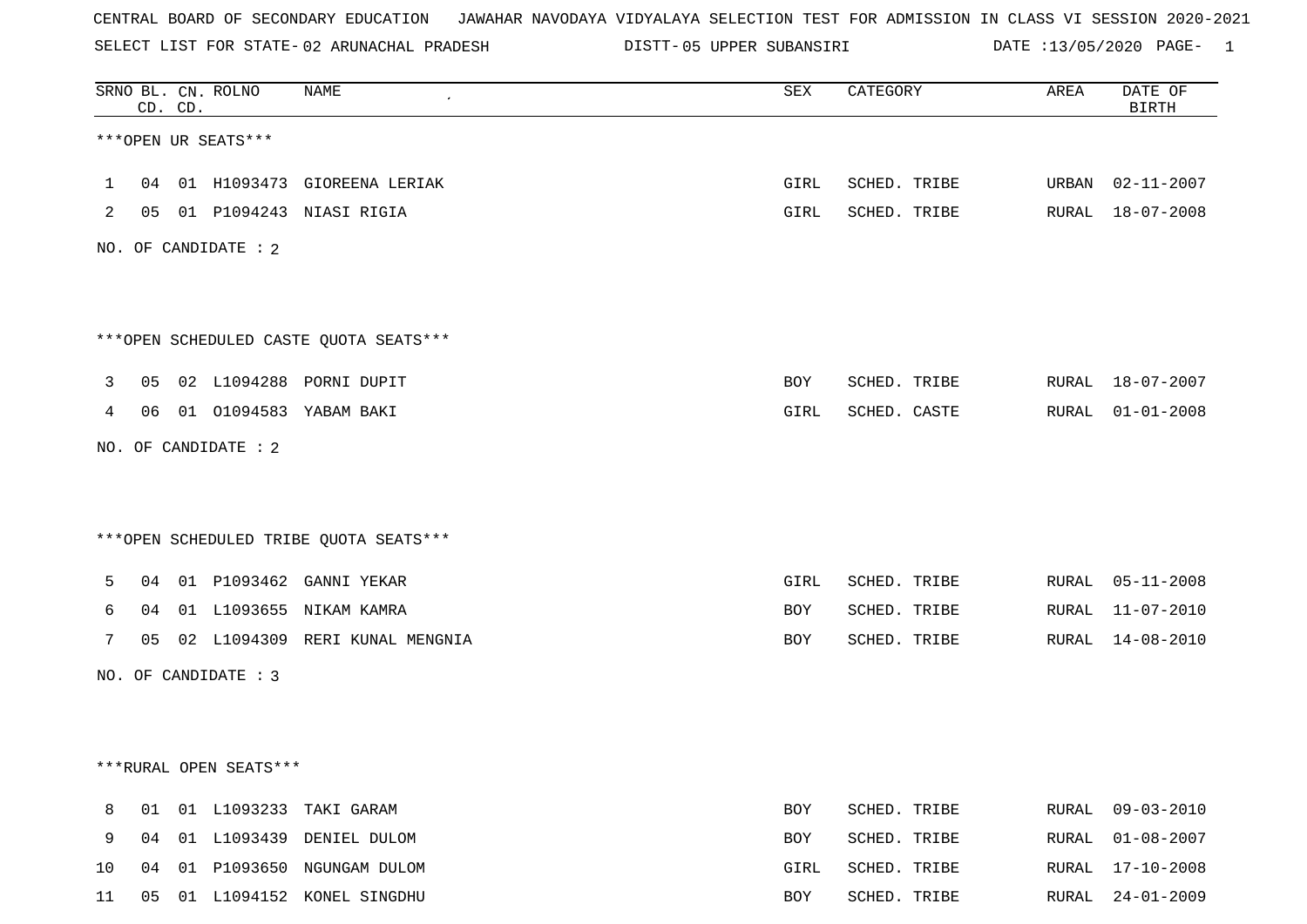SELECT LIST FOR STATE- DISTT- 02 ARUNACHAL PRADESH

05 UPPER SUBANSIRI DATE :13/05/2020 PAGE- 2

|    |    | CD. CD. | SRNO BL. CN. ROLNO     | NAME                                    | SEX        | CATEGORY     | AREA          | DATE OF<br><b>BIRTH</b> |
|----|----|---------|------------------------|-----------------------------------------|------------|--------------|---------------|-------------------------|
|    |    |         | ***RURAL OPEN SEATS*** |                                         |            |              |               |                         |
| 12 | 05 |         |                        | 02 L1094412 TASHI CHADER                | BOY        | SCHED. TRIBE | RURAL         | $05 - 01 - 2009$        |
| 13 | 09 |         |                        | 01 L1094605 RERI JUN YOLU               | BOY        | SCHED. TRIBE | RURAL         | $28 - 06 - 2010$        |
| 14 | 11 |         |                        | 01 L1094638 GULSEN RORI                 | BOY        | SCHED. TRIBE | RURAL         | $14 - 05 - 2008$        |
|    |    |         | NO. OF CANDIDATE : 7   |                                         |            |              |               |                         |
|    |    |         |                        |                                         |            |              |               |                         |
|    |    |         |                        | ***RURAL SCHEDULED CASTE QUOTA SEATS*** |            |              |               |                         |
| 15 | 05 |         |                        | 01 P1094218 MISS MIMI LAA               | GIRL       | SCHED. TRIBE | RURAL         | $26 - 08 - 2009$        |
| 16 | 05 |         |                        | 02 L1094268 PAKDU RUJI                  | BOY        | SCHED. TRIBE | RURAL         | $04 - 03 - 2009$        |
| 17 | 05 |         | 02 L1094275            | PARO DADI                               | BOY        | SCHED. TRIBE | RURAL         | $10 - 10 - 2008$        |
| 18 | 05 |         |                        | 02 L1094278 PERMAN NILLING              | <b>BOY</b> | SCHED. TRIBE | RURAL         | 13-10-2009              |
| 19 | 05 |         |                        | 02 P1094477 YAPA CHADER                 | GIRL       | SCHED. TRIBE | RURAL         | $03 - 08 - 2008$        |
|    |    |         | NO. OF CANDIDATE : 5   |                                         |            |              |               |                         |
|    |    |         |                        |                                         |            |              |               |                         |
|    |    |         |                        |                                         |            |              |               |                         |
|    |    |         |                        | ***RURAL SCHEDULED TRIBE QUOTA SEATS*** |            |              |               |                         |
| 20 | 03 |         |                        | 01 P1093251 ANIA KONIA                  | GIRL       | SCHED. TRIBE | RURAL         | $30 - 08 - 2009$        |
| 21 | 03 | 01      |                        | P1093274 KARNYA GYAMA MAYING            | GIRL       | SCHED. TRIBE | RURAL         | $18 - 12 - 2009$        |
| 22 |    |         |                        | 04  01  P1093607  MANJI LAA             | GIRL       | SCHED. TRIBE | RURAL         | $10 - 10 - 2009$        |
| 23 | 05 |         |                        | 01 P1094216 MISS GEMEN DONI             | GIRL       | SCHED. TRIBE | RURAL         | $28 - 04 - 2010$        |
| 24 | 05 |         |                        | 02 L1094310 RERI MACHIK TAPUNG RAI      | BOY        | SCHED. TRIBE | RURAL         | $26 - 01 - 2010$        |
| 25 | 05 |         |                        | 02 L1094335 SHANJU DUI                  | BOY        | SCHED. TRIBE | RURAL         | $10 - 03 - 2009$        |
| 26 | 05 |         |                        | 02 P1094345 SITEL MURI                  | GIRL       | SCHED. TRIBE | ${\tt RURAL}$ | $09 - 03 - 2010$        |
| 27 | 05 |         |                        | 02 L1094355 TAGIO DUKU                  | BOY        | SCHED. TRIBE | RURAL         | 17-03-2009              |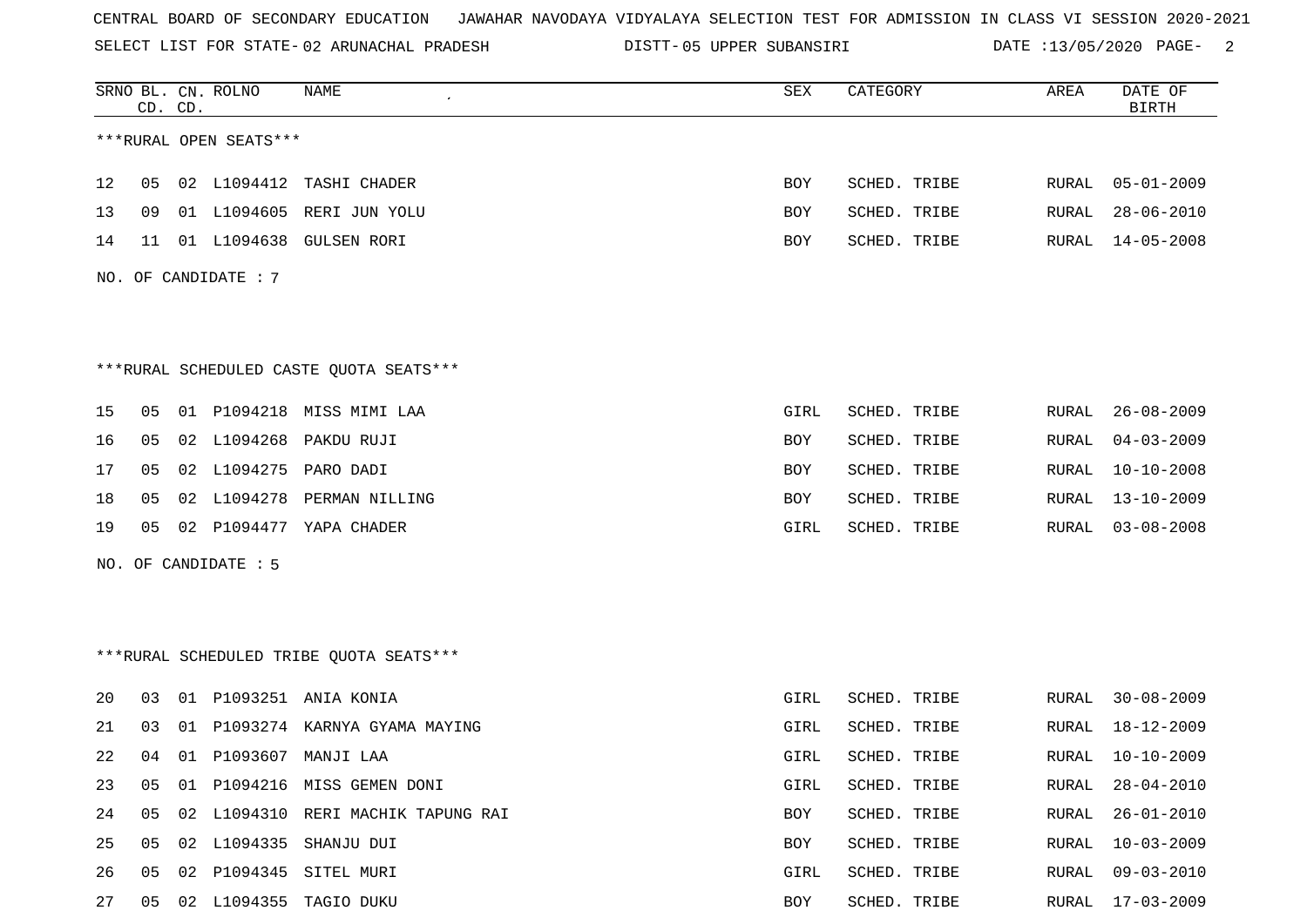SELECT LIST FOR STATE- DISTT- 02 ARUNACHAL PRADESH

05 UPPER SUBANSIRI DATE :13/05/2020 PAGE- 3

| SRNO BL. CN. ROLNO<br>NAME<br>CD. CD.      | SEX  | CATEGORY     | AREA  | DATE OF<br>BIRTH |
|--------------------------------------------|------|--------------|-------|------------------|
| ***RURAL SCHEDULED TRIBE OUOTA SEATS***    |      |              |       |                  |
| 02 P1094437 TUSUM GONGO<br>28<br>05        | GIRL | SCHED. TRIBE | RURAL | 08-12-2008       |
| P1094596 LOMGE SINGMING<br>29<br>07<br>O 1 | GIRL | SCHED. TRIBE |       | RURAL 16-01-2008 |
| $NO.$ OF CANDIDATE : 10                    |      |              |       |                  |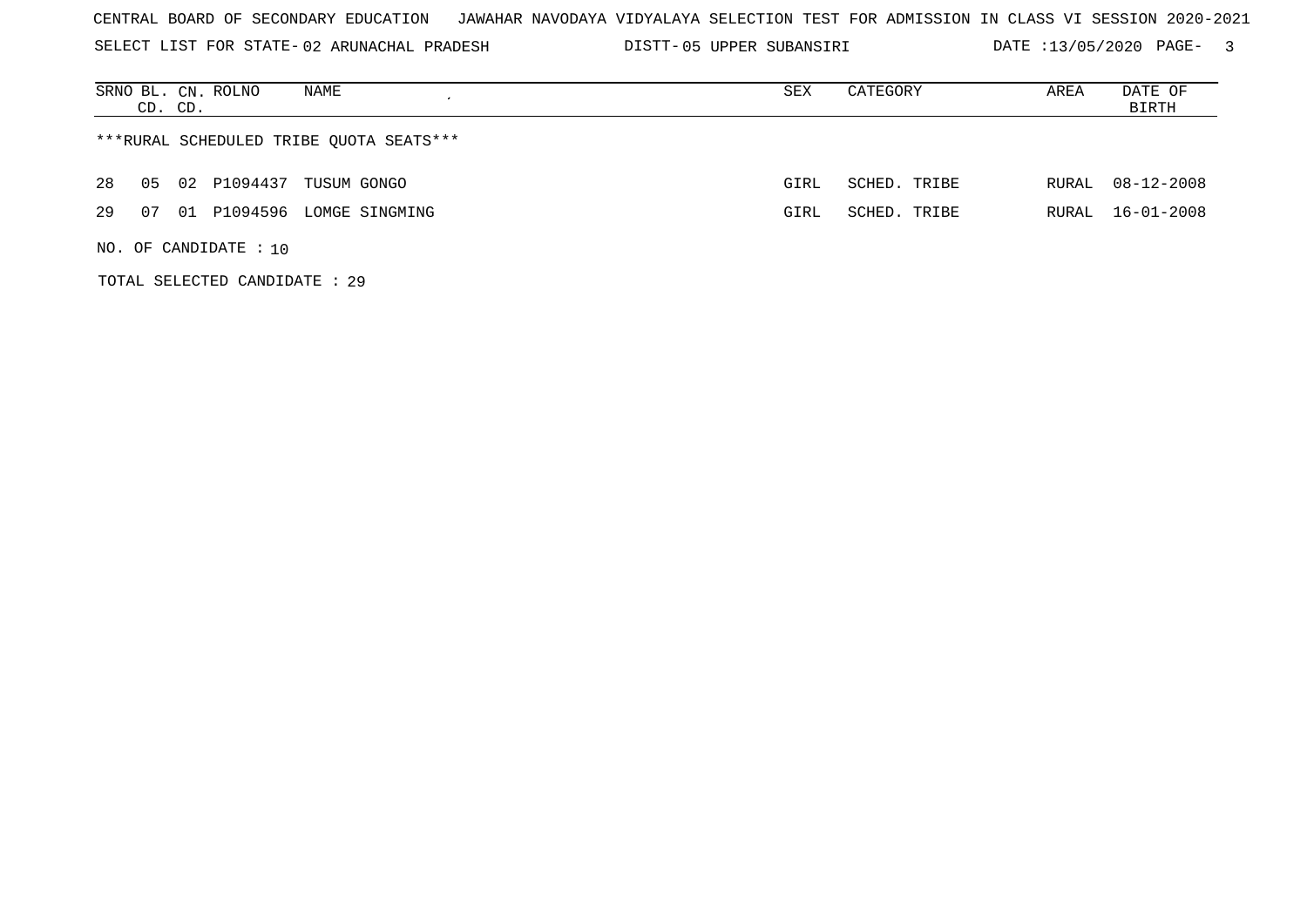SELECT LIST FOR STATE- DISTT- 02 ARUNACHAL PRADESH 07 LOWER SUBANSIRI DATE :13/05/2020 PAGE- 1

|    |    | CD. CD. | SRNO BL. CN. ROLNO   | NAME                                    | SEX        | CATEGORY       | AREA         | DATE OF<br><b>BIRTH</b> |
|----|----|---------|----------------------|-----------------------------------------|------------|----------------|--------------|-------------------------|
|    |    |         | ***OPEN UR SEATS***  |                                         |            |                |              |                         |
| 1  | 02 |         |                      | 01 D1095705 JOKI BAGRA                  | BOY        | SCHED. TRIBE   | URBAN        | $01 - 08 - 2009$        |
| 2  | 02 |         |                      | 01 P1095839 LIKHA RUTH                  | GIRL       | SCHED. TRIBE   | RURAL        | $27 - 05 - 2009$        |
| 3  | 02 |         | 01 H1096123          | SUBU OKU                                | GIRL       | SCHED. TRIBE   | URBAN        | $12 - 10 - 2009$        |
| 4  | 03 |         |                      | 01 P1096335 CHERA JOANNA                | GIRL       | SCHED. TRIBE   | RURAL        | $02 - 09 - 2009$        |
| 5  | 03 |         |                      | 01 P1096406 GOLLO MARTHA                | GIRL       | SCHED. TRIBE   | RURAL        | $09 - 01 - 2009$        |
|    |    |         | NO. OF CANDIDATE : 5 |                                         |            |                |              |                         |
|    |    |         |                      |                                         |            |                |              |                         |
|    |    |         |                      | ***OPEN SCHEDULED CASTE QUOTA SEATS***  |            |                |              |                         |
| 6  |    |         |                      | 01 01 01095308 KABAK YASUM              | GIRL       | SCHED. CASTE   |              | RURAL 19-09-2009        |
| 7  | 02 |         |                      | 01 D1095529 BAMIN DOLO                  | BOY        | SCHED. TRIBE   | URBAN        | $16 - 12 - 2008$        |
| 8  | 03 |         |                      | 01 01096321 BINITA KARKI DHOLI          | GIRL       | SCHED. CASTE   | RURAL        | $25 - 06 - 2008$        |
|    |    |         | NO. OF CANDIDATE : 3 |                                         |            |                |              |                         |
|    |    |         |                      |                                         |            |                |              |                         |
|    |    |         |                      | *** OPEN BACKWARD CLASS QUOTA SEATS *** |            |                |              |                         |
| 9  | 01 |         |                      | 01 I1095180 ARPAN GAUTAM                | BOY        | GENERAL        | RURAL        | $29 - 03 - 2010$        |
| 10 | 02 |         |                      | 01 I1095613 DIBAN BORAH                 | <b>BOY</b> | <b>GENERAL</b> | <b>RURAL</b> | $13 - 05 - 2009$        |
| 11 | 02 |         |                      | 01 F1096121 SORITA BISWAKARMA           | GIRL       | O B C          | URBAN        | $15 - 09 - 2008$        |
| 12 | 03 |         |                      | 01 N1096325 BISHNU SUBBA                | GIRL       | O B C          | RURAL        | $16 - 10 - 2007$        |
| 13 |    |         |                      | 03 01 N1096833 SWETA DORJEE             | GIRL       | O B C          | RURAL        | $08 - 09 - 2009$        |
|    |    |         | NO. OF CANDIDATE: 5  |                                         |            |                |              |                         |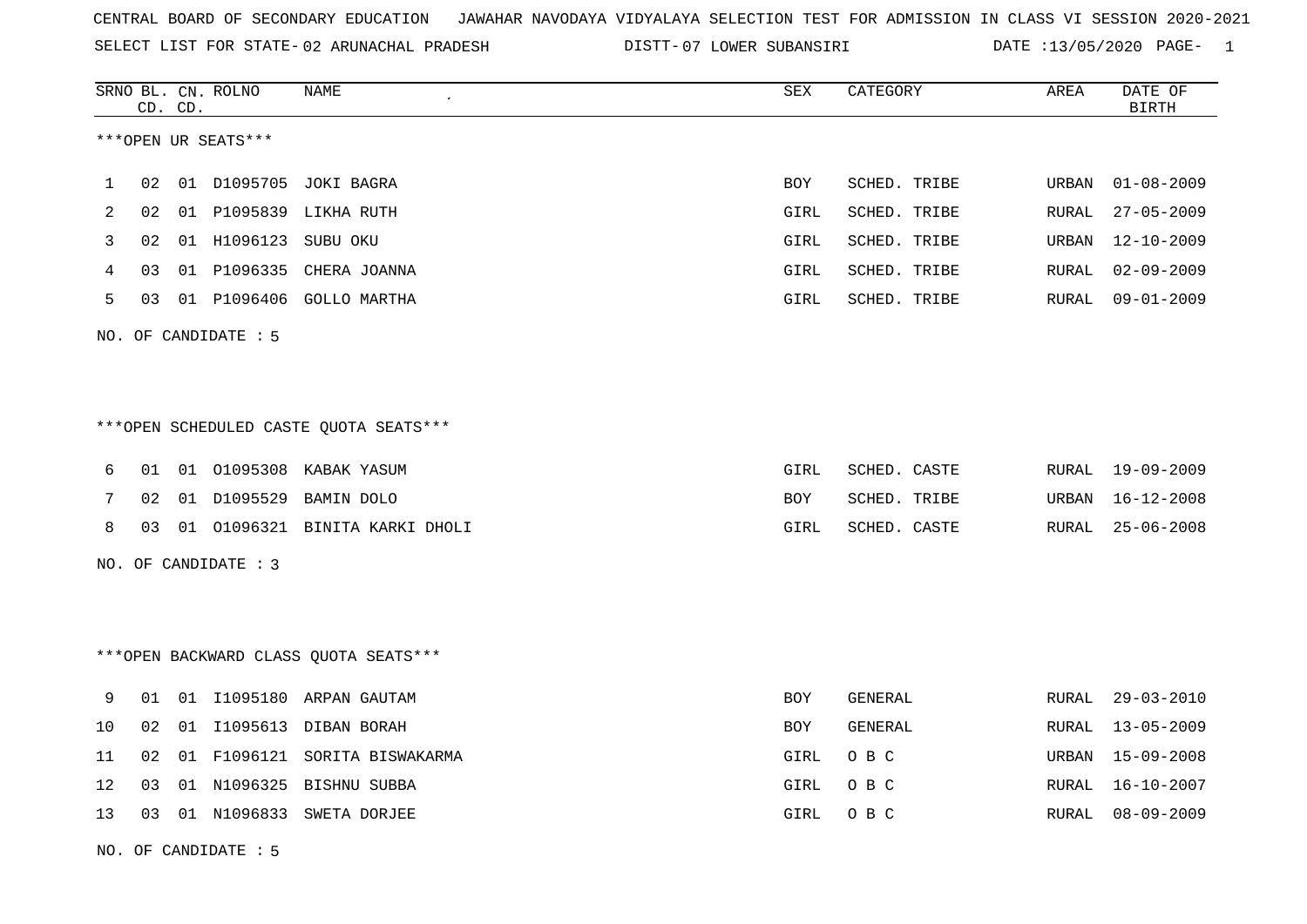SELECT LIST FOR STATE- DISTT- 02 ARUNACHAL PRADESH

07 LOWER SUBANSIRI DATE :13/05/2020 PAGE- 2

|    | CD. CD. |    | SRNO BL. CN. ROLNO     | NAME                                   | SEX  | CATEGORY     | AREA  | DATE OF<br><b>BIRTH</b> |
|----|---------|----|------------------------|----------------------------------------|------|--------------|-------|-------------------------|
|    |         |    |                        | ***OPEN SCHEDULED TRIBE QUOTA SEATS*** |      |              |       |                         |
| 14 | 01      |    |                        | 01 P1095254 GOORI LUMI                 | GIRL | SCHED. TRIBE | RURAL | $13 - 10 - 2009$        |
| 15 | 02      |    |                        | 01 L1095669 HAGE MINGO                 | BOY  | SCHED. TRIBE | RURAL | 17-03-2009              |
| 16 | 02      | 01 | P1095670               | HAGE MOMI                              | GIRL | SCHED. TRIBE | RURAL | $25 - 01 - 2009$        |
| 17 | 02      | 01 | H1095673               | HAGE NUNYA                             | GIRL | SCHED. TRIBE | URBAN | $27 - 05 - 2010$        |
| 18 | 02      | 01 | L1095777               | KIME RIBIA                             | BOY  | SCHED. TRIBE | RURAL | $15 - 02 - 2008$        |
| 19 | 02      | 01 | D1095889               | MILLO LAADAH                           | BOY  | SCHED. TRIBE | URBAN | $26 - 10 - 2007$        |
| 20 | 03      |    |                        | 01 L1096502 LICHA JENAM                | BOY  | SCHED. TRIBE | RURAL | $21 - 08 - 2008$        |
|    |         |    | NO. OF CANDIDATE : 7   |                                        |      |              |       |                         |
|    |         |    |                        |                                        |      |              |       |                         |
|    |         |    |                        |                                        |      |              |       |                         |
|    |         |    | ***RURAL OPEN SEATS*** |                                        |      |              |       |                         |
| 21 | 01      |    | 01 L1095259            | GUMTU KESSE                            | BOY  | SCHED. TRIBE | RURAL | $06 - 06 - 2008$        |
| 22 | 02      | 01 | P1095603               | DANI SILYANG                           | GIRL | SCHED. TRIBE | RURAL | $23 - 01 - 2010$        |
| 23 | 02      | 01 | L1095724               | KAGO KOKAR                             | BOY  | SCHED. TRIBE | RURAL | $14 - 07 - 2009$        |
| 24 | 02      | 01 | L1095726               | KAGO LEMBO                             | BOY  | SCHED. TRIBE | RURAL | $04 - 06 - 2008$        |
| 25 | 02      | 01 | P1096024               | PURA NANCY                             | GIRL | SCHED. TRIBE | RURAL | 19-12-2007              |
| 26 | 02      | 01 | P1096122               | SUBU MANGKU                            | GIRL | SCHED. TRIBE | RURAL | $03 - 02 - 2010$        |
| 27 | 02      | 01 | P1096230               | TARU SUMPI                             | GIRL | SCHED. TRIBE | RURAL | $28 - 07 - 2008$        |
| 28 | 03      | 01 | L1096369               | DEBIA TACHO                            | BOY  | SCHED. TRIBE | RURAL | $06 - 06 - 2007$        |
| 29 | 03      |    |                        | 01 L1096569 LIKHA TAYAM                | BOY  | SCHED. TRIBE | RURAL | 18-08-2009              |
| 30 | 03      | 01 |                        | P1096607 LISHI YAPA                    | GIRL | SCHED. TRIBE | RURAL | $07 - 09 - 2009$        |
| 31 | 03      | 01 |                        | P1096705 NICH JIANG                    | GIRL | SCHED. TRIBE | RURAL | $03 - 02 - 2009$        |
| 32 | 03      | 01 |                        | P1096790 PUNGRINGA MARIA               | GIRL | SCHED. TRIBE | RURAL | $05 - 05 - 2010$        |
| 33 | 07      |    | 01 L1104313 BEM OBI    |                                        | BOY  | SCHED. TRIBE | RURAL | 13-05-2008              |
| 34 | 07      |    |                        | 01 P1104317 TAME AKUM TARH             | GIRL | SCHED. TRIBE |       | RURAL 25-04-2010        |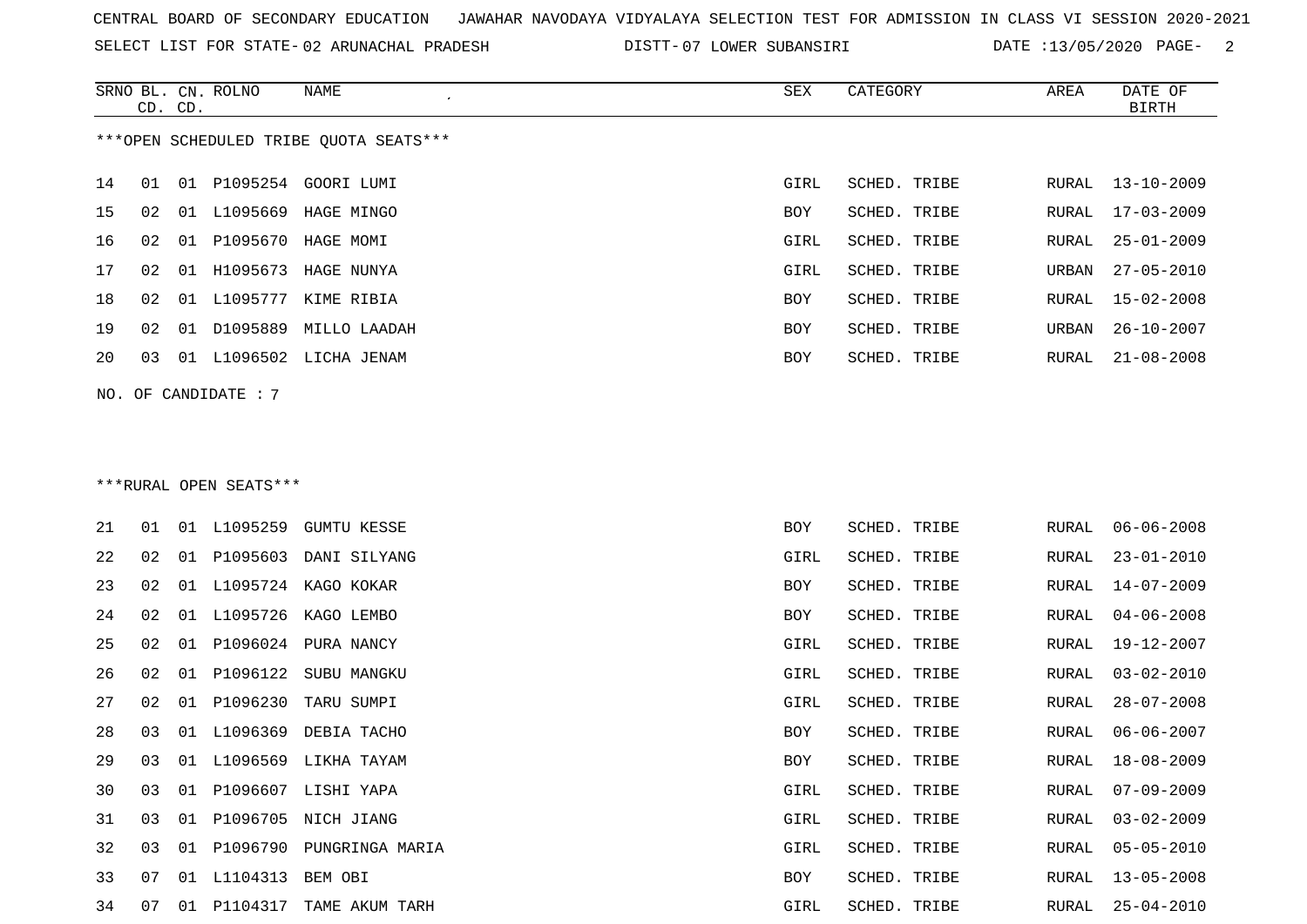| CENTRAL BOARD OF SECONDARY EDUCATION – JAWAHAR NAVODAYA VIDYALAYA SELECTION TEST FOR ADMISSION IN CLASS VI SESSION 2020-2021 |  |  |  |
|------------------------------------------------------------------------------------------------------------------------------|--|--|--|
|------------------------------------------------------------------------------------------------------------------------------|--|--|--|

SELECT LIST FOR STATE- DISTT- 02 ARUNACHAL PRADESH

07 LOWER SUBANSIRI DATE :13/05/2020 PAGE- 3

| ROLNC<br><b>SRNC</b><br>$\sim$ $\sim$<br>$\cap$<br>◡⊥୳ | NAME | SEX | $\sim$ $\sim$<br>$\mathbf{m}\cdot\mathbf{n}$<br>$\overline{\phantom{a}}$<br>$\sim$ | AREA | DATE<br>$\sim$ $\sim$<br>UF |
|--------------------------------------------------------|------|-----|------------------------------------------------------------------------------------|------|-----------------------------|
| $\sim$<br>$\sim$ $\sim$<br>$\sim$ $\sim$<br>ىب<br>ັບ   |      |     |                                                                                    |      | זרח רדו                     |

NO. OF CANDIDATE : 14

# \*\*\*RURAL SCHEDULED CASTE QUOTA SEATS\*\*\*

| 35 | 02 | 01    | P1095658 | HABUNG RIINYI         | GIRL       | SCHED. TRIBE | RURAL | 10-10-2009       |
|----|----|-------|----------|-----------------------|------------|--------------|-------|------------------|
| 36 | 02 | . O 1 | L1095810 | KURE NITING           | <b>BOY</b> | SCHED. TRIBE | RURAL | 04-06-2008       |
| 37 | 02 | 01    | L1095880 | MICHI SANGKHA         | <b>BOY</b> | SCHED. TRIBE | RURAL | 13-10-2008       |
| 38 | 02 | 01    | P1095927 | NADA ANYA             | GIRL       | SCHED. TRIBE | RURAL | 04-12-2008       |
| 39 | 02 | 01    |          | P1096045 RADHE SUNKU  | GIRL       | SCHED. TRIBE | RURAL | 20-11-2009       |
| 40 | 03 | 01    | L1096463 | JORAM TAKA            | <b>BOY</b> | SCHED. TRIBE |       | RURAL 15-08-2007 |
| 41 | 03 | 01    | L1096469 | JORAM TATUM           | <b>BOY</b> | SCHED. TRIBE | RURAL | 19-08-2009       |
| 42 | 03 | O 1   | P1096524 | LIKHA CHUNAM          | GIRL       | SCHED. TRIBE | RURAL | $04 - 09 - 2009$ |
| 43 | 03 | 01    |          | P1096692 NEELAM RINIA | GIRL       | SCHED. TRIBE | RURAL | 19-03-2008       |
|    |    |       |          |                       |            |              |       |                  |

NO. OF CANDIDATE : 9

\*\*\*RURAL BACKWARD CLASS QUOTA SEATS\*\*\*

|  |  | 44 03 01 M1096300 BABY BISWAKARMA | GIRL       | GENERAL | RURAL 23-03-2008 |
|--|--|-----------------------------------|------------|---------|------------------|
|  |  | 45 03 01 M1096493 KIRAN PRADHAN   | GIRL       | GENERAL | RURAL 22-10-2009 |
|  |  | 46 03 01 I1096825 SHREYASH TIWARI | <b>BOY</b> | GENERAL | RURAL 02-12-2010 |
|  |  | 47 03 01 M1096826 SIVANI SAIKIA   | GIRL       | GENERAL | RURAL 11-07-2009 |

NO. OF CANDIDATE : 4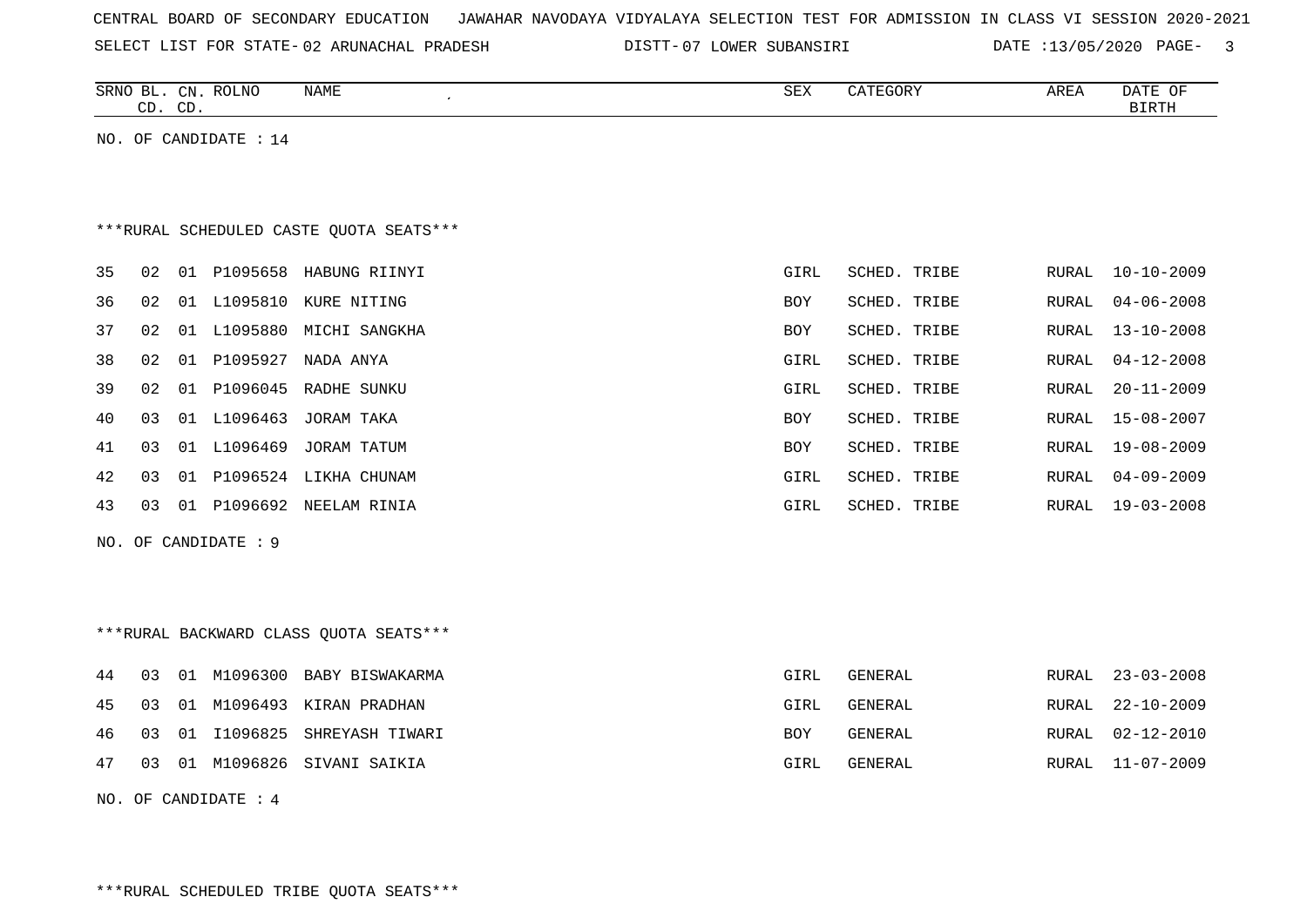SELECT LIST FOR STATE- DISTT- 02 ARUNACHAL PRADESH

07 LOWER SUBANSIRI DATE :13/05/2020 PAGE- 4

|    | CD. CD. | SRNO BL. CN. ROLNO   | <b>NAME</b>                             | <b>SEX</b> | CATEGORY     | AREA  | DATE OF<br><b>BIRTH</b> |
|----|---------|----------------------|-----------------------------------------|------------|--------------|-------|-------------------------|
|    |         |                      | ***RURAL SCHEDULED TRIBE QUOTA SEATS*** |            |              |       |                         |
| 48 | 01      | 01 L1095249          | <b>GOLOM KATO</b>                       | <b>BOY</b> | SCHED. TRIBE | RURAL | $16 - 03 - 2008$        |
| 49 | 01      |                      | 01 L1095333 MAGA ANANDIYASH             | BOY        | SCHED. TRIBE | RURAL | $04 - 08 - 2007$        |
| 50 | 01      |                      | 01 L1095346 MAGA LAMA                   | <b>BOY</b> | SCHED. TRIBE | RURAL | $21 - 01 - 2008$        |
| 51 | 01      |                      | 01 L1095434 ROSHAN KIGAM                | BOY        | SCHED. TRIBE | RURAL | $13 - 10 - 2008$        |
| 52 | 02      |                      | 01 P1095576 CHIGING DUNYA               | GIRL       | SCHED. TRIBE | RURAL | $06 - 08 - 2008$        |
| 53 | 02      |                      | 01 P1095811 KURU CHANJANG               | GIRL       | SCHED. TRIBE | RURAL | $23 - 09 - 2008$        |
| 54 | 02      | 01 L1095847 LOD KATO |                                         | <b>BOY</b> | SCHED. TRIBE | RURAL | $28 - 09 - 2008$        |
| 55 | 02      |                      | 01 P1095869 MICHI ANU                   | GIRL       | SCHED. TRIBE | RURAL | $27 - 05 - 2010$        |
| 56 | 02      |                      | 01 L1095968 NYID MUGLI                  | BOY        | SCHED. TRIBE | RURAL | $13 - 06 - 2009$        |
| 57 | 02      |                      | 01 P1096002 P.T.RINYII                  | GIRL       | SCHED. TRIBE | RURAL | $21 - 02 - 2009$        |
| 58 | 02      |                      | 01 P1096022 PURA KAPYO                  | GIRL       | SCHED. TRIBE | RURAL | $11 - 10 - 2008$        |
| 59 | 03      | 01 P1096309          | BATH ANIA                               | GIRL       | SCHED. TRIBE | RURAL | $12 - 05 - 2008$        |
| 60 | 03      | 01 P1096397          | GEMI RINIAM DUI                         | GIRL       | SCHED. TRIBE | RURAL | $05 - 12 - 2009$        |
| 61 | 03      |                      | 01 L1096464 JORAM TARENG                | BOY        | SCHED. TRIBE | RURAL | $29 - 08 - 2009$        |
| 62 | 03      |                      | 01 L1096506 LICHA KAN                   | BOY        | SCHED. TRIBE | RURAL | $15 - 01 - 2008$        |
| 63 | 03      |                      | 01 L1096529 LIKHA JAMIN                 | <b>BOY</b> | SCHED. TRIBE | RURAL | 15-06-2008              |
| 64 | 03      |                      | 01 L1096691 NEELAM RAJA                 | BOY        | SCHED. TRIBE | RURAL | $25 - 11 - 2008$        |
| 65 | 03      |                      | 01 P1096786 PRIYANKA YEPIR MUGLI        | GIRL       | SCHED. TRIBE | RURAL | $07 - 10 - 2010$        |
| 66 | 03      | 01 L1096898          | TABA TACHO                              | <b>BOY</b> | SCHED. TRIBE | RURAL | $25 - 12 - 2007$        |
| 67 | 03      | 01 L1096939          | TAGO TAKAM                              | BOY        | SCHED. TRIBE | RURAL | $15 - 01 - 2010$        |
| 68 | 03      | 01 L1097001 TAR EKA  |                                         | <b>BOY</b> | SCHED. TRIBE | RURAL | $22 - 09 - 2009$        |

NO. OF CANDIDATE : 21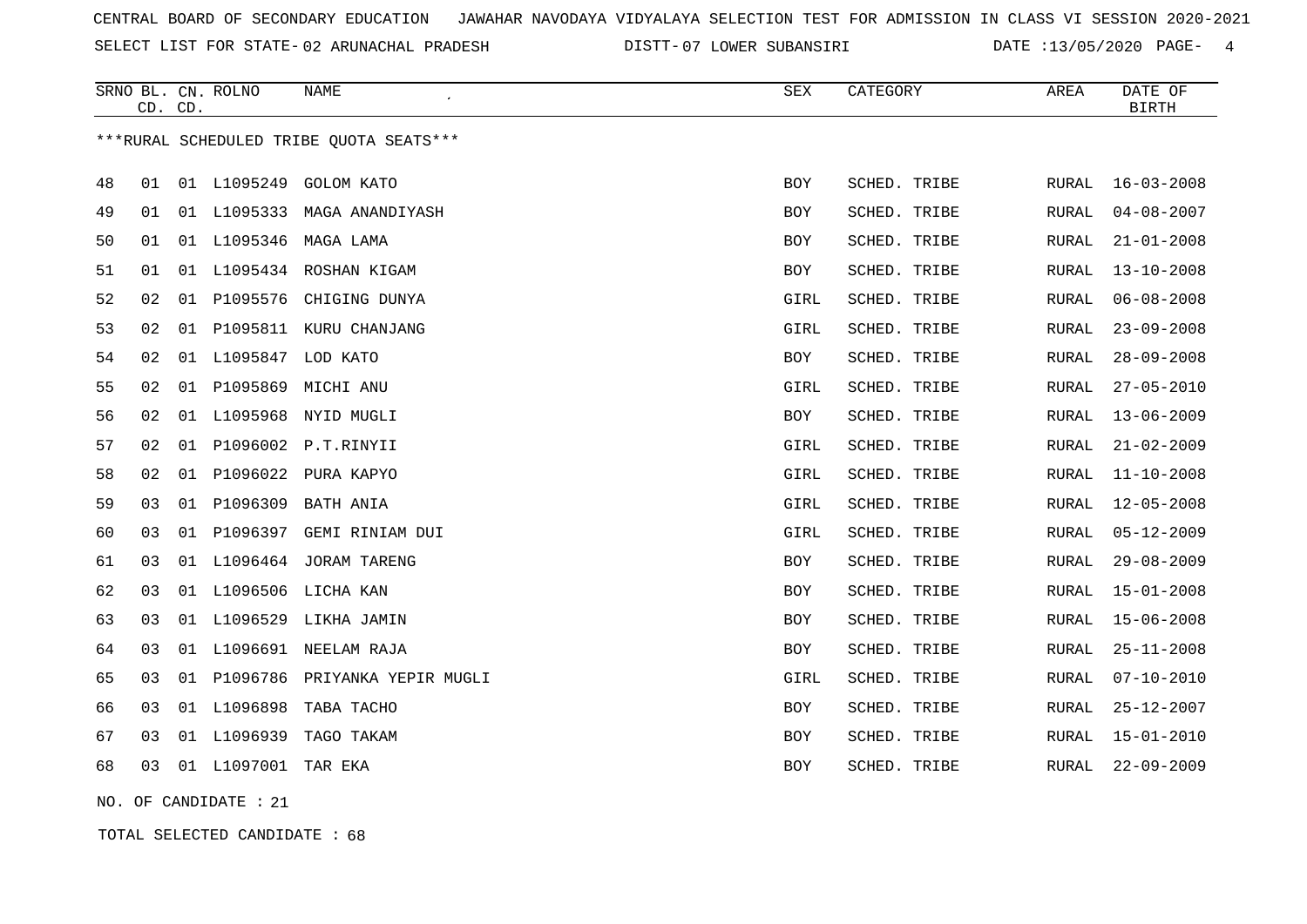SELECT LIST FOR STATE- DISTT- 02 ARUNACHAL PRADESH

08 CHANGLANG DATE :13/05/2020 PAGE- 1

|    |    | CD. CD. | SRNO BL. CN. ROLNO     | NAME                                    | SEX          | CATEGORY     | AREA  | DATE OF<br><b>BIRTH</b> |
|----|----|---------|------------------------|-----------------------------------------|--------------|--------------|-------|-------------------------|
|    |    |         | ***OPEN UR SEATS***    |                                         |              |              |       |                         |
| 1  | 02 |         |                        | 01 D1097731 HUNTEN KENGLNG              | <b>BOY</b>   | SCHED. TRIBE | URBAN | $06 - 03 - 2009$        |
| 2  | 04 |         |                        | 01 I1098177 ADITYA YADAV                | BOY          | GENERAL      | RURAL | $18 - 12 - 2008$        |
| 3  | 04 |         |                        | 01 N1098333 JHARNA NEWAR                | GIRL         | O B C        | RURAL | $14 - 11 - 2008$        |
| 4  | 04 |         |                        | 01 L1098357 KHIRSHA DEORI               | BOY          | SCHED. TRIBE | RURAL | $06 - 02 - 2009$        |
| 5  | 05 |         |                        | 01 M1098684 GARGI YADAV                 | GIRL         | GENERAL      | RURAL | $29 - 12 - 2009$        |
| 6  | 05 |         |                        | 01 I1098690 IEDOTH CHAMA                | $_{\rm BOY}$ | GENERAL      | RURAL | $28 - 05 - 2010$        |
|    |    |         | NO. OF CANDIDATE $: 6$ |                                         |              |              |       |                         |
|    |    |         |                        |                                         |              |              |       |                         |
|    |    |         |                        |                                         |              |              |       |                         |
|    |    |         |                        | ***OPEN SCHEDULED CASTE QUOTA SEATS***  |              |              |       |                         |
| 7  | 03 |         |                        | 01 C1097994 ISHANT KUMAR                | BOY          | SCHED. CASTE | URBAN | $26 - 09 - 2008$        |
| 8  | 03 |         |                        | 01 G1098147 SMRITI DAS                  | GIRL         | SCHED. CASTE | URBAN | $11 - 01 - 2010$        |
| 9  | 05 |         |                        | 01 K1098818 ROBIN BIKOMIYA DEORI        | BOY          | SCHED. CASTE | RURAL | $20 - 02 - 2008$        |
|    |    |         | NO. OF CANDIDATE : 3   |                                         |              |              |       |                         |
|    |    |         |                        |                                         |              |              |       |                         |
|    |    |         |                        |                                         |              |              |       |                         |
|    |    |         |                        | *** OPEN BACKWARD CLASS QUOTA SEATS *** |              |              |       |                         |
| 10 | 01 |         | 01 F1097239            | DEEPIKA TAMANG                          | GIRL         | O B C        | URBAN | $09 - 08 - 2009$        |
| 11 | 01 |         |                        | 01 N1097676 YUGMAYA GURUNG              | GIRL         | O B C        | RURAL | $28 - 03 - 2008$        |
| 12 | 04 |         |                        | 01 N1098466 PRACHI JAISWAL              | GIRL         | O B C        | RURAL | $27 - 09 - 2010$        |
| 13 | 04 |         |                        | 01 J1098485 PYAN TAMBA                  | BOY          | O B C        | RURAL | $11 - 04 - 2010$        |
| 14 | 04 |         |                        | 01 N1098579 SUMON NEWAR                 | GIRL         | O B C        | RURAL | $11 - 10 - 2008$        |
|    |    |         |                        |                                         |              |              |       |                         |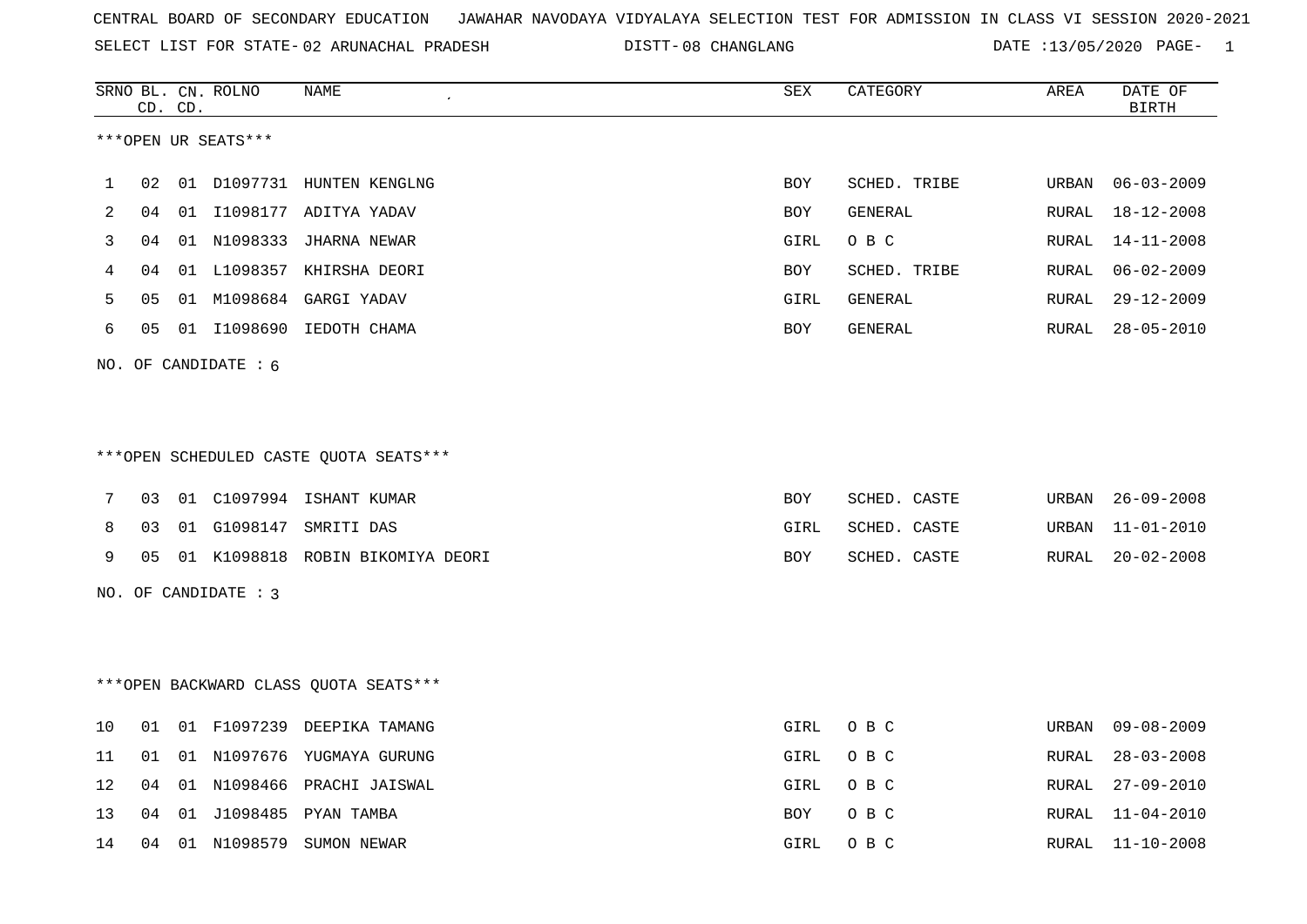| CENTRAL BOARD OF SECONDARY EDUCATION – JAWAHAR NAVODAYA VIDYALAYA SELECTION TEST FOR ADMISSION IN CLASS VI SESSION 2020-2021 |  |  |  |  |
|------------------------------------------------------------------------------------------------------------------------------|--|--|--|--|
|------------------------------------------------------------------------------------------------------------------------------|--|--|--|--|

SELECT LIST FOR STATE- DISTT- 02 ARUNACHAL PRADESH 08 CHANGLANG DATE :13/05/2020 PAGE- 2

| SRNO<br>ВL   | $\cap$ NT<br>◡ | <b>ROLNO</b> | NAME | CEV<br>Δ⊔Δ | ת מא<br>ARLI | $\sim$ $\sim$<br>DATE<br>ັ∪ ⊧ |
|--------------|----------------|--------------|------|------------|--------------|-------------------------------|
| $\sim$<br>-- | $\cap$<br>ັ    |              |      |            |              | <b>DIDE</b>                   |
|              |                |              |      |            |              |                               |

NO. OF CANDIDATE : 5

# \*\*\*OPEN SCHEDULED TRIBE QUOTA SEATS\*\*\*

| 16 02 01 D1097859<br>URBAN 09-02-2008<br>SAMIR MAYIR<br>SCHED. TRIBE<br><b>BOY</b><br>17 04 01 P1098393 MARINA SINGPHO<br>RURAL 13-04-2009<br>SCHED. TRIBE<br>GIRL<br>18 04 01 P1098424 NANG AWANNA KHEN<br>RURAL 12-10-2009<br>SCHED. TRIBE<br>GIRL<br>19 04 01 L1098459 PHANONG MANJE<br>RURAL 12-04-2008<br>SCHED. TRIBE<br>BOY<br>20 04 01 P1098463 POMLEE INSHA SINGPHO<br>RURAL 23-05-2009<br>SCHED. TRIBE<br>GIRL |  |  | 15 01 01 H1097241 DEKLI TAIDONG | GIRL | SCHED. TRIBE | URBAN 01-04-2010 |
|--------------------------------------------------------------------------------------------------------------------------------------------------------------------------------------------------------------------------------------------------------------------------------------------------------------------------------------------------------------------------------------------------------------------------|--|--|---------------------------------|------|--------------|------------------|
|                                                                                                                                                                                                                                                                                                                                                                                                                          |  |  |                                 |      |              |                  |
|                                                                                                                                                                                                                                                                                                                                                                                                                          |  |  |                                 |      |              |                  |
|                                                                                                                                                                                                                                                                                                                                                                                                                          |  |  |                                 |      |              |                  |
|                                                                                                                                                                                                                                                                                                                                                                                                                          |  |  |                                 |      |              |                  |
|                                                                                                                                                                                                                                                                                                                                                                                                                          |  |  |                                 |      |              |                  |

NO. OF CANDIDATE : 6

#### \*\*\*RURAL OPEN SEATS\*\*\*

| 2.1  | 01 | 01 | I1097237 DEEP DEY |                               | <b>BOY</b> | GENERAL      |       | RURAL 29-03-2009 |
|------|----|----|-------------------|-------------------------------|------------|--------------|-------|------------------|
| 22   | 01 |    |                   | 01 P1097308 JUMPI RIME        | GIRL       | SCHED. TRIBE |       | RURAL 05-01-2009 |
| 23   | 01 |    |                   | 01 L1097517 RITSENG KIMSING   | <b>BOY</b> | SCHED. TRIBE | RURAL | $04 - 04 - 2010$ |
| 24   | 01 |    |                   | 01 L1097574 SENSAM TANGHA     | <b>BOY</b> | SCHED. TRIBE |       | RURAL 06-05-2009 |
| 25   | 02 |    | 01 P1097811       | MISS WANGNI WANGREY           | GIRL       | SCHED. TRIBE |       | RURAL 16-10-2009 |
| 26   | 02 |    | 01 L1097899       | SRI HONSAM PANGTHA            | <b>BOY</b> | SCHED. TRIBE |       | RURAL 10-05-2008 |
| 27   | 03 |    |                   | 01 L1098014 KAMBU LONGRI      | <b>BOY</b> | SCHED. TRIBE | RURAL | 02-02-2010       |
| 28   | 04 | 01 |                   | M1098218 BABLI SONOWAL        | GIRL       | GENERAL      |       | RURAL 04-03-2009 |
| 29   | 04 | 01 |                   | P1098288 DUHITA SHREE DEORI   | GIRL       | SCHED. TRIBE | RURAL | $31 - 01 - 2010$ |
| 30 I | 04 |    |                   | 01 P1098422 NANG AIAMIA MOWKE | GIRL       | SCHED. TRIBE |       | RURAL 01-01-2009 |
| 31   | 04 | 01 | I1098457          | PARTHA SHRESTHA               | <b>BOY</b> | GENERAL      |       | RURAL 23-08-2009 |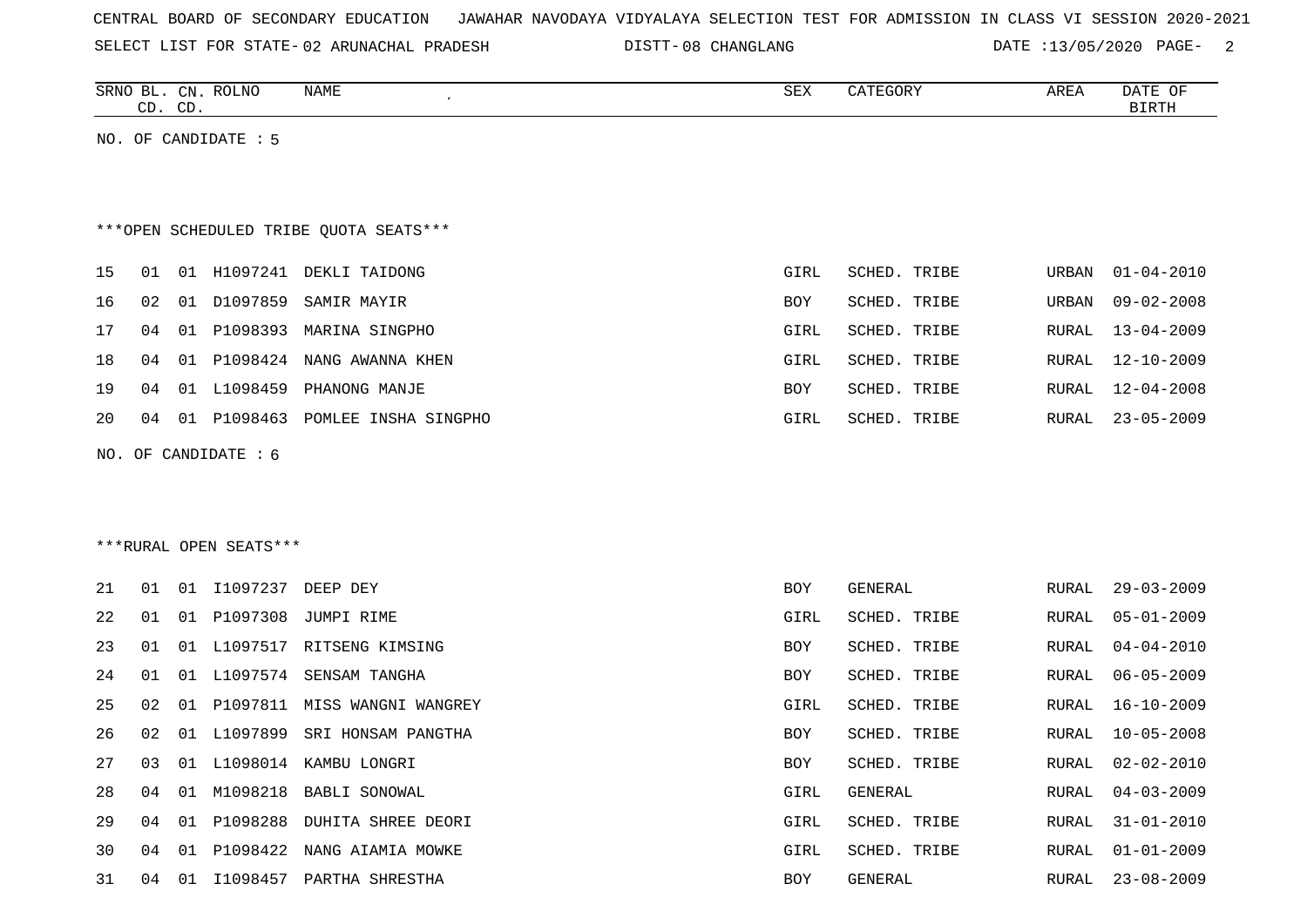SELECT LIST FOR STATE- DISTT- 02 ARUNACHAL PRADESH

08 CHANGLANG DATE :13/05/2020 PAGE- 3

|     | CD. CD. |    | SRNO BL. CN. ROLNO     | <b>NAME</b>                             | <b>SEX</b> | CATEGORY       | AREA         | DATE OF<br><b>BIRTH</b> |
|-----|---------|----|------------------------|-----------------------------------------|------------|----------------|--------------|-------------------------|
|     |         |    | ***RURAL OPEN SEATS*** |                                         |            |                |              |                         |
| 32  | 04      |    | 01 M1098560            | SNIGDHA CHOWDHURY                       | GIRL       | GENERAL        | RURAL        | $06 - 12 - 2009$        |
| 33  | 04      |    |                        | 01 I1098562 SOM CHAKMA                  | <b>BOY</b> | GENERAL        | <b>RURAL</b> | $12 - 07 - 2010$        |
| 34  | 05      |    | 01 M1098753            | MOHINI KUMARI                           | GIRL       | GENERAL        | RURAL        | $01 - 07 - 2009$        |
| 35  | 05      | 01 | I1098776               | NIZOOM CHAKMA                           | <b>BOY</b> | <b>GENERAL</b> | <b>RURAL</b> | $27 - 08 - 2009$        |
| 36  | 05      |    |                        | 01 I1098786 PENSA TINGWA                | <b>BOY</b> | GENERAL        | RURAL        | $23 - 09 - 2008$        |
| NO. |         |    | OF CANDIDATE : 16      |                                         |            |                |              |                         |
|     |         |    |                        | ***RURAL SCHEDULED CASTE QUOTA SEATS*** |            |                |              |                         |
| 37  | 01      |    | 01 L1097257            | GANGTOM GANGSA                          | <b>BOY</b> | SCHED. TRIBE   | RURAL        | $01 - 09 - 2009$        |
| 38  | 01      |    | 01 L1097369            | LOMNYA ETE                              | <b>BOY</b> | SCHED. TRIBE   | RURAL        | $15 - 05 - 2008$        |
| 39  | 01      |    |                        | 01 P1097408 NAMELOP MOSSANG             | GIRL       | SCHED. TRIBE   | RURAL        | $22 - 11 - 2009$        |
| 40  | 01      |    |                        | 01 P1097435 NISHLY RONRANG              | GIRL       | SCHED. TRIBE   | RURAL        | $09 - 02 - 2009$        |
| 41  | 02      |    | 01 L1097920            | TUSENG SAJUNG                           | <b>BOY</b> | SCHED. TRIBE   | <b>RURAL</b> | $08 - 07 - 2008$        |
| 42  | 03      |    | 01 L1098042            | MARTIN LAYCHA TARA                      | <b>BOY</b> | SCHED. TRIBE   | <b>RURAL</b> | $15 - 10 - 2007$        |
| 43  | 04      | 01 | P1098256               | CHANKAT KATANG                          | GIRL       | SCHED. TRIBE   | <b>RURAL</b> | $25 - 07 - 2009$        |
| 44  | 04      |    | 01 P1098542            | SANRA YUPANG                            | GIRL       | SCHED. TRIBE   | RURAL        | $15 - 10 - 2009$        |
| 45  | 04      |    | 01 P1098591            | SYNE MOSSANG                            | GIRL       | SCHED. TRIBE   | <b>RURAL</b> | $18 - 09 - 2009$        |

\*\*\*RURAL BACKWARD CLASS QUOTA SEATS\*\*\*

NO. OF CANDIDATE : 9

|  |  | 46 01 01 I1097154 ANAND CHAKMA   | <b>BOY</b> | GENERAL | RURAL 10-12-2010 |
|--|--|----------------------------------|------------|---------|------------------|
|  |  | 47 01 01 M1097475 POBITRA PATHOK | GIRL       | GENERAL | RURAL 11-10-2010 |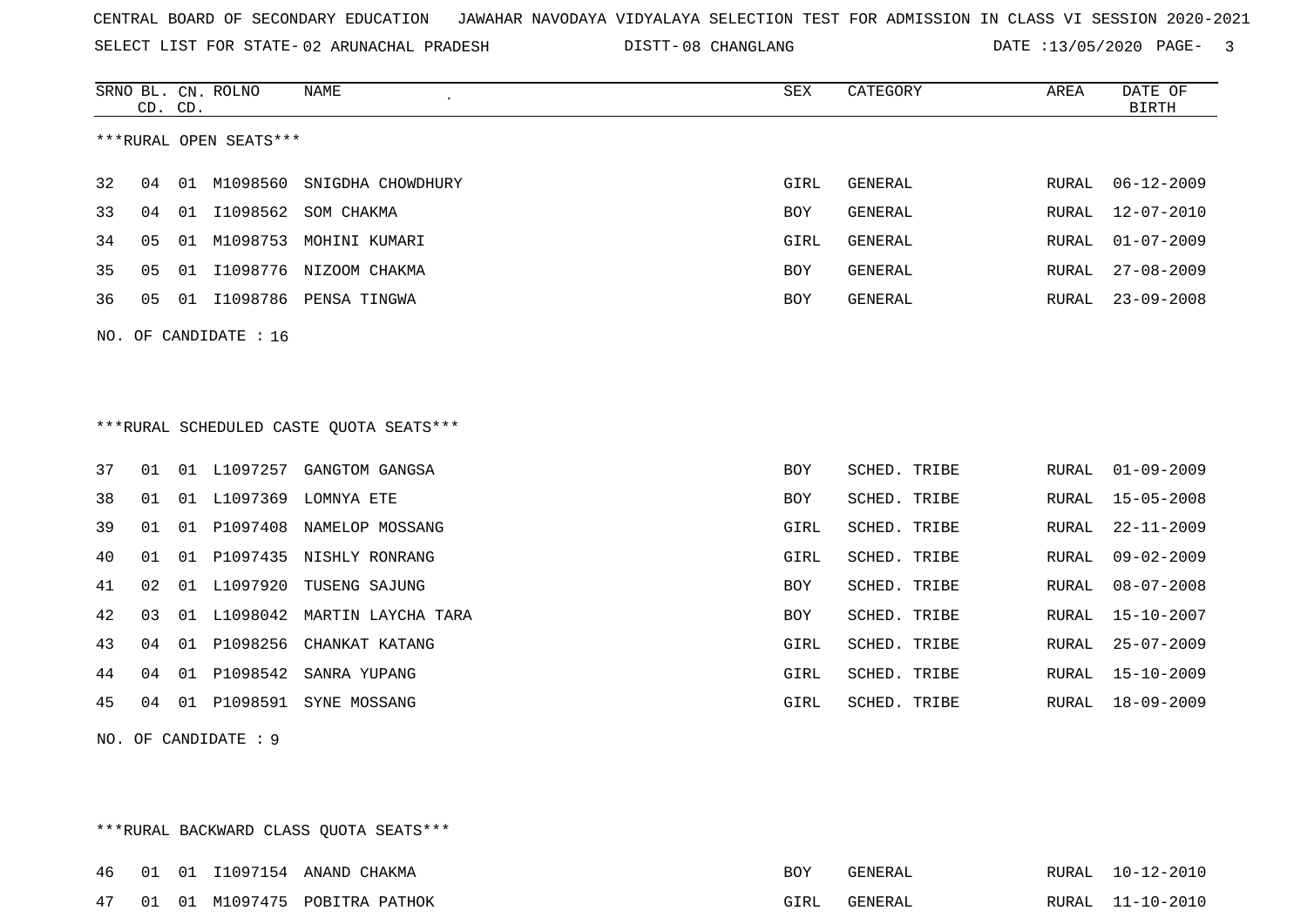SELECT LIST FOR STATE- DISTT- 02 ARUNACHAL PRADESH

DISTT-08 CHANGLANG **DATE** :13/05/2020 PAGE- 4

|    |         |    | SRNO BL. CN. ROLNO    | <b>NAME</b><br>$\cdot$                 | ${\tt SEX}$ | CATEGORY       | AREA         | DATE OF          |
|----|---------|----|-----------------------|----------------------------------------|-------------|----------------|--------------|------------------|
|    | CD. CD. |    |                       |                                        |             |                |              | <b>BIRTH</b>     |
|    |         |    |                       | ***RURAL BACKWARD CLASS OUOTA SEATS*** |             |                |              |                  |
|    |         |    |                       |                                        |             |                |              |                  |
| 48 | 01      | 01 |                       | I1097484 PROMIC CHAKMA                 | BOY         | GENERAL        | RURAL        | $23 - 09 - 2009$ |
| 49 | 01      | 01 | I1097585              | SHYAM VHAKMA                           | <b>BOY</b>  | GENERAL        | <b>RURAL</b> | $17 - 07 - 2007$ |
| 50 | 04      | 01 | J1098228              | BHASKAR SHRESTHA                       | BOY         | O B C          | RURAL        | $07 - 06 - 2009$ |
| 51 | 04      | 01 | M1098334              | JIA SONOWAL                            | GIRL        | <b>GENERAL</b> | RURAL        | $18 - 04 - 2009$ |
| 52 | 04      | 01 | J1098395              | MD MINAJ                               | BOY         | O B C          | RURAL        | $11 - 12 - 2008$ |
| 53 | 04      | 01 |                       | N1098510 RIYA PRADHAN                  | GIRL        | O B C          | RURAL        | $11 - 12 - 2009$ |
| 54 | 04      | 01 | I1098602              | UJJAWAL KUMAR                          | BOY         | GENERAL        | RURAL        | $18 - 10 - 2009$ |
| 55 | 05      | 01 |                       | M1098635 ANUSKA HAJONG                 | GIRL        | GENERAL        | RURAL        | $22 - 08 - 2009$ |
| 56 | 05      | 01 |                       | I1098655 BITU CHAKMA                   | BOY         | GENERAL        | RURAL        | $19 - 06 - 2009$ |
| 57 | 05      | 01 | I1098662              | CHINTON CHAKMA                         | <b>BOY</b>  | GENERAL        | RURAL        | $26 - 10 - 2007$ |
| 58 | 05      | 01 |                       | M1098672 DIKHITA HAJONG                | GIRL        | GENERAL        | RURAL        | $28 - 08 - 2008$ |
| 59 | 05      | 01 | M1098819              | ROBI SONA CHAKMA                       | GIRL        | <b>GENERAL</b> | <b>RURAL</b> | $04 - 02 - 2008$ |
| 60 | 05      | 01 | I1098842              | SANJUK CHAKMA                          | BOY         | <b>GENERAL</b> | RURAL        | $06 - 10 - 2010$ |
| 61 | 05      |    | 01 M1098882           | TSHYRO CHAKMA                          | GIRL        | <b>GENERAL</b> | RURAL        | $17 - 10 - 2009$ |
|    |         |    | NO. OF CANDIDATE : 16 |                                        |             |                |              |                  |
|    |         |    |                       |                                        |             |                |              |                  |
|    |         |    |                       |                                        |             |                |              |                  |
|    |         |    |                       |                                        |             |                |              |                  |

\*\*\*RURAL SCHEDULED TRIBE QUOTA SEATS\*\*\*

| 62  | 01  |    | 01 L1097217 | CHEONG CHENA                | <b>BOY</b> | SCHED. TRIBE |       | RURAL 20-06-2008 |
|-----|-----|----|-------------|-----------------------------|------------|--------------|-------|------------------|
| 63  | 01  | 01 |             | L1097228 CHUNIN CHENA       | <b>BOY</b> | SCHED. TRIBE | RURAL | 22-05-2009       |
| 64  | 01  |    | 01 P1097249 | DINAH TANGHA                | GIRL       | SCHED. TRIBE |       | RURAL 16-06-2009 |
| 65. | 01  |    |             | 01 P1097294 JEMIMA NGAIMONG | GIRL       | SCHED. TRIBE |       | RURAL 19-08-2009 |
| 66. | 01  |    | 01 P1097305 | JONNI NGEMU                 | GIRL       | SCHED. TRIBE | RURAL | 19-09-2009       |
| 67  | 01  | 01 |             | P1097313 JYOSLYN TANGHA     | GIRL       | SCHED. TRIBE | RURAL | 27-04-2011       |
| 68  | -01 | 01 |             | L1097322 KAMWANG THAMPHANG  | <b>BOY</b> | SCHED. TRIBE | RURAL | 05-12-2007       |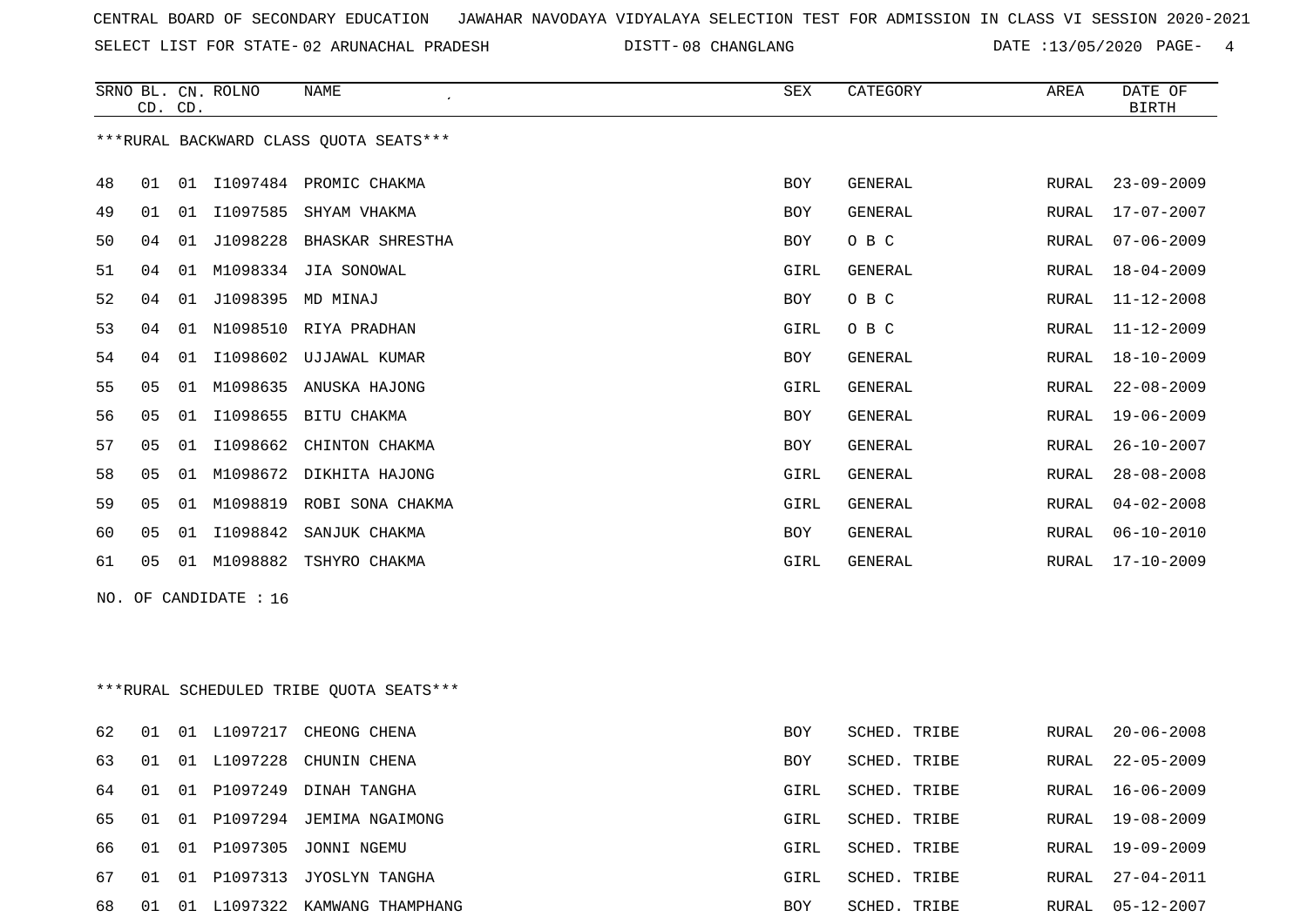SELECT LIST FOR STATE- DISTT- 02 ARUNACHAL PRADESH

08 CHANGLANG DATE :13/05/2020 PAGE- 5

|    | CD. CD. |    | SRNO BL. CN. ROLNO | NAME<br>$\cdot$                         | SEX        | CATEGORY     | AREA  | DATE OF<br><b>BIRTH</b> |
|----|---------|----|--------------------|-----------------------------------------|------------|--------------|-------|-------------------------|
|    |         |    |                    | ***RURAL SCHEDULED TRIBE OUOTA SEATS*** |            |              |       |                         |
| 69 | 01      |    |                    | 01 P1097325 KATHARINE LYDOI LOMGRI      | GIRL       | SCHED. TRIBE | RURAL | 18-11-2009              |
| 70 | 01      |    | 01 P1097395        | MINALI CHANGMI                          | GIRL       | SCHED. TRIBE | RURAL | $28 - 01 - 2008$        |
| 71 | 01      | 01 | L1097403           | MOONHANG MOIDAN                         | BOY        | SCHED. TRIBE | RURAL | $24 - 09 - 2009$        |
| 72 | 01      |    | 01 L1097439        | NONGJAN TONGLIM                         | BOY        | SCHED. TRIBE | RURAL | $01 - 12 - 2008$        |
| 73 | 01      | 01 | P1097478           | PONGNYAI NGAIMONG                       | GIRL       | SCHED. TRIBE | RURAL | $03 - 03 - 2008$        |
| 74 | 01      |    | 01 P1097577        | SHANNON MOSSANG                         | GIRL       | SCHED. TRIBE | RURAL | $02 - 12 - 2009$        |
| 75 | 02      | 01 | L1097890           | SHRI TOMAR KARCHO                       | BOY        | SCHED. TRIBE | RURAL | $25 - 12 - 2007$        |
| 76 | 04      | 01 | P1098318           | JAHPAN SIKHET                           | GIRL       | SCHED. TRIBE | RURAL | $30 - 07 - 2009$        |
| 77 | 04      |    |                    | 01 P1098400 MILIYANG SIKHET             | GIRL       | SCHED. TRIBE | RURAL | $04 - 08 - 2008$        |
| 78 | 04      | 01 | L1098455           | ONTHAN SITHAN                           | <b>BOY</b> | SCHED. TRIBE | RURAL | $26 - 10 - 2007$        |
| 79 | 05      | 01 |                    | L1098664 CHOW TATHIWA                   | BOY        | SCHED. TRIBE | RURAL | $04 - 09 - 2009$        |
| 80 | 05      |    | 01 P1098761        | NANG LUSENG MANNOOPUM                   | GIRL       | SCHED. TRIBE | RURAL | $03 - 11 - 2009$        |
|    |         |    |                    |                                         |            |              |       |                         |

NO. OF CANDIDATE : 19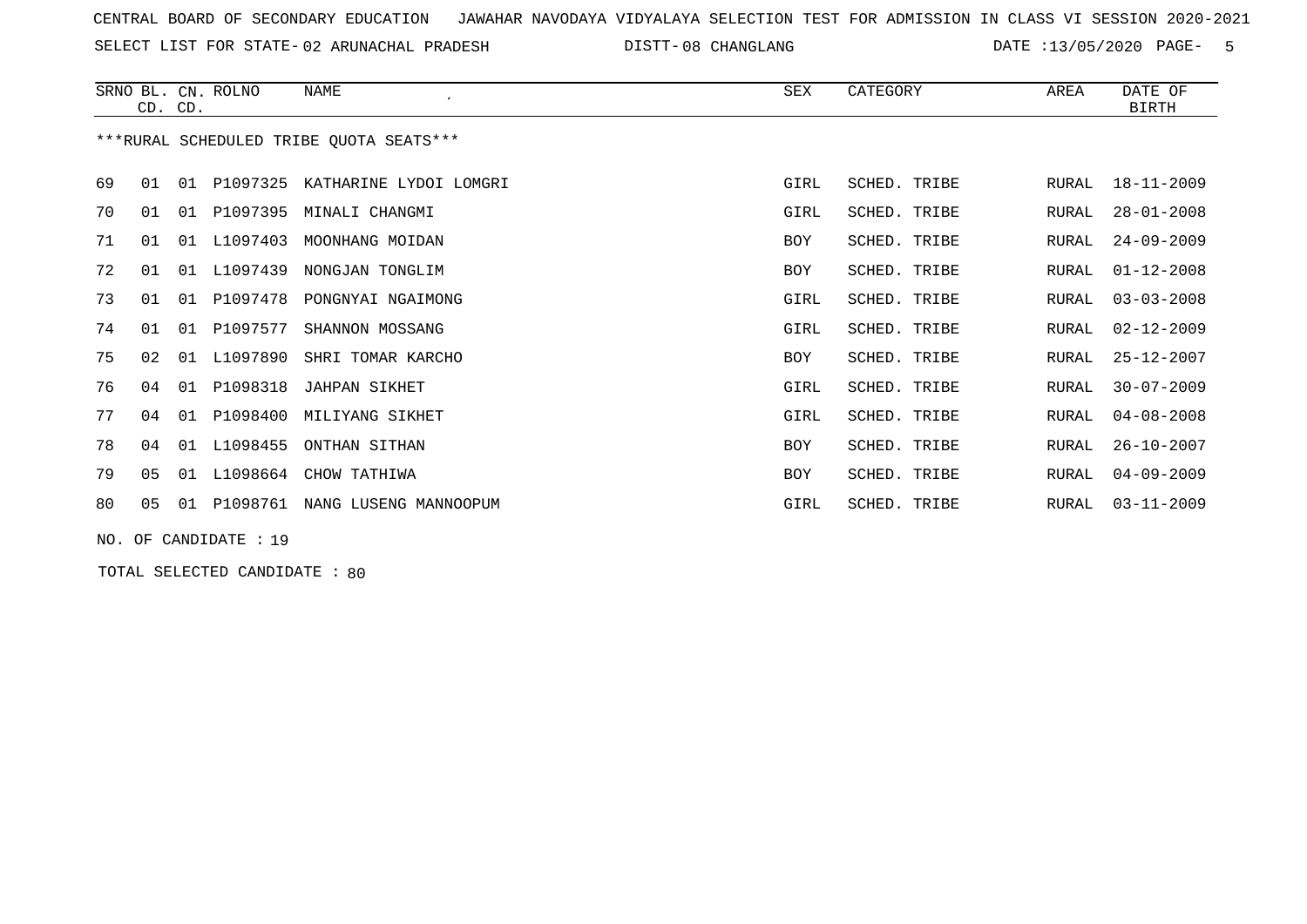SELECT LIST FOR STATE- DISTT- 02 ARUNACHAL PRADESH 09 WEST SIANG DATE :13/05/2020 PAGE- 1

|    |    | CD. CD. | SRNO BL. CN. ROLNO   | NAME                                   | <b>SEX</b> | CATEGORY     | AREA  | DATE OF<br><b>BIRTH</b> |
|----|----|---------|----------------------|----------------------------------------|------------|--------------|-------|-------------------------|
|    |    |         | ***OPEN UR SEATS***  |                                        |            |              |       |                         |
| 1  | 01 |         | 01 D1098997          | JUMMIN BOJE                            | <b>BOY</b> | SCHED. TRIBE | URBAN | $25 - 02 - 2009$        |
| 2  | 01 |         |                      | 01 H1099077 MINYIR BOMSOK              | GIRL       | SCHED. TRIBE | URBAN | $13 - 04 - 2008$        |
| 3  | 02 |         | 01 D1099295          | JUMGAM GAMLIN                          | <b>BOY</b> | SCHED. TRIBE | URBAN | $26 - 10 - 2008$        |
| 4  | 08 |         |                      | 01 L1099955 BULBI JILEN                | BOY        | SCHED. TRIBE | RURAL | $19 - 10 - 2008$        |
| 5  | 08 |         |                      | 01 L1100008 TOMAS BOLE                 | BOY        | SCHED. TRIBE | RURAL | $20 - 03 - 2009$        |
|    |    |         | NO. OF CANDIDATE : 5 |                                        |            |              |       |                         |
|    |    |         |                      |                                        |            |              |       |                         |
|    |    |         |                      | ***OPEN SCHEDULED CASTE QUOTA SEATS*** |            |              |       |                         |
| 6  | 03 |         | 01 01099435 HIMANSHI |                                        | GIRL       | SCHED. CASTE |       | RURAL 18-08-2009        |
| 7  | 05 |         |                      | 01 K1099628 BIPUL BORO                 | BOY        | SCHED. CASTE | RURAL | 12-12-2008              |
| 8  | 08 |         |                      | 01 L1099958 DAMDE JILEN                | <b>BOY</b> | SCHED. TRIBE | RURAL | $23 - 04 - 2010$        |
|    |    |         | NO. OF CANDIDATE : 3 |                                        |            |              |       |                         |
|    |    |         |                      |                                        |            |              |       |                         |
|    |    |         |                      | *** OPEN BACKWARD CLASS QUOTA SEATS*** |            |              |       |                         |
| 9  | 01 |         |                      | 01 E1098901 AVIKA SINGH                | GIRL       | GENERAL      | URBAN | $08 - 07 - 2009$        |
| 10 | 01 |         | 01 F1098977 ISHA RAI |                                        | GIRL       | O B C        | URBAN | $21 - 11 - 2008$        |
| 11 | 01 |         |                      | 01 F1099091 ROSHNI CHATIA              | GIRL       | O B C        | URBAN | $05 - 01 - 2009$        |
| 12 | 10 |         |                      | 01 N1100102 AMRITA THAPA               | GIRL       | O B C        | RURAL | $08 - 10 - 2008$        |
| 13 |    |         |                      | 11 01 I1100156 ABHAY SINGH             | BOY        | GENERAL      | RURAL | $24 - 07 - 2007$        |
|    |    |         | NO. OF CANDIDATE: 5  |                                        |            |              |       |                         |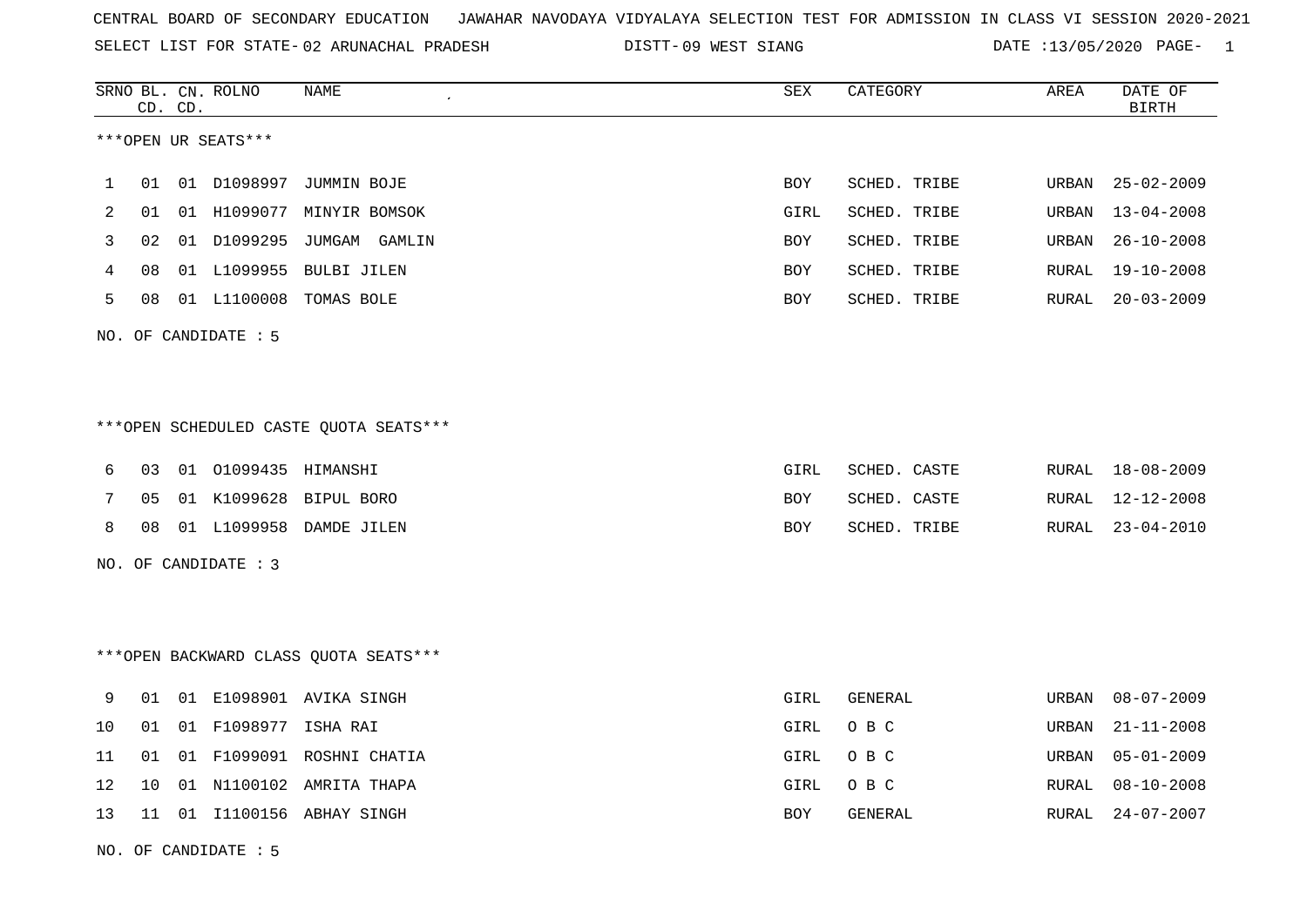SELECT LIST FOR STATE- DISTT- 02 ARUNACHAL PRADESH

09 WEST SIANG DATE :13/05/2020 PAGE- 2

|                                        |    | CD. CD. | SRNO BL. CN. ROLNO     | NAME<br>$\cdot$    | SEX        | CATEGORY     | AREA  | DATE OF<br><b>BIRTH</b> |  |
|----------------------------------------|----|---------|------------------------|--------------------|------------|--------------|-------|-------------------------|--|
| ***OPEN SCHEDULED TRIBE OUOTA SEATS*** |    |         |                        |                    |            |              |       |                         |  |
| 14                                     | 01 | O 1     | D1098981               | JENKAR KAMCHAM     | <b>BOY</b> | SCHED. TRIBE | URBAN | $27 - 10 - 2008$        |  |
| 15                                     | 01 | 01      | H1099130               | ONI NYORAK         | GIRL       | SCHED. TRIBE | URBAN | $20 - 11 - 2009$        |  |
| 16                                     | 01 | 01      | P1099193               | TERI LONA          | GIRL       | SCHED. TRIBE | RURAL | $07 - 12 - 2009$        |  |
| 17                                     | 02 | O 1     | H1099348               | MOTER GADI         | GIRL       | SCHED. TRIBE | URBAN | $09 - 02 - 2010$        |  |
| 18                                     | 07 | 01      | P1099902               | MIKBI NGOMLE       | GIRL       | SCHED. TRIBE |       | RURAL 17-01-2010        |  |
| 19                                     | 09 | O 1     | L1100024               | BABO BAKI          | <b>BOY</b> | SCHED. TRIBE | RURAL | $01 - 01 - 2010$        |  |
| 20                                     | 09 | O 1     | P1100027               | DORJEE YOUDEN ONGE | GIRL       | SCHED. TRIBE | RURAL | $09 - 10 - 2010$        |  |
|                                        |    |         | NO. OF CANDIDATE : $7$ |                    |            |              |       |                         |  |

### \*\*\*RURAL OPEN SEATS\*\*\*

| 21 | 01             | 01 | P1098973    | INNU LOMI              | GIRL | SCHED. TRIBE | RURAL | $27 - 08 - 2008$ |
|----|----------------|----|-------------|------------------------|------|--------------|-------|------------------|
| 22 | 01             | 01 |             | P1099065 MARTINA PERME | GIRL | SCHED. TRIBE | RURAL | $24 - 01 - 2010$ |
| 23 | 02             | 01 | L1099316    | LIJUM KAMSI            | BOY  | SCHED. TRIBE | RURAL | $23 - 02 - 2008$ |
| 24 | 02             | 01 |             | P1099364 RITTER BAGRA  | GIRL | SCHED. TRIBE | RURAL | $10 - 09 - 2009$ |
| 25 | 03             | 01 |             | L1099501 MARGE RIRAM   | BOY  | SCHED. TRIBE | RURAL | $08 - 08 - 2009$ |
| 26 | 03             | 01 | P1099569    | TOTER LENDO            | GIRL | SCHED. TRIBE | RURAL | $11 - 09 - 2008$ |
| 27 | 0 <sub>5</sub> | 01 |             | L1099712 TOLI RIBA     | BOY  | SCHED. TRIBE | RURAL | $04 - 04 - 2009$ |
| 28 | 06             | 01 |             | L1099796 OLING YAPI    | BOY  | SCHED. TRIBE | RURAL | $11 - 07 - 2009$ |
| 29 | 07             | 01 |             | L1099873 HENRIK NYORI  | BOY  | SCHED. TRIBE | RURAL | $13 - 05 - 2010$ |
| 30 | 08             | 01 | L1099981    | KITUM BOGO             | BOY  | SCHED. TRIBE | RURAL | $18 - 01 - 2010$ |
| 31 | 09             | 01 |             | L1100042 KATO DIRU     | BOY  | SCHED. TRIBE | RURAL | $07 - 07 - 2008$ |
| 32 | 09             | 01 | L1100087    | TALEN RIDA             | BOY  | SCHED. TRIBE | RURAL | $24 - 07 - 2008$ |
| 33 | 10             |    | 01 L1100147 | TAJO HEYO              | BOY  | SCHED. TRIBE | RURAL | $01 - 04 - 2008$ |
| 34 | 11             |    | 01 L1100215 | KALI GAMLIN            | BOY  | SCHED. TRIBE | RURAL | $07 - 03 - 2008$ |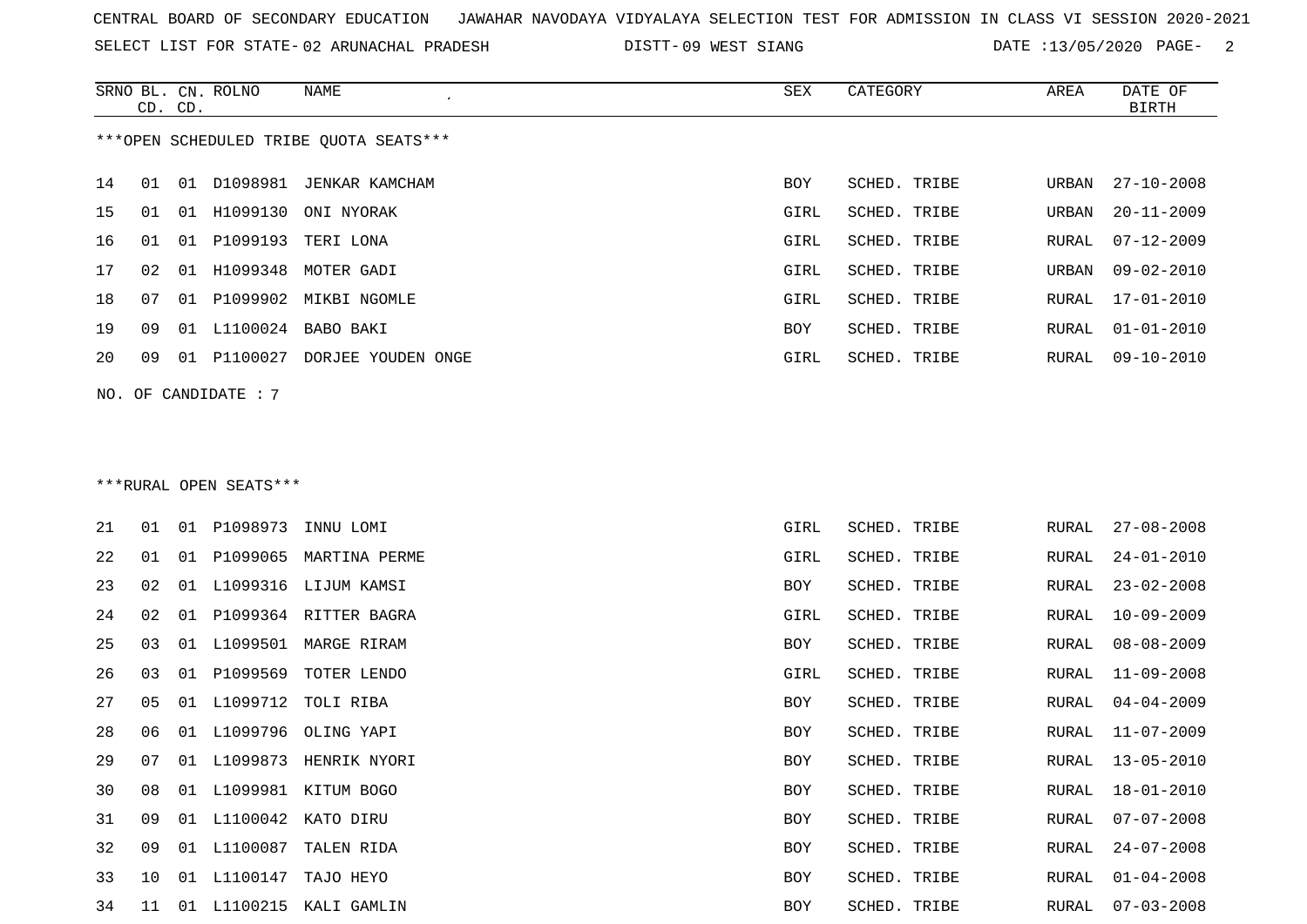| CENTRAL BOARD OF SECONDARY EDUCATION – JAWAHAR NAVODAYA VIDYALAYA SELECTION TEST FOR ADMISSION IN CLASS VI SESSION 2020-2021 |  |  |  |  |
|------------------------------------------------------------------------------------------------------------------------------|--|--|--|--|
|------------------------------------------------------------------------------------------------------------------------------|--|--|--|--|

SELECT LIST FOR STATE- DISTT- 02 ARUNACHAL PRADESH 09 WEST SIANG DATE :13/05/2020 PAGE- 3

| SRNO<br>NAME<br><b>ROLNO</b><br>CΝ<br>BГ | SEX | $5.5$ mm $0.0$ m $17$<br>. | AREA | <b>DATE</b><br>OF |
|------------------------------------------|-----|----------------------------|------|-------------------|
| $\sim$<br>$\sim$<br>ັ<br>ىب              |     |                            |      | ייחים דם          |

NO. OF CANDIDATE : 14

# \*\*\*RURAL SCHEDULED CASTE QUOTA SEATS\*\*\*

| 35 | 02 01 |    | L1099237         | BIJUM GAMLIN          | <b>BOY</b> | SCHED. TRIBE        | RURAL | 09-02-2009       |
|----|-------|----|------------------|-----------------------|------------|---------------------|-------|------------------|
| 36 | 05 01 |    | P1099674         | MIRIK KAMKI           | GIRL       | SCHED. TRIBE        | RURAL | $16 - 06 - 2010$ |
| 37 |       |    | 06  01  P1099748 | ISHA RIBA             | GIRL       | SCHED. TRIBE        | RURAL | 18-12-2009       |
| 38 | 06 01 |    |                  | L1099752 JOMIN YAYING | <b>BOY</b> | SCHED. TRIBE        |       | RURAL 17-12-2010 |
| 39 | 08 01 |    | P1099978         | JUMTER ROMIN          | GIRL       | SCHED. TRIBE        | RURAL | 20-03-2009       |
| 40 | 09    |    | 01 P1100055      | MEME DIRU             | GIRL       | SCHED. TRIBE        |       | RURAL 14-05-2008 |
| 41 |       |    | 11 01 L1100164   | BIKEN ROMIN           | <b>BOY</b> | <b>SCHED. TRIBE</b> |       | RURAL 22-01-2009 |
| 42 | 11    | 01 | L1100209         | JUMPU LOYE            | BOY        | <b>SCHED. TRIBE</b> | RURAL | 29-04-2008       |
| 43 | 11    | 01 | L1100299         | TODAK LOMBI           | <b>BOY</b> | SCHED. TRIBE        | RURAL | $09 - 02 - 2009$ |
|    |       |    |                  |                       |            |                     |       |                  |

NO. OF CANDIDATE : 9

# \*\*\*RURAL BACKWARD CLASS QUOTA SEATS\*\*\*

| 11-05-2009       |
|------------------|
| 08-11-2007       |
| RURAL 15-05-2010 |
| 10-04-2010       |
| 18-03-2009       |
|                  |

NO. OF CANDIDATE : 5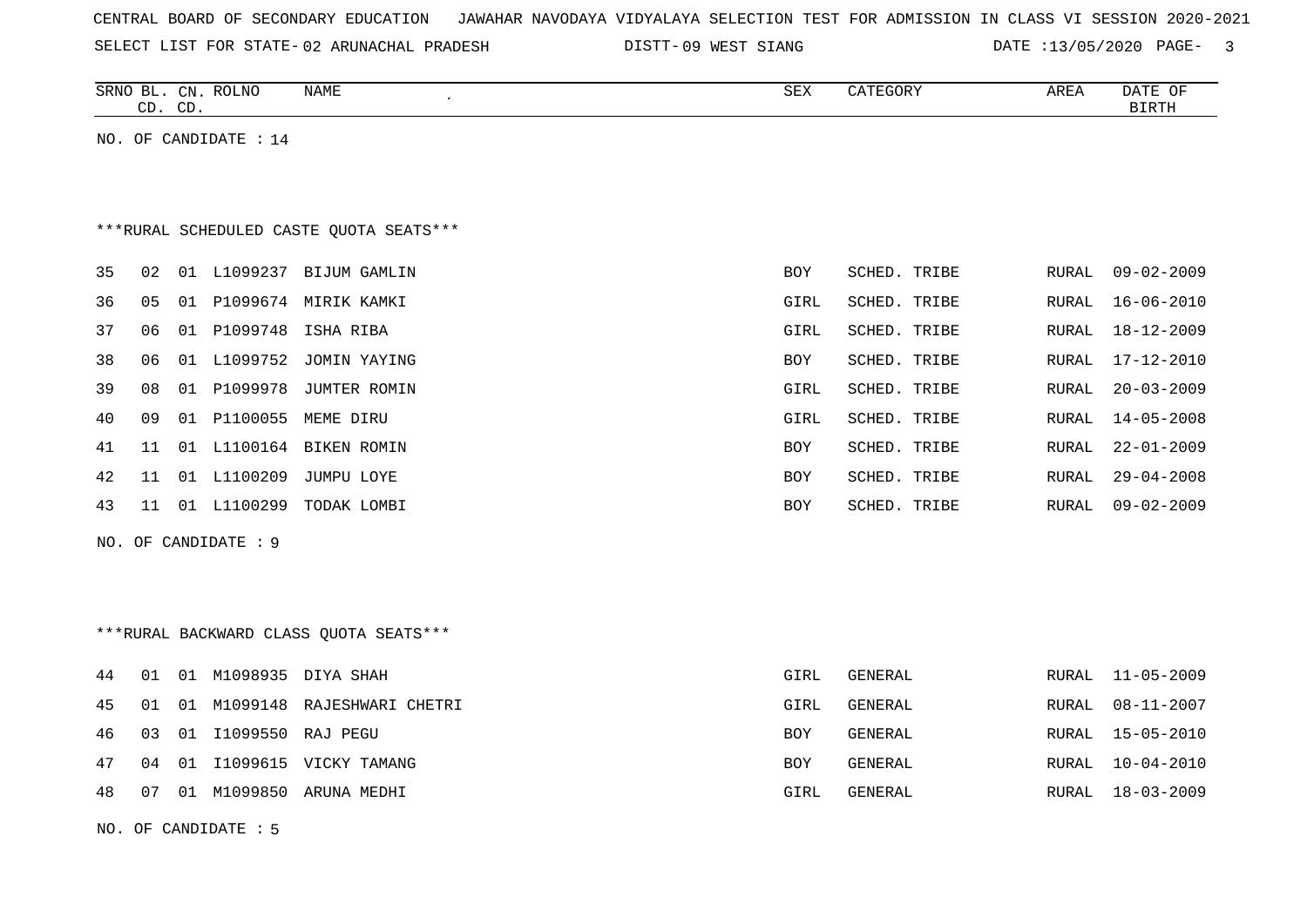SELECT LIST FOR STATE- DISTT- 02 ARUNACHAL PRADESH

09 WEST SIANG DATE :13/05/2020 PAGE- 4

|    | CD. CD. |    | SRNO BL. CN. ROLNO | <b>NAME</b>                             | <b>SEX</b> | CATEGORY     | AREA         | DATE OF<br><b>BIRTH</b> |
|----|---------|----|--------------------|-----------------------------------------|------------|--------------|--------------|-------------------------|
|    |         |    |                    | ***RURAL SCHEDULED TRIBE OUOTA SEATS*** |            |              |              |                         |
| 49 | 03      | 01 | P1099502           | MARI LAYE                               | GIRL       | SCHED. TRIBE | RURAL        | $21 - 04 - 2011$        |
| 50 | 03      | 01 | L1099572           | TUMDE PALE                              | BOY        | SCHED. TRIBE | RURAL        | $06 - 08 - 2009$        |
| 51 | 06      |    |                    | 01 P1099744 GOPI YAYING                 | GIRL       | SCHED. TRIBE | RURAL        | $14 - 09 - 2010$        |
| 52 | 06      | 01 | L1099785           | MR AKULU PAYANG                         | BOY        | SCHED. TRIBE | <b>RURAL</b> | $24 - 08 - 2008$        |
| 53 | 07      |    |                    | 01 L1099932 RUBOM GONGO                 | <b>BOY</b> | SCHED. TRIBE | RURAL        | $15 - 07 - 2009$        |
| 54 | 08      | 01 | P1099950           | BATER ROMIN                             | GIRL       | SCHED. TRIBE | RURAL        | $23 - 01 - 2010$        |
| 55 | 08      |    | 01 P1099952        | BINYIR ZIRDO                            | GIRL       | SCHED. TRIBE | RURAL        | $01 - 10 - 2010$        |
| 56 | 08      | 01 | L1099966           | GEKEN HAJI                              | <b>BOY</b> | SCHED. TRIBE | RURAL        | $11 - 08 - 2008$        |
| 57 | 08      |    | 01 L1099968        | INI ROMIN                               | BOY        | SCHED. TRIBE | RURAL        | $21 - 10 - 2009$        |
| 58 | 08      | 01 | P1099989           | LISA ROMIN                              | GIRL       | SCHED. TRIBE | RURAL        | $16 - 07 - 2009$        |
| 59 | 08      | 01 | L1100005           | SENSE GAMLAK                            | <b>BOY</b> | SCHED. TRIBE | RURAL        | $07 - 03 - 2009$        |
| 60 | 08      |    |                    | 01 L1100014 YIJOM LIGO                  | <b>BOY</b> | SCHED. TRIBE | RURAL        | $17 - 08 - 2010$        |
| 61 | 09      | 01 | L1100038           | JOHN KAME                               | BOY        | SCHED. TRIBE | RURAL        | $02 - 06 - 2009$        |
| 62 | 09      | 01 |                    | P1100044 KESANG PHILLEY                 | GIRL       | SCHED. TRIBE | RURAL        | $04 - 05 - 2010$        |
| 63 | 09      | 01 |                    | L1100045 KIRAN KOJE                     | <b>BOY</b> | SCHED. TRIBE | RURAL        | $04 - 07 - 2009$        |
| 64 | 09      | 01 |                    | P1100056 NANCY MOSING                   | GIRL       | SCHED. TRIBE | RURAL        | $27 - 10 - 2007$        |
| 65 | 11      | 01 | P1100169           | BOMNAM GADI                             | GIRL       | SCHED. TRIBE | <b>RURAL</b> | $04 - 03 - 2008$        |
| 66 | 11      | 01 |                    | P1100181 DIYA LOMBI                     | GIRL       | SCHED. TRIBE | RURAL        | $13 - 07 - 2009$        |
| 67 | 11      | 01 | L1100189           | GII GADI                                | <b>BOY</b> | SCHED. TRIBE | RURAL        | $10 - 08 - 2008$        |
| 68 | 11      |    |                    | 01 L1100294 SILI GAMLIN                 | <b>BOY</b> | SCHED. TRIBE | RURAL        | $03 - 09 - 2009$        |
| 69 | 11      |    |                    | 01 P1100325 YUPI GADI                   | GIRL       | SCHED. TRIBE | <b>RURAL</b> | $29 - 01 - 2008$        |
|    |         |    |                    |                                         |            |              |              |                         |

NO. OF CANDIDATE : 21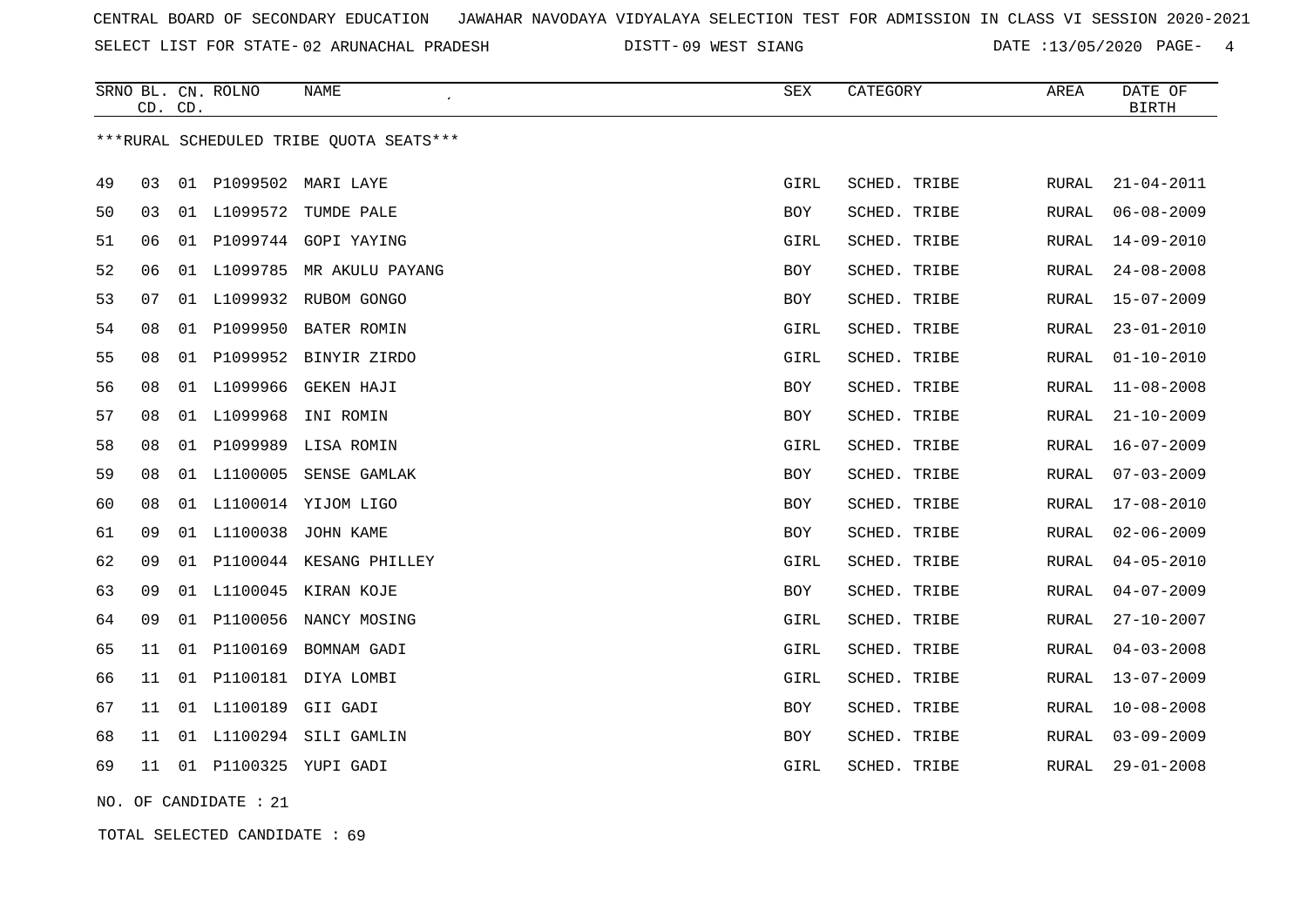SELECT LIST FOR STATE- DISTT- 02 ARUNACHAL PRADESH

DISTT-10 PAPUMPARE **10** DATE :13/05/2020 PAGE- 1

|    |    | CD. CD. | SRNO BL. CN. ROLNO   | <b>NAME</b>                             | ${\tt SEX}$ | CATEGORY     | AREA  | DATE OF<br><b>BIRTH</b> |
|----|----|---------|----------------------|-----------------------------------------|-------------|--------------|-------|-------------------------|
|    |    |         | ***OPEN UR SEATS***  |                                         |             |              |       |                         |
| 1  | 01 |         |                      | 01 L1100442 TELI DAVID                  | BOY         | SCHED. TRIBE |       | RURAL 04-01-2008        |
| 2  |    |         |                      | 02 01 P1100461 ANGEL YANGFO             | GIRL        | SCHED. TRIBE | RURAL | $20 - 01 - 2010$        |
|    |    |         | NO. OF CANDIDATE : 2 |                                         |             |              |       |                         |
|    |    |         |                      | *** OPEN SCHEDULED CASTE QUOTA SEATS*** |             |              |       |                         |
| 3  | 02 |         |                      | 02 01101012 NOMITA DOLEY                | GIRL        | SCHED. CASTE |       | RURAL 03-04-2009        |
| 4  |    |         |                      | 02 02 G1101105 RASHMITA DAS             | GIRL        | SCHED. CASTE |       | URBAN 18-06-2009        |
|    |    |         | NO. OF CANDIDATE : 2 |                                         |             |              |       |                         |
|    |    |         |                      | *** OPEN BACKWARD CLASS QUOTA SEATS***  |             |              |       |                         |
| 5  | 01 |         |                      | 01 J1100396 BHARAT BORUAH               | BOY         | O B C        |       | RURAL 30-11-2008        |
| 6  | 02 |         |                      | 01 N1100513 BIDYA KUMARI                | GIRL        | O B C        | RURAL | $05 - 11 - 2009$        |
| 7  |    |         |                      | 02 01 J1100762 KIRAN SUBBA              | BOY         | O B C        |       | RURAL 09-11-2008        |
|    |    |         | NO. OF CANDIDATE : 3 |                                         |             |              |       |                         |
|    |    |         |                      | ***OPEN SCHEDULED TRIBE QUOTA SEATS***  |             |              |       |                         |
| 8  | 02 |         |                      | 02 L1100946 NABAM VALEN                 | <b>BOY</b>  | SCHED. TRIBE |       | RURAL 14-02-2010        |
| 9  | 02 |         |                      | 02 H1100956 NAMITA CHUNGKRANG           | GIRL        | SCHED. TRIBE | URBAN | $23 - 01 - 2008$        |
| 10 | 03 |         |                      | 01 L1101447 GOLLO PAUL                  | <b>BOY</b>  | SCHED. TRIBE | RURAL | $22 - 03 - 2009$        |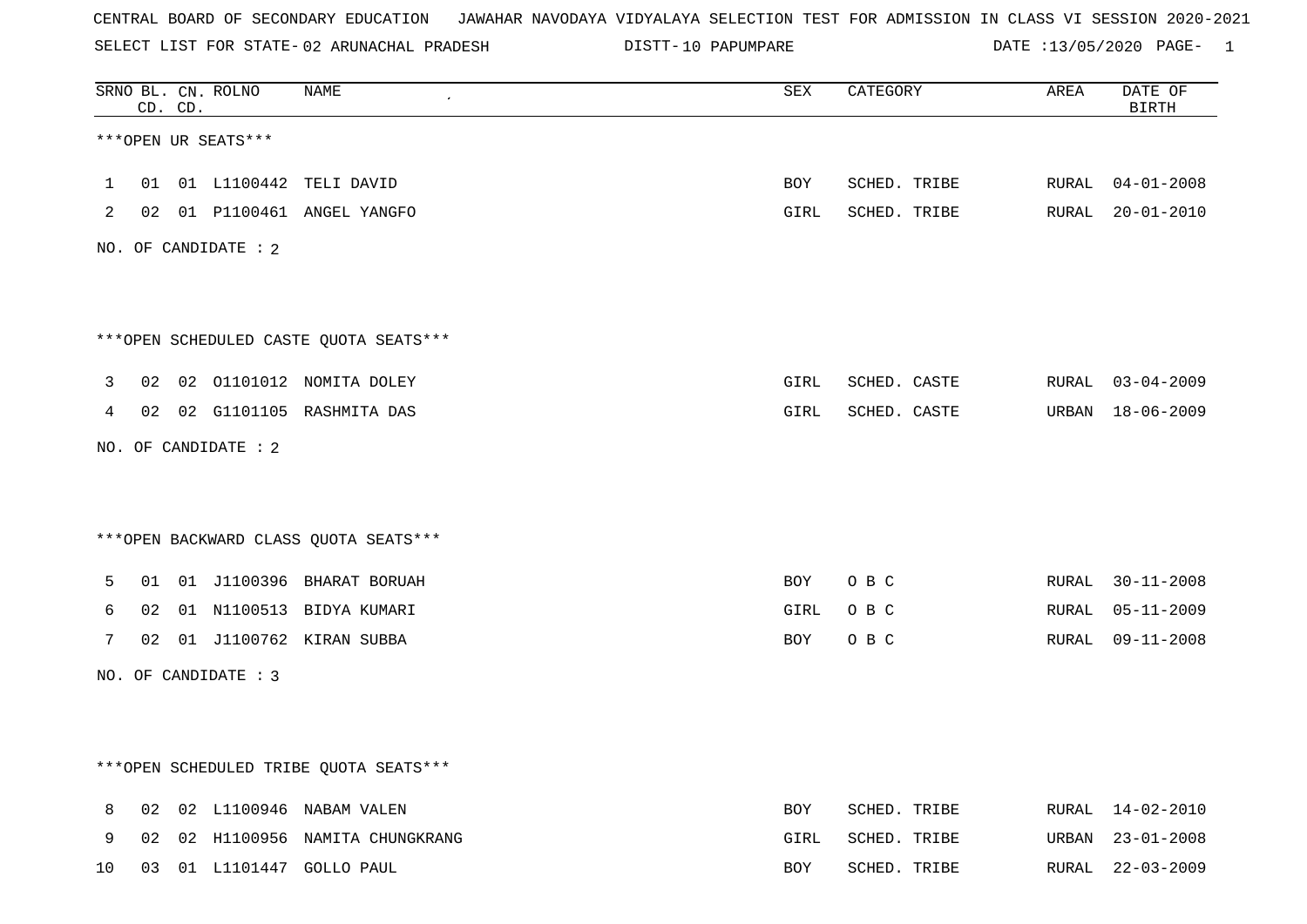| CENTRAL BOARD OF SECONDARY EDUCATION – JAWAHAR NAVODAYA VIDYALAYA SELECTION TEST FOR ADMISSION IN CLASS VI SESSION 2020-2021 |  |  |  |  |
|------------------------------------------------------------------------------------------------------------------------------|--|--|--|--|
|------------------------------------------------------------------------------------------------------------------------------|--|--|--|--|

SELECT LIST FOR STATE- DISTT- 02 ARUNACHAL PRADESH

DISTT-10 PAPUMPARE DATE :13/05/2020 PAGE- 2

| SRNO<br>$\overline{\phantom{a}}$<br>вц | ROLNC<br>$\text{CN}$ | NAME | $\Gamma$<br>∆∟∟د | GORY | AREA | DAME.<br>OF<br>DAIL |
|----------------------------------------|----------------------|------|------------------|------|------|---------------------|
| ⌒⊤<br>◡╜                               | CD                   |      |                  |      |      | וזיחת ד             |

NO. OF CANDIDATE : 3

#### \*\*\*RURAL OPEN SEATS\*\*\*

| 11              | 01 |    | 01 P1100434 | TECHI AMU                  | GIRL       | SCHED. TRIBE |       | RURAL 29-01-2008 |
|-----------------|----|----|-------------|----------------------------|------------|--------------|-------|------------------|
| 12 <sub>2</sub> | 02 |    |             | 01 P1100650 GOLLO MECHA    | GIRL       | SCHED. TRIBE | RURAL | 16-03-2008       |
| 13              | 02 |    | 01 P1100784 | LICHA JUMJI                | GIRL       | SCHED. TRIBE |       | RURAL 14-02-2008 |
| 14              |    |    |             | 02 02 L1101016 NYATO GARAM | <b>BOY</b> | SCHED. TRIBE | RURAL | 20-02-2008       |
| 15              | 02 | 03 | P1101409    | YANIA LOZI                 | GIRL       | SCHED. TRIBE |       | RURAL 05-06-2009 |
| 16              | 04 |    |             | 01 L1101556 NABAM SAMUEL   | <b>BOY</b> | SCHED. TRIBE |       | RURAL 05-11-2008 |
| 17              | 05 |    | 01 P1101664 | TABA YAJIR                 | GIRL       | SCHED. TRIBE | RURAL | 20-03-2011       |
|                 |    |    |             |                            |            |              |       |                  |

NO. OF CANDIDATE : 7

### \*\*\*RURAL SCHEDULED CASTE QUOTA SEATS\*\*\*

| 18 |  | 02 01 P1100552 CHERA AMAK       | GIRL | SCHED. TRIBE | RURAL 20-11-2008 |
|----|--|---------------------------------|------|--------------|------------------|
|    |  | 19 02 01 L1100753 KIPA DOPAM    | BOY  | SCHED. TRIBE | RURAL 04-11-2010 |
| 20 |  | 02 03 L1101289 TANA KARJUM TARA | BOY  | SCHED. TRIBE | RURAL 27-04-2008 |
|    |  | 21 03 01 P1101473 NABAM ANKO    | GIRL | SCHED. TRIBE | RURAL 04-08-2008 |
|    |  | 22 03 01 P1101475 NABAM CHANIUM | GIRL | SCHED. TRIBE | RURAL 04-02-2008 |
|    |  |                                 |      |              |                  |

NO. OF CANDIDATE : 5

\*\*\*RURAL BACKWARD CLASS QUOTA SEATS\*\*\*

23 01 01 N1100404 DEVIKA GUPTA GIRL O B C RURAL 28-12-2008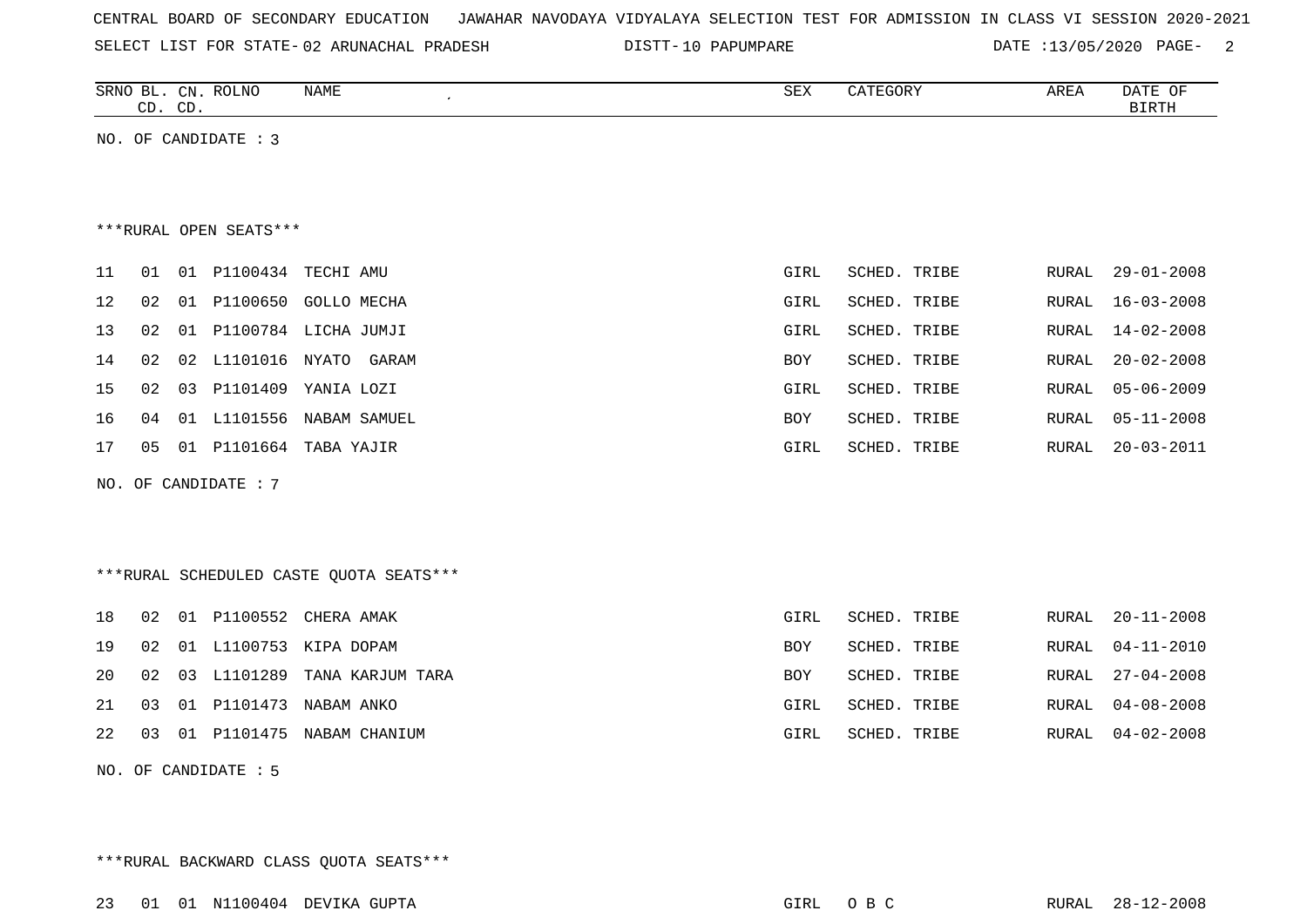SELECT LIST FOR STATE- DISTT- 02 ARUNACHAL PRADESH

DISTT-10 PAPUMPARE 2010 2010 DATE :13/05/2020 PAGE- 3

|                                         | CD. CD. |    | SRNO BL. CN. ROLNO | NAME                         | SEX        | CATEGORY | AREA  | DATE OF<br>BIRTH |  |
|-----------------------------------------|---------|----|--------------------|------------------------------|------------|----------|-------|------------------|--|
| *** RURAL BACKWARD CLASS QUOTA SEATS*** |         |    |                    |                              |            |          |       |                  |  |
| 24                                      | 02      |    |                    | 01 I1100509 BHARGAV DUTTA    | BOY        | GENERAL  | RURAL | 26-09-2009       |  |
| 25                                      | 02      |    |                    | 01 I1100624 ESMAIL ALI       | BOY        | GENERAL  | RURAL | $10 - 02 - 2008$ |  |
| 26                                      | 02      |    |                    | 02 J1100856 MINAL BISWAKARMA | <b>BOY</b> | O B C    | RURAL | $30 - 05 - 2008$ |  |
| 27                                      | 02      |    |                    | 02 I1101057 POSOJIT ROY      | <b>BOY</b> | GENERAL  | RURAL | 13-11-2009       |  |
| 28                                      | 05      | 01 |                    | J1101663 SUBHAM KUMAR        | BOY        | O B C    | RURAL | $07 - 01 - 2010$ |  |
| NO. OF CANDIDATE $: 6$                  |         |    |                    |                              |            |          |       |                  |  |
|                                         |         |    |                    |                              |            |          |       |                  |  |

\*\*\*RURAL SCHEDULED TRIBE QUOTA SEATS\*\*\*

| 29 | 02         |     | 02 L1100890 | NABAM AKU               | BOY        | SCHED. TRIBE |       | RURAL 15-11-2008 |
|----|------------|-----|-------------|-------------------------|------------|--------------|-------|------------------|
| 30 | 02         |     |             | 02 L1100908 NABAM KANIA | <b>BOY</b> | SCHED. TRIBE |       | RURAL 09-02-2011 |
| 31 | 02         |     |             | 02 L1100936 NABAM TADAP | <b>BOY</b> | SCHED. TRIBE |       | RURAL 10-08-2009 |
| 32 | 02         |     |             | 02 L1100938 NABAM TAKAR | <b>BOY</b> | SCHED. TRIBE |       | RURAL 17-09-2007 |
| 33 | $02 \t 03$ |     | P1101294    | TANA NIMPU              | GIRL       | SCHED. TRIBE |       | RURAL 05-02-2009 |
| 34 | 02         | 03  | L1101307    | TANG MANGKUM            | <b>BOY</b> | SCHED. TRIBE |       | RURAL 30-11-2008 |
| 35 | 02 03      |     | L1101338    | TATAN PORDUNG           | <b>BOY</b> | SCHED. TRIBE | RURAL | $30 - 09 - 2009$ |
| 36 | 02         | 03  | L1101431    | YUMLAM TATAK            | <b>BOY</b> | SCHED. TRIBE |       | RURAL 15-08-2007 |
| 37 | 03         | 01  |             | P1101456 GOLLO YATE     | GIRL       | SCHED. TRIBE |       | RURAL 10-06-2008 |
| 38 | 03         | O 1 | L1101474    | NABAM ATUNG             | BOY        | SCHED. TRIBE | RURAL | $20 - 01 - 2009$ |

NO. OF CANDIDATE : 10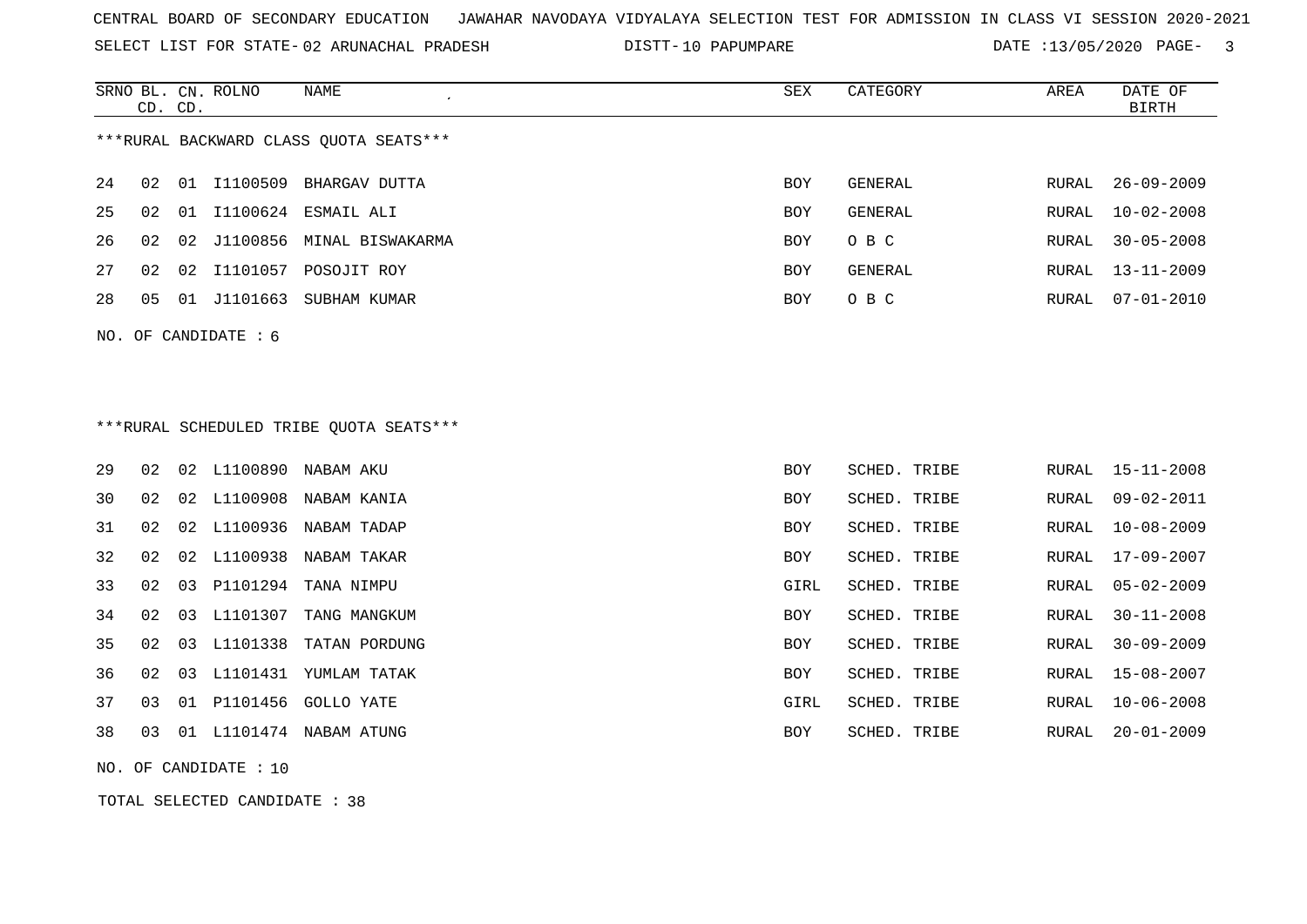SELECT LIST FOR STATE- DISTT- 02 ARUNACHAL PRADESH

11 UPPER SIANG DATE :13/05/2020 PAGE- 1

|   |    | CD. CD. | SRNO BL. CN. ROLNO      | NAME                                   | <b>SEX</b> | CATEGORY     | AREA  | DATE OF<br><b>BIRTH</b> |
|---|----|---------|-------------------------|----------------------------------------|------------|--------------|-------|-------------------------|
|   |    |         | ***OPEN UR SEATS***     |                                        |            |              |       |                         |
| 1 |    |         |                         | 01 01 P1101712 GESINA TARAM            | GIRL       | SCHED. TRIBE | RURAL | $09 - 04 - 2010$        |
| 2 |    |         |                         | 05 01 D1102040 MIDA EPIR               | BOY        | SCHED. TRIBE |       | URBAN 03-10-2008        |
|   |    |         | NO. OF CANDIDATE : 2    |                                        |            |              |       |                         |
|   |    |         |                         | ***OPEN SCHEDULED CASTE QUOTA SEATS*** |            |              |       |                         |
| 3 |    |         |                         | 01 01 L1101710 GENOM PANYANG           | BOY        | SCHED. TRIBE |       | RURAL 07-03-2010        |
| 4 |    |         | 01 01 L1101814 TOSU YAO |                                        | BOY        | SCHED. TRIBE |       | RURAL 18-01-2008        |
|   |    |         | NO. OF CANDIDATE : 2    |                                        |            |              |       |                         |
|   |    |         |                         | *** OPEN BACKWARD CLASS QUOTA SEATS*** |            |              |       |                         |
| 5 | 03 |         |                         | 01 N1101838 ASHMITA CHETRY             | GIRL       | O B C        |       | RURAL 03-07-2009        |
| 6 | 03 |         |                         | 01 I1101893 NIKHIL UPADHAYA            | BOY        | GENERAL      | RURAL | 12-06-2008              |
| 7 |    |         |                         | 05 01 A1101997 DEBOJIT DUTTA           | BOY        | GENERAL      |       | URBAN 15-10-2009        |
|   |    |         | NO. OF CANDIDATE : 3    |                                        |            |              |       |                         |
|   |    |         |                         |                                        |            |              |       |                         |
|   |    |         |                         | ***OPEN SCHEDULED TRIBE QUOTA SEATS*** |            |              |       |                         |
| 8 |    |         |                         | 01 01 L1101679 ANNONG SIRAM            | BOY        | SCHED. TRIBE |       | RURAL 28-02-2011        |
| 9 |    |         |                         | 01  01  P1101788  OYINI  PANYANG       | GIRL       | SCHED. TRIBE |       | RURAL 26-09-2008        |

10 01 01 P1101792 ROMAN MONGKU GIRL SCHED. TRIBE RURAL 28-04-2009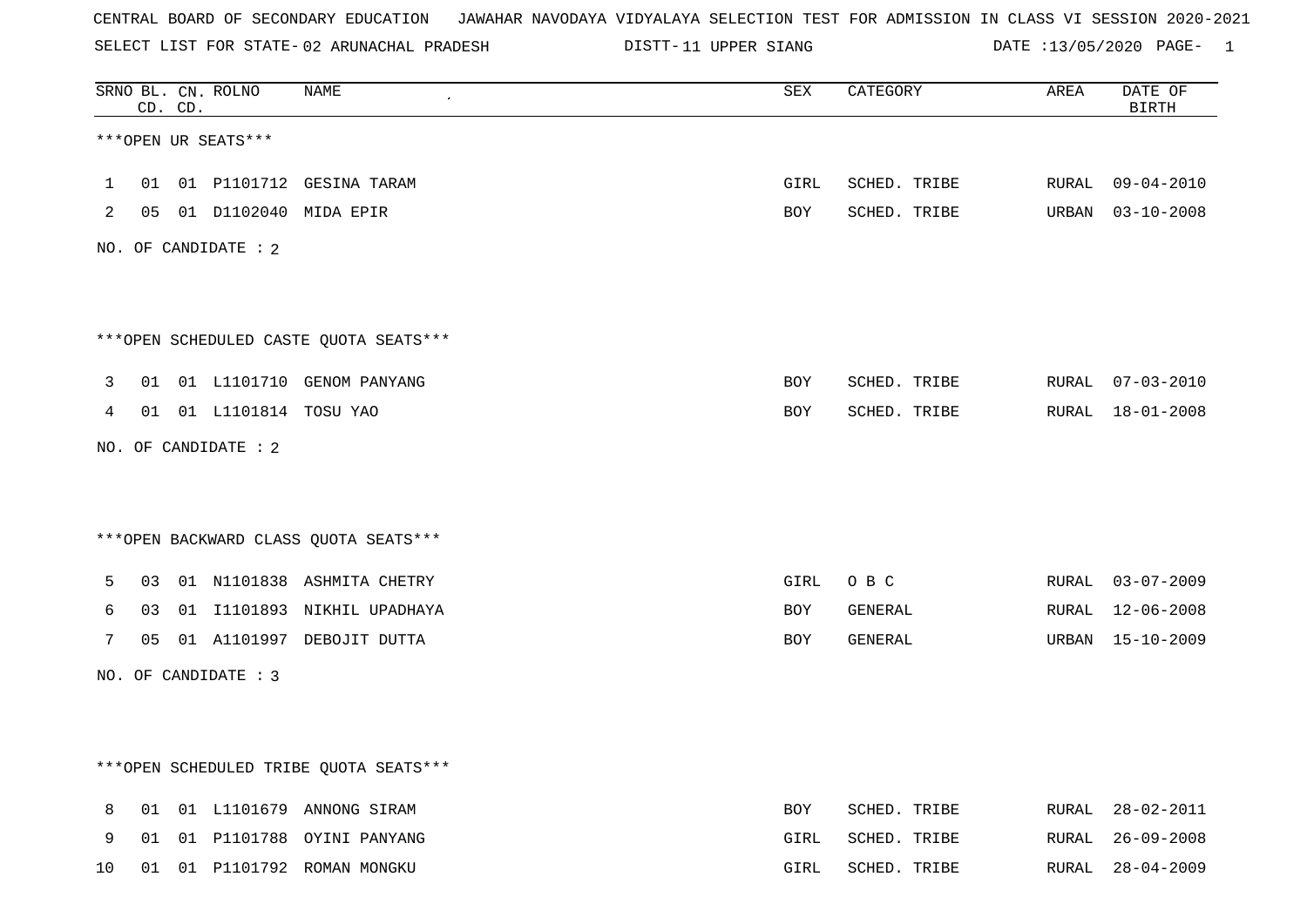| CENTRAL BOARD OF SECONDARY EDUCATION – JAWAHAR NAVODAYA VIDYALAYA SELECTION TEST FOR ADMISSION IN CLASS VI SESSION 2020-2021 |  |  |  |  |
|------------------------------------------------------------------------------------------------------------------------------|--|--|--|--|
|------------------------------------------------------------------------------------------------------------------------------|--|--|--|--|

11 UPPER SIANG DATE :13/05/2020 PAGE- 2

|    | CD. CD.              |    | SRNO BL. CN. ROLNO     | NAME<br>$\epsilon$ | SEX        | CATEGORY     | AREA  | DATE OF<br>BIRTH |  |  |  |
|----|----------------------|----|------------------------|--------------------|------------|--------------|-------|------------------|--|--|--|
|    | NO. OF CANDIDATE : 3 |    |                        |                    |            |              |       |                  |  |  |  |
|    |                      |    |                        |                    |            |              |       |                  |  |  |  |
|    |                      |    |                        |                    |            |              |       |                  |  |  |  |
|    |                      |    | ***RURAL OPEN SEATS*** |                    |            |              |       |                  |  |  |  |
| 11 | 01                   | 01 | L1101749               | MIDO TATEH         | BOY        | SCHED. TRIBE | RURAL | $19 - 03 - 2009$ |  |  |  |
| 12 | 02                   | 01 | L1101825               | NINO JAMOH         | BOY        | SCHED. TRIBE | RURAL | $10 - 04 - 2009$ |  |  |  |
| 13 | 03                   | 01 | L1101873               | KENNA LEGO         | <b>BOY</b> | SCHED. TRIBE | RURAL | $23 - 11 - 2008$ |  |  |  |
| 14 | 03                   | 01 | L1101883               | MILO LITIN         | BOY        | SCHED. TRIBE | RURAL | $13 - 10 - 2010$ |  |  |  |
| 15 | 04                   | 01 | P1101928               | HAPPY PANGU        | GIRL       | SCHED. TRIBE | RURAL | $30 - 12 - 2009$ |  |  |  |
| 16 | 04                   | 01 |                        | P1101964 SOMI MENA | GIRL       | SCHED. TRIBE | RURAL | $08 - 07 - 2010$ |  |  |  |
| 17 | 05                   | 01 | P1102067               | ONU LIBANG         | GIRL       | SCHED. TRIBE | RURAL | $09 - 06 - 2009$ |  |  |  |
|    |                      |    |                        |                    |            |              |       |                  |  |  |  |

NO. OF CANDIDATE : 7

\*\*\*RURAL SCHEDULED CASTE QUOTA SEATS\*\*\*

|  |  | 18  01  01  P1101682  ANUARY  PADUN | GIRL | SCHED. TRIBE | RURAL 04-01-2011 |
|--|--|-------------------------------------|------|--------------|------------------|
|  |  | 19 01 01 L1101706 GEMIN PARON       | BOY  | SCHED. TRIBE | RURAL 06-02-2009 |
|  |  | 20 01 01 L1101726 KARNI BOKO        | BOY  | SCHED. TRIBE | RURAL 30-03-2011 |
|  |  | 21 01 01 P1101764 MOSHMI PALOH      | GIRL | SCHED. TRIBE | RURAL 19-04-2011 |
|  |  | 22 01 01 L1101808 TOKIRAM PANYANG   | BOY  | SCHED. TRIBE | RURAL 26-08-2010 |

NO. OF CANDIDATE : 5

\*\*\*RURAL BACKWARD CLASS QUOTA SEATS\*\*\*

23 02 01 M1101826 NISHA BISWAS GIRL GENERAL RURAL 25-06-2008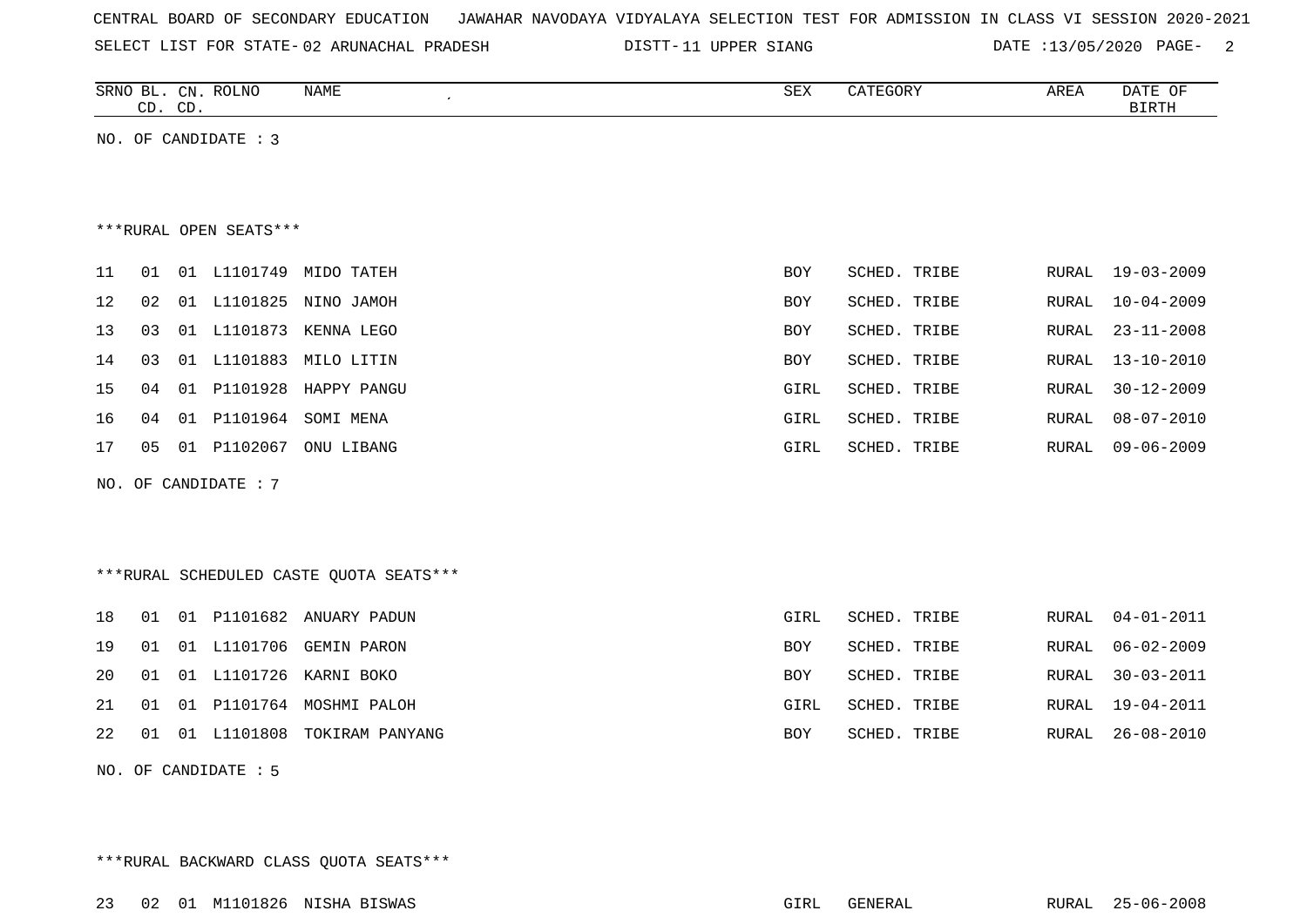SELECT LIST FOR STATE- DISTT- 02 ARUNACHAL PRADESH

11 UPPER SIANG DATE :13/05/2020 PAGE- 3

|                                         | CD. CD.              | SRNO BL. CN. ROLNO |             | <b>NAME</b><br>$\epsilon$               | <b>SEX</b> | CATEGORY     | AREA         | DATE OF<br><b>BIRTH</b> |  |  |  |
|-----------------------------------------|----------------------|--------------------|-------------|-----------------------------------------|------------|--------------|--------------|-------------------------|--|--|--|
|                                         |                      |                    |             | *** RURAL BACKWARD CLASS QUOTA SEATS*** |            |              |              |                         |  |  |  |
| 24                                      | 03                   |                    | 01 M1101900 | SANGEETA DOLEY                          | GIRL       | GENERAL      | RURAL        | $02 - 11 - 2010$        |  |  |  |
|                                         | NO. OF CANDIDATE : 2 |                    |             |                                         |            |              |              |                         |  |  |  |
|                                         |                      |                    |             |                                         |            |              |              |                         |  |  |  |
| ***RURAL SCHEDULED TRIBE QUOTA SEATS*** |                      |                    |             |                                         |            |              |              |                         |  |  |  |
|                                         |                      |                    |             |                                         |            |              |              |                         |  |  |  |
| 25                                      | 01                   | 01                 | L1101680    | ANONG BOKO                              | <b>BOY</b> | SCHED. TRIBE | RURAL        | $27 - 12 - 2007$        |  |  |  |
| 26                                      | 01                   | 01                 | L1101694    | DUNGGE BOKO                             | <b>BOY</b> | SCHED. TRIBE | RURAL        | $04 - 04 - 2011$        |  |  |  |
| 27                                      | 01                   | 01                 | L1101724    | KANGGE PANYANG                          | <b>BOY</b> | SCHED. TRIBE | RURAL        | $31 - 07 - 2010$        |  |  |  |
| 28                                      | 01                   | 01                 | L1101739    | LENYON PANYANG                          | <b>BOY</b> | SCHED. TRIBE | <b>RURAL</b> | $22 - 09 - 2010$        |  |  |  |
| 29                                      | 01                   | 01                 | P1101760    | MITINAM PARON                           | GIRL       | SCHED. TRIBE | RURAL        | $08 - 05 - 2010$        |  |  |  |
| 30                                      | 01                   | 01                 |             | L1101761 MITIN KARTEK                   | <b>BOY</b> | SCHED. TRIBE | RURAL        | $09 - 09 - 2010$        |  |  |  |
| 31                                      | 01                   | 01                 | L1101770    | NAYU TALOM                              | <b>BOY</b> | SCHED. TRIBE | RURAL        | $10 - 11 - 2009$        |  |  |  |
| 32                                      | 01                   | 01                 | P1101789    | PHILIPHINE PANYANG                      | GIRL       | SCHED. TRIBE | RURAL        | $31 - 01 - 2010$        |  |  |  |
| 33                                      | 01                   | 01                 | L1101800    | TANIKAR TAKI                            | <b>BOY</b> | SCHED. TRIBE | RURAL        | $17 - 11 - 2010$        |  |  |  |
| 34                                      | 01                   | 01                 | P1101807    | TOKBI BADU                              | GIRL       | SCHED. TRIBE | RURAL        | $12 - 03 - 2011$        |  |  |  |
|                                         |                      |                    |             |                                         |            |              |              |                         |  |  |  |

NO. OF CANDIDATE : 10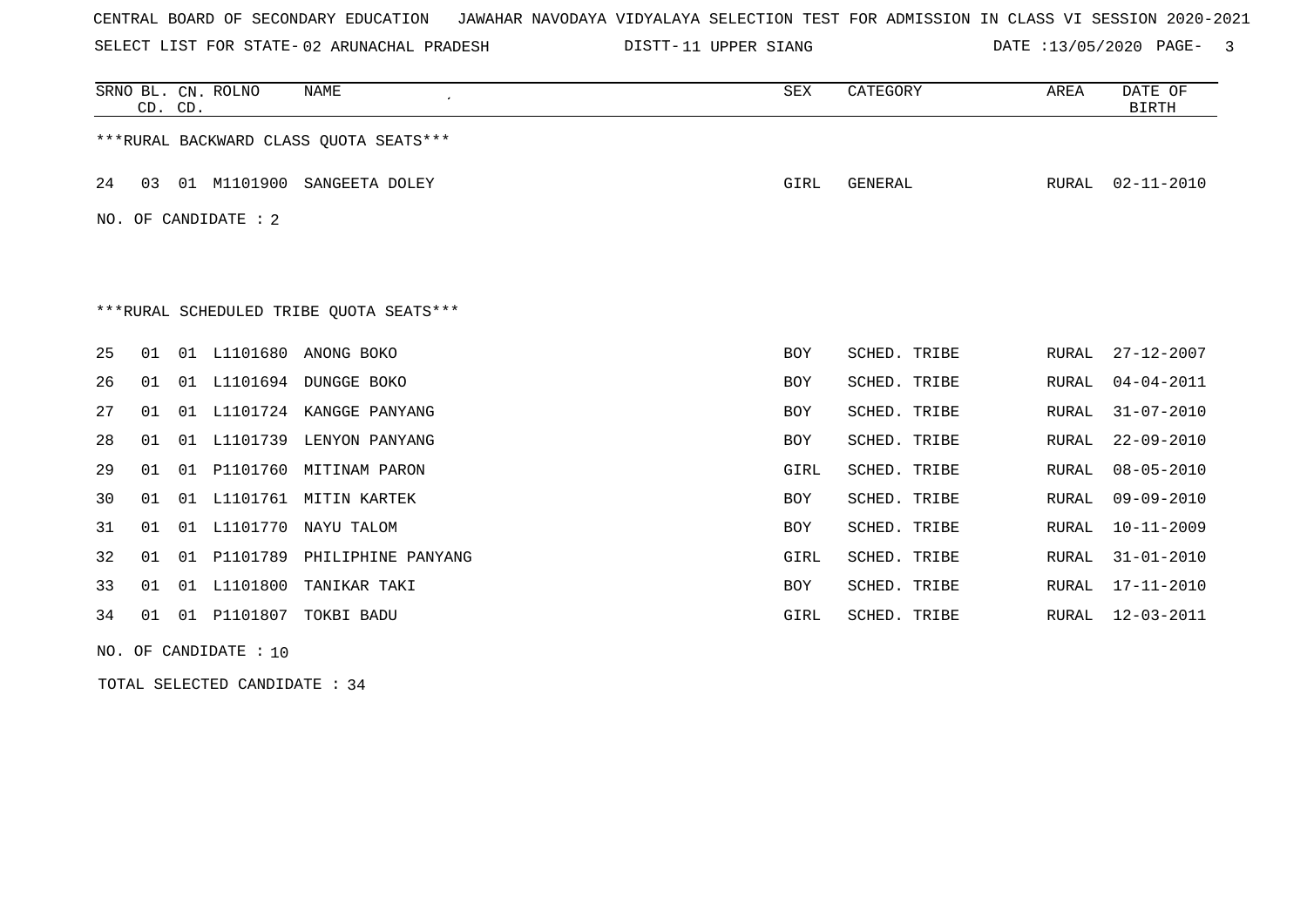SELECT LIST FOR STATE- DISTT- 02 ARUNACHAL PRADESH

12 EAST SIANG DATE :13/05/2020 PAGE- 1

| ***OPEN UR SEATS***<br>02<br>01 P1102570 AJANTA PANGGENG<br>SCHED. TRIBE<br>GIRL<br>RURAL<br>$\mathbf{1}$<br>02 01 L1102797 THOMAS DOLEY<br>SCHED. TRIBE<br>2<br>BOY<br>NO. OF CANDIDATE : 2 |                  |  |  |  |  |  |  |  |  |  |
|----------------------------------------------------------------------------------------------------------------------------------------------------------------------------------------------|------------------|--|--|--|--|--|--|--|--|--|
|                                                                                                                                                                                              |                  |  |  |  |  |  |  |  |  |  |
|                                                                                                                                                                                              | $01 - 03 - 2010$ |  |  |  |  |  |  |  |  |  |
|                                                                                                                                                                                              | RURAL 23-01-2009 |  |  |  |  |  |  |  |  |  |
|                                                                                                                                                                                              |                  |  |  |  |  |  |  |  |  |  |
|                                                                                                                                                                                              |                  |  |  |  |  |  |  |  |  |  |
| *** OPEN SCHEDULED CASTE QUOTA SEATS***                                                                                                                                                      |                  |  |  |  |  |  |  |  |  |  |
| 01 01 C1102206 FEKAN SHAH<br>SCHED. CASTE<br>BOY<br>3                                                                                                                                        | URBAN 14-08-2008 |  |  |  |  |  |  |  |  |  |
| 01 K1103187 VIVEK DAS<br>SCHED. CASTE<br>05<br>4<br>BOY                                                                                                                                      | RURAL 17-12-2009 |  |  |  |  |  |  |  |  |  |
| NO. OF CANDIDATE : 2                                                                                                                                                                         |                  |  |  |  |  |  |  |  |  |  |
|                                                                                                                                                                                              |                  |  |  |  |  |  |  |  |  |  |
| *** OPEN BACKWARD CLASS QUOTA SEATS***                                                                                                                                                       |                  |  |  |  |  |  |  |  |  |  |
| 01 B1102272 KARTIK KR. THAKUR<br>01<br>BOY<br>O B C<br>URBAN<br>5                                                                                                                            | 13-05-2009       |  |  |  |  |  |  |  |  |  |
| 01 F1102282 KHUSHI YADAV<br>O B C<br>6<br>01<br>GIRL<br>URBAN                                                                                                                                | $04 - 02 - 2010$ |  |  |  |  |  |  |  |  |  |
| 01 01 F1102428 PRIYA KUMARI<br>O B C<br>7<br>GIRL<br>URBAN                                                                                                                                   | $07 - 08 - 2010$ |  |  |  |  |  |  |  |  |  |
| NO. OF CANDIDATE : 3                                                                                                                                                                         |                  |  |  |  |  |  |  |  |  |  |
|                                                                                                                                                                                              |                  |  |  |  |  |  |  |  |  |  |
| *** OPEN SCHEDULED TRIBE QUOTA SEATS***                                                                                                                                                      |                  |  |  |  |  |  |  |  |  |  |
| 01 L1102885 KENTO TALI<br>SCHED. TRIBE<br>8<br>03<br>BOY<br>RURAL                                                                                                                            | 19-09-2008       |  |  |  |  |  |  |  |  |  |
| 9<br>05 01 P1103074 AIDO LILY GAO<br>SCHED. TRIBE<br>GIRL                                                                                                                                    | RURAL 28-10-2008 |  |  |  |  |  |  |  |  |  |

10 05 01 P1103167 RINJEL GEMEN TAMUT GIRL SCHED. TRIBE RURAL 07-09-2010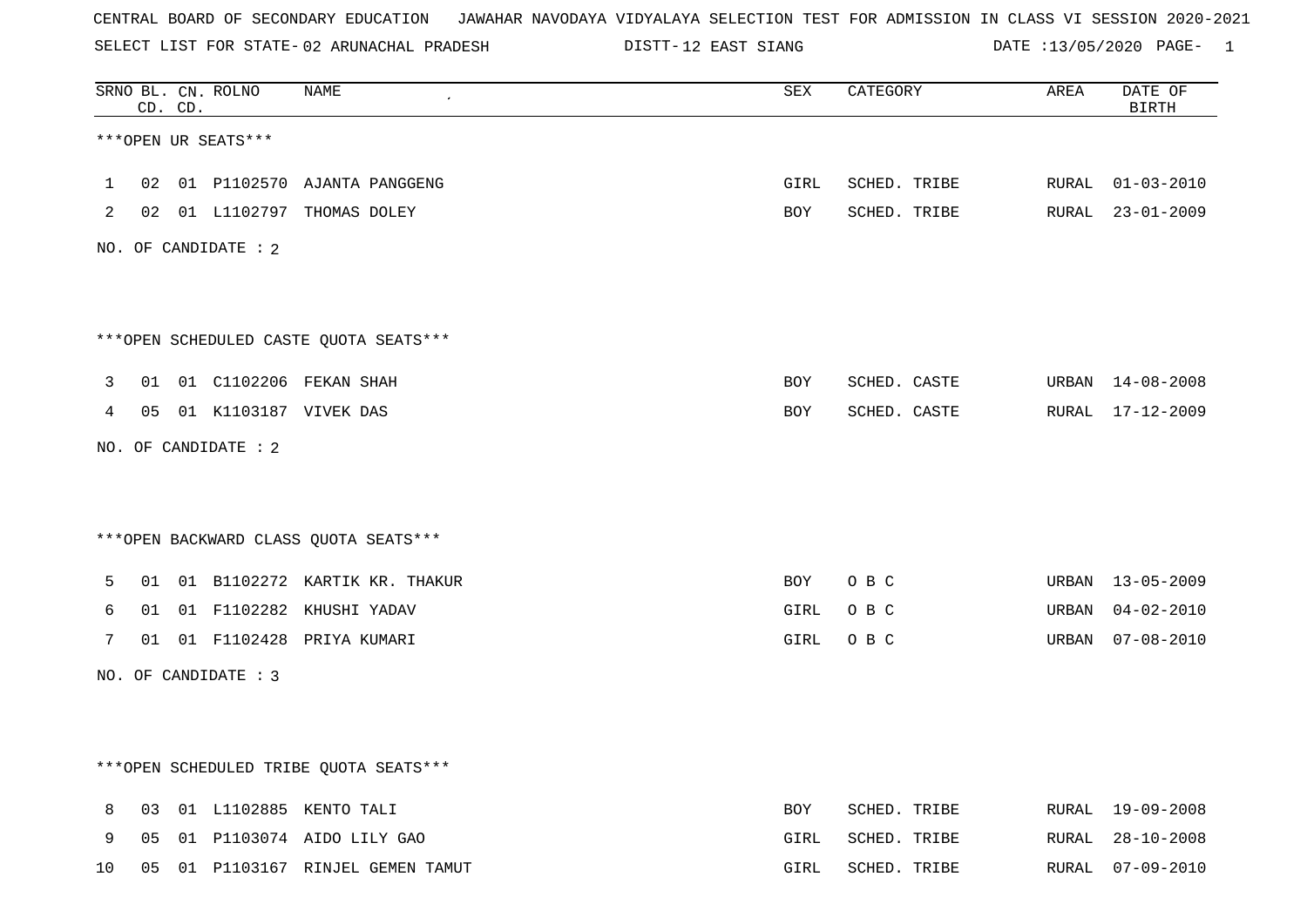| CENTRAL BOARD OF SECONDARY EDUCATION – JAWAHAR NAVODAYA VIDYALAYA SELECTION TEST FOR ADMISSION IN CLASS VI SESSION 2020-2021 |  |  |  |
|------------------------------------------------------------------------------------------------------------------------------|--|--|--|
|------------------------------------------------------------------------------------------------------------------------------|--|--|--|

12 EAST SIANG DATE :13/05/2020 PAGE- 2

| SRNO<br>BL<br>$\bigcap_{\mathbb{R}^n}$<br>◡⊥◥ | ROLNC<br>NAME | CDW<br>⊿בר | 7.777<br>JUK 1 | AREA | DATE<br>OF             |
|-----------------------------------------------|---------------|------------|----------------|------|------------------------|
| $\cap$<br>$\cap$<br>◡╜<br>. ب                 |               |            |                |      | יחים דם<br>ມ⊥⊥∖<br>. . |
|                                               |               |            |                |      |                        |

NO. OF CANDIDATE : 3

#### \*\*\*RURAL OPEN SEATS\*\*\*

| 11              | 01 | 01 |             | P1102225 GEYING MIBANG      | GIRL       | SCHED. TRIBE |       | RURAL 09-08-2008 |
|-----------------|----|----|-------------|-----------------------------|------------|--------------|-------|------------------|
| 12 <sub>2</sub> | 02 | 01 | L1102608    | DONI KAKKI                  | <b>BOY</b> | SCHED. TRIBE | RURAL | 08-12-2009       |
| 13              | 03 |    |             | 01 P1102920 MITINAM MITKONG | GIRL       | SCHED. TRIBE | RURAL | 07-06-2010       |
| 14              | 04 |    | 01 P1103045 | PETER BOMJEN                | GIRL       | SCHED. TRIBE | RURAL | 07-06-2008       |
| 15              | 05 |    |             | 01 L1103128 KATEM TALOH     | <b>BOY</b> | SCHED. TRIBE | RURAL | 10-09-2007       |
| 16              | 05 |    |             | 01 L1103141 MIBOM TAMUT     | <b>BOY</b> | SCHED. TRIBE | RURAL | $10 - 02 - 2009$ |
| 17              | 05 |    |             | 01 L1103142 MIDING JAMOH    | <b>BOY</b> | SCHED. TRIBE |       | RURAL 01-03-2009 |
|                 |    |    |             |                             |            |              |       |                  |

NO. OF CANDIDATE : 7

# \*\*\*RURAL SCHEDULED CASTE QUOTA SEATS\*\*\*

|  |  | 18 02 01 01102696 MISS PUNSANG YEIN | GIRL | SCHED. CASTE |  | RURAL 17-07-2009 |
|--|--|-------------------------------------|------|--------------|--|------------------|
|  |  | 19 02 01 P1102742 OME KALING TAMUT  | GIRL | SCHED. TRIBE |  | RURAL 13-05-2007 |
|  |  | 20 03 01 P1102822 AINA TAYENG       | GIRL | SCHED. TRIBE |  | RURAL 11-11-2008 |
|  |  | 21 05 01 L1103099 DUBOOM TAIPODIA   | BOY  | SCHED. TRIBE |  | RURAL 11-05-2010 |
|  |  | 22  05  01  P1103132  LEK  PAJING   | GIRL | SCHED. TRIBE |  | RURAL 10-12-2010 |

NO. OF CANDIDATE : 5

\*\*\*RURAL BACKWARD CLASS QUOTA SEATS\*\*\*

23 01 01 M1102464 ROSNA LIMBU GIRL GENERAL RURAL 09-01-2009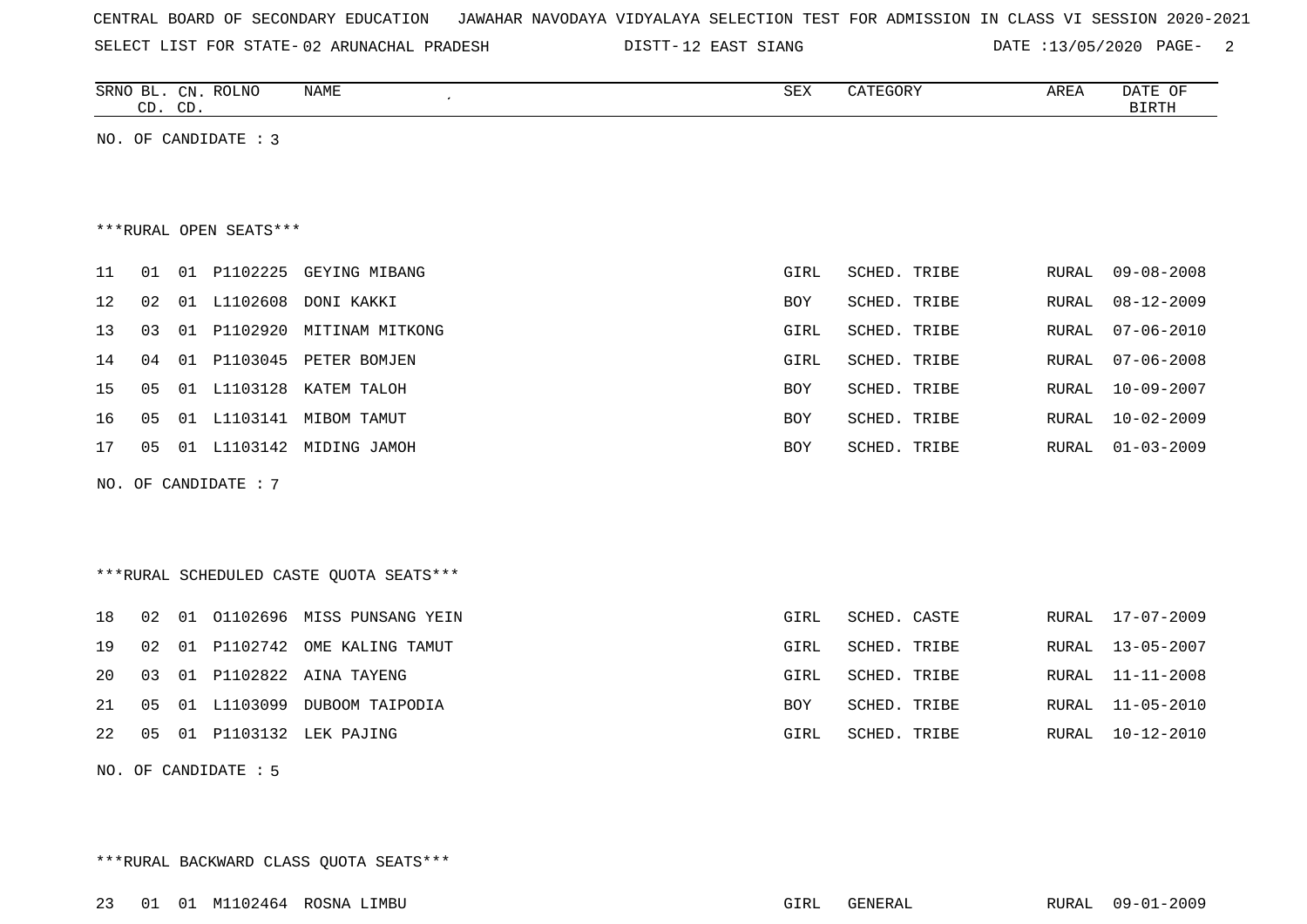| CENTRAL BOARD OF SECONDARY EDUCATION – JAWAHAR NAVODAYA VIDYALAYA SELECTION TEST FOR ADMISSION IN CLASS VI SESSION 2020-2021 |  |
|------------------------------------------------------------------------------------------------------------------------------|--|
|------------------------------------------------------------------------------------------------------------------------------|--|

SELECT LIST FOR STATE- DISTT- 02 ARUNACHAL PRADESH 12 EAST SIANG DATE :13/05/2020 PAGE- 3

|    | CD. CD. |    | SRNO BL. CN. ROLNO     | NAME                                    | SEX        | CATEGORY     | AREA  | DATE OF<br><b>BIRTH</b> |
|----|---------|----|------------------------|-----------------------------------------|------------|--------------|-------|-------------------------|
|    |         |    |                        | *** RURAL BACKWARD CLASS QUOTA SEATS*** |            |              |       |                         |
| 24 | 02      |    |                        | 01 J1102591 BISHAL BHUAYA               | <b>BOY</b> | O B C        | RURAL | $10 - 06 - 2008$        |
| 25 | 02      |    |                        | 01 M1102633 JOYTI BARUAH                | GIRL       | GENERAL      | RURAL | 17-11-2009              |
| 26 | 02      | 01 |                        | I1102765 RANJAN SHARMA                  | BOY        | GENERAL      | RURAL | $27 - 07 - 2008$        |
| 27 | 02      |    |                        | 01 J1102786 SIMIYON NARZARY             | BOY        | O B C        | RURAL | $27 - 07 - 2009$        |
| 28 | 02      |    |                        | 01 J1102788 SOBOM TAMUK                 | BOY        | O B C        | RURAL | $25 - 01 - 2009$        |
| 29 | 02      |    |                        | 01 M1102810 YESHI SHARMA                | GIRL       | GENERAL      | RURAL | $07 - 11 - 2009$        |
| 30 | 04      |    |                        | 01 I1103073 YUVRAJ CHETRY               | BOY        | GENERAL      | RURAL | $29 - 11 - 2008$        |
|    |         |    | NO. OF CANDIDATE $: 8$ |                                         |            |              |       |                         |
|    |         |    |                        | ***RURAL SCHEDULED TRIBE QUOTA SEATS*** |            |              |       |                         |
| 31 | 02      |    |                        | 01 L1102565 ADO DARANG                  | <b>BOY</b> | SCHED. TRIBE | RURAL | $11 - 05 - 2009$        |
| 32 | 02      |    |                        | 01 L1102568 AGAM TAGI                   | BOY        | SCHED. TRIBE | RURAL | $30 - 01 - 2008$        |
| 33 | 02      |    |                        | 01 P1102582 AYANG MONGU                 | GIRL       | SCHED. TRIBE | RURAL | $29 - 10 - 2009$        |
| 34 | 02      |    |                        | 01 L1102617 GENERAL MOYONG              | BOY        | SCHED. TRIBE | RURAL | $20 - 04 - 2008$        |
| 35 | 02      |    | 01 P1102680            | MINAM MODI                              | GIRL       | SCHED. TRIBE | RURAL | $24 - 04 - 2009$        |
| 36 | 02      |    |                        | 01 L1102722 NARMI AJE                   | BOY        | SCHED. TRIBE | RURAL | $10 - 05 - 2009$        |
| 37 | 02      |    |                        | 01 L1102751 PEMA DORJEE NARSANG         | BOY        | SCHED. TRIBE | RURAL | $10 - 01 - 2008$        |
| 38 | 02      |    |                        | 01 P1102762 PUNCHU TALOH                | GIRL       | SCHED. TRIBE | RURAL | $01 - 06 - 2009$        |
| 39 | 04      |    |                        | 01 P1102991 ABIGAIL DOKE                | GIRL       | SCHED. TRIBE | RURAL | $15 - 08 - 2010$        |
| 40 | 04      |    |                        | 01 L1103013 GIKO NYODU                  | BOY        | SCHED. TRIBE | RURAL | $22 - 02 - 2008$        |
|    |         |    | NO. OF CANDIDATE : 10  |                                         |            |              |       |                         |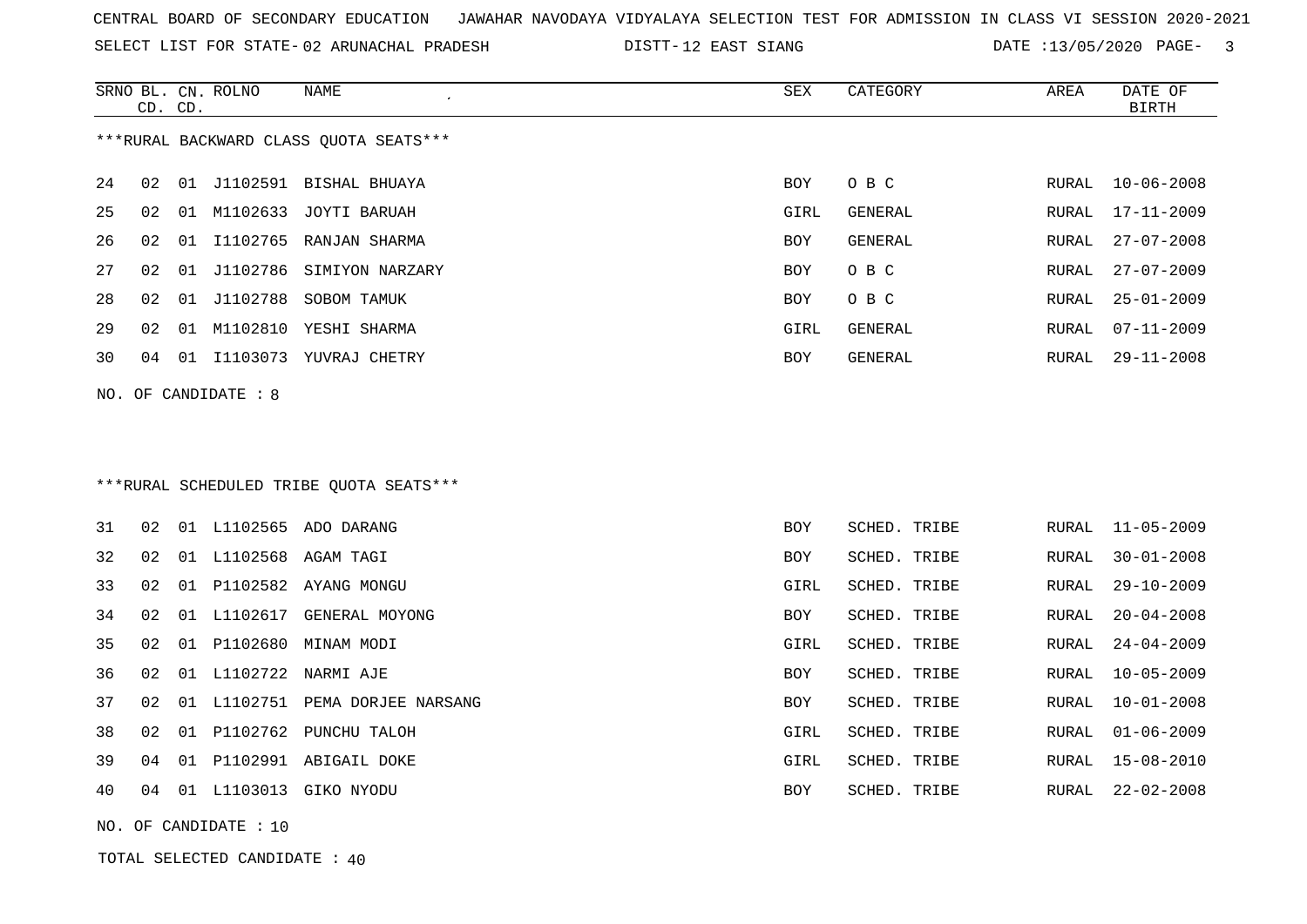SELECT LIST FOR STATE- DISTT- 02 ARUNACHAL PRADESH

13 WEST KAMENG DATE :13/05/2020 PAGE- 1

|                |    | CD. CD. | SRNO BL. CN. ROLNO   | NAME                                   | SEX        | CATEGORY     | AREA  | DATE OF<br><b>BIRTH</b> |
|----------------|----|---------|----------------------|----------------------------------------|------------|--------------|-------|-------------------------|
|                |    |         | ***OPEN UR SEATS***  |                                        |            |              |       |                         |
| $\mathbf 1$    | 02 |         |                      | 01 L1103347 KIME NABIN KARDO           | BOY        | SCHED. TRIBE | RURAL | 17-01-2010              |
| $\overline{2}$ |    |         |                      | 04 01 P1103781 BOMIKA ZIRI             | GIRL       | SCHED. TRIBE |       | RURAL 24-08-2009        |
|                |    |         | NO. OF CANDIDATE : 2 |                                        |            |              |       |                         |
|                |    |         |                      | ***OPEN SCHEDULED CASTE QUOTA SEATS*** |            |              |       |                         |
| 3              | 03 |         |                      | 01 01103652 PEMA YANGCHIN GURUNG       | GIRL       | SCHED. CASTE |       | RURAL 11-02-2010        |
| 4              |    |         |                      | 04 01 K1103972 VISHWAJIT KUMAR RAM     | <b>BOY</b> | SCHED. CASTE |       | RURAL 07-03-2010        |
|                |    |         | NO. OF CANDIDATE : 2 |                                        |            |              |       |                         |
|                |    |         |                      | *** OPEN BACKWARD CLASS QUOTA SEATS*** |            |              |       |                         |
| 5              | 02 |         |                      | 01 B1103511 VIJAY SONAR                | BOY        | O B C        |       | URBAN 07-02-2008        |
| 6              | 04 |         |                      | 01 N1103767 ARPITA GUPTA               | GIRL       | O B C        | RURAL | $26 - 08 - 2009$        |
| 7              |    |         |                      | 04 01 J1103964 TESANJEET GHOSH         | BOY        | O B C        |       | RURAL 26-01-2009        |
|                |    |         | NO. OF CANDIDATE : 3 |                                        |            |              |       |                         |
|                |    |         |                      |                                        |            |              |       |                         |
|                |    |         |                      | ***OPEN SCHEDULED TRIBE QUOTA SEATS*** |            |              |       |                         |
| 8              | 03 |         |                      | 01 L1103588 KARMA WANGCHU SANGCHOJU    | <b>BOY</b> | SCHED. TRIBE | RURAL | 25-11-2008              |
| 9              | 03 |         |                      | 01 L1103628 NEKHEL DAJANGJU            | BOY        | SCHED. TRIBE | RURAL | 26-04-2008              |
| 10             | 04 |         |                      | 01 L1103968 TYSON DESIO                | <b>BOY</b> | SCHED. TRIBE |       | RURAL 12-01-2008        |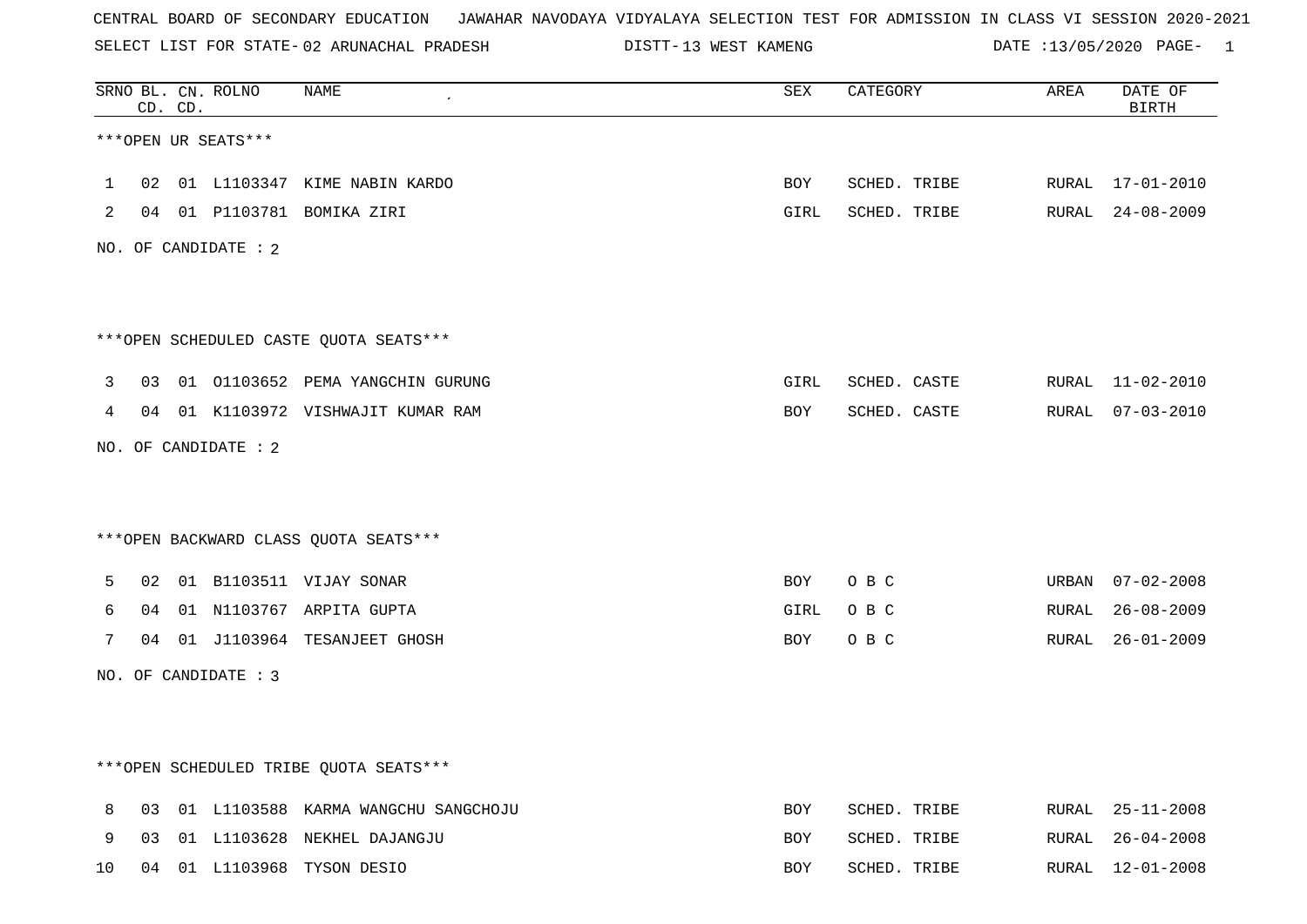| CENTRAL BOARD OF SECONDARY EDUCATION – JAWAHAR NAVODAYA VIDYALAYA SELECTION TEST FOR ADMISSION IN CLASS VI SESSION 2020-2021 |  |  |  |
|------------------------------------------------------------------------------------------------------------------------------|--|--|--|
|------------------------------------------------------------------------------------------------------------------------------|--|--|--|

DISTT-13 WEST KAMENG **DATE** :13/05/2020 PAGE- 2

| SRNO<br>BГ   | $D^{\sim}$<br>$\cap$ <sub>NT</sub><br>◡ェ៶ | <b>NAME</b><br><b>TATC</b><br>…∪LNO | SEX | AREA | ΟF<br>DAIL |  |
|--------------|-------------------------------------------|-------------------------------------|-----|------|------------|--|
| $\sim$<br>ىد | CD                                        |                                     |     |      | טייים דם   |  |
|              |                                           |                                     |     |      |            |  |

NO. OF CANDIDATE : 3

#### \*\*\*RURAL OPEN SEATS\*\*\*

| 11              |     |      |             | 01 01 P1103203 ELIZA SANGCHOJU        | GIRL       | SCHED. TRIBE |       | RURAL 21-12-2008 |
|-----------------|-----|------|-------------|---------------------------------------|------------|--------------|-------|------------------|
| 12              |     |      |             | 02 01 L1103376 MST.JOMBU WANGDI NAMSA | <b>BOY</b> | SCHED. TRIBE |       | RURAL 23-02-2009 |
| 13 <sup>7</sup> |     |      |             | 03 01 M1103522 ALISHA GURUNG          | GIRL       | GENERAL      |       | RURAL 17-02-2008 |
| 14              | 04  | 01   | L1103810    | JACK RICHO                            | <b>BOY</b> | SCHED. TRIBE |       | RURAL 06-08-2009 |
| 15              | 04  |      | 01 P1103900 | RAKHI DERU                            | GIRL       | SCHED. TRIBE |       | RURAL 05-08-2009 |
| 16              | 04  |      | 01 P1103920 | SANJANA CHIJANG                       | GIRL       | SCHED. TRIBE | RURAL | 14-05-2008       |
| 17              | በ 4 | . 01 | L1103937    | SINAM MAKAYA SIDISOW                  | BOY        | SCHED. TRIBE |       | RURAL 31-07-2010 |
|                 |     |      |             |                                       |            |              |       |                  |

NO. OF CANDIDATE : 7

# \*\*\*RURAL SCHEDULED CASTE QUOTA SEATS\*\*\*

|  |  | 18 01 01 L1103260 SANGE DONDU ROKPUDU | <b>BOY</b> | SCHED. TRIBE |  | RURAL 14-10-2008 |
|--|--|---------------------------------------|------------|--------------|--|------------------|
|  |  | 19 02 01 L1103509 URJEN WANGCHU       | BOY        | SCHED. TRIBE |  | RURAL 25-01-2008 |
|  |  | 20 03 01 P1103602 LUSEY KHANGRIJU     | GIRL       | SCHED. TRIBE |  | RURAL 01-06-2008 |
|  |  | 21 03 01 L1103626 NAWANG NAJANGJU     | <b>BOY</b> | SCHED. TRIBE |  | RURAL 28-11-2009 |
|  |  | 22 03 01 P1103671 RIKHEY CHONGRUJU    | GIRL       | SCHED. TRIBE |  | RURAL 05-12-2008 |
|  |  |                                       |            |              |  |                  |

NO. OF CANDIDATE : 5

\*\*\*RURAL BACKWARD CLASS QUOTA SEATS\*\*\*

23 01 01 M1103190 ALISHA MAGAR GIRL GENERAL RURAL 06-08-2009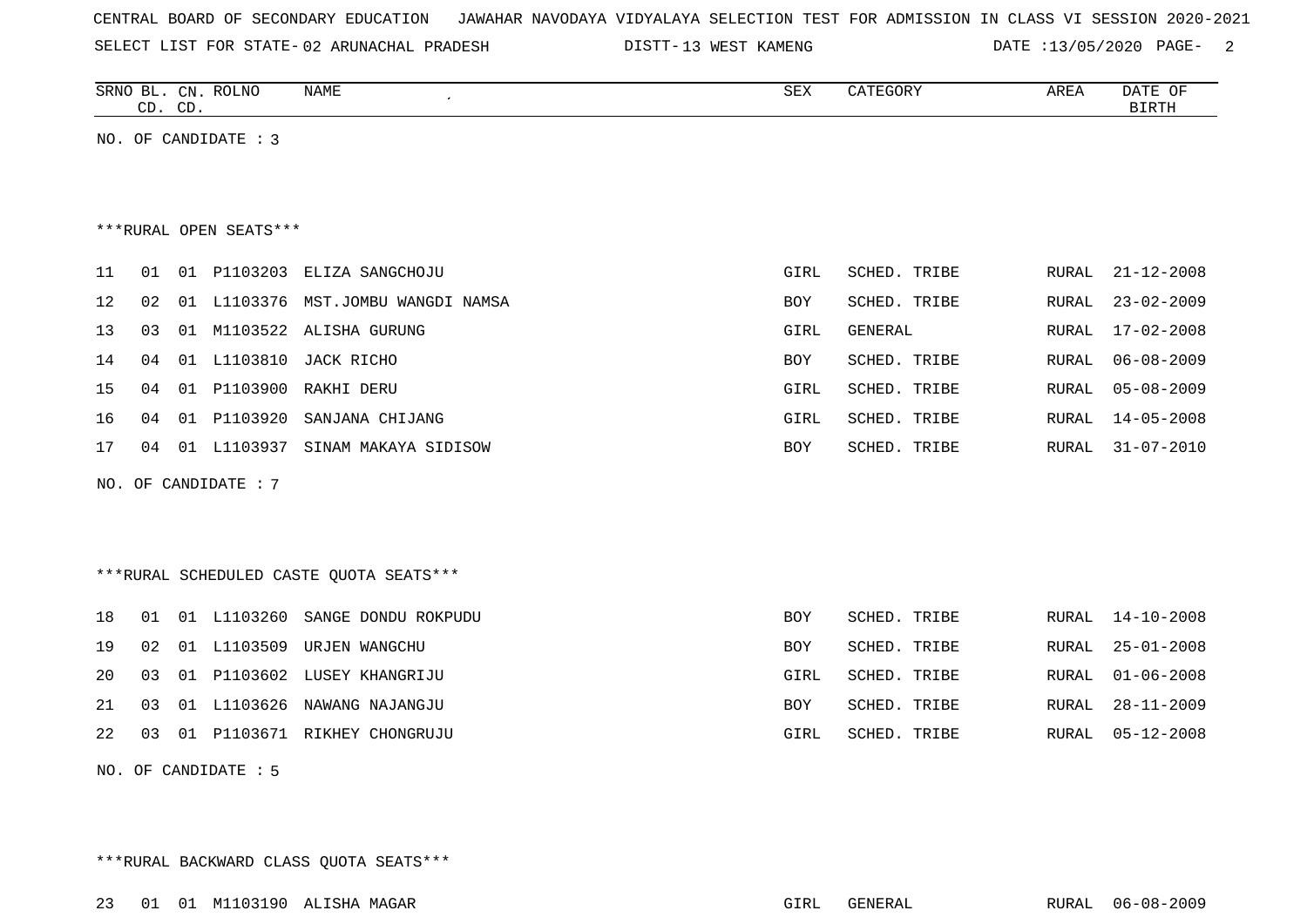|  |  |  |  | CENTRAL BOARD OF SECONDARY EDUCATION GJAWAHAR NAVODAYA VIDYALAYA SELECTION TEST FOR ADMISSION IN CLASS VI SESSION 2020-2021 |  |  |  |  |  |  |  |  |  |  |  |  |  |  |  |
|--|--|--|--|-----------------------------------------------------------------------------------------------------------------------------|--|--|--|--|--|--|--|--|--|--|--|--|--|--|--|
|--|--|--|--|-----------------------------------------------------------------------------------------------------------------------------|--|--|--|--|--|--|--|--|--|--|--|--|--|--|--|

DISTT-13 WEST KAMENG DATE :13/05/2020 PAGE- 3

|        | CD. CD. |    | SRNO BL. CN. ROLNO     | <b>NAME</b>                                                                                                                                                                                                                                                                                                                                                                          | <b>SEX</b>                  | CATEGORY       | AREA  | DATE OF<br><b>BIRTH</b> |
|--------|---------|----|------------------------|--------------------------------------------------------------------------------------------------------------------------------------------------------------------------------------------------------------------------------------------------------------------------------------------------------------------------------------------------------------------------------------|-----------------------------|----------------|-------|-------------------------|
|        |         |    |                        | *** RURAL BACKWARD CLASS QUOTA SEATS***                                                                                                                                                                                                                                                                                                                                              |                             |                |       |                         |
| 24     | 02      |    |                        | 01 J1103306 BIPUL GUPTA                                                                                                                                                                                                                                                                                                                                                              | BOY                         | O B C          | RURAL | $20 - 12 - 2009$        |
| 25     | 02      | 01 |                        | M1103370 MANALISHA BORO                                                                                                                                                                                                                                                                                                                                                              | GIRL                        | GENERAL        | RURAL | $01 - 07 - 2008$        |
| 26     | 03      | 01 | I1103526               | ANAND GURUNG                                                                                                                                                                                                                                                                                                                                                                         | <b>BOY</b>                  | GENERAL        | RURAL | $17 - 02 - 2008$        |
| 27     | 03      | 01 | I1103681               | SAHIL MALA                                                                                                                                                                                                                                                                                                                                                                           | <b>BOY</b>                  | <b>GENERAL</b> | RURAL | $14 - 07 - 2009$        |
| 28     | 04      | 01 |                        | M1103835 KRITI BISHWAKARMA                                                                                                                                                                                                                                                                                                                                                           | GIRL                        | <b>GENERAL</b> | RURAL | $01 - 12 - 2008$        |
| 29     | 04      |    | 01 N1103915            | SALONI KUMARI                                                                                                                                                                                                                                                                                                                                                                        | GIRL                        | O B C          | RURAL | $23 - 02 - 2010$        |
| 30     | 04      |    |                        | 01 M1103940 SOMITA NEWAR                                                                                                                                                                                                                                                                                                                                                             | <b>GIRL</b>                 | GENERAL        | RURAL | $24 - 08 - 2009$        |
|        |         |    | NO. OF CANDIDATE $: 8$ |                                                                                                                                                                                                                                                                                                                                                                                      |                             |                |       |                         |
|        |         |    |                        |                                                                                                                                                                                                                                                                                                                                                                                      |                             |                |       |                         |
|        |         |    |                        |                                                                                                                                                                                                                                                                                                                                                                                      |                             |                |       |                         |
|        |         |    |                        | ***RURAL SCHEDULED TRIBE QUOTA SEATS***                                                                                                                                                                                                                                                                                                                                              |                             |                |       |                         |
| 31     | 02      |    |                        | 01 P1103323 DORJEE YANGCHEN                                                                                                                                                                                                                                                                                                                                                          | <b>GIRL</b>                 | SCHED. TRIBE   | RURAL | $21 - 09 - 2009$        |
| 32     | 02      |    | 01 L1103470            | SONAM TSERING LANGLA                                                                                                                                                                                                                                                                                                                                                                 | <b>BOY</b>                  | SCHED. TRIBE   | RURAL | $08 - 12 - 2009$        |
| 33     | 03      | 01 | L1103540               | CHANG NIKHANGJU                                                                                                                                                                                                                                                                                                                                                                      | <b>BOY</b>                  | SCHED. TRIBE   | RURAL | $20 - 12 - 2008$        |
| 34     | 03      |    | 01 L1103570            | GOPO DERU                                                                                                                                                                                                                                                                                                                                                                            | <b>BOY</b>                  | SCHED. TRIBE   | RURAL | $23 - 03 - 2009$        |
| 35     | 03      |    |                        | 01 L1103634 NILU CHIROJU                                                                                                                                                                                                                                                                                                                                                             | BOY                         | SCHED. TRIBE   | RURAL | $23 - 08 - 2010$        |
| $\sim$ |         |    |                        | $\overline{a}$ $\overline{a}$ $\overline{a}$ $\overline{a}$ $\overline{a}$ $\overline{a}$ $\overline{a}$ $\overline{a}$ $\overline{a}$ $\overline{a}$ $\overline{a}$ $\overline{a}$ $\overline{a}$ $\overline{a}$ $\overline{a}$ $\overline{a}$ $\overline{a}$ $\overline{a}$ $\overline{a}$ $\overline{a}$ $\overline{a}$ $\overline{a}$ $\overline{a}$ $\overline{a}$ $\overline{$ | $\sim$ $\sim$ $\sim$ $\sim$ |                |       | proper of an ania       |

|  |  |                                    | BOY  | SCHED. TRIBE | RURAL 26-05-2010 |
|--|--|------------------------------------|------|--------------|------------------|
|  |  | 37 03 01 P1103672 RILEY RIJIJU     | GIRL | SCHED. TRIBE | RURAL 16-07-2009 |
|  |  | 38 03 01 L1103717 TACHING RICHISOW | BOY  | SCHED. TRIBE | RURAL 05-04-2008 |
|  |  | 39 03 01 P1103730 TERYUM ETE       | GIRL | SCHED. TRIBE | RURAL 01-07-2010 |
|  |  | 40 03 01 L1103742 VINET LONGLIJU   | BOY  | SCHED. TRIBE | RURAL 24-04-2010 |

NO. OF CANDIDATE : 10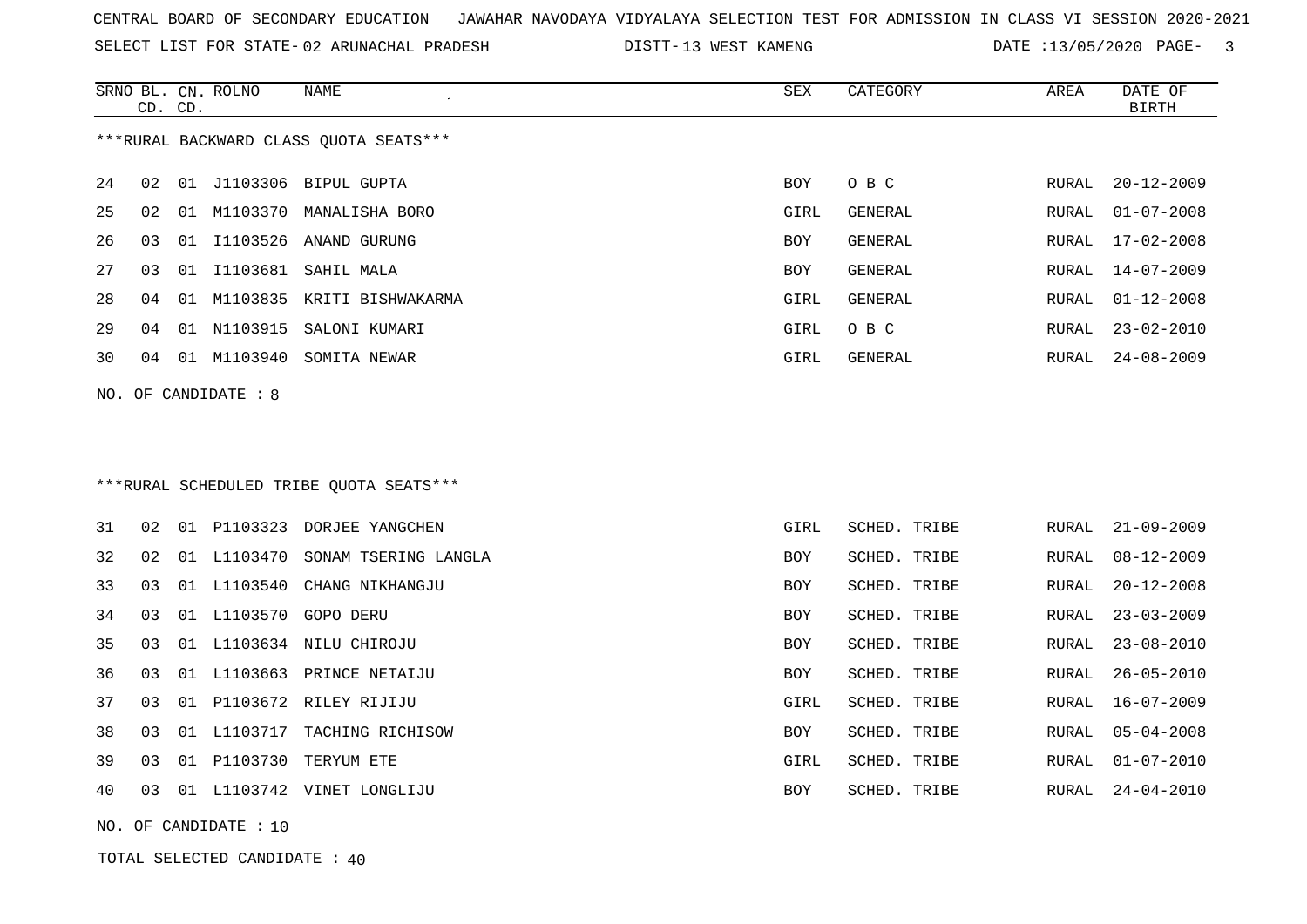15 ANJAW DATE :13/05/2020 PAGE- 1

|   |    | CD. CD. | SRNO BL. CN. ROLNO   | NAME                                    | SEX         | CATEGORY     | AREA  | DATE OF<br><b>BIRTH</b> |
|---|----|---------|----------------------|-----------------------------------------|-------------|--------------|-------|-------------------------|
|   |    |         | ***OPEN UR SEATS***  |                                         |             |              |       |                         |
| 1 | 01 |         |                      | 01 L1104051 ARICSO PUL                  | BOY         | SCHED. TRIBE | RURAL | $04 - 04 - 2009$        |
| 2 |    |         |                      | 01 01 P1104134 SODILA NGADONG           | GIRL        | SCHED. TRIBE | RURAL | $07 - 09 - 2007$        |
|   |    |         | NO. OF CANDIDATE : 2 |                                         |             |              |       |                         |
|   |    |         |                      |                                         |             |              |       |                         |
|   |    |         |                      | ***OPEN SCHEDULED CASTE QUOTA SEATS***  |             |              |       |                         |
| 3 | 01 |         |                      | 01 P1104100 MINI TAMBLU                 | <b>GIRL</b> | SCHED. TRIBE |       | RURAL 07-03-2008        |
| 4 | 01 |         |                      | 01 L1104129 SHOGENSO PUL                | BOY         | SCHED. TRIBE | RURAL | 15-03-2009              |
|   |    |         | NO. OF CANDIDATE : 2 |                                         |             |              |       |                         |
|   |    |         |                      |                                         |             |              |       |                         |
|   |    |         |                      | *** OPEN BACKWARD CLASS QUOTA SEATS *** |             |              |       |                         |
| 5 | 01 |         |                      | 01 M1104125 SARTHA MURA                 | <b>GIRL</b> | GENERAL      | RURAL | $05 - 08 - 2007$        |
| 6 | 02 |         |                      | 01 I1104163 ANSH KUMAR RAI              | BOY         | GENERAL      | RURAL | $25 - 02 - 2009$        |
| 7 | 02 |         |                      | 01 M1104183 BHARATI GURUNG              | GIRL        | GENERAL      | RURAL | $20 - 11 - 2009$        |
|   |    |         | NO. OF CANDIDATE : 3 |                                         |             |              |       |                         |
|   |    |         |                      |                                         |             |              |       |                         |
|   |    |         |                      | ***OPEN SCHEDULED TRIBE QUOTA SEATS***  |             |              |       |                         |
| 8 | 01 |         |                      | 01 L1104104 NAWIKLUM NGADONG            | BOY         | SCHED. TRIBE | RURAL | $07 - 08 - 2007$        |
| 9 |    |         |                      | 02 01 L1104267 RESIUM BELLAI            | BOY         | SCHED. TRIBE |       | RURAL 05-08-2008        |

10 02 01 L1104278 RUMING YUN BOY SCHED. TRIBE RURAL 16-07-2009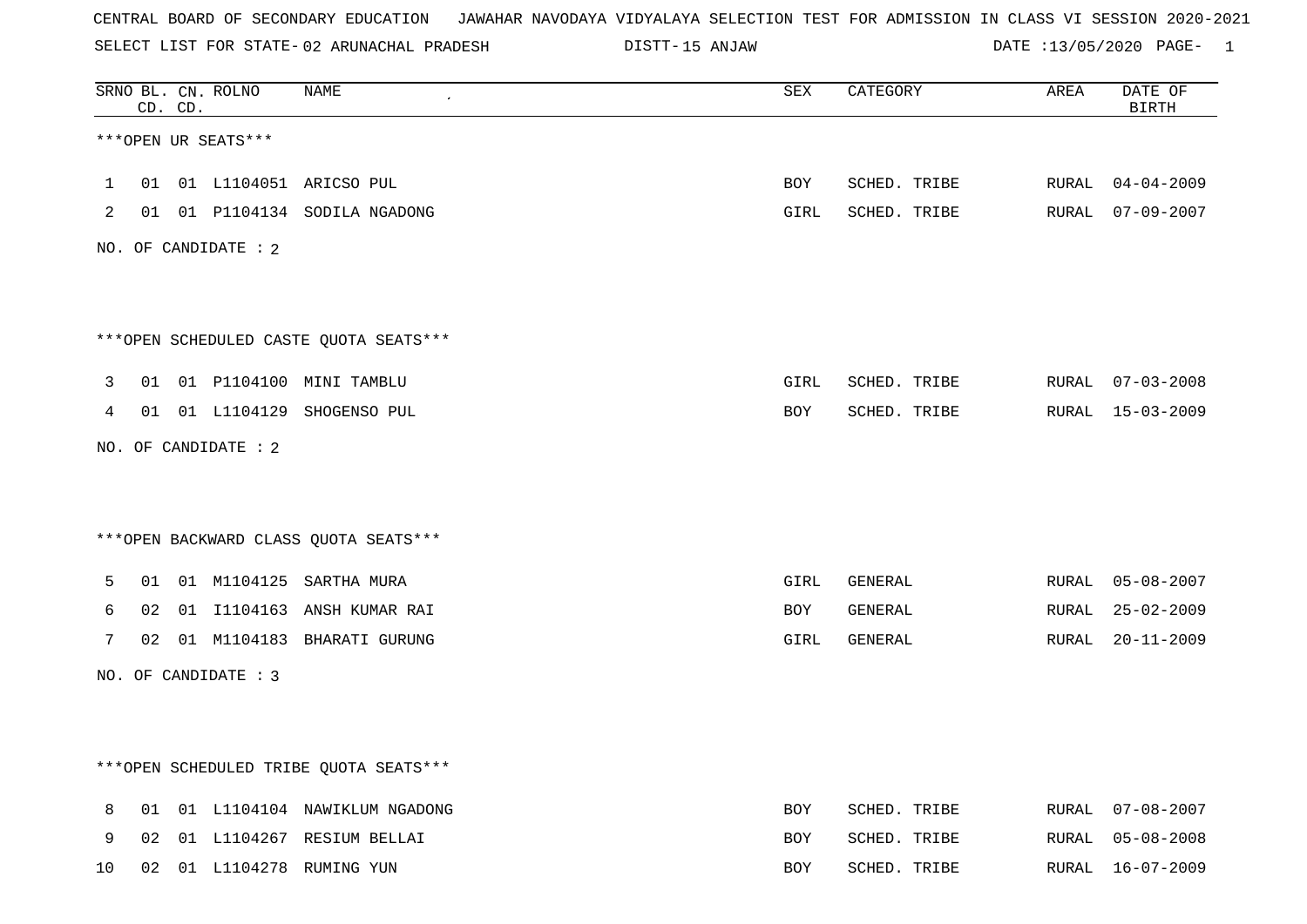| CENTRAL BOARD OF SECONDARY EDUCATION – JAWAHAR NAVODAYA VIDYALAYA SELECTION TEST FOR ADMISSION IN CLASS VI SESSION 2020-2021 |  |  |  |  |
|------------------------------------------------------------------------------------------------------------------------------|--|--|--|--|
|------------------------------------------------------------------------------------------------------------------------------|--|--|--|--|

15 ANJAW DATE :13/05/2020 PAGE- 2

|    | CD. CD. |    | SRNO BL. CN. ROLNO     | NAME<br>$\pmb{\cdot}$  | SEX        | CATEGORY     | AREA  | DATE OF<br>BIRTH |
|----|---------|----|------------------------|------------------------|------------|--------------|-------|------------------|
|    |         |    | NO. OF CANDIDATE : 3   |                        |            |              |       |                  |
|    |         |    |                        |                        |            |              |       |                  |
|    |         |    |                        |                        |            |              |       |                  |
|    |         |    | ***RURAL OPEN SEATS*** |                        |            |              |       |                  |
| 11 | 01      | 01 |                        | P1104052 ARIZ TAWSIK   | GIRL       | SCHED. TRIBE | RURAL | $13 - 01 - 2009$ |
| 12 | 01      | 01 | P1104077               | GEESHIN NGI            | GIRL       | SCHED. TRIBE | RURAL | $17 - 03 - 2009$ |
| 13 | 02      | 01 |                        | P1104166 ASHALEE MANYU | GIRL       | SCHED. TRIBE | RURAL | $14 - 04 - 2008$ |
| 14 | 02      | 01 | L1104177               | BANEMSO TEGA           | BOY        | SCHED. TRIBE | RURAL | $10 - 08 - 2008$ |
| 15 | 02      | 01 |                        | L1104201 DINASO BELLAI | <b>BOY</b> | SCHED. TRIBE | RURAL | $06 - 02 - 2008$ |
| 16 | 02      | 01 | L1104239               | NAHAMSO TALYO          | <b>BOY</b> | SCHED. TRIBE | RURAL | $02 - 10 - 2010$ |
| 17 | 02      | 01 | P1104292               | SNEHA PUL              | GIRL       | SCHED. TRIBE | RURAL | $10 - 04 - 2008$ |

NO. OF CANDIDATE : 7

\*\*\*RURAL SCHEDULED CASTE QUOTA SEATS\*\*\*

|  |  | 22 02 01 L1104300 TAIWAN TAMAI      | <b>BOY</b> | SCHED. TRIBE | RURAL 14-06-2010 |
|--|--|-------------------------------------|------------|--------------|------------------|
|  |  | 21 02 01 P1104170 ATELIANG TAMAI    | GIRL       | SCHED. TRIBE | RURAL 12-04-2009 |
|  |  | 20 02 01 L1104148 ABHIGYANSO KRI    | BOY        | SCHED. TRIBE | RURAL 05-02-2009 |
|  |  | 19 01 01 L1104142 THAPTHIOSO BELLAI | BOY        | SCHED. TRIBE | RURAL 24-11-2008 |
|  |  | 18 01 01 P1104103 MUKHILU LONGLING  | GIRL       | SCHED. TRIBE | RURAL 13-10-2008 |

NO. OF CANDIDATE : 5

\*\*\*RURAL BACKWARD CLASS QUOTA SEATS\*\*\*

23 01 01 M1104124 SANGEETA BHUJEL GIRL GENERAL RURAL 20-10-2009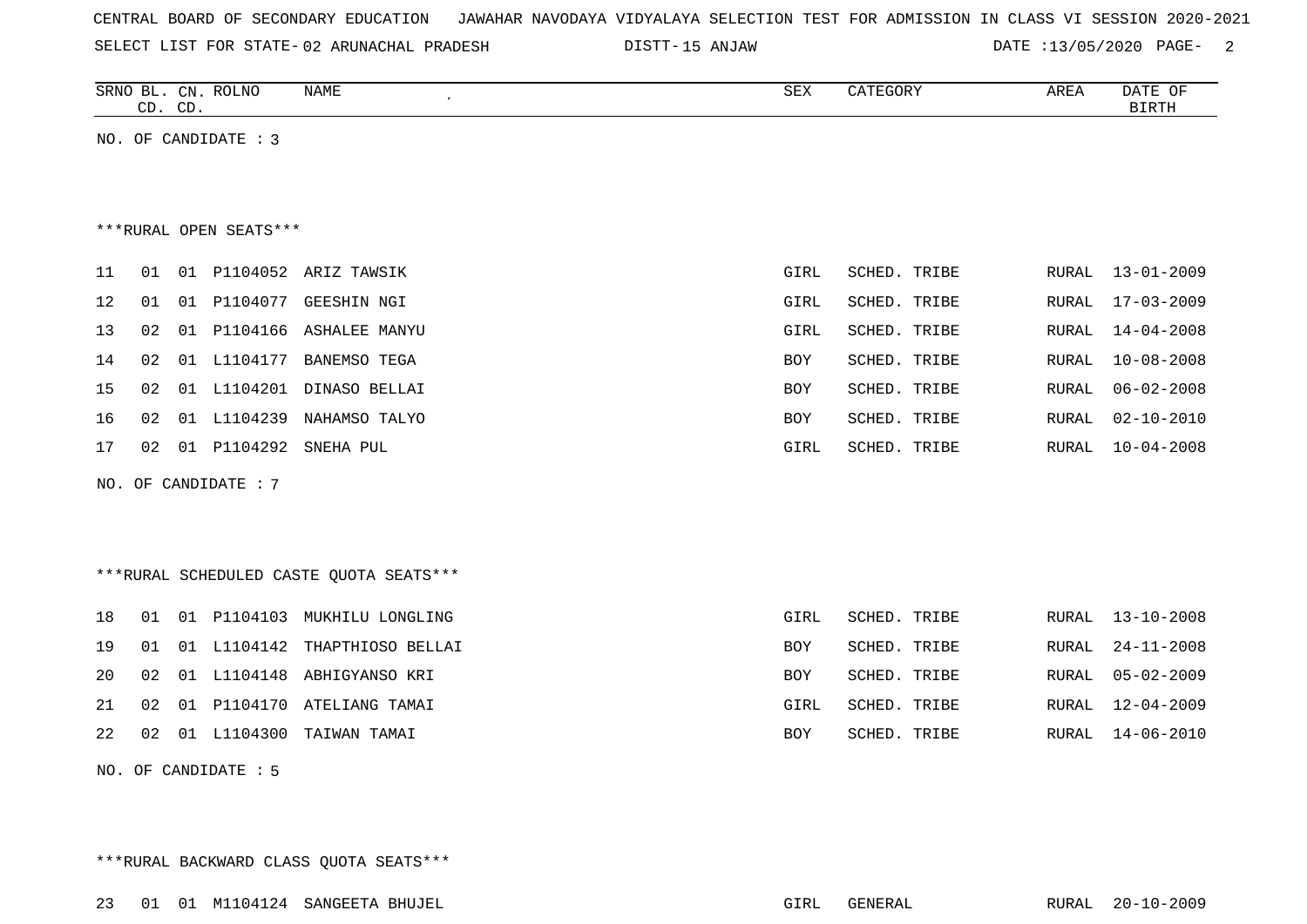SELECT LIST FOR STATE- DISTT- 02 ARUNACHAL PRADESH

15 ANJAW DATE :13/05/2020 PAGE- 3

|                      |                                         | CD. CD. | SRNO BL. CN. ROLNO | NAME                                   | SEX        | CATEGORY     | AREA  | DATE OF<br><b>BIRTH</b> |  |  |  |
|----------------------|-----------------------------------------|---------|--------------------|----------------------------------------|------------|--------------|-------|-------------------------|--|--|--|
|                      |                                         |         |                    | ***RURAL BACKWARD CLASS OUOTA SEATS*** |            |              |       |                         |  |  |  |
| 24                   | 02                                      |         |                    | 01 M1104269 RIMA TAMANG                | GIRL       | GENERAL      | RURAL | $05 - 06 - 2007$        |  |  |  |
| NO. OF CANDIDATE : 2 |                                         |         |                    |                                        |            |              |       |                         |  |  |  |
|                      |                                         |         |                    |                                        |            |              |       |                         |  |  |  |
|                      | ***RURAL SCHEDULED TRIBE OUOTA SEATS*** |         |                    |                                        |            |              |       |                         |  |  |  |
| 25                   | 01                                      |         |                    | 01 P1104047 ANAMLU TAWSIK              | GIRL       | SCHED. TRIBE | RURAL | $16 - 07 - 2008$        |  |  |  |
| 26                   | 01                                      |         |                    | 01 L1104066 BEETU LONGLING             | BOY        | SCHED. TRIBE | RURAL | $23 - 10 - 2007$        |  |  |  |
| 27                   | 01                                      |         |                    | 01 L1104074 EJAISO PUL                 | <b>BOY</b> | SCHED. TRIBE | RURAL | $01 - 02 - 2008$        |  |  |  |
| 28                   | 01                                      |         |                    | 01 P1104089 KRITI TOWSIK               | GIRL       | SCHED. TRIBE | RURAL | $23 - 07 - 2008$        |  |  |  |
| 29                   | 01                                      |         |                    | 01 P1104122 RUSENGLU PUL               | GIRL       | SCHED. TRIBE | RURAL | $13 - 01 - 2011$        |  |  |  |
| 30                   | 02                                      |         |                    | 01 P1104215 JEETI KRONG                | GIRL       | SCHED. TRIBE | RURAL | $31 - 03 - 2009$        |  |  |  |
| 31                   | 02                                      |         |                    | 01 L1104230 LARBOM ESSI                | BOY        | SCHED. TRIBE | RURAL | $24 - 02 - 2010$        |  |  |  |
| 32                   | 02                                      |         | 01 P1104247        | OMENLU TAMAI                           | GIRL       | SCHED. TRIBE | RURAL | $23 - 10 - 2008$        |  |  |  |
| 33                   | 02                                      |         |                    | 01 L1104253 PRAMENGSO TAMAI            | BOY        | SCHED. TRIBE | RURAL | $02 - 06 - 2008$        |  |  |  |
| 34                   | 02                                      |         |                    | 01 L1104254 PREGENSO KATHAK            | <b>BOY</b> | SCHED. TRIBE | RURAL | $20 - 07 - 2008$        |  |  |  |

NO. OF CANDIDATE : 10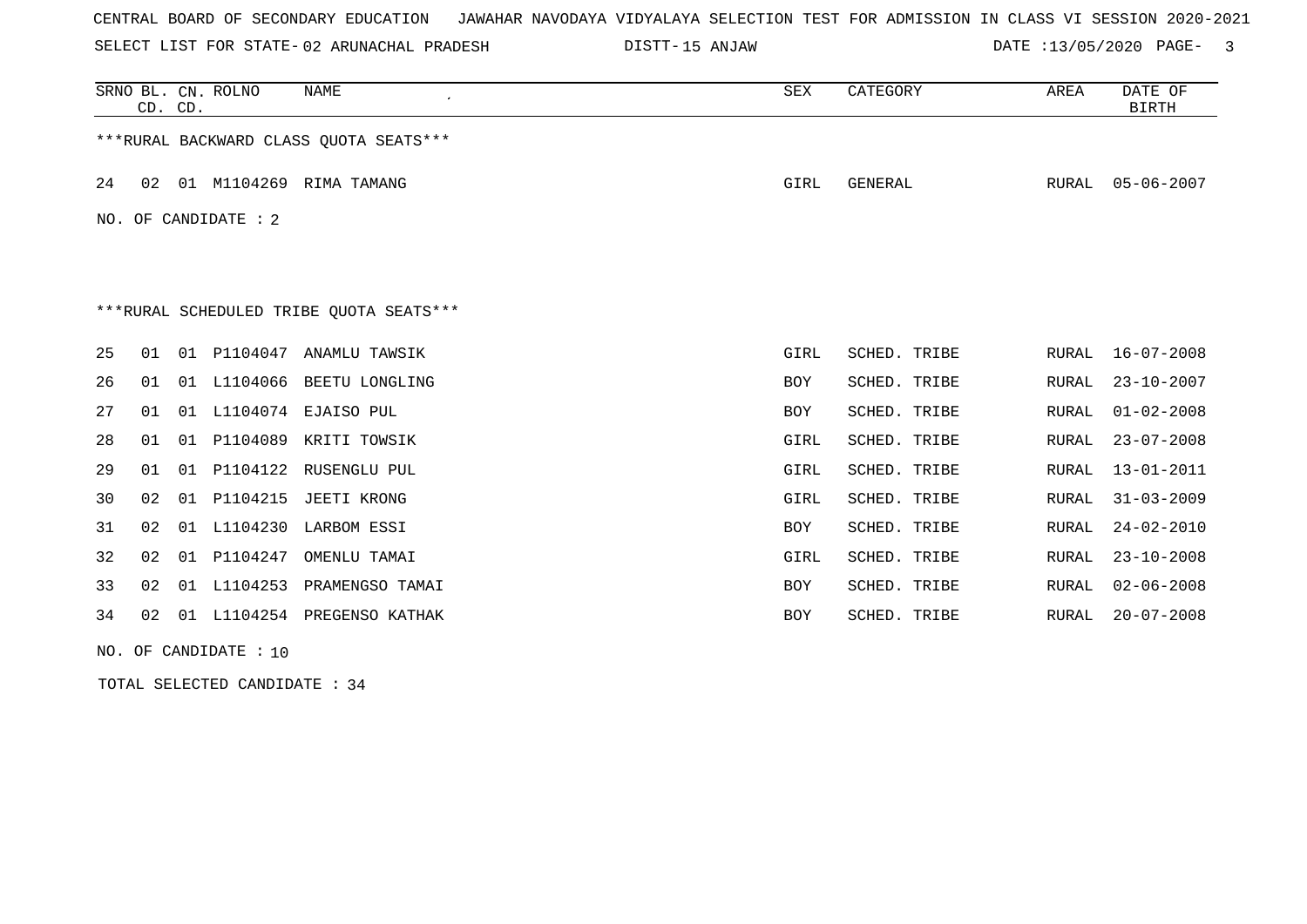SELECT LIST FOR STATE- DISTT- 03 ASSAM

01 KARIMGANJ DATE :13/05/2020 PAGE- 1

|    |    | CD. CD. | SRNO BL. CN. ROLNO   | NAME                                    | SEX        | CATEGORY     | AREA  | DATE OF<br><b>BIRTH</b> |
|----|----|---------|----------------------|-----------------------------------------|------------|--------------|-------|-------------------------|
|    |    |         | ***OPEN UR SEATS***  |                                         |            |              |       |                         |
| 1  | 01 |         |                      | 01 K1104419 BISWAJIT DAS                | BOY        | SCHED. CASTE | RURAL | $27 - 07 - 2008$        |
| 2  | 01 |         |                      | 01 K1104517 KAUSHIK DAS                 | <b>BOY</b> | SCHED. CASTE | RURAL | $09 - 05 - 2008$        |
| 3  | 01 |         |                      | 02 N1104761 SATI NATH                   | GIRL       | O B C        | RURAL | $13 - 01 - 2009$        |
| 4  | 02 |         |                      | 01 M1104921 BEGUM ANJUMAN FERDOUS       | GIRL       | GENERAL      | RURAL | $12 - 11 - 2009$        |
| 5  | 02 |         |                      | 01 K1104925 BIDYUT DAS                  | BOY        | SCHED. CASTE | RURAL | $22 - 12 - 2007$        |
| 6  | 02 |         |                      | 01 J1105040 MARZANUZ JAMAN              | <b>BOY</b> | O B C        | RURAL | $26 - 12 - 2009$        |
| 7  | 02 |         |                      | 01 M1105240 TANZILA FARIHA YISMIN       | GIRL       | GENERAL      | RURAL | $26 - 03 - 2009$        |
| 8  | 03 |         |                      | 01 K1105424 TAPAS DAS                   | BOY        | SCHED. CASTE |       | RURAL 15-12-2007        |
|    |    |         | NO. OF CANDIDATE : 8 |                                         |            |              |       |                         |
|    |    |         |                      |                                         |            |              |       |                         |
|    |    |         |                      | *** OPEN SCHEDULED CASTE QUOTA SEATS*** |            |              |       |                         |
| 9  | 01 |         |                      | 01 01104655 PUNAM ROY                   | GIRL       | SCHED. CASTE | RURAL | $10 - 03 - 2008$        |
| 10 | 03 |         |                      | 01 01105375 PRIYANKA DAS                | GIRL       | SCHED. CASTE | RURAL | $20 - 10 - 2007$        |
| 11 | 03 |         |                      | 01 K1105393 SAGAR DAS                   | BOY        | SCHED. CASTE | RURAL | 15-08-2007              |
|    |    |         |                      |                                         |            |              |       |                         |
|    |    |         | NO. OF CANDIDATE : 3 |                                         |            |              |       |                         |
|    |    |         |                      |                                         |            |              |       |                         |
|    |    |         |                      | ***OPEN DISABLED OUOTA SEATS***         |            |              |       |                         |
| 12 | 01 |         |                      | 01 I1104424 BULBUL AKTAR                | <b>BOY</b> | GENERAL      |       | RURAL 26-01-2009        |
| 13 | 01 |         |                      | 01 N1104435 DEBOSRI NATH                | GIRL       | O B C        | RURAL | $08 - 03 - 2008$        |

14 01 01 K1104509 JUEAL BISWAS BOY SCHED. CASTE RURAL 23-05-2008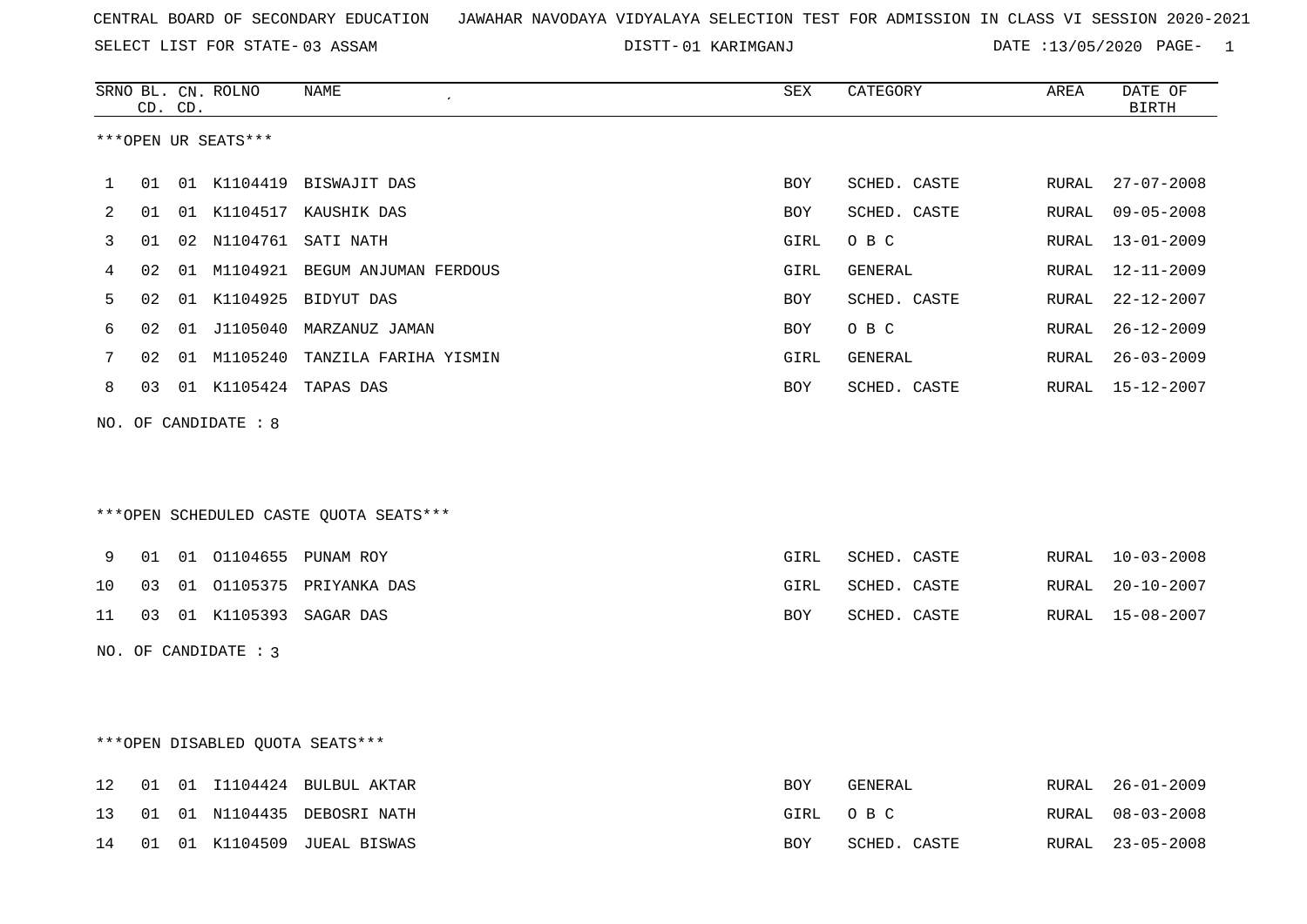SELECT LIST FOR STATE- DISTT- 03 ASSAM

01 KARIMGANJ DATE :13/05/2020 PAGE- 2

|    |    | CD. CD. | SRNO BL. CN. ROLNO     | NAME<br>$\pmb{\cdot}$                  | SEX  | CATEGORY     | AREA  | DATE OF<br><b>BIRTH</b> |
|----|----|---------|------------------------|----------------------------------------|------|--------------|-------|-------------------------|
|    |    |         | NO. OF CANDIDATE : 3   |                                        |      |              |       |                         |
|    |    |         |                        |                                        |      |              |       |                         |
|    |    |         |                        |                                        |      |              |       |                         |
|    |    |         |                        | *** OPEN BACKWARD CLASS QUOTA SEATS*** |      |              |       |                         |
| 15 |    |         |                        | 01 01 J1104414 BISHAL GOALA            | BOY  | O B C        |       | RURAL 23-06-2009        |
| 16 |    |         | 01  01  J1104543       | MANTHU NATH                            | BOY  | O B C        | RURAL | $21 - 03 - 2009$        |
| 17 | 01 |         |                        | 01 N1104639 PRIYA DAS                  | GIRL | O B C        | RURAL | 13-11-2007              |
| 18 | 02 |         |                        | 01 N1105137 RITIKA DEY                 | GIRL | O B C        |       | RURAL 06-07-2007        |
| 19 | 03 |         |                        | 01 J1105323 JYOTI PRAKASH CHATTERJEE   | BOY  | O B C        | RURAL | $10 - 11 - 2007$        |
|    |    |         | NO. OF CANDIDATE : 5   |                                        |      |              |       |                         |
|    |    |         |                        |                                        |      |              |       |                         |
|    |    |         |                        |                                        |      |              |       |                         |
|    |    |         |                        | ***OPEN SCHEDULED TRIBE QUOTA SEATS*** |      |              |       |                         |
|    |    |         |                        |                                        |      |              |       |                         |
| 20 |    |         |                        | 01 01 H1104546 MARTINA DOLOI SAKACHEP  | GIRL | SCHED. TRIBE |       | URBAN 03-08-2008        |
|    |    |         | NO. OF CANDIDATE : $1$ |                                        |      |              |       |                         |
|    |    |         |                        |                                        |      |              |       |                         |
|    |    |         |                        |                                        |      |              |       |                         |
|    |    |         | ***RURAL OPEN SEATS*** |                                        |      |              |       |                         |
| 21 | 01 |         |                        | 01 01104357 ANAMIKA DAS CHOUDHURY      | GIRL | SCHED. CASTE |       | RURAL 19-11-2009        |
| 22 | 01 |         |                        | 01 K1104416 BISHAL SUTRADHAR           | BOY  | SCHED. CASTE | RURAL | $29 - 12 - 2008$        |
| 23 |    |         |                        | 01 01 K1104463 HARSHAJIT DAS           | BOY  | SCHED. CASTE |       | RURAL 22-07-2009        |
| 24 |    |         |                        | 01 01 I1104500 JIAUL HOQUE             | BOY  | GENERAL      | RURAL | 12-09-2007              |
| 25 | 01 |         |                        | 01 M1104534 MAHSINA BEGUM              | GIRL | GENERAL      | RURAL | $07 - 08 - 2008$        |
| 26 |    |         |                        | 01 02 01104760 SASWATI BISWAS          | GIRL | SCHED. CASTE | RURAL | 29-11-2008              |
| 27 | 01 |         |                        | 02 K1104782 SHUBHAM DAS                | BOY  | SCHED. CASTE | RURAL | $24 - 09 - 2009$        |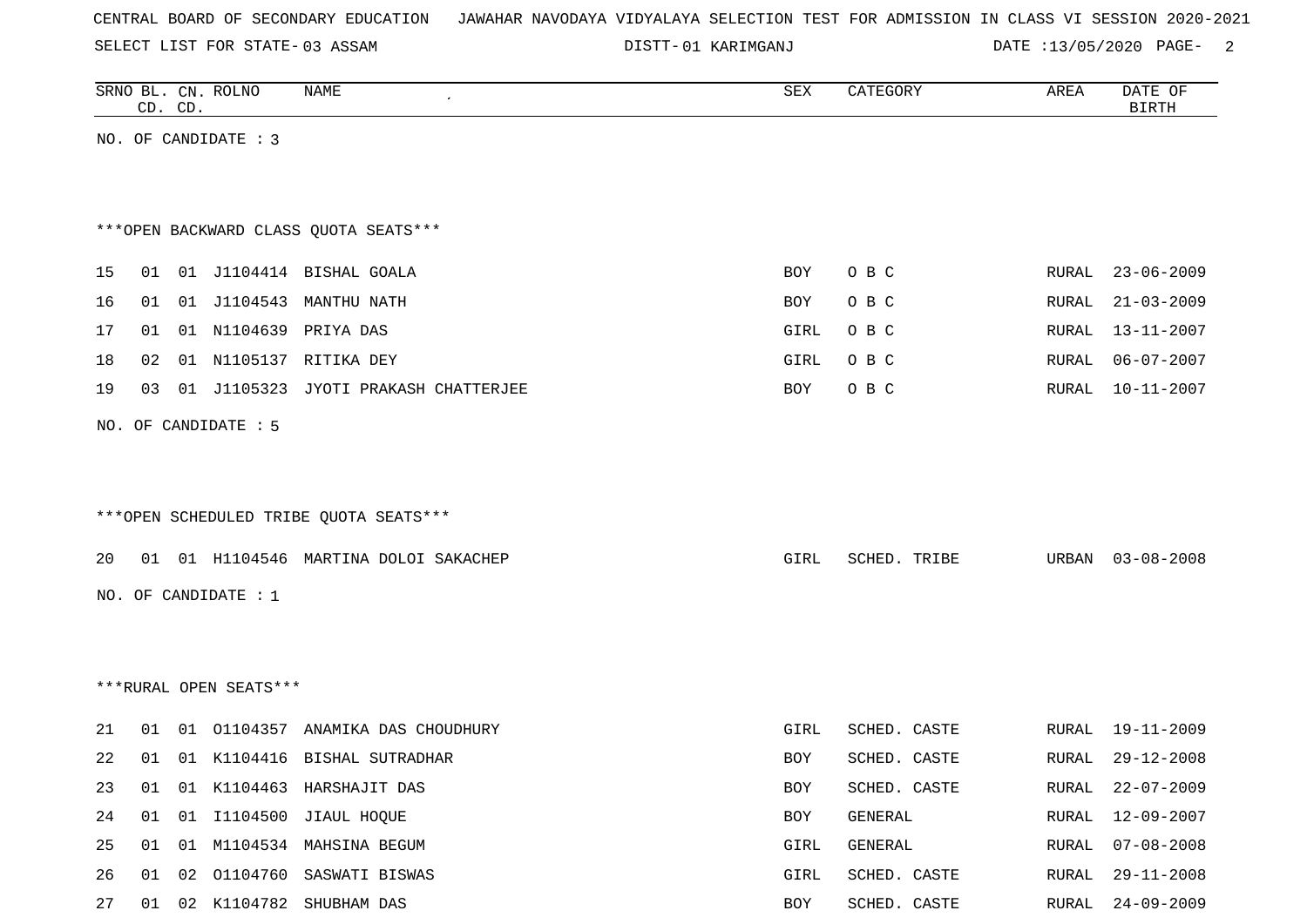SELECT LIST FOR STATE- DISTT- 03 ASSAM

01 KARIMGANJ DATE :13/05/2020 PAGE- 3

|    | CD. CD. |    | SRNO BL. CN. ROLNO     | NAME                                 | SEX  | CATEGORY     | AREA         | DATE OF<br><b>BIRTH</b> |
|----|---------|----|------------------------|--------------------------------------|------|--------------|--------------|-------------------------|
|    |         |    | ***RURAL OPEN SEATS*** |                                      |      |              |              |                         |
| 28 | 01      |    | 02 01104787            | SNEHA DAS                            | GIRL | SCHED. CASTE | RURAL        | $10 - 06 - 2009$        |
| 29 | 01      | 02 |                        | 01104851 SUSHILA RANI DAS            | GIRL | SCHED. CASTE | RURAL        | $05 - 09 - 2007$        |
| 30 | 01      | 02 | I1104859               | TAMJID AHMED KHAN                    | BOY  | GENERAL      | RURAL        | $24 - 07 - 2007$        |
| 31 | 01      | 02 | I1104860               | TANBIR MOONAWAR TALUKDAR             | BOY  | GENERAL      | RURAL        | $09 - 03 - 2008$        |
| 32 | 02      | 01 |                        | M1104916 AYSHA SIDDIKA BEGAM         | GIRL | GENERAL      | RURAL        | $05 - 06 - 2008$        |
| 33 | 02      | 01 |                        | I1104984 JAHID MOSTAFA               | BOY  | GENERAL      | RURAL        | $23 - 09 - 2007$        |
| 34 | 02      |    |                        | 01 K1105111 PRITAM DAS               | BOY  | SCHED. CASTE | RURAL        | $15 - 11 - 2007$        |
| 35 | 02      | 01 | M1105212               | SUHANA PARBIN                        | GIRL | GENERAL      | RURAL        | $24 - 05 - 2008$        |
| 36 | 03      |    |                        | 01 K1105268 ABHIJIT DAS              | BOY  | SCHED. CASTE | RURAL        | $21 - 01 - 2008$        |
| 37 | 03      |    |                        | 01 K1105296 DEVOJIT DAS              | BOY  | SCHED. CASTE | RURAL        | $25 - 08 - 2009$        |
| 38 | 03      |    |                        | 01 M1105328 KISMAT SULTANA CHOUDHURY | GIRL | GENERAL      | RURAL        | $17 - 08 - 2008$        |
| 39 | 03      | 01 | I1105345               | MD NAYEEM UDDIN                      | BOY  | GENERAL      | <b>RURAL</b> | $01 - 05 - 2007$        |
| 40 | 03      | 01 |                        | 01105379 PUSHPA DAS                  | GIRL | SCHED. CASTE | RURAL        | $10 - 07 - 2009$        |
| 41 | 03      | 01 | M1105405               | SHABANA YASMIN TAPADAR               | GIRL | GENERAL      | RURAL        | $02 - 01 - 2008$        |
| 42 | 03      |    | 01 K1105410            | SHUBHJIT DAS                         | BOY  | SCHED. CASTE | RURAL        | $09 - 07 - 2008$        |
| 43 | 04      | 01 |                        | M1105447 FAHIMA AKTAR CHOUDHURY      | GIRL | GENERAL      | RURAL        | $04 - 11 - 2008$        |
| 44 | 04      | 01 |                        | M1105450 FORIDA YEASMIN              | GIRL | GENERAL      | RURAL        | $20 - 05 - 2009$        |
| 45 | 04      |    |                        | 01 I1105453 JISHAN AHMED             | BOY  | GENERAL      | <b>RURAL</b> | $20 - 09 - 2007$        |
| 46 | 04      |    |                        | 01 M1105490 SAMIMA AKTHAR CHOUDHURY  | GIRL | GENERAL      | RURAL        | $30 - 10 - 2009$        |
| 47 | 05      |    |                        | 01 I1105504 AKASH DAS                | BOY  | GENERAL      | RURAL        | $25 - 05 - 2007$        |
| 48 | 05      | 01 |                        | M1105527 MAHFUZA ANISA               | GIRL | GENERAL      | RURAL        | $05 - 05 - 2008$        |
| 49 | 05      | 01 |                        | K1105552 PINTU DAS                   | BOY  | SCHED. CASTE | RURAL        | $12 - 01 - 2008$        |
| 50 | 05      | 01 | 01105566               | SUSHMITA DAS                         | GIRL | SCHED. CASTE | RURAL        | $07 - 06 - 2007$        |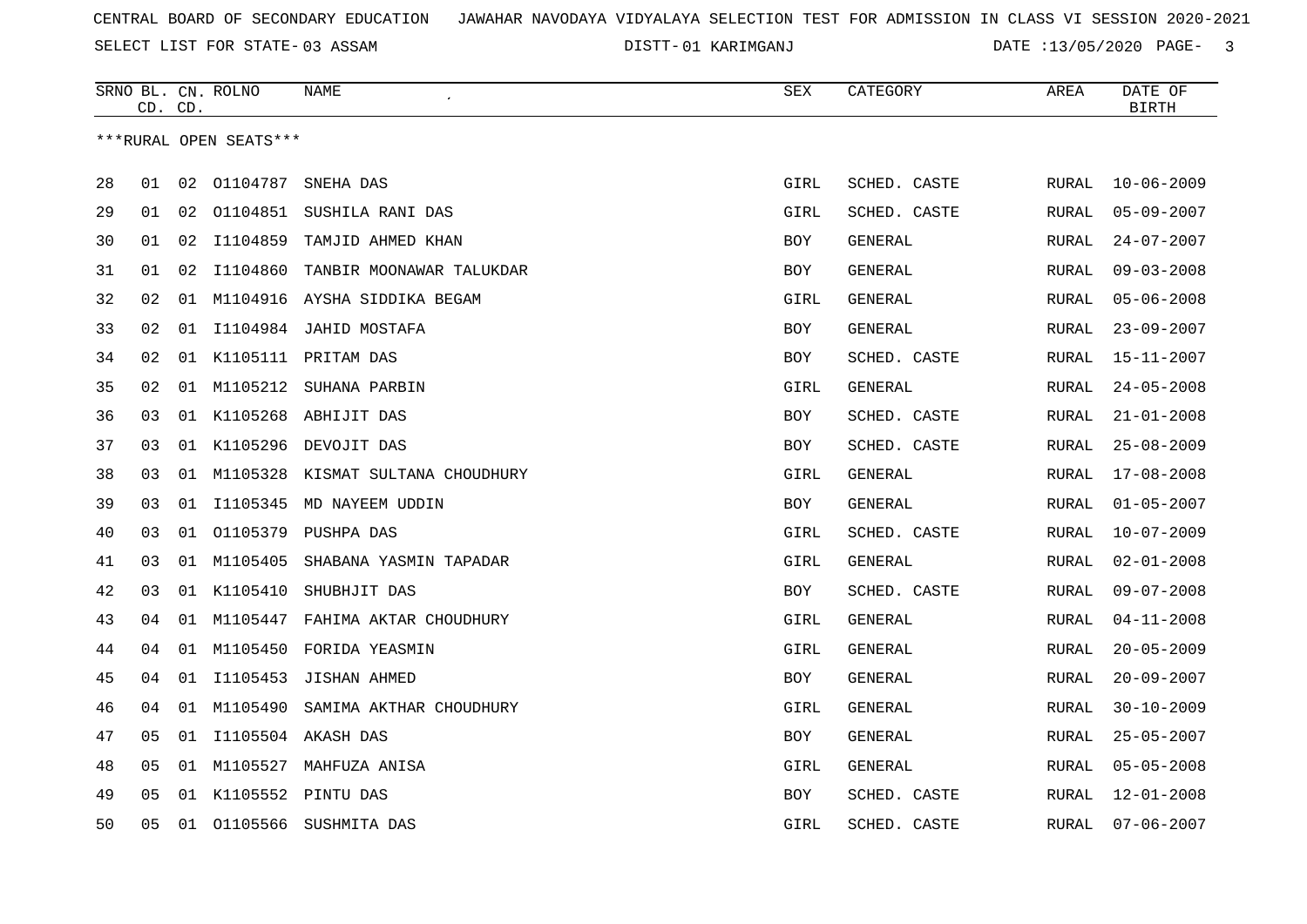SELECT LIST FOR STATE- DISTT- 03 ASSAM

01 KARIMGANJ DATE :13/05/2020 PAGE- 4

|    |    | CD. CD. | SRNO BL. CN. ROLNO    | NAME                                     | SEX        | CATEGORY     | AREA         | DATE OF<br><b>BIRTH</b> |
|----|----|---------|-----------------------|------------------------------------------|------------|--------------|--------------|-------------------------|
|    |    |         | NO. OF CANDIDATE : 30 |                                          |            |              |              |                         |
|    |    |         |                       |                                          |            |              |              |                         |
|    |    |         |                       |                                          |            |              |              |                         |
|    |    |         |                       | *** RURAL SCHEDULED CASTE QUOTA SEATS*** |            |              |              |                         |
| 51 | 01 |         |                       | 01 K1104405 BIKRAM DAS                   | <b>BOY</b> | SCHED. CASTE | RURAL        | $16 - 01 - 2009$        |
| 52 | 01 | 01      |                       | K1104413 BISHAL DAS                      | <b>BOY</b> | SCHED. CASTE | RURAL        | $25 - 01 - 2009$        |
| 53 | 01 | 01      | K1104574              | MONAJIT DAS                              | BOY        | SCHED. CASTE | RURAL        | $20 - 02 - 2008$        |
| 54 | 01 |         |                       | 01 K1104670 RAJDEEP DAS                  | <b>BOY</b> | SCHED. CASTE | RURAL        | $10 - 01 - 2008$        |
| 55 | 01 | 02      | 01104753              | SANJUKTA DAS                             | GIRL       | SCHED. CASTE | RURAL        | $22 - 03 - 2008$        |
| 56 | 03 |         | 01 K1105278           | AMAL DAS                                 | BOY        | SCHED. CASTE | RURAL        | $13 - 05 - 2007$        |
| 57 | 03 | 01      |                       | K1105290 BISHAL NAMOSUDRA                | BOY        | SCHED. CASTE | RURAL        | $28 - 08 - 2007$        |
| 58 | 03 |         |                       | 01 K1105386 RATUL ROY                    | BOY        | SCHED. CASTE | <b>RURAL</b> | $23 - 12 - 2008$        |
| 59 | 03 |         |                       | 01  01105403  SAPTAMI  DAS               | GIRL       | SCHED. CASTE | RURAL        | $22 - 04 - 2008$        |
|    |    |         | NO. OF CANDIDATE : 9  |                                          |            |              |              |                         |
|    |    |         |                       |                                          |            |              |              |                         |
|    |    |         |                       |                                          |            |              |              |                         |
|    |    |         |                       | ***RURAL BACKWARD CLASS OUOTA SEATS***   |            |              |              |                         |
| 60 | 01 | 01      |                       | J1104402 BIKASH NATH                     | <b>BOY</b> | O B C        | RURAL        | $04 - 04 - 2009$        |
| 61 | 01 | 01      | N1104572              | MOMOTA NATH                              | GIRL       | O B C        | RURAL        | $21 - 03 - 2009$        |
| 62 | 01 | 02      | J1104719              | RUPAM DEBNATH                            | BOY        | O B C        | RURAL        | $20 - 01 - 2009$        |
| 63 | 01 | 02      | N1104725              | SAHARA SULTANA                           | GIRL       | O B C        | RURAL        | $20 - 02 - 2009$        |
| 64 | 01 | 02      | N1104746              | SANIA KAMKAR                             | GIRL       | O B C        | RURAL        | $02 - 11 - 2008$        |
| 65 | 01 | 02      | N1104754              | SANTIPRIYA RAJKUMARI                     | GIRL       | O B C        | RURAL        | $05 - 01 - 2009$        |
| 66 | 01 | 02      |                       | J1104834 SUMIT NATH                      | <b>BOY</b> | O B C        | <b>RURAL</b> | $08 - 02 - 2009$        |
| 67 | 02 |         |                       | 01 J1104969 HARI PRASAD MISRA            | <b>BOY</b> | O B C        | RURAL        | $30 - 01 - 2009$        |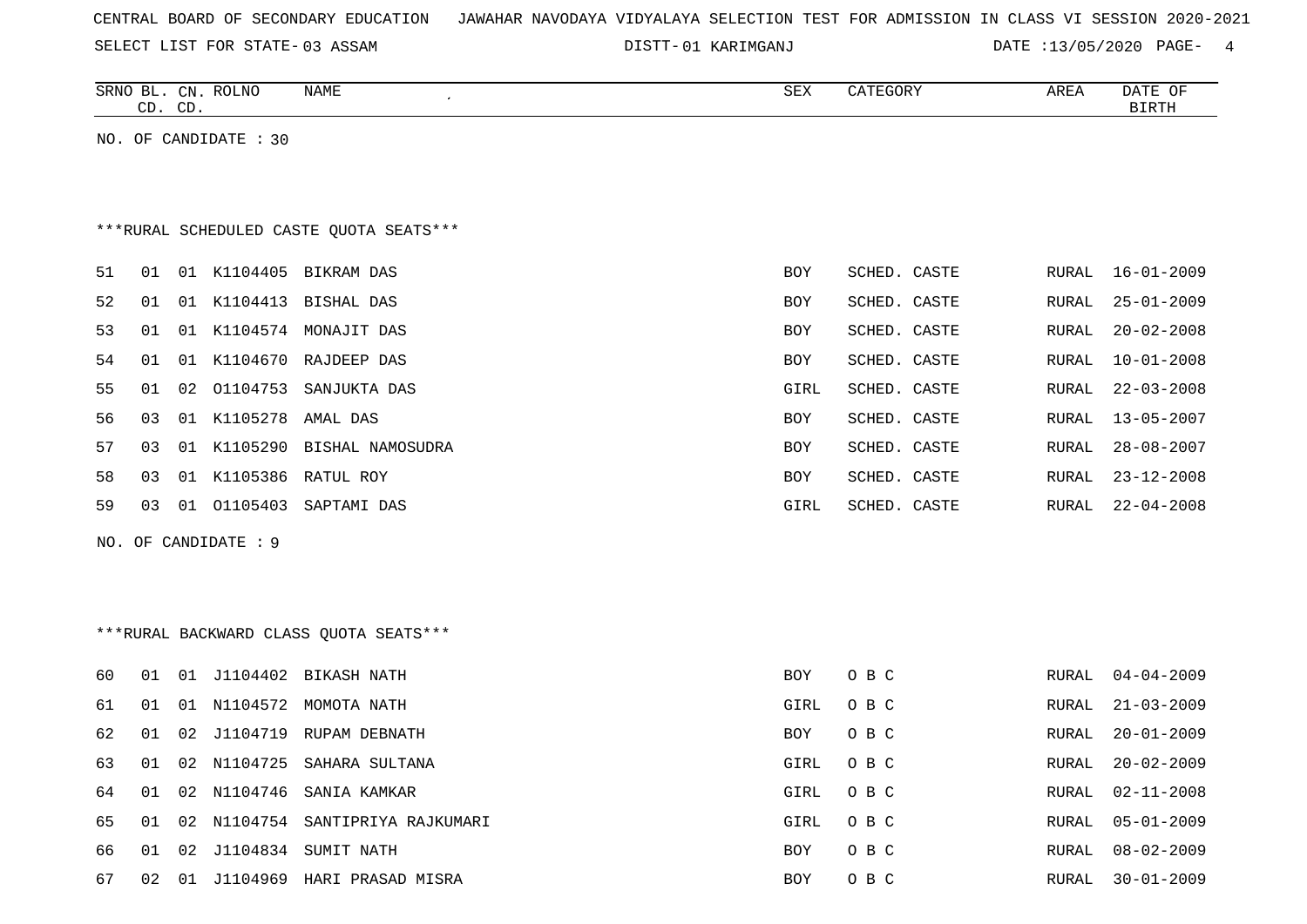SELECT LIST FOR STATE- DISTT- 03 ASSAM

01 KARIMGANJ DATE :13/05/2020 PAGE- 5

|    |    | CD. CD. | SRNO BL. CN. ROLNO    | NAME                                    | SEX        | CATEGORY     | <b>AREA</b>  | DATE OF<br><b>BIRTH</b> |
|----|----|---------|-----------------------|-----------------------------------------|------------|--------------|--------------|-------------------------|
|    |    |         |                       | ***RURAL BACKWARD CLASS OUOTA SEATS***  |            |              |              |                         |
| 68 | 02 |         | 01 N1105103           | PAUSALE DEY                             | GIRL       | O B C        | RURAL        | $30 - 12 - 2007$        |
| 69 | 02 | 01      | J1105202              | SREE NITAI DEBNATH                      | <b>BOY</b> | O B C        | <b>RURAL</b> | $18 - 02 - 2009$        |
| 70 | 03 | 01      | J1105315              | IMRAN HUSSAIN                           | <b>BOY</b> | O B C        | <b>RURAL</b> | $19 - 08 - 2007$        |
| 71 | 03 | 01      | N1105399              | SALINA AKTAR                            | GIRL       | O B C        | RURAL        | $27 - 11 - 2007$        |
| 72 | 03 | 01      | J1105402              | SAMS UDDIN                              | BOY        | O B C        | RURAL        | $20 - 02 - 2008$        |
| 73 | 03 |         | 01 N1105409           | SHORMISTA NATH                          | GIRL       | O B C        | RURAL        | $03 - 01 - 2009$        |
| 74 | 04 | 01      |                       | J1105481 PINAK PANI NATH                | <b>BOY</b> | O B C        | RURAL        | $22 - 03 - 2009$        |
| 75 | 04 |         | 01 J1105498           | SURAJ NATH                              | <b>BOY</b> | O B C        | <b>RURAL</b> | $28 - 10 - 2007$        |
|    |    |         | NO. OF CANDIDATE : 16 |                                         |            |              |              |                         |
|    |    |         |                       |                                         |            |              |              |                         |
|    |    |         |                       |                                         |            |              |              |                         |
|    |    |         |                       | ***RURAL SCHEDULED TRIBE QUOTA SEATS*** |            |              |              |                         |
|    |    |         |                       |                                         |            |              |              |                         |
| 76 | 01 | 01      |                       | P1104371 ANJEL LAMURONG                 | GIRL       | SCHED. TRIBE | RURAL        | $09 - 03 - 2008$        |
| 77 | 01 |         |                       | 02 P1104794 SONIA CHOREI                | GIRL       | SCHED. TRIBE | RURAL        | $24 - 05 - 2007$        |
| 78 | 02 |         |                       | 01 L1104874 AARON CHOREI                | <b>BOY</b> | SCHED. TRIBE | RURAL        | $05 - 03 - 2008$        |
| 79 | 02 |         | 01 L1105198           | SOLOMON RANGLONG                        | <b>BOY</b> | SCHED. TRIBE | RURAL        | $19 - 08 - 2008$        |
| 80 | 03 | 01      | 01105297              | DIPIKA DAS                              | GIRL       | SCHED. CASTE | RURAL        | $24 - 06 - 2008$        |

NO. OF CANDIDATE : 5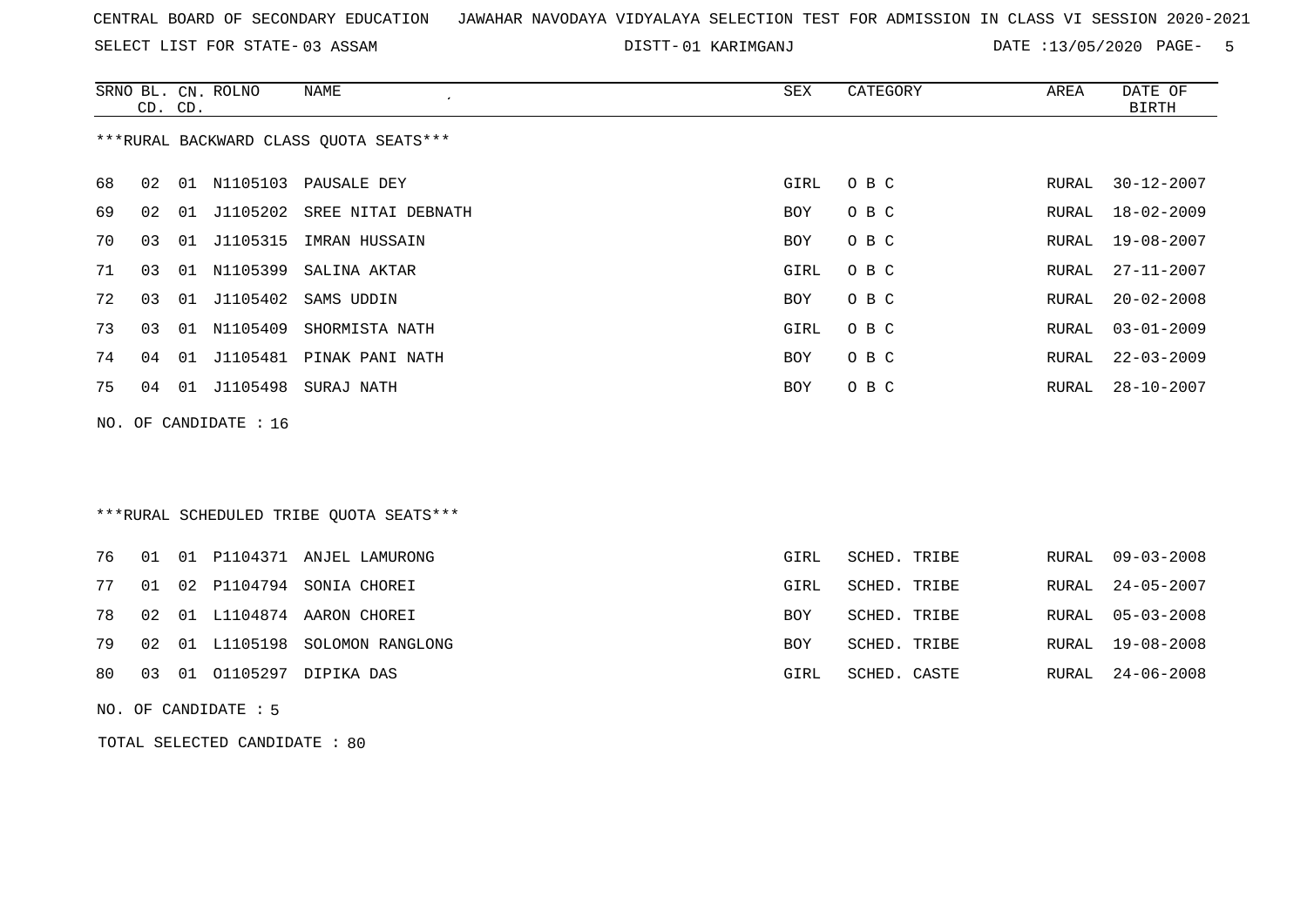SELECT LIST FOR STATE- DISTT- 03 ASSAM

02 SONITPUR DATE :13/05/2020 PAGE- 1

|    |    | CD. CD. | SRNO BL. CN. ROLNO    | NAME<br>$\pmb{\cdot}$                  | SEX  | CATEGORY     | AREA  | DATE OF<br>BIRTH |
|----|----|---------|-----------------------|----------------------------------------|------|--------------|-------|------------------|
|    |    |         | ***OPEN UR SEATS***   |                                        |      |              |       |                  |
| 1  | 01 |         |                       | 02 I1106184 PRAGYAN SARMA              | BOY  | GENERAL      | RURAL | $24 - 01 - 2011$ |
| 2  | 03 |         |                       | 01 L1107413 ABINASH KUTUM              | BOY  | SCHED. TRIBE | RURAL | $09 - 05 - 2007$ |
| 3  | 03 |         |                       | 01 P1107581 HARI PRIYA PEGU            | GIRL | SCHED. TRIBE | RURAL | $18 - 03 - 2008$ |
| 4  | 03 | 02      |                       | P1107797 PRATIBHA KARDONG              | GIRL | SCHED. TRIBE | RURAL | $12 - 01 - 2011$ |
| 5  | 03 |         |                       | 02 I1107946 TANUSHREE BORAH            | BOY  | GENERAL      | RURAL | $06 - 09 - 2009$ |
| 6  | 03 | 02      |                       | I1107973 VISHAL KAIRALA                | BOY  | GENERAL      | RURAL | $16 - 02 - 2008$ |
| 7  | 04 |         |                       | 01 M1108357 TANUSHPRIYA GAJUREL        | GIRL | GENERAL      | RURAL | $08 - 10 - 2007$ |
| 8  | 05 |         |                       | 01 B1108570 RITUPAM SAIKIA             | BOY  | O B C        | URBAN | $04 - 06 - 2009$ |
| 9  | 05 |         |                       | 01 K1108605 SRI SAMIR SAIKIA           | BOY  | SCHED. CASTE | RURAL | $01 - 04 - 2008$ |
| 10 | 06 |         |                       | 01 J1108690 ARPEET CHETRY              | BOY  | O B C        | RURAL | $20 - 01 - 2008$ |
| 11 | 06 |         |                       | 01 I1108919 MOUCHAM HAZARIKA           | BOY  | GENERAL      | RURAL | $26 - 01 - 2009$ |
|    |    |         | NO. OF CANDIDATE : 11 |                                        |      |              |       |                  |
|    |    |         |                       |                                        |      |              |       |                  |
|    |    |         |                       |                                        |      |              |       |                  |
|    |    |         |                       | ***OPEN SCHEDULED CASTE QUOTA SEATS*** |      |              |       |                  |
| 12 | 02 |         |                       | 02 C1107123 PRADYUMNA JYOTI DAS        | BOY  | SCHED. CASTE | URBAN | $13 - 12 - 2008$ |
| 13 | 03 |         |                       | 02 K1107945 TANMOY DAS                 | BOY  | SCHED. CASTE | RURAL | $20 - 01 - 2009$ |
| 14 | 05 |         |                       | 01 K1108604 SRI RITURAJ DAS            | BOY  | SCHED. CASTE | RURAL | $07 - 12 - 2007$ |
|    |    |         | NO. OF CANDIDATE : 3  |                                        |      |              |       |                  |
|    |    |         |                       |                                        |      |              |       |                  |
|    |    |         |                       |                                        |      |              |       |                  |

\*\*\*OPEN BACKWARD CLASS QUOTA SEATS\*\*\*

|  |  | 15 01 01 N1105807 DIMPAL DUTTA  | GIRL OBC | RURAL 11-05-2008 |
|--|--|---------------------------------|----------|------------------|
|  |  | 16 02 02 F1107022 MUNMI BOIRAGI | GIRL OBC | URBAN 21-11-2008 |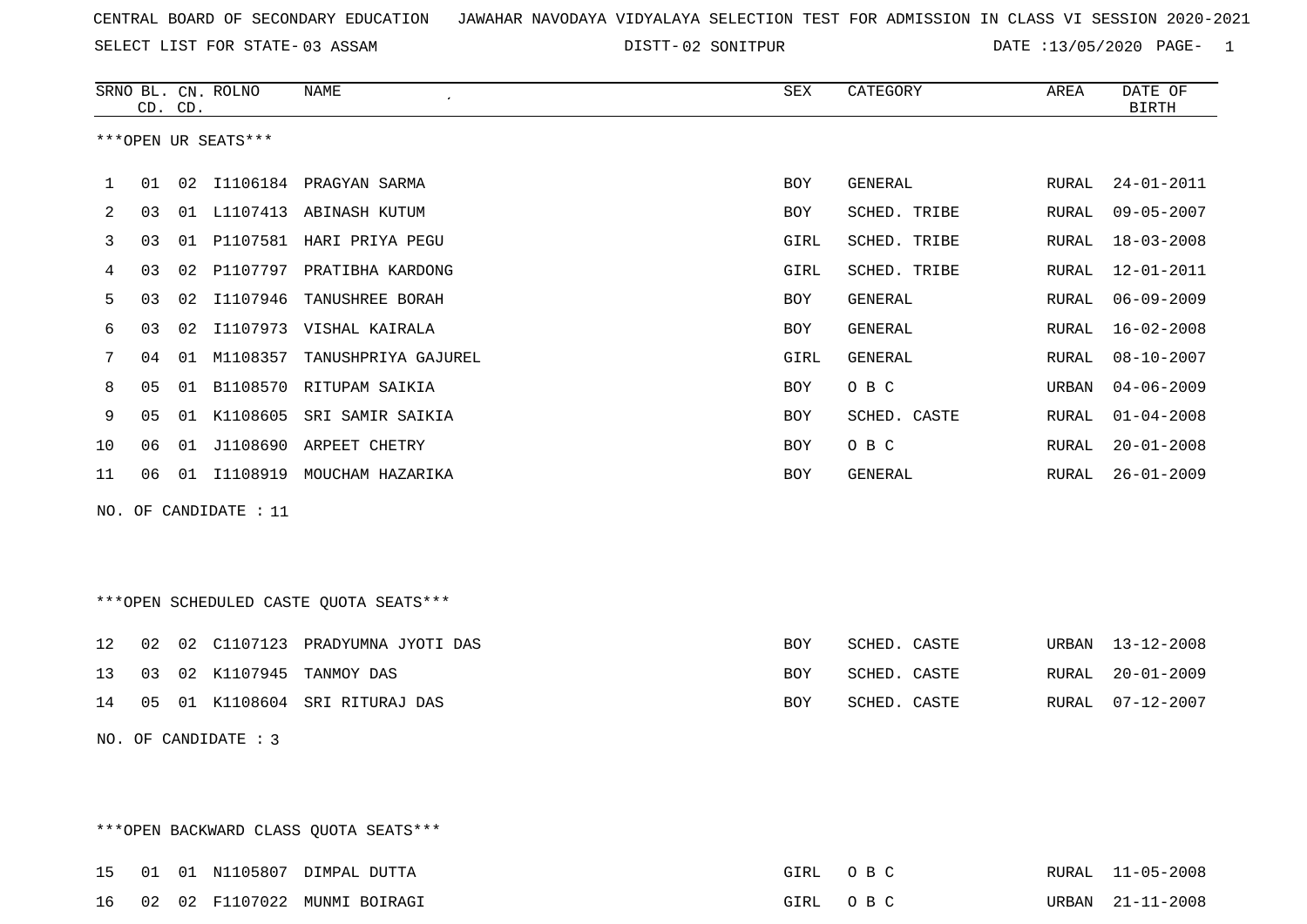SELECT LIST FOR STATE- DISTT- 03 ASSAM

02 SONITPUR DATE :13/05/2020 PAGE- 2

|    | CD. CD. |    | SRNO BL. CN. ROLNO     | NAME                                    | SEX  | CATEGORY       | AREA         | DATE OF<br><b>BIRTH</b> |
|----|---------|----|------------------------|-----------------------------------------|------|----------------|--------------|-------------------------|
|    |         |    |                        | *** OPEN BACKWARD CLASS QUOTA SEATS***  |      |                |              |                         |
| 17 | 02      |    |                        | 02 N1107334 SNIGDHA BORAH               | GIRL | O B C          | RURAL        | $01 - 12 - 2008$        |
| 18 | 07      | 01 | J1109259               | CHAURANGEE NATH                         | BOY  | O B C          | RURAL        | $17 - 12 - 2009$        |
| 19 | 07      |    | 01 J1109456            | OM DEY                                  | BOY  | O B C          | RURAL        | $18 - 01 - 2008$        |
|    |         |    | NO. OF CANDIDATE : 5   |                                         |      |                |              |                         |
|    |         |    |                        | *** OPEN SCHEDULED TRIBE QUOTA SEATS*** |      |                |              |                         |
| 20 | 01      |    |                        | 02 P1106392 SANSKRITI SENAPATI          | GIRL | SCHED. TRIBE   | RURAL        | 17-06-2008              |
|    |         |    | NO. OF CANDIDATE : 1   |                                         |      |                |              |                         |
|    |         |    |                        |                                         |      |                |              |                         |
|    |         |    |                        |                                         |      |                |              |                         |
|    |         |    | ***RURAL OPEN SEATS*** |                                         |      |                |              |                         |
| 21 | 01      |    |                        | 01 M1105648 ANKITA SHARMA               | GIRL | GENERAL        | RURAL        | $08 - 12 - 2008$        |
| 22 | 01      |    |                        | 01 I1105761 BISHAL SHARMA               | BOY  | GENERAL        | RURAL        | $04 - 03 - 2009$        |
| 23 | 01      | 01 |                        | I1105802 DIBAKAR BHARALI                | BOY  | GENERAL        | RURAL        | $25 - 12 - 2009$        |
| 24 | 02      | 01 |                        | J1106643 ARYADEEP GUPTA                 | BOY  | O B C          | RURAL        | $08 - 08 - 2008$        |
| 25 | 02      | 02 |                        | I1107361 SULTAN AHMED                   | BOY  | <b>GENERAL</b> | RURAL        | $30 - 04 - 2009$        |
| 26 | 03      | 01 | I1107412               | ABHINAB MAHANTA                         | BOY  | GENERAL        | RURAL        | $13 - 02 - 2008$        |
| 27 | 03      | 01 |                        | J1107627 KABYAKANGKAN BORAH             | BOY  | O B C          | RURAL        | 12-07-2009              |
| 28 | 03      | 02 |                        | N1107784 POLI HANDIQUE                  | GIRL | O B C          | <b>RURAL</b> | $25 - 11 - 2008$        |
| 29 | 03      | 02 |                        | I1107871 SAMBHAV NEPAL                  | BOY  | GENERAL        | <b>RURAL</b> | $01 - 09 - 2009$        |
| 30 | 04      | 01 |                        | J1107984 AKASH DEKA                     | BOY  | $O$ B $C$      | RURAL        | $23 - 08 - 2008$        |
| 31 | 04      | 01 |                        | J1108025 BASANT THAPA                   | BOY  | $O$ B $C$      | <b>RURAL</b> | $13 - 12 - 2008$        |
| 32 | 04      | 01 |                        | J1108030 BHABESH DAS                    | BOY  | $O$ B $C$      | <b>RURAL</b> | $02 - 08 - 2007$        |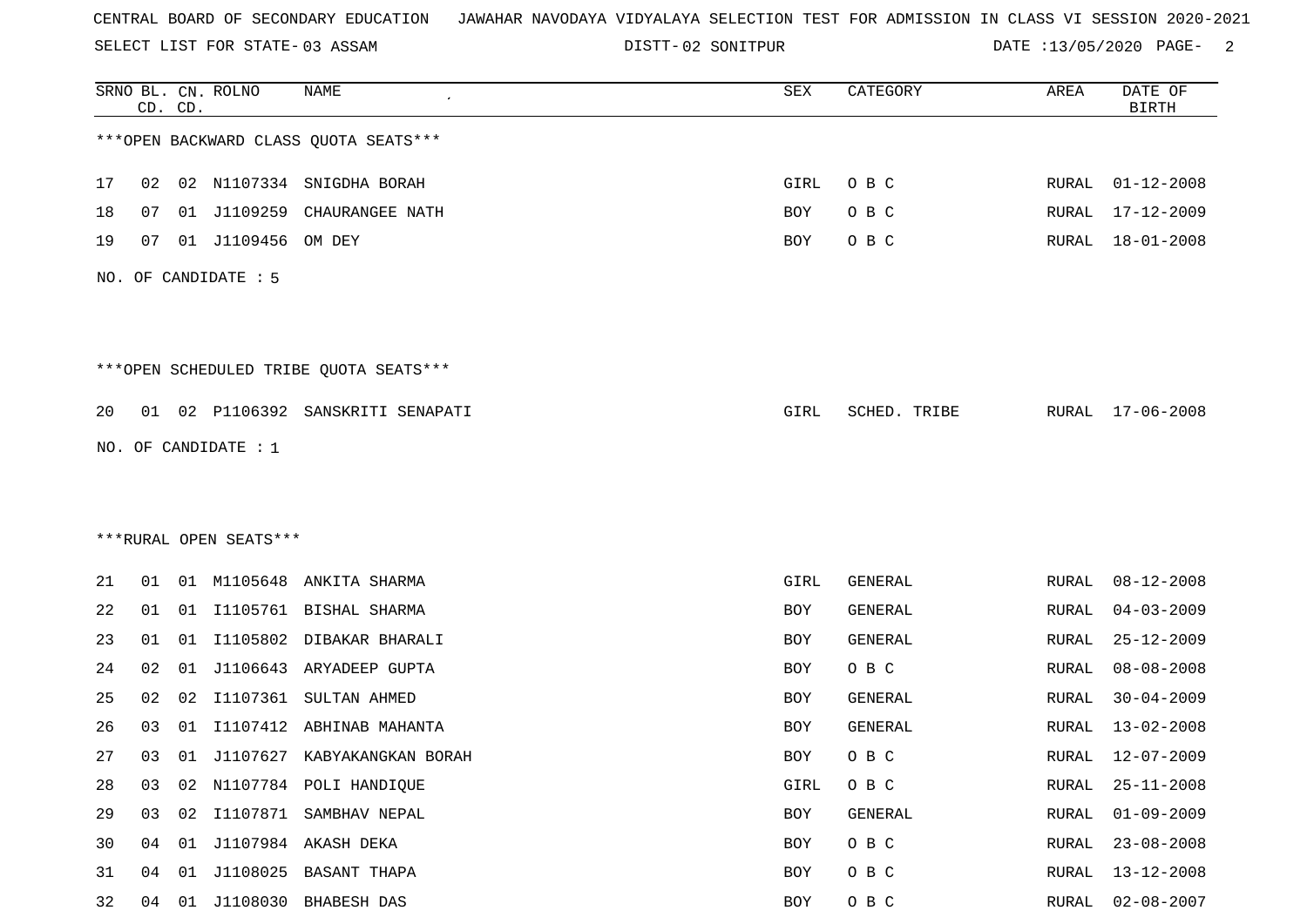SELECT LIST FOR STATE- DISTT- 03 ASSAM

02 SONITPUR DATE :13/05/2020 PAGE- 3

|    |    | CD. CD. | SRNO BL. CN. ROLNO     | <b>NAME</b>               | <b>SEX</b> | CATEGORY       | AREA  | DATE OF<br><b>BIRTH</b> |
|----|----|---------|------------------------|---------------------------|------------|----------------|-------|-------------------------|
|    |    |         | ***RURAL OPEN SEATS*** |                           |            |                |       |                         |
| 33 | 04 | 01      | M1108047               | DAKSHITA ACHARYA          | GIRL       | <b>GENERAL</b> | RURAL | $11 - 01 - 2009$        |
| 34 | 04 | 01      | J1108094               | GOPI TANTI                | BOY        | O B C          | RURAL | $06 - 07 - 2007$        |
| 35 | 04 | 01      | I1108112               | HRISHMIT MAHANTA          | <b>BOY</b> | <b>GENERAL</b> | RURAL | $21 - 10 - 2008$        |
| 36 | 04 | 01      | M1108302               | SAMRIDHA DEVI             | GIRL       | <b>GENERAL</b> | RURAL | $25 - 02 - 2009$        |
| 37 | 05 | 01      | J1108373               | ADITYA GOGOI              | BOY        | O B C          | RURAL | $23 - 11 - 2008$        |
| 38 | 05 | 01      |                        | J1108401 AYAN JOTISH NATH | BOY        | O B C          | RURAL | $30 - 10 - 2009$        |
| 39 | 05 |         | 01 N1108601            | SODIHA SABNAM             | GIRL       | O B C          | RURAL | $04 - 01 - 2009$        |
| 40 | 05 |         | 01 N1108627            | TIYASHA PAUL              | GIRL       | O B C          | RURAL | $16 - 11 - 2008$        |
| 41 | 06 | 01      | P1108776               | FRUTY LINKU               | GIRL       | SCHED. TRIBE   | RURAL | $26 - 04 - 2008$        |
| 42 | 06 | 01      | K1108899               | <b>MILON SUBBA</b>        | BOY        | SCHED. CASTE   | RURAL | $29 - 05 - 2010$        |
| 43 | 06 | 01      |                        | J1108977 POOHAR BORAH     | BOY        | O B C          | RURAL | $22 - 12 - 2008$        |
| 44 | 07 |         |                        | 01 N1109266 DEEPIKA THAPA | GIRL       | O B C          | RURAL | $25 - 06 - 2008$        |
| 45 | 07 |         | 01 P1109305            | GORIMA MILI               | GIRL       | SCHED. TRIBE   | RURAL | $27 - 02 - 2008$        |
| 46 | 07 | 01      | N1109422               | MUNMUN BHUYAN             | GIRL       | O B C          | RURAL | $28 - 03 - 2009$        |
| 47 | 07 | 01      | J1109439               | NASRULLAH MAHBUB          | BOY        | O B C          | RURAL | $08 - 02 - 2009$        |
| 48 | 07 | 02      |                        | J1109494 RAJDEEP RAI      | BOY        | O B C          | RURAL | $20 - 09 - 2007$        |
| 49 | 07 | 02      | P1109582               | SONALIKA NARAH            | GIRL       | SCHED. TRIBE   | RURAL | $27 - 08 - 2008$        |
| 50 | 07 | 02      | L1109614               | SWRANGSAR BASUMATARY      | BOY        | SCHED. TRIBE   | RURAL | $26 - 08 - 2008$        |

NO. OF CANDIDATE : 30

\*\*\*RURAL SCHEDULED CASTE QUOTA SEATS\*\*\*

|  |  | 51 02 02 01107074 NOBODITADAS      | GIRL | SCHED. CASTE |  | RURAL 01-03-2008 |
|--|--|------------------------------------|------|--------------|--|------------------|
|  |  | 52 03 01 01107486 BHASWATI DAS     | GIRL | SCHED. CASTE |  | RURAL 05-02-2009 |
|  |  | 53   03  01  K1107641  KAUSHIK DAS | BOY  | SCHED. CASTE |  | RURAL 11-04-2011 |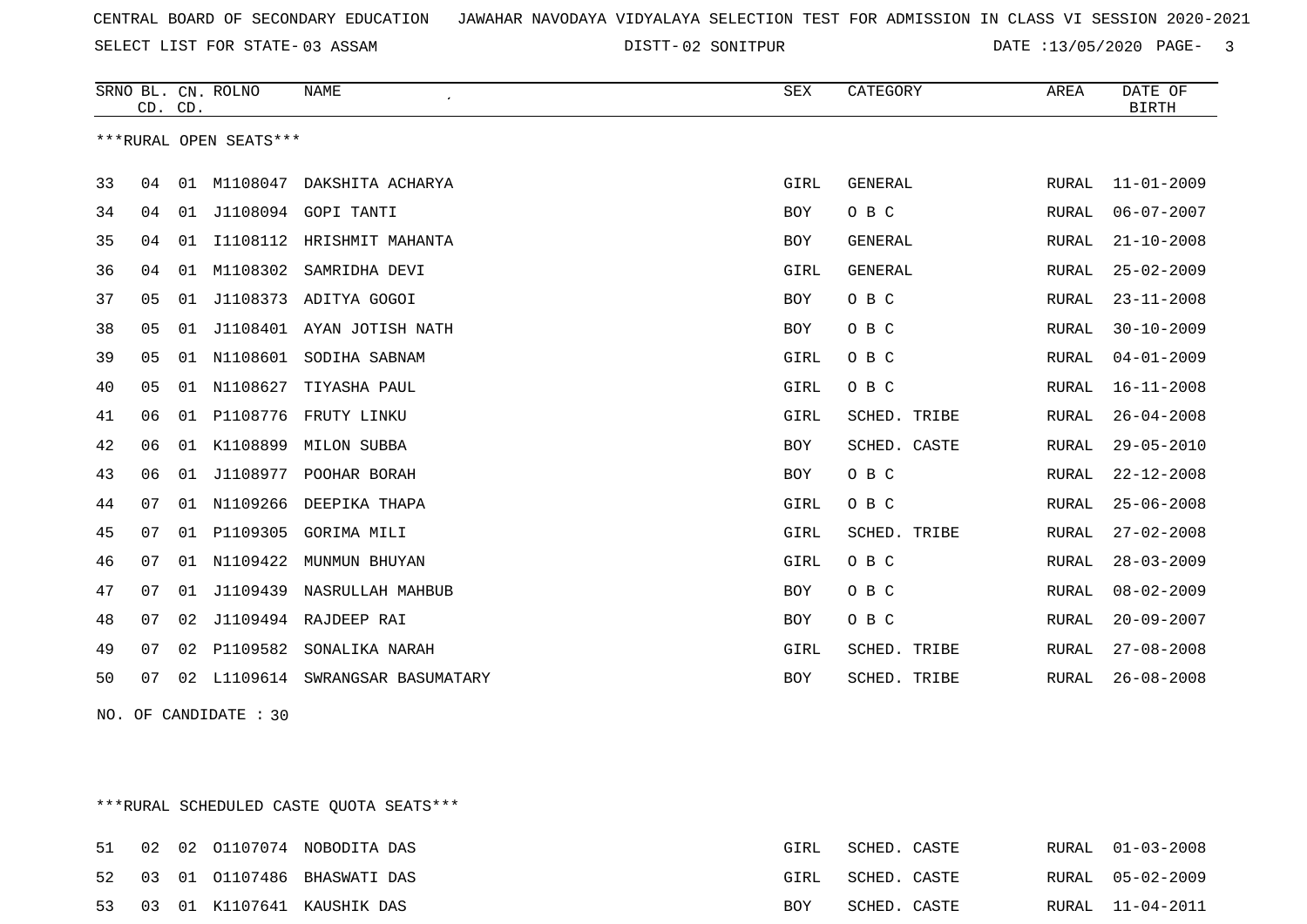SELECT LIST FOR STATE- DISTT- 03 ASSAM

DISTT-02 SONITPUR DATE :13/05/2020 PAGE- 4

|    | CD. CD.                                 |  | SRNO BL. CN. ROLNO   | NAME<br>$\epsilon$                                                                                    | SEX  | CATEGORY     | AREA  | DATE OF<br>BIRTH |  |  |  |
|----|-----------------------------------------|--|----------------------|-------------------------------------------------------------------------------------------------------|------|--------------|-------|------------------|--|--|--|
|    | ***RURAL SCHEDULED CASTE QUOTA SEATS*** |  |                      |                                                                                                       |      |              |       |                  |  |  |  |
| 54 | 03                                      |  | 02 K1107850 RIYA DAS |                                                                                                       | BOY  | SCHED. CASTE | RURAL | 18-04-2008       |  |  |  |
| 55 | 04                                      |  |                      | 01 K1108058 DHANJIT MALO DAS                                                                          | BOY  | SCHED. CASTE |       | RURAL 25-01-2009 |  |  |  |
| 56 | 04                                      |  |                      | 01 01108238 PRIYANKA DAS                                                                              | GIRL | SCHED. CASTE |       | RURAL 25-07-2008 |  |  |  |
| 57 | 05                                      |  |                      | 01 01108435 DHARITRI DAS                                                                              | GIRL | SCHED. CASTE | RURAL | 26-04-2008       |  |  |  |
| 58 | 06                                      |  |                      | 01 01108794 HARISMITA DAS                                                                             | GIRL | SCHED. CASTE | RURAL | $05 - 07 - 2008$ |  |  |  |
| 59 | 07                                      |  | 01 K1109209 ARCH DAS |                                                                                                       | BOY  | SCHED. CASTE |       | RURAL 10-02-2010 |  |  |  |
|    |                                         |  | NO. OF CANDIDATE : 9 |                                                                                                       |      |              |       |                  |  |  |  |
|    |                                         |  |                      |                                                                                                       |      |              |       |                  |  |  |  |
|    |                                         |  |                      |                                                                                                       |      |              |       |                  |  |  |  |
|    |                                         |  |                      | $\lambda$ , $\lambda$ are not all $\lambda$ are not all $\lambda$ are not all $\lambda$ and $\lambda$ |      |              |       |                  |  |  |  |

|  | ***RURAL BACKWARD CLASS OUOTA SEATS*** |  |  |  |
|--|----------------------------------------|--|--|--|
|--|----------------------------------------|--|--|--|

| 60 | 01 | 01 |             | J1105578 ABHISEKH TALUKDAR      | BOY        | O B C | RURAL | 13-08-2009       |
|----|----|----|-------------|---------------------------------|------------|-------|-------|------------------|
| 61 | 01 |    |             | 01 N1105984 KHUSI SAHU          | GIRL       | O B C | RURAL | $13 - 03 - 2009$ |
| 62 | 02 |    |             | 01 J1106617 ANUJ GAUTAM         | <b>BOY</b> | O B C | RURAL | 10-01-2009       |
| 63 | 02 | 01 | J1106726    | CHIDANGA SAIKIA                 | BOY        | O B C | RURAL | $22 - 08 - 2008$ |
| 64 | 02 |    | 02 N1107028 | NAINA BARUAH                    | GIRL       | O B C | RURAL | $06 - 08 - 2009$ |
| 65 | 02 | 02 | N1107133    | PRARTHANA RAJGARH               | GIRL       | O B C | RURAL | $19 - 11 - 2008$ |
| 66 | 03 | 01 |             | J1107418 ADITYA NATH            | BOY        | O B C | RURAL | 12-10-2009       |
| 67 | 03 | 02 |             | N1107772 PARISHMITA BORAH       | GIRL       | O B C | RURAL | $11 - 11 - 2007$ |
| 68 | 03 | 02 |             | N1107788 PRAGNYANANDINI KASHYAP | GIRL       | O B C | RURAL | $04 - 12 - 2008$ |
| 69 | 03 | 02 |             | N1107942 TANAYA SAIKIA          | GIRL       | O B C | RURAL | $10 - 04 - 2009$ |
| 70 | 03 | 02 | N1107944    | TANMANA BARUAH                  | GIRL       | O B C | RURAL | $29 - 07 - 2009$ |
| 71 | 04 | 01 |             | J1108061 DHYANDIP RAJBONGSHI    | BOY        | O B C | RURAL | $05 - 01 - 2008$ |
| 72 | 04 | 01 |             | N1108135 JYOTISHNA RAJKHOWA     | GIRL       | O B C | RURAL | $19 - 03 - 2009$ |
| 73 | 04 | 01 | J1108343    | SUMAN CHAUHAN                   | BOY        | O B C | RURAL | $23 - 12 - 2009$ |
| 74 | 06 | 01 |             | J1108746 DEBASISH DHUNGEL       | BOY        | O B C | RURAL | $31 - 01 - 2009$ |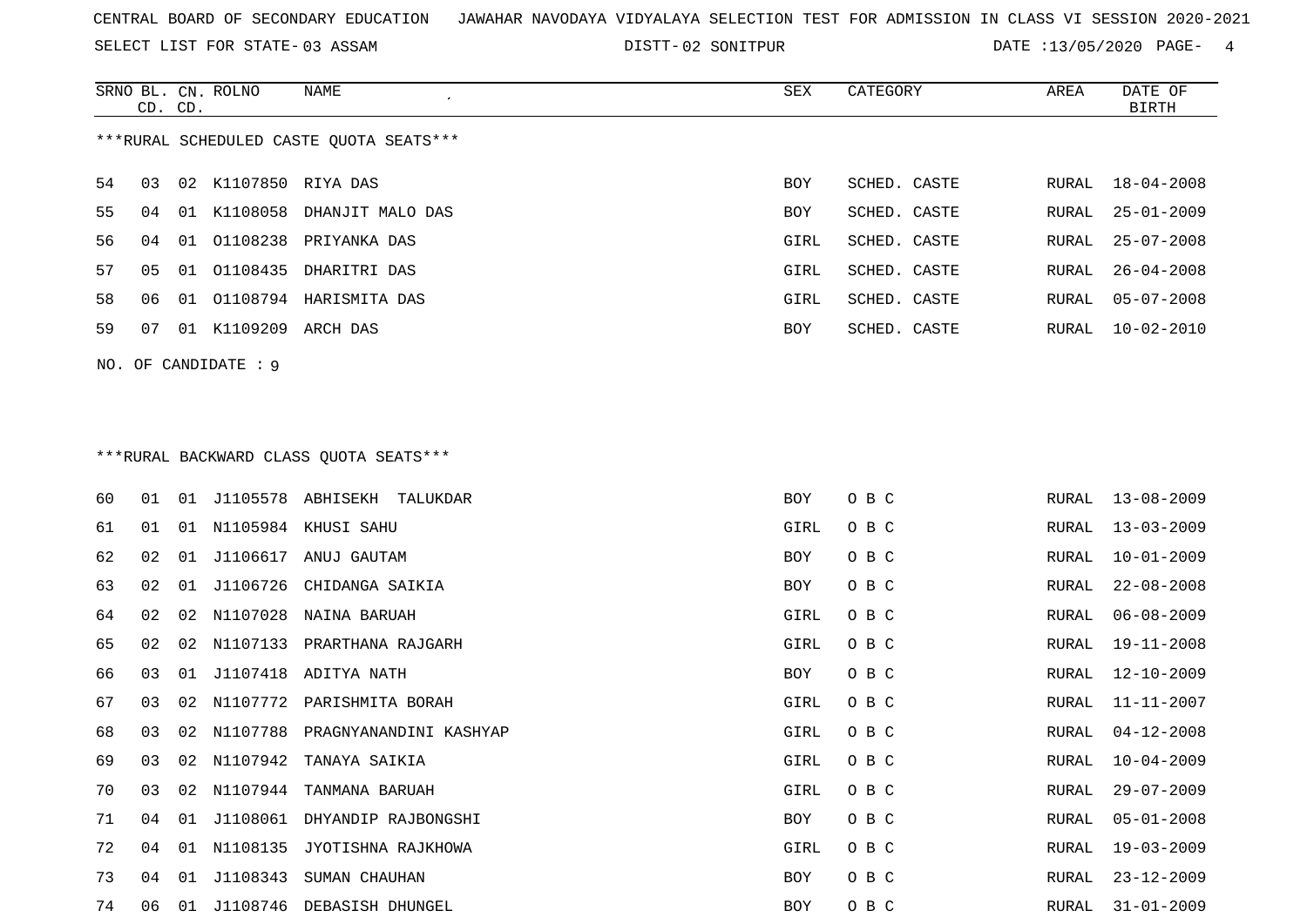SELECT LIST FOR STATE- DISTT- 03 ASSAM

02 SONITPUR DATE :13/05/2020 PAGE- 5

|          | CD. CD. | SRNO BL. CN. ROLNO   | NAME<br>$\cdot$                         | SEX        | CATEGORY     | AREA  | DATE OF<br><b>BIRTH</b> |
|----------|---------|----------------------|-----------------------------------------|------------|--------------|-------|-------------------------|
|          |         |                      | *** RURAL BACKWARD CLASS QUOTA SEATS*** |            |              |       |                         |
| 75<br>06 |         |                      | 01 J1108983 PRINCE DAS                  | BOY        | O B C        | RURAL | $25 - 10 - 2009$        |
| NO.      |         | OF CANDIDATE : 16    |                                         |            |              |       |                         |
|          |         |                      |                                         |            |              |       |                         |
|          |         |                      | ***RURAL SCHEDULED TRIBE QUOTA SEATS*** |            |              |       |                         |
| 76<br>02 |         |                      | 02 L1107139 PRINCE RONGHANG             | <b>BOY</b> | SCHED. TRIBE | RURAL | $02 - 05 - 2009$        |
| 77<br>03 |         | 01 L1107560          | ERIC PAYENG                             | BOY        | SCHED. TRIBE | RURAL | $02 - 02 - 2008$        |
| 78<br>03 |         |                      | 02 P1107801 PRIYA MILI                  | GIRL       | SCHED. TRIBE | RURAL | $27 - 07 - 2008$        |
| 79<br>03 |         | 02 L1107920          | SUDEM NARZARY                           | <b>BOY</b> | SCHED. TRIBE | RURAL | $05 - 11 - 2008$        |
| 80<br>03 |         | 02 L1107967          | UDAY SANKAR PEGU                        | <b>BOY</b> | SCHED. TRIBE | RURAL | $08 - 01 - 2009$        |
|          |         | NO. OF CANDIDATE : 5 |                                         |            |              |       |                         |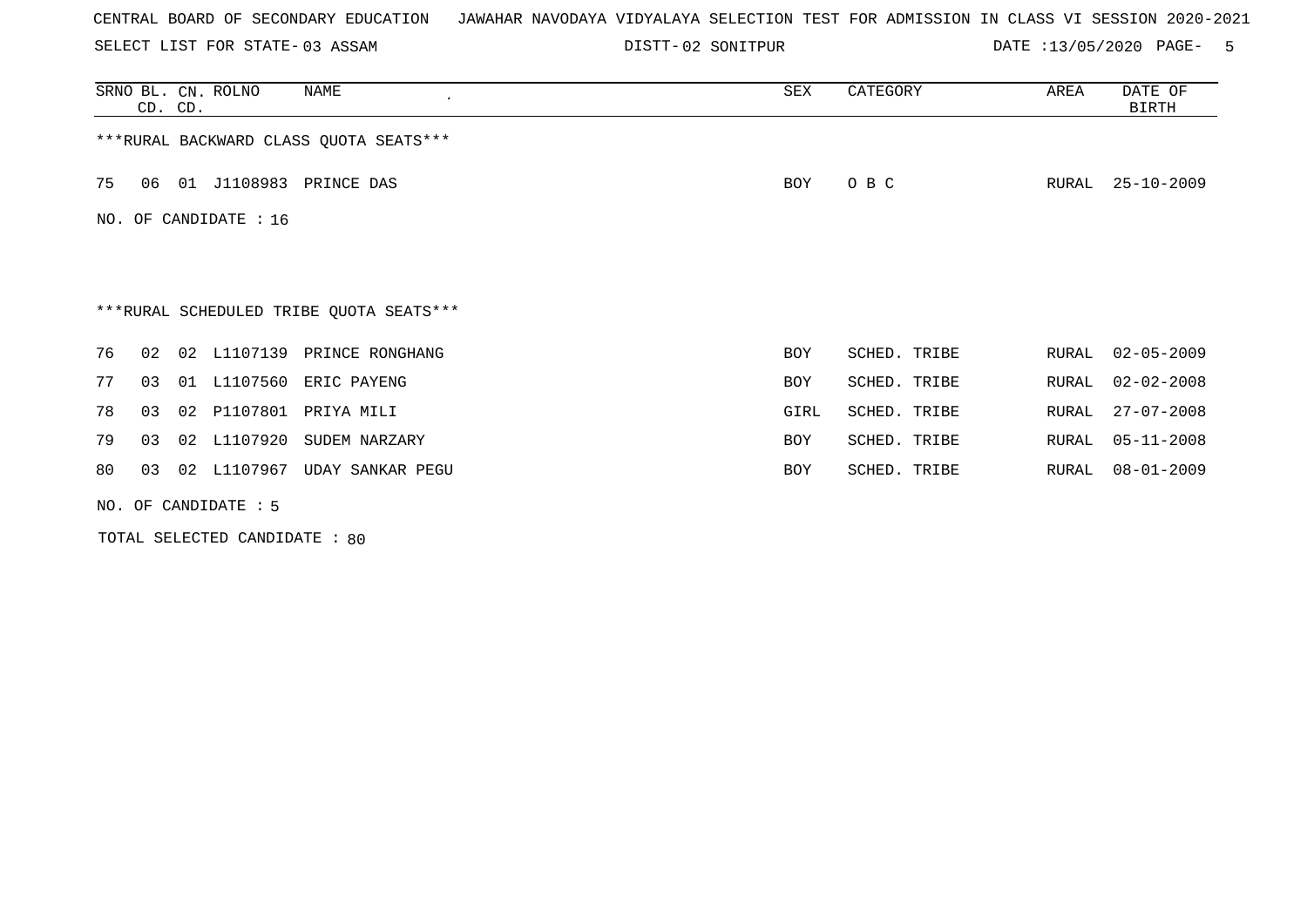SELECT LIST FOR STATE- DISTT- 03 ASSAM

03 KAMRUP DATE :13/05/2020 PAGE- 1

| SRNO BL. | CD. CD.             |    | CN. ROLNO | NAME<br>$\pmb{\cdot}$ | SEX  | CATEGORY     | AREA  | DATE OF<br><b>BIRTH</b> |  |  |
|----------|---------------------|----|-----------|-----------------------|------|--------------|-------|-------------------------|--|--|
|          | ***OPEN UR SEATS*** |    |           |                       |      |              |       |                         |  |  |
|          | 01                  | 01 | N1109626  | ARPITA RAJBONGSHI     | GIRL | O B C        | RURAL | 12-11-2008              |  |  |
| 2        | 0 <sub>3</sub>      | 01 | I1109695  | ARIF HUSSAIN          | BOY  | GENERAL      | RURAL | $15 - 10 - 2007$        |  |  |
| 3        | 03                  | 01 | I1109697  | ARIFUL AKHTAR         | BOY  | GENERAL      | RURAL | 12-11-2007              |  |  |
| 4        | 03                  | 01 | I1109718  | IMRUL BHUYAN          | BOY  | GENERAL      | RURAL | 17-12-2008              |  |  |
| 5        | 03                  | 01 | I1109755  | SAHANUR ALI           | BOY  | GENERAL      | RURAL | $25 - 08 - 2007$        |  |  |
| 6        | 04                  | 01 | M1109806  | DISHA CHAKRABORTY     | GIRL | GENERAL      | RURAL | $05 - 12 - 2008$        |  |  |
|          | 06                  | 01 | I1110153  | JINTUMONI KALITA      | BOY  | GENERAL      | RURAL | $19 - 07 - 2008$        |  |  |
| 8        | 08                  | 01 | I1110415  | ANGSHUMAN KASHYAP     | BOY  | GENERAL      | RURAL | $07 - 04 - 2008$        |  |  |
| 9        | 08                  | 01 | I1110574  | SAURAV DEKA           | BOY  | GENERAL      | RURAL | $19 - 05 - 2009$        |  |  |
| 10       | 10 <sup>°</sup>     | 01 | P1110672  | JYOTISHMITA RABHA     | GIRL | SCHED. TRIBE | RURAL | $16 - 07 - 2009$        |  |  |

NO. OF CANDIDATE : 10

\*\*\*OPEN SCHEDULED CASTE QUOTA SEATS\*\*\*

|  |  | 11 03 01 01109692 ANIMA MANDAL           |            | GIRL SCHED. CASTE |  | RURAL 09-12-2008 |
|--|--|------------------------------------------|------------|-------------------|--|------------------|
|  |  | 12   05   01   C1109902   ARNAB   MANDAL | <b>BOY</b> | SCHED. CASTE      |  | URBAN 20-08-2008 |
|  |  | 13 05 01 G1109911 BHUPALI DAS            | GIRL       | SCHED. CASTE      |  | URBAN 14-05-2009 |

NO. OF CANDIDATE : 3

\*\*\*OPEN BACKWARD CLASS QUOTA SEATS\*\*\*

|  |  | 14 08 01 N1110472 JEEMANI RAJBONGSHI | GIRL OBC | RURAL 06-08-2009 |
|--|--|--------------------------------------|----------|------------------|
|  |  | 15 08 01 J1110482 JYOTISHMAN BHUYAN  | BOY OBC  | RURAL 14-08-2008 |
|  |  | 16 08 01 J1110555 RAJNISH PERTI NATH | BOY OBC  | RURAL 10-04-2010 |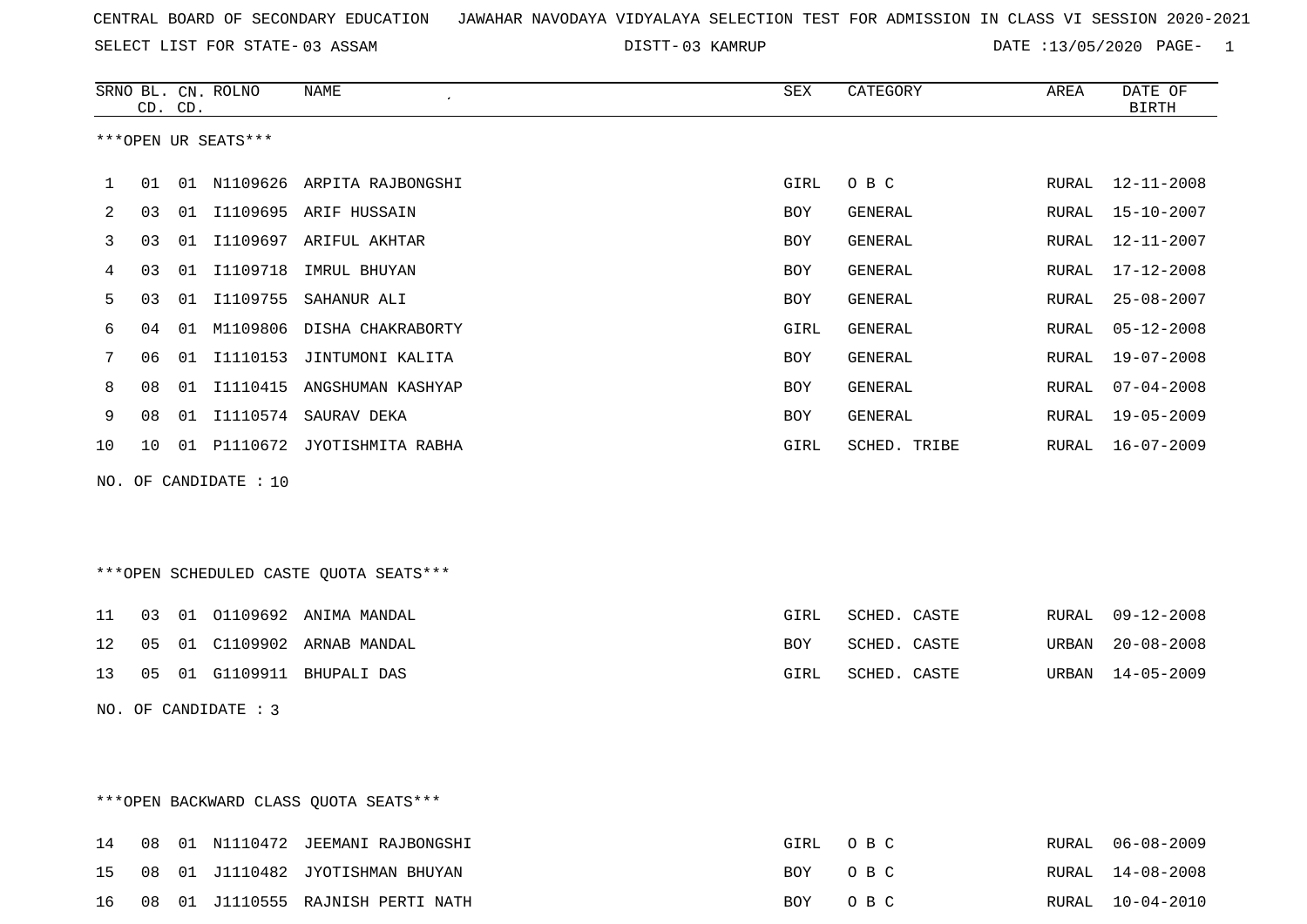SELECT LIST FOR STATE- DISTT- 03 ASSAM

03 KAMRUP DATE :13/05/2020 PAGE- 2

|    |    | CD. CD. | SRNO BL. CN. ROLNO     | NAME                                   | SEX        | CATEGORY       | AREA         | DATE OF<br><b>BIRTH</b> |
|----|----|---------|------------------------|----------------------------------------|------------|----------------|--------------|-------------------------|
|    |    |         |                        | *** OPEN BACKWARD CLASS QUOTA SEATS*** |            |                |              |                         |
| 17 | 12 |         |                        | 01 N1111003 JONMONI DAS                | GIRL       | O B C          | RURAL        | $05 - 02 - 2008$        |
| 18 | 12 |         |                        | 01 J1111196 PRINCE DAS                 | <b>BOY</b> | O B C          | RURAL        | $03 - 09 - 2008$        |
|    |    |         | NO. OF CANDIDATE : 5   |                                        |            |                |              |                         |
|    |    |         |                        | ***OPEN SCHEDULED TRIBE QUOTA SEATS*** |            |                |              |                         |
| 19 | 05 |         |                        | 01 H1109947 HIYABRITA DEWRI            | GIRL       | SCHED. TRIBE   | URBAN        | $01 - 04 - 2009$        |
| 20 | 12 |         |                        | 01 P1111376 URMI MALA BORO             | GIRL       | SCHED. TRIBE   | RURAL        | $31 - 03 - 2009$        |
|    |    |         | NO. OF CANDIDATE : 2   |                                        |            |                |              |                         |
|    |    |         |                        |                                        |            |                |              |                         |
|    |    |         |                        |                                        |            |                |              |                         |
|    |    |         | ***RURAL OPEN SEATS*** |                                        |            |                |              |                         |
| 21 | 01 |         |                        | 01 M1109632 MOU PALIT                  | GIRL       | GENERAL        | RURAL        | $23 - 01 - 2009$        |
| 22 | 01 |         |                        | 01 01109636 NITASHREE DAS              | GIRL       | SCHED. CASTE   | RURAL        | $28 - 05 - 2010$        |
| 23 | 02 | 01      | M1109650               | JENIFAR JAHAN                          | GIRL       | <b>GENERAL</b> | RURAL        | $13 - 04 - 2008$        |
| 24 | 02 | 01      | I1109653               | JUNAID AHMED                           | BOY        | <b>GENERAL</b> | RURAL        | $11 - 08 - 2008$        |
| 25 | 02 | 01      | I1109663               | MD SOFIKUL ISLAM                       | BOY        | <b>GENERAL</b> | RURAL        | $13 - 10 - 2008$        |
| 26 | 02 | 01      |                        | I1109664 MEHBUB HUSSAIN                | BOY        | GENERAL        | RURAL        | 09-11-2007              |
| 27 | 02 | 01      |                        | I1109673 RIZUWAN AKANDA                | BOY        | GENERAL        | RURAL        | $02 - 05 - 2008$        |
| 28 | 03 |         | 01 M1109702            | BENARZI SHAHANAZ PARBIN                | GIRL       | GENERAL        | <b>RURAL</b> | $29 - 06 - 2008$        |
| 29 | 03 |         |                        | 01 I1109750 OSMAN HARUNI               | BOY        | GENERAL        | RURAL        | $07 - 04 - 2009$        |
| 30 | 03 |         | 01 M1109753            | RUNIA BEGUM                            | GIRL       | GENERAL        | RURAL        | $05 - 08 - 2007$        |
| 31 | 03 | 01      |                        | I1109754 SAD MOZNUN                    | BOY        | GENERAL        | RURAL        | $27 - 12 - 2008$        |
| 32 | 04 | 01      |                        | M1109797 DAISY PRIYA KASHYAP           | GIRL       | GENERAL        | RURAL        | $05 - 04 - 2009$        |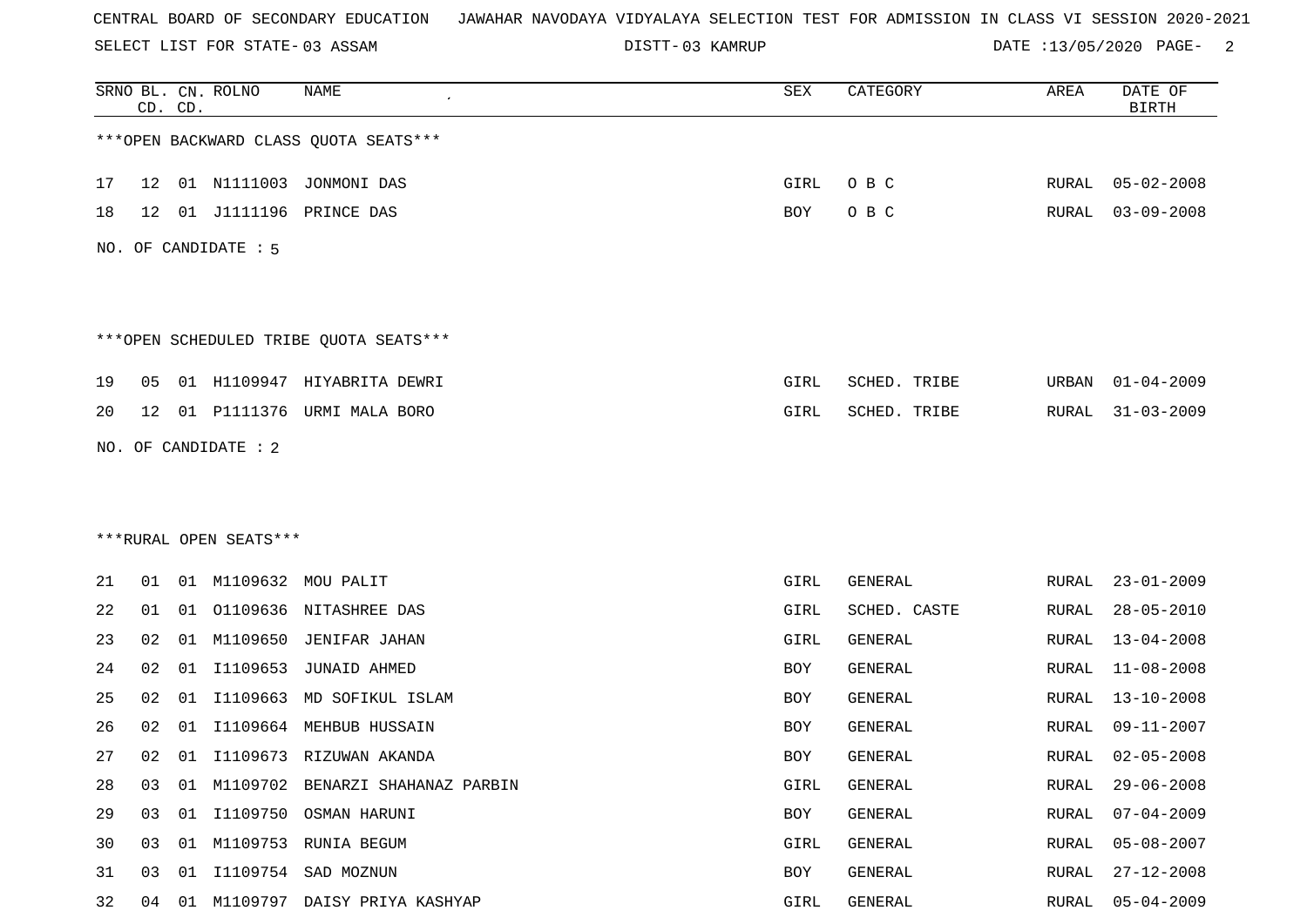SELECT LIST FOR STATE- DISTT- 03 ASSAM

03 KAMRUP DATE :13/05/2020 PAGE- 3

|    | CD. CD. |    | SRNO BL. CN. ROLNO     | <b>NAME</b>                  | <b>SEX</b> | CATEGORY       | AREA  | DATE OF<br><b>BIRTH</b> |
|----|---------|----|------------------------|------------------------------|------------|----------------|-------|-------------------------|
|    |         |    | ***RURAL OPEN SEATS*** |                              |            |                |       |                         |
| 33 | 04      | 01 |                        | 01109855 RAKHI DAS           | GIRL       | SCHED. CASTE   | RURAL | $28 - 04 - 2008$        |
| 34 | 05      | 01 | J1109954               | JHONEY SINGHA                | <b>BOY</b> | O B C          | RURAL | $07 - 10 - 2008$        |
| 35 | 06      | 01 | I1110090               | AMIT DEKA                    | <b>BOY</b> | <b>GENERAL</b> | RURAL | $31 - 12 - 2007$        |
| 36 | 06      | 01 | M1110092               | ANIKA FARZANA                | GIRL       | GENERAL        | RURAL | $08 - 06 - 2007$        |
| 37 | 06      | 01 | K1110181               | KUNAL KAWSHIK MALAKAR        | <b>BOY</b> | SCHED. CASTE   | RURAL | $27 - 05 - 2009$        |
| 38 | 06      |    |                        | 01 K1110202 MRIGANKA MALAKAR | <b>BOY</b> | SCHED. CASTE   | RURAL | $04 - 05 - 2009$        |
| 39 | 06      | 01 |                        | I1110223 PRAGYAN KALITA      | <b>BOY</b> | GENERAL        | RURAL | $21 - 07 - 2007$        |
| 40 | 06      | 01 | K1110256               | SAURAV KASHYAP DAS           | <b>BOY</b> | SCHED. CASTE   | RURAL | $03 - 09 - 2009$        |
| 41 | 07      | 01 | J1110300               | DEBRAJ SEAL                  | <b>BOY</b> | O B C          | RURAL | $12 - 08 - 2009$        |
| 42 | 07      | 01 |                        | I1110351 MINAJUL HAQUE       | <b>BOY</b> | <b>GENERAL</b> | RURAL | $20 - 08 - 2008$        |
| 43 | 08      | 01 | M1110468               | HIYASHREE PATHAK             | GIRL       | <b>GENERAL</b> | RURAL | $19 - 11 - 2008$        |
| 44 | 08      |    | 01 M1110476            | JONTY DEKA                   | GIRL       | <b>GENERAL</b> | RURAL | $11 - 06 - 2009$        |
| 45 | 10      | 01 |                        | I1110643 BISHAL KALITA       | <b>BOY</b> | GENERAL        | RURAL | $24 - 08 - 2008$        |
| 46 | 10      | 01 |                        | J1110686 MONDEEP DAS         | <b>BOY</b> | O B C          | RURAL | $07 - 07 - 2008$        |
| 47 | 10      |    |                        | 01 L1110711 PRANTIK RABHA    | <b>BOY</b> | SCHED. TRIBE   | RURAL | $26 - 12 - 2007$        |
| 48 | 12      | 01 | I1110820               | ABHIJIT KALITA               | <b>BOY</b> | GENERAL        | RURAL | $11 - 08 - 2008$        |
| 49 | 12      | 01 |                        | M1110841 ARPITA KAKATI       | GIRL       | <b>GENERAL</b> | RURAL | $27 - 07 - 2008$        |

NO. OF CANDIDATE : 29

\*\*\*RURAL SCHEDULED CASTE QUOTA SEATS\*\*\*

|  |  | 50 03 01 K1109749 NILOTPAL KARMAKAR       | BOY        | SCHED. CASTE |  | RURAL 07-08-2008 |
|--|--|-------------------------------------------|------------|--------------|--|------------------|
|  |  | 51 06 01 01110093 ANKITA DAS              | GIRL       | SCHED. CASTE |  | RURAL 11-03-2008 |
|  |  | 52 06 01 K1110134 GAURAB KUMAR KALITA DAS | <b>BOY</b> | SCHED. CASTE |  | RURAL 20-04-2009 |
|  |  | 53 06 01 K1110154 JINTUMONI MALAKAR       | BOY        | SCHED. CASTE |  | RURAL 13-12-2007 |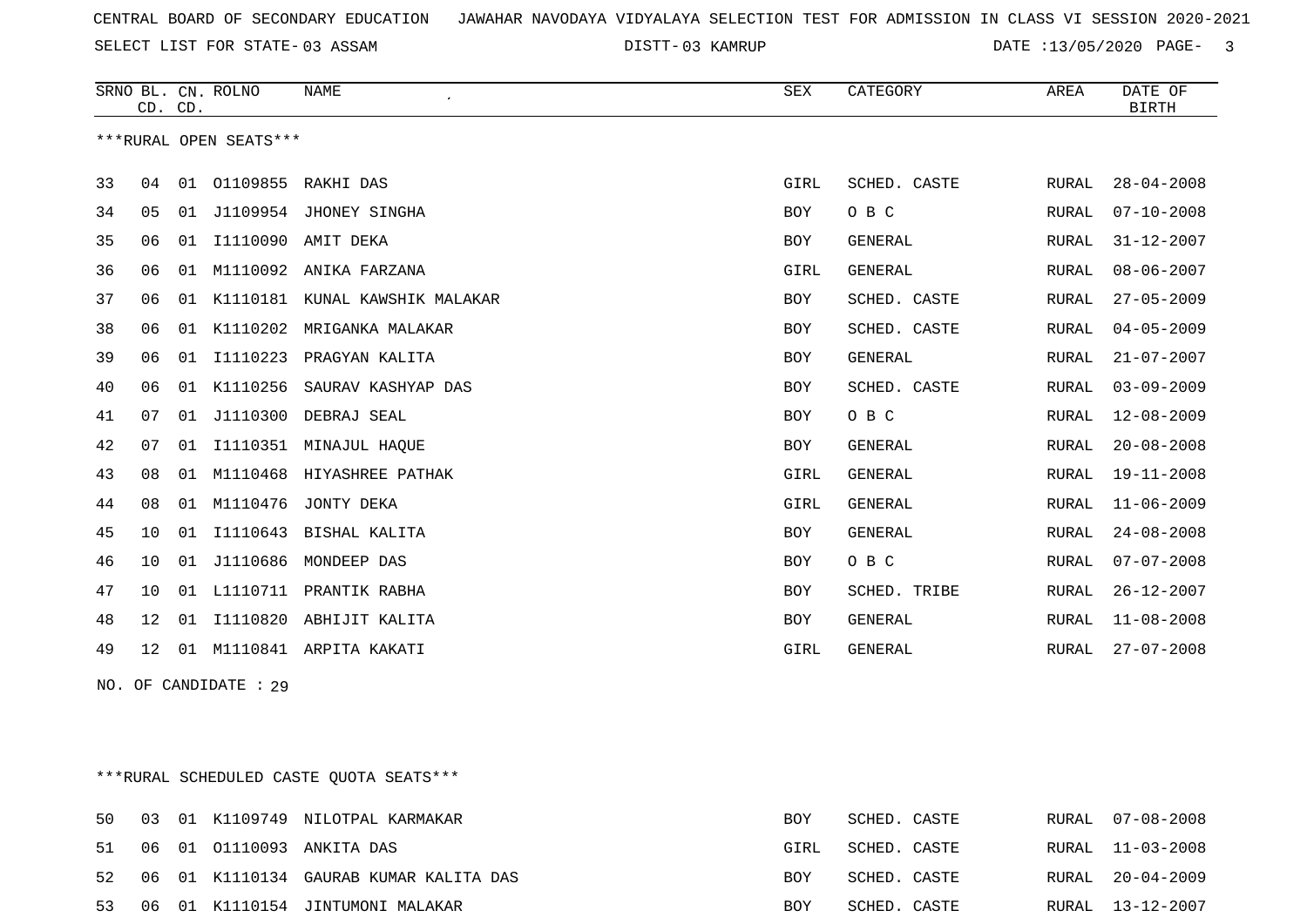SELECT LIST FOR STATE- DISTT- 03 ASSAM

SRNO BL. CN.

ROLNO NAME SEX CATEGORY AREA DATE OF

03 KAMRUP DATE :13/05/2020 PAGE- 4

|                      | CD. CD. |    |             |                                         |      |              |  |       | <b>BIRTH</b>     |
|----------------------|---------|----|-------------|-----------------------------------------|------|--------------|--|-------|------------------|
|                      |         |    |             | ***RURAL SCHEDULED CASTE QUOTA SEATS*** |      |              |  |       |                  |
| 54                   | 06      |    |             | 01 K1110163 JYOTIRMOY MAJUMDAR          | BOY  | SCHED. CASTE |  | RURAL | $28 - 04 - 2008$ |
| 55                   | 06      |    |             | 01 K1110166 JYOTISMOY DAS               | BOY  | SCHED. CASTE |  | RURAL | $02 - 05 - 2009$ |
| 56                   | 06      |    |             | 01 K1110171 KARAN CHOUDHURY             | BOY  | SCHED. CASTE |  | RURAL | $04 - 01 - 2009$ |
| 57                   | 12      |    |             | 01 K1110818 ABHIGYAN DAS                | BOY  | SCHED. CASTE |  | RURAL | $25 - 04 - 2009$ |
| 58                   | 12      |    |             | 01 K1110922 DIPJYOTI BAISHYA            | BOY  | SCHED. CASTE |  | RURAL | $26 - 09 - 2008$ |
| NO. OF CANDIDATE : 9 |         |    |             |                                         |      |              |  |       |                  |
|                      |         |    |             |                                         |      |              |  |       |                  |
|                      |         |    |             |                                         |      |              |  |       |                  |
|                      |         |    |             | *** RURAL BACKWARD CLASS QUOTA SEATS*** |      |              |  |       |                  |
| 59                   | 05      |    |             | 01 J1109999 NEELAM JYOT DAS             | BOY  | O B C        |  | RURAL | $06 - 09 - 2008$ |
| 60                   | 06      |    | 01 N1110146 | IMONI DAS                               | GIRL | O B C        |  | RURAL | $25 - 02 - 2009$ |
| 61                   | 06      | 01 |             | J1110155 JINTU RAJBONGSHI               | BOY  | O B C        |  | RURAL | $26 - 01 - 2009$ |
| 62                   | 06      | 01 |             | J1110222 PRAGYAN JYOTI DEKA             | BOY  | O B C        |  | RURAL | $04 - 12 - 2008$ |
| 63                   | 07      |    |             | 01 J1110396 SIDHARTHA DAS               | BOY  | O B C        |  | RURAL | $01 - 05 - 2008$ |
| 64                   | 08      |    |             | 01 N1110462 HARSHITA DAS                | GIRL | O B C        |  | RURAL | $04 - 07 - 2008$ |
| 65                   | 08      |    | 01 N1110475 | JISUMA DAS                              | GIRL | O B C        |  | RURAL | $22 - 01 - 2010$ |
| 66                   | 08      | 01 | N1110515    | MAYURI RAJBONGSHI                       | GIRL | O B C        |  | RURAL | $02 - 07 - 2009$ |
| 67                   | 08      | 01 | J1110590    | SRI KOUSHIK TALUKDAR                    | BOY  | O B C        |  | RURAL | $06 - 02 - 2009$ |
| 68                   | 11      | 01 | J1110752    | BIDIT DAS                               | BOY  | O B C        |  | RURAL | $19 - 10 - 2008$ |
| 69                   | 12      |    | 01 N1110910 | DHRITISHA DAS                           | GIRL | O B C        |  | RURAL | $03 - 11 - 2008$ |
| 70                   | 12      |    |             | 01 N1110912 DHRITISMITA ROY             | GIRL | O B C        |  | RURAL | $02 - 03 - 2008$ |
| 71                   |         |    |             | 12 01 J1110995 JINTU DAS                | BOY  | O B C        |  | RURAL | $27 - 10 - 2009$ |
| 72                   | 12      |    |             | 01 N1111039 KARISHMA KUMAR              | GIRL | O B C        |  | RURAL | $29 - 04 - 2009$ |
| 73                   | 12      | 01 |             | J1111191 PRANAMI DAS                    | BOY  | O B C        |  | RURAL | $16 - 01 - 2009$ |
| 74                   | 12      |    |             | 01 J1111379 YUBRAJ DAS                  | BOY  | O B C        |  | RURAL | $15 - 11 - 2008$ |
|                      |         |    |             |                                         |      |              |  |       |                  |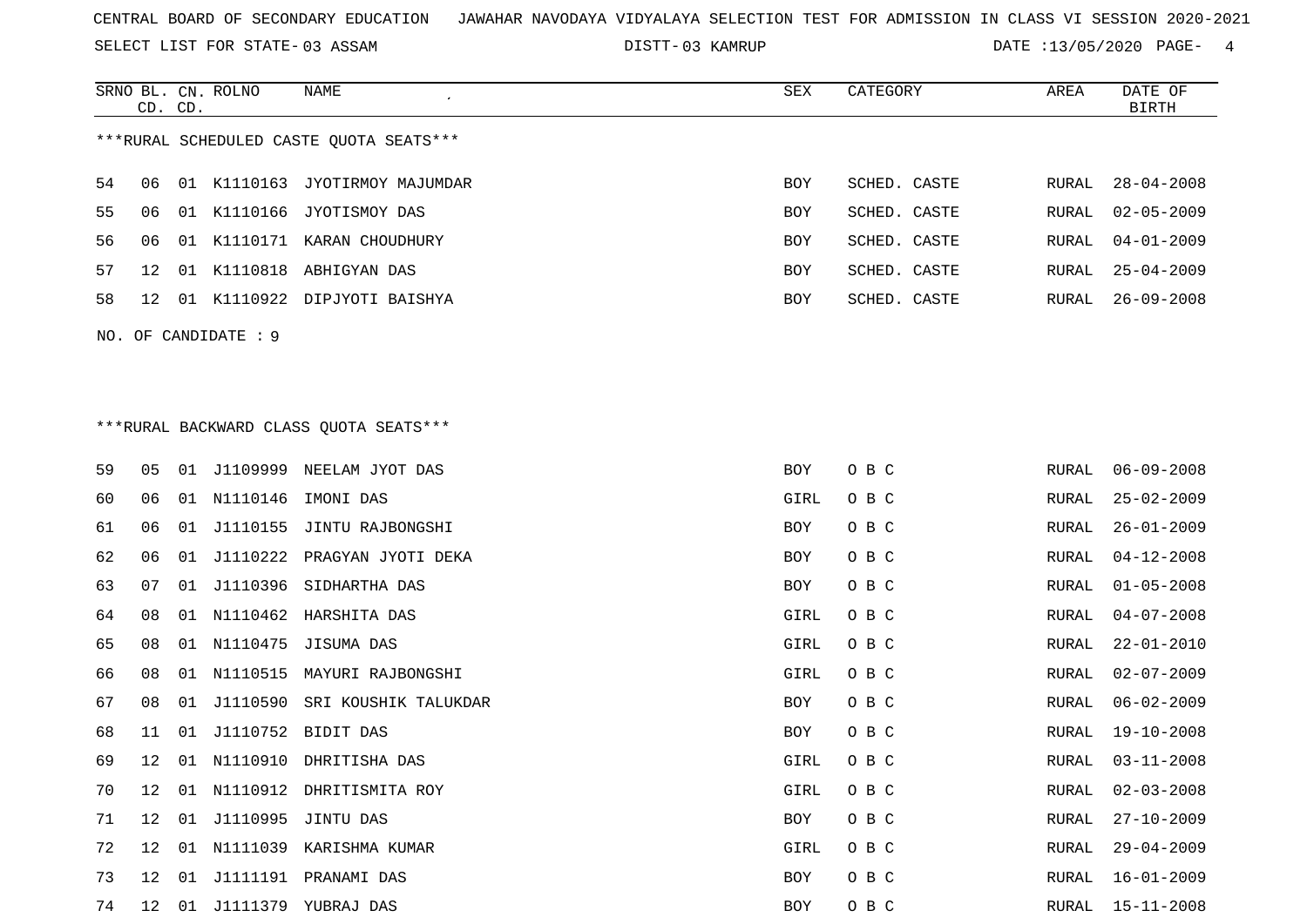SELECT LIST FOR STATE- DISTT- 03 ASSAM

03 KAMRUP DATE :13/05/2020 PAGE- 5

| SRNO<br>ᆸ      | CN           | ROLNO | NAME | $\cap$<br>Δ⊔Δ | LGOK 1 | AREA | DATF<br>$\cdot$ |
|----------------|--------------|-------|------|---------------|--------|------|-----------------|
| $\cap$ T<br>◡◡ | $\cap$<br>◡╜ |       |      |               |        |      | BIRTH           |

NO. OF CANDIDATE : 16

# \*\*\*RURAL SCHEDULED TRIBE QUOTA SEATS\*\*\*

|  | 75 04 01 P1109779 | ANAMIKA RABHA                         | GIRL       | SCHED. TRIBE | RURAL 17-01-2008 |
|--|-------------------|---------------------------------------|------------|--------------|------------------|
|  |                   | 76 04 01 P1109796 CHIAMONI BASUMATARY | GIRL       | SCHED. TRIBE | RURAL 04-01-2009 |
|  |                   | 77 06 01 L1110167 KALYAN BARO         | BOY        | SCHED. TRIBE | RURAL 20-10-2008 |
|  | 78 08 01 L1110589 | SRI INDRAJIT BORO                     | <b>BOY</b> | SCHED. TRIBE | RURAL 24-11-2007 |
|  |                   | 79 10 01 L1110661 JANJYOTI RABHA      | <b>BOY</b> | SCHED. TRIBE | RURAL 15-05-2009 |
|  |                   | 80 12 01 L1111323 SIMANTA BARO        | <b>BOY</b> | SCHED. TRIBE | RURAL 29-08-2007 |

NO. OF CANDIDATE : 6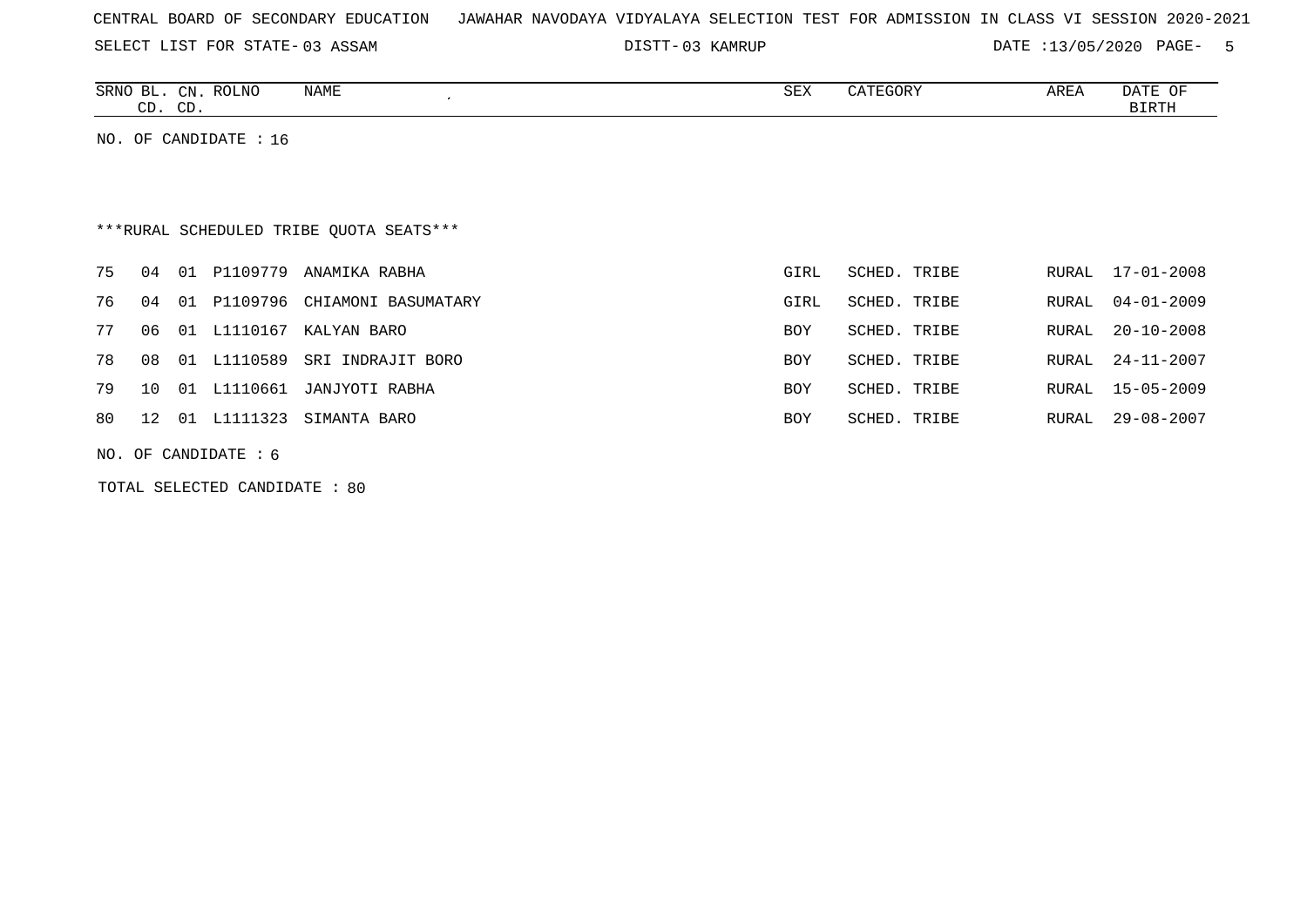SELECT LIST FOR STATE- DISTT- 03 ASSAM

04 NALBARI DATE :13/05/2020 PAGE- 1

|     |    | CD. CD. | SRNO BL. CN. ROLNO    | <b>NAME</b><br>$\pmb{\cdot}$           | <b>SEX</b> | CATEGORY       | AREA  | DATE OF<br><b>BIRTH</b> |
|-----|----|---------|-----------------------|----------------------------------------|------------|----------------|-------|-------------------------|
|     |    |         | ***OPEN UR SEATS***   |                                        |            |                |       |                         |
| 1   | 01 | 01      |                       | I1111440 ARCHAD HUSSAIN SIDDK          | BOY        | GENERAL        | RURAL | $03 - 01 - 2008$        |
| 2   | 01 | 01      |                       | M1111505 BIDISHA HALOI                 | GIRL       | GENERAL        | RURAL | $03 - 09 - 2007$        |
| 3   | 01 | 02      |                       | M1111707 LOPAMUDRA SAUD                | GIRL       | GENERAL        | RURAL | $21 - 05 - 2009$        |
| 4   | 01 | 02      |                       | M1111824 MRIGAKHI PRIYAM               | GIRL       | GENERAL        | RURAL | $21 - 11 - 2008$        |
| 5   | 01 | 02      | M1111825              | MRIGAKSHI DEVI                         | GIRL       | GENERAL        | RURAL | $25 - 01 - 2008$        |
| 6   | 03 | 01      | M1112749              | DEEPSHIKHA DEKA                        | GIRL       | GENERAL        | RURAL | $22 - 04 - 2009$        |
| 7   | 03 | 01      |                       | I1112757 DHRITIRAJ BORAH               | BOY        | GENERAL        | RURAL | $13 - 05 - 2009$        |
| 8   | 03 | 01      | I1112762              | DIBYAJYOTI BARMAN                      | <b>BOY</b> | <b>GENERAL</b> | RURAL | $26 - 06 - 2008$        |
| 9   | 03 |         |                       | 01 I1112916 PRIYANKU OLEMAN            | BOY        | GENERAL        | RURAL | $01 - 01 - 2009$        |
| 10  | 03 | 01      |                       | M1112974 SWAPNA MONI AHMED             | GIRL       | GENERAL        | RURAL | $14 - 06 - 2009$        |
| 11  | 05 |         |                       | 03 M1113834 NISHITA TALUKDAR           | GIRL       | GENERAL        | RURAL | $20 - 05 - 2009$        |
|     |    |         | NO. OF CANDIDATE : 11 |                                        |            |                |       |                         |
|     |    |         |                       |                                        |            |                |       |                         |
|     |    |         |                       | ***OPEN SCHEDULED CASTE QUOTA SEATS*** |            |                |       |                         |
| 12  | 03 |         |                       | 01 K1112887 NILOTPAL DAS               | BOY        | SCHED. CASTE   | RURAL | $26 - 03 - 2008$        |
| 13  | 05 | 01      | 01113481              | DIYA CHOUDHURY                         | GIRL       | SCHED. CASTE   | RURAL | $11 - 08 - 2009$        |
| 14  | 05 |         |                       | 02 K1113710 MANASJYOTI DEKA            | BOY        | SCHED. CASTE   | RURAL | 15-01-2009              |
| NO. |    |         | OF CANDIDATE : 3      |                                        |            |                |       |                         |
|     |    |         |                       |                                        |            |                |       |                         |

\*\*\*OPEN BACKWARD CLASS QUOTA SEATS\*\*\*

|  |  | 15 02 02 N1112660 SRISTIKA SATISH BARMAN | GIRL OBC | RURAL 26-02-2009 |
|--|--|------------------------------------------|----------|------------------|
|  |  | 16 03 01 N1112724 BARNALI TALUKDAR       | GIRL OBC | RURAL 11-09-2009 |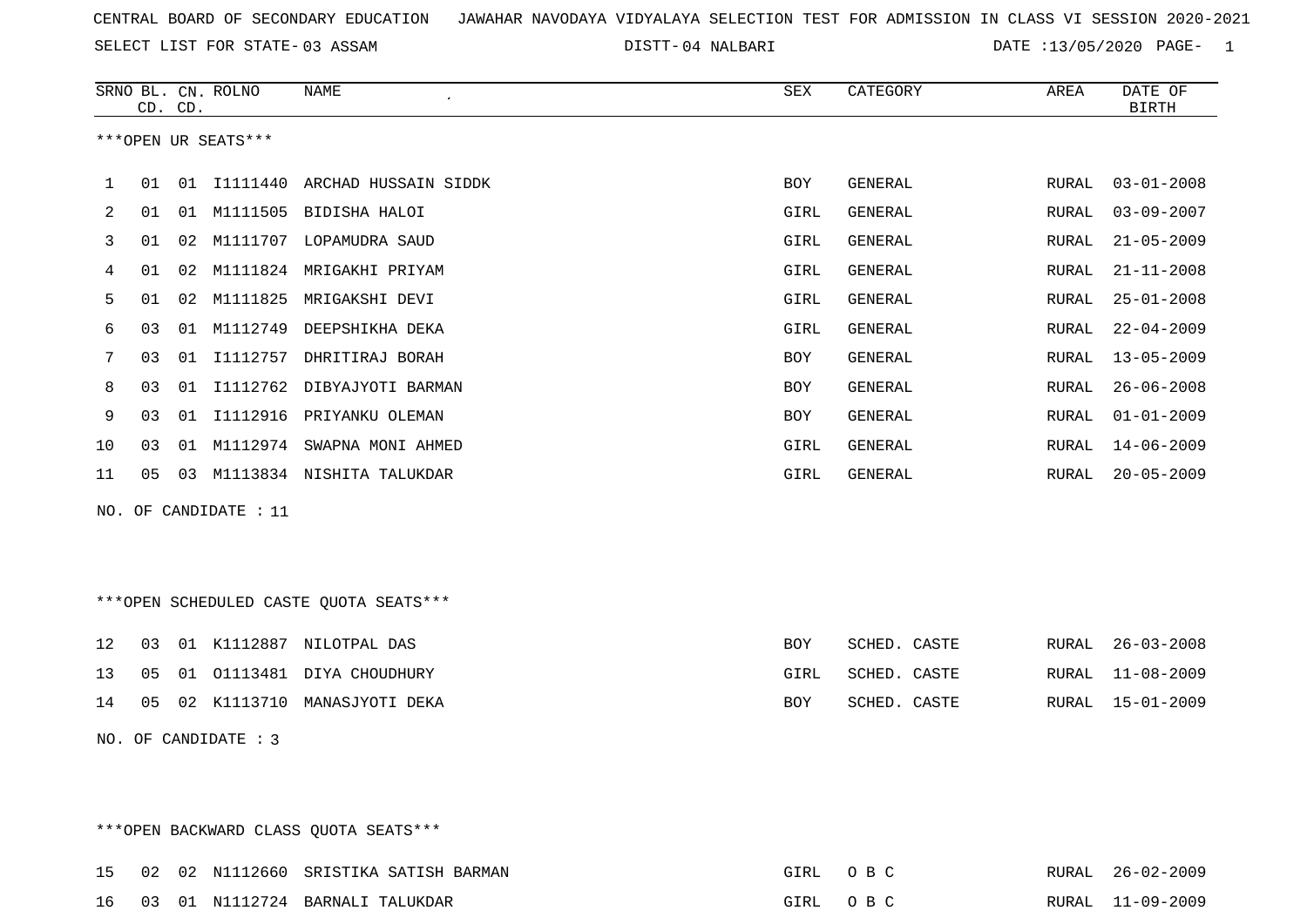SELECT LIST FOR STATE- DISTT- 03 ASSAM

04 NALBARI DATE :13/05/2020 PAGE- 2

|    |    | CD. CD. | SRNO BL. CN. ROLNO     | <b>NAME</b>                            | SEX  | CATEGORY     | AREA         | DATE OF<br><b>BIRTH</b> |
|----|----|---------|------------------------|----------------------------------------|------|--------------|--------------|-------------------------|
|    |    |         |                        | *** OPEN BACKWARD CLASS QUOTA SEATS*** |      |              |              |                         |
| 17 | 03 |         |                        | 01 J1112776 GAURANGA BARMAN            | BOY  | O B C        | RURAL        | $04 - 12 - 2008$        |
| 18 | 03 |         | 01 N1112841            | MANCHI BHARALI                         | GIRL | O B C        | RURAL        | $08 - 07 - 2008$        |
| 19 | 03 |         | 01 N1112981            | TINAMONI THAKURIA                      | GIRL | O B C        | RURAL        | $03 - 08 - 2009$        |
|    |    |         | NO. OF CANDIDATE : 5   |                                        |      |              |              |                         |
|    |    |         |                        | ***OPEN SCHEDULED TRIBE QUOTA SEATS*** |      |              |              |                         |
| 20 | 02 |         |                        | 01 D1112387 KAUSHIK JYOTI BARO         | BOY  | SCHED. TRIBE | URBAN        | $26 - 05 - 2009$        |
|    |    |         | NO. OF CANDIDATE : $1$ |                                        |      |              |              |                         |
|    |    |         |                        |                                        |      |              |              |                         |
|    |    |         |                        |                                        |      |              |              |                         |
|    |    |         | ***RURAL OPEN SEATS*** |                                        |      |              |              |                         |
| 21 | 01 |         |                        | 01 I1111518 BITOPAM BARMAN             | BOY  | GENERAL      | RURAL        | $20 - 09 - 2009$        |
| 22 | 01 |         |                        | 01 M1111543 DIMPAL SARMA               | GIRL | GENERAL      | RURAL        | $04 - 10 - 2007$        |
| 23 | 01 | 01      |                        | M1111561 FARHINA YESMIN                | GIRL | GENERAL      | RURAL        | $15 - 11 - 2008$        |
| 24 | 01 | 01      | I1111628               | JAHIDUL ISLAM                          | BOY  | GENERAL      | RURAL        | $02 - 01 - 2008$        |
| 25 | 01 | 02      | I1111714               | MAHIBAR RAHMAN                         | BOY  | GENERAL      | RURAL        | $07 - 05 - 2007$        |
| 26 | 01 | 03      | I1111943               | RASHIDUL ISLAM                         | BOY  | GENERAL      | RURAL        | $04 - 11 - 2008$        |
| 27 | 01 | 03      |                        | I1112050 SAIDUL ISLAM                  | BOY  | GENERAL      | RURAL        | $24 - 10 - 2007$        |
| 28 | 01 | 03      |                        | M1112067 SAMINA SULTANA                | GIRL | GENERAL      | RURAL        | $06 - 07 - 2008$        |
| 29 | 02 | 01      |                        | I1112238 BHARGAB BARMAN                | BOY  | GENERAL      | RURAL        | $03 - 11 - 2008$        |
| 30 | 02 |         |                        | 01 I1112297 DIPAK MALI                 | BOY  | GENERAL      | RURAL        | $20 - 05 - 2009$        |
| 31 | 02 | 01      |                        | M1112394 KRISHNAJITA SARMA             | GIRL | GENERAL      | <b>RURAL</b> | $20 - 01 - 2009$        |
| 32 | 02 | 02      |                        | I1112513 PRAGYAN DEKA                  | BOY  | GENERAL      | RURAL        | $05 - 08 - 2008$        |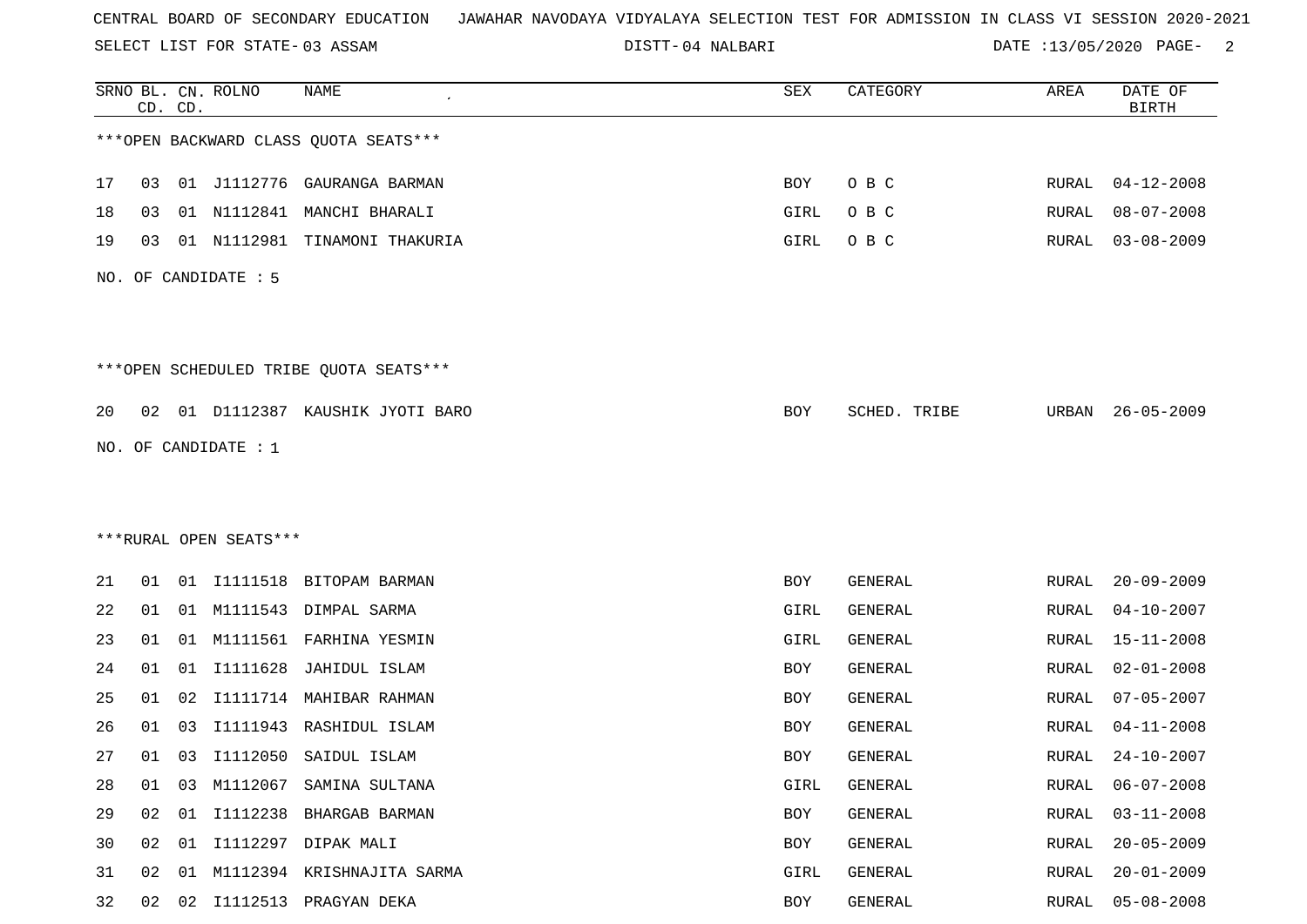SELECT LIST FOR STATE- DISTT- 03 ASSAM

04 NALBARI DATE :13/05/2020 PAGE- 3

|    | CD. CD. |                | SRNO BL. CN. ROLNO     | <b>NAME</b>                | <b>SEX</b> | CATEGORY       | AREA         | DATE OF<br><b>BIRTH</b> |
|----|---------|----------------|------------------------|----------------------------|------------|----------------|--------------|-------------------------|
|    |         |                | ***RURAL OPEN SEATS*** |                            |            |                |              |                         |
| 33 | 03      | 01             | I1112804               | JUMAN BARMAN               | <b>BOY</b> | <b>GENERAL</b> | RURAL        | $25 - 05 - 2008$        |
| 34 | 03      | 01             | I1112846               | MD IFTIKAR HUSSAIN         | <b>BOY</b> | <b>GENERAL</b> | RURAL        | $24 - 07 - 2009$        |
| 35 | 03      | 01             | I1112893               | NITUSMAY BAISHYA           | <b>BOY</b> | <b>GENERAL</b> | <b>RURAL</b> | $18 - 03 - 2009$        |
| 36 | 03      | 01             | M1112977               | TAPASHYA KASHYAP           | GIRL       | <b>GENERAL</b> | RURAL        | $25 - 05 - 2008$        |
| 37 | 03      | 01             | M1112987               | TRISHNA TALUKDAR           | GIRL       | <b>GENERAL</b> | <b>RURAL</b> | $19 - 01 - 2009$        |
| 38 | 04      | 01             | I1113002               | AKASH BARMAN               | <b>BOY</b> | <b>GENERAL</b> | <b>RURAL</b> | $24 - 08 - 2008$        |
| 39 | 04      | 01             | M1113040               | BINISA KALITA              | GIRL       | <b>GENERAL</b> | <b>RURAL</b> | $25 - 05 - 2009$        |
| 40 | 04      | 01             | I1113179               | NIPU BARMAN                | <b>BOY</b> | <b>GENERAL</b> | RURAL        | $02 - 02 - 2009$        |
| 41 | 05      | 01             | M1113306               | ANANYA BARMAN              | GIRL       | <b>GENERAL</b> | <b>RURAL</b> | $26 - 07 - 2008$        |
| 42 | 05      | 01             | J1113413               | BISWAJYOTI DAS             | <b>BOY</b> | O B C          | <b>RURAL</b> | $11 - 12 - 2008$        |
| 43 | 05      | 01             | I1113450               | DHRITURAJ SARMA            | <b>BOY</b> | <b>GENERAL</b> | <b>RURAL</b> | $03 - 08 - 2009$        |
| 44 | 05      | 01             | M1113501               | GARGI MAZUMDAR             | GIRL       | <b>GENERAL</b> | RURAL        | $26 - 12 - 2008$        |
| 45 | 05      | 01             | I1113530               | HIMANGSHU KALITA           | BOY        | <b>GENERAL</b> | <b>RURAL</b> | $29 - 11 - 2008$        |
| 46 | 05      | 01             | M1113553               | IFTIKA AHMED               | GIRL       | <b>GENERAL</b> | RURAL        | $20 - 12 - 2008$        |
| 47 | 05      | 02             | I1113571               | <b>JAYASHNU CHOUDHURY</b>  | <b>BOY</b> | <b>GENERAL</b> | <b>RURAL</b> | $30 - 12 - 2008$        |
| 48 | 05      | 02             |                        | M1113774 MRIDUSMITA BARMAN | GIRL       | <b>GENERAL</b> | <b>RURAL</b> | $10 - 03 - 2009$        |
| 49 | 05      | 03             | I1113961               | RIYAJUL AHMED              | <b>BOY</b> | <b>GENERAL</b> | RURAL        | $07 - 01 - 2008$        |
| 50 | 05      | 0 <sub>3</sub> | I1113982               | SAHIL ALOM HAZARIKA        | <b>BOY</b> | <b>GENERAL</b> | RURAL        | $05 - 12 - 2008$        |

NO. OF CANDIDATE : 30

\*\*\*RURAL SCHEDULED CASTE QUOTA SEATS\*\*\*

|  |  | 51 01 01 K1111502 BHARGAB DAS  | <b>BOY</b> | SCHED. CASTE |  | RURAL 13-11-2008 |
|--|--|--------------------------------|------------|--------------|--|------------------|
|  |  | 52 03 01 K1112973 SUNMANI DAS  | <b>BOY</b> | SCHED. CASTE |  | RURAL 09-01-2010 |
|  |  | 53 03 01 01112980 TINAMANI DAS | GIRL       | SCHED. CASTE |  | RURAL 06-07-2008 |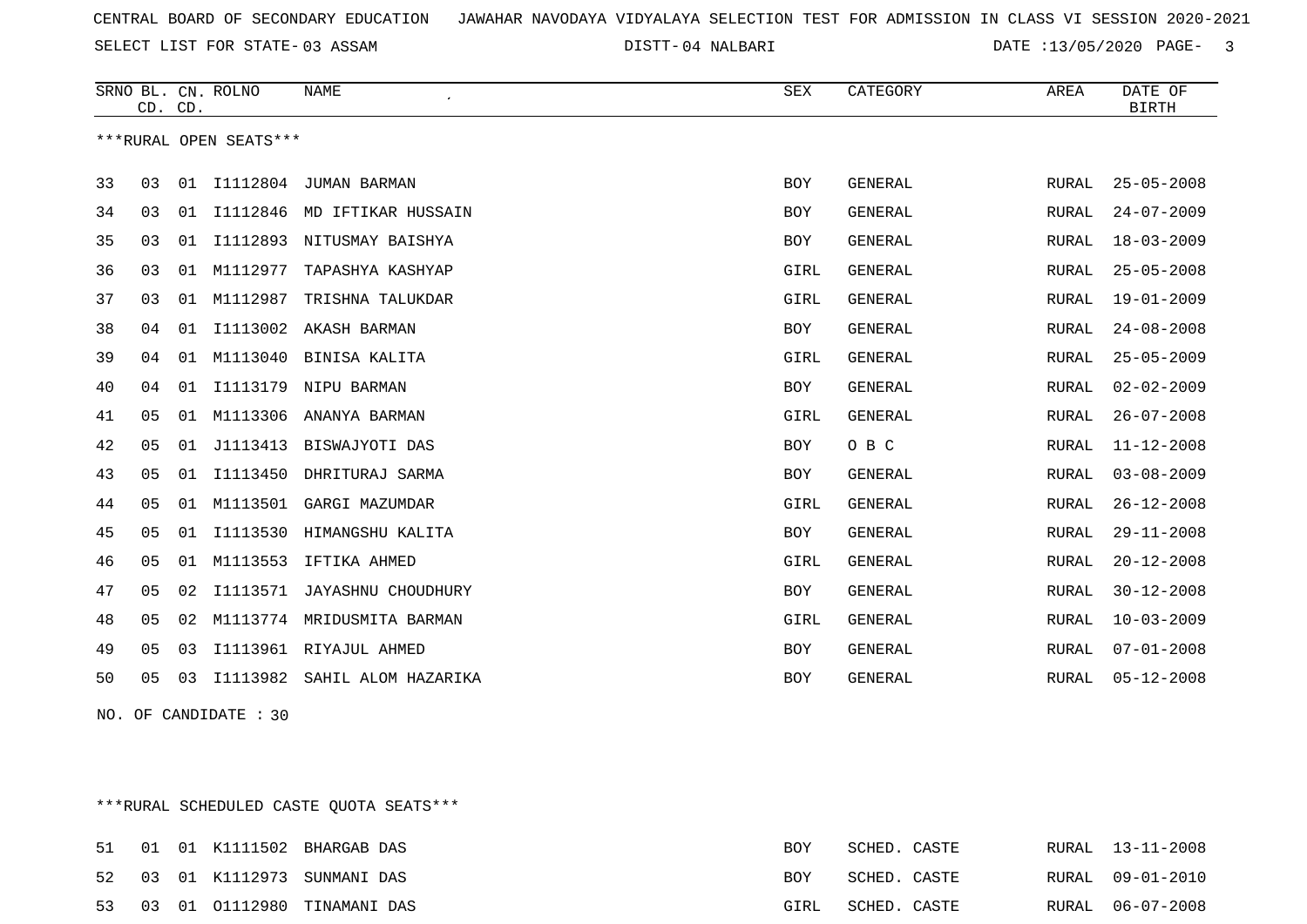SELECT LIST FOR STATE- DISTT- 03 ASSAM

04 NALBARI DATE :13/05/2020 PAGE- 4

|     |    | CD. CD. | SRNO BL. CN. ROLNO | <b>NAME</b><br>$\epsilon$               | <b>SEX</b> | CATEGORY     | AREA         | DATE OF<br><b>BIRTH</b> |
|-----|----|---------|--------------------|-----------------------------------------|------------|--------------|--------------|-------------------------|
|     |    |         |                    | ***RURAL SCHEDULED CASTE OUOTA SEATS*** |            |              |              |                         |
| 54  | 04 | 01      |                    | 01113006 ALISMITA HALOI                 | GIRL       | SCHED. CASTE | <b>RURAL</b> | $23 - 05 - 2009$        |
| 55  | 04 | 01      | K1113276           | YUBRAJ TALUKDAR                         | <b>BOY</b> | SCHED. CASTE | <b>RURAL</b> | $31 - 10 - 2008$        |
| 56  | 05 | 01      |                    | K1113333 ASHIM KUMAR DAS                | <b>BOY</b> | SCHED. CASTE | <b>RURAL</b> | $17 - 10 - 2008$        |
| 57  | 05 | 01      | 01113417           | BRISTI MALAKAR                          | GIRL       | SCHED. CASTE | <b>RURAL</b> | $11 - 09 - 2009$        |
| 58  | 05 | 02      | 01113640           | KABYASMITA DEKA                         | GIRL       | SCHED. CASTE | RURAL        | $31 - 07 - 2009$        |
| 59  | 05 | 03      | K1113851           | PALL DEKA                               | <b>BOY</b> | SCHED. CASTE | RURAL        | $16 - 08 - 2007$        |
| NO. |    |         | OF CANDIDATE : 9   |                                         |            |              |              |                         |
|     |    |         |                    |                                         |            |              |              |                         |
|     |    |         |                    |                                         |            |              |              |                         |
|     |    |         |                    | ***RURAL BACKWARD CLASS OUOTA SEATS***  |            |              |              |                         |
| 60  | 01 |         |                    | 01 J1111530 CHINMAY RAJBONGSHI          | <b>BOY</b> | O B C        | RURAL        | $20 - 08 - 2009$        |
| 61  | 01 | 01      | J1111549           | DIPJYOTI NATH                           | <b>BOY</b> | O B C        | <b>RURAL</b> | $09 - 02 - 2008$        |
| 62  | 01 | 02      |                    | N1111855 NIBEDITA DAS                   | GIRL       | O B C        | RURAL        | $10 - 05 - 2009$        |
| 63  | 02 | 01      |                    | J1112332 HRIDOIJYOTI RAJBONGSHI         | <b>BOY</b> | O B C        | RURAL        | $12 - 01 - 2009$        |
| 64  | 02 |         |                    | 02 N1112686 TRISNA RAJBONGSHI           | GIRL       | O B C        | RURAL        | $26 - 11 - 2008$        |

| ΘT | U T            |     |          | 01 JIIII549 DIPJYOTI NATH         | <b>BOX</b> | O B C |       | RURAL 09-02-2008 |
|----|----------------|-----|----------|-----------------------------------|------------|-------|-------|------------------|
| 62 | 01             | 02  |          | N1111855 NIBEDITA DAS             | GIRL       | O B C | RURAL | $10 - 05 - 2009$ |
| 63 | 02             | 01  | J1112332 | HRIDOIJYOTI RAJBONGSHI            | BOY        | O B C | RURAL | 12-01-2009       |
| 64 | 02             | 02  | N1112686 | TRISNA RAJBONGSHI                 | GIRL       | O B C | RURAL | $26 - 11 - 2008$ |
| 65 | 03             | 01  |          | J1112742 BITOPAN NATH             | BOY        | O B C | RURAL | $05 - 03 - 2009$ |
| 66 | 03             | 01  | J1112770 | DIPJYOTI BEZBARUAH                | BOY        | O B C | RURAL | $22 - 01 - 2010$ |
| 67 | 03             | 01  | J1112840 | MANASHJYOTI NATH                  | BOY        | O B C | RURAL | $20 - 11 - 2008$ |
| 68 | 03             | 01  | J1112890 | NISHANTA BARMAN                   | BOY        | O B C | RURAL | $07 - 06 - 2009$ |
| 69 | 03             | O 1 |          | J1112902 PARTHA PRATIM RAJBONGSHI | BOY        | O B C | RURAL | $07 - 08 - 2008$ |
| 70 | 03             | O 1 | J1112976 | TAPASH TALUKDAR                   | BOY        | O B C | RURAL | 15-02-2009       |
| 71 | 04             | 01  | J1113158 | MRIDUL RAY                        | BOY        | O B C | RURAL | $04 - 05 - 2009$ |
| 72 | 0.5            | 01  | J1113433 | DEBASISH TALUKDAR                 | BOY        | O B C | RURAL | $10 - 08 - 2009$ |
| 73 | 0 <sub>5</sub> | 01  | J1113435 | DEEPURAJ KAKATI                   | BOY        | O B C | RURAL | $05 - 04 - 2008$ |
| 74 | 05             | 01  | J1113522 | HELIOGRAPH NATH                   | BOY        | O B C | RURAL | $28 - 06 - 2008$ |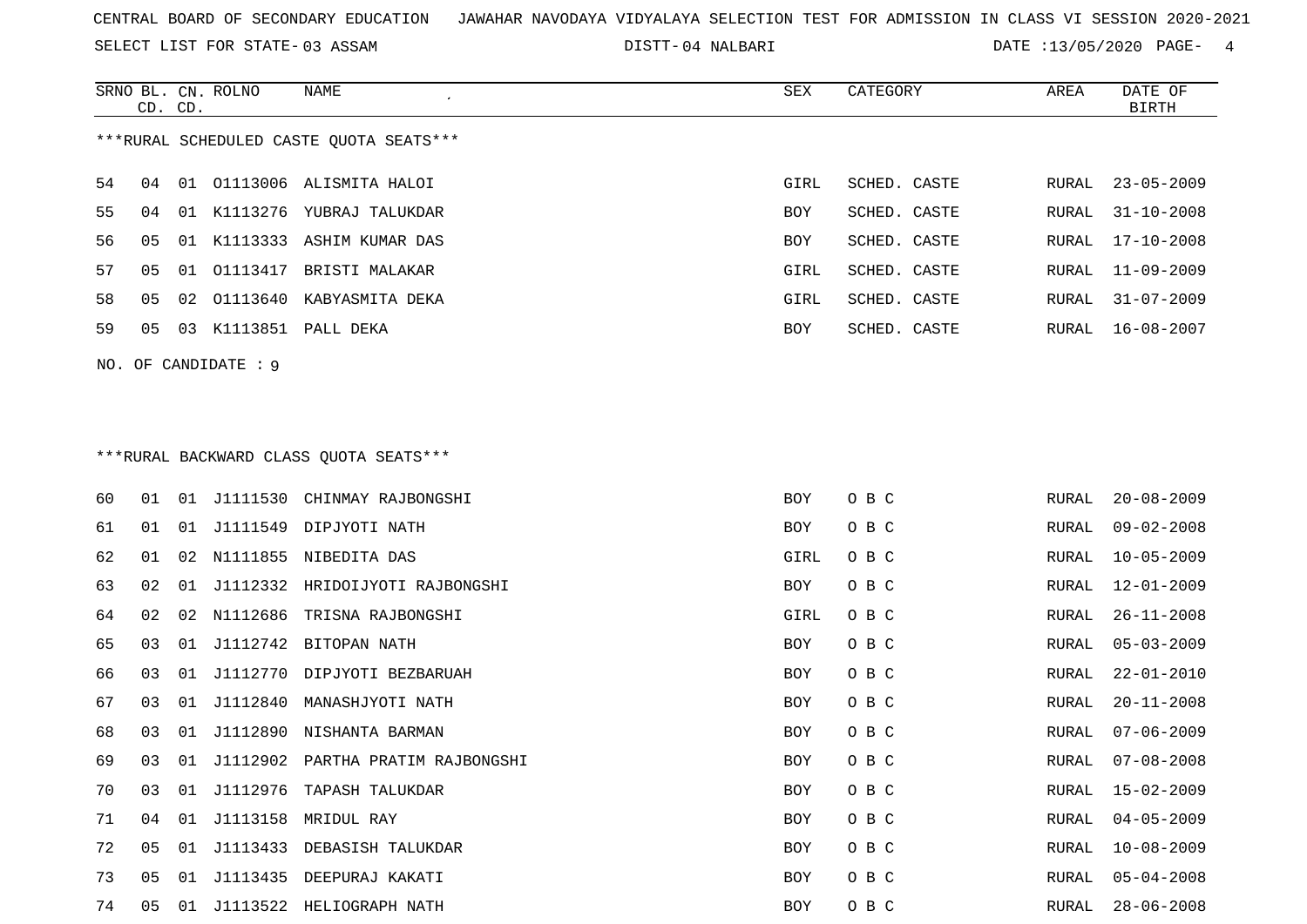SELECT LIST FOR STATE- DISTT- 03 ASSAM

04 NALBARI DATE :13/05/2020 PAGE- 5

|    | CD. CD. |    | SRNO BL. CN. ROLNO      | NAME                                    | SEX  | CATEGORY     | AREA  | DATE OF<br><b>BIRTH</b> |
|----|---------|----|-------------------------|-----------------------------------------|------|--------------|-------|-------------------------|
|    |         |    |                         | ***RURAL BACKWARD CLASS QUOTA SEATS***  |      |              |       |                         |
| 75 | 05      |    |                         | 01 J1113548 HRISHIKESH DAS              | BOY  | O B C        | RURAL | $30 - 06 - 2009$        |
|    |         |    | NO. OF CANDIDATE : $16$ |                                         |      |              |       |                         |
|    |         |    |                         |                                         |      |              |       |                         |
|    |         |    |                         | ***RURAL SCHEDULED TRIBE QUOTA SEATS*** |      |              |       |                         |
| 76 | 01      | 01 |                         | P1111430 ANJALI BORO                    | GIRL | SCHED. TRIBE | RURAL | $25 - 01 - 2009$        |
| 77 | 01      | 02 | P1111908                | PURNIMA BORO                            | GIRL | SCHED. TRIBE | RURAL | $30 - 01 - 2010$        |
| 78 | 02      | 01 |                         | P1112245 BHUMIKA DAIMARY                | GIRL | SCHED. TRIBE | RURAL | $19 - 03 - 2009$        |
| 79 | 03      | 01 | P1112978                | TARALI BORO                             | GIRL | SCHED. TRIBE | RURAL | $13 - 05 - 2008$        |
| 80 | 05      |    |                         | 02 P1113670 KRISHMA BARO                | GIRL | SCHED. TRIBE | RURAL | $12 - 07 - 2010$        |
|    |         |    | NO. OF CANDIDATE : 5    |                                         |      |              |       |                         |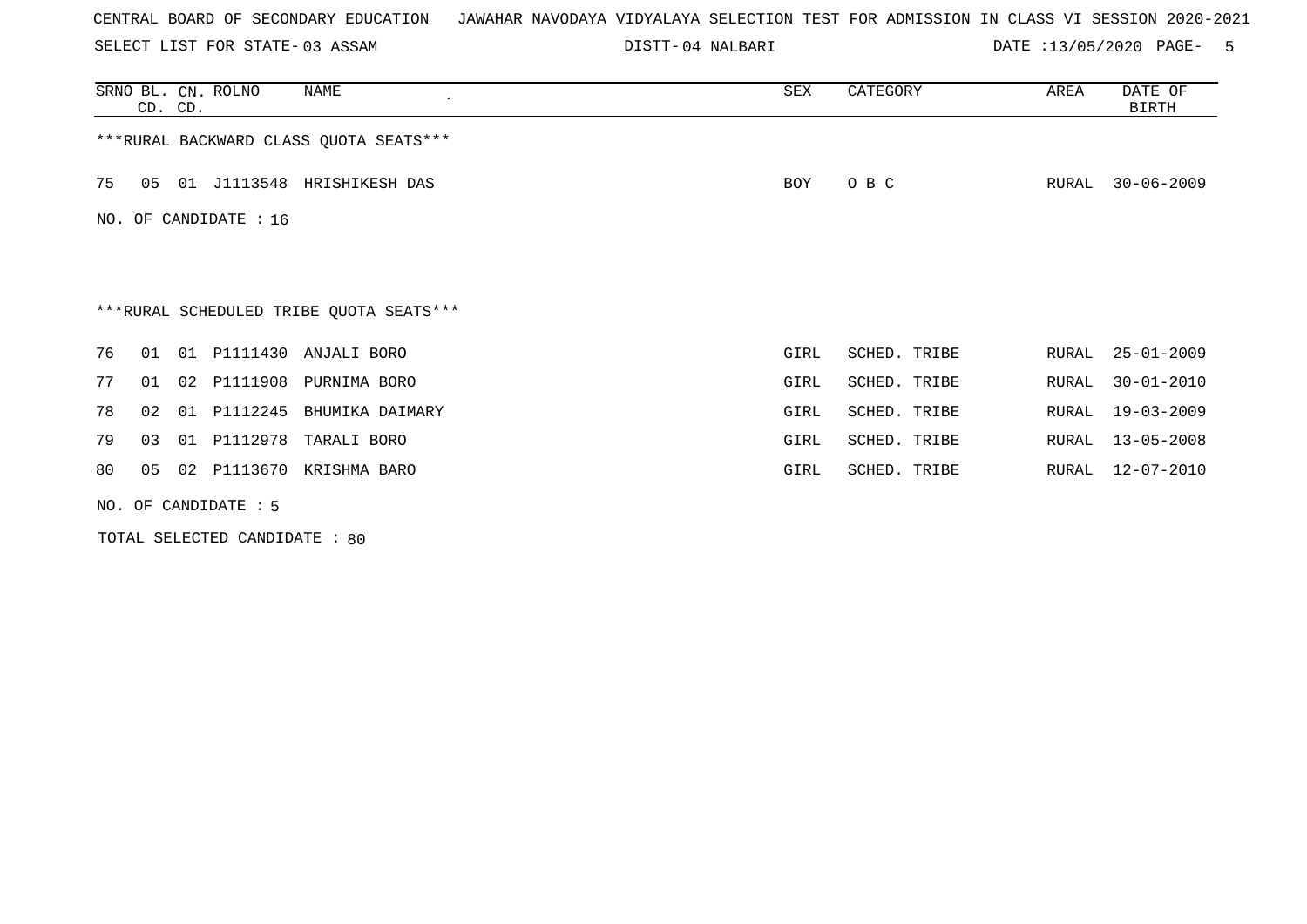SELECT LIST FOR STATE- DISTT- 03 ASSAM

05 SIBASAGAR DATE :13/05/2020 PAGE- 1

|    |    | CD. CD. | SRNO BL. CN. ROLNO    | NAME                                    | SEX        | CATEGORY       | <b>AREA</b> | DATE OF<br><b>BIRTH</b> |
|----|----|---------|-----------------------|-----------------------------------------|------------|----------------|-------------|-------------------------|
|    |    |         | ***OPEN UR SEATS***   |                                         |            |                |             |                         |
| 1  | 01 |         |                       | 02 N1114480 IPSITA KOPALIAL HANDIQUE    | GIRL       | O B C          | RURAL       | $29 - 09 - 2009$        |
| 2  | 01 |         |                       | 03 J1114639 MANABENDRA RAJKONWAR        | <b>BOY</b> | O B C          | RURAL       | $06 - 07 - 2008$        |
| 3  | 01 |         |                       | 03 N1114675 MISS ANIKHA DUTTA           | GIRL       | O B C          | RURAL       | $05 - 01 - 2010$        |
| 4  | 01 |         | 04 N1115203           | TONOYA PHUKON                           | GIRL       | O B C          | RURAL       | $19 - 10 - 2009$        |
| 5  | 03 | 01      | J1115942              | GYANOV BORAH                            | <b>BOY</b> | O B C          | RURAL       | $05 - 03 - 2009$        |
| 6  | 03 | 01      | N1116002              | KRISHNANJALI GHARPHALIA                 | GIRL       | O B C          | RURAL       | $25 - 02 - 2009$        |
| 7  | 03 | 02      | I1116296              | TAMIM BORAH                             | <b>BOY</b> | <b>GENERAL</b> | RURAL       | $10 - 11 - 2008$        |
| 8  | 04 | 01      | C1116608              | SRI AONGSUMAN DAS                       | <b>BOY</b> | SCHED. CASTE   | URBAN       | $25 - 08 - 2009$        |
| 9  | 05 | 01      |                       | J1116842 KOUSTAVMONI GOGOI              | BOY        | O B C          | RURAL       | $23 - 11 - 2008$        |
| 10 | 06 |         |                       | 01 N1117369 MOUSUMI CHETIA              | GIRL       | O B C          | RURAL       | $15 - 08 - 2007$        |
|    |    |         | NO. OF CANDIDATE : 10 |                                         |            |                |             |                         |
|    |    |         |                       | *** OPEN SCHEDULED CASTE QUOTA SEATS*** |            |                |             |                         |
| 11 | 04 | 01      | 01116574 RIYA DAS     |                                         | GIRL       | SCHED. CASTE   | RURAL       | $04 - 04 - 2010$        |
| 12 | 05 |         |                       | 01 K1116691 ARINDOM DAS                 | <b>BOY</b> | SCHED. CASTE   | RURAL       | $06 - 06 - 2007$        |

13 05 02 K1116907 MONURANJAN DAS BOY SCHED. CASTE RURAL 10-08-2009

NO. OF CANDIDATE : 3

\*\*\*OPEN DISABLED QUOTA SEATS\*\*\*

14 02 01 N1115586 PARAKSHI LEKHARU GIRL O B C RURAL 04-02-2010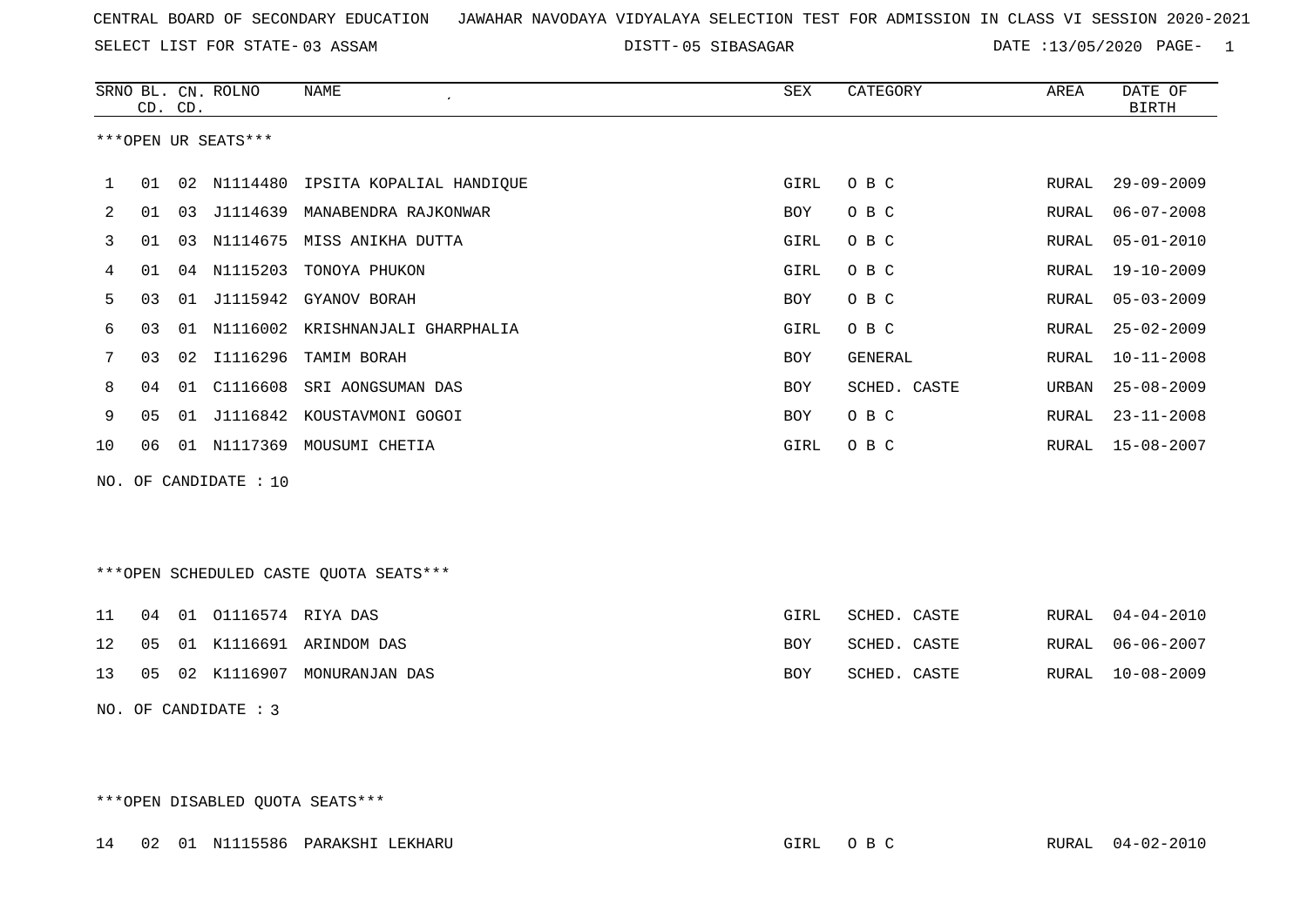SELECT LIST FOR STATE- DISTT- 03 ASSAM

05 SIBASAGAR DATE :13/05/2020 PAGE- 2

|    | CD. CD. |    | SRNO BL. CN. ROLNO     | NAME                                   | SEX        | CATEGORY     | AREA  | DATE OF<br><b>BIRTH</b> |
|----|---------|----|------------------------|----------------------------------------|------------|--------------|-------|-------------------------|
|    |         |    | NO. OF CANDIDATE : 1   |                                        |            |              |       |                         |
|    |         |    |                        |                                        |            |              |       |                         |
|    |         |    |                        | *** OPEN BACKWARD CLASS QUOTA SEATS*** |            |              |       |                         |
| 15 | 01      |    |                        | 01 N1114217 ASTHA BORGOHAIN            | GIRL       | O B C        | RURAL | 16-10-2009              |
| 16 | 01      |    | 03 J1114788            | NIKHIL HAJAM                           | BOY        | O B C        | RURAL | $26 - 12 - 2008$        |
| 17 | 03      |    |                        | 01 N1115817 ANWESHA BORUAH             | GIRL       | O B C        | RURAL | $12 - 07 - 2008$        |
| 18 | 04      |    |                        | 01 F1116644 UPASHANA KONWAR            | GIRL       | O B C        | URBAN | $01 - 01 - 2009$        |
| 19 | 05      |    |                        | 02 J1117091 SRI MEGHRANJAN KHANIKOR    | BOY        | O B C        | RURAL | $03 - 09 - 2009$        |
|    |         |    | NO. OF CANDIDATE : 5   |                                        |            |              |       |                         |
|    |         |    |                        |                                        |            |              |       |                         |
|    |         |    |                        |                                        |            |              |       |                         |
|    |         |    |                        | ***OPEN SCHEDULED TRIBE QUOTA SEATS*** |            |              |       |                         |
| 20 | 04      |    |                        | 01 L1116378 CHANOKYA MILI              | <b>BOY</b> | SCHED. TRIBE | RURAL | $04 - 08 - 2007$        |
|    |         |    | NO. OF CANDIDATE : $1$ |                                        |            |              |       |                         |
|    |         |    |                        |                                        |            |              |       |                         |
|    |         |    |                        |                                        |            |              |       |                         |
|    |         |    | ***RURAL OPEN SEATS*** |                                        |            |              |       |                         |
|    |         |    |                        |                                        |            |              |       |                         |
| 21 | 01      |    |                        | 01 J1114092 ABHILASH MOHAN             | BOY        | O B C        | RURAL | $26 - 03 - 2008$        |
| 22 | 01      | 03 | J1114671               | MINMOY MARAR                           | BOY        | O B C        | RURAL | $28 - 12 - 2007$        |
| 23 |         |    |                        | 01 03 I1114774 NAYAN JYOTI MAHANTA     | BOY        | GENERAL      |       | RURAL 17-03-2009        |
| 24 | 01      |    |                        | 04 M1115157 SUMAN DAS                  | GIRL       | GENERAL      |       | RURAL 14-07-2009        |
| 25 | 02      |    |                        | 01 J1115247 ACHUYAT BHUYAN             | BOY        | O B C        | RURAL | 13-08-2009              |
| 26 |         |    |                        | 02 01 J1115343 BORUN BIKASH BORUAH     | BOY        | O B C        |       | RURAL 14-11-2008        |

27 02 01 K1115349 DAYALJYOTI HAZARIKA **BOY SCHED. CASTE** RURAL 01-07-2008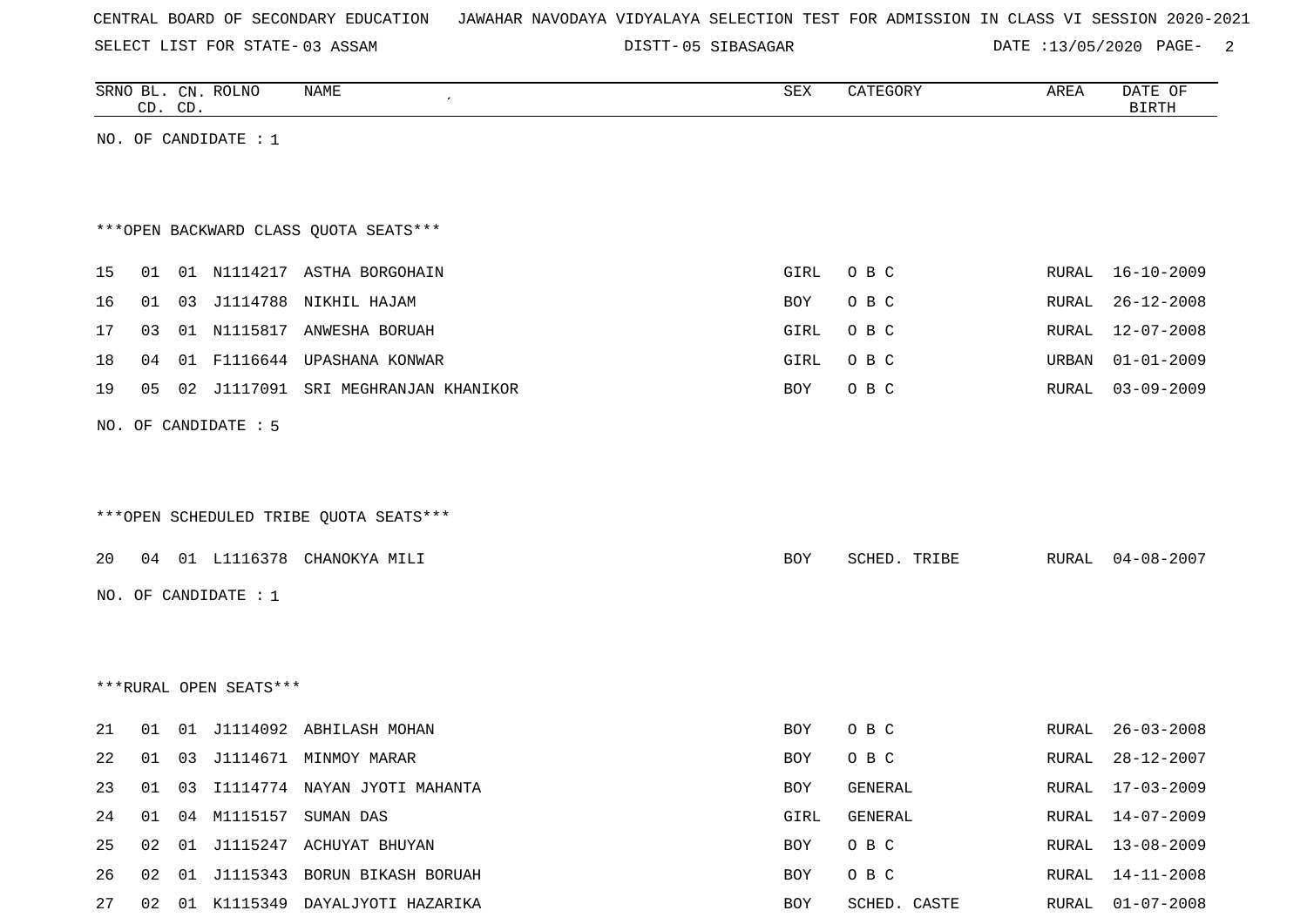SELECT LIST FOR STATE- DISTT- 03 ASSAM

05 SIBASAGAR DATE :13/05/2020 PAGE- 3

|    |    | CD. CD. | SRNO BL. CN. ROLNO     | NAME                             | SEX        | CATEGORY     | AREA          | DATE OF<br><b>BIRTH</b> |
|----|----|---------|------------------------|----------------------------------|------------|--------------|---------------|-------------------------|
|    |    |         | ***RURAL OPEN SEATS*** |                                  |            |              |               |                         |
| 28 | 02 |         | 01 N1115549            | MUNMI BORUAH                     | GIRL       | O B C        | RURAL         | $12 - 07 - 2010$        |
| 29 | 02 | 01      | 01115638               | PUJA HAZARIKA                    | GIRL       | SCHED. CASTE | RURAL         | $13 - 03 - 2009$        |
| 30 | 02 | 01      | J1115747               | SUMAN KURMI                      | BOY        | O B C        | RURAL         | $29 - 12 - 2008$        |
| 31 | 03 |         | 01 N1115877            | CHAYANIKA DUTTA                  | GIRL       | O B C        | ${\tt RURAL}$ | $21 - 11 - 2009$        |
| 32 | 03 | 01      |                        | J1115946 HIMANTA SIKHAR HANDIQUE | <b>BOY</b> | O B C        | RURAL         | $09 - 11 - 2010$        |
| 33 | 03 |         | 01 N1115958            | JIGYASHA BORUAH                  | GIRL       | O B C        | RURAL         | $21 - 03 - 2009$        |
| 34 | 03 | 01      | N1116157               | PUJA GOGOI                       | GIRL       | O B C        | RURAL         | $27 - 09 - 2008$        |
| 35 | 03 | 02      |                        | M1116304 TASTING BEGUM TASRIN    | GIRL       | GENERAL      | RURAL         | $26 - 09 - 2008$        |
| 36 | 04 |         |                        | 01 N1116344 ALISA CHANGMAI       | GIRL       | O B C        | RURAL         | $01 - 02 - 2008$        |
| 37 | 04 | 01      |                        | J1116415 HEMANTA KHANIKAR        | <b>BOY</b> | O B C        | <b>RURAL</b>  | $03 - 01 - 2009$        |
| 38 | 04 |         |                        | 01 J1116450 KOUSHIK GOGOI        | <b>BOY</b> | O B C        | <b>RURAL</b>  | $13 - 06 - 2009$        |
| 39 | 04 | 01      |                        | N1116481 MISS JOYSHREE GOGOI     | GIRL       | O B C        | RURAL         | $27 - 11 - 2008$        |
| 40 | 04 |         |                        | 01 N1116536 PINKI BORAH          | GIRL       | O B C        | RURAL         | $22 - 03 - 2009$        |
| 41 | 05 |         |                        | 01 N1116680 ANOSUYA TAMULY       | GIRL       | O B C        | RURAL         | $30 - 01 - 2009$        |
| 42 | 05 |         |                        | 01 K1116697 ASHIS DAS            | BOY        | SCHED. CASTE | RURAL         | $21 - 08 - 2008$        |
| 43 | 05 |         | 01 L1116748            | CHINMOY MILI                     | BOY        | SCHED. TRIBE | RURAL         | $14 - 11 - 2008$        |
| 44 | 05 |         |                        | 01 N1116792 HIMASHI GOGOI        | GIRL       | O B C        | <b>RURAL</b>  | $23 - 03 - 2009$        |
| 45 | 05 |         |                        | 01 J1116804 JIBAN JYOTI SAIKIA   | BOY        | O B C        | RURAL         | $23 - 02 - 2008$        |
| 46 | 05 | 02      |                        | 01117081 SNEHA DAS               | GIRL       | SCHED. CASTE | RURAL         | $10 - 09 - 2008$        |
| 47 | 06 | 01      |                        | J1117154 AKASH KISHAN            | BOY        | O B C        | RURAL         | $05 - 10 - 2009$        |
| 48 | 06 | 01      |                        | N1117374 MURSANA RAJKONWAR       | GIRL       | O B C        | RURAL         | $10 - 03 - 2009$        |
| 49 | 06 |         |                        | 01 N1117441 OUEEN NEOG           | GIRL       | O B C        | RURAL         | $20 - 10 - 2008$        |
| 50 | 06 |         | 01 J1117491 SIBA DAS   |                                  | <b>BOY</b> | O B C        | RURAL         | $21 - 09 - 2009$        |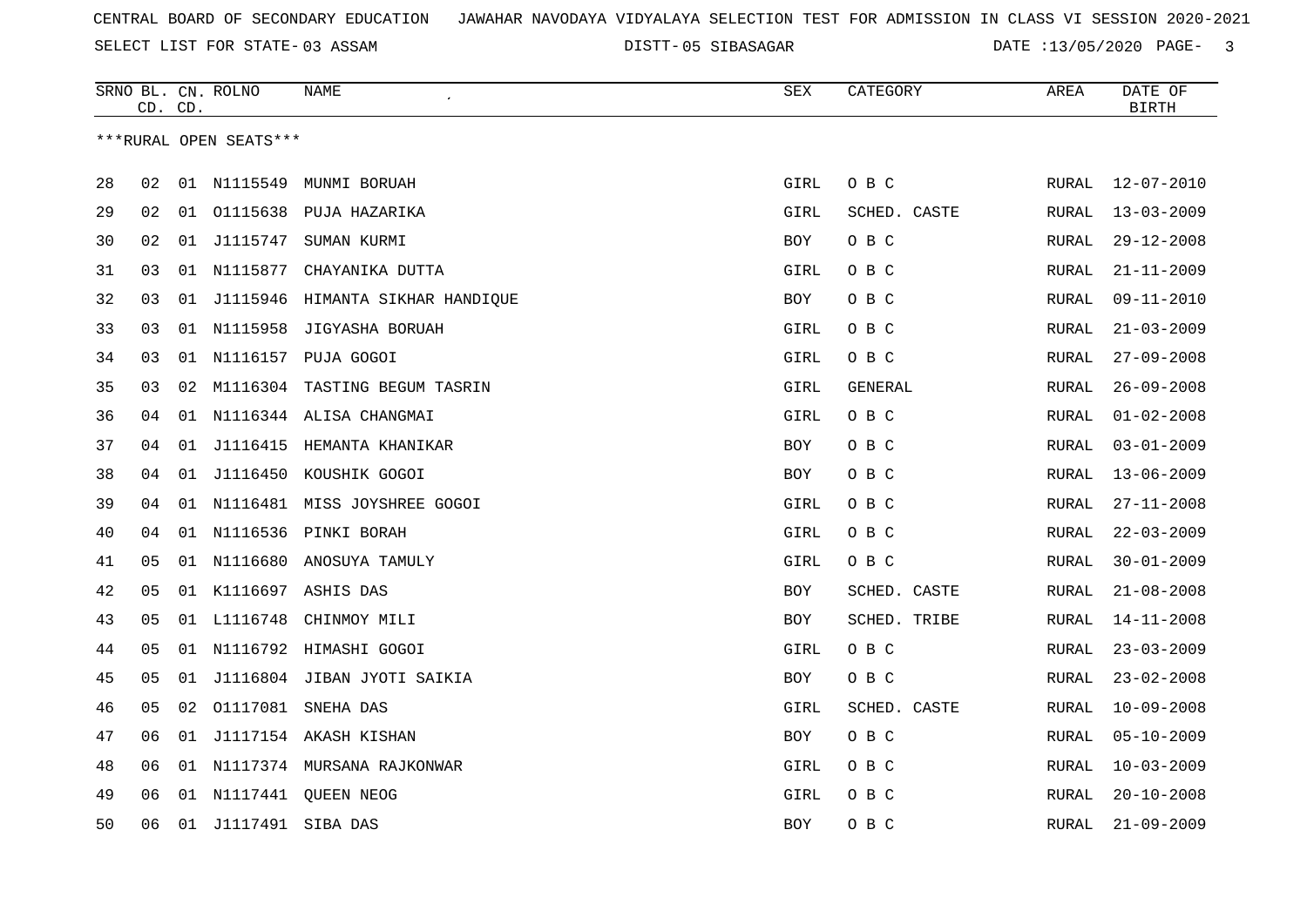| CENTRAL BOARD OF SECONDARY EDUCATION – JAWAHAR NAVODAYA VIDYALAYA SELECTION TEST FOR ADMISSION IN CLASS VI SESSION 2020-2021 |  |  |  |  |
|------------------------------------------------------------------------------------------------------------------------------|--|--|--|--|
|------------------------------------------------------------------------------------------------------------------------------|--|--|--|--|

SELECT LIST FOR STATE- DISTT- 03 ASSAM

05 SIBASAGAR DATE :13/05/2020 PAGE- 4

|                                         |    | CD. CD. | SRNO BL. CN. ROLNO    | <b>NAME</b><br>$\bullet$            | SEX        | CATEGORY     | AREA         | DATE OF<br><b>BIRTH</b> |
|-----------------------------------------|----|---------|-----------------------|-------------------------------------|------------|--------------|--------------|-------------------------|
|                                         |    |         | NO. OF CANDIDATE : 30 |                                     |            |              |              |                         |
|                                         |    |         |                       |                                     |            |              |              |                         |
|                                         |    |         |                       |                                     |            |              |              |                         |
| ***RURAL SCHEDULED CASTE QUOTA SEATS*** |    |         |                       |                                     |            |              |              |                         |
| 51                                      | 01 |         |                       | 04 L1114960 RAJAT MORANG            | <b>BOY</b> | SCHED. TRIBE | RURAL        | $21 - 06 - 2010$        |
| 52                                      | 02 |         |                       | 01 01115614 PRIYA DAS               | GIRL       | SCHED. CASTE | RURAL        | $23 - 08 - 2008$        |
| 53                                      | 03 |         |                       | 01 K1115898 DIBYAJYOTI DAS          | <b>BOY</b> | SCHED. CASTE | RURAL        | $20 - 08 - 2009$        |
| 54                                      | 03 |         | 01 K1116047           | MOINA DAS                           | BOY        | SCHED. CASTE | RURAL        | $12 - 06 - 2009$        |
| 55                                      | 04 |         |                       | 01 P1116374 BISHTY DEORI            | GIRL       | SCHED. TRIBE | <b>RURAL</b> | $10 - 04 - 2008$        |
| 56                                      | 04 |         | 01 01116497           | MRIDUSMITA HAZARIKA                 | GIRL       | SCHED. CASTE | RURAL        | $30 - 11 - 2010$        |
| 57                                      | 05 |         |                       | 01 K1116716 BHARGAV JYOTI DAS       | BOY        | SCHED. CASTE | RURAL        | $23 - 10 - 2009$        |
| 58                                      | 05 | 01      | K1116786 GYANDEEP     |                                     | BOY        | SCHED. CASTE | RURAL        | $14 - 08 - 2008$        |
| 59                                      | 05 |         |                       | 02 K1117043 RIYON JYOTI DAS         | BOY        | SCHED. CASTE | RURAL        | $14 - 03 - 2009$        |
| NO. OF CANDIDATE : 9                    |    |         |                       |                                     |            |              |              |                         |
|                                         |    |         |                       |                                     |            |              |              |                         |
|                                         |    |         |                       |                                     |            |              |              |                         |
| *** RURAL BACKWARD CLASS QUOTA SEATS*** |    |         |                       |                                     |            |              |              |                         |
| 60                                      | 01 |         |                       | 01 N1114305 BISHTIRNA PHUKON        | GIRL       | O B C        | RURAL        | $14 - 01 - 2010$        |
| 61                                      | 01 |         |                       | 01 N1114354 DEBASHREE GOGOI         | GIRL       | O B C        | RURAL        | $15 - 02 - 2009$        |
| 62                                      | 01 | 02      |                       | J1114471 HIMANTA GOGOI              | BOY        | O B C        | <b>RURAL</b> | $20 - 07 - 2009$        |
| 63                                      | 01 | 03      | N1114889              | PRINCE PRIYA CHETIA                 | GIRL       | O B C        | RURAL        | $03 - 05 - 2010$        |
| 64                                      | 01 |         | 04 N1115189           | SUSMITA KONWAR                      | GIRL       | O B C        | <b>RURAL</b> | $03 - 09 - 2009$        |
| 65                                      | 02 |         |                       | 01 J1115591 PARTHAPROTIM POHUCHUNGI | <b>BOY</b> | O B C        | RURAL        | $23 - 07 - 2008$        |

66 03 01 N1115888 DEBASHREE GOGOI GIRL O B C RURAL 22-06-2009 67 03 01 N1115995 KOMOLIKA KONWAR GIRL O B C RURAL 06-02-2009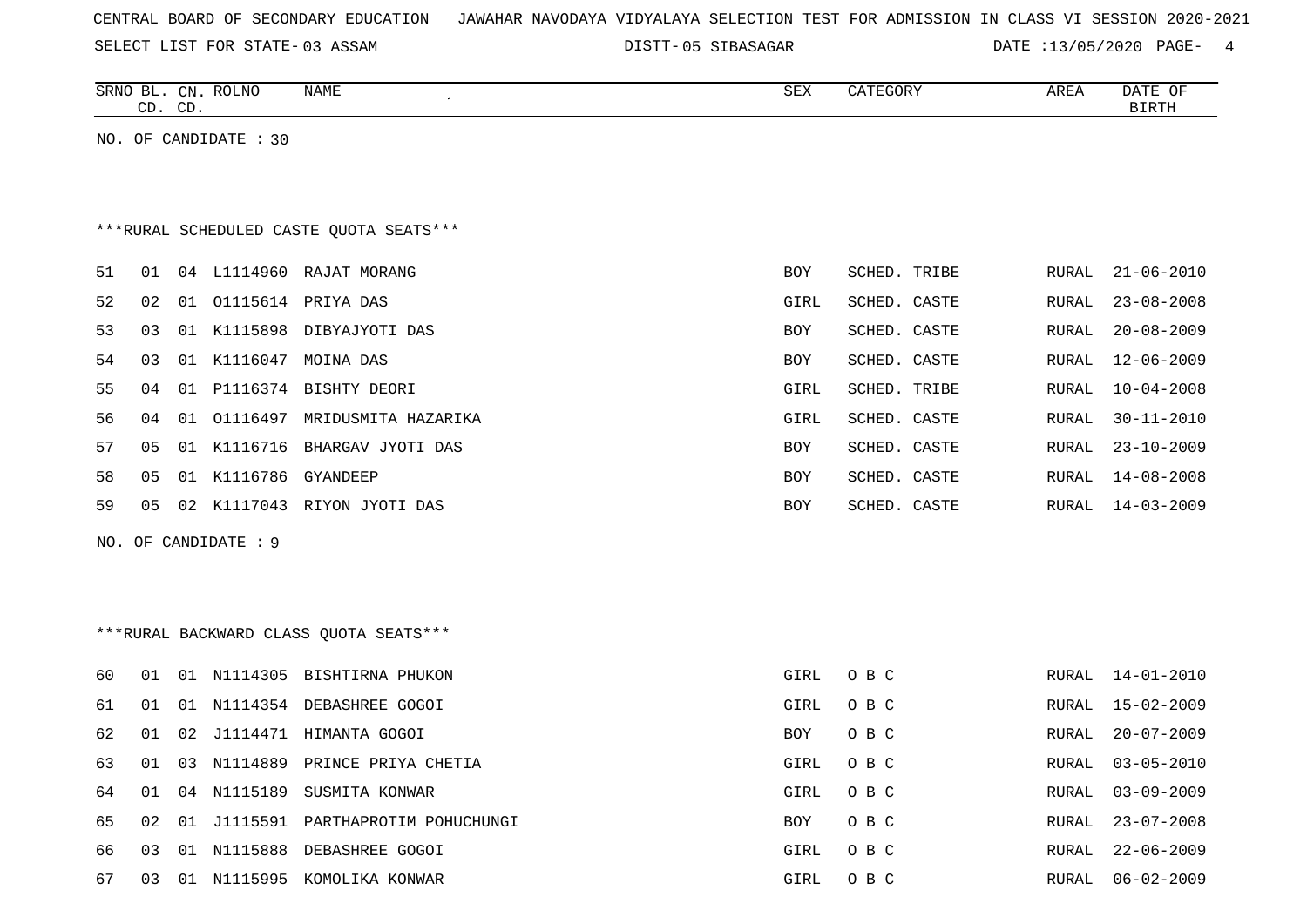SELECT LIST FOR STATE- DISTT- 03 ASSAM

05 SIBASAGAR DATE :13/05/2020 PAGE- 5

|    |    | CD. CD. | SRNO BL. CN. ROLNO    | <b>NAME</b><br>$\cdot$                  | <b>SEX</b> | CATEGORY     | <b>AREA</b>  | DATE OF<br><b>BIRTH</b> |
|----|----|---------|-----------------------|-----------------------------------------|------------|--------------|--------------|-------------------------|
|    |    |         |                       | ***RURAL BACKWARD CLASS OUOTA SEATS***  |            |              |              |                         |
| 68 | 03 |         |                       | 01 N1116068 NAIRITA BORUAH              | GIRL       | O B C        | RURAL        | 15-12-2008              |
| 69 | 03 | 01      | J1116107              | PINKU GOGOI                             | <b>BOY</b> | O B C        | RURAL        | $04 - 01 - 2008$        |
| 70 | 03 |         |                       | 01 N1116123 PRANAMI BORUAH              | GIRL       | O B C        | RURAL        | $10 - 12 - 2009$        |
| 71 | 03 |         |                       | 01 J1116130 PRINCE BORUAH               | BOY        | O B C        | RURAL        | $26 - 01 - 2009$        |
| 72 | 03 | 02      | N1116210              | SANSKRITA DEOGHARIA                     | GIRL       | O B C        | RURAL        | $08 - 03 - 2009$        |
| 73 | 03 | 02      | N1116276              | SUDARSHI PHUKON                         | GIRL       | O B C        | RURAL        | $05 - 01 - 2009$        |
| 74 | 03 | 02      | N1116309              | TONMOYEE PHUKON                         | GIRL       | O B C        | RURAL        | $22 - 04 - 2008$        |
| 75 | 04 |         | 01 N1116465           | MANAKHI DUTTA                           | GIRL       | O B C        | RURAL        | $10 - 04 - 2008$        |
|    |    |         | NO. OF CANDIDATE : 16 |                                         |            |              |              |                         |
|    |    |         |                       |                                         |            |              |              |                         |
|    |    |         |                       |                                         |            |              |              |                         |
|    |    |         |                       | ***RURAL SCHEDULED TRIBE QUOTA SEATS*** |            |              |              |                         |
| 76 | 01 |         | 01 L1114249           | BHAROT KARMAKAR                         | <b>BOY</b> | SCHED. TRIBE | RURAL        | $02 - 12 - 2008$        |
| 77 | 03 | 01      | L1115988              | KAUSTOBJYOTI MECH                       | <b>BOY</b> | SCHED. TRIBE | RURAL        | $06 - 06 - 2008$        |
| 78 | 03 | 02      | P1116206              | SAMPRITY MECH                           | GIRL       | SCHED. TRIBE | <b>RURAL</b> | $21 - 11 - 2008$        |
| 79 | 04 |         |                       | 01 L1116425 INDRAJIT TAYE               | <b>BOY</b> | SCHED. TRIBE | RURAL        | 18-04-2009              |

- 80 05 02 P1116910 MOUSUMI PAYANG GIRL SCHED. TRIBE RURAL SCHED. TRIBE RURAL 27-01-2009
- NO. OF CANDIDATE : 5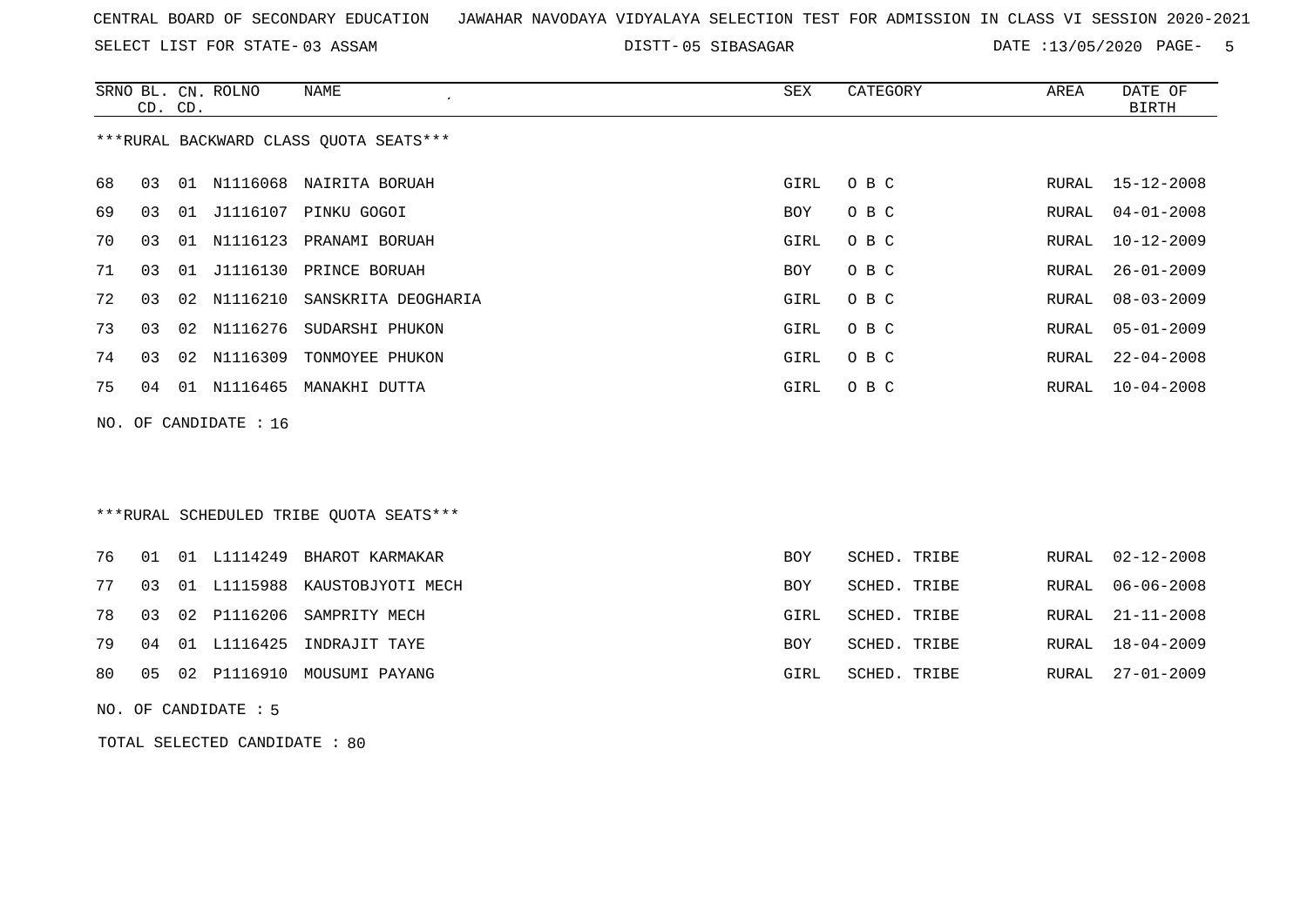06 CACHAR DATE :13/05/2020 PAGE- 1

|    | CD. CD.        |    | SRNO BL. CN. ROLNO  | NAME                   | <b>SEX</b> | CATEGORY     | AREA  | DATE OF<br>BIRTH |
|----|----------------|----|---------------------|------------------------|------------|--------------|-------|------------------|
|    |                |    | ***OPEN UR SEATS*** |                        |            |              |       |                  |
|    | 02             | 02 | 01118168 RENU DAS   |                        | GIRL       | SCHED. CASTE | RURAL | $25 - 09 - 2007$ |
| 2  | 03             | 04 | 01119295            | SUPARNA DAS            | GIRL       | SCHED. CASTE | RURAL | $02 - 07 - 2007$ |
| 3  | 0 <sub>5</sub> | 01 | K1119799            | BIPRAJIT DAS           | <b>BOY</b> | SCHED. CASTE | RURAL | $01 - 07 - 2008$ |
| 4  | 05             | 02 | C1119968            | KRIPESH DAS            | <b>BOY</b> | SCHED. CASTE | URBAN | $05 - 02 - 2008$ |
| 5  | 05             | 03 | K1120415            | SURAJ DAS              | BOY        | SCHED. CASTE | RURAL | 04-12-2007       |
| 6  | 06             | 01 | C1120707            | POLASH DAS             | <b>BOY</b> | SCHED. CASTE | URBAN | $01 - 07 - 2009$ |
|    | 06             | 01 | G1120846            | SNEHA DAS              | GIRL       | SCHED. CASTE | URBAN | $20 - 07 - 2008$ |
| 8  | 07             | 01 | K1120994            | DEPAK DAS              | <b>BOY</b> | SCHED. CASTE | RURAL | $31 - 12 - 2007$ |
| 9  | 07             | 01 | I1121035            | JAHIR HUSSAIN MAZUMDER | BOY        | GENERAL      | RURAL | 18-07-2007       |
| 10 | 08             | 01 | K1121436            | SANJOY DAS             | BOY        | SCHED. CASTE | RURAL | $01 - 10 - 2008$ |
|    |                |    |                     |                        |            |              |       |                  |

NO. OF CANDIDATE : 10

\*\*\*OPEN SCHEDULED CASTE QUOTA SEATS\*\*\*

|  |                                | 11  05  01  K1119784  BHUSHAN DAS | BOY        | SCHED. CASTE |  | RURAL 06-10-2007 |
|--|--------------------------------|-----------------------------------|------------|--------------|--|------------------|
|  | 12  05  03  01120134  PUJA DAS |                                   | GIRL       | SCHED. CASTE |  | RURAL 11-10-2007 |
|  |                                | 13 05 03 K1120156 RAJESH DAS      | <b>BOY</b> | SCHED. CASTE |  | RURAL 01-09-2008 |
|  |                                | 14 06 01 G1120690 PAROMITA DAS    | GIRL       | SCHED. CASTE |  | URBAN 06-10-2007 |

NO. OF CANDIDATE : 4

\*\*\*OPEN BACKWARD CLASS QUOTA SEATS\*\*\* 15 01 01 J1117731 YOIHENBA YUMNAM BOY O B C RURAL 03-01-2009 16 03 01 B1118511 ARMAN THANGJAM BOY O B C URBAN 23-10-2008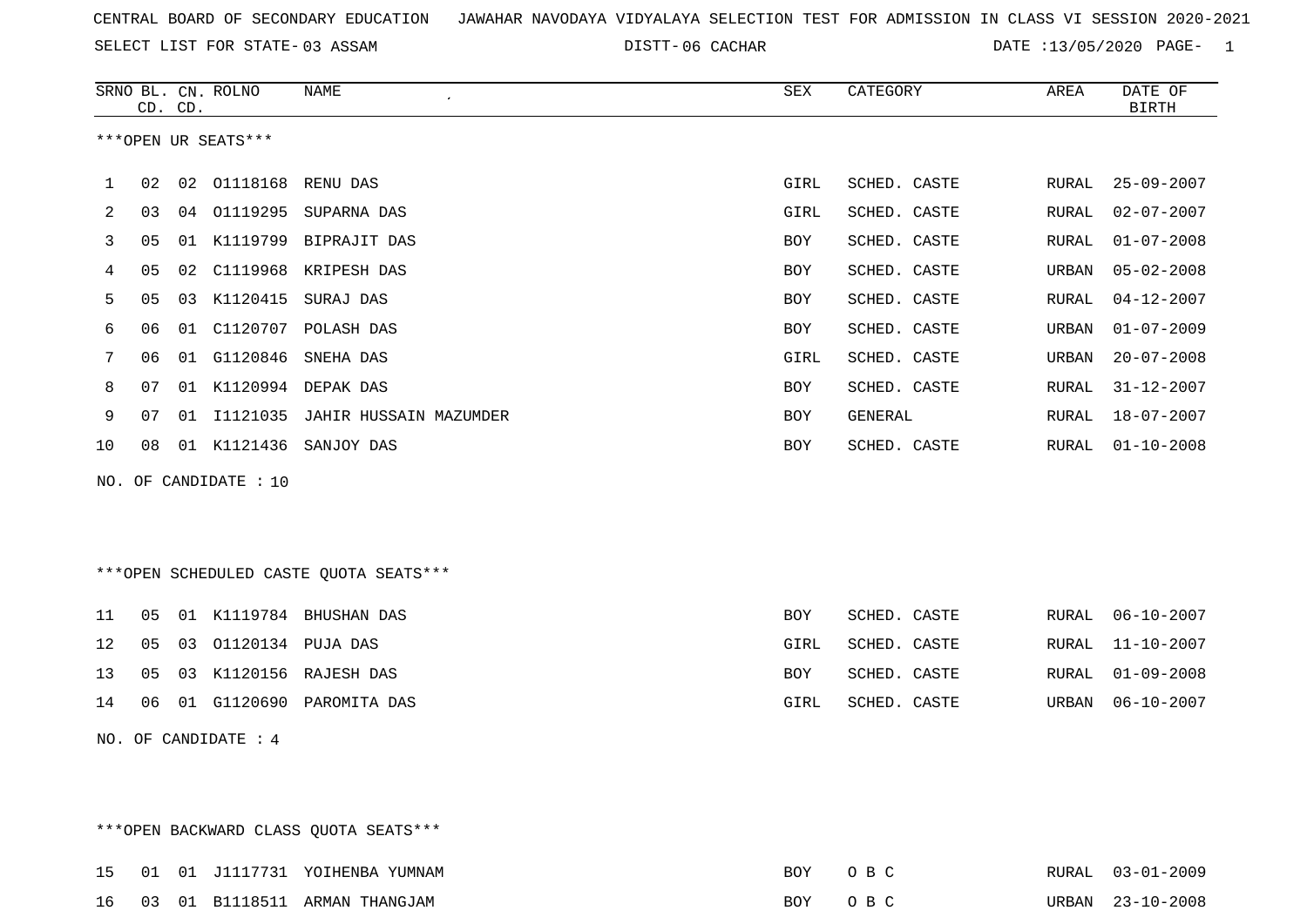SELECT LIST FOR STATE- DISTT- 03 ASSAM

DISTT-06 CACHAR **DATE** :13/05/2020 PAGE- 2

|    | CD. CD. |    | SRNO BL. CN. ROLNO     | <b>NAME</b>                            | <b>SEX</b> | CATEGORY     | AREA         | DATE OF<br><b>BIRTH</b> |
|----|---------|----|------------------------|----------------------------------------|------------|--------------|--------------|-------------------------|
|    |         |    |                        | *** OPEN BACKWARD CLASS QUOTA SEATS*** |            |              |              |                         |
| 17 |         |    |                        | 04 01 J1119378 A NIRUPAM SINGHA        | BOY        | O B C        |              | RURAL 19-12-2007        |
| 18 | 04      |    | 01 J1119438            | GUNJAN SINHA                           | BOY        | O B C        | RURAL        | $08 - 05 - 2009$        |
| 19 | 07      |    |                        | 01 N1121082 MINHAJ AHMED               | GIRL       | O B C        | RURAL        | $02 - 01 - 2008$        |
|    |         |    | NO. OF CANDIDATE : 5   |                                        |            |              |              |                         |
|    |         |    |                        |                                        |            |              |              |                         |
|    |         |    |                        | ***OPEN SCHEDULED TRIBE QUOTA SEATS*** |            |              |              |                         |
| 20 |         |    |                        | 01 01 P1117604 JOYSHREE BARMAN         | GIRL       | SCHED. TRIBE | RURAL        | $31 - 12 - 2008$        |
|    |         |    | NO. OF CANDIDATE : $1$ |                                        |            |              |              |                         |
|    |         |    |                        |                                        |            |              |              |                         |
|    |         |    |                        |                                        |            |              |              |                         |
|    |         |    | ***RURAL OPEN SEATS*** |                                        |            |              |              |                         |
| 21 | 01      |    | 01 01117586 DIYA DAS   |                                        | GIRL       | SCHED. CASTE | RURAL        | $09 - 07 - 2009$        |
| 22 | 01      |    |                        | 01 L1117636 PINKURAJ BARMAN            | BOY        | SCHED. TRIBE | RURAL        | $01 - 10 - 2008$        |
| 23 | 02      | 01 |                        | K1117749 ABHOY BAISHNAB                | BOY        | SCHED. CASTE | RURAL        | $27 - 07 - 2008$        |
| 24 | 02      | 01 |                        | M1117795 ARSHIDA AMIN MAZUMDER         | GIRL       | GENERAL      | RURAL        | $02 - 04 - 2008$        |
| 25 | 02      | 01 |                        | I1117823 BISHNU BAISHNAB               | BOY        | GENERAL      | RURAL        | 12-02-2009              |
| 26 | 02      | 01 | I1118013               | MEHRAJ MUMIN BARBHUIYA                 | BOY        | GENERAL      | RURAL        | $01 - 06 - 2009$        |
| 27 |         |    |                        | 02 03 M1118381 SUSMITA DAS             | GIRL       | GENERAL      | RURAL        | $03 - 01 - 2009$        |
| 28 | 03      |    |                        | 02 K1118726 KARAN CHOUDHURY            | BOY        | SCHED. CASTE | RURAL        | $10 - 11 - 2007$        |
| 29 | 03      |    |                        | 03 I1118937 NURUL ALOOM BARBHUIYA      | BOY        | GENERAL      | RURAL        | 02-11-2007              |
| 30 | 03      |    |                        | 04 N1119323 TH ABEMA DEVI              | GIRL       | O B C        | RURAL        | $25 - 10 - 2009$        |
| 31 | 04      | 01 |                        | K1119372 ALAK DAS                      | BOY        | SCHED. CASTE | RURAL        | $11 - 08 - 2007$        |
| 32 | 04      |    | 01 K1119373 ALOK DAS   |                                        | BOY        | SCHED. CASTE | <b>RURAL</b> | $26 - 02 - 2008$        |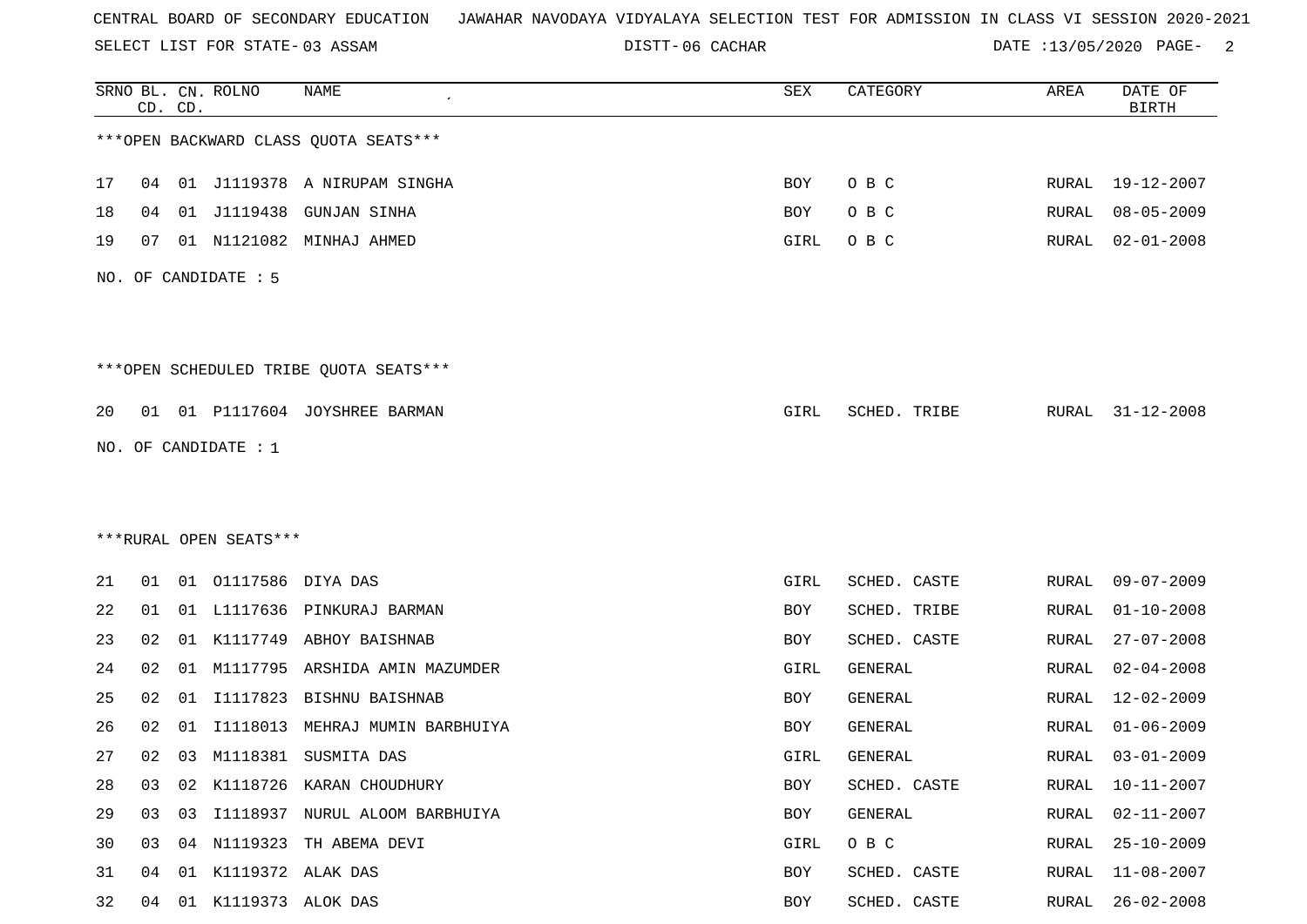06 CACHAR DATE :13/05/2020 PAGE- 3

|    | CD. CD. |    | SRNO BL. CN. ROLNO     | NAME                           | <b>SEX</b> | CATEGORY       | AREA         | DATE OF<br><b>BIRTH</b> |
|----|---------|----|------------------------|--------------------------------|------------|----------------|--------------|-------------------------|
|    |         |    | ***RURAL OPEN SEATS*** |                                |            |                |              |                         |
| 33 | 04      | 01 | K1119391 ARUP DAS      |                                | <b>BOY</b> | SCHED. CASTE   | RURAL        | $26 - 02 - 2008$        |
| 34 | 04      | 01 | K1119401               | BIJAY DAS                      | <b>BOY</b> | SCHED. CASTE   | RURAL        | $04 - 12 - 2007$        |
| 35 | 04      | 01 |                        | M1119464 JUMANA KAWSAR LASKAR  | GIRL       | GENERAL        | RURAL        | $19 - 12 - 2008$        |
| 36 | 04      | 01 | K1119567               | RANAJOY DAS                    | <b>BOY</b> | SCHED. CASTE   | RURAL        | $30 - 10 - 2008$        |
| 37 | 05      | 01 | K1119804               | BISHAL DAS                     | <b>BOY</b> | SCHED. CASTE   | RURAL        | $22 - 08 - 2007$        |
| 38 | 05      | 03 | K1120058               | NAYAN DAS                      | <b>BOY</b> | SCHED. CASTE   | RURAL        | $06 - 05 - 2008$        |
| 39 | 06      | 01 | 01120856               | SRISHTI RANI DAS               | GIRL       | SCHED. CASTE   | RURAL        | $10 - 09 - 2007$        |
| 40 | 07      | 01 | M1120948               | AFRUJA AKTAR LASKAR            | GIRL       | <b>GENERAL</b> | RURAL        | $13 - 10 - 2008$        |
| 41 | 07      | 01 |                        | M1121042 JASMIN SULTANA LASKAR | GIRL       | GENERAL        | RURAL        | $17 - 06 - 2007$        |
| 42 | 08      | 01 | K1121338               | JIBAN CHOUDHURY                | <b>BOY</b> | SCHED. CASTE   | RURAL        | $08 - 12 - 2007$        |
| 43 | 08      | 01 |                        | O1121382 PAYEL DAS             | GIRL       | SCHED. CASTE   | <b>RURAL</b> | $02 - 11 - 2007$        |
| 44 | 08      | 01 | K1121416               | RIPON DAS                      | <b>BOY</b> | SCHED. CASTE   | RURAL        | $20 - 09 - 2007$        |
| 45 | 08      | 01 | 01121433               | SANDHYA CHOUDHURY              | GIRL       | SCHED. CASTE   | RURAL        | $06 - 02 - 2008$        |
| 46 | 08      | 01 | I1121481               | TANVEER AZIZ LASKAR            | <b>BOY</b> | GENERAL        | RURAL        | $26 - 05 - 2008$        |
|    |         |    |                        |                                |            |                |              |                         |

NO. OF CANDIDATE : 26

\*\*\*RURAL SCHEDULED CASTE QUOTA SEATS\*\*\*

| 47  | 02 |             | 01 K1117955 KRISHNA DAS    | BOY        | SCHED. CASTE |       | RURAL 30-07-2008 |
|-----|----|-------------|----------------------------|------------|--------------|-------|------------------|
| 48. | 04 |             | 01 01119537 PINKI DAS      | GIRL       | SCHED. CASTE |       | RURAL 30-04-2008 |
| 49  |    |             | 05 01 K1119801 BISESH DAS  | <b>BOY</b> | SCHED. CASTE |       | RURAL 26-06-2008 |
| 50  |    |             | 05 01 K1119806 BISHAL DAS  | <b>BOY</b> | SCHED. CASTE |       | RURAL 04-09-2007 |
| 51  |    |             | 05 01 01119833 DEBJANI DAS | GIRL       | SCHED. CASTE |       | RURAL 29-11-2007 |
| 52  | 05 |             | 02 K1119935 JOYANTA DAS    | <b>BOY</b> | SCHED. CASTE |       | RURAL 23-03-2009 |
| 53  | 05 | 02 01119960 | KHUSHI DAS                 | GIRL       | SCHED. CASTE | RURAL | 22-07-2008       |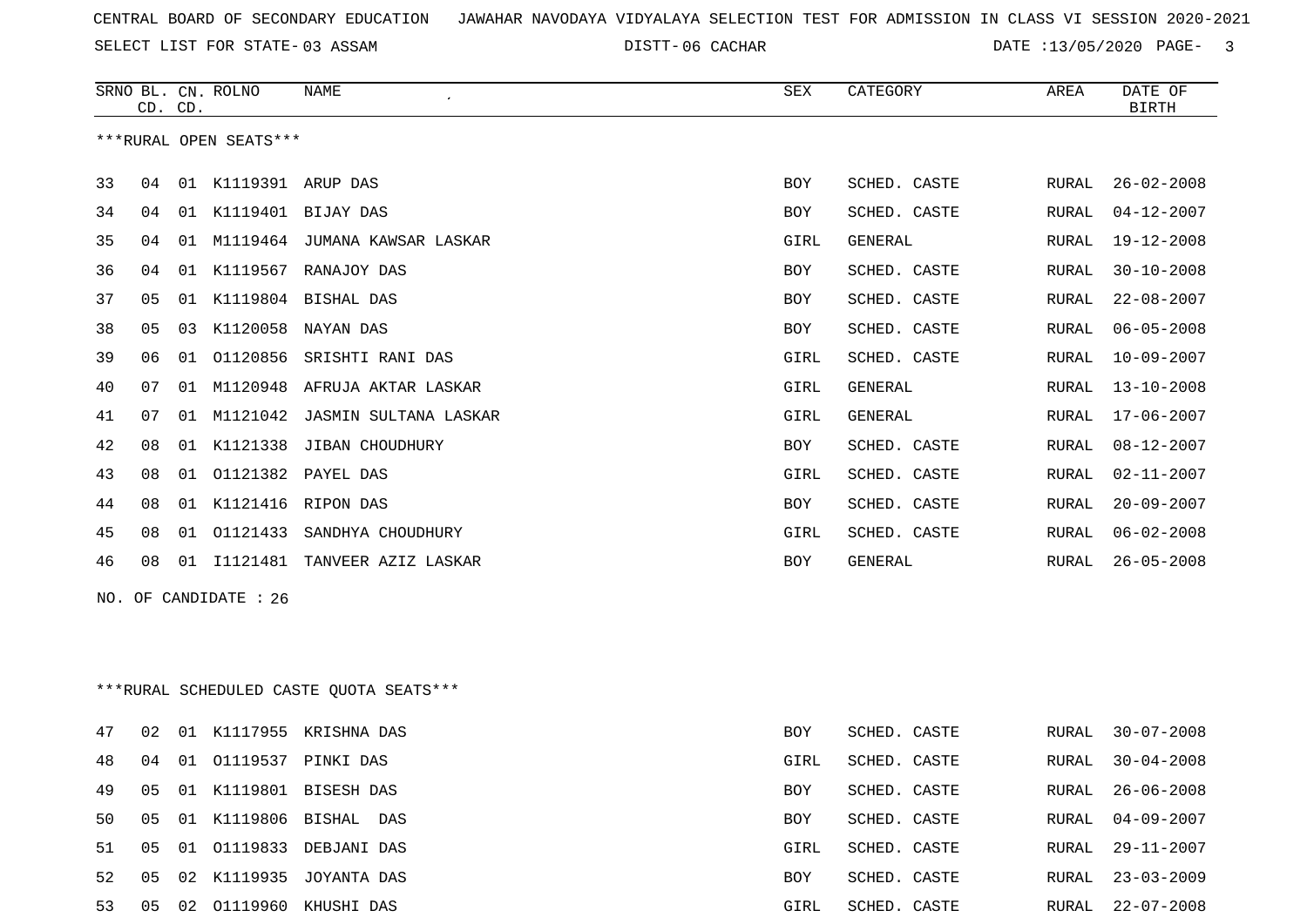SELECT LIST FOR STATE- DISTT- 03 ASSAM

06 CACHAR DATE :13/05/2020 PAGE- 4

|    |                                         | CD. CD. | SRNO BL. CN. ROLNO | NAME               | SEX        | CATEGORY     | AREA  | DATE OF<br>BIRTH |  |  |
|----|-----------------------------------------|---------|--------------------|--------------------|------------|--------------|-------|------------------|--|--|
|    | ***RURAL SCHEDULED CASTE OUOTA SEATS*** |         |                    |                    |            |              |       |                  |  |  |
| 54 | 05                                      | 03      |                    | K1120018 MONOJ DAS | <b>BOY</b> | SCHED. CASTE | RURAL | 19-12-2008       |  |  |
| 55 | 05                                      | 03      |                    | K1120158 RAJIB DAS | BOY        | SCHED. CASTE | RURAL | $28 - 07 - 2007$ |  |  |
| 56 | 05                                      | 03      | K1120219           | RUHAN DAS          | <b>BOY</b> | SCHED. CASTE | RURAL | $26 - 02 - 2008$ |  |  |
| 57 | 05                                      | 03      | K1120317           | SATYAJIT DAS       | BOY        | SCHED. CASTE | RURAL | $10 - 03 - 2008$ |  |  |
| 58 | 07                                      |         | 02 K1121264        | SWAPNA DEEP DAS    | BOY        | SCHED. CASTE | RURAL | $28 - 02 - 2008$ |  |  |
| 59 | 08                                      | 01      | 01121389           | PRIOTAMA DAS       | GIRL       | SCHED. CASTE | RURAL | 26-11-2007       |  |  |
|    | NO. OF CANDIDATE : 13                   |         |                    |                    |            |              |       |                  |  |  |

# \*\*\*RURAL BACKWARD CLASS QUOTA SEATS\*\*\*

| 60 | 02 |                 |          | 01 N1118020 MOHASWETA PAUL         | GIRL       | O B C | RURAL | 11-02-2009       |
|----|----|-----------------|----------|------------------------------------|------------|-------|-------|------------------|
| 61 | 02 | 02 <sub>o</sub> |          | J1118301 SHIBAJI KUMAR NATH        | <b>BOY</b> | O B C | RURAL | $11 - 12 - 2008$ |
| 62 | 03 | 02              |          | J1118833 MD SHAHAD HUSSAIN         | BOY        | O B C | RURAL | $10 - 06 - 2008$ |
| 63 | 04 | 01              |          | N1119379 ANISHA CHOWHAN            | GIRL       | O B C | RURAL | $16 - 04 - 2010$ |
| 64 | 04 |                 |          | 01 N1119396 B ANJALI SHARMA        | GIRL       | O B C | RURAL | $01 - 12 - 2007$ |
| 65 | 04 | 01              |          | J1119441 HIBBUR RASUL              | BOY        | O B C | RURAL | $24 - 10 - 2007$ |
| 66 | 04 | 01              | J1119446 | IMRAN NAZIR AHMED                  | BOY        | O B C | RURAL | $29 - 07 - 2007$ |
| 67 | 04 | 01              |          | J1119472 KOIJOM MANIMATUM SINGHA   | <b>BOY</b> | O B C | RURAL | $05 - 12 - 2008$ |
| 68 | 04 | 01              |          | J1119590 RUPAM GOALA               | BOY        | O B C | RURAL | $24 - 02 - 2009$ |
| 69 | 04 |                 |          | 01 N1119611 SANJITA NATH CHOUDHURY | GIRL       | O B C | RURAL | 13-03-2010       |
| 70 | 04 | 01              |          | J1119612 SATYAJIT SINGHA           | <b>BOY</b> | O B C | RURAL | $09 - 12 - 2009$ |
| 71 | 04 | 01              |          | J1119630 SIDDARTHA NATH            | BOY        | O B C | RURAL | $23 - 07 - 2008$ |
| 72 | 05 | 03              |          | J1120080 OLIUL HASAN               | BOY        | O B C | RURAL | $20 - 03 - 2008$ |
| 73 | 07 | 01              |          | J1121014 HABIBUL ISLAM             | BOY        | O B C | RURAL | $01 - 10 - 2008$ |
| 74 | 07 | 01              |          | J1121099 MUKTAR ALOM               | BOY        | O B C | RURAL | $02 - 01 - 2008$ |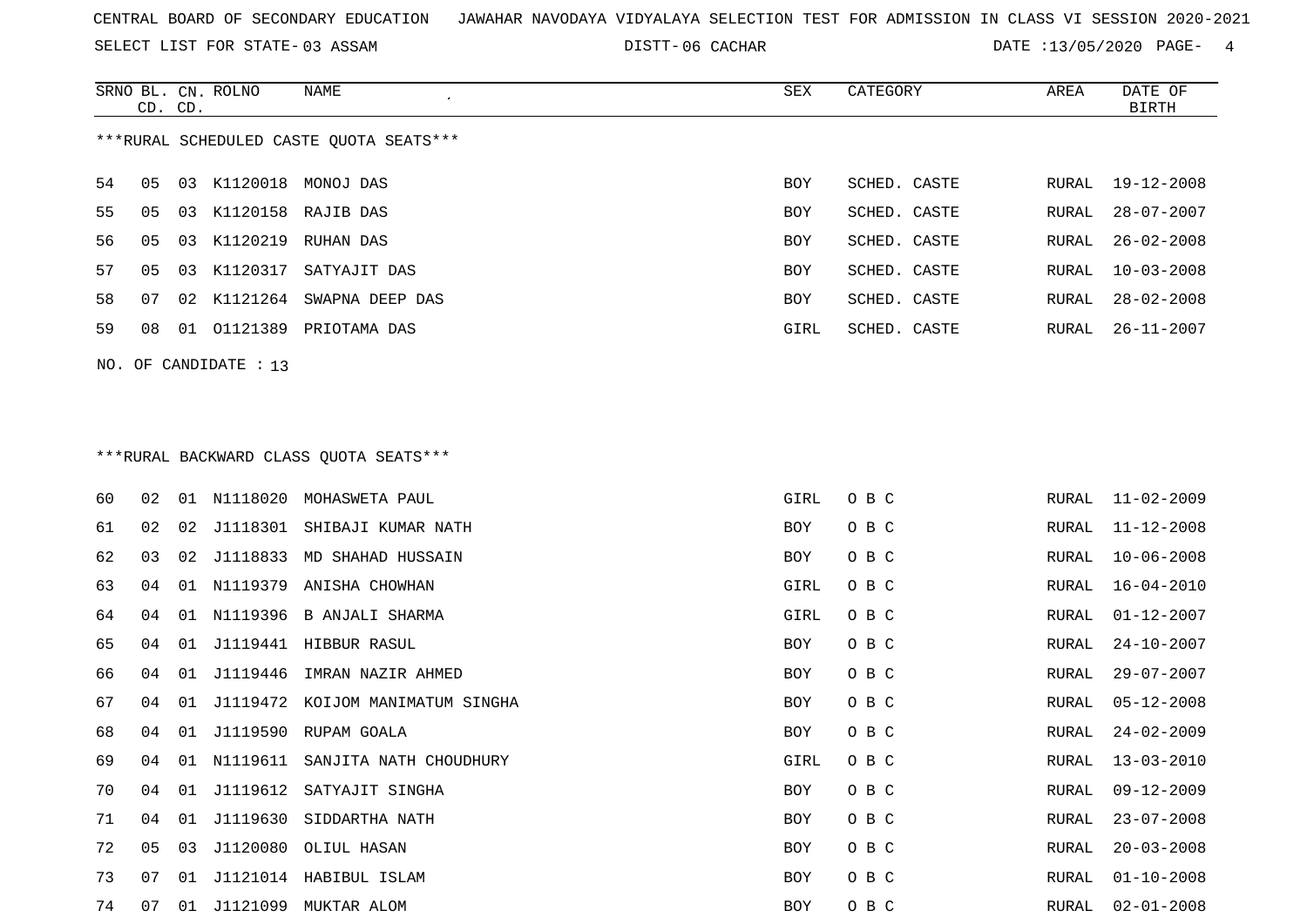SELECT LIST FOR STATE- DISTT- 03 ASSAM

06 CACHAR DATE :13/05/2020 PAGE- 5

|          | CD. CD. | SRNO BL. CN. ROLNO   | NAME<br>$\cdot$                         | SEX        | CATEGORY     | AREA  | DATE OF<br><b>BIRTH</b> |
|----------|---------|----------------------|-----------------------------------------|------------|--------------|-------|-------------------------|
|          |         |                      | *** RURAL BACKWARD CLASS QUOTA SEATS*** |            |              |       |                         |
| 75<br>07 |         |                      | 02 N1121164 RIJMA BEGAM                 | GIRL       | O B C        | RURAL | $15 - 06 - 2007$        |
| NO.      |         | OF CANDIDATE : 16    |                                         |            |              |       |                         |
|          |         |                      |                                         |            |              |       |                         |
|          |         |                      | ***RURAL SCHEDULED TRIBE QUOTA SEATS*** |            |              |       |                         |
| 76<br>01 |         |                      | 01 L1117728 VICTOR POW RONGMEI          | BOY        | SCHED. TRIBE | RURAL | $27 - 08 - 2009$        |
| 77<br>03 |         | 02 L1118731          | KHANRAI RONGMEI                         | <b>BOY</b> | SCHED. TRIBE | RURAL | $23 - 12 - 2007$        |
| 78<br>04 |         |                      | 01 P1119453 JIYA BARMAN                 | GIRL       | SCHED. TRIBE | RURAL | $24 - 08 - 2008$        |
| 79<br>07 |         | 01 L1121113          | NAMDUAN RONGMEI                         | <b>BOY</b> | SCHED. TRIBE | RURAL | $15 - 05 - 2008$        |
| 80<br>07 |         |                      | 01 L1121124 NINGTHUI RONGMEI            | <b>BOY</b> | SCHED. TRIBE | RURAL | 15-07-2008              |
|          |         | NO. OF CANDIDATE : 5 |                                         |            |              |       |                         |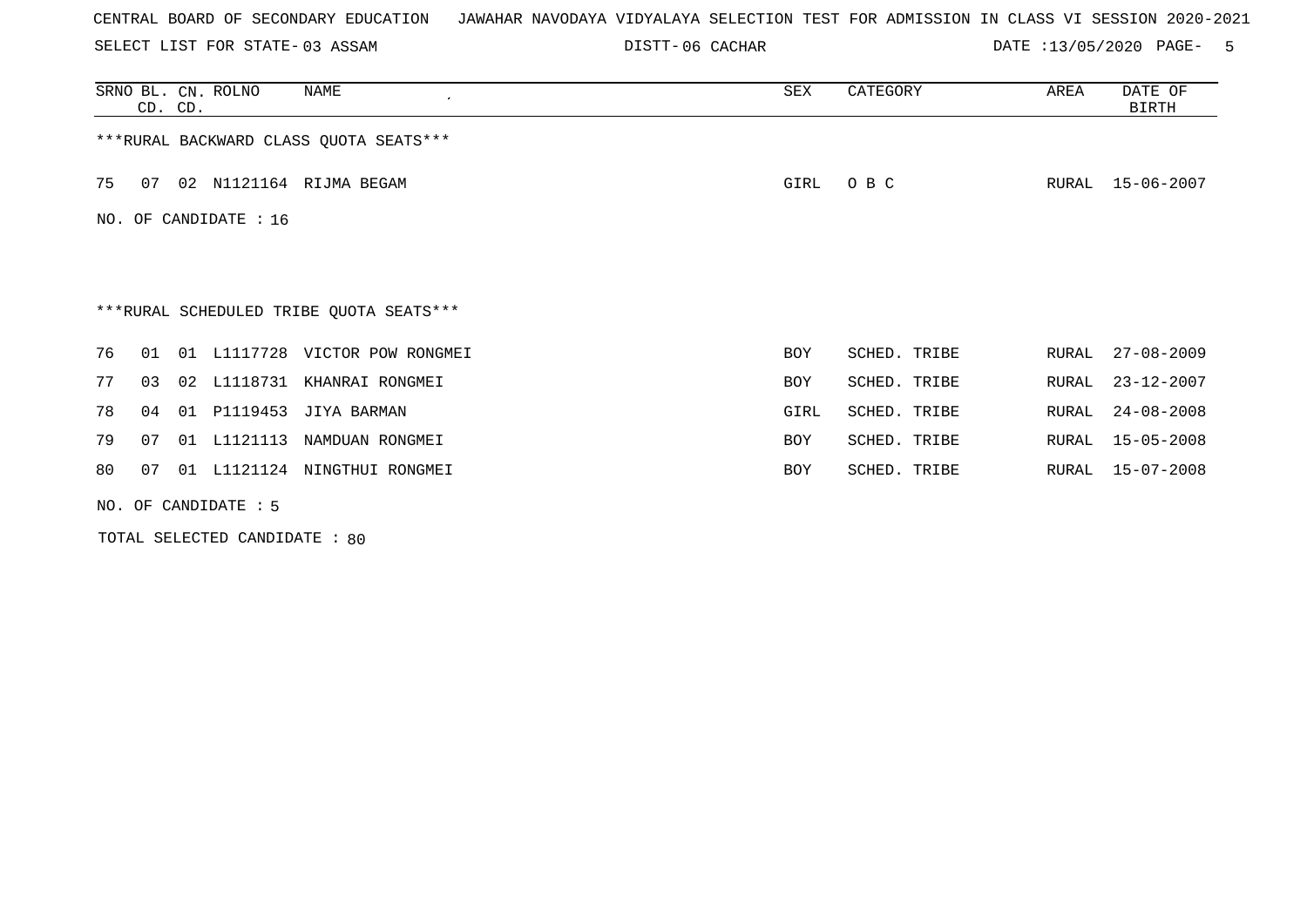SELECT LIST FOR STATE- DISTT- 03 ASSAM

DISTT-07 KOKRAJHAR DATE :13/05/2020 PAGE- 1

|    |    | CD. CD. | SRNO BL. CN. ROLNO   | NAME                                   | ${\tt SEX}$ | CATEGORY     | AREA  | DATE OF<br><b>BIRTH</b> |
|----|----|---------|----------------------|----------------------------------------|-------------|--------------|-------|-------------------------|
|    |    |         | ***OPEN UR SEATS***  |                                        |             |              |       |                         |
| ı  | 01 |         |                      | 01 P1121578 KUMKUM BRAHMA              | GIRL        | SCHED. TRIBE |       | RURAL 16-08-2009        |
| 2  | 02 | 01      | I1122246             | MAHAMMAD NAFIZ ALI                     | BOY         | GENERAL      | RURAL | $04 - 07 - 2009$        |
| 3  | 03 |         | 01 I1123105          | MD. FIRDOUS ALOM                       | BOY         | GENERAL      | RURAL | $11 - 09 - 2007$        |
| 4  | 03 |         |                      | 01 N1123140 MOUMITA KUNDU              | GIRL        | O B C        | RURAL | $20 - 01 - 2010$        |
| 5  | 04 |         |                      | 01 M1123565 NARGISH SULTANA            | GIRL        | GENERAL      | RURAL | 17-11-2007              |
|    |    |         | NO. OF CANDIDATE : 5 |                                        |             |              |       |                         |
|    |    |         |                      | ***OPEN SCHEDULED CASTE QUOTA SEATS*** |             |              |       |                         |
| 6  | 02 |         |                      | 01 K1122032 GIRIRAJ BARMAN             | BOY         | SCHED. CASTE | RURAL | $24 - 10 - 2007$        |
| 7  | 05 |         |                      | 01 K1124167 SUJAN KUMAR BISWAS         | BOY         | SCHED. CASTE | RURAL | 18-08-2009              |
| 8  | 05 |         | 01 K1124168          | SUJAY SHAW                             | BOY         | SCHED. CASTE | RURAL | $16 - 01 - 2008$        |
|    |    |         | NO. OF CANDIDATE : 3 |                                        |             |              |       |                         |
|    |    |         |                      | ***OPEN DISABLED QUOTA SEATS***        |             |              |       |                         |
| 9  |    |         |                      | 05 01 J1123763 BIKASH HEMBROM          | BOY         | O B C        |       | RURAL 13-05-2010        |
|    |    |         | NO. OF CANDIDATE : 1 |                                        |             |              |       |                         |
|    |    |         |                      | *** OPEN BACKWARD CLASS QUOTA SEATS*** |             |              |       |                         |
| 10 |    |         |                      | 03  01  J1122848  ANKUR  RAY           | BOY         | O B C        |       | RURAL 01-03-2009        |
| 11 |    |         |                      | 03 01 J1123061 KESHABANANDA ROY        | BOY         | O B C        |       | RURAL 17-11-2008        |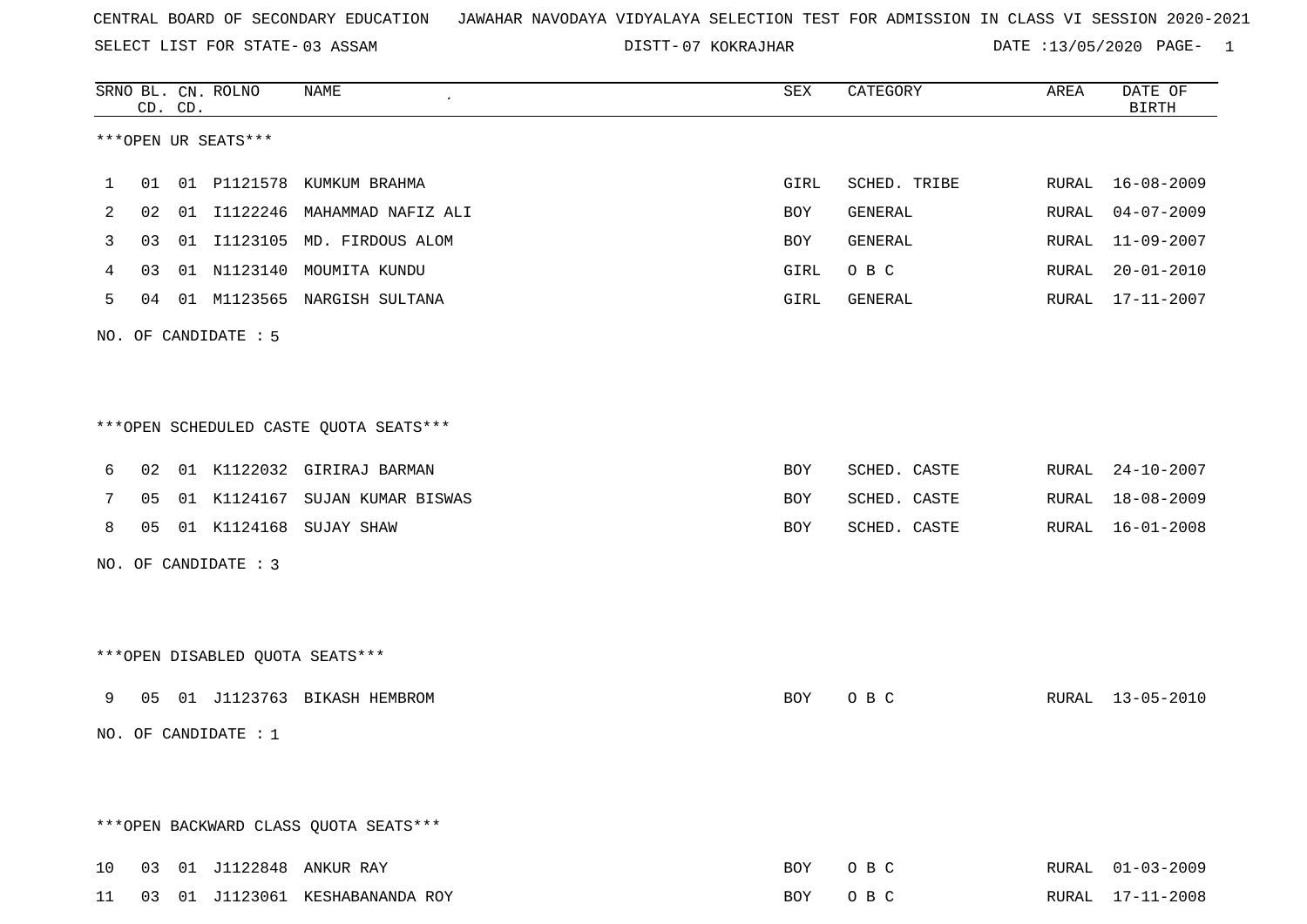SELECT LIST FOR STATE- DISTT- 03 ASSAM

07 KOKRAJHAR DATE :13/05/2020 PAGE- 2

|    |    | CD. CD. | SRNO BL. CN. ROLNO     | NAME                                   | SEX  | CATEGORY     | AREA         | DATE OF<br><b>BIRTH</b> |
|----|----|---------|------------------------|----------------------------------------|------|--------------|--------------|-------------------------|
|    |    |         |                        | *** OPEN BACKWARD CLASS QUOTA SEATS*** |      |              |              |                         |
| 12 | 05 |         |                        | 01 J1123757 BHASKAR BARMAN             | BOY  | O B C        | RURAL        | $17 - 10 - 2007$        |
| 13 | 05 |         | 01 J1123919            | MANISH KUMAR SAH                       | BOY  | O B C        | RURAL        | $02 - 08 - 2008$        |
| 14 | 05 |         |                        | 01 J1124065 RATUL BARMAN               | BOY  | O B C        | RURAL        | $30 - 01 - 2008$        |
|    |    |         | NO. OF CANDIDATE : 5   |                                        |      |              |              |                         |
|    |    |         |                        |                                        |      |              |              |                         |
|    |    |         |                        | ***OPEN SCHEDULED TRIBE QUOTA SEATS*** |      |              |              |                         |
| 15 | 01 |         |                        | 01 P1121536 DHALIMA BRAHMA             | GIRL | SCHED. TRIBE | RURAL        | $30 - 08 - 2009$        |
| 16 | 02 |         |                        | 01 P1122238 LIPIKA BRAHMA              | GIRL | SCHED. TRIBE | RURAL        | $18 - 10 - 2009$        |
| 17 | 02 | 02      |                        | D1122390 NERSWN BRAHMA                 | BOY  | SCHED. TRIBE | URBAN        | $12 - 01 - 2010$        |
| 18 | 02 |         |                        | 02 H1122556 RIMIKHA BASUMATARY         | GIRL | SCHED. TRIBE | URBAN        | $14 - 03 - 2009$        |
| 19 | 02 |         |                        | 02 D1122611 RWHW RWHW WARY             | BOY  | SCHED. TRIBE | URBAN        | $11 - 04 - 2009$        |
| 20 | 05 |         | 01 P1124038            | PUJA BRAHMA                            | GIRL | SCHED. TRIBE | RURAL        | $25 - 01 - 2009$        |
|    |    |         | NO. OF CANDIDATE : 6   |                                        |      |              |              |                         |
|    |    |         |                        |                                        |      |              |              |                         |
|    |    |         |                        |                                        |      |              |              |                         |
|    |    |         | ***RURAL OPEN SEATS*** |                                        |      |              |              |                         |
| 21 | 01 |         |                        | 01 I1121667 SHAMIM REJA PRODHANI       | BOY  | GENERAL      | RURAL        | $02 - 12 - 2008$        |
| 22 | 01 |         |                        | 01 I1121686 ZAHIR HUSSAIN              | BOY  | GENERAL      | RURAL        | $03 - 07 - 2007$        |
| 23 | 02 |         |                        | 01 N1121968 DIPSHIKHA ROY              | GIRL | O B C        | <b>RURAL</b> | $25 - 12 - 2009$        |
| 24 | 02 |         |                        | 02 I1122397 NIJAMUL PARAMANIK          | BOY  | GENERAL      | RURAL        | $06 - 12 - 2007$        |
| 25 | 02 |         |                        | 02 I1122607 RUHUL AMIN                 | BOY  | GENERAL      | RURAL        | $09 - 08 - 2008$        |
| 26 | 02 | 02      | I1122643               | SAMIM AHMED                            | BOY  | GENERAL      | RURAL        | $02 - 10 - 2008$        |
| 27 | 02 |         |                        | 02 M1122746 SUHANA PARBIN              | GIRL | GENERAL      | RURAL        | $28 - 09 - 2008$        |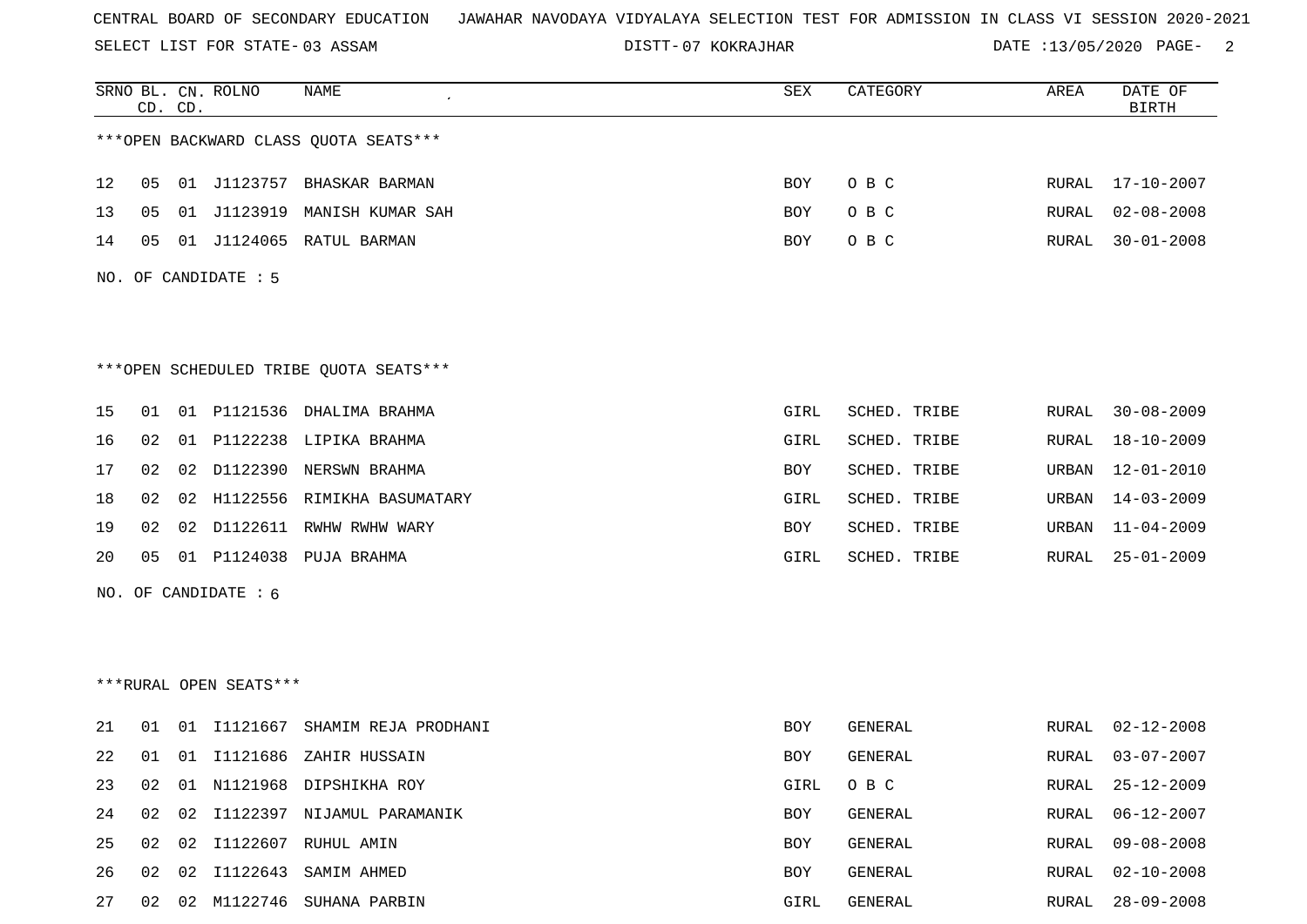SELECT LIST FOR STATE- DISTT- 03 ASSAM

DISTT-07 KOKRAJHAR DATE :13/05/2020 PAGE- 3

|    | CD. | CD. | SRNO BL. CN. ROLNO     | NAME                                    | SEX        | CATEGORY       | AREA         | DATE OF<br><b>BIRTH</b> |
|----|-----|-----|------------------------|-----------------------------------------|------------|----------------|--------------|-------------------------|
|    |     |     | ***RURAL OPEN SEATS*** |                                         |            |                |              |                         |
| 28 | 03  |     |                        | 01 I1122834 AL AMIN ISLAM               | BOY        | GENERAL        | RURAL        | $02 - 10 - 2007$        |
| 29 | 03  |     |                        | 01 I1123091 MAINUR ALI                  | BOY        | GENERAL        | RURAL        | $03 - 01 - 2008$        |
| 30 | 03  |     |                        | 01 M1123256 SANIYA NASRIN               | GIRL       | <b>GENERAL</b> | RURAL        | $25 - 12 - 2008$        |
| 31 | 04  | 01  | J1123336               | ABHISEK POKHREL                         | BOY        | O B C          | RURAL        | $03 - 10 - 2008$        |
| 32 | 04  | 01  |                        | N1123620 RAJSHRI DEBNATH                | GIRL       | O B C          | RURAL        | $26 - 06 - 2008$        |
| 33 | 04  | 01  | I1123646               | SHEIKH MOHAMMAD TAIF                    | BOY        | <b>GENERAL</b> | RURAL        | $27 - 10 - 2007$        |
| 34 | 05  | 01  |                        | I1123816 FARHAN MASUD                   | BOY        | GENERAL        | RURAL        | $17 - 02 - 2009$        |
| 35 | 05  | 01  |                        | I1123984 MOSTAKIM AKAND                 | BOY        | GENERAL        | RURAL        | $28 - 09 - 2009$        |
| 36 | 05  |     |                        | 01 N1124151 SONALIKA BARMAN             | GIRL       | O B C          | RURAL        | $22 - 04 - 2009$        |
|    |     |     | NO. OF CANDIDATE : 16  |                                         |            |                |              |                         |
|    |     |     |                        |                                         |            |                |              |                         |
|    |     |     |                        |                                         |            |                |              |                         |
|    |     |     |                        | ***RURAL SCHEDULED CASTE QUOTA SEATS*** |            |                |              |                         |
| 37 | 02  |     |                        | 01 K1122017 GABINDA SARKAR              | BOY        | SCHED. CASTE   | RURAL        | $03 - 05 - 2010$        |
| 38 | 04  | 01  |                        | 01123524 MAMPI MANDAL                   | GIRL       | SCHED. CASTE   | RURAL        | $23 - 03 - 2009$        |
| 39 | 04  |     |                        | 01 K1123637 ROCKY DAS                   | <b>BOY</b> | SCHED. CASTE   | RURAL        | $21 - 06 - 2008$        |
| 40 | 05  |     |                        | 01 K1123795 DHIRAJ DUTTA                | BOY        | SCHED. CASTE   | <b>RURAL</b> | $26 - 09 - 2009$        |
| 41 | 05  |     |                        | 01 K1123844 HRIDAY DAS                  | BOY        | SCHED. CASTE   | RURAL        | $05 - 07 - 2008$        |
| 42 | 05  | 01  | 01123918               | MANISHA SUTRADHAR                       | GIRL       | SCHED. CASTE   | <b>RURAL</b> | $06 - 07 - 2007$        |
| 43 | 05  | 01  |                        | 01123962 MISS JYOTI SAH                 | GIRL       | SCHED. CASTE   | RURAL        | $15 - 05 - 2008$        |
| 44 | 05  | 01  | K1124029               | PRABIN KUMAR SAH                        | BOY        | SCHED. CASTE   | RURAL        | $26 - 10 - 2008$        |
| 45 | 05  |     |                        | 01 K1124037 PRIYOTAM SUTRADHAR          | BOY        | SCHED. CASTE   | RURAL        | $26 - 12 - 2007$        |
|    |     |     |                        |                                         |            |                |              |                         |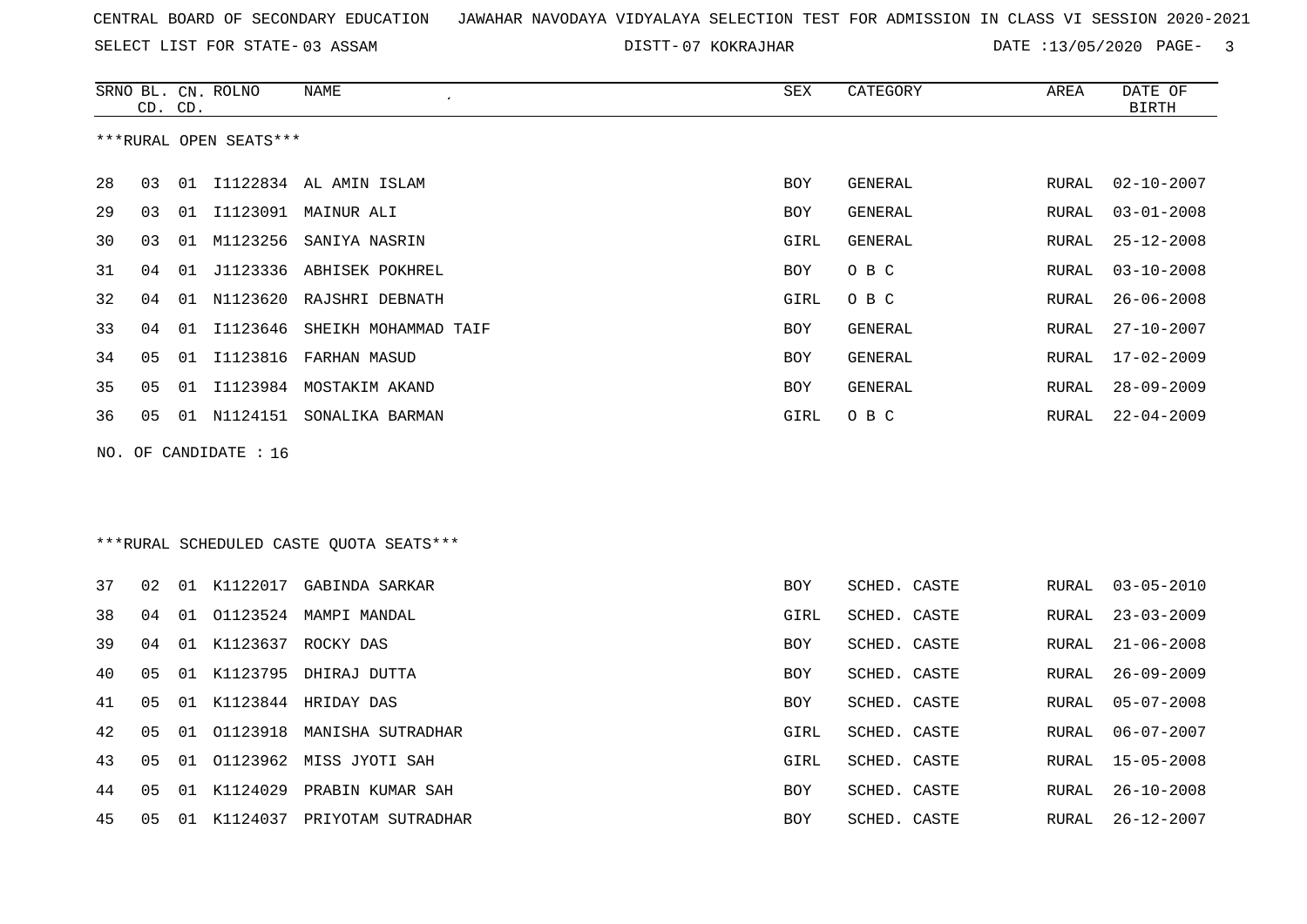SELECT LIST FOR STATE- DISTT- 03 ASSAM

DISTT-07 KOKRAJHAR DATE :13/05/2020 PAGE- 4

|    | CD. CD.        |    | SRNO BL. CN. ROLNO   | NAME                                    | SEX        | CATEGORY | AREA         | DATE OF<br><b>BIRTH</b> |
|----|----------------|----|----------------------|-----------------------------------------|------------|----------|--------------|-------------------------|
|    |                |    | NO. OF CANDIDATE : 9 |                                         |            |          |              |                         |
|    |                |    |                      |                                         |            |          |              |                         |
|    |                |    |                      |                                         |            |          |              |                         |
|    |                |    |                      | *** RURAL BACKWARD CLASS QUOTA SEATS*** |            |          |              |                         |
| 46 | 02             | 02 | N1122320             | MISS SUBASONA KASHYAP                   | GIRL       | O B C    | RURAL        | $20 - 04 - 2009$        |
| 47 | 03             | 01 | N1122870             | BHANITA ROY                             | GIRL       | O B C    | RURAL        | $28 - 12 - 2008$        |
| 48 | 03             | 01 | J1122919             | DEEP BHOWMIK                            | <b>BOY</b> | O B C    | <b>RURAL</b> | $07 - 12 - 2008$        |
| 49 | 03             | 01 | N1122974             | GAYATRI ROY                             | GIRL       | O B C    | <b>RURAL</b> | $20 - 04 - 2009$        |
| 50 | 03             | 01 | J1122995             | HIMUL NATH                              | <b>BOY</b> | O B C    | RURAL        | $08 - 02 - 2009$        |
| 51 | 03             | 01 | J1123087             | MAHADEB NATH                            | <b>BOY</b> | O B C    | <b>RURAL</b> | $19 - 02 - 2009$        |
| 52 | 04             | 01 | J1123630             | RATUL BARMAN                            | <b>BOY</b> | O B C    | <b>RURAL</b> | $04 - 06 - 2009$        |
| 53 | 05             | 01 | J1123765             | BIKRAM TUDU                             | <b>BOY</b> | O B C    | RURAL        | $20 - 07 - 2008$        |
| 54 | 0 <sub>5</sub> | 01 | J1123881             | KALYAN BARMAN                           | <b>BOY</b> | O B C    | RURAL        | $25 - 06 - 2009$        |
| 55 | 05             | 01 | N1123898             | LAKHI KUMARI                            | GIRL       | O B C    | <b>RURAL</b> | $06 - 12 - 2007$        |
| 56 | 05             | 01 | N1123912             | MAMONI KUMARI                           | GIRL       | O B C    | RURAL        | $13 - 05 - 2009$        |
| 57 | 05             | 01 | J1124014             | NIRMAL MALLIK                           | <b>BOY</b> | O B C    | RURAL        | $11 - 09 - 2009$        |
| 58 | 05             | 01 | J1124112             | SANDEP KR. HEMBROM                      | <b>BOY</b> | O B C    | <b>RURAL</b> | $20 - 02 - 2008$        |
| 59 | 05             | 01 | J1124130             | SHAKSAM PRASAD SAH                      | <b>BOY</b> | O B C    | <b>RURAL</b> | $12 - 12 - 2007$        |
| 60 | 05             | 01 | N1124134             | SHAWLI GHOSH                            | GIRL       | O B C    | RURAL        | $29 - 03 - 2008$        |
| 61 | 05             | 01 | J1124171             | SUMAN BARMAN                            | <b>BOY</b> | O B C    | <b>RURAL</b> | $06 - 03 - 2008$        |
|    |                |    |                      |                                         |            |          |              |                         |

NO. OF CANDIDATE : 16

\*\*\*RURAL SCHEDULED TRIBE QUOTA SEATS\*\*\*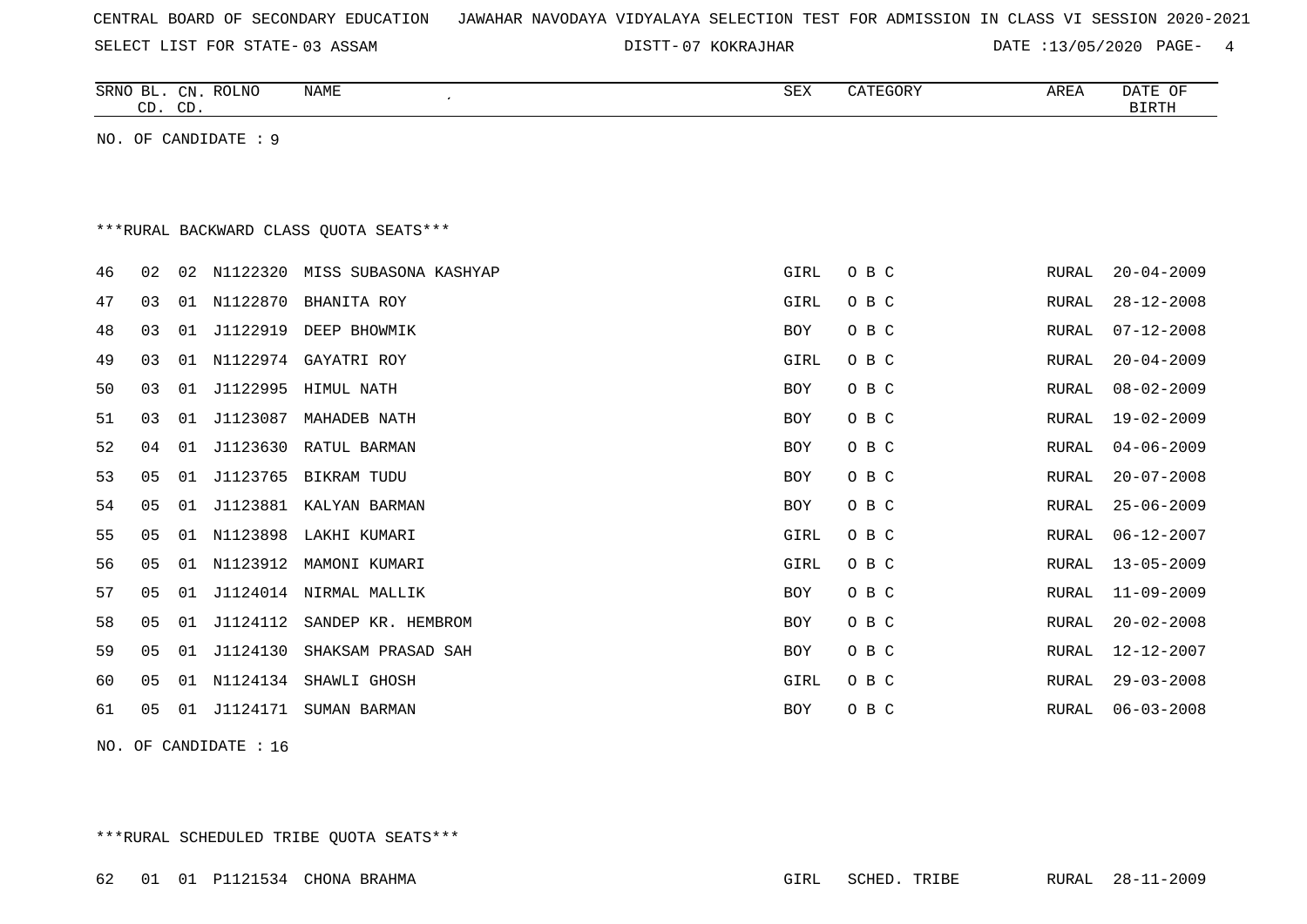SELECT LIST FOR STATE- DISTT- 03 ASSAM

07 KOKRAJHAR DATE :13/05/2020 PAGE- 5

|    | CD. CD.                                 |    | SRNO BL. CN. ROLNO | <b>NAME</b>                   | <b>SEX</b>  | CATEGORY     | AREA         | DATE OF<br><b>BIRTH</b> |  |  |  |  |
|----|-----------------------------------------|----|--------------------|-------------------------------|-------------|--------------|--------------|-------------------------|--|--|--|--|
|    | ***RURAL SCHEDULED TRIBE OUOTA SEATS*** |    |                    |                               |             |              |              |                         |  |  |  |  |
| 63 | 01                                      | 01 | P1121544           | GAYATRI BRAHMA                | <b>GIRL</b> | SCHED. TRIBE | RURAL        | $23 - 06 - 2008$        |  |  |  |  |
| 64 | 01                                      | 01 | P1121573           | KANGAN<br>BRAHMA              | <b>GIRL</b> | SCHED. TRIBE | RURAL        | $09 - 12 - 2009$        |  |  |  |  |
| 65 | 02                                      |    | 01 P1121800        | BANITA BASUMATARY             | GIRL        | SCHED. TRIBE | <b>RURAL</b> | $04 - 01 - 2009$        |  |  |  |  |
| 66 | 02                                      | 01 |                    | L1122011 FWILAO BASUMATARY    | <b>BOY</b>  | SCHED. TRIBE | RURAL        | $27 - 09 - 2009$        |  |  |  |  |
| 67 | 02                                      | 01 | P1122235           | LEEZA RANI MUSHAHARY          | <b>GIRL</b> | SCHED. TRIBE | <b>RURAL</b> | $05 - 03 - 2008$        |  |  |  |  |
| 68 | 02                                      | 02 | P1122347           | MOUSUMI BASUMATARY            | GIRL        | SCHED. TRIBE | RURAL        | $04 - 05 - 2009$        |  |  |  |  |
| 69 | 03                                      |    | 01 P1123038        | JUNIKA BORO                   | GIRL        | SCHED. TRIBE | RURAL        | $03 - 03 - 2008$        |  |  |  |  |
| 70 | 03                                      | 01 | P1123048           | KABITA BRAHMA                 | GIRL        | SCHED. TRIBE | RURAL        | $12 - 07 - 2009$        |  |  |  |  |
| 71 | 03                                      | 01 | L1123152           | NERSWN BRAHMA                 | <b>BOY</b>  | SCHED. TRIBE | RURAL        | $13 - 04 - 2009$        |  |  |  |  |
| 72 | 03                                      | 01 | P1123160           | NIKITA NARZARY                | GIRL        | SCHED. TRIBE | RURAL        | $06 - 06 - 2009$        |  |  |  |  |
| 73 | 03                                      | 01 | L1123275           | SIBARAJ BASUMATARY            | <b>BOY</b>  | SCHED. TRIBE | RURAL        | $12 - 07 - 2009$        |  |  |  |  |
| 74 | 03                                      | 01 | L1123278           | SIDDHARTH NARZARY             | <b>BOY</b>  | SCHED. TRIBE | <b>RURAL</b> | $18 - 08 - 2008$        |  |  |  |  |
| 75 | 03                                      | 01 | L1123334           | USHMI BRAHMA                  | <b>BOY</b>  | SCHED. TRIBE | RURAL        | $21 - 06 - 2009$        |  |  |  |  |
| 76 | 04                                      | 01 |                    | P1123506 KRISHTINA BASUMATARY | GIRL        | SCHED. TRIBE | RURAL        | $30 - 10 - 2007$        |  |  |  |  |
| 77 | 04                                      | 01 | L1123567           | NERSHWN MUSHAHARY             | <b>BOY</b>  | SCHED. TRIBE | RURAL        | $15 - 06 - 2008$        |  |  |  |  |
| 78 | 05                                      |    | 01 L1123870        | JONIRAJ NARZARY               | <b>BOY</b>  | SCHED. TRIBE | RURAL        | $15 - 05 - 2009$        |  |  |  |  |
| 79 | 05                                      | 01 | P1124034           | PRITIKHA WARY                 | GIRL        | SCHED. TRIBE | RURAL        | $24 - 11 - 2008$        |  |  |  |  |
| 80 | 05                                      |    |                    | 01 L1124141 SINAITI NARZARY   | <b>BOY</b>  | SCHED. TRIBE | RURAL        | $11 - 10 - 2008$        |  |  |  |  |
|    |                                         |    |                    |                               |             |              |              |                         |  |  |  |  |

NO. OF CANDIDATE : 19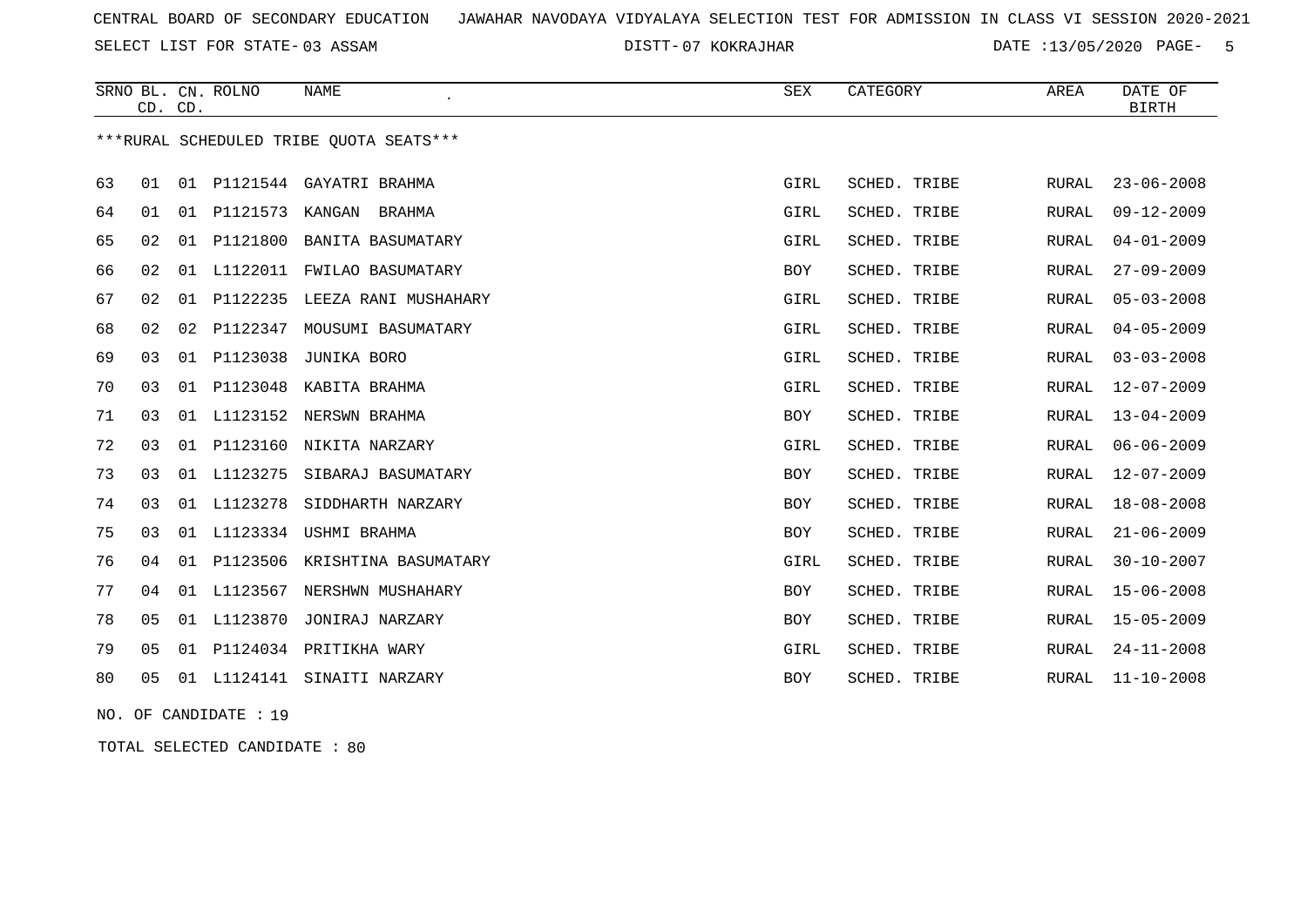SELECT LIST FOR STATE- DISTT- 03 ASSAM

08 BARPETA DATE :13/05/2020 PAGE- 1

|   | SRNO BL. CN. ROLNO<br>CD. CD. | NAME                                   | ${\tt SEX}$ | CATEGORY     | AREA  | DATE OF<br><b>BIRTH</b> |
|---|-------------------------------|----------------------------------------|-------------|--------------|-------|-------------------------|
|   | ***OPEN UR SEATS***           |                                        |             |              |       |                         |
| 1 |                               | 03 01 M1125570 FARIDA AHMED            | GIRL        | GENERAL      | RURAL | $05 - 01 - 2008$        |
| 2 |                               | 03 01 M1125660 JERIFA WAHID DEWAN      | GIRL        | GENERAL      | RURAL | $07 - 05 - 2008$        |
| 3 |                               | 03 02 M1126001 SAMINA YEASMIN          | GIRL        | GENERAL      |       | RURAL 16-08-2007        |
|   | NO. OF CANDIDATE : 3          |                                        |             |              |       |                         |
|   |                               | ***OPEN SCHEDULED CASTE QUOTA SEATS*** |             |              |       |                         |
| 4 |                               | 03 02 K1125954 RUDRA KUMAR BISWAS      | BOY         | SCHED. CASTE |       | RURAL 02-10-2008        |
| 5 |                               | 07 01 K1127208 JITEN DAS               | <b>BOY</b>  | SCHED. CASTE |       | RURAL 10-07-2009        |
|   | NO. OF CANDIDATE : 2          |                                        |             |              |       |                         |
|   |                               | ***OPEN DISABLED QUOTA SEATS***        |             |              |       |                         |
| 6 |                               | 02 01 J1124796 BIKI ROY                | BOY         | O B C        |       | RURAL 18-04-2010        |
|   | NO. OF CANDIDATE : 1          |                                        |             |              |       |                         |
|   |                               |                                        |             |              |       |                         |
|   |                               | *** OPEN BACKWARD CLASS QUOTA SEATS*** |             |              |       |                         |
| 7 |                               | 02 01 J1125100 MRIDUL TALUKDAR         | BOY         | O B C        |       | RURAL 07-10-2007        |
| 8 |                               | 02 01 J1125142 NISHANTA BARMAN         | <b>BOY</b>  | O B C        |       | RURAL 24-04-2008        |
| 9 |                               | 03 02 J1125761 MEHBUB AHMED            | BOY         | O B C        |       | RURAL 15-03-2008        |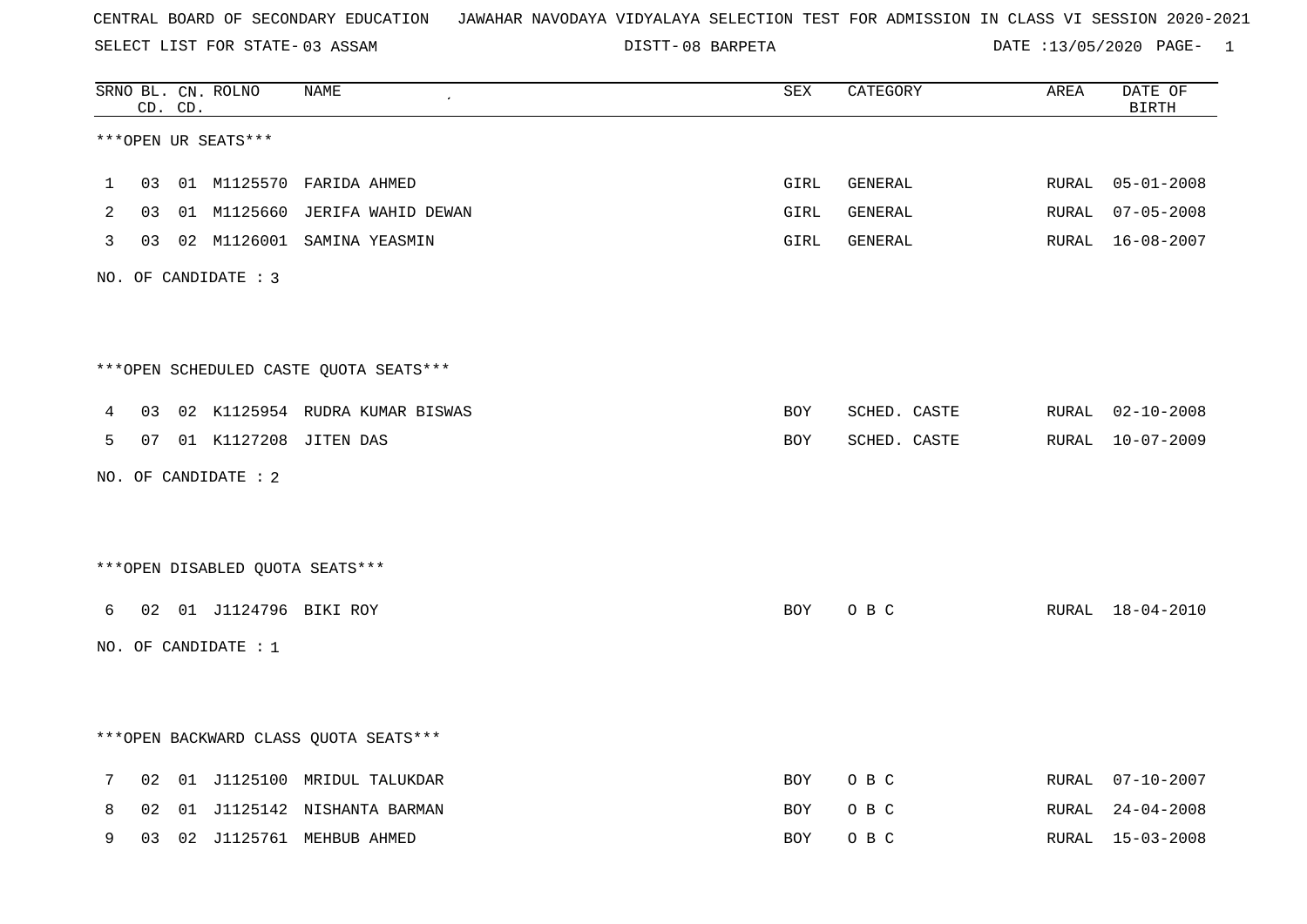|  |  | CENTRAL BOARD OF SECONDARY EDUCATION – JAWAHAR NAVODAYA VIDYALAYA SELECTION TEST FOR ADMISSION IN CLASS VI SESSION 2020-2021 |  |  |  |
|--|--|------------------------------------------------------------------------------------------------------------------------------|--|--|--|
|--|--|------------------------------------------------------------------------------------------------------------------------------|--|--|--|

08 BARPETA DATE :13/05/2020 PAGE- 2

|    |    | CD. CD. | SRNO BL. CN. ROLNO     | NAME<br>$\pmb{\cdot}$                  | SEX        | CATEGORY     | AREA         | DATE OF<br><b>BIRTH</b> |
|----|----|---------|------------------------|----------------------------------------|------------|--------------|--------------|-------------------------|
|    |    |         | NO. OF CANDIDATE : 3   |                                        |            |              |              |                         |
|    |    |         |                        |                                        |            |              |              |                         |
|    |    |         |                        |                                        |            |              |              |                         |
|    |    |         |                        | ***OPEN SCHEDULED TRIBE OUOTA SEATS*** |            |              |              |                         |
| 10 | 05 |         |                        | 01 D1126727 KOUSHIK DAIMARY            | BOY        | SCHED. TRIBE | URBAN        | $21 - 08 - 2009$        |
|    |    |         |                        |                                        |            |              |              |                         |
|    |    |         | NO. OF CANDIDATE : $1$ |                                        |            |              |              |                         |
|    |    |         |                        |                                        |            |              |              |                         |
|    |    |         |                        |                                        |            |              |              |                         |
|    |    |         | ***RURAL OPEN SEATS*** |                                        |            |              |              |                         |
| 11 | 01 |         |                        | 01 I1124433 MAKIBUL ISLAM              | <b>BOY</b> | GENERAL      | RURAL        | $15 - 12 - 2008$        |
| 12 | 01 |         |                        | 02 I1124508 MOZNUL HOOUE               | BOY        | GENERAL      | RURAL        | $01 - 04 - 2008$        |
| 13 | 02 |         |                        | 01 K1124994 KAUSHIK BARMAN             | <b>BOY</b> | SCHED. CASTE | <b>RURAL</b> | $17 - 02 - 2008$        |
| 14 | 02 |         |                        | 01 I1125028 MADHURJYA KALITA           | <b>BOY</b> | GENERAL      | <b>RURAL</b> | $25 - 01 - 2009$        |
| 15 | 03 | 02      |                        | M1125844 NAZMA YEASMIN                 | GIRL       | GENERAL      | RURAL        | $01 - 04 - 2008$        |
| 16 | 03 | 02      | M1126059               | SHARMIN TALUKDAR                       | GIRL       | GENERAL      | RURAL        | $01 - 08 - 2009$        |
| 17 | 04 |         |                        | 01 I1126360 MASFIKUR RAHMAN            | BOY        | GENERAL      | <b>RURAL</b> | $21 - 05 - 2008$        |
| 18 | 04 |         |                        | 01 I1126539 SOFIQUL ISLAM              | BOY        | GENERAL      | <b>RURAL</b> | $08 - 11 - 2007$        |
| 19 | 05 | 01      |                        | I1126819 RAHUL AMIN                    | BOY        | GENERAL      | RURAL        | $15 - 11 - 2007$        |
| 20 | 07 | 01      |                        | M1127201 JERIFA WAHID                  | GIRL       | GENERAL      | RURAL        | $15 - 12 - 2008$        |
| 21 | 07 |         |                        | 01 M1127363 RINJUMA PARBIN             | GIRL       | GENERAL      | <b>RURAL</b> | $03 - 02 - 2008$        |
| 22 | 07 |         | 01 M1127480            | UMMEY HABIBA                           | GIRL       | GENERAL      | <b>RURAL</b> | $25 - 11 - 2008$        |
| 23 | 08 | 02      |                        | I1128151 RANA NABEDUL NURANI           | BOY        | GENERAL      | RURAL        | $01 - 03 - 2008$        |
| 24 | 08 | 03      |                        | I1128357 SHOFIUR RAHMAN                | <b>BOY</b> | GENERAL      | RURAL        | 17-08-2007              |
| 25 | 08 | 03      | I1128436               | TANZIR AHMED                           | <b>BOY</b> | GENERAL      | RURAL        | $14 - 06 - 2008$        |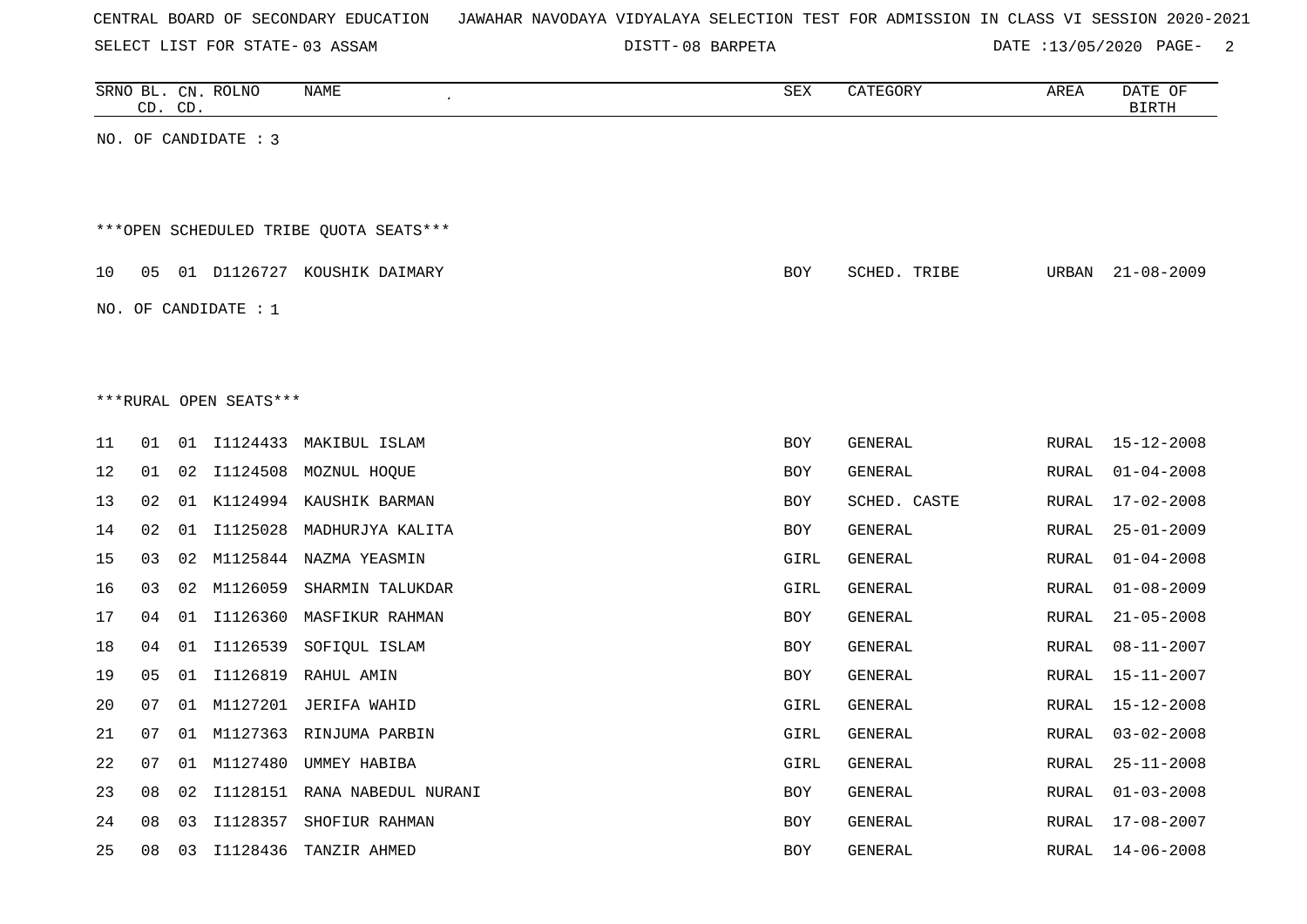|  |  |  | CENTRAL BOARD OF SECONDARY EDUCATION – JAWAHAR NAVODAYA VIDYALAYA SELECTION TEST FOR ADMISSION IN CLASS VI SESSION 2020-2021 |  |  |  |  |  |  |  |  |  |  |  |  |  |  |
|--|--|--|------------------------------------------------------------------------------------------------------------------------------|--|--|--|--|--|--|--|--|--|--|--|--|--|--|
|--|--|--|------------------------------------------------------------------------------------------------------------------------------|--|--|--|--|--|--|--|--|--|--|--|--|--|--|

08 BARPETA DATE :13/05/2020 PAGE- 3

|    | CD. CD. |    | SRNO BL. CN. ROLNO    | <b>NAME</b>                             | SEX        | CATEGORY     | AREA         | DATE OF<br><b>BIRTH</b> |
|----|---------|----|-----------------------|-----------------------------------------|------------|--------------|--------------|-------------------------|
|    |         |    | NO. OF CANDIDATE : 15 |                                         |            |              |              |                         |
|    |         |    |                       |                                         |            |              |              |                         |
|    |         |    |                       | ***RURAL SCHEDULED CASTE QUOTA SEATS*** |            |              |              |                         |
| 26 | 01      |    |                       | 01 K1124235 ANIKET SARKAR               | <b>BOY</b> | SCHED. CASTE | RURAL        | $29 - 05 - 2009$        |
| 27 | 01      |    |                       | 01 K1124283 BADAL SARKAR                | BOY        | SCHED. CASTE | RURAL        | $24 - 07 - 2007$        |
| 28 | 01      | 02 | 01124542              | NISHITA DAS                             | GIRL       | SCHED. CASTE | <b>RURAL</b> | $14 - 12 - 2007$        |
| 29 | 04      | 01 | K1126229              | BIPUL SARKAR                            | BOY        | SCHED. CASTE | <b>RURAL</b> | $18 - 04 - 2008$        |
| 30 | 04      | 01 | K1126411              | NAYANJYOTI MANDAL                       | BOY        | SCHED. CASTE | RURAL        | $25 - 06 - 2008$        |
|    |         |    | NO. OF CANDIDATE : 5  |                                         |            |              |              |                         |
|    |         |    |                       |                                         |            |              |              |                         |
|    |         |    |                       |                                         |            |              |              |                         |
|    |         |    |                       | ***RURAL BACKWARD CLASS OUOTA SEATS***  |            |              |              |                         |
| 31 | 02      | 01 | J1124822              | DAWAR PRATIM DAS                        | <b>BOY</b> | O B C        | RURAL        | $26 - 06 - 2009$        |
| 32 | 02      | 02 | N1125170              | PINKISHREE NATH                         | GIRL       | O B C        | RURAL        | $27 - 01 - 2008$        |
| 33 | 04      | 01 | N1126390              | MRIDUSMITA DAS                          | GIRL       | O B C        | RURAL        | $10 - 02 - 2009$        |
| 34 | 05      | 01 | N1126770              | MONIKA BHOWMIK                          | GIRL       | O B C        | RURAL        | $02 - 07 - 2008$        |
| 35 | 05      | 01 | J1126798              | PALASH KANTI BARMAN                     | BOY        | O B C        | RURAL        | $05 - 12 - 2009$        |
|    |         |    |                       |                                         |            |              |              |                         |

36 07 01 J1127332 RAJIB PAUL BOY O B C RURAL 15-03-2008 37 08 01 J1127692 DISHAN PATGIRI BOY O B C RURAL 17-06-2009 38 08 03 J1128406 SRI RAHUL PATHAK BOY O B C RURAL 03-12-2008

NO. OF CANDIDATE : 8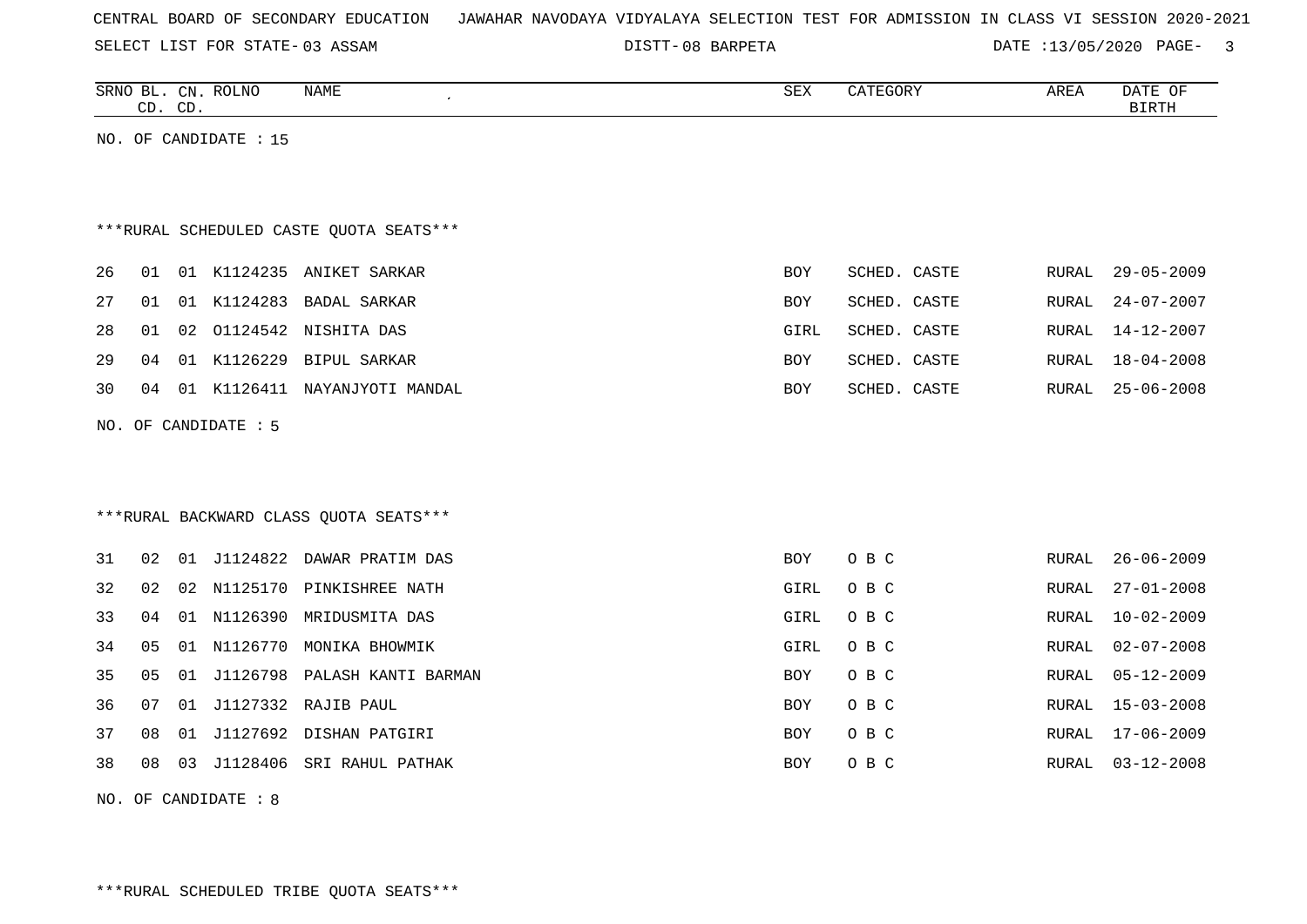SELECT LIST FOR STATE- DISTT- 03 ASSAM

08 BARPETA DATE :13/05/2020 PAGE- 4

| SRNO BL. CN. ROLNO<br>NAME<br>CD. CD.        | SEX        | CATEGORY     | AREA  | DATE OF<br>BIRTH |
|----------------------------------------------|------------|--------------|-------|------------------|
| ***RURAL SCHEDULED TRIBE QUOTA SEATS***      |            |              |       |                  |
| 02 L1125246 SAGAR RAVA<br>39<br>02           | <b>BOY</b> | SCHED. TRIBE | RURAL | 18-08-2008       |
| 40<br>P1125526 BHITALI GAYARI<br>03<br>. O 1 | GIRL       | SCHED. TRIBE |       | RURAL 07-01-2009 |
| NO. OF CANDIDATE : $2$                       |            |              |       |                  |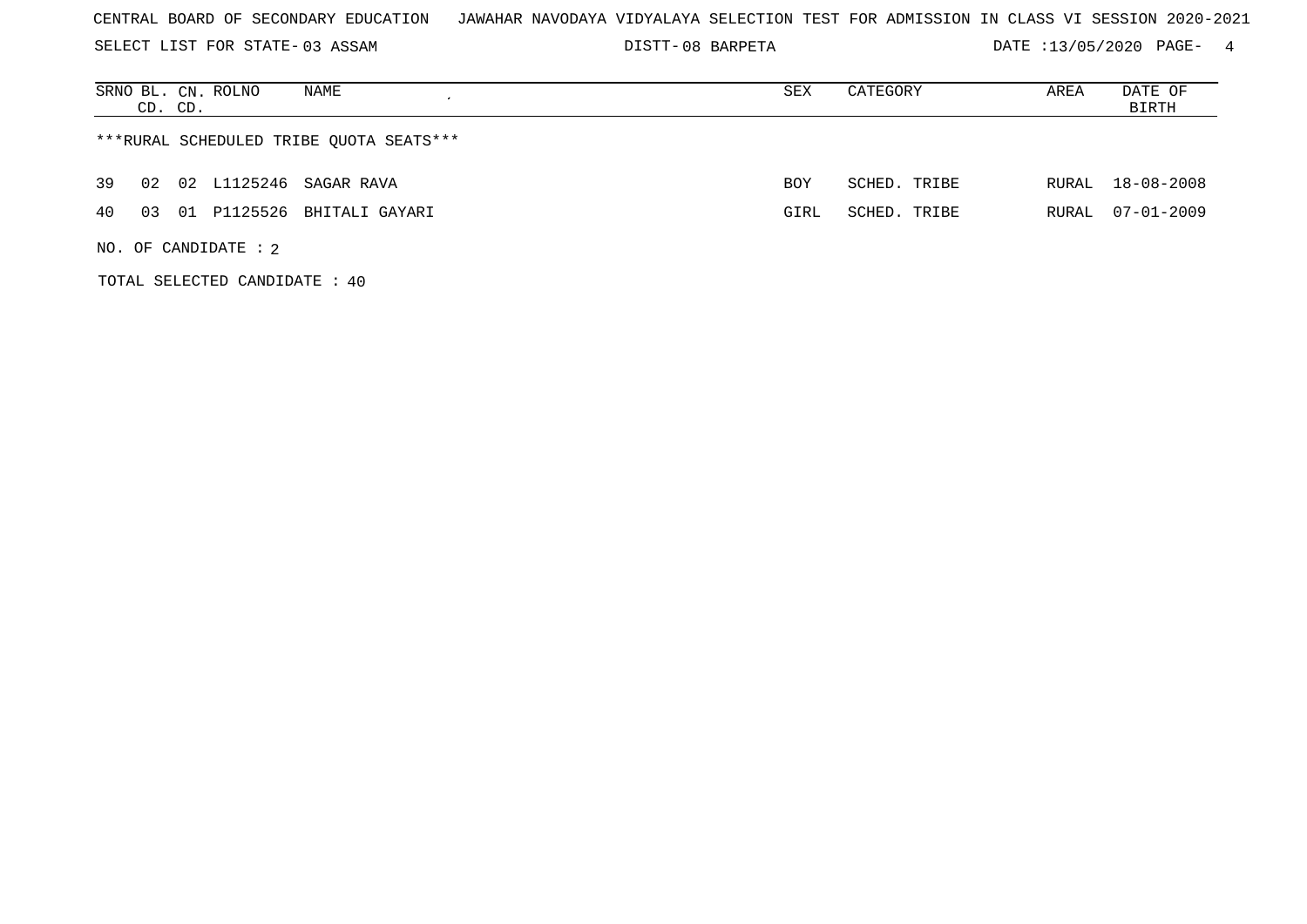SELECT LIST FOR STATE- DISTT- 03 ASSAM

09 DARRANG DATE :13/05/2020 PAGE- 1

|              | CD. CD.             |    | SRNO BL. CN. ROLNO    | NAME<br>$\cdot$           | SEX        | CATEGORY | AREA  | DATE OF<br>BIRTH |  |  |  |  |
|--------------|---------------------|----|-----------------------|---------------------------|------------|----------|-------|------------------|--|--|--|--|
|              | ***OPEN UR SEATS*** |    |                       |                           |            |          |       |                  |  |  |  |  |
| $\mathbf{1}$ | 01                  | 03 |                       | J1129403 SAURABH CHOUHAN  | BOY        | O B C    | RURAL | $04 - 04 - 2008$ |  |  |  |  |
| 2            | 02                  | 01 | I1129713              | BHASKAR JYOTI KALITA      | <b>BOY</b> | GENERAL  | RURAL | $12 - 08 - 2008$ |  |  |  |  |
| 3            | 02                  | 01 |                       | M1129870 GARGI SARMA      | GIRL       | GENERAL  | RURAL | $29 - 01 - 2009$ |  |  |  |  |
| 4            | 02                  | 03 |                       | J1130302 NITURAJ BARUAH   | <b>BOY</b> | O B C    | RURAL | $06 - 09 - 2008$ |  |  |  |  |
| 5            | 02                  | 04 |                       | M1130612 UPASANA BARUAH   | GIRL       | GENERAL  | RURAL | 11-09-2009       |  |  |  |  |
| 6            | 02                  | 04 | N1130613              | UPASANA DEKA              | GIRL       | O B C    | RURAL | $18 - 07 - 2009$ |  |  |  |  |
| 7            | 03                  | 01 |                       | I1130896 ARIF IKBAL ISLAM | <b>BOY</b> | GENERAL  | RURAL | $09 - 03 - 2008$ |  |  |  |  |
| 8            | 03                  | 01 |                       | I1131132 FIRDUS ALAM      | <b>BOY</b> | GENERAL  | RURAL | $04 - 01 - 2008$ |  |  |  |  |
| 9            | 03                  | 02 |                       | I1131191 HAMIDUR RAHMAN   | <b>BOY</b> | GENERAL  | RURAL | $12 - 03 - 2008$ |  |  |  |  |
| 10           | 03                  | 03 |                       | M1131640 MARIFATUN JANNAT | GIRL       | GENERAL  | RURAL | $08 - 05 - 2008$ |  |  |  |  |
|              |                     |    | NO. OF CANDIDATE : 10 |                           |            |          |       |                  |  |  |  |  |

\*\*\*OPEN SCHEDULED CASTE QUOTA SEATS\*\*\*

|  |  | 11 01 01 G1128535 ANKUMONI DAS     | GIRL | SCHED. CASTE |  | URBAN 17-10-2008 |
|--|--|------------------------------------|------|--------------|--|------------------|
|  |  | 12 01 01 01128666 CHAYANIKA SARKAR | GIRL | SCHED. CASTE |  | RURAL 21-08-2008 |
|  |  | 13 01 03 01129243 PRACHIDAS        | GIRL | SCHED. CASTE |  | RURAL 29-03-2010 |

NO. OF CANDIDATE : 3

\*\*\*OPEN DISABLED QUOTA SEATS\*\*\*

14 02 02 N1130060 KISHMITA BARUA GIRL O B C RURAL 03-07-2008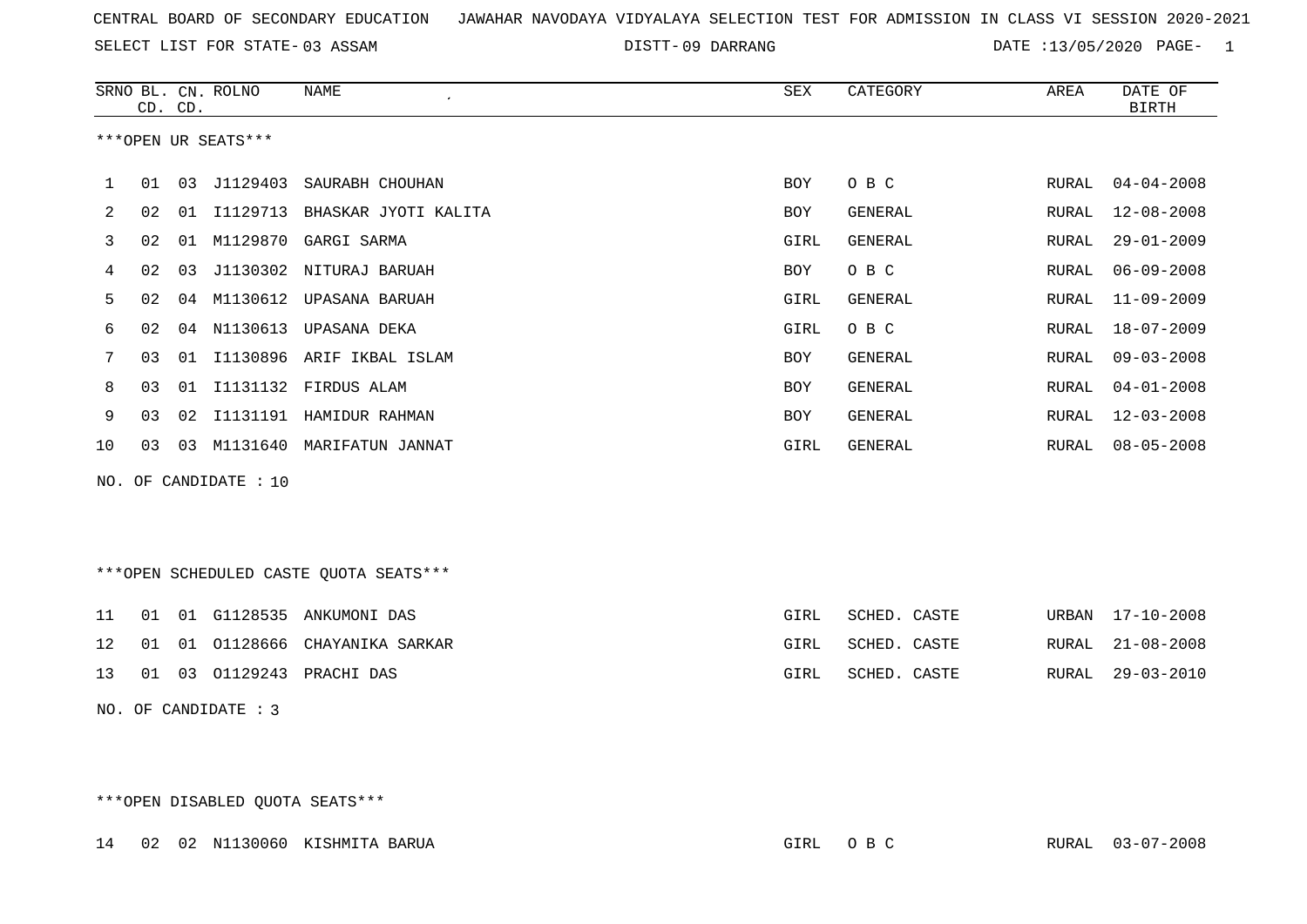SELECT LIST FOR STATE- DISTT- 03 ASSAM

09 DARRANG DATE :13/05/2020 PAGE- 2

|    |    | CD. CD. | SRNO BL. CN. ROLNO     | NAME                                   | SEX  | CATEGORY     | AREA  | DATE OF<br>BIRTH |
|----|----|---------|------------------------|----------------------------------------|------|--------------|-------|------------------|
|    |    |         | NO. OF CANDIDATE : $1$ |                                        |      |              |       |                  |
|    |    |         |                        |                                        |      |              |       |                  |
|    |    |         |                        |                                        |      |              |       |                  |
|    |    |         |                        | *** OPEN BACKWARD CLASS QUOTA SEATS*** |      |              |       |                  |
| 15 | 01 |         |                        | 03 N1129194 NISHITA NATH               | GIRL | O B C        | RURAL | $05 - 10 - 2008$ |
| 16 | 02 | 01      |                        | J1129819 DHYAN JYOTI NATH              | BOY  | O B C        | RURAL | $25 - 12 - 2009$ |
| 17 | 02 | 04      |                        | J1130441 RIYAN DEEP NATH               | BOY  | O B C        | RURAL | $31 - 03 - 2009$ |
| 18 | 03 |         |                        | 03 N1131614 MANALISA KUMARI            | GIRL | O B C        | RURAL | $25 - 01 - 2008$ |
| 19 | 03 |         |                        | 04 N1132049 PRITI REKHA NATH           | GIRL | O B C        | RURAL | $29 - 08 - 2007$ |
|    |    |         | NO. OF CANDIDATE : 5   |                                        |      |              |       |                  |
|    |    |         |                        |                                        |      |              |       |                  |
|    |    |         |                        |                                        |      |              |       |                  |
|    |    |         |                        | ***OPEN SCHEDULED TRIBE QUOTA SEATS*** |      |              |       |                  |
|    |    |         |                        |                                        |      |              |       |                  |
| 20 |    |         |                        | 01 03 P1129552 TRISHNA BAGLARY         | GIRL | SCHED. TRIBE | RURAL | $01 - 01 - 2010$ |
|    |    |         | NO. OF CANDIDATE : 1   |                                        |      |              |       |                  |
|    |    |         |                        |                                        |      |              |       |                  |
|    |    |         |                        |                                        |      |              |       |                  |
|    |    |         | ***RURAL OPEN SEATS*** |                                        |      |              |       |                  |
| 21 | 01 |         |                        | 01 J1128539 ANTARANGA DEKA             | BOY  | O B C        | RURAL | $08 - 09 - 2009$ |
| 22 | 01 |         |                        | 01 P1128586 BARNALI BASUMATARY         | GIRL | SCHED. TRIBE | RURAL | $20 - 07 - 2009$ |
| 23 | 01 | 01      | J1128610               | BHIRAJ NATH                            | BOY  | O B C        | RURAL | $22 - 05 - 2008$ |
| 24 | 01 |         |                        | 01 M1128727 DIKSHITA BORA              | GIRL | GENERAL      | RURAL | $20 - 08 - 2009$ |
| 25 | 01 | 01      |                        | M1128761 ESHA KASHYAP                  | GIRL | GENERAL      | RURAL | $12 - 07 - 2007$ |
| 26 |    |         |                        | 01 02 I1128893 JITPAL SARMAH           | BOY  | GENERAL      | RURAL | $22 - 07 - 2008$ |

27 01 02 I1129004 LUTFUR RAHMAN BOY GENERAL RURAL 19-07-2008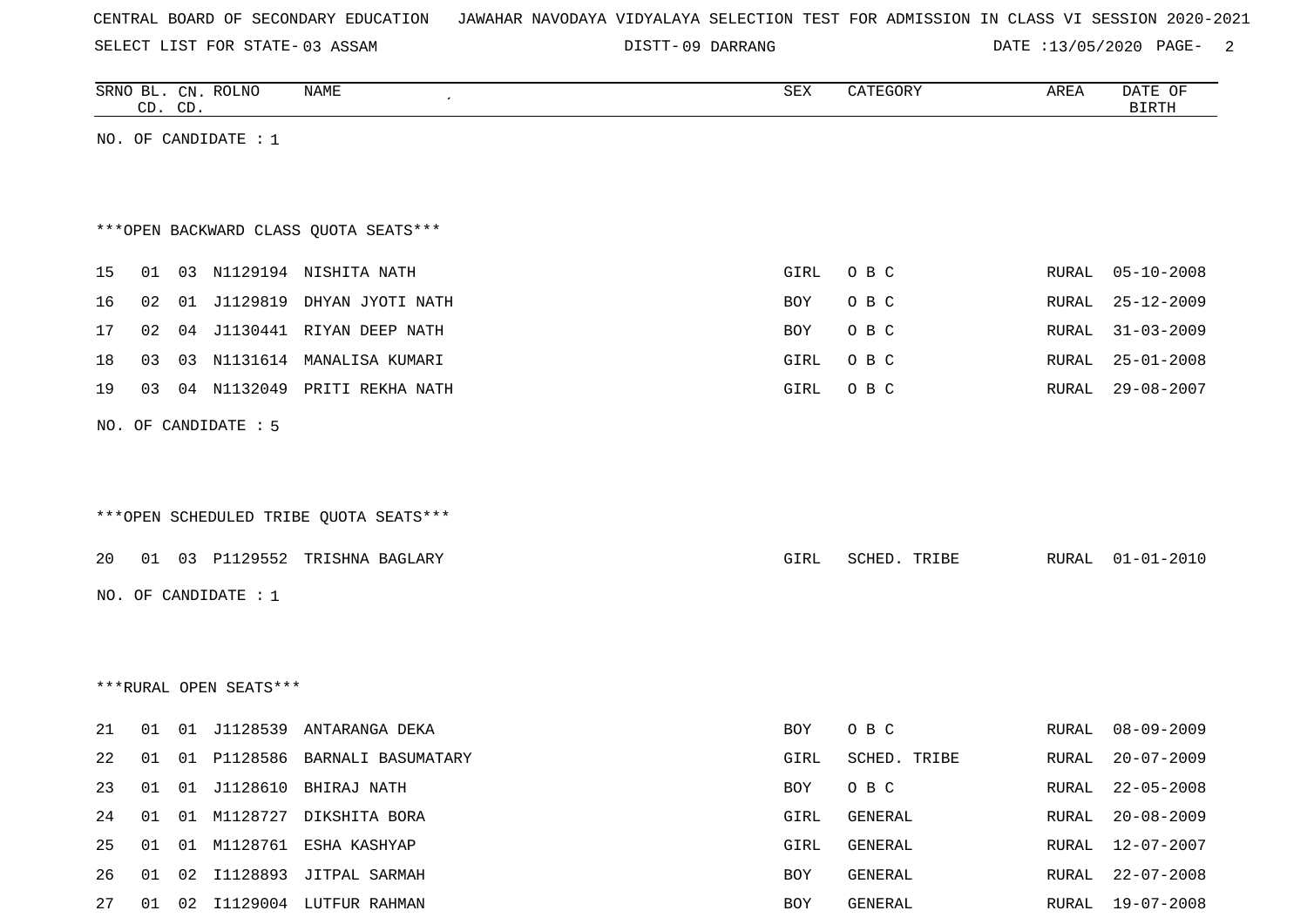09 DARRANG DATE :13/05/2020 PAGE- 3

|    |    | CD. CD. | SRNO BL. CN. ROLNO     | NAME<br>$\epsilon$          | <b>SEX</b> | CATEGORY       | AREA         | DATE OF<br><b>BIRTH</b> |
|----|----|---------|------------------------|-----------------------------|------------|----------------|--------------|-------------------------|
|    |    |         | ***RURAL OPEN SEATS*** |                             |            |                |              |                         |
|    |    |         |                        |                             |            |                |              |                         |
| 28 | 01 | 03      | I1129208               | PALLAB BARUAH               | BOY        | GENERAL        | RURAL        | $18 - 10 - 2009$        |
| 29 | 01 | 03      | P1129269               | PRIYANKA<br><b>BARO</b>     | GIRL       | SCHED. TRIBE   | RURAL        | $13 - 03 - 2009$        |
| 30 | 01 | 03      | I1129373               | SAJIDUR RAHMAN              | BOY        | GENERAL        | RURAL        | $22 - 07 - 2009$        |
| 31 | 01 | 03      | M1129478               | SRI TEJASWINI BHARADWAJ     | GIRL       | <b>GENERAL</b> | RURAL        | $22 - 12 - 2008$        |
| 32 | 01 | 03      | N1129564               | UPASHANA DEKA               | GIRL       | O B C          | <b>RURAL</b> | $29 - 12 - 2009$        |
| 33 | 02 | 01      | J1129899               | HEMANGA NATH                | BOY        | O B C          | RURAL        | $27 - 12 - 2007$        |
| 34 | 02 | 01      |                        | J1129914 HIRUMANI NATH      | BOY        | O B C          | RURAL        | $07 - 06 - 2008$        |
| 35 | 02 | 02      | M1129999               | JUNUKA DEKA                 | GIRL       | GENERAL        | <b>RURAL</b> | $19 - 07 - 2008$        |
| 36 | 02 | 02      | N1130025               | KABYASHREE KUMAR            | GIRL       | O B C          | <b>RURAL</b> | $18 - 02 - 2008$        |
| 37 | 02 | 02      | I1130035               | KALYAN JYOTI BHUYAN         | BOY        | GENERAL        | RURAL        | $27 - 08 - 2008$        |
| 38 | 02 | 04      |                        | N1130397 RAJASRI NATH       | GIRL       | O B C          | RURAL        | $29 - 11 - 2008$        |
| 39 | 02 | 04      | N1130428               | RIMJIM NATH                 | GIRL       | O B C          | <b>RURAL</b> | $17 - 08 - 2008$        |
| 40 | 02 |         |                        | 04 M1130602 TRISHNA SAHARIA | GIRL       | GENERAL        | RURAL        | $23 - 12 - 2008$        |
| 41 | 03 | 01      |                        | I1130634 ABDUL BARIK SHAIKH | BOY        | GENERAL        | <b>RURAL</b> | $25 - 03 - 2009$        |
| 42 | 03 | 02      | M1131290               | ISMITARA NARS               | GIRL       | GENERAL        | RURAL        | $11 - 08 - 2007$        |
| 43 | 03 | 02      | I1131313               | JAHID EKBAL HASSAN          | BOY        | GENERAL        | <b>RURAL</b> | $10 - 10 - 2007$        |
| 44 | 03 | 03      | I1131688               | MD. RAKKIBUL HUSSAIN        | BOY        | GENERAL        | <b>RURAL</b> | $25 - 04 - 2008$        |
| 45 | 03 | 03      | I1131698               | MEHBUB ALOM                 | BOY        | GENERAL        | RURAL        | $01 - 01 - 2008$        |
| 46 | 03 | 03      | M1131965               | NILUFA BEGUM                | GIRL       | GENERAL        | RURAL        | $05 - 10 - 2007$        |
| 47 | 03 | 04      |                        | I1132190 RIAZUL HOQUE       | BOY        | GENERAL        | RURAL        | $05 - 06 - 2007$        |
| 48 | 03 | 04      |                        | I1132194 RIJUAN ALAM        | BOY        | GENERAL        | RURAL        | $28 - 09 - 2007$        |
| 49 | 03 | 04      |                        | I1132196 RIJUWAN FIRDAUS    | BOY        | GENERAL        | RURAL        | $07 - 08 - 2007$        |
| 50 | 03 | 05      | I1132424               | SALIMUDDIN                  | <b>BOY</b> | GENERAL        | RURAL        | $31 - 01 - 2008$        |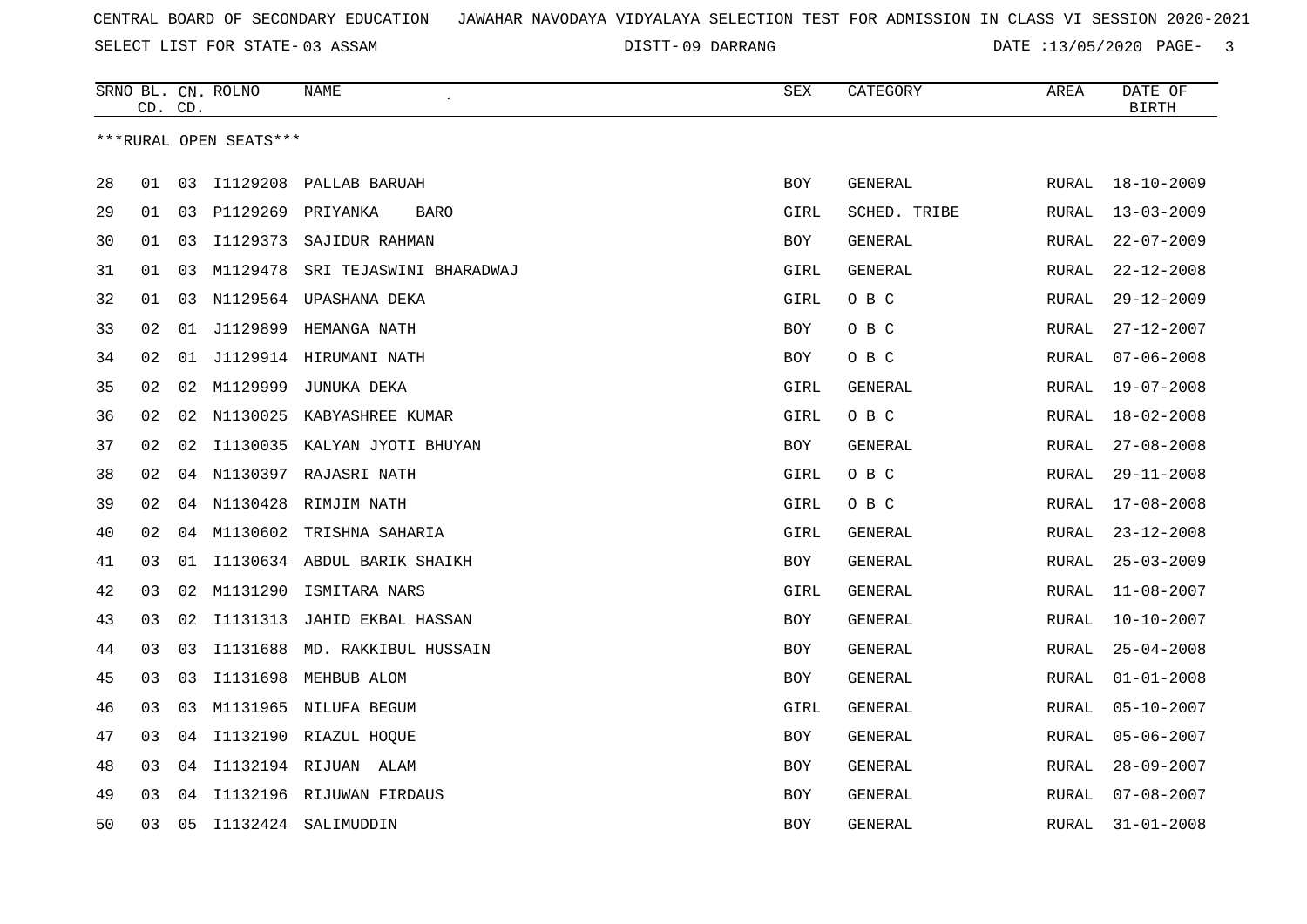|  |  | CENTRAL BOARD OF SECONDARY EDUCATION – JAWAHAR NAVODAYA VIDYALAYA SELECTION TEST FOR ADMISSION IN CLASS VI SESSION 2020-2021 |  |  |  |  |  |  |  |  |  |  |  |  |  |
|--|--|------------------------------------------------------------------------------------------------------------------------------|--|--|--|--|--|--|--|--|--|--|--|--|--|
|--|--|------------------------------------------------------------------------------------------------------------------------------|--|--|--|--|--|--|--|--|--|--|--|--|--|

DISTT-09 DARRANG 2000 DATE :13/05/2020 PAGE- 4

|    |    | CD. CD. | SRNO BL. CN. ROLNO    | NAME                                     | <b>SEX</b>  | CATEGORY     | AREA         | DATE OF<br>$\operatorname{BIRTH}$ |
|----|----|---------|-----------------------|------------------------------------------|-------------|--------------|--------------|-----------------------------------|
|    |    |         | NO. OF CANDIDATE : 30 |                                          |             |              |              |                                   |
|    |    |         |                       |                                          |             |              |              |                                   |
|    |    |         |                       |                                          |             |              |              |                                   |
|    |    |         |                       | *** RURAL SCHEDULED CASTE QUOTA SEATS*** |             |              |              |                                   |
| 51 | 01 |         |                       | 01 K1128546 ARABINDA MANDAL              | BOY         | SCHED. CASTE | RURAL        | $10 - 07 - 2007$                  |
| 52 | 01 |         |                       | 01 K1128572 BANAJIT BANIA                | BOY         | SCHED. CASTE | RURAL        | $04 - 03 - 2009$                  |
| 53 | 01 |         |                       | 02 K1128942 KAPIL DAS                    | BOY         | SCHED. CASTE | RURAL        | $27 - 05 - 2009$                  |
| 54 | 01 | 03      |                       | K1129182 NIRUPAN SARKAR                  | <b>BOY</b>  | SCHED. CASTE | RURAL        | $11 - 05 - 2008$                  |
| 55 | 01 | 03      |                       | 01129501 SUMITA MANDAL                   | GIRL        | SCHED. CASTE | <b>RURAL</b> | $02 - 03 - 2008$                  |
| 56 | 02 |         |                       | 01 K1129811 DHRITIMOY BANIA              | <b>BOY</b>  | SCHED. CASTE | RURAL        | $02 - 01 - 2009$                  |
| 57 | 02 |         |                       | 01 K1129840 DIPJYOTI BANIA               | BOY         | SCHED. CASTE | RURAL        | $30 - 01 - 2009$                  |
| 58 | 02 |         |                       | 01 K1129948 JAGADISH BANIA               | BOY         | SCHED. CASTE | RURAL        | $04 - 12 - 2008$                  |
| 59 | 03 |         |                       | 05 01132596 SUHAIL HUSSAIN               | GIRL        | SCHED. CASTE | RURAL        | $01 - 03 - 2009$                  |
|    |    |         | NO. OF CANDIDATE : 9  |                                          |             |              |              |                                   |
|    |    |         |                       |                                          |             |              |              |                                   |
|    |    |         |                       |                                          |             |              |              |                                   |
|    |    |         |                       | *** RURAL BACKWARD CLASS QUOTA SEATS***  |             |              |              |                                   |
|    |    |         |                       |                                          |             |              |              |                                   |
| 60 | 01 |         |                       | 01 N1128612 BHITALI DEKA                 | GIRL        | O B C        | <b>RURAL</b> | $01 - 12 - 2008$                  |
| 61 | 01 | 01      |                       | J1128617 BHRIGU RAJ SIVAM                | BOY         | O B C        | RURAL        | $20 - 02 - 2009$                  |
| 62 | 01 | 02      |                       | J1128953 KAUSHIK BORAH                   | <b>BOY</b>  | O B C        | RURAL        | $05 - 06 - 2009$                  |
| 63 | 01 |         |                       | 02 N1129096 MOUCHANA CHOUDHURY           | GIRL        | O B C        | RURAL        | $13 - 05 - 2008$                  |
| 64 | 01 | 03      |                       | J1129303 RAKTIM SAHARIAH                 | BOY         | O B C        | RURAL        | $21 - 09 - 2009$                  |
| 65 | 01 | 03      | N1129546              | TINA MEDHI                               | GIRL        | O B C        | <b>RURAL</b> | $19 - 09 - 2009$                  |
| 66 | 02 |         |                       | 01 N1129915 HIYA DEVI                    | GIRL        | O B C        | <b>RURAL</b> | $06 - 10 - 2007$                  |
| 67 | 02 |         |                       | 02 N1130030 KAKALI DEKA                  | <b>GIRL</b> | O B C        | RURAL        | $20 - 10 - 2008$                  |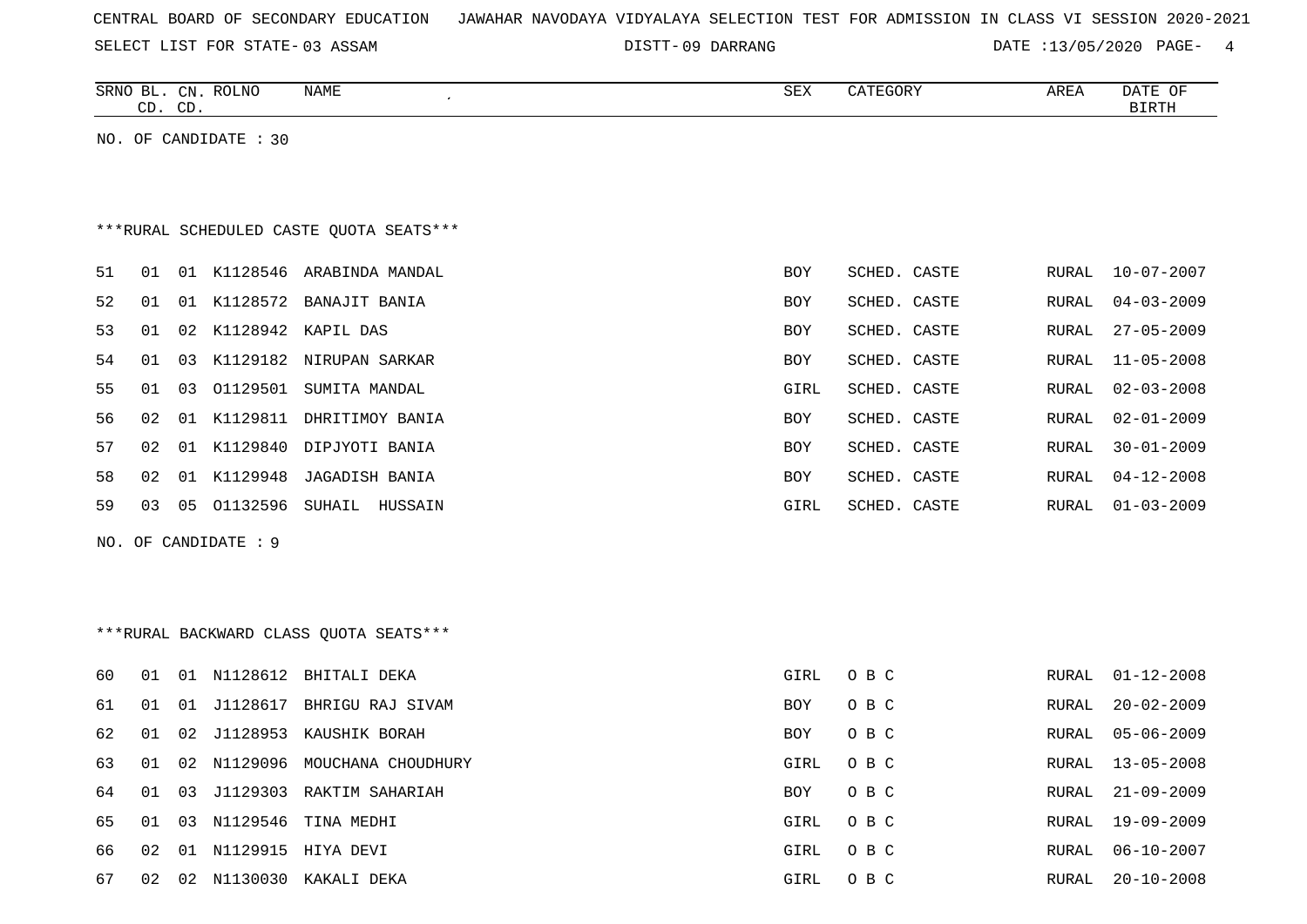SELECT LIST FOR STATE- DISTT- 03 ASSAM

09 DARRANG DATE :13/05/2020 PAGE- 5

|     |    | CD. CD. | SRNO BL. CN. ROLNO | NAME                                    | SEX        | CATEGORY     | AREA  | DATE OF<br><b>BIRTH</b> |
|-----|----|---------|--------------------|-----------------------------------------|------------|--------------|-------|-------------------------|
|     |    |         |                    | *** RURAL BACKWARD CLASS QUOTA SEATS*** |            |              |       |                         |
| 68  | 02 | 02      |                    | J1130133 MANASH PRATIM RAJBONGSHI       | <b>BOY</b> | O B C        | RURAL | $09 - 03 - 2009$        |
| 69  | 02 | 03      |                    | J1130202 MOUSHAM SAIKIA                 | <b>BOY</b> | O B C        | RURAL | $10 - 02 - 2009$        |
| 70  | 02 |         |                    | 03 N1130325 PARISHMITA NATH             | GIRL       | O B C        | RURAL | $02 - 09 - 2008$        |
| 71  | 02 |         |                    | 04 N1130432 RIMPI NATH                  | GIRL       | O B C        | RURAL | $15 - 10 - 2008$        |
| 72  | 02 |         | 04 N1130521        | SHYAMALI DEKA                           | GIRL       | O B C        | RURAL | $29 - 01 - 2009$        |
| 73  | 02 |         | 04 N1130609        | UDESHNA DEKA                            | GIRL       | O B C        | RURAL | $21 - 06 - 2009$        |
| 74  | 03 |         |                    | 01 N1130874 ANUSHKA CHOWHAN             | GIRL       | O B C        | RURAL | $24 - 01 - 2009$        |
| 75  | 03 | 02      | J1131478           | KANGKAN JYOTI NATH                      | <b>BOY</b> | O B C        | RURAL | $06 - 02 - 2009$        |
| NO. |    |         | OF CANDIDATE : 16  |                                         |            |              |       |                         |
|     |    |         |                    | ***RURAL SCHEDULED TRIBE OUOTA SEATS*** |            |              |       |                         |
| 76  | 01 |         | 01 L1128549        | ARNIBAN BARO                            | <b>BOY</b> | SCHED. TRIBE | RURAL | $06 - 01 - 2009$        |
| 77  | 01 | 03      | P1129187           | NISHARANI BORO                          | GIRL       | SCHED. TRIBE | RURAL | $26 - 08 - 2008$        |

78 01 03 L1129232 PHWRDAOSHA DAIMARY **BOY SCHED. TRIBE** RURAL 02-02-2008 79 01 03 L1129258 PREASON JYOTI BARO BOY SCHED. TRIBE ROY SCHED. TRIBE RURAL 14-09-2007 80 02 03 L1130356 PRANJIT BARO BOY SCHED. TRIBE RURAL 26-01-2009

NO. OF CANDIDATE : 5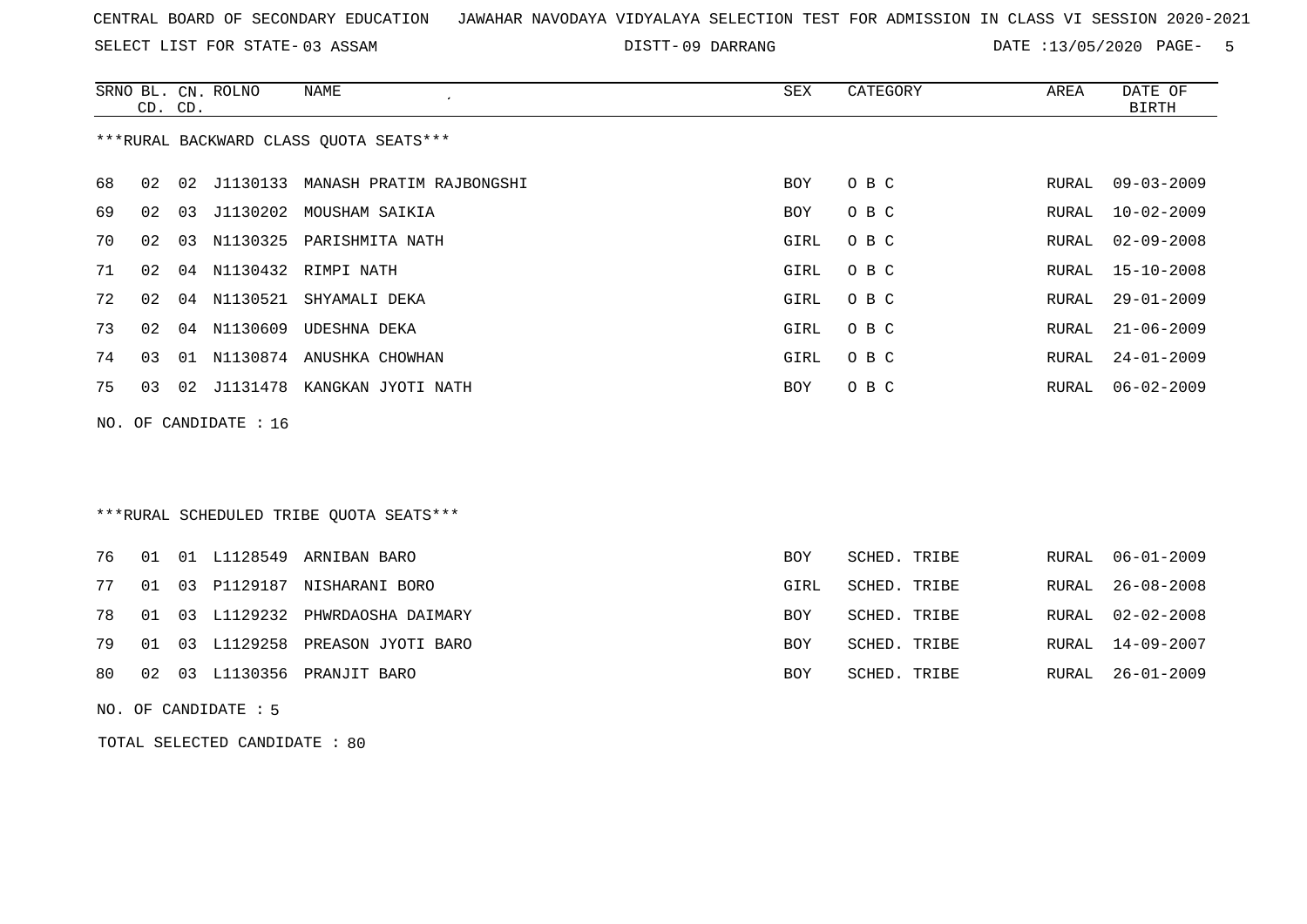DISTT-10 MORIGAON DATE :13/05/2020 PAGE- 1

|     |    | CD. CD. | SRNO BL. CN. ROLNO   | <b>NAME</b><br>$\epsilon$              | ${\tt SEX}$ | CATEGORY     | AREA          | DATE OF<br><b>BIRTH</b> |
|-----|----|---------|----------------------|----------------------------------------|-------------|--------------|---------------|-------------------------|
|     |    |         | ***OPEN UR SEATS***  |                                        |             |              |               |                         |
| 1   | 01 |         |                      | 01 J1133019 HIMANSHU BORDOLOI          | <b>BOY</b>  | O B C        | RURAL         | $30 - 11 - 2007$        |
| 2   | 01 |         |                      | 01 M1133185 MASHUD REJMIN MUKTER       | GIRL        | GENERAL      | RURAL         | $29 - 07 - 2007$        |
| 3   | 01 | 02      |                      | J1133226 MITHU KUMAR NATH              | <b>BOY</b>  | O B C        | RURAL         | $05 - 04 - 2010$        |
| 4   | 02 | 01      |                      | N1133755 GITAMONI DEVI                 | GIRL        | O B C        | RURAL         | $28 - 05 - 2008$        |
| 5   | 02 | 01      |                      | I1133873 NAIM MASUD                    | <b>BOY</b>  | GENERAL      | <b>RURAL</b>  | $30 - 03 - 2009$        |
| 6   | 03 |         |                      | 01 01134348 KRISHTINA BORDOLOI         | GIRL        | SCHED. CASTE | RURAL         | $28 - 05 - 2008$        |
| 7   | 04 | 01      | 01135092             | GOURI BAISHYA                          | GIRL        | SCHED. CASTE | RURAL         | $24 - 02 - 2008$        |
| 8   | 04 | 01      |                      | I1135119 IFTIKHAR HASAN                | <b>BOY</b>  | GENERAL      | ${\tt RURAL}$ | $10 - 04 - 2008$        |
| 9   | 04 | 02      |                      | I1135323 MD. AKSAR AHMED FARUQI        | <b>BOY</b>  | GENERAL      | RURAL         | $30 - 01 - 2009$        |
|     |    |         | NO. OF CANDIDATE : 9 |                                        |             |              |               |                         |
|     |    |         |                      |                                        |             |              |               |                         |
|     |    |         |                      |                                        |             |              |               |                         |
|     |    |         |                      | ***OPEN SCHEDULED CASTE QUOTA SEATS*** |             |              |               |                         |
| 10  | 04 |         |                      | 01 K1134903 ARNAB KUMAR DAS            | BOY         | SCHED. CASTE | RURAL         | $09 - 09 - 2008$        |
| 11  | 04 |         |                      | 01 K1134947 BHASKAR JYOTI DAS          | <b>BOY</b>  | SCHED. CASTE | RURAL         | $07 - 07 - 2010$        |
| 12  | 04 |         | 01 K1135013          | CHINTU DAS                             | BOY         | SCHED. CASTE | RURAL         | $13 - 11 - 2008$        |
| NO. |    |         | OF CANDIDATE : 3     |                                        |             |              |               |                         |
|     |    |         |                      |                                        |             |              |               |                         |
|     |    |         |                      |                                        |             |              |               |                         |
|     |    |         |                      |                                        |             |              |               |                         |

\*\*\*OPEN BACKWARD CLASS QUOTA SEATS\*\*\*

|  |  | 13 01 01 N1132987 FULL MOON DEVI   | GIRL OBC | RURAL 01-03-2009 |
|--|--|------------------------------------|----------|------------------|
|  |  | 14 01 02 N1133650 YASHASHRI NATH   | GIRL OBC | RURAL 01-11-2008 |
|  |  | 15 02 01 J1133737 DIKSHIT NATH     | BOY OBC  | RURAL 10-09-2007 |
|  |  | 16 02 01 N1134004 SHOBHASHREE DEVI | GIRL OBC | RURAL 08-11-2008 |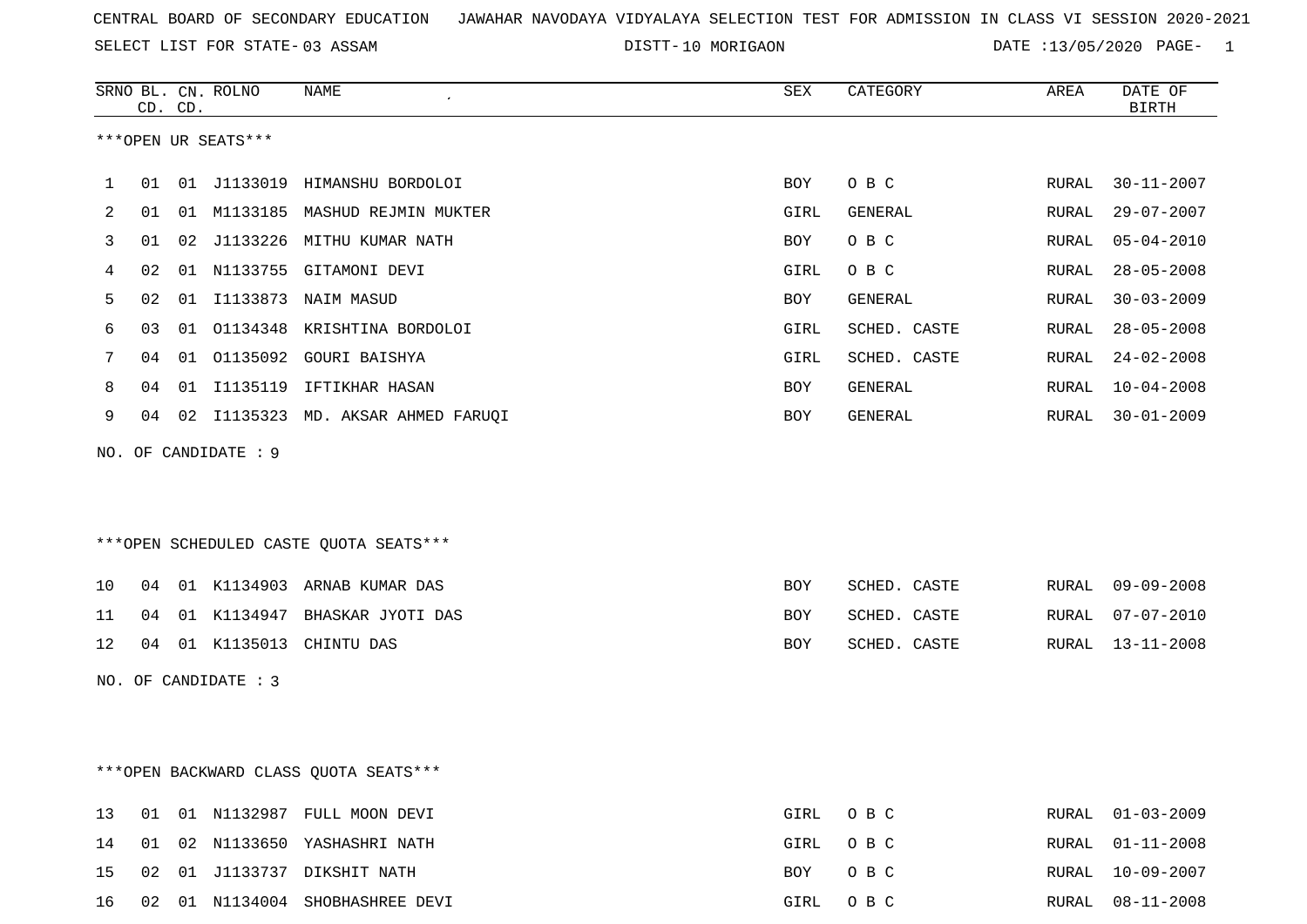SELECT LIST FOR STATE- DISTT- 03 ASSAM

DISTT-10 MORIGAON DATE :13/05/2020 PAGE- 2

|    |    | CD. CD. | SRNO BL. CN. ROLNO     | NAME                                   | SEX        | CATEGORY       | AREA          | DATE OF<br><b>BIRTH</b> |
|----|----|---------|------------------------|----------------------------------------|------------|----------------|---------------|-------------------------|
|    |    |         |                        | *** OPEN BACKWARD CLASS QUOTA SEATS*** |            |                |               |                         |
| 17 | 02 |         |                        | 01 N1134035 TRINAMONI DEVI             | GIRL       | O B C          | RURAL         | 16-11-2008              |
|    |    |         | NO. OF CANDIDATE : 5   |                                        |            |                |               |                         |
|    |    |         |                        | ***OPEN SCHEDULED TRIBE QUOTA SEATS*** |            |                |               |                         |
| 18 | 01 |         |                        | 01 P1132977 DIVYANKA AMPHI             | GIRL       | SCHED. TRIBE   | RURAL         | $07 - 07 - 2008$        |
| 19 | 03 |         |                        | 01 L1134125 ARINDAM PATAR              | BOY        | SCHED. TRIBE   | RURAL         | $30 - 05 - 2008$        |
| 20 | 03 |         |                        | 01 P1134202 DIXITA DEWRI               | GIRL       | SCHED. TRIBE   | RURAL         | $26 - 08 - 2009$        |
|    |    |         | NO. OF CANDIDATE : $3$ |                                        |            |                |               |                         |
|    |    |         |                        |                                        |            |                |               |                         |
|    |    |         | ***RURAL OPEN SEATS*** |                                        |            |                |               |                         |
|    |    |         |                        |                                        |            |                |               |                         |
| 21 | 01 |         |                        | 01 I1132736 AFREEN JIA                 | BOY        | GENERAL        | RURAL         | $04 - 03 - 2008$        |
| 22 | 01 |         | 01 J1132946            | DHIRAJ KR NATH                         | BOY        | O B C          | RURAL         | $24 - 12 - 2009$        |
| 23 | 01 | 01      | K1132967               | DIPANKAR SAIKIA                        | BOY        | SCHED. CASTE   | RURAL         | $25 - 05 - 2008$        |
| 24 | 01 |         |                        | 01 I1133103 KAPIL DEV SARMAH           | BOY        | <b>GENERAL</b> | RURAL         | $13 - 09 - 2009$        |
| 25 | 01 |         | 01 M1133130            | KRITISNA BORA                          | GIRL       | GENERAL        | RURAL         | $01 - 01 - 2009$        |
| 26 | 01 |         |                        | 02 L1133568 SRI SURAJIT KONWAR         | BOY        | SCHED. TRIBE   | RURAL         | $01 - 01 - 2008$        |
| 27 | 02 |         |                        | 01 J1133761 HEMRAJ RAI                 | BOY        | O B C          | RURAL         | $20 - 02 - 2008$        |
| 28 | 03 |         |                        | 01 I1134052 ABDUL NUR                  | <b>BOY</b> | GENERAL        | ${\tt RURAL}$ | $30 - 09 - 2008$        |
| 29 | 03 |         |                        | 01 L1134182 BISWAJIT SAGARA            | <b>BOY</b> | SCHED. TRIBE   | RURAL         | $01 - 06 - 2010$        |
| 30 | 03 | 01      |                        | J1134345 KRISHANU SAIKIA               | BOY        | O B C          | ${\tt RURAL}$ | $02 - 04 - 2009$        |
| 31 | 03 | 01      | I1134422               | MEHDI ALOM                             | BOY        | GENERAL        | RURAL         | $12 - 09 - 2008$        |
| 32 | 03 |         |                        | 01 J1134448 MONUJ NATH                 | BOY        | O B C          | RURAL         | $12 - 05 - 2008$        |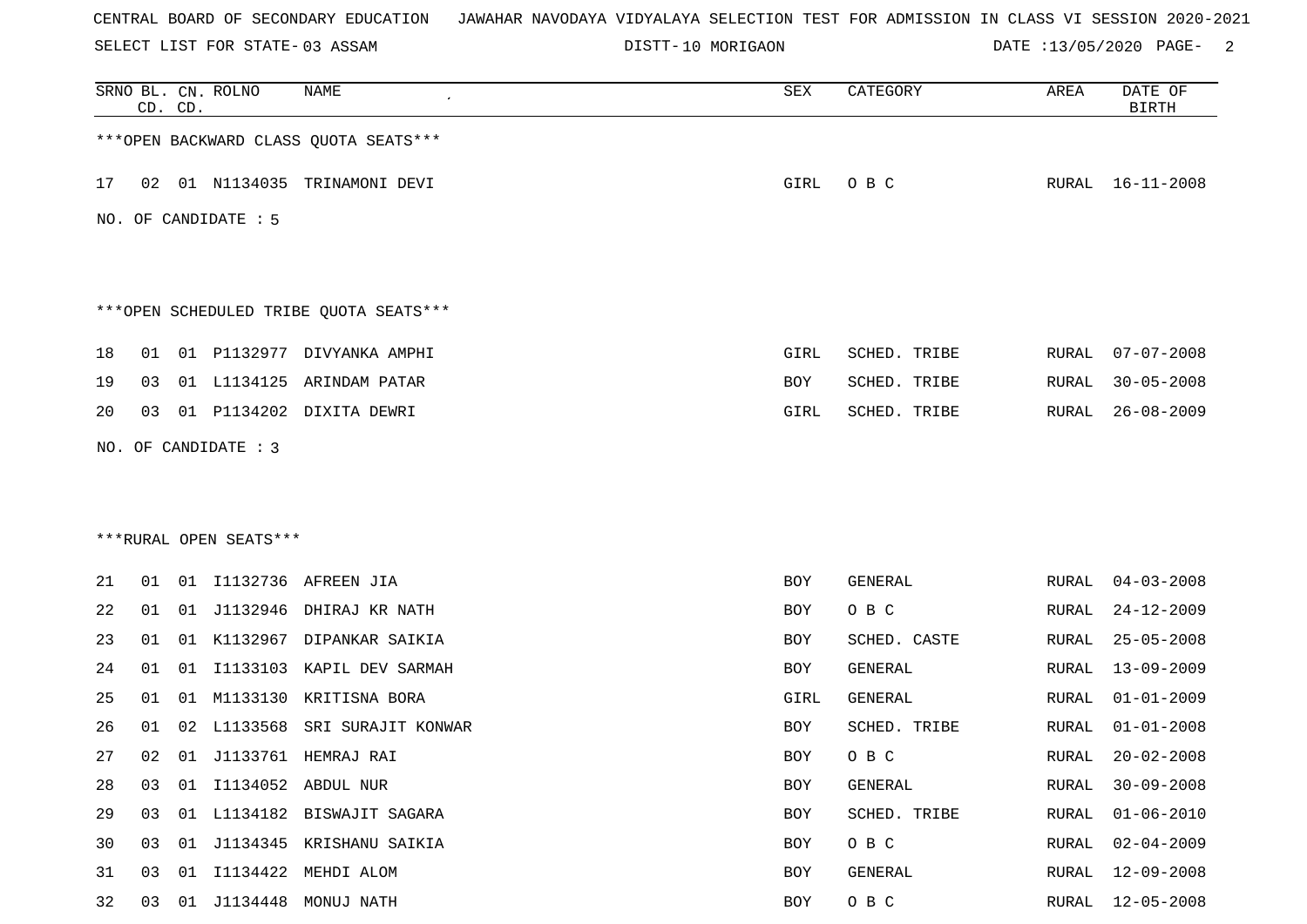SELECT LIST FOR STATE- DISTT- 03 ASSAM

DISTT-10 MORIGAON **DATE** :13/05/2020 PAGE- 3

|    | CD. CD. |    | SRNO BL. CN. ROLNO     | NAME                                    | SEX        | CATEGORY       | AREA         | DATE OF<br><b>BIRTH</b> |
|----|---------|----|------------------------|-----------------------------------------|------------|----------------|--------------|-------------------------|
|    |         |    | ***RURAL OPEN SEATS*** |                                         |            |                |              |                         |
|    |         |    |                        |                                         |            |                |              |                         |
| 33 | 03      |    |                        | 01 01134495 NAMITA BISWAS               | GIRL       | SCHED. CASTE   | RURAL        | $10 - 07 - 2008$        |
| 34 | 03      | 01 |                        | I1134516 NIROZ BORNAWAL                 | BOY        | GENERAL        | RURAL        | $14 - 11 - 2008$        |
| 35 | 03      |    |                        | 02 L1134531 PARAG BAGLARY               | BOY        | SCHED. TRIBE   | RURAL        | $16 - 01 - 2009$        |
| 36 | 03      | 02 | I1134609               | ROKIBUL HUSSAIN                         | BOY        | <b>GENERAL</b> | RURAL        | $12 - 10 - 2008$        |
| 37 | 03      |    |                        | 02 L1134738 SUJAL AMCHI                 | BOY        | SCHED. TRIBE   | <b>RURAL</b> | $24 - 09 - 2008$        |
| 38 | 03      | 02 | K1134739               | SUKDEB MAZUMDAR                         | BOY        | SCHED. CASTE   | RURAL        | $15 - 10 - 2009$        |
| 39 | 04      |    | 01 J1134815            | ABHINAB DEK                             | BOY        | O B C          | RURAL        | $01 - 03 - 2009$        |
| 40 | 04      |    |                        | 01 J1134941 BHABESH KUMAR DEKA          | BOY        | O B C          | RURAL        | $01 - 12 - 2008$        |
| 41 | 04      |    |                        | 01 L1135188 JYOTIMOY DEWRI              | BOY        | SCHED. TRIBE   | RURAL        | $18 - 04 - 2009$        |
| 42 | 04      | 02 |                        | 01135448 PARISMITA KASHYAP              | GIRL       | SCHED. CASTE   | RURAL        | $05 - 08 - 2008$        |
| 43 | 04      | 02 |                        | K1135532 RAJIB DAS                      | BOY        | SCHED. CASTE   | RURAL        | $27 - 02 - 2008$        |
| 44 | 04      | 02 |                        | I1135595 ROWSHAN ELAHI                  | <b>BOY</b> | <b>GENERAL</b> | RURAL        | $01 - 04 - 2008$        |
| 45 | 04      | 02 |                        | I1135644 SAMEER KOIRALA                 | BOY        | <b>GENERAL</b> | RURAL        | $07 - 10 - 2008$        |
| 46 | 04      | 02 | I1135687               | SHIRUMONI AUBHINAVA HAZARIKA            | BOY        | GENERAL        | RURAL        | $01 - 09 - 2008$        |
|    |         |    | NO. OF CANDIDATE : 26  |                                         |            |                |              |                         |
|    |         |    |                        |                                         |            |                |              |                         |
|    |         |    |                        |                                         |            |                |              |                         |
|    |         |    |                        | ***RURAL SCHEDULED CASTE QUOTA SEATS*** |            |                |              |                         |
|    |         |    |                        |                                         |            |                |              |                         |
| 47 | 01      |    |                        | 01 01133097 KALPANA MANDAL              | GIRL       | SCHED. CASTE   | RURAL        | 17-07-2008              |
| 48 | 02      |    |                        | 01 01133923 PRATIMA DAS                 | GIRL       | SCHED. CASTE   | RURAL        | $16 - 08 - 2007$        |
| 49 | 03      |    |                        | 01 01134510 NIHARIKA BARMAN             | GIRL       | SCHED. CASTE   | RURAL        | $23 - 04 - 2009$        |
| 50 | 03      |    |                        | 02 01134757 SUMITRA SARKAR              | GIRL       | SCHED. CASTE   | <b>RURAL</b> | $19 - 08 - 2008$        |
| 51 | 04      |    |                        | 01 01134999 CHANDANA CHOWDHURY          | GIRL       | SCHED. CASTE   | RURAL        | $03 - 10 - 2009$        |
| 52 | 04      |    | 01 01135173 JUNA DAS   |                                         | GIRL       | SCHED. CASTE   | RURAL        | $21 - 03 - 2009$        |
| 53 |         |    |                        | 04 02 K1135384 NAKUL RAY                | BOY        | SCHED. CASTE   | RURAL        | 18-09-2007              |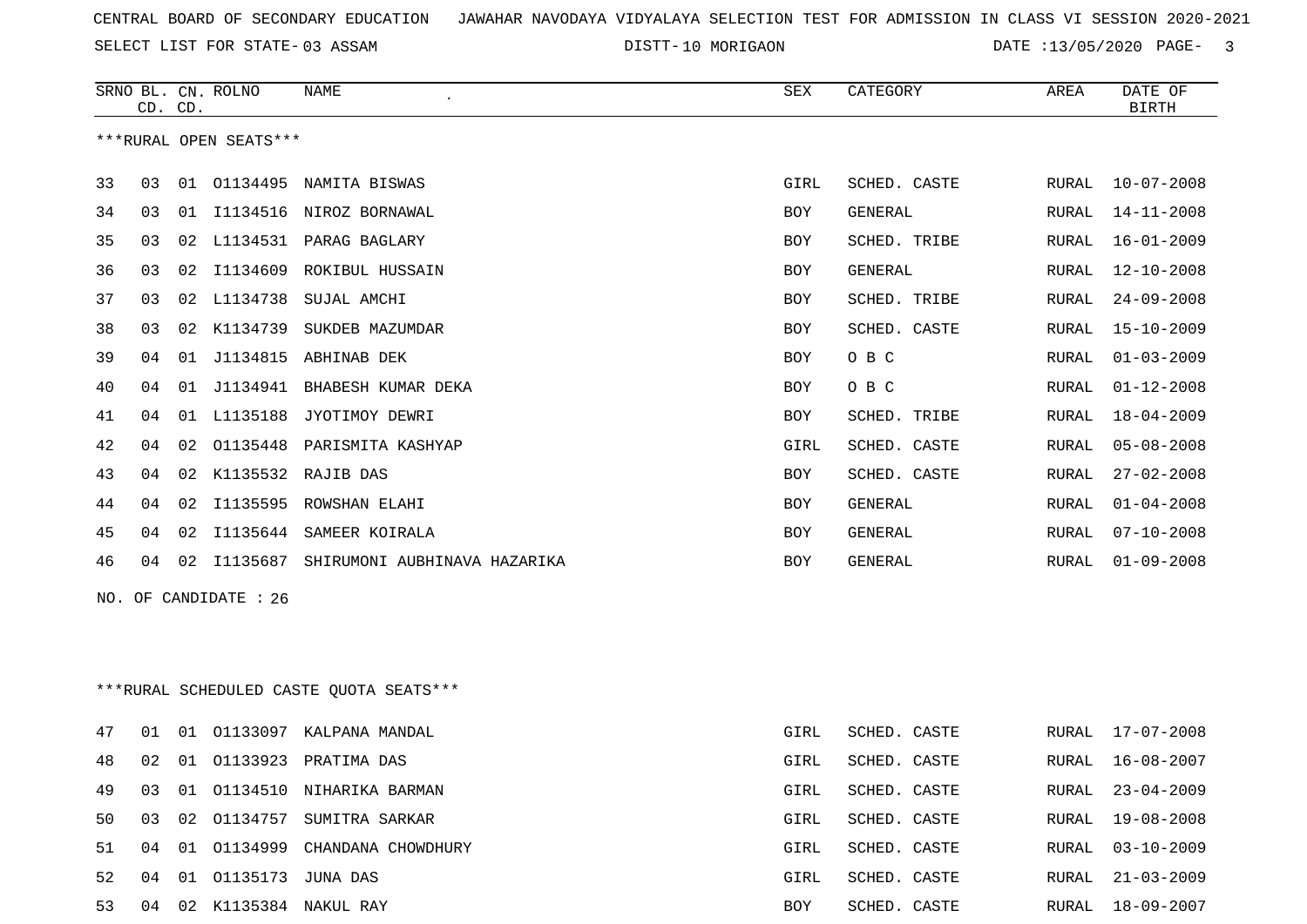SELECT LIST FOR STATE- DISTT- 03 ASSAM

DISTT-10 MORIGAON DATE :13/05/2020 PAGE- 4

|    |    | CD. CD. | SRNO BL. CN. ROLNO  | NAME<br>$\pmb{\cdot}$                   | SEX        | CATEGORY     | AREA  | DATE OF<br><b>BIRTH</b> |
|----|----|---------|---------------------|-----------------------------------------|------------|--------------|-------|-------------------------|
|    |    |         |                     | ***RURAL SCHEDULED CASTE QUOTA SEATS*** |            |              |       |                         |
|    |    |         |                     |                                         |            |              |       |                         |
| 54 | 04 |         |                     | 02 K1135435 PAPUL BISWAS                | <b>BOY</b> | SCHED. CASTE | RURAL | $22 - 01 - 2008$        |
| 55 | 04 |         |                     | 02 K1135715 SOURAV DAS                  | <b>BOY</b> | SCHED. CASTE | RURAL | 19-01-2009              |
|    |    |         | NO. OF CANDIDATE: 9 |                                         |            |              |       |                         |
|    |    |         |                     |                                         |            |              |       |                         |
|    |    |         |                     |                                         |            |              |       |                         |
|    |    |         |                     | ***RURAL BACKWARD CLASS OUOTA SEATS***  |            |              |       |                         |
| 56 | 01 |         |                     | 01 J1132727 ABHISHEK NATH               | <b>BOY</b> | O B C        | RURAL | $01 - 10 - 2007$        |
| 57 | 01 |         |                     | 01 N1132934 DEEPSIKHA DEKA              | GIRL       | O B C        | RURAL | $01 - 04 - 2008$        |
| 58 | 01 | 01      |                     | J1132936 DEVANGA BHUSAN NATH            | BOY        | O B C        | RURAL | $19 - 08 - 2007$        |
| 59 | 01 |         |                     | 01 N1132943 DHARITRI DEVI               | GIRL       | O B C        | RURAL | $03 - 11 - 2008$        |
| 60 | 01 | 01      |                     | J1133057 JIT KUMAR NATH                 | <b>BOY</b> | O B C        | RURAL | $13 - 09 - 2008$        |
| 61 | 01 |         |                     | 01 N1133133 KUKI MEDHI                  | GIRL       | O B C        | RURAL | $18 - 10 - 2008$        |
| 62 | 01 | 02      |                     | N1133310 NISHITA DEKA                   | GIRL       | O B C        | RURAL | $10 - 12 - 2008$        |
| 63 | 02 |         |                     | 01 J1133665 ADITYA NARAYAN ADEKA        | BOY        | O B C        | RURAL | $30 - 12 - 2008$        |
| 64 | 02 | 01      |                     | J1133818 MADHURYA RAJA                  | BOY        | O B C        | RURAL | $26 - 01 - 2008$        |
| 65 | 02 |         |                     | 01 N1133834 MAUSHUMI DEVI               | GIRL       | O B C        | RURAL | $20 - 11 - 2008$        |
| 66 | 02 |         |                     | 01 N1133884 NAVANITA BORDOLOI           | GIRL       | O B C        | RURAL | $05 - 07 - 2009$        |
| 67 | 02 | 01      |                     | J1133886 NAYAN JYOTI NATH               | <b>BOY</b> | O B C        | RURAL | $18 - 03 - 2009$        |
| 68 | 02 |         |                     | 01 N1133919 PRAGYA PARMITA DEVI         | GIRL       | O B C        | RURAL | $31 - 12 - 2007$        |
| 69 | 04 |         |                     | 01 N1135056 DIMPI DEKA                  | GIRL       | O B C        | RURAL | $26 - 10 - 2007$        |
| 70 | 04 |         |                     | 02 N1135371 MUNMI DEKA                  | GIRL       | O B C        | RURAL | $08 - 07 - 2008$        |
| 71 | 04 |         |                     | 02 J1135378 NABAJYOTI NATH              | <b>BOY</b> | O B C        | RURAL | $27 - 11 - 2008$        |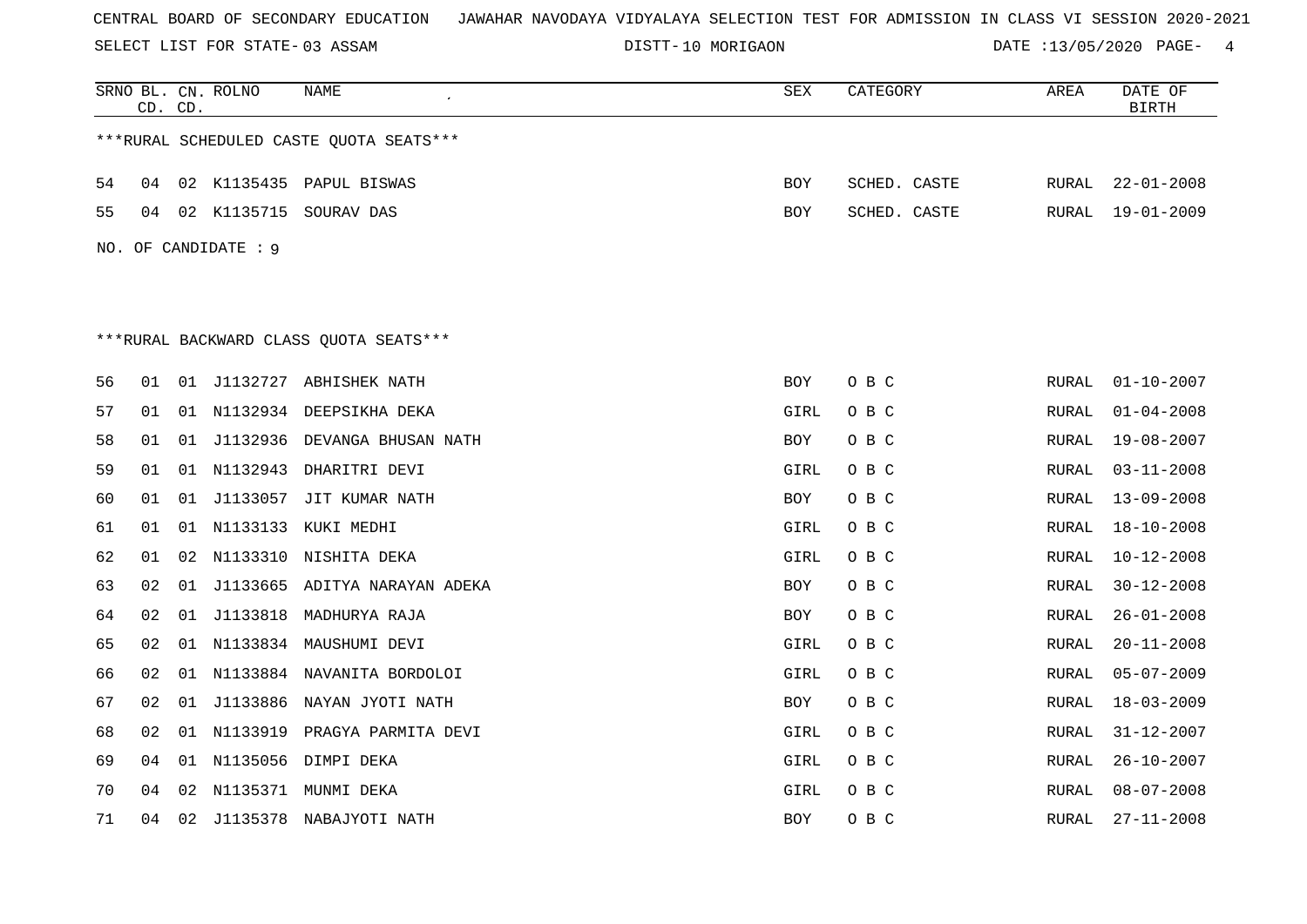SELECT LIST FOR STATE- DISTT- 03 ASSAM

DISTT-10 MORIGAON **DATE** :13/05/2020 PAGE- 5

| ROLNO<br>SRNO<br>BL.<br><b>CN</b> | NAME | SEX | CATEGORY | AREA | <b>DATE</b><br>OF |
|-----------------------------------|------|-----|----------|------|-------------------|
| $\cap$<br>$CD$ .<br>◡             |      |     |          |      | <b>BIRTH</b>      |
| — ∧דר                             |      |     |          |      |                   |

NO. OF CANDIDATE : 16

# \*\*\*RURAL SCHEDULED TRIBE QUOTA SEATS\*\*\*

| 72 | 01    | 01           | L1132915           | DAYANANDA BORDOLOI           | <b>BOY</b> | SCHED. TRIBE |       | RURAL 02-05-2008 |
|----|-------|--------------|--------------------|------------------------------|------------|--------------|-------|------------------|
| 73 | 01 01 |              |                    | P1132974 DIPSHIKHA KILLINGPI | GIRL       | SCHED. TRIBE |       | RURAL 09-03-2008 |
| 74 |       |              | 01   01   P1133066 | JULI PATAR                   | GIRL       | SCHED. TRIBE |       | RURAL 24-01-2009 |
| 75 |       |              | 01 01 L1133208     | MINKU ENGTI                  | <b>BOY</b> | SCHED. TRIBE |       | RURAL 01-03-2009 |
| 76 | 01    |              | 02 P1133575        | SUKAINYA BORO                | GIRL       | SCHED. TRIBE | RURAL | 16-05-2008       |
| 77 | 03    | $\bigcirc$ 1 | P1134108           | ANWESHA AGARI                | GIRL       | SCHED. TRIBE |       | RURAL 02-09-2008 |
| 78 |       |              | 03 01 L1134338     | KASHYAP MONI BORDOLOI        | <b>BOY</b> | SCHED. TRIBE | RURAL | $21 - 01 - 2008$ |
| 79 | 04    | 01           | P1134975           | BINITA MANTA                 | GIRL       | SCHED. TRIBE |       | RURAL 05-02-2009 |
| 80 | 04    | 01           | L1135114           | HIRAMONI BORDOLOI            | <b>BOY</b> | SCHED. TRIBE | RURAL | $27 - 11 - 2009$ |

NO. OF CANDIDATE : 9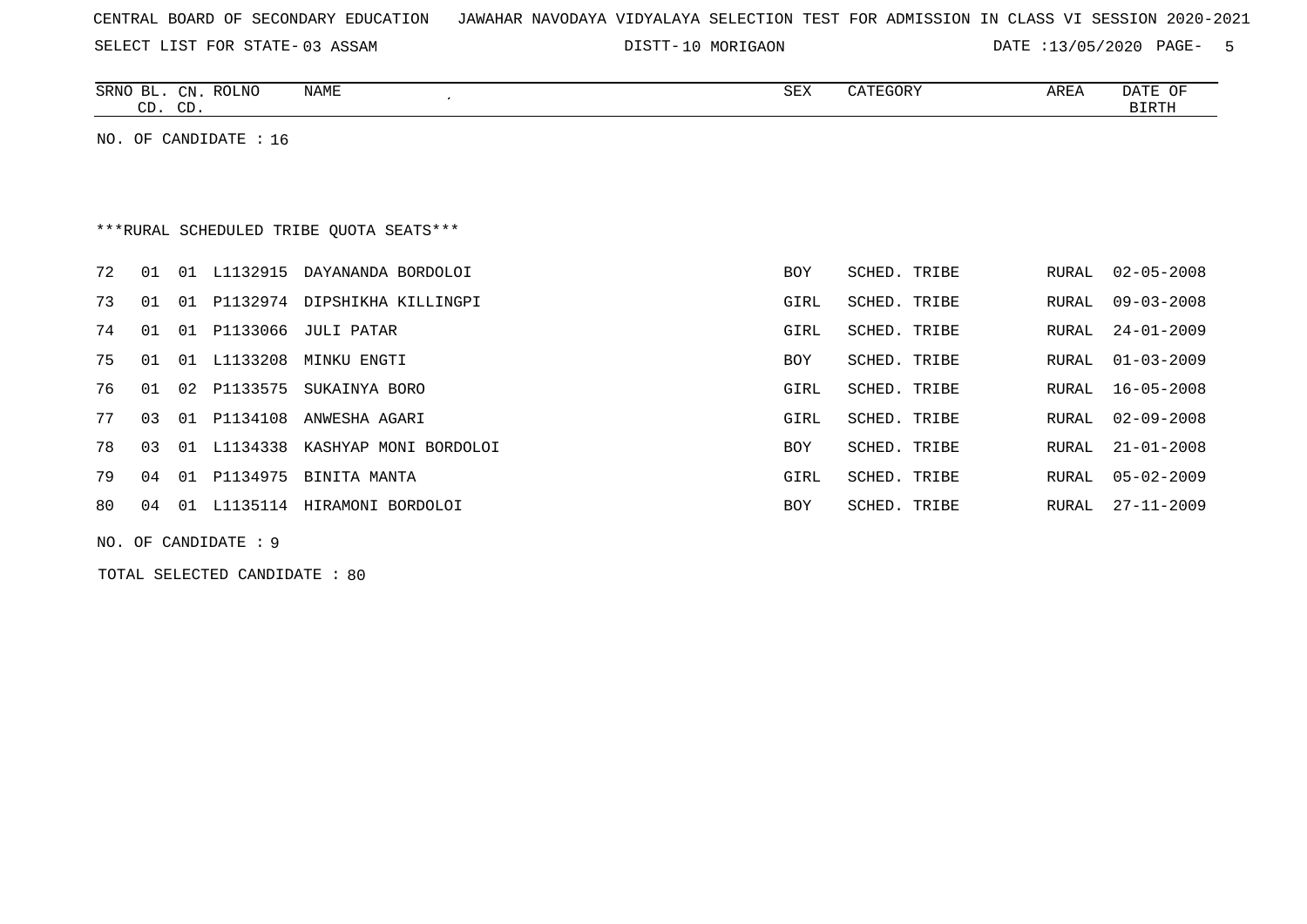SELECT LIST FOR STATE- DISTT- 03 ASSAM

DISTT-11 KARBI ANGLONG-I DATE :13/05/2020 PAGE- 1

|    |    | CD. CD. | SRNO BL. CN. ROLNO   | NAME                                   | ${\tt SEX}$ | CATEGORY       | AREA         | DATE OF<br><b>BIRTH</b> |
|----|----|---------|----------------------|----------------------------------------|-------------|----------------|--------------|-------------------------|
|    |    |         | ***OPEN UR SEATS***  |                                        |             |                |              |                         |
| 1  | 02 |         |                      | 01 I1136731 RAHUL CHAUHAN              | <b>BOY</b>  | <b>GENERAL</b> | <b>RURAL</b> | $23 - 01 - 2008$        |
| 2  | 07 |         |                      | 01 I1138247 ABHISHEK CHAUHAN           | <b>BOY</b>  | GENERAL        | RURAL        | $03 - 03 - 2008$        |
| 3  | 07 |         |                      | 01 J1138311 ANKIT YADAV                | <b>BOY</b>  | O B C          | RURAL        | $24 - 10 - 2008$        |
| 4  | 07 | 01      |                      | I1138335 AVINANDAN KUMAR SINGH         | <b>BOY</b>  | GENERAL        | RURAL        | $08 - 02 - 2009$        |
| 5  | 07 |         |                      | 02 J1139232 SUMIT SINGH                | BOY         | O B C          | RURAL        | $06 - 08 - 2008$        |
|    |    |         | NO. OF CANDIDATE : 5 |                                        |             |                |              |                         |
|    |    |         |                      |                                        |             |                |              |                         |
|    |    |         |                      | ***OPEN SCHEDULED CASTE QUOTA SEATS*** |             |                |              |                         |
| 6  | 03 |         | 01 C1137289          | MONUJ DAS                              | BOY         | SCHED. CASTE   | URBAN        | $23 - 11 - 2007$        |
| 7  | 05 |         |                      | 01 C1137799 ANGKUR JYOTI MUDOI         | BOY         | SCHED. CASTE   | URBAN        | $30 - 09 - 2009$        |
| 8  | 07 |         |                      | 02 01139236 SUNAINA KUMARI             | GIRL        | SCHED. CASTE   | RURAL        | $20 - 12 - 2008$        |
|    |    |         | NO. OF CANDIDATE : 3 |                                        |             |                |              |                         |
|    |    |         |                      |                                        |             |                |              |                         |
|    |    |         |                      | *** OPEN BACKWARD CLASS QUOTA SEATS*** |             |                |              |                         |
| 9  | 02 |         |                      | 01 B1136899 UMANG KUMAR SAH            | BOY         | O B C          | URBAN        | $04 - 02 - 2009$        |
| 10 | 03 | 01      |                      | J1136964 ASHISH KUMAR PRASAD           | BOY         | O B C          | RURAL        | $29 - 01 - 2009$        |
| 11 | 04 |         |                      | 01 J1137701 LUHIT PURAN                | BOY         | O B C          | RURAL        | $01 - 09 - 2009$        |
| 12 | 07 | 01      |                      | N1138627 KOBITA KUMARI                 | GIRL        | O B C          | RURAL        | $17 - 01 - 2008$        |
| 13 | 07 |         |                      | 02 N1139251 SUPRIYA BORUAH             | GIRL        | O B C          | RURAL        | 15-02-2009              |
|    |    |         |                      |                                        |             |                |              |                         |

NO. OF CANDIDATE : 5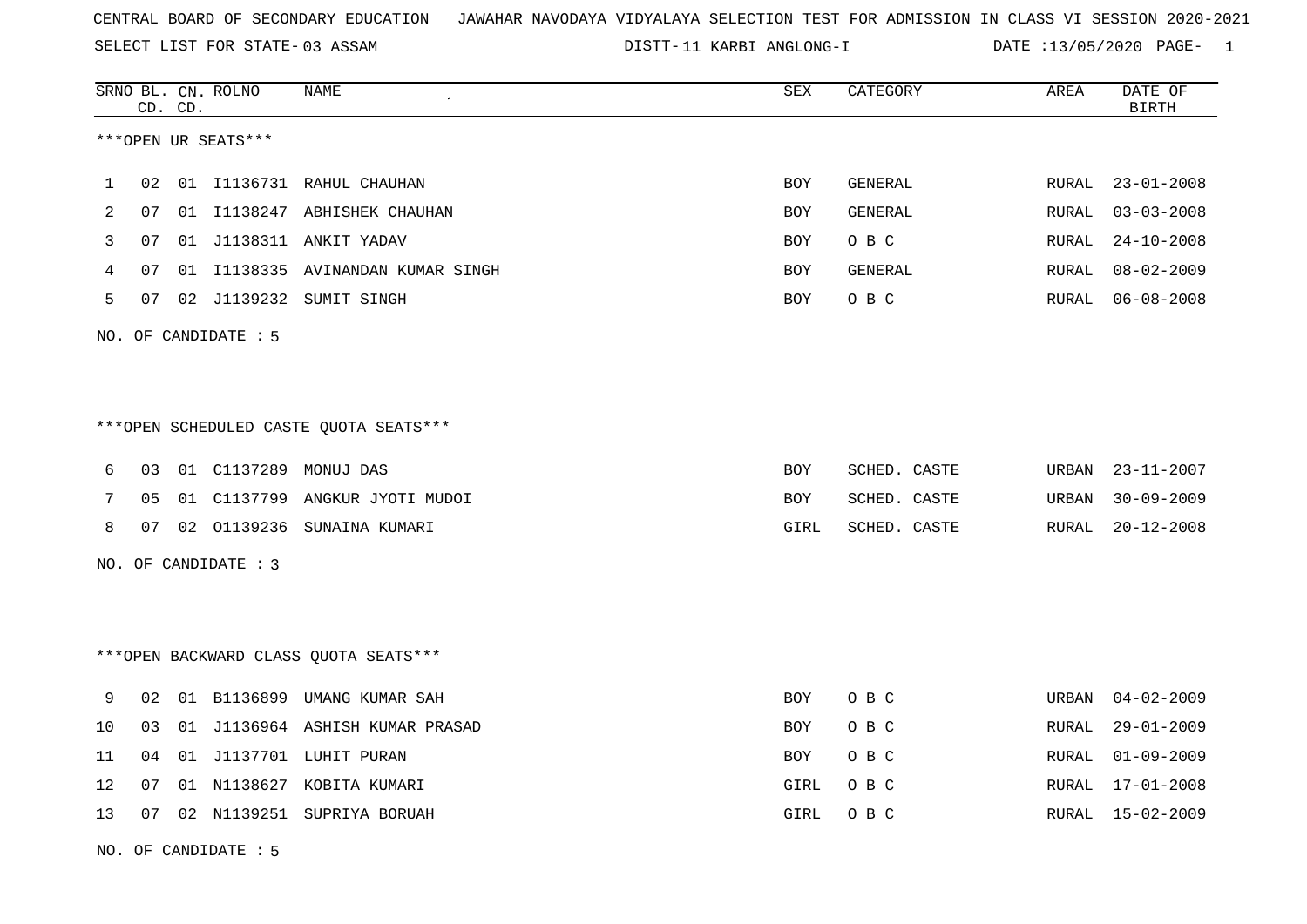SELECT LIST FOR STATE- DISTT- 03 ASSAM

DISTT-11 KARBI ANGLONG-I DATE :13/05/2020 PAGE- 2

|    |    |         | SRNO BL. CN. ROLNO  | NAME<br>$\pmb{\cdot}$                  | SEX  | CATEGORY     | AREA  | DATE OF          |
|----|----|---------|---------------------|----------------------------------------|------|--------------|-------|------------------|
|    |    | CD. CD. |                     |                                        |      |              |       | <b>BIRTH</b>     |
|    |    |         |                     | ***OPEN SCHEDULED TRIBE QUOTA SEATS*** |      |              |       |                  |
| 14 | 02 |         |                     | 01 P1136495 ARCHIM BEYPI               | GIRL | SCHED. TRIBE | RURAL | $21 - 10 - 2008$ |
| 15 | 03 | 01      |                     | L1137069 HAMOINCHUNG                   | BOY  | SCHED. TRIBE | RURAL | $16 - 07 - 2007$ |
| 16 | 03 | 01      | D1137113            | JIRLONG RONGPHAR                       | BOY  | SCHED. TRIBE | URBAN | $24 - 12 - 2008$ |
| 17 | 03 | 01      | P1137309            | NENGNUNNEM DOUNGEL                     | GIRL | SCHED. TRIBE | RURAL | $10 - 04 - 2009$ |
| 18 | 04 | 01      | L1137699            | LONGKIRI ENGTI                         | BOY  | SCHED. TRIBE | RURAL | $06 - 12 - 2007$ |
| 19 | 05 | 01      |                     | P1137796 AKHANAISHI BASUMATARY         | GIRL | SCHED. TRIBE | RURAL | $20 - 06 - 2009$ |
| 20 | 07 | 02      | P1138891            | PRIYANKA DAIMARY                       | GIRL | SCHED. TRIBE | RURAL | $06 - 11 - 2010$ |
|    |    |         | NO. OF CANDIDATE: 7 |                                        |      |              |       |                  |
|    |    |         |                     |                                        |      |              |       |                  |

#### \*\*\*RURAL OPEN SEATS\*\*\*

| 21 | 01             | 01 |          | N1136122 ANJALI KANDULANA | GIRL | O B C        | RURAL | $26 - 02 - 2009$ |
|----|----------------|----|----------|---------------------------|------|--------------|-------|------------------|
| 22 | 01             | 01 |          | J1136370 ROSHAN THAKUR    | BOY  | O B C        | RURAL | 29-10-2007       |
| 23 | 01             | 01 |          | L1136394 SARKLIM TERANG   | BOY  | SCHED. TRIBE | RURAL | $26 - 08 - 2007$ |
| 24 | 01             | 01 | L1136440 | SRI KOUCHIK SAIKIA        | BOY  | SCHED. TRIBE | RURAL | $26 - 08 - 2008$ |
| 25 | 02             | 01 |          | J1136694 NIBIR HAZARIKA   | BOY  | O B C        | RURAL | $05 - 07 - 2008$ |
| 26 | 03             | 01 |          | L1136967 ATUR TERANG      | BOY  | SCHED. TRIBE | RURAL | $28 - 05 - 2009$ |
| 27 | 03             | 01 | J1137163 | KRISHNA RAI               | BOY  | O B C        | RURAL | $09 - 12 - 2009$ |
| 28 | 04             | 01 | P1137706 | MARCY PHANGCHOPI          | GIRL | SCHED. TRIBE | RURAL | $25 - 05 - 2009$ |
| 29 | 05             | 01 | L1137905 | MODARSON TERON            | BOY  | SCHED. TRIBE | RURAL | $04 - 06 - 2007$ |
| 30 | 0 <sub>5</sub> | 01 | L1137972 | SARPANGRI RONGPI          | BOY  | SCHED. TRIBE | RURAL | $20 - 10 - 2007$ |
| 31 | 06             | 01 | N1138239 | TIYA ADHIKARI             | GIRL | O B C        | RURAL | $23 - 03 - 2009$ |
| 32 | 07             | 01 | I1138268 | AKASH SINGH               | BOY  | GENERAL      | RURAL | $02 - 02 - 2008$ |
| 33 | 07             | 01 | M1138803 | NEHA CHAUHAN              | GIRL | GENERAL      | RURAL | $08 - 01 - 2009$ |
| 34 | 07             | 02 | J1139022 | ROHAN SINGH               | BOY  | O B C        | RURAL | $28 - 04 - 2008$ |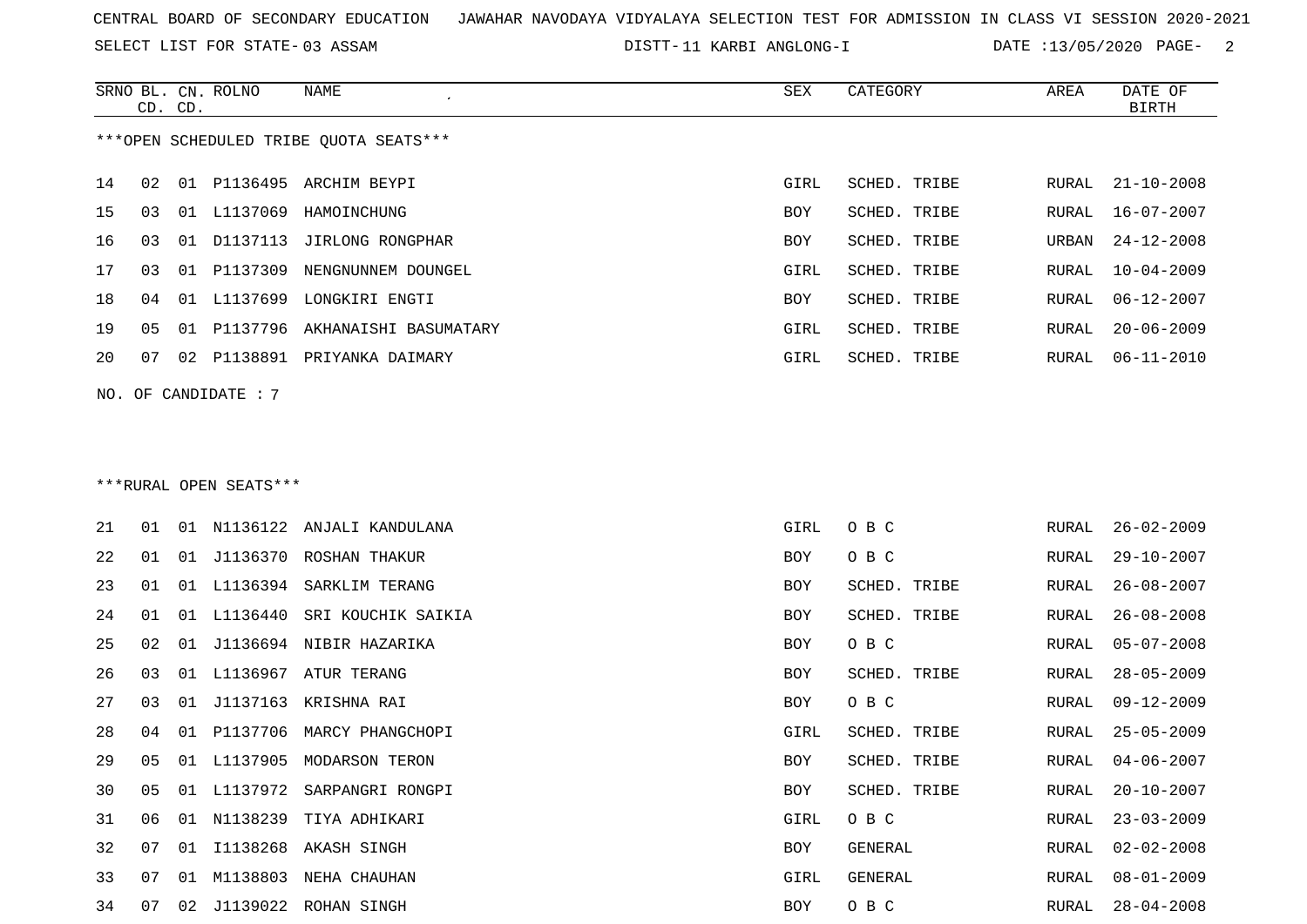|  |  |  |  |  |  | CENTRAL BOARD OF SECONDARY EDUCATION – JAWAHAR NAVODAYA VIDYALAYA SELECTION TEST FOR ADMISSION IN CLASS VI SESSION 2020-2021 |  |  |  |  |  |  |  |  |  |  |  |  |
|--|--|--|--|--|--|------------------------------------------------------------------------------------------------------------------------------|--|--|--|--|--|--|--|--|--|--|--|--|
|--|--|--|--|--|--|------------------------------------------------------------------------------------------------------------------------------|--|--|--|--|--|--|--|--|--|--|--|--|

DISTT-11 KARBI ANGLONG-I DATE :13/05/2020 PAGE- 3

|    |    | CD. CD. | SRNO BL. CN. ROLNO      | NAME                                     | ${\tt SEX}$ | CATEGORY     | AREA  | DATE OF<br>$\operatorname{BIRTH}$ |
|----|----|---------|-------------------------|------------------------------------------|-------------|--------------|-------|-----------------------------------|
|    |    |         | NO. OF CANDIDATE : $14$ |                                          |             |              |       |                                   |
|    |    |         |                         |                                          |             |              |       |                                   |
|    |    |         |                         |                                          |             |              |       |                                   |
|    |    |         |                         | *** RURAL SCHEDULED CASTE QUOTA SEATS*** |             |              |       |                                   |
| 35 | 02 |         |                         | 01 K1136752 RISHIKESH HALDER             | BOY         | SCHED. CASTE | RURAL | $20 - 01 - 2009$                  |
| 36 | 07 |         | 01 K1138375             | BINOD MAZUMDER                           | BOY         | SCHED. CASTE | RURAL | $28 - 06 - 2010$                  |
| 37 | 07 |         |                         | 01 K1138617 KISHOR CH DAS                | BOY         | SCHED. CASTE | RURAL | $10 - 09 - 2007$                  |
| 38 | 07 | 01      |                         | 01138795 NANDITA MAJUMDER                | GIRL        | SCHED. CASTE | RURAL | $29 - 11 - 2009$                  |
| 39 | 07 |         |                         | 01 K1138824 NONDHAN BISWAS               | BOY         | SCHED. CASTE | RURAL | $19 - 08 - 2008$                  |
| 40 | 07 | 02      |                         | K1138843 PAWAN KUMAR HARIJAN             | <b>BOY</b>  | SCHED. CASTE | RURAL | $10 - 10 - 2007$                  |
| 41 | 07 | 02      | K1138995 RIJU DAS       |                                          | BOY         | SCHED. CASTE | RURAL | $29 - 01 - 2010$                  |
| 42 | 07 | 02      |                         | 01139013 RITIKA DAS                      | GIRL        | SCHED. CASTE | RURAL | $11 - 06 - 2009$                  |
| 43 | 07 | 02      |                         | 01139162 SHIPRA DAS                      | GIRL        | SCHED. CASTE | RURAL | $16 - 05 - 2009$                  |
|    |    |         | NO. OF CANDIDATE : 9    |                                          |             |              |       |                                   |
|    |    |         |                         |                                          |             |              |       |                                   |
|    |    |         |                         |                                          |             |              |       |                                   |
|    |    |         |                         | *** RURAL BACKWARD CLASS QUOTA SEATS***  |             |              |       |                                   |
| 44 | 01 |         |                         | 01 J1136379 SAMEER KUMAR GIRI            | <b>BOY</b>  | O B C        | RURAL | $19 - 08 - 2007$                  |
| 45 | 02 | 01      | J1136517                | BINIT KUMAR PRASAD                       | <b>BOY</b>  | O B C        | RURAL | $26 - 10 - 2008$                  |
| 46 | 02 |         |                         | 01 N1136555 ESMITA HAZARIKA              | GIRL        | O B C        | RURAL | $31 - 10 - 2007$                  |
| 47 | 02 |         |                         | 01 N1136692 NEHA CHAUHAN                 | GIRL        | O B C        | RURAL | $25 - 10 - 2007$                  |
| 48 | 03 | 01      |                         | J1136983 BIKASH KUMAR KUMHAR             | BOY         | O B C        | RURAL | $03 - 12 - 2009$                  |
| 49 | 03 |         |                         | 01 N1137144 KHUSHI CHAUHAN               | GIRL        | O B C        | RURAL | $23 - 02 - 2009$                  |
| 50 | 03 |         | 01 N1137230             | MANISHA DEY                              | GIRL        | O B C        | RURAL | $25 - 09 - 2008$                  |
| 51 | 03 |         |                         | 02 J1137380 RAJ KUMAR CHAUHAN            | BOY         | O B C        | RURAL | $15 - 09 - 2008$                  |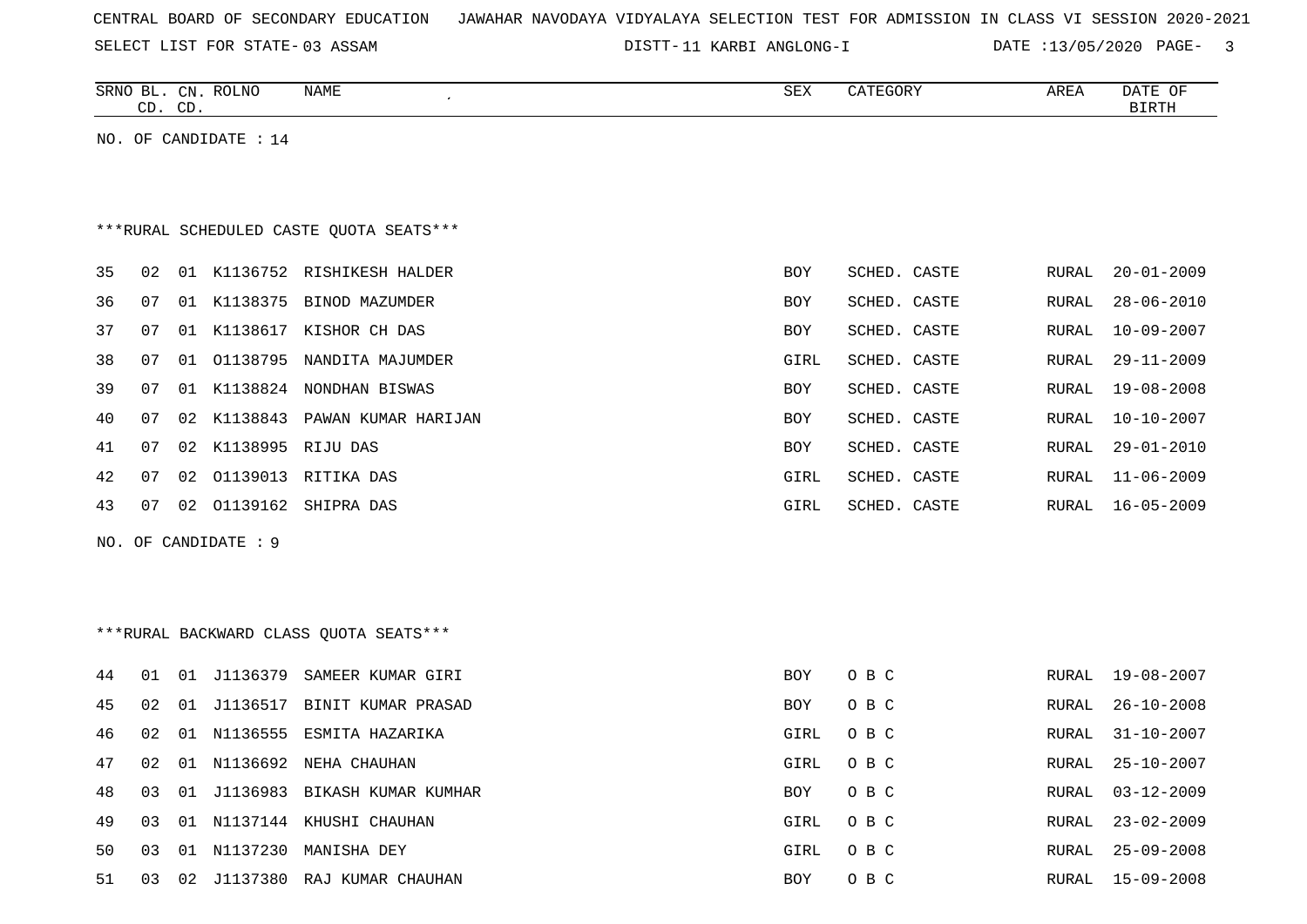SELECT LIST FOR STATE- DISTT- 03 ASSAM

DISTT-11 KARBI ANGLONG-I DATE :13/05/2020 PAGE- 4

|    | CD. CD. |    | SRNO BL. CN. ROLNO    | NAME                                    | SEX  | CATEGORY     | AREA  | DATE OF<br><b>BIRTH</b> |
|----|---------|----|-----------------------|-----------------------------------------|------|--------------|-------|-------------------------|
|    |         |    |                       | ***RURAL BACKWARD CLASS OUOTA SEATS***  |      |              |       |                         |
| 52 | 04      |    |                       | 01 N1137677 JAGRITI CHAUHAN             | GIRL | O B C        | RURAL | $09 - 02 - 2009$        |
| 53 | 05      |    |                       | 01 J1137998 SUSMITA HAZARIKA            | BOY  | O B C        | RURAL | $11 - 01 - 2008$        |
| 54 | 07      | 01 |                       | J1138256 AJIT GUPTA                     | BOY  | O B C        | RURAL | $12 - 09 - 2009$        |
| 55 | 07      | 01 | J1138258              | AKALESH CHAUHAN                         | BOY  | O B C        | RURAL | $27 - 01 - 2009$        |
| 56 | 07      | 01 | N1138329              | ASHA KUMARI                             | GIRL | O B C        | RURAL | $04 - 02 - 2009$        |
| 57 | 07      | 01 |                       | J1138461 DIPAK CHAUHAN                  | BOY  | O B C        | RURAL | $28 - 12 - 2007$        |
| 58 | 07      | 01 |                       | N1138701 MANASI NATH                    | GIRL | O B C        | RURAL | $10 - 05 - 2007$        |
| 59 | 07      | 02 |                       | J1139295 VIKASH CHAUHAN                 | BOY  | O B C        | RURAL | $09 - 08 - 2007$        |
|    |         |    | NO. OF CANDIDATE : 16 |                                         |      |              |       |                         |
|    |         |    |                       | ***RURAL SCHEDULED TRIBE QUOTA SEATS*** |      |              |       |                         |
| 60 | 01      |    |                       | 01 L1136185 JAOPU GAMLHOU               | BOY  | SCHED. TRIBE | RURAL | $22 - 06 - 2008$        |
| 61 | 01      | 01 | P1136299              | NEIPIHOI GUITE                          | GIRL | SCHED. TRIBE | RURAL | $13 - 12 - 2008$        |
| 62 | 01      | 01 | L1136392              | SARKANGTHIR SINGNAR                     | BOY  | SCHED. TRIBE | RURAL | $17 - 10 - 2007$        |
| 63 | 01      | 01 | P1136432              | SINDI ENGTIPI                           | GIRL | SCHED. TRIBE | RURAL | $18 - 05 - 2009$        |
| 64 | 02      |    | 01 L1136885           | SUN RAMCHIARY                           | BOY  | SCHED. TRIBE | RURAL | $26 - 06 - 2008$        |
| 65 | 03      | 01 | L1136922              | AKASH TIMUNG                            | BOY  | SCHED. TRIBE | RURAL | $25 - 05 - 2007$        |
| 66 | 03      | 01 |                       | P1136998 BIRTIKA ENGLENGPI              | GIRL | SCHED. TRIBE | RURAL | $24 - 01 - 2008$        |
| 67 | 03      |    | 01 L1137249           | MINTHANG DOUNGEL                        | BOY  | SCHED. TRIBE | RURAL | $14 - 05 - 2007$        |
| 68 | 03      |    |                       | 01 P1137261 MIRLIBON TERANGPI           | GIRL | SCHED. TRIBE | RURAL | $01 - 05 - 2009$        |
| 69 | 03      | 02 |                       | P1137325 PARMITA THAOSEN                | GIRL | SCHED. TRIBE | RURAL | $26 - 01 - 2009$        |
| 70 | 03      | 02 |                       | P1137372 RACHEL HAOLAI                  | GIRL | SCHED. TRIBE | RURAL | $14 - 11 - 2008$        |
| 71 | 03      | 02 |                       | P1137602 SUSMITA HASNU                  | GIRL | SCHED. TRIBE | RURAL | $15 - 08 - 2008$        |
| 72 | 04      |    |                       | 01 P1137714 MIRKLAR LEKHEPI             | GIRL | SCHED. TRIBE | RURAL | $27 - 05 - 2009$        |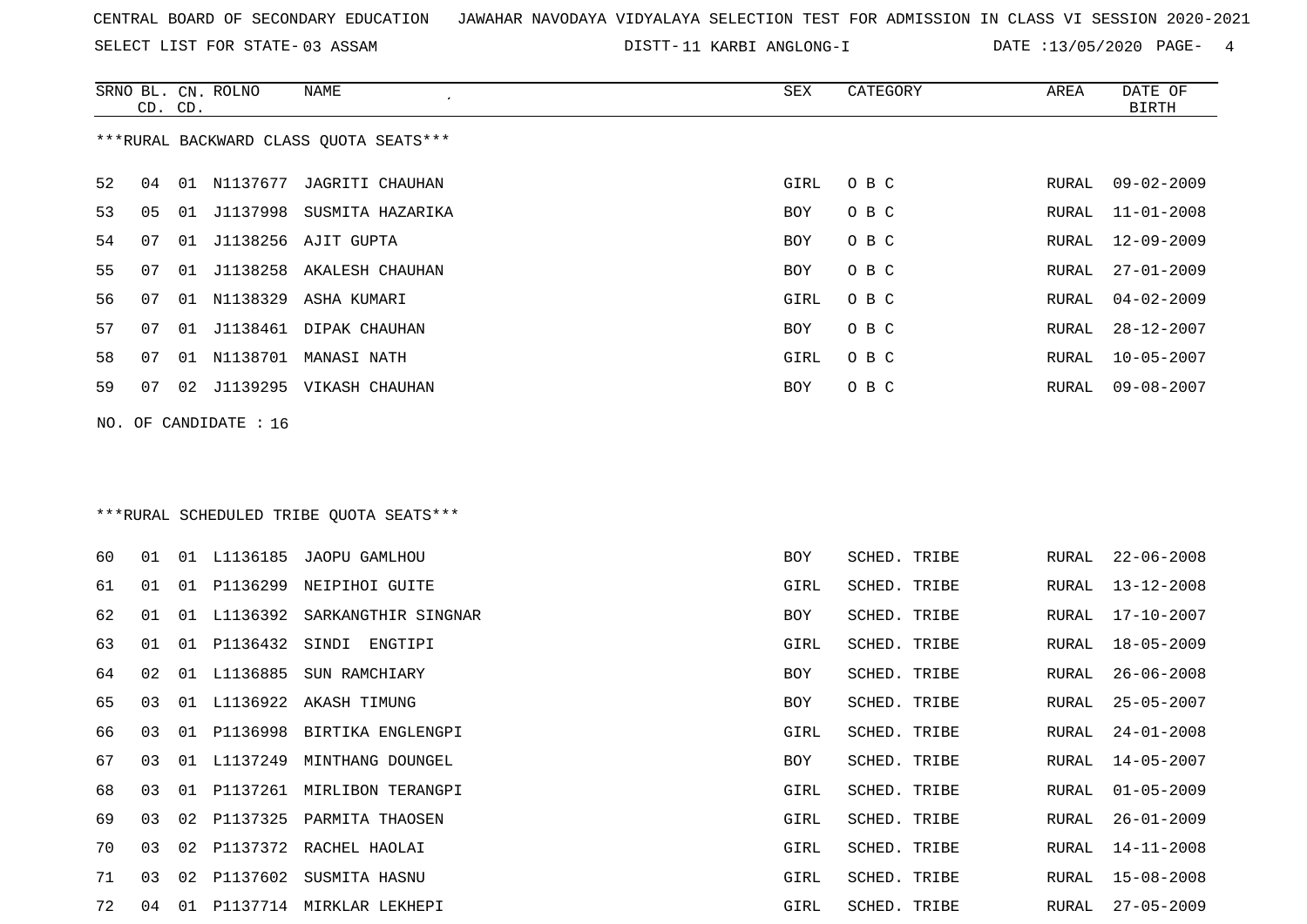| CENTRAL BOARD OF SECONDARY EDUCATION  JAWAHAR NAVODAYA VIDYALAYA SELECTION TEST FOR ADMISSION IN CLASS VI SESSION 2020-2021 |  |  |  |  |  |  |  |  |  |  |  |  |  |  |  |  |  |  |  |
|-----------------------------------------------------------------------------------------------------------------------------|--|--|--|--|--|--|--|--|--|--|--|--|--|--|--|--|--|--|--|
|-----------------------------------------------------------------------------------------------------------------------------|--|--|--|--|--|--|--|--|--|--|--|--|--|--|--|--|--|--|--|

11 KARBI ANGLONG-I DATE :13/05/2020 PAGE- 5

|    | CD. CD. |     | SRNO BL. CN. ROLNO    | NAME                                    | SEX  | CATEGORY     | AREA  | DATE OF<br>BIRTH |
|----|---------|-----|-----------------------|-----------------------------------------|------|--------------|-------|------------------|
|    |         |     |                       | ***RURAL SCHEDULED TRIBE OUOTA SEATS*** |      |              |       |                  |
| 73 | 04      | 01  | L1137780              | SHECHIM ENGLENG                         | BOY  | SCHED. TRIBE | RURAL | $09 - 06 - 2008$ |
| 74 | 05      | O 1 | L1137933              | RAJBHIR MECH                            | BOY  | SCHED. TRIBE | RURAL | $26 - 08 - 2009$ |
| 75 | 06      | 01  | L1138207              | SARPANGRI MILIK                         | BOY  | SCHED. TRIBE | RURAL | 15-07-2009       |
| 76 | 07      | 01  | P1138620              | KLANJIR ENGTIPI                         | GIRL | SCHED. TRIBE | RURAL | 24-10-2009       |
| 77 | 07      | 01  | L1138629              | KOPAI ENGTI                             | BOY  | SCHED. TRIBE | RURAL | 07-01-2009       |
| 78 | 07      |     | 01 L1138787           | MRIDUL BASUMATARY                       | BOY  | SCHED. TRIBE | RURAL | 25-05-2007       |
| 79 | 07      | 01  | L1138817              | NITESH DOIMARY                          | BOY  | SCHED. TRIBE | RURAL | $10 - 08 - 2008$ |
| 80 | 07      |     | 02 P1139285           | TORALI KHAKHLARY                        | GIRL | SCHED. TRIBE | RURAL | 13-12-2009       |
|    |         |     | NO. OF CANDIDATE : 21 |                                         |      |              |       |                  |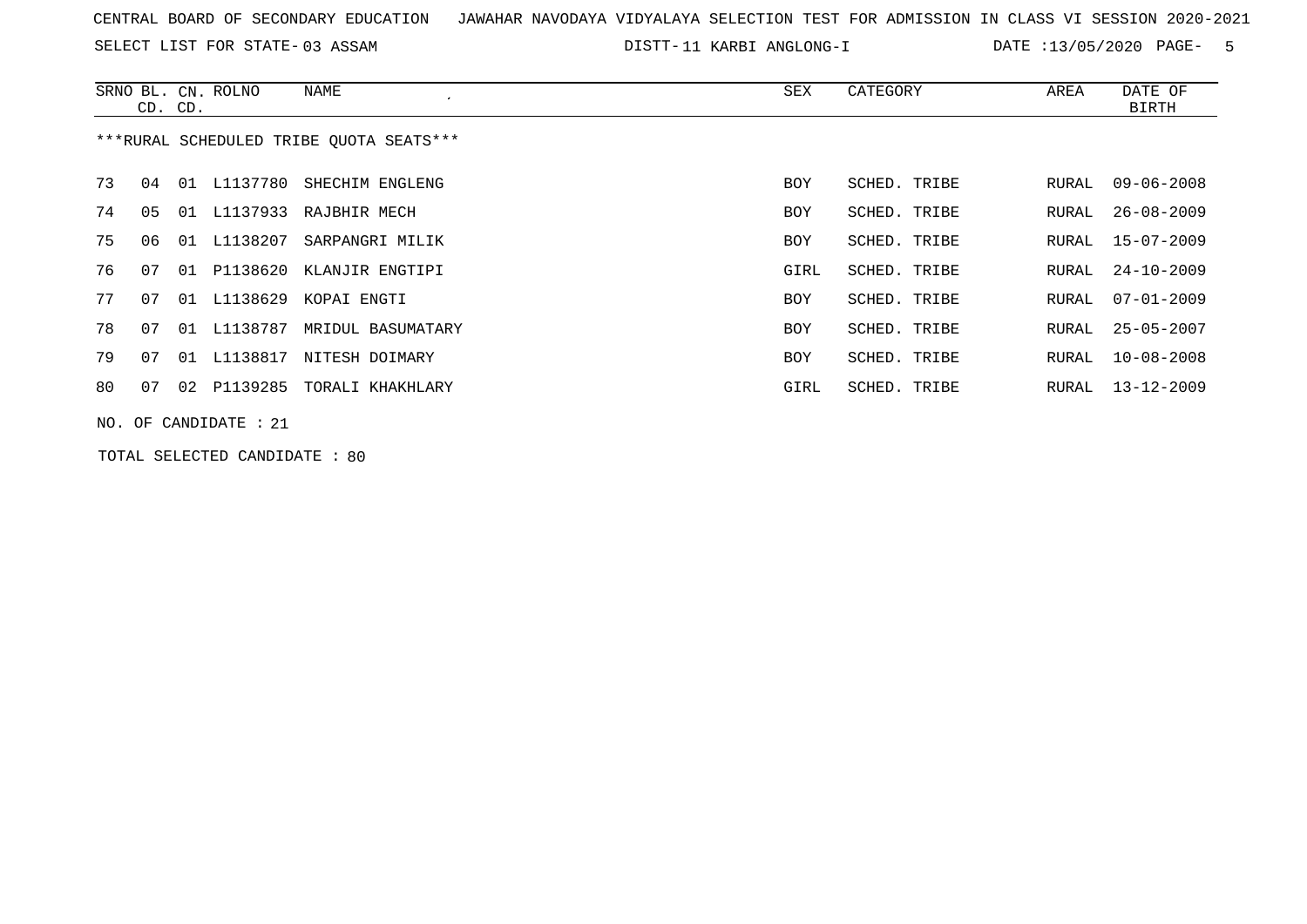SELECT LIST FOR STATE- DISTT- 03 ASSAM

\*\*\*OPEN DISABLED QUOTA SEATS\*\*\*

DISTT-12 GOLAGHAT DATE :13/05/2020 PAGE- 1

|             | CD. CD. | SRNO BL. CN. ROLNO   | NAME                                   | SEX  | CATEGORY     | AREA  | DATE OF<br><b>BIRTH</b> |
|-------------|---------|----------------------|----------------------------------------|------|--------------|-------|-------------------------|
|             |         | ***OPEN UR SEATS***  |                                        |      |              |       |                         |
| $\mathbf 1$ | 02      |                      | 01 M1139874 ANWESHA MAHANTA            | GIRL | GENERAL      | RURAL | $16 - 10 - 2008$        |
| 2           | 02      |                      | 01 J1139948 BIKASH BORA                | BOY  | O B C        | RURAL | $23 - 07 - 2008$        |
| 3           | 02      |                      | 01 B1140020 CHINMOY SHIVAM             | BOY  | O B C        | URBAN | $23 - 07 - 2008$        |
| 4           | 02      |                      | 01 I1140216 KALPARAJ BORA              | BOY  | GENERAL      | RURAL | $13 - 11 - 2008$        |
| 5           | 02      |                      | 04 A1140784 SURJYA KRISHNA KHOUND      | BOY  | GENERAL      | URBAN | $19 - 09 - 2008$        |
| 6           | 04      |                      | 02 J1141643 SANTANABHA SHRESTHA        | BOY  | O B C        | RURAL | $09 - 11 - 2008$        |
| 7           | 04      |                      | 02 N1141658 SNEHA BORBORUAH            | GIRL | O B C        | RURAL | $23 - 11 - 2008$        |
| 8           | 05      |                      | 01 M1141880 GARIMA UPADHYAY            | GIRL | GENERAL      | RURAL | $21 - 03 - 2008$        |
| 9           | 05      |                      | 01 L1141977 KULDEEP KUTUM              | BOY  | SCHED. TRIBE |       | RURAL 17-11-2008        |
|             |         | NO. OF CANDIDATE : 9 |                                        |      |              |       |                         |
|             |         |                      |                                        |      |              |       |                         |
|             |         |                      |                                        |      |              |       |                         |
|             |         |                      | ***OPEN SCHEDULED CASTE QUOTA SEATS*** |      |              |       |                         |
| 10          | 02      |                      | 01 01139839 ANANDITA DAS               | GIRL | SCHED. CASTE | RURAL | $05 - 09 - 2007$        |
| 11          | 04      |                      | 01 K1141437 GAGAN MANDAL               | BOY  | SCHED. CASTE | RURAL | $21 - 02 - 2008$        |
| 12          | 05      |                      | 01 01141945 JYOTISMA DAS               | GIRL | SCHED. CASTE | RURAL | $12 - 09 - 2008$        |
|             |         | NO. OF CANDIDATE : 3 |                                        |      |              |       |                         |
|             |         |                      |                                        |      |              |       |                         |
|             |         |                      |                                        |      |              |       |                         |
|             |         |                      |                                        |      |              |       |                         |

# 13 03 01 E1141050 MASUMA BEGUM GIRL GENERAL URBAN 19-09-2009 14 04 01 O1141506 MERINA DAS GIRL SCHED. CASTE RURAL 28-01-2009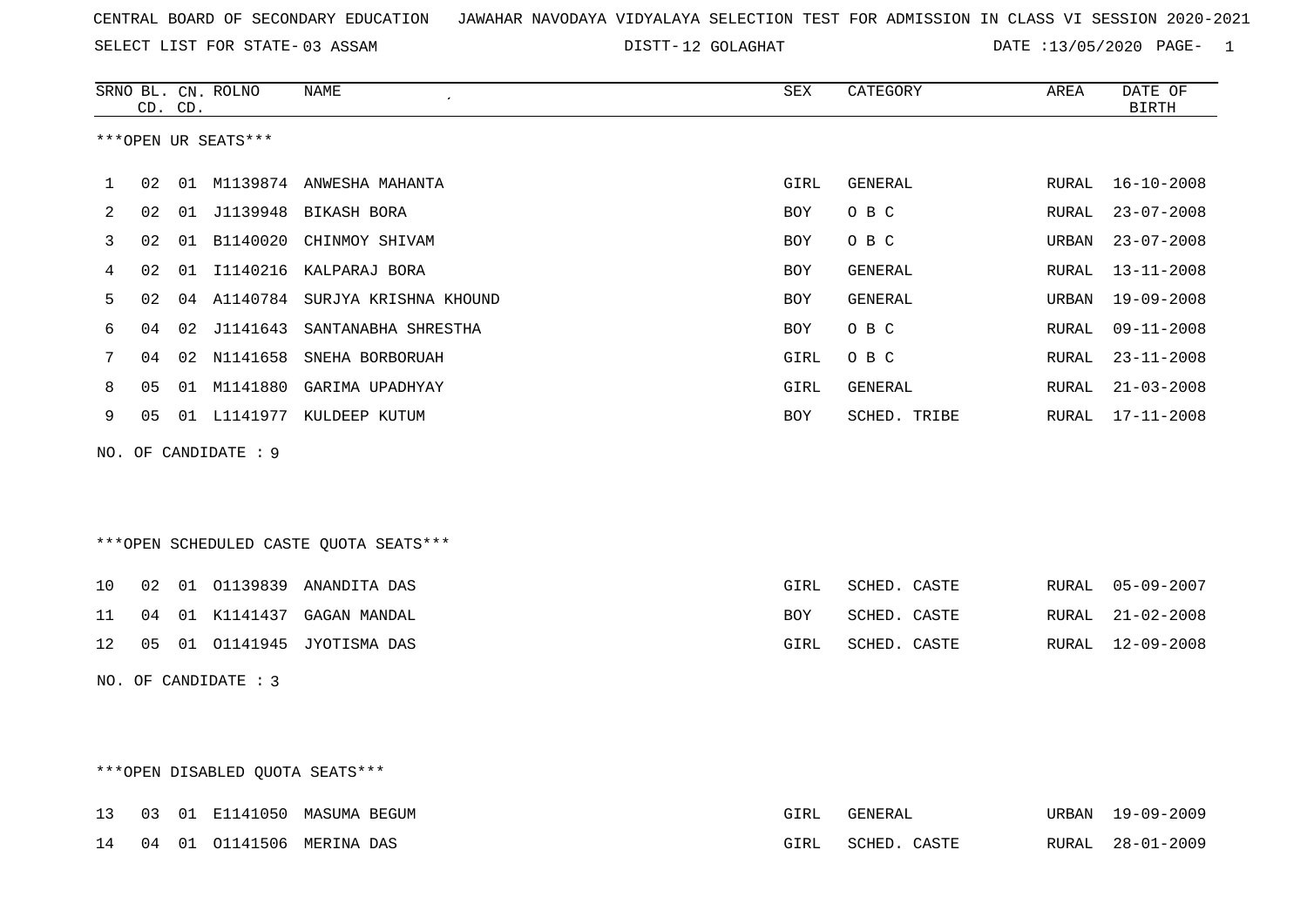SELECT LIST FOR STATE- DISTT- 03 ASSAM

DISTT-12 GOLAGHAT DATE :13/05/2020 PAGE- 2

|    | CD. CD. |       | SRNO BL. CN. ROLNO     | NAME                                   | SEX        | CATEGORY     | AREA  | DATE OF<br><b>BIRTH</b> |
|----|---------|-------|------------------------|----------------------------------------|------------|--------------|-------|-------------------------|
|    |         |       | NO. OF CANDIDATE : 2   |                                        |            |              |       |                         |
|    |         |       |                        |                                        |            |              |       |                         |
|    |         |       |                        |                                        |            |              |       |                         |
|    |         |       |                        | *** OPEN BACKWARD CLASS QUOTA SEATS*** |            |              |       |                         |
|    |         |       |                        |                                        |            |              |       |                         |
| 15 | 01      |       |                        | 02 J1139509 KULDEEP BORA               | BOY        | O B C        | RURAL | $26 - 08 - 2008$        |
| 16 | 01      |       |                        | 02 B1139654 PROTIM LAHON               | BOY        | O B C        | URBAN | $13 - 09 - 2008$        |
| 17 | 02      |       |                        | 01 B1140203 JURIKH KUMAR SAIKIA        | BOY        | O B C        | URBAN | $22 - 01 - 2009$        |
| 18 | 02      | 02    | B1140439               | OMPRAKASH GOGOI                        | BOY        | O B C        | URBAN | $24 - 08 - 2008$        |
| 19 | 05      |       |                        | 01 J1141784 BHARGAV JYOTI GOGOI        | <b>BOY</b> | O B C        | RURAL | $30 - 11 - 2008$        |
|    |         |       | NO. OF CANDIDATE : 5   |                                        |            |              |       |                         |
|    |         |       |                        |                                        |            |              |       |                         |
|    |         |       |                        |                                        |            |              |       |                         |
|    |         |       |                        | ***OPEN SCHEDULED TRIBE QUOTA SEATS*** |            |              |       |                         |
|    |         |       |                        |                                        |            |              |       |                         |
| 20 |         |       |                        | 04 01 D1141453 ISHAN BORO              | <b>BOY</b> | SCHED. TRIBE | URBAN | $30 - 01 - 2010$        |
|    |         |       | NO. OF CANDIDATE : 1   |                                        |            |              |       |                         |
|    |         |       |                        |                                        |            |              |       |                         |
|    |         |       |                        |                                        |            |              |       |                         |
|    |         |       | ***RURAL OPEN SEATS*** |                                        |            |              |       |                         |
|    |         |       |                        |                                        |            |              |       |                         |
| 21 | 01      |       |                        | 01 J1139395 BORNIL BORA                | BOY        | O B C        | RURAL | $28 - 10 - 2009$        |
| 22 | 01      |       |                        | 01 N1139443 GOWRI GOWALA               | GIRL       | O B C        | RURAL | $26 - 02 - 2008$        |
| 23 |         |       |                        | 01  02  J1139619  PINJU  MONI  GOGOI   | BOY        | O B C        |       | RURAL 26-08-2009        |
| 24 |         | 01 03 |                        | M1139669 RAKHIRANI DUTTA               | GIRL       | GENERAL      | RURAL | $01 - 05 - 2010$        |
| 25 |         | 01 03 |                        | J1139715 SAMIRAN DIGANTA GOGOI         | BOY        | O B C        | RURAL | 10-09-2009              |
| 26 |         | 01 03 |                        | I1139774 SWAPNIL BORDOLOI              | BOY        | GENERAL      | RURAL | 13-07-2009              |
| 27 |         |       |                        | 02 01 N1139902 ASTHAJEETA GOGOI        | GIRL       | O B C        | RURAL | $20 - 01 - 2009$        |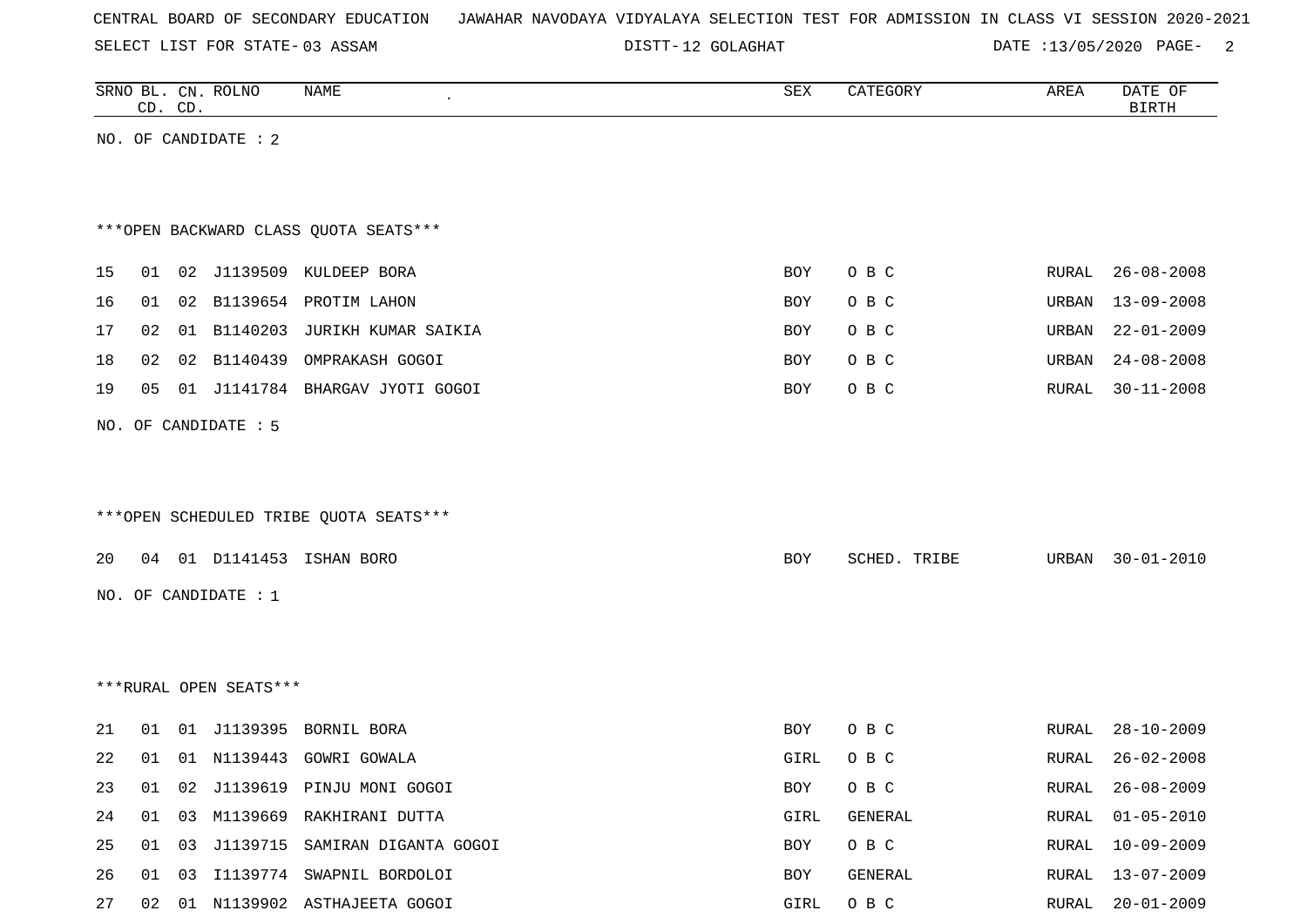DISTT-12 GOLAGHAT DATE :13/05/2020 PAGE- 3

|    |    | CD. CD. | SRNO BL. CN. ROLNO     | NAME                      | SEX  | CATEGORY       | AREA         | DATE OF<br><b>BIRTH</b> |
|----|----|---------|------------------------|---------------------------|------|----------------|--------------|-------------------------|
|    |    |         | ***RURAL OPEN SEATS*** |                           |      |                |              |                         |
|    |    |         |                        |                           |      |                |              |                         |
| 28 | 02 | 01      | J1139920               | BASANTA BORA              | BOY  | O B C          | RURAL        | $19 - 03 - 2009$        |
| 29 | 02 |         | 01 N1140189            | <b>JUGITA KURMI</b>       | GIRL | O B C          | RURAL        | $02 - 11 - 2010$        |
| 30 | 02 | 02      | P1140406               | NIHA KUTUM                | GIRL | SCHED. TRIBE   | RURAL        | $24 - 12 - 2007$        |
| 31 | 02 | 03      | N1140508               | PRANKRISHNAA SAIKIA       | GIRL | O B C          | RURAL        | $15 - 05 - 2008$        |
| 32 | 02 | 03      | N1140689               | SANGITA BORA              | GIRL | O B C          | RURAL        | $02 - 01 - 2009$        |
| 33 | 03 | 01      | I1140902               | BASTAB HAZARIKA           | BOY  | GENERAL        | RURAL        | $13 - 10 - 2009$        |
| 34 | 03 |         |                        | 01 I1140915 BIKI BORA     | BOY  | GENERAL        | RURAL        | $28 - 02 - 2009$        |
| 35 | 03 |         | 01 I1140968            | DIPANKUR DUTTA            | BOY  | GENERAL        | RURAL        | $04 - 03 - 2008$        |
| 36 | 03 |         |                        | 02 M1141216 RISHIKADUTTA  | GIRL | <b>GENERAL</b> | <b>RURAL</b> | $22 - 12 - 2008$        |
| 37 | 03 | 02      | M1141262               | SAYANIKA HAZARIKA         | GIRL | GENERAL        | <b>RURAL</b> | $02 - 02 - 2009$        |
| 38 | 03 | 02      | 01141265               | SHATABDI DAS              | GIRL | SCHED. CASTE   | <b>RURAL</b> | $06 - 08 - 2010$        |
| 39 | 03 | 02      | I1141272               | SOMIRAN BORA              | BOY  | GENERAL        | RURAL        | $26 - 08 - 2009$        |
| 40 | 04 | 01      |                        | J1141362 ANSHUMAN PHUKAN  | BOY  | O B C          | RURAL        | $01 - 09 - 2009$        |
| 41 | 04 | 01      |                        | N1141377 BABY BORUAH      | GIRL | O B C          | RURAL        | $03 - 12 - 2009$        |
| 42 | 04 | 02      |                        | M1141542 NISHITA SARMA    | GIRL | <b>GENERAL</b> | RURAL        | $10 - 02 - 2009$        |
| 43 | 04 | 02      |                        | J1141566 PRAKASH SHRESTHA | BOY  | O B C          | <b>RURAL</b> | $26 - 08 - 2007$        |
| 44 | 04 |         | 02 N1141660            | SONOM GOGOI               | GIRL | O B C          | <b>RURAL</b> | $01 - 11 - 2009$        |
| 45 | 04 | 02      | J1141689               | UDDIP GOGOI               | BOY  | O B C          | <b>RURAL</b> | $21 - 02 - 2010$        |
| 46 | 05 | 01      | J1141783               | BHARGAB JYOTI NATH        | BOY  | O B C          | RURAL        | $09 - 03 - 2010$        |
| 47 | 05 | 01      |                        | J1141972 KOUSHTAV BORA    | BOY  | O B C          | RURAL        | $15 - 03 - 2008$        |
| 48 | 05 | 02      | J1142126               | PONKAJ BORUAH             | BOY  | O B C          | RURAL        | $23 - 06 - 2007$        |
| 49 | 05 | 03      |                        | M1142294 SHAFIN SAJJAD    | GIRL | GENERAL        | RURAL        | $22 - 02 - 2009$        |
| 50 | 05 | 03      | M1142310               | SNEHA AKHTARI             | GIRL | GENERAL        | RURAL        | $18 - 01 - 2008$        |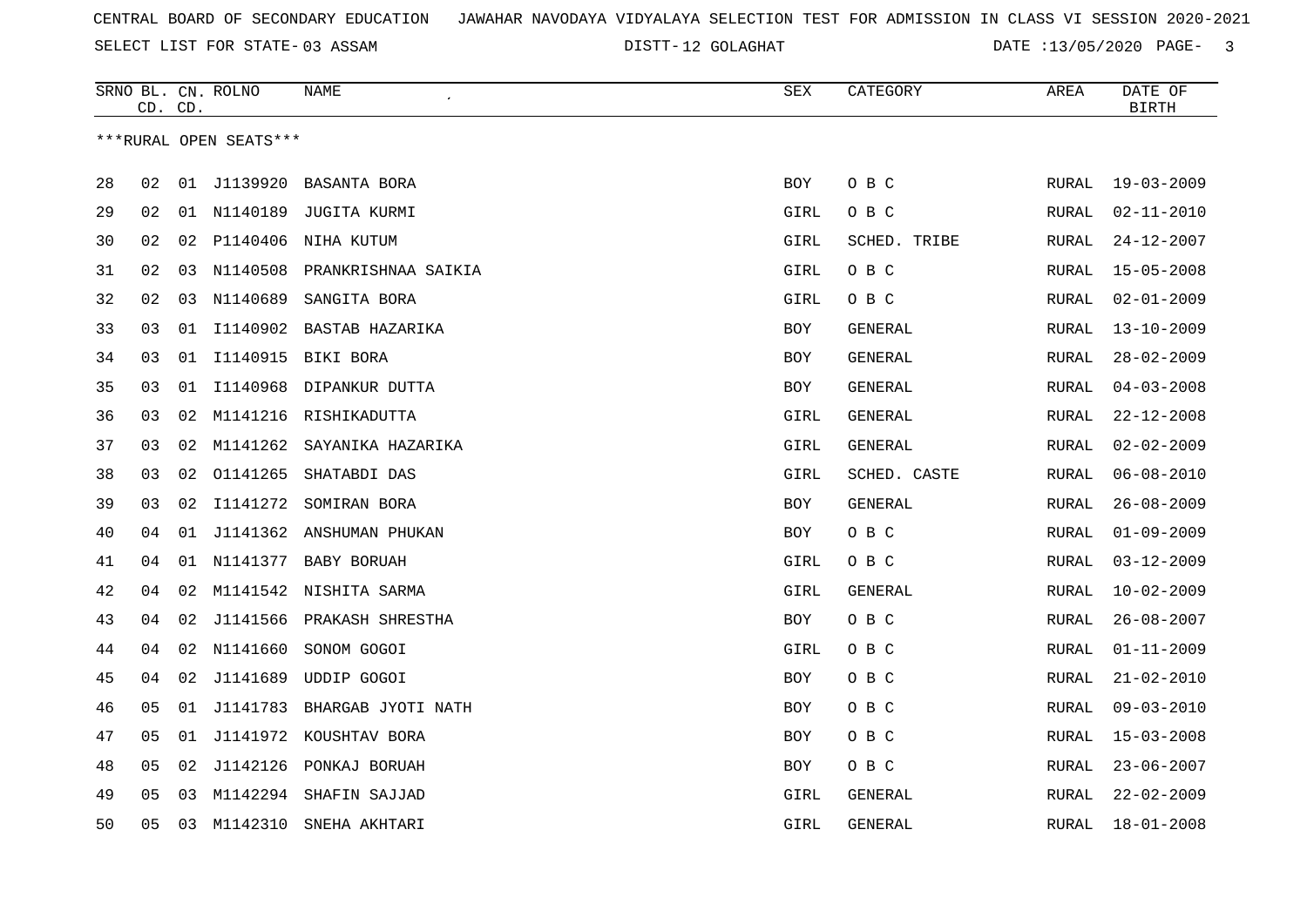| CENTRAL BOARD OF SECONDARY EDUCATION – JAWAHAR NAVODAYA VIDYALAYA SELECTION TEST FOR ADMISSION IN CLASS VI SESSION 2020-2021 |  |  |  |  |
|------------------------------------------------------------------------------------------------------------------------------|--|--|--|--|
|------------------------------------------------------------------------------------------------------------------------------|--|--|--|--|

DISTT-12 GOLAGHAT DATE :13/05/2020 PAGE- 4

|    |    | CD. CD. | SRNO BL. CN. ROLNO    | NAME<br>$\pmb{\cdot}$                    | <b>SEX</b> | CATEGORY     | AREA         | DATE OF<br><b>BIRTH</b> |
|----|----|---------|-----------------------|------------------------------------------|------------|--------------|--------------|-------------------------|
|    |    |         | NO. OF CANDIDATE : 30 |                                          |            |              |              |                         |
|    |    |         |                       |                                          |            |              |              |                         |
|    |    |         |                       |                                          |            |              |              |                         |
|    |    |         |                       | *** RURAL SCHEDULED CASTE QUOTA SEATS*** |            |              |              |                         |
| 51 | 02 |         | 01 K1140119           | GAURAV DAS                               | <b>BOY</b> | SCHED. CASTE | RURAL        | $21 - 07 - 2008$        |
| 52 | 02 |         |                       | 01 K1140207 JYOTISMAN DAS                | BOY        | SCHED. CASTE | RURAL        | $25 - 05 - 2008$        |
| 53 | 02 |         |                       | 02 K1140323 MINTU DAS                    | BOY        | SCHED. CASTE | RURAL        | $29 - 12 - 2007$        |
| 54 | 02 |         |                       | 04 01140806 TEJOSWEE DAS                 | GIRL       | SCHED. CASTE | RURAL        | $31 - 05 - 2009$        |
| 55 | 03 |         | 01 K1140980           | GOURAB DAS                               | BOY        | SCHED. CASTE | RURAL        | $04 - 01 - 2009$        |
| 56 | 03 |         |                       | 02 K1141261 SAURAV DAS                   | <b>BOY</b> | SCHED. CASTE | <b>RURAL</b> | $24 - 06 - 2008$        |
| 57 | 05 | 01      |                       | 01141819 BISHMITA DAS                    | GIRL       | SCHED. CASTE | <b>RURAL</b> | $17 - 08 - 2009$        |
| 58 | 05 | 02      |                       | K1142201 RAKESH ROBIDAS                  | BOY        | SCHED. CASTE | RURAL        | $13 - 03 - 2009$        |
| 59 | 05 |         |                       | 02 01142221 RIDDHI PODDAR                | GIRL       | SCHED. CASTE | RURAL        | $21 - 05 - 2008$        |
|    |    |         | NO. OF CANDIDATE : 9  |                                          |            |              |              |                         |
|    |    |         |                       |                                          |            |              |              |                         |
|    |    |         |                       |                                          |            |              |              |                         |
|    |    |         |                       | *** RURAL BACKWARD CLASS QUOTA SEATS***  |            |              |              |                         |
|    |    |         |                       |                                          |            |              |              |                         |
| 60 | 01 |         |                       | 01 J1139302 ABHIJIT BORA                 | <b>BOY</b> | O B C        | RURAL        | $24 - 01 - 2009$        |
| 61 | 01 |         |                       | 01 N1139388 BONOSHREE TAMULY             | GIRL       | O B C        | RURAL        | $08 - 01 - 2009$        |
| 62 | 01 |         |                       | 01 N1139449 HAPPYMONI DEKA PHUKAN        | GIRL       | O B C        | <b>RURAL</b> | $08 - 02 - 2009$        |
| 63 | 01 | 01      |                       | J1139499 KOUSTOV MONI BORA               | <b>BOY</b> | O B C        | <b>RURAL</b> | $21 - 05 - 2009$        |
| 64 | 01 |         |                       | 02 N1139618 PIKUMONI SAIKIA              | GIRL       | O B C        | RURAL        | $31 - 10 - 2008$        |
| 65 | 02 |         |                       | 01 J1139803 ABHIJIT DUTTA                | <b>BOY</b> | O B C        | <b>RURAL</b> | $09 - 10 - 2008$        |
| 66 | 02 |         |                       | 01 N1140035 DEBASHREE GOGOI              | GIRL       | O B C        | <b>RURAL</b> | $13 - 10 - 2009$        |

67 02 01 N1140101 GAURI SAIKIA GIRL O B C RURAL 27-08-2007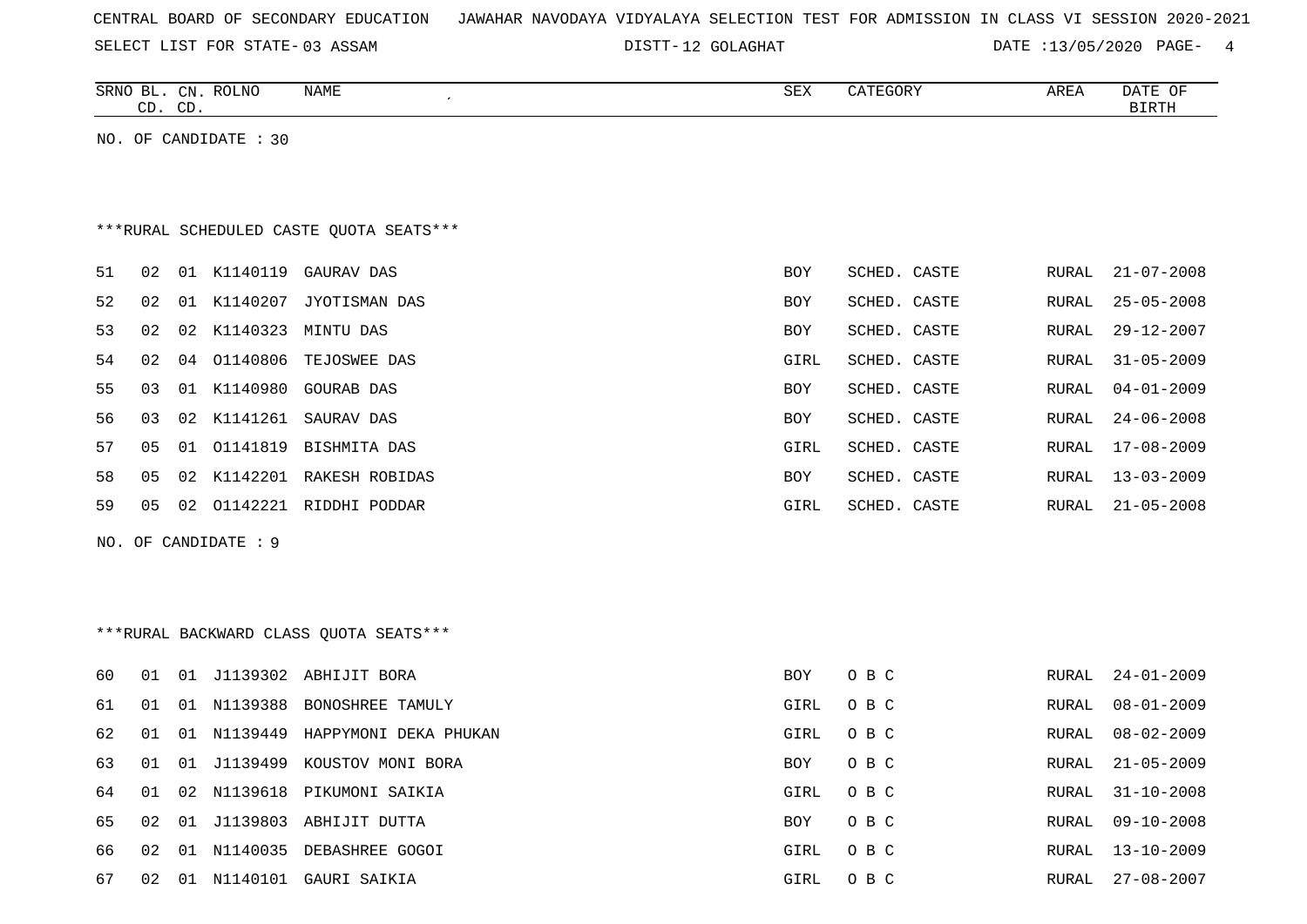SELECT LIST FOR STATE- DISTT- 03 ASSAM

DISTT-12 GOLAGHAT DATE :13/05/2020 PAGE- 5

|    | CD. CD. | SRNO BL. CN. ROLNO    | NAME                                    | SEX        | CATEGORY     | AREA  | DATE OF<br><b>BIRTH</b> |
|----|---------|-----------------------|-----------------------------------------|------------|--------------|-------|-------------------------|
|    |         |                       | *** RURAL BACKWARD CLASS QUOTA SEATS*** |            |              |       |                         |
| 68 | 02      |                       | 02 N1140289 MANASI BORA                 | GIRL       | O B C        | RURAL | $25 - 06 - 2009$        |
| 69 | 02      |                       | 04 J1140758 SUBRATA SAWASHI             | BOY        | O B C        | RURAL | $28 - 07 - 2008$        |
| 70 | 02      |                       | 04 N1140776 SUPRITI SAIKIA              | GIRL       | O B C        | RURAL | $25 - 02 - 2009$        |
| 71 | 03      |                       | 01 N1140899 ASMIN BEGUM                 | GIRL       | O B C        | RURAL | $07 - 03 - 2008$        |
| 72 | 05      |                       | 01 N1141737 ANANYA SAIKIA               | GIRL       | O B C        | RURAL | $17 - 11 - 2008$        |
| 73 | 05      |                       | 01 J1141771 AVINAB JYOTI BORAH          | BOY        | O B C        | RURAL | $08 - 10 - 2008$        |
| 74 | 05      |                       | 01 N1141885 GAYATRI KURMI               | GIRL       | O B C        | RURAL | $13 - 12 - 2008$        |
| 75 | 05      |                       | 02 N1142088 NITISHA BORAH               | GIRL       | O B C        | RURAL | $27 - 11 - 2008$        |
|    |         | NO. OF CANDIDATE : 16 |                                         |            |              |       |                         |
|    |         |                       |                                         |            |              |       |                         |
|    |         |                       |                                         |            |              |       |                         |
|    |         |                       | ***RURAL SCHEDULED TRIBE QUOTA SEATS*** |            |              |       |                         |
| 76 | 01      |                       | 02 L1139593 NIBIR SONOWAL               | <b>BOY</b> | SCHED. TRIBE | RURAL | $05 - 09 - 2008$        |
| 77 | 02      |                       | 04 P1140734 SIMPI RAJBONGSHI            | GIRL       | SCHED. TRIBE | RURAL | $28 - 12 - 2008$        |
| 78 | 03      |                       | 01 P1140901 BABY PACHUNG                | GIRL       | SCHED. TRIBE | RURAL | $06 - 11 - 2009$        |

79 04 01 P1141341 ADITI RABHA GIRL SCHED. TRIBE RURAL 08-03-2009 80 05 01 L1141702 ABHIJIT PEGU BOY SCHED. TRIBE RURAL 19-08-2008

NO. OF CANDIDATE : 5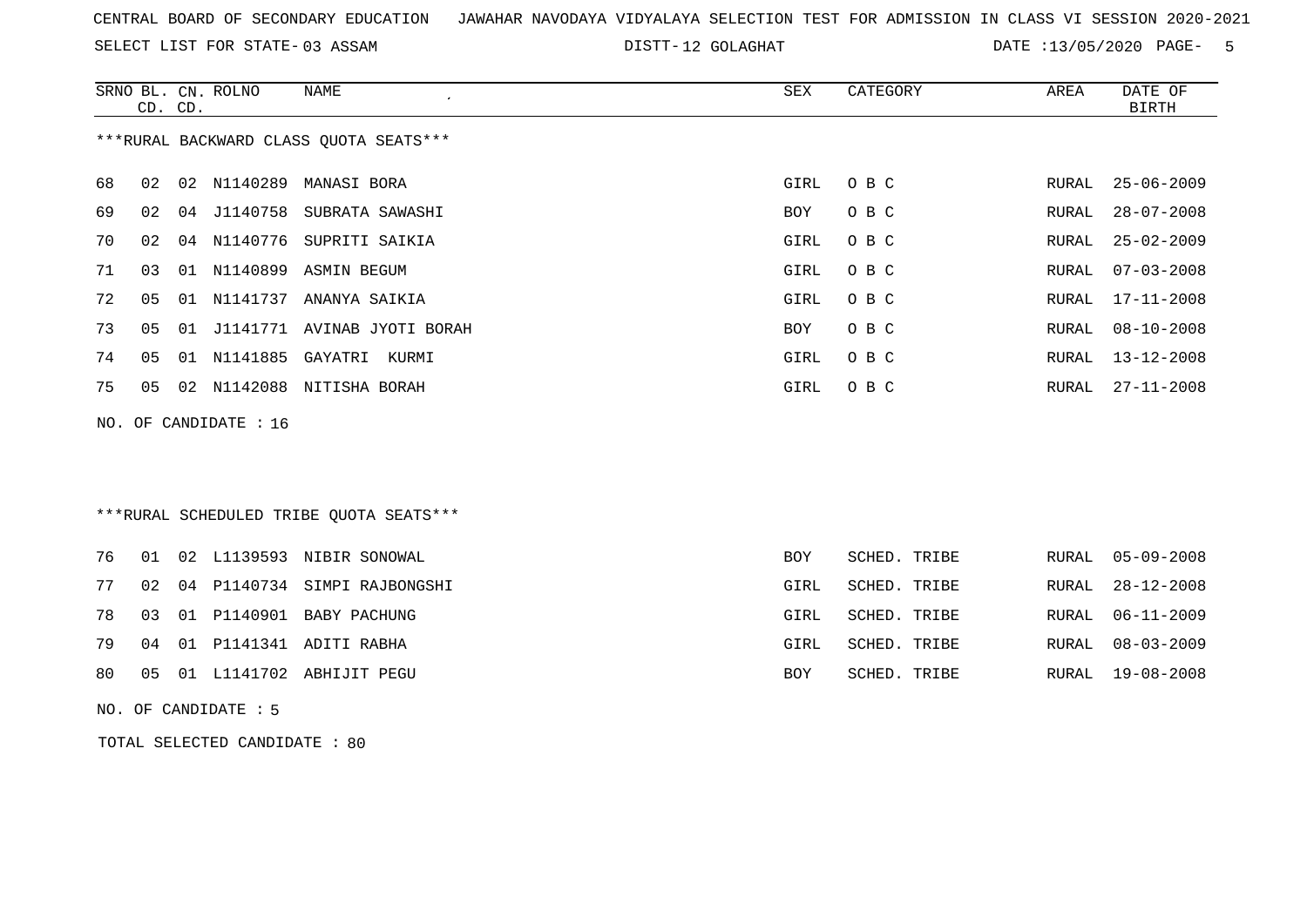SELECT LIST FOR STATE- DISTT- 03 ASSAM

DISTT-13 JORHAT DATE :13/05/2020 PAGE- 1

|                          |                | CD. CD. | SRNO BL. CN. ROLNO | NAME<br>$\mathcal{L}_{\mathcal{L}}$ | SEX  | CATEGORY     | AREA  | DATE OF<br><b>BIRTH</b> |  |
|--------------------------|----------------|---------|--------------------|-------------------------------------|------|--------------|-------|-------------------------|--|
| ***OPEN UR SEATS***      |                |         |                    |                                     |      |              |       |                         |  |
| $\mathbf{1}$             | 01             |         |                    | 01 I1142438 ARJU BORA               | BOY  | GENERAL      | RURAL | $17 - 02 - 2009$        |  |
| 2                        | 02             | 01      |                    | E1142890 ESHANI BHUYAN              | GIRL | GENERAL      | URBAN | $24 - 08 - 2008$        |  |
| 3                        | 03             | 01      |                    | F1143290 LUPAMUDRA GOGOI            | GIRL | O B C        | URBAN | $25 - 07 - 2008$        |  |
| 4                        | 03             | 01      |                    | E1143391 PRATIKSHA SAIKIA           | GIRL | GENERAL      | URBAN | $23 - 08 - 2009$        |  |
| 5                        | 04             |         |                    | 01 N1143640 NISHITA SAIKIA          | GIRL | O B C        | RURAL | $23 - 11 - 2008$        |  |
| 6                        | 05             | 01      |                    | N1143832 DOLI BORAH                 | GIRL | O B C        | RURAL | $26 - 07 - 2007$        |  |
| 7                        | 05             |         |                    | 01 I1143866 HIRAKJYOTI SAIKIA       | BOY  | GENERAL      | RURAL | $22 - 05 - 2007$        |  |
| 8                        | 0 <sub>5</sub> |         | 01 L1143871        | JANARD MITOM PEGU                   | BOY  | SCHED. TRIBE | RURAL | $26 - 08 - 2009$        |  |
| 9                        | 05             |         |                    | 02 L1143946 MAHAN PEGU              | BOY  | SCHED. TRIBE | RURAL | $30 - 08 - 2009$        |  |
| 10                       | 0 <sub>5</sub> |         |                    | 02 P1144138 RETINA DOLEY            | GIRL | SCHED. TRIBE | RURAL | $21 - 04 - 2008$        |  |
| OF CANDIDATE : 10<br>NO. |                |         |                    |                                     |      |              |       |                         |  |
|                          |                |         |                    |                                     |      |              |       |                         |  |
|                          |                |         |                    |                                     |      |              |       |                         |  |

\*\*\*OPEN SCHEDULED CASTE QUOTA SEATS\*\*\*

|  |  | 11 01 01 C1142485 DEBASISH DAS | BOY | SCHED. CASTE |  | URBAN 09-04-2008 |
|--|--|--------------------------------|-----|--------------|--|------------------|
|  |  | 12 01 01 C1142820 UTPAL DAS    | BOY | SCHED. CASTE |  | URBAN 27-05-2007 |
|  |  | 13 03 01 K1143046 AAKASH BONIA | BOY | SCHED. CASTE |  | RURAL 23-03-2009 |
|  |  |                                |     |              |  |                  |

NO. OF CANDIDATE : 3

\*\*\*OPEN BACKWARD CLASS QUOTA SEATS\*\*\*

|  |  |                                    | GIRL OBC | RURAL 18-03-2009 |
|--|--|------------------------------------|----------|------------------|
|  |  | 15 03 01 F1143197 DIKHITA KALITA   | GIRL OBC | URBAN 09-10-2008 |
|  |  | 16 04 01 J1143615 HIMANGSHU SAIKIA | BOY OBC  | RURAL 02-11-2008 |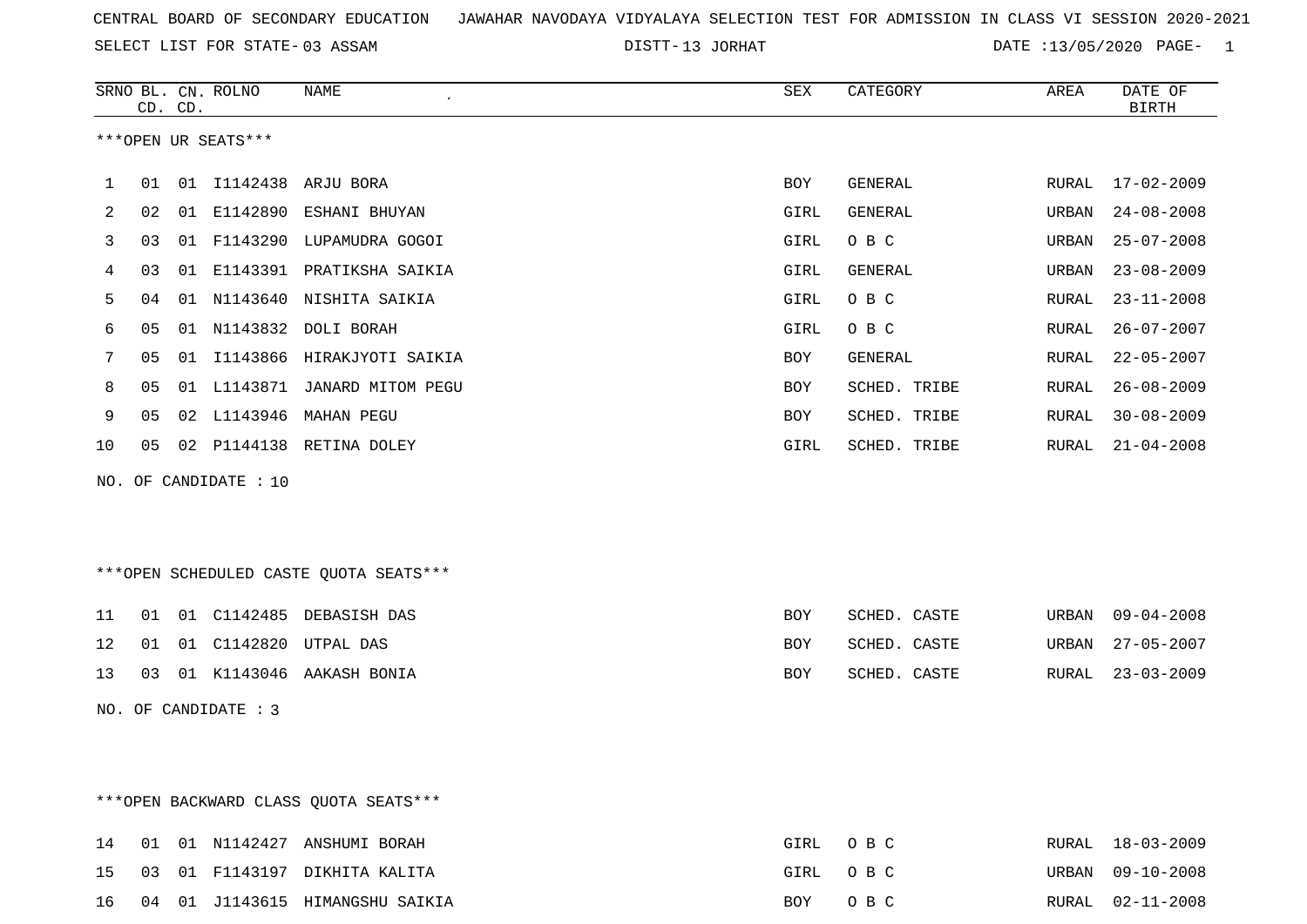SELECT LIST FOR STATE- DISTT- 03 ASSAM

DISTT-13 JORHAT DATE :13/05/2020 PAGE- 2

|    |    | CD. CD. | SRNO BL. CN. ROLNO     | NAME                                   | SEX        | CATEGORY     | AREA         | DATE OF<br><b>BIRTH</b> |
|----|----|---------|------------------------|----------------------------------------|------------|--------------|--------------|-------------------------|
|    |    |         |                        | *** OPEN BACKWARD CLASS QUOTA SEATS*** |            |              |              |                         |
| 17 | 05 |         |                        | 02 N1144070 POMPI BORAH                | GIRL       | O B C        | RURAL        | $20 - 01 - 2009$        |
| 18 | 06 |         |                        | 01 N1144252 AMANISHA SAIKIA            | GIRL       | O B C        | RURAL        | 12-05-2009              |
|    |    |         | NO. OF CANDIDATE : 5   |                                        |            |              |              |                         |
|    |    |         |                        |                                        |            |              |              |                         |
|    |    |         |                        | ***OPEN SCHEDULED TRIBE QUOTA SEATS*** |            |              |              |                         |
| 19 | 02 |         | 02 L1143013            | SANTONU TAYE                           | <b>BOY</b> | SCHED. TRIBE | RURAL        | $23 - 09 - 2008$        |
| 20 | 05 |         | 02 P1144197            | SUMI DOLEY                             | GIRL       | SCHED. TRIBE | RURAL        | $04 - 02 - 2009$        |
|    |    |         | NO. OF CANDIDATE : 2   |                                        |            |              |              |                         |
|    |    |         |                        |                                        |            |              |              |                         |
|    |    |         |                        |                                        |            |              |              |                         |
|    |    |         | ***RURAL OPEN SEATS*** |                                        |            |              |              |                         |
| 21 | 01 |         |                        | 01 N1142511 GAYATRY GOGOI              | GIRL       | O B C        | RURAL        | $28 - 04 - 2008$        |
| 22 | 01 |         |                        | 01 J1142521 HRIDOY PRAN BORAH          | BOY        | O B C        | RURAL        | $12 - 01 - 2009$        |
| 23 | 01 |         | 01 M1142522            | IRIS BORUAH                            | GIRL       | GENERAL      | <b>RURAL</b> | $19 - 01 - 2009$        |
| 24 | 01 | 01      | I1142580               | MAYANK KUMAR                           | BOY        | GENERAL      | <b>RURAL</b> | $24 - 11 - 2008$        |
| 25 | 01 |         | 01 N1142808            | SWAGATA RANI GOGOI                     | GIRL       | O B C        | RURAL        | $22 - 01 - 2009$        |
| 26 | 01 | 01      |                        | J1142816 UDOY TINIKURIA                | BOY        | O B C        | RURAL        | $29 - 07 - 2008$        |
| 27 | 02 |         |                        | 01 M1142844 ANKITA DUTTA               | GIRL       | GENERAL      | RURAL        | $28 - 11 - 2008$        |
| 28 | 02 |         |                        | 01 M1142932 MISS PRIYAJYOTI RAJKHOWA   | GIRL       | GENERAL      | RURAL        | $17 - 07 - 2008$        |
| 29 | 02 |         |                        | 02 N1143034 SWAPNALI BORA              | GIRL       | O B C        | RURAL        | $13 - 02 - 2009$        |
| 30 | 03 |         |                        | 01 J1143261 KOUSHIK SAIKIA             | BOY        | O B C        | RURAL        | $27 - 05 - 2009$        |
| 31 | 03 | 01      | J1143307               | MAYUSHDEEP HAZARIKA                    | BOY        | O B C        | <b>RURAL</b> | $17 - 12 - 2008$        |
| 32 | 03 |         |                        | 01 N1143408 PRONAMIKA BORUAH           | GIRL       | O B C        | RURAL        | $26 - 08 - 2008$        |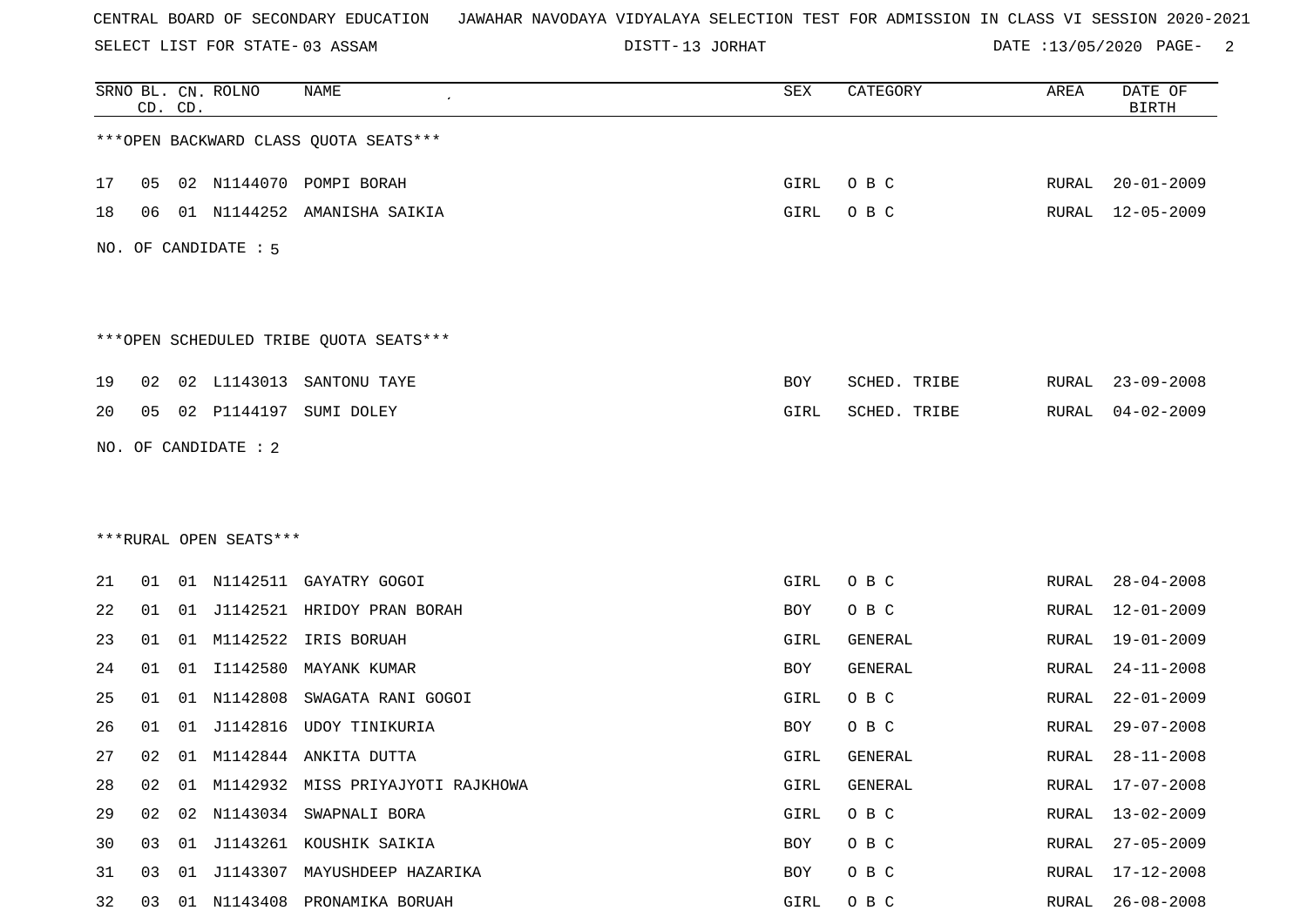SELECT LIST FOR STATE- DISTT- 03 ASSAM

13 JORHAT DATE :13/05/2020 PAGE- 3

|     | CD. CD. |    | SRNO BL. CN. ROLNO     | NAME<br>$\lambda$                       | <b>SEX</b> | CATEGORY     | AREA         | DATE OF<br><b>BIRTH</b> |
|-----|---------|----|------------------------|-----------------------------------------|------------|--------------|--------------|-------------------------|
|     |         |    | ***RURAL OPEN SEATS*** |                                         |            |              |              |                         |
|     |         |    |                        |                                         |            |              |              |                         |
| 33  | 03      |    |                        | 01 J1143423 RAJDEEP GOGOI               | BOY        | O B C        | RURAL        | $09 - 12 - 2008$        |
| 34  | 04      |    |                        | 01 N1143571 AKANKHYA BURAGOHAIN         | GIRL       | O B C        | RURAL        | $03 - 06 - 2009$        |
| 35  | 04      |    |                        | 01 N1143581 ANTARISHA SAIKIA            | GIRL       | O B C        | RURAL        | $11 - 08 - 2008$        |
| 36  | 04      |    |                        | 01 J1143582 ANURAG CHETIA               | BOY        | O B C        | RURAL        | $13 - 11 - 2008$        |
| 37  | 04      |    |                        | 01 N1143647 PRARTHONA DUARAH            | GIRL       | O B C        | <b>RURAL</b> | $04 - 10 - 2008$        |
| 38  | 04      |    |                        | 01 J1143676 SUBRAT GOGOI                | <b>BOY</b> | O B C        | <b>RURAL</b> | $01 - 01 - 2009$        |
| 39  | 05      |    |                        | 01 J1143720 ASINTA KHOUND               | <b>BOY</b> | O B C        | RURAL        | $02 - 08 - 2007$        |
| 40  | 05      | 01 |                        | M1143812 DIKHITA SAIKIA                 | GIRL       | GENERAL      | RURAL        | $31 - 03 - 2009$        |
| 41  | 05      |    |                        | 01 N1143813 DIMPI BORAH                 | GIRL       | O B C        | RURAL        | $18 - 08 - 2008$        |
| 42  | 05      |    |                        | 02 L1143984 MONDIP PAYENG               | <b>BOY</b> | SCHED. TRIBE | RURAL        | $03 - 11 - 2007$        |
| 43  | 05      | 02 |                        | M1144097 PRIYANKA HAZARIKA              | GIRL       | GENERAL      | RURAL        | $27 - 05 - 2007$        |
| 44  | 06      | 01 |                        | J1144257 ANGEL GOGOI                    | BOY        | O B C        | RURAL        | $08 - 04 - 2008$        |
| 45  | 06      |    |                        | 01 L1144278 ASHISH TAID                 | <b>BOY</b> | SCHED. TRIBE | RURAL        | $15 - 03 - 2008$        |
| 46  | 06      |    |                        | 01 M1144301 DEBANGI MADHUKOILYA         | GIRL       | GENERAL      | RURAL        | $03 - 05 - 2008$        |
| 47  | 06      | 01 |                        | J1144427 PRAGYAN JYOTI BORAH            | BOY        | O B C        | RURAL        | $25 - 09 - 2007$        |
| 48  | 06      |    |                        | 01 J1144439 PRIYANGON BORAH             | <b>BOY</b> | O B C        | RURAL        | $05 - 08 - 2008$        |
| NO. |         |    | OF CANDIDATE : 28      |                                         |            |              |              |                         |
|     |         |    |                        |                                         |            |              |              |                         |
|     |         |    |                        |                                         |            |              |              |                         |
|     |         |    |                        | ***RURAL SCHEDULED CASTE QUOTA SEATS*** |            |              |              |                         |

|  |  | 49 01 01 K1142613 MRINMOY BORUAH | BOY        | SCHED. CASTE |  | RURAL 14-02-2009 |
|--|--|----------------------------------|------------|--------------|--|------------------|
|  |  | 50 02 01 K1142846 ANSHUMAN DAS   | <b>BOY</b> | SCHED. CASTE |  | RURAL 01-08-2010 |
|  |  | 51 02 02 01143015 SHRADHA DAS    | GIRL       | SCHED. CASTE |  | RURAL 09-01-2010 |
|  |  | 52 03 01 K1143367 PINKU DAS      | <b>BOY</b> | SCHED. CASTE |  | RURAL 01-01-2009 |
|  |  | 53 05 01 K1143691 ABHIJIT BHAGAT | <b>BOY</b> | SCHED. CASTE |  | RURAL 01-10-2007 |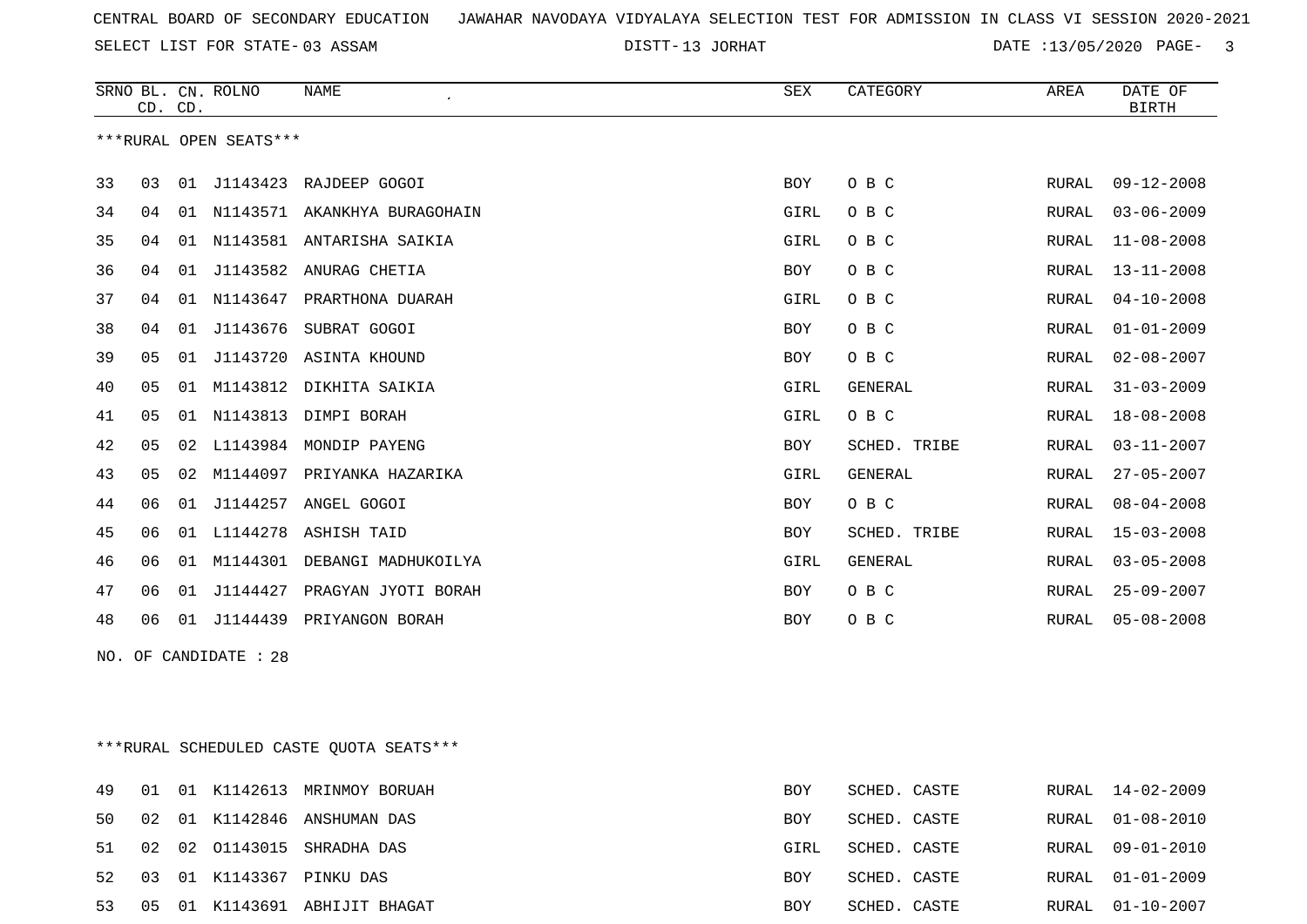SELECT LIST FOR STATE- DISTT- 03 ASSAM

DISTT-13 JORHAT DATE :13/05/2020 PAGE- 4

|    |    | CD. CD. | SRNO BL. CN. ROLNO   | NAME<br>$\bullet$                        | SEX        | CATEGORY     | AREA          | DATE OF<br><b>BIRTH</b> |
|----|----|---------|----------------------|------------------------------------------|------------|--------------|---------------|-------------------------|
|    |    |         |                      | *** RURAL SCHEDULED CASTE QUOTA SEATS*** |            |              |               |                         |
| 54 | 05 |         |                      | 01 01143709 ANKITA SAIKIA                | GIRL       | SCHED. CASTE | RURAL         | $16 - 09 - 2007$        |
| 55 | 05 | 02      |                      | 01144046 PAHI DAS                        | GIRL       | SCHED. CASTE | RURAL         | $01 - 04 - 2009$        |
| 56 | 05 | 02      |                      | 01144057 PARIJAT MALA                    | GIRL       | SCHED. CASTE | RURAL         | $20 - 06 - 2008$        |
| 57 | 05 |         | 02 K1144169          | SATYAJIT MEDHI                           | BOY        | SCHED. CASTE | RURAL         | $05 - 01 - 2009$        |
|    |    |         | NO. OF CANDIDATE : 9 |                                          |            |              |               |                         |
|    |    |         |                      |                                          |            |              |               |                         |
|    |    |         |                      |                                          |            |              |               |                         |
|    |    |         |                      | ***RURAL BACKWARD CLASS QUOTA SEATS***   |            |              |               |                         |
|    |    |         |                      |                                          |            |              |               |                         |
| 58 | 01 |         |                      | 01 J1142439 ARPIT DUTTA                  | BOY        | O B C        | <b>RURAL</b>  | $04 - 08 - 2008$        |
| 59 | 01 |         | 01 N1142688          | PUHARPROYAXI CHANGMAI                    | GIRL       | O B C        | RURAL         | $09 - 04 - 2009$        |
| 60 | 01 |         |                      | 01 N1142777 SONIA RAJGARH                | GIRL       | O B C        | RURAL         | $24 - 05 - 2008$        |
| 61 | 02 | 01      |                      | N1142887 DIPANNITA RAJKONWAR             | GIRL       | O B C        | RURAL         | $17 - 10 - 2009$        |
| 62 | 02 |         |                      | 01 N1142893 GITIKA PHUKON                | GIRL       | O B C        | <b>RURAL</b>  | $26 - 02 - 2009$        |
| 63 | 02 |         |                      | 02 N1142953 NIKITA HANDIQUE              | GIRL       | O B C        | RURAL         | $29 - 05 - 2009$        |
| 64 | 03 |         |                      | 01 J1143402 PRIYANSHU KUMAR              | <b>BOY</b> | O B C        | RURAL         | $27 - 08 - 2008$        |
| 65 | 05 |         | 01 J1143729          | BHAGYADEV CHUTIA                         | <b>BOY</b> | O B C        | RURAL         | $26 - 01 - 2008$        |
| 66 | 05 |         |                      | 01 J1143736 BHASKAR JYOTI KHOUND         | BOY        | O B C        | RURAL         | $23 - 11 - 2007$        |
| 67 | 05 |         | 01 J1143780          | CHANTU SAIKIA                            | BOY        | O B C        | RURAL         | $17 - 06 - 2009$        |
| 68 | 05 |         | 01 N1143877          | JAN SAIKIA                               | GIRL       | O B C        | RURAL         | $05 - 11 - 2009$        |
| 69 | 05 |         |                      | 02 J1144067 POLASH PROTIM RAJKHOWA       | <b>BOY</b> | O B C        | RURAL         | $22 - 07 - 2007$        |
| 70 | 05 | 02      |                      | N1144091 PRIYAKHI MUDOI                  | GIRL       | O B C        | RURAL         | $01 - 06 - 2009$        |
| 71 | 05 |         |                      | 02 N1144107 PUJA SAIKIA                  | GIRL       | O B C        | RURAL         | $03 - 08 - 2008$        |
| 72 | 06 |         | 01 J1144490          | SANJAY BORA                              | <b>BOY</b> | O B C        | RURAL         | $14 - 11 - 2008$        |
| 73 | 06 |         | 01 J1144495          | SHUBHANKAR DUTTA                         | <b>BOY</b> | O B C        | ${\tt RURAL}$ | $07 - 09 - 2008$        |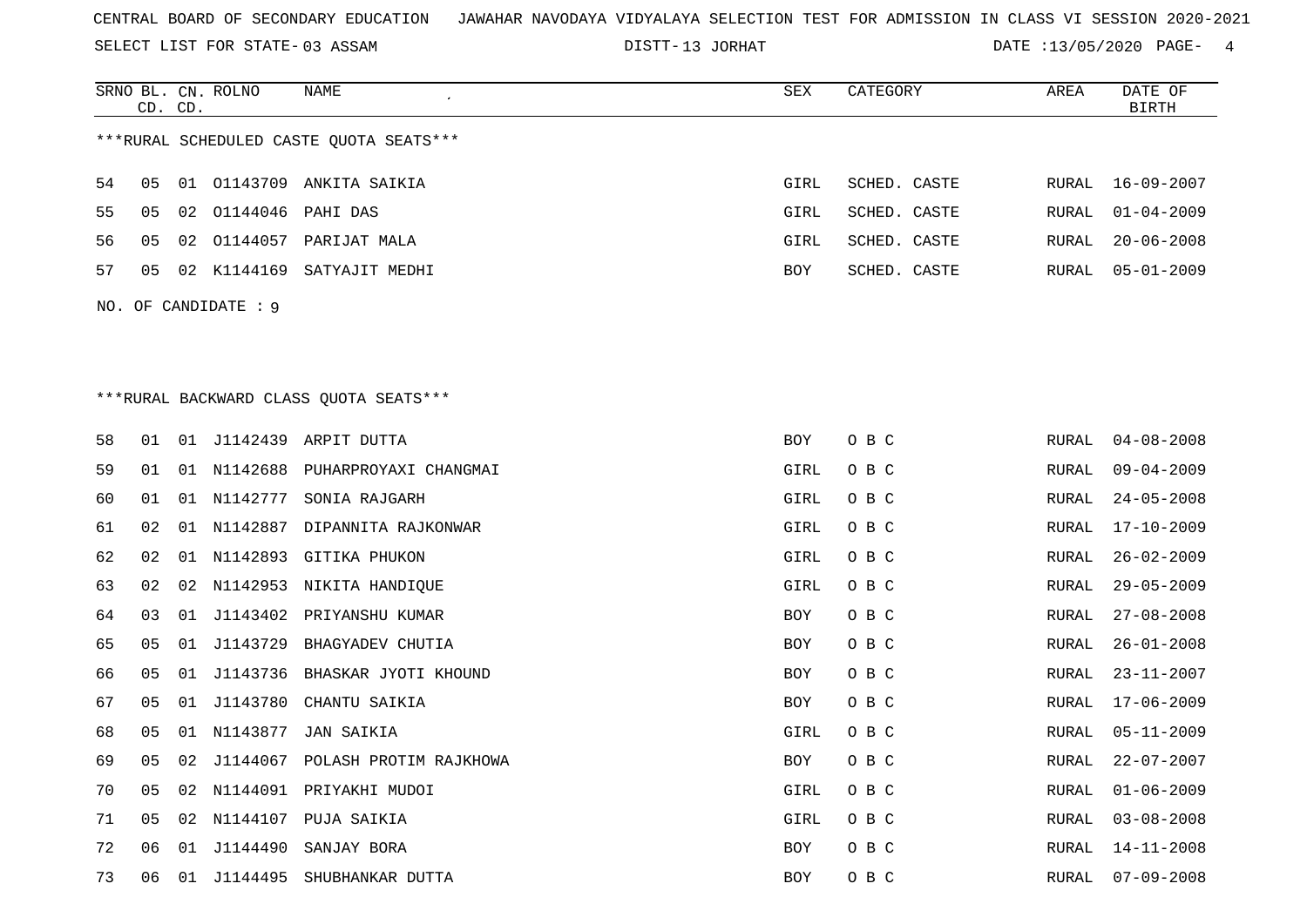SELECT LIST FOR STATE- DISTT- 03 ASSAM

DISTT-13 JORHAT DATE :13/05/2020 PAGE- 5

| SRNO        | CΝ           | <b>ROLNO</b> | <b>NAME</b> | C <sub>0</sub><br>つロマ | TGOKI | AREA | DATF<br>$\cup$ |
|-------------|--------------|--------------|-------------|-----------------------|-------|------|----------------|
| $\sim$<br>ے | $\sim$<br>ັບ |              |             |                       |       |      | BIRTH          |

NO. OF CANDIDATE : 16

# \*\*\*RURAL SCHEDULED TRIBE QUOTA SEATS\*\*\*

| 74 | 05 | 01    |             | L1143695 AJOY PEGU      | <b>BOY</b> | SCHED. TRIBE |       | RURAL 05-11-2008 |
|----|----|-------|-------------|-------------------------|------------|--------------|-------|------------------|
| 75 | 05 | . O 1 | L1143754    | BIMAN PATIR             | <b>BOY</b> | SCHED. TRIBE | RURAL | $04 - 04 - 2008$ |
| 76 | 05 | 01    | L1143804    | DHARMESWAR KUTUM        | <b>BOY</b> | SCHED. TRIBE | RURAL | 02-02-2008       |
| 77 | 05 |       | 02 P1143948 | MAINI PEGU              | GIRL       | SCHED. TRIBE | RURAL | 17-02-2008       |
| 78 | 05 |       | 02 L1144019 | MUNU PEGU               | <b>BOY</b> | SCHED. TRIBE | RURAL | $02 - 02 - 2008$ |
| 79 | 05 |       |             | 02 P1144110 PUNYUM PEGU | GIRL       | SCHED. TRIBE |       | RURAL 15-06-2008 |
| 80 | 05 | 02    |             | L1144152 ROHIT PEGU     | <b>BOY</b> | SCHED. TRIBE |       | RURAL 19-06-2008 |
|    |    |       |             |                         |            |              |       |                  |

NO. OF CANDIDATE : 7

TOTAL SELECTED CANDIDATE : 80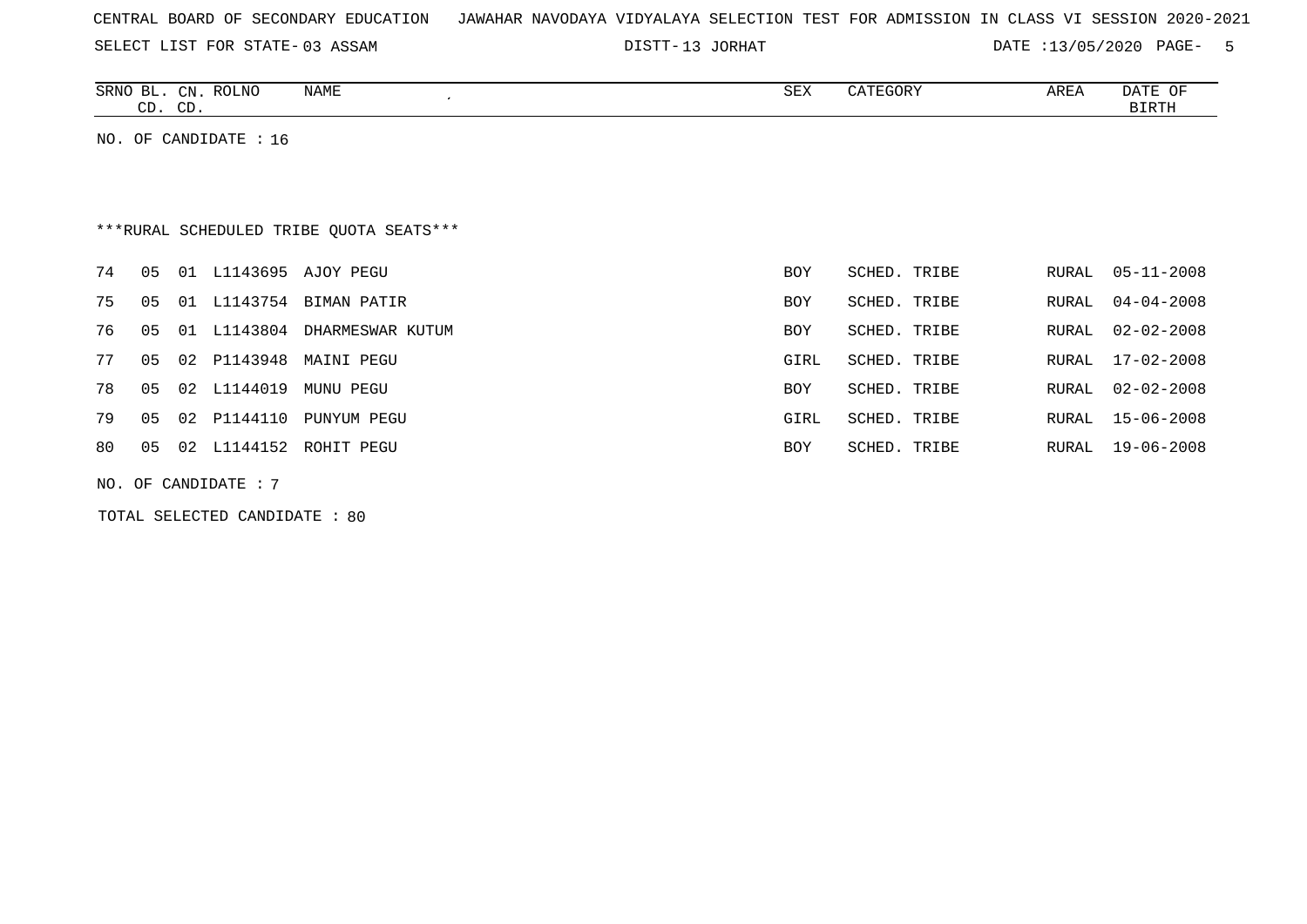SELECT LIST FOR STATE- DISTT- 03 ASSAM

DISTT-14 DIBRUGARH DATE :13/05/2020 PAGE- 1

|    |    | CD. CD. | SRNO BL. CN. ROLNO   | <b>NAME</b>                            | <b>SEX</b> | CATEGORY       | AREA  | DATE OF<br>BIRTH |
|----|----|---------|----------------------|----------------------------------------|------------|----------------|-------|------------------|
|    |    |         | ***OPEN UR SEATS***  |                                        |            |                |       |                  |
| 1  | 02 |         |                      | 01 A1144997 ASHUTOSH KUMAR GUPTA       | <b>BOY</b> | <b>GENERAL</b> | URBAN | 18-12-2009       |
| 2  | 03 |         |                      | 02 N1145410 GAYATRI GOGOI              | GIRL       | O B C          | RURAL | $12 - 10 - 2008$ |
| 3  | 03 |         |                      | 02 F1145505 JYOTHIKA GOGOI             | GIRL       | O B C          | URBAN | 12-09-2008       |
| 4  | 04 |         |                      | 02 N1146970 SHILPISHIKHA GOGOI         | GIRL       | O B C          | RURAL | $18 - 05 - 2009$ |
| 5  | 05 |         |                      | 02 J1147578 SRI BIBHAV KURMI           | BOY        | O B C          | RURAL | $01 - 01 - 2009$ |
|    |    |         | NO. OF CANDIDATE : 5 |                                        |            |                |       |                  |
|    |    |         |                      |                                        |            |                |       |                  |
|    |    |         |                      |                                        |            |                |       |                  |
|    |    |         |                      | ***OPEN SCHEDULED CASTE OUOTA SEATS*** |            |                |       |                  |
| 6  | 03 |         |                      | 02 G1145419 GORIMA DAS                 | GIRL       | SCHED. CASTE   | URBAN | $09 - 02 - 2009$ |
| 7  | 04 |         |                      | 02 01146962 SAYANIKA DAS               | GIRL       | SCHED. CASTE   | RURAL | $28 - 03 - 2009$ |
| 8  | 05 |         |                      | 02 01147357 MISS KUHI DAS              | GIRL       | SCHED. CASTE   | RURAL | $01 - 06 - 2008$ |
| 9  | 05 |         |                      | 02 K1147604 SRI SUBHAM MALAKAR         | BOY        | SCHED. CASTE   | RURAL | 11-01-2009       |
|    |    |         | NO. OF CANDIDATE : 4 |                                        |            |                |       |                  |
|    |    |         |                      |                                        |            |                |       |                  |
|    |    |         |                      |                                        |            |                |       |                  |
|    |    |         |                      | *** OPEN BACKWARD CLASS QUOTA SEATS*** |            |                |       |                  |
| 10 | 02 |         |                      | 01 B1145022 JUMAN JYOTI NATH           | BOY        | O B C          | URBAN | $08 - 08 - 2007$ |
| 11 | 03 |         |                      | 02 N1145412 GAYATRI LIKCHAN            | GIRL       | O B C          | RURAL | $21 - 10 - 2007$ |
| 12 | 03 |         |                      | 02 N1145557 LAKHI PRIYA GOGOI          | GIRL       | O B C          | RURAL | $03 - 02 - 2009$ |
| 13 | 04 |         |                      | 02 N1146634 MISS ARCHANA CHUTIA        | GIRL       | O B C          | RURAL | $18 - 09 - 2008$ |
| 14 | 04 |         |                      | 02 N1147058 SUSHMITA CHETIA            | GIRL       | O B C          | RURAL | $10 - 09 - 2008$ |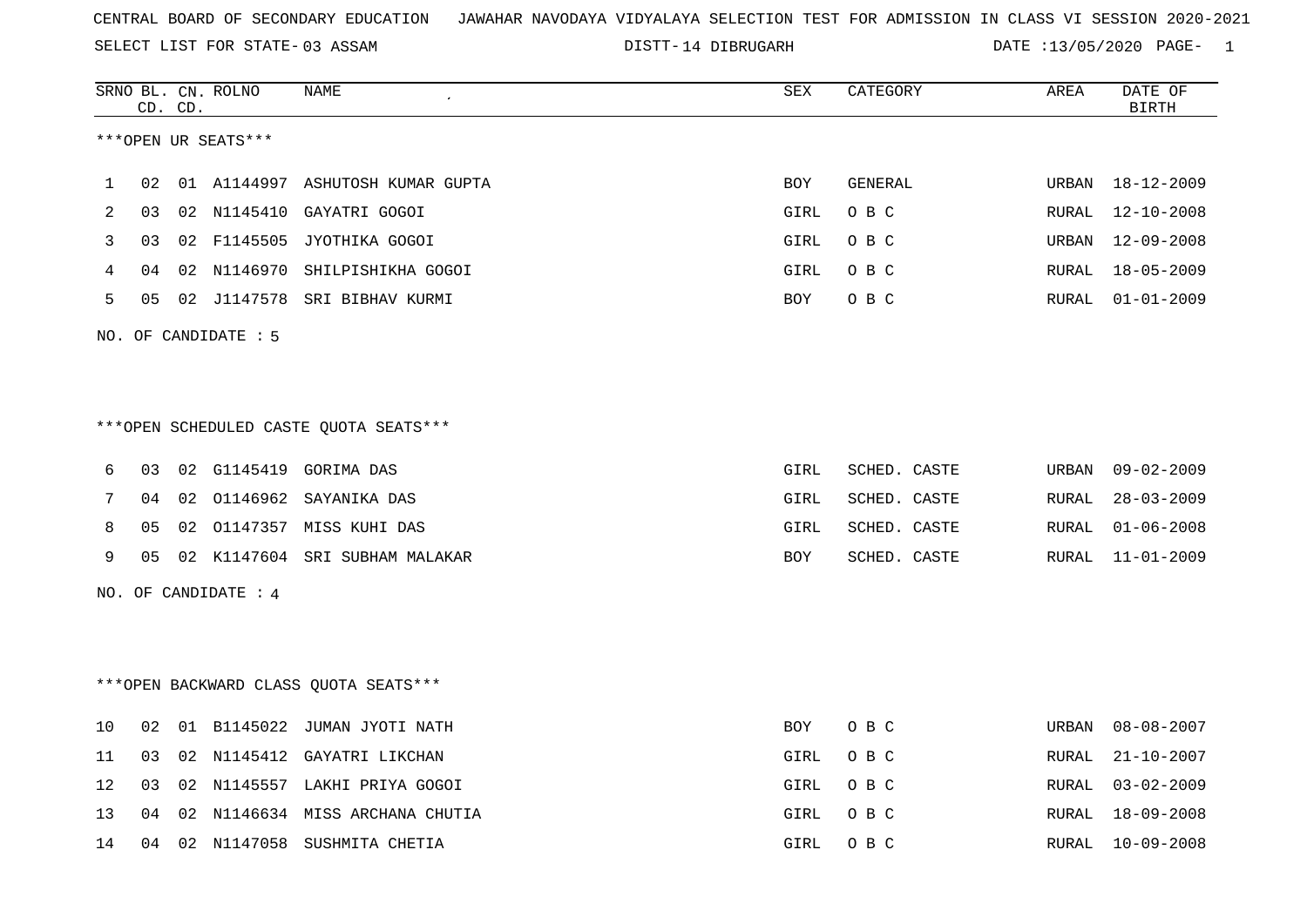SELECT LIST FOR STATE- DISTT- 03 ASSAM

DISTT-14 DIBRUGARH DATE :13/05/2020 PAGE- 2

| SRNO<br>BL   | $\cap$ NT<br>سد | <b>ROLNO</b> | NAME | $\alpha$ EIV<br>∿ים כי | $\alpha$ <sup>n</sup> $\alpha$ $\alpha$<br>GOK 1 | AREA | namm<br>∩≖<br>⊔∟<br>- U.P<br>А⊥ Е |
|--------------|-----------------|--------------|------|------------------------|--------------------------------------------------|------|-----------------------------------|
| $\sim$<br>ىت | CD              |              |      |                        |                                                  |      | יוחים דם<br>ת⊥ת⊥ם                 |

NO. OF CANDIDATE : 5

## \*\*\*OPEN SCHEDULED TRIBE QUOTA SEATS\*\*\*

|  |                   | 15 03 01 P1145219 BHAGYASHREE SAIKIA | GIRL       | SCHED. TRIBE |       | RURAL 10-02-2010 |
|--|-------------------|--------------------------------------|------------|--------------|-------|------------------|
|  |                   | 16 03 02 P1145390 DISHA BORO         | GIRL       | SCHED. TRIBE |       | RURAL 24-01-2009 |
|  | 17 03 02 D1145454 | JAHNAB DHADUMIA                      | <b>BOY</b> | SCHED. TRIBE | URBAN | 31-03-2008       |
|  |                   | 18 04 01 L1146551 KAUSTAV HAZARIKA   | BOY        | SCHED. TRIBE |       | RURAL 30-04-2009 |
|  |                   | 19 04 02 L1146785 PRITHU RAJ DEORI   | BOY        | SCHED. TRIBE | RURAL | 12-09-2009       |
|  | 20 05 02 P1147351 | MISS BARAKHA MECH                    | GIRL       | SCHED. TRIBE | RURAL | 29-10-2008       |

NO. OF CANDIDATE : 6

#### \*\*\*RURAL OPEN SEATS\*\*\*

| 2.1 | O 1 | O 1 | N1144607    | BINI DIHINGIA           | GIRL | O B C        | RURAL | $25 - 11 - 2008$ |
|-----|-----|-----|-------------|-------------------------|------|--------------|-------|------------------|
| 22  | 01  | 01  | P1144714    | KASHMIRI PEGU           | GIRL | SCHED. TRIBE | RURAL | 26-10-2007       |
| 23  | 01  | O 1 | N1144744    | LUCKY SAIKIA            | GIRL | O B C        | RURAL | 29-08-2008       |
| 24  | 01  | 01  | I1144857    | PRIYANSHU BHATTACHARJEE | BOY  | GENERAL      |       | RURAL 03-12-2008 |
| 25  | 03  | 01  | N1145165    | ANKITA DEVI             | GIRL | O B C        | RURAL | 16-03-2009       |
| 26  | 03  |     | 02 J1145349 | DHURBAJYOTI BURAHGOHAIN | BOY  | O B C        | RURAL | 30-08-2009       |
| 27  | 03  |     | 02 N1145485 | JUNALI DEKA             | GIRL | O B C        | RURAL | 02-01-2009       |
| 28  | 04  | 01  | J1146223    | ANUBHAV RAJ KONWAR      | BOY  | O B C        |       | RURAL 03-07-2009 |
| 29  | 04  | 01  | J1146626    | MAYANK TAMANG           | BOY  | O B C        | RURAL | $11 - 03 - 2009$ |
| 30  | 04  | 02  | J1146987    | SIDDHANT MOLLIK         | BOY  | O B C        | RURAL | $04 - 05 - 2009$ |
| 31  | 05  |     | 02 N1147361 | MISS RUZI CHETIA        | GIRL | O B C        | RURAL | $20 - 08 - 2008$ |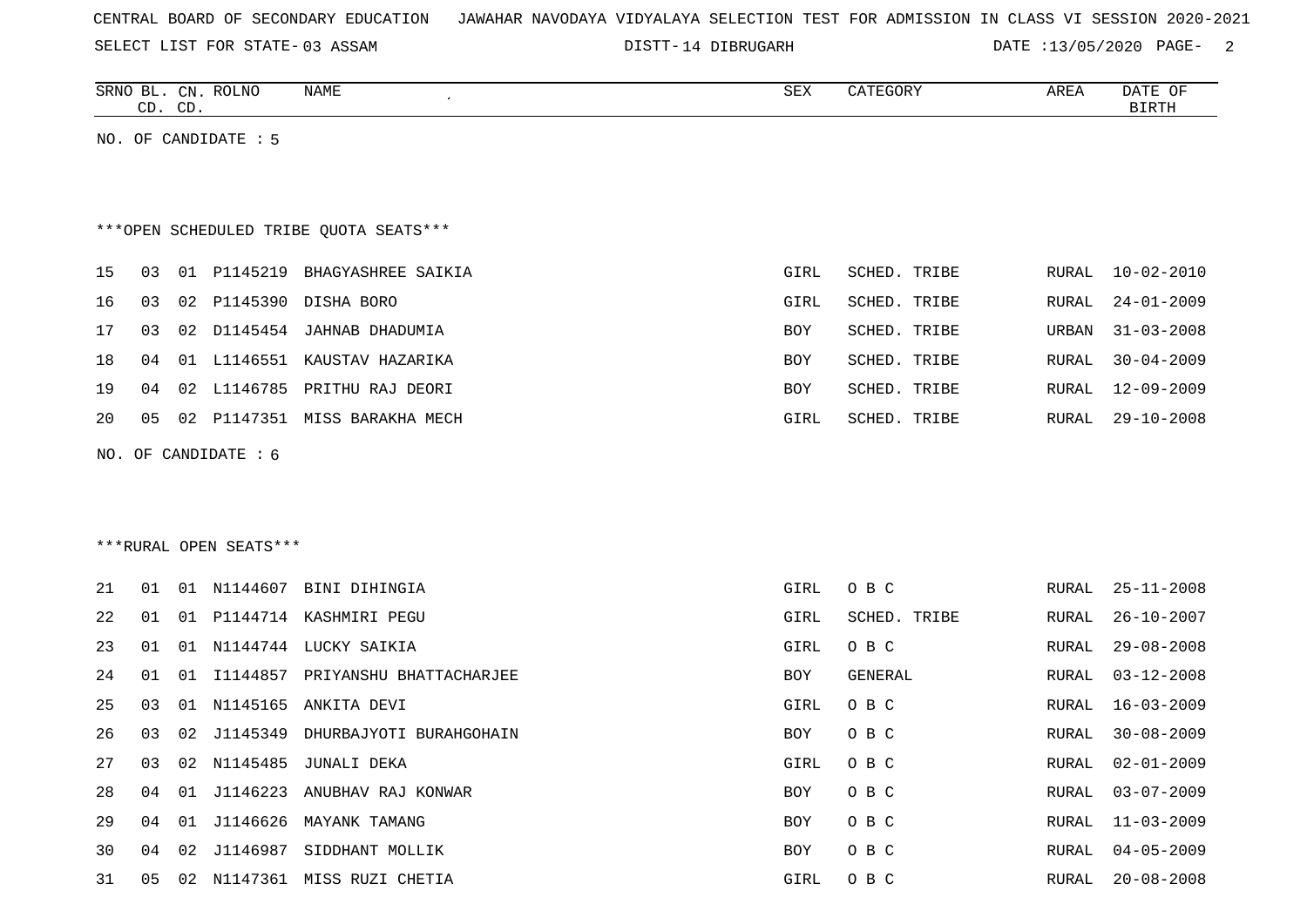SELECT LIST FOR STATE- DISTT- 03 ASSAM

DISTT-14 DIBRUGARH DATE :13/05/2020 PAGE- 3

|    | CD. CD. |    | SRNO BL. CN. ROLNO     | NAME<br>$\epsilon$                       | ${\tt SEX}$ | CATEGORY     | AREA         | DATE OF<br><b>BIRTH</b> |
|----|---------|----|------------------------|------------------------------------------|-------------|--------------|--------------|-------------------------|
|    |         |    | ***RURAL OPEN SEATS*** |                                          |             |              |              |                         |
| 32 | 06      | 01 |                        | J1147796 HIMANSHU GOHAIN                 | <b>BOY</b>  | O B C        | RURAL        | $29 - 08 - 2008$        |
| 33 | 07      | 01 | N1148213               | ESHIKA RAJKONWAR                         | GIRL        | O B C        | RURAL        | $03 - 02 - 2009$        |
| 34 | 07      |    |                        | 01 P1148301 MUNMI SONOWAL                | GIRL        | SCHED. TRIBE | RURAL        | $25 - 10 - 2008$        |
|    |         |    | NO. OF CANDIDATE : 14  |                                          |             |              |              |                         |
|    |         |    |                        |                                          |             |              |              |                         |
|    |         |    |                        |                                          |             |              |              |                         |
|    |         |    |                        | *** RURAL SCHEDULED CASTE QUOTA SEATS*** |             |              |              |                         |
| 35 | 01      |    |                        | 01 01144821 PARISHMITA DAS               | GIRL        | SCHED. CASTE | RURAL        | $04 - 11 - 2008$        |
| 36 | 02      | 01 |                        | 01145060 RIDHI SENCHUA                   | GIRL        | SCHED. CASTE | <b>RURAL</b> | $29 - 02 - 2008$        |
| 37 | 03      | 02 | 01145751               | PARISMITA DAS                            | GIRL        | SCHED. CASTE | RURAL        | $16 - 02 - 2010$        |
| 38 | 04      | 01 | K1146432               | HARICHARAN TAMULI                        | BOY         | SCHED. CASTE | RURAL        | $07 - 06 - 2008$        |
| 39 | 04      | 01 |                        | K1146566 KOISHAB TAMULI                  | <b>BOY</b>  | SCHED. CASTE | RURAL        | $11 - 01 - 2010$        |
| 40 | 04      | 02 | K1146779               | PRASANTA DAS                             | <b>BOY</b>  | SCHED. CASTE | RURAL        | $10 - 09 - 2007$        |
| 41 | 04      | 02 | K1146872               | RANJAN JYOTI RAJAK                       | BOY         | SCHED. CASTE | RURAL        | $04 - 10 - 2007$        |
| 42 | 04      | 02 | 01147082               | TRISHNA DAS                              | GIRL        | SCHED. CASTE | RURAL        | $06 - 12 - 2007$        |
| 43 | 05      | 01 | K1147103               | ABHINASH KR. DAS                         | <b>BOY</b>  | SCHED. CASTE | <b>RURAL</b> | $24 - 06 - 2008$        |
| 44 | 05      | 01 | 01147190               | BRISTYPONA BISWAS                        | GIRL        | SCHED. CASTE | RURAL        | $24 - 09 - 2009$        |
| 45 | 05      | 02 |                        | K1147579 SRI BISHAL DAS                  | <b>BOY</b>  | SCHED. CASTE | RURAL        | $09 - 12 - 2008$        |
|    |         |    |                        |                                          |             |              |              |                         |

NO. OF CANDIDATE : 11

\*\*\*RURAL BACKWARD CLASS QUOTA SEATS\*\*\*

|  |  | 46 03 02 N1145581 LUCKY KUMARI          | GIRL OBC | RURAL 21-10-2008 |
|--|--|-----------------------------------------|----------|------------------|
|  |  | 47 03 02 N1145630 MISS TRISHNA CHANGMAI | GIRL OBC | RURAL 26-11-2008 |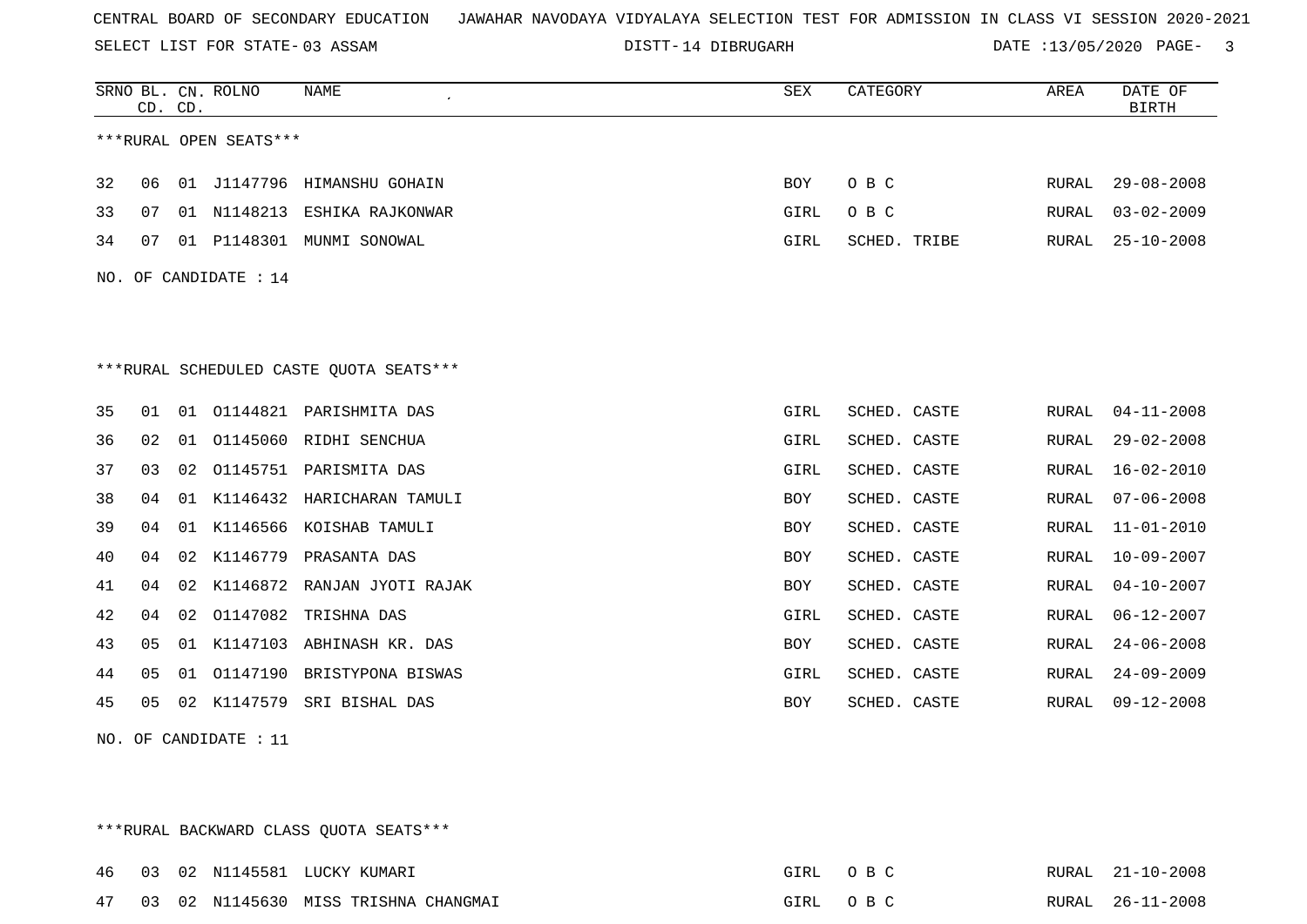SELECT LIST FOR STATE- DISTT- 03 ASSAM

DISTT-14 DIBRUGARH DATE :13/05/2020 PAGE- 4

|               | CD. CD. |    | SRNO BL. CN. ROLNO    | <b>NAME</b>                                         | ${\tt SEX}$          | CATEGORY     | AREA         | DATE OF<br><b>BIRTH</b> |
|---------------|---------|----|-----------------------|-----------------------------------------------------|----------------------|--------------|--------------|-------------------------|
|               |         |    |                       | *** RURAL BACKWARD CLASS QUOTA SEATS***             |                      |              |              |                         |
| 48            | 03      | 02 |                       | J1145658 MOUSAM GOGOI                               | BOY                  | O B C        | RURAL        | $27 - 09 - 2008$        |
| 49            | 03      | 02 | N1145682              | NANDITA GOGOI                                       | GIRL                 | O B C        | RURAL        | $13 - 11 - 2008$        |
| 50            | 03      | 02 |                       | N1145725 NISHITA PHUKAN                             | GIRL                 | O B C        | RURAL        | $08 - 08 - 2008$        |
| 51            | 03      | 03 | J1145965              | SAMUDRA PHUKAN                                      | BOY                  | O B C        | <b>RURAL</b> | $02 - 04 - 2008$        |
| 52            | 03      | 03 | N1146130              | TESTYPONA BORUAH                                    | GIRL                 | O B C        | <b>RURAL</b> | $11 - 09 - 2009$        |
| 53            | 04      | 01 | J1146363              | DHIRAJ SANKAR GOGOI                                 | BOY                  | O B C        | <b>RURAL</b> | $01 - 07 - 2007$        |
| 54            | 04      | 01 | J1146502              | <b>JUGANTA BORUAH</b>                               | BOY                  | O B C        | RURAL        | $03 - 11 - 2008$        |
| 55            | 04      | 02 | N1146898              | RITISHA CHETRI                                      | GIRL                 | O B C        | RURAL        | $11 - 09 - 2008$        |
| 56            | 04      | 02 |                       | J1146908 ROHIT CHETRI                               | BOY                  | O B C        | RURAL        | $16 - 01 - 2009$        |
| 57            | 05      | 02 | N1147356              | MISS KHUSBOO THAKUR                                 | GIRL                 | O B C        | RURAL        | $28 - 07 - 2009$        |
| 58            | 05      | 02 |                       | N1147363 MISS SANTANA DUTTA                         | GIRL                 | O B C        | RURAL        | $09 - 02 - 2008$        |
| 59            | 05      | 02 | J1147580              | SRI DHRUBA GOGOI                                    | BOY                  | O B C        | RURAL        | $16 - 04 - 2009$        |
| 60            | 05      | 02 | J1147600              | SRI RAJMONI GOGOI                                   | BOY                  | O B C        | RURAL        | $21 - 10 - 2007$        |
| 61            | 05      |    |                       | 02 N1147629 SURABHI KUMARI MANDAL                   | GIRL                 | O B C        | RURAL        | $01 - 01 - 2008$        |
|               |         |    | NO. OF CANDIDATE : 16 |                                                     |                      |              |              |                         |
|               |         |    |                       |                                                     |                      |              |              |                         |
|               |         |    |                       |                                                     |                      |              |              |                         |
|               |         |    |                       | ***RURAL SCHEDULED TRIBE QUOTA SEATS***             |                      |              |              |                         |
| 62            | 01      |    |                       | 01 P1144771 MONPI TAYE                              | GIRL                 | SCHED. TRIBE | RURAL        | $08 - 07 - 2008$        |
| $\sim$ $\sim$ |         |    |                       | $01 \quad 01 \quad 011144056$ manitippinal contount | $\alpha$ $\pi$ $\pi$ |              | T            | 20.05.2000              |

| 62 | - 01  |    |          | 01 PI144771 MONPI TAYE      | GIRL.      | SCHED. TRIBE |       | RURAL 08-07-2008 |
|----|-------|----|----------|-----------------------------|------------|--------------|-------|------------------|
| 63 | 01    | 01 |          | P1144956 TANUPRIYA SONOWAL  | GIRL       | SCHED. TRIBE | RURAL | 28-06-2009       |
| 64 | 03    |    |          | 01 P1145125 AMANIKHA BORAH  | GIRL       | SCHED. TRIBE | RURAL | 01-03-2009       |
| 65 | 03    | 01 | P1145229 | BHAYALINA BORAH             | GIRL       | SCHED. TRIBE | RURAL | 16-08-2009       |
| 66 | 03    |    |          | 02 L1145415 GIRISH DEORI    | <b>BOY</b> | SCHED. TRIBE | RURAL | 29-04-2008       |
| 67 | 03    |    |          | 02 P1145499 JUTIKA HAZARIKA | GIRL       | SCHED. TRIBE | RURAL | 22-01-2009       |
| 68 | - 0.3 | 03 | L1145788 | PRITHIWIRAJ MECH            | BOY        | SCHED. TRIBE | RURAL | 20-06-2007       |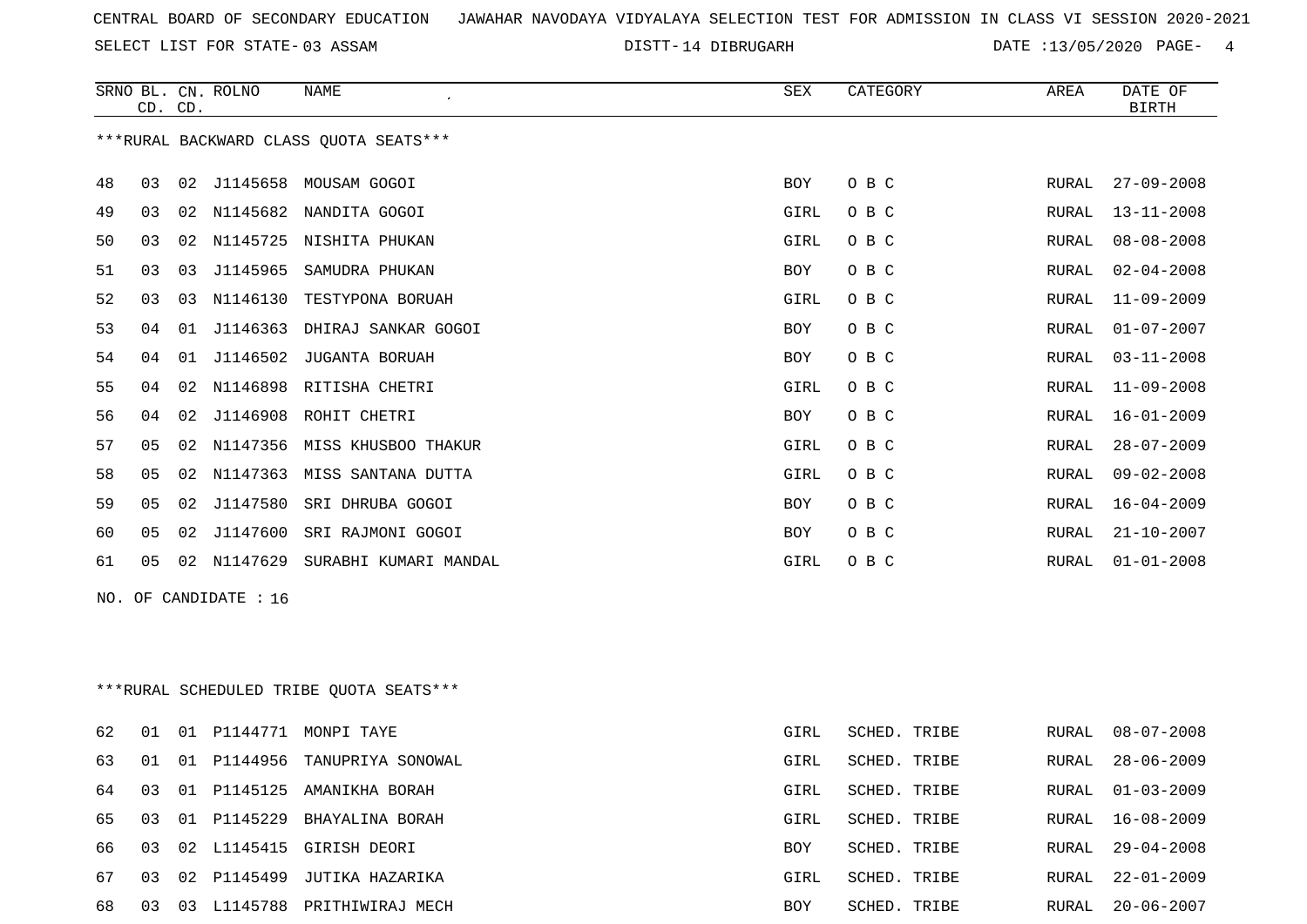SELECT LIST FOR STATE- DISTT- 03 ASSAM

14 DIBRUGARH DATE :13/05/2020 PAGE- 5

|    | CD. CD.                                 |    | SRNO BL. CN. ROLNO | NAME<br>$\cdot$        | SEX        | CATEGORY     | AREA  | DATE OF<br>BIRTH |  |  |  |  |
|----|-----------------------------------------|----|--------------------|------------------------|------------|--------------|-------|------------------|--|--|--|--|
|    | ***RURAL SCHEDULED TRIBE QUOTA SEATS*** |    |                    |                        |            |              |       |                  |  |  |  |  |
| 69 | 03                                      | 03 |                    | P1145864 RAKHI DEORI   | GIRL       | SCHED. TRIBE | RURAL | 13-11-2009       |  |  |  |  |
| 70 | 04                                      | 01 | P1146319           | BOBITA HAZARIKA        | GIRL       | SCHED. TRIBE | RURAL | $31 - 03 - 2009$ |  |  |  |  |
| 71 | 04                                      | 01 | P1146376           | DIMPI CHELLING         | GIRL       | SCHED. TRIBE | RURAL | $28 - 11 - 2009$ |  |  |  |  |
| 72 | 04                                      | 01 | L1146401           | DURLOV HAZARIKA        | <b>BOY</b> | SCHED. TRIBE | RURAL | $11 - 11 - 2008$ |  |  |  |  |
| 73 | 04                                      | 01 | P1146529           | KABYASHREE SONOWAL     | GIRL       | SCHED. TRIBE | RURAL | $24 - 10 - 2010$ |  |  |  |  |
| 74 | 04                                      |    | 01 L1146590        | LAKHINDRA SONOWAL      | BOY        | SCHED. TRIBE | RURAL | 17-02-2008       |  |  |  |  |
| 75 | 04                                      | 01 | L1146620           | MANINDRA SAIKIA        | BOY        | SCHED. TRIBE | RURAL | $24 - 10 - 2009$ |  |  |  |  |
| 76 | 04                                      | 02 | L1146896           | RISHI SAIKIA           | BOY        | SCHED. TRIBE | RURAL | $19 - 01 - 2008$ |  |  |  |  |
| 77 | 06                                      | 02 | P1148085           | SUSHMITA PREME         | GIRL       | SCHED. TRIBE | RURAL | 09-02-2009       |  |  |  |  |
| 78 | 07                                      | 01 | L1148111           | ABHINOV MECH           | BOY        | SCHED. TRIBE | RURAL | $13 - 01 - 2009$ |  |  |  |  |
| 79 | 07                                      | 01 | P1148267           | KOUSTORI MECH          | GIRL       | SCHED. TRIBE | RURAL | 11-09-2009       |  |  |  |  |
| 80 | 07                                      | 01 | P1148292           | MISS. PRIYAKHI SONOWAL | GIRL       | SCHED. TRIBE | RURAL | $23 - 07 - 2009$ |  |  |  |  |

NO. OF CANDIDATE : 19

TOTAL SELECTED CANDIDATE : 80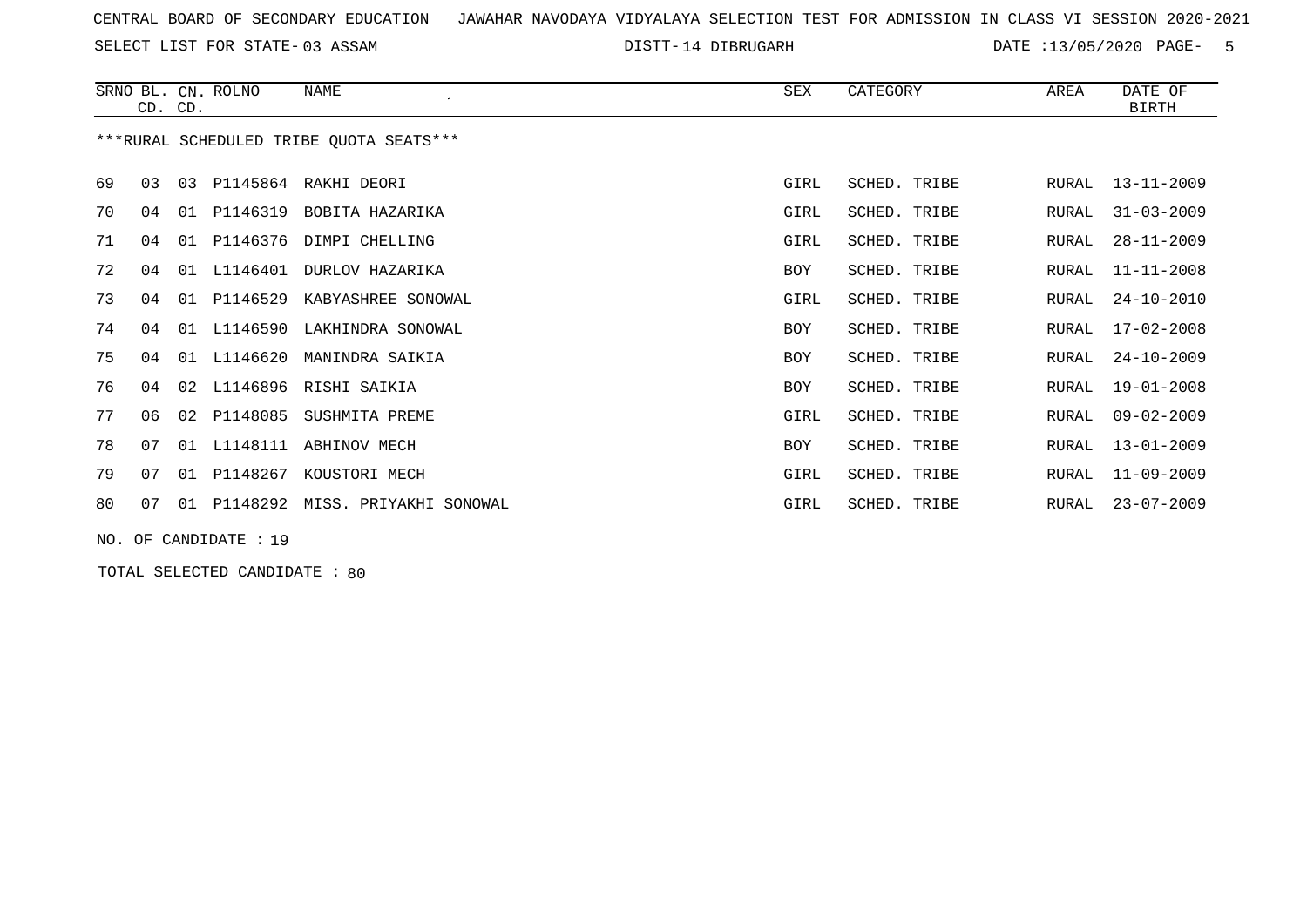SELECT LIST FOR STATE- DISTT- 03 ASSAM

15 TINSUKIA DATE :13/05/2020 PAGE- 1

|     |    | CD. CD. | SRNO BL. CN. ROLNO   | NAME                                   | ${\tt SEX}$ | CATEGORY     | AREA  | DATE OF<br><b>BIRTH</b> |
|-----|----|---------|----------------------|----------------------------------------|-------------|--------------|-------|-------------------------|
|     |    |         | ***OPEN UR SEATS***  |                                        |             |              |       |                         |
| 1   | 01 |         |                      | 01 N1148907 HIMAKHEE MORAN             | GIRL        | O B C        | RURAL | $06 - 06 - 2008$        |
| 2   | 01 |         |                      | 01 N1148919 HIMSHIKHA DEKA             | GIRL        | O B C        | RURAL | $18 - 11 - 2008$        |
| 3   | 01 | 03      | J1149207             | MONJOY MORAN                           | BOY         | O B C        | RURAL | $27 - 01 - 2008$        |
| 4   | 01 | 03      |                      | N1149413 PREETI NAYAN DEKA MORAN       | GIRL        | O B C        | RURAL | $07 - 05 - 2009$        |
| 5   | 02 |         | 01 N1150287          | JAGRITI CHUTIA                         | GIRL        | O B C        | RURAL | $04 - 03 - 2008$        |
| 6   | 02 |         |                      | 02 F1150681 PORINITA MOUT              | GIRL        | O B C        | URBAN | $02 - 04 - 2009$        |
| 7   | 03 |         |                      | 01 J1151166 ABINASH BARUAH             | BOY         | O B C        | RURAL | $28 - 10 - 2009$        |
| 8   | 04 |         |                      | 01 N1151707 ANUSHKA CHAWRAK            | GIRL        | O B C        | RURAL | $22 - 09 - 2007$        |
| 9   |    |         |                      | 04 02 N1152068 NIKI KUMARI             | GIRL        | O B C        | RURAL | $01 - 02 - 2008$        |
| NO. |    |         | OF CANDIDATE : 9     |                                        |             |              |       |                         |
|     |    |         |                      |                                        |             |              |       |                         |
|     |    |         |                      | ***OPEN SCHEDULED CASTE QUOTA SEATS*** |             |              |       |                         |
| 10  | 01 |         |                      | 01 K1148677 BIJENDRA SINGH MEDHI       | <b>BOY</b>  | SCHED. CASTE | RURAL | $04 - 10 - 2008$        |
| 11  | 02 | 03      |                      | K1151036 SUBHADEEP SARKAR              | BOY         | SCHED. CASTE | RURAL | $09 - 07 - 2007$        |
| 12  | 03 |         |                      | 01 01151466 PINCHI HAZARIKIA           | GIRL        | SCHED. CASTE | RURAL | $19 - 06 - 2008$        |
|     |    |         | NO. OF CANDIDATE : 3 |                                        |             |              |       |                         |

\*\*\*OPEN DISABLED QUOTA SEATS\*\*\*

|  |                        | 13 03 01 I1151326 ISWAR PRASAD DAHAL |  | BOY | GENERAL | RURAL | 25-09-2009 |
|--|------------------------|--------------------------------------|--|-----|---------|-------|------------|
|  | NO. OF CANDIDATE : $1$ |                                      |  |     |         |       |            |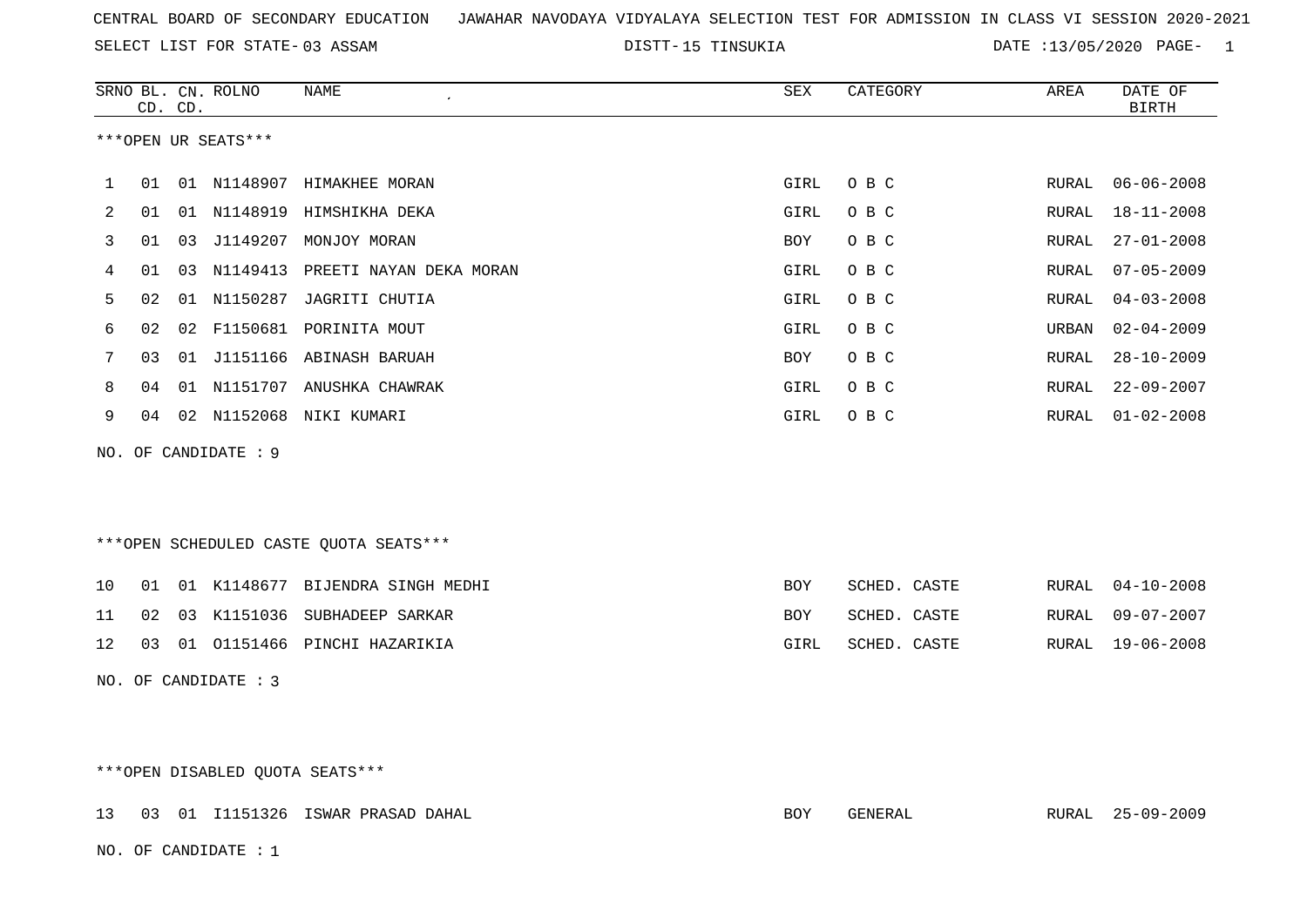SELECT LIST FOR STATE- DISTT- 03 ASSAM

15 TINSUKIA DATE :13/05/2020 PAGE- 2

|    |    | CD. CD. | SRNO BL. CN. ROLNO     | NAME                                   | SEX  | CATEGORY       | AREA          | DATE OF<br><b>BIRTH</b> |
|----|----|---------|------------------------|----------------------------------------|------|----------------|---------------|-------------------------|
|    |    |         |                        | *** OPEN BACKWARD CLASS QUOTA SEATS*** |      |                |               |                         |
| 14 | 01 |         |                        | 01 N1148592 ARANYA MORAN               | GIRL | O B C          | RURAL         | $06 - 07 - 2008$        |
| 15 | 01 | 01      | J1148922               | HIROKJYOTI PHUKAN                      | BOY  | O B C          | ${\tt RURAL}$ | $23 - 01 - 2008$        |
| 16 | 02 | 01      | J1150266               | HIRAJ MORAN                            | BOY  | O B C          | RURAL         | $16 - 12 - 2009$        |
| 17 | 02 | 02      | N1150308               | JESSICA GOGOI                          | GIRL | O B C          | RURAL         | $25 - 05 - 2009$        |
| 18 | 03 |         |                        | 01 J1151625 TUN BURAGOHAIN             | BOY  | O B C          | RURAL         | 15-01-2009              |
|    |    |         | NO. OF CANDIDATE : 5   |                                        |      |                |               |                         |
|    |    |         |                        |                                        |      |                |               |                         |
|    |    |         |                        |                                        |      |                |               |                         |
|    |    |         |                        | ***OPEN SCHEDULED TRIBE QUOTA SEATS*** |      |                |               |                         |
| 19 | 01 |         |                        | 03 P1149348 PAREE BORAH                | GIRL | SCHED. TRIBE   | RURAL         | $15 - 09 - 2007$        |
| 20 | 02 |         |                        | 02 L1150412 KRISH SONOWAL              | BOY  | SCHED. TRIBE   | RURAL         | $02 - 07 - 2009$        |
|    |    |         | NO. OF CANDIDATE : 2   |                                        |      |                |               |                         |
|    |    |         |                        |                                        |      |                |               |                         |
|    |    |         |                        |                                        |      |                |               |                         |
|    |    |         | ***RURAL OPEN SEATS*** |                                        |      |                |               |                         |
| 21 | 01 | 01      |                        | J1148480 ADITYA CHOUDHARY              | BOY  | O B C          | RURAL         | 19-04-2008              |
| 22 | 01 | 01      | I1148498               | AKSHAY KATTEL                          | BOY  | <b>GENERAL</b> | RURAL         | $23 - 02 - 2008$        |
| 23 | 01 | 01      |                        | J1148574 ANSHUMAN DEKA MORAN           | BOY  | O B C          | RURAL         | $03 - 03 - 2008$        |
| 24 | 01 |         |                        | 01 N1148708 BIRIKHA MORAN              | GIRL | O B C          | RURAL         | $04 - 03 - 2009$        |
| 25 | 01 | 01      |                        | N1148746 BRISHTI GOHAIN                | GIRL | O B C          | RURAL         | $20 - 07 - 2008$        |
| 26 | 01 |         |                        | 01 L1148892 GYANAB SONOWAL             | BOY  | SCHED. TRIBE   | RURAL         | $16 - 03 - 2008$        |
| 27 | 01 |         | 01 P1148942            | ISHMITA DEORY                          | GIRL | SCHED. TRIBE   | RURAL         | $27 - 03 - 2008$        |
| 28 | 01 | 02      |                        | L1149031 KAPIL DEORI                   | BOY  | SCHED. TRIBE   | RURAL         | $25 - 08 - 2007$        |
| 29 | 01 | 02      |                        | J1149142 MANISA LIMBU                  | BOY  | O B C          | RURAL         | $09 - 03 - 2010$        |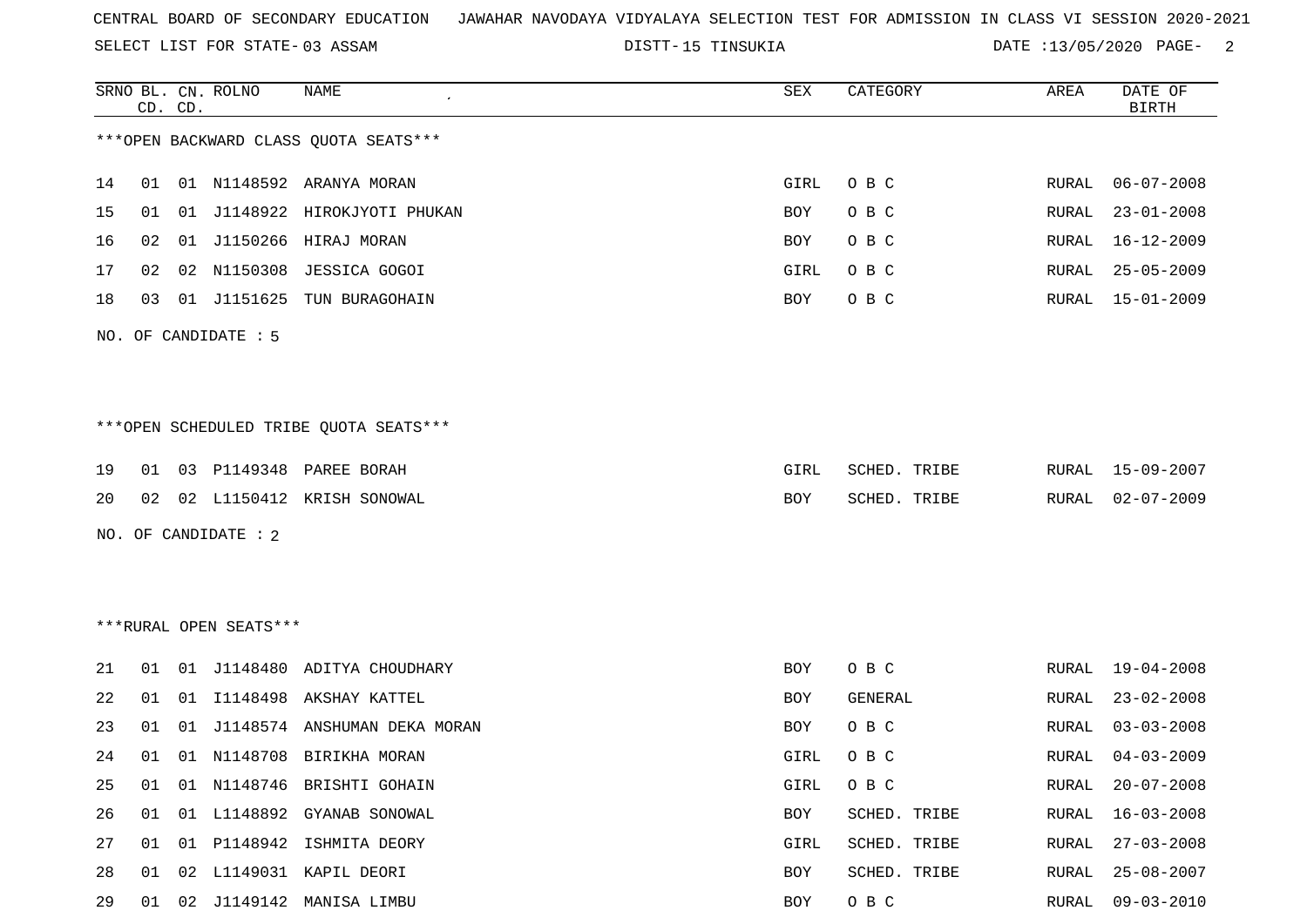SELECT LIST FOR STATE- DISTT- 03 ASSAM

15 TINSUKIA DATE :13/05/2020 PAGE- 3

|    | CD. CD. |    | SRNO BL. CN. ROLNO     | <b>NAME</b>                  | SEX        | CATEGORY     | AREA  | DATE OF<br><b>BIRTH</b> |
|----|---------|----|------------------------|------------------------------|------------|--------------|-------|-------------------------|
|    |         |    | ***RURAL OPEN SEATS*** |                              |            |              |       |                         |
| 30 | 01      | 03 |                        | N1149327 PABITRA THAPA       | GIRL       | O B C        | RURAL | $18 - 03 - 2008$        |
| 31 | 01      | 03 | N1149441               | PRIYOTARU MAHANAND           | GIRL       | O B C        | RURAL | $14 - 06 - 2009$        |
| 32 | 01      | 04 |                        | N1149562 RITISHKA CHETRY     | GIRL       | O B C        | RURAL | $10 - 10 - 2007$        |
| 33 | 02      | 01 | N1149918               | ALVENA PHUKAN                | GIRL       | O B C        | RURAL | 18-11-2008              |
| 34 | 02      | 01 | J1150107               | BOYDUJHA MORAN               | <b>BOY</b> | O B C        | RURAL | $06 - 05 - 2008$        |
| 35 | 02      | 02 |                        | M1150416 KRISTI DEKA         | GIRL       | GENERAL      | RURAL | $05 - 06 - 2008$        |
| 36 | 02      | 02 | N1150505               | MISS NIMAKHI MORAN           | GIRL       | O B C        | RURAL | $12 - 09 - 2008$        |
| 37 | 02      | 02 | N1150608               | NILAKHI BORAH                | GIRL       | O B C        | RURAL | $17 - 08 - 2008$        |
| 38 | 02      | 02 |                        | N1150688 PRAGYA PRIYA GOHAIN | GIRL       | O B C        | RURAL | $11 - 03 - 2009$        |
| 39 | 02      | 03 | J1150952               | SANTANU SEKHAR GOGOI         | BOY        | O B C        | RURAL | $07 - 03 - 2009$        |
| 40 | 02      | 03 | J1151133               | TUSHAR GOHAIN                | <b>BOY</b> | O B C        | RURAL | $05 - 01 - 2010$        |
| 41 | 03      | 01 | N1151204               | BABY GOGOI                   | GIRL       | O B C        | RURAL | $13 - 08 - 2009$        |
| 42 | 03      | 01 | N1151347               | JYOTIKA BORGOHAIN            | GIRL       | O B C        | RURAL | $16 - 10 - 2007$        |
| 43 | 04      | 01 |                        | N1151687 ANJURI CHAWRAK      | GIRL       | O B C        | RURAL | $22 - 09 - 2007$        |
| 44 | 04      | 01 | N1151939               | KASHMI BORUAH                | GIRL       | O B C        | RURAL | $14 - 12 - 2008$        |
| 45 | 04      | 02 | N1151996               | MALLIKA BARUAH               | GIRL       | O B C        | RURAL | $12 - 09 - 2008$        |
| 46 | 04      | 02 | P1152045               | NABANITA SAIKIA              | GIRL       | SCHED. TRIBE | RURAL | $17 - 10 - 2008$        |
| 47 | 04      | 02 | J1152270               | SAURAB JYOTI DUTTA           | BOY        | O B C        | RURAL | $04 - 01 - 2010$        |
| 48 | 04      | 02 | J1152308               | SOTUR MUNDA                  | <b>BOY</b> | O B C        | RURAL | $20 - 05 - 2009$        |
| 49 | 04      | 02 |                        | J1152331 SUMIT KARMAKAR      | <b>BOY</b> | O B C        | RURAL | $04 - 10 - 2007$        |
|    |         |    |                        |                              |            |              |       |                         |

NO. OF CANDIDATE : 29

\*\*\*RURAL SCHEDULED CASTE QUOTA SEATS\*\*\*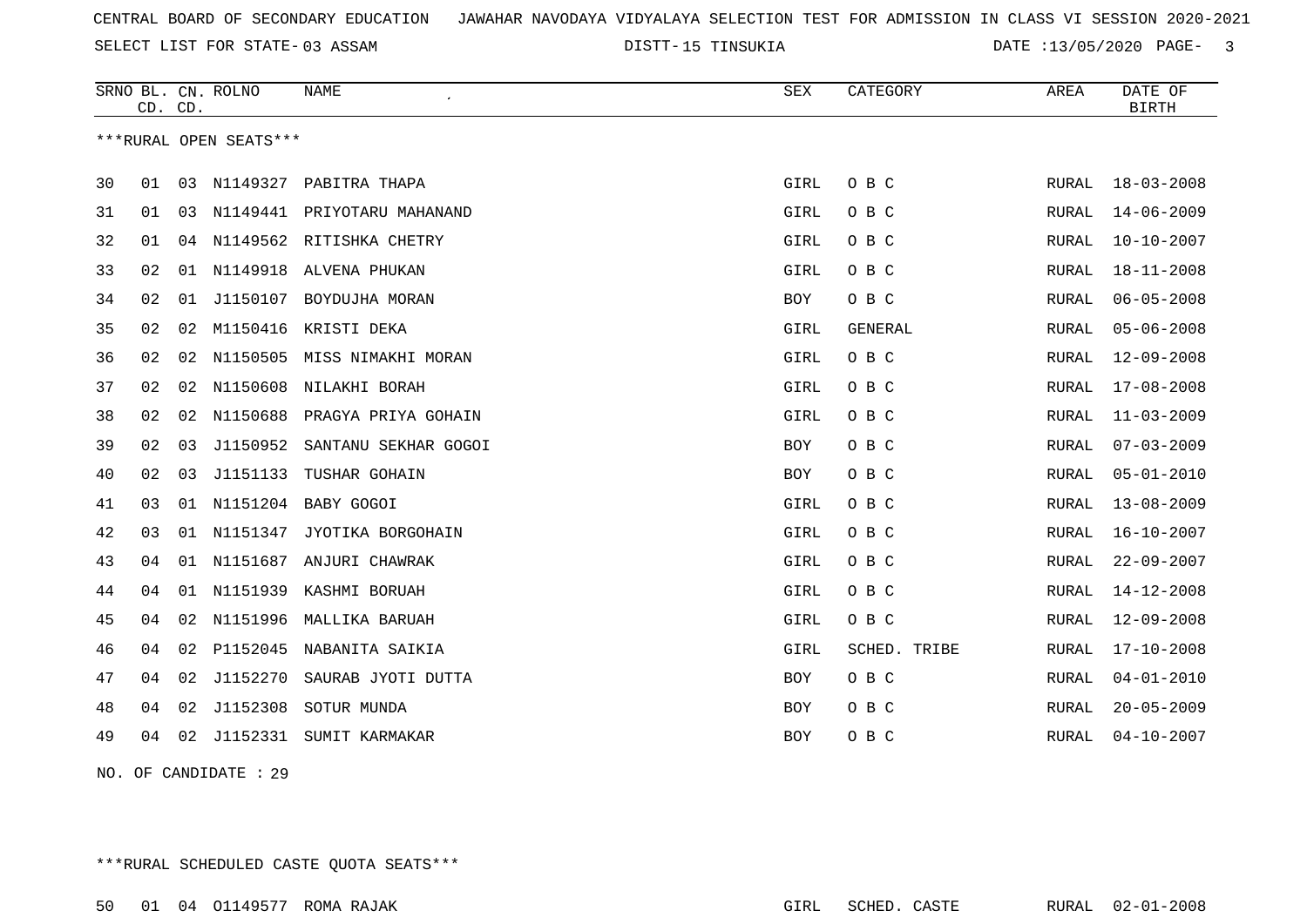SELECT LIST FOR STATE- DISTT- 03 ASSAM

SRNO BL. CN.

ROLNO NAME SEX CATEGORY AREA DATE OF

15 TINSUKIA DATE :13/05/2020 PAGE- 4

| *** RURAL SCHEDULED CASTE QUOTA SEATS***<br>51<br>04 01149608 RUPABOTI SARKAR<br>SCHED. CASTE<br>$29 - 12 - 2008$<br>01<br>GIRL<br>RURAL<br>52<br>K1149707<br>SCHED. CASTE<br>04<br>SIMAN SARKAR<br>BOY<br>15-12-2008<br>01<br>RURAL<br>53<br>01150686 PRACHI DHAR<br>$25 - 05 - 2007$<br>02<br>02<br>GIRL<br>SCHED. CASTE<br>RURAL<br>54<br>02<br>01150712 PRIYANKA ROBIDAS<br>SCHED. CASTE<br>$18 - 01 - 2009$<br>02<br>GIRL<br>RURAL<br>55<br>01 01151179 ANAMIKA DAS<br>03<br>GIRL<br>SCHED. CASTE<br>RURAL<br>$06 - 02 - 2009$<br>56<br>01 K1151426 NABAJYOTI DAS<br>$03 - 06 - 2009$<br>03<br>BOY<br>SCHED. CASTE<br>RURAL<br>57<br>01 K1151470 POL SONOWAL<br>03<br>BOY<br>SCHED. CASTE<br>RURAL<br>$02 - 06 - 2009$<br>58<br>01 K1151959 KOSHIK KEOT<br>$01 - 01 - 2010$<br>04<br>BOY<br>SCHED. CASTE<br>RURAL<br>NO. OF CANDIDATE : 9<br>*** RURAL BACKWARD CLASS QUOTA SEATS***<br>59<br>01 J1148490 AKASH CHETRI<br>O B C<br>$25 - 08 - 2008$<br>BOY<br>RURAL<br>01<br>60<br>J1148643<br>BHAGYAJIT GORH<br>O B C<br>$05 - 06 - 2007$<br>01<br>01<br>BOY<br>RURAL<br>61<br>O B C<br>01<br>01<br>J1148691 BIKIRON BURAGOHAIN<br>$01 - 10 - 2009$<br>BOY<br>RURAL<br>62<br>J1148971 JIBON JYOTI GOGOI<br>O B C<br>$01 - 07 - 2008$<br>01<br>01<br>BOY<br>RURAL<br>63<br>N1149179 MISS RICHI SINGH<br>O B C<br>03<br>GIRL<br>RURAL<br>$17 - 10 - 2008$<br>01<br>64<br>J1149224<br>O B C<br>$26 - 01 - 2008$<br>01<br>03<br>MRINMOI BORAH<br>BOY<br>RURAL<br>65<br>N1149268<br>O B C<br>01<br>03<br>NEHARIKA MORAN<br>GIRL<br>RURAL<br>$27 - 11 - 2008$<br>66<br>J1149333 PALASH GOGOI<br>01<br>03<br>BOY<br>O B C<br>RURAL<br>13-11-2008<br>67<br>03 N1149378 POPY GOGOI<br>$06 - 08 - 2008$<br>01<br>GIRL<br>O B C<br>RURAL<br>01 04 J1149701 SHYAMALJYOTI MORAN<br>68<br><b>BOY</b><br>O B C<br>RURAL<br>$06 - 12 - 2008$<br>69<br>01 J1151268 DHANRAJ GOGOI<br>O B C<br>$20 - 03 - 2009$<br>03<br>BOY<br>RURAL<br>70<br>01 J1151313 HIMANGO CHIRING<br><b>BOY</b><br>O B C<br>$23 - 01 - 2008$<br>03<br>RURAL<br>71<br>01 J1151360 KARZ GOWALA<br>O B C<br>$05 - 06 - 2008$<br>03<br><b>BOY</b><br>RURAL | CD. CD. |  |  |  | <b>BIRTH</b> |
|--------------------------------------------------------------------------------------------------------------------------------------------------------------------------------------------------------------------------------------------------------------------------------------------------------------------------------------------------------------------------------------------------------------------------------------------------------------------------------------------------------------------------------------------------------------------------------------------------------------------------------------------------------------------------------------------------------------------------------------------------------------------------------------------------------------------------------------------------------------------------------------------------------------------------------------------------------------------------------------------------------------------------------------------------------------------------------------------------------------------------------------------------------------------------------------------------------------------------------------------------------------------------------------------------------------------------------------------------------------------------------------------------------------------------------------------------------------------------------------------------------------------------------------------------------------------------------------------------------------------------------------------------------------------------------------------------------------------------------------------------------------------------------------------------------------------------------------------------------------------------------------------------------------------------------------------------------------------------------------------------------------------------------------------------------------------------------------------------------------------|---------|--|--|--|--------------|
|                                                                                                                                                                                                                                                                                                                                                                                                                                                                                                                                                                                                                                                                                                                                                                                                                                                                                                                                                                                                                                                                                                                                                                                                                                                                                                                                                                                                                                                                                                                                                                                                                                                                                                                                                                                                                                                                                                                                                                                                                                                                                                                    |         |  |  |  |              |
|                                                                                                                                                                                                                                                                                                                                                                                                                                                                                                                                                                                                                                                                                                                                                                                                                                                                                                                                                                                                                                                                                                                                                                                                                                                                                                                                                                                                                                                                                                                                                                                                                                                                                                                                                                                                                                                                                                                                                                                                                                                                                                                    |         |  |  |  |              |
|                                                                                                                                                                                                                                                                                                                                                                                                                                                                                                                                                                                                                                                                                                                                                                                                                                                                                                                                                                                                                                                                                                                                                                                                                                                                                                                                                                                                                                                                                                                                                                                                                                                                                                                                                                                                                                                                                                                                                                                                                                                                                                                    |         |  |  |  |              |
|                                                                                                                                                                                                                                                                                                                                                                                                                                                                                                                                                                                                                                                                                                                                                                                                                                                                                                                                                                                                                                                                                                                                                                                                                                                                                                                                                                                                                                                                                                                                                                                                                                                                                                                                                                                                                                                                                                                                                                                                                                                                                                                    |         |  |  |  |              |
|                                                                                                                                                                                                                                                                                                                                                                                                                                                                                                                                                                                                                                                                                                                                                                                                                                                                                                                                                                                                                                                                                                                                                                                                                                                                                                                                                                                                                                                                                                                                                                                                                                                                                                                                                                                                                                                                                                                                                                                                                                                                                                                    |         |  |  |  |              |
|                                                                                                                                                                                                                                                                                                                                                                                                                                                                                                                                                                                                                                                                                                                                                                                                                                                                                                                                                                                                                                                                                                                                                                                                                                                                                                                                                                                                                                                                                                                                                                                                                                                                                                                                                                                                                                                                                                                                                                                                                                                                                                                    |         |  |  |  |              |
|                                                                                                                                                                                                                                                                                                                                                                                                                                                                                                                                                                                                                                                                                                                                                                                                                                                                                                                                                                                                                                                                                                                                                                                                                                                                                                                                                                                                                                                                                                                                                                                                                                                                                                                                                                                                                                                                                                                                                                                                                                                                                                                    |         |  |  |  |              |
|                                                                                                                                                                                                                                                                                                                                                                                                                                                                                                                                                                                                                                                                                                                                                                                                                                                                                                                                                                                                                                                                                                                                                                                                                                                                                                                                                                                                                                                                                                                                                                                                                                                                                                                                                                                                                                                                                                                                                                                                                                                                                                                    |         |  |  |  |              |
|                                                                                                                                                                                                                                                                                                                                                                                                                                                                                                                                                                                                                                                                                                                                                                                                                                                                                                                                                                                                                                                                                                                                                                                                                                                                                                                                                                                                                                                                                                                                                                                                                                                                                                                                                                                                                                                                                                                                                                                                                                                                                                                    |         |  |  |  |              |
|                                                                                                                                                                                                                                                                                                                                                                                                                                                                                                                                                                                                                                                                                                                                                                                                                                                                                                                                                                                                                                                                                                                                                                                                                                                                                                                                                                                                                                                                                                                                                                                                                                                                                                                                                                                                                                                                                                                                                                                                                                                                                                                    |         |  |  |  |              |
|                                                                                                                                                                                                                                                                                                                                                                                                                                                                                                                                                                                                                                                                                                                                                                                                                                                                                                                                                                                                                                                                                                                                                                                                                                                                                                                                                                                                                                                                                                                                                                                                                                                                                                                                                                                                                                                                                                                                                                                                                                                                                                                    |         |  |  |  |              |
|                                                                                                                                                                                                                                                                                                                                                                                                                                                                                                                                                                                                                                                                                                                                                                                                                                                                                                                                                                                                                                                                                                                                                                                                                                                                                                                                                                                                                                                                                                                                                                                                                                                                                                                                                                                                                                                                                                                                                                                                                                                                                                                    |         |  |  |  |              |
|                                                                                                                                                                                                                                                                                                                                                                                                                                                                                                                                                                                                                                                                                                                                                                                                                                                                                                                                                                                                                                                                                                                                                                                                                                                                                                                                                                                                                                                                                                                                                                                                                                                                                                                                                                                                                                                                                                                                                                                                                                                                                                                    |         |  |  |  |              |
|                                                                                                                                                                                                                                                                                                                                                                                                                                                                                                                                                                                                                                                                                                                                                                                                                                                                                                                                                                                                                                                                                                                                                                                                                                                                                                                                                                                                                                                                                                                                                                                                                                                                                                                                                                                                                                                                                                                                                                                                                                                                                                                    |         |  |  |  |              |
|                                                                                                                                                                                                                                                                                                                                                                                                                                                                                                                                                                                                                                                                                                                                                                                                                                                                                                                                                                                                                                                                                                                                                                                                                                                                                                                                                                                                                                                                                                                                                                                                                                                                                                                                                                                                                                                                                                                                                                                                                                                                                                                    |         |  |  |  |              |
|                                                                                                                                                                                                                                                                                                                                                                                                                                                                                                                                                                                                                                                                                                                                                                                                                                                                                                                                                                                                                                                                                                                                                                                                                                                                                                                                                                                                                                                                                                                                                                                                                                                                                                                                                                                                                                                                                                                                                                                                                                                                                                                    |         |  |  |  |              |
|                                                                                                                                                                                                                                                                                                                                                                                                                                                                                                                                                                                                                                                                                                                                                                                                                                                                                                                                                                                                                                                                                                                                                                                                                                                                                                                                                                                                                                                                                                                                                                                                                                                                                                                                                                                                                                                                                                                                                                                                                                                                                                                    |         |  |  |  |              |
|                                                                                                                                                                                                                                                                                                                                                                                                                                                                                                                                                                                                                                                                                                                                                                                                                                                                                                                                                                                                                                                                                                                                                                                                                                                                                                                                                                                                                                                                                                                                                                                                                                                                                                                                                                                                                                                                                                                                                                                                                                                                                                                    |         |  |  |  |              |
|                                                                                                                                                                                                                                                                                                                                                                                                                                                                                                                                                                                                                                                                                                                                                                                                                                                                                                                                                                                                                                                                                                                                                                                                                                                                                                                                                                                                                                                                                                                                                                                                                                                                                                                                                                                                                                                                                                                                                                                                                                                                                                                    |         |  |  |  |              |
|                                                                                                                                                                                                                                                                                                                                                                                                                                                                                                                                                                                                                                                                                                                                                                                                                                                                                                                                                                                                                                                                                                                                                                                                                                                                                                                                                                                                                                                                                                                                                                                                                                                                                                                                                                                                                                                                                                                                                                                                                                                                                                                    |         |  |  |  |              |
|                                                                                                                                                                                                                                                                                                                                                                                                                                                                                                                                                                                                                                                                                                                                                                                                                                                                                                                                                                                                                                                                                                                                                                                                                                                                                                                                                                                                                                                                                                                                                                                                                                                                                                                                                                                                                                                                                                                                                                                                                                                                                                                    |         |  |  |  |              |
|                                                                                                                                                                                                                                                                                                                                                                                                                                                                                                                                                                                                                                                                                                                                                                                                                                                                                                                                                                                                                                                                                                                                                                                                                                                                                                                                                                                                                                                                                                                                                                                                                                                                                                                                                                                                                                                                                                                                                                                                                                                                                                                    |         |  |  |  |              |
|                                                                                                                                                                                                                                                                                                                                                                                                                                                                                                                                                                                                                                                                                                                                                                                                                                                                                                                                                                                                                                                                                                                                                                                                                                                                                                                                                                                                                                                                                                                                                                                                                                                                                                                                                                                                                                                                                                                                                                                                                                                                                                                    |         |  |  |  |              |
|                                                                                                                                                                                                                                                                                                                                                                                                                                                                                                                                                                                                                                                                                                                                                                                                                                                                                                                                                                                                                                                                                                                                                                                                                                                                                                                                                                                                                                                                                                                                                                                                                                                                                                                                                                                                                                                                                                                                                                                                                                                                                                                    |         |  |  |  |              |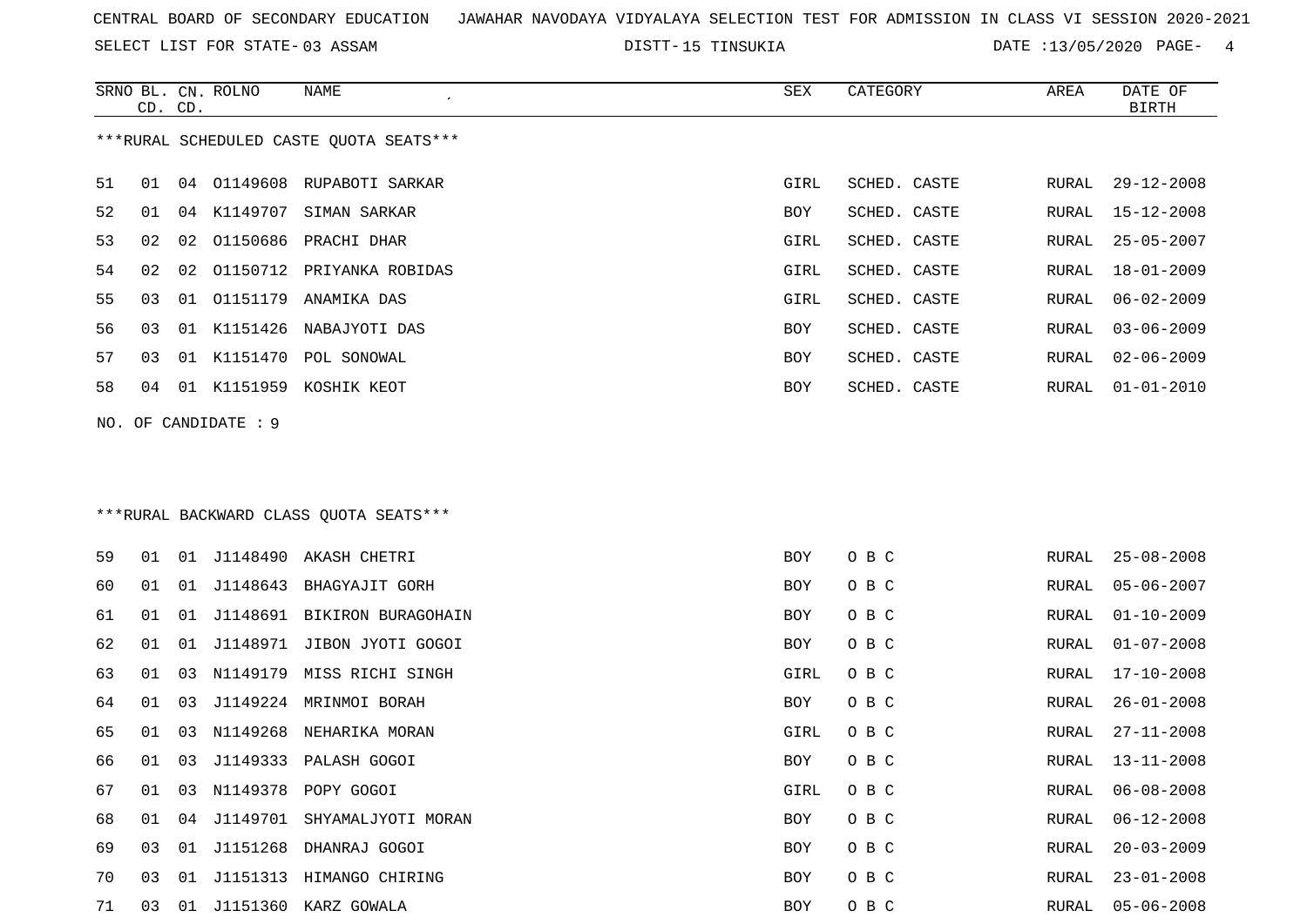SELECT LIST FOR STATE- DISTT- 03 ASSAM

15 TINSUKIA DATE :13/05/2020 PAGE- 5

|    |    | CD. CD. | SRNO BL. CN. ROLNO    | NAME<br>$\cdot$                         | SEX        | CATEGORY     | AREA  | DATE OF<br><b>BIRTH</b> |
|----|----|---------|-----------------------|-----------------------------------------|------------|--------------|-------|-------------------------|
|    |    |         |                       | *** RURAL BACKWARD CLASS QUOTA SEATS*** |            |              |       |                         |
| 72 | 03 |         |                       | 01 J1151465 PATRIYOT GOGOI              | <b>BOY</b> | O B C        | RURAL | $06 - 08 - 2008$        |
| 73 | 03 |         |                       | 01 J1151612 TANUSHREE GOGOI             | <b>BOY</b> | O B C        | RURAL | $23 - 07 - 2007$        |
| 74 | 03 | 01      | J1151622              | TONMOI CHETIA                           | <b>BOY</b> | O B C        | RURAL | $19 - 10 - 2009$        |
|    |    |         | NO. OF CANDIDATE : 16 |                                         |            |              |       |                         |
|    |    |         |                       |                                         |            |              |       |                         |
|    |    |         |                       |                                         |            |              |       |                         |
|    |    |         |                       | ***RURAL SCHEDULED TRIBE OUOTA SEATS*** |            |              |       |                         |
| 75 | 01 |         |                       | 01 P1148507 ALPANA TAID                 | GIRL       | SCHED. TRIBE | RURAL | $29 - 09 - 2008$        |
| 76 | 01 |         |                       | 01 P1148747 BRISTI PRIYAM SONOWAL       | GIRL       | SCHED. TRIBE | RURAL | $25 - 08 - 2008$        |
| 77 | 01 | 02      | P1149050              | KHUSBOO SONOWAL                         | GIRL       | SCHED. TRIBE | RURAL | $09 - 10 - 2008$        |
| 78 | 01 | 03      | P1149331              | PAHI NARAH                              | GIRL       | SCHED. TRIBE | RURAL | $16 - 01 - 2008$        |
| 79 | 01 | 04      | P1149622              | SAGARIKA SONOWAL                        | GIRL       | SCHED. TRIBE | RURAL | $07 - 03 - 2009$        |
| 80 | 03 | 01      | P1151261              | DEEKA TAYE                              | GIRL       | SCHED. TRIBE | RURAL | $22 - 10 - 2008$        |
|    |    |         |                       |                                         |            |              |       |                         |

NO. OF CANDIDATE : 6

TOTAL SELECTED CANDIDATE : 80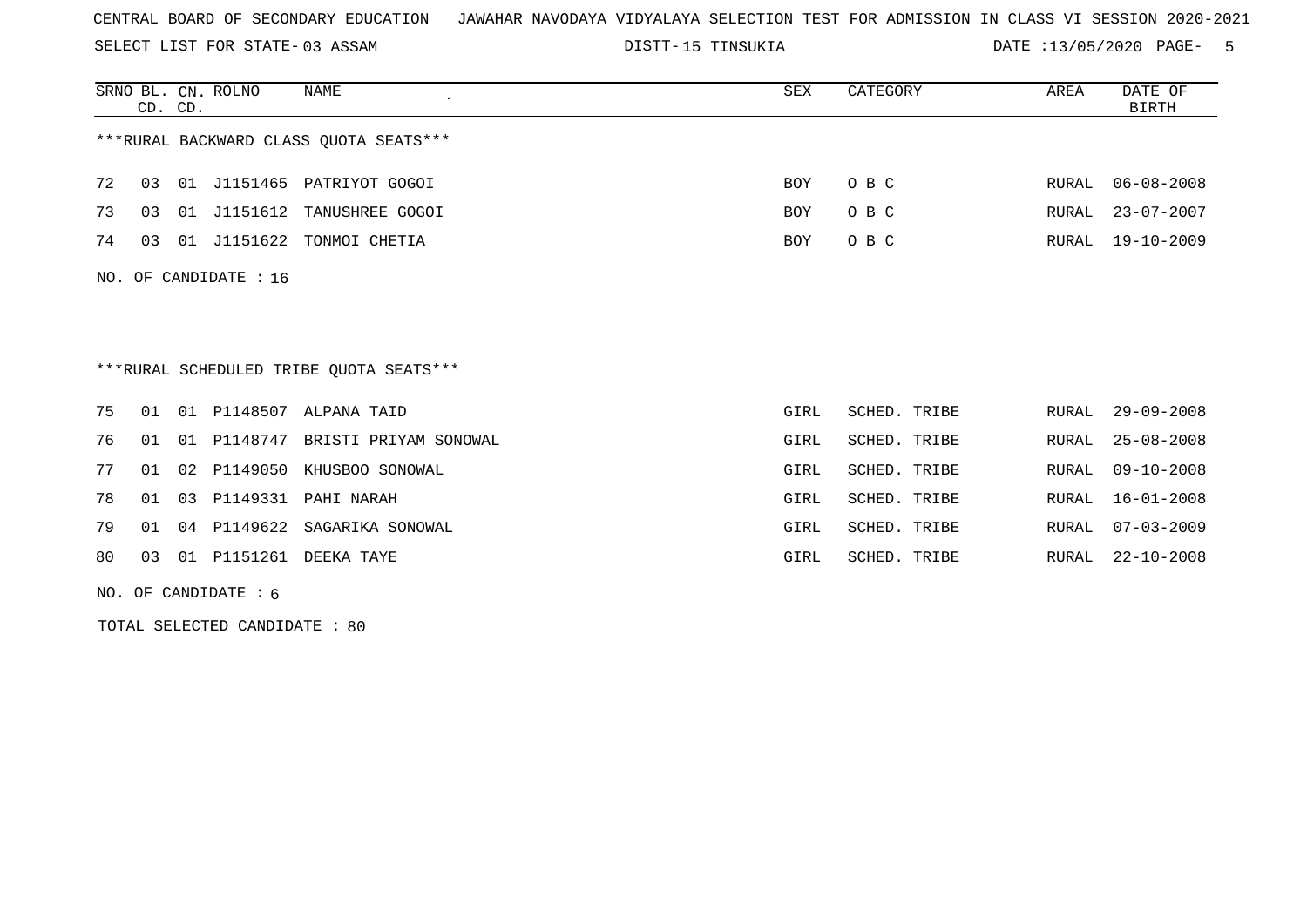SELECT LIST FOR STATE- DISTT- 03 ASSAM

DISTT-16 LAKHIMPUR **DATE** :13/05/2020 PAGE- 1

| ***OPEN UR SEATS***                                                       | 19-09-2009       |
|---------------------------------------------------------------------------|------------------|
|                                                                           |                  |
|                                                                           |                  |
| 01 N1152394 ANANYA ADITI BORAH<br>O B C<br>GIRL<br>RURAL<br>1<br>01       |                  |
| 2<br>01<br>01 N1152566 NIHARIKA BORAH<br>O B C<br>GIRL<br>RURAL           | $22 - 08 - 2007$ |
| 01<br>01 J1152656 SOMIRON CHETIA<br>O B C<br>3<br>BOY<br>RURAL            | $19 - 11 - 2009$ |
| 01 N1153915 DERINA CHUTIA<br>O B C<br>05<br>GIRL<br>RURAL<br>4            | $23 - 07 - 2009$ |
| 05<br>01 N1153985 KOSTURI CHUTIA<br>GIRL<br>O B C<br>5<br>RURAL           | $01 - 12 - 2008$ |
| 01 N1153998 LUPAMUDRA BORGOHAIN<br>O B C<br>6<br>05<br>GIRL<br>RURAL      | $04 - 07 - 2008$ |
| 7<br>05<br>01 B1154133 SRI JYOTISH GOGOI<br>BOY<br>O B C<br>URBAN         | $15 - 07 - 2008$ |
| OF CANDIDATE : 7<br>NO.                                                   |                  |
|                                                                           |                  |
|                                                                           |                  |
| ***OPEN SCHEDULED CASTE QUOTA SEATS***                                    |                  |
|                                                                           |                  |
| 01 G1152874 HIRANMOYEE DAS<br>GIRL<br>SCHED. CASTE<br>URBAN<br>8<br>02    | $18 - 11 - 2008$ |
| 01 K1153625<br>9<br>BINAY DAS<br>SCHED. CASTE<br>04<br>BOY<br>RURAL       | $05 - 12 - 2007$ |
| 01 K1153731 MUNNA MEDHI<br>SCHED. CASTE<br>10<br>BOY<br>RURAL<br>04       | $23 - 08 - 2008$ |
| NO. OF CANDIDATE : 3                                                      |                  |
|                                                                           |                  |
|                                                                           |                  |
| *** OPEN BACKWARD CLASS QUOTA SEATS***                                    |                  |
|                                                                           |                  |
| 01 J1153140 RANJAN GOGOI<br>O B C<br>RURAL<br>02<br>BOY<br>11             | $06 - 02 - 2008$ |
| 01 N1153323 ASTHAJITA VIOLINA GOGOI<br>O B C<br>12<br>03<br>GIRL<br>RURAL | $24 - 06 - 2008$ |
| 13<br>01 J1154104 SAMUJJ AL CHIRING<br>BOY<br>O B C<br>05<br>RURAL        | $21 - 04 - 2009$ |
| 01 N1154278 KAVIA GOGOI<br>O B C<br>14<br>06<br>GIRL<br>RURAL             | $17 - 05 - 2007$ |
| O B C<br>15<br>01 J1154435 SNEHASISH PHUKAN<br>BOY<br>06<br>RURAL         | $20 - 02 - 2008$ |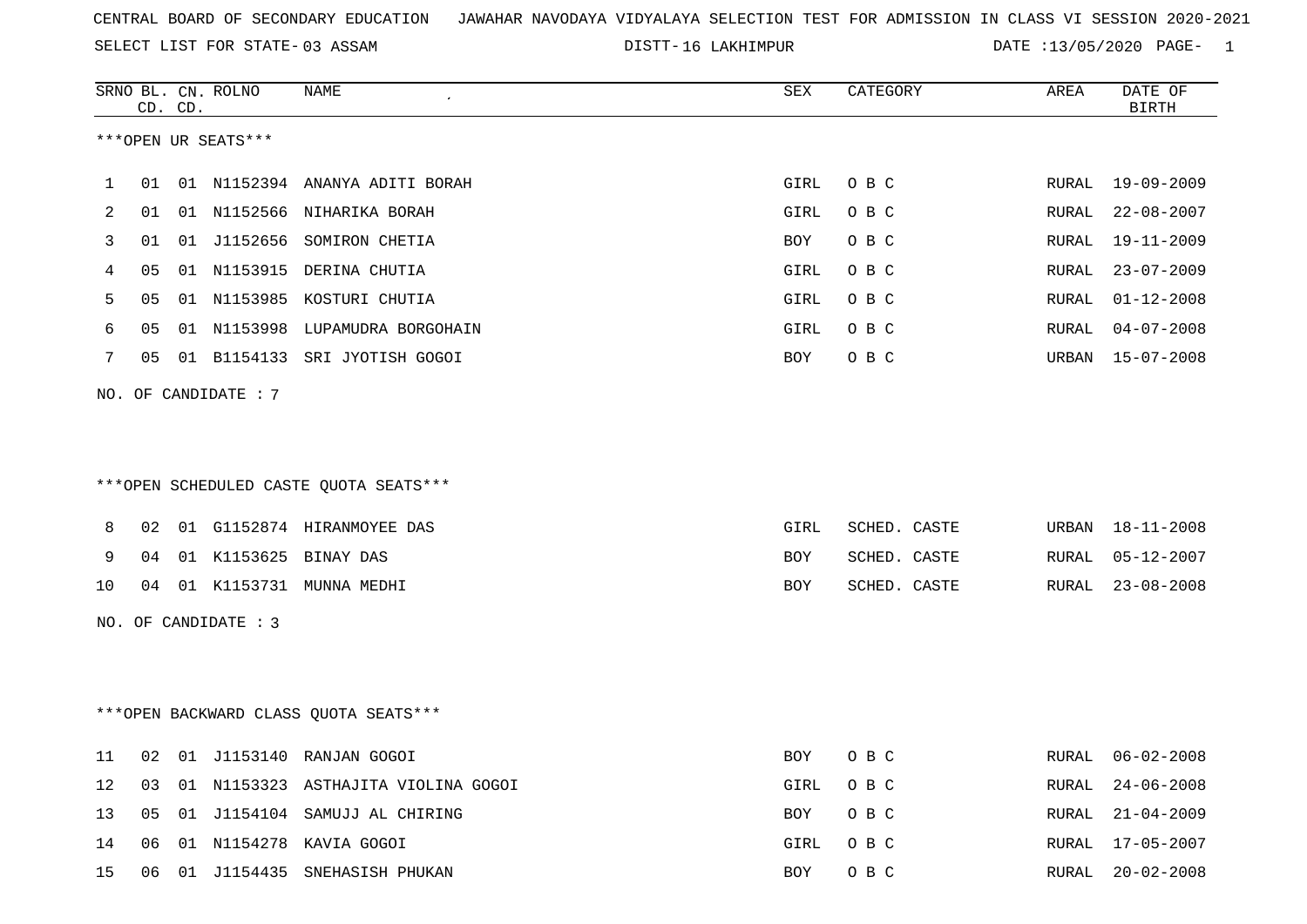SELECT LIST FOR STATE- DISTT- 03 ASSAM

DISTT-16 LAKHIMPUR DATE :13/05/2020 PAGE- 2

| <b>AREA</b><br>DATE |
|---------------------|
|                     |
| 3 I RTH             |
|                     |
|                     |

NO. OF CANDIDATE : 5

# \*\*\*OPEN SCHEDULED TRIBE QUOTA SEATS\*\*\*

|  |  | 16 01 01 L1152445 DAMBARUDHAR PEGU  | BOY        | SCHED. TRIBE | RURAL 28-07-2008 |
|--|--|-------------------------------------|------------|--------------|------------------|
|  |  | 17 01 01 L1152523 LOKENDRAJIT DEURI | <b>BOY</b> | SCHED. TRIBE | RURAL 19-09-2008 |
|  |  | 18 02 01 L1153107 PRITOM DOLEY      | <b>BOY</b> | SCHED. TRIBE | RURAL 04-09-2008 |
|  |  | 19 05 01 L1153912 DEBOBRAT DOLEY    | <b>BOY</b> | SCHED. TRIBE | RURAL 20-03-2008 |
|  |  | 20  06  01  P1154351  NAYANA  TAW   | GIRL       | SCHED. TRIBE | RURAL 31-10-2008 |

NO. OF CANDIDATE : 5

## \*\*\*RURAL OPEN SEATS\*\*\*

| 21 | 01             | 01  | N1152397 | ANKITA NEWAR            | GIRL | O B C        | RURAL | $21 - 10 - 2007$ |
|----|----------------|-----|----------|-------------------------|------|--------------|-------|------------------|
| 22 | 01             | 01  | I1152524 | LOKNATH SHARMA          | BOY  | GENERAL      | RURAL | $30 - 09 - 2007$ |
| 23 | 01             | 01  | P1152592 | PORINITA PEGU           | GIRL | SCHED. TRIBE | RURAL | 18-03-2009       |
| 24 | 02             | 01  | M1152693 | ABSANA AHMED            | GIRL | GENERAL      | RURAL | $16 - 05 - 2008$ |
| 25 | 02             | 01  | I1152735 | ARIF AHMED              | BOY  | GENERAL      | RURAL | $03 - 02 - 2008$ |
| 26 | 02             | 01  | J1152779 | BIKASH LAHAN            | BOY  | O B C        | RURAL | $20 - 09 - 2007$ |
| 27 | 02             | 01  | I1152905 | JIGYASH BORAH           | BOY  | GENERAL      | RURAL | 16-11-2007       |
| 28 | 02             | 01  | M1153102 | PRANAMIKA HAZARIKA      | GIRL | GENERAL      | RURAL | $02 - 02 - 2009$ |
| 29 | 03             | 01  | J1153427 | LAKHYAJIT GOGOI         | BOY  | O B C        | RURAL | $01 - 06 - 2008$ |
| 30 | 03             | 01  | M1153550 | SHRABONI DUTTA KALITA   | GIRL | GENERAL      | RURAL | $29 - 08 - 2008$ |
| 31 | 0 <sub>3</sub> | O 1 | J1153583 | YASHRAJ CHETRY          | BOY  | O B C        | RURAL | $16 - 10 - 2007$ |
| 32 | 04             | 01  |          | L1153622 BIKASH PANGING | BOY  | SCHED. TRIBE | RURAL | 29-10-2008       |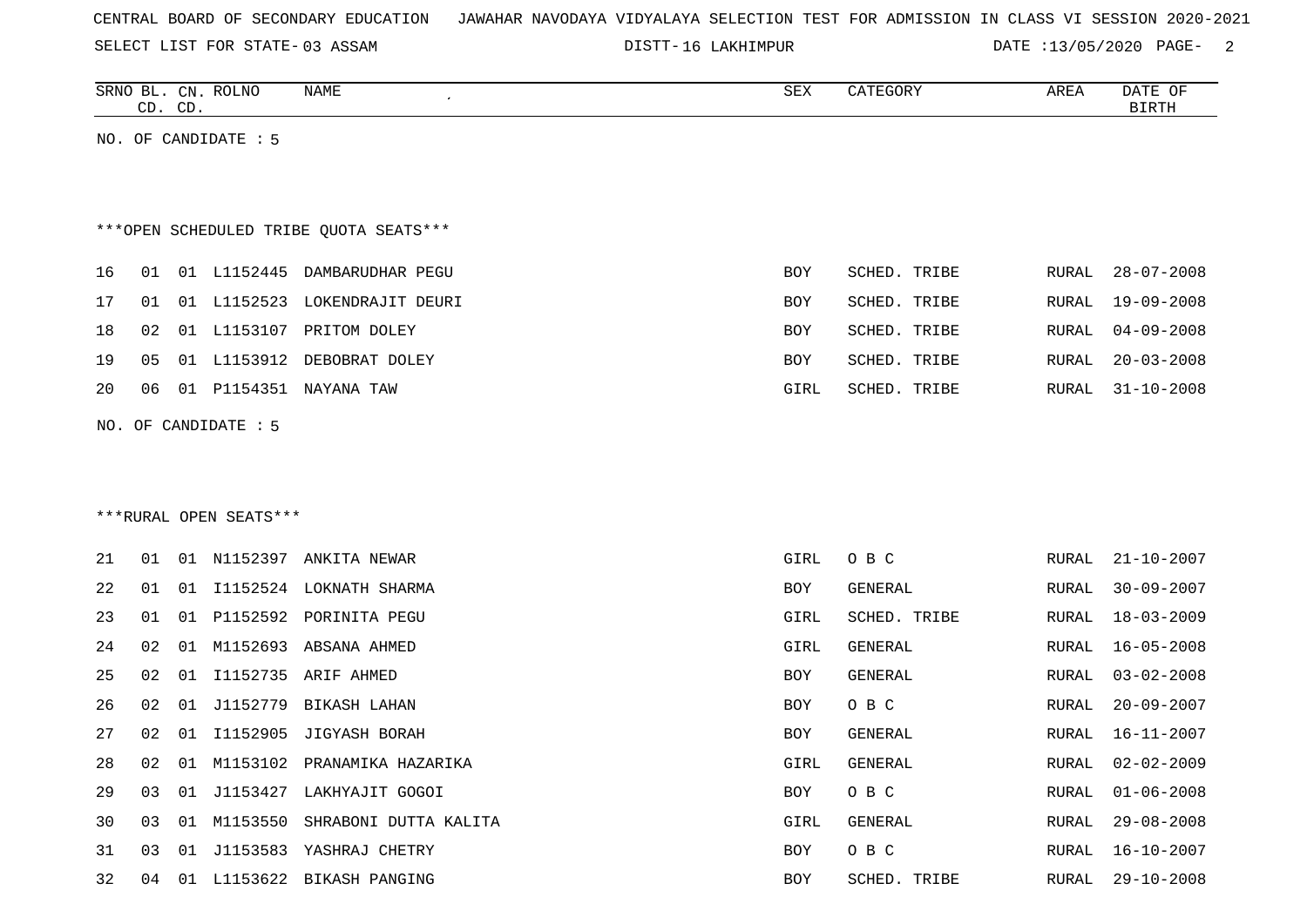SELECT LIST FOR STATE- DISTT- 03 ASSAM

DISTT-16 LAKHIMPUR **DATE** :13/05/2020 PAGE- 3

|    |    | CD. CD. | SRNO BL. CN. ROLNO      | NAME                                     | <b>SEX</b> | CATEGORY     | AREA  | DATE OF<br><b>BIRTH</b> |
|----|----|---------|-------------------------|------------------------------------------|------------|--------------|-------|-------------------------|
|    |    |         | ***RURAL OPEN SEATS***  |                                          |            |              |       |                         |
|    |    |         |                         |                                          |            |              |       |                         |
| 33 | 04 |         |                         | 01 J1153649 DIPJYOTI BURAGOHAIN          | BOY        | O B C        | RURAL | $09 - 05 - 2007$        |
| 34 | 04 |         |                         | 01 P1153658 GAYATRI DOLEY                | GIRL       | SCHED. TRIBE | RURAL | $22 - 01 - 2009$        |
| 35 | 04 |         |                         | 01 N1153758 POPIPORNA NATH               | GIRL       | O B C        | RURAL | $21 - 10 - 2008$        |
| 36 | 04 |         |                         | 01 J1153785 RAKTIM PRATIM BORAH          | <b>BOY</b> | O B C        | RURAL | $28 - 11 - 2009$        |
| 37 | 04 |         |                         | 01 P1153792 RIMPI DOLEY                  | GIRL       | SCHED. TRIBE | RURAL | $14 - 08 - 2008$        |
| 38 | 04 |         | 01 L1153820             | SUMAN DOLEY                              | BOY        | SCHED. TRIBE | RURAL | $21 - 08 - 2008$        |
| 39 | 05 |         |                         | 01 L1153962 JONODHIRAJ MORANG            | BOY        | SCHED. TRIBE | RURAL | $04 - 11 - 2008$        |
| 40 | 06 |         |                         | 01 M1154258 JESHMIN NEOG                 | GIRL       | GENERAL      | RURAL | $16 - 03 - 2009$        |
| 41 | 06 |         |                         | 01 N1154287 KUSHAL HANDIQUE              | GIRL       | O B C        | RURAL | $05 - 03 - 2009$        |
|    |    |         | NO. OF CANDIDATE : $21$ |                                          |            |              |       |                         |
|    |    |         |                         |                                          |            |              |       |                         |
|    |    |         |                         |                                          |            |              |       |                         |
|    |    |         |                         | *** RURAL SCHEDULED CASTE QUOTA SEATS*** |            |              |       |                         |
|    |    |         |                         |                                          |            |              |       |                         |
| 42 | 01 | 01      |                         | 01152400 ARCHANA DAS                     | GIRL       | SCHED. CASTE | RURAL | $26 - 03 - 2009$        |
| 43 | 01 |         |                         | 01 K1152415 BHARGAB BANIA                | <b>BOY</b> | SCHED. CASTE | RURAL | $19 - 06 - 2008$        |
| 44 | 01 |         | 01 K1152424 BIKI DAS    |                                          | BOY        | SCHED. CASTE | RURAL | $28 - 10 - 2007$        |
| 45 | 01 |         |                         | 01 K1152550 MUKUNDA MADHAB DAS           | BOY        | SCHED. CASTE | RURAL | $14 - 01 - 2009$        |
| 46 | 01 | 01      |                         | 01152609 PRERONA DAS                     | GIRL       | SCHED. CASTE | RURAL | $18 - 10 - 2009$        |
| 47 | 01 | 01      |                         | 01152611 PRINCEE PRIYAM MONDAL           | GIRL       | SCHED. CASTE | RURAL | $08 - 06 - 2007$        |
| 48 | 01 |         |                         | 01 01152666 TANUSHREE BANIA              | GIRL       | SCHED. CASTE | RURAL | $09 - 05 - 2009$        |
| 49 | 02 | 01      |                         | 01152926 JYOTI BISWAS                    | GIRL       | SCHED. CASTE | RURAL | $28 - 10 - 2007$        |
| 50 | 04 |         |                         | 01 K1153727 MOLOY DAS                    | BOY        | SCHED. CASTE | RURAL | $06 - 03 - 2008$        |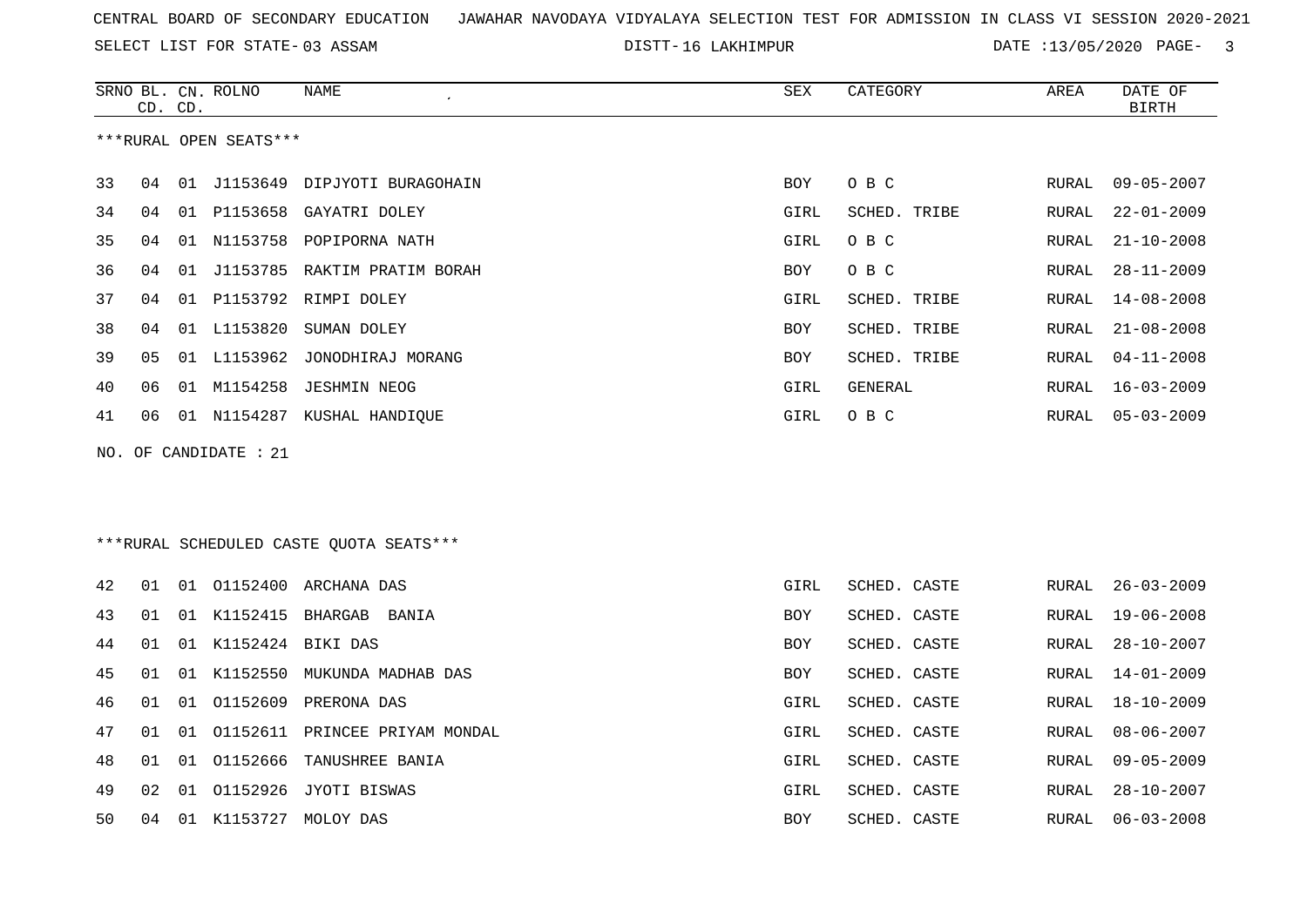SELECT LIST FOR STATE- DISTT- 03 ASSAM

DISTT-16 LAKHIMPUR DATE :13/05/2020 PAGE- 4

|                                         | CD. CD. |    | SRNO BL. CN. ROLNO   | NAME                          | <b>SEX</b> | CATEGORY | AREA  | DATE OF<br><b>BIRTH</b> |  |
|-----------------------------------------|---------|----|----------------------|-------------------------------|------------|----------|-------|-------------------------|--|
|                                         |         |    | NO. OF CANDIDATE : 9 |                               |            |          |       |                         |  |
|                                         |         |    |                      |                               |            |          |       |                         |  |
|                                         |         |    |                      |                               |            |          |       |                         |  |
| *** RURAL BACKWARD CLASS QUOTA SEATS*** |         |    |                      |                               |            |          |       |                         |  |
| 51                                      | 01      | 01 |                      | J1152386 ACHYUT KRISHNA MUDOI | BOY        | O B C    | RURAL | $06 - 05 - 2008$        |  |
| 52                                      | 01      | 01 | J1152416             | BHARGAV BORUAH                | BOY        | O B C    | RURAL | $08 - 01 - 2009$        |  |
| 53                                      | 01      | 01 | N1152597             | PRAGATI<br>NEOG               | GIRL       | O B C    | RURAL | $22 - 09 - 2009$        |  |
| 54                                      | 01      | 01 | N1152632             | RIMPI HAZARIKA                | GIRL       | O B C    | RURAL | $05 - 02 - 2010$        |  |
| 55                                      | 01      | 01 | N1152633             | RINI BARUAH                   | GIRL       | O B C    | RURAL | $22 - 05 - 2008$        |  |
| 56                                      | 01      | 01 | J1152671             | TONMOI NEOG                   | BOY        | O B C    | RURAL | $13 - 10 - 2007$        |  |
| 57                                      | 01      | 01 | N1152676             | TULIKA GOGOI                  | GIRL       | O B C    | RURAL | $26 - 11 - 2008$        |  |
| 58                                      | 02      | 01 | N1153029             | MRITIKA BORA                  | GIRL       | O B C    | RURAL | $03 - 02 - 2009$        |  |
| 59                                      | 03      | 01 | J1153355             | DEEP GOGOI                    | <b>BOY</b> | O B C    | RURAL | $08 - 06 - 2008$        |  |
| 60                                      | 05      | 01 | J1153888             | BISWAJIT SUT                  | BOY        | O B C    | RURAL | $18 - 09 - 2007$        |  |
| 61                                      | 05      | 01 | N1153900             | CHAYANIKA GOGOI               | GIRL       | O B C    | RURAL | $05 - 10 - 2009$        |  |
| 62                                      | 05      | 01 | J1154099             | RITUPON CHETIA                | BOY        | O B C    | RURAL | $20 - 01 - 2008$        |  |
| 63                                      | 06      | 01 | J1154243             | GYANENDRA CHETIA              | BOY        | O B C    | RURAL | $25 - 07 - 2007$        |  |
| 64                                      | 06      | 01 | N1154246             | HEMASHREE GOGOI               | GIRL       | O B C    | RURAL | $05 - 07 - 2008$        |  |
| 65                                      | 06      | 01 | N1154249             | HUNAM GOGOI                   | GIRL       | O B C    | RURAL | $27 - 03 - 2009$        |  |
| 66                                      | 06      | 01 | J1154263             | JOHNPRITOM KONCH              | BOY        | O B C    | RURAL | $16 - 07 - 2007$        |  |
|                                         |         |    |                      |                               |            |          |       |                         |  |

NO. OF CANDIDATE : 16

\*\*\*RURAL SCHEDULED TRIBE QUOTA SEATS\*\*\*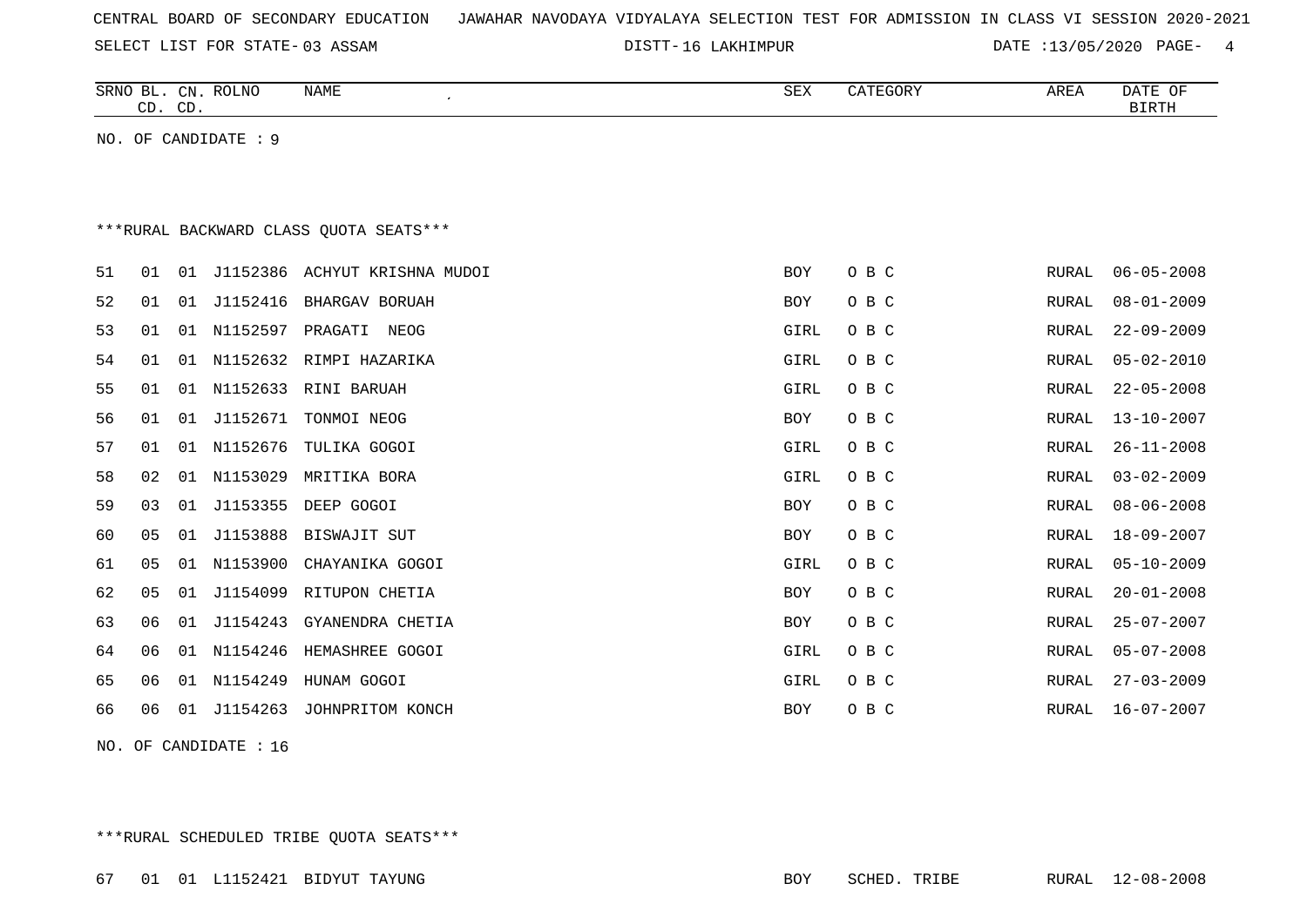SELECT LIST FOR STATE- DISTT- 03 ASSAM

16 LAKHIMPUR DATE :13/05/2020 PAGE- 5

|    | CD. CD. |    | SRNO BL. CN. ROLNO | <b>NAME</b>                             | SEX        | CATEGORY     | AREA         | DATE OF<br><b>BIRTH</b> |
|----|---------|----|--------------------|-----------------------------------------|------------|--------------|--------------|-------------------------|
|    |         |    |                    | ***RURAL SCHEDULED TRIBE OUOTA SEATS*** |            |              |              |                         |
| 68 | 01      |    | 01 L1152547        | MONSUN TAYUNG                           | <b>BOY</b> | SCHED. TRIBE | RURAL        | $07 - 05 - 2009$        |
| 69 | 01      | 01 | P1152576           | NURISHIKHA PEGU                         | GIRL       | SCHED. TRIBE | RURAL        | $14 - 07 - 2008$        |
| 70 | 01      | 01 | P1152628           | RIKA DEURI                              | GIRL       | SCHED. TRIBE | RURAL        | $21 - 06 - 2008$        |
| 71 | 02      | 01 | P1152857           | GUNGUN DEURI                            | GIRL       | SCHED. TRIBE | <b>RURAL</b> | $30 - 03 - 2009$        |
| 72 | 02      | 01 | L1152872           | HIMANGSHU DOLEY                         | <b>BOY</b> | SCHED. TRIBE | RURAL        | $29 - 03 - 2008$        |
| 73 | 02      | 01 | L1152972           | MAINA DOLEY                             | <b>BOY</b> | SCHED. TRIBE | <b>RURAL</b> | $07 - 03 - 2009$        |
| 74 | 02      | 01 |                    | L1153012 MOHAN DOLEY                    | <b>BOY</b> | SCHED. TRIBE | RURAL        | $23 - 11 - 2008$        |
| 75 | 02      | 02 | P1153280           | TICHANGRI HAZARIKA                      | GIRL       | SCHED. TRIBE | RURAL        | $07 - 04 - 2009$        |
| 76 | 03      | 01 | P1153487           | PARISHMITA BORAH                        | GIRL       | SCHED. TRIBE | <b>RURAL</b> | $19 - 08 - 2008$        |
| 77 | 04      | 01 | L1153591           | AMANDEEP DOLEY                          | <b>BOY</b> | SCHED. TRIBE | RURAL        | $01 - 06 - 2008$        |
| 78 | 04      | 01 | L1153842           | UTPAL MORANG                            | <b>BOY</b> | SCHED. TRIBE | RURAL        | $02 - 03 - 2009$        |
| 79 | 05      | 01 | L1153877           | BHASKAR PATIR                           | <b>BOY</b> | SCHED. TRIBE | RURAL        | $24 - 04 - 2008$        |
| 80 | 06      | 01 | L1154295           | LAKHINARAYAN PEGU                       | <b>BOY</b> | SCHED. TRIBE | RURAL        | $18 - 07 - 2007$        |

NO. OF CANDIDATE : 14

TOTAL SELECTED CANDIDATE : 80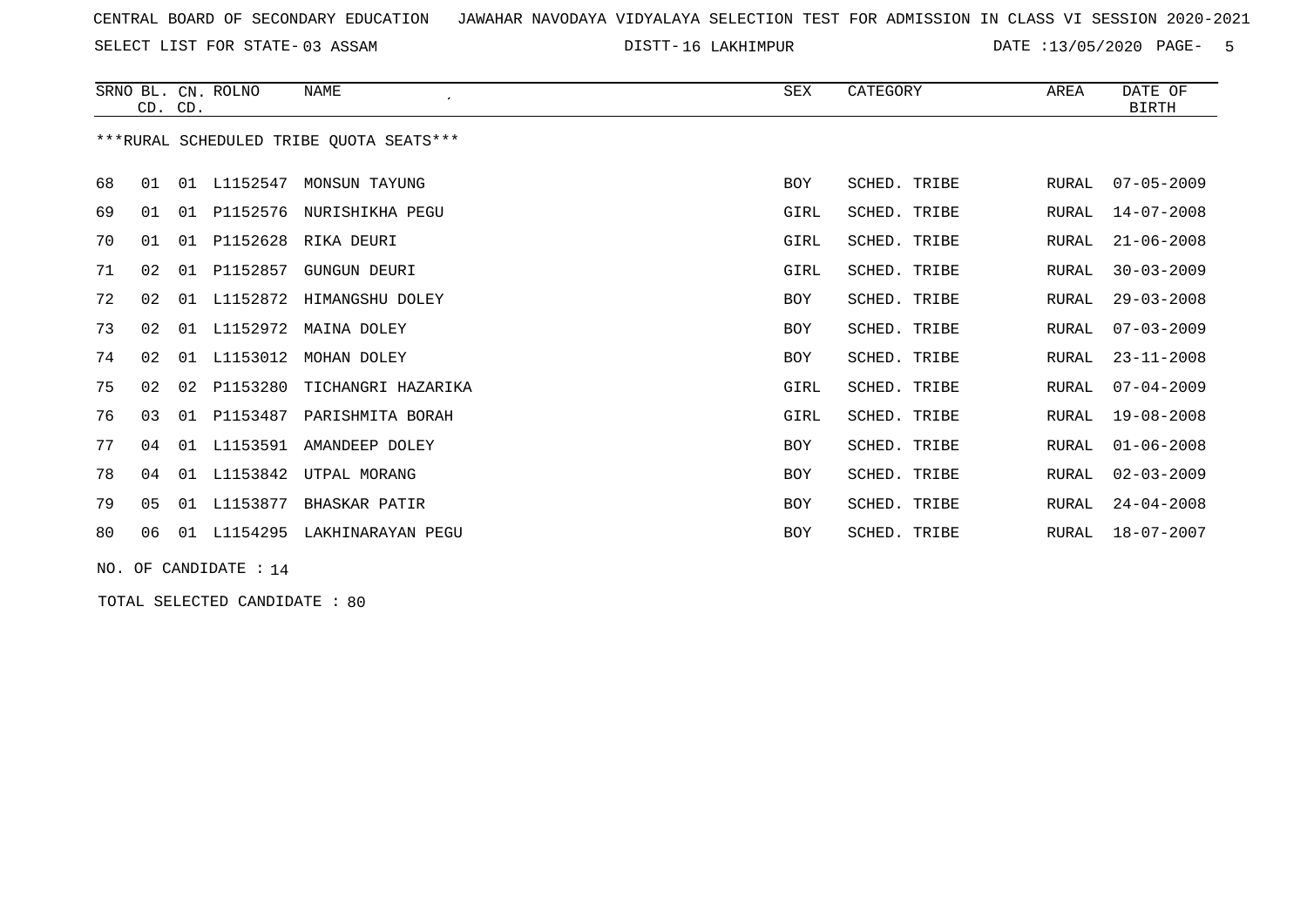SELECT LIST FOR STATE- DISTT- 03 ASSAM

17 GOALPARA DATE :13/05/2020 PAGE- 1

|    |    | CD. CD. | SRNO BL. CN. ROLNO     | NAME                                   | SEX  | CATEGORY     | AREA  | DATE OF<br><b>BIRTH</b> |
|----|----|---------|------------------------|----------------------------------------|------|--------------|-------|-------------------------|
|    |    |         | ***OPEN UR SEATS***    |                                        |      |              |       |                         |
| 1  |    |         |                        | 01 01 M1154512 ARIFA AKTARA AHMED      | GIRL | GENERAL      |       | RURAL 13-06-2008        |
| 2  |    |         |                        | 01 01 M1154923 SUMAIYA KHANOM          | GIRL | GENERAL      | RURAL | 28-11-2007              |
| 3  | 02 |         |                        | 01 M1155435 SUMONA AKTAR               | GIRL | GENERAL      | RURAL | $04 - 09 - 2008$        |
| 4  |    |         |                        | 04 01 I1156472 NUR IFTIKAR ALOM        | BOY  | GENERAL      |       | RURAL 24-12-2009        |
|    |    |         | NO. OF CANDIDATE : 4   |                                        |      |              |       |                         |
|    |    |         |                        |                                        |      |              |       |                         |
|    |    |         |                        | ***OPEN SCHEDULED CASTE QUOTA SEATS*** |      |              |       |                         |
| 5  |    |         |                        | 01 01 01154647 JUBITA KARMAKAR         | GIRL | SCHED. CASTE |       | RURAL 23-12-2009        |
| 6  |    |         |                        | 02 01 K1155120 GOPAL SUTRADHAR         | BOY  | SCHED. CASTE | RURAL | 12-06-2008              |
| 7  |    |         |                        | 04 01 K1156025 ABHIJIT DAS             | BOY  | SCHED. CASTE | RURAL | $20 - 12 - 2008$        |
|    |    |         | NO. OF CANDIDATE : 3   |                                        |      |              |       |                         |
|    |    |         |                        |                                        |      |              |       |                         |
|    |    |         |                        | ***OPEN DISABLED QUOTA SEATS***        |      |              |       |                         |
| 8  |    |         |                        | 03 01 I1155469 ABDUL FARUK             | BOY  | GENERAL      |       | RURAL 03-06-2007        |
|    |    |         | NO. OF CANDIDATE : $1$ |                                        |      |              |       |                         |
|    |    |         |                        |                                        |      |              |       |                         |
|    |    |         |                        | *** OPEN BACKWARD CLASS QUOTA SEATS*** |      |              |       |                         |
| 9  | 01 |         |                        | 01 J1154953 TONMOY SINGHA              | BOY  | O B C        | RURAL | 19-05-2008              |
| 10 |    |         |                        | 02 01 J1155110 DISHANTA ROY            | BOY  | O B C        | RURAL | $15 - 10 - 2008$        |
| 11 |    |         |                        | 02 01 N1155448 TANUSHMITA ROY          | GIRL | O B C        |       | RURAL 28-10-2008        |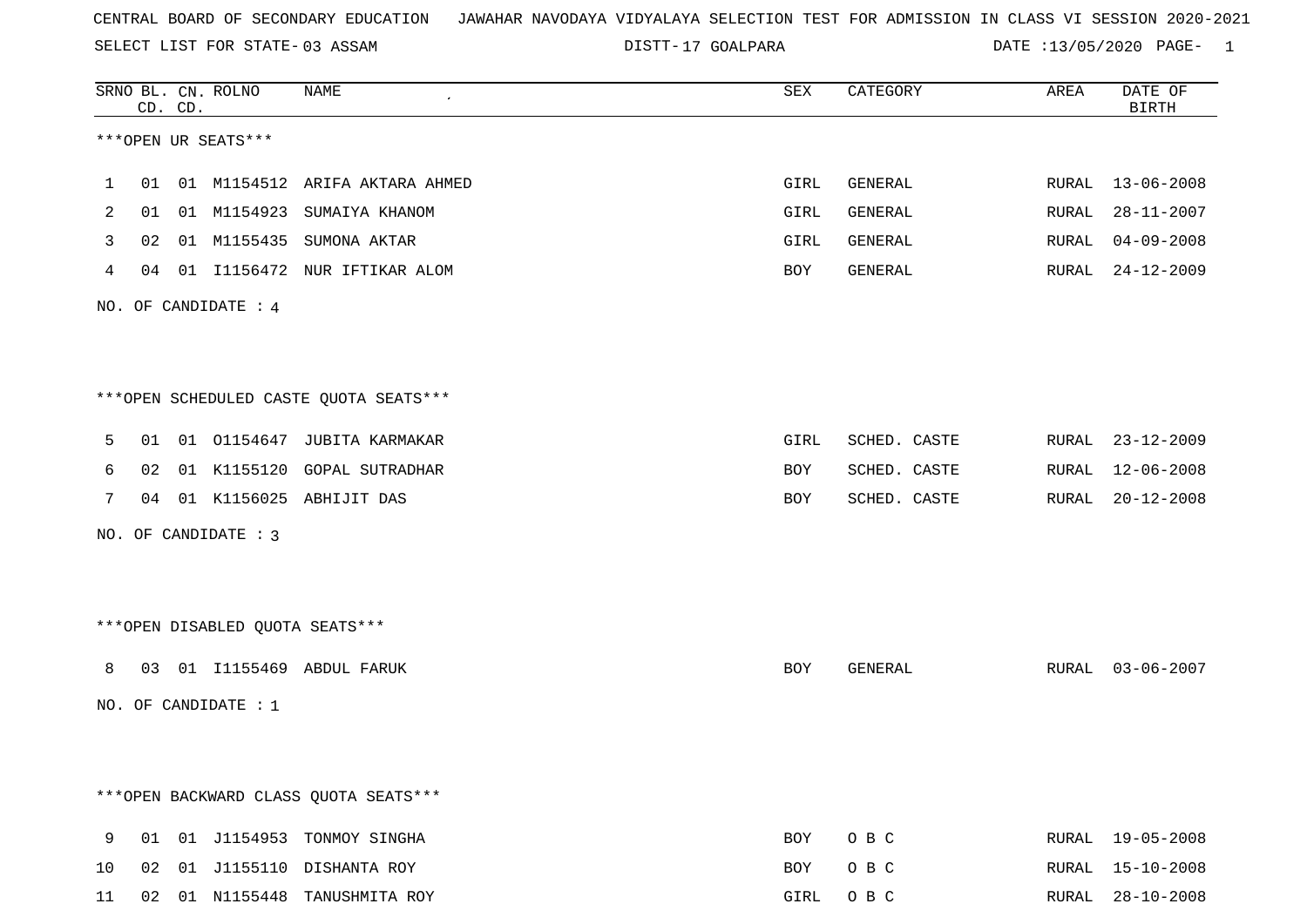SELECT LIST FOR STATE- DISTT- 03 ASSAM

17 GOALPARA DATE :13/05/2020 PAGE- 2

|    |    | CD. CD. | SRNO BL. CN. ROLNO     | <b>NAME</b>                            | ${\tt SEX}$ | CATEGORY     | AREA         | DATE OF<br><b>BIRTH</b> |
|----|----|---------|------------------------|----------------------------------------|-------------|--------------|--------------|-------------------------|
|    |    |         |                        | *** OPEN BACKWARD CLASS QUOTA SEATS*** |             |              |              |                         |
| 12 | 04 |         |                        | 01 N1156192 DIPIKA DEY                 | GIRL        | O B C        | RURAL        | $04 - 10 - 2009$        |
| 13 | 04 |         | 01 N1156499            | PRIYANKA THAPA                         | GIRL        | O B C        | <b>RURAL</b> | $21 - 03 - 2008$        |
|    |    |         | NO. OF CANDIDATE : 5   |                                        |             |              |              |                         |
|    |    |         |                        | ***OPEN SCHEDULED TRIBE QUOTA SEATS*** |             |              |              |                         |
| 14 | 01 |         |                        | 01 L1154551 BIDWAN RABHA               | <b>BOY</b>  | SCHED. TRIBE | <b>RURAL</b> | $26 - 06 - 2009$        |
| 15 | 01 |         |                        | 01 L1154791 PRAPIL BRAHMA              | BOY         | SCHED. TRIBE | <b>RURAL</b> | $16 - 05 - 2009$        |
| 16 | 02 |         |                        | 01 P1155133 HEMANGINI RABHA            | GIRL        | SCHED. TRIBE | RURAL        | $11 - 05 - 2008$        |
| 17 | 02 | 01      |                        | L1155191 KABANDEV RABHA                | BOY         | SCHED. TRIBE | <b>RURAL</b> | $06 - 09 - 2007$        |
| 18 | 02 |         |                        | 01 P1155297 NIPUMA RABHA               | GIRL        | SCHED. TRIBE | <b>RURAL</b> | $17 - 03 - 2009$        |
| 19 | 02 |         |                        | 01 P1155361 RESHA DAIMARY              | GIRL        | SCHED. TRIBE | RURAL        | $24 - 08 - 2009$        |
| 20 | 04 | 01      |                        | L1156174 DHANJYOTI BASUMATARY          | BOY         | SCHED. TRIBE | RURAL        | $23 - 05 - 2008$        |
|    |    |         | NO. OF CANDIDATE : 7   |                                        |             |              |              |                         |
|    |    |         |                        |                                        |             |              |              |                         |
|    |    |         |                        |                                        |             |              |              |                         |
|    |    |         | ***RURAL OPEN SEATS*** |                                        |             |              |              |                         |
| 21 | 01 |         |                        | 01 I1154524 ASHRAFUL HOQUE             | BOY         | GENERAL      | RURAL        | $20 - 07 - 2008$        |
| 22 | 01 |         |                        | 01 I1154526 ASIF MUSTAFA               | BOY         | GENERAL      | RURAL        | $25 - 12 - 2007$        |
| 23 | 01 | 01      |                        | M1154874 SEMIMA AKTARA                 | GIRL        | GENERAL      | <b>RURAL</b> | $14 - 03 - 2008$        |
| 24 | 02 |         |                        | 01 L1155021 BHASWAT RABHA              | BOY         | SCHED. TRIBE | <b>RURAL</b> | $02 - 11 - 2008$        |
| 25 | 02 | 01      |                        | 01155024 BHUMITRA SUTRADHAR            | GIRL        | SCHED. CASTE | <b>RURAL</b> | $11 - 12 - 2008$        |
| 26 | 02 | 01      |                        | M1155113 FARHANA AHMED                 | GIRL        | GENERAL      | <b>RURAL</b> | $22 - 01 - 2010$        |
| 27 | 03 | 01      |                        | I1155518 ANISUR RAHMAN                 | BOY         | GENERAL      | RURAL        | $05 - 11 - 2007$        |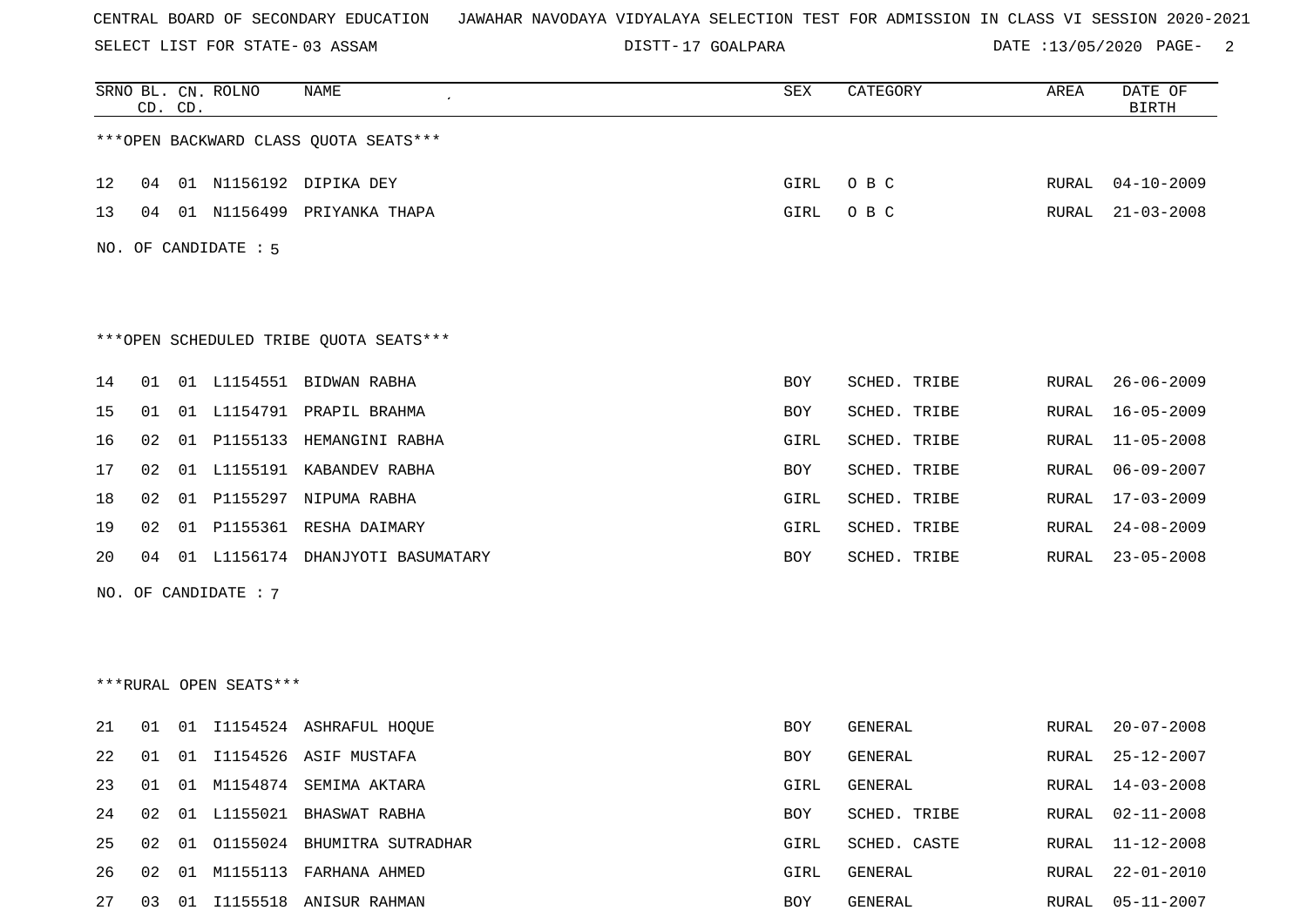SELECT LIST FOR STATE- DISTT- 03 ASSAM

17 GOALPARA DATE :13/05/2020 PAGE- 3

|    | CD. CD.              |    | SRNO BL. CN. ROLNO     | NAME                                    | SEX        | CATEGORY       | AREA         | DATE OF<br><b>BIRTH</b> |  |  |
|----|----------------------|----|------------------------|-----------------------------------------|------------|----------------|--------------|-------------------------|--|--|
|    |                      |    | ***RURAL OPEN SEATS*** |                                         |            |                |              |                         |  |  |
| 28 | 03                   |    |                        | 01 I1155547 ASHRAFUL ISLAM SHEIKH       | <b>BOY</b> | GENERAL        | RURAL        | $09 - 04 - 2008$        |  |  |
| 29 | 03                   |    |                        | 01 I1155716 MEHMUD LOSKER               | BOY        | <b>GENERAL</b> | RURAL        | $09 - 08 - 2007$        |  |  |
| 30 | 03                   |    | 01 I1156009            | ZIAUR RAHMAN                            | <b>BOY</b> | GENERAL        | RURAL        | $24 - 09 - 2009$        |  |  |
| 31 | 04                   |    |                        | 01 I1156433 MUSTAFIZUR RAHMAN           | <b>BOY</b> | GENERAL        | RURAL        | $12 - 06 - 2007$        |  |  |
| 32 | 04                   |    |                        | 01 I1156518 RAKIBUL SIKDAR              | BOY        | GENERAL        | RURAL        | $22 - 04 - 2008$        |  |  |
| 33 | 04                   |    |                        | 01 M1156588 SAKIN ALFIKA                | GIRL       | GENERAL        | RURAL        | $10 - 12 - 2008$        |  |  |
| 34 | 04                   |    |                        | 01 M1156664 TAHMIN AHMED                | GIRL       | <b>GENERAL</b> | RURAL        | $10 - 12 - 2009$        |  |  |
|    |                      |    |                        |                                         |            |                |              |                         |  |  |
|    |                      |    | NO. OF CANDIDATE : 14  |                                         |            |                |              |                         |  |  |
|    |                      |    |                        |                                         |            |                |              |                         |  |  |
|    |                      |    |                        |                                         |            |                |              |                         |  |  |
|    |                      |    |                        | ***RURAL SCHEDULED CASTE QUOTA SEATS*** |            |                |              |                         |  |  |
| 35 | 01                   |    |                        | 01 K1154671 KOUSIK SUTRADHAR            | BOY        | SCHED. CASTE   | RURAL        | $12 - 04 - 2008$        |  |  |
| 36 | 02                   |    |                        | 01 K1155059 CHIRANJIB SUTRADHAR         | BOY        | SCHED. CASTE   | RURAL        | $22 - 02 - 2008$        |  |  |
| 37 | 02                   | 01 |                        | 01155102 DIKSHITA MALI                  | GIRL       | SCHED. CASTE   | RURAL        | $11 - 02 - 2008$        |  |  |
| 38 | 02                   |    |                        | 01 01155283 NIKHITA BAISHYA             | GIRL       | SCHED. CASTE   | RURAL        | $17 - 11 - 2009$        |  |  |
| 39 | 02                   |    |                        | 01 K1155424 SRI UDAY CHOUDHURY          | <b>BOY</b> | SCHED. CASTE   | <b>RURAL</b> | $04 - 03 - 2009$        |  |  |
| 40 | 03                   |    |                        | 01 K1155674 JOYSANKAR DAS               | BOY        | SCHED. CASTE   | RURAL        | $15 - 01 - 2009$        |  |  |
| 41 | 03                   |    |                        | 01 K1155794 NIPUN DAS                   | <b>BOY</b> | SCHED. CASTE   | RURAL        | $28 - 08 - 2009$        |  |  |
| 42 | 04                   |    |                        | 01 K1156096 ANUPJYOTI DAS               | <b>BOY</b> | SCHED. CASTE   | RURAL        | $09 - 09 - 2009$        |  |  |
| 43 | 04                   |    |                        | 01 K1156547 ROHIT DAS                   | <b>BOY</b> | SCHED. CASTE   | <b>RURAL</b> | $24 - 02 - 2008$        |  |  |
|    | NO. OF CANDIDATE : 9 |    |                        |                                         |            |                |              |                         |  |  |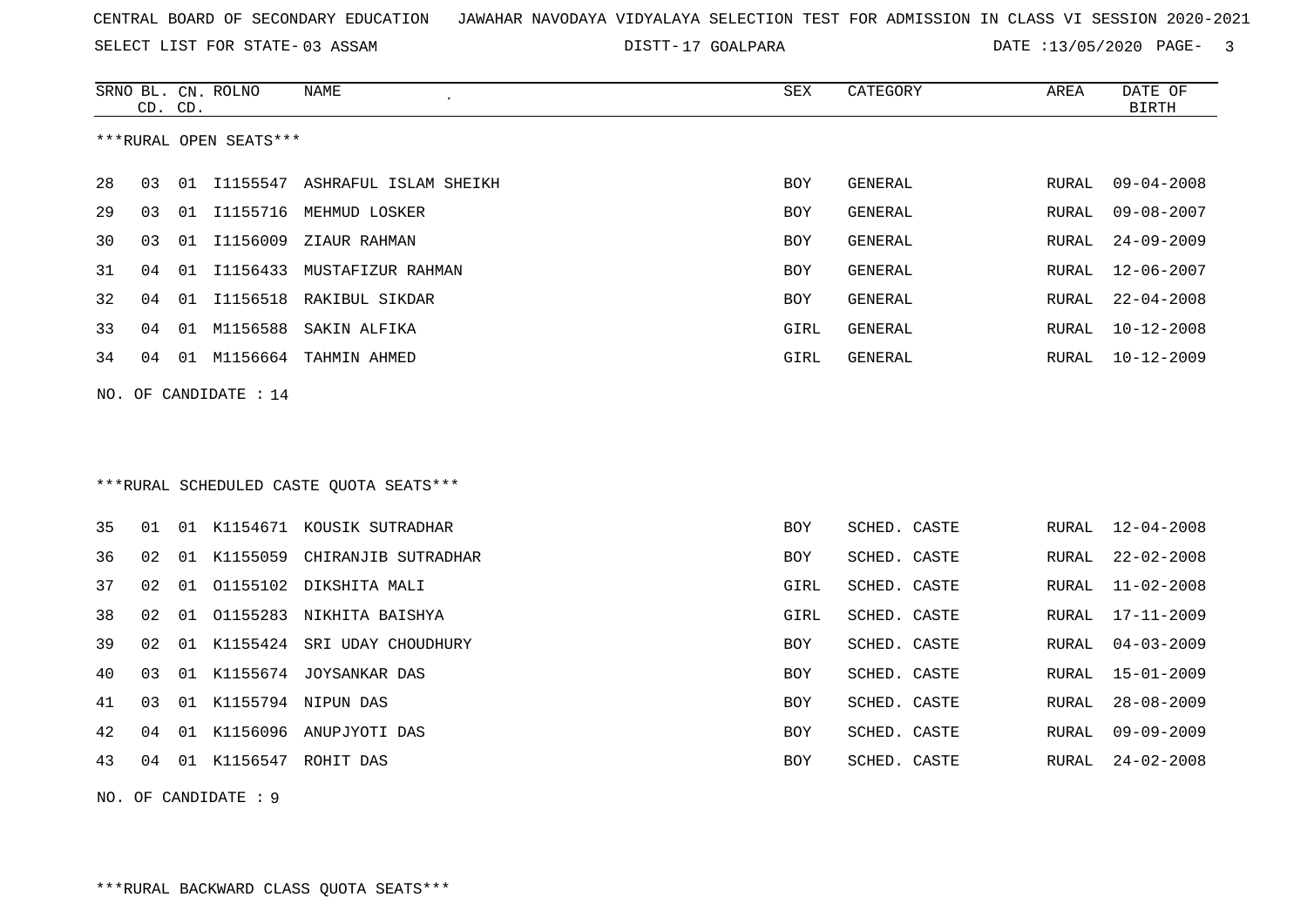SELECT LIST FOR STATE- DISTT- 03 ASSAM

DISTT-17 GOALPARA **DATE** :13/05/2020 PAGE- 4

|    | CD. CD.               |    | SRNO BL. CN. ROLNO | NAME                                   | <b>SEX</b> | CATEGORY | AREA  | DATE OF<br><b>BIRTH</b> |  |
|----|-----------------------|----|--------------------|----------------------------------------|------------|----------|-------|-------------------------|--|
|    |                       |    |                    | ***RURAL BACKWARD CLASS OUOTA SEATS*** |            |          |       |                         |  |
|    |                       |    |                    |                                        |            |          |       |                         |  |
| 44 | 01                    | 01 | J1154563           | CHAMPAK BARUAH                         | BOY        | O B C    | RURAL | $21 - 09 - 2008$        |  |
| 45 | 01                    | 01 | J1154592           | DHRUP ROY                              | <b>BOY</b> | O B C    | RURAL | $27 - 12 - 2008$        |  |
| 46 | 01                    |    | 01 N1154608        | GARIMA RAY                             | GIRL       | O B C    | RURAL | $11 - 10 - 2008$        |  |
| 47 | 01                    | 01 | J1154652           | JUMAN NATH                             | BOY        | O B C    | RURAL | $12 - 06 - 2009$        |  |
| 48 | 01                    | 01 | J1154654           | JURNAY BARMAN                          | BOY        | O B C    | RURAL | $23 - 02 - 2009$        |  |
| 49 | 01                    |    | 01 N1154717        | MITHUMANI BARMAN                       | GIRL       | O B C    | RURAL | $18 - 06 - 2010$        |  |
| 50 | 01                    |    |                    | 01 N1154763 NILAKSHI RAY               | GIRL       | O B C    | RURAL | $11 - 05 - 2009$        |  |
| 51 | 02                    |    |                    | 01 N1155182 JUPITORA NATH              | GIRL       | O B C    | RURAL | $23 - 02 - 2009$        |  |
| 52 | 02                    |    |                    | 01 N1155219 KUSHAPI ROY                | GIRL       | O B C    | RURAL | $12 - 04 - 2008$        |  |
| 53 | 02                    | 01 |                    | N1155223 LEEZA RAJBONGSHI              | GIRL       | O B C    | RURAL | $12 - 02 - 2008$        |  |
| 54 | 02                    | 01 | J1155260           | MONDEEP NATH                           | BOY        | O B C    | RURAL | $09 - 03 - 2009$        |  |
| 55 | 02                    | 01 | N1155457           | UDDIPANANATH                           | GIRL       | O B C    | RURAL | $06 - 02 - 2009$        |  |
| 56 | 04                    | 01 | N1156322           | KARISMITA NATH                         | GIRL       | O B C    | RURAL | $07 - 03 - 2009$        |  |
| 57 | 04                    |    | 01 N1156367        | MAYURI NATH                            | GIRL       | O B C    | RURAL | $24 - 07 - 2009$        |  |
| 58 | 04                    |    | 01 N1156379        | MINAKSHI NATH                          | GIRL       | O B C    | RURAL | $15 - 01 - 2009$        |  |
| 59 | 04                    |    |                    | 01 J1156419 MOUCHAM NATH               | <b>BOY</b> | O B C    | RURAL | $25 - 07 - 2007$        |  |
|    | NO. OF CANDIDATE : 16 |    |                    |                                        |            |          |       |                         |  |

\*\*\*RURAL SCHEDULED TRIBE QUOTA SEATS\*\*\*

|  |  | 60 01 01 P1154511 ARCHANA RABHA        | GIRL | SCHED. TRIBE | RURAL 13-02-2008 |
|--|--|----------------------------------------|------|--------------|------------------|
|  |  | 61 01 01 L1154567 CHANDAN RABHA        | BOY  | SCHED. TRIBE | RURAL 14-07-2009 |
|  |  | 62 01 01 L1154569 CHANDRA PRASAD RABHA | BOY  | SCHED. TRIBE | RURAL 27-06-2008 |
|  |  | 63 01 01 P1154643 JOYA RABHA           | GIRL | SCHED. TRIBE | RURAL 28-06-2007 |
|  |  | 64 01 01 P1154755 NAYANMONI RABHA      | GIRL | SCHED. TRIBE | RURAL 17-06-2008 |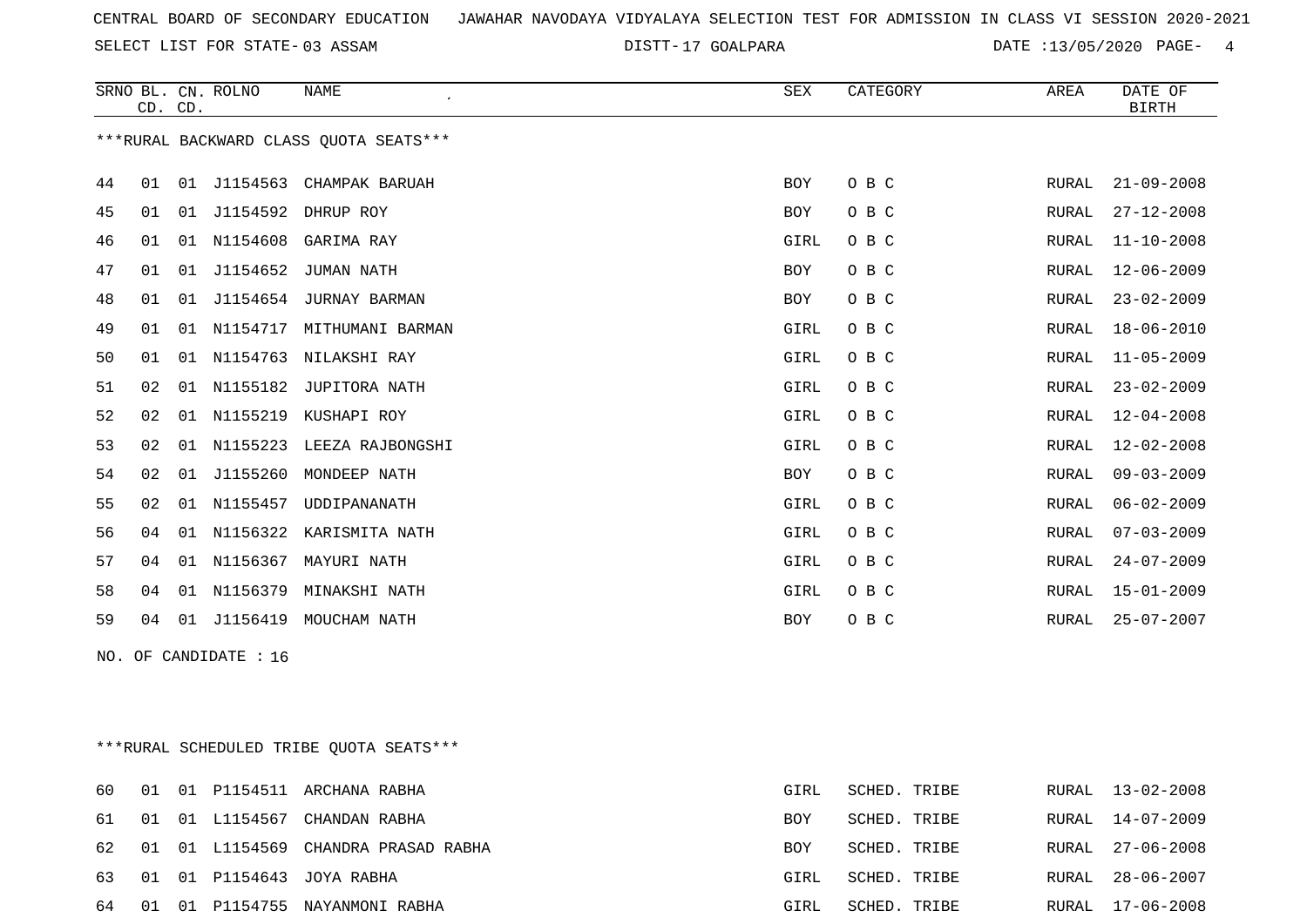SELECT LIST FOR STATE- DISTT- 03 ASSAM

17 GOALPARA DATE :13/05/2020 PAGE- 5

|    | CD. CD.               |    | SRNO BL. CN. ROLNO | <b>NAME</b><br>$\epsilon$               | <b>SEX</b> | CATEGORY     | AREA         | DATE OF<br><b>BIRTH</b> |  |
|----|-----------------------|----|--------------------|-----------------------------------------|------------|--------------|--------------|-------------------------|--|
|    |                       |    |                    | ***RURAL SCHEDULED TRIBE QUOTA SEATS*** |            |              |              |                         |  |
| 65 | 01                    |    | 01 L1154861        | SAMIRAN RABHA                           | <b>BOY</b> | SCHED. TRIBE | RURAL        | $29 - 01 - 2009$        |  |
| 66 | 01                    |    | 01 P1154868        | SANJITA RABHA                           | GIRL       | SCHED. TRIBE | RURAL        | $31 - 10 - 2008$        |  |
| 67 | 01                    |    | 01 P1154935        | SWAPNA RABHA                            | GIRL       | SCHED. TRIBE | RURAL        | $10 - 03 - 2008$        |  |
| 68 | 02                    | 01 | L1155002           | AYAN BASUMATARY                         | BOY        | SCHED. TRIBE | <b>RURAL</b> | $28 - 06 - 2008$        |  |
| 69 | 02                    | 01 | L1155016           | BHABARNAB DAIMARY                       | BOY        | SCHED. TRIBE | <b>RURAL</b> | $25 - 05 - 2008$        |  |
| 70 | 02                    | 01 | P1155023           | BHUMIKA DAIMARY                         | GIRL       | SCHED. TRIBE | <b>RURAL</b> | $18 - 10 - 2007$        |  |
| 71 | 02                    |    |                    | 01 L1155064 DAVID RABHA                 | BOY        | SCHED. TRIBE | <b>RURAL</b> | $30 - 11 - 2007$        |  |
| 72 | 02                    |    | 01 L1155097        | DHYAN JYOTI RABHA                       | <b>BOY</b> | SCHED. TRIBE | <b>RURAL</b> | $19 - 03 - 2009$        |  |
| 73 | 02                    |    |                    | 01 L1155118 GOPADITYA RABHA             | BOY        | SCHED. TRIBE | <b>RURAL</b> | $03 - 04 - 2008$        |  |
| 74 | 02                    | 01 | P1155149           | ISHAMAYEE RABHA                         | GIRL       | SCHED. TRIBE | <b>RURAL</b> | $03 - 06 - 2008$        |  |
| 75 | 02                    | 01 | L1155185           | JUSHI LIFE SHIBH RABHA                  | BOY        | SCHED. TRIBE | <b>RURAL</b> | $25 - 02 - 2009$        |  |
| 76 | 02                    | 01 | P1155233           | LUNASHRI RABHA                          | GIRL       | SCHED. TRIBE | <b>RURAL</b> | $19 - 09 - 2008$        |  |
| 77 | 02                    | 01 |                    | L1155385 RUPJYOTI DAIMARY               | BOY        | SCHED. TRIBE | <b>RURAL</b> | $31 - 01 - 2008$        |  |
| 78 | 02                    | 01 | P1155421           | SNEHA BORO                              | GIRL       | SCHED. TRIBE | <b>RURAL</b> | $13 - 05 - 2007$        |  |
| 79 | 03                    | 01 | L1155663           | JIBESWAR H RABHA                        | <b>BOY</b> | SCHED. TRIBE | <b>RURAL</b> | $01 - 02 - 2008$        |  |
| 80 |                       |    |                    | 04 01 P1156339 LELYNA RABHA             | GIRL       | SCHED. TRIBE | RURAL        | $02 - 02 - 2009$        |  |
|    | NO. OF CANDIDATE : 21 |    |                    |                                         |            |              |              |                         |  |

TOTAL SELECTED CANDIDATE : 80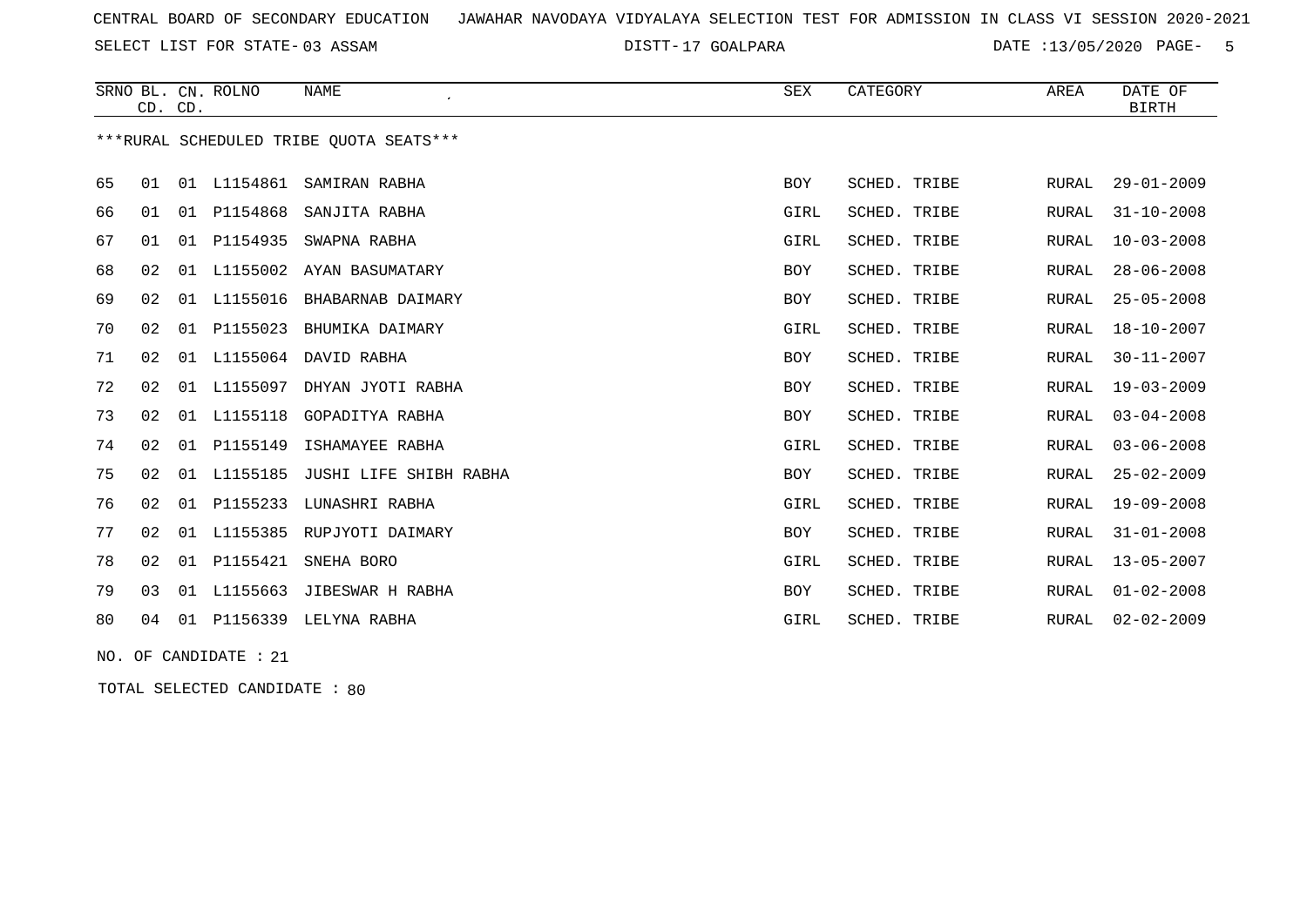SELECT LIST FOR STATE- DISTT- 03 ASSAM

18 HAILAKANDI DATE :13/05/2020 PAGE- 1

|    |    | CD. CD. | SRNO BL. CN. ROLNO      | NAME<br>$\epsilon$                     | ${\tt SEX}$ | CATEGORY     | AREA  | DATE OF<br>BIRTH |
|----|----|---------|-------------------------|----------------------------------------|-------------|--------------|-------|------------------|
|    |    |         | ***OPEN UR SEATS***     |                                        |             |              |       |                  |
| 1  | 01 |         |                         | 01 A1156849 ISHFAQUE AHMED BARBHUIYA   | BOY         | GENERAL      | URBAN | $02 - 05 - 2008$ |
| 2  | 01 |         | 02 E1156959             | MUHSHINA AHMEDA BARBHUIYA              | GIRL        | GENERAL      | URBAN | $27 - 06 - 2008$ |
| 3  | 01 | 03      | E1157227                | TANISHAH TASNIM LASKAR                 | GIRL        | GENERAL      | URBAN | $18 - 04 - 2009$ |
| 4  | 01 | 03      | I1157230                | TARIQUL ISLAM LASKAR                   | <b>BOY</b>  | GENERAL      | RURAL | $14 - 04 - 2009$ |
| 5  | 02 | 01      | I1157448                | MISBAUL HASSAN BARBHUIYA               | <b>BOY</b>  | GENERAL      | RURAL | $24 - 08 - 2008$ |
| 6  | 02 | 01      |                         | M1157491 NISHAT HANIYA LASKAR          | GIRL        | GENERAL      | RURAL | $07 - 06 - 2007$ |
| 7  | 02 | 01      |                         | I1157502 NUMANUL ISLAM LASKAR          | BOY         | GENERAL      | RURAL | $19 - 05 - 2008$ |
| 8  | 02 | 01      |                         | I1157505 NUR HASAN CHOUDHURY           | <b>BOY</b>  | GENERAL      | RURAL | $21 - 06 - 2007$ |
| 9  | 02 |         |                         | 02 M1157625 SHARA BORBHUIYA            | GIRL        | GENERAL      | RURAL | $06 - 09 - 2007$ |
| 10 | 03 |         |                         | 01 M1157752 ARIFA AKTAR LASKAR         | GIRL        | GENERAL      | RURAL | $19 - 08 - 2009$ |
| 11 | 03 |         |                         | 03 I1158143 SUHAN SARIAR LASKAR        | BOY         | GENERAL      | RURAL | $01 - 11 - 2008$ |
|    |    |         | NO. OF CANDIDATE : $11$ |                                        |             |              |       |                  |
|    |    |         |                         |                                        |             |              |       |                  |
|    |    |         |                         |                                        |             |              |       |                  |
|    |    |         |                         | ***OPEN SCHEDULED CASTE QUOTA SEATS*** |             |              |       |                  |
| 12 | 03 |         | 02 01158033 RIYA ROY    |                                        | GIRL        | SCHED. CASTE | RURAL | $23 - 11 - 2007$ |
| 13 | 03 |         |                         | 03 K1158121 SHRAYAN DAS                | BOY         | SCHED. CASTE | RURAL | $09 - 04 - 2009$ |
| 14 |    |         |                         | 03 03 K1158136 SOUMITRO DAS            | <b>BOY</b>  | SCHED. CASTE | RURAL | $16 - 08 - 2008$ |
|    |    |         | NO. OF CANDIDATE : 3    |                                        |             |              |       |                  |
|    |    |         |                         |                                        |             |              |       |                  |
|    |    |         |                         |                                        |             |              |       |                  |

\*\*\*OPEN BACKWARD CLASS QUOTA SEATS\*\*\*

|  |  | 15 01 02 J1157073 RUHIT NATH  | <b>BOY</b> | O R C | RURAL 12-10-2007 |
|--|--|-------------------------------|------------|-------|------------------|
|  |  | 16 02 01 J1157362 GOURAV PAUL | BOY        | O R C | RURAL 26-01-2011 |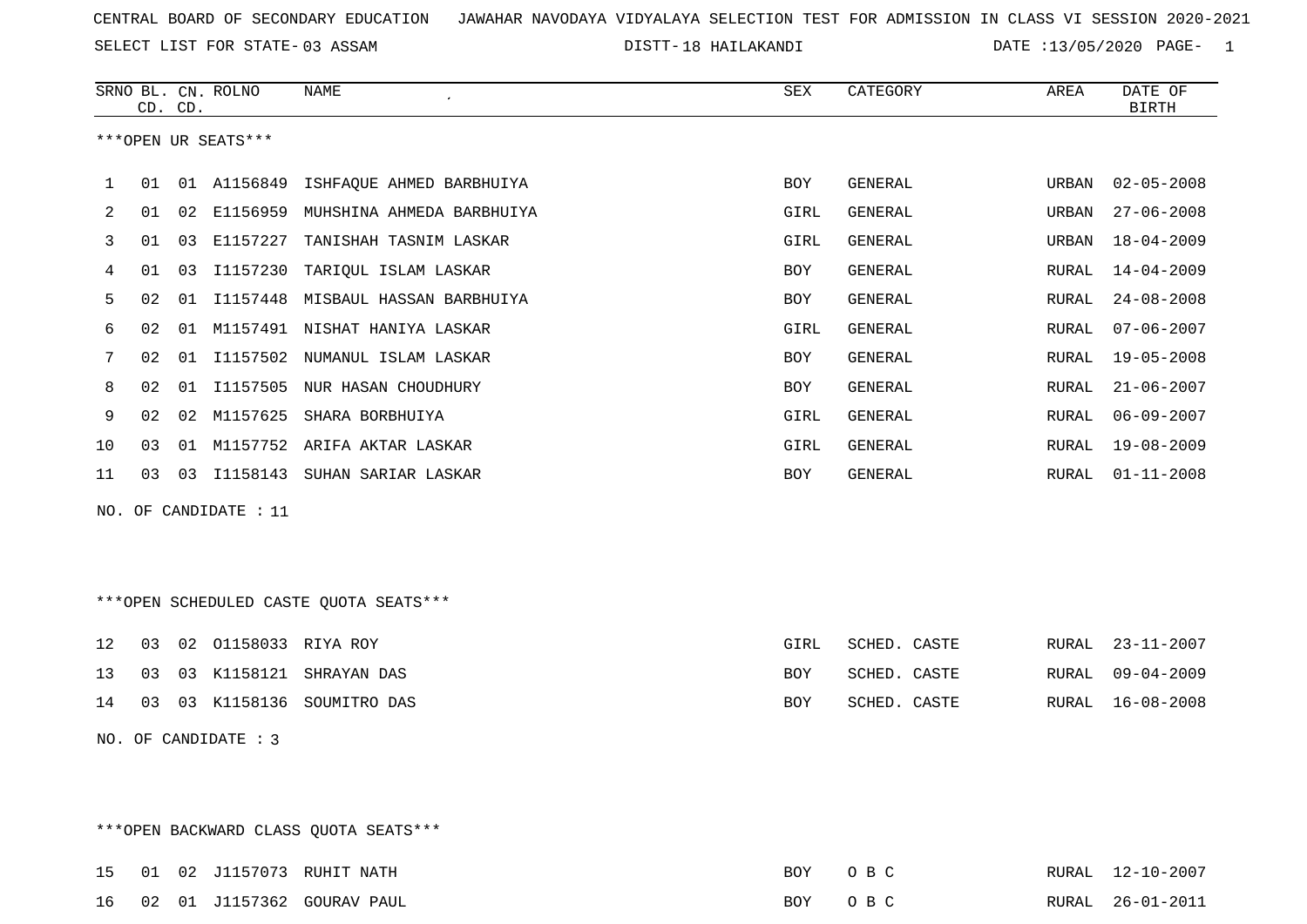SELECT LIST FOR STATE- DISTT- 03 ASSAM

18 HAILAKANDI DATE :13/05/2020 PAGE- 2

|    |    | CD. CD. | SRNO BL. CN. ROLNO     | NAME                                    | SEX        | CATEGORY       | AREA         | DATE OF<br><b>BIRTH</b> |
|----|----|---------|------------------------|-----------------------------------------|------------|----------------|--------------|-------------------------|
|    |    |         |                        | *** OPEN BACKWARD CLASS QUOTA SEATS***  |            |                |              |                         |
| 17 | 02 |         |                        | 01 J1157450 MOHIBUR RAHMAN              | <b>BOY</b> | O B C          | RURAL        | $02 - 10 - 2007$        |
| 18 | 02 | 02      | B1157637               | SINAM KOROU                             | BOY        | O B C          | URBAN        | $04 - 03 - 2009$        |
| 19 | 02 | 02      |                        | J1157694 TH SATYABIR SINGHA             | BOY        | O B C          | RURAL        | $20 - 12 - 2008$        |
|    |    |         | NO. OF CANDIDATE : 5   |                                         |            |                |              |                         |
|    |    |         |                        | *** OPEN SCHEDULED TRIBE QUOTA SEATS*** |            |                |              |                         |
| 20 | 03 |         |                        | 02 P1157991 PUJA BARMAN                 | GIRL       | SCHED. TRIBE   | RURAL        | $27 - 06 - 2007$        |
|    |    |         | NO. OF CANDIDATE : 1   |                                         |            |                |              |                         |
|    |    |         |                        |                                         |            |                |              |                         |
|    |    |         |                        |                                         |            |                |              |                         |
|    |    |         | ***RURAL OPEN SEATS*** |                                         |            |                |              |                         |
| 21 | 01 |         |                        | 01 I1156761 ASHIF AHMED LASKAR          | BOY        | <b>GENERAL</b> | RURAL        | $19 - 05 - 2009$        |
| 22 | 01 |         |                        | 01 I1156766 ASHRAFUZZAMAN LASKAR        | BOY        | GENERAL        | RURAL        | $03 - 04 - 2009$        |
| 23 | 01 | 01      |                        | I1156770 ATIQUR RAHMAN TALUKDAR         | BOY        | GENERAL        | RURAL        | $01 - 11 - 2008$        |
| 24 | 01 | 01      | I1156798               | FAHIM ROSUL MAZARBHUIYA                 | BOY        | GENERAL        | RURAL        | $31 - 08 - 2008$        |
| 25 | 01 | 01      |                        | I1156841 IFTIKAR CHOUDHURY              | BOY        | GENERAL        | RURAL        | $02 - 04 - 2008$        |
| 26 | 01 | 01      | M1156874               | JOHURA BEGUM MOZUMDER                   | GIRL       | GENERAL        | RURAL        | $20 - 08 - 2010$        |
| 27 | 01 | 01      |                        | I1156899 MAAHIN AHMED BIN TAJ BARBHUIYA | BOY        | GENERAL        | RURAL        | $31 - 03 - 2009$        |
| 28 | 01 | 02      |                        | I1156925 MD. JASRAF ADIB LASKAR         | BOY        | GENERAL        | <b>RURAL</b> | $09 - 10 - 2007$        |
| 29 | 01 | 02      |                        | M1156982 NAZMIN SULTANA BARBHUIYA       | GIRL       | GENERAL        | RURAL        | $20 - 05 - 2007$        |
| 30 | 01 | 02      |                        | M1157081 SABIA KAWSAR LASKAR            | GIRL       | GENERAL        | RURAL        | $04 - 05 - 2009$        |
| 31 | 01 | 03      | I1157228               | TANVIR TANASSUM LASKAR                  | BOY        | GENERAL        | RURAL        | $16 - 04 - 2008$        |
| 32 | 01 | 03      |                        | I1157229 TANZIR ALOM BARBHUIYA          | BOY        | GENERAL        | <b>RURAL</b> | $14 - 02 - 2008$        |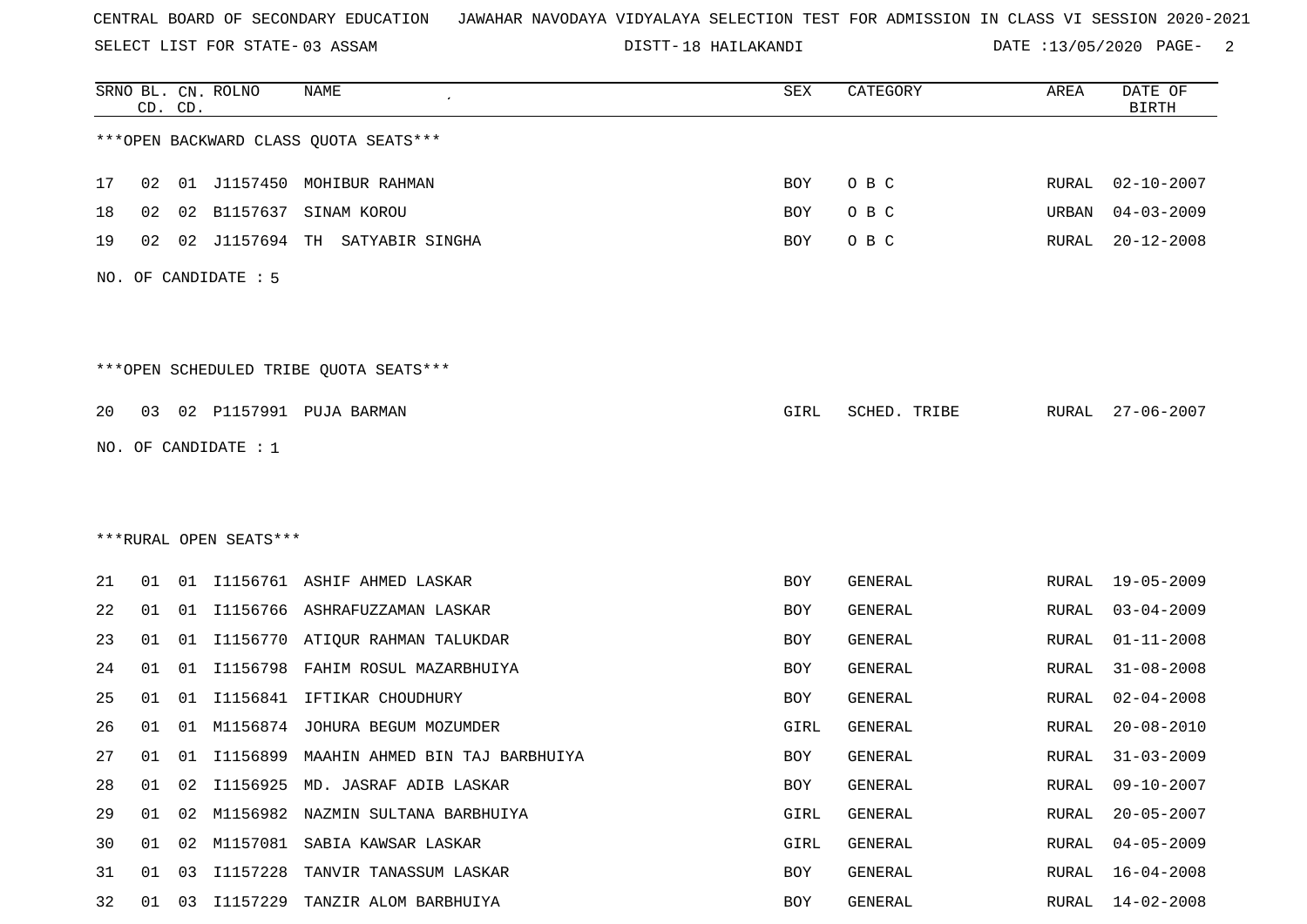SELECT LIST FOR STATE- DISTT- 03 ASSAM

18 HAILAKANDI DATE :13/05/2020 PAGE- 3

|    | CD. CD. |    | SRNO BL. CN. ROLNO     | <b>NAME</b>                       | SEX        | CATEGORY       | AREA  | DATE OF<br><b>BIRTH</b> |
|----|---------|----|------------------------|-----------------------------------|------------|----------------|-------|-------------------------|
|    |         |    | ***RURAL OPEN SEATS*** |                                   |            |                |       |                         |
| 33 | 02      | 01 | I1157268               | ABUL KALAM LASKAR                 | <b>BOY</b> | GENERAL        | RURAL | $24 - 05 - 2007$        |
| 34 | 02      | 01 | I1157280               | AIUB AHMED MAZUMDAR               | <b>BOY</b> | <b>GENERAL</b> | RURAL | $27 - 01 - 2008$        |
| 35 | 02      | 01 | I1157357               | EYASIR AHMED BARBHUIYA            | <b>BOY</b> | <b>GENERAL</b> | RURAL | $15 - 02 - 2008$        |
| 36 | 02      | 01 |                        | I1157374 HUSSAIN AHMED CHOUDHURY  | <b>BOY</b> | <b>GENERAL</b> | RURAL | $15 - 07 - 2008$        |
| 37 | 02      | 01 | I1157476               | NAWAZ ZAHAN LASKAR                | <b>BOY</b> | <b>GENERAL</b> | RURAL | $05 - 06 - 2009$        |
| 38 | 02      | 02 | I1157555               | RIAJ AMIN CHOUDHURY               | <b>BOY</b> | <b>GENERAL</b> | RURAL | $29 - 01 - 2009$        |
| 39 | 02      | 02 | M1157581               | SABRIN HASSAN MAZUMDER            | GIRL       | <b>GENERAL</b> | RURAL | $13 - 07 - 2008$        |
| 40 | 02      | 02 | I1157583               | SADIK AHMED BARBHUIYA             | <b>BOY</b> | <b>GENERAL</b> | RURAL | $05 - 11 - 2007$        |
| 41 | 02      | 02 | I1157587               | SAHAJAHAN BARBHUIYA               | <b>BOY</b> | <b>GENERAL</b> | RURAL | $30 - 10 - 2007$        |
| 42 | 02      | 02 | I1157705               | YEAHIYA BARBHUIYA                 | <b>BOY</b> | GENERAL        | RURAL | $01 - 11 - 2007$        |
| 43 | 03      | 01 | I1157894               | MAHADI HASSAN LASKAR              | <b>BOY</b> | <b>GENERAL</b> | RURAL | $20 - 06 - 2008$        |
| 44 | 03      | 01 | I1157912               | MASUM AKLAK BARBHUIYA             | <b>BOY</b> | <b>GENERAL</b> | RURAL | $28 - 04 - 2008$        |
| 45 | 03      | 01 | I1157915               | MEHABUB ALAM LASKAR               | <b>BOY</b> | <b>GENERAL</b> | RURAL | $29 - 08 - 2009$        |
| 46 | 03      | 01 | 01157931               | MONIDEEPA MALAKAR                 | GIRL       | SCHED. CASTE   | RURAL | $01 - 04 - 2010$        |
| 47 | 03      | 01 | I1157950               | NAVEED ROUSHAN LASKAR             | <b>BOY</b> | <b>GENERAL</b> | RURAL | $11 - 10 - 2009$        |
| 48 | 03      | 01 |                        | I1157965 NUMAN SIDDIQUI CHOUDHURY | <b>BOY</b> | <b>GENERAL</b> | RURAL | $03 - 02 - 2009$        |
| 49 | 03      | 02 |                        | I1158027 REZOAN PARVEJ TAPADAR    | <b>BOY</b> | <b>GENERAL</b> | RURAL | $24 - 05 - 2008$        |
| 50 | 03      | 03 | M1158130               | SNEHA TASNIM CHOUDHURY            | GIRL       | <b>GENERAL</b> | RURAL | $15 - 06 - 2009$        |

NO. OF CANDIDATE : 30

\*\*\*RURAL SCHEDULED CASTE QUOTA SEATS\*\*\*

| 51 |  | 01 01 K1156788 DHIMAN DAS                       | BOY        | SCHED. CASTE |  | RURAL 15-04-2009 |
|----|--|-------------------------------------------------|------------|--------------|--|------------------|
|    |  | 52 01 03 K1157180 SRIMON SANKARSHON PURKAYASTHA | BOY        | SCHED. CASTE |  | RURAL 08-01-2009 |
| 53 |  | 02 02 K1157567 RUHAN DAS                        | <b>BOY</b> | SCHED. CASTE |  | RURAL 13-10-2007 |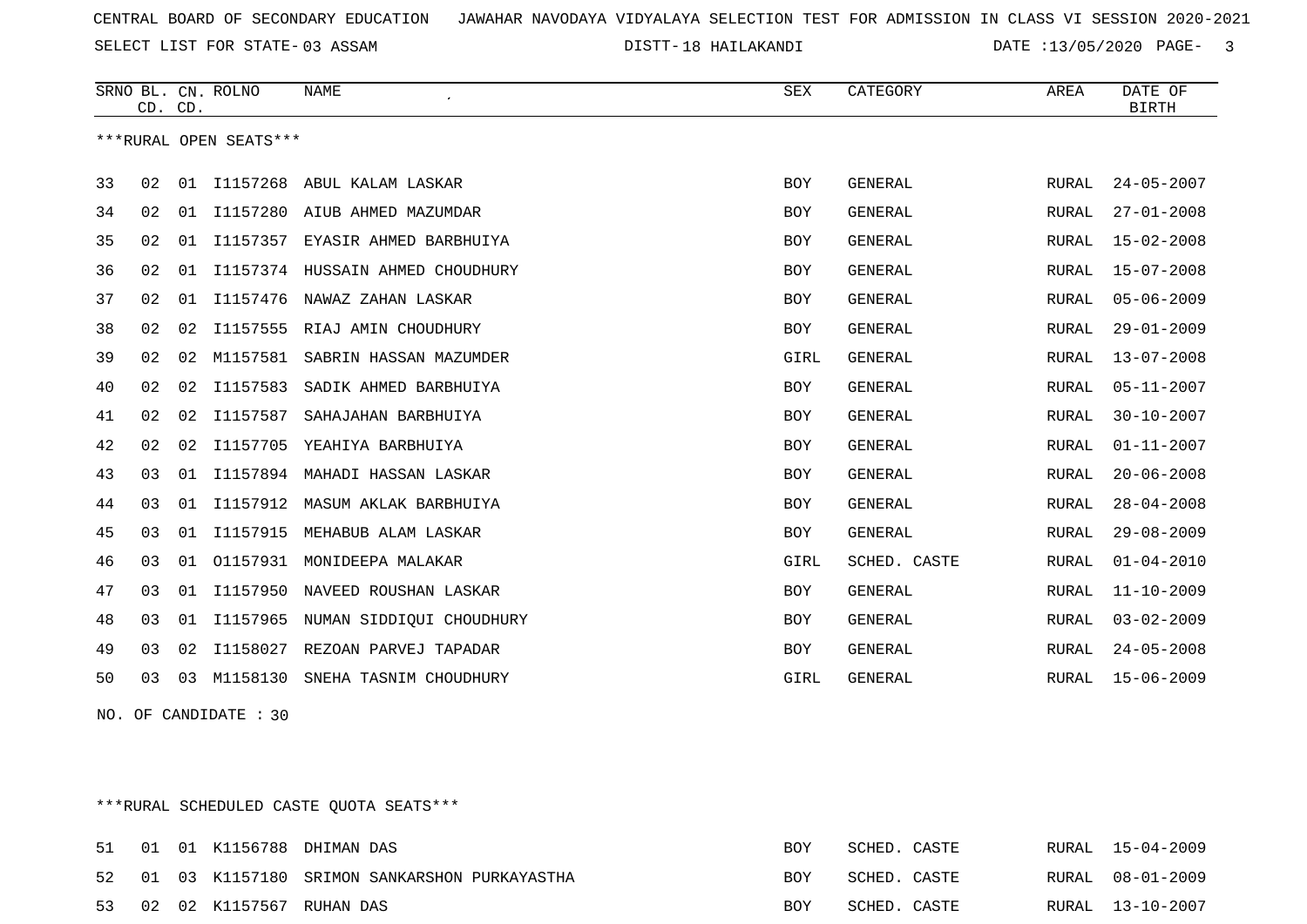SELECT LIST FOR STATE- DISTT- 03 ASSAM

SRNO BL. CN.

ROLNO NAME SEX CATEGORY AREA DATE OF

18 HAILAKANDI DATE :13/05/2020 PAGE- 4

| ***RURAL SCHEDULED CASTE QUOTA SEATS***<br>54<br>01157721 AHANA DAS<br>03<br>01<br>GIRL<br>SCHED. CASTE<br>RURAL<br>13-01-2008<br>55<br>01157751 ANUSHREE DAS<br>01<br>GIRL<br>SCHED. CASTE<br>$24 - 05 - 2009$<br>03<br>RURAL<br>56<br>01 K1157793 CHAMPON DAS<br>03<br>BOY<br>SCHED. CASTE<br>RURAL<br>$10 - 02 - 2008$<br>57<br>01 K1157798<br>DEBOJIT DAS<br>$28 - 06 - 2007$<br>BOY<br>SCHED. CASTE<br>RURAL<br>03<br>58<br>01 K1157803 DHRUBAJYOTI DAS<br>BOY<br>SCHED. CASTE<br>RURAL<br>$20 - 11 - 2009$<br>03<br>59<br>01157956 NEHA MALAKAR<br>SCHED. CASTE<br>$21 - 07 - 2007$<br>03<br>01<br>GIRL<br>RURAL<br>NO. OF CANDIDATE : 9<br>*** RURAL BACKWARD CLASS QUOTA SEATS***<br>60<br>J1157007 PRODIP NATH<br>O B C<br>02<br>BOY<br>RURAL<br>$27 - 12 - 2009$<br>01<br>61<br>J1157027 RAJAT KURMI<br>02<br>O B C<br>$26 - 04 - 2009$<br>01<br>BOY<br>RURAL<br>62<br>J1157091 SAFIUL ALOM AHMED<br>O B C<br>$04 - 09 - 2007$<br>01<br>02<br>BOY<br>RURAL<br>63<br>01 N1157287 ALOSHIKHA NATH<br>O B C<br>$19 - 09 - 2008$<br>02<br>GIRL<br>RURAL<br>64<br>O B C<br>02<br>01 J1157413 K. JEMES SINGHA<br>BOY<br>RURAL<br>$02 - 10 - 2008$<br>65<br>N1157425 LOUREMBAM SONIYA SINGHA<br>O B C<br>$20 - 02 - 2008$<br>02<br>01<br>GIRL<br>RURAL<br>66<br>N1157483 NG CECILIA SINGHA<br>02<br>01<br>GIRL<br>O B C<br>RURAL<br>$23 - 09 - 2007$<br>67<br>N1157488<br>O B C<br>02<br>NIKITA NATH<br>GIRL<br>$11 - 11 - 2009$<br>01<br>RURAL<br>68<br>02<br>02<br>N1157525<br>PRIYA RANJANI SINGHA<br>GIRL<br>O B C<br>$15 - 03 - 2009$<br>RURAL<br>69<br>O B C<br>02<br>N1157640<br>SK SAHINA SUNALI<br>GIRL<br>$01 - 11 - 2007$<br>02<br>RURAL<br>70<br>02<br>02 N1157658 S SUHANI SINGHA<br>GIRL<br>O B C<br>$15 - 02 - 2008$<br>RURAL<br>71<br>02 02 J1157693 TH NITIN SINGHA<br>BOY<br>O B C<br>RURAL 17-12-2008<br>72<br>03<br>01 J1157789 BISWAJIT GHATOWAR<br>BOY<br>O B C<br>RURAL<br>$03 - 07 - 2009$<br>73<br>01 N1157893 MADHUPARNA ACHARJEE<br>GIRL<br>O B C<br>RURAL<br>$30 - 05 - 2009$<br>03<br>74<br>02 N1157994 PURBASRI NATH<br>O B C<br>$24 - 02 - 2009$<br>03<br>GIRL<br>RURAL | CD. CD. |  |  |  | <b>BIRTH</b> |
|----------------------------------------------------------------------------------------------------------------------------------------------------------------------------------------------------------------------------------------------------------------------------------------------------------------------------------------------------------------------------------------------------------------------------------------------------------------------------------------------------------------------------------------------------------------------------------------------------------------------------------------------------------------------------------------------------------------------------------------------------------------------------------------------------------------------------------------------------------------------------------------------------------------------------------------------------------------------------------------------------------------------------------------------------------------------------------------------------------------------------------------------------------------------------------------------------------------------------------------------------------------------------------------------------------------------------------------------------------------------------------------------------------------------------------------------------------------------------------------------------------------------------------------------------------------------------------------------------------------------------------------------------------------------------------------------------------------------------------------------------------------------------------------------------------------------------------------------------------------------------------------------------------------------------------------------------------------------------------------------------------------------------------------------------------------------------------------------------------|---------|--|--|--|--------------|
|                                                                                                                                                                                                                                                                                                                                                                                                                                                                                                                                                                                                                                                                                                                                                                                                                                                                                                                                                                                                                                                                                                                                                                                                                                                                                                                                                                                                                                                                                                                                                                                                                                                                                                                                                                                                                                                                                                                                                                                                                                                                                                          |         |  |  |  |              |
|                                                                                                                                                                                                                                                                                                                                                                                                                                                                                                                                                                                                                                                                                                                                                                                                                                                                                                                                                                                                                                                                                                                                                                                                                                                                                                                                                                                                                                                                                                                                                                                                                                                                                                                                                                                                                                                                                                                                                                                                                                                                                                          |         |  |  |  |              |
|                                                                                                                                                                                                                                                                                                                                                                                                                                                                                                                                                                                                                                                                                                                                                                                                                                                                                                                                                                                                                                                                                                                                                                                                                                                                                                                                                                                                                                                                                                                                                                                                                                                                                                                                                                                                                                                                                                                                                                                                                                                                                                          |         |  |  |  |              |
|                                                                                                                                                                                                                                                                                                                                                                                                                                                                                                                                                                                                                                                                                                                                                                                                                                                                                                                                                                                                                                                                                                                                                                                                                                                                                                                                                                                                                                                                                                                                                                                                                                                                                                                                                                                                                                                                                                                                                                                                                                                                                                          |         |  |  |  |              |
|                                                                                                                                                                                                                                                                                                                                                                                                                                                                                                                                                                                                                                                                                                                                                                                                                                                                                                                                                                                                                                                                                                                                                                                                                                                                                                                                                                                                                                                                                                                                                                                                                                                                                                                                                                                                                                                                                                                                                                                                                                                                                                          |         |  |  |  |              |
|                                                                                                                                                                                                                                                                                                                                                                                                                                                                                                                                                                                                                                                                                                                                                                                                                                                                                                                                                                                                                                                                                                                                                                                                                                                                                                                                                                                                                                                                                                                                                                                                                                                                                                                                                                                                                                                                                                                                                                                                                                                                                                          |         |  |  |  |              |
|                                                                                                                                                                                                                                                                                                                                                                                                                                                                                                                                                                                                                                                                                                                                                                                                                                                                                                                                                                                                                                                                                                                                                                                                                                                                                                                                                                                                                                                                                                                                                                                                                                                                                                                                                                                                                                                                                                                                                                                                                                                                                                          |         |  |  |  |              |
|                                                                                                                                                                                                                                                                                                                                                                                                                                                                                                                                                                                                                                                                                                                                                                                                                                                                                                                                                                                                                                                                                                                                                                                                                                                                                                                                                                                                                                                                                                                                                                                                                                                                                                                                                                                                                                                                                                                                                                                                                                                                                                          |         |  |  |  |              |
|                                                                                                                                                                                                                                                                                                                                                                                                                                                                                                                                                                                                                                                                                                                                                                                                                                                                                                                                                                                                                                                                                                                                                                                                                                                                                                                                                                                                                                                                                                                                                                                                                                                                                                                                                                                                                                                                                                                                                                                                                                                                                                          |         |  |  |  |              |
|                                                                                                                                                                                                                                                                                                                                                                                                                                                                                                                                                                                                                                                                                                                                                                                                                                                                                                                                                                                                                                                                                                                                                                                                                                                                                                                                                                                                                                                                                                                                                                                                                                                                                                                                                                                                                                                                                                                                                                                                                                                                                                          |         |  |  |  |              |
|                                                                                                                                                                                                                                                                                                                                                                                                                                                                                                                                                                                                                                                                                                                                                                                                                                                                                                                                                                                                                                                                                                                                                                                                                                                                                                                                                                                                                                                                                                                                                                                                                                                                                                                                                                                                                                                                                                                                                                                                                                                                                                          |         |  |  |  |              |
|                                                                                                                                                                                                                                                                                                                                                                                                                                                                                                                                                                                                                                                                                                                                                                                                                                                                                                                                                                                                                                                                                                                                                                                                                                                                                                                                                                                                                                                                                                                                                                                                                                                                                                                                                                                                                                                                                                                                                                                                                                                                                                          |         |  |  |  |              |
|                                                                                                                                                                                                                                                                                                                                                                                                                                                                                                                                                                                                                                                                                                                                                                                                                                                                                                                                                                                                                                                                                                                                                                                                                                                                                                                                                                                                                                                                                                                                                                                                                                                                                                                                                                                                                                                                                                                                                                                                                                                                                                          |         |  |  |  |              |
|                                                                                                                                                                                                                                                                                                                                                                                                                                                                                                                                                                                                                                                                                                                                                                                                                                                                                                                                                                                                                                                                                                                                                                                                                                                                                                                                                                                                                                                                                                                                                                                                                                                                                                                                                                                                                                                                                                                                                                                                                                                                                                          |         |  |  |  |              |
|                                                                                                                                                                                                                                                                                                                                                                                                                                                                                                                                                                                                                                                                                                                                                                                                                                                                                                                                                                                                                                                                                                                                                                                                                                                                                                                                                                                                                                                                                                                                                                                                                                                                                                                                                                                                                                                                                                                                                                                                                                                                                                          |         |  |  |  |              |
|                                                                                                                                                                                                                                                                                                                                                                                                                                                                                                                                                                                                                                                                                                                                                                                                                                                                                                                                                                                                                                                                                                                                                                                                                                                                                                                                                                                                                                                                                                                                                                                                                                                                                                                                                                                                                                                                                                                                                                                                                                                                                                          |         |  |  |  |              |
|                                                                                                                                                                                                                                                                                                                                                                                                                                                                                                                                                                                                                                                                                                                                                                                                                                                                                                                                                                                                                                                                                                                                                                                                                                                                                                                                                                                                                                                                                                                                                                                                                                                                                                                                                                                                                                                                                                                                                                                                                                                                                                          |         |  |  |  |              |
|                                                                                                                                                                                                                                                                                                                                                                                                                                                                                                                                                                                                                                                                                                                                                                                                                                                                                                                                                                                                                                                                                                                                                                                                                                                                                                                                                                                                                                                                                                                                                                                                                                                                                                                                                                                                                                                                                                                                                                                                                                                                                                          |         |  |  |  |              |
|                                                                                                                                                                                                                                                                                                                                                                                                                                                                                                                                                                                                                                                                                                                                                                                                                                                                                                                                                                                                                                                                                                                                                                                                                                                                                                                                                                                                                                                                                                                                                                                                                                                                                                                                                                                                                                                                                                                                                                                                                                                                                                          |         |  |  |  |              |
|                                                                                                                                                                                                                                                                                                                                                                                                                                                                                                                                                                                                                                                                                                                                                                                                                                                                                                                                                                                                                                                                                                                                                                                                                                                                                                                                                                                                                                                                                                                                                                                                                                                                                                                                                                                                                                                                                                                                                                                                                                                                                                          |         |  |  |  |              |
|                                                                                                                                                                                                                                                                                                                                                                                                                                                                                                                                                                                                                                                                                                                                                                                                                                                                                                                                                                                                                                                                                                                                                                                                                                                                                                                                                                                                                                                                                                                                                                                                                                                                                                                                                                                                                                                                                                                                                                                                                                                                                                          |         |  |  |  |              |
|                                                                                                                                                                                                                                                                                                                                                                                                                                                                                                                                                                                                                                                                                                                                                                                                                                                                                                                                                                                                                                                                                                                                                                                                                                                                                                                                                                                                                                                                                                                                                                                                                                                                                                                                                                                                                                                                                                                                                                                                                                                                                                          |         |  |  |  |              |
|                                                                                                                                                                                                                                                                                                                                                                                                                                                                                                                                                                                                                                                                                                                                                                                                                                                                                                                                                                                                                                                                                                                                                                                                                                                                                                                                                                                                                                                                                                                                                                                                                                                                                                                                                                                                                                                                                                                                                                                                                                                                                                          |         |  |  |  |              |
|                                                                                                                                                                                                                                                                                                                                                                                                                                                                                                                                                                                                                                                                                                                                                                                                                                                                                                                                                                                                                                                                                                                                                                                                                                                                                                                                                                                                                                                                                                                                                                                                                                                                                                                                                                                                                                                                                                                                                                                                                                                                                                          |         |  |  |  |              |
|                                                                                                                                                                                                                                                                                                                                                                                                                                                                                                                                                                                                                                                                                                                                                                                                                                                                                                                                                                                                                                                                                                                                                                                                                                                                                                                                                                                                                                                                                                                                                                                                                                                                                                                                                                                                                                                                                                                                                                                                                                                                                                          |         |  |  |  |              |
|                                                                                                                                                                                                                                                                                                                                                                                                                                                                                                                                                                                                                                                                                                                                                                                                                                                                                                                                                                                                                                                                                                                                                                                                                                                                                                                                                                                                                                                                                                                                                                                                                                                                                                                                                                                                                                                                                                                                                                                                                                                                                                          |         |  |  |  |              |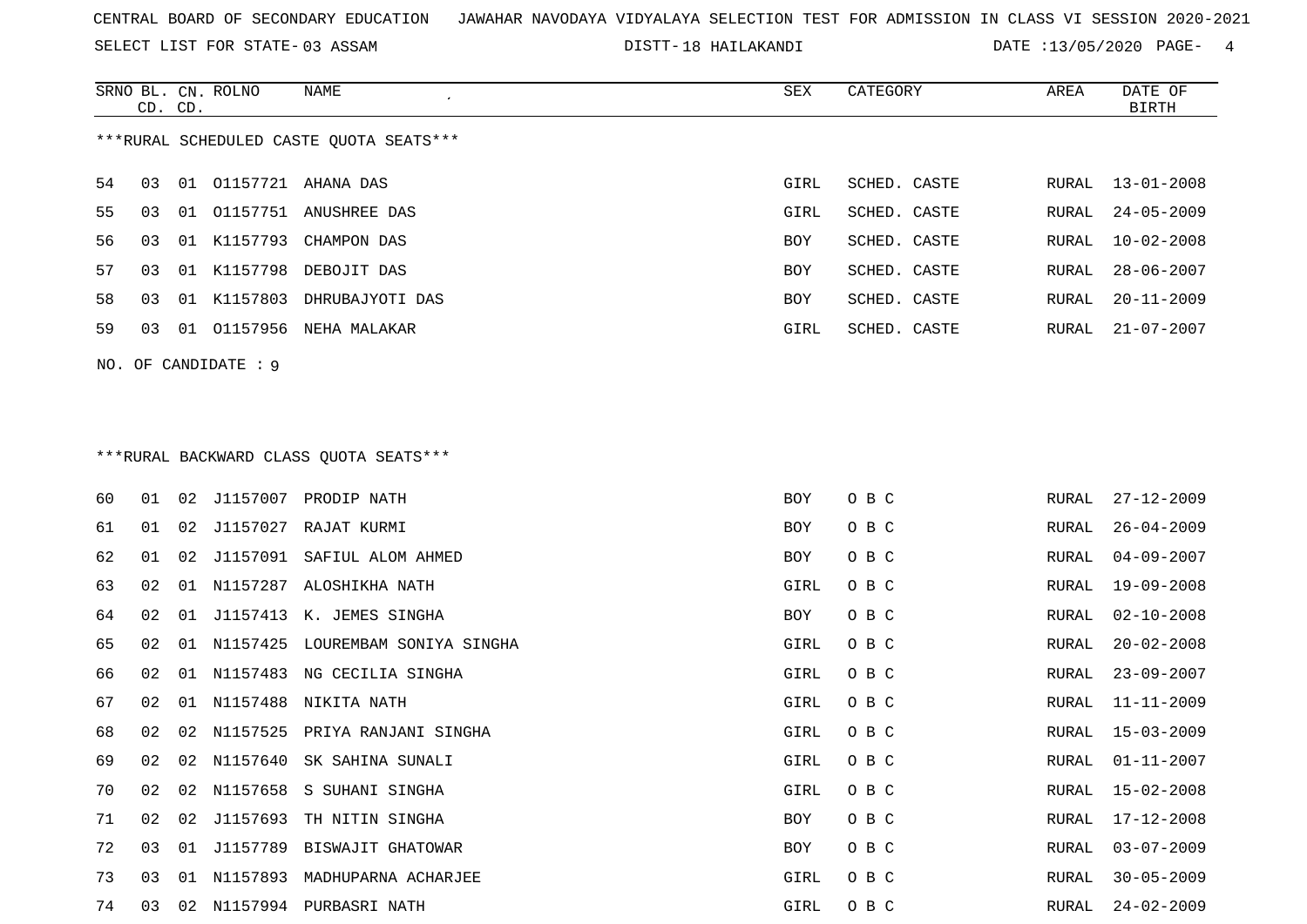SELECT LIST FOR STATE- DISTT- 03 ASSAM

18 HAILAKANDI DATE :13/05/2020 PAGE- 5

|     | CD. CD. | SRNO BL. CN. ROLNO     | NAME                                    | SEX        | CATEGORY     | AREA  | DATE OF<br>BIRTH |
|-----|---------|------------------------|-----------------------------------------|------------|--------------|-------|------------------|
|     |         |                        | *** RURAL BACKWARD CLASS QUOTA SEATS*** |            |              |       |                  |
| 75  | 03      |                        | 02 J1158055 RUPAK BHAR                  | BOY        | O B C        | RURAL | 24-11-2008       |
| NO. |         | OF CANDIDATE : 16      |                                         |            |              |       |                  |
|     |         |                        |                                         |            |              |       |                  |
|     |         |                        | ***RURAL SCHEDULED TRIBE QUOTA SEATS*** |            |              |       |                  |
| 76  | 02      |                        | 01 P1157454 MOLIKA RANI TRIPURA         | GIRL       | SCHED. TRIBE | RURAL | $05 - 05 - 2009$ |
| 77  | 03      |                        | 01 L1157714 ABHIJIT RANGKHAL            | <b>BOY</b> | SCHED. TRIBE | RURAL | $26 - 09 - 2008$ |
| 78  | 03      |                        | 01 L1157779 BIKRAM REANG                | BOY        | SCHED. TRIBE | RURAL | $20 - 08 - 2008$ |
| 79  | 03      | 01 P1157794            | CHANDRIKA REANG                         | GIRL       | SCHED. TRIBE | RURAL | $26 - 04 - 2008$ |
| 80  | 03      |                        | 01 P1157890 LOLITA REANG                | GIRL       | SCHED. TRIBE | RURAL | $05 - 02 - 2009$ |
|     |         | NO. OF CANDIDATE $: 5$ |                                         |            |              |       |                  |

TOTAL SELECTED CANDIDATE : 80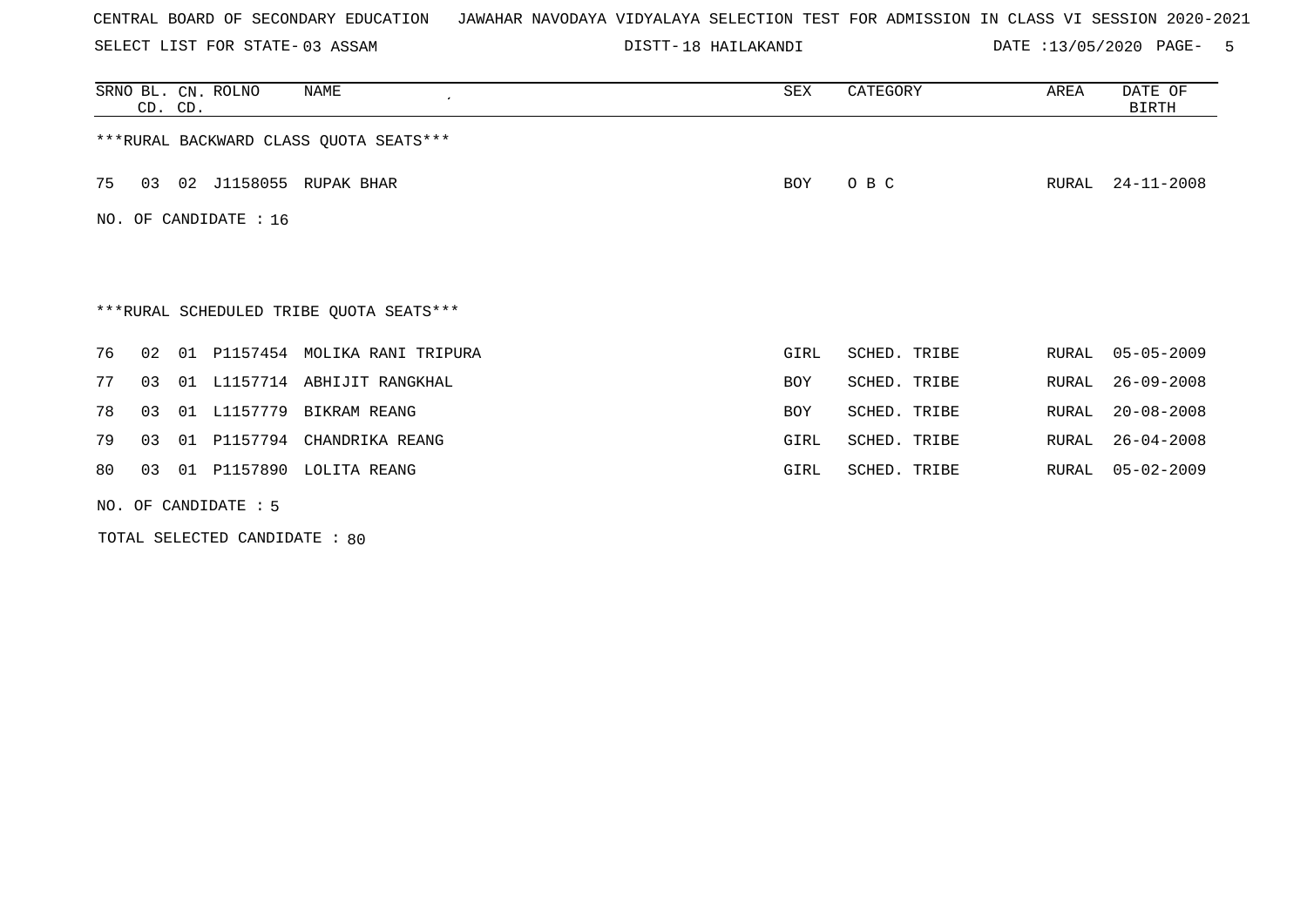SELECT LIST FOR STATE- DISTT- 03 ASSAM

DISTT-19 BONGAIGAON DATE :13/05/2020 PAGE- 1

|     |    |         | SRNO BL. CN. ROLNO  | <b>NAME</b>                            | SEX        | CATEGORY       | AREA         | DATE OF          |
|-----|----|---------|---------------------|----------------------------------------|------------|----------------|--------------|------------------|
|     |    | CD. CD. |                     |                                        |            |                |              | <b>BIRTH</b>     |
|     |    |         | ***OPEN UR SEATS*** |                                        |            |                |              |                  |
|     |    |         |                     |                                        |            |                |              |                  |
| 1   | 01 |         | 01 N1158337         | MANASHI RAY                            | GIRL       | O B C          | RURAL        | $24 - 01 - 2008$ |
| 2   | 02 | 01      | M1158466            | ABNOOR RAIHANA                         | GIRL       | GENERAL        | RURAL        | $21 - 07 - 2007$ |
| 3   | 02 | 01      |                     | I1158501 BILLAL HUSSAIN                | <b>BOY</b> | <b>GENERAL</b> | RURAL        | $16 - 11 - 2007$ |
| 4   | 02 | 01      | I1158507            | DHANRAJ BARKALITA                      | <b>BOY</b> | GENERAL        | RURAL        | $16 - 07 - 2008$ |
| 5   | 02 | 01      | K1158569            | MINTU MANDAL                           | <b>BOY</b> | SCHED. CASTE   | RURAL        | $10 - 03 - 2009$ |
| 6   | 02 | 01      |                     | I1158573 MOFAJEL HOQUE                 | <b>BOY</b> | <b>GENERAL</b> | RURAL        | $10 - 11 - 2008$ |
| 7   | 02 | 01      |                     | I1158656 SHAHIN HADI                   | <b>BOY</b> | <b>GENERAL</b> | RURAL        | $06 - 09 - 2007$ |
| 8   | 02 | 01      | I1158659            | SHAKIR MUSTAFA KAUSAR                  | <b>BOY</b> | <b>GENERAL</b> | RURAL        | $16 - 05 - 2008$ |
| 9   | 04 | 01      |                     | I1158934 ABU AL MUSTAFIZUR RAHMAN      | <b>BOY</b> | <b>GENERAL</b> | RURAL        | $27 - 01 - 2009$ |
| 10  | 04 | 01      |                     | I1159177 MD RAKIBUL ISLAM              | <b>BOY</b> | GENERAL        | RURAL        | $05 - 12 - 2008$ |
| NO. |    |         | OF CANDIDATE : 10   |                                        |            |                |              |                  |
|     |    |         |                     |                                        |            |                |              |                  |
|     |    |         |                     |                                        |            |                |              |                  |
|     |    |         |                     | ***OPEN SCHEDULED CASTE OUOTA SEATS*** |            |                |              |                  |
|     |    |         |                     |                                        |            |                |              |                  |
| 11  | 01 |         | 01 K1158437         | SNEHAL SARKAR                          | <b>BOY</b> | SCHED. CASTE   | RURAL        | $01 - 06 - 2007$ |
| 12  | 02 |         | 01 01158600         | PRIYA MANDOL                           | GIRL       | SCHED. CASTE   | <b>RURAL</b> | $27 - 10 - 2008$ |
| 13  | 03 | 01      | K1158782            | KARMOJIT SUTRADHAR                     | <b>BOY</b> | SCHED. CASTE   | RURAL        | $20 - 07 - 2009$ |
|     |    |         |                     |                                        |            |                |              |                  |

NO. OF CANDIDATE : 3

\*\*\*OPEN DISABLED QUOTA SEATS\*\*\*

14 04 01 I1158984 ASHRAFUL ISLAM BOY GENERAL RURAL 22-10-2007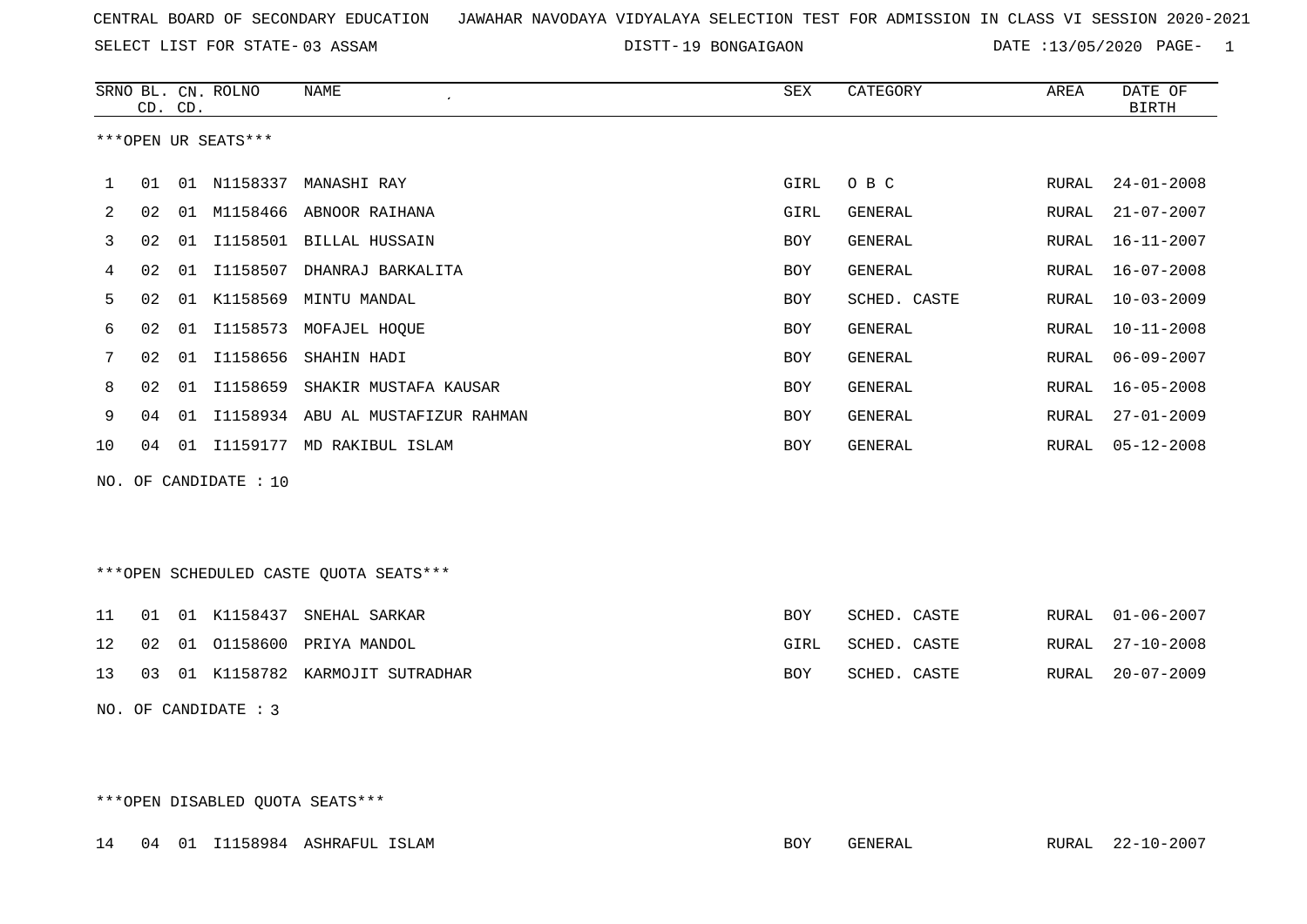|  |  | CENTRAL BOARD OF SECONDARY EDUCATION – JAWAHAR NAVODAYA VIDYALAYA SELECTION TEST FOR ADMISSION IN CLASS VI SESSION 2020-2021 |  |  |  |  |  |  |  |
|--|--|------------------------------------------------------------------------------------------------------------------------------|--|--|--|--|--|--|--|

SELECT LIST FOR STATE- DISTT- 03 ASSAM

19 BONGAIGAON DATE :13/05/2020 PAGE- 2

|    | CD. CD. |    | SRNO BL. CN. ROLNO     | <b>NAME</b>                             | SEX  | CATEGORY     | AREA  | DATE OF<br><b>BIRTH</b> |
|----|---------|----|------------------------|-----------------------------------------|------|--------------|-------|-------------------------|
|    |         |    | NO. OF CANDIDATE : 1   |                                         |      |              |       |                         |
|    |         |    |                        |                                         |      |              |       |                         |
|    |         |    |                        |                                         |      |              |       |                         |
|    |         |    |                        | *** OPEN BACKWARD CLASS QUOTA SEATS***  |      |              |       |                         |
| 15 | 01      |    | 01 J1158220            | BHUMIDHAR NATH                          | BOY  | O B C        | RURAL | $25 - 01 - 2009$        |
| 16 | 01      |    | 01 N1158327            | KUHISMITA RAY                           | GIRL | O B C        | RURAL | $11 - 04 - 2008$        |
| 17 | 02      |    |                        | 01 N1158508 DHARITREE ROY               | GIRL | O B C        | RURAL | $08 - 01 - 2008$        |
| 18 | 02      |    | 01 N1158546            | JOGITA NATH                             | GIRL | O B C        | RURAL | $14 - 04 - 2009$        |
| 19 | 04      |    |                        | 01 N1158964 ANKITA DEVI                 | GIRL | O B C        | RURAL | $29 - 06 - 2008$        |
|    |         |    | NO. OF CANDIDATE : 5   |                                         |      |              |       |                         |
|    |         |    |                        |                                         |      |              |       |                         |
|    |         |    |                        |                                         |      |              |       |                         |
|    |         |    |                        | *** OPEN SCHEDULED TRIBE QUOTA SEATS*** |      |              |       |                         |
| 20 |         |    |                        | 01 01 H1158286 HADARSRI NARZARY         | GIRL | SCHED. TRIBE | URBAN | $25 - 09 - 2008$        |
|    |         |    |                        |                                         |      |              |       |                         |
|    |         |    | NO. OF CANDIDATE : $1$ |                                         |      |              |       |                         |
|    |         |    |                        |                                         |      |              |       |                         |
|    |         |    |                        |                                         |      |              |       |                         |
|    |         |    | ***RURAL OPEN SEATS*** |                                         |      |              |       |                         |
| 21 | 01      |    |                        | 01 K1158211 ARJUN MAZUMDAR              | BOY  | SCHED. CASTE | RURAL | $01 - 08 - 2008$        |
| 22 |         |    |                        | 01  01  N1158368  NIBHA  RANI  RAY      | GIRL | O B C        | RURAL | $15 - 07 - 2008$        |
| 23 | 01      |    |                        | 01 I1158400 RAKIBUL JAMAN ALI           | BOY  | GENERAL      | RURAL | $13 - 01 - 2009$        |
| 24 | 01      | 01 |                        | I1158415 ROQIBUL HUSSAIN                | BOY  | GENERAL      | RURAL | $02 - 11 - 2009$        |
| 25 | 01      | 01 |                        | I1158427 SAJID HUSSAIN SHEIKH           | BOY  | GENERAL      | RURAL | $01 - 09 - 2008$        |
| 26 | 02      | 01 |                        | I1158464 ABDUL HAMID AHMED              | BOY  | GENERAL      | RURAL | $24 - 03 - 2009$        |
| 27 | 02      |    |                        | 01 I1158473 AKTARUL ISLAM               | BOY  | GENERAL      | RURAL | 19-08-2007              |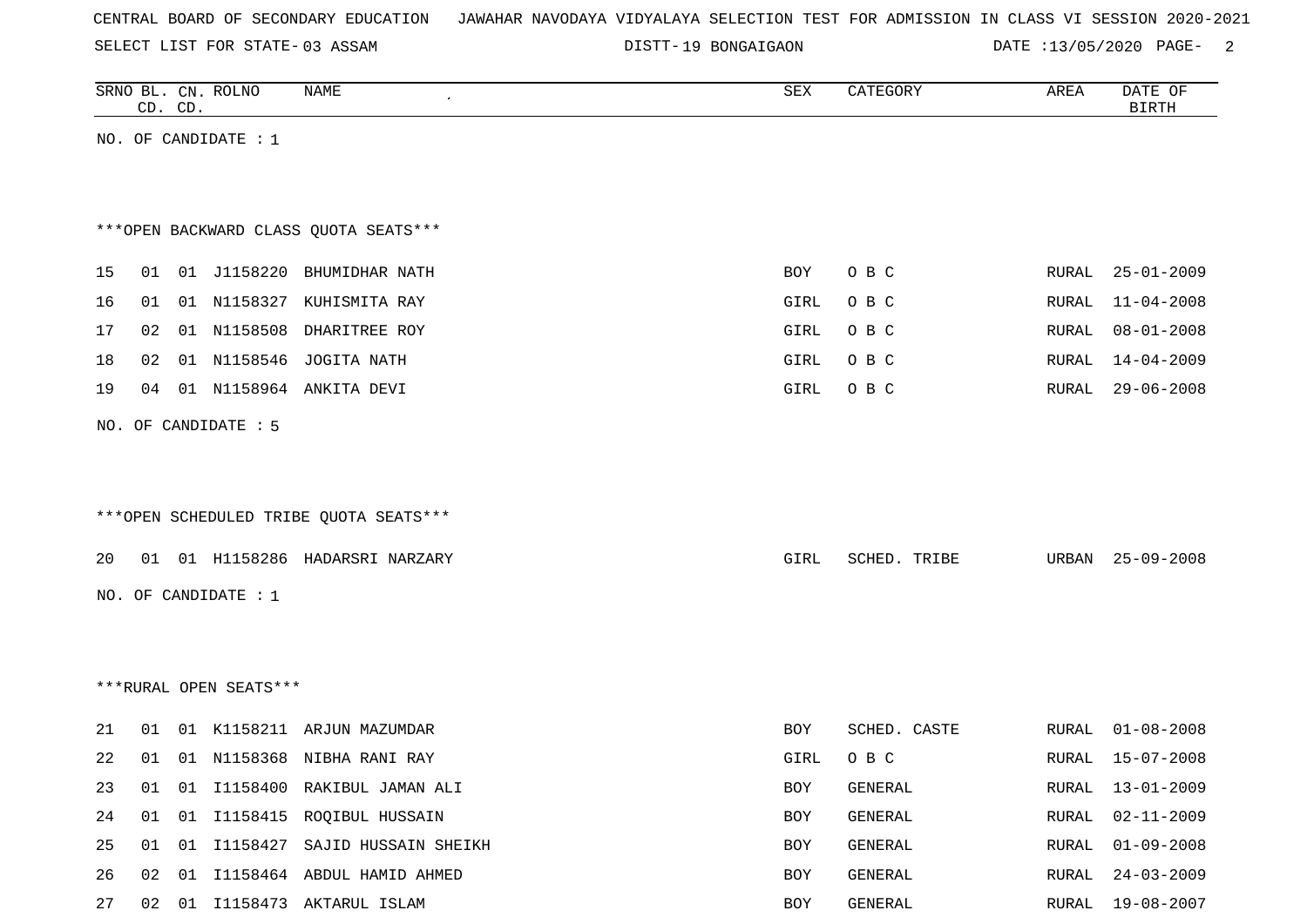SELECT LIST FOR STATE- DISTT- 03 ASSAM

19 BONGAIGAON DATE :13/05/2020 PAGE- 3

|    |    | CD. CD. | SRNO BL. CN. ROLNO     | NAME                              | <b>SEX</b> | CATEGORY       | AREA         | DATE OF<br><b>BIRTH</b> |
|----|----|---------|------------------------|-----------------------------------|------------|----------------|--------------|-------------------------|
|    |    |         | ***RURAL OPEN SEATS*** |                                   |            |                |              |                         |
|    |    |         |                        |                                   |            |                |              |                         |
| 28 | 02 |         |                        | 01 M1158565 MASUMA TAHSIN         | GIRL       | <b>GENERAL</b> | RURAL        | $17 - 04 - 2008$        |
| 29 | 02 |         |                        | 01 K1158606 PROSONTA SEN          | <b>BOY</b> | SCHED. CASTE   | RURAL        | $21 - 01 - 2010$        |
| 30 | 02 | 01      |                        | I1158622 REYAZUL AL HUSSAIN       | <b>BOY</b> | GENERAL        | RURAL        | $15 - 10 - 2008$        |
| 31 | 02 | 01      |                        | I1158642 SAHANAS RUPOM            | BOY        | GENERAL        | RURAL        | $29 - 10 - 2009$        |
| 32 | 02 | 01      |                        | M1158684 UMME ABIHA FATIMA        | GIRL       | GENERAL        | RURAL        | $07 - 07 - 2009$        |
| 33 | 03 | 01      |                        | M1158711 APSANA KAIF              | GIRL       | GENERAL        | RURAL        | $05 - 07 - 2008$        |
| 34 | 03 | 01      |                        | K1158739 DHRITU RAJ DAS           | <b>BOY</b> | SCHED. CASTE   | RURAL        | $24 - 05 - 2008$        |
| 35 | 03 |         |                        | 01 I1158745 FARIZUL HOQUE         | BOY        | GENERAL        | RURAL        | $16 - 05 - 2008$        |
| 36 | 03 |         |                        | 01 I1158807 MINHAJUR ABEDIN NANNU | BOY        | GENERAL        | RURAL        | $06 - 11 - 2008$        |
| 37 | 03 |         |                        | 01 I1158811 MOHIBUL ISLAM         | <b>BOY</b> | GENERAL        | RURAL        | $06 - 11 - 2007$        |
| 38 | 03 | 01      |                        | I1158825 NABIJUR RAHMAN           | <b>BOY</b> | GENERAL        | RURAL        | $15 - 05 - 2007$        |
| 39 | 03 | 01      | 01158835               | NIKHITA DAS                       | GIRL       | SCHED. CASTE   | RURAL        | $18 - 09 - 2008$        |
| 40 | 03 | 01      |                        | I1158873 ROKIBUL HUSSAIN          | BOY        | GENERAL        | RURAL        | $24 - 07 - 2009$        |
| 41 | 03 | 01      | M1158882               | SABINA AKTAR                      | GIRL       | GENERAL        | RURAL        | $15 - 02 - 2008$        |
| 42 | 03 |         | 01 I1158898            | SHOHIDUL ISLAM                    | <b>BOY</b> | GENERAL        | RURAL        | $20 - 05 - 2007$        |
| 43 | 03 | 01      | K1158907               | SUMAN MANDAL                      | <b>BOY</b> | SCHED. CASTE   | RURAL        | $10 - 12 - 2008$        |
| 44 | 03 | 01      | I1158925               | ZAKIRUL ISLAM                     | <b>BOY</b> | GENERAL        | <b>RURAL</b> | $07 - 05 - 2008$        |
| 45 | 04 | 01      |                        | M1159134 KARISHMITA PARASHAR      | GIRL       | GENERAL        | RURAL        | $03 - 04 - 2009$        |
| 46 | 04 | 01      | M1159197               | MONISA AKTAR                      | GIRL       | GENERAL        | RURAL        | $29 - 01 - 2009$        |
| 47 | 04 | 01      |                        | I1159314 RUHUL AMIN               | BOY        | GENERAL        | RURAL        | $03 - 08 - 2007$        |
| 48 | 04 | 01      | M1159317               | RUKSANA WAHID                     | GIRL       | GENERAL        | <b>RURAL</b> | $26 - 03 - 2009$        |
| 49 | 04 | 01      | I1159361               | SHAKIL AHMED                      | <b>BOY</b> | GENERAL        | RURAL        | $01 - 08 - 2008$        |
| 50 | 04 |         | 01 I1159368            | SHIV SUNDAR ROY                   | <b>BOY</b> | GENERAL        | RURAL        | $05 - 12 - 2009$        |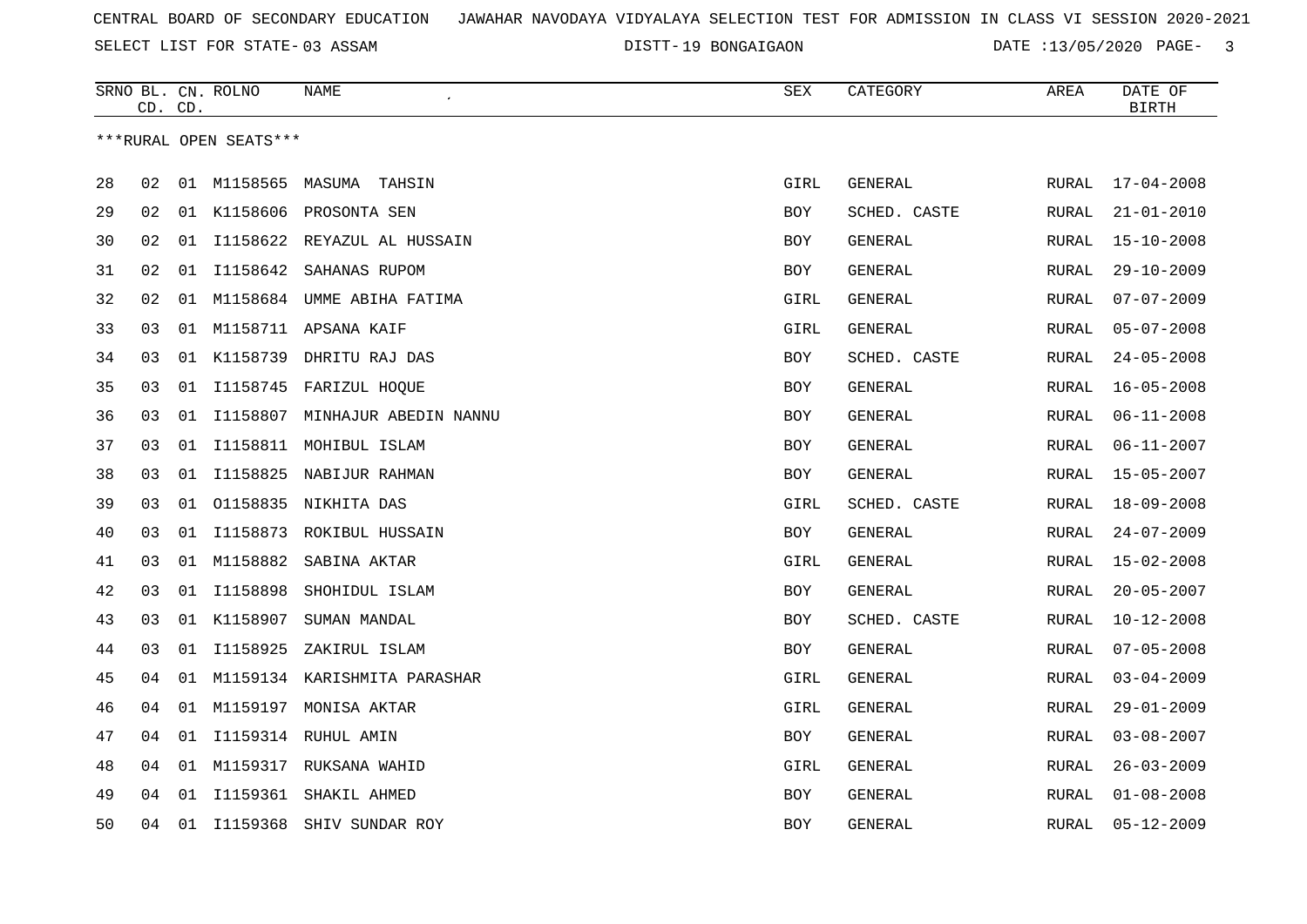| CENTRAL BOARD OF SECONDARY EDUCATION – JAWAHAR NAVODAYA VIDYALAYA SELECTION TEST FOR ADMISSION IN CLASS VI SESSION 2020-2021 |  |  |  |  |  |  |  |
|------------------------------------------------------------------------------------------------------------------------------|--|--|--|--|--|--|--|
|------------------------------------------------------------------------------------------------------------------------------|--|--|--|--|--|--|--|

SELECT LIST FOR STATE- DISTT- 03 ASSAM

DISTT-19 BONGAIGAON DATE :13/05/2020 PAGE- 4

|    | SRNO BL. CN. ROLNO<br>CD. CD. |             | NAME                                    | SEX         | CATEGORY     | AREA          | DATE OF<br><b>BIRTH</b> |
|----|-------------------------------|-------------|-----------------------------------------|-------------|--------------|---------------|-------------------------|
|    | NO. OF CANDIDATE : 30         |             |                                         |             |              |               |                         |
|    |                               |             |                                         |             |              |               |                         |
|    |                               |             |                                         |             |              |               |                         |
|    |                               |             | ***RURAL SCHEDULED CASTE OUOTA SEATS*** |             |              |               |                         |
| 51 | 02                            |             | 01 01158497 BARNIKA BARMAN              | GIRL        | SCHED. CASTE | RURAL         | $22 - 11 - 2008$        |
| 52 | 02                            |             | 01 K1158510 DIPAK SARKAR                | BOY         | SCHED. CASTE | RURAL         | $15 - 07 - 2008$        |
| 53 | 02                            |             | 01 01158533 HIRAMONI DAS                | GIRL        | SCHED. CASTE | RURAL         | $16 - 12 - 2008$        |
| 54 | 02                            |             | 01 K1158534 HRIDAY SARKAR               | <b>BOY</b>  | SCHED. CASTE | RURAL         | $03 - 01 - 2010$        |
| 55 | 02                            | 01 K1158620 | RANJIT SARKAR                           | <b>BOY</b>  | SCHED. CASTE | <b>RURAL</b>  | $06 - 11 - 2009$        |
| 56 | 04<br>01                      |             | K1158956 AMRIT SARKAR                   | BOY         | SCHED. CASTE | ${\tt RURAL}$ | $02 - 10 - 2007$        |
| 57 | 01<br>04                      | K1159099    | JAYANTA KR DAS                          | BOY         | SCHED. CASTE | RURAL         | $11 - 03 - 2009$        |
| 58 | 04<br>01                      | K1159240    | PANKAJ KUMAR SARKAR                     | BOY         | SCHED. CASTE | RURAL         | $31 - 01 - 2008$        |
| 59 | 04                            |             | 01  01159385  SUNU  BARMAN              | GIRL        | SCHED. CASTE | RURAL         | $12 - 04 - 2008$        |
|    | NO. OF CANDIDATE : 9          |             |                                         |             |              |               |                         |
|    |                               |             |                                         |             |              |               |                         |
|    |                               |             |                                         |             |              |               |                         |
|    |                               |             | *** RURAL BACKWARD CLASS QUOTA SEATS*** |             |              |               |                         |
|    |                               |             |                                         |             |              |               |                         |
| 60 | 01                            |             | 01 J1158237 BITUPAN NATH                | BOY         | O B C        | RURAL         | $19 - 01 - 2009$        |
| 61 | 01                            |             | 01 N1158238 BONTI PATHAK                | GIRL        | O B C        | RURAL         | $29 - 12 - 2009$        |
| 62 | 01                            |             | 01 N1158292 HIYAMONI NATH               | GIRL        | O B C        | RURAL         | $10 - 11 - 2009$        |
| 63 | 01                            |             | 01 N1158321 KRIPASHREE RAJBONGSHI       | GIRL        | O B C        | RURAL         | $21 - 01 - 2009$        |
| 64 | 01                            | 01 N1158420 | SAGARIKA RAY                            | GIRL        | O B C        | RURAL         | $05 - 09 - 2009$        |
| 65 | 01                            |             | 01 J1158436 SIMANTA RAY                 | BOY         | O B C        | RURAL         | $16 - 12 - 2007$        |
| 66 | 02                            |             | 01 N1158509 DHRITI REKHA RAY            | <b>GIRL</b> | O B C        | RURAL         | $04 - 11 - 2008$        |

67 02 01 J1158584 NABADEEP RAY 67 CHOOSE CONFIDENTIAL 28-02-2008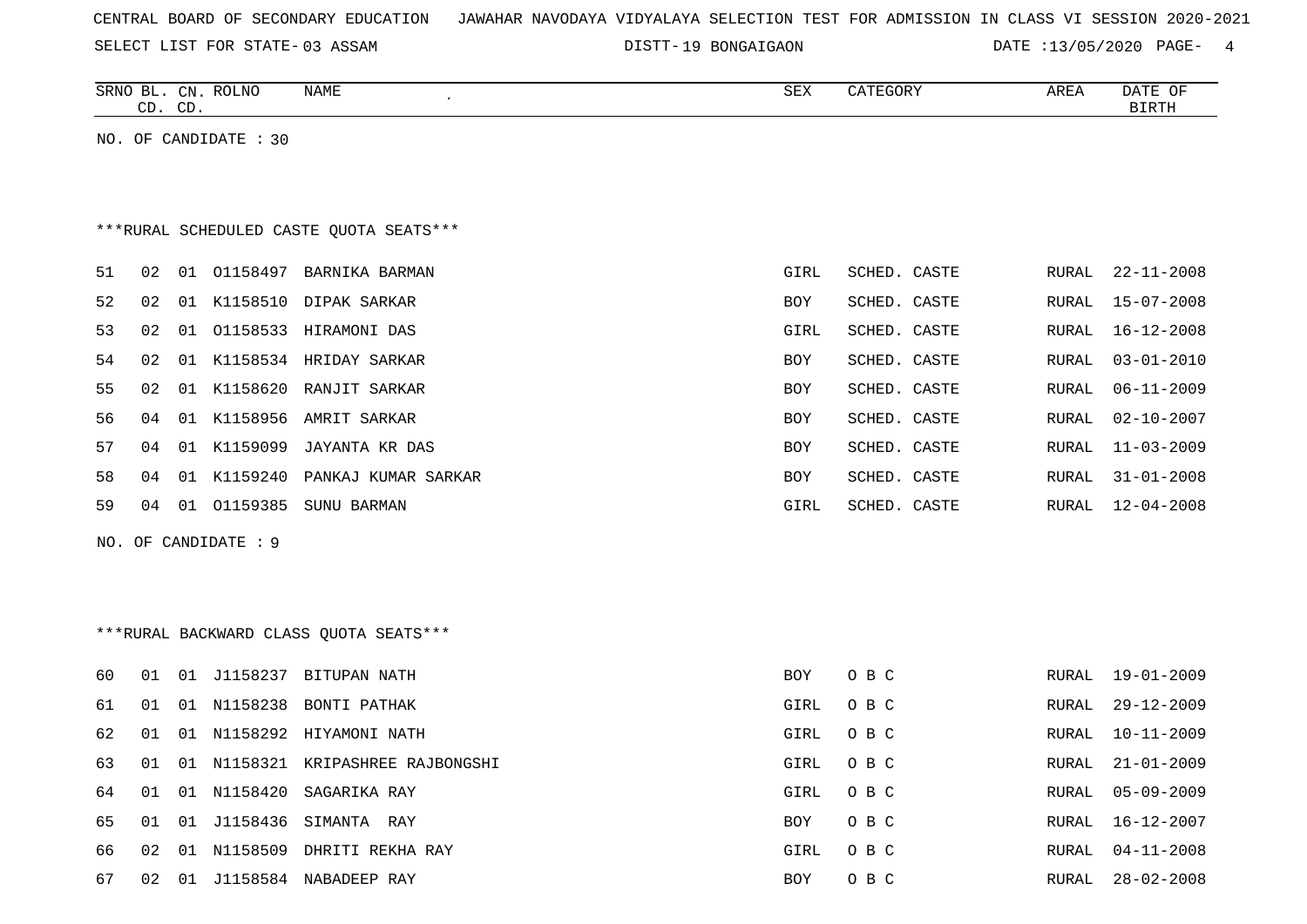SELECT LIST FOR STATE- DISTT- 03 ASSAM

DISTT-19 BONGAIGAON DATE :13/05/2020 PAGE- 5

|     |    | CD. CD. | SRNO BL. CN. ROLNO | <b>NAME</b>                             | <b>SEX</b> | CATEGORY     | AREA  | DATE OF<br><b>BIRTH</b> |
|-----|----|---------|--------------------|-----------------------------------------|------------|--------------|-------|-------------------------|
|     |    |         |                    | *** RURAL BACKWARD CLASS QUOTA SEATS*** |            |              |       |                         |
| 68  | 02 |         | 01 N1158677        | SUSHMITA SARKAR                         | GIRL       | O B C        | RURAL | $01 - 01 - 2009$        |
| 69  | 03 |         | 01 J1158767        | JONJIT DAS                              | <b>BOY</b> | O B C        | RURAL | $07 - 01 - 2009$        |
| 70  | 04 |         |                    | 01 J1158998 BIKASH BARMAN               | <b>BOY</b> | O B C        | RURAL | $20 - 04 - 2008$        |
| 71  | 04 | 01      | J1159015           | DAPANJIT BARMAN                         | <b>BOY</b> | O B C        | RURAL | $11 - 08 - 2009$        |
| 72  | 04 | 01      | J1159027           | DHANMON RAY                             | <b>BOY</b> | O B C        | RURAL | $16 - 04 - 2009$        |
| 73  | 04 | 01      | J1159078           | HRIDAY BIJOY RAY                        | <b>BOY</b> | O B C        | RURAL | $18 - 03 - 2008$        |
| 74  | 04 | 01      | J1159201           | MONJIT BARMAN                           | <b>BOY</b> | O B C        | RURAL | $05 - 06 - 2007$        |
| 75  | 04 |         | 01 J1159343        | SANIDHYA PAUL                           | <b>BOY</b> | O B C        | RURAL | $13 - 06 - 2009$        |
| NO. |    |         | OF CANDIDATE : 16  |                                         |            |              |       |                         |
|     |    |         |                    |                                         |            |              |       |                         |
|     |    |         |                    | ***RURAL SCHEDULED TRIBE QUOTA SEATS*** |            |              |       |                         |
| 76  | 01 |         | 01 L1158288        | HARISH KR RABHA                         | <b>BOY</b> | SCHED. TRIBE | RURAL | $08 - 02 - 2009$        |
| 77  | 01 |         | 01 L1158320        | KISOR RABHA                             | <b>BOY</b> | SCHED. TRIBE | RURAL | $30 - 07 - 2008$        |
| 78  | 01 |         | 01 P1158387        | PRIOSHMITA RABHA                        | GIRL       | SCHED. TRIBE | RURAL | $01 - 06 - 2009$        |
| 79  | 01 |         |                    | 01 L1158405 RICKY BASUMATARY            | <b>BOY</b> | SCHED. TRIBE | RURAL | $28 - 07 - 2009$        |

80 03 01 P1158725 BARNALI BORO GIRL SCHED. TRIBE RURAL 18-10-2008

NO. OF CANDIDATE : 5

TOTAL SELECTED CANDIDATE : 80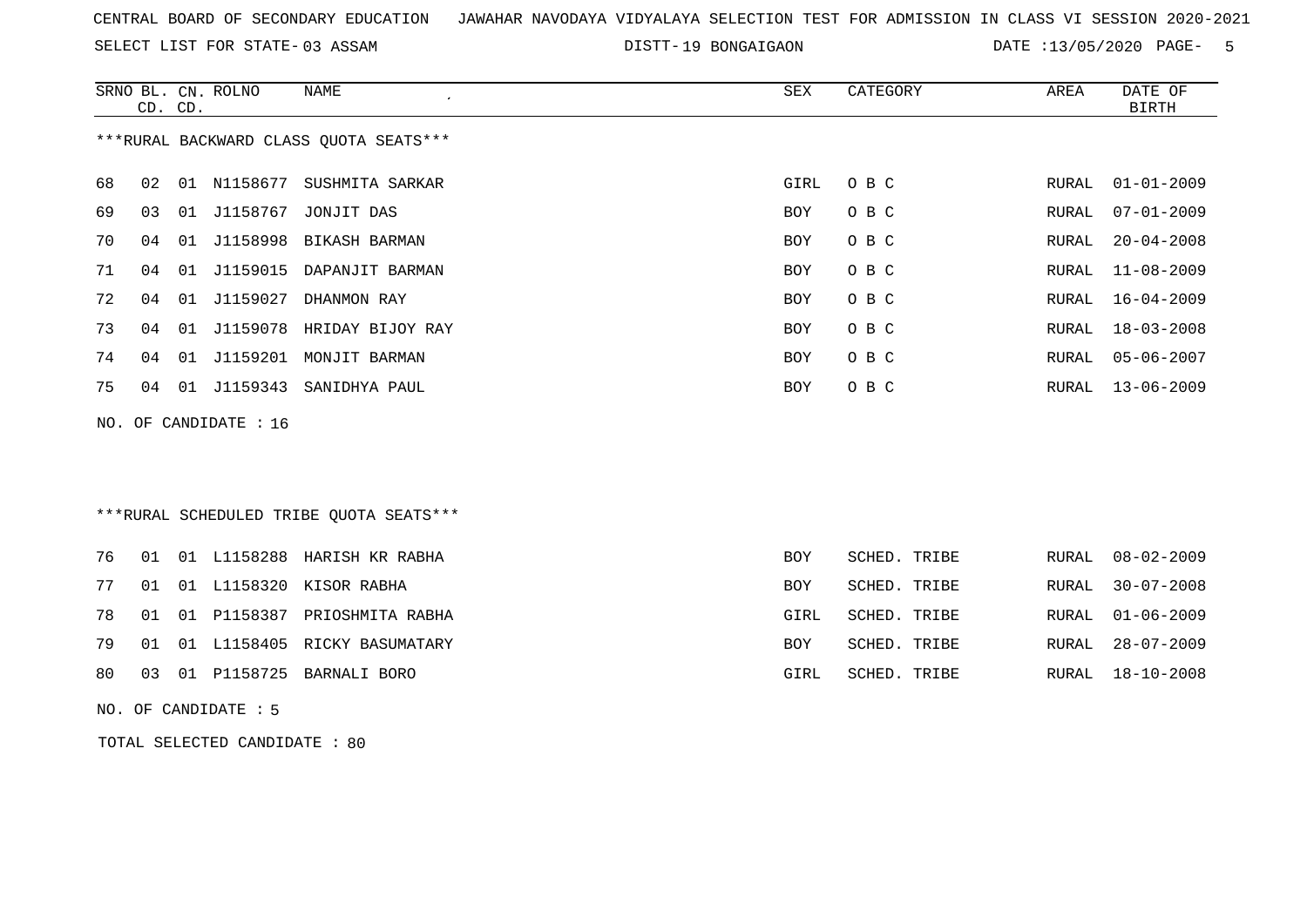SELECT LIST FOR STATE- DISTT- 03 ASSAM

20 DHEMAJI DATE :13/05/2020 PAGE- 1

|    |    | CD. CD. | SRNO BL. CN. ROLNO   | NAME                                   | ${\tt SEX}$ | CATEGORY     | AREA  | DATE OF<br><b>BIRTH</b> |
|----|----|---------|----------------------|----------------------------------------|-------------|--------------|-------|-------------------------|
|    |    |         | ***OPEN UR SEATS***  |                                        |             |              |       |                         |
| 1  | 01 |         |                      | 02 L1159798 JOHAN DOLEY                | BOY         | SCHED. TRIBE | RURAL | $24 - 05 - 2008$        |
| 2  | 02 |         | 01 L1160721          | DANCHURANG NARZARY                     | BOY         | SCHED. TRIBE | RURAL | $16 - 02 - 2008$        |
| 3  | 02 |         | 01 L1160839          | KARMABIR NARZARY                       | BOY         | SCHED. TRIBE | RURAL | $05 - 03 - 2009$        |
| 4  | 02 |         |                      | 01 N1160845 KIRON GOHAIN               | GIRL        | O B C        | RURAL | 12-09-2007              |
|    |    |         | NO. OF CANDIDATE : 4 |                                        |             |              |       |                         |
|    |    |         |                      |                                        |             |              |       |                         |
|    |    |         |                      | ***OPEN SCHEDULED CASTE QUOTA SEATS*** |             |              |       |                         |
| 5  | 01 |         |                      | 01 C1159592 CHETON MANDOL              | BOY         | SCHED. CASTE | URBAN | $02 - 05 - 2007$        |
| 6  | 01 |         | 03 K1160339          | RANJOY BISWAS                          | BOY         | SCHED. CASTE | RURAL | $26 - 02 - 2008$        |
| 7  | 02 |         | 01 01160650 BABY DAS |                                        | GIRL        | SCHED. CASTE | RURAL | $07 - 12 - 2008$        |
|    |    |         | NO. OF CANDIDATE : 3 |                                        |             |              |       |                         |
|    |    |         |                      |                                        |             |              |       |                         |
|    |    |         |                      | ***OPEN DISABLED QUOTA SEATS***        |             |              |       |                         |
| 8  | 03 |         |                      | 01 P1161258 BHUMIKA DOLEY              | GIRL        | SCHED. TRIBE |       | RURAL 25-04-2009        |
|    |    |         | NO. OF CANDIDATE : 1 |                                        |             |              |       |                         |
|    |    |         |                      |                                        |             |              |       |                         |
|    |    |         |                      | *** OPEN BACKWARD CLASS QUOTA SEATS*** |             |              |       |                         |
| 9  | 01 |         |                      | 01 J1159647 DIMPUL GOHAIN              | BOY         | O B C        |       | RURAL 18-06-2009        |
| 10 | 01 |         |                      | 01 N1159740 HIMAKHI KALITA             | GIRL        | O B C        | RURAL | 12-10-2009              |
| 11 |    |         |                      | 01 02 N1159851 KAKALI KONWAR           | GIRL        | O B C        |       | RURAL 20-01-2008        |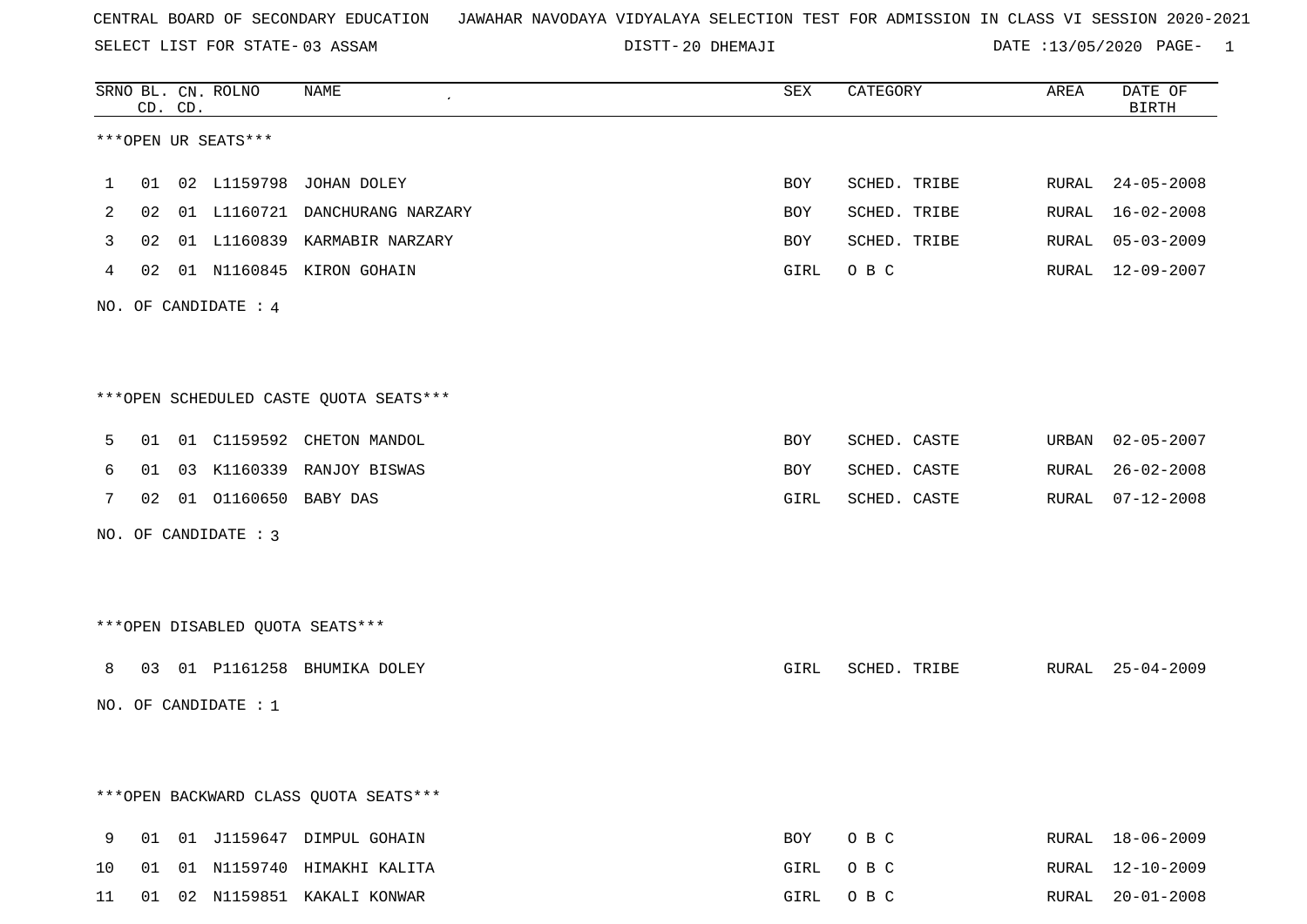SELECT LIST FOR STATE- DISTT- 03 ASSAM

20 DHEMAJI DATE :13/05/2020 PAGE- 2

|                                        |    | CD. CD. | SRNO BL. CN. ROLNO | NAME                                   | SEX  | CATEGORY     | AREA  | DATE OF<br><b>BIRTH</b> |  |  |  |  |
|----------------------------------------|----|---------|--------------------|----------------------------------------|------|--------------|-------|-------------------------|--|--|--|--|
|                                        |    |         |                    | *** OPEN BACKWARD CLASS QUOTA SEATS*** |      |              |       |                         |  |  |  |  |
| 12                                     | 01 |         |                    | 03 N1160414 RUNJUN PHUKAN              | GIRL | O B C        | RURAL | $11 - 07 - 2008$        |  |  |  |  |
| 13                                     | 02 |         | 01 J1160802        | JAGDISH NEWAR                          | BOY  | O B C        | RURAL | $25 - 01 - 2009$        |  |  |  |  |
| NO. OF CANDIDATE : 5                   |    |         |                    |                                        |      |              |       |                         |  |  |  |  |
|                                        |    |         |                    |                                        |      |              |       |                         |  |  |  |  |
| ***OPEN SCHEDULED TRIBE QUOTA SEATS*** |    |         |                    |                                        |      |              |       |                         |  |  |  |  |
| 14                                     | 01 |         |                    | 02 L1159815 JUNJYOTI PEGU              | BOY  | SCHED. TRIBE | RURAL | $03 - 12 - 2008$        |  |  |  |  |
| 15                                     | 01 | 03      |                    | P1160326 RAKHEE SONOWAL                | GIRL | SCHED. TRIBE | RURAL | $04 - 12 - 2007$        |  |  |  |  |
| 16                                     | 02 |         |                    | 01 L1160624 ABHIJIT PATIRI             | BOY  | SCHED. TRIBE | RURAL | $02 - 06 - 2008$        |  |  |  |  |
| 17                                     | 02 |         |                    | 01 P1160783 GOYSRI BASUMATARY          | GIRL | SCHED. TRIBE | RURAL | $18 - 03 - 2008$        |  |  |  |  |
| 18                                     | 03 |         |                    | 01 L1161335 DINESH PEGU                | BOY  | SCHED. TRIBE | RURAL | $24 - 08 - 2007$        |  |  |  |  |
| 19                                     | 03 |         |                    | 02 L1161480 LAZER DOLEY                | BOY  | SCHED. TRIBE | RURAL | $01 - 06 - 2008$        |  |  |  |  |
| 20                                     | 03 | 02      | P1161758           | TINA PEGU                              | GIRL | SCHED. TRIBE | RURAL | $10 - 12 - 2009$        |  |  |  |  |
| NO. OF CANDIDATE : 7                   |    |         |                    |                                        |      |              |       |                         |  |  |  |  |
|                                        |    |         |                    |                                        |      |              |       |                         |  |  |  |  |
|                                        |    |         |                    |                                        |      |              |       |                         |  |  |  |  |
| ***RURAL OPEN SEATS***                 |    |         |                    |                                        |      |              |       |                         |  |  |  |  |
| 21                                     | 01 |         | 01 N1159623        | DENEE KONCH                            | GIRL | O B C        | RURAL | 13-01-2008              |  |  |  |  |
| 22                                     | 01 |         |                    | 01 P1159625 DESDIMANA PEGU             | GIRL | SCHED. TRIBE | RURAL | $05 - 11 - 2008$        |  |  |  |  |
| 23                                     | 01 |         |                    | 01 L1159635 DHIRAJ PEGU                | BOY  | SCHED. TRIBE | RURAL | $02 - 11 - 2009$        |  |  |  |  |
| 24                                     | 01 |         |                    | 02 J1159759 ISHANT SAIKIA              | BOY  | O B C        | RURAL | $09 - 10 - 2007$        |  |  |  |  |
| 25                                     | 01 |         |                    | 02 L1159793 JISHU KUTUM                | BOY  | SCHED. TRIBE | RURAL | $30 - 12 - 2008$        |  |  |  |  |
| 26                                     | 01 | 02      |                    | N1160033 MISS RIMI CHUTIA              | GIRL | O B C        | RURAL | $21 - 09 - 2009$        |  |  |  |  |
| 27                                     | 01 |         |                    | 03 J1160588 TULUMONI KONCH             | BOY  | O B C        | RURAL | $21 - 06 - 2007$        |  |  |  |  |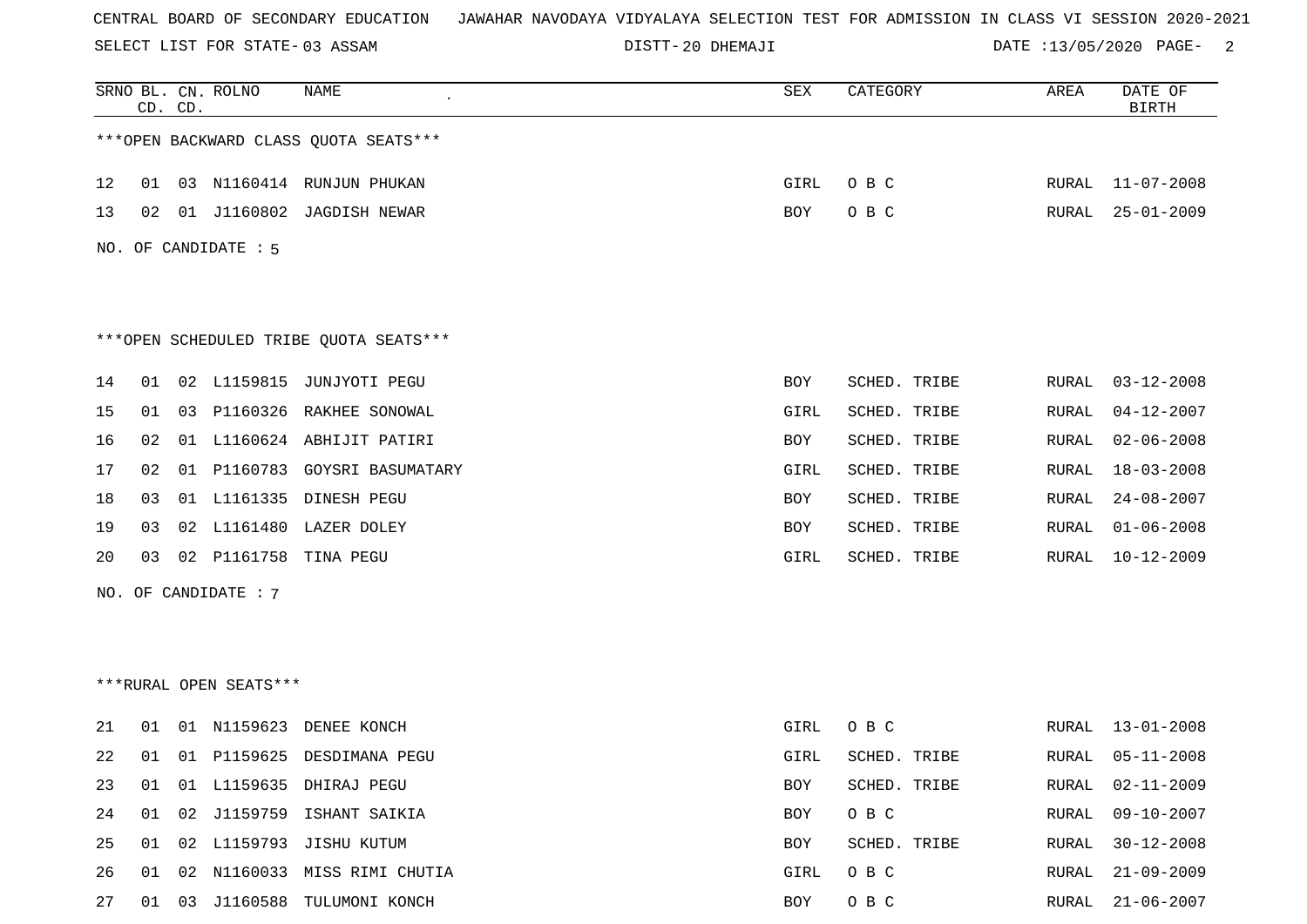20 DHEMAJI DATE :13/05/2020 PAGE- 3

|    |    | CD. CD. | SRNO BL. CN. ROLNO     | NAME                                     | <b>SEX</b> | CATEGORY     | AREA  | DATE OF<br><b>BIRTH</b> |
|----|----|---------|------------------------|------------------------------------------|------------|--------------|-------|-------------------------|
|    |    |         | ***RURAL OPEN SEATS*** |                                          |            |              |       |                         |
| 28 | 02 |         | 01 P1160661            | BENI ELIZABETH DOLEY                     | GIRL       | SCHED. TRIBE | RURAL | $02 - 01 - 2008$        |
| 29 | 02 |         |                        | 01 P1160716 CHARINA BASUMATARY           | GIRL       | SCHED. TRIBE | RURAL | $28 - 09 - 2007$        |
| 30 | 02 | 02      |                        | P1161180 YANSI NAKE                      | GIRL       | SCHED. TRIBE | RURAL | $18 - 05 - 2009$        |
| 31 | 03 | 01      |                        | J1161181 ABDUL AYAN ALI                  | <b>BOY</b> | O B C        | RURAL | $05 - 03 - 2008$        |
| 32 | 03 | 01      |                        | L1161391 HIROK JYOTI KULI                | BOY        | SCHED. TRIBE | RURAL | $15 - 07 - 2008$        |
| 33 | 03 |         |                        | 02 L1161562 NEEL DOLEY                   | <b>BOY</b> | SCHED. TRIBE | RURAL | $01 - 11 - 2008$        |
| 34 | 03 |         |                        | 02 P1161563 NEHA PEGU                    | GIRL       | SCHED. TRIBE | RURAL | $27 - 07 - 2007$        |
|    |    |         | NO. OF CANDIDATE : 14  |                                          |            |              |       |                         |
|    |    |         |                        |                                          |            |              |       |                         |
|    |    |         |                        |                                          |            |              |       |                         |
|    |    |         |                        | *** RURAL SCHEDULED CASTE QUOTA SEATS*** |            |              |       |                         |
| 35 | 01 | 01      |                        | O1159730 HEMA MALAH                      | GIRL       | SCHED. CASTE | RURAL | $24 - 09 - 2008$        |
| 36 | 02 | 01      |                        | 01160648 ASHMA DAS                       | GIRL       | SCHED. CASTE | RURAL | $22 - 03 - 2009$        |
| 37 | 02 | 01      |                        | K1160705 BISWAJIT DAS                    | <b>BOY</b> | SCHED. CASTE | RURAL | $10 - 01 - 2008$        |
| 38 | 02 | 02      |                        | 01161123 SUMITRA SUTRADHAR               | GIRL       | SCHED. CASTE | RURAL | $07 - 09 - 2008$        |
| 39 | 03 | 01      | 01161406               | JANABI SORAHIA                           | GIRL       | SCHED. CASTE | RURAL | $01 - 01 - 2010$        |
| 40 | 03 | 01      |                        | 01161460 KHUSBU SORAHIA                  | GIRL       | SCHED. CASTE | RURAL | $07 - 12 - 2008$        |
| 41 | 03 | 02      | L1161499               | MANASH DOLEY                             | BOY        | SCHED. TRIBE | RURAL | $28 - 04 - 2010$        |
| 42 | 03 | 02      |                        | K1161593 PAPPU PATHAK                    | BOY        | SCHED. CASTE | RURAL | $09 - 01 - 2009$        |
| 43 | 03 | 02      |                        | O1161717 SEEMA DAS                       | GIRL       | SCHED. CASTE | RURAL | $13 - 07 - 2009$        |
|    |    |         | NO. OF CANDIDATE : 9   |                                          |            |              |       |                         |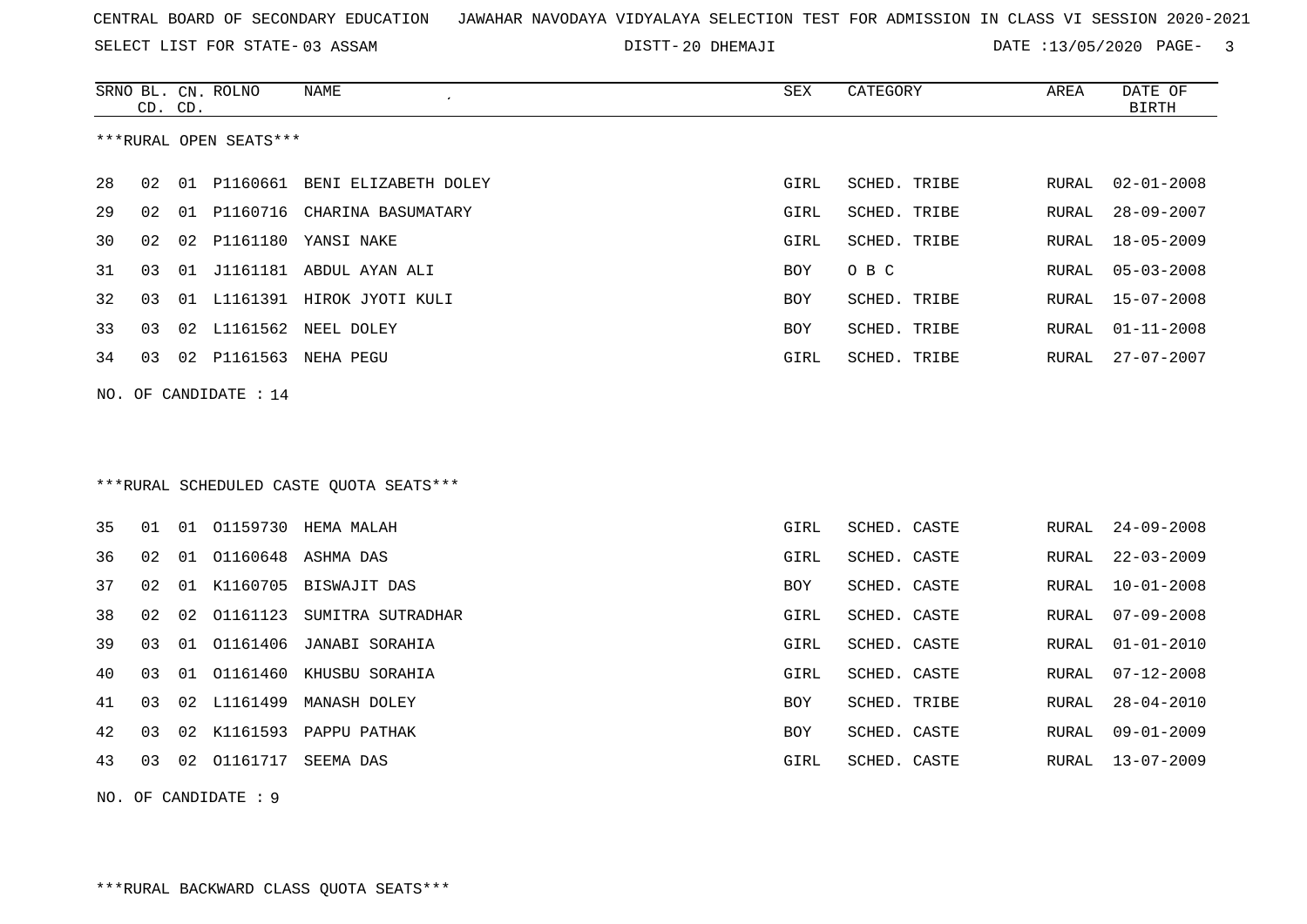SELECT LIST FOR STATE- DISTT- 03 ASSAM

20 DHEMAJI DATE :13/05/2020 PAGE- 4

|    |    | CD. CD.        | SRNO BL. CN. ROLNO | <b>NAME</b>                            | SEX        | CATEGORY | AREA  | DATE OF<br><b>BIRTH</b> |
|----|----|----------------|--------------------|----------------------------------------|------------|----------|-------|-------------------------|
|    |    |                |                    | ***RURAL BACKWARD CLASS OUOTA SEATS*** |            |          |       |                         |
| 44 | 01 | 01             |                    | J1159464 ARINDOM BORBHUYAN             | <b>BOY</b> | O B C    | RURAL | $12 - 11 - 2008$        |
| 45 | 01 |                |                    | 01 N1159511 BHARGABI DUTTA             | GIRL       | O B C    | RURAL | $19 - 10 - 2008$        |
| 46 | 01 | 01             |                    | J1159534 BIKASH LIMBU                  | <b>BOY</b> | O B C    | RURAL | $23 - 10 - 2007$        |
| 47 | 01 | 01             |                    | J1159556 BISHNUJYOTI SAIKIA            | <b>BOY</b> | O B C    | RURAL | $12 - 02 - 2009$        |
| 48 | 01 |                |                    | 01 N1159574 BYAPTI ARANDHARA           | GIRL       | O B C    | RURAL | $14 - 06 - 2008$        |
| 49 | 01 | 01             |                    | J1159650 DIPANKAR HANDIQUE             | BOY        | O B C    | RURAL | $13 - 07 - 2009$        |
| 50 | 01 | 01             | J1159714           | GUNINDRA NARAYAN KALITA                | BOY        | O B C    | RURAL | $21 - 02 - 2009$        |
| 51 | 01 | 0 <sub>3</sub> | J1160241           | PRANJAL BORUAH                         | <b>BOY</b> | O B C    | RURAL | $10 - 03 - 2009$        |
| 52 | 01 | 03             | J1160331           | RAM MEDHI                              | <b>BOY</b> | O B C    | RURAL | $23 - 08 - 2009$        |
| 53 | 01 | 03             | J1160490           | SONMOINA NATH                          | BOY        | O B C    | RURAL | $10 - 11 - 2008$        |
| 54 | 01 | 03             | J1160507           | SRI MANAV MRIGANK SAIKIA               | BOY        | O B C    | RURAL | $21 - 08 - 2009$        |
| 55 | 01 | 03             | J1160510           | SRI NARUTTAM SAIKIA                    | BOY        | O B C    | RURAL | $10 - 11 - 2009$        |
| 56 | 01 | 03             | N1160556           | TARALI KONCH                           | GIRL       | O B C    | RURAL | $14 - 07 - 2008$        |
| 57 | 01 | 03             | J1160577           | TRIDIP BORAH                           | <b>BOY</b> | O B C    | RURAL | $20 - 06 - 2009$        |
| 58 | 03 | 01             |                    | J1161302 DEBASHIS ROY                  | <b>BOY</b> | O B C    | RURAL | $24 - 01 - 2009$        |
| 59 | 03 | 02             | J1161762           | TOM PEGU                               | BOY        | O B C    | RURAL | $27 - 11 - 2008$        |
|    |    |                |                    |                                        |            |          |       |                         |

NO. OF CANDIDATE : 16

\*\*\*RURAL SCHEDULED TRIBE QUOTA SEATS\*\*\*

| 60    |  | 01 01 P1159438 ANANYA HAZARIKA     | GIRL | SCHED. TRIBE |       | RURAL 23-08-2009 |
|-------|--|------------------------------------|------|--------------|-------|------------------|
|       |  | 61 01 01 P1159439 ANGKHITA LALUNG  | GIRL | SCHED. TRIBE |       | RURAL 19-09-2008 |
|       |  | 62 01 01 L1159728 HEMADHAR MISSONG | BOY  | SCHED. TRIBE |       | RURAL 28-11-2008 |
|       |  | 63 01 01 L1159732 HEMANTA MILI     | BOY  | SCHED. TRIBE | RURAL | 10-02-2008       |
| 64 01 |  | 02 L1159758 INDIBOR DEORI          | BOY  | SCHED. TRIBE |       | RURAL 01-07-2007 |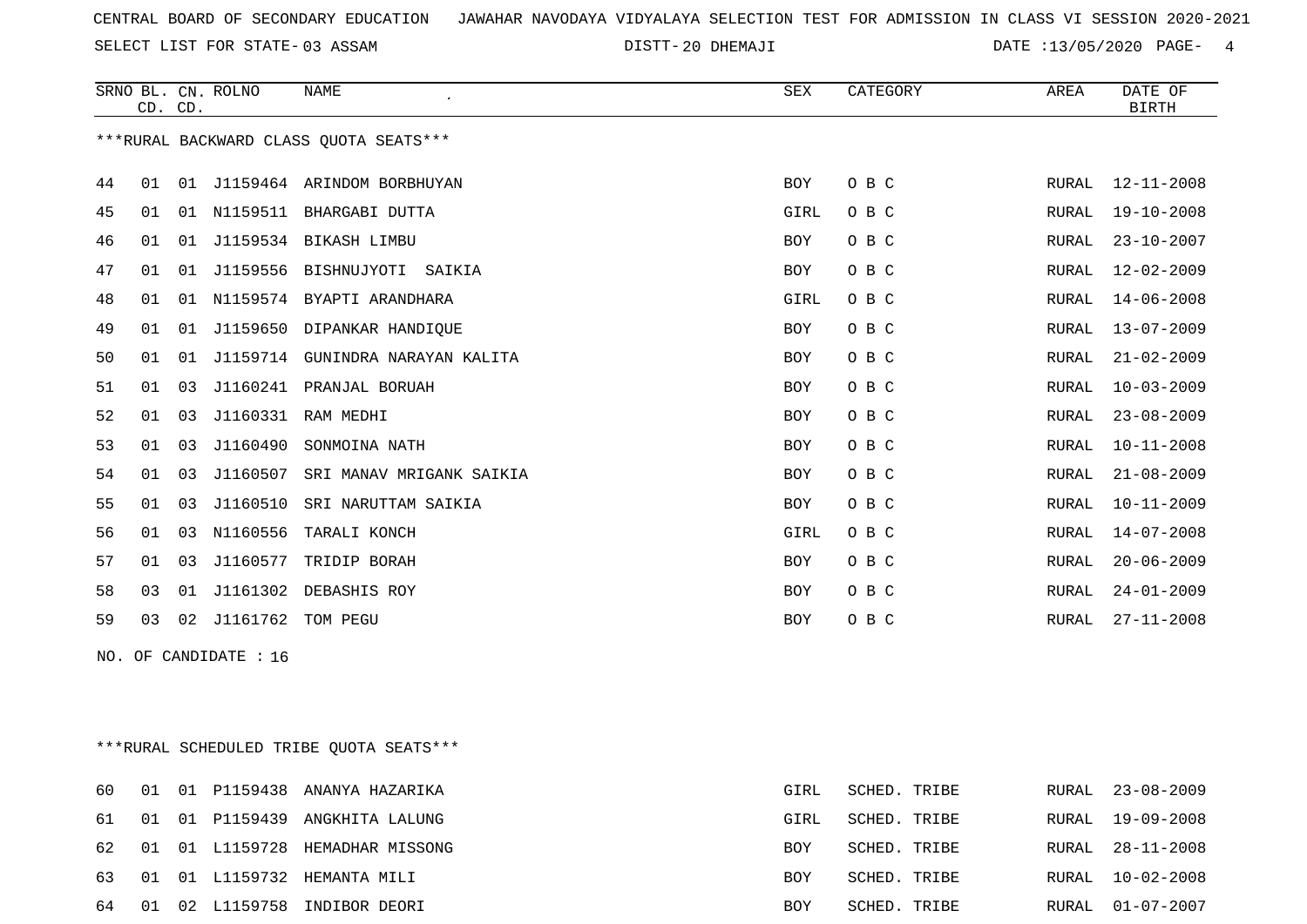SELECT LIST FOR STATE- DISTT- 03 ASSAM

20 DHEMAJI DATE :13/05/2020 PAGE- 5

|         |               | CD. CD. | SRNO BL. CN. ROLNO | <b>NAME</b>                             | SEX        | CATEGORY     | AREA         | DATE OF<br><b>BIRTH</b> |
|---------|---------------|---------|--------------------|-----------------------------------------|------------|--------------|--------------|-------------------------|
|         |               |         |                    | ***RURAL SCHEDULED TRIBE OUOTA SEATS*** |            |              |              |                         |
| 65      | 01            |         | 02 L1159806        | JOYPRAKASH PAIT                         | <b>BOY</b> | SCHED. TRIBE | RURAL        | $05 - 02 - 2008$        |
| 66      | 01            | 02      | P1159810           | JUGYASHREE SONOWAL                      | GIRL       | SCHED. TRIBE | <b>RURAL</b> | $04 - 10 - 2008$        |
| 67      | 01            |         |                    | 03 L1160397 ROHIT PAZING                | BOY        | SCHED. TRIBE | <b>RURAL</b> | $02 - 01 - 2008$        |
| 68      | 01            |         |                    | 03 L1160408 RUHANJIT NARAH              | BOY        | SCHED. TRIBE | RURAL        | $30 - 01 - 2008$        |
| 69      | 01            | 03      |                    | L1160421 RUWAT JYOTI TAID               | BOY        | SCHED. TRIBE | <b>RURAL</b> | $02 - 08 - 2008$        |
| 70      | 01            | 03      | L1160424           | SACHI KUMAR TAID                        | <b>BOY</b> | SCHED. TRIBE | RURAL        | $27 - 10 - 2008$        |
| 71      | 01            | 03      | L1160575           | TREEDIP MILI                            | BOY        | SCHED. TRIBE | <b>RURAL</b> | $04 - 08 - 2008$        |
| 72      | 02            |         | 01 P1160901        | MANIKA BASUMATARY                       | GIRL       | SCHED. TRIBE | <b>RURAL</b> | $09 - 06 - 2008$        |
| 73      | 03            | 01      | L1161197           | AMAN DOLEY                              | <b>BOY</b> | SCHED. TRIBE | <b>RURAL</b> | $30 - 09 - 2007$        |
| 74      | 03            |         | 01 L1161338        | DIPANGKAR KUMBANG                       | BOY        | SCHED. TRIBE | <b>RURAL</b> | $15 - 09 - 2008$        |
| 75      | 03            | 01      | P1161357           | DOROTHY PEGU                            | GIRL       | SCHED. TRIBE | <b>RURAL</b> | $02 - 08 - 2008$        |
| 76      | 03            |         |                    | 01 P1161379 HANGMA BASUMATARY           | GIRL       | SCHED. TRIBE | <b>RURAL</b> | $05 - 10 - 2007$        |
| 77      | 03            |         |                    | 01 P1161387 HIMADRI MILI                | GIRL       | SCHED. TRIBE | <b>RURAL</b> | $28 - 08 - 2008$        |
| 78      | 03            |         | 01 L1161422        | JOHN PEGU                               | <b>BOY</b> | SCHED. TRIBE | RURAL        | $19 - 08 - 2008$        |
| 79      | 03            | 02      |                    | P1161474 KUHIMA PATIR                   | GIRL       | SCHED. TRIBE | <b>RURAL</b> | $16 - 03 - 2008$        |
| 80      | 03            | 02      |                    | L1161491 MADHURJYA PEGU                 | <b>BOY</b> | SCHED. TRIBE | RURAL        | $04 - 08 - 2008$        |
| $- - -$ | $\sim$ $\sim$ |         |                    |                                         |            |              |              |                         |

NO. OF CANDIDATE : 21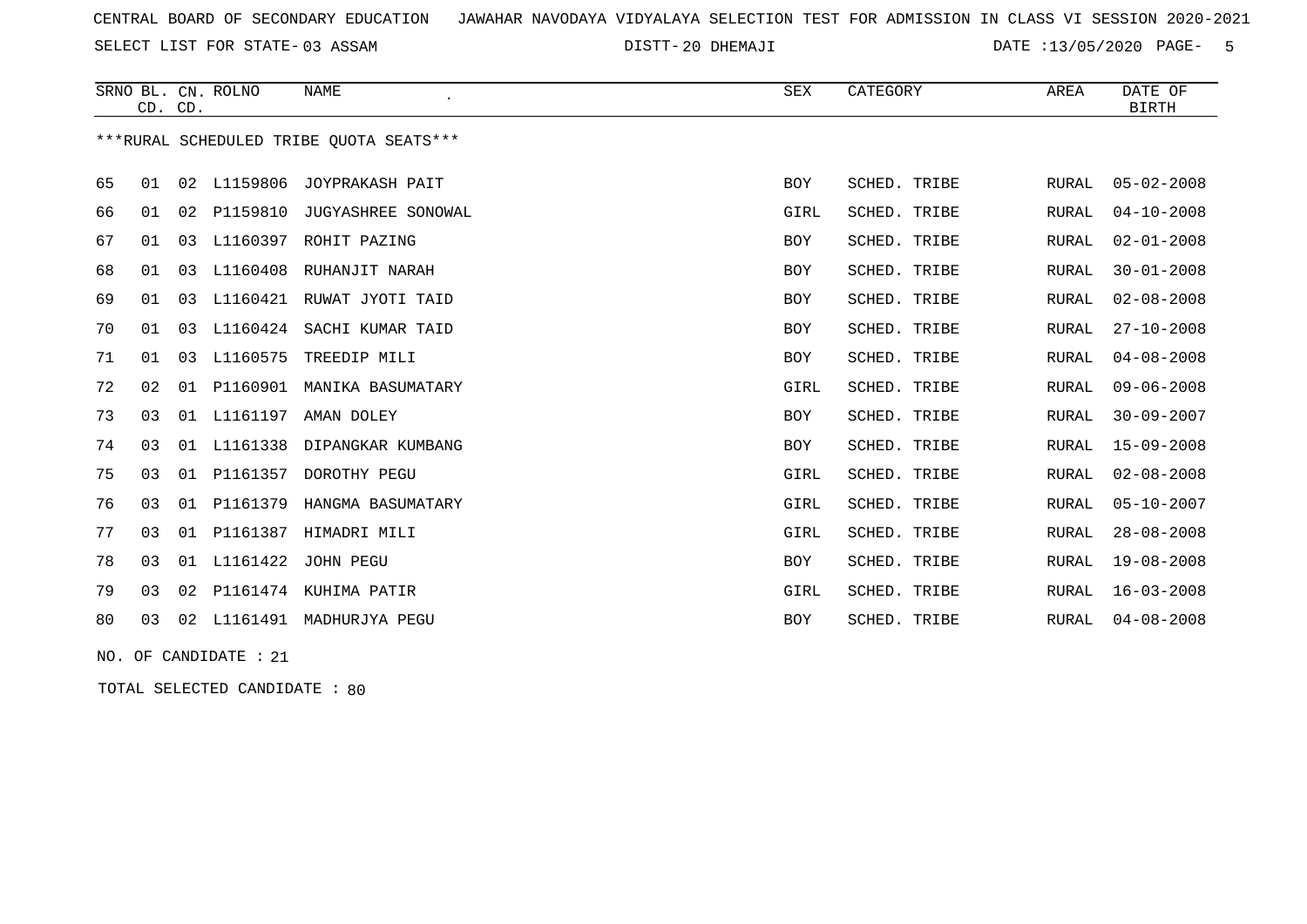SELECT LIST FOR STATE- DISTT- 03 ASSAM

21 CHIRANG DATE :13/05/2020 PAGE- 1

|    |    | CD. CD. | SRNO BL. CN. ROLNO     | NAME                                    | <b>SEX</b> | CATEGORY     | AREA  | DATE OF<br><b>BIRTH</b> |
|----|----|---------|------------------------|-----------------------------------------|------------|--------------|-------|-------------------------|
|    |    |         | ***OPEN UR SEATS***    |                                         |            |              |       |                         |
| 1  | 01 |         |                        | 01 I1161892 ASHADUL ALI                 | <b>BOY</b> | GENERAL      | RURAL | $20 - 09 - 2008$        |
| 2  | 01 |         |                        | 01 I1162061 DILWAR HUSSAIN              | <b>BOY</b> | GENERAL      | RURAL | $10 - 12 - 2009$        |
| 3  | 01 |         |                        | 01 L1162087 DWIDEN BASUMATARY           | <b>BOY</b> | SCHED. TRIBE | RURAL | $08 - 12 - 2008$        |
| 4  | 01 |         |                        | 01 M1162407 MEHTAJ SULTANA              | GIRL       | GENERAL      | RURAL | $20 - 04 - 2009$        |
| 5  | 02 |         |                        | 01 J1163006 ABHIMANYA BHATTARAI         | BOY        | O B C        | RURAL | $09 - 09 - 2007$        |
|    |    |         | NO. OF CANDIDATE $: 5$ |                                         |            |              |       |                         |
|    |    |         |                        |                                         |            |              |       |                         |
|    |    |         |                        |                                         |            |              |       |                         |
|    |    |         |                        | ***OPEN SCHEDULED CASTE QUOTA SEATS***  |            |              |       |                         |
| 6  | 01 |         |                        | 02 01162605 PRITI SARKAR                | GIRL       | SCHED. CASTE | RURAL | 19-03-2009              |
| 7  | 01 |         |                        | 02 01162606 PRIYA MANDAL                | GIRL       | SCHED. CASTE | RURAL | $14 - 09 - 2009$        |
| 8  | 02 |         |                        | 01 01163366 NANDITA SARKAR              | GIRL       | SCHED. CASTE | RURAL | $30 - 11 - 2009$        |
|    |    |         | NO. OF CANDIDATE : 3   |                                         |            |              |       |                         |
|    |    |         |                        |                                         |            |              |       |                         |
|    |    |         |                        |                                         |            |              |       |                         |
|    |    |         |                        | *** OPEN BACKWARD CLASS QUOTA SEATS *** |            |              |       |                         |
| 9  | 01 |         |                        | 01 F1161987 BITHIKA GHOSH               | GIRL       | O B C        | URBAN | $25 - 11 - 2008$        |
| 10 | 01 |         |                        | 01 J1162365 MANASH SUBEDI               | BOY        | O B C        | RURAL | $18 - 01 - 2008$        |
| 11 | 02 |         |                        | 01 N1163020 AKRITI KATWAL CHETRI        | GIRL       | O B C        | RURAL | $23 - 09 - 2008$        |
| 12 | 02 |         |                        | 01 J1163264 KARUNA RAY                  | BOY        | O B C        | RURAL | $21 - 05 - 2009$        |
| 13 | 02 |         |                        | 01 N1163566 SRIJANA POKHREL             | GIRL       | O B C        | RURAL | $27 - 09 - 2008$        |
|    |    |         |                        |                                         |            |              |       |                         |

NO. OF CANDIDATE : 5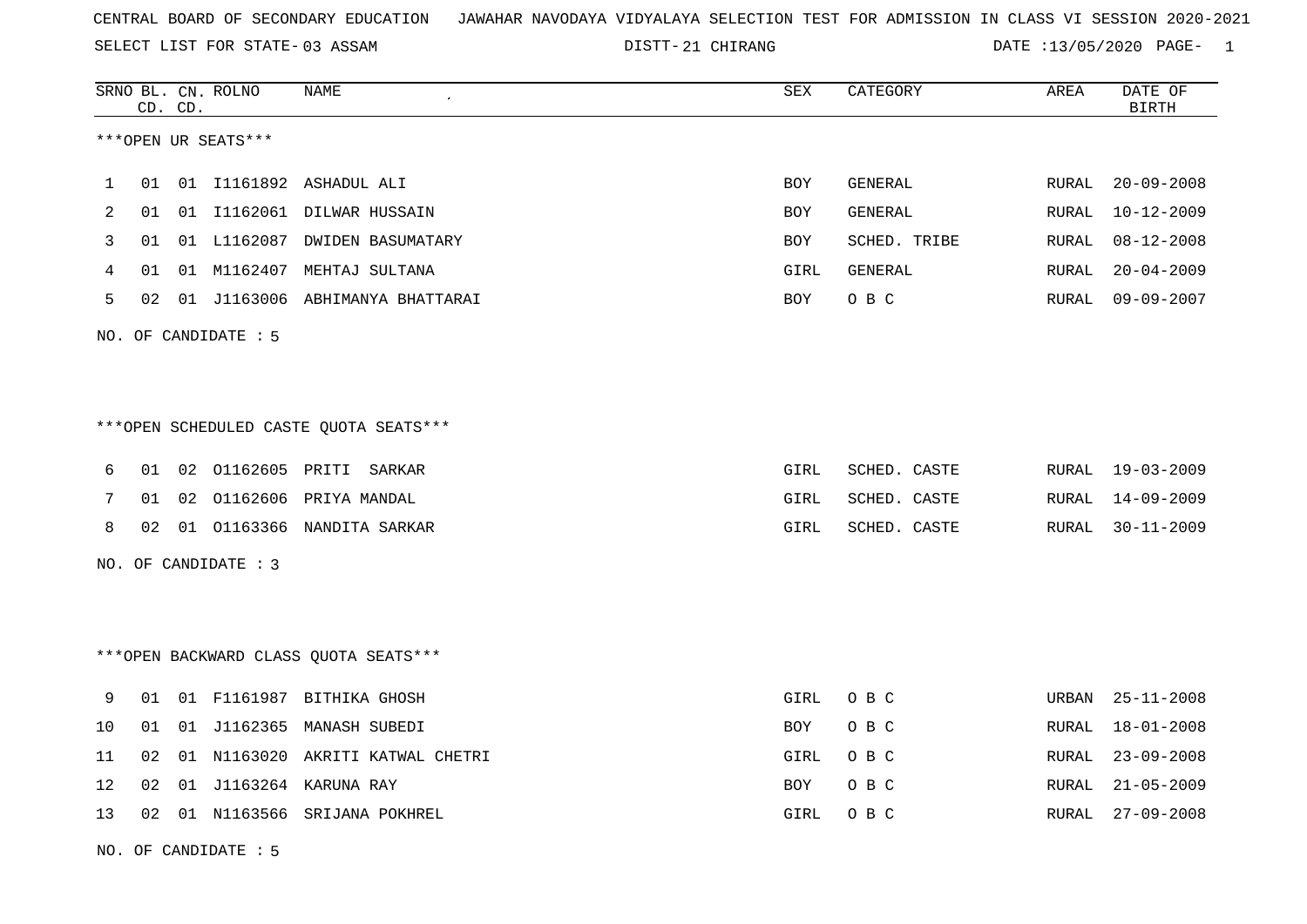SELECT LIST FOR STATE- DISTT- 03 ASSAM

DISTT-21 CHIRANG 2 DATE :13/05/2020 PAGE- 2

|    | CD. CD. |    | SRNO BL. CN. ROLNO | NAME                                   | SEX        | CATEGORY     | AREA  | DATE OF<br>BIRTH |
|----|---------|----|--------------------|----------------------------------------|------------|--------------|-------|------------------|
|    |         |    |                    | ***OPEN SCHEDULED TRIBE OUOTA SEATS*** |            |              |       |                  |
| 14 | 01      |    |                    | 01 L1161932 BHIM BASUMATARY            | BOY        | SCHED. TRIBE | RURAL | $25 - 01 - 2009$ |
| 15 | 01      | 02 | P1162877           | SONAMONI BRAHMA                        | GIRL       | SCHED. TRIBE | RURAL | $23 - 09 - 2009$ |
| 16 | 01      | 02 |                    | H1162971 TRISHNA RABHA                 | GIRL       | SCHED. TRIBE | URBAN | $18 - 05 - 2008$ |
| 17 | 02.     | 01 | P1163015           | AJOLITA BASUMATARY                     | GIRL       | SCHED. TRIBE | RURAL | $03 - 10 - 2009$ |
| 18 | 02      | 01 | D1163053           | ARAISWRANG BASUMATARY                  | <b>BOY</b> | SCHED. TRIBE | URBAN | 13-07-2008       |
| 19 | 02      | 01 | L1163438           | PWILAO BASUMATARY                      | BOY        | SCHED. TRIBE | RURAL | 11-10-2007       |
| 20 | 02      | 01 | P1163610           | TEZASHREE BASUMATARY                   | GIRL       | SCHED. TRIBE | RURAL | $23 - 10 - 2007$ |
|    |         |    |                    |                                        |            |              |       |                  |

NO. OF CANDIDATE : 7

### \*\*\*RURAL OPEN SEATS\*\*\*

| 21 | 01 | 01 |          | M1161839 AMRITA DEVI     | GIRL | GENERAL | RURAL | $31 - 05 - 2008$ |
|----|----|----|----------|--------------------------|------|---------|-------|------------------|
| 22 | 01 | 01 |          | I1161886 ARIFUL ISLAM    | BOY  | GENERAL | RURAL | 13-03-2010       |
| 23 | 01 | 01 | N1161921 | BEAUTI DAS               | GIRL | O B C   | RURAL | $26 - 01 - 2008$ |
| 24 | 01 | 01 | J1162030 | DEEPJYOTI DHAR           | BOY  | O B C   | RURAL | $26 - 06 - 2008$ |
| 25 | 01 | 01 | N1162263 | JULI RAY                 | GIRL | O B C   | RURAL | $05 - 08 - 2009$ |
| 26 | 01 | 01 |          | M1162362 MAMONI KHATUN   | GIRL | GENERAL | RURAL | $03 - 05 - 2009$ |
| 27 | 01 | 01 | J1162414 | MINTU BARMAN             | BOY  | O B C   | RURAL | $07 - 08 - 2008$ |
| 28 | 01 | 02 |          | M1162752 SAHIN SOBNOM    | GIRL | GENERAL | RURAL | $22 - 10 - 2009$ |
| 29 | 01 | 02 | N1162829 | SAYANIKA BAYAN           | GIRL | O B C   | RURAL | $22 - 08 - 2009$ |
| 30 | 02 | 01 | I1163198 | HADIUL HOQUE             | BOY  | GENERAL | RURAL | $23 - 09 - 2009$ |
| 31 | 02 | 01 | I1163327 | MD. RAKIBUL HASSAN       | BOY  | GENERAL | RURAL | $16 - 12 - 2009$ |
| 32 | 02 | 01 |          | I1163328 MD SAIFUL ISLAM | BOY  | GENERAL | RURAL | 15-01-2009       |
| 33 | 02 | 01 |          | J1163362 NABIN CHETRY    | BOY  | O B C   | RURAL | $01 - 06 - 2008$ |
| 34 | 02 | 01 | N1163370 | NEHA CHETRY              | GIRL | O B C   | RURAL | 15-12-2008       |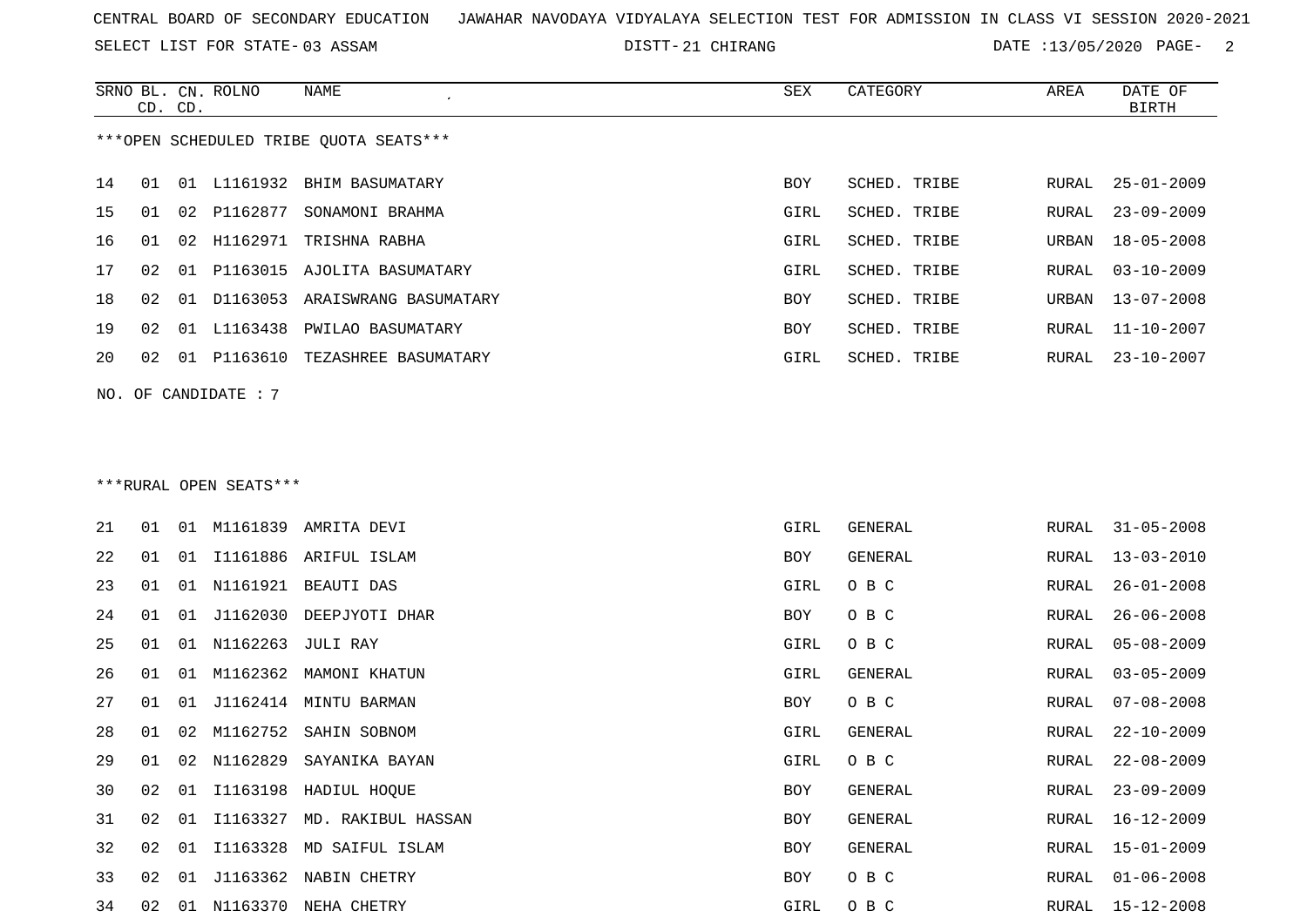|  |  |  |  | CENTRAL BOARD OF SECONDARY EDUCATION GUANAHAR NAVODAYA VIDYALAYA SELECTION TEST FOR ADMISSION IN CLASS VI SESSION 2020-2021 |  |  |  |  |  |  |  |  |  |  |  |  |  |
|--|--|--|--|-----------------------------------------------------------------------------------------------------------------------------|--|--|--|--|--|--|--|--|--|--|--|--|--|
|--|--|--|--|-----------------------------------------------------------------------------------------------------------------------------|--|--|--|--|--|--|--|--|--|--|--|--|--|

DISTT-21 CHIRANG 2008 2010 DATE :13/05/2020 PAGE-

|    |    | CD. CD. | SRNO BL. CN. ROLNO      | <b>NAME</b>                             | ${\tt SEX}$ | CATEGORY     | AREA         | DATE OF<br><b>BIRTH</b> |
|----|----|---------|-------------------------|-----------------------------------------|-------------|--------------|--------------|-------------------------|
|    |    |         | NO. OF CANDIDATE : $14$ |                                         |             |              |              |                         |
|    |    |         |                         |                                         |             |              |              |                         |
|    |    |         |                         |                                         |             |              |              |                         |
|    |    |         |                         | ***RURAL SCHEDULED CASTE OUOTA SEATS*** |             |              |              |                         |
| 35 | 01 | 01      |                         | 01161877 ANURADHA BISWAS                | GIRL        | SCHED. CASTE | RURAL        | $12 - 08 - 2007$        |
| 36 | 01 |         |                         | 01 K1161914 BAPPI DAS                   | <b>BOY</b>  | SCHED. CASTE | RURAL        | $23 - 12 - 2007$        |
| 37 | 01 |         |                         | 01 K1161971 BIRBAL DAS                  | BOY         | SCHED. CASTE | RURAL        | $01 - 02 - 2009$        |
| 38 | 01 |         |                         | 01 01161990 BORNALI DAS                 | GIRL        | SCHED. CASTE | <b>RURAL</b> | $26 - 03 - 2008$        |
| 39 | 01 |         |                         | 01 K1162422 MITHUN SARKAR               | BOY         | SCHED. CASTE | RURAL        | $05 - 09 - 2009$        |
| 40 | 01 | 02      |                         | 01162611 PRIYANKA DAS                   | GIRL        | SCHED. CASTE | <b>RURAL</b> | $04 - 03 - 2008$        |
| 41 | 01 |         |                         | 02 K1162897 SUBHONGKAR MANDAL           | <b>BOY</b>  | SCHED. CASTE | <b>RURAL</b> | $11 - 07 - 2008$        |
| 42 | 02 |         |                         | 01 K1163136 DEPEN MONDAL                | BOY         | SCHED. CASTE | RURAL        | $10 - 07 - 2008$        |
| 43 | 02 |         |                         | 01  01163378  NIHA SARKAR               | GIRL        | SCHED. CASTE | RURAL        | $08 - 04 - 2009$        |
|    |    |         | NO. OF CANDIDATE : 9    |                                         |             |              |              |                         |
|    |    |         |                         |                                         |             |              |              |                         |
|    |    |         |                         |                                         |             |              |              |                         |
|    |    |         |                         | ***RURAL BACKWARD CLASS QUOTA SEATS***  |             |              |              |                         |
|    |    |         |                         |                                         |             |              |              |                         |
| 44 | 01 |         |                         | 01 J1161792 ABHIJIT RAY                 | BOY         | O B C        | RURAL        | $07 - 09 - 2009$        |
| 45 | 01 |         |                         | 01 N1161840 AMRITA RAJBONGSHI           | GIRL        | O B C        | RURAL        | $20 - 06 - 2009$        |
| 46 | 01 |         |                         | 01 N1161912 BANTI RAY                   | GIRL        | O B C        | RURAL        | $21 - 09 - 2008$        |
| 47 | 01 |         |                         | 01 J1161949 BIKRAM BAHADUR KOIRALA      | BOY         | O B C        | RURAL        | $11 - 07 - 2007$        |
| 48 | 01 |         | 01 J1162219             | <b>JATIN RAY</b>                        | <b>BOY</b>  | O B C        | RURAL        | $28 - 08 - 2009$        |
| 49 | 01 | 02      | J1162568                | PARMESWAR BARMAN                        | <b>BOY</b>  | O B C        | RURAL        | $28 - 01 - 2008$        |
| 50 | 01 | 02      |                         | J1162626 PUSHPA RAJ CHETRY              | <b>BOY</b>  | O B C        | <b>RURAL</b> | $28 - 07 - 2007$        |

51 01 02 J1162844 SHIBOM DAS BOY O B C RURAL 24-02-2009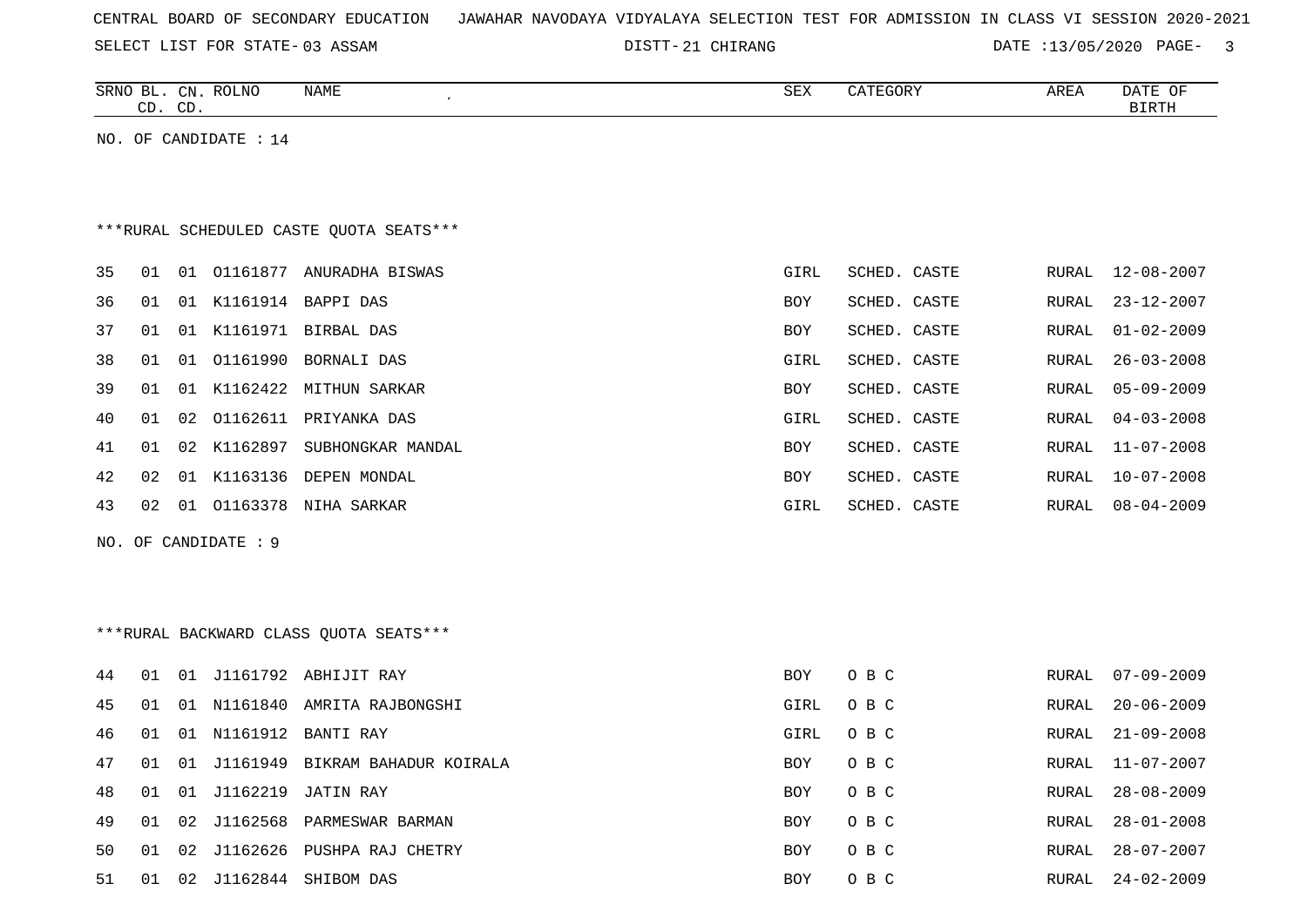SELECT LIST FOR STATE- DISTT- 03 ASSAM

SRNO BL. CN.

ROLNO NAME SEX CATEGORY AREA DATE OF

DISTT-21 CHIRANG 2020 DATE :13/05/2020 PAGE- 4

|    | CD. CD. |    |                       |                                         |      |              |       | <b>BIRTH</b>     |
|----|---------|----|-----------------------|-----------------------------------------|------|--------------|-------|------------------|
|    |         |    |                       | ***RURAL BACKWARD CLASS QUOTA SEATS***  |      |              |       |                  |
| 52 | 01      | 02 | J1162980              | UDIT KUMAR DAHAL                        | BOY  | O B C        | RURAL | $04 - 02 - 2009$ |
| 53 | 02      | 01 | J1163079              | BHABISWA BHUJEL                         | BOY  | O B C        | RURAL | $16 - 03 - 2009$ |
| 54 | 02      | 01 |                       | J1163156 DIPOM BHANDARY                 | BOY  | O B C        | RURAL | $22 - 12 - 2008$ |
| 55 | 02      | 01 | N1163316              | MANISHA DEVI                            | GIRL | O B C        | RURAL | $01 - 06 - 2009$ |
| 56 | 02      | 01 |                       | J1163331 MILAN KARKI                    | BOY  | O B C        | RURAL | $13 - 01 - 2009$ |
| 57 | 02      | 01 |                       | J1163454 RAJIV MAZUMDAR                 | BOY  | O B C        | RURAL | $21 - 01 - 2008$ |
| 58 | 02      |    |                       | 01 J1163457 RAJ SUBEDI                  | BOY  | O B C        | RURAL | $10 - 12 - 2007$ |
| 59 | 02      |    |                       | 01 J1163549 SHIVAM ALEH                 | BOY  | O B C        | RURAL | $20 - 12 - 2007$ |
|    |         |    | NO. OF CANDIDATE : 16 |                                         |      |              |       |                  |
|    |         |    |                       |                                         |      |              |       |                  |
|    |         |    |                       | ***RURAL SCHEDULED TRIBE QUOTA SEATS*** |      |              |       |                  |
| 60 | 01      |    |                       | 01 P1161967 BIPULA BASUMATARY           | GIRL | SCHED. TRIBE | RURAL | $05 - 02 - 2009$ |
| 61 | 01      | 01 |                       | L1161972 BIRDAN BASUMATARY              | BOY  | SCHED. TRIBE | RURAL | 16-10-2007       |
| 62 | 01      | 01 |                       | L1162094 DWITHUN NARZARY                | BOY  | SCHED. TRIBE | RURAL | $26 - 11 - 2009$ |
| 63 | 01      | 01 | P1162102              | ELORA BORGOYARY                         | GIRL | SCHED. TRIBE | RURAL | $07 - 05 - 2008$ |
| 64 | 01      | 01 | P1162128              | FUNGBILI ISWARY                         | GIRL | SCHED. TRIBE | RURAL | $11 - 09 - 2008$ |
| 65 | 01      | 02 | P1162610              | PRIYANKA BASUMATARY                     | GIRL | SCHED. TRIBE | RURAL | $03 - 11 - 2009$ |
| 66 | 01      | 02 | L1162896              | SUBHOJIT BRAHMA                         | BOY  | SCHED. TRIBE | RURAL | $12 - 04 - 2009$ |
| 67 | 01      | 02 | L1162970              | TRINAYAN BASUMATARY                     | BOY  | SCHED. TRIBE | RURAL | $30 - 07 - 2009$ |
| 68 | 01      | 02 | L1162975              | TULUNGA DAIMARY                         | BOY  | SCHED. TRIBE | RURAL | $22 - 07 - 2007$ |
| 69 | 02      |    |                       | 01 L1163025 ALINA BASUMATARY            | BOY  | SCHED. TRIBE |       | RURAL 18-01-2008 |
| 70 | 02      |    |                       | 01 L1163127 CHINMOY BRAHMA              | BOY  | SCHED. TRIBE | RURAL | $31 - 01 - 2009$ |
| 71 | 02      |    |                       | 01 L1163150 DIDWM MUSHAHARY             | BOY  | SCHED. TRIBE | RURAL | 15-12-2007       |
| 72 |         |    |                       | 02 01 P1163186 GAYATRI BRAHMA           | GIRL | SCHED. TRIBE |       | RURAL 05-12-2008 |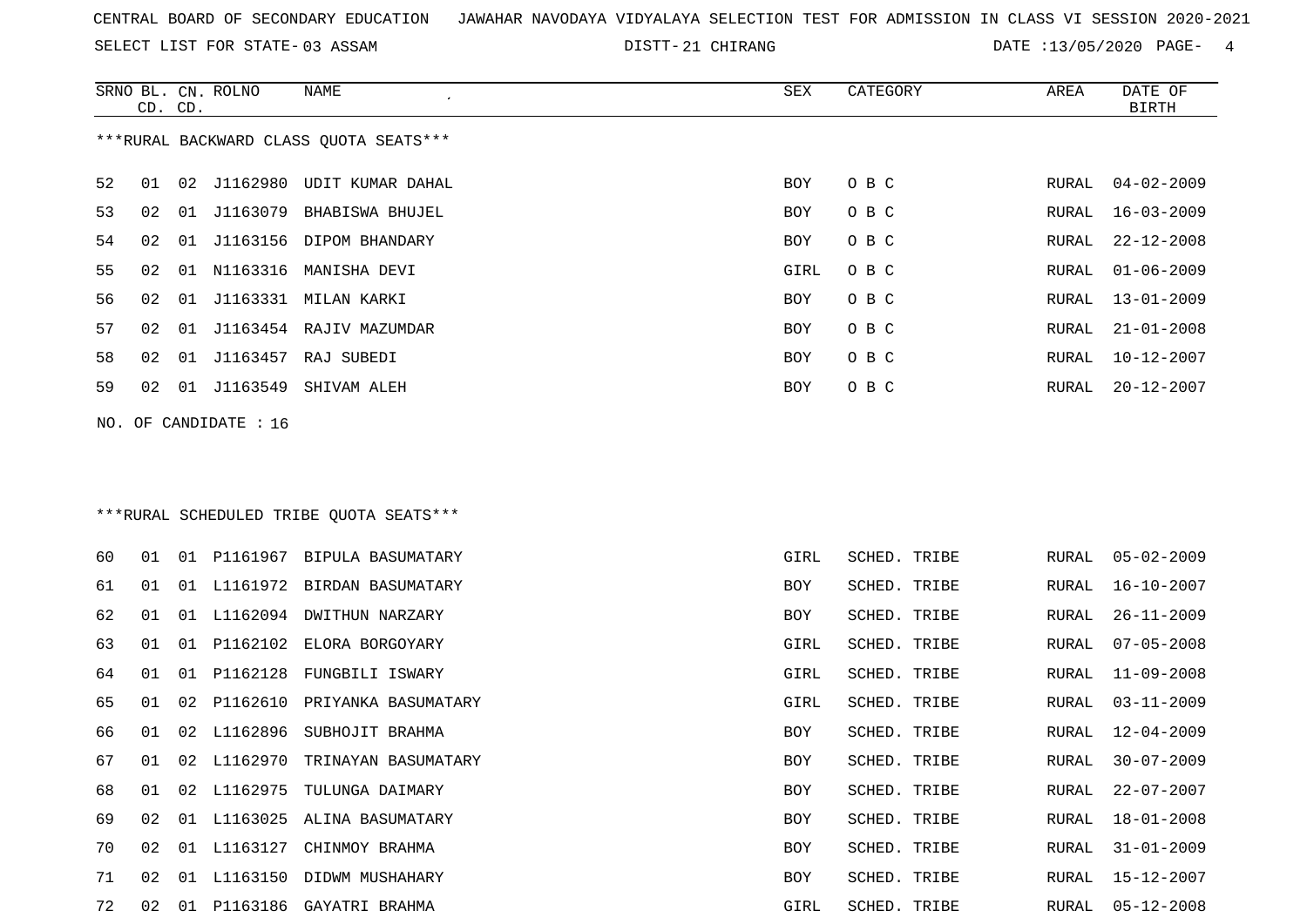SELECT LIST FOR STATE- DISTT- 03 ASSAM

21 CHIRANG DATE :13/05/2020 PAGE- 5

|    | CD. CD. |    | SRNO BL. CN. ROLNO      | NAME<br>$\cdot$                         | SEX        | CATEGORY     | AREA  | DATE OF<br>BIRTH |
|----|---------|----|-------------------------|-----------------------------------------|------------|--------------|-------|------------------|
|    |         |    |                         | ***RURAL SCHEDULED TRIBE OUOTA SEATS*** |            |              |       |                  |
| 73 | 02      | 01 |                         | P1163245 JURI NARZARY                   | GIRL       | SCHED. TRIBE | RURAL | $21 - 03 - 2010$ |
| 74 | 02      | 01 |                         | L1163260 KAPIL BASUMATARY               | <b>BOY</b> | SCHED. TRIBE | RURAL | $17 - 02 - 2008$ |
| 75 | 02      | 01 |                         | P1163275 KIMI BASUMATARY                | GIRL       | SCHED. TRIBE | RURAL | $26 - 08 - 2008$ |
| 76 | 02      | 01 | P1163315                | MANISHA BASUMATARY                      | GIRL       | SCHED. TRIBE | RURAL | $26 - 07 - 2009$ |
| 77 | 02      |    |                         | 01 L1163509 RWIKHA MUCHAHARY            | <b>BOY</b> | SCHED. TRIBE | RURAL | $23 - 01 - 2009$ |
| 78 | 02      | 01 | P1163550                | SHRUTI BASUMATARY                       | GIRL       | SCHED. TRIBE | RURAL | $26 - 02 - 2009$ |
| 79 | 02      | 01 | L1163569                | SUBHO BASUMATARY                        | <b>BOY</b> | SCHED. TRIBE | RURAL | $04 - 10 - 2008$ |
| 80 | 02      | 01 |                         | P1163619 TULIKA NARZARY                 | GIRL       | SCHED. TRIBE | RURAL | 19-01-2009       |
|    |         |    | NO. OF CANDIDATE : $21$ |                                         |            |              |       |                  |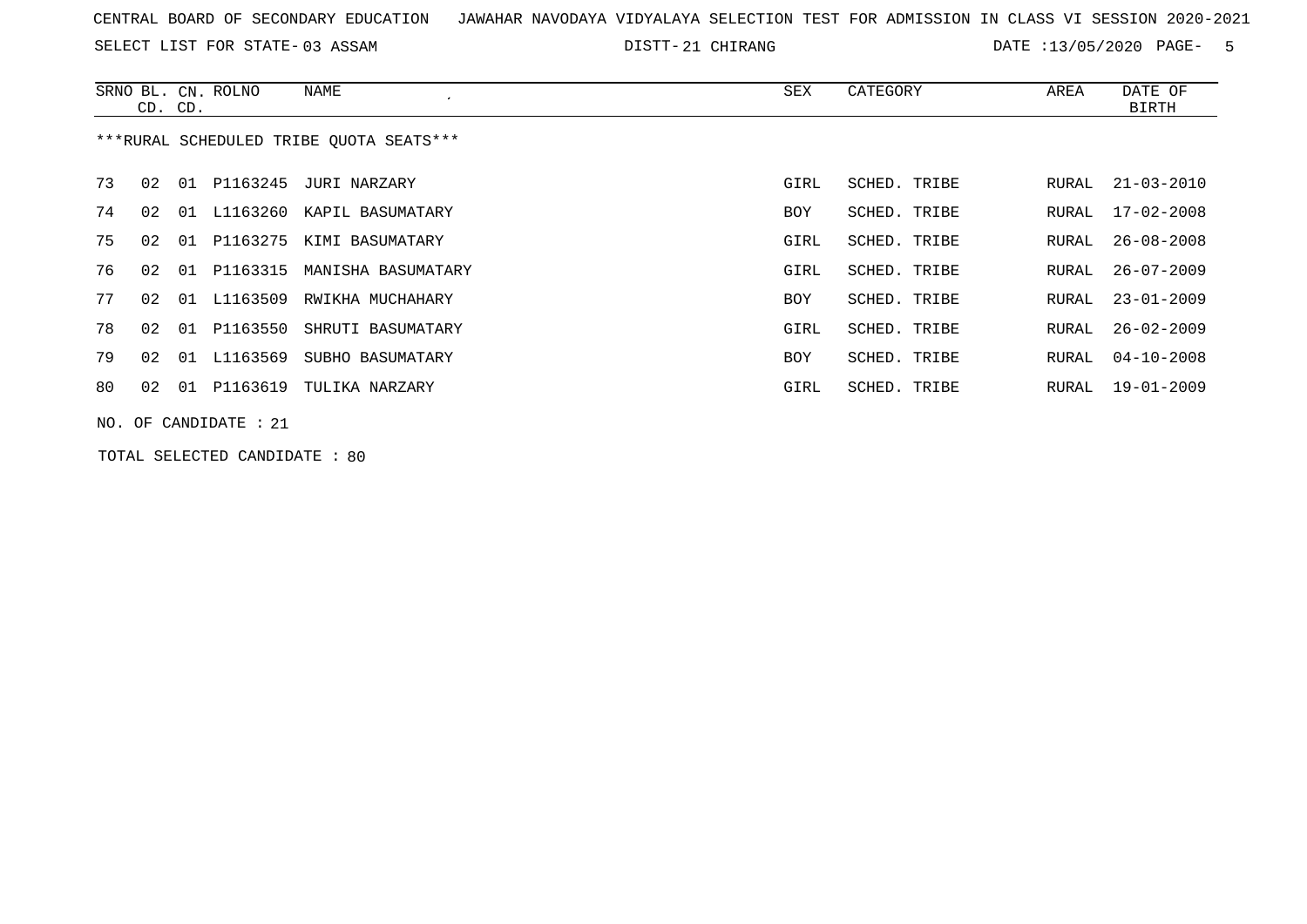22 NAGAON DATE :13/05/2020 PAGE- 1

|              | CD. CD. | SRNO BL. CN. ROLNO   | NAME<br>$\pmb{\cdot}$                  | SEX        | CATEGORY       | AREA         | DATE OF<br><b>BIRTH</b> |
|--------------|---------|----------------------|----------------------------------------|------------|----------------|--------------|-------------------------|
|              |         | ***OPEN UR SEATS***  |                                        |            |                |              |                         |
| $\mathbf{1}$ |         |                      | 01 01 E1163703 CHAMIM NASRIN AHMED     | GIRL       | GENERAL        | URBAN        | $25 - 04 - 2008$        |
| 2            | 01      | 01 11163708          | DHIMAN SAIKIA                          | BOY        | GENERAL        | <b>RURAL</b> | $10 - 06 - 2009$        |
| 3            | 02      |                      | 01 J1164142 TH BIRAJ SINGHA            | BOY        | O B C          | <b>RURAL</b> | $16 - 10 - 2008$        |
| 4            | 03      |                      | 01 M1164150 AFRIDA FARHIN              | GIRL       | <b>GENERAL</b> | RURAL        | $01 - 01 - 2009$        |
| 5            | 05      |                      | 01 J1164556 KABIRANJAN KAKATI          | <b>BOY</b> | O B C          | RURAL        | $04 - 06 - 2008$        |
| 6            | 05      |                      | 01 J1164641 RAKTIM NATH                | <b>BOY</b> | O B C          | RURAL        | $19 - 01 - 2009$        |
| 7            | 08      |                      | 01 B1165191 KOSHIK DEY                 | <b>BOY</b> | O B C          | URBAN        | $30 - 04 - 2009$        |
| 8            | 10      |                      | 01 I1165514 JAHID ALOM CHOWDURY        | BOY        | GENERAL        | <b>RURAL</b> | $01 - 06 - 2007$        |
| 9            | 10      |                      | 01 M1165571 UMME KULSUN                | GIRL       | GENERAL        | RURAL        | $23 - 05 - 2007$        |
|              |         | NO. OF CANDIDATE: 9  |                                        |            |                |              |                         |
|              |         |                      |                                        |            |                |              |                         |
|              |         |                      |                                        |            |                |              |                         |
|              |         |                      | ***OPEN SCHEDULED CASTE QUOTA SEATS*** |            |                |              |                         |
| 10           | 02      |                      | 01 K1164127 SOURAV BISWAS              | BOY        | SCHED. CASTE   | RURAL        | $04 - 04 - 2008$        |
| 11           | 04      |                      | 01 K1164478 TONMOY BISWAS              | <b>BOY</b> | SCHED. CASTE   | RURAL        | $29 - 07 - 2009$        |
| 12           | 07      | 01 01165013          | NEHA DAS                               | GIRL       | SCHED. CASTE   | RURAL        | $23 - 04 - 2009$        |
|              |         | NO. OF CANDIDATE : 3 |                                        |            |                |              |                         |
|              |         |                      |                                        |            |                |              |                         |
|              |         |                      |                                        |            |                |              |                         |

## \*\*\*OPEN DISABLED QUOTA SEATS\*\*\*

|  |  | 13 07 01 E1164841 AFSIKA RAHMAN | GIRL | GENERAL | URBAN 22-10-2008 |
|--|--|---------------------------------|------|---------|------------------|
|  |  | 14 07 01 I1164945 KAMRUL ISLAM  | BOY  | GENERAL | RURAL 19-08-2007 |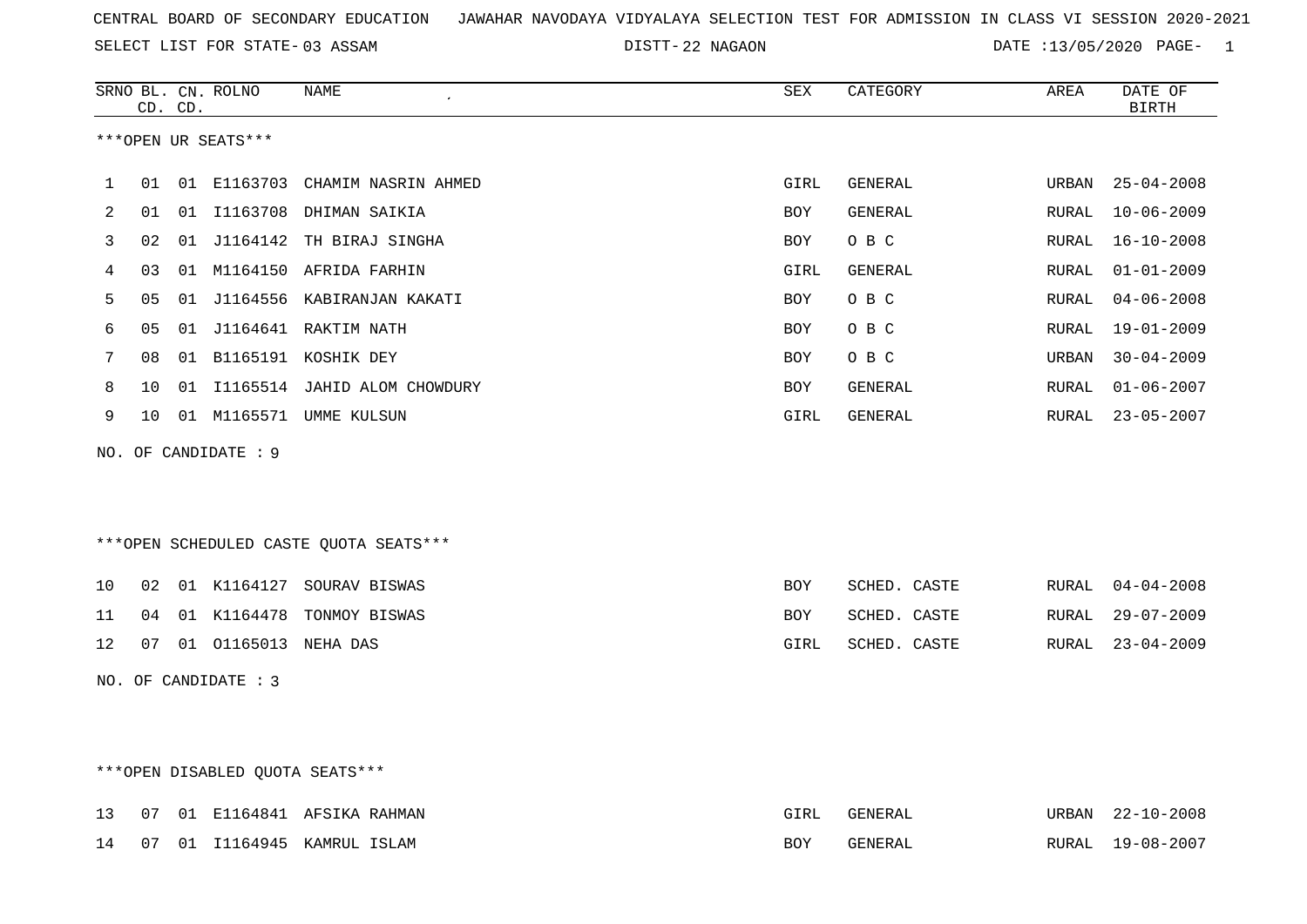SELECT LIST FOR STATE- DISTT- 03 ASSAM

22 NAGAON DATE :13/05/2020 PAGE- 2

|    |    | CD. CD. | SRNO BL. CN. ROLNO     | <b>NAME</b>                            | SEX  | CATEGORY     | AREA          | DATE OF<br><b>BIRTH</b> |
|----|----|---------|------------------------|----------------------------------------|------|--------------|---------------|-------------------------|
|    |    |         | NO. OF CANDIDATE : 2   |                                        |      |              |               |                         |
|    |    |         |                        |                                        |      |              |               |                         |
|    |    |         |                        |                                        |      |              |               |                         |
|    |    |         |                        | *** OPEN BACKWARD CLASS QUOTA SEATS*** |      |              |               |                         |
| 15 | 05 | 01      |                        | J1164596 MRIDUPAWAN NATH               | BOY  | O B C        | RURAL         | $03 - 02 - 2008$        |
| 16 | 06 | 01      | J1164713               | DHIRAJ JYOTI GOHAIN                    | BOY  | O B C        | RURAL         | $20 - 03 - 2009$        |
| 17 | 07 |         |                        | 01 F1164948 KASHVI BORAH               | GIRL | O B C        | URBAN         | $31 - 10 - 2008$        |
| 18 | 08 | 01      | N1165338               | SUJITA DEVI                            | GIRL | O B C        | ${\tt RURAL}$ | $23 - 05 - 2008$        |
| 19 | 10 | 01      | J1165498               | DEBO PRATIM BORA                       | BOY  | O B C        | RURAL         | $14 - 10 - 2008$        |
|    |    |         |                        |                                        |      |              |               |                         |
|    |    |         | NO. OF CANDIDATE : 5   |                                        |      |              |               |                         |
|    |    |         |                        |                                        |      |              |               |                         |
|    |    |         |                        |                                        |      |              |               |                         |
|    |    |         |                        | ***OPEN SCHEDULED TRIBE QUOTA SEATS*** |      |              |               |                         |
| 20 |    |         |                        | 10 01 L1165521 KABYAJYOTI DOLOI        | BOY  | SCHED. TRIBE | RURAL         | $25 - 12 - 2007$        |
|    |    |         | NO. OF CANDIDATE : $1$ |                                        |      |              |               |                         |
|    |    |         |                        |                                        |      |              |               |                         |
|    |    |         |                        |                                        |      |              |               |                         |
|    |    |         |                        |                                        |      |              |               |                         |
|    |    |         | ***RURAL OPEN SEATS*** |                                        |      |              |               |                         |
| 21 | 01 | 01      |                        | I1163816 MD. SHANIUL EHSAN             | BOY  | GENERAL      | RURAL         | $01 - 08 - 2007$        |
| 22 | 01 |         |                        | 01 M1163862 MUSSADDIKA AHMED           | GIRL | GENERAL      | RURAL         | 17-10-2007              |
| 23 |    |         |                        | 01 01 J1163909 PRINCE BORA             | BOY  | O B C        |               | RURAL 21-12-2008        |
| 24 |    |         |                        | 02 01 I1164048 FARHAJ BIN NOOR         | BOY  | GENERAL      | RURAL         | $18 - 02 - 2008$        |
| 25 |    |         |                        | 02 01 I1164054 IRSHADUL ISLAM          | BOY  | GENERAL      | RURAL         | $22 - 02 - 2009$        |
| 26 |    |         |                        | 02 01 I1164079 MD IFTAKAR ALOM         | BOY  | GENERAL      |               | RURAL 12-01-2009        |
| 27 |    |         |                        | 02 01 N1164148 Y SADHANA DEVI          | GIRL | O B C        |               | RURAL 05-06-2008        |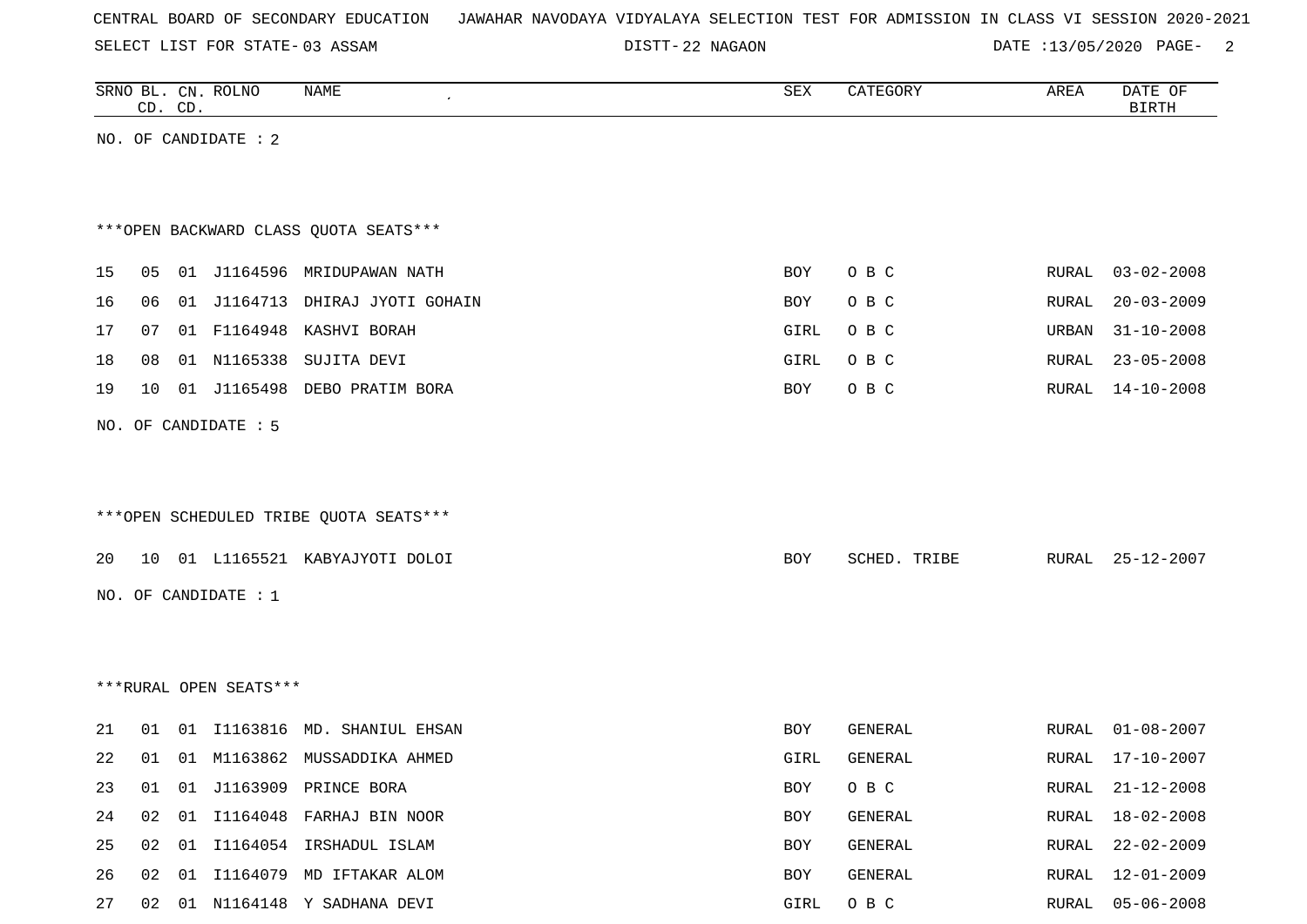SELECT LIST FOR STATE- DISTT- 03 ASSAM

DISTT-22 NAGAON **DATE** :13/05/2020 PAGE- 3

|    | SRNO BL. CN. ROLNO<br>CD. CD. |    |                        | NAME                            | SEX         | CATEGORY     | AREA         | DATE OF<br><b>BIRTH</b> |  |  |
|----|-------------------------------|----|------------------------|---------------------------------|-------------|--------------|--------------|-------------------------|--|--|
|    |                               |    | ***RURAL OPEN SEATS*** |                                 |             |              |              |                         |  |  |
|    |                               |    |                        |                                 |             |              |              |                         |  |  |
| 28 | 03                            |    | 01 M1164242            | SAJINA SALMIN AZAD              | GIRL        | GENERAL      | <b>RURAL</b> | $21 - 01 - 2008$        |  |  |
| 29 | 04                            | 01 |                        | I1164298 BASTAB JYOTI HAZARIKA  | BOY         | GENERAL      | RURAL        | $01 - 07 - 2008$        |  |  |
| 30 | 04                            | 01 | N1164299               | BEAUTI DEBNATH                  | GIRL        | O B C        | RURAL        | $28 - 03 - 2008$        |  |  |
| 31 | 04                            |    |                        | 01 M1164363 KUHI KANGKANA       | GIRL        | GENERAL      | RURAL        | $08 - 10 - 2008$        |  |  |
| 32 | 05                            | 01 |                        | J1164522 DIBYAJIT NATH          | <b>BOY</b>  | O B C        | RURAL        | $02 - 08 - 2007$        |  |  |
| 33 | 05                            | 01 |                        | L1164562 KASHYAP JYOTI BORDOLOI | BOY         | SCHED. TRIBE | RURAL        | $06 - 02 - 2009$        |  |  |
| 34 | 05                            |    |                        | 01 N1164574 MANIKSHA DEVI       | GIRL        | O B C        | RURAL        | $14 - 05 - 2008$        |  |  |
| 35 | 05                            |    | 01 L1164599            | NAMAN PATAR                     | <b>BOY</b>  | SCHED. TRIBE | RURAL        | $06 - 06 - 2009$        |  |  |
| 36 | 06                            |    |                        | 01 I1164789 RAIHAN ANSARI       | BOY         | GENERAL      | RURAL        | $14 - 09 - 2007$        |  |  |
| 37 | 06                            | 01 | I1164809               | SAKIB HASSAN                    | <b>BOY</b>  | GENERAL      | RURAL        | $02 - 04 - 2008$        |  |  |
| 38 | 06                            | 01 |                        | I1164834 TUSHER JYOTI BORA      | BOY         | GENERAL      | RURAL        | $22 - 04 - 2008$        |  |  |
| 39 | 07                            | 01 | M1164840               | ADHYATMIKA RAJKHOWA             | <b>GIRL</b> | GENERAL      | <b>RURAL</b> | $08 - 07 - 2008$        |  |  |
| 40 | 07                            | 01 | J1164968               | MADHUJYA KR PAUL                | BOY         | O B C        | <b>RURAL</b> | $03 - 07 - 2008$        |  |  |
| 41 | 07                            | 01 |                        | I1165001 MUSTAFARAMIM AHMED     | BOY         | GENERAL      | RURAL        | $09 - 11 - 2008$        |  |  |
| 42 | 08                            | 01 | M1165217               | MEHNAZ PARBIN CHOUDHURY         | GIRL        | GENERAL      | RURAL        | $10 - 01 - 2008$        |  |  |
| 43 | 08                            | 01 |                        | K1165243 PARTHA PRATIM DAS      | <b>BOY</b>  | SCHED. CASTE | RURAL        | $28 - 08 - 2009$        |  |  |
| 44 | 08                            | 01 |                        | J1165250 PRABIN KUMAR CHAUHAN   | <b>BOY</b>  | O B C        | <b>RURAL</b> | $28 - 11 - 2007$        |  |  |
| 45 | 08                            |    | 01 I1165353            | TANBIR ALAM                     | BOY         | GENERAL      | RURAL        | $20 - 08 - 2008$        |  |  |
| 46 | 09                            | 01 | I1165397               | GALIB SHAHRIYAR NAFIS           | BOY         | GENERAL      | RURAL        | $04 - 06 - 2009$        |  |  |
| 47 | 09                            | 01 |                        | I1165446 REZUWAN AHMED          | <b>BOY</b>  | GENERAL      | RURAL        | $08 - 11 - 2007$        |  |  |
| 48 | 10                            | 01 | J1165497               | DEBOJYOTI BORA                  | BOY         | O B C        | <b>RURAL</b> | $14 - 10 - 2008$        |  |  |
| 49 | 10                            | 01 | M1165517               | JENIFER AKHTAR                  | GIRL        | GENERAL      | RURAL        | $23 - 11 - 2007$        |  |  |
| 50 | 10                            | 01 | M1165565               | SMRITY YASMIN                   | GIRL        | GENERAL      | RURAL        | $10 - 07 - 2008$        |  |  |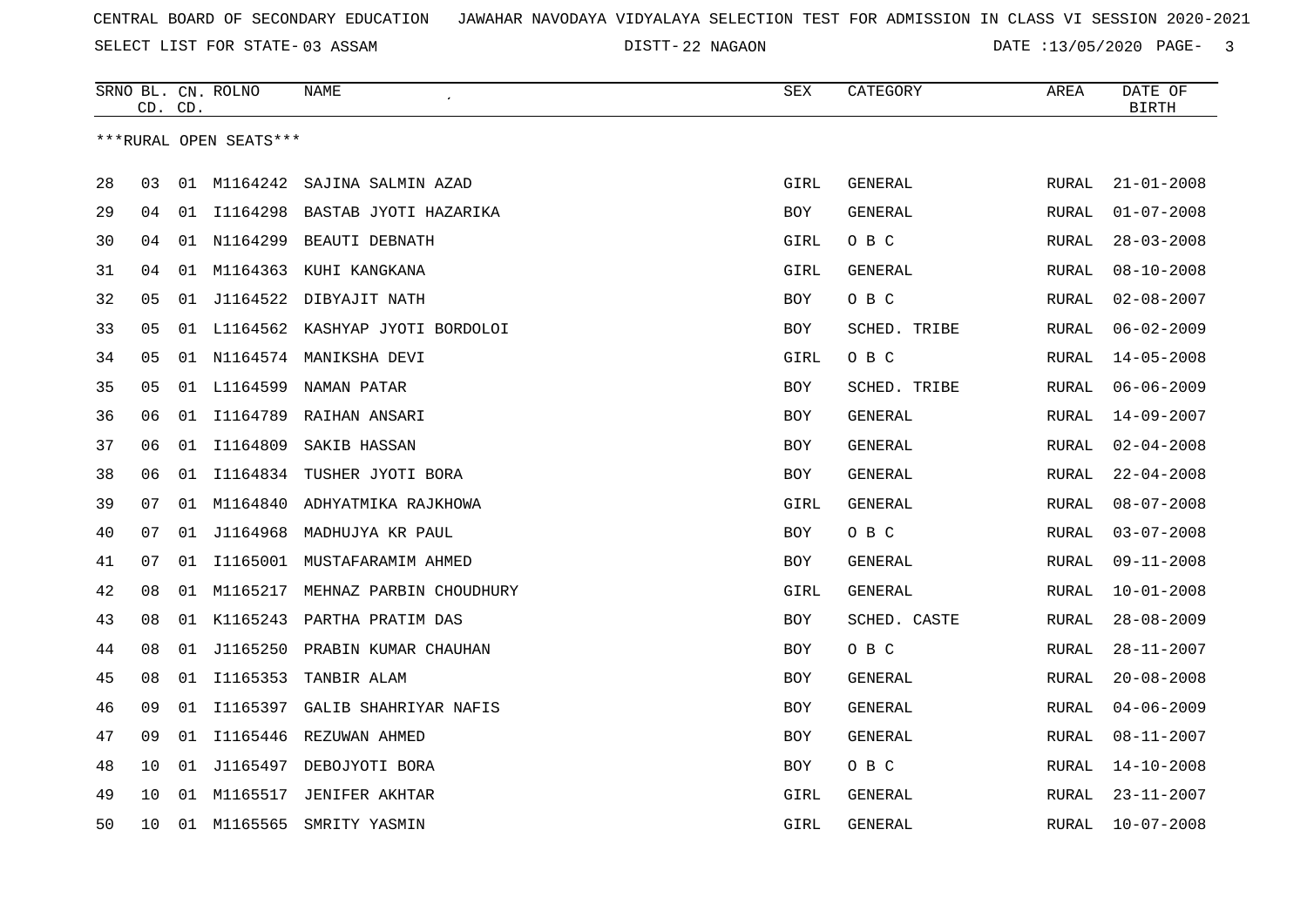| CENTRAL BOARD OF SECONDARY EDUCATION – JAWAHAR NAVODAYA VIDYALAYA SELECTION TEST FOR ADMISSION IN CLASS VI SESSION 2020-2021 |  |  |  |  |
|------------------------------------------------------------------------------------------------------------------------------|--|--|--|--|
|------------------------------------------------------------------------------------------------------------------------------|--|--|--|--|

DISTT-22 NAGAON **DATE** :13/05/2020 PAGE- 4

|    |    | CD. CD. | SRNO BL. CN. ROLNO    | NAME                                     | SEX        | CATEGORY     | AREA         | DATE OF<br><b>BIRTH</b> |
|----|----|---------|-----------------------|------------------------------------------|------------|--------------|--------------|-------------------------|
|    |    |         | NO. OF CANDIDATE : 30 |                                          |            |              |              |                         |
|    |    |         |                       |                                          |            |              |              |                         |
|    |    |         |                       |                                          |            |              |              |                         |
|    |    |         |                       | *** RURAL SCHEDULED CASTE QUOTA SEATS*** |            |              |              |                         |
| 51 | 02 |         |                       | 01 K1164133 SUMEN CHOWDHURY              | BOY        | SCHED. CASTE | RURAL        | $06 - 01 - 2008$        |
| 52 | 06 | 01      |                       | 01164831 TISHA BASU                      | GIRL       | SCHED. CASTE | <b>RURAL</b> | $18 - 02 - 2008$        |
| 53 | 08 | 01      |                       | 01165141 ANUSHREE ROY                    | GIRL       | SCHED. CASTE | RURAL        | $06 - 05 - 2009$        |
| 54 | 08 |         | 01 K1165183 JIT DAS   |                                          | <b>BOY</b> | SCHED. CASTE | RURAL        | $06 - 11 - 2009$        |
| 55 | 08 |         |                       | 01 K1165287 ROHAN DAS                    | BOY        | SCHED. CASTE | RURAL        | $24 - 10 - 2008$        |
| 56 | 08 | 01      | 01165326              | SNEHA DAS                                | GIRL       | SCHED. CASTE | RURAL        | $17 - 12 - 2008$        |
| 57 | 09 |         |                       | 01 K1165362 ABHIJEET MANDAL              | BOY        | SCHED. CASTE | RURAL        | $06 - 01 - 2010$        |
| 58 | 09 |         |                       | 01 01165471 SUSMITA SARKAR               | GIRL       | SCHED. CASTE | RURAL        | $24 - 09 - 2007$        |
| 59 | 10 |         |                       | 01 K1165526 MANAB DAS                    | BOY        | SCHED. CASTE | RURAL        | $22 - 08 - 2009$        |
|    |    |         | NO. OF CANDIDATE : 9  |                                          |            |              |              |                         |
|    |    |         |                       |                                          |            |              |              |                         |
|    |    |         |                       |                                          |            |              |              |                         |
|    |    |         |                       | *** RURAL BACKWARD CLASS QUOTA SEATS***  |            |              |              |                         |
| 60 | 01 |         |                       | 01 N1163757 JINAKHI SAIKIA               | GIRL       | O B C        | RURAL        | $15 - 07 - 2008$        |
| 61 | 01 |         |                       | 01 N1163892 NIYOR NILOM SHIVAM           | GIRL       | O B C        | RURAL        | $27 - 11 - 2008$        |
| 62 | 02 |         |                       | 01 J1164029 A. GAURAV SINGHA             | <b>BOY</b> | O B C        | <b>RURAL</b> | $15 - 12 - 2007$        |
| 63 | 02 |         |                       | 01 N1164052 GITA GUPTA                   | GIRL       | O B C        | RURAL        | $23 - 08 - 2008$        |
| 64 | 02 |         |                       | 01 J1164066 KH JASSON SINGHA             | <b>BOY</b> | O B C        | RURAL        | $04 - 06 - 2009$        |
| 65 | 04 |         |                       | 01 N1164454 SIMA DEVI                    | GIRL       | O B C        | RURAL        | $05 - 02 - 2009$        |

66 05 01 N1164519 DHARITRI DEVI GIRL O B C RURAL 10-05-2007 67 05 01 J1164602 NIHAN KUMAR NATH BOY O B C RURAL 07-09-2008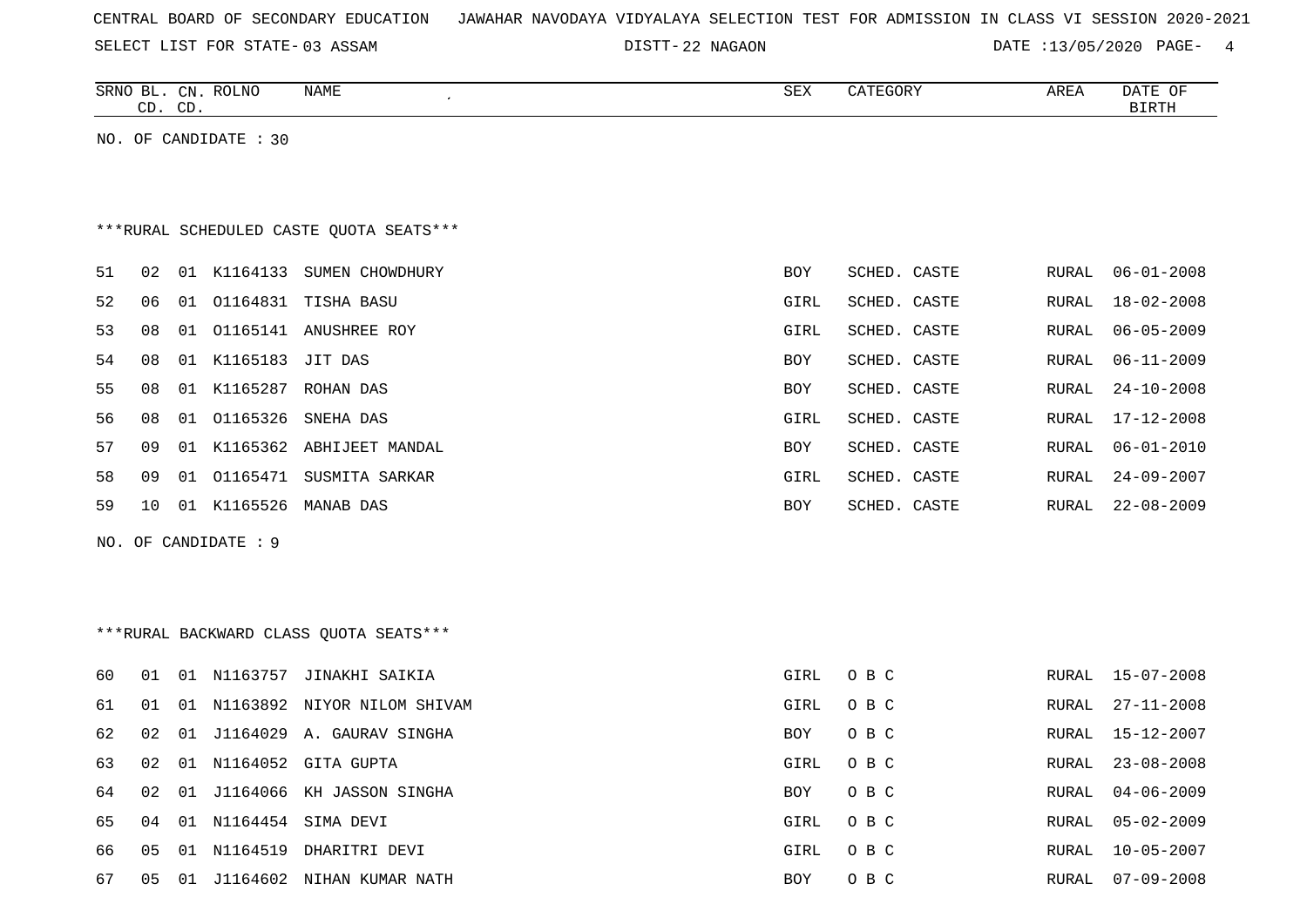SELECT LIST FOR STATE- DISTT- 03 ASSAM

22 NAGAON DATE :13/05/2020 PAGE- 5

SCHED. TRIBE RURAL 29-06-2007

SCHED. TRIBE RURAL 23-01-2008

SCHED. TRIBE RURAL 17-05-2008

|     |    | CD. CD. | SRNO BL. CN. ROLNO | <b>NAME</b>                             | SEX        | CATEGORY     | AREA  | DATE OF<br><b>BIRTH</b> |
|-----|----|---------|--------------------|-----------------------------------------|------------|--------------|-------|-------------------------|
|     |    |         |                    | ***RURAL BACKWARD CLASS OUOTA SEATS***  |            |              |       |                         |
| 68  | 05 |         |                    | 01 N1164649 RITISMITA CHAKRABORTY       | GIRL       | O B C        | RURAL | $02 - 01 - 2009$        |
| 69  | 05 | 01      | J1164680           | TUNJYOTI NATH                           | BOY        | O B C        | RURAL | $21 - 11 - 2008$        |
| 70  | 06 | 01      | N1164818           | SRI BARNALI BORAH                       | GIRL       | O B C        | RURAL | $09 - 08 - 2007$        |
| 71  | 07 | 01      |                    | J1164992 MISS TONMOYEE DEVI             | BOY        | O B C        | RURAL | $11 - 04 - 2009$        |
| 72  | 07 | 01      |                    | J1165081 SAPTAM PAUL                    | <b>BOY</b> | O B C        | RURAL | $06 - 10 - 2008$        |
| 73  | 07 | 01      |                    | J1165094 SRI PRANJEET SAIKIA            | BOY        | O B C        | RURAL | $15 - 05 - 2008$        |
| 74  | 08 | 01      |                    | N1165135 ANJALI SINGH KUSHWAHA          | GIRL       | O B C        | RURAL | $11 - 06 - 2007$        |
| 75  | 08 |         | 01 N1165327        | SNEHA DEVI                              | GIRL       | O B C        | RURAL | $01 - 01 - 2009$        |
| NO. |    |         | OF CANDIDATE : 16  |                                         |            |              |       |                         |
|     |    |         |                    |                                         |            |              |       |                         |
|     |    |         |                    | ***RURAL SCHEDULED TRIBE QUOTA SEATS*** |            |              |       |                         |
| 76  | 01 |         |                    | 01 L1163694 BIBEK KUMAR BASUMATARY      | <b>BOY</b> | SCHED. TRIBE | RURAL | 15-06-2007              |

77 05 01 L1164530 GAUTAM TERANG BOY SCHED. TRIBE RURAL 28-08-2008

78 06 01 L1164746 JUGANTO JIVAN BORDOLOI STATE ROY STATE ROY

79 07 01 P1165092 SMRITI RANI BORDOLOI SCHED. TRIBE GIRL SCHED. TRIBE RURAL 23-01-2008

80 08 01 L1165330 SRI SUMIT THAOSEN BOY SCHED. TRIBE ROY

NO. OF CANDIDATE : 5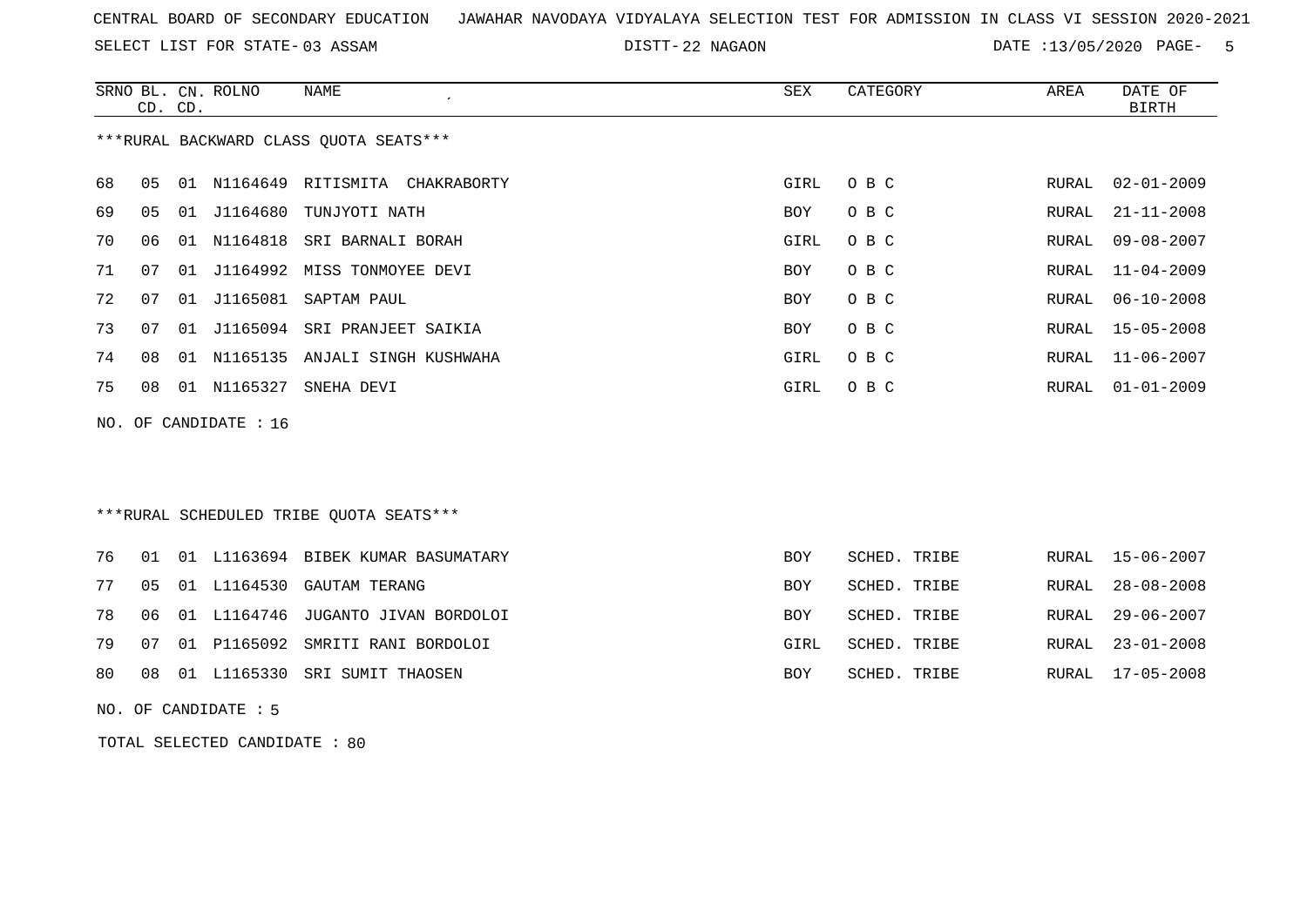| CENTRAL BOARD OF SECONDARY EDUCATION – JAWAHAR NAVODAYA VIDYALAYA SELECTION TEST FOR ADMISSION IN CLASS VI SESSION 2020-2021 |  |  |  |  |  |
|------------------------------------------------------------------------------------------------------------------------------|--|--|--|--|--|
|------------------------------------------------------------------------------------------------------------------------------|--|--|--|--|--|

DISTT-23 BAKSA DATE :13/05/2020 PAGE- 1

|   |    | CD. CD. | SRNO BL. CN. ROLNO   | <b>NAME</b>                            | ${\tt SEX}$ | CATEGORY     | AREA  | DATE OF<br><b>BIRTH</b> |
|---|----|---------|----------------------|----------------------------------------|-------------|--------------|-------|-------------------------|
|   |    |         | ***OPEN UR SEATS***  |                                        |             |              |       |                         |
|   |    |         |                      | 1 01 01 J1165748 TANMAY JYOTI BHARALI  | BOY         | O B C        |       | RURAL 25-11-2008        |
|   |    |         | NO. OF CANDIDATE : 1 |                                        |             |              |       |                         |
|   |    |         |                      |                                        |             |              |       |                         |
|   |    |         |                      | ***OPEN SCHEDULED CASTE QUOTA SEATS*** |             |              |       |                         |
| 2 |    |         |                      | 04 02 K1166520 MINTU HALOI             | BOY         | SCHED. CASTE | RURAL | $24 - 10 - 2008$        |
| 3 |    |         |                      | 05 01 01166851 BHAGAYSHREE BAISHYA     | GIRL        | SCHED. CASTE |       | RURAL 12-08-2008        |
|   |    |         | NO. OF CANDIDATE : 2 |                                        |             |              |       |                         |
|   |    |         |                      |                                        |             |              |       |                         |
|   |    |         |                      | ***OPEN DISABLED QUOTA SEATS***        |             |              |       |                         |
|   |    |         |                      | 4 01 01 M1165687 NAJMIN SULTANA        | GIRL        | GENERAL      |       | RURAL 20-07-2009        |
|   |    |         | NO. OF CANDIDATE : 1 |                                        |             |              |       |                         |
|   |    |         |                      |                                        |             |              |       |                         |
|   |    |         |                      | *** OPEN BACKWARD CLASS QUOTA SEATS*** |             |              |       |                         |
| 5 | 02 |         |                      | 01 N1165777 DOLI BARMAN                | GIRL        | O B C        | RURAL | $25 - 06 - 2009$        |
| 6 | 04 |         |                      | 01 J1166449 JYOTISH BHARALI            | BOY         | O B C        | RURAL | $08 - 10 - 2008$        |
| 7 | 05 |         |                      | 02 N1167036 MUSKAN SHARMA              | GIRL        | O B C        | RURAL | $27 - 01 - 2008$        |

NO. OF CANDIDATE : 3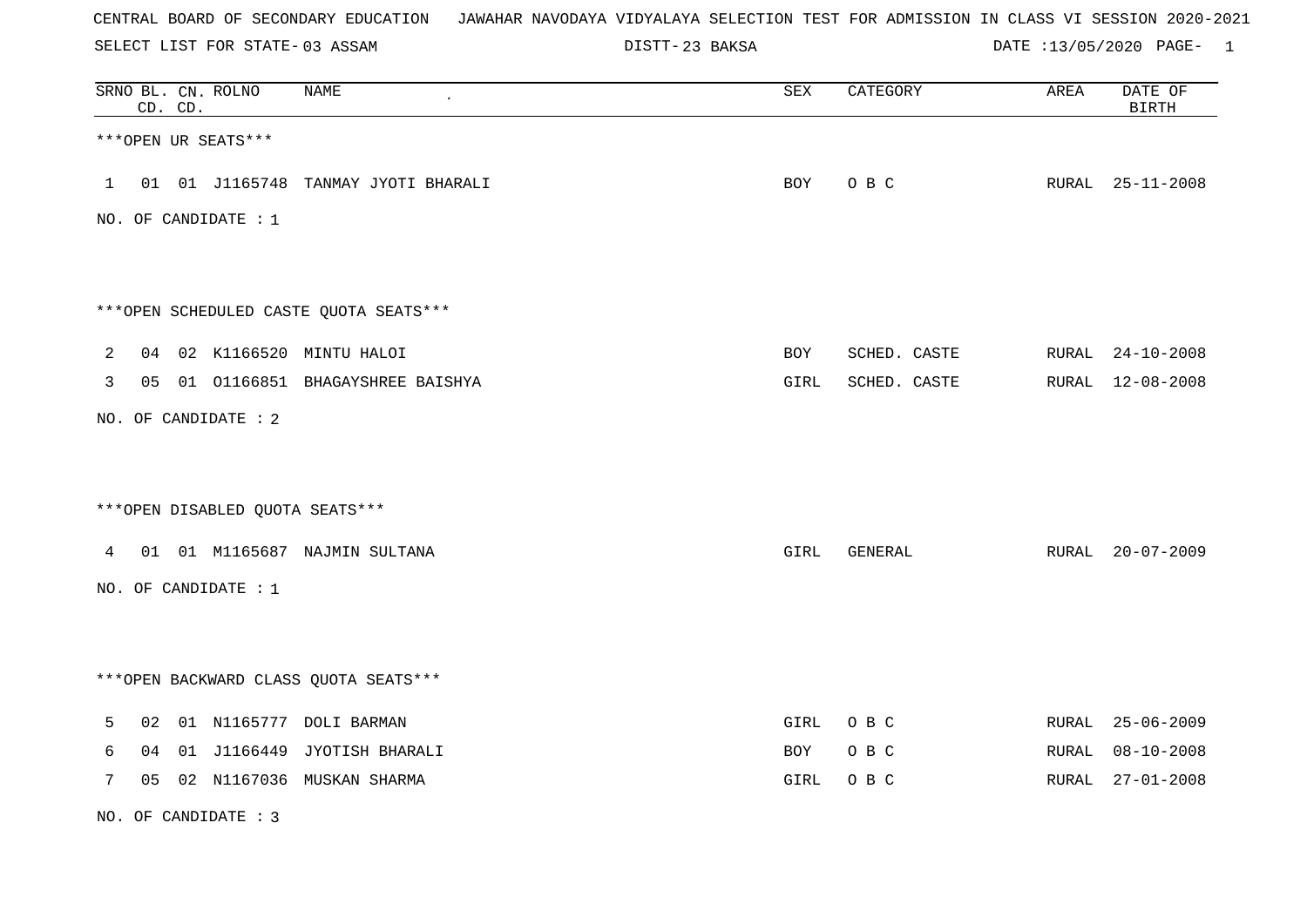SELECT LIST FOR STATE- DISTT- 03 ASSAM

23 BAKSA DATE :13/05/2020 PAGE- 2

|    |    | CD. CD. | SRNO BL. CN. ROLNO     | NAME                                    | SEX        | CATEGORY     | AREA  | DATE OF<br><b>BIRTH</b> |
|----|----|---------|------------------------|-----------------------------------------|------------|--------------|-------|-------------------------|
|    |    |         |                        | ***OPEN SCHEDULED TRIBE QUOTA SEATS***  |            |              |       |                         |
| 8  | 01 |         |                        | 01 L1165680 MRINMOY RAJ BRAHMA          | BOY        | SCHED. TRIBE | RURAL | 11-12-2007              |
| 9  | 01 |         |                        | 01 P1165696 NIPRAJITA BORO              | GIRL       | SCHED. TRIBE | RURAL | $15 - 08 - 2007$        |
| 10 | 06 |         |                        | 01 L1167298 TRIDIV NARZARY              | BOY        | SCHED. TRIBE | RURAL | 14-08-2007              |
|    |    |         | NO. OF CANDIDATE : 3   |                                         |            |              |       |                         |
|    |    |         |                        |                                         |            |              |       |                         |
|    |    |         |                        |                                         |            |              |       |                         |
|    |    |         | ***RURAL OPEN SEATS*** |                                         |            |              |       |                         |
| 11 | 01 |         |                        | 01 L1165675 MITHISAR BARO               | BOY        | SCHED. TRIBE | RURAL | $28 - 09 - 2008$        |
| 12 | 02 |         |                        | 01 N1165784 HIRUMONI NATH               | GIRL       | O B C        | RURAL | $10 - 05 - 2008$        |
| 13 | 03 |         |                        | 02 M1166057 NISHITA CHOUDHURY           | GIRL       | GENERAL      | RURAL | $24 - 04 - 2008$        |
| 14 | 04 |         |                        | 01 I1166358 DIPJAY PATHAK               | BOY        | GENERAL      | RURAL | $20 - 11 - 2007$        |
| 15 | 05 |         |                        | 02 L1167068 PARAGJYOTI SHARANIYA        | <b>BOY</b> | SCHED. TRIBE | RURAL | $17 - 10 - 2009$        |
|    |    |         |                        |                                         |            |              |       |                         |
| 16 | 05 |         |                        | 02 M1167146 SHIKHA BARMAN               | GIRL       | GENERAL      | RURAL | $29 - 08 - 2007$        |
| 17 | 06 |         |                        | 01 L1167301 VICTOR MOCHAHARY            | <b>BOY</b> | SCHED. TRIBE | RURAL | $28 - 11 - 2007$        |
|    |    |         | NO. OF CANDIDATE : $7$ |                                         |            |              |       |                         |
|    |    |         |                        |                                         |            |              |       |                         |
|    |    |         |                        |                                         |            |              |       |                         |
|    |    |         |                        | ***RURAL SCHEDULED CASTE QUOTA SEATS*** |            |              |       |                         |
| 18 | 04 |         |                        | 01 K1166502 MANASHJYOTI NATH            | BOY        | SCHED. CASTE | RURAL | $01 - 06 - 2009$        |
| 19 | 05 |         |                        | 01 K1166890 DHANJIT MANDAL              | <b>BOY</b> | SCHED. CASTE | RURAL | $01 - 10 - 2009$        |
| 20 | 05 |         |                        | 01 K1166977 JYOTISH MANDAL              | <b>BOY</b> | SCHED. CASTE | RURAL | $26 - 01 - 2009$        |
| 21 | 05 |         |                        | 02 K1167093 RAJDEEP DAS                 | <b>BOY</b> | SCHED. CASTE | RURAL | $25 - 10 - 2007$        |

22 05 02 K1167099 RAKESH BISWAS BOY SCHED. CASTE RURAL 24-12-2007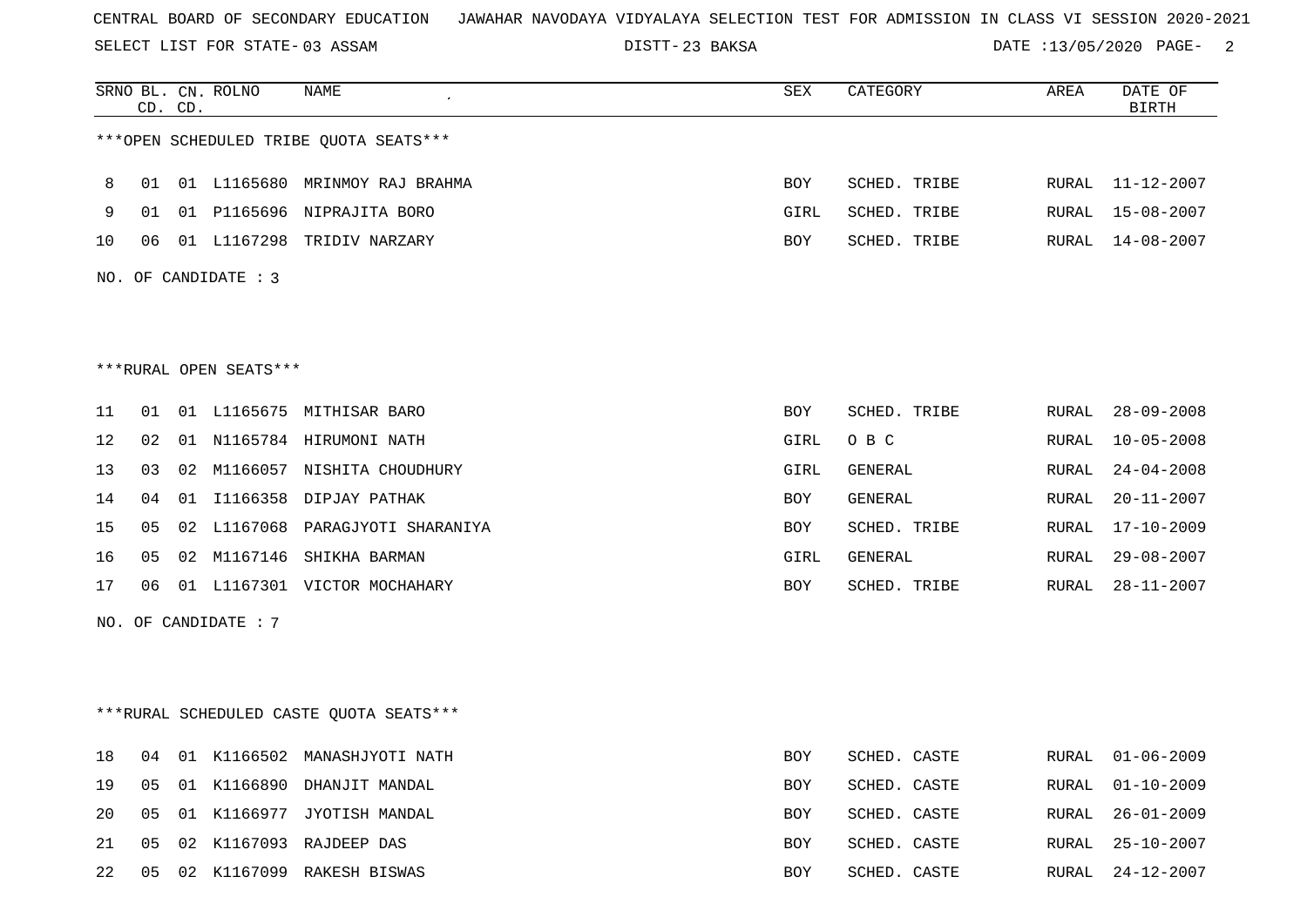|  |  |  |  | CENTRAL BOARD OF SECONDARY EDUCATION – JAWAHAR NAVODAYA VIDYALAYA SELECTION TEST FOR ADMISSION IN CLASS VI SESSION 2020-2021 |  |  |  |  |  |  |  |  |  |  |  |  |  |
|--|--|--|--|------------------------------------------------------------------------------------------------------------------------------|--|--|--|--|--|--|--|--|--|--|--|--|--|
|--|--|--|--|------------------------------------------------------------------------------------------------------------------------------|--|--|--|--|--|--|--|--|--|--|--|--|--|

23 BAKSA DATE :13/05/2020 PAGE- 3

|    | SRNO BL. CN. ROLNO<br>CD. CD. |    |                      | NAME                                     | SEX        | CATEGORY     | AREA         | DATE OF<br>BIRTH |
|----|-------------------------------|----|----------------------|------------------------------------------|------------|--------------|--------------|------------------|
|    |                               |    | NO. OF CANDIDATE : 5 |                                          |            |              |              |                  |
|    |                               |    |                      |                                          |            |              |              |                  |
|    |                               |    |                      |                                          |            |              |              |                  |
|    |                               |    |                      | ***RURAL BACKWARD CLASS QUOTA SEATS***   |            |              |              |                  |
| 23 | 02                            |    |                      | 01 N1165775 DIPANDITA KUMAR              | GIRL       | O B C        | RURAL        | $28 - 03 - 2009$ |
| 24 | 02                            | 01 |                      | J1165807 RAJIB PANDIT                    | <b>BOY</b> | O B C        | RURAL        | $04 - 01 - 2009$ |
| 25 | 03                            | 01 |                      | J1165886 CHANAKYA DEB NATH               | <b>BOY</b> | O B C        | RURAL        | $19 - 05 - 2009$ |
| 26 | 03                            | 02 |                      | J1166105 RAJDEEP DAS                     | <b>BOY</b> | O B C        | RURAL        | $12 - 07 - 2010$ |
| 27 | 04                            | 02 | J1166696             | SAMIP MAINALI                            | BOY        | O B C        | RURAL        | $12 - 10 - 2008$ |
| 28 | 04                            | 02 |                      | J1166811 YOKTUMBA HANG LIMBU             | <b>BOY</b> | O B C        | RURAL        | $22 - 08 - 2007$ |
| 29 | 05                            | 01 |                      | J1166822 AMIT PRADHAN                    | <b>BOY</b> | O B C        | RURAL        | $13 - 11 - 2008$ |
| 30 | 05                            |    |                      | 01 J1166923 GHANASHAYAM BISWAKARMA       | BOY        | O B C        | RURAL        | $24 - 12 - 2007$ |
|    |                               |    | NO. OF CANDIDATE : 8 |                                          |            |              |              |                  |
|    |                               |    |                      |                                          |            |              |              |                  |
|    |                               |    |                      |                                          |            |              |              |                  |
|    |                               |    |                      | *** RURAL SCHEDULED TRIBE QUOTA SEATS*** |            |              |              |                  |
|    |                               |    |                      |                                          |            |              |              |                  |
| 31 | 01                            |    |                      | 01 L1165630 HAYENSHA RAMCHIARY           | <b>BOY</b> | SCHED. TRIBE | RURAL        | $15 - 12 - 2008$ |
| 32 | 01                            |    |                      | 01 L1165720 RINDAO RAMCHIARY             | <b>BOY</b> | SCHED. TRIBE | RURAL        | $22 - 12 - 2008$ |
| 33 | 03                            | 01 |                      | P1165913 DIPAMONI SWARGIARY              | GIRL       | SCHED. TRIBE | RURAL        | $16 - 06 - 2010$ |
| 34 | 03                            | 02 |                      | L1166099 RAHUL DAIMARY                   | BOY        | SCHED. TRIBE | <b>RURAL</b> | $03 - 01 - 2008$ |
| 35 | 04                            | 01 |                      | P1166338 DHARITRI SARANIA                | GIRL       | SCHED. TRIBE | RURAL        | $20 - 02 - 2009$ |
| 36 | 04                            | 01 |                      | P1166369 DWISA RANI BORO                 | GIRL       | SCHED. TRIBE | RURAL        | $28 - 03 - 2009$ |
| 37 | 04                            | 01 |                      | P1166410 HIYAMANI RABHA                  | GIRL       | SCHED. TRIBE | RURAL        | $22 - 07 - 2009$ |
| 38 | 04                            | 01 |                      | P1166460 KANIKA RAMCHIARY                | GIRL       | SCHED. TRIBE | RURAL        | $26 - 05 - 2008$ |
| 39 | 04                            | 02 |                      | P1166593 PHANJUMUTHI BARO                | GIRL       | SCHED. TRIBE | <b>RURAL</b> | $29 - 11 - 2008$ |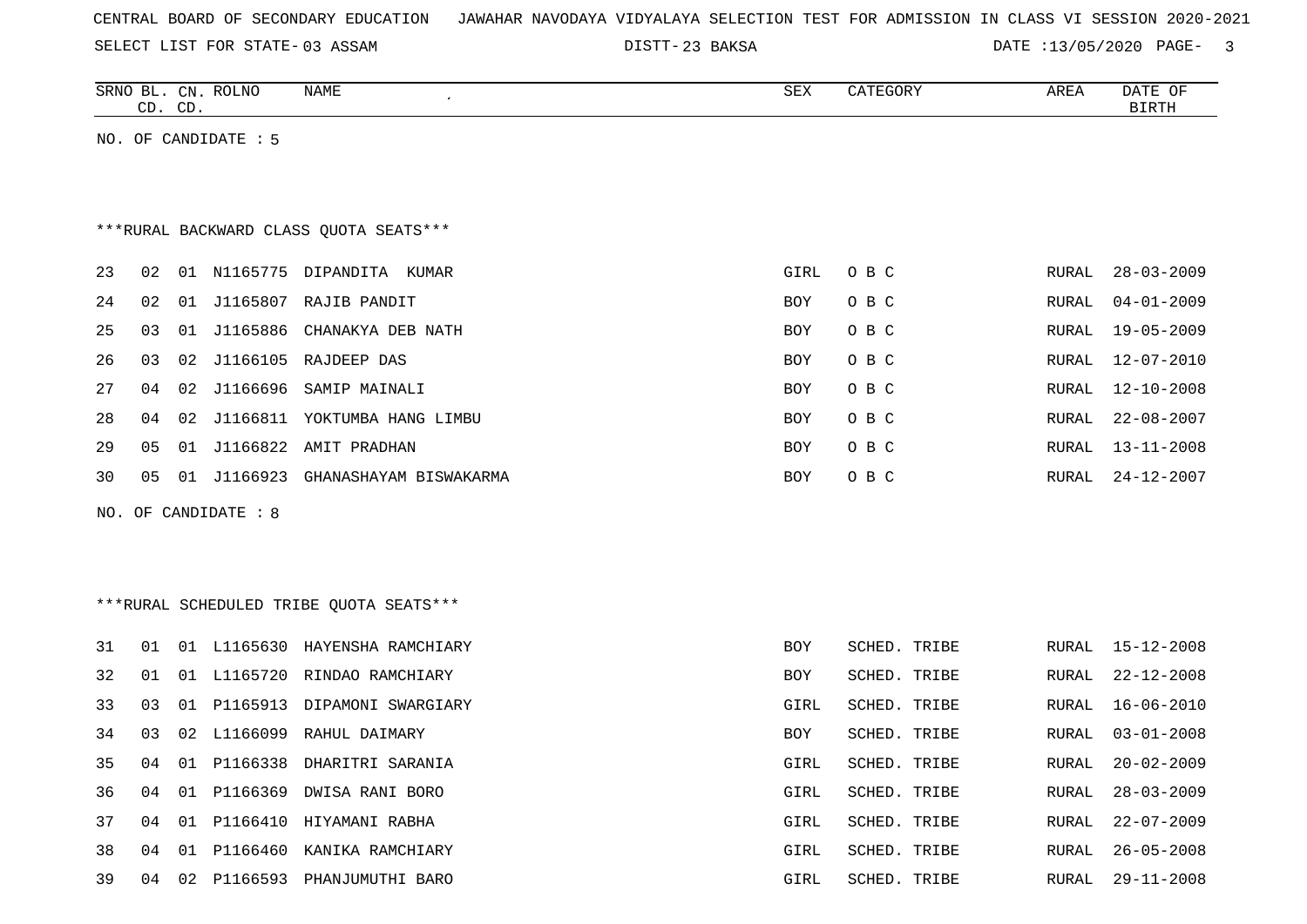|  |  |  |  | CENTRAL BOARD OF SECONDARY EDUCATION – JAWAHAR NAVODAYA VIDYALAYA SELECTION TEST FOR ADMISSION IN CLASS VI SESSION 2020-2021 |  |  |  |  |  |  |  |  |  |  |  |  |  |  |  |
|--|--|--|--|------------------------------------------------------------------------------------------------------------------------------|--|--|--|--|--|--|--|--|--|--|--|--|--|--|--|
|--|--|--|--|------------------------------------------------------------------------------------------------------------------------------|--|--|--|--|--|--|--|--|--|--|--|--|--|--|--|

DISTT-23 BAKSA 2020 DATE :13/05/2020 PAGE- 4

| SRNO BL. CN. ROLNO<br>NAME<br>CD. CD.    | SEX        | CATEGORY     | AREA | DATE OF<br>BIRTH |
|------------------------------------------|------------|--------------|------|------------------|
| ***RURAL SCHEDULED TRIBE QUOTA SEATS***  |            |              |      |                  |
| 40<br>02 L1166780 TANMOY RAMCHIARY<br>04 | <b>BOY</b> | SCHED. TRIBE |      | RURAL 02-10-2008 |
| NO. OF CANDIDATE: 10                     |            |              |      |                  |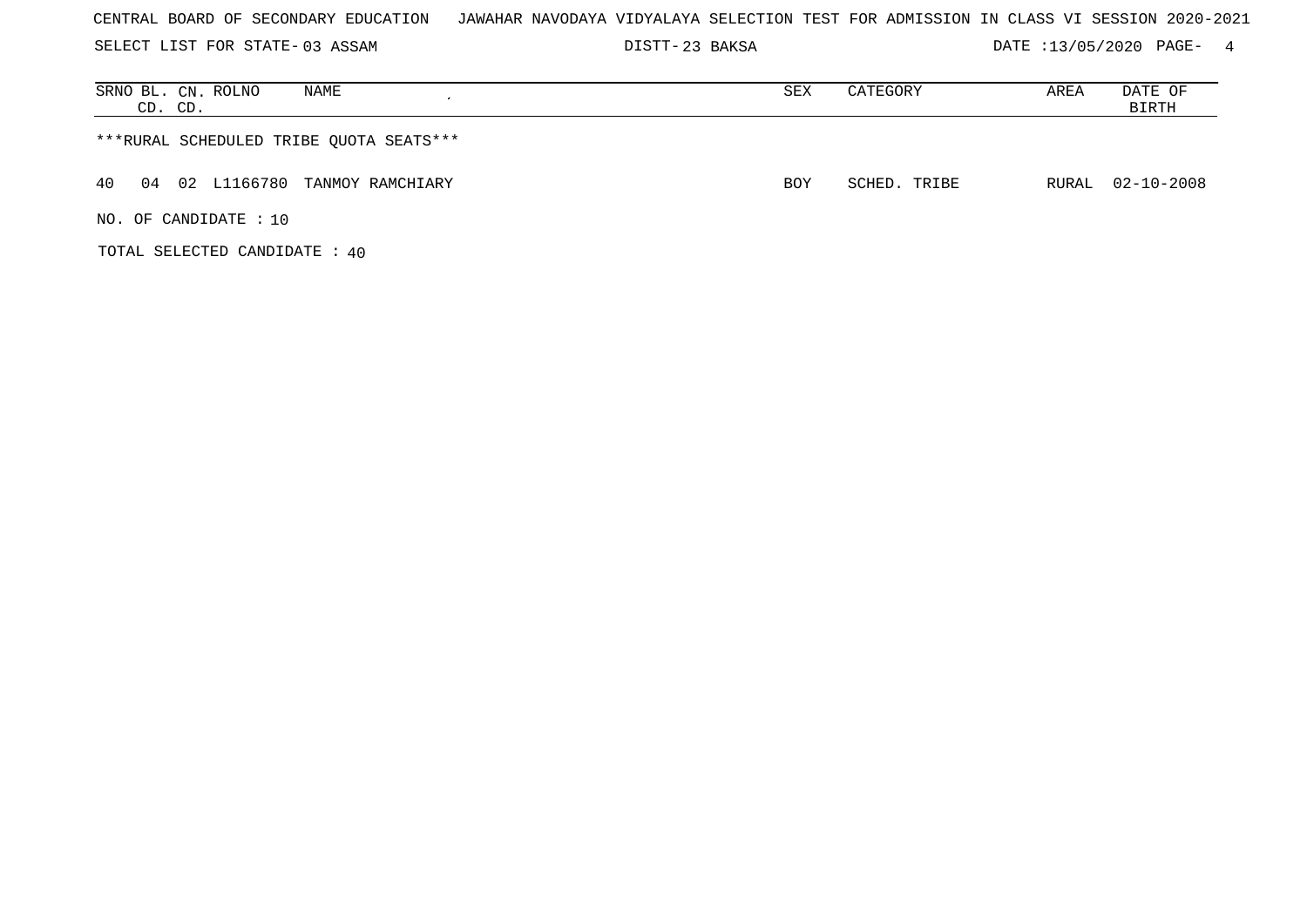SELECT LIST FOR STATE- DISTT- 03 ASSAM

24 DIMA HASAO DATE :13/05/2020 PAGE- 1

|    | CD. CD. |    | SRNO BL. CN. ROLNO   | NAME                                   | ${\tt SEX}$ | CATEGORY     | AREA         | DATE OF<br><b>BIRTH</b> |
|----|---------|----|----------------------|----------------------------------------|-------------|--------------|--------------|-------------------------|
|    |         |    | ***OPEN UR SEATS***  |                                        |             |              |              |                         |
| 1  | 01      |    | 01 D1167574          | RAUHAM LANGTHASA                       | BOY         | SCHED. TRIBE | URBAN        | $08 - 08 - 2008$        |
| 2  | 04      |    |                      | 01 L1168410 ANMOL NAIDING              | BOY         | SCHED. TRIBE | RURAL        | $14 - 08 - 2008$        |
| 3  | 04      |    |                      | 01 P1168412 ANUSKA RAIJUNG             | GIRL        | SCHED. TRIBE | <b>RURAL</b> | $02 - 01 - 2009$        |
| 4  | 04      |    |                      | 01 P1168474 PEORI LANGTHASA            | GIRL        | SCHED. TRIBE | RURAL        | $09 - 12 - 2008$        |
| 5  | 04      |    |                      | 01 P1168498 RITISHA PHONGLO            | GIRL        | SCHED. TRIBE | RURAL        | $10 - 10 - 2008$        |
|    |         |    | NO. OF CANDIDATE : 5 |                                        |             |              |              |                         |
|    |         |    |                      |                                        |             |              |              |                         |
|    |         |    |                      | ***OPEN SCHEDULED CASTE QUOTA SEATS*** |             |              |              |                         |
| 6  | 01      |    |                      | 01 C1167506 MRIDUL MALAKAR             | <b>BOY</b>  | SCHED. CASTE | URBAN        | $22 - 10 - 2008$        |
| 7  | 03      |    | 01 01168242 RIMA ROY |                                        | GIRL        | SCHED. CASTE | RURAL        | $22 - 11 - 2008$        |
| 8  |         |    |                      | 03 01 G1168377 TANUJA DAS              | GIRL        | SCHED. CASTE | URBAN        | $24 - 12 - 2007$        |
|    |         |    | NO. OF CANDIDATE : 3 |                                        |             |              |              |                         |
|    |         |    |                      |                                        |             |              |              |                         |
|    |         |    |                      | *** OPEN BACKWARD CLASS QUOTA SEATS*** |             |              |              |                         |
| 9  | 01      |    |                      | 01 J1167617 SHAHID AHMED               | BOY         | O B C        | RURAL        | 12-07-2007              |
| 10 | 01      |    | 01 F1167660          | TH ROBINA SINGHA                       | GIRL        | O B C        | URBAN        | $23 - 01 - 2009$        |
| 11 | 02      |    |                      | 01 N1167853 SANGITA GURUNG             | GIRL        | O B C        | RURAL        | $15 - 06 - 2008$        |
| 12 | 03      | 01 |                      | B1167914 ANKIT ROY                     | <b>BOY</b>  | O B C        | URBAN        | $26 - 07 - 2008$        |
| 13 |         |    |                      | 04 01 J1168441 DIBIJOY CHAUHAN         | BOY         | O B C        | RURAL        | $02 - 06 - 2008$        |
|    |         |    |                      |                                        |             |              |              |                         |

NO. OF CANDIDATE : 5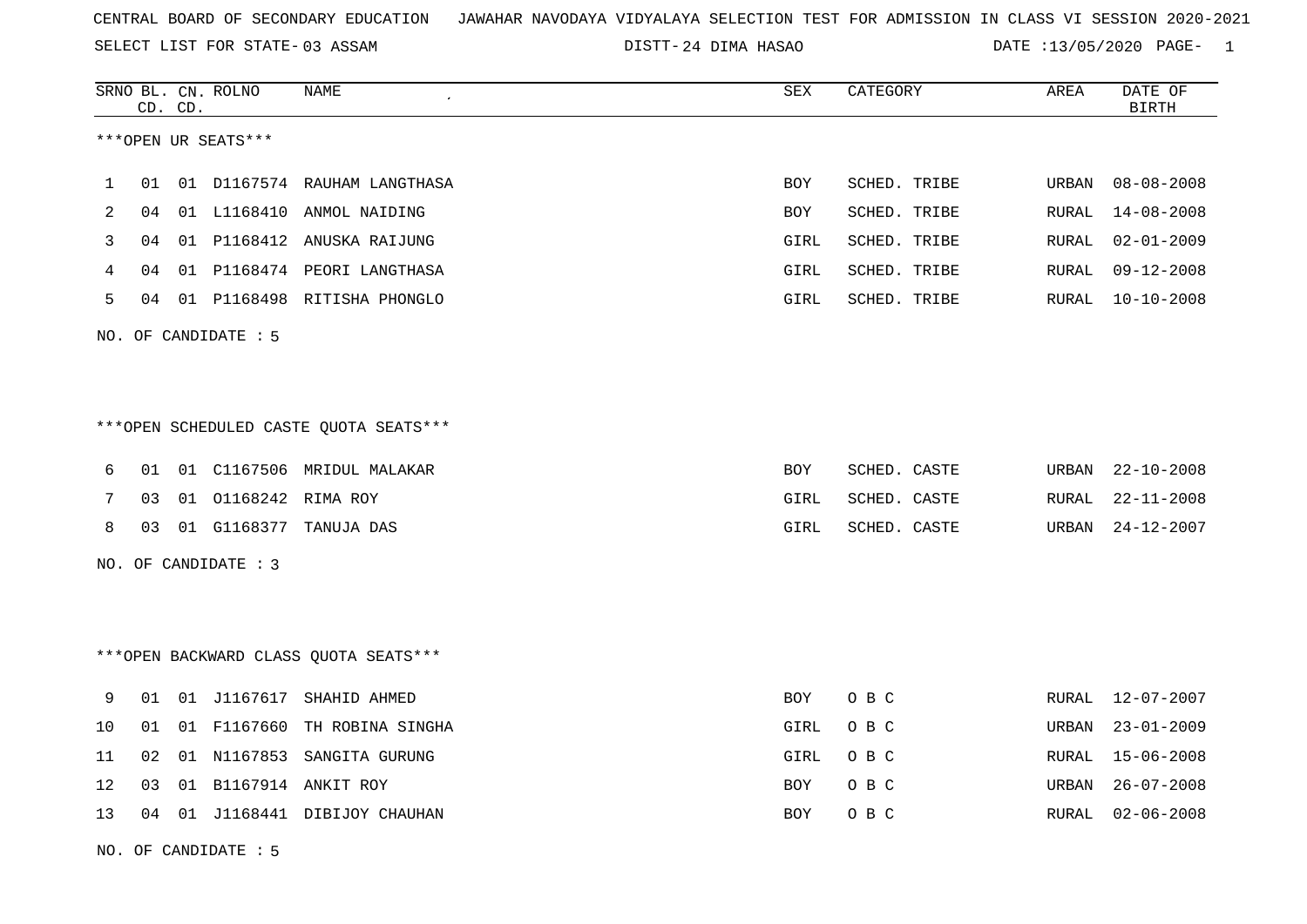SELECT LIST FOR STATE- DISTT- 03 ASSAM

24 DIMA HASAO DATE :13/05/2020 PAGE- 2

|    | CD. CD. |    | SRNO BL. CN. ROLNO     | NAME                                   | <b>SEX</b> | CATEGORY     | AREA         | DATE OF<br>BIRTH |
|----|---------|----|------------------------|----------------------------------------|------------|--------------|--------------|------------------|
|    |         |    |                        | ***OPEN SCHEDULED TRIBE QUOTA SEATS*** |            |              |              |                  |
| 14 | 04      |    |                        | 01 L1168416 ASHTHA LAMA                | BOY        | SCHED. TRIBE | RURAL        | $09 - 07 - 2008$ |
| 15 | 04      |    |                        | 01 P1168433 DEMADI RAIJUNG             | GIRL       | SCHED. TRIBE | <b>RURAL</b> | $01 - 12 - 2008$ |
| 16 | 04      |    |                        | 01 P1168453 JANALI JOHORI              | GIRL       | SCHED. TRIBE | RURAL        | $25 - 10 - 2008$ |
| 17 | 04      | 01 |                        | P1168455 JUNAKI KOHORI                 | GIRL       | SCHED. TRIBE | RURAL        | $21 - 03 - 2008$ |
| 18 | 04      |    |                        | 01 L1168485 RAJA BAOHAM BODO           | BOY        | SCHED. TRIBE | RURAL        | $03 - 09 - 2008$ |
| 19 | 04      |    | 01 P1168510            | SNEHA THAOSEN                          | GIRL       | SCHED. TRIBE | RURAL        | $28 - 12 - 2007$ |
| 20 |         |    |                        | 04 01 P1168514 SUNDINI LANGTHASA       | GIRL       | SCHED. TRIBE | RURAL        | $03 - 08 - 2008$ |
|    |         |    | NO. OF CANDIDATE : 7   |                                        |            |              |              |                  |
|    |         |    | ***RURAL OPEN SEATS*** |                                        |            |              |              |                  |
| 21 | 01      |    |                        | 01 L1167320 APRIYON JIDUNG             | BOY        | SCHED. TRIBE | RURAL        | $08 - 12 - 2008$ |
| 22 | 01      |    |                        | 01 L1167404 HRIDYANZ HAGJER            | BOY        | SCHED. TRIBE | RURAL        | $27 - 12 - 2009$ |
| 23 | 01      |    |                        | 01 L1167422 JEFFERSON RUPSI SUIAM      | BOY        | SCHED. TRIBE | RURAL        | 19-04-2009       |
| 24 | 02      |    |                        | 01 P1167688 BINIYA KEMPRAI             | GIRL       | SCHED. TRIBE | RURAL        | $16 - 02 - 2008$ |
| 25 | 02      | 01 | L1167736               | ISAAC DAIME                            | <b>BOY</b> | SCHED. TRIBE | RURAL        | $29 - 05 - 2009$ |
| 26 | 02      |    | 01 11167858            | SHAKIR AHMED                           | BOY        | GENERAL      | RURAL        | $18 - 10 - 2009$ |
| 27 | 03      | 01 |                        | P1167933 ARSHITA LANGTHASA             | GIRL       | SCHED. TRIBE | RURAL        | 17-09-2008       |
| 28 | 03      |    | 01 L1167998            | DEEP KUMAR HOJAI                       | BOY        | SCHED. TRIBE | RURAL        | $23 - 08 - 2008$ |
| 29 | 03      |    | 01 L1168249            | RINGBODRO BATHARI                      | <b>BOY</b> | SCHED. TRIBE | RURAL        | $29 - 01 - 2009$ |
| 30 | 03      | 01 | P1168308               | SANIA LANGTHASA                        | GIRL       | SCHED. TRIBE | RURAL        | $27 - 06 - 2008$ |
| 31 | 04      |    |                        | 01 L1168420 BINET MOGAR                | BOY        | SCHED. TRIBE | RURAL        | $04 - 09 - 2007$ |
| 32 | 04      |    | 01 P1168517            | SUROCHI HASNU                          | GIRL       | SCHED. TRIBE | <b>RURAL</b> | $28 - 11 - 2007$ |

 05 01 P1168545 BARBITA HOJAI GIRL SCHED. TRIBE RURAL 02-03-2009 05 01 L1168687 VINING HANSE BOY SCHED. TRIBE RURAL 10-10-2008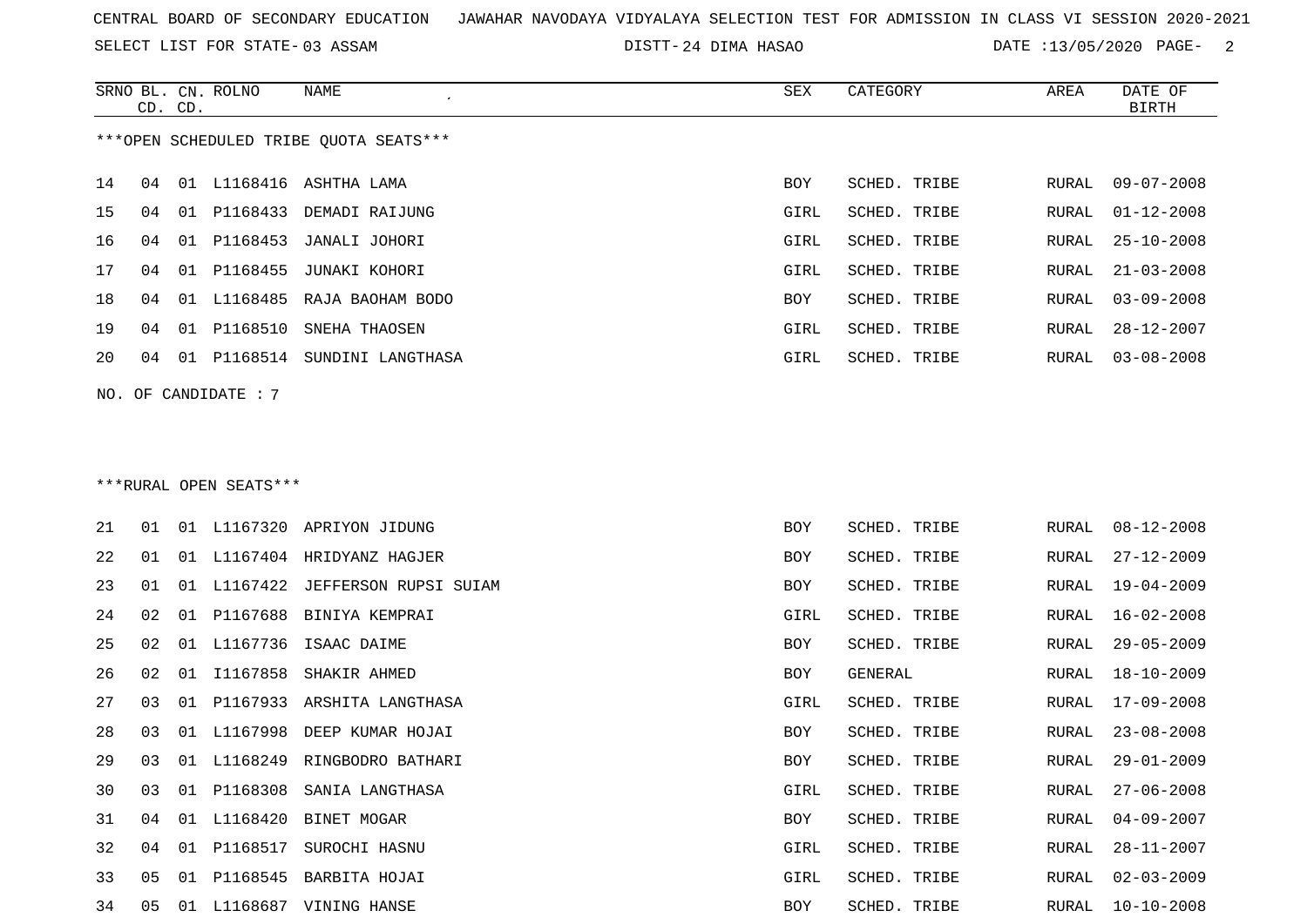| CENTRAL BOARD OF SECONDARY EDUCATION – JAWAHAR NAVODAYA VIDYALAYA SELECTION TEST FOR ADMISSION IN CLASS VI SESSION 2020-2021 |  |  |  |  |  |  |  |  |  |  |  |  |  |  |  |
|------------------------------------------------------------------------------------------------------------------------------|--|--|--|--|--|--|--|--|--|--|--|--|--|--|--|
|------------------------------------------------------------------------------------------------------------------------------|--|--|--|--|--|--|--|--|--|--|--|--|--|--|--|

SELECT LIST FOR STATE-03 ASSAM

DISTT-24 DIMA HASAO 2007 DATE :13/05/2020 PAGE-

|     |                | CD. CD. | SRNO BL. CN. ROLNO  | <b>NAME</b><br>$\epsilon$               | <b>SEX</b> | CATEGORY     | AREA  | DATE OF<br><b>BIRTH</b> |
|-----|----------------|---------|---------------------|-----------------------------------------|------------|--------------|-------|-------------------------|
| NO. |                |         | OF CANDIDATE : 14   |                                         |            |              |       |                         |
|     |                |         |                     |                                         |            |              |       |                         |
|     |                |         |                     |                                         |            |              |       |                         |
|     |                |         |                     | ***RURAL SCHEDULED CASTE QUOTA SEATS*** |            |              |       |                         |
| 35  | 01             | 01      | L1167329            | ARON DOUNGLW                            | <b>BOY</b> | SCHED. TRIBE | RURAL | $01 - 10 - 2008$        |
| 36  | 02             | 01      | P1167676            | AGNES N. TUOLOR                         | GIRL       | SCHED. TRIBE | RURAL | $21 - 11 - 2008$        |
| 37  | 02             | 01      | L1167788            | MANGJALHUN SILTHOU                      | <b>BOY</b> | SCHED. TRIBE | RURAL | $21 - 04 - 2008$        |
| 38  | 03             | 01      |                     | L1168062 JAMES HAFLONGBAR               | <b>BOY</b> | SCHED. TRIBE | RURAL | $19 - 06 - 2007$        |
| 39  | 03             | 01      | P1168129            | MOLISHA BATHARI                         | GIRL       | SCHED. TRIBE | RURAL | $14 - 11 - 2008$        |
| 40  | 04             | 01      | L1168471            | MOTONJIT THAOSEN                        | <b>BOY</b> | SCHED. TRIBE | RURAL | $21 - 04 - 2008$        |
| 41  | 04             | 01      | P1168488            | RIBIKA KEMPRAI                          | GIRL       | SCHED. TRIBE | RURAL | $06 - 10 - 2008$        |
| 42  | 05             | 01      |                     | L1168542 AYAN LANGTHASA                 | <b>BOY</b> | SCHED. TRIBE | RURAL | $18 - 02 - 2009$        |
| 43  | 0 <sub>5</sub> | 01      | L1168669            | SORINGDAO WARISA                        | <b>BOY</b> | SCHED. TRIBE | RURAL | $23 - 02 - 2008$        |
|     |                |         | NO. OF CANDIDATE: 9 |                                         |            |              |       |                         |

# \*\*\*RURAL BACKWARD CLASS QUOTA SEATS\*\*\*

| 44  | 01 |       |          | 01 I1167530 PALLAB SAUD                | BOY  | GENERAL |       | RURAL 13-10-2008 |
|-----|----|-------|----------|----------------------------------------|------|---------|-------|------------------|
| 45  | 01 |       |          | 01 I1167535 PARVAJ NASIMUL AMIN LASKAR | BOY  | GENERAL | RURAL | 11-10-2007       |
| 46  | 01 |       |          | 01 I1167600 SAMIUL ALI                 | BOY  | GENERAL | RURAL | 30-04-2009       |
| 47  | 02 | 01    | I1167683 | ASHIF ZAKARIA                          | BOY  | GENERAL | RURAL | 22-07-2009       |
| 48. | 03 |       |          | 01 M1168105 MADURI DUTTA               | GIRL | GENERAL | RURAL | 18-03-2009       |
| 49  | 05 | . O 1 | N1168685 | TUISHMITA ROY                          | GIRL | O B C   | RURAL | $20 - 09 - 2009$ |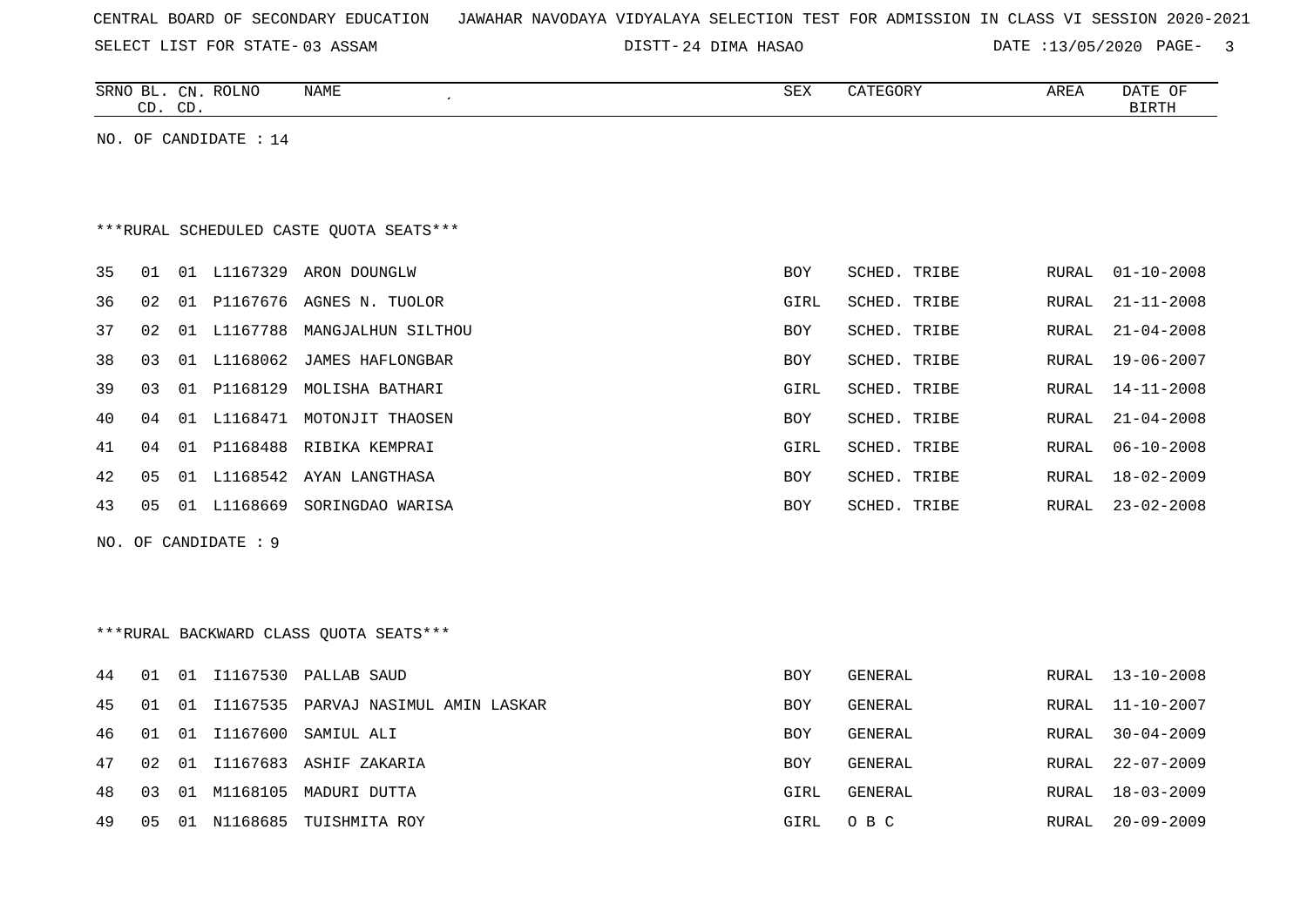|  |  |  |  | CENTRAL BOARD OF SECONDARY EDUCATION – JAWAHAR NAVODAYA VIDYALAYA SELECTION TEST FOR ADMISSION IN CLASS VI SESSION 2020-2021 |  |  |  |  |  |  |  |  |  |  |  |  |  |
|--|--|--|--|------------------------------------------------------------------------------------------------------------------------------|--|--|--|--|--|--|--|--|--|--|--|--|--|
|--|--|--|--|------------------------------------------------------------------------------------------------------------------------------|--|--|--|--|--|--|--|--|--|--|--|--|--|

DISTT-24 DIMA HASAO DATE :13/05/2020 PAGE- 4

| SRNO<br>BL   | $\text{CN}$ | <b>ROLNO</b> | NAME | SEX | $\alpha$ <sup>n</sup> $\beta$ | AREA | DATE OF      |
|--------------|-------------|--------------|------|-----|-------------------------------|------|--------------|
| $\cap$<br>ىب | $\cap$<br>ັ |              |      |     |                               |      | <b>BIRTH</b> |
|              |             |              |      |     |                               |      |              |

NO. OF CANDIDATE : 6

|    |    |             | ***RURAL SCHEDULED TRIBE QUOTA SEATS*** |            |              |       |                  |
|----|----|-------------|-----------------------------------------|------------|--------------|-------|------------------|
| 50 | 01 |             | 01 P1167409 IJUABAMLE NRIAME            | GIRL       | SCHED. TRIBE |       | RURAL 19-08-2007 |
| 51 | 01 |             | 01 P1167446 KIBAMKIAKLE PAME            | GIRL       | SCHED. TRIBE | RURAL | $03 - 01 - 2008$ |
| 52 | 01 |             | 01 P1167502 MONALISA NAIDING            | GIRL       | SCHED. TRIBE | RURAL | $16 - 04 - 2008$ |
| 53 | 01 |             | 01 P1167519 NIBIYA KEMPRAI              | GIRL       | SCHED. TRIBE | RURAL | $10 - 06 - 2008$ |
| 54 | 02 |             | 01 P1167693 CHONVEIVAH LIENTHANG        | GIRL       | SCHED. TRIBE | RURAL | $02 - 12 - 2007$ |
| 55 | 02 | 01 L1167789 | MANGOPHLIEN DOUNGEL                     | BOY        | SCHED. TRIBE | RURAL | $16 - 01 - 2008$ |
| 56 | 03 |             | 01 P1168268 RINGSRINGDI WARISA          | GIRL       | SCHED. TRIBE | RURAL | $08 - 01 - 2008$ |
| 57 | 03 |             | 01 P1168351 SUHANA HASNU                | GIRL       | SCHED. TRIBE | RURAL | $24 - 09 - 2008$ |
| 58 | 04 |             | 01 L1168401 ADITIYA BATHARI             | BOY        | SCHED. TRIBE | RURAL | $28 - 06 - 2008$ |
| 59 | 04 |             | 01 P1168402 ALBITA HASNU                | GIRL       | SCHED. TRIBE | RURAL | $09 - 07 - 2007$ |
| 60 | 04 |             | 01 L1168437 DESDAO HOJAI                | BOY        | SCHED. TRIBE | RURAL | $17 - 01 - 2008$ |
| 61 | 04 |             | 01 L1168438 DESRINGDAO NAIDING          | <b>BOY</b> | SCHED. TRIBE | RURAL | $10 - 09 - 2009$ |
| 62 | 04 |             | 01 L1168458 KOMOLJIT NAIDING            | <b>BOY</b> | SCHED. TRIBE | RURAL | 17-12-2008       |
| 63 | 04 |             | 01 L1168460 LAIRINGDAO THAOSEN          | BOY        | SCHED. TRIBE | RURAL | $16 - 07 - 2009$ |
| 64 | 04 |             | 01 L1168467 MARSHAL KHERSA              | <b>BOY</b> | SCHED. TRIBE | RURAL | $27 - 07 - 2007$ |
| 65 | 04 |             | 01 L1168476 PRINCESHAN THAOSEN          | BOY        | SCHED. TRIBE | RURAL | $28 - 10 - 2009$ |
| 66 | 04 | 01 P1168477 | PROBINA KARIGAPSA                       | GIRL       | SCHED. TRIBE | RURAL | $05 - 08 - 2008$ |
| 67 | 04 |             | 01 L1168480 PROSAN MAIDING              | BOY        | SCHED. TRIBE | RURAL | $18 - 09 - 2009$ |
| 68 | 04 |             | 01 L1168501 RUSKIN HAPILA               | <b>BOY</b> | SCHED. TRIBE | RURAL | $05 - 09 - 2008$ |
| 69 | 04 |             | 01 L1168502 SAINRINGDAO THAOSEN         | BOY        | SCHED. TRIBE | RURAL | $17 - 05 - 2009$ |
| 70 | 04 |             | 01 P1168521 WAINGSOMI THAOSEN           | GIRL       | SCHED. TRIBE | RURAL | $24 - 03 - 2008$ |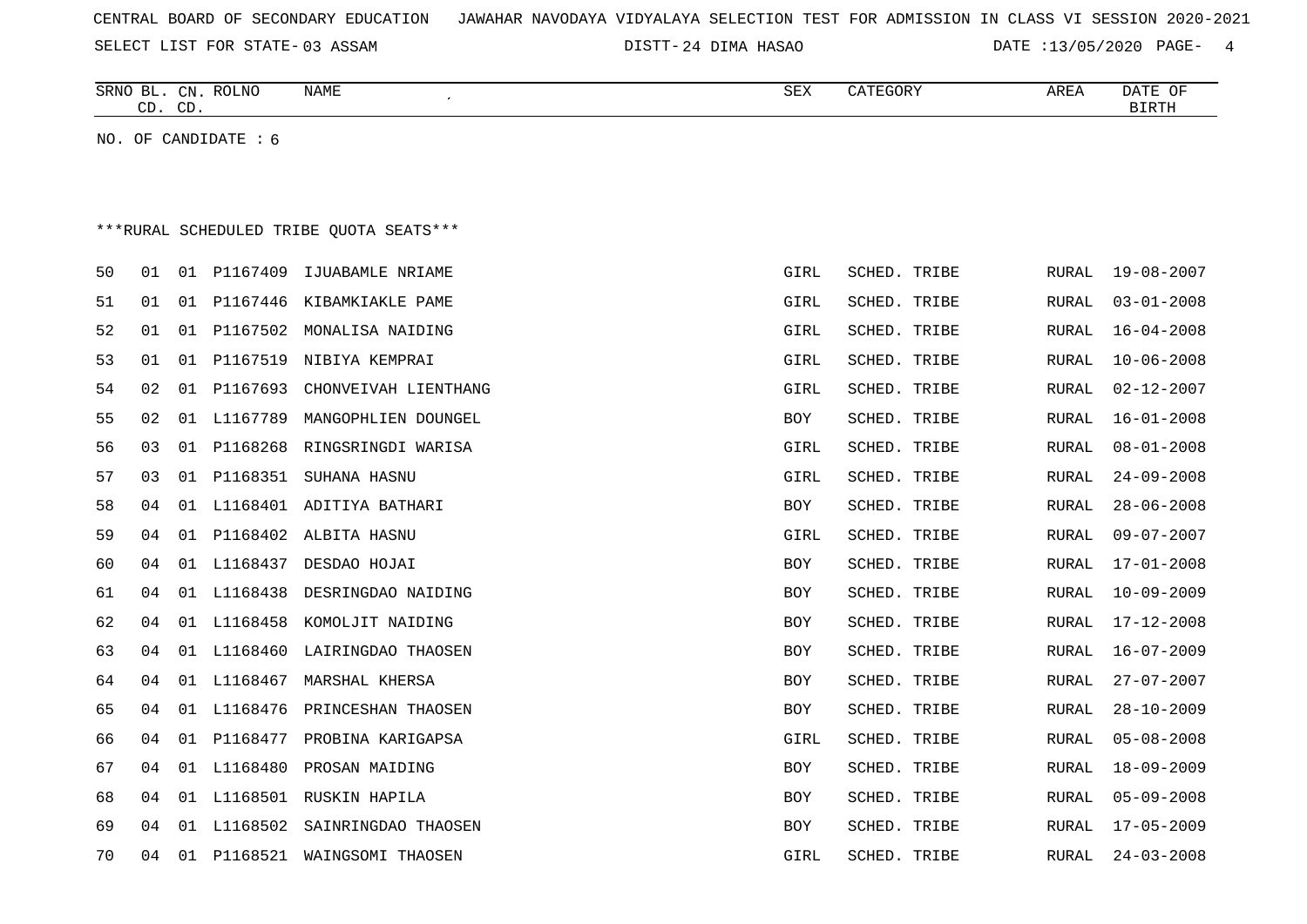24 DIMA HASAO DATE :13/05/2020 PAGE- 5

| SRNO<br>BL   | CΝ          | ROLNO | NAME | CHU<br>אם⊂ | $\alpha$<br>. | AREA | ᆩᅐᅲ<br>ΟF<br>DAII |
|--------------|-------------|-------|------|------------|---------------|------|-------------------|
| $\cap$<br>ىب | $\cap$<br>◡ |       |      |            |               |      | ־יחסד מ           |

NO. OF CANDIDATE : 21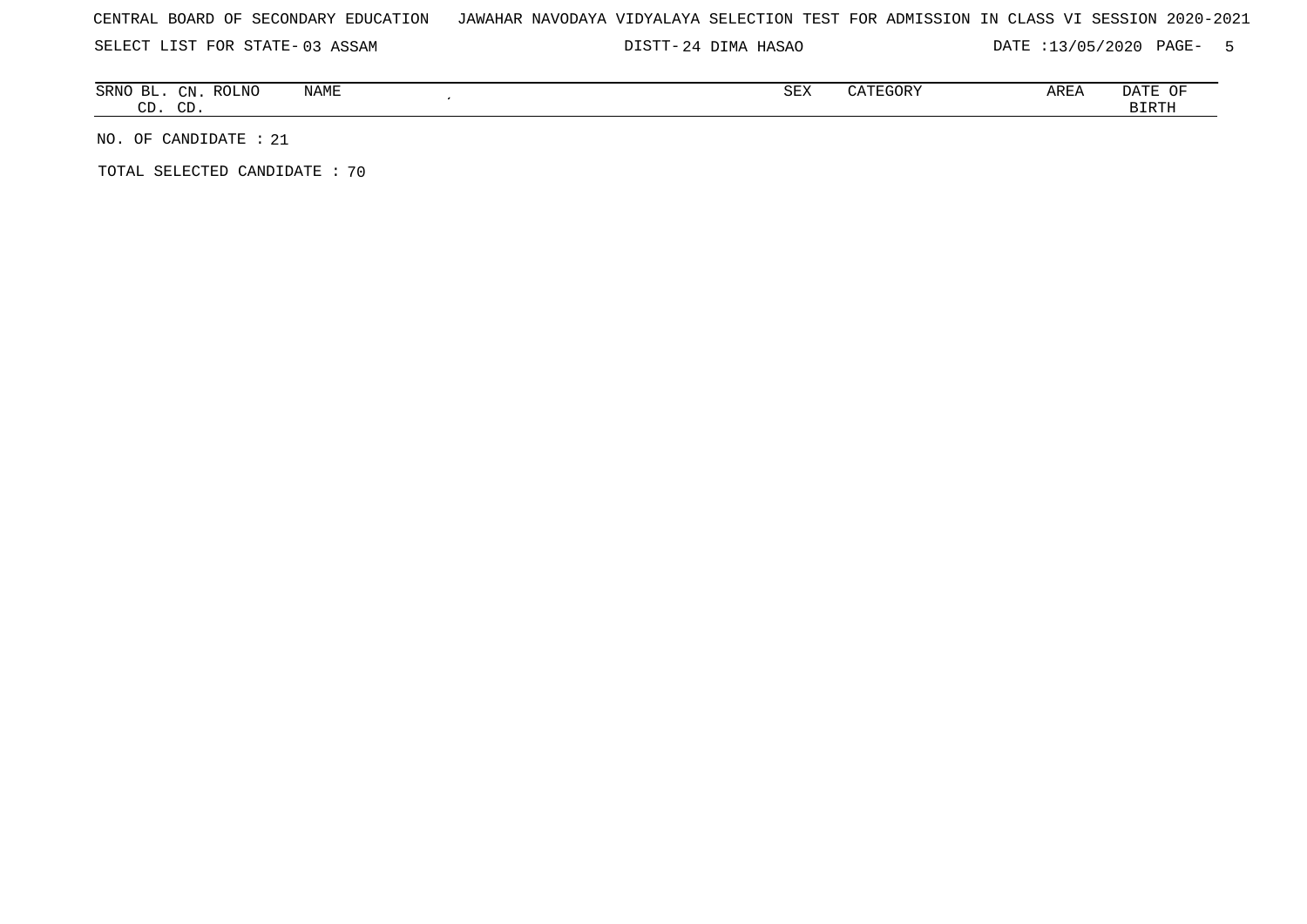SELECT LIST FOR STATE- DISTT- 03 ASSAM

25 UDALGURI DATE :13/05/2020 PAGE- 1

|    |    | CD. CD. | SRNO BL. CN. ROLNO   | NAME                                   | ${\tt SEX}$ | CATEGORY     | AREA  | DATE OF<br><b>BIRTH</b> |
|----|----|---------|----------------------|----------------------------------------|-------------|--------------|-------|-------------------------|
|    |    |         | ***OPEN UR SEATS***  |                                        |             |              |       |                         |
| 1  | 01 |         |                      | 01 L1168877 LAKHIDHAR DAIMARI          | BOY         | SCHED. TRIBE | RURAL | 11-03-2008              |
| 2  | 01 |         | 01 J1169086          | TANMOYJYOTI DEKA                       | BOY         | O B C        | RURAL | $26 - 11 - 2008$        |
| 3  | 02 | 01      |                      | E1169285 DIPSHITA DAS                  | GIRL        | GENERAL      | URBAN | 09-09-2009              |
| 4  | 03 | 02      |                      | M1170151 NILANJANA SARMAH              | GIRL        | GENERAL      | RURAL | $10 - 08 - 2008$        |
| 5  | 03 |         |                      | 02 P1170287 SONALI RABHA               | GIRL        | SCHED. TRIBE | RURAL | $30 - 04 - 2008$        |
|    |    |         | NO. OF CANDIDATE : 5 |                                        |             |              |       |                         |
|    |    |         |                      | ***OPEN SCHEDULED CASTE QUOTA SEATS*** |             |              |       |                         |
| 6  |    |         |                      | 02 01 C1169277 DIMPOL KR DAS           | BOY         | SCHED. CASTE | URBAN | 07-12-2009              |
| 7  | 02 |         |                      | 02 C1169514 NABAJIT BAISHYA            | BOY         | SCHED. CASTE | URBAN | $30 - 07 - 2009$        |
| 8  | 03 |         |                      | 01 K1169913 DEEP SARKAR                | BOY         | SCHED. CASTE | RURAL | $11 - 01 - 2009$        |
|    |    |         | NO. OF CANDIDATE : 3 |                                        |             |              |       |                         |
|    |    |         |                      | ***OPEN DISABLED QUOTA SEATS***        |             |              |       |                         |
| 9  | 02 |         |                      | 01 L1169332 HIMANGSHU BARO             | BOY         | SCHED. TRIBE |       | RURAL 06-12-2009        |
|    |    |         | NO. OF CANDIDATE : 1 |                                        |             |              |       |                         |
|    |    |         |                      | *** OPEN BACKWARD CLASS QUOTA SEATS*** |             |              |       |                         |
| 10 |    |         |                      | 01 01 J1168854 JYOTI PRASAD DEKA       | BOY         | O B C        |       | RURAL 31-03-2008        |
|    |    |         |                      | 11 01 01 J1168861 KARAN RAJBONGSHI     | BOY         | O B C        |       | RURAL 18-03-2009        |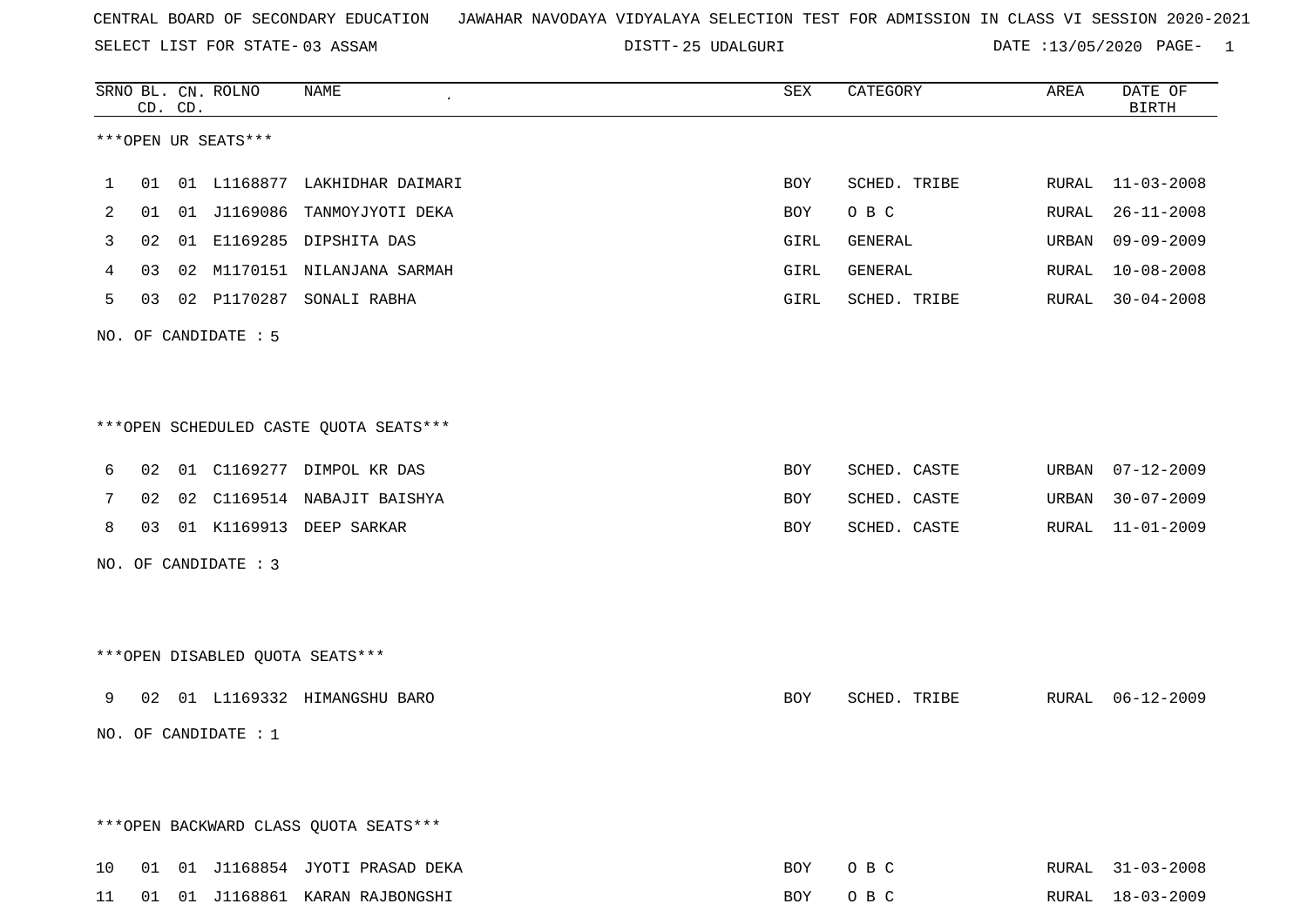SELECT LIST FOR STATE- DISTT- 03 ASSAM

25 UDALGURI DATE :13/05/2020 PAGE- 2

|    | CD. CD. |    | SRNO BL. CN. ROLNO     | <b>NAME</b>                            | <b>SEX</b> | CATEGORY     | AREA  | DATE OF<br><b>BIRTH</b> |
|----|---------|----|------------------------|----------------------------------------|------------|--------------|-------|-------------------------|
|    |         |    |                        | *** OPEN BACKWARD CLASS QUOTA SEATS*** |            |              |       |                         |
| 12 | 01      |    |                        | 01 N1168958 PRATIKSHA BARUAH           | GIRL       | O B C        | RURAL | $26 - 10 - 2008$        |
| 13 | 01      |    |                        | 01 N1169044 SHUPARNA GHOSH             | GIRL       | O B C        | RURAL | $03 - 10 - 2009$        |
| 14 | 02      |    |                        | 03 J1169759 SUGAM KHADKA CHETRI        | BOY        | O B C        | RURAL | $11 - 07 - 2009$        |
|    |         |    | NO. OF CANDIDATE : 5   |                                        |            |              |       |                         |
|    |         |    |                        |                                        |            |              |       |                         |
|    |         |    |                        | ***OPEN SCHEDULED TRIBE QUOTA SEATS*** |            |              |       |                         |
| 15 | 01      |    |                        | 01 L1168858 KAMALESWAR BASUMATARY      | BOY        | SCHED. TRIBE | RURAL | $27 - 11 - 2007$        |
| 16 | 01      |    |                        | 01 L1169099 YASH BASUMATARY            | BOY        | SCHED. TRIBE | RURAL | $25 - 12 - 2008$        |
| 17 | 02      | 01 |                        | H1169314 GLORY DAIMARI                 | GIRL       | SCHED. TRIBE | URBAN | $14 - 01 - 2009$        |
| 18 | 02      |    |                        | 03 L1169712 SANDIPAN BASUMATARY        | BOY        | SCHED. TRIBE | RURAL | $10 - 10 - 2008$        |
| 19 | 03      |    |                        | 01 L1169886 BIJIT BORO                 | BOY        | SCHED. TRIBE | RURAL | $09 - 09 - 2008$        |
| 20 | 03      |    |                        | 02 P1170048 KHUSI BASUMATARY           | GIRL       | SCHED. TRIBE | RURAL | $17 - 07 - 2008$        |
|    |         |    | NO. OF CANDIDATE : $6$ |                                        |            |              |       |                         |
|    |         |    |                        |                                        |            |              |       |                         |
|    |         |    |                        |                                        |            |              |       |                         |
|    |         |    | ***RURAL OPEN SEATS*** |                                        |            |              |       |                         |
| 21 | 01      |    |                        | 01 P1168735 BHANIKA BORO               | GIRL       | SCHED. TRIBE | RURAL | $24 - 01 - 2009$        |
| 22 | 01      |    |                        | 01 P1168755 BWHAITHI DAIMARI           | GIRL       | SCHED. TRIBE | RURAL | $22 - 11 - 2008$        |
| 23 | 01      |    |                        | 01 N1168792 DIPTI THAKURIA             | GIRL       | O B C        | RURAL | $14 - 01 - 2008$        |
| 24 | 01      |    |                        | 01 I1168842 JOHNMONI KALITA            | BOY        | GENERAL      | RURAL | $30 - 10 - 2008$        |
| 25 | 02      |    |                        | 01 J1169203 BIBEK TANTI                | BOY        | O B C        | RURAL | $28 - 07 - 2008$        |
| 26 | 02      |    |                        | 01 L1169207 BIGRAI BORO                | BOY        | SCHED. TRIBE | RURAL | $21 - 06 - 2009$        |
| 27 | 02      |    |                        | 01 N1169259 DHANMANI DEKA              | GIRL       | O B C        | RURAL | $25 - 10 - 2009$        |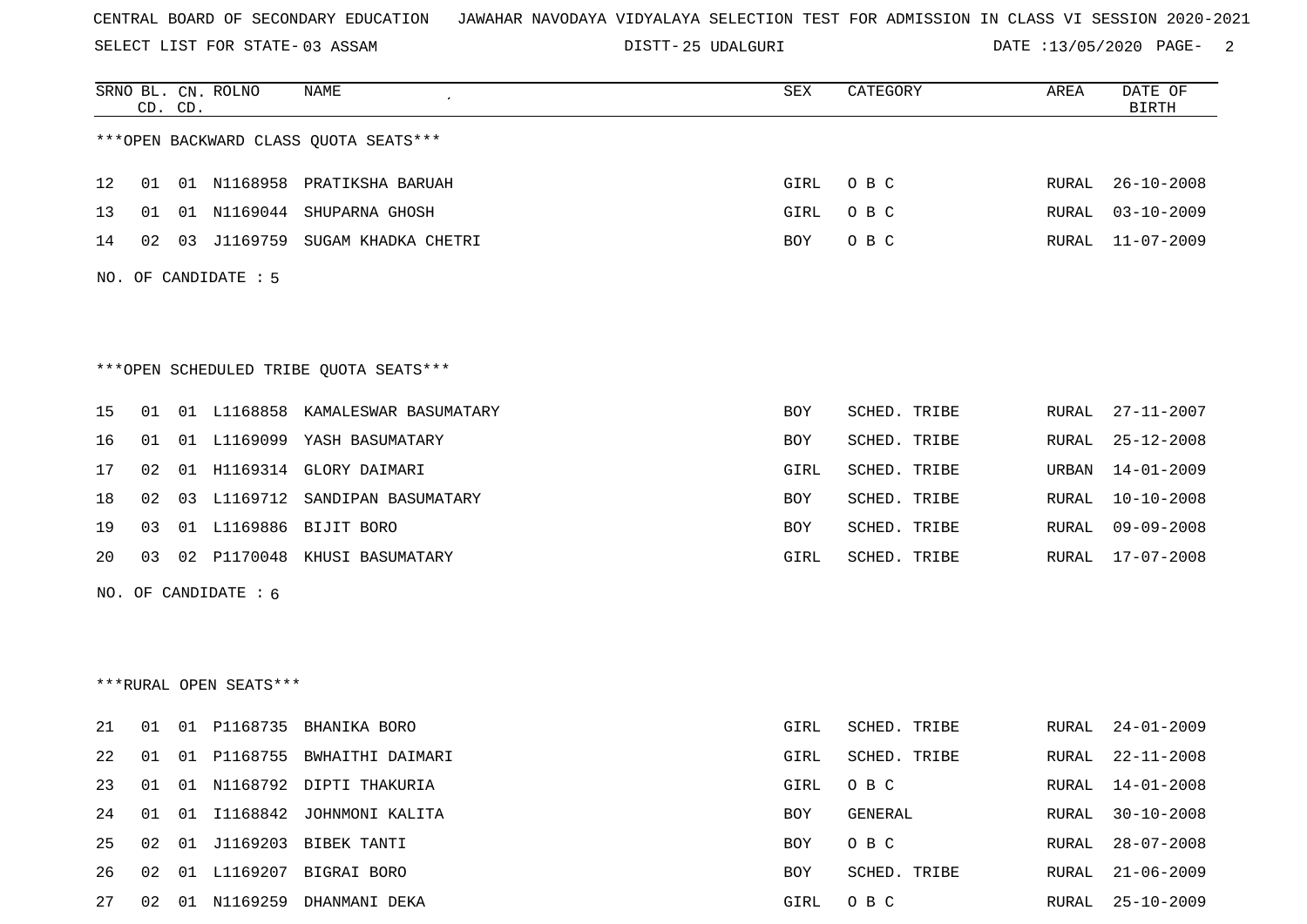SELECT LIST FOR STATE- DISTT- 03 ASSAM

25 UDALGURI DATE :13/05/2020 PAGE- 3

|    | CD. CD. |    | SRNO BL. CN. ROLNO     | NAME                                    | SEX        | CATEGORY     | AREA  | DATE OF<br><b>BIRTH</b> |
|----|---------|----|------------------------|-----------------------------------------|------------|--------------|-------|-------------------------|
|    |         |    | ***RURAL OPEN SEATS*** |                                         |            |              |       |                         |
| 28 | 02      |    |                        | 02 I1169389 JUNAID NASEEM               | <b>BOY</b> | GENERAL      | RURAL | $23 - 04 - 2009$        |
| 29 | 02      |    |                        | 02 L1169401 KAILASH KHG BODOSA          | <b>BOY</b> | SCHED. TRIBE | RURAL | $20 - 10 - 2008$        |
| 30 | 02      | 03 |                        | P1169585 POLLOBI MOCHAHARI              | GIRL       | SCHED. TRIBE | RURAL | $01 - 05 - 2008$        |
| 31 | 02      | 03 |                        | I1169599 PRITAM POKHREL                 | <b>BOY</b> | GENERAL      | RURAL | $04 - 05 - 2009$        |
| 32 | 02      | 03 |                        | M1169703 SAHIDA BEGUM                   | GIRL       | GENERAL      | RURAL | $12 - 10 - 2007$        |
| 33 | 02      | 03 |                        | P1169810 UPASANA RABHA                  | GIRL       | SCHED. TRIBE | RURAL | $27 - 07 - 2008$        |
| 34 | 03      |    |                        | 01 L1169914 DERIK DAIMARI               | BOY        | SCHED. TRIBE | RURAL | $23 - 10 - 2008$        |
| 35 | 03      | 02 |                        | P1170106 MOITREE MACHAHARY              | GIRL       | SCHED. TRIBE | RURAL | $17 - 04 - 2008$        |
| 36 | 03      |    |                        | 02 L1170176 PHUNGSWRANG BARO            | <b>BOY</b> | SCHED. TRIBE | RURAL | $03 - 08 - 2009$        |
|    |         |    | NO. OF CANDIDATE : 16  |                                         |            |              |       |                         |
|    |         |    |                        |                                         |            |              |       |                         |
|    |         |    |                        |                                         |            |              |       |                         |
|    |         |    |                        | ***RURAL SCHEDULED CASTE OUOTA SEATS*** |            |              |       |                         |
| 37 | 01      |    |                        | 01 K1168822 HIMANSU BAISHYA             | <b>BOY</b> | SCHED. CASTE | RURAL | $29 - 05 - 2009$        |
| 38 | 01      | 01 |                        | K1168827 HRIDWIP BAISHYA                | BOY        | SCHED. CASTE | RURAL | $29 - 08 - 2008$        |
| 39 | 02      | 02 | K1169513               | NABADEEP DAS                            | BOY        | SCHED. CASTE | RURAL | $03 - 10 - 2008$        |
| 40 | 03      | 01 |                        | K1169822 AKASH BISWAS                   | BOY        | SCHED. CASTE | RURAL | $21 - 02 - 2008$        |
| 41 | 03      | 01 |                        | 01169924 DHARITRI ROY                   | GIRL       | SCHED. CASTE | RURAL | $16 - 05 - 2009$        |
| 42 | 03      | 01 |                        | K1169993 HRISHIKESH DAS                 | BOY        | SCHED. CASTE | RURAL | $17 - 05 - 2008$        |
| 43 | 03      | 02 | K1170080               | MANJIT DAS                              | <b>BOY</b> | SCHED. CASTE | RURAL | $25 - 05 - 2009$        |
| 44 | 03      | 02 | K1170300               | SUMAN DAS                               | BOY        | SCHED. CASTE | RURAL | $22 - 06 - 2008$        |
| 45 | 03      | 02 |                        | 01170323 TANUSRI SARKAR                 | GIRL       | SCHED. CASTE | RURAL | 16-08-2008              |
|    |         |    |                        |                                         |            |              |       |                         |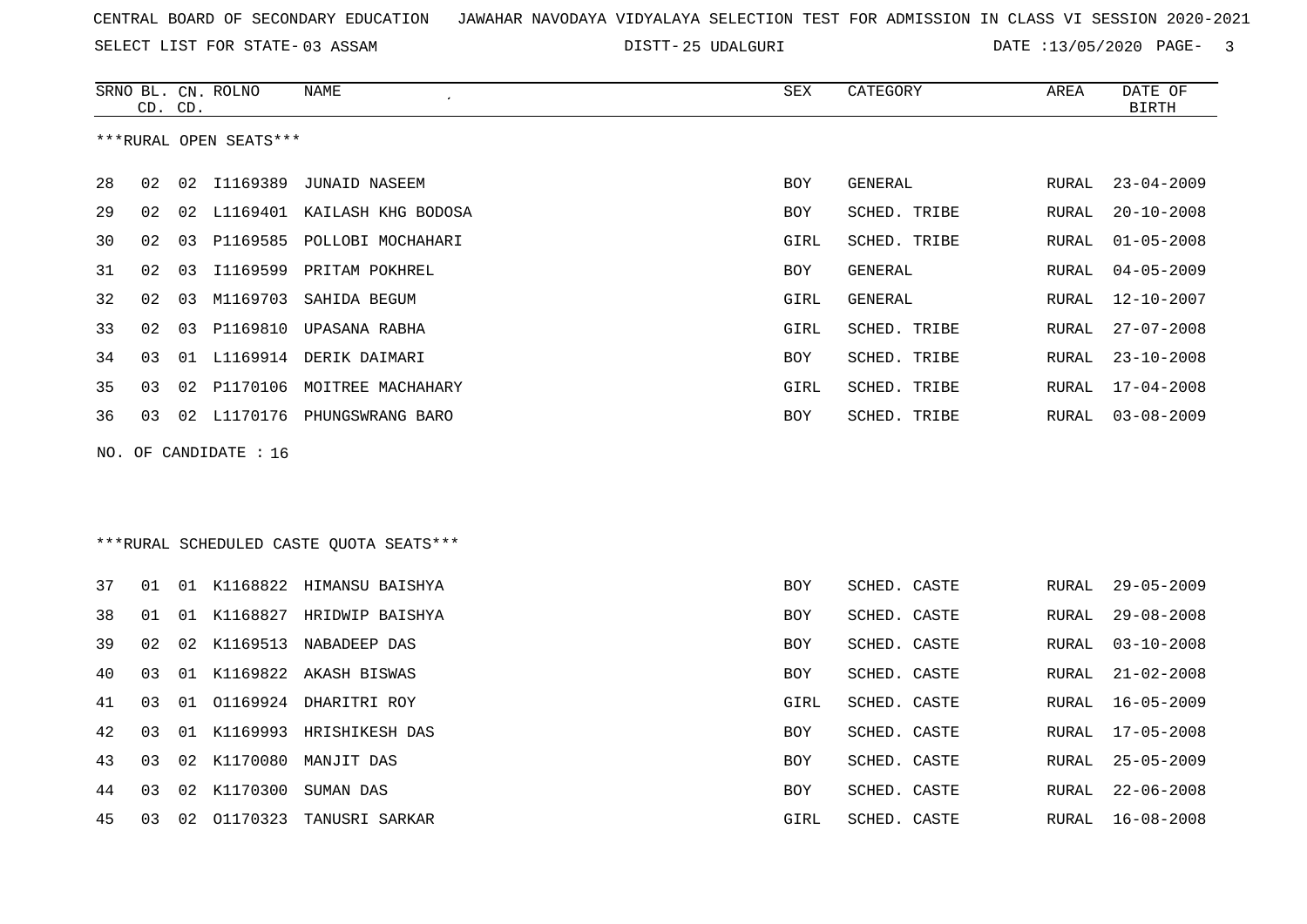SELECT LIST FOR STATE- DISTT- 03 ASSAM

25 UDALGURI DATE :13/05/2020 PAGE- 4

|    | CD. CD. |    | SRNO BL. CN. ROLNO   | NAME                                    | ${\tt SEX}$ | CATEGORY | AREA         | DATE OF<br><b>BIRTH</b> |
|----|---------|----|----------------------|-----------------------------------------|-------------|----------|--------------|-------------------------|
|    |         |    | NO. OF CANDIDATE : 9 |                                         |             |          |              |                         |
|    |         |    |                      |                                         |             |          |              |                         |
|    |         |    |                      |                                         |             |          |              |                         |
|    |         |    |                      | *** RURAL BACKWARD CLASS QUOTA SEATS*** |             |          |              |                         |
| 46 | 01      | 01 | N1168708             | ANIMA GOUR                              | GIRL        | O B C    | RURAL        | $27 - 12 - 2007$        |
| 47 | 01      | 01 | J1168757             | CHANDAN CHETRY                          | BOY         | O B C    | RURAL        | $05 - 08 - 2007$        |
| 48 | 01      | 01 | J1168846             | JOYDEEP MAHATOO                         | BOY         | O B C    | RURAL        | $23 - 02 - 2009$        |
| 49 | 01      | 01 | N1168855             | JYOTISMITA DEKA                         | GIRL        | O B C    | RURAL        | $22 - 11 - 2009$        |
| 50 | 01      | 01 | N1168873             | KRITI BARMAN                            | GIRL        | O B C    | RURAL        | $06 - 03 - 2009$        |
| 51 | 01      | 01 | N1168993             | RASMI MODAK                             | GIRL        | O B C    | <b>RURAL</b> | $29 - 07 - 2009$        |
| 52 | 01      | 01 | J1169026             | SAMIRAN BORAH                           | BOY         | O B C    | RURAL        | $05 - 09 - 2009$        |
| 53 | 01      | 01 | N1169053             | SRI KANGKANA NATH                       | GIRL        | O B C    | RURAL        | $03 - 04 - 2009$        |
| 54 | 01      | 01 | J1169060             | SUJIT SABAR                             | BOY         | O B C    | RURAL        | $13 - 11 - 2007$        |
| 55 | 02      | 02 | N1169518             | NAMI HEMBRAM                            | GIRL        | O B C    | RURAL        | $21 - 12 - 2008$        |
| 56 | 02      | 03 | N1169651             | REEYA TEZASWINI DEKA                    | GIRL        | O B C    | RURAL        | $29 - 10 - 2008$        |
| 57 | 03      | 01 | J1169939             | DIPU DEBNATH                            | <b>BOY</b>  | O B C    | RURAL        | $23 - 07 - 2008$        |
| 58 | 03      | 02 | J1170051             | KOWSHIK CH. NATH                        | BOY         | O B C    | RURAL        | $30 - 07 - 2008$        |
| 59 | 03      | 02 | J1170059             | KUKIL DEKA                              | BOY         | O B C    | <b>RURAL</b> | $06 - 06 - 2008$        |
| 60 | 03      | 02 | J1170167             | OMPRAKASH GOWALA                        | BOY         | O B C    | RURAL        | $26 - 07 - 2009$        |
| 61 | 03      | 02 | J1170308             | SURAJIT DEBNATH                         | BOY         | O B C    | <b>RURAL</b> | $01 - 01 - 2009$        |
|    |         |    |                      |                                         |             |          |              |                         |

NO. OF CANDIDATE : 16

\*\*\*RURAL SCHEDULED TRIBE QUOTA SEATS\*\*\*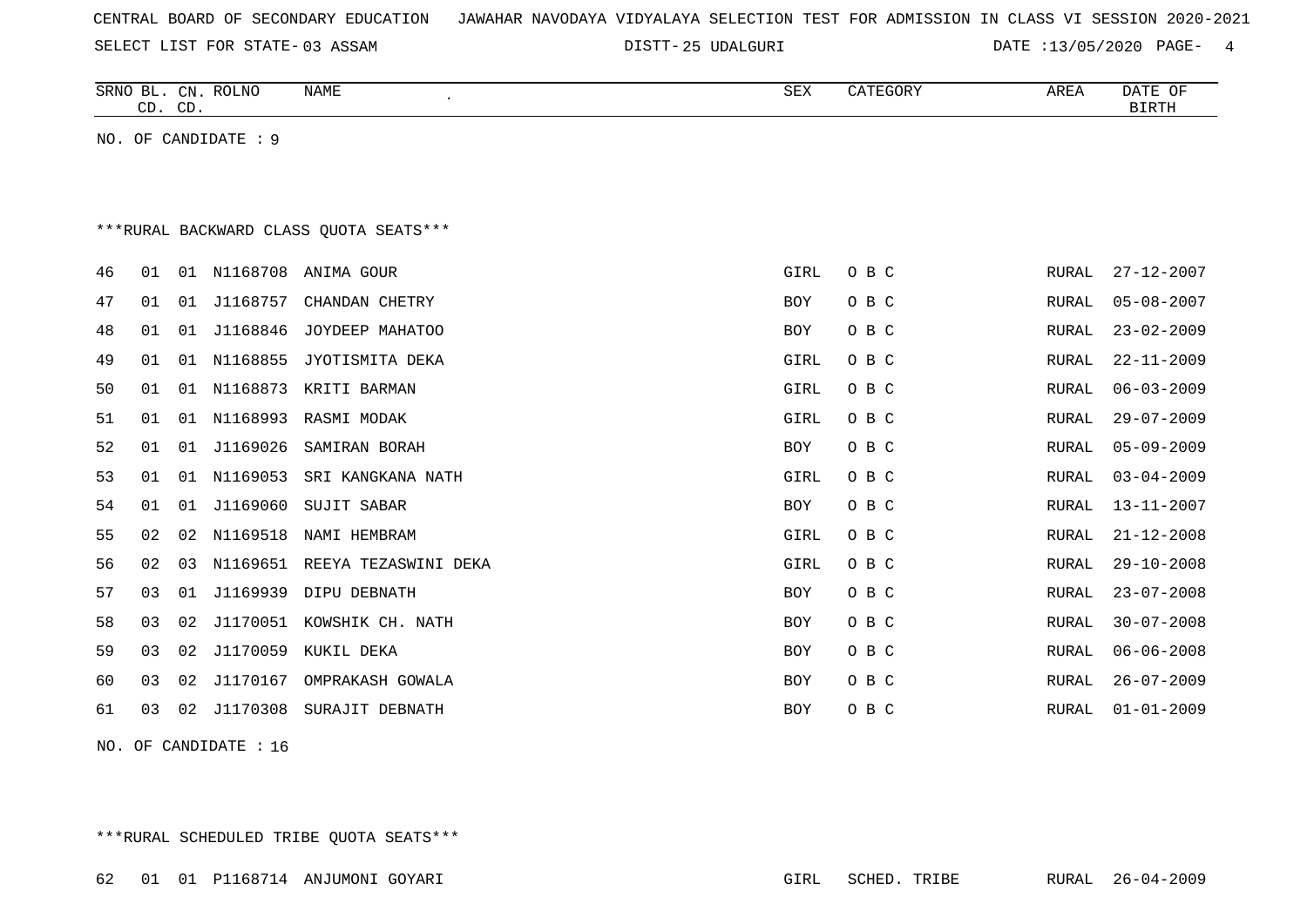SELECT LIST FOR STATE- DISTT- 03 ASSAM

25 UDALGURI DATE :13/05/2020 PAGE- 5

|    |    | CD. CD. | SRNO BL. CN. ROLNO | <b>NAME</b>                              | <b>SEX</b>  | CATEGORY     | AREA         | DATE OF<br>$\operatorname{BIRTH}$ |
|----|----|---------|--------------------|------------------------------------------|-------------|--------------|--------------|-----------------------------------|
|    |    |         |                    | *** RURAL SCHEDULED TRIBE QUOTA SEATS*** |             |              |              |                                   |
| 63 | 01 | 01      | P1168737           | BHASWATI BAGLARY                         | GIRL        | SCHED. TRIBE | RURAL        | $15 - 04 - 2009$                  |
| 64 | 01 |         |                    | 01 L1168778 DHANI KHAKHLARY              | BOY         | SCHED. TRIBE | RURAL        | $13 - 08 - 2008$                  |
| 65 | 01 |         |                    | 01 L1168783 DHIRAJ MONI BORO             | <b>BOY</b>  | SCHED. TRIBE | RURAL        | $14 - 08 - 2008$                  |
| 66 | 01 |         |                    | 01 P1168840 JIRI SONA BRAHMA             | GIRL        | SCHED. TRIBE | RURAL        | $21 - 03 - 2009$                  |
| 67 | 01 | 01      | L1168908           | MOON BASUMATARY                          | BOY         | SCHED. TRIBE | RURAL        | $01 - 06 - 2009$                  |
| 68 | 01 | 01      | P1168928           | NIHARIKA BASUMATARY                      | GIRL        | SCHED. TRIBE | RURAL        | $25 - 12 - 2008$                  |
| 69 | 01 |         |                    | 01 L1168964 PRIOM DAIMARI                | BOY         | SCHED. TRIBE | RURAL        | $01 - 09 - 2008$                  |
| 70 | 01 |         |                    | 01 L1168975 RABIN BORO                   | BOY         | SCHED. TRIBE | RURAL        | $02 - 01 - 2009$                  |
| 71 | 01 | 01      | L1169057           | SRI PARAG RABHA                          | <b>BOY</b>  | SCHED. TRIBE | RURAL        | $19 - 04 - 2008$                  |
| 72 | 02 | 01      | L1169212           | BIKRAMJIT RABHA                          | <b>BOY</b>  | SCHED. TRIBE | RURAL        | $22 - 12 - 2007$                  |
| 73 | 03 | 01      |                    | L1169901 BODOSA NARZARY                  | <b>BOY</b>  | SCHED. TRIBE | RURAL        | $27 - 06 - 2008$                  |
| 74 | 03 | 01      | P1169941           | DOLIMA BORO                              | GIRL        | SCHED. TRIBE | RURAL        | $27 - 02 - 2009$                  |
| 75 | 03 | 02      | P1170113           | MOUSUMI BAGLARY                          | <b>GIRL</b> | SCHED. TRIBE | <b>RURAL</b> | $02 - 11 - 2008$                  |
| 76 | 03 | 02      | L1170181           | PRAKASH BARO                             | BOY         | SCHED. TRIBE | RURAL        | $10 - 12 - 2007$                  |
| 77 | 03 | 02      | P1170187           | PRATIBHA BORO                            | GIRL        | SCHED. TRIBE | RURAL        | $18 - 05 - 2010$                  |
| 78 | 03 | 02      |                    | P1170204 RAISUMAI BARO                   | <b>GIRL</b> | SCHED. TRIBE | RURAL        | $02 - 04 - 2010$                  |
| 79 | 03 | 02      |                    | P1170224 RITUMONI BORO                   | GIRL        | SCHED. TRIBE | RURAL        | $16 - 09 - 2008$                  |
| 80 | 03 | 02      | P1170330           | TINA RANI BORO                           | GIRL        | SCHED. TRIBE | RURAL        | $09 - 05 - 2009$                  |

NO. OF CANDIDATE : 19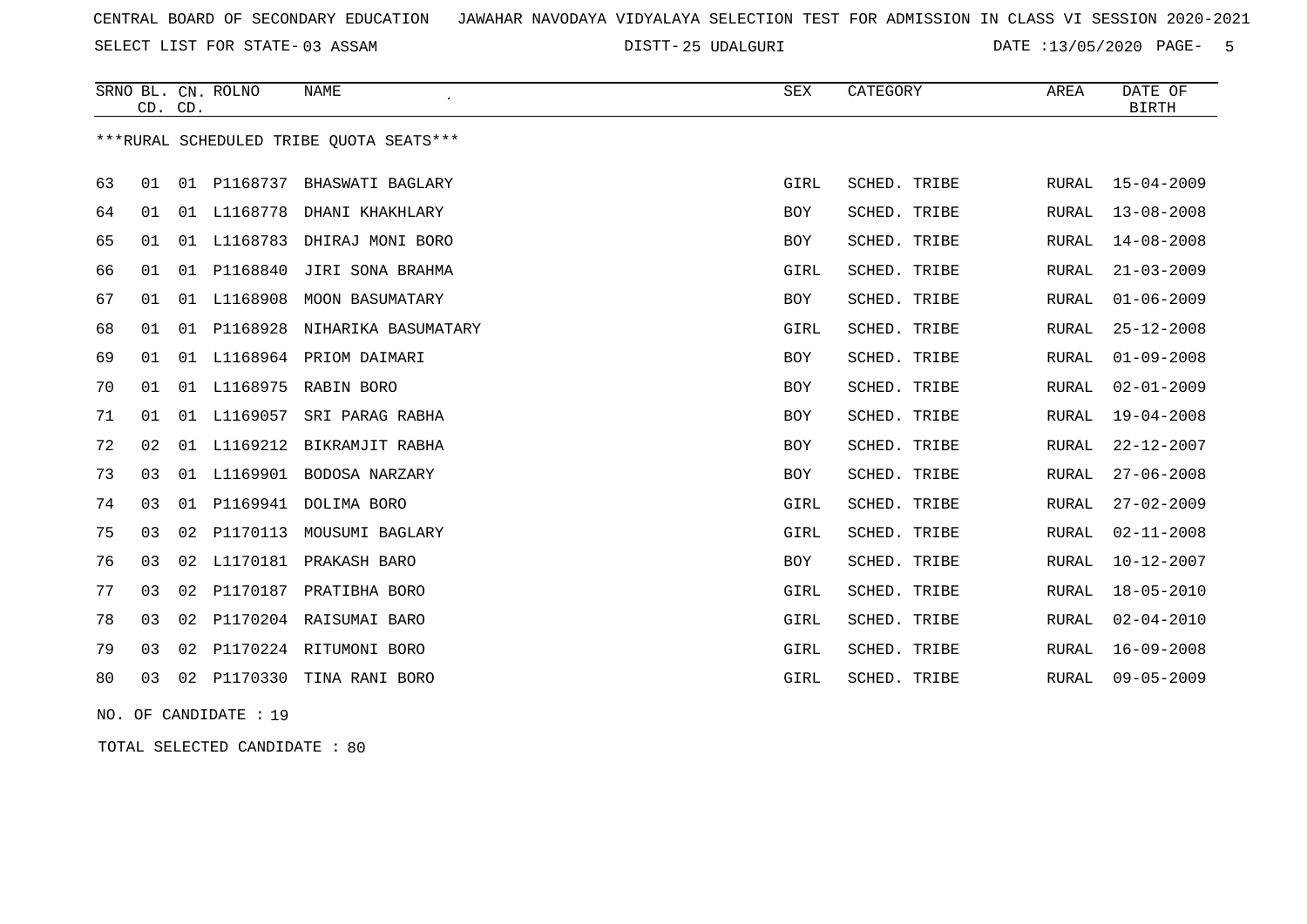SELECT LIST FOR STATE- DISTT- 03 ASSAM

26 DHUBRI DATE :13/05/2020 PAGE- 1

|              |    | CD. CD. | SRNO BL. CN. ROLNO   | <b>NAME</b>                             | <b>SEX</b> | CATEGORY     | AREA          | DATE OF<br><b>BIRTH</b> |
|--------------|----|---------|----------------------|-----------------------------------------|------------|--------------|---------------|-------------------------|
|              |    |         | ***OPEN UR SEATS***  |                                         |            |              |               |                         |
| $\mathbf{1}$ |    |         |                      | 01 01 I1170476 MAKLESH HOSSAIN          | <b>BOY</b> | GENERAL      |               | RURAL 01-03-2010        |
| 2            | 02 |         |                      | 01 I1170761 MANJUR HASAN MONDAL         | BOY        | GENERAL      | RURAL         | $17 - 03 - 2008$        |
| 3            | 02 |         |                      | 01 E1170851 SARMISTHA SINHA             | GIRL       | GENERAL      | URBAN         | $19 - 01 - 2009$        |
| 4            | 06 |         |                      | 01 I1171283 ATIF ISLAM                  | <b>BOY</b> | GENERAL      | RURAL         | $01 - 01 - 2009$        |
|              |    |         | NO. OF CANDIDATE : 4 |                                         |            |              |               |                         |
|              |    |         |                      |                                         |            |              |               |                         |
|              |    |         |                      | ***OPEN SCHEDULED CASTE QUOTA SEATS***  |            |              |               |                         |
| 5            | 01 |         |                      | 01 K1170377 ARKA DEEP DAS               | <b>BOY</b> | SCHED. CASTE | RURAL         | $09 - 06 - 2008$        |
| 6            | 06 |         |                      | 01 K1171458 NILAY FOUZDER               | BOY        | SCHED. CASTE | ${\tt RURAL}$ | $16 - 12 - 2009$        |
|              |    |         | NO. OF CANDIDATE : 2 |                                         |            |              |               |                         |
|              |    |         |                      |                                         |            |              |               |                         |
|              |    |         |                      | *** OPEN BACKWARD CLASS QUOTA SEATS *** |            |              |               |                         |
| 7            | 03 |         |                      | 01 N1171021 NAINA SINGHA                | GIRL       | O B C        | RURAL         | $28 - 06 - 2007$        |
| 8            | 05 |         |                      | 01 J1171131 ARUP KUMAR MONDAL           | BOY        | O B C        | RURAL         | $23 - 05 - 2009$        |
| 9            | 06 |         |                      | 01 J1171379 LOHIT RAY                   | BOY        | O B C        | RURAL         | $12 - 06 - 2008$        |
|              |    |         | NO. OF CANDIDATE : 3 |                                         |            |              |               |                         |

\*\*\*OPEN SCHEDULED TRIBE QUOTA SEATS\*\*\*

10 02 01 P1170812 PRIYA BASUMATARY GIRL SCHED. TRIBE RURAL 22-03-2008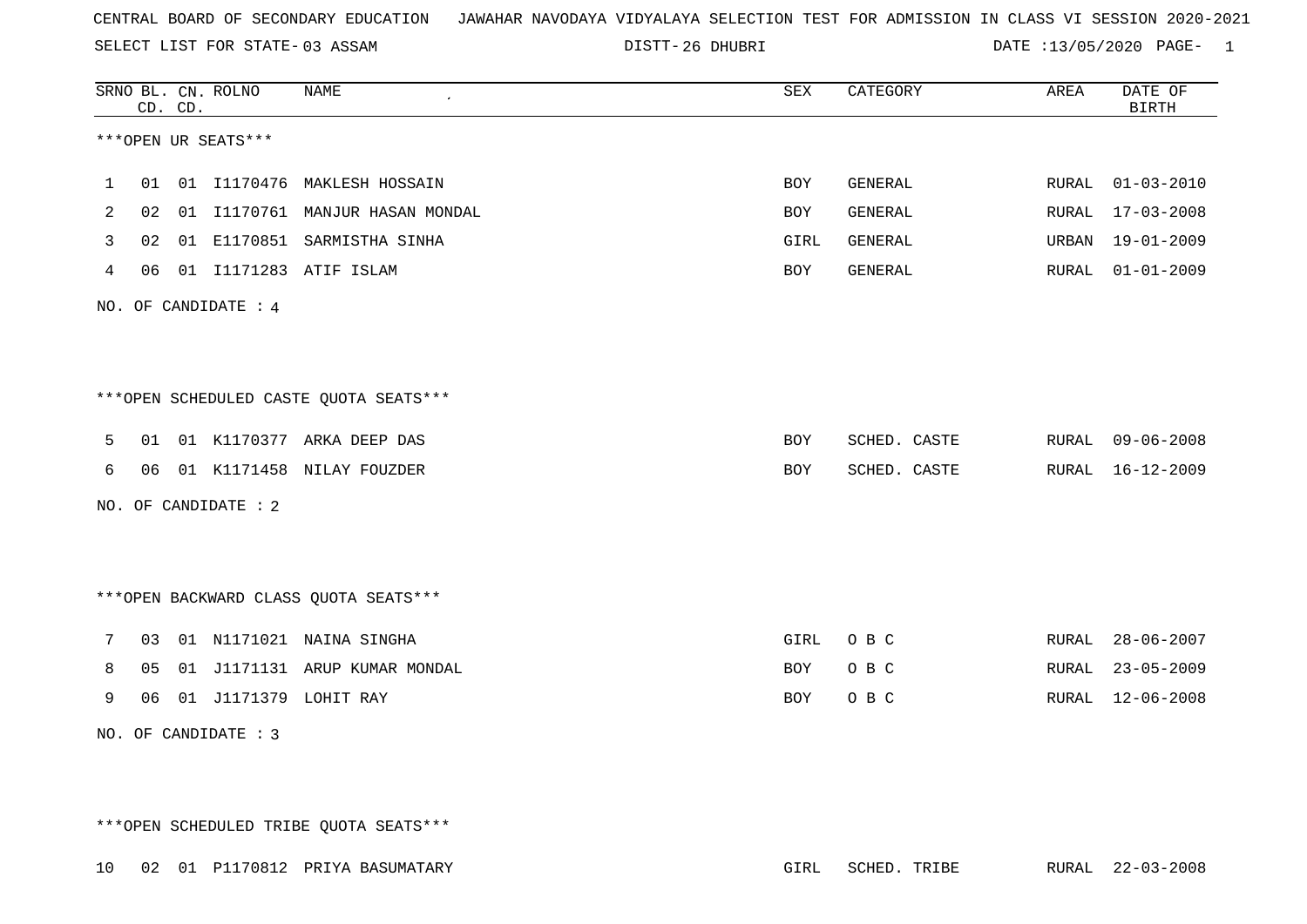| CENTRAL BOARD OF SECONDARY EDUCATION – JAWAHAR NAVODAYA VIDYALAYA SELECTION TEST FOR ADMISSION IN CLASS VI SESSION 2020-2021 |  |  |  |  |
|------------------------------------------------------------------------------------------------------------------------------|--|--|--|--|
|------------------------------------------------------------------------------------------------------------------------------|--|--|--|--|

26 DHUBRI DATE :13/05/2020 PAGE- 2

| SRNO<br>$\sim$<br>⊐ப | CN | ROLNO | NAME | $\cap$<br>つロマ | $\bigcap$<br>$\sim$<br>$\overline{\phantom{a}}$ | AREA | <b>DATE</b><br>OF. |
|----------------------|----|-------|------|---------------|-------------------------------------------------|------|--------------------|
| $\sim$<br>ىت         | CD |       |      |               |                                                 |      | ∡TDT"<br>⊷         |

NO. OF CANDIDATE : 1

#### \*\*\*RURAL OPEN SEATS\*\*\*

| 11 | 01             | 01 |          | I1170390 AZMAIN MEHTAB | <b>BOY</b> | GENERAL | RURAL | $21 - 03 - 2009$ |
|----|----------------|----|----------|------------------------|------------|---------|-------|------------------|
| 12 | 01             | 01 | M1170631 | UMME AKHI SULTANA      | GIRL       | GENERAL | RURAL | $01 - 01 - 2008$ |
| 13 | 01             | 01 | I1170637 | ZUNAID WASIT ALAM KHAN | <b>BOY</b> | GENERAL | RURAL | $21 - 01 - 2009$ |
| 14 | 03             | 01 | I1170992 | MEHEBUB ALI AHMED      | <b>BOY</b> | GENERAL | RURAL | $23 - 12 - 2008$ |
| 15 | 04             | 01 | M1171098 | AZIZA BEGUM            | GIRL       | GENERAL | RURAL | $07 - 11 - 2007$ |
| 16 | 04             | 01 | I1171101 | IVAN IBNE ANIRBAN      | <b>BOY</b> | GENERAL | RURAL | $05 - 10 - 2008$ |
| 17 | 04             | 01 |          | I1171102 JAHID AZMOL   | <b>BOY</b> | GENERAL | RURAL | $01 - 08 - 2009$ |
| 18 | 04             | 01 | I1171103 | JAKIRUL HOQUE          | <b>BOY</b> | GENERAL | RURAL | $06 - 09 - 2007$ |
| 19 | 04             | 01 |          | M1171104 JEBINA JESMIN | GIRL       | GENERAL | RURAL | $31 - 08 - 2007$ |
| 20 | 04             | 01 | I1171107 | MASUD HASAN            | <b>BOY</b> | GENERAL | RURAL | $29 - 10 - 2009$ |
| 21 | 04             | 01 | I1171113 | SHAKIB HASSAN          | <b>BOY</b> | GENERAL | RURAL | $18 - 08 - 2008$ |
| 22 | 0 <sub>5</sub> | 01 | M1171205 | RUMI PARBIN            | GIRL       | GENERAL | RURAL | $30 - 10 - 2007$ |
| 23 | 06             | 01 | I1171235 | ABDUR RUBUL AHMED      | <b>BOY</b> | GENERAL | RURAL | $03 - 09 - 2008$ |
| 24 | 07             | 01 | I1171591 | ERSHADUL ALOM          | <b>BOY</b> | GENERAL | RURAL | $05 - 01 - 2008$ |
| 25 | 08             | 01 | M1171761 | NUR NEHAR KHATUN       | GIRL       | GENERAL | RURAL | $10 - 11 - 2007$ |
|    |                |    |          |                        |            |         |       |                  |

NO. OF CANDIDATE : 15

\*\*\*RURAL SCHEDULED CASTE QUOTA SEATS\*\*\*

|  |  | 26 02 01 K1170708 DIPANKAR BARMAN | BOY. | SCHED. CASTE |  | RURAL 31-01-2009 |
|--|--|-----------------------------------|------|--------------|--|------------------|
|  |  | 27 02 01 01170780 MOMITA BARMAN   | GIRL | SCHED. CASTE |  | RURAL 11-11-2007 |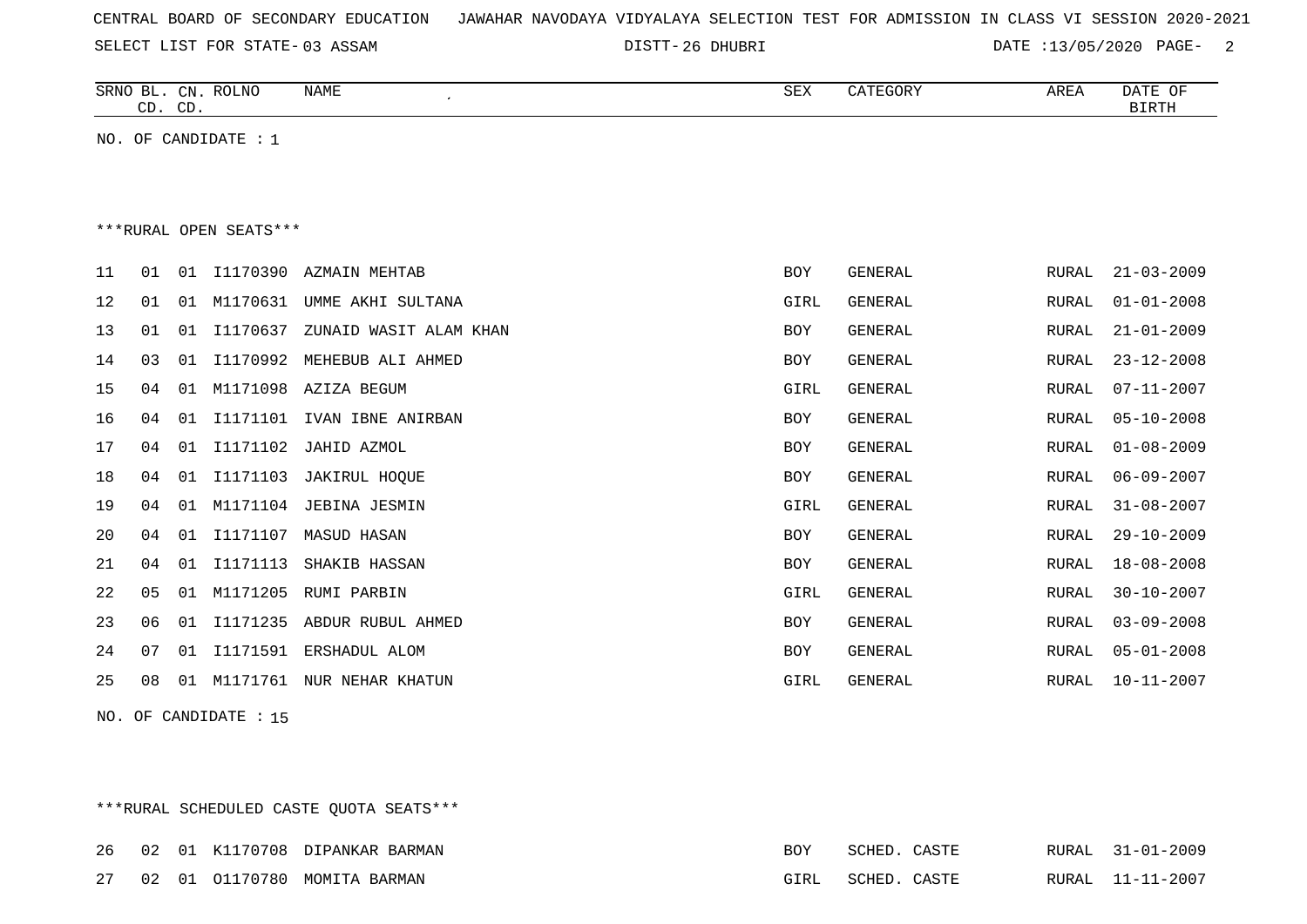SELECT LIST FOR STATE- DISTT- 03 ASSAM

26 DHUBRI DATE :13/05/2020 PAGE- 3

|    |    | CD. CD. | SRNO BL. CN. ROLNO   | NAME                                     | <b>SEX</b> | CATEGORY     | AREA         | DATE OF<br><b>BIRTH</b> |
|----|----|---------|----------------------|------------------------------------------|------------|--------------|--------------|-------------------------|
|    |    |         |                      | *** RURAL SCHEDULED CASTE QUOTA SEATS*** |            |              |              |                         |
| 28 | 03 |         |                      | 01 K1170949 HARIJIT SUTRADHAR            | <b>BOY</b> | SCHED. CASTE | RURAL        | $10 - 07 - 2009$        |
| 29 | 03 |         |                      | 01 K1171089 SUBHADEEP BARMAN             | <b>BOY</b> | SCHED. CASTE | RURAL        | $06 - 11 - 2007$        |
| 30 | 05 |         |                      | 01 K1171218 SUBHAJIT BISWAS              | <b>BOY</b> | SCHED. CASTE | RURAL        | $19 - 05 - 2009$        |
|    |    |         | NO. OF CANDIDATE: 5  |                                          |            |              |              |                         |
|    |    |         |                      |                                          |            |              |              |                         |
|    |    |         |                      |                                          |            |              |              |                         |
|    |    |         |                      | ***RURAL BACKWARD CLASS QUOTA SEATS***   |            |              |              |                         |
| 31 | 02 |         |                      | 01 J1170672 ANIRBAN NATH                 | BOY        | O B C        | RURAL        | $25 - 07 - 2008$        |
| 32 | 02 |         |                      | 01 N1170705 DHANMONI RAY                 | GIRL       | O B C        | RURAL        | $23 - 01 - 2009$        |
| 33 | 02 |         |                      | 01 J1170753 KONMONI NATH                 | <b>BOY</b> | O B C        | RURAL        | $10 - 05 - 2008$        |
| 34 | 05 |         |                      | 01 J1171139 BHASKAR RAY                  | <b>BOY</b> | O B C        | RURAL        | $20 - 06 - 2008$        |
| 35 | 05 |         |                      | 01 J1171163 KANDARPA KUMAR ROY           | BOY        | O B C        | RURAL        | $14 - 09 - 2009$        |
| 36 | 05 |         |                      | 01 J1171214 SIDDHANTA RAJBONSHI          | <b>BOY</b> | O B C        | RURAL        | $12 - 10 - 2008$        |
| 37 | 06 |         |                      | 01 N1171236 ADITI RAY                    | GIRL       | O B C        | RURAL        | $12 - 06 - 2008$        |
| 38 | 08 |         |                      | 01 J1171640 ABHINAB KUMAR SAHA           | BOY        | O B C        | <b>RURAL</b> | $20 - 09 - 2008$        |
|    |    |         | NO. OF CANDIDATE : 8 |                                          |            |              |              |                         |
|    |    |         |                      |                                          |            |              |              |                         |
|    |    |         |                      |                                          |            |              |              |                         |
|    |    |         |                      | *** RURAL SCHEDULED TRIBE QUOTA SEATS*** |            |              |              |                         |
| 39 | 03 |         |                      | 01 P1171003 MONALISHA BRAHMA             | GIRL       | SCHED. TRIBE | RURAL        | $29 - 12 - 2007$        |
| 40 | 07 |         |                      | 01 P1171634 SUPRIYA HAJONG               | GIRL       | SCHED. TRIBE | RURAL        | $31 - 12 - 2008$        |
|    |    |         | NO. OF CANDIDATE : 2 |                                          |            |              |              |                         |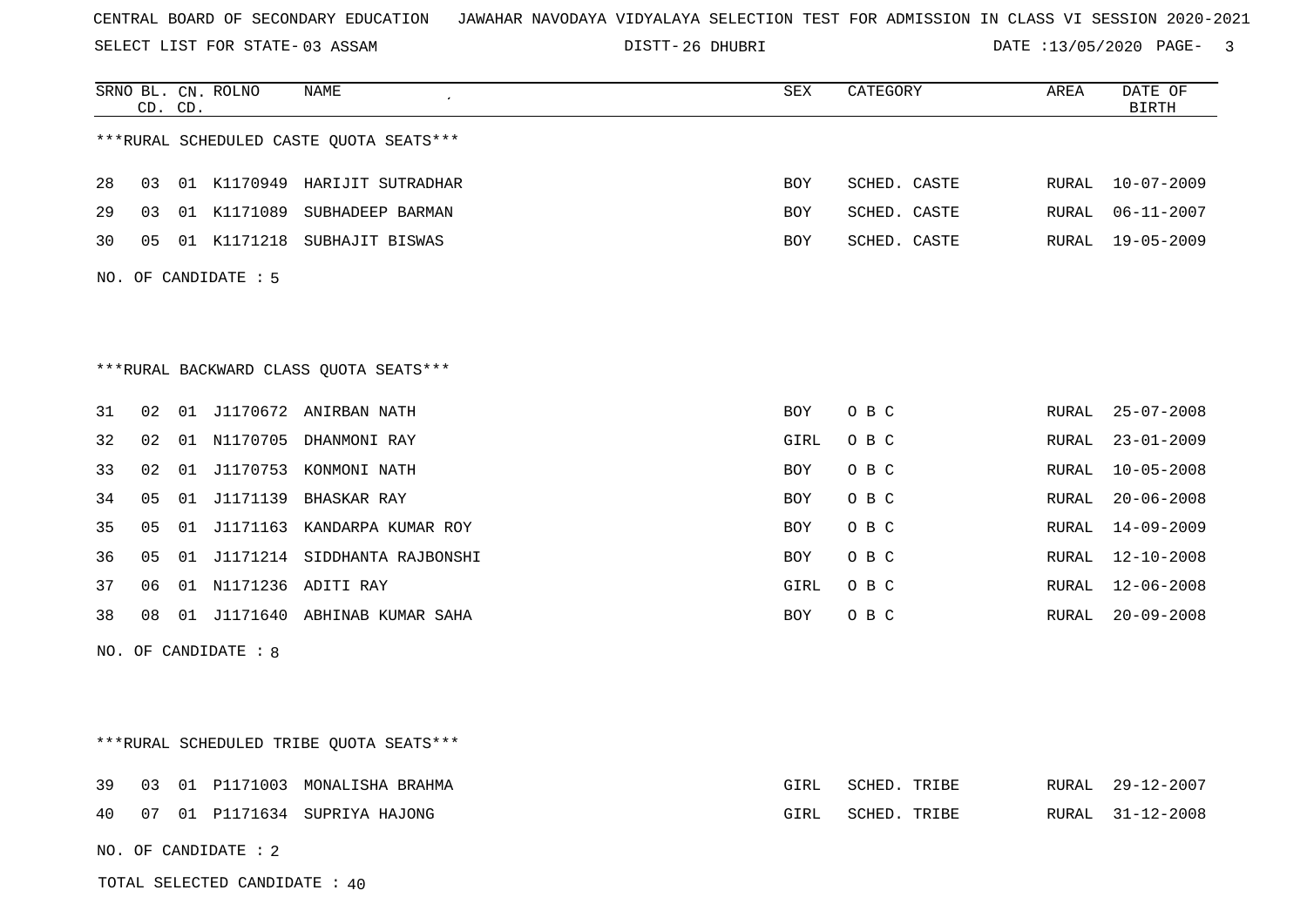SELECT LIST FOR STATE- DISTT- 03 ASSAM

DISTT-27 KARBI ANGLONG-II DATE :13/05/2020 PAGE- 1

|    |    | CD. CD. | SRNO BL. CN. ROLNO   | <b>NAME</b>                            | ${\tt SEX}$ | CATEGORY       | AREA          | DATE OF<br><b>BIRTH</b> |
|----|----|---------|----------------------|----------------------------------------|-------------|----------------|---------------|-------------------------|
|    |    |         | ***OPEN UR SEATS***  |                                        |             |                |               |                         |
| 1  | 01 |         |                      | 01 N1171882 ANU SINGH                  | GIRL        | O B C          | RURAL         | $30 - 07 - 2010$        |
| 2  | 01 |         |                      | 01 M1172104 PRIYA KUMARI               | GIRL        | GENERAL        | RURAL         | $16 - 04 - 2008$        |
| 3  | 01 | 01      | I1172228             | SUBHAM KUMAR SINGH                     | BOY         | <b>GENERAL</b> | RURAL         | $12 - 05 - 2007$        |
| 4  | 04 |         |                      | 01 M1173380 CHAMPA CHAUHAN             | GIRL        | GENERAL        | RURAL         | $29 - 09 - 2007$        |
| 5  | 04 |         |                      | 01 M1173434 DIBYA SHARMA               | GIRL        | GENERAL        | RURAL         | $27 - 12 - 2008$        |
|    |    |         | NO. OF CANDIDATE: 5  |                                        |             |                |               |                         |
|    |    |         |                      |                                        |             |                |               |                         |
|    |    |         |                      | ***OPEN SCHEDULED CASTE QUOTA SEATS*** |             |                |               |                         |
| 6  | 01 |         |                      | 01 K1171896 BAPPI NAMOSUDRO            | <b>BOY</b>  | SCHED. CASTE   | RURAL         | $19 - 11 - 2008$        |
| 7  | 01 |         |                      | 01 K1172081 PAWAN RAM                  | BOY         | SCHED. CASTE   | RURAL         | $06 - 08 - 2009$        |
| 8  | 04 |         |                      | 01 K1173297 ASTOM NAMASUDRA            | BOY         | SCHED. CASTE   | RURAL         | $30 - 09 - 2008$        |
|    |    |         | NO. OF CANDIDATE : 3 |                                        |             |                |               |                         |
|    |    |         |                      |                                        |             |                |               |                         |
|    |    |         |                      | *** OPEN BACKWARD CLASS QUOTA SEATS*** |             |                |               |                         |
| 9  | 01 |         |                      | 01 J1171847 ABHIJEET SINGH             | <b>BOY</b>  | O B C          | ${\tt RURAL}$ | $02 - 03 - 2010$        |
| 10 | 01 | 01      |                      | N1172011 KUM KUM KUMARI SINGH          | GIRL        | O B C          | RURAL         | $14 - 09 - 2008$        |
| 11 | 01 | 01      |                      | J1172135 RAJU CHAUHAN                  | BOY         | O B C          | RURAL         | $11 - 12 - 2008$        |
| 12 | 04 | 01      |                      | J1173222 ADITYA KUMAR THAKUR           | BOY         | O B C          | RURAL         | $04 - 06 - 2008$        |
| 13 | 04 |         |                      | 02 N1173629 KHUSBU CHAUHAN             | GIRL        | O B C          | RURAL         | 04-08-2007              |
|    |    |         |                      |                                        |             |                |               |                         |

NO. OF CANDIDATE : 5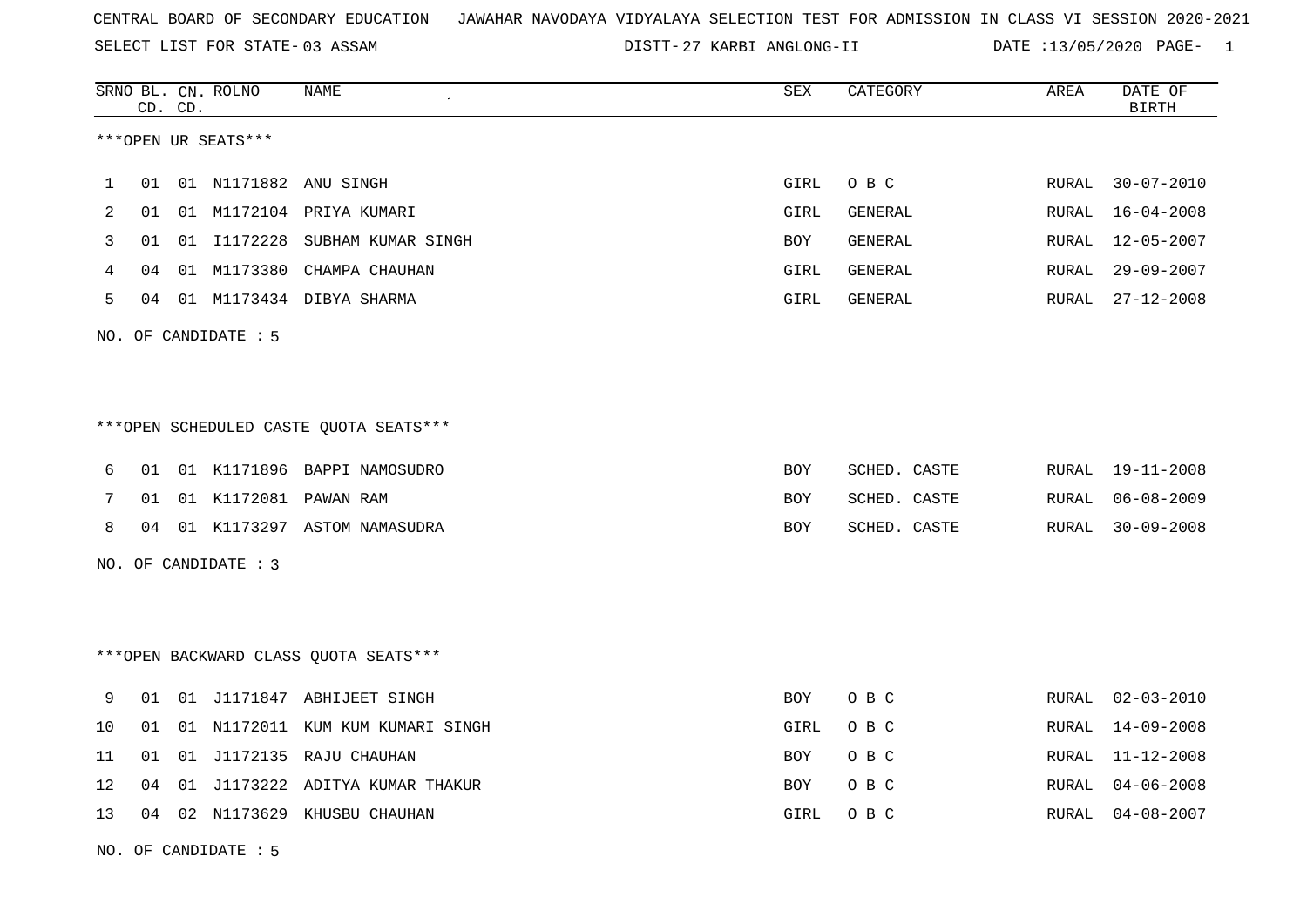SELECT LIST FOR STATE- DISTT- 03 ASSAM

27 KARBI ANGLONG-II DATE :13/05/2020 PAGE- 2

|    | CD. CD. |    | SRNO BL. CN. ROLNO     | NAME                                   | SEX        | CATEGORY     | AREA  | DATE OF<br><b>BIRTH</b> |
|----|---------|----|------------------------|----------------------------------------|------------|--------------|-------|-------------------------|
|    |         |    |                        | ***OPEN SCHEDULED TRIBE QUOTA SEATS*** |            |              |       |                         |
| 14 | 01      |    |                        | 01 L1171954 GYANJYOTI KEMPRAI          | <b>BOY</b> | SCHED. TRIBE | RURAL | $30 - 08 - 2008$        |
| 15 | 01      |    | 01 L1172258            | TONG TONG BEY                          | BOY        | SCHED. TRIBE | RURAL | $26 - 02 - 2009$        |
| 16 | 02      |    |                        | 01 L1172404 HOM SINGH ENGTI            | <b>BOY</b> | SCHED. TRIBE | RURAL | $02 - 02 - 2008$        |
| 17 | 02      |    |                        | 02 L1172710 SARHINGCHONG KRO           | <b>BOY</b> | SCHED. TRIBE | RURAL | $03 - 05 - 2007$        |
| 18 | 02      |    |                        | 02 L1172721 SARKIRI TISSO              | <b>BOY</b> | SCHED. TRIBE | RURAL | $23 - 05 - 2007$        |
| 19 | 04      |    |                        | 01 L1173468 GODWINSON RONGHANG         | BOY        | SCHED. TRIBE | RURAL | $23 - 08 - 2007$        |
| 20 | 04      |    |                        | 04 P1174161 RUPTALIN RONGPIPI          | GIRL       | SCHED. TRIBE | RURAL | $09 - 07 - 2009$        |
|    |         |    | NO. OF CANDIDATE : $7$ |                                        |            |              |       |                         |
|    |         |    | ***RURAL OPEN SEATS*** |                                        |            |              |       |                         |
| 21 | 01      |    |                        | 01 M1172010 KUMKUM KUMARI              | GIRL       | GENERAL      | RURAL | $16 - 02 - 2009$        |
| 22 | 01      |    |                        | 01 I1172134 RAJKUMAR CHAUHAN           | BOY        | GENERAL      | RURAL | $08 - 11 - 2008$        |
| 23 | 02      |    | 01 L1172428            | JIRJAR RONGPI                          | BOY        | SCHED. TRIBE | RURAL | $02 - 09 - 2008$        |
| 24 | 02      |    | 01 P1172447            | JUNALI TERANGPI                        | GIRL       | SCHED. TRIBE | RURAL | $05 - 11 - 2009$        |
| 25 | 03      |    | 01 L1172890            | BUDHO SING RONGPHAR                    | <b>BOY</b> | SCHED. TRIBE | RURAL | $08 - 11 - 2007$        |
| 26 | 03      |    | 01 P1172891            | CHAHITA PUMA                           | GIRL       | SCHED. TRIBE | RURAL | $11 - 02 - 2009$        |
| 27 | 04      |    |                        | 01 L1173312 BARSHA SNNGMA              | BOY        | SCHED. TRIBE | RURAL | $15 - 12 - 2007$        |
| 28 | 04      |    | 01 L1173458            | FAVOURIT SANGMA                        | BOY        | SCHED. TRIBE | RURAL | $01 - 07 - 2009$        |
| 29 | 04      | 03 |                        | L1173725 LONGBIRAM ENGTI               | BOY        | SCHED. TRIBE | RURAL | $04 - 03 - 2008$        |
| 30 | 04      |    |                        | 03 L1173875 NABAJYOTI BORDOLOI         | BOY        | SCHED. TRIBE | RURAL | $08 - 02 - 2009$        |
| 31 | 04      | 04 |                        | P1174055 RILISHA RONGHANGPI            | GIRL       | SCHED. TRIBE | RURAL | $10 - 07 - 2008$        |
| 32 | 04      |    |                        | 04 L1174192 SAMPHRI TOKBI              | <b>BOY</b> | SCHED. TRIBE | RURAL | $30 - 09 - 2007$        |

 04 05 L1174263 SERKANG ENGLANG BOY SCHED. TRIBE RURAL 11-08-2008 04 05 L1174276 SERLONGJA INGTI BOY SCHED. TRIBE RURAL 19-09-2008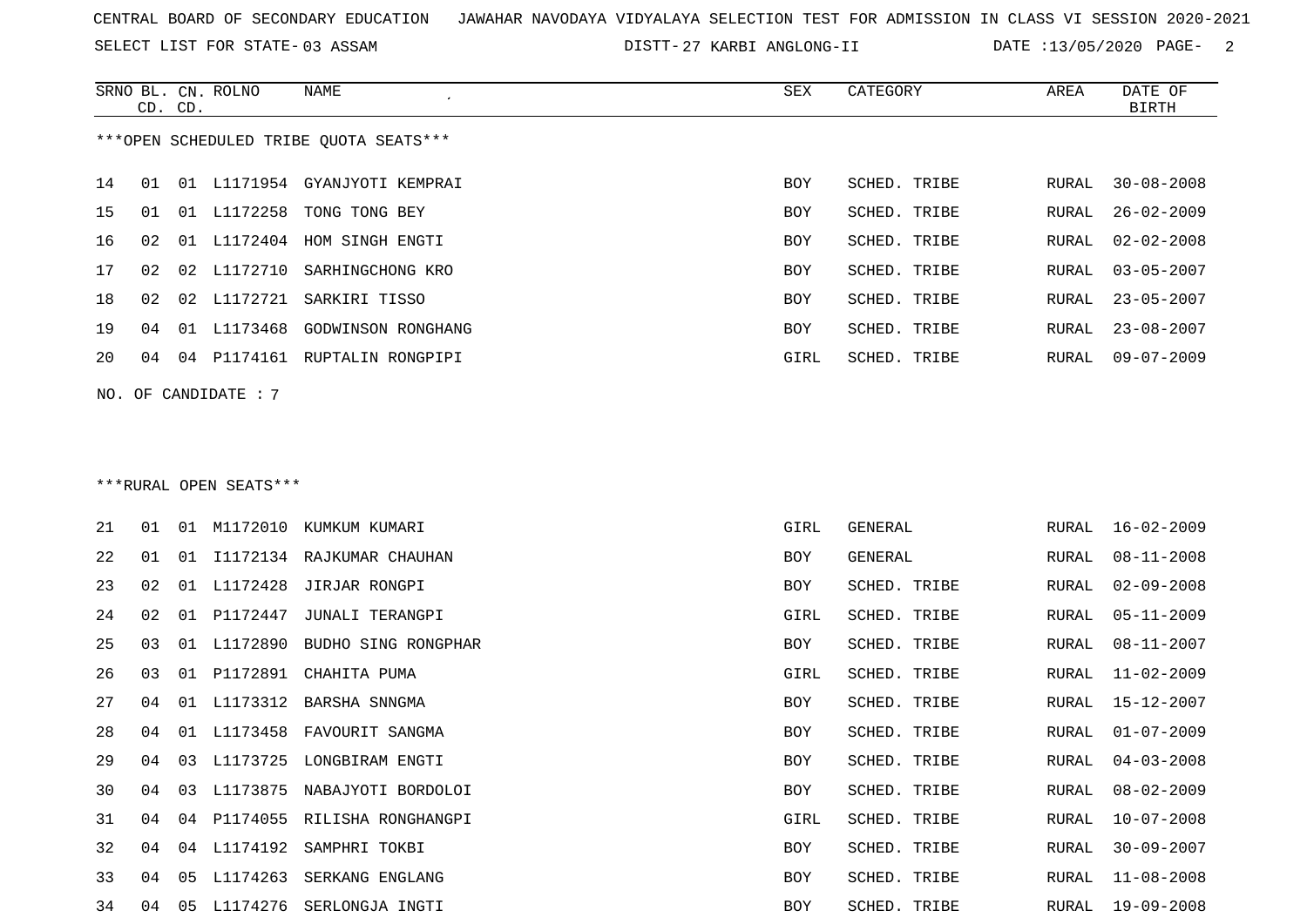|  | CENTRAL BOARD OF SECONDARY EDUCATION – JAWAHAR NAVODAYA VIDYALAYA SELECTION TEST FOR ADMISSION IN CLASS VI SESSION 2020-2021 |  |  |
|--|------------------------------------------------------------------------------------------------------------------------------|--|--|
|--|------------------------------------------------------------------------------------------------------------------------------|--|--|

27 KARBI ANGLONG-II DATE :13/05/2020 PAGE- 3

|    |    | CD. CD. | SRNO BL. CN. ROLNO    | NAME<br>$\epsilon$                      | SEX        | CATEGORY     | AREA         | DATE OF<br><b>BIRTH</b> |
|----|----|---------|-----------------------|-----------------------------------------|------------|--------------|--------------|-------------------------|
|    |    |         | NO. OF CANDIDATE : 14 |                                         |            |              |              |                         |
|    |    |         |                       |                                         |            |              |              |                         |
|    |    |         |                       |                                         |            |              |              |                         |
|    |    |         |                       | ***RURAL SCHEDULED CASTE QUOTA SEATS*** |            |              |              |                         |
| 35 | 01 |         |                       | 01 K1171897 BARAJAKISHOR RAM            | <b>BOY</b> | SCHED. CASTE | RURAL        | $21 - 10 - 2008$        |
| 36 | 01 |         |                       | 01 01172070 NIRJATA DAS                 | GIRL       | SCHED. CASTE | RURAL        | $01 - 11 - 2008$        |
| 37 | 01 |         |                       | 01 01172084 PINKY BISWAS                | GIRL       | SCHED. CASTE | RURAL        | $04 - 07 - 2008$        |
| 38 | 02 |         |                       | 01 K1172373 DHONI BASFOR                | BOY        | SCHED. CASTE | RURAL        | $14 - 10 - 2007$        |
| 39 | 03 |         |                       | 01 K1172872 BIRAJ SARKAR                | BOY        | SCHED. CASTE | RURAL        | $09 - 01 - 2008$        |
| 40 | 03 | 01      |                       | 01172989 MANISHA BISWAS                 | GIRL       | SCHED. CASTE | RURAL        | $28 - 03 - 2008$        |
| 41 | 03 |         |                       | 02 K1173153 SANTU DAS                   | BOY        | SCHED. CASTE | RURAL        | $27 - 06 - 2007$        |
| 42 | 04 |         |                       | 01 01173424 DEPALI BISWAS               | GIRL       | SCHED. CASTE | RURAL        | 17-08-2007              |
| 43 | 04 | 05      | 01174418              | USHA MAHANTA                            | GIRL       | SCHED. CASTE | RURAL        | $03 - 03 - 2009$        |
|    |    |         | NO. OF CANDIDATE : 9  |                                         |            |              |              |                         |
|    |    |         |                       |                                         |            |              |              |                         |
|    |    |         |                       |                                         |            |              |              |                         |
|    |    |         |                       | *** RURAL BACKWARD CLASS QUOTA SEATS*** |            |              |              |                         |
| 44 | 01 |         |                       | 01 J1172008 KRISHNA PRASAD              | BOY        | O B C        | RURAL        | 27-08-2009              |
| 45 | 01 | 01      |                       | N1172038 MAUSHAMI CHAUHAN               | GIRL       | O B C        | RURAL        | $16 - 06 - 2010$        |
| 46 | 01 |         |                       | 01 J1172087 PRAKASH KUMAR SINGH         | BOY        | O B C        | RURAL        | $27 - 12 - 2008$        |
| 47 | 01 |         |                       | 01 N1172113 PUJA KUMARI                 | GIRL       | O B C        | RURAL        | $15 - 07 - 2007$        |
| 48 | 01 | 01      | J1172188              | SANJIT CHAUHAN                          | BOY        | O B C        | <b>RURAL</b> | $08 - 06 - 2007$        |
| 49 | 01 |         |                       | 01 J1172217 SIVKUMAR CHAUHAN            | <b>BOY</b> | O B C        | RURAL        | $03 - 04 - 2008$        |
| 50 | 02 |         |                       | 01 N1172510 MAMU KHORKA                 | GIRL       | O B C        | <b>RURAL</b> | $10 - 01 - 2009$        |
| 51 | 03 |         |                       | 01 N1172870 BINITA BHATRA               | GIRL       | O B C        | RURAL        | $06 - 02 - 2010$        |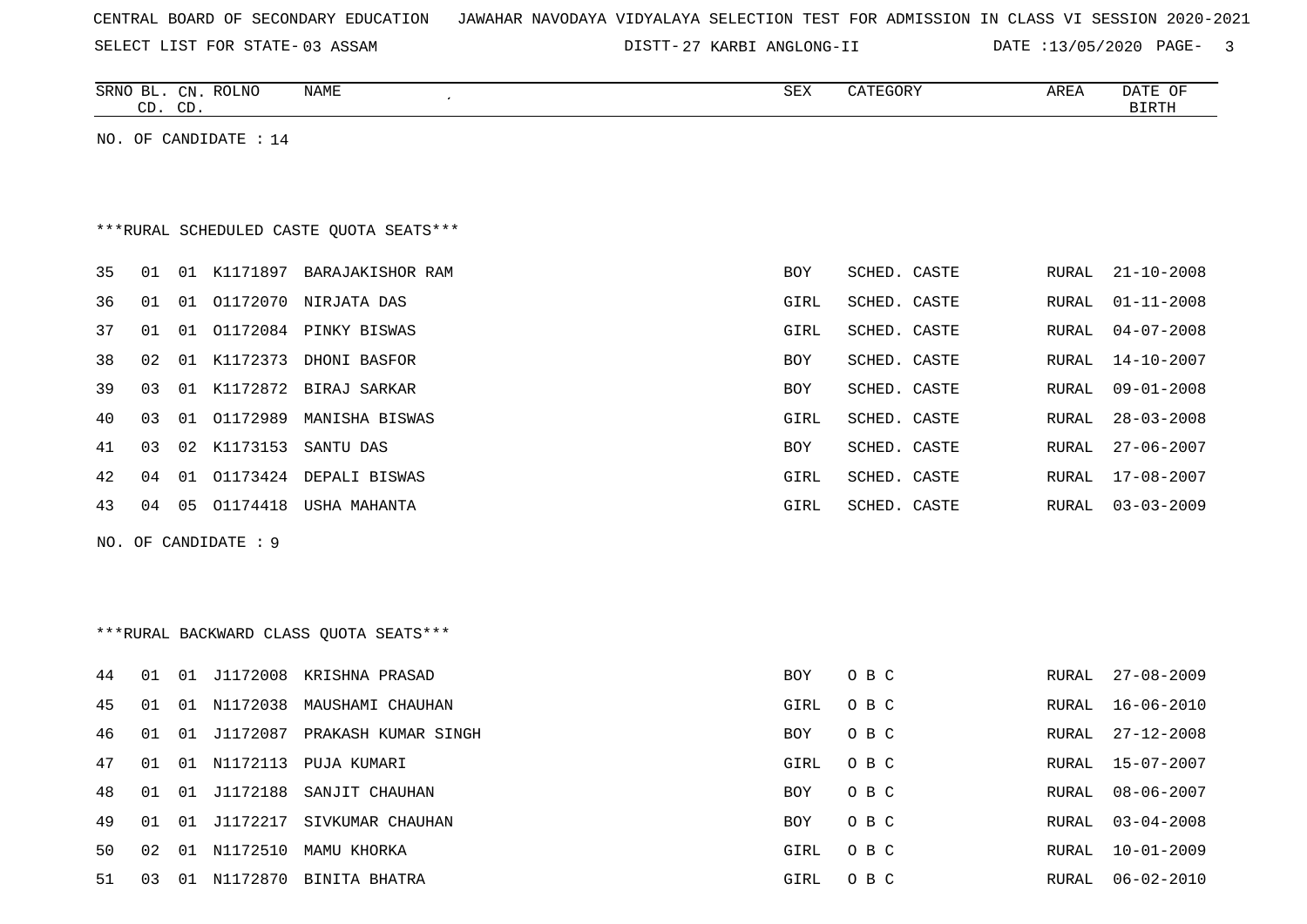SELECT LIST FOR STATE- DISTT- 03 ASSAM

27 KARBI ANGLONG-II DATE :13/05/2020 PAGE- 4

|                                         | CD. CD. |    | SRNO BL. CN. ROLNO    | NAME                                    | SEX        | CATEGORY     | AREA  | DATE OF<br><b>BIRTH</b> |  |  |
|-----------------------------------------|---------|----|-----------------------|-----------------------------------------|------------|--------------|-------|-------------------------|--|--|
| *** RURAL BACKWARD CLASS QUOTA SEATS*** |         |    |                       |                                         |            |              |       |                         |  |  |
| 52                                      | 03      |    |                       | 02 J1173098 RAKTIM NATH                 | <b>BOY</b> | O B C        | RURAL | 15-11-2007              |  |  |
| 53                                      | 04      | 01 |                       | J1173459 GABAR SINGH                    | BOY        | O B C        | RURAL | $12 - 03 - 2009$        |  |  |
| 54                                      | 04      | 02 | N1173678              | KOSHILA CHAUHAN                         | GIRL       | O B C        | RURAL | $22 - 08 - 2007$        |  |  |
| 55                                      | 04      | 02 |                       | N1173691 KUNTI BIN                      | GIRL       | O B C        | RURAL | $06 - 09 - 2007$        |  |  |
| 56                                      | 04      | 04 |                       | J1173912 OMJEE CHAUHAN                  | BOY        | O B C        | RURAL | $16 - 01 - 2009$        |  |  |
| 57                                      | 04      | 04 | J1173948              | PREMNATH CHAUHAN                        | BOY        | O B C        | RURAL | $30 - 05 - 2008$        |  |  |
| 58                                      | 04      |    |                       | 04 N1174081 RITU KUMARI                 | GIRL       | O B C        | RURAL | $01 - 12 - 2007$        |  |  |
| 59                                      | 04      | 05 |                       | J1174304 SHIVAM CHAUHAN                 | <b>BOY</b> | O B C        | RURAL | $22 - 04 - 2009$        |  |  |
|                                         |         |    | NO. OF CANDIDATE : 16 |                                         |            |              |       |                         |  |  |
|                                         |         |    |                       |                                         |            |              |       |                         |  |  |
|                                         |         |    |                       |                                         |            |              |       |                         |  |  |
|                                         |         |    |                       | ***RURAL SCHEDULED TRIBE QUOTA SEATS*** |            |              |       |                         |  |  |
| 60                                      | 01      |    | 01 L1171980           | JYOSTIN ENGTI                           | BOY        | SCHED. TRIBE | RURAL | $28 - 10 - 2009$        |  |  |
| 61                                      | 01      | 01 | L1172050              | MOALONGKERI TIMUNG                      | BOY        | SCHED. TRIBE | RURAL | $23 - 07 - 2007$        |  |  |
| 62                                      | 01      | 01 | L1172063              | NAYAN THOUSEN                           | BOY        | SCHED. TRIBE | RURAL | $28 - 11 - 2008$        |  |  |
| 63                                      | 01      | 01 | L1172091              | PRASANTA THAUSEN                        | <b>BOY</b> | SCHED. TRIBE | RURAL | $03 - 03 - 2008$        |  |  |
| 64                                      | 02      | 02 | L1172708              | SARCHEKLANG TISSO                       | BOY        | SCHED. TRIBE | RURAL | $16 - 06 - 2008$        |  |  |
| 65                                      | 03      | 02 | P1173118              | RISHIKA BEYPI                           | GIRL       | SCHED. TRIBE | RURAL | $21 - 06 - 2008$        |  |  |
| 66                                      | 03      |    |                       | 02 L1173152 SANSUMA BASUMATARY          | BOY        | SCHED. TRIBE | RURAL | $08 - 08 - 2008$        |  |  |
| 67                                      | 04      |    |                       | 01 L1173231 AKASH DEEP RONGHANG         | BOY        | SCHED. TRIBE | RURAL | $07 - 12 - 2008$        |  |  |
| 68                                      | 04      |    |                       | 01 L1173362 BIWEL TISSO                 | <b>BOY</b> | SCHED. TRIBE | RURAL | $01 - 08 - 2010$        |  |  |
| 69                                      | 04      |    |                       | 01 L1173371 BORIM TIMUNG                | BOY        | SCHED. TRIBE | RURAL | $10 - 10 - 2008$        |  |  |
| 70                                      | 04      | 02 |                       | P1173512 HUNMILI TIMUNGPI               | GIRL       | SCHED. TRIBE | RURAL | $28 - 03 - 2008$        |  |  |
| 71                                      | 04      | 02 |                       | L1173690 KUNAL RAIJUNG                  | BOY        | SCHED. TRIBE | RURAL | $13 - 06 - 2009$        |  |  |
| 72                                      |         |    |                       | 04 03 L1173838 MOHAN ENGTI              | BOY        | SCHED. TRIBE | RURAL | $23 - 12 - 2008$        |  |  |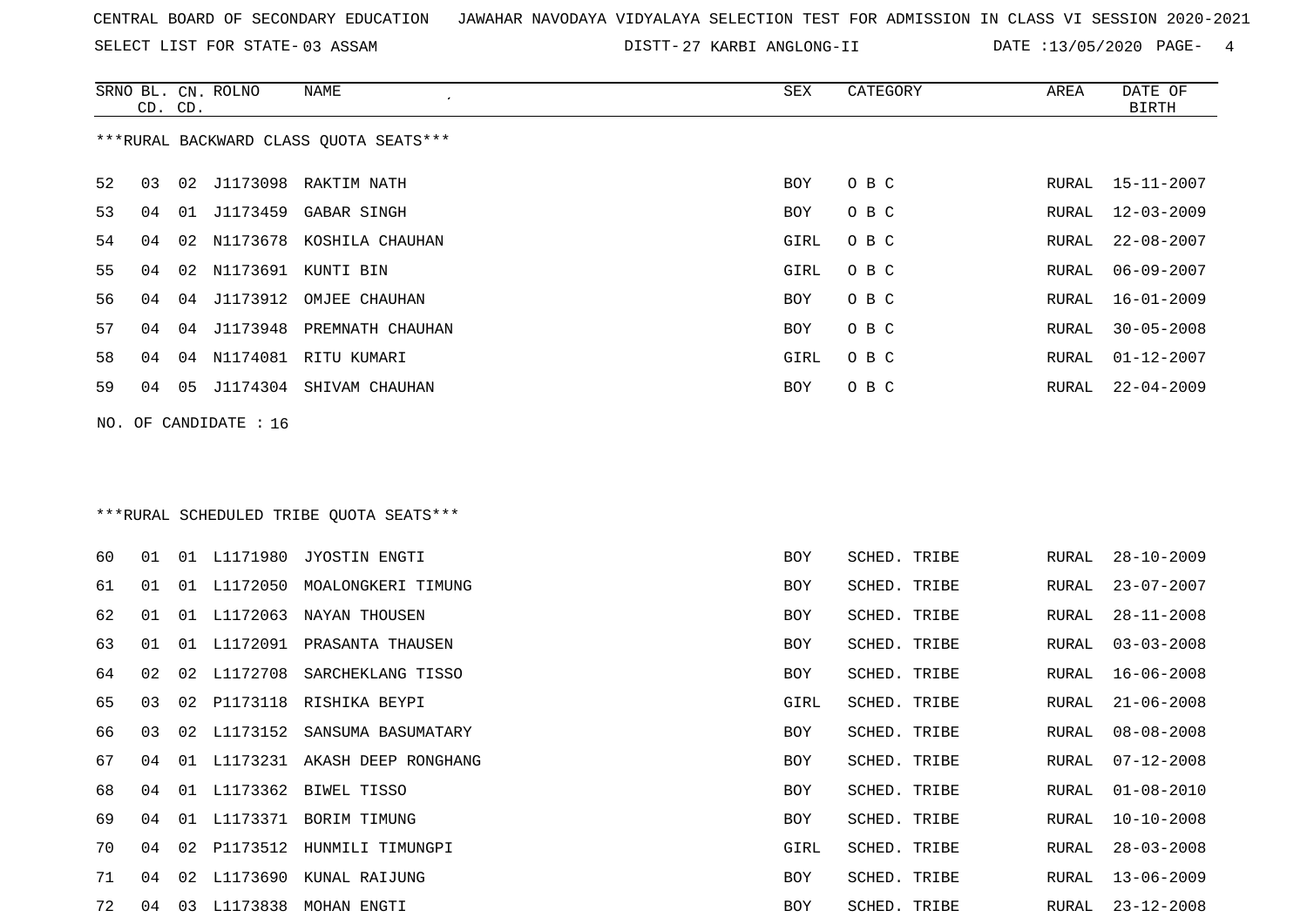|  | CENTRAL BOARD OF SECONDARY EDUCATION GJAWAHAR NAVODAYA VIDYALAYA SELECTION TEST FOR ADMISSION IN CLASS VI SESSION 2020-2021 |  |  |  |  |
|--|-----------------------------------------------------------------------------------------------------------------------------|--|--|--|--|
|--|-----------------------------------------------------------------------------------------------------------------------------|--|--|--|--|

27 KARBI ANGLONG-II DATE :13/05/2020 PAGE- 5

|                                         | CD. CD. |    | SRNO BL. CN. ROLNO | NAME                      | SEX  | CATEGORY     | AREA  | DATE OF<br>BIRTH |  |  |
|-----------------------------------------|---------|----|--------------------|---------------------------|------|--------------|-------|------------------|--|--|
| ***RURAL SCHEDULED TRIBE OUOTA SEATS*** |         |    |                    |                           |      |              |       |                  |  |  |
| 73                                      | 04      | 04 |                    | L1173938 PRABIN HANSE     | BOY  | SCHED. TRIBE | RURAL | $30 - 01 - 2010$ |  |  |
| 74                                      | 04      |    |                    | 04 P1174063 RIMBI TISSOPI | GIRL | SCHED. TRIBE | RURAL | $20 - 08 - 2008$ |  |  |
| 75                                      | 04      | 04 |                    | L1174084 RIWARSON ENGHI   | BOY  | SCHED. TRIBE | RURAL | 05-02-2010       |  |  |
| 76                                      | 04      |    |                    | 04 L1174208 SARBAMON KRO  | BOY  | SCHED. TRIBE | RURAL | $21 - 12 - 2007$ |  |  |
| 77                                      | 04      | 05 | P1174217           | SARINA TIMUNGPI           | GIRL | SCHED. TRIBE | RURAL | 18-01-2009       |  |  |
| 78                                      | 04      |    |                    | 05 L1174230 SARLONG KRO   | BOY  | SCHED. TRIBE | RURAL | $10 - 12 - 2007$ |  |  |
| 79                                      | 04      | 05 | L1174273           | SERLONG ENGLANG           | BOY  | SCHED. TRIBE | RURAL | 12-06-2007       |  |  |
| 80                                      | 04      | 05 | L1174332           | SOMINDAR RONGPHAR         | BOY  | SCHED. TRIBE | RURAL | $30 - 09 - 2009$ |  |  |
| NO. OF CANDIDATE : $21$                 |         |    |                    |                           |      |              |       |                  |  |  |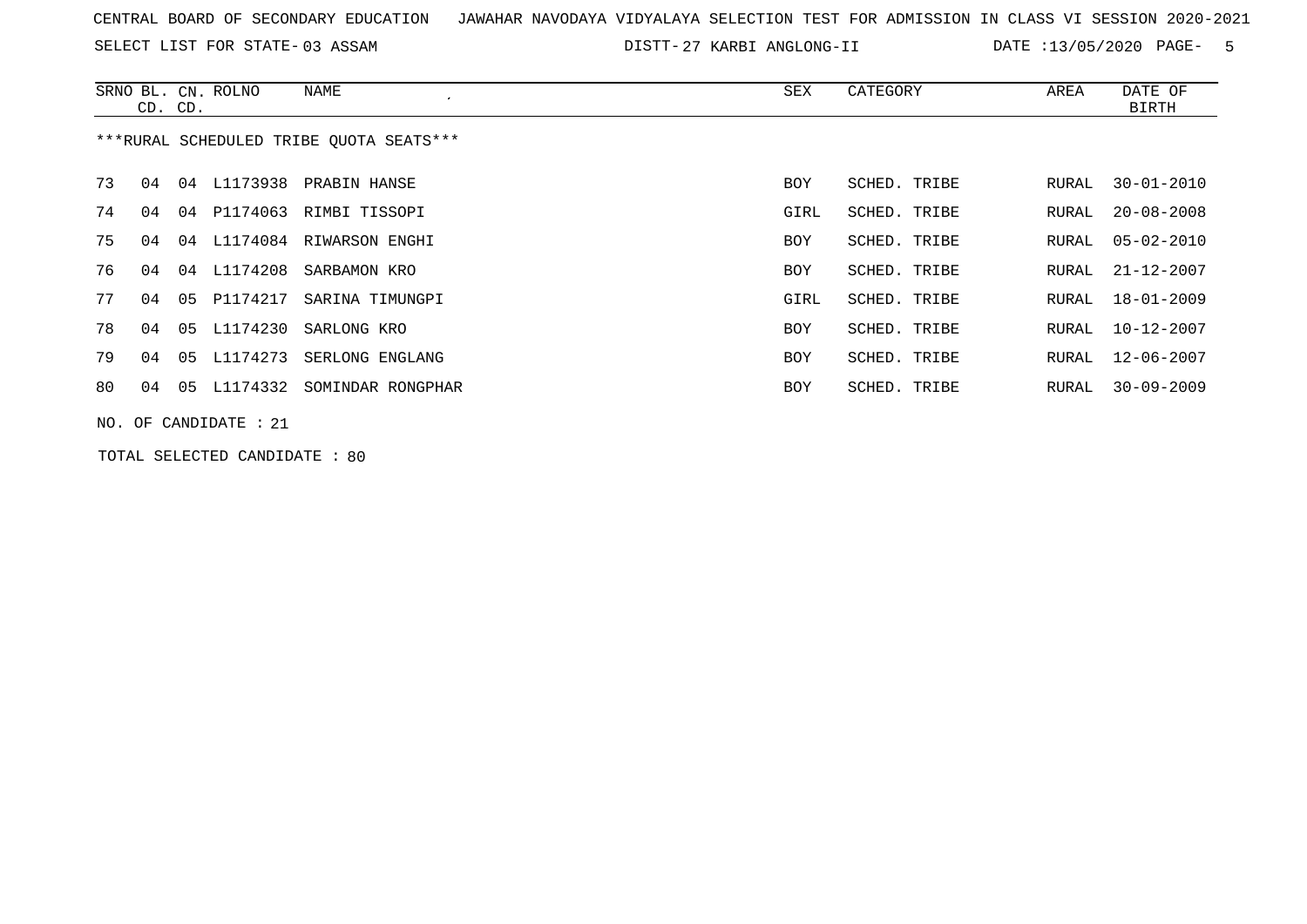SELECT LIST FOR STATE- DISTT- 14 MANIPUR

01 THOUBAL DATE :13/05/2020 PAGE- 1

|                                        |    | CD. CD. | SRNO BL. CN. ROLNO | <b>NAME</b>                          | <b>SEX</b> | CATEGORY     | AREA         | DATE OF<br><b>BIRTH</b> |  |  |
|----------------------------------------|----|---------|--------------------|--------------------------------------|------------|--------------|--------------|-------------------------|--|--|
| ***OPEN UR SEATS***                    |    |         |                    |                                      |            |              |              |                         |  |  |
|                                        |    |         |                    |                                      |            |              |              |                         |  |  |
| 1                                      | 01 |         |                    | 01 N2314414 ATHOKPAM SONIYA DEVI     | GIRL       | O B C        | RURAL        | $01 - 02 - 2009$        |  |  |
| 2                                      | 01 |         | 01 N2314476        | ELANGBAM DAINA DEVI                  | GIRL       | O B C        | <b>RURAL</b> | $03 - 12 - 2009$        |  |  |
| 3                                      | 01 | 02      |                    | 12314869 MAIBAM KHAMBATON MEETEI     | BOY        | GENERAL      | RURAL        | $25 - 02 - 2010$        |  |  |
| 4                                      | 01 | 02      |                    | J2314976 MD. SHAHRUKH KHAN           | BOY        | O B C        | RURAL        | $17 - 12 - 2009$        |  |  |
| 5                                      | 01 | 02      | N2315347           | PAYAL KHUMANTHEM                     | GIRL       | O B C        | <b>RURAL</b> | $12 - 02 - 2010$        |  |  |
| 6                                      | 01 |         |                    | 02 N2315367 PRIYADARSHINI ARIBAM     | GIRL       | O B C        | RURAL        | $06 - 03 - 2009$        |  |  |
| 7                                      | 01 | 03      | N2315559           | SOROKHAIBAM DIBIYA DEVI              | GIRL       | O B C        | RURAL        | $04 - 07 - 2009$        |  |  |
| 8                                      | 01 | 03      | 02315598           | THINGNAM NANAOBI DEVI                | GIRL       | SCHED. CASTE | <b>RURAL</b> | $01 - 04 - 2008$        |  |  |
| 9                                      | 02 | 02      |                    | 02316144 KSHETRIMAYUM LANCHENBI DEVI | GIRL       | SCHED. CASTE | RURAL        | $23 - 04 - 2008$        |  |  |
| 10                                     | 02 | 02      | 02316317           | MAYANGLAMBAM LINGJENTHOIBI DEVI      | GIRL       | SCHED. CASTE | RURAL        | $15 - 09 - 2008$        |  |  |
| 11                                     | 02 |         |                    | 04 N2316993 VANIKA KSHETRIMAYUM      | GIRL       | O B C        | RURAL        | $06 - 05 - 2008$        |  |  |
| OF CANDIDATE : 11<br>NO.               |    |         |                    |                                      |            |              |              |                         |  |  |
|                                        |    |         |                    |                                      |            |              |              |                         |  |  |
|                                        |    |         |                    |                                      |            |              |              |                         |  |  |
| ***OPEN SCHEDULED CASTE QUOTA SEATS*** |    |         |                    |                                      |            |              |              |                         |  |  |
|                                        |    |         |                    |                                      |            |              |              |                         |  |  |
| 12                                     | 02 | 01      | 02316049           | KHARAIBAM ZINNIA DEVI                | GIRL       | SCHED. CASTE | RURAL        | $02 - 03 - 2009$        |  |  |
| 13                                     | 02 | 03      |                    | G2316596 NAOREM VELENTINA DEVI       | GIRL       | SCHED. CASTE | URBAN        | $01 - 04 - 2009$        |  |  |
| 14                                     | 02 | 03      |                    | 02316752 SAFIYA HAOBIJAM             | GIRL       | SCHED. CASTE | RURAL        | $11 - 05 - 2010$        |  |  |
| OF CANDIDATE : 3<br>NO.                |    |         |                    |                                      |            |              |              |                         |  |  |

\*\*\*OPEN BACKWARD CLASS QUOTA SEATS\*\*\*

|  |  | 15 01 01 N2314398 ARCIA LEIMAPOKPAM    | GIRL OBC | RURAL 01-03-2009 |
|--|--|----------------------------------------|----------|------------------|
|  |  | 16 01 01 N2314451 CHINGTHAM SURMA DEVI | GIRL OBC | RURAL 21-12-2009 |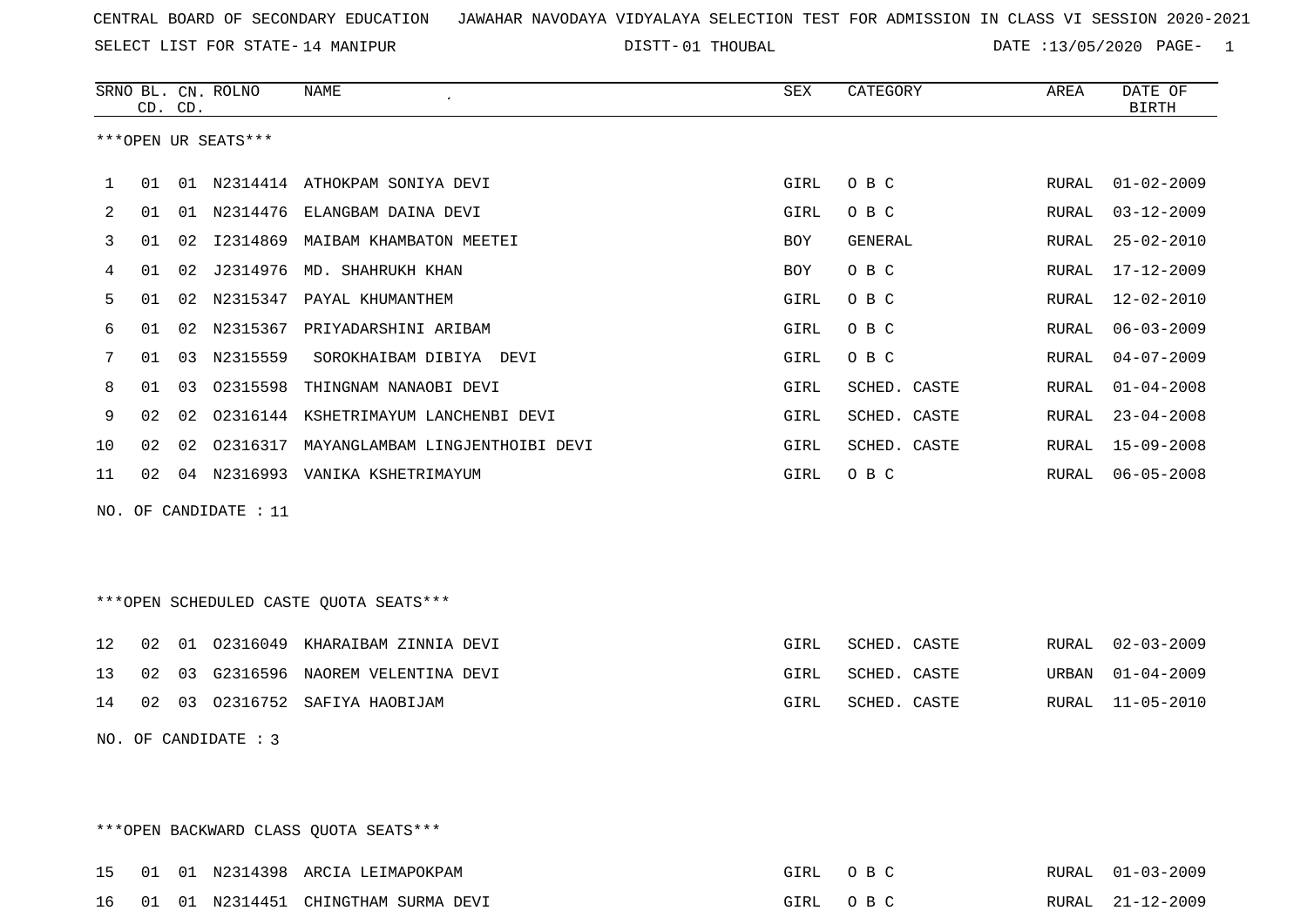SELECT LIST FOR STATE- DISTT- 14 MANIPUR

01 THOUBAL DATE :13/05/2020 PAGE- 2

|    |    | CD. CD. | SRNO BL. CN. ROLNO     | NAME                                     | SEX        | CATEGORY     | AREA         | DATE OF<br><b>BIRTH</b> |
|----|----|---------|------------------------|------------------------------------------|------------|--------------|--------------|-------------------------|
|    |    |         |                        | *** OPEN BACKWARD CLASS QUOTA SEATS***   |            |              |              |                         |
| 17 | 01 |         |                        | 01 J2314744 LAISHRAM JUGESHCHANDRA SINGH | BOY        | O B C        | RURAL        | $04 - 02 - 2009$        |
| 18 | 01 |         | 02 N2315082            | MOIRANGTHEM JINA DEVI                    | GIRL       | O B C        | RURAL        | $07 - 02 - 2010$        |
| 19 | 01 | 03      |                        | J2315534 SHOUGRAKPAM ZETLI SINGH         | BOY        | O B C        | RURAL        | 19-07-2009              |
|    |    |         | NO. OF CANDIDATE : 5   |                                          |            |              |              |                         |
|    |    |         |                        | ***OPEN SCHEDULED TRIBE QUOTA SEATS***   |            |              |              |                         |
| 20 |    |         |                        | 02 04 L2316839 S. LEANEITHANG KOM        | BOY        | SCHED. TRIBE | RURAL        | $28 - 09 - 2008$        |
|    |    |         | NO. OF CANDIDATE : $1$ |                                          |            |              |              |                         |
|    |    |         |                        |                                          |            |              |              |                         |
|    |    |         |                        |                                          |            |              |              |                         |
|    |    |         | ***RURAL OPEN SEATS*** |                                          |            |              |              |                         |
| 21 | 01 |         |                        | 01 N2314469 DIPASHRI THANGJAM            | GIRL       | O B C        | RURAL        | $25 - 12 - 2009$        |
| 22 | 01 |         |                        | 01 02314620 KHUMUKCHAM LEIMATHOI CHANU   | GIRL       | SCHED. CASTE | RURAL        | $03 - 04 - 2009$        |
| 23 | 01 |         | 01 02314623            | KHUMUKCHAM ROJIYA DEVI                   | GIRL       | SCHED. CASTE | RURAL        | $01 - 03 - 2008$        |
| 24 | 01 | 01      | 02314625               | KHUMUKCHAM THOIBI DEVI                   | GIRL       | SCHED. CASTE | RURAL        | $05 - 04 - 2009$        |
| 25 | 01 | 01      | N2314635               | KHUNDONGBAM NGANTHOIBI DEVI              | GIRL       | O B C        | RURAL        | $08 - 07 - 2008$        |
| 26 | 01 | 02      | M2314873               | MAIBAM LAUREA                            | GIRL       | GENERAL      | RURAL        | $02 - 03 - 2009$        |
| 27 | 01 |         |                        | 02 I2315054 MOHD HIDAYATTULLAH           | BOY        | GENERAL      | RURAL        | $22 - 12 - 2009$        |
| 28 | 01 | 02      |                        | J2315062 MOIRANGTHEM ABHINASH SINGH      | <b>BOY</b> | O B C        | RURAL        | $06 - 12 - 2009$        |
| 29 | 01 | 02      |                        | J2315113 MOIRANGTHEM RICKY SINGH         | BOY        | O B C        | RURAL        | $14 - 09 - 2009$        |
| 30 | 01 |         |                        | 02 02315151 NAOREM BERONIKA DEVI         | GIRL       | SCHED. CASTE | RURAL        | $16 - 03 - 2009$        |
| 31 | 01 | 02      |                        | K2315184 NELSON THINGNAM                 | BOY        | SCHED. CASTE | <b>RURAL</b> | $03 - 11 - 2008$        |
| 32 | 01 | 02      |                        | J2315235 NINGTHOUJAM LEISEMPANBA MEITEI  | BOY        | O B C        | RURAL        | $01 - 03 - 2009$        |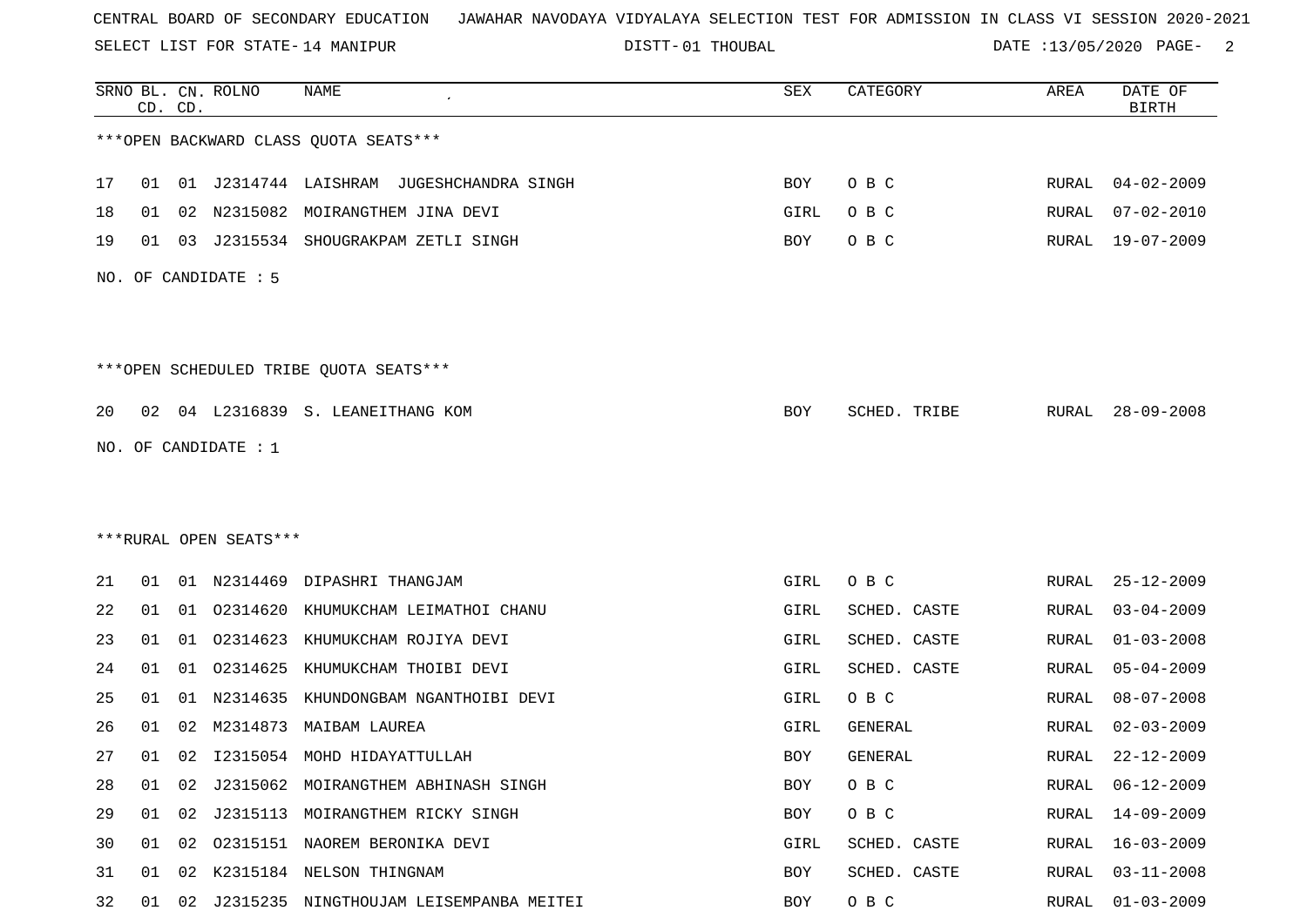SELECT LIST FOR STATE- DISTT- 14 MANIPUR

01 THOUBAL DATE :13/05/2020 PAGE- 3

|    | CD. CD. |    | SRNO BL. CN. ROLNO     | NAME                        | SEX        | CATEGORY     | AREA         | DATE OF<br><b>BIRTH</b> |
|----|---------|----|------------------------|-----------------------------|------------|--------------|--------------|-------------------------|
|    |         |    | ***RURAL OPEN SEATS*** |                             |            |              |              |                         |
| 33 | 01      | 02 | J2315283               | NINGTHOUJAM THOITHOIBA      | <b>BOY</b> | O B C        | RURAL        | $01 - 03 - 2008$        |
| 34 | 01      | 02 | N2315299               | NIYASHWORI WAIKHOM          | GIRL       | O B C        | RURAL        | $26 - 06 - 2010$        |
| 35 | 01      | 02 |                        | J2315344 PARLIN OKRAM       | <b>BOY</b> | O B C        | RURAL        | $12 - 02 - 2009$        |
| 36 | 01      | 03 | N2315445               | SALIMA                      | GIRL       | O B C        | RURAL        | $28 - 03 - 2008$        |
| 37 | 01      | 03 | N2315466               | SARANGTHEM DIVIYA DEVI      | GIRL       | O B C        | RURAL        | $10 - 07 - 2008$        |
| 38 | 01      | 03 | J2315607               | THOIHENBA MOIRANGTHEM       | BOY        | O B C        | RURAL        | $03 - 02 - 2010$        |
| 39 | 01      | 04 | N2315728               | WANGJAM SWEETY DEVI         | GIRL       | O B C        | <b>RURAL</b> | $30 - 12 - 2009$        |
| 40 | 01      |    | 04 N2315730            | WANGKHEIMAYUM DIPIKA DEVI   | GIRL       | O B C        | <b>RURAL</b> | $19 - 09 - 2008$        |
| 41 | 02      | 01 | N2315819               | A NJUBALA KEISHAM           | GIRL       | O B C        | RURAL        | $07 - 03 - 2009$        |
| 42 | 02      | 02 | 02316103               | KHUMUKCHAM SONIYA CHANU     | GIRL       | SCHED. CASTE | RURAL        | $06 - 06 - 2008$        |
| 43 | 02      | 02 | K2316138               | KSHETRIMAYUM DHAKE SINGH    | <b>BOY</b> | SCHED. CASTE | RURAL        | $24 - 11 - 2008$        |
| 44 | 02      | 02 | K2316163               | KSHETRIMAYUM SIDDARTH SINGH | BOY        | SCHED. CASTE | RURAL        | $13 - 10 - 2008$        |
| 45 | 02      | 02 | 02316281               | MAYANGLAMBAM AVANTIKA DEVI  | GIRL       | SCHED. CASTE | RURAL        | $01 - 04 - 2010$        |
| 46 | 02      | 02 | K2316309               | MAYANGLAMBAM KEMISON SINGH  | <b>BOY</b> | SCHED. CASTE | <b>RURAL</b> | $20 - 02 - 2009$        |
| 47 | 02      | 02 | K2316310               | MAYANGLAMBAM KINGSON SINGH  | BOY        | SCHED. CASTE | RURAL        | $22 - 08 - 2009$        |
| 48 | 02      | 02 | K2316336               | MAYANGLAMBAM RIO SINGH      | BOY        | SCHED. CASTE | RURAL        | $03 - 06 - 2009$        |
| 49 | 02      | 03 | 02316660               | NONGMAITHEM RESHMI DEVI     | GIRL       | SCHED. CASTE | RURAL        | $06 - 03 - 2009$        |
| 50 | 02      | 04 | 02317054               | YENGKHOM NIRANDA DEVI       | GIRL       | SCHED. CASTE | RURAL        | $27 - 03 - 2010$        |

NO. OF CANDIDATE : 30

\*\*\*RURAL SCHEDULED CASTE QUOTA SEATS\*\*\*

|  |  | 51 01 03 K2315596 THINGNAM ANDERSON SINGH     | BOY        | SCHED. CASTE |  | RURAL 11-02-2010 |
|--|--|-----------------------------------------------|------------|--------------|--|------------------|
|  |  | 52 01 03 K2315597 THINGNAM JELISH SINGH       | <b>BOY</b> | SCHED. CASTE |  | RURAL 14-03-2008 |
|  |  | 53 02 02 02316165 KSHETRIMAYUM SURNAMALA DEVI | GIRL       | SCHED. CASTE |  | RURAL 25-02-2009 |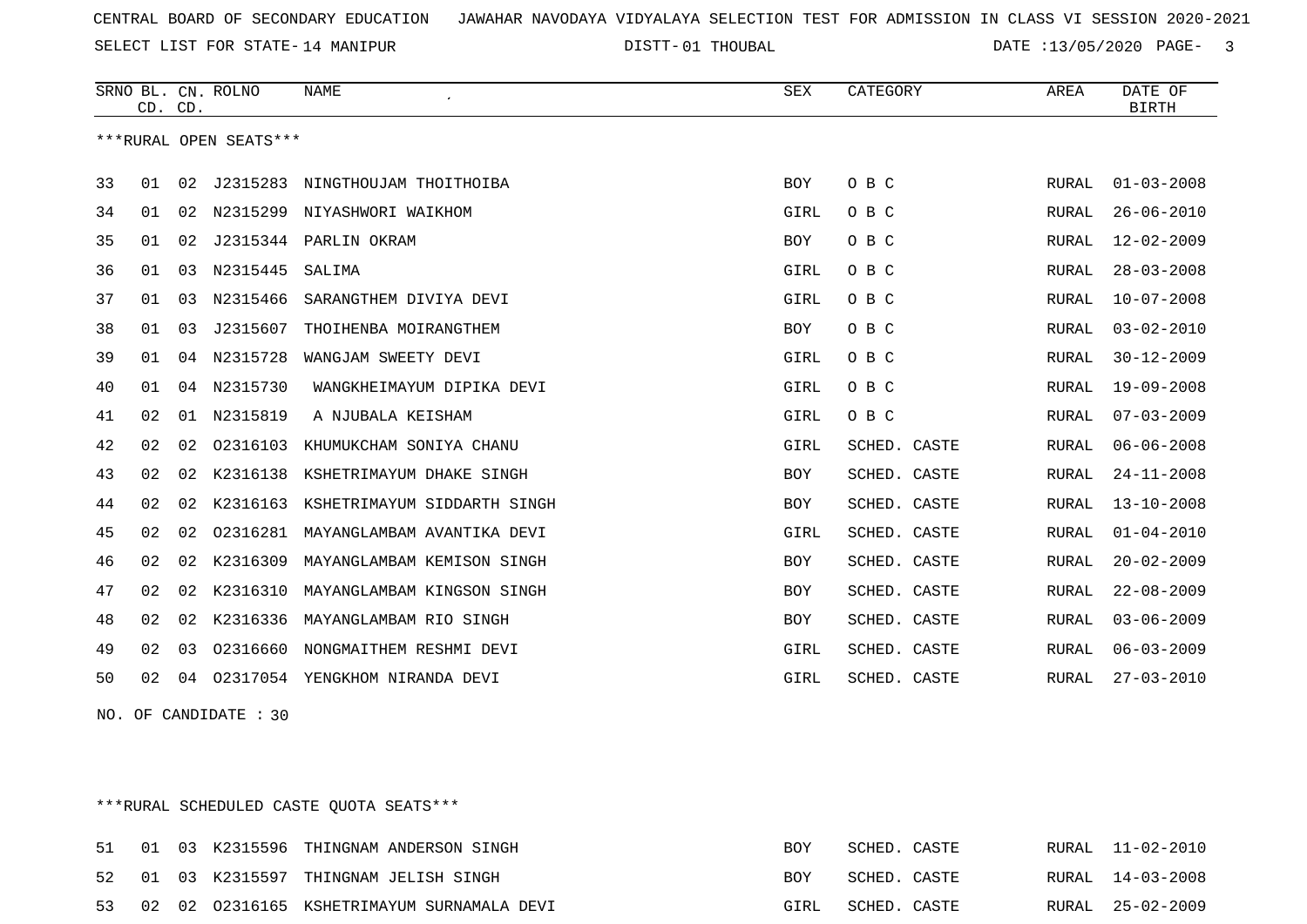SELECT LIST FOR STATE- DISTT- 14 MANIPUR

01 THOUBAL DATE :13/05/2020 PAGE- 4

|    | CD. CD. |    | SRNO BL. CN. ROLNO     | NAME<br>$\cdot$                            | SEX  | CATEGORY     | AREA  | DATE OF<br><b>BIRTH</b> |
|----|---------|----|------------------------|--------------------------------------------|------|--------------|-------|-------------------------|
|    |         |    |                        | *** RURAL SCHEDULED CASTE QUOTA SEATS***   |      |              |       |                         |
| 54 | 02      | 02 | K2316295               | MAYANGLAMBAM DEWAN SINGH                   | BOY  | SCHED. CASTE | RURAL | 15-02-2009              |
| 55 | 02      | 02 | 02316543               | NAOREM ANJELIKA DEVI                       | GIRL | SCHED. CASTE | RURAL | $05 - 03 - 2009$        |
| 56 | 02      | 02 | 02316557               | NAOREM JOLINA DEVI                         | GIRL | SCHED. CASTE | RURAL | $30 - 03 - 2010$        |
| 57 | 02      | 03 | K2316646               | NONGMAITHEM KIRAN SINGH                    | BOY  | SCHED. CASTE | RURAL | $30 - 01 - 2009$        |
| 58 | 02      |    | 04 K2316789            | SANJU NAOREM                               | BOY  | SCHED. CASTE | RURAL | 19-11-2008              |
| 59 | 02      |    | 04 02317050            | YENGKHOM KRITINA DEVI                      | GIRL | SCHED. CASTE | RURAL | $10 - 05 - 2008$        |
|    |         |    | NO. OF CANDIDATE $: 9$ |                                            |      |              |       |                         |
|    |         |    |                        |                                            |      |              |       |                         |
|    |         |    |                        | *** RURAL BACKWARD CLASS QUOTA SEATS***    |      |              |       |                         |
| 60 | 01      |    |                        | 01 N2314389 ANJALI THONGAM                 | GIRL | O B C        | RURAL | $12 - 04 - 2008$        |
| 61 | 01      | 01 | N2314392               | ANJU LAISHRAM                              | GIRL | O B C        | RURAL | $04 - 02 - 2011$        |
| 62 | 01      | 01 | J2314422               | BASEIMAYUM ALISHAR                         | BOY  | O B C        | RURAL | $07 - 06 - 2008$        |
| 63 | 01      | 01 | N2314447               | CHARLENE LAISHRAM                          | GIRL | O B C        | RURAL | $27 - 02 - 2009$        |
| 64 | 01      | 02 | N2314989               | MENAKA NINGTHOUJAM                         | GIRL | O B C        | RURAL | $02 - 03 - 2009$        |
| 65 | 01      | 02 | N2315247               | NINGTHOUJAM MUKTASANA DEVI                 | GIRL | O B C        | RURAL | $20 - 01 - 2009$        |
| 66 | 01      | 02 | J2315315               | NONGTHOMBAM RISHIKESH MEITEI               | BOY  | O B C        | RURAL | $03 - 03 - 2009$        |
| 67 | 01      | 02 | J2315334               | OKRAM YONES MEITEI                         | BOY  | O B C        | RURAL | $13 - 02 - 2010$        |
| 68 | 01      | 02 | N2315337               | ONITA LUWANG                               | GIRL | O B C        | RURAL | $15 - 07 - 2009$        |
| 69 | 01      |    | 03 N2315492            | SHAGOLSEM BEBILY DEVI                      | GIRL | O B C        | RURAL | $03 - 02 - 2008$        |
| 70 | 01      |    |                        | 03 J2315567 SUBHAN MAKAKCHA                | BOY  | O B C        | RURAL | $11 - 02 - 2009$        |
| 71 | 01      |    |                        | 04 N2315700 TOURANGBAM QUEENTALI DEVI      | GIRL | O B C        | RURAL | $01 - 02 - 2009$        |
| 72 | 01      |    |                        | 04 N2315758 YUMNAM ACLA DEVI               | GIRL | O B C        | RURAL | $14 - 03 - 2010$        |
| 73 | 02      |    |                        | 01 J2315777 ADISON YUMNAM                  | BOY  | O B C        | RURAL | $05 - 10 - 2009$        |
| 74 | 02      |    |                        | 02 J2316498 MOIRANGTHEM KOROUNGANBA MEITEI | BOY  | O B C        | RURAL | $03 - 03 - 2011$        |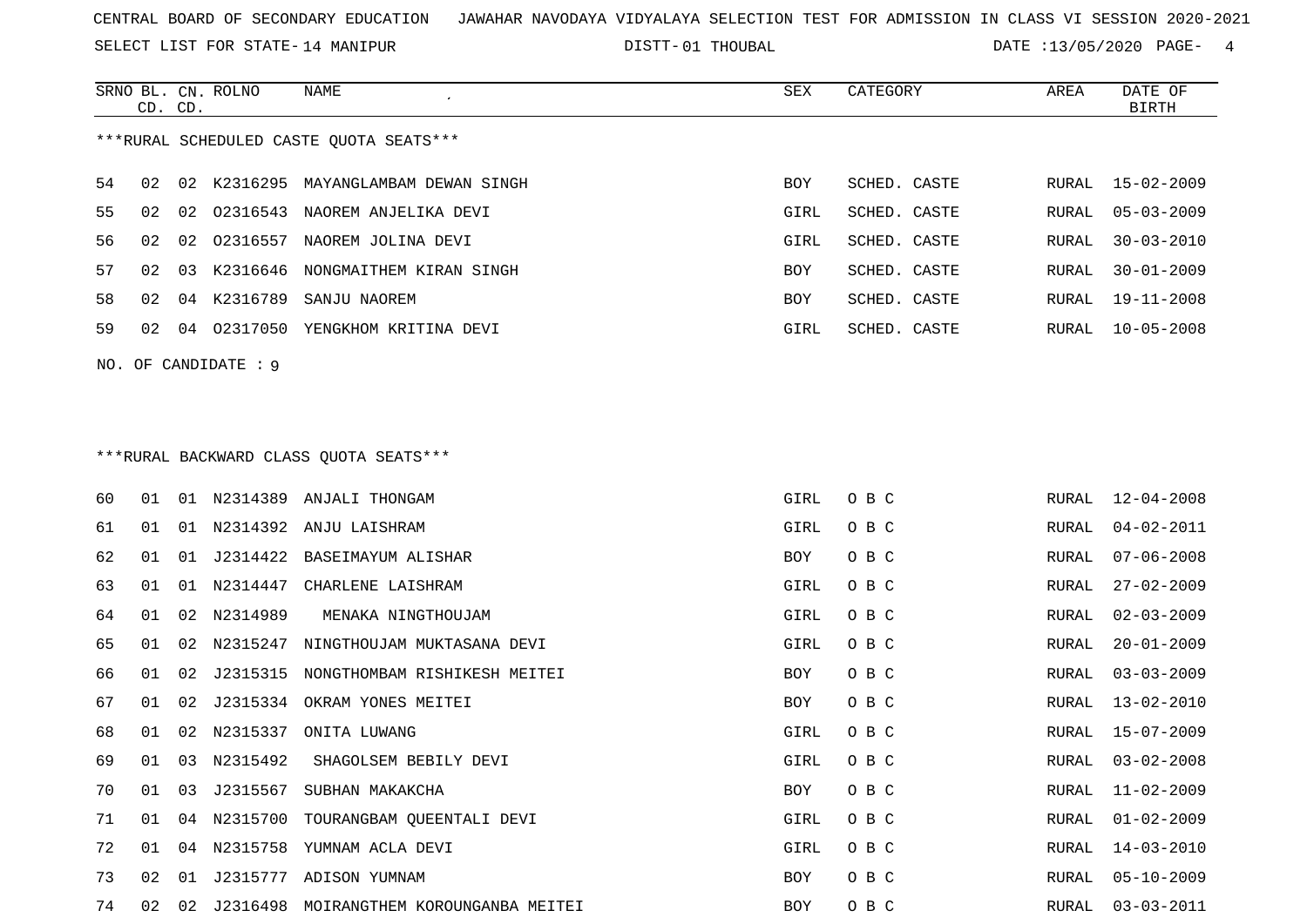SELECT LIST FOR STATE- DISTT- 14 MANIPUR

01 THOUBAL DATE :13/05/2020 PAGE- 5

|    | CD. CD. |    | SRNO BL. CN. ROLNO     | NAME                                    | SEX        | CATEGORY     | AREA  | DATE OF<br><b>BIRTH</b> |
|----|---------|----|------------------------|-----------------------------------------|------------|--------------|-------|-------------------------|
|    |         |    |                        | *** RURAL BACKWARD CLASS QUOTA SEATS*** |            |              |       |                         |
| 75 | 02      |    |                        | 04 J2317081 YUMNAM DHANARAJ SINGH       | BOY        | O B C        | RURAL | 13-01-2010              |
|    |         |    | NO. OF CANDIDATE : 16  |                                         |            |              |       |                         |
|    |         |    |                        |                                         |            |              |       |                         |
|    |         |    |                        | ***RURAL SCHEDULED TRIBE QUOTA SEATS*** |            |              |       |                         |
| 76 | 01      |    | 01 L2314458            | CRISPIN SANKHIL                         | <b>BOY</b> | SCHED. TRIBE | RURAL | $23 - 02 - 2010$        |
| 77 | 02      | 01 | L2316005               | JAPHETH SERTO                           | <b>BOY</b> | SCHED. TRIBE | RURAL | $28 - 05 - 2008$        |
| 78 | 02      |    |                        | 01 L2316018 KARUNG CHUNGLENTHANG KOM    | <b>BOY</b> | SCHED. TRIBE | RURAL | $03 - 02 - 2008$        |
| 79 | 02      | 01 | L2316019               | KARUNG MARTIN KOM                       | <b>BOY</b> | SCHED. TRIBE | RURAL | $20 - 01 - 2008$        |
| 80 | 02      |    |                        | 04 P2316790 SANKHIL WARLENG LAMKANG     | GIRL       | SCHED. TRIBE | RURAL | $09 - 03 - 2009$        |
|    |         |    | NO. OF CANDIDATE $: 5$ |                                         |            |              |       |                         |

TOTAL SELECTED CANDIDATE : 80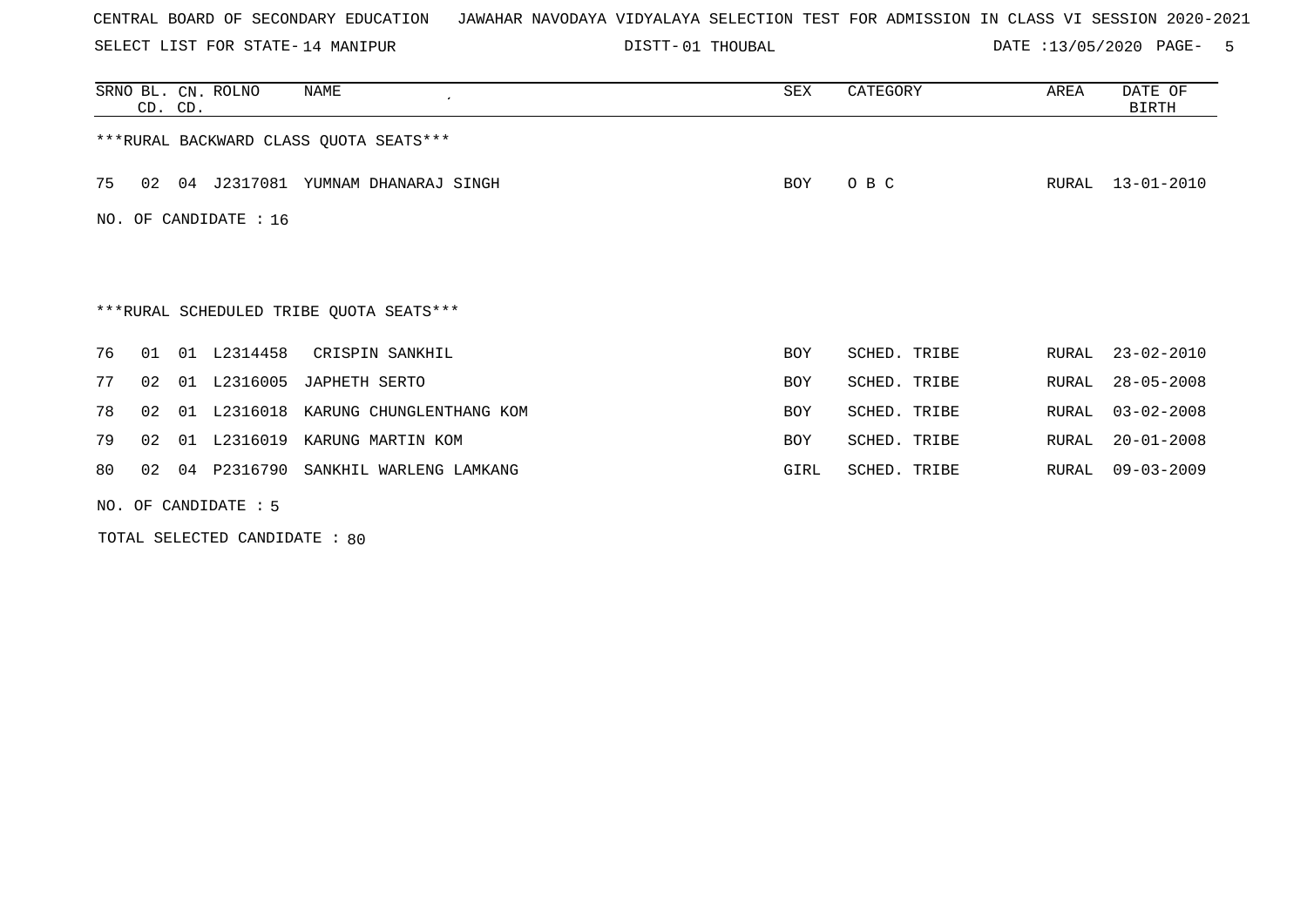SELECT LIST FOR STATE- DISTT- 14 MANIPUR

02 BISHNUPUR DATE :13/05/2020 PAGE- 1

|     | CD. CD. |    | SRNO BL. CN. ROLNO  | <b>NAME</b>                              | <b>SEX</b> | CATEGORY     | AREA         | DATE OF<br><b>BIRTH</b> |
|-----|---------|----|---------------------|------------------------------------------|------------|--------------|--------------|-------------------------|
|     |         |    | ***OPEN UR SEATS*** |                                          |            |              |              |                         |
| 1   | 01      | 01 |                     | J2317120 ALBERT KHWAIRAKPAM              | BOY        | O B C        | RURAL        | $24 - 06 - 2010$        |
| 2   | 01      |    |                     | 01 N2317130 ARUBAM YAIPHABI              | GIRL       | O B C        | RURAL        | $02 - 08 - 2010$        |
| 3   | 01      | 01 | N2317188            | HOABAM PURNIMA                           | GIRL       | O B C        | RURAL        | $10 - 01 - 2011$        |
| 4   | 01      | 01 | J2317230            | KHWAIRAKPAM NAOBA SINGH                  | BOY        | O B C        | RURAL        | $10 - 02 - 2011$        |
| 5   | 01      | 01 | N2317277            | LAISHRAM ROSHINI DEVI                    | GIRL       | O B C        | RURAL        | $03 - 04 - 2011$        |
| 6   | 01      | 01 | J2317279            | LAISHRAM SANAKHOMBA SINGH                | <b>BOY</b> | O B C        | RURAL        | $27 - 07 - 2010$        |
| 7   | 01      | 01 | J2317421            | OINAM RISHIKESH KHUMAN                   | BOY        | O B C        | RURAL        | $01 - 02 - 2008$        |
| 8   | 01      | 01 | J2317533            | TONGBRAM MANGANLEINA SINGH               | BOY        | O B C        | RURAL        | $02 - 12 - 2009$        |
| 9   | 02      |    | 01 G2317787         | MOIRANGTHEM ELEENA DEVI                  | GIRL       | SCHED. CASTE | URBAN        | $01 - 09 - 2008$        |
| 10  | 02      | 01 |                     | J2317891 PUSAM MANSUR ALAM               | BOY        | O B C        | RURAL        | $01 - 02 - 2009$        |
| NO. |         |    | OF CANDIDATE : 10   |                                          |            |              |              |                         |
|     |         |    |                     | ***OPEN SCHEDULED CASTE OUOTA SEATS***   |            |              |              |                         |
| 11  | 01      |    |                     | 01 K2317374 NINGTHOUJAM BORISOBAMA SINGH | <b>BOY</b> | SCHED. CASTE | RURAL        | $29 - 06 - 2009$        |
| 12  | 02      | 01 | 02317726            | LAISHRAM LUXMI DEVI                      | GIRL       | SCHED. CASTE | RURAL        | $03 - 03 - 2009$        |
| 13  | 02      | 01 | K2317799            | MOIRANGTHEM SURNIVASH SINGH              | BOY        | SCHED. CASTE | <b>RURAL</b> | $21 - 02 - 2010$        |

NO. OF CANDIDATE : 3

\*\*\*OPEN DISABLED QUOTA SEATS\*\*\*

14 01 01 N2317538 WAHENGBAM THOIBI CHANU GIRL O B C RURAL 01-03-2009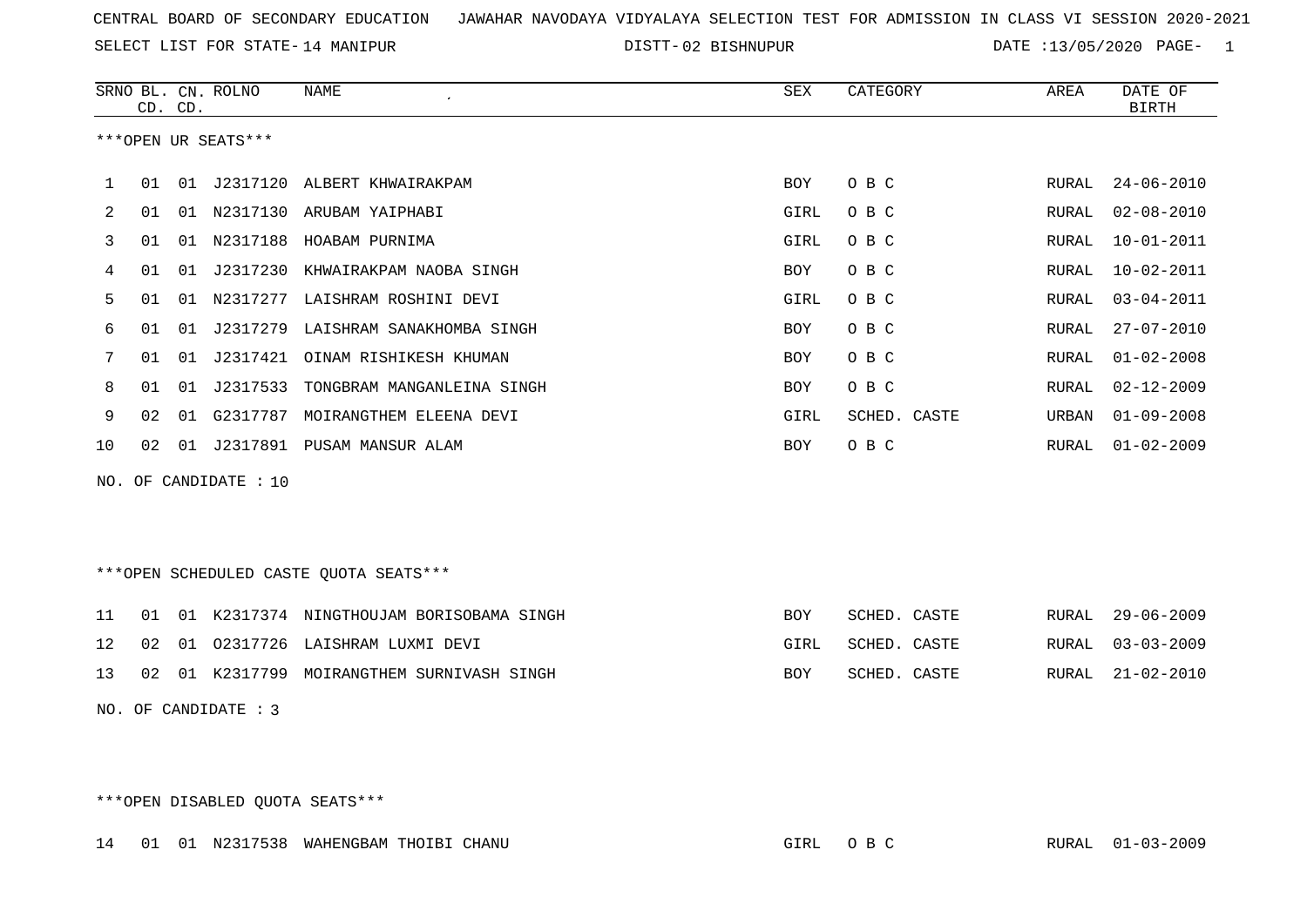SELECT LIST FOR STATE- DISTT- 14 MANIPUR

02 BISHNUPUR DATE :13/05/2020 PAGE- 2

|    |    | CD. CD. | SRNO BL. CN. ROLNO     | NAME                                    | SEX        | CATEGORY     | AREA  | DATE OF<br><b>BIRTH</b> |
|----|----|---------|------------------------|-----------------------------------------|------------|--------------|-------|-------------------------|
|    |    |         | NO. OF CANDIDATE : $1$ |                                         |            |              |       |                         |
|    |    |         |                        |                                         |            |              |       |                         |
|    |    |         |                        |                                         |            |              |       |                         |
|    |    |         |                        | *** OPEN BACKWARD CLASS QUOTA SEATS***  |            |              |       |                         |
| 15 | 01 |         |                        | 01 N2317220 KHOMDRAM KEZIA DEVI         | GIRL       | O B C        |       | RURAL 18-02-2009        |
| 16 | 01 |         | 01 J2317308            | LEISHANGTHEM BIKASH SINGH               | BOY        | O B C        | RURAL | $06 - 05 - 2010$        |
| 17 | 01 |         | 01 J2317506            | TAKHELLAMBAM BEKEN                      | <b>BOY</b> | O B C        | RURAL | $23 - 02 - 2010$        |
| 18 | 02 |         |                        | 01 J2317776 MOHAMAD ATHAR ALI           | <b>BOY</b> | O B C        | RURAL | $23 - 03 - 2009$        |
| 19 | 02 |         |                        | 01 J2317892 PUSAM NOORUL HAQUE          | <b>BOY</b> | O B C        | RURAL | $03 - 02 - 2008$        |
|    |    |         | NO. OF CANDIDATE : 5   |                                         |            |              |       |                         |
|    |    |         |                        |                                         |            |              |       |                         |
|    |    |         |                        |                                         |            |              |       |                         |
|    |    |         |                        | ***OPEN SCHEDULED TRIBE QUOTA SEATS***  |            |              |       |                         |
|    |    |         |                        |                                         |            |              |       |                         |
| 20 |    |         |                        | 01 01 P2317359 NEILAMHOI LEIVON         | GIRL       | SCHED. TRIBE | RURAL | $12 - 02 - 2009$        |
|    |    |         | NO. OF CANDIDATE : 1   |                                         |            |              |       |                         |
|    |    |         |                        |                                         |            |              |       |                         |
|    |    |         |                        |                                         |            |              |       |                         |
|    |    |         | ***RURAL OPEN SEATS*** |                                         |            |              |       |                         |
| 21 | 01 |         |                        | 01 J2317169 DEVEDSHOR THIYAM            | BOY        | O B C        | RURAL | $03 - 01 - 2009$        |
| 22 | 01 | 01      |                        | J2317177 GULSON TONGBRAM                | BOY        | O B C        | RURAL | $10 - 02 - 2009$        |
| 23 |    |         |                        | 01 01 J2317191 HUIDROM KALANJIT SINGH   | BOY        | O B C        |       | RURAL 10-02-2009        |
| 24 |    |         |                        | 01 01 J2317197 IRENGBAM YOHENBA MEITEI  | BOY        | O B C        | RURAL | $03 - 02 - 2009$        |
| 25 |    |         |                        | 01 01 M2317240 KHWAIRAKPAM ZULLIYA DEVI | GIRL       | GENERAL      | RURAL | $02 - 05 - 2008$        |
| 26 |    |         |                        | 01 01 N2317285 LAITONJAM JAYARANI DEVI  | GIRL       | O B C        | RURAL | 05-08-2010              |
| 27 |    |         |                        | 01 01 J2317287 LAMABAM ZENITH SINGH     | BOY        | O B C        |       | RURAL 14-04-2009        |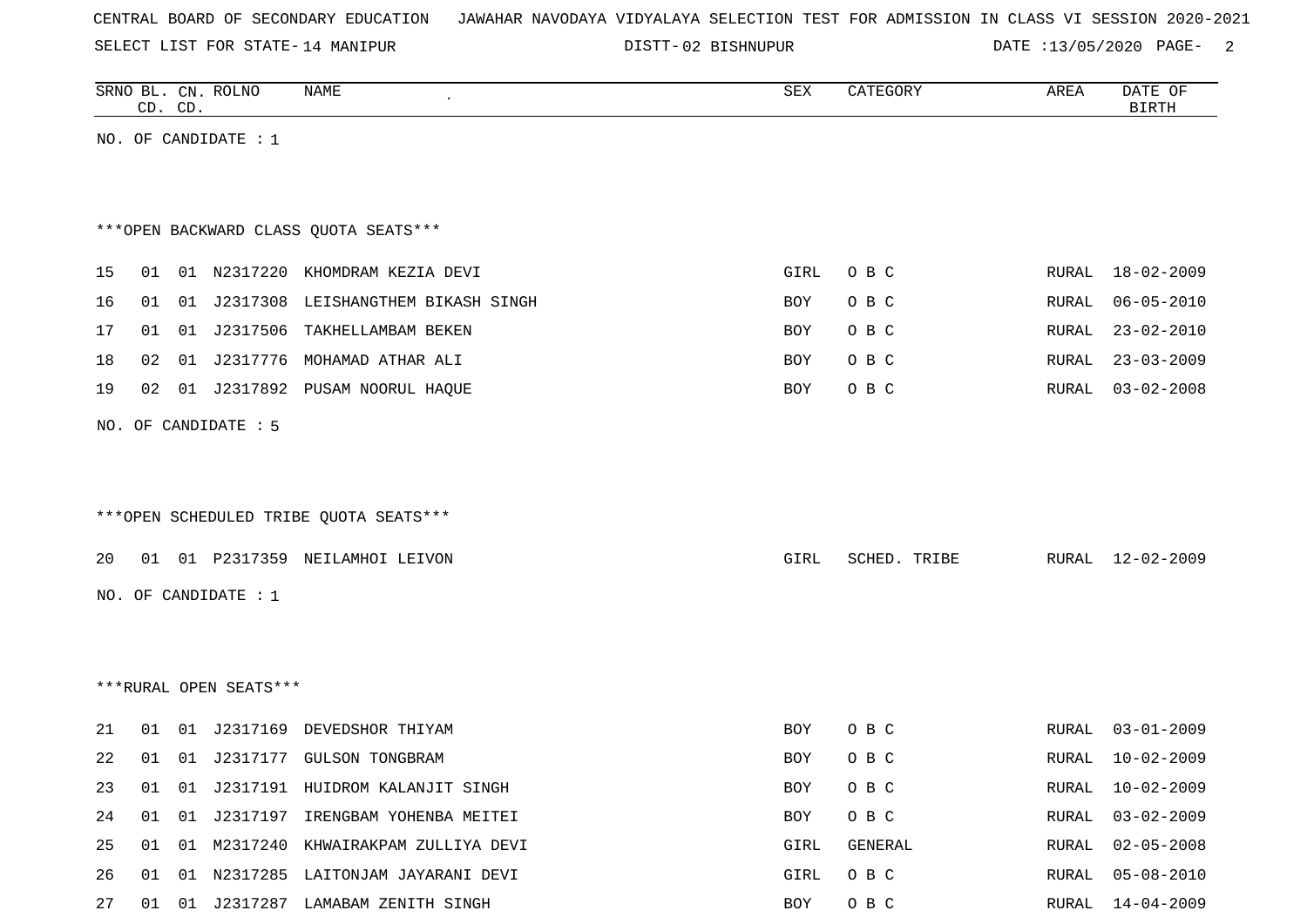SELECT LIST FOR STATE- DISTT- 14 MANIPUR

02 BISHNUPUR DATE :13/05/2020 PAGE- 3

|    | CD. CD. |    | SRNO BL. CN. ROLNO     | NAME                                   | SEX        | CATEGORY     | AREA         | DATE OF<br><b>BIRTH</b> |
|----|---------|----|------------------------|----------------------------------------|------------|--------------|--------------|-------------------------|
|    |         |    | ***RURAL OPEN SEATS*** |                                        |            |              |              |                         |
| 28 | 01      |    |                        | 01 N2317301 LEIMAPOKPAM BINDIYA DEVI   | GIRL       | O B C        | RURAL        | $01 - 02 - 2008$        |
| 29 | 01      |    |                        | 01 K2317302 LEIMAPOKPAM CHAOTHOI SINGH | BOY        | SCHED. CASTE | RURAL        | $03 - 02 - 2010$        |
| 30 | 01      | 01 |                        | N2317303 LEIMAPOKPAM MALEMNGANBI DEVI  | GIRL       | O B C        | RURAL        | $05 - 02 - 2009$        |
| 31 | 01      |    |                        | 01 N2317313 LINTHOI NINGTHOUJAM        | GIRL       | O B C        | RURAL        | $06 - 10 - 2010$        |
| 32 | 01      | 01 |                        | J2317336 MANOJ THOUDAM                 | <b>BOY</b> | O B C        | RURAL        | $04 - 04 - 2009$        |
| 33 | 01      |    |                        | 01 N2317356 NAOREM TANUJA DEVI         | GIRL       | O B C        | RURAL        | $12 - 09 - 2008$        |
| 34 | 01      | 01 | J2317420               | OINAM RENEDY                           | <b>BOY</b> | O B C        | RURAL        | $22 - 06 - 2008$        |
| 35 | 01      | 01 |                        | J2317447 RAKESH MOIRANGTHEM            | <b>BOY</b> | O B C        | RURAL        | $21 - 02 - 2009$        |
| 36 | 02      |    |                        | 01 J2317578 ASEM BIKASH SINGH          | BOY        | O B C        | RURAL        | $17 - 02 - 2008$        |
| 37 | 02      | 01 |                        | J2317579 ASEM RONALD MEITEI            | BOY        | O B C        | RURAL        | $01 - 03 - 2009$        |
| 38 | 02      | 01 |                        | J2317587 BASEIMAYUM AMAR               | BOY        | O B C        | RURAL        | $06 - 01 - 2009$        |
| 39 | 02      | 01 | N2317593               | BM HENA                                | GIRL       | O B C        | RURAL        | $25 - 11 - 2009$        |
| 40 | 02      |    |                        | 01 J2317595 BUYAMAYUM MOHSIN           | BOY        | O B C        | RURAL        | $03 - 10 - 2007$        |
| 41 | 02      |    | 01 N2317596            | CHANU KHOMDRAM                         | GIRL       | O B C        | RURAL        | $04 - 01 - 2011$        |
| 42 | 02      |    |                        | 01 N2317738 LOITONGBAM BIJETA DEVI     | GIRL       | O B C        | RURAL        | $01 - 04 - 2009$        |
| 43 | 02      | 01 | K2317750               | MANINGANBA HAOBIJAM                    | BOY        | SCHED. CASTE | RURAL        | $23 - 03 - 2009$        |
| 44 | 02      | 01 | J2317852               | OINAM ARIS MEETEI                      | BOY        | O B C        | RURAL        | $02 - 02 - 2009$        |
| 45 | 02      |    |                        | 01 J2317877 PHUNDREIMAYUM MAMNUN       | BOY        | O B C        | RURAL        | $05 - 02 - 2009$        |
| 46 | 02      |    |                        | 01 N2317886 PUKHRAMBAM NANDINI DEVI    | GIRL       | O B C        | RURAL        | $27 - 11 - 2007$        |
| 47 | 02      | 01 |                        | M2317904 RK SHAKIRA DEVI               | GIRL       | GENERAL      | RURAL        | $24 - 08 - 2009$        |
| 48 | 02      | 01 | J2317912               | SADIQ AHAMAD                           | BOY        | O B C        | RURAL        | $01 - 02 - 2009$        |
| 49 | 02      |    |                        | 01 N2317943 SILVIA YUMNAM              | GIRL       | O B C        | RURAL        | $13 - 02 - 2008$        |
| 50 | 02      |    |                        | 01 J2318001 ZIDAN CHESAM               | <b>BOY</b> | O B C        | <b>RURAL</b> | $02 - 01 - 2009$        |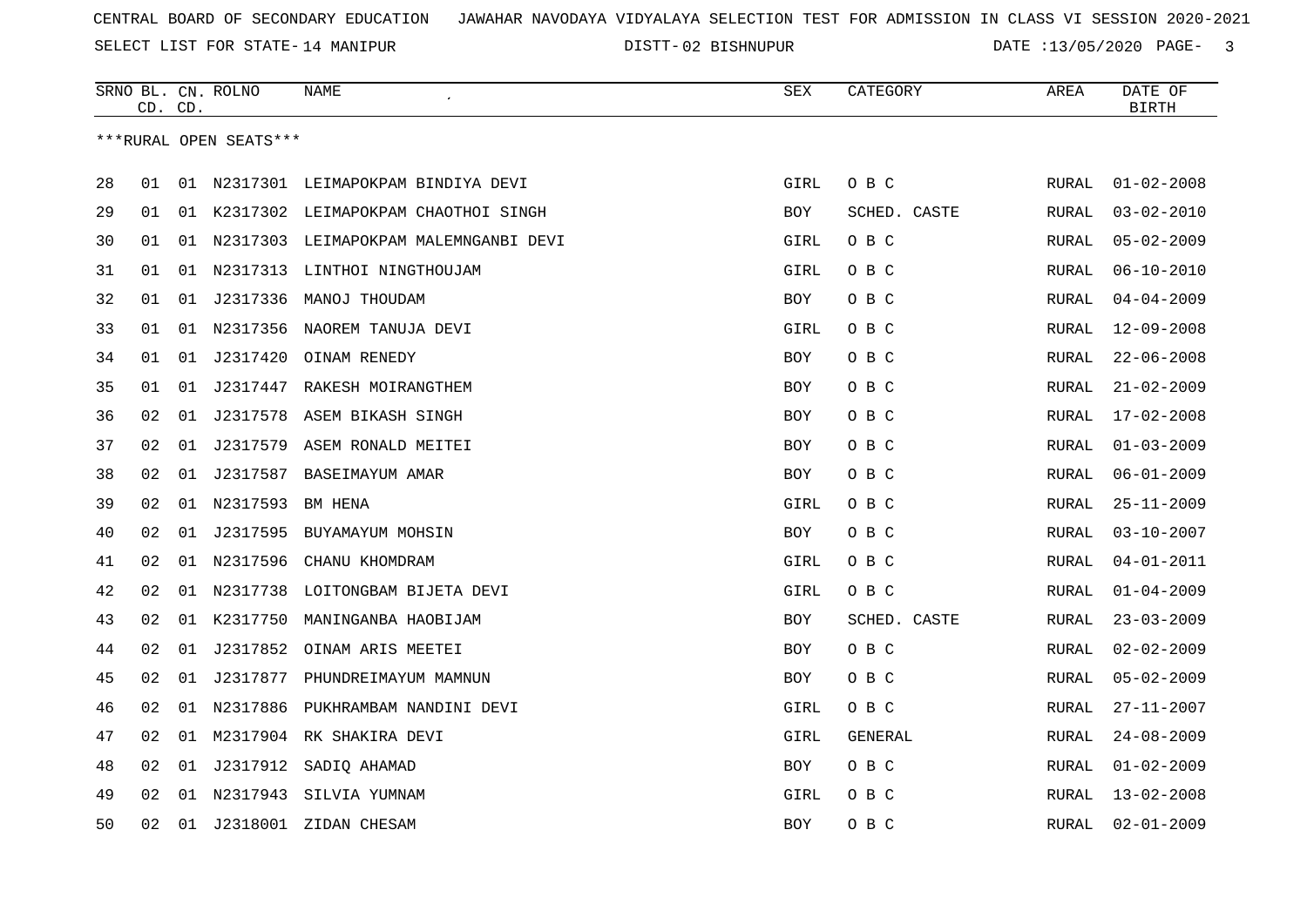SELECT LIST FOR STATE- DISTT- 14 MANIPUR

02 BISHNUPUR DATE :13/05/2020 PAGE- 4

|    |    | CD. CD. | SRNO BL. CN. ROLNO    | NAME                                     | SEX        | CATEGORY     | AREA         | DATE OF<br><b>BIRTH</b> |
|----|----|---------|-----------------------|------------------------------------------|------------|--------------|--------------|-------------------------|
|    |    |         | NO. OF CANDIDATE : 30 |                                          |            |              |              |                         |
|    |    |         |                       |                                          |            |              |              |                         |
|    |    |         |                       |                                          |            |              |              |                         |
|    |    |         |                       | *** RURAL SCHEDULED CASTE QUOTA SEATS*** |            |              |              |                         |
|    |    |         |                       |                                          |            |              |              |                         |
| 51 | 01 |         |                       | 01 K2317292 LEICHOMBAM BIKHENDRA SINGH   | BOY        | SCHED. CASTE | RURAL        | 13-12-2010              |
| 52 | 01 |         | 01 K2317463           | SAMYO LEICHOMBAM                         | <b>BOY</b> | SCHED. CASTE | RURAL        | $15 - 03 - 2010$        |
| 53 | 02 | 01      | 02317605              | CHRISTINA MAIREMBAM                      | GIRL       | SCHED. CASTE | RURAL        | $23 - 06 - 2007$        |
| 54 | 02 | 01      | 02317622              | HAOBIJAM BILSHI CHANU                    | GIRL       | SCHED. CASTE | RURAL        | $02 - 02 - 2009$        |
| 55 | 02 | 01      |                       | 02317630 HAOBIJAM SUBHARANI DEVI         | GIRL       | SCHED. CASTE | RURAL        | $20 - 03 - 2009$        |
| 56 | 02 | 01      |                       | 02317705 KONJENGBAM NENA DEVI            | GIRL       | SCHED. CASTE | <b>RURAL</b> | $23 - 03 - 2010$        |
| 57 | 02 | 01      | K2317870              | OINAM RONALDO SINGH                      | BOY        | SCHED. CASTE | RURAL        | $01 - 03 - 2010$        |
| 58 | 02 | 01      |                       | 02317976 TINA SHAMJETSABAM               | GIRL       | SCHED. CASTE | RURAL        | $08 - 03 - 2008$        |
| 59 | 02 | 01      |                       | K2317979 TONGBRAM UNIVERSE MEITEI        | <b>BOY</b> | SCHED. CASTE | RURAL        | $27 - 12 - 2008$        |
|    |    |         | NO. OF CANDIDATE : 9  |                                          |            |              |              |                         |
|    |    |         |                       |                                          |            |              |              |                         |
|    |    |         |                       |                                          |            |              |              |                         |
|    |    |         |                       | *** RURAL BACKWARD CLASS QUOTA SEATS***  |            |              |              |                         |
|    |    |         |                       |                                          |            |              |              |                         |
| 60 | 01 |         |                       | 01 J2317125 ALOKRAJ NONGMAITHEM          | <b>BOY</b> | O B C        | RURAL        | $11 - 03 - 2010$        |
| 61 | 01 | 01      |                       | N2317247 KONSAM MALEMNGANBI CHANU        | GIRL       | O B C        | RURAL        | $12 - 03 - 2010$        |
| 62 | 01 | 01      |                       | J2317257 LAISHRAM BRONSON                | <b>BOY</b> | O B C        | RURAL        | $26 - 12 - 2010$        |
| 63 | 01 | 01      |                       | N2317355 NAOREM SUNANDA DEVI             | GIRL       | O B C        | RURAL        | $04 - 04 - 2009$        |
| 64 | 01 | 01      |                       | N2317357 NAORONGBAM DYNA CHANU           | GIRL       | O B C        | RURAL        | $19 - 10 - 2009$        |
| 65 | 01 | 01      | J2317440              | PUKHRAMBAM NIRANJAN SINGH                | BOY        | O B C        | RURAL        | $01 - 01 - 2011$        |
| 66 | 01 | 01      |                       | J2317459 SACHIN SINGH LONGJAM            | BOY        | O B C        | RURAL        | $10 - 12 - 2009$        |
| 67 | 01 |         |                       | 01 N2317484 SHALLY ARAMBAM               | GIRL       | O B C        | RURAL        | $28 - 03 - 2008$        |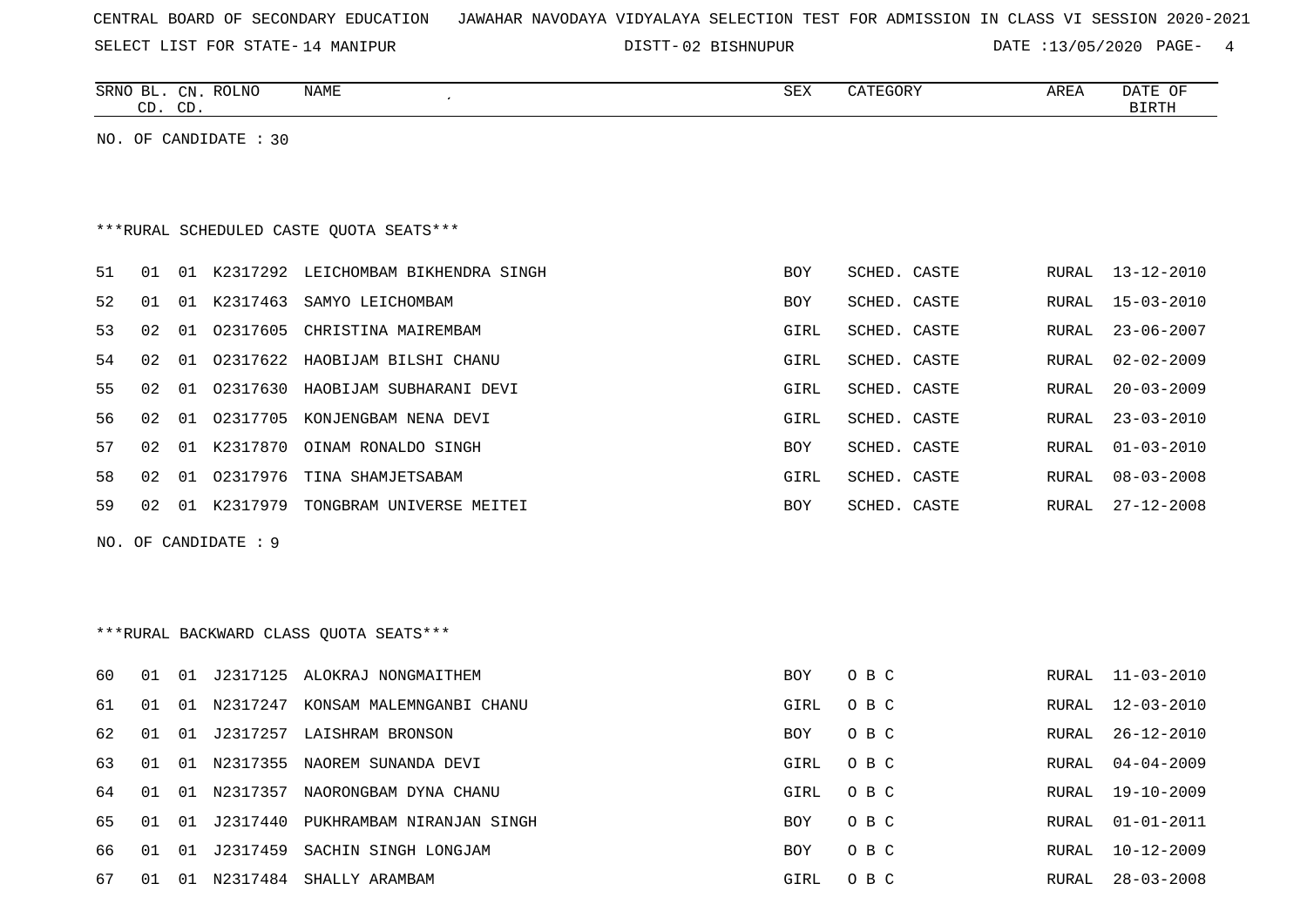SELECT LIST FOR STATE- DISTT- 14 MANIPUR

02 BISHNUPUR DATE :13/05/2020 PAGE- 5

|                                        |    | CD. CD. | SRNO BL. CN. ROLNO      | NAME                              | SEX        | CATEGORY | AREA  | DATE OF<br>BIRTH |  |
|----------------------------------------|----|---------|-------------------------|-----------------------------------|------------|----------|-------|------------------|--|
| ***RURAL BACKWARD CLASS QUOTA SEATS*** |    |         |                         |                                   |            |          |       |                  |  |
| 68                                     | 01 | 01      | N2317502                | SURSHREE KONSAM                   | GIRL       | O B C    | RURAL | 03-06-2010       |  |
| 69                                     | 01 | 01      | J2317516                | THOKCHOM DEEPAK MEETEI            | BOY        | O B C    | RURAL | 07-02-2009       |  |
| 70                                     | 01 | 01      | N2317517                | THOKCHOM JULIA DEVI               | GIRL       | O B C    | RURAL | 09-02-2011       |  |
| 71                                     | 02 | 01      | J2317905                | ROJASH ALAM                       | BOY        | O B C    | RURAL | $26 - 11 - 2008$ |  |
| 72                                     | 02 | 01      |                         | J2317934 SARFARASH CHESAM         | <b>BOY</b> | O B C    | RURAL | $05 - 02 - 2008$ |  |
| 73                                     | 02 | 01      | J2317951                | SORENSHANGBAM RICKY MEITEI        | <b>BOY</b> | O B C    | RURAL | $12 - 03 - 2009$ |  |
| 74                                     | 02 | 01      | N2317973                | THOUDAM PUNESHOWRI DEVI           | GIRL       | O B C    | RURAL | $01 - 01 - 2010$ |  |
| 75                                     | 02 | 01      |                         | N2317996 YENGKHOM SANALEMBI CHANU | GIRL       | O B C    | RURAL | $06 - 03 - 2009$ |  |
|                                        |    |         | NO. OF CANDIDATE : $16$ |                                   |            |          |       |                  |  |

# \*\*\*RURAL SCHEDULED TRIBE QUOTA SEATS\*\*\*

| 77 01 01 02317305 LEIMAPOKPAM SAINI DEVI<br>SCHED. CASTE<br>GIRL  | RURAL 01-03-2009 |
|-------------------------------------------------------------------|------------------|
|                                                                   | RURAL 06-01-2010 |
| 78 01 01 K2317389 NINGTHOUJAM YOKESH SINGH<br>SCHED. CASTE<br>BOY | RURAL 15-12-2009 |
| 79 01 01 L2317477 SEIMINHAO LUPHENG<br>SCHED. TRIBE<br>BOY        | RURAL 10-03-2009 |
| 80 02 01 L2317802 M OMEGA KOM<br>SCHED. TRIBE<br>BOY              | RURAL 25-01-2009 |

NO. OF CANDIDATE : 5

TOTAL SELECTED CANDIDATE : 80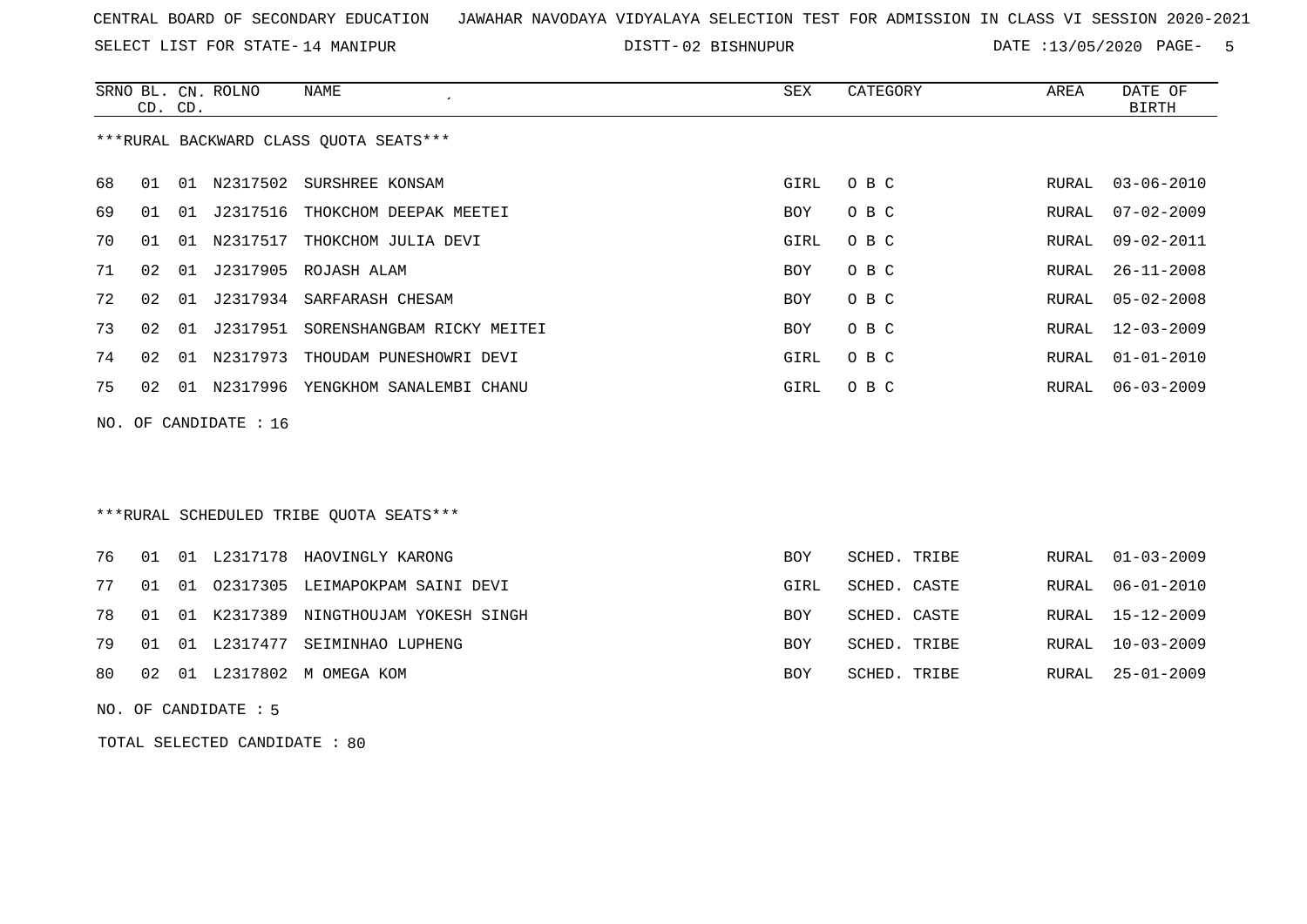SELECT LIST FOR STATE- DISTT- 14 MANIPUR

03 CHURACHANDPUR DATE :13/05/2020 PAGE- 1

|    |    | CD. CD. | SRNO BL. CN. ROLNO   | <b>NAME</b>                             | <b>SEX</b> | CATEGORY     | AREA         | DATE OF<br><b>BIRTH</b> |
|----|----|---------|----------------------|-----------------------------------------|------------|--------------|--------------|-------------------------|
|    |    |         | ***OPEN UR SEATS***  |                                         |            |              |              |                         |
| 1  | 05 |         | 01 L2320188          | ISAK LALMALSAWM                         | <b>BOY</b> | SCHED. TRIBE | <b>RURAL</b> | $19 - 05 - 2008$        |
| 2  | 05 |         |                      | 01 P2320195 JESSIE LALTHANG             | GIRL       | SCHED. TRIBE | <b>RURAL</b> | $06 - 02 - 2008$        |
| 3  | 05 |         |                      | 01 P2320207 LALHRIETCHING               | GIRL       | SCHED. TRIBE | <b>RURAL</b> | $01 - 05 - 2008$        |
| 4  | 05 |         | 01 P2320243 ROSELYN  |                                         | GIRL       | SCHED. TRIBE | RURAL        | $20 - 03 - 2009$        |
| 5  | 05 |         | 01 L2320250          | ZAWLTHANGTHLUONG                        | BOY        | SCHED. TRIBE | RURAL        | $31 - 08 - 2009$        |
|    |    |         | NO. OF CANDIDATE : 5 |                                         |            |              |              |                         |
|    |    |         |                      |                                         |            |              |              |                         |
|    |    |         |                      | ***OPEN SCHEDULED CASTE QUOTA SEATS***  |            |              |              |                         |
| 6  | 02 |         |                      | 01 K2319643 ARJUN OINAM                 | <b>BOY</b> | SCHED. CASTE | RURAL        | $01 - 03 - 2008$        |
| 7  | 06 |         |                      | 01 K2320371 NEPOLIAN LAISHRAM           | BOY        | SCHED. CASTE | RURAL        | $03 - 09 - 2007$        |
| 8  | 06 |         |                      | 01 02320373 NINGTHOUJAM PRIHARANI CHANU | GIRL       | SCHED. CASTE | RURAL        | 17-01-2009              |
|    |    |         | NO. OF CANDIDATE : 3 |                                         |            |              |              |                         |
|    |    |         |                      |                                         |            |              |              |                         |
|    |    |         |                      | *** OPEN BACKWARD CLASS QUOTA SEATS***  |            |              |              |                         |
| 9  | 01 | 02      | J2318987             | MOIRANGTHEM JAGADHISH SINGH             | <b>BOY</b> | O B C        | <b>RURAL</b> | $03 - 11 - 2008$        |
| 10 | 01 | 03      | N2319176             | NGANGBAM KLIOPATRA DEVI                 | GIRL       | O B C        | <b>RURAL</b> | $28 - 05 - 2009$        |
| 11 | 01 | 03      | J2319389             | SHRINIVASH THONGAM                      | <b>BOY</b> | O B C        | <b>RURAL</b> | $08 - 03 - 2010$        |
| 12 | 06 | 01      | J2320310             | KHUMANTHEM KOROUNGANBA SINGH            | BOY        | O B C        | <b>RURAL</b> | $09 - 07 - 2008$        |
| 13 | 06 | 01      |                      | J2320330 L.GULEMBA                      | BOY        | O B C        | RURAL        | 18-08-2007              |

NO. OF CANDIDATE : 5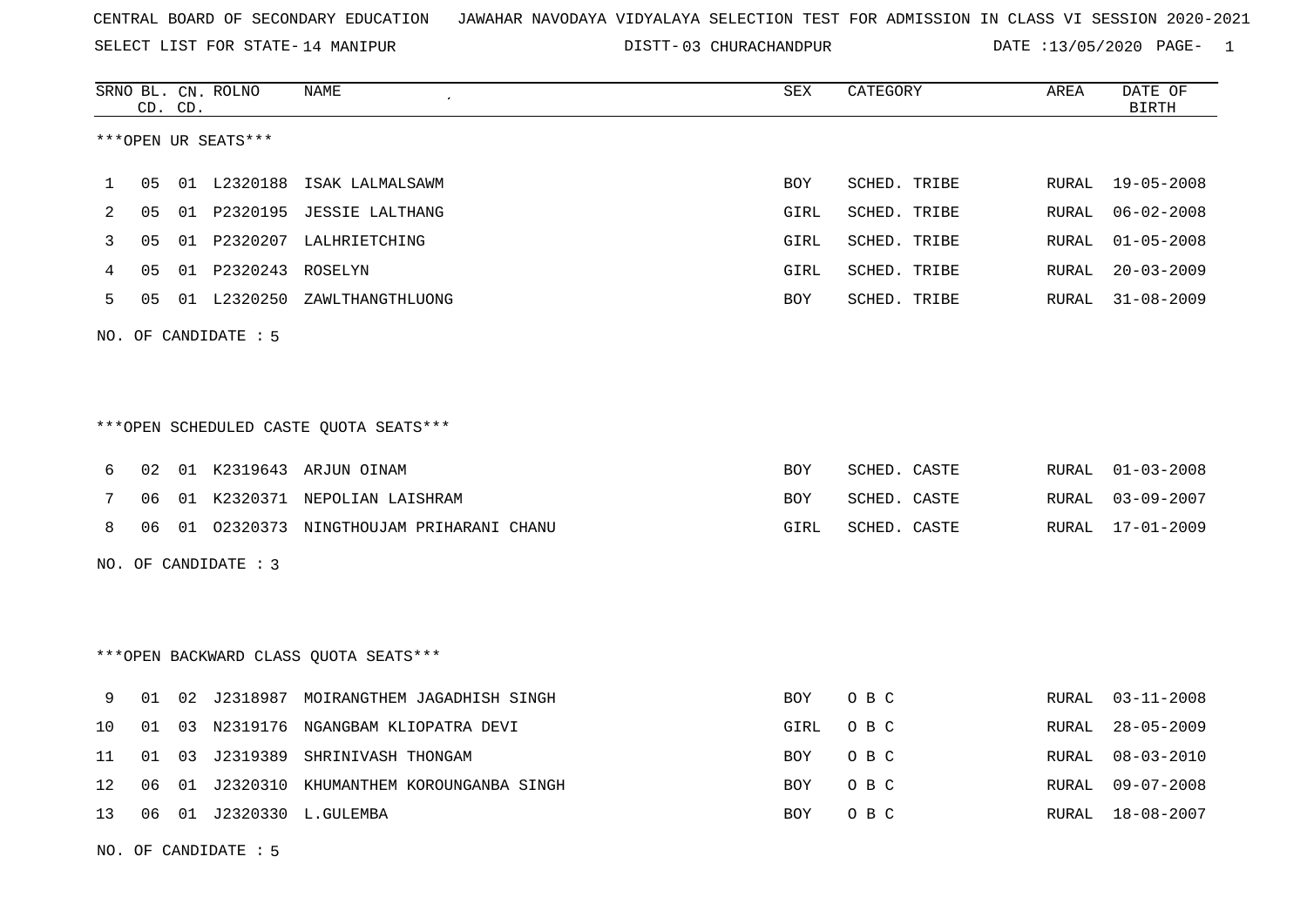SELECT LIST FOR STATE- DISTT- 14 MANIPUR

03 CHURACHANDPUR DATE :13/05/2020 PAGE- 2

|     |                | CD. CD. | SRNO BL. CN. ROLNO     | NAME                                   | SEX        | CATEGORY       | AREA  | DATE OF<br><b>BIRTH</b> |
|-----|----------------|---------|------------------------|----------------------------------------|------------|----------------|-------|-------------------------|
|     |                |         |                        | ***OPEN SCHEDULED TRIBE QUOTA SEATS*** |            |                |       |                         |
| 14  | 01             |         |                        | 01 P2318373 HOIPILHING DOUNGEL         | GIRL       | SCHED. TRIBE   | RURAL | $20 - 03 - 2008$        |
| 15  | 05             | 01      | P2320183               | GRACE LALTHUOIKIM                      | GIRL       | SCHED. TRIBE   | RURAL | $09 - 05 - 2007$        |
| 16  | 05             |         | 01 L2320190            | JEHOVA HNAMTINLAL                      | <b>BOY</b> | SCHED. TRIBE   | RURAL | $27 - 08 - 2007$        |
| 17  | 0 <sub>5</sub> |         | 01 L2320198            | JOHN LALREMTHIEM                       | BOY        | SCHED. TRIBE   | RURAL | $27 - 01 - 2009$        |
| 18  | 0 <sub>5</sub> |         |                        | 01 L2320222 LALTHUOIVEL                | <b>BOY</b> | SCHED. TRIBE   | RURAL | $26 - 05 - 2008$        |
| 19  | 05             | 01      |                        | P2320244 RUEBEN LALLAWMZUOL            | GIRL       | SCHED. TRIBE   | RURAL | $11 - 01 - 2008$        |
| 20  | 06             |         |                        | 01 L2320335 L JOHNY KOM                | BOY        | SCHED. TRIBE   | RURAL | $06 - 09 - 2010$        |
| NO. |                |         | OF CANDIDATE : 7       |                                        |            |                |       |                         |
|     |                |         |                        |                                        |            |                |       |                         |
|     |                |         |                        |                                        |            |                |       |                         |
|     |                |         | ***RURAL OPEN SEATS*** |                                        |            |                |       |                         |
| 21  | 01             |         |                        | 01 P2318002 ABIGAIL LAMNGAITHEM HAOKIP | GIRL       | SCHED. TRIBE   | RURAL | $04 - 02 - 2010$        |
| 22  | 01             | 01      |                        | I2318004 AHANTHEM RISHIKANTA SINGH     | <b>BOY</b> | <b>GENERAL</b> | RURAL | $08 - 04 - 2009$        |
| 23  | 01             |         |                        | 01 L2318492 KHAILUNMANG HANGSHING      | <b>BOY</b> | SCHED. TRIBE   | RURAL | $22 - 04 - 2009$        |
| 24  | 01             | 02      |                        | P2318710 LAWMSANGVUNG GUITE            | GIRL       | SCHED. TRIBE   | RURAL | $04 - 08 - 2009$        |
| 25  | 01             | 03      |                        | L2319174 NGAMMINMANG KHONGSAI          | <b>BOY</b> | SCHED. TRIBE   | RURAL | $31 - 01 - 2009$        |
| 26  | 01             | 03      | L2319226               | OBED THANGMONLAL DOUNGEL               | <b>BOY</b> | SCHED. TRIBE   | RURAL | $31 - 08 - 2008$        |
|     |                |         |                        |                                        |            |                |       |                         |

| 27  | -01 | 03   | L2319251 | PAOMINTHANG               | <b>BOY</b> | SCHED. TRIBE | RURAL | 17-10-2007       |
|-----|-----|------|----------|---------------------------|------------|--------------|-------|------------------|
| 28. | 02  | - 01 | M2319693 | ISHWANI SORAM             | GIRL       | GENERAL      | RURAL | $12 - 12 - 2009$ |
| 29. | 02  | -01  | L2319759 | LIENMALSAWM VAIPHEI       | <b>BOY</b> | SCHED. TRIBE |       | RURAL 23-02-2008 |
| 30  | 03  | 01   | P2319968 | NIANGNEICHONG             | GIRL       | SCHED. TRIBE | RURAL | 10-09-2007       |
| 31  | 04  | 01   | P2320066 | DYNA LHINGNEITHEM VAIPHEI | GIRL       | SCHED. TRIBE | RURAL | 15-08-2008       |
| 32  | 05  | 01   | L2320219 | LALROHLU                  | <b>BOY</b> | SCHED. TRIBE | RURAL | 02-12-2010       |
| 33  | 05  | 01   | P2320239 | REMNAKIM                  | GIRL       | SCHED. TRIBE | RURAL | $22 - 12 - 2008$ |
| 34  | 06  | 01   | L2320281 | GARY PAOTINCHON HAOKIP    | <b>BOY</b> | SCHED. TRIBE |       | RURAL 04-08-2008 |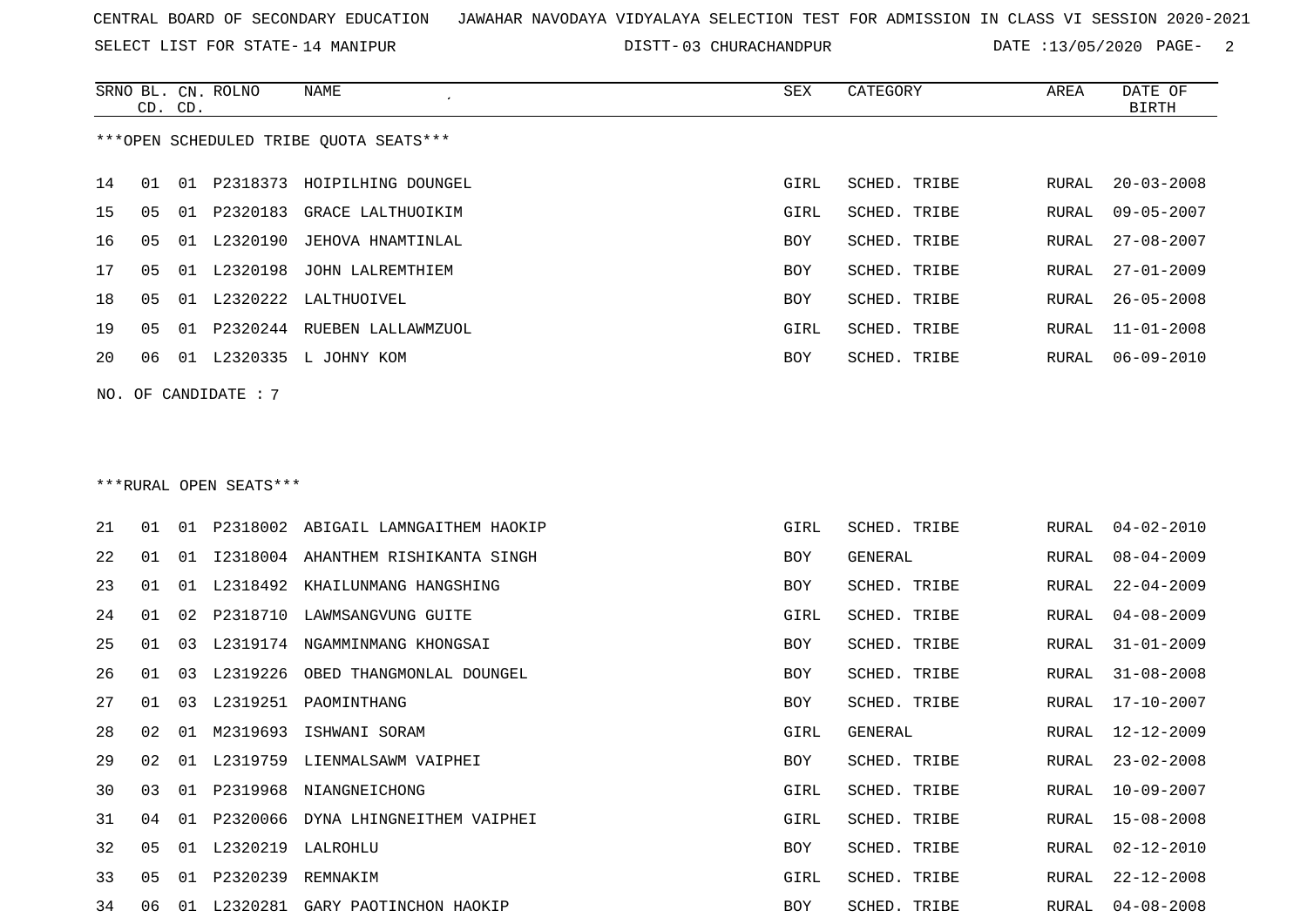|  |  |  | CENTRAL BOARD OF SECONDARY EDUCATION – JAWAHAR NAVODAYA VIDYALAYA SELECTION TEST FOR ADMISSION IN CLASS VI SESSION 2020-2021 |  |  |  |  |  |  |  |  |  |  |  |  |  |  |  |
|--|--|--|------------------------------------------------------------------------------------------------------------------------------|--|--|--|--|--|--|--|--|--|--|--|--|--|--|--|
|--|--|--|------------------------------------------------------------------------------------------------------------------------------|--|--|--|--|--|--|--|--|--|--|--|--|--|--|--|

SELECT LIST FOR STATE-14 MANIPUR CONTROL CONTROLLER TO DISTT-03 CHURACHANDPUR

DATE :13/05/2020 PAGE- 3

|    |    | CD. CD. | SRNO BL. CN. ROLNO      | <b>NAME</b>                             | SEX        | CATEGORY     | AREA         | DATE OF<br><b>BIRTH</b> |
|----|----|---------|-------------------------|-----------------------------------------|------------|--------------|--------------|-------------------------|
|    |    |         | NO. OF CANDIDATE : $14$ |                                         |            |              |              |                         |
|    |    |         |                         |                                         |            |              |              |                         |
|    |    |         |                         |                                         |            |              |              |                         |
|    |    |         |                         | ***RURAL SCHEDULED CASTE QUOTA SEATS*** |            |              |              |                         |
| 35 | 01 |         |                         | 01 L2318473 KAMTHIANMUANG TOMBING       | <b>BOY</b> | SCHED. TRIBE | RURAL        | $05 - 11 - 2008$        |
| 36 | 01 |         |                         | 02 P2318548 KIMNAO HOINEIKIM            | GIRL       | SCHED. TRIBE | RURAL        | $04 - 02 - 2008$        |
| 37 | 01 |         |                         | 02 P2318960 MAYA KIMNEITHIAM            | GIRL       | SCHED. TRIBE | RURAL        | $17 - 02 - 2010$        |
| 38 | 01 | 02      | P2319019                | NEICHINTHEM                             | GIRL       | SCHED. TRIBE | RURAL        | $28 - 12 - 2008$        |
| 39 | 01 | 03      | P2319135                | NENGTHENVAH                             | GIRL       | SCHED. TRIBE | RURAL        | $06 - 10 - 2008$        |
| 40 | 01 | 03      |                         | 02319339 SALAM LOYA DEVI                | GIRL       | SCHED. CASTE | <b>RURAL</b> | $22 - 04 - 2010$        |
| 41 | 04 |         |                         | 01 P2320101 LYDIA NIANGLAWINPUI         | GIRL       | SCHED. TRIBE | RURAL        | $21 - 06 - 2010$        |
| 42 | 06 |         |                         | 01 K2320276 DHANARAJ SALAM              | BOY        | SCHED. CASTE | RURAL        | $10 - 11 - 2009$        |
| 43 | 06 |         |                         | 01 P2320334 L.JANGTINCHONG KOM          | GIRL       | SCHED. TRIBE | RURAL        | $27 - 06 - 2007$        |
|    |    |         | NO. OF CANDIDATE : 9    |                                         |            |              |              |                         |
|    |    |         |                         |                                         |            |              |              |                         |
|    |    |         |                         |                                         |            |              |              |                         |
|    |    |         |                         | ***RURAL BACKWARD CLASS QUOTA SEATS***  |            |              |              |                         |
| 44 | 01 |         |                         | 01 I2318026 ARAMBAM KOIREMBA MEITEI     | BOY        | GENERAL      | RURAL        | $08 - 05 - 2009$        |
| 45 | 01 | 01      |                         | M2318177 DIKSHYA PAUDEL                 | GIRL       | GENERAL      | RURAL        | $21 - 12 - 2010$        |
| 46 | 01 | 02      |                         | M2318573 KONSHAM VIJAYARANI DEVI        | GIRL       | GENERAL      | RURAL        | $23 - 12 - 2007$        |
| 47 | 01 |         |                         | 02 J2318845 LOYANGAMBA                  | <b>BOY</b> | O B C        | RURAL        | $22 - 06 - 2007$        |
| 48 | 01 | 03      | N2319227                | OINAM DIANA CHANU                       | GIRL       | O B C        | RURAL        | $05 - 01 - 2010$        |
| 49 | 01 | 03      | J2319385                | SHILHEIBA LUWANG                        | <b>BOY</b> | O B C        | RURAL        | $22 - 10 - 2009$        |
| 50 | 06 |         |                         | 01 J2320285 GUNESHWOR WAHENGBAM         | <b>BOY</b> | O B C        | <b>RURAL</b> | $12 - 01 - 2009$        |
| 51 | 06 | 01      |                         | J2320361 MUHAMMAD ESTIYAK PHISUBAM      | <b>BOY</b> | O B C        | RURAL        | $06 - 02 - 2009$        |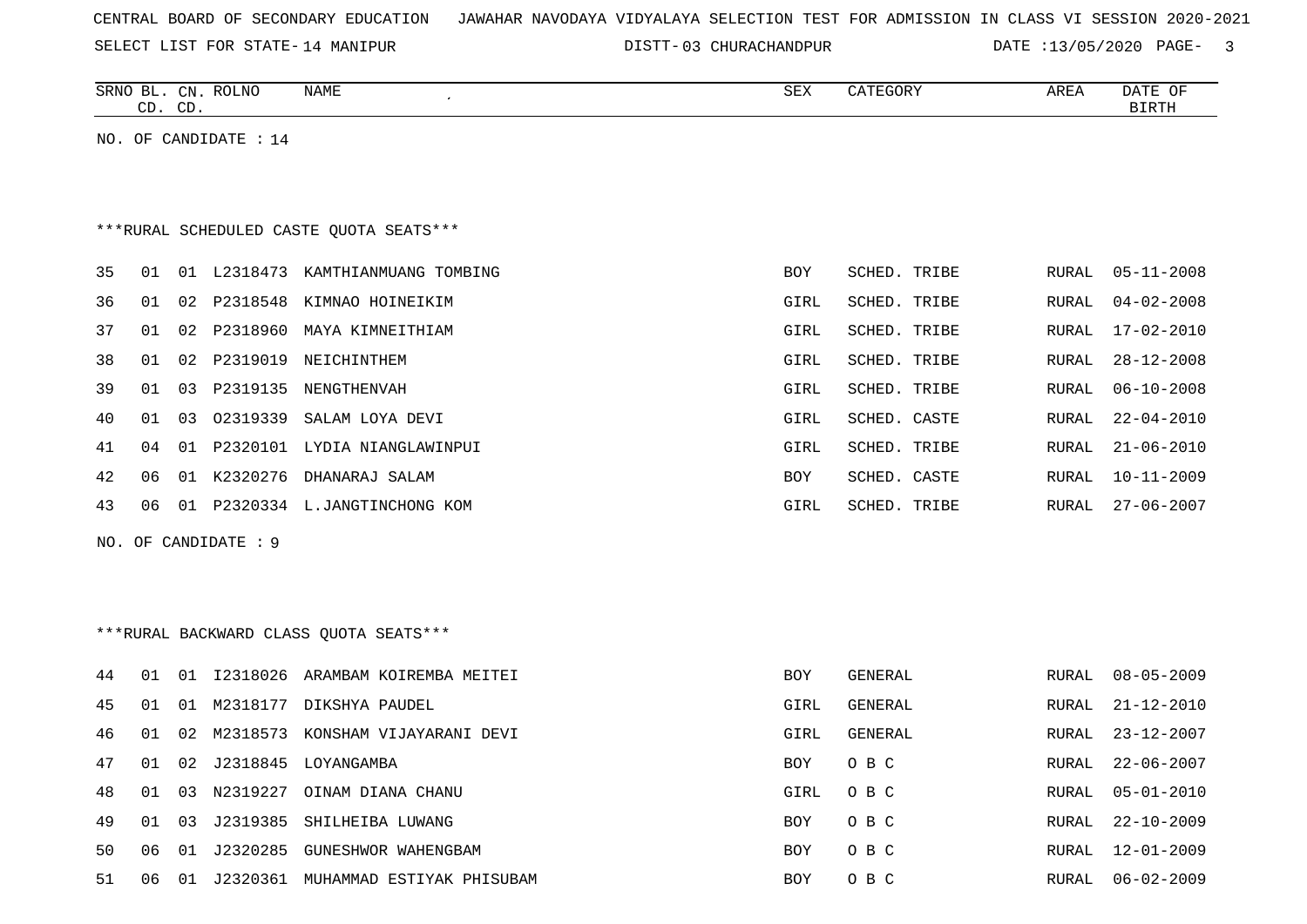SELECT LIST FOR STATE- DISTT- 14 MANIPUR

DISTT-03 CHURACHANDPUR DATE :13/05/2020 PAGE- 4

|    | CD. CD. | SRNO BL. CN. ROLNO    | NAME<br>$\cdot$                        | SEX  | CATEGORY | AREA  | DATE OF<br>BIRTH |
|----|---------|-----------------------|----------------------------------------|------|----------|-------|------------------|
|    |         |                       | ***RURAL BACKWARD CLASS OUOTA SEATS*** |      |          |       |                  |
| 52 | 06      |                       | 01 N2320375 N.SILSY DEVI               | GIRL | O B C    | RURAL | 13-07-2007       |
| 53 | 06      |                       | 01 J2320408 SANTOSH MEITEI             | BOY  | O B C    | RURAL | 19-10-2007       |
| 54 | 06      |                       | 01 J2320418 SINAM PALIN MEETEI         | BOY  | O B C    | RURAL | $03 - 04 - 2008$ |
| 55 | 06      |                       | 01 N2320436 T.CHIMJANEI KOM            | GIRL | O B C    | RURAL | 21-08-2008       |
| 56 | 06      |                       | 01 N2320450 T.ROJANA DEVI              | GIRL | O B C    | RURAL | $13 - 01 - 2009$ |
|    |         | NO. OF CANDIDATE : 13 |                                        |      |          |       |                  |
|    |         |                       |                                        |      |          |       |                  |
|    |         |                       |                                        |      |          |       |                  |

\*\*\*RURAL SCHEDULED TRIBE QUOTA SEATS\*\*\*

| 57 | 01             |    |                  | 01 P2318307 HATNGAI EM       | GIRL | SCHED. TRIBE | RURAL | $14 - 06 - 2007$ |
|----|----------------|----|------------------|------------------------------|------|--------------|-------|------------------|
| 58 | 01             | 01 |                  | P2318404 JAMNGAIHVUNG        | GIRL | SCHED. TRIBE | RURAL | $16 - 04 - 2010$ |
| 59 | 01             | 02 |                  | L2318614 LALMINPAO HAOKIP    | BOY  | SCHED. TRIBE | RURAL | $01 - 03 - 2008$ |
| 60 | 01             | 02 |                  | P2318640 LALRUOTKIM          | GIRL | SCHED. TRIBE | RURAL | $07 - 05 - 2009$ |
| 61 | 01             | 02 | P2318698         | LAMNGAIHFEL                  | GIRL | SCHED. TRIBE | RURAL | $22 - 10 - 2010$ |
| 62 | 01             | 02 |                  | P2318954 MARY LHAINEIHOI     | GIRL | SCHED. TRIBE | RURAL | 18-07-2008       |
| 63 | 01             | 02 |                  | P2319022 NEIHOICHING SINGSON | GIRL | SCHED. TRIBE | RURAL | $07 - 03 - 2010$ |
| 64 | 01             | 03 | P2319121         | NENGNEIMOI                   | GIRL | SCHED. TRIBE | RURAL | $01 - 11 - 2007$ |
| 65 | 01             | 03 |                  | L2319404 SOIGOUMANG SINGSON  | BOY  | SCHED. TRIBE | RURAL | $02 - 02 - 2008$ |
| 66 | 02             | 01 | L2319744         | LAMTHIENSIEM GANGTE          | BOY  | SCHED. TRIBE | RURAL | $14 - 10 - 2009$ |
| 67 | 05             | 01 | P2320169         | DOROTHY LALHRIETZING         | GIRL | SCHED. TRIBE | RURAL | $16 - 05 - 2007$ |
| 68 | 05             | 01 | L2320181 FRENCES |                              | BOY  | SCHED. TRIBE | RURAL | $02 - 05 - 2008$ |
| 69 | 0 <sub>5</sub> | 01 |                  | L2320211 LALMALSAWM          | BOY  | SCHED. TRIBE | RURAL | $18 - 06 - 2007$ |
| 70 | 05             | 01 |                  | P2320214 LALNGAIHNEM         | GIRL | SCHED. TRIBE | RURAL | $05 - 08 - 2008$ |
| 71 | 0 <sub>5</sub> | 01 | L2320215         | LALNGHATLIEN                 | BOY  | SCHED. TRIBE | RURAL | $04 - 02 - 2008$ |
| 72 | 05             | 01 |                  | L2320234 PHIRLIENSANG        | BOY  | SCHED. TRIBE | RURAL | $20 - 11 - 2008$ |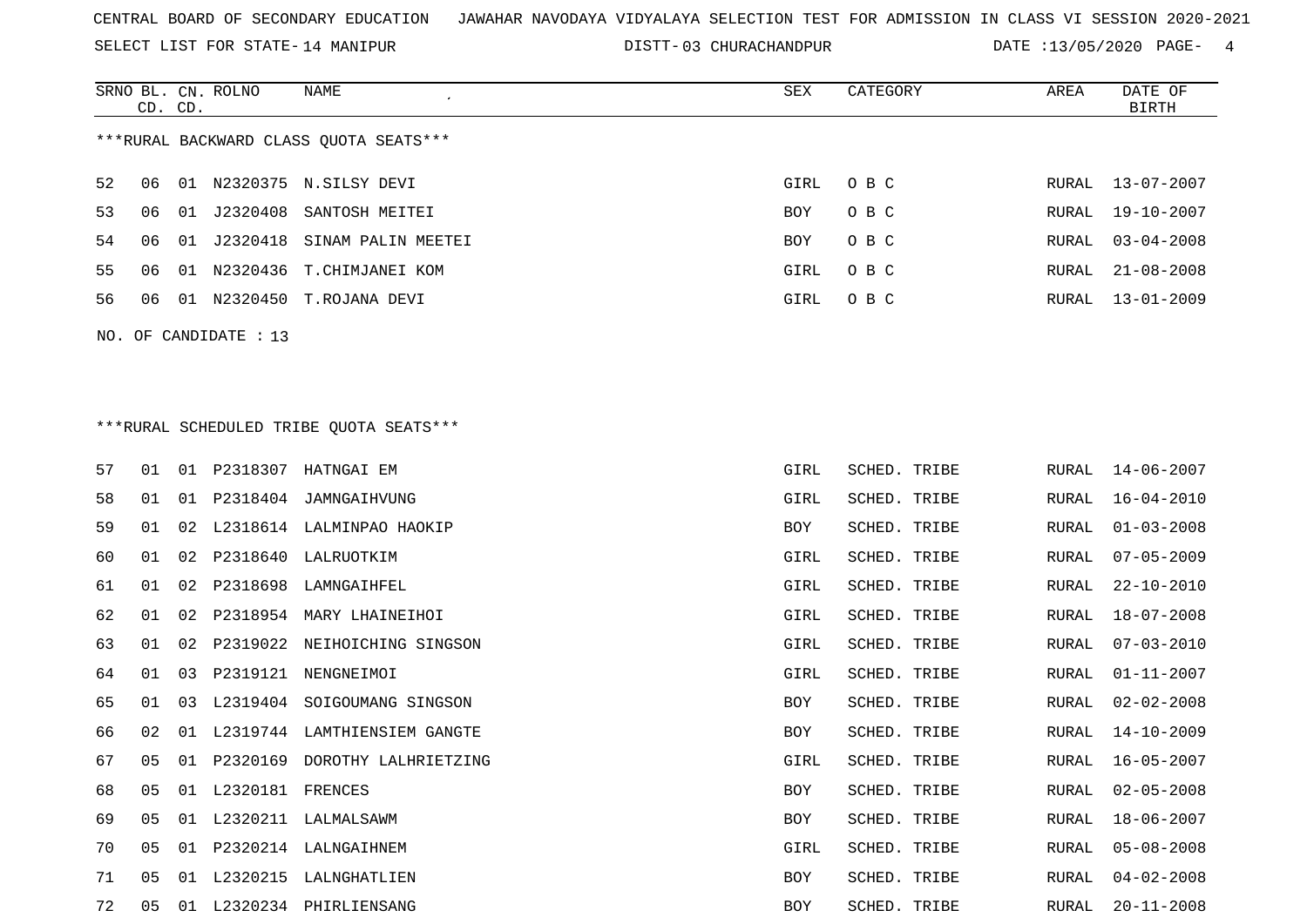SELECT LIST FOR STATE- DISTT- 14 MANIPUR

DISTT-03 CHURACHANDPUR DATE :13/05/2020 PAGE- 5

|    | CD. CD. |    | SRNO BL. CN. ROLNO      | NAME                                    | SEX  | CATEGORY     | AREA  | DATE OF<br>BIRTH |
|----|---------|----|-------------------------|-----------------------------------------|------|--------------|-------|------------------|
|    |         |    |                         | ***RURAL SCHEDULED TRIBE OUOTA SEATS*** |      |              |       |                  |
| 73 | 06      | 01 |                         | P2320274 CINDY NENGCHOIHOI              | GIRL | SCHED. TRIBE |       | RURAL 25-05-2007 |
| 74 | 06      |    |                         | 01 P2320340 L.VICTORIA KOM              | GIRL | SCHED. TRIBE | RURAL | $06 - 04 - 2009$ |
| 75 | 06      |    | 01 L2320341             | MANGTE NATHANAEL KOM                    | BOY  | SCHED. TRIBE | RURAL | 17-12-2010       |
| 76 | 06      |    |                         | 01 P2320410 SAPANA KOM                  | GIRL | SCHED. TRIBE | RURAL | 21-01-2009       |
| 77 |         |    |                         | 01 P2320451 VALENTINA SAIRUAL AIMOL     | GIRL | SCHED. TRIBE | RURAL | $27 - 02 - 2010$ |
|    |         |    | NO. OF CANDIDATE : $21$ |                                         |      |              |       |                  |

TOTAL SELECTED CANDIDATE : 77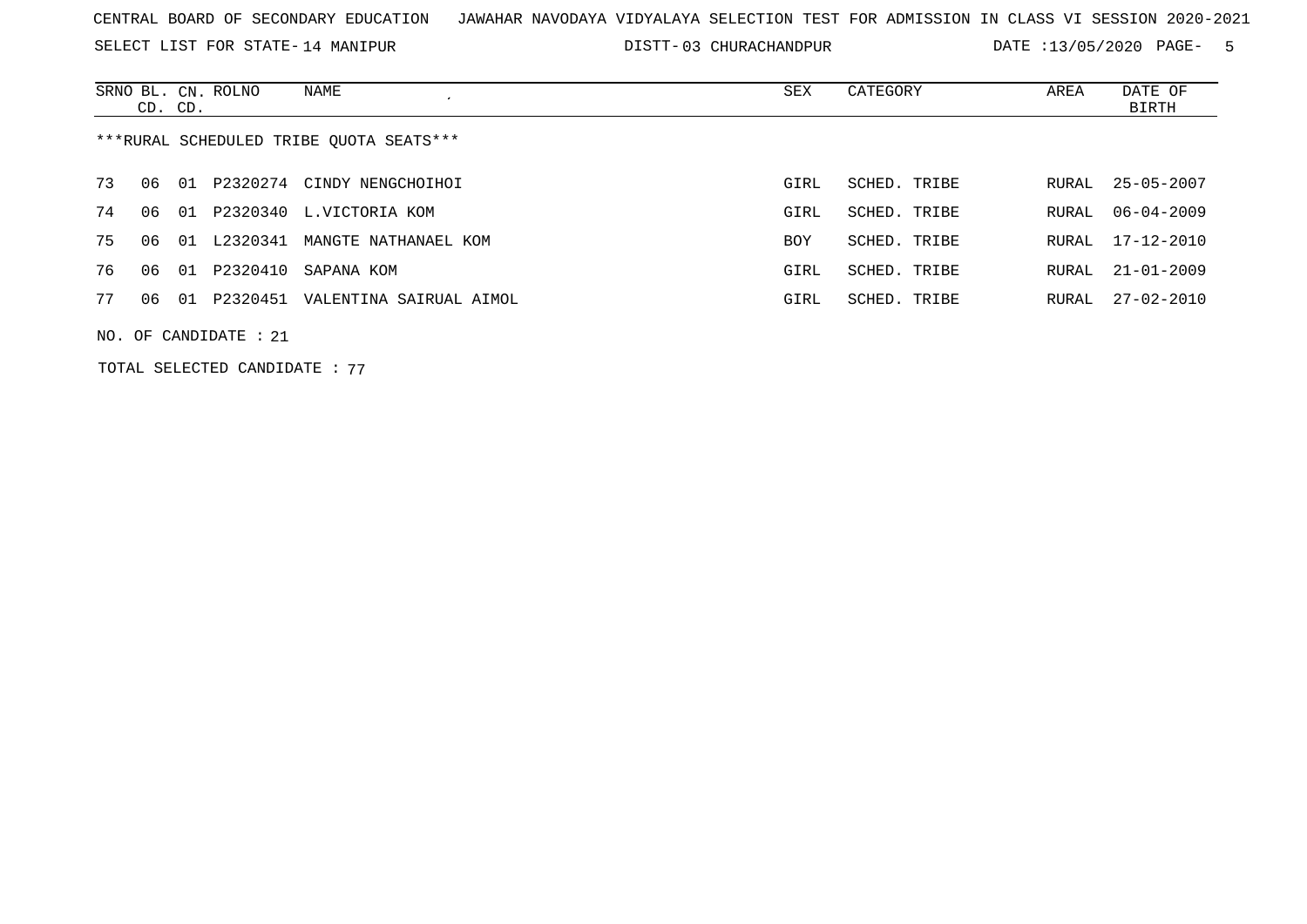SELECT LIST FOR STATE- DISTT- 14 MANIPUR

04 SENAPATI-I DATE :13/05/2020 PAGE- 1

|    |    | CD. CD. | SRNO BL. CN. ROLNO   | <b>NAME</b>                            | <b>SEX</b> | CATEGORY     | AREA         | DATE OF<br><b>BIRTH</b> |
|----|----|---------|----------------------|----------------------------------------|------------|--------------|--------------|-------------------------|
|    |    |         | ***OPEN UR SEATS***  |                                        |            |              |              |                         |
| 1  | 01 |         | 01 L2320480          | ASHULI LEPHROYIO                       | BOY        | SCHED. TRIBE | <b>RURAL</b> | 15-11-2008              |
| 2  | 01 |         |                      | 01 L2320484 ASIISII PAYIO              | BOY        | SCHED. TRIBE | RURAL        | $17 - 09 - 2008$        |
| 3  | 02 |         |                      | 02 J2321031 NITISH KUMAR GUPTA         | BOY        | O B C        | RURAL        | $08 - 10 - 2009$        |
| 4  | 04 |         |                      | 02 P2321622 L.S. KAONEARU              | GIRL       | SCHED. TRIBE | RURAL        | $01 - 05 - 2007$        |
| 5  | 04 |         | 02 P2321660          | RADONAI R                              | GIRL       | SCHED. TRIBE | RURAL        | $16 - 08 - 2007$        |
|    |    |         | NO. OF CANDIDATE : 5 |                                        |            |              |              |                         |
|    |    |         |                      |                                        |            |              |              |                         |
|    |    |         |                      | ***OPEN SCHEDULED CASTE QUOTA SEATS*** |            |              |              |                         |
| 6  | 01 |         |                      | 01 P2320612 SANI ASOYINI               | GIRL       | SCHED. TRIBE | RURAL        | $07 - 09 - 2009$        |
| 7  | 02 | 02      | P2320969             | MANIZIIA                               | GIRL       | SCHED. TRIBE | RURAL        | 19-04-2009              |
| 8  | 04 |         |                      | 02 L2321688 THELIO R.J. GABRIEL        | BOY        | SCHED. TRIBE | RURAL        | 14-07-2010              |
|    |    |         | NO. OF CANDIDATE : 3 |                                        |            |              |              |                         |
|    |    |         |                      |                                        |            |              |              |                         |
|    |    |         |                      | *** OPEN BACKWARD CLASS QUOTA SEATS*** |            |              |              |                         |
| 9  | 01 |         |                      | 01 J2320516 ELBARTH ELANGBAM           | BOY        | O B C        | RURAL        | 15-11-2009              |
| 10 | 01 |         | 01 N2320579 MUSKAN   |                                        | GIRL       | O B C        | RURAL        | $09 - 05 - 2007$        |
| 11 | 01 |         |                      | 01 N2320592 PAYAL KUMARI               | GIRL       | O B C        | RURAL        | $23 - 01 - 2008$        |
| 12 | 01 |         | 01 N2320602          | RUBI KUMARI                            | GIRL       | O B C        | <b>RURAL</b> | $21 - 05 - 2009$        |
| 13 | 02 |         |                      | 02 N2321036 NONGTHOMBAM LINGJEL THOIBI | GIRL       | O B C        | RURAL        | $23 - 08 - 2008$        |

NO. OF CANDIDATE : 5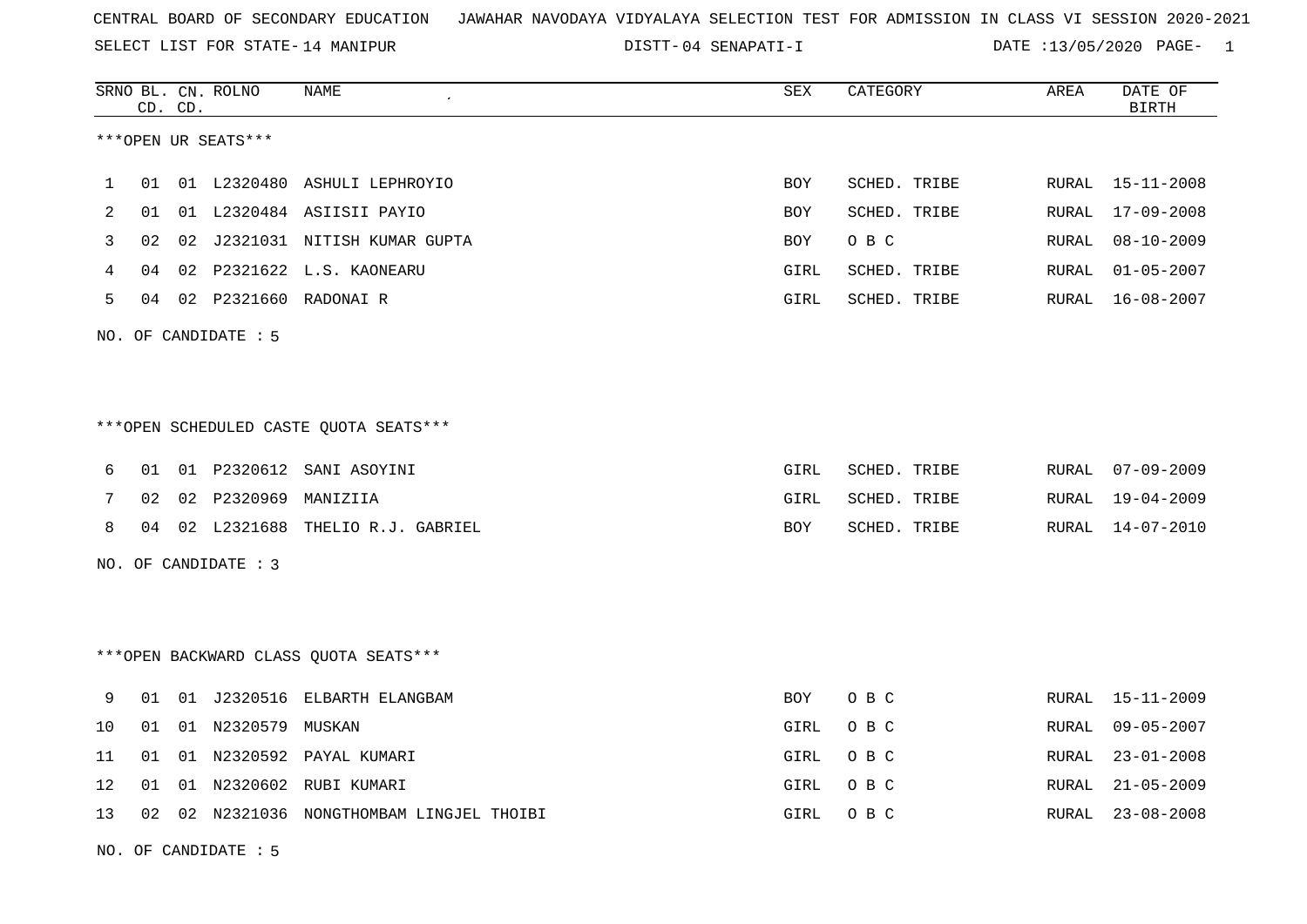SELECT LIST FOR STATE- DISTT- 14 MANIPUR

04 SENAPATI-I DATE :13/05/2020 PAGE- 2

|        |    | CD. CD. | SRNO BL. CN. ROLNO     | <b>NAME</b><br>$\epsilon$              | ${\tt SEX}$ | CATEGORY     | <b>AREA</b> | DATE OF<br><b>BIRTH</b> |
|--------|----|---------|------------------------|----------------------------------------|-------------|--------------|-------------|-------------------------|
|        |    |         |                        | ***OPEN SCHEDULED TRIBE QUOTA SEATS*** |             |              |             |                         |
| 14     | 01 | 01      |                        | P2320478 ASHIKHO SHEPFUNI              | GIRL        | SCHED. TRIBE | RURAL       | $29 - 08 - 2009$        |
| 15     | 01 |         |                        | 01 P2320614 SANI BESA                  | GIRL        | SCHED. TRIBE | RURAL       | $22 - 11 - 2008$        |
| 16     | 02 |         |                        | 02 L2321057 P.J. TASOULI               | <b>BOY</b>  | SCHED. TRIBE | RURAL       | $16 - 07 - 2008$        |
| 17     | 02 | 02      |                        | P2321138 R LUNGNALA ESTHER             | GIRL        | SCHED. TRIBE | RURAL       | $28 - 02 - 2009$        |
| 18     | 03 |         | 01 L2321408            | MANAHRII THRO                          | <b>BOY</b>  | SCHED. TRIBE | RURAL       | $14 - 05 - 2009$        |
| 19     | 04 | 02      |                        | L2321656 P.S. PHIIKHOLI                | <b>BOY</b>  | SCHED. TRIBE | RURAL       | $26 - 05 - 2010$        |
| 20     | 04 |         |                        | 02 L2321667 R.M. HAVEILI               | <b>BOY</b>  | SCHED. TRIBE | RURAL       | $24 - 12 - 2009$        |
| NO.    |    |         | OF CANDIDATE : 7       |                                        |             |              |             |                         |
|        |    |         |                        |                                        |             |              |             |                         |
|        |    |         |                        |                                        |             |              |             |                         |
|        |    |         | ***RURAL OPEN SEATS*** |                                        |             |              |             |                         |
| 21     | 01 | 01      |                        | 12320510 DEEPAK KUMAR KASAUDHAN        | <b>BOY</b>  | GENERAL      | RURAL       | 17-12-2009              |
| 22     | 01 | 01      |                        | L2320604 S. ADASO                      | <b>BOY</b>  | SCHED. TRIBE | RURAL       | $14 - 03 - 2009$        |
| $23 -$ |    |         |                        | 02 02 12320711 B RAYMOND               | <b>ROY</b>  | SCHED TRIBE  |             | RURAL 21-07-2008        |

| $4 +$ | UI | ∪⊥ |                   | IZ3ZU5IU DEEPAK KUMAR KASAUDHAN | BUY  | GENERAL      |       | KURAL I/-IZ-ZUUY |
|-------|----|----|-------------------|---------------------------------|------|--------------|-------|------------------|
| 22    | 01 | 01 | L2320604 S. ADASO |                                 | BOY  | SCHED. TRIBE |       | RURAL 14-03-2009 |
| 23    | 02 | 02 |                   | L2320711 B RAYMOND              | BOY  | SCHED. TRIBE | RURAL | $21 - 07 - 2008$ |
| 24    | 02 | 02 |                   | L2320876 K JORDAN HIILI         | BOY  | SCHED. TRIBE | RURAL | $03 - 12 - 2010$ |
| 25    | 02 | 02 |                   | L2320883 K LUIKANG CLEMENT      | BOY  | SCHED. TRIBE | RURAL | 16-03-2010       |
| 26    | 02 | 02 |                   | L2320902 K RANG GIFTSON         | BOY  | SCHED. TRIBE | RURAL | 18-08-2007       |
| 27    | 02 |    |                   | 02 L2320953 LUIKANG BETHEL      | BOY  | SCHED. TRIBE | RURAL | $06 - 10 - 2009$ |
| 28    | 02 | 02 |                   | 12320979 MASTER GAURAV KUMAR    | BOY  | GENERAL      | RURAL | $04 - 02 - 2010$ |
| 29    | 02 | 02 |                   | M2321079 PRIYA VERMA            | GIRL | GENERAL      | RURAL | $07 - 07 - 2010$ |
| 30    | 02 | 02 |                   | 12321141 ROHAN ACHARYA          | BOY  | GENERAL      | RURAL | $02 - 11 - 2008$ |
| 31    | 02 | 02 |                   | P2321163 SALLE ANGELINA         | GIRL | SCHED. TRIBE | RURAL | $02 - 09 - 2009$ |
| 32    | 03 | 01 | P2321390 KHUNE A  |                                 | GIRL | SCHED. TRIBE | RURAL | $09 - 04 - 2008$ |
| 33    | 04 | 02 |                   | L2321677 S H PAOZIILIO          | BOY  | SCHED. TRIBE | RURAL | $03 - 04 - 2009$ |
| 34    | 04 | 02 | P2321690          | TH. HIIHLUSIINAI                | GIRL | SCHED. TRIBE | RURAL | $30 - 08 - 2007$ |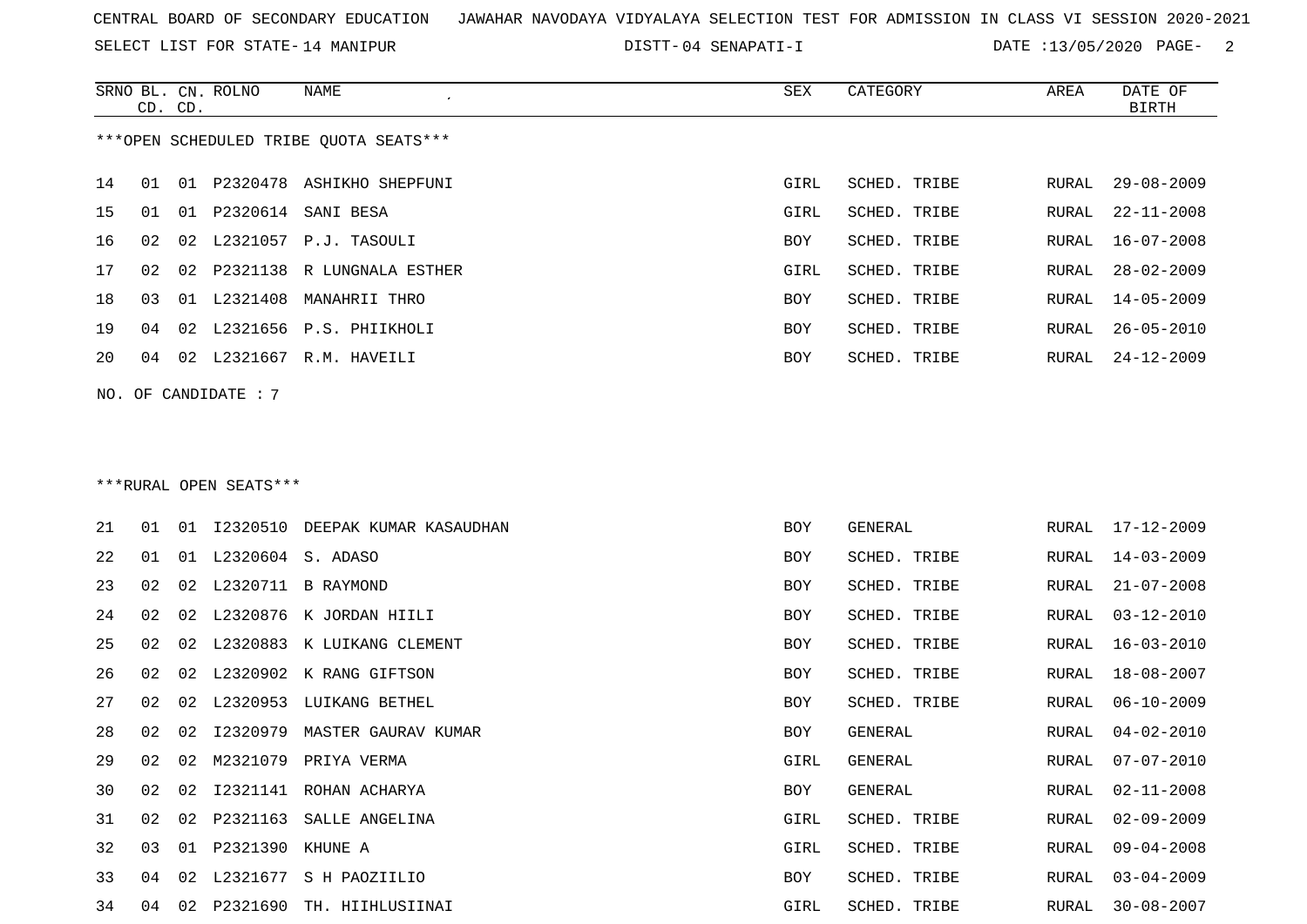|  |  | CENTRAL BOARD OF SECONDARY EDUCATION – JAWAHAR NAVODAYA VIDYALAYA SELECTION TEST FOR ADMISSION IN CLASS VI SESSION 2020-2021 |  |  |  |  |  |  |  |
|--|--|------------------------------------------------------------------------------------------------------------------------------|--|--|--|--|--|--|--|
|  |  |                                                                                                                              |  |  |  |  |  |  |  |

SELECT LIST FOR STATE- DISTT- 14 MANIPUR 04 SENAPATI-I DATE :13/05/2020 PAGE- 3

NO. OF CANDIDATE : 5

|    |    | CD. CD. | SRNO BL. CN. ROLNO    | NAME                                    | ${\tt SEX}$ | CATEGORY     | AREA          | DATE OF<br><b>BIRTH</b> |
|----|----|---------|-----------------------|-----------------------------------------|-------------|--------------|---------------|-------------------------|
|    |    |         | NO. OF CANDIDATE : 14 |                                         |             |              |               |                         |
|    |    |         |                       |                                         |             |              |               |                         |
|    |    |         |                       |                                         |             |              |               |                         |
|    |    |         |                       | ***RURAL SCHEDULED CASTE QUOTA SEATS*** |             |              |               |                         |
| 35 | 02 |         |                       | 02 L2320762 ENGAUDING HAU               | BOY         | SCHED. TRIBE | RURAL         | 16-12-2008              |
| 36 | 02 |         | 02 L2320801 JAMES     |                                         | BOY         | SCHED. TRIBE | RURAL         | $01 - 11 - 2010$        |
| 37 | 02 |         |                       | 02 L2321122 REUBIN KAMBA R              | BOY         | SCHED. TRIBE | ${\tt RURAL}$ | $29 - 05 - 2010$        |
| 38 | 02 |         |                       | 02 L2321152 R. PUNGDI ALBERT            | BOY         | SCHED. TRIBE | RURAL         | $29 - 05 - 2009$        |
| 39 | 02 |         |                       | 02 L2321272 T TIBA ANGELUS              | BOY         | SCHED. TRIBE | RURAL         | $15 - 02 - 2008$        |
| 40 | 03 |         |                       | 01 P2321484 SAVEINE J                   | GIRL        | SCHED. TRIBE | RURAL         | $03 - 04 - 2008$        |
| 41 | 03 |         |                       | 01 L2321522 TRIO SHEO                   | <b>BOY</b>  | SCHED. TRIBE | RURAL         | $02 - 03 - 2010$        |
| 42 | 04 |         |                       | 02 L2321702 VOBA HRADU                  | BOY         | SCHED. TRIBE | RURAL         | $16 - 06 - 2008$        |
| 43 | 04 |         |                       | 02 P2321704 WILLIAM DOLLY LEVEINAI      | GIRL        | SCHED. TRIBE | RURAL         | $28 - 05 - 2009$        |
|    |    |         | NO. OF CANDIDATE : 9  |                                         |             |              |               |                         |
|    |    |         |                       |                                         |             |              |               |                         |
|    |    |         |                       |                                         |             |              |               |                         |
|    |    |         |                       | *** RURAL BACKWARD CLASS QUOTA SEATS*** |             |              |               |                         |
| 44 | 01 |         |                       | 01 M2320580 MUSKAN KUMARI               | GIRL        | GENERAL      | RURAL         | $09 - 08 - 2009$        |
| 45 | 02 |         |                       | 02 M2320672 ASHA GURUNG                 | GIRL        | GENERAL      | RURAL         | $04 - 07 - 2008$        |
| 46 | 02 |         |                       | 02 M2321128 RITA TAMANG                 | GIRL        | GENERAL      | RURAL         | $25 - 02 - 2009$        |
| 47 | 02 |         |                       | 02 M2321200 SHRISTY VIDHYA DHUNGANA     | GIRL        | GENERAL      | RURAL         | $15 - 04 - 2010$        |
| 48 | 02 |         |                       | 02 I2321285 VIVEK GAUTAM                | BOY         | GENERAL      | RURAL         | $01 - 02 - 2009$        |
|    |    |         |                       |                                         |             |              |               |                         |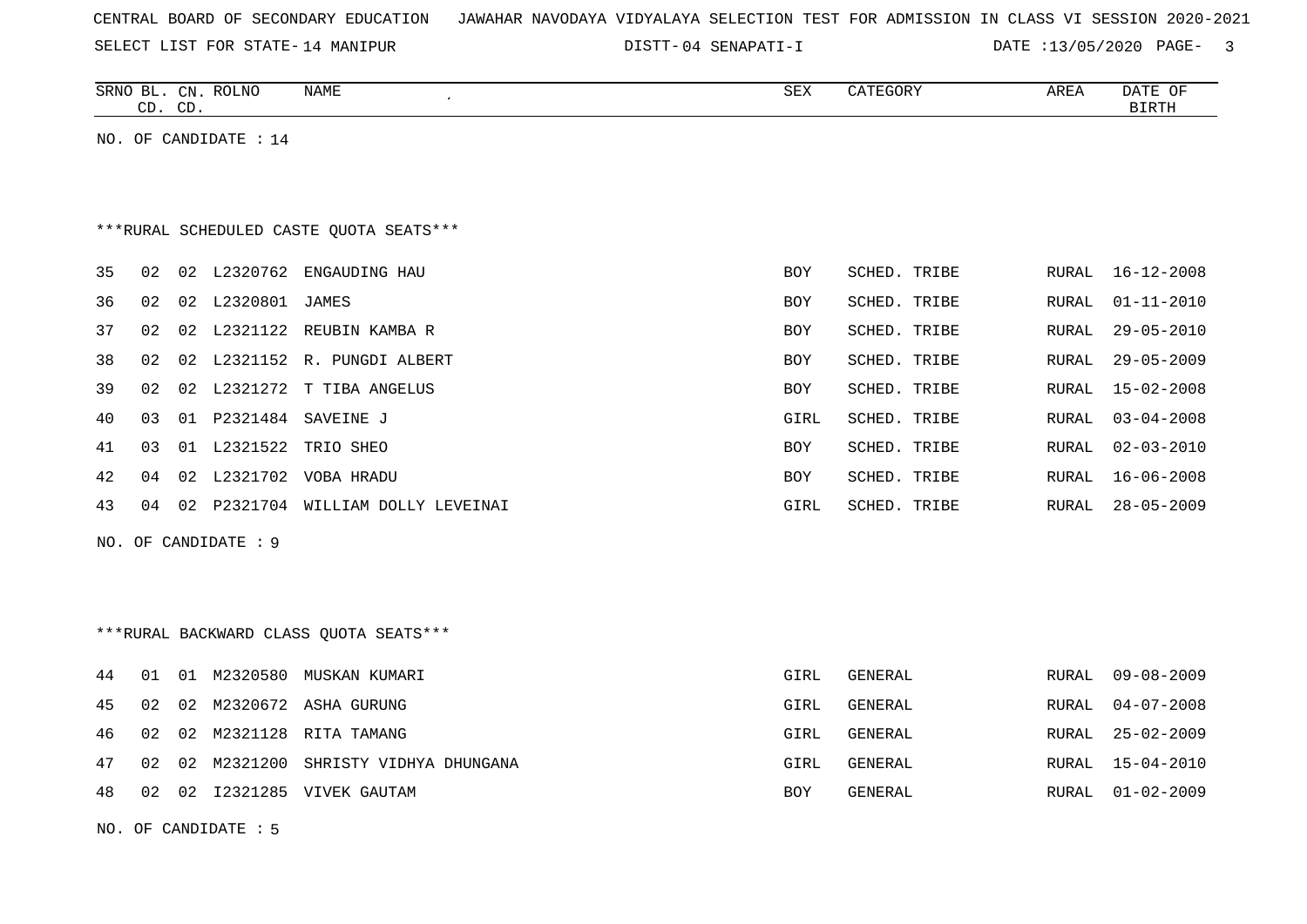SELECT LIST FOR STATE- DISTT- 14 MANIPUR

04 SENAPATI-I DATE :13/05/2020 PAGE- 4

| ***RURAL SCHEDULED TRIBE QUOTA SEATS***<br>P2320482 ASHULI MARIINI<br>49<br>01<br>01<br>GIRL<br>01 L2320495 ATHISHU SHUDZII<br>50<br><b>BOY</b><br>01<br>51<br>01 P2320497 ATHUO REIZIIA<br>01<br>GIRL<br>52<br>P2320532 KAIKHO MAYIZIINI<br>01<br>GIRL<br>01<br>53<br>01 P2320538 KATINI<br>01<br>GIRL | CATEGORY<br>AREA             | DATE OF<br><b>BIRTH</b> |
|---------------------------------------------------------------------------------------------------------------------------------------------------------------------------------------------------------------------------------------------------------------------------------------------------------|------------------------------|-------------------------|
|                                                                                                                                                                                                                                                                                                         |                              |                         |
|                                                                                                                                                                                                                                                                                                         | SCHED. TRIBE<br>RURAL        | $28 - 09 - 2008$        |
|                                                                                                                                                                                                                                                                                                         | SCHED. TRIBE<br>RURAL        | $10 - 11 - 2010$        |
|                                                                                                                                                                                                                                                                                                         | SCHED. TRIBE<br>RURAL        | $03 - 08 - 2009$        |
|                                                                                                                                                                                                                                                                                                         | SCHED. TRIBE<br><b>RURAL</b> | $11 - 04 - 2009$        |
|                                                                                                                                                                                                                                                                                                         | SCHED. TRIBE<br>RURAL        | $03 - 07 - 2009$        |
| 54<br>L2320570 LOLI T LIKHRONA<br>01<br>01<br>BOY                                                                                                                                                                                                                                                       | SCHED. TRIBE<br>RURAL        | $18 - 09 - 2009$        |
| 55<br>L2320756 D. PUNGMARINGPA<br>02<br>02<br>BOY                                                                                                                                                                                                                                                       | SCHED. TRIBE<br>RURAL        | $25 - 05 - 2007$        |
| 56<br>02<br>02<br>P2320806 J.JEMIMAH<br>GIRL                                                                                                                                                                                                                                                            | SCHED. TRIBE<br>RURAL        | $21 - 04 - 2009$        |
| 57<br>02<br>P2321112 RAOLONGSILAH RONG<br>02<br>GIRL                                                                                                                                                                                                                                                    | SCHED. TRIBE<br>RURAL        | $23 - 12 - 2009$        |
| 58<br>L2321131 R KASHUNG SAVIO<br>02<br>02<br><b>BOY</b>                                                                                                                                                                                                                                                | SCHED. TRIBE<br>RURAL        | $26 - 01 - 2010$        |
| 59<br>02<br>L2321162<br>SALEW TUNGRAMBA JULIUS<br>02<br><b>BOY</b>                                                                                                                                                                                                                                      | SCHED. TRIBE<br>RURAL        | $06 - 07 - 2009$        |
| 60<br>P2321367 HRIIZIINE JOHN<br>03<br>01<br>GIRL                                                                                                                                                                                                                                                       | SCHED. TRIBE<br>RURAL        | $23 - 07 - 2007$        |
| 61<br>03<br>P2321431 PAHRIINAI<br>01<br>GIRL                                                                                                                                                                                                                                                            | SCHED. TRIBE<br>RURAL        | $22 - 01 - 2009$        |
| 62<br>01 P2321444 P D LILAVEINE<br>03<br>GIRL                                                                                                                                                                                                                                                           | SCHED. TRIBE<br>RURAL        | $31 - 12 - 2008$        |
| P2321446 P D TEILEVEINE<br>63<br>03<br>01<br>GIRL                                                                                                                                                                                                                                                       | SCHED. TRIBE<br><b>RURAL</b> | $19 - 10 - 2010$        |
| 64<br>03<br>P2321479 R MARIVEINE<br>01<br>GIRL                                                                                                                                                                                                                                                          | SCHED. TRIBE<br>RURAL        | $25 - 04 - 2009$        |
| 65<br>P2321505<br>03<br>01<br>TAO HRANGAONE<br>GIRL                                                                                                                                                                                                                                                     | SCHED. TRIBE<br>RURAL        | $19 - 10 - 2009$        |
| 66<br>03<br>01 L2321514 TH. KHANGAOLOU<br>BOY                                                                                                                                                                                                                                                           | SCHED. TRIBE<br>RURAL        | $20 - 07 - 2007$        |
| P2321532 VISHENE<br>67<br>03<br>GIRL<br>01                                                                                                                                                                                                                                                              | SCHED. TRIBE<br>RURAL        | $01 - 11 - 2009$        |
| 68<br>L2321678 SHUZIIKHO CHAKRE<br>04<br>02<br>BOY                                                                                                                                                                                                                                                      | SCHED. TRIBE<br>RURAL        | $05 - 05 - 2010$        |
| 69<br>04<br>02 P2321695 TH VEIPUNAI<br>GIRL                                                                                                                                                                                                                                                             | SCHED. TRIBE<br>RURAL        | 19-02-2010              |

NO. OF CANDIDATE : 21

TOTAL SELECTED CANDIDATE : 69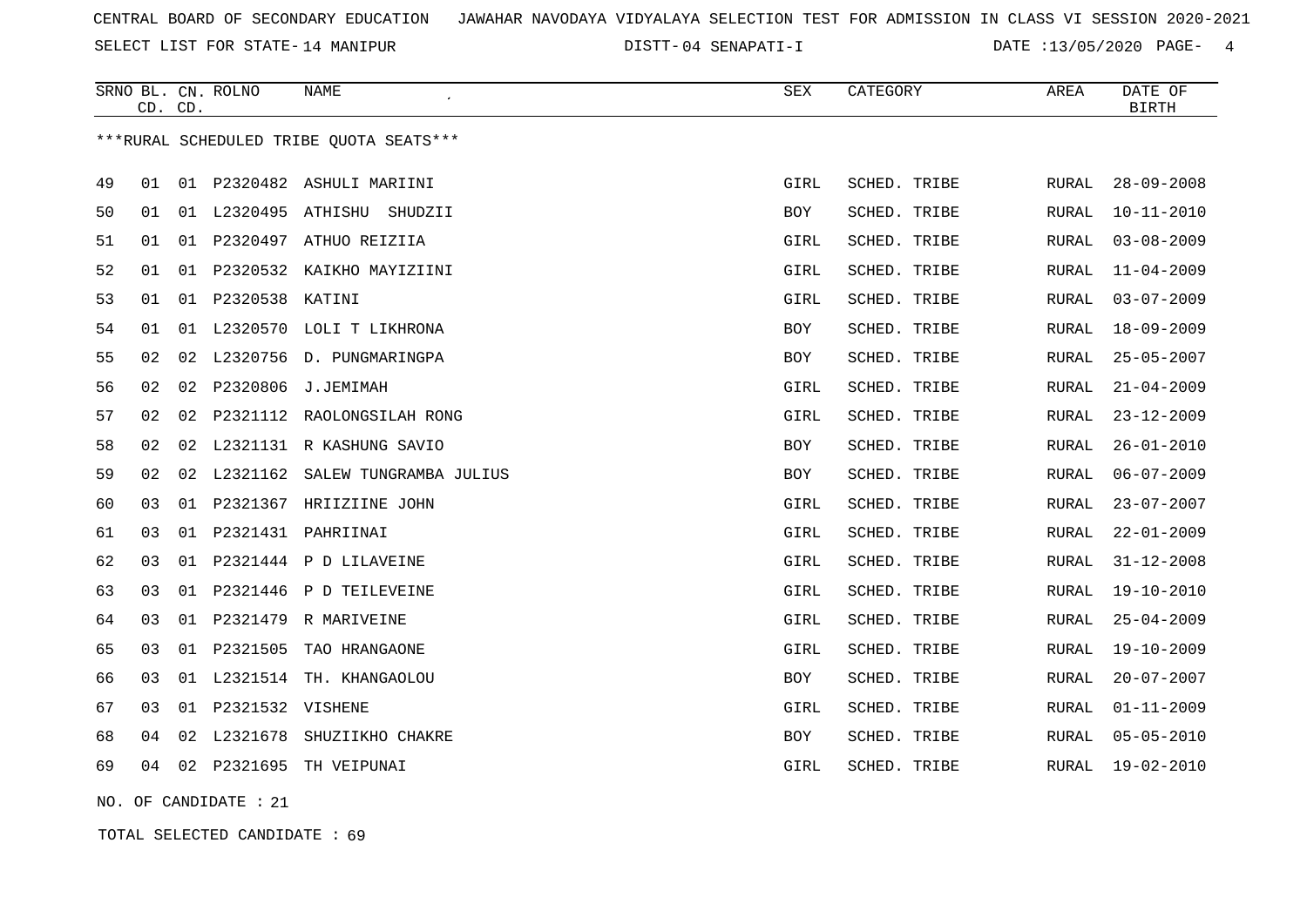SELECT LIST FOR STATE- DISTT- 14 MANIPUR

05 IMPHAL WEST DATE :13/05/2020 PAGE- 1

|     |    | CD. CD. | SRNO BL. CN. ROLNO     | NAME                                   | <b>SEX</b> | CATEGORY       | AREA  | DATE OF<br><b>BIRTH</b> |
|-----|----|---------|------------------------|----------------------------------------|------------|----------------|-------|-------------------------|
|     |    |         | ***OPEN UR SEATS***    |                                        |            |                |       |                         |
| 1   | 01 |         |                        | 01 N2321717 AHEIBAM ELIZABETH DEVI     | GIRL       | O B C          | RURAL | $26 - 02 - 2010$        |
| 2   | 01 |         |                        | 02 K2322118 LAISHRAM NEPOSHANA         | <b>BOY</b> | SCHED. CASTE   | RURAL | $03 - 12 - 2009$        |
| 3   | 01 | 02      |                        | B2322421 PAIKHOMBA THOKCHOM            | <b>BOY</b> | O B C          | URBAN | $16 - 03 - 2009$        |
| 4   | 01 | 03      | B2322602               | SYED AKBAR SHAH                        | BOY        | O B C          | URBAN | $02 - 01 - 2009$        |
| 5   | 01 | 03      |                        | J2322654 THOKCHOM RADISON MEETEI       | BOY        | O B C          | RURAL | $02 - 01 - 2009$        |
| 6   | 01 | 03      |                        | B2322743 YAICHENBA YENDREMBAM          | BOY        | O B C          | URBAN | $14 - 01 - 2009$        |
| 7   | 02 | 01      |                        | J2322802 AKOIJAM RICKY                 | <b>BOY</b> | O B C          | RURAL | $09 - 04 - 2009$        |
| 8   | 02 | 01      |                        | B2322990 LONGJAM JOHNY                 | BOY        | O B C          | URBAN | $16 - 06 - 2008$        |
| 9   | 02 | 02      |                        | M2323079 OKRAM LINTHOI CHANU           | GIRL       | <b>GENERAL</b> | RURAL | $11 - 02 - 2009$        |
| 10  | 02 | 02      |                        | E2323122 SAPAM TOMTHINNGANBI DEVI      | GIRL       | <b>GENERAL</b> | URBAN | $15 - 03 - 2009$        |
| 11  | 02 |         |                        | 02 N2323200 THOUNAOJAM SAYALUXMI CHANU | GIRL       | O B C          | RURAL | $10 - 02 - 2010$        |
| NO. |    |         | OF CANDIDATE : 11      |                                        |            |                |       |                         |
|     |    |         |                        |                                        |            |                |       |                         |
|     |    |         |                        |                                        |            |                |       |                         |
|     |    |         |                        | ***OPEN SCHEDULED CASTE QUOTA SEATS*** |            |                |       |                         |
| 12  | 01 |         |                        | 01 K2321961 IYAN SALAM                 | BOY        | SCHED. CASTE   | RURAL | $13 - 11 - 2009$        |
| 13  | 02 | 02      | C2323073               | OINAM DONSON                           | BOY        | SCHED. CASTE   | URBAN | $14 - 10 - 2009$        |
| 14  | 02 |         |                        | 02 K2323113 SALAM NGANBA SINGH         | <b>BOY</b> | SCHED. CASTE   | RURAL | $17 - 08 - 2009$        |
|     |    |         | NO. OF CANDIDATE : $3$ |                                        |            |                |       |                         |
|     |    |         |                        |                                        |            |                |       |                         |
|     |    |         |                        |                                        |            |                |       |                         |

\*\*\*OPEN BACKWARD CLASS QUOTA SEATS\*\*\*

|  |  | 15 01 02 J2322406 OINAM KHELEMBA SINGH     | BOY OBC  | RURAL 12-04-2008 |
|--|--|--------------------------------------------|----------|------------------|
|  |  | 16 02 01 N2322821 ATHOKPAM LAMNGANBI CHANU | GIRL OBC | RURAL 31-10-2009 |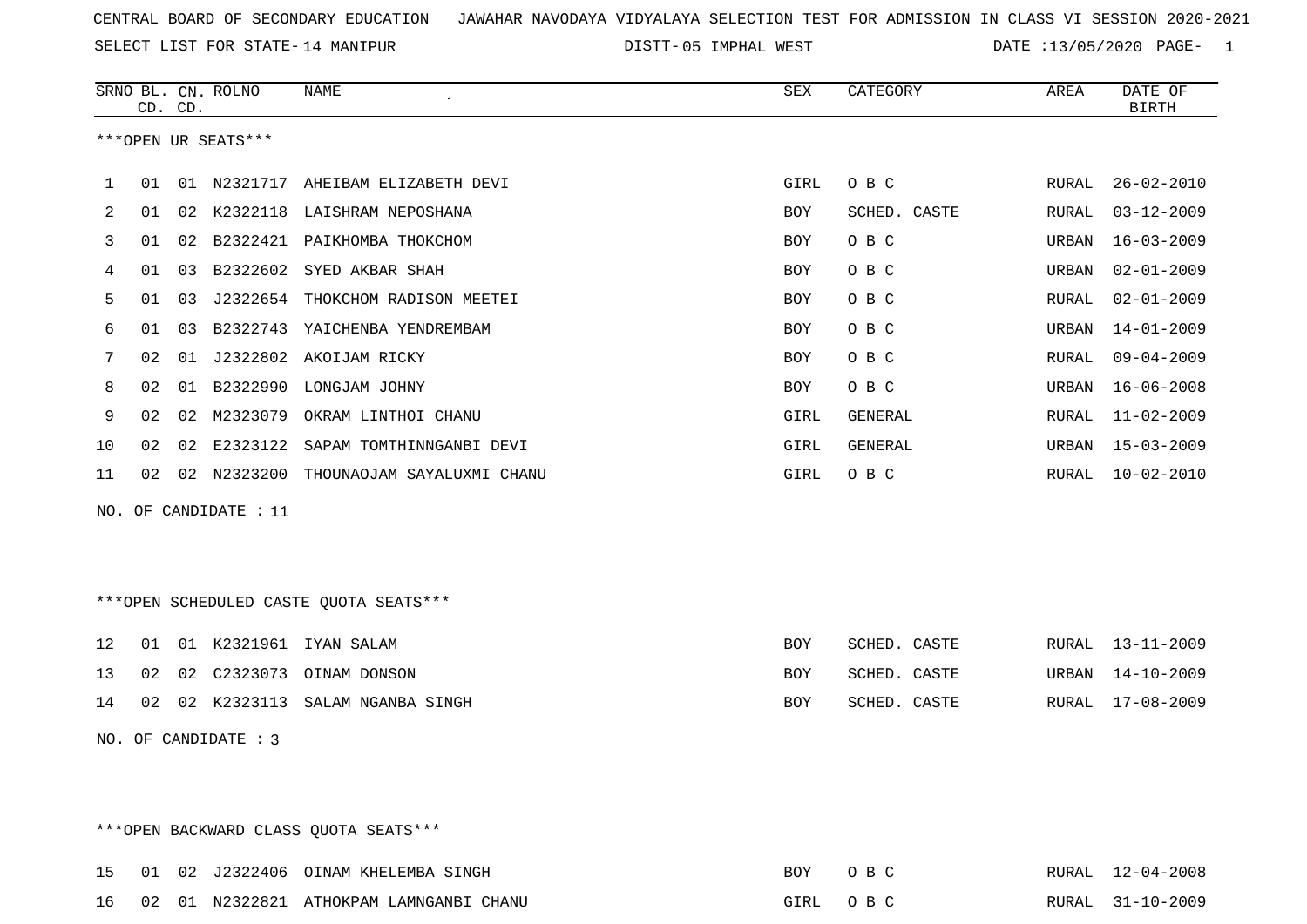SELECT LIST FOR STATE- DISTT- 14 MANIPUR

05 IMPHAL WEST DATE :13/05/2020 PAGE- 2

|    | CD. CD. |    | SRNO BL. CN. ROLNO     | <b>NAME</b>                             | SEX  | CATEGORY       | AREA  | DATE OF<br><b>BIRTH</b> |
|----|---------|----|------------------------|-----------------------------------------|------|----------------|-------|-------------------------|
|    |         |    |                        | *** OPEN BACKWARD CLASS QUOTA SEATS***  |      |                |       |                         |
| 17 | 02      |    |                        | 01 N2322855 CHIROM MALEMNGANBI DEVI     | GIRL | O B C          | RURAL | 12-08-2009              |
| 18 | 02      | 02 | J2323091               | PRASANTA SHAGOLSEM                      | BOY  | O B C          | RURAL | $01 - 02 - 2010$        |
| 19 | 02      | 02 |                        | J2323103 RIYADH KHAN                    | BOY  | O B C          | RURAL | $17 - 07 - 2007$        |
|    |         |    | NO. OF CANDIDATE : 5   |                                         |      |                |       |                         |
|    |         |    |                        | *** OPEN SCHEDULED TRIBE QUOTA SEATS*** |      |                |       |                         |
| 20 | 01      |    |                        | 02 H2322305 NENGNEICHIN HAOKIP          | GIRL | SCHED. TRIBE   | URBAN | $05 - 02 - 2009$        |
|    |         |    | NO. OF CANDIDATE : $1$ |                                         |      |                |       |                         |
|    |         |    |                        |                                         |      |                |       |                         |
|    |         |    |                        |                                         |      |                |       |                         |
|    |         |    | ***RURAL OPEN SEATS*** |                                         |      |                |       |                         |
| 21 | 01      |    | 01 J2321723            | AHONGSHANGBAM NONGDAMBA SINGH           | BOY  | O B C          | RURAL | $21 - 11 - 2007$        |
| 22 | 01      |    |                        | 01 J2321952 IROM DEEPAKCHAND SINGH      | BOY  | O B C          | RURAL | $27 - 11 - 2009$        |
| 23 | 01      | 01 | N2321973               | JESSICA WANGKHEM                        | GIRL | O B C          | RURAL | $28 - 02 - 2009$        |
| 24 | 01      | 01 | J2322056               | KHUNDRAKPAM JEETU MANGANG               | BOY  | O B C          | RURAL | $09 - 02 - 2008$        |
| 25 | 01      | 02 | J2322089               | KONJENGBAM MANGALSANA MEITEI            | BOY  | O B C          | RURAL | $02 - 01 - 2010$        |
| 26 | 01      | 02 | M2322115               | LAISHRAM LIKLAILEIMA                    | GIRL | <b>GENERAL</b> | RURAL | $24 - 01 - 2009$        |
| 27 | 01      |    |                        | 02 N2322224 MANTRIMAYUM RESHIYA DEVI    | GIRL | O B C          | RURAL | $25 - 03 - 2009$        |
| 28 | 01      | 02 |                        | I2322284 NANDEIBAM TOYESH MEITEI        | BOY  | GENERAL        | RURAL | $23 - 12 - 2009$        |
| 29 | 01      |    |                        | 02 N2322307 NEVOLIA MAYENGBAM           | GIRL | O B C          | RURAL | $27 - 11 - 2008$        |
| 30 | 01      |    |                        | 02 I2322324 NGAREMBAM NIRBAS SINGH      | BOY  | GENERAL        | RURAL | $27 - 02 - 2010$        |
| 31 | 01      | 02 |                        | J2322336 NICHOLAS SARONGBAM             | BOY  | O B C          | RURAL | $10 - 03 - 2009$        |
| 32 | 01      |    |                        | 02 I2322349 NINGTHOUJAM DRAPHAL SINGH   | BOY  | GENERAL        |       | RURAL 15-08-2008        |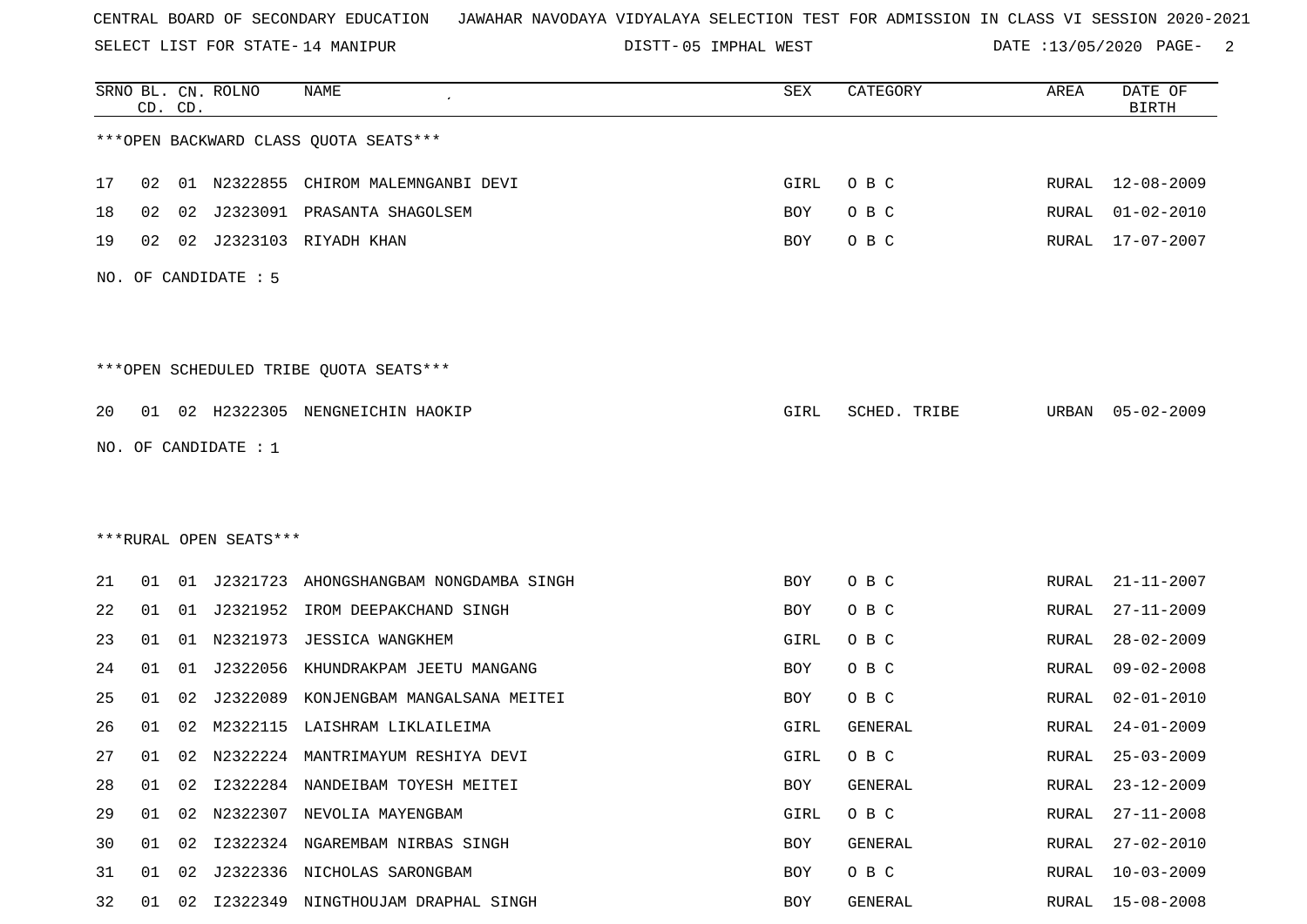SELECT LIST FOR STATE- DISTT- 14 MANIPUR

05 IMPHAL WEST DATE :13/05/2020 PAGE- 3

|    | CD. CD. |    | SRNO BL. CN. ROLNO     | <b>NAME</b>                    | ${\tt SEX}$ | CATEGORY       | AREA         | DATE OF<br><b>BIRTH</b> |
|----|---------|----|------------------------|--------------------------------|-------------|----------------|--------------|-------------------------|
|    |         |    | ***RURAL OPEN SEATS*** |                                |             |                |              |                         |
| 33 | 01      | 03 | I2322479               | RAJKUMAR PARAMBIR              | <b>BOY</b>  | <b>GENERAL</b> | RURAL        | $21 - 03 - 2008$        |
| 34 | 01      | 03 | M2322484               | RANITA THOKCHOM                | GIRL        | <b>GENERAL</b> | RURAL        | $18 - 03 - 2010$        |
| 35 | 01      | 03 | J2322529               | SANAKHOMBA LAISHANGBAM         | BOY         | O B C          | RURAL        | $09 - 11 - 2009$        |
| 36 | 01      | 03 | N2322621               | THANGJAM MALESHWORI DEVI       | GIRL        | O B C          | RURAL        | $13 - 08 - 2008$        |
| 37 | 01      | 03 | M2322709               | VISHITA LOUTONGBAM             | GIRL        | <b>GENERAL</b> | <b>RURAL</b> | $28 - 09 - 2009$        |
| 38 | 01      | 03 | I2322725               | WAIKHOM BITTU SINGH            | BOY         | <b>GENERAL</b> | RURAL        | $09 - 10 - 2009$        |
| 39 | 01      | 03 | N2322738               | WAREPPAM ANJALI DEVI           | GIRL        | O B C          | RURAL        | $19 - 10 - 2008$        |
| 40 | 01      | 03 | I2322779               | YUMNAM PRITAM RAJ              | BOY         | <b>GENERAL</b> | RURAL        | $07 - 02 - 2009$        |
| 41 | 02      | 01 | J2322913               | JOYPRAKASH MAIBAM              | BOY         | O B C          | <b>RURAL</b> | $10 - 10 - 2009$        |
| 42 | 02      | 01 | I2322980               | LEISHEMBA CHONGTHAM            | BOY         | <b>GENERAL</b> | RURAL        | $13 - 08 - 2009$        |
| 43 | 02      | 01 | I2323002               | MAIBAM WILSON SINGH            | BOY         | GENERAL        | <b>RURAL</b> | $10 - 03 - 2011$        |
| 44 | 02      | 01 | J2323014               | MAYENGBAM JALJIT SINGH         | <b>BOY</b>  | O B C          | RURAL        | $08 - 03 - 2008$        |
| 45 | 02      | 02 | M2323041               | NEPILIKA TAOREM                | GIRL        | GENERAL        | RURAL        | $02 - 03 - 2010$        |
| 46 | 02      | 02 | J2323056               | NINGTHOUJAM MANICHANDRA MEITEI | BOY         | O B C          | RURAL        | $02 - 01 - 2009$        |
| 47 | 02      | 02 | I2323067               | NONGMAITHEM TIJENKUMAR         | BOY         | <b>GENERAL</b> | <b>RURAL</b> | $07 - 07 - 2008$        |
| 48 | 02      | 02 | I2323152               | SIDHUJIT THONGAM               | <b>BOY</b>  | <b>GENERAL</b> | RURAL        | $08 - 06 - 2008$        |
| 49 | 02      | 02 | I2323204               | TONIK OBAMA HEIGRUJAM          | BOY         | GENERAL        | RURAL        | $01 - 06 - 2010$        |
| 50 | 02      | 02 | J2323217               | WANGAMBA CHIROM                | BOY         | O B C          | RURAL        | $24 - 03 - 2010$        |
|    |         |    |                        |                                |             |                |              |                         |

NO. OF CANDIDATE : 30

\*\*\*RURAL SCHEDULED CASTE QUOTA SEATS\*\*\*

| 51 |  | 01 01 02321748 ANGOM SILVIA DEVI    | GIRL       | SCHED. CASTE | RURAL 04-04-2008 |
|----|--|-------------------------------------|------------|--------------|------------------|
|    |  | 52 01 01 K2321751 ANGOM TONISH      | BOY        | SCHED. CASTE | RURAL 04-08-2009 |
|    |  | 53 01 01 K2321752 ANGOM UTTAM SINGH | <b>BOY</b> | SCHED. CASTE | RURAL 29-08-2010 |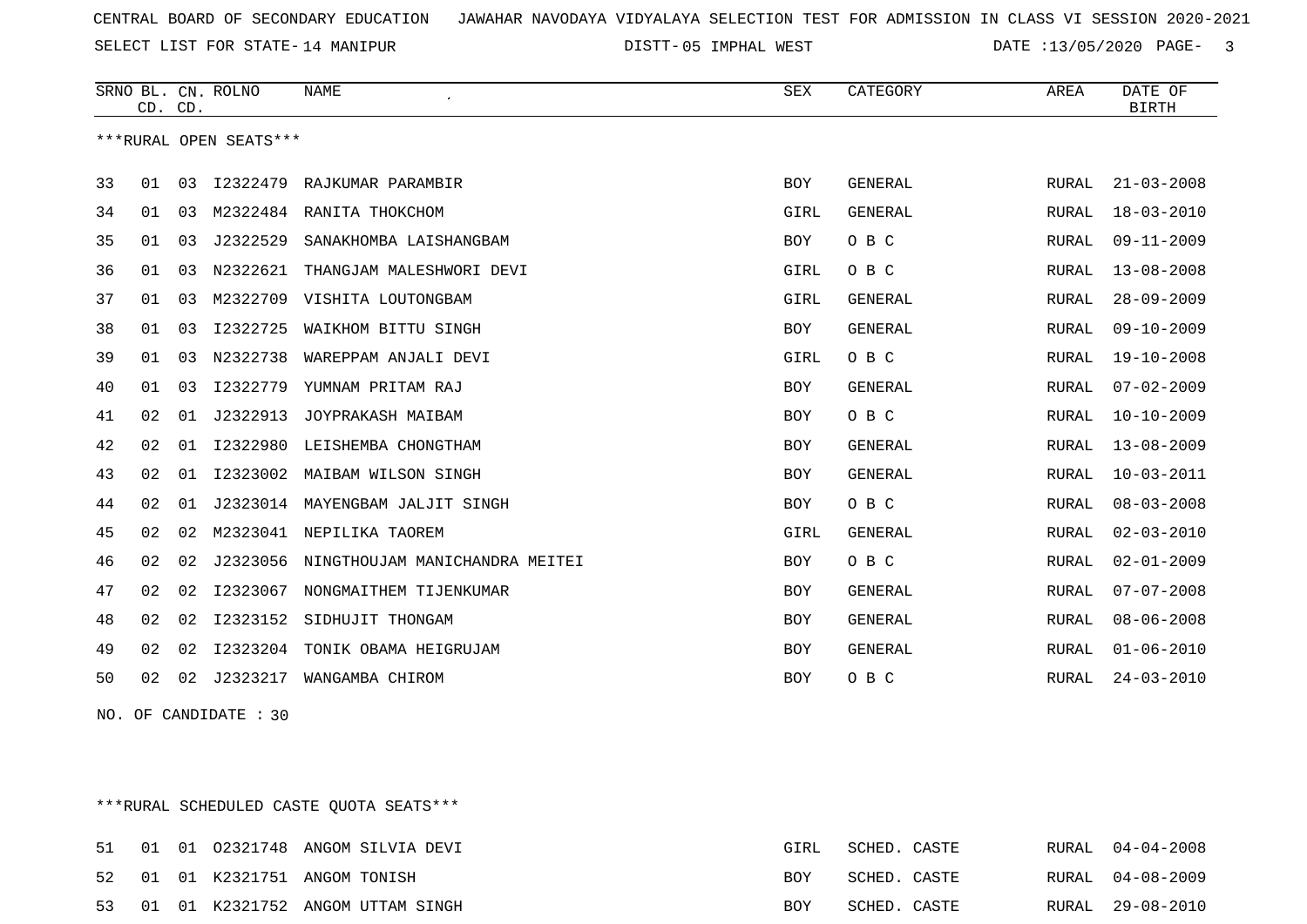SELECT LIST FOR STATE- DISTT- 14 MANIPUR

05 IMPHAL WEST DATE :13/05/2020 PAGE- 4

RURAL 11-02-2010

RURAL 15-10-2010

|    |    | CD. CD. | SRNO BL. CN. ROLNO   | NAME                                    | SEX        | CATEGORY     | AREA          | DATE OF<br><b>BIRTH</b> |
|----|----|---------|----------------------|-----------------------------------------|------------|--------------|---------------|-------------------------|
|    |    |         |                      | ***RURAL SCHEDULED CASTE QUOTA SEATS*** |            |              |               |                         |
| 54 | 01 |         |                      | 01 02321885 GOLDEE ANGOM                | GIRL       | SCHED. CASTE | RURAL         | $04 - 02 - 2009$        |
| 55 | 01 | 02      |                      | K2322067 KHWAIRAKPAM AMISH SINGH        | BOY        | SCHED. CASTE | RURAL         | $14 - 01 - 2011$        |
| 56 | 01 | 02      | K2322308             | NEYMAR MAHARABAM                        | <b>BOY</b> | SCHED. CASTE | ${\tt RURAL}$ | $01 - 03 - 2011$        |
| 57 | 01 | 02      | 02322401             | NUNGLEPPAM ARTINA DEVI                  | GIRL       | SCHED. CASTE | RURAL         | $01 - 02 - 2009$        |
| 58 | 01 | 03      | 02322443             | PHURITSHABAM DOLLY DEVI                 | GIRL       | SCHED. CASTE | <b>RURAL</b>  | $26 - 11 - 2009$        |
| 59 | 02 |         | 01 K2322880          | GHANASHYAM NAOREM                       | BOY        | SCHED. CASTE | RURAL         | $15 - 03 - 2010$        |
|    |    |         | NO. OF CANDIDATE : 9 |                                         |            |              |               |                         |
|    |    |         |                      |                                         |            |              |               |                         |
|    |    |         |                      |                                         |            |              |               |                         |
|    |    |         |                      | *** RURAL BACKWARD CLASS QUOTA SEATS*** |            |              |               |                         |
| 60 | 01 | 01      |                      | J2322035 KHOIROM NINGJABA MEITEI        | <b>BOY</b> | O B C        | RURAL         | $10 - 03 - 2009$        |
| 61 | 01 | 02      |                      | N2322166 LINTHOI OINAM                  | GIRL       | O B C        | RURAL         | $11 - 12 - 2009$        |
| 62 | 01 | 03      | N2322561             | SHAMOM MENAKA CHANU                     | GIRL       | O B C        | <b>RURAL</b>  | $06 - 03 - 2009$        |
| 63 | 01 | 03      | J2322660             | THONGAM VIJAY SINGH                     | <b>BOY</b> | O B C        | <b>RURAL</b>  | $04 - 03 - 2010$        |
| 64 | 02 | 01      | J2322808             | ANGOMJAMBAM LANCHENBA SINGH             | BOY        | O B C        | RURAL         | $03 - 03 - 2009$        |
| 65 | 02 | 01      | N2322824             | BERONITA LAISHRAM                       | GIRL       | O B C        | <b>RURAL</b>  | $21 - 02 - 2010$        |
| 66 | 02 | 01      | J2322872             | DUSHAAN SHAMURAILATPAM                  | <b>BOY</b> | O B C        | RURAL         | $20 - 11 - 2008$        |
| 67 | 02 | 01      | N2322953             | LAIMAYUM GEETA SHARMA                   | GIRL       | O B C        | RURAL         | $20 - 04 - 2008$        |
| 68 | 02 | 01      | N2322970             | LANGAM NEHA DEVI                        | GIRL       | O B C        | RURAL         | $24 - 09 - 2008$        |
| 69 | 02 | 02      | N2323049             | NINGOMBAM MANJU DEVI                    | GIRL       | O B C        | <b>RURAL</b>  | $17 - 03 - 2008$        |

69 02 02 N2323049 NINGOMBAM MANJU DEVI GIRL O B C RURAL 17-03-200870 02 02 N2323068 NONGMEIKAPAM DAIZY DEVI GALAL GURL O B C 71 02 02 N2323092 PRETTY IRENGBAM GIRL O B C RURAL 01-04-2010 72 02 02 J2323156 SORAISHAM SANTOSH SINGH BOY O B C 73 02 02 J2323160 TAKHELCHANGBAM KRISHIDASH SHARMA 1980 ENDY O B C RURAL 16-01-2011

74 02 02 J2323227 YAIPHABA YUMNAM BOY O B C RURAL 05-03-2010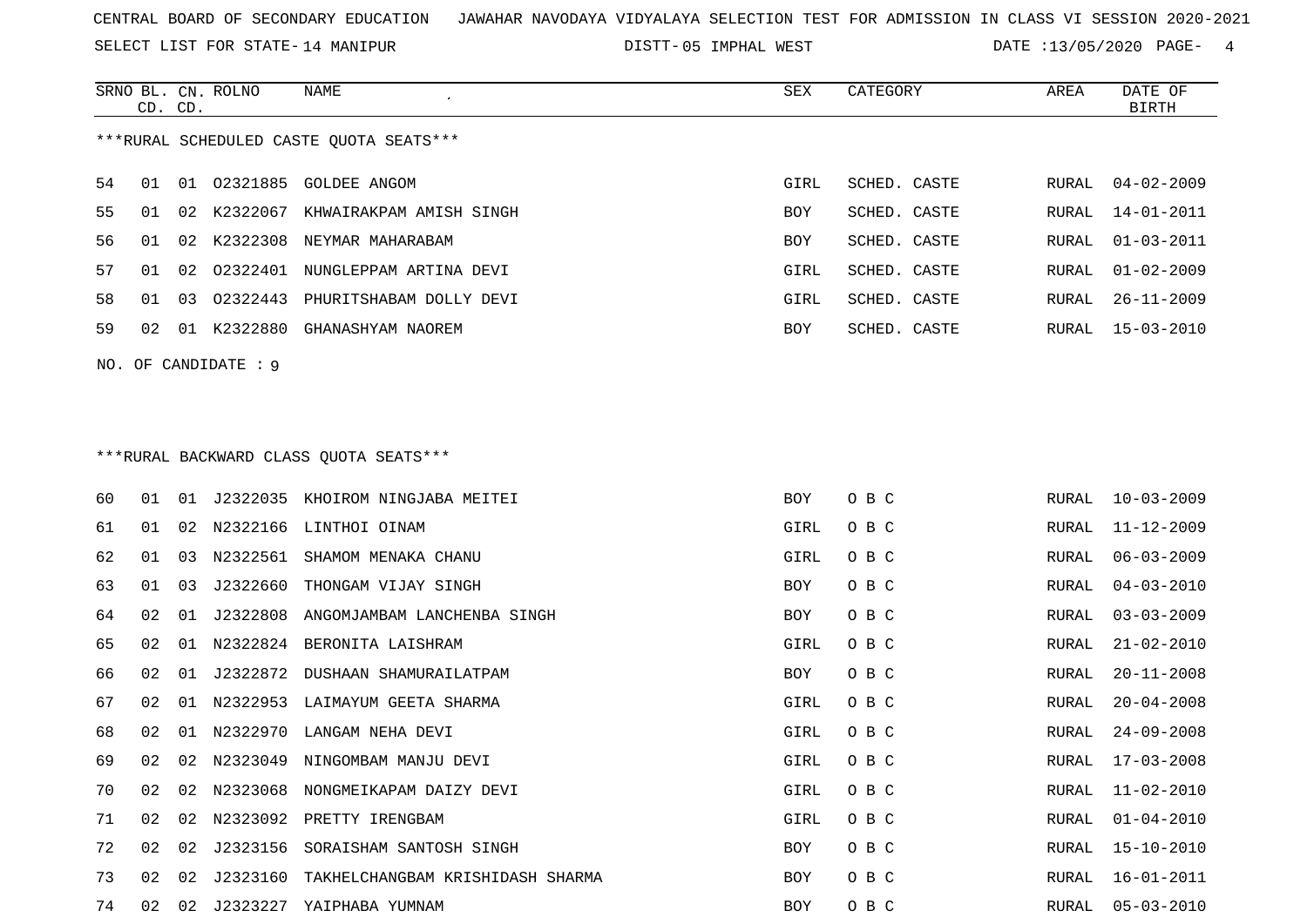SELECT LIST FOR STATE- DISTT- 14 MANIPUR

05 IMPHAL WEST DATE :13/05/2020 PAGE- 5

|    |    | CD. CD. | SRNO BL. CN. ROLNO    | NAME                                    | SEX        | CATEGORY     | AREA  | DATE OF<br><b>BIRTH</b> |
|----|----|---------|-----------------------|-----------------------------------------|------------|--------------|-------|-------------------------|
|    |    |         |                       | *** RURAL BACKWARD CLASS QUOTA SEATS*** |            |              |       |                         |
| 75 | 02 |         | 02 J2323251           | YUMNAM SANTHOI SINGH                    | BOY        | O B C        | RURAL | $08 - 06 - 2008$        |
|    |    |         | NO. OF CANDIDATE : 16 |                                         |            |              |       |                         |
|    |    |         |                       |                                         |            |              |       |                         |
|    |    |         |                       | ***RURAL SCHEDULED TRIBE QUOTA SEATS*** |            |              |       |                         |
| 76 | 01 |         |                       | 01 L2321876 ELDRIN S THANGGINMANG       | <b>BOY</b> | SCHED. TRIBE | RURAL | $22 - 08 - 2009$        |
| 77 | 01 | 01      | L2321877              | ENRENG LEISEL KOIRENG                   | BOY        | SCHED. TRIBE | RURAL | $13 - 01 - 2009$        |
| 78 | 01 | 01      |                       | P2321898 HATCHINGTHEM HAOKIP            | GIRL       | SCHED. TRIBE | RURAL | $07 - 09 - 2007$        |
| 79 | 01 | 01      | L2321975              | JIANTIPLUNG THAIMEI                     | <b>BOY</b> | SCHED. TRIBE | RURAL | $03 - 04 - 2008$        |
| 80 | 01 |         |                       | 01 P2321988 KAJEIBONLIU THAIMEI         | GIRL       | SCHED. TRIBE | RURAL | $04 - 07 - 2008$        |
|    |    |         | NO. OF CANDIDATE : 5  |                                         |            |              |       |                         |

TOTAL SELECTED CANDIDATE : 80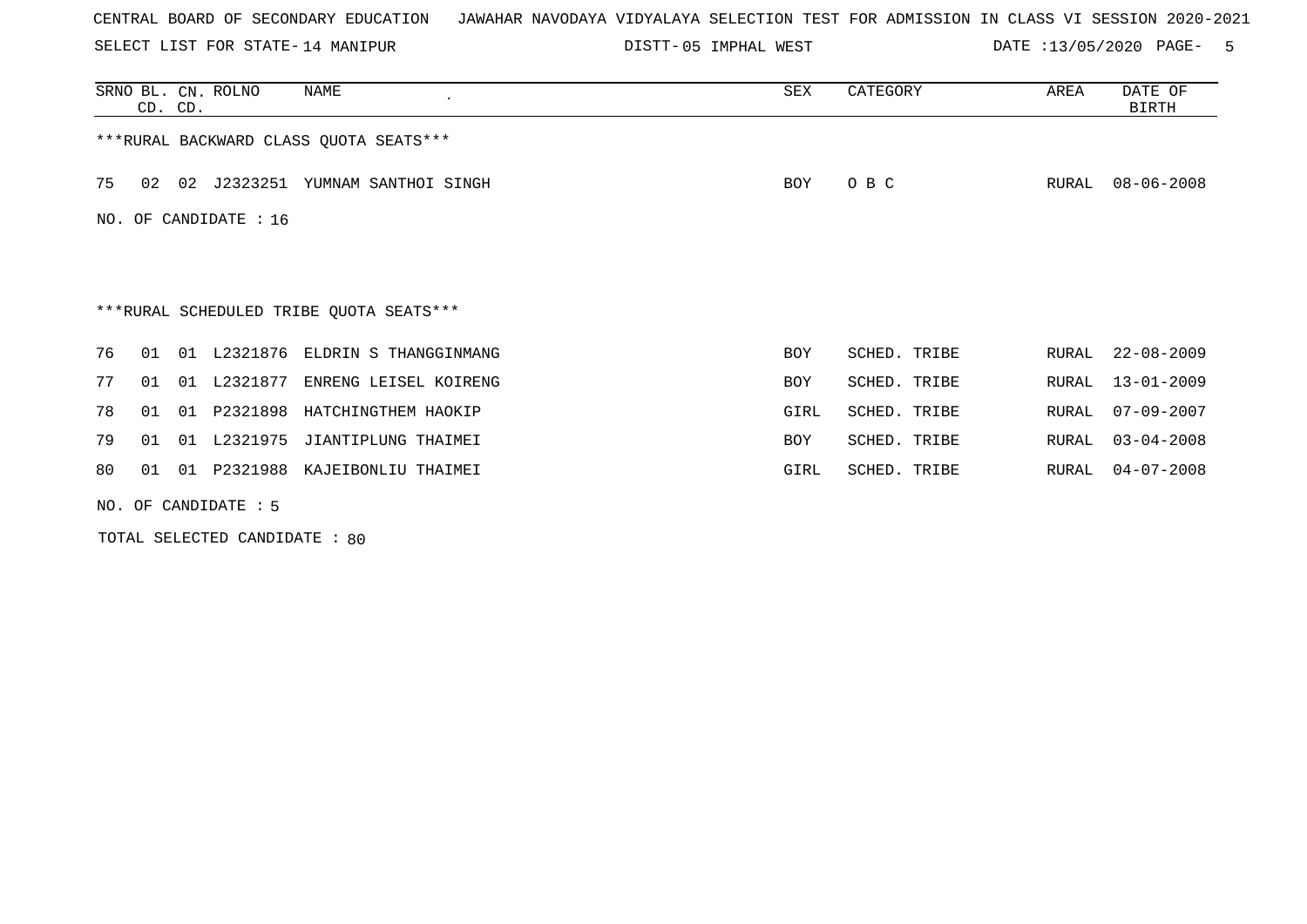SELECT LIST FOR STATE- DISTT- 14 MANIPUR

NO. OF CANDIDATE : 5

06 CHANDEL DATE :13/05/2020 PAGE- 1

|    |    | CD. CD. | SRNO BL. CN. ROLNO   | <b>NAME</b>                             | SEX        | CATEGORY     | AREA  | DATE OF<br><b>BIRTH</b> |
|----|----|---------|----------------------|-----------------------------------------|------------|--------------|-------|-------------------------|
|    |    |         | ***OPEN UR SEATS***  |                                         |            |              |       |                         |
| 1  | 04 |         | 01 P2324368          | MAKUNGA TEROSE                          | GIRL       | SCHED. TRIBE | RURAL | $04 - 06 - 2008$        |
| 2  | 04 |         | 01 P2324370          | MAREM TECHANRAN                         | GIRL       | SCHED. TRIBE | RURAL | $02 - 04 - 2011$        |
| 3  | 04 |         | 01 K2324410          | NONGMAITHEM BORISH SINGH                | BOY        | SCHED. CASTE | RURAL | $02 - 03 - 2009$        |
| 4  | 04 |         | 01 L2324436          | TANGWACHEEM EZICAL                      | <b>BOY</b> | SCHED. TRIBE | RURAL | $03 - 12 - 2008$        |
| 5  | 04 |         | 01 J2324459          | THOKCHOM SANTOSH MEITEI                 | BOY        | O B C        | RURAL | $24 - 10 - 2009$        |
|    |    |         | NO. OF CANDIDATE : 5 |                                         |            |              |       |                         |
|    |    |         |                      |                                         |            |              |       |                         |
|    |    |         |                      |                                         |            |              |       |                         |
|    |    |         |                      | ***OPEN SCHEDULED CASTE OUOTA SEATS***  |            |              |       |                         |
| 6  | 01 |         | 01 02323409          | MAYANGLAMBAM NAOBI DEVI                 | GIRL       | SCHED. CASTE | RURAL | $02 - 03 - 2011$        |
| 7  | 02 |         | 01 02323696          | NENGNUNHOI ELIZABETH KHONGSAI           | GIRL       | SCHED. CASTE | RURAL | $02 - 05 - 2010$        |
| 8  | 03 |         |                      | 01 G2323832 HEISNAM KABITA              | GIRL       | SCHED. CASTE | URBAN | $01 - 02 - 2009$        |
|    |    |         | NO. OF CANDIDATE : 3 |                                         |            |              |       |                         |
|    |    |         |                      |                                         |            |              |       |                         |
|    |    |         |                      |                                         |            |              |       |                         |
|    |    |         |                      | *** OPEN BACKWARD CLASS QUOTA SEATS *** |            |              |       |                         |
| 9  | 01 |         |                      | 01 N2323356 KHARIBAM NGANTHOI CHANU     | GIRL       | O B C        | RURAL | $08 - 05 - 2007$        |
| 10 | 03 |         | 01 B2324225          | YOHENBA SORENSANGBAM                    | BOY        | O B C        | URBAN | $08 - 12 - 2009$        |
| 11 | 04 |         |                      | 01 N2324235 BIDYASHWARI THOUNAOJAM      | GIRL       | O B C        | RURAL | $01 - 02 - 2011$        |
| 12 | 04 | 01      | J2324323             | KERISH THONGAM                          | BOY        | O B C        | RURAL | $11 - 05 - 2009$        |
| 13 | 04 |         |                      | 01 N2324419 SALAM BIDYALAXMI DEVI       | GIRL       | O B C        | RURAL | 24-03-2010              |
|    |    |         |                      |                                         |            |              |       |                         |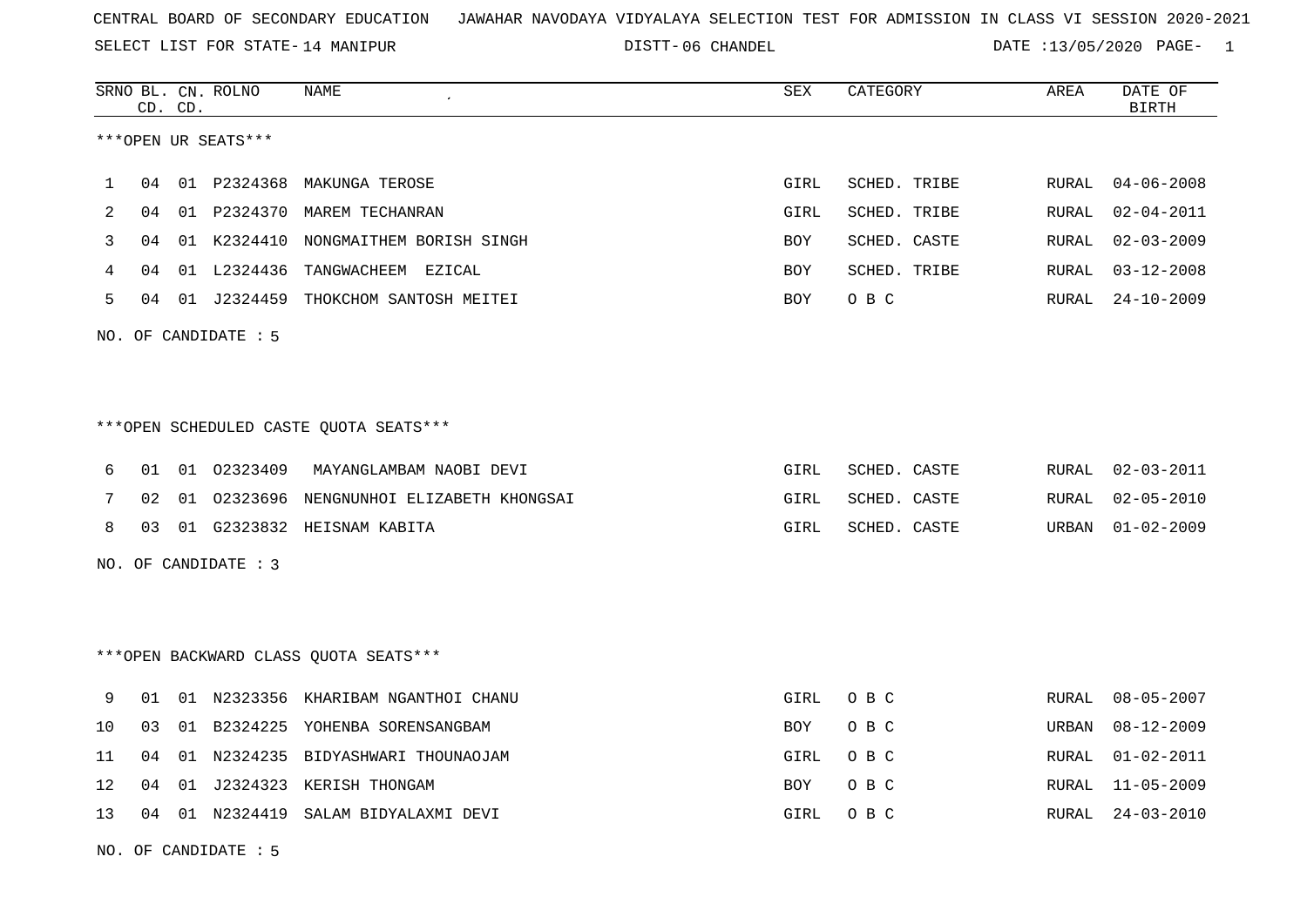SELECT LIST FOR STATE- DISTT- 14 MANIPUR

06 CHANDEL DATE :13/05/2020 PAGE- 2

|    |    | CD. CD. | SRNO BL. CN. ROLNO     | <b>NAME</b>                            | <b>SEX</b> | CATEGORY     | AREA  | DATE OF<br><b>BIRTH</b> |
|----|----|---------|------------------------|----------------------------------------|------------|--------------|-------|-------------------------|
|    |    |         |                        | ***OPEN SCHEDULED TRIBE OUOTA SEATS*** |            |              |       |                         |
| 14 | 02 |         |                        | 01 P2323648 KIMNGEITING HAOKIP         | GIRL       | SCHED. TRIBE | RURAL | $25 - 01 - 2009$        |
| 15 | 02 | 01      | L2323742               | WL. ANGWAR                             | BOY        | SCHED. TRIBE | RURAL | $09 - 04 - 2009$        |
| 16 | 04 | 01      | P2324267               | DANGSHAWA ALJUNA                       | GIRL       | SCHED. TRIBE | RURAL | $09 - 08 - 2009$        |
| 17 | 04 | 01      | L2324377               | MECHIYA KORIMSON MARING                | <b>BOY</b> | SCHED. TRIBE | RURAL | $17 - 02 - 2010$        |
| 18 | 04 |         | 01 L2324415            | PR. PARSHAN                            | BOY        | SCHED. TRIBE | RURAL | $28 - 04 - 2009$        |
| 19 | 04 |         | 01 P2324423            | SHANKHIL TOCHANSHIM                    | GIRL       | SCHED. TRIBE | RURAL | $02 - 03 - 2009$        |
| 20 | 04 | 01      | L2324444               | TANTANGA MORULMAN                      | BOY        | SCHED. TRIBE | RURAL | $30 - 06 - 2010$        |
|    |    |         | NO. OF CANDIDATE: 7    |                                        |            |              |       |                         |
|    |    |         |                        |                                        |            |              |       |                         |
|    |    |         | ***RURAL OPEN SEATS*** |                                        |            |              |       |                         |
| 21 | 01 | 01      | J2323267               | ATOM GUNANDO SINGH                     | BOY        | O B C        | RURAL | $03 - 01 - 2010$        |
| 22 | 01 | 01      | K2323316               | GUNESHWOR KHUMUKCHAM                   | BOY        | SCHED. CASTE | RURAL | $01 - 03 - 2010$        |

| 21 | 01 | 01  |          | J2323267 ATOM GUNANDO SINGH       | <b>BOY</b> | O B C        |       | RURAL 03-01-2010 |
|----|----|-----|----------|-----------------------------------|------------|--------------|-------|------------------|
| 22 | 01 | 01  | K2323316 | GUNESHWOR KHUMUKCHAM              | BOY        | SCHED. CASTE | RURAL | $01 - 03 - 2010$ |
| 23 | 01 | 01  | N2323330 | HUIRONGBAM<br>MONALISHA CHANU     | GIRL       | O B C        | RURAL | $10 - 03 - 2008$ |
| 24 | 01 | O 1 | 72323379 | KSHETRIMAYUM MOMOCHA SINGH        | BOY        | O B C        | RURAL | $24 - 04 - 2010$ |
| 25 | 01 | 01  | K2323446 | NONGMAITHEM DEVJEET SINGH         | <b>BOY</b> | SCHED. CASTE | RURAL | 16-02-2010       |
| 26 | 01 | 01  | P2323604 | WS<br>SUTHAHRING                  | GIRL       | SCHED. TRIBE | RURAL | $05 - 12 - 2007$ |
| 27 | 02 | 01  | P2323656 | LAMNEIKIM LHUNGDIM                | GIRL       | SCHED. TRIBE | RURAL | 14-03-2010       |
| 28 | 02 | 01  | P2323657 | LAMNEIMOI HAOKIP                  | GIRL       | SCHED. TRIBE | RURAL | $03 - 11 - 2007$ |
| 29 | 02 | 01  | P2323684 | NENGBOIKIM HAOKIP                 | GIRL       | SCHED. TRIBE | RURAL | $20 - 12 - 2008$ |
| 30 | 02 | 01  |          | P2323728 ST. TOWARHRING           | GIRL       | SCHED. TRIBE | RURAL | $11 - 03 - 2009$ |
| 31 | 03 | 01  | K2323812 | GYANDCHAND NINGTHOUJAM            | BOY        | SCHED. CASTE | RURAL | $01 - 01 - 2010$ |
| 32 | 03 | 01  | P2324071 | OLINA KIM                         | GIRL       | SCHED. TRIBE | RURAL | $28 - 02 - 2010$ |
| 33 | 04 | 01  | 02324350 | KSHETRIMAYUM NANDITA DEVI         | GIRL       | SCHED. CASTE | RURAL | $02 - 03 - 2009$ |
| 34 | 04 | 01  | L2324472 | WANGKHEIRAKKA LINGSHILWA DAANGSHA | <b>BOY</b> | SCHED. TRIBE | RURAL | 19-05-2008       |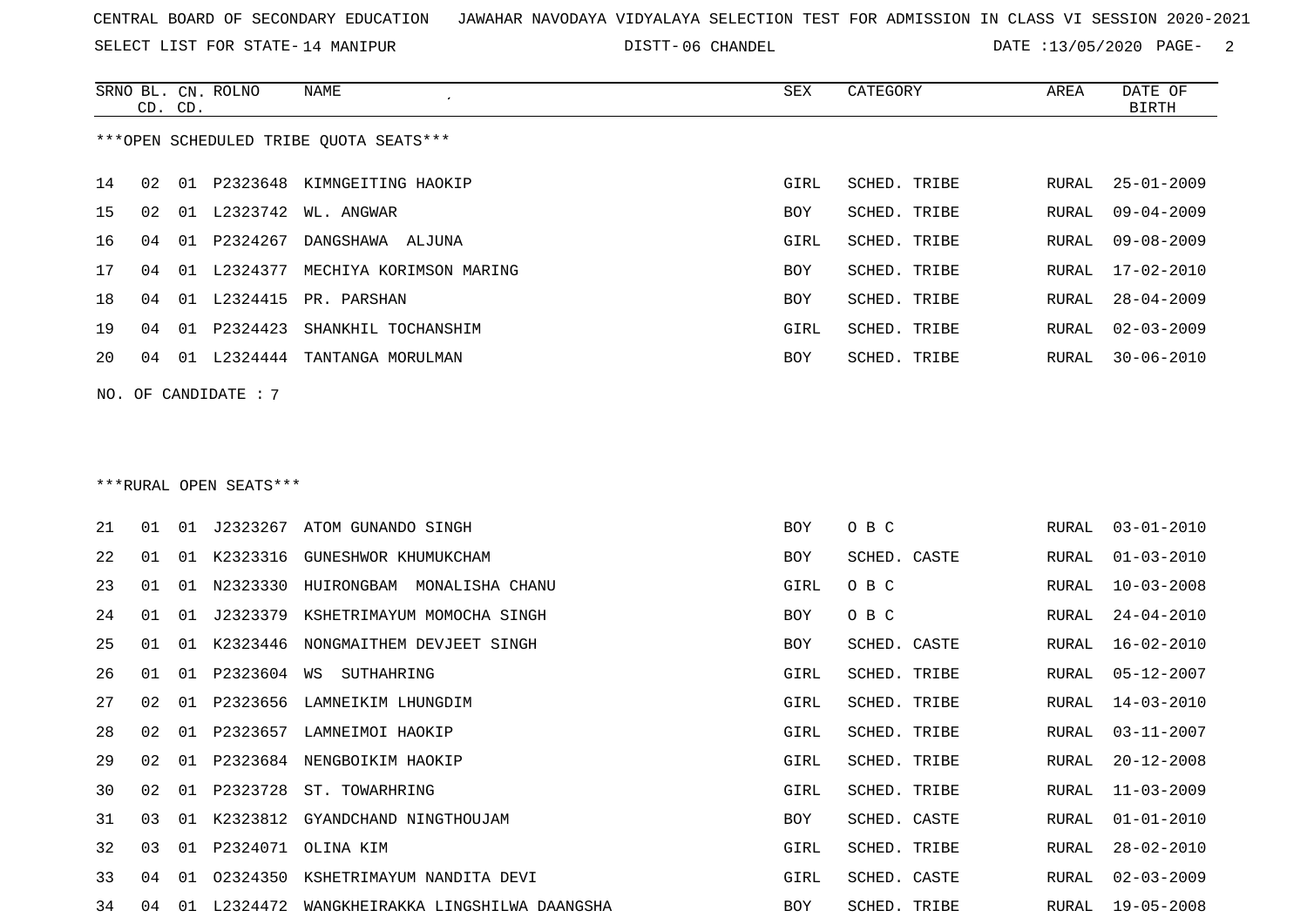SELECT LIST FOR STATE- DISTT- 14 MANIPUR

06 CHANDEL DATE :13/05/2020 PAGE- 3

|    |                 | CD. CD. | SRNO BL. CN. ROLNO    | NAME                                      | SEX        | CATEGORY     | AREA         | DATE OF<br>BIRTH |
|----|-----------------|---------|-----------------------|-------------------------------------------|------------|--------------|--------------|------------------|
|    |                 |         | NO. OF CANDIDATE : 14 |                                           |            |              |              |                  |
|    |                 |         |                       |                                           |            |              |              |                  |
|    |                 |         |                       |                                           |            |              |              |                  |
|    |                 |         |                       | ***RURAL SCHEDULED CASTE QUOTA SEATS***   |            |              |              |                  |
| 35 | 01              |         |                       | 01 K2323368 KHUMUKCHAM ROHIT MEITEI       | <b>BOY</b> | SCHED. CASTE | RURAL        | $07 - 01 - 2008$ |
| 36 | 01              |         |                       | 01 K2323562 THINGNAM BIKASH SINGH         | BOY        | SCHED. CASTE | RURAL        | $01 - 03 - 2008$ |
| 37 | 01              |         | 01 K2323563           | THINGNAM JEEBAN MEITEI                    | <b>BOY</b> | SCHED. CASTE | <b>RURAL</b> | $01 - 10 - 2007$ |
| 38 | 01              |         |                       | 01 02323595 WAREPAM FLATINA DEVI          | GIRL       | SCHED. CASTE | <b>RURAL</b> | $12 - 06 - 2010$ |
| 39 | 02              |         | 01 P2323655           | LAMNEICHONG HAOKIP                        | GIRL       | SCHED. TRIBE | RURAL        | 19-03-2011       |
| 40 | 02 <sub>o</sub> |         |                       | 01 P2323678 MELODY NIENPARSEAM            | GIRL       | SCHED. TRIBE | <b>RURAL</b> | $04 - 04 - 2009$ |
| 41 | 03              |         |                       | 01 K2323877 KHURAIJAM LINCOLN SINGH       | <b>BOY</b> | SCHED. CASTE | <b>RURAL</b> | $16 - 02 - 2010$ |
| 42 | 03              |         | 01 K2324160           | TAKHELLAMBAM LEISHEMBA SINGH              | BOY        | SCHED. CASTE | RURAL        | $11 - 09 - 2008$ |
| 43 |                 |         |                       | 04 01 02324430 TAKHELLAMBAM SARONIKA DEVI | GIRL       | SCHED. CASTE | RURAL        | $29 - 03 - 2009$ |
|    |                 |         | NO. OF CANDIDATE : 9  |                                           |            |              |              |                  |
|    |                 |         |                       |                                           |            |              |              |                  |
|    |                 |         |                       |                                           |            |              |              |                  |
|    |                 |         |                       | *** RURAL BACKWARD CLASS QUOTA SEATS***   |            |              |              |                  |
|    |                 |         |                       |                                           |            |              |              |                  |
| 44 | 01              |         |                       | 01 N2323261 AHEIBAM JUSMITA DEVI          | GIRL       | O B C        | RURAL        | $24 - 01 - 2010$ |
| 45 | 01              | 01      |                       | J2323534 SOIBAM JACKSON MOIRANGCHA        | <b>BOY</b> | O B C        | RURAL        | $05 - 03 - 2010$ |
| 46 | 02              |         |                       | 01 J2323608 ABUJAM CALVIN SINGH           | <b>BOY</b> | O B C        | RURAL        | $06 - 11 - 2008$ |
| 47 | 02              | 01      | J2323636              | KHAIDEM CHINGKHEINGANBA SINGH             | BOY        | O B C        | RURAL        | $03 - 01 - 2008$ |
| 48 | 02              | 01      | J2323703              | OKRAM SURANJIT SINGH                      | <b>BOY</b> | O B C        | RURAL        | $19 - 03 - 2009$ |
| 49 | 04              | 01      | J2324458              | THOKCHOM PARVIN MEITEI                    | <b>BOY</b> | O B C        | RURAL        | $23 - 08 - 2008$ |
| 50 | 04              | 01      | J2324460              | THONGAM PUNSHIBA SINGH                    | <b>BOY</b> | O B C        | RURAL        | $01 - 04 - 2010$ |

51 04 01 J2324461 THONGAM RINGKU SINGH BOY O B C RURAL 01-03-2010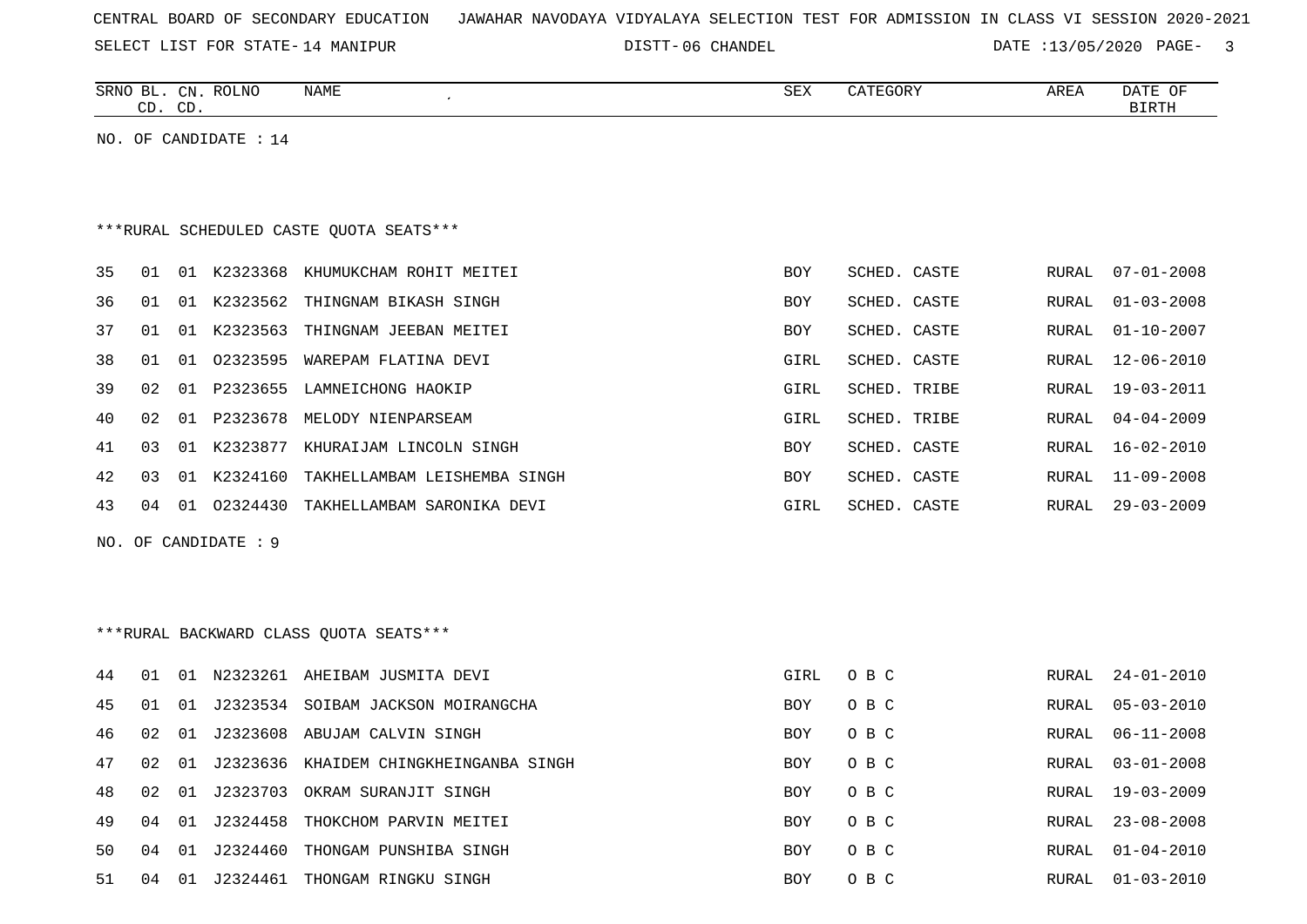SELECT LIST FOR STATE- DISTT- 14 MANIPUR

DISTT-06 CHANDEL 2008 2020 DATE :13/05/2020 PAGE- 4

|    |    | CD. CD. | SRNO BL. CN. ROLNO   | NAME<br>$\bullet$                         | SEX        | CATEGORY     | ${\tt AREA}$  | DATE OF<br><b>BIRTH</b> |
|----|----|---------|----------------------|-------------------------------------------|------------|--------------|---------------|-------------------------|
|    |    |         |                      | *** RURAL BACKWARD CLASS QUOTA SEATS***   |            |              |               |                         |
| 52 | 04 | 01      | J2324469             | WAIKHOM ABISON SINGH                      | <b>BOY</b> | O B C        | RURAL         | $05 - 07 - 2010$        |
|    |    |         | NO. OF CANDIDATE : 9 |                                           |            |              |               |                         |
|    |    |         |                      | ***RURAL SCHEDULED TRIBE QUOTA SEATS***   |            |              |               |                         |
| 53 | 02 | 01      |                      | P2323662 LHINGNEIKHIM LHUNGDIM            | GIRL       | SCHED. TRIBE | RURAL         | $21 - 12 - 2010$        |
| 54 | 02 | 01      | P2323663             | LHINGNGAICHIN HAOKIP                      | GIRL       | SCHED. TRIBE | RURAL         | $09 - 03 - 2009$        |
| 55 | 02 | 01      |                      | P2323666 LHINGPINENG KHONGSAI             | GIRL       | SCHED. TRIBE | RURAL         | $31 - 05 - 2010$        |
| 56 | 02 | 01      | P2323683             | NEMNGAITHEM KHONGSAI                      | GIRL       | SCHED. TRIBE | RURAL         | $18 - 07 - 2010$        |
| 57 | 02 | 01      |                      | P2323701 NL. MARIA ANAL                   | GIRL       | SCHED. TRIBE | ${\tt RURAL}$ | $02 - 03 - 2009$        |
| 58 | 02 | 01      | P2323702             | NULA DOLLY ANAL                           | GIRL       | SCHED. TRIBE | RURAL         | $27 - 01 - 2008$        |
| 59 | 02 | 01      | P2323706             | PASHEL HMANTHAHRING ANAL                  | GIRL       | SCHED. TRIBE | RURAL         | $20 - 03 - 2009$        |
| 60 | 02 | 01      | P2323707             | PASHEL HMIHRING                           | GIRL       | SCHED. TRIBE | RURAL         | $16 - 03 - 2008$        |
| 61 | 02 | 01      | P2323710             | PY NITHA                                  | GIRL       | SCHED. TRIBE | RURAL         | $11 - 11 - 2009$        |
| 62 | 02 | 01      |                      | P2323714 RL JOYCYLA                       | GIRL       | SCHED. TRIBE | RURAL         | 12-07-2010              |
| 63 | 02 | 01      | P2323722             | SIMILA WANGSHOL                           | GIRL       | SCHED. TRIBE | RURAL         | $12 - 03 - 2009$        |
| 64 | 02 | 01      | P2323723             | SNG HRINGWAR                              | GIRL       | SCHED. TRIBE | RURAL         | $25 - 05 - 2007$        |
| 65 | 02 | 01      | L2323743             | WS. KOLHMAN                               | BOY        | SCHED. TRIBE | RURAL         | $18 - 04 - 2011$        |
| 66 | 02 | 01      | P2323744             | WS LARNI                                  | GIRL       | SCHED. TRIBE | RURAL         | $27 - 03 - 2011$        |
| 67 | 04 | 01      | P2324274             | DANGSHAWA<br>LOVERING<br>MARING           | GIRL       | SCHED. TRIBE | RURAL         | $12 - 04 - 2009$        |
| 68 | 04 | 01      |                      | L2324326 KHULAK KOCEMBER DANGSHAWA MARING | BOY        | SCHED. TRIBE | RURAL         | $11 - 09 - 2007$        |
| 69 | 04 | 01      |                      | P2324364 MAKUNGA CHANSHIM MARING          | GIRL       | SCHED. TRIBE | RURAL         | $30 - 03 - 2008$        |
| 70 | 04 |         |                      | 01 P2324376 MECHICHIM MUIMUNSHIL          | GIRL       | SCHED. TRIBE | RURAL         | $08 - 01 - 2008$        |
| 71 | 04 |         | 01 P2324422          | SHANGSHIMUI MARING                        | GIRL       | SCHED. TRIBE | RURAL         | $04 - 03 - 2009$        |
| 72 | 04 |         |                      | 01 P2324449 TANTANGA TUNGWARSHIM MARING   | GIRL       | SCHED. TRIBE | RURAL         | $27 - 07 - 2009$        |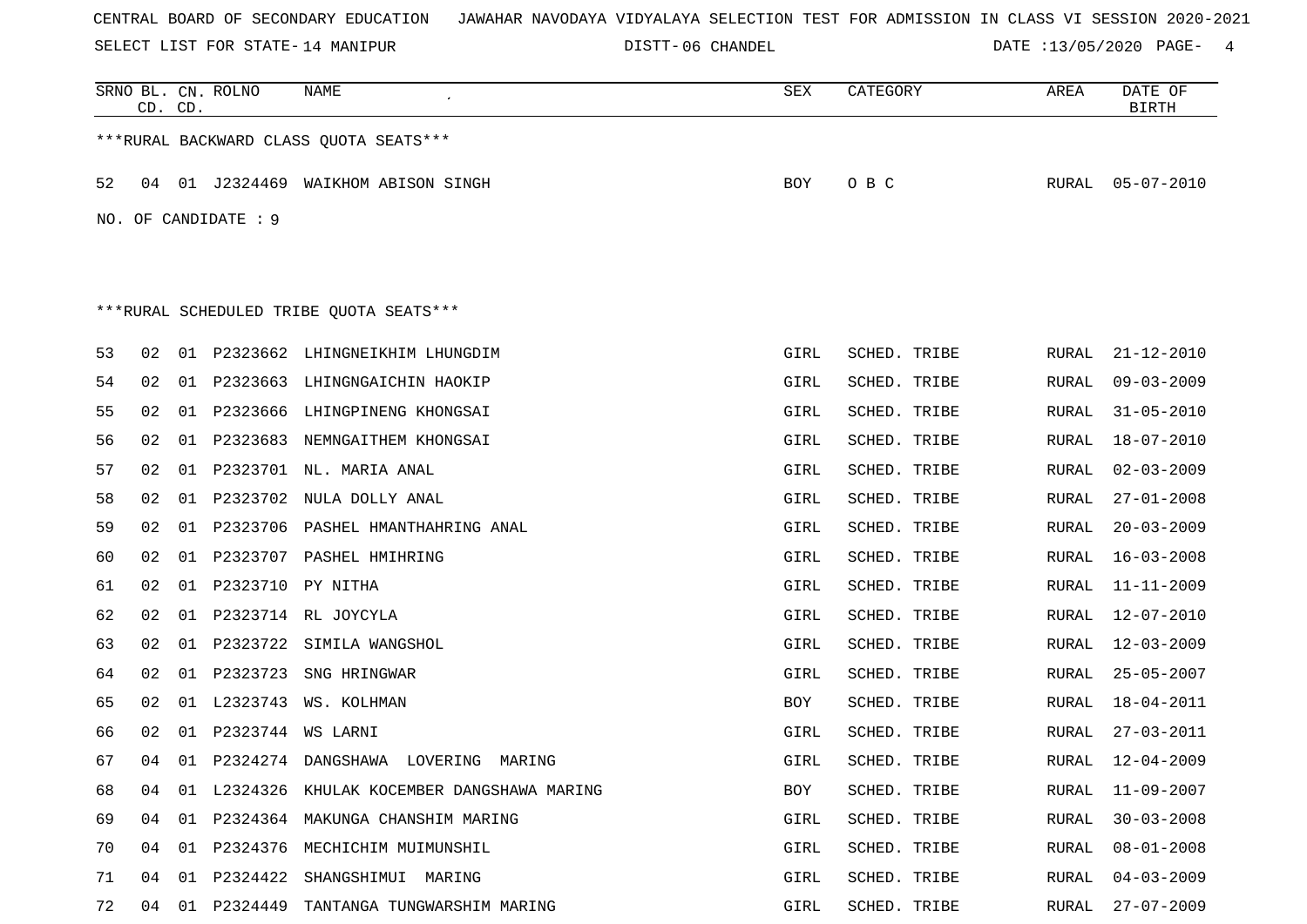| CENTRAL BOARD OF SECONDARY EDUCATION – JAWAHAR NAVODAYA VIDYALAYA SELECTION TEST FOR ADMISSION IN CLASS VI SESSION 2020-2021 |  |  |  |  |  |  |  |
|------------------------------------------------------------------------------------------------------------------------------|--|--|--|--|--|--|--|
|------------------------------------------------------------------------------------------------------------------------------|--|--|--|--|--|--|--|

SELECT LIST FOR STATE- DISTT- 14 MANIPUR

DISTT-06 CHANDEL 2000 DATE :13/05/2020 PAGE- 5

| NAME<br>SRNO BL. CN. ROLNO<br>CD. CD.    | SEX  | CATEGORY     | AREA  | DATE OF<br>BIRTH |
|------------------------------------------|------|--------------|-------|------------------|
| ***RURAL SCHEDULED TRIBE QUOTA SEATS***  |      |              |       |                  |
| 01 P2324463 TH TELEMBI TARAO<br>73<br>04 | GIRL | SCHED. TRIBE | RURAL | $10 - 02 - 2008$ |
| NO. OF CANDIDATE : $21$                  |      |              |       |                  |
| TOTAL SELECTED CANDIDATE: 73             |      |              |       |                  |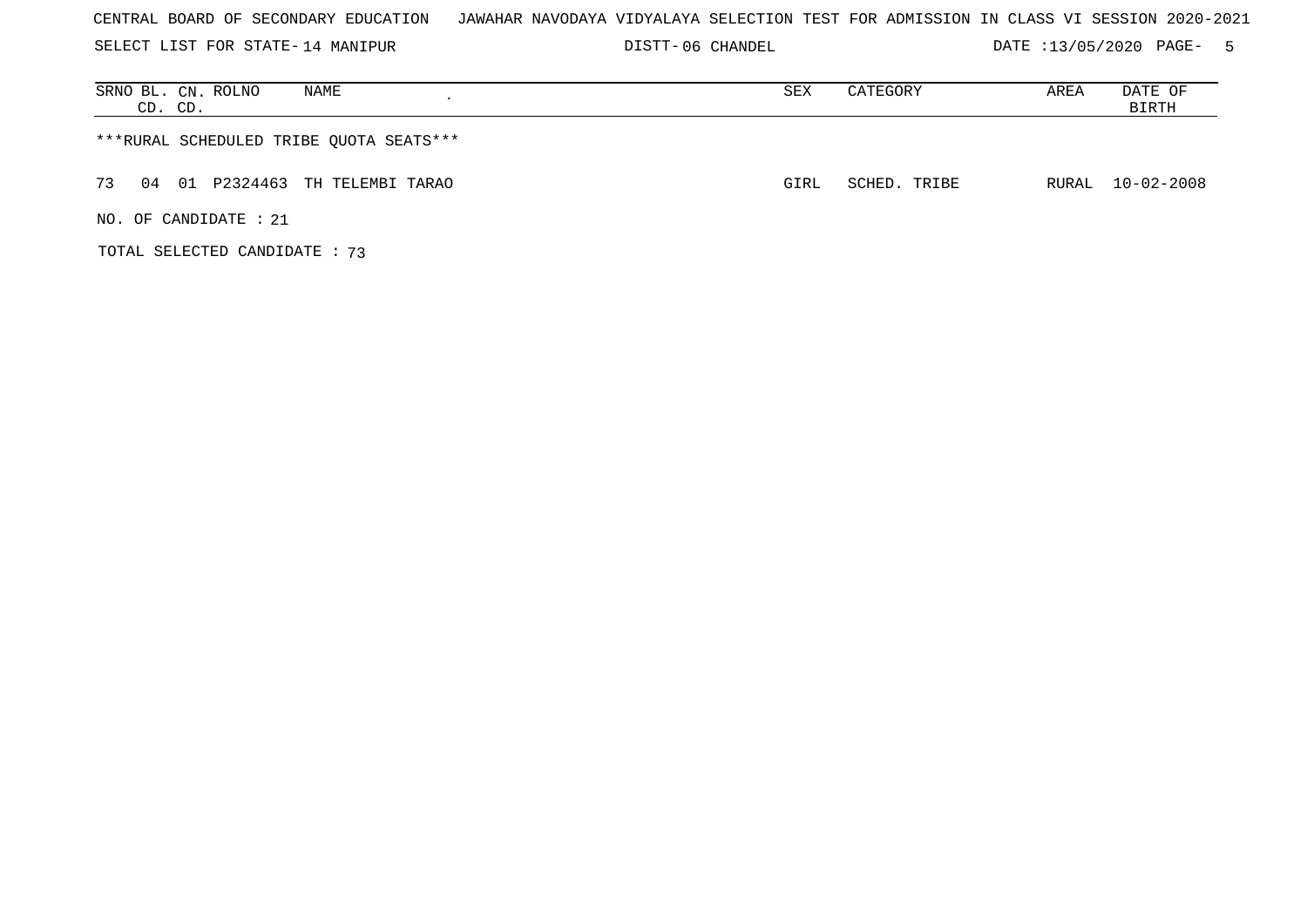SELECT LIST FOR STATE- DISTT- 14 MANIPUR

07 UKHRUL I DATE :13/05/2020 PAGE- 1

|    |    | CD. CD. | SRNO BL. CN. ROLNO   | NAME                                    | <b>SEX</b> | CATEGORY     | AREA  | DATE OF<br><b>BIRTH</b> |
|----|----|---------|----------------------|-----------------------------------------|------------|--------------|-------|-------------------------|
|    |    |         | ***OPEN UR SEATS***  |                                         |            |              |       |                         |
| 1  | 01 |         |                      | 01 I2324484 ABDUL KALAM                 | <b>BOY</b> | GENERAL      | RURAL | $07 - 10 - 2007$        |
| 2  | 01 |         |                      | 02 L2325064 M PREMSON                   | BOY        | SCHED. TRIBE | RURAL | $03 - 04 - 2008$        |
| 3  | 01 |         |                      | 03 L2325382 RINNGASUNG VASHI            | BOY        | SCHED. TRIBE | RURAL | $11 - 03 - 2008$        |
| 4  | 01 | 05      |                      | P2325760 TIMNAH RAMRAK                  | GIRL       | SCHED. TRIBE | RURAL | $01 - 01 - 2009$        |
| 5  |    |         |                      | 01 05 P2325851 WORMICHUI MUINAO         | GIRL       | SCHED. TRIBE | RURAL | $15 - 06 - 2008$        |
|    |    |         | NO. OF CANDIDATE : 5 |                                         |            |              |       |                         |
|    |    |         |                      |                                         |            |              |       |                         |
|    |    |         |                      |                                         |            |              |       |                         |
|    |    |         |                      | ***OPEN SCHEDULED CASTE QUOTA SEATS***  |            |              |       |                         |
| 6  | 01 |         |                      | 01 P2324715 HIRA HORCHANPHI AHUM        | GIRL       | SCHED. TRIBE | RURAL | $29 - 06 - 2009$        |
| 7  | 01 |         | 02 L2325028          | MASOWUNG CHAMROY                        | BOY        | SCHED. TRIBE | RURAL | $08 - 08 - 2009$        |
| 8  |    |         |                      | 02 01 L2326053 SONGARAN KEISHING        | BOY        | SCHED. TRIBE | RURAL | $10 - 03 - 2008$        |
|    |    |         | NO. OF CANDIDATE : 3 |                                         |            |              |       |                         |
|    |    |         |                      |                                         |            |              |       |                         |
|    |    |         |                      |                                         |            |              |       |                         |
|    |    |         |                      | *** OPEN BACKWARD CLASS QUOTA SEATS *** |            |              |       |                         |
| 9  | 01 |         | 01 M2324775 JULIA RK |                                         | GIRL       | GENERAL      | RURAL | $07 - 06 - 2007$        |
| 10 | 01 | 03      |                      | J2325252 PARINGANBA WAHENGBAM           | BOY        | O B C        | RURAL | $01 - 06 - 2009$        |
| 11 | 01 |         |                      | 05 I2325785 TUSHAR KHATIWODA            | BOY        | GENERAL      | RURAL | $24 - 10 - 2008$        |
|    |    |         | NO. OF CANDIDATE: 3  |                                         |            |              |       |                         |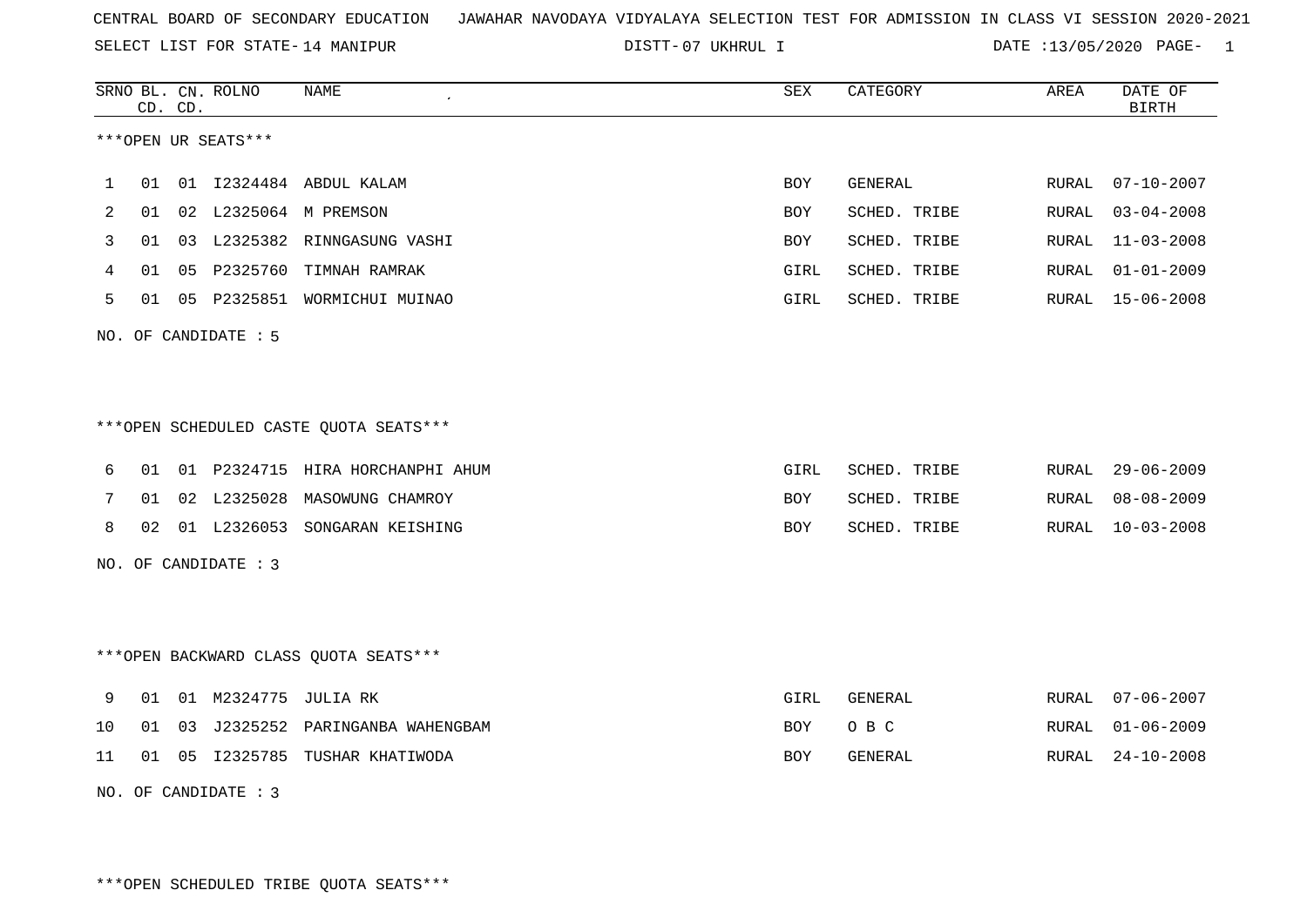SELECT LIST FOR STATE- DISTT- 14 MANIPUR

07 UKHRUL I DATE :13/05/2020 PAGE- 2

|          |    | CD. CD. | SRNO BL. CN. ROLNO     | <b>NAME</b><br><b>SEX</b>               |            | CATEGORY            | AREA         | DATE OF<br><b>BIRTH</b>  |
|----------|----|---------|------------------------|-----------------------------------------|------------|---------------------|--------------|--------------------------|
|          |    |         |                        | ***OPEN SCHEDULED TRIBE OUOTA SEATS***  |            |                     |              |                          |
| 12       | 01 |         | 01 P2324628            | CHIRYAMI PHEIRIM                        | GIRL       | <b>SCHED. TRIBE</b> | RURAL        | $21 - 01 - 2008$         |
| 13       | 01 | 01      | L2324638               | CHONMINGAM TUIKHAR                      | <b>BOY</b> | SCHED. TRIBE        | RURAL        | $01 - 01 - 2008$         |
| 14       | 01 | 01      | L2324744               | HS YARPAM                               | <b>BOY</b> | SCHED. TRIBE        | <b>RURAL</b> | $09 - 11 - 2009$         |
| 15       | 01 |         | 01 L2324760            | JANGMINGEN VAIPHEI                      | <b>BOY</b> | SCHED. TRIBE        | RURAL        | $31 - 12 - 2008$         |
| 16       | 01 | 03      | P2325268               | PEMTHINGCHON ZIMIK                      | GIRL       | SCHED. TRIBE        | RURAL        | $24 - 10 - 2008$         |
| 17       | 01 | 03      |                        | P2325271 PEN YAR AWUNSHI                | GIRL       | SCHED. TRIBE        | RURAL        | $08 - 05 - 2008$         |
| 18       | 01 |         |                        | 03 L2325379 RINMI ZINGKHAI              | <b>BOY</b> | <b>SCHED. TRIBE</b> | RURAL        | $29 - 08 - 2008$         |
|          |    |         | NO. OF CANDIDATE : 7   |                                         |            |                     |              |                          |
|          |    |         |                        |                                         |            |                     |              |                          |
|          |    |         |                        |                                         |            |                     |              |                          |
|          |    |         | ***RURAL OPEN SEATS*** |                                         |            |                     |              |                          |
| 19       | 01 |         |                        | 01 L2324492 AGAPE KHAVAI MIKSAI SHIMRAY | <b>BOY</b> | SCHED. TRIBE        | RURAL        | $03 - 06 - 2008$         |
| 20       | 01 | 01      | L2324604               | CHINGSEM HUILENG                        | <b>BOY</b> | SCHED. TRIBE        | RURAL        | $05 - 02 - 2008$         |
| 21       | 01 | 01      | P2324622               | CHIRMI HORAM                            | GIRL       | SCHED. TRIBE        | RURAL        | $28 - 04 - 2010$         |
| 22       | 01 | 03      |                        | L2325370 RINGYASO ANGKANG               | <b>BOY</b> | SCHED. TRIBE        | RURAL        | $02 - 10 - 2008$         |
| 23       | 01 | 05      | P2325858               | WORMI ZIMIK                             | GIRL       | SCHED. TRIBE        | RURAL        | $15 - 08 - 2009$         |
| $\Omega$ |    |         |                        | 01 OF TOPOEORO MODELITM TIMOTO          | ⊽רת        | COURD TRE           |              | <u>חומר אח כו</u> זגמזזמ |

| 24 | U T | - 0.5 |          | LYRRAS NORSHIM PAMGTO | <b>BOY</b> | SCHED. IKIBE | RURAL | LZ-06-ZUIU       |
|----|-----|-------|----------|-----------------------|------------|--------------|-------|------------------|
| 25 | 01  | 05    | L2325972 | YURSONGAM MAKANG      | <b>BOY</b> | SCHED. TRIBE | RURAL | $30 - 12 - 2010$ |
| 26 | 02  | O 1   | P2326010 | HORSEMPHY KEISHING    | GIRL       | SCHED. TRIBE | RURAL | 06-10-2009       |
| 27 | 02  | . N 1 | L2326049 | SOCHIPUI AWUNGSHI     | <b>BOY</b> | SCHED. TRIBE | RURAL | 06-02-2011       |
| 28 | 03  | . N 1 | L2326148 | MANGMINLUN HAOKIP     | BOY        | SCHED. TRIBE | RURAL | $30 - 09 - 2009$ |
| 29 | 03  | . O 1 | P2326158 | NENGBOICHONG HAOKIP   | GIRL       | SCHED, TRIBE | RURAL | 13-10-2008       |
| 30 | 03  | . N 1 | L2326224 | THEISHING KEISHING    | <b>BOY</b> | SCHED. TRIBE | RURAL | $26 - 02 - 2008$ |
| 31 | 04  | . N 1 | L2326284 | KACHUIRING SHANGLAI   | BOY        | SCHED. TRIBE | RURAL | $17 - 01 - 2009$ |
| 32 | 04  | -01   | L2326314 | MASHUNGMI A SHIMREI   | <b>BOY</b> | SCHED. TRIBE | RURAL | $25 - 11 - 2007$ |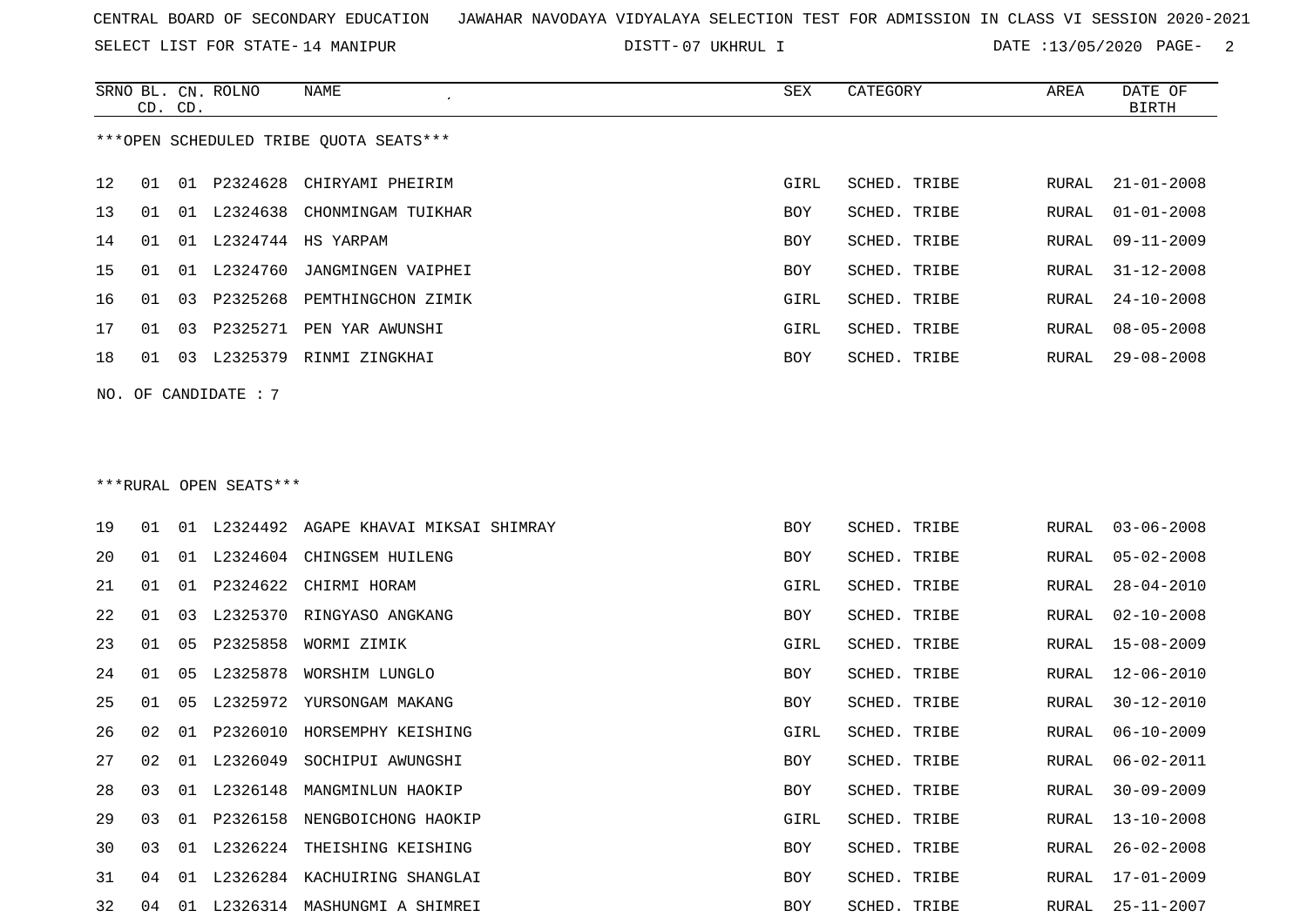| CENTRAL BOARD OF SECONDARY EDUCATION – JAWAHAR NAVODAYA VIDYALAYA SELECTION TEST FOR ADMISSION IN CLASS VI SESSION 2020-2021 |  |  |  |  |  |  |  |  |  |  |  |  |  |  |  |  |  |  |  |
|------------------------------------------------------------------------------------------------------------------------------|--|--|--|--|--|--|--|--|--|--|--|--|--|--|--|--|--|--|--|
|------------------------------------------------------------------------------------------------------------------------------|--|--|--|--|--|--|--|--|--|--|--|--|--|--|--|--|--|--|--|

SELECT LIST FOR STATE- DISTT- 14 MANIPUR

DISTT-07 UKHRUL I DATE :13/05/2020 PAGE- 3

|    |    | CD. CD. | SRNO BL. CN. ROLNO    | <b>NAME</b><br>$\pmb{\cdot}$            | <b>SEX</b> | CATEGORY     | AREA         | DATE OF<br><b>BIRTH</b> |
|----|----|---------|-----------------------|-----------------------------------------|------------|--------------|--------------|-------------------------|
|    |    |         | NO. OF CANDIDATE : 14 |                                         |            |              |              |                         |
|    |    |         |                       |                                         |            |              |              |                         |
|    |    |         |                       |                                         |            |              |              |                         |
|    |    |         |                       | ***RURAL SCHEDULED CASTE OUOTA SEATS*** |            |              |              |                         |
|    |    |         |                       |                                         |            |              |              |                         |
| 33 | 01 |         |                       | 01 L2324798 KAPINGHOR CHAMROY           | <b>BOY</b> | SCHED. TRIBE | RURAL        | $20 - 04 - 2008$        |
| 34 | 01 | 02      | P2324890              | LEISHIRIN HORAM                         | GIRL       | SCHED. TRIBE | RURAL        | $07 - 07 - 2007$        |
| 35 | 01 | 02      | P2325092              | NENGKHOHAT BAITE                        | GIRL       | SCHED. TRIBE | RURAL        | $05 - 02 - 2008$        |
| 36 | 01 | 03      | L2325235              | NUNGAIRING MANGKUNG                     | <b>BOY</b> | SCHED. TRIBE | RURAL        | $07 - 09 - 2008$        |
| 37 | 01 | 04      | P2325557              | SOMIRIN NINGSHEN                        | GIRL       | SCHED. TRIBE | RURAL        | $01 - 10 - 2008$        |
| 38 | 01 | 04      | P2325701              | THEMREICHON ZIMIK                       | GIRL       | SCHED. TRIBE | RURAL        | $09 - 09 - 2008$        |
| 39 | 01 | 05      | L2325756              | THUINGANING MUIWO                       | BOY        | SCHED. TRIBE | RURAL        | $05 - 03 - 2011$        |
| 40 | 01 | 05      | P2325840              | WORCHUICHON LUIYAIWOSHI SHIMRAY         | GIRL       | SCHED. TRIBE | RURAL        | $06 - 04 - 2009$        |
| 41 | 01 | 05      | P2325865              | WORREICHAN NGALUNG                      | GIRL       | SCHED. TRIBE | RURAL        | $02 - 09 - 2009$        |
|    |    |         | NO. OF CANDIDATE : 9  |                                         |            |              |              |                         |
|    |    |         |                       |                                         |            |              |              |                         |
|    |    |         |                       |                                         |            |              |              |                         |
|    |    |         |                       | ***RURAL SCHEDULED TRIBE QUOTA SEATS*** |            |              |              |                         |
|    |    |         |                       |                                         |            |              |              |                         |
| 42 | 01 |         | 01 L2324585           | CHINAONGAM WUNGKHAI                     | BOY        | SCHED. TRIBE | RURAL        | $18 - 10 - 2010$        |
| 43 | 01 |         | 01 P2324591           | CHINGMI AWUNGSHI                        | GIRL       | SCHED. TRIBE | RURAL        | $09 - 10 - 2009$        |
| 44 | 01 |         | 01 L2324757           | JAMKHOLUN KHONGSAI                      | BOY        | SCHED. TRIBE | RURAL        | $28 - 12 - 2009$        |
| 45 | 01 |         | 01 L2324835           | KHAYINGPAM SAYAI                        | BOY        | SCHED. TRIBE | RURAL        | $31 - 05 - 2009$        |
| 46 | 01 |         |                       | 01 L2324851 KS THOTCHUINGAM MAHUNG      | BOY        | SCHED. TRIBE | RURAL        | 14-09-2009              |
| 47 | 01 |         |                       | 01 P2324887 LEISHINAO NGASHANGVA        | GIRL       | SCHED. TRIBE | <b>RURAL</b> | $20 - 09 - 2008$        |
| 48 | 01 |         |                       | 02 L2324945 LUNGINTHANG LHUNGDIM        | <b>BOY</b> | SCHED. TRIBE | RURAL        | $04 - 06 - 2008$        |

49 01 02 P2324993 MANSINGCHON KASAR GIRL SCHED. TRIBE RURAL 13-09-2008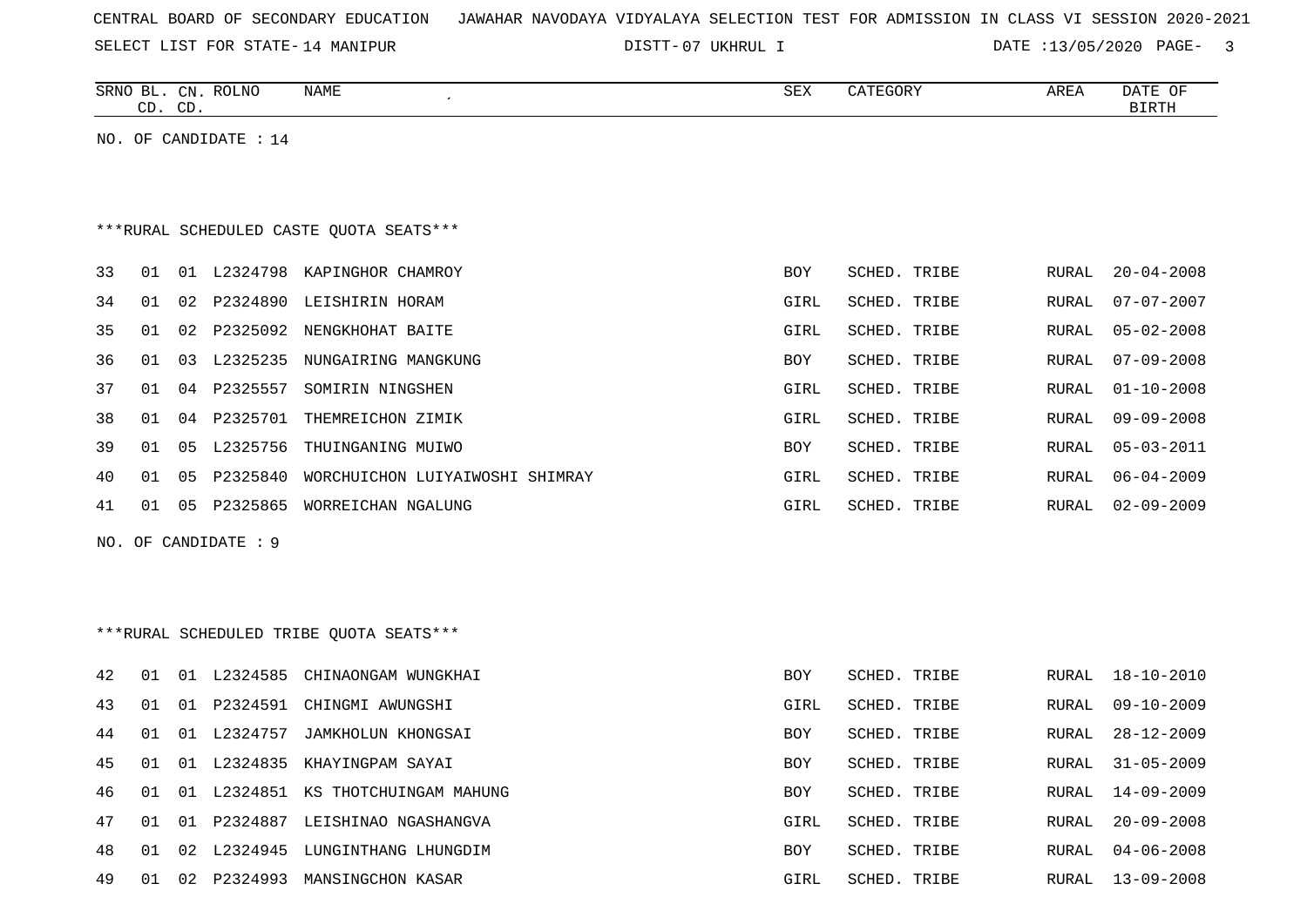SELECT LIST FOR STATE- DISTT- 14 MANIPUR

07 UKHRUL I DATE :13/05/2020 PAGE- 4

| SRNO BL. CN. ROLNO<br>CD. CD. |    |                | <b>NAME</b><br>SEX    |                                         | CATEGORY   | AREA         | DATE OF<br><b>BIRTH</b> |                  |
|-------------------------------|----|----------------|-----------------------|-----------------------------------------|------------|--------------|-------------------------|------------------|
|                               |    |                |                       | ***RURAL SCHEDULED TRIBE QUOTA SEATS*** |            |              |                         |                  |
| 50                            | 01 | 02             | L2325118              | NGAKUIMI PHEIREI                        | <b>BOY</b> | SCHED. TRIBE | RURAL                   | $13 - 08 - 2009$ |
| 51                            | 01 | 02             | P2325164              | NGARONGSEM MUIWO                        | GIRL       | SCHED. TRIBE | RURAL                   | $01 - 05 - 2009$ |
| 52                            | 01 | 0 <sub>3</sub> | P2325224              | NINGTHEM MUINAO                         | GIRL       | SCHED. TRIBE | RURAL                   | $29 - 01 - 2010$ |
| 53                            | 01 | 03             | P2325335              | RANYARPHY KMS                           | GIRL       | SCHED. TRIBE | RURAL                   | $25 - 08 - 2007$ |
| 54                            | 01 | 03             | P2325387              | RINSIK MAHUNG                           | GIRL       | SCHED. TRIBE | RURAL                   | $20 - 11 - 2009$ |
| 55                            | 01 | 04             | P2325526              | SOIKMI CHAMROY                          | GIRL       | SCHED. TRIBE | RURAL                   | $15 - 02 - 2009$ |
| 56                            | 01 | 04             | P2325551              | SOMICHON MUNGLENG                       | GIRL       | SCHED. TRIBE | <b>RURAL</b>            | $27 - 08 - 2008$ |
| 57                            | 01 | 04             | L2325663              | THANGPIMANG HAOKIP                      | <b>BOY</b> | SCHED. TRIBE | RURAL                   | $20 - 11 - 2009$ |
| 58                            | 01 | 04             | L2325690              | THEISHING KHARING                       | BOY        | SCHED. TRIBE | RURAL                   | $05 - 09 - 2010$ |
| 59                            | 01 | 04             | P2325698              | THEMLEIMI VASHI                         | GIRL       | SCHED. TRIBE | RURAL                   | $01 - 05 - 2010$ |
| 60                            | 01 | 05             | P2325811              | VILTY HORAM                             | GIRL       | SCHED. TRIBE | RURAL                   | 17-02-2010       |
| 61                            | 01 | 05             | P2325831              | WONSHONG ZINGKHAI                       | GIRL       | SCHED. TRIBE | RURAL                   | $15 - 03 - 2009$ |
| 62                            | 01 |                | 05 L2325913           | WUNGYA LUNGHAR                          | <b>BOY</b> | SCHED. TRIBE | RURAL                   | $18 - 01 - 2008$ |
|                               |    |                | NO. OF CANDIDATE : 21 |                                         |            |              |                         |                  |

TOTAL SELECTED CANDIDATE : 62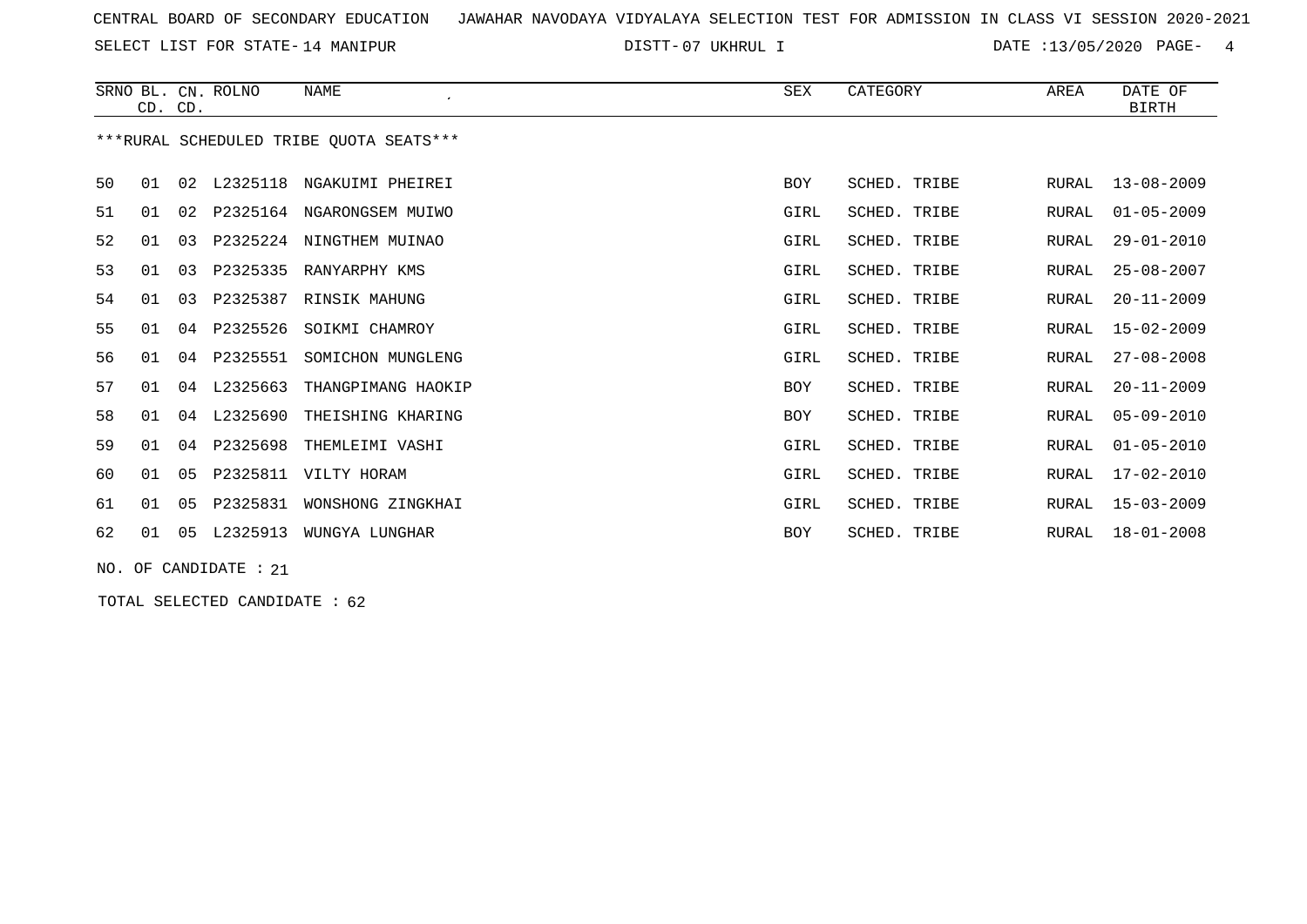SELECT LIST FOR STATE- DISTT- 14 MANIPUR

08 TAMENGLONG DATE :13/05/2020 PAGE- 1

|    |    | CD. CD. | SRNO BL. CN. ROLNO     | NAME                                   | SEX  | CATEGORY     | AREA  | DATE OF<br><b>BIRTH</b> |
|----|----|---------|------------------------|----------------------------------------|------|--------------|-------|-------------------------|
|    |    |         | ***OPEN UR SEATS***    |                                        |      |              |       |                         |
| 1  | 02 |         |                        | 01 P2327089 GAIBUANLIU GANGMEI         | GIRL | SCHED. TRIBE | RURAL | 04-09-2007              |
| 2  | 02 |         | 01 L2327101            | GAIDATLUAI RONGMEI                     | BOY  | SCHED. TRIBE | RURAL | $07 - 03 - 2008$        |
| 3  | 02 |         | 01 L2327113            | GAIHAKLUNG                             | BOY  | SCHED. TRIBE | RURAL | 07-11-2010              |
| 4  | 02 |         | 01 P2327178            | GAITHAOTHUILIU KAMEIH                  | GIRL | SCHED. TRIBE | RURAL | $11 - 10 - 2009$        |
| 5  | 02 |         | 01 L2327220            | GUANGCHINGTHAI GANGMEI                 | BOY  | SCHED. TRIBE | RURAL | $19 - 10 - 2009$        |
|    |    |         | NO. OF CANDIDATE : 5   |                                        |      |              |       |                         |
|    |    |         |                        | ***OPEN SCHEDULED CASTE QUOTA SEATS*** |      |              |       |                         |
| 6  | 02 |         |                        | 01 P2326997 BATHSHEBA RONGMEI          | GIRL | SCHED. TRIBE | RURAL | $01 - 09 - 2009$        |
| 7  | 02 |         |                        | 01 L2327127 GAIKHUILUNG GONMEI         | BOY  | SCHED. TRIBE | RURAL | $09 - 05 - 2007$        |
| 8  | 02 |         |                        | 01 L2327184 GAITHUIREI RUANGMEI        | BOY  | SCHED. TRIBE | RURAL | $19 - 06 - 2008$        |
|    |    |         | NO. OF CANDIDATE : 3   |                                        |      |              |       |                         |
|    |    |         |                        | *** OPEN BACKWARD CLASS QUOTA SEATS*** |      |              |       |                         |
| 9  | 01 |         |                        | 01 J2326982 YUMNAM SURAJ SINGH         | BOY  | O B C        |       | RURAL 12-04-2009        |
|    |    |         | NO. OF CANDIDATE $: 1$ |                                        |      |              |       |                         |
|    |    |         |                        | ***OPEN SCHEDULED TRIBE QUOTA SEATS*** |      |              |       |                         |
| 10 |    |         |                        | 01 01 P2326560 CHINGTHUANLIU GONMEI    | GIRL | SCHED. TRIBE |       | RURAL 08-01-2008        |
| 11 |    |         |                        | 02 01 L2327022 CHINGKHIUTHAI KAMEI     | BOY  | SCHED. TRIBE |       | RURAL 04-03-2009        |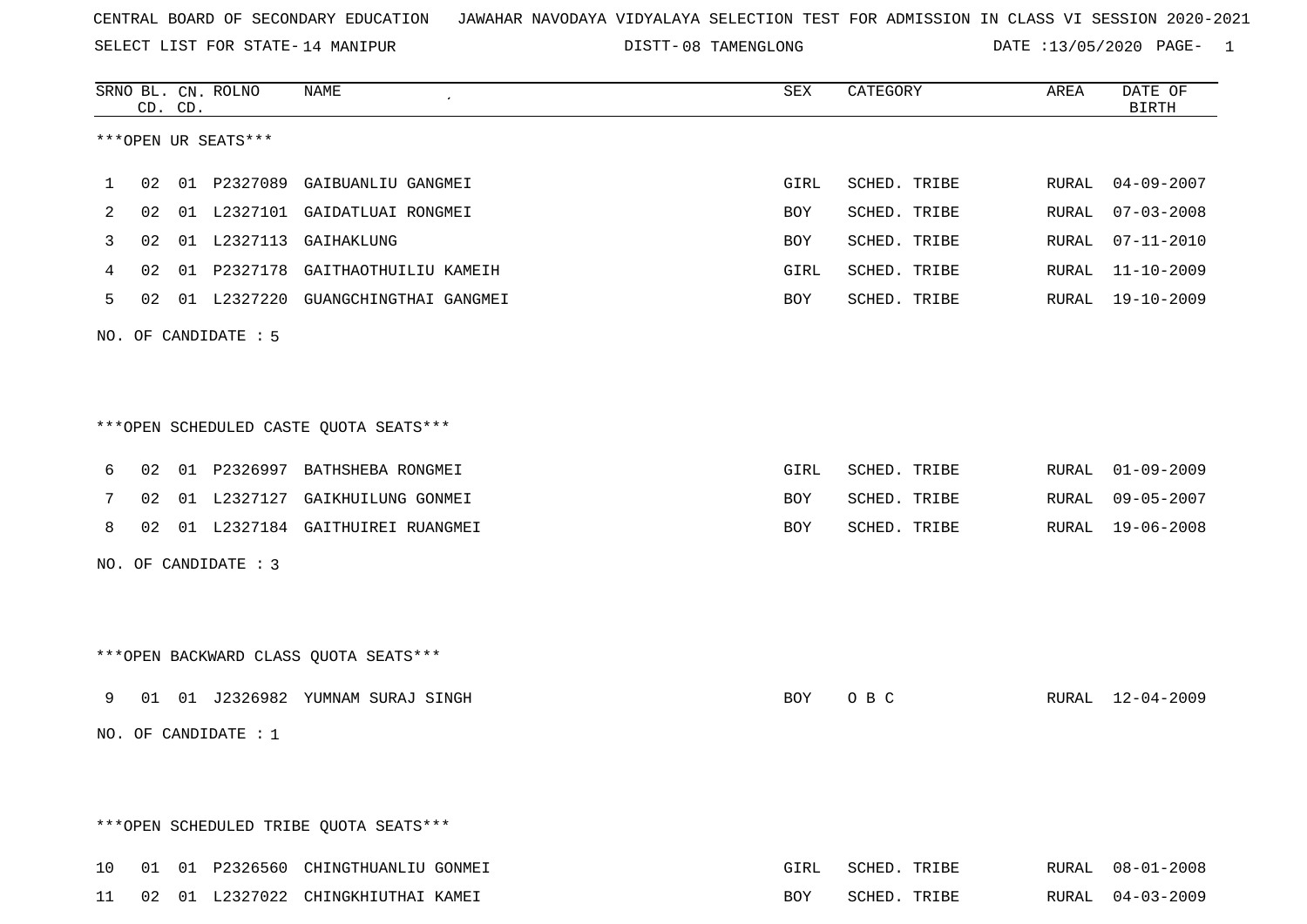SELECT LIST FOR STATE- DISTT- 14 MANIPUR

DISTT-08 TAMENGLONG **DATE** :13/05/2020 PAGE- 2

|    | CD. CD. |    | SRNO BL. CN. ROLNO     | NAME                                   | ${\tt SEX}$ | CATEGORY     | AREA         | DATE OF<br><b>BIRTH</b> |
|----|---------|----|------------------------|----------------------------------------|-------------|--------------|--------------|-------------------------|
|    |         |    |                        | ***OPEN SCHEDULED TRIBE QUOTA SEATS*** |             |              |              |                         |
| 12 | 02      |    |                        | 01 L2327139 GAINAILUNG MALINGMEI       | BOY         | SCHED. TRIBE | RURAL        | $03 - 04 - 2008$        |
| 13 | 02      |    |                        | 01 L2327163 GAISINPOU GANGMEI          | BOY         | SCHED. TRIBE | RURAL        | $20 - 10 - 2008$        |
| 14 | 02      |    |                        | 01 P2327182 GAITHUILIU KAMEI           | GIRL        | SCHED. TRIBE | <b>RURAL</b> | $16 - 07 - 2010$        |
| 15 | 02      |    |                        | 01 P2327288 KAGUNAILIU KAMEI           | GIRL        | SCHED. TRIBE | RURAL        | 19-08-2007              |
| 16 | 03      |    |                        | 01 P2327704 ALIMLIU NEWMAI             | GIRL        | SCHED. TRIBE | RURAL        | $15 - 06 - 2009$        |
|    |         |    | NO. OF CANDIDATE: 7    |                                        |             |              |              |                         |
|    |         |    |                        |                                        |             |              |              |                         |
|    |         |    |                        |                                        |             |              |              |                         |
|    |         |    | ***RURAL OPEN SEATS*** |                                        |             |              |              |                         |
| 17 | 01      |    |                        | 01 L2326445 BLESSING GONMEI            | BOY         | SCHED. TRIBE | RURAL        | $05 - 12 - 2008$        |
| 18 | 01      |    |                        | 01 L2326447 BUANCHUINA NGAOMEI         | BOY         | SCHED. TRIBE | RURAL        | $03 - 12 - 2007$        |
| 19 | 01      |    |                        | 01 P2326510 DOROTHEA S GONMEI          | GIRL        | SCHED. TRIBE | RURAL        | $05 - 08 - 2008$        |
| 20 | 01      | 01 | P2326860               | OTTILIA KAMEI                          | GIRL        | SCHED. TRIBE | <b>RURAL</b> | $15 - 07 - 2007$        |
| 21 | 01      |    | 01 L2326918            | RAJIANDAI GONMEI                       | BOY         | SCHED. TRIBE | RURAL        | $09 - 07 - 2009$        |
| 22 | 02      |    |                        | 01 L2327177 GAITHAONGAM KAMEIN         | BOY         | SCHED. TRIBE | <b>RURAL</b> | $20 - 07 - 2008$        |
| 23 | 02      |    | 01 L2327299            | KALANBI RONGMEI                        | BOY         | SCHED. TRIBE | RURAL        | $05 - 02 - 2010$        |
| 24 | 02      | 02 |                        | L2327623 SINTHUINGAM PHAOMEI           | BOY         | SCHED. TRIBE | <b>RURAL</b> | $20 - 03 - 2008$        |
| 25 | 03      |    | 01 L2327712            | DAISINPOU KAMEI                        | BOY         | SCHED. TRIBE | <b>RURAL</b> | $12 - 07 - 2010$        |
| 26 | 03      |    |                        | 01 P2327715 DINKULIU GANGMEI           | GIRL        | SCHED. TRIBE | <b>RURAL</b> | 17-02-2008              |
| 27 | 03      |    |                        | 01 P2327733 HEREUYILE PANME            | GIRL        | SCHED. TRIBE | RURAL        | $19 - 05 - 2008$        |
| 28 | 04      | 01 | P2327795               | DIBUILIU PAMAI                         | GIRL        | SCHED. TRIBE | <b>RURAL</b> | $22 - 12 - 2009$        |
| 29 | 04      |    | 01 L2327880            | THONBUIBOU ABONMAI                     | BOY         | SCHED. TRIBE | RURAL        | $05 - 07 - 2007$        |
| 30 | 04      |    |                        | 01 P2327887 WIDOUNILIU MOITA           | GIRL        | SCHED. TRIBE | <b>RURAL</b> | $05 - 09 - 2008$        |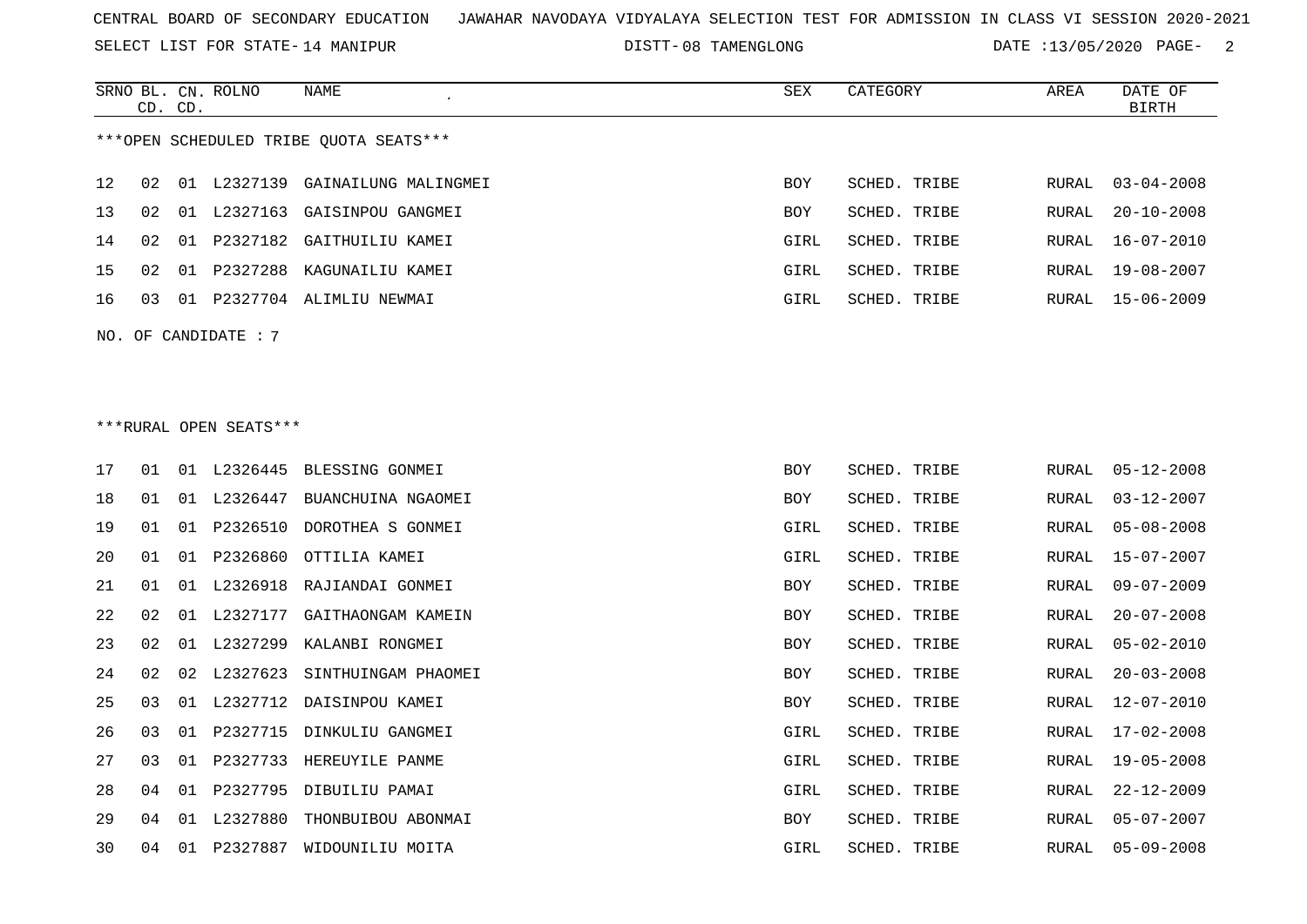| CENTRAL BOARD OF SECONDARY EDUCATION – JAWAHAR NAVODAYA VIDYALAYA SELECTION TEST FOR ADMISSION IN CLASS VI SESSION 2020-2021 |  |  |  |  |  |  |  |  |  |  |  |  |  |  |  |  |  |  |  |
|------------------------------------------------------------------------------------------------------------------------------|--|--|--|--|--|--|--|--|--|--|--|--|--|--|--|--|--|--|--|
|------------------------------------------------------------------------------------------------------------------------------|--|--|--|--|--|--|--|--|--|--|--|--|--|--|--|--|--|--|--|

SELECT LIST FOR STATE- DISTT- 14 MANIPUR

08 TAMENGLONG DATE :13/05/2020 PAGE- 3

SCHED. TRIBE RURAL 14-05-2010

SCHED. TRIBE RURAL 15-02-2008

| <b>SEX</b><br>SRNO BL. CN. ROLNO<br><b>NAME</b><br>CATEGORY |    |    |             |                                    |            |              |       | DATE OF          |  |  |  |  |  |
|-------------------------------------------------------------|----|----|-------------|------------------------------------|------------|--------------|-------|------------------|--|--|--|--|--|
| CD. CD.                                                     |    |    |             |                                    |            |              | AREA  | <b>BIRTH</b>     |  |  |  |  |  |
| NO. OF CANDIDATE : $14$                                     |    |    |             |                                    |            |              |       |                  |  |  |  |  |  |
|                                                             |    |    |             |                                    |            |              |       |                  |  |  |  |  |  |
| ***RURAL SCHEDULED CASTE OUOTA SEATS***                     |    |    |             |                                    |            |              |       |                  |  |  |  |  |  |
| 31                                                          | 01 |    |             | 01 P2326636 JIANDIANGLIU KAMEI     | GIRL       | SCHED. TRIBE |       | RURAL 19-09-2008 |  |  |  |  |  |
| 32                                                          | 01 |    |             | 01 P2326719 LANCHUNGLIU RIAMEI     | GIRL       | SCHED. TRIBE | RURAL | $14 - 08 - 2008$ |  |  |  |  |  |
| 33                                                          | 01 |    |             | 01 P2326921 RAMTHAIMEILU MALANGMEI | GIRL       | SCHED. TRIBE | RURAL | $10 - 05 - 2010$ |  |  |  |  |  |
| 34                                                          | 02 |    | 01 L2327217 | GRACESON PANMEI                    | <b>BOY</b> | SCHED. TRIBE | RURAL | 19-11-2010       |  |  |  |  |  |
| 35                                                          | 02 | 01 | P2327260    | JIANTHAOMEI PHAOMEIH               | GIRL       | SCHED. TRIBE | RURAL | $10 - 06 - 2008$ |  |  |  |  |  |
| 36                                                          | 02 | 02 |             | L2327551 POULANLULIU RONGAMAI      | <b>BOY</b> | SCHED. TRIBE | RURAL | $27 - 09 - 2008$ |  |  |  |  |  |
| 37                                                          | 02 | 02 |             | P2327557 POUNAMJAILU KAMEI         | GIRL       | SCHED. TRIBE | RURAL | $02 - 05 - 2010$ |  |  |  |  |  |
| 38                                                          | 02 | 02 | P2327612    | SARAH RONGMEI                      | GIRL       | SCHED. TRIBE | RURAL | $10 - 02 - 2009$ |  |  |  |  |  |
| 39                                                          | 03 |    |             | 01 L2327761 POUDIMLUNG GOIMEI      | BOY        | SCHED. TRIBE | RURAL | $12 - 01 - 2008$ |  |  |  |  |  |
| OF CANDIDATE : 9<br>NO.                                     |    |    |             |                                    |            |              |       |                  |  |  |  |  |  |
|                                                             |    |    |             |                                    |            |              |       |                  |  |  |  |  |  |
|                                                             |    |    |             |                                    |            |              |       |                  |  |  |  |  |  |
| ***RURAL SCHEDULED TRIBE QUOTA SEATS***                     |    |    |             |                                    |            |              |       |                  |  |  |  |  |  |
| 40                                                          | 01 |    | 01 L2326454 | CHAMCHIUGAI KAMEI                  | <b>BOY</b> | SCHED. TRIBE | RURAL | $04 - 10 - 2008$ |  |  |  |  |  |
| 41                                                          | 01 |    | 01 L2326455 | CHAMKHANLUNG GONMEI                | <b>BOY</b> | SCHED. TRIBE | RURAL | $18 - 10 - 2007$ |  |  |  |  |  |
| 42                                                          | 01 |    | 01 L2326558 | GAINAILUNG GONMEI                  | <b>BOY</b> | SCHED. TRIBE | RURAL | $10 - 11 - 2010$ |  |  |  |  |  |
| 43                                                          | 02 |    |             | 01 L2326989 AHEILUNG KAMEI         | <b>BOY</b> | SCHED. TRIBE | RURAL | $22 - 10 - 2009$ |  |  |  |  |  |
|                                                             |    |    |             |                                    |            |              |       |                  |  |  |  |  |  |

44 02 01 L2327002 BLESSING BOY SCHED. TRIBE RURAL 22-02-2008

47 02 01 L2327058 DIMDUANLUNG KAMEI BOY SCHED. TRIBE RURAL 13-12-2007

45 02 01 P2327010 CHAKTHAILIU RUANGMEI SCHED. TRIBE RURAL SCHED. TRIBE RURAL 14-05-2010

46 02 01 L2327024 CHINGKHULIN GANGMEI BOY SCHED. TRIBE ROY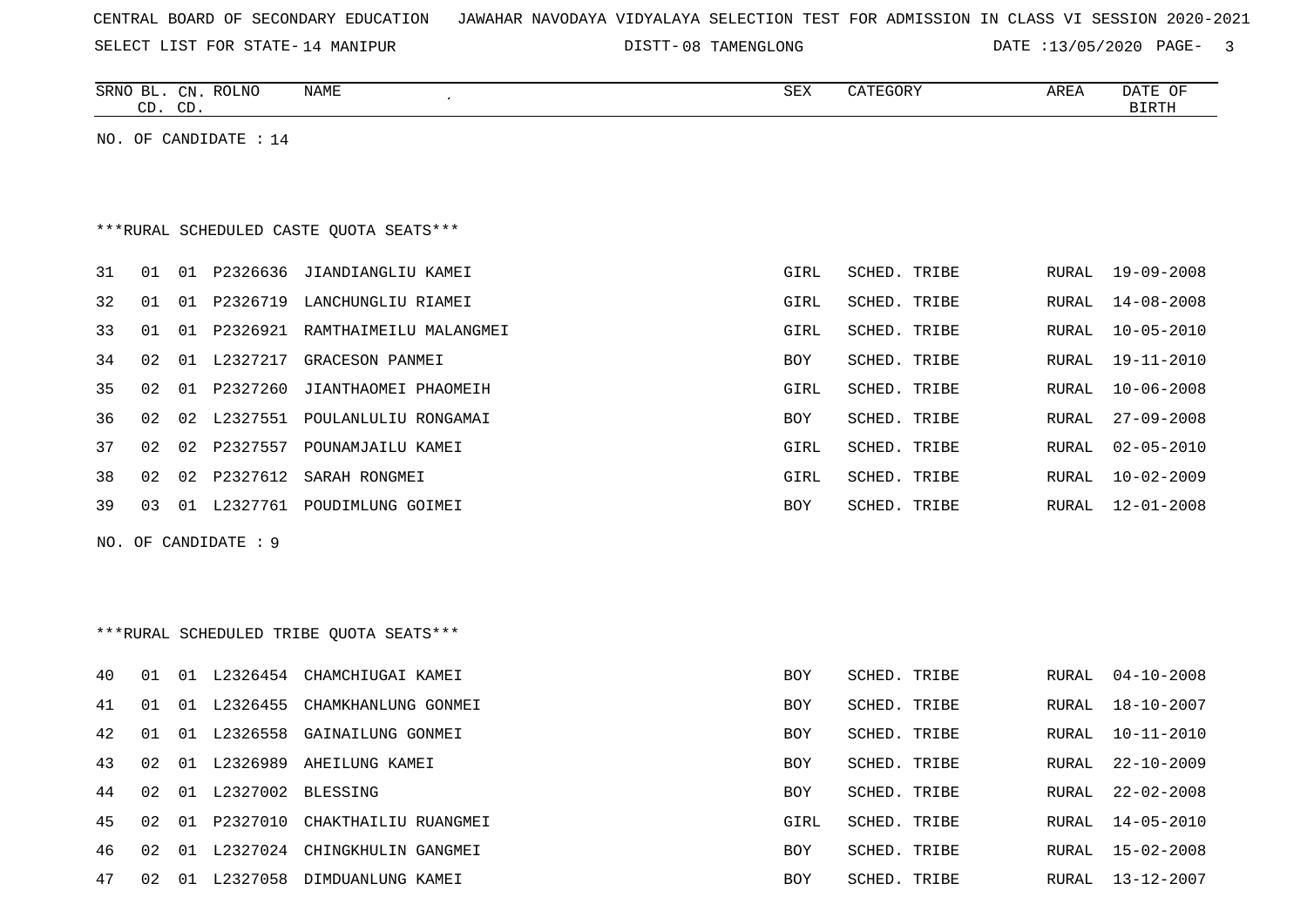SELECT LIST FOR STATE- DISTT- 14 MANIPUR

DISTT-08 TAMENGLONG  $\overline{DATE}$  :13/05/2020 PAGE- 4

|                                         |    | CD. CD. | SRNO BL. CN. ROLNO | NAME                   | SEX        | CATEGORY            | AREA  | DATE OF<br><b>BIRTH</b> |  |  |  |  |
|-----------------------------------------|----|---------|--------------------|------------------------|------------|---------------------|-------|-------------------------|--|--|--|--|
| ***RURAL SCHEDULED TRIBE OUOTA SEATS*** |    |         |                    |                        |            |                     |       |                         |  |  |  |  |
| 48                                      | 02 | 01      | P2327097           | GAICHUI KAMEI          | GIRL       | SCHED. TRIBE        | RURAL | $16 - 09 - 2008$        |  |  |  |  |
| 49                                      | 02 | 01      | L2327110           | GAIGUANGTHUI GONMEI    | <b>BOY</b> | SCHED. TRIBE        | RURAL | $03 - 01 - 2011$        |  |  |  |  |
| 50                                      | 02 | 01      | P2327159           | GAISIAMLIU GONMEI      | GIRL       | SCHED. TRIBE        | RURAL | $15 - 09 - 2009$        |  |  |  |  |
| 51                                      | 02 | 01      | L2327160           | GAISIDIM T.PANMEI      | BOY        | SCHED. TRIBE        | RURAL | 17-07-2010              |  |  |  |  |
| 52                                      | 02 | 01      | L2327211           | GAYSINGLUNG GANGMEI    | BOY        | SCHED. TRIBE        | RURAL | 11-07-2009              |  |  |  |  |
| 53                                      | 02 | 01      | L2327225           | <b>GUNLAN GANGMEI</b>  | <b>BOY</b> | <b>SCHED. TRIBE</b> | RURAL | $12 - 03 - 2008$        |  |  |  |  |
| 54                                      | 02 | 01      | P2327290           | KAHAOGONGLU GANGMEI    | GIRL       | SCHED. TRIBE        | RURAL | $02 - 03 - 2010$        |  |  |  |  |
| 55                                      | 02 | 01      | L2327322           | KARIUGAIPOU KAMEI      | BOY        | SCHED. TRIBE        | RURAL | $07 - 06 - 2010$        |  |  |  |  |
| 56                                      | 02 | 02      | P2327433           | MACHAKHAILIU GANGMEI   | GIRL       | SCHED. TRIBE        | RURAL | $18 - 04 - 2008$        |  |  |  |  |
| 57                                      | 02 | 02      | L2327552           | POULANLUNG             | <b>BOY</b> | <b>SCHED. TRIBE</b> | RURAL | $16 - 06 - 2010$        |  |  |  |  |
| 58                                      | 02 | 02      | P2327573           | RACHUNGUANGLIU GANGMEI | GIRL       | SCHED. TRIBE        | RURAL | $20 - 03 - 2010$        |  |  |  |  |
| 59                                      | 02 | 02      | P2327640           | TAMJUANLIU KAMEI       | GIRL       | SCHED. TRIBE        | RURAL | $12 - 03 - 2009$        |  |  |  |  |
| 60                                      | 02 | 02      | P2327695           | WIMANINGLIU ABONMEI    | GIRL       | SCHED. TRIBE        | RURAL | $17 - 05 - 2008$        |  |  |  |  |
| NO. OF CANDIDATE : 21                   |    |         |                    |                        |            |                     |       |                         |  |  |  |  |

TOTAL SELECTED CANDIDATE : 60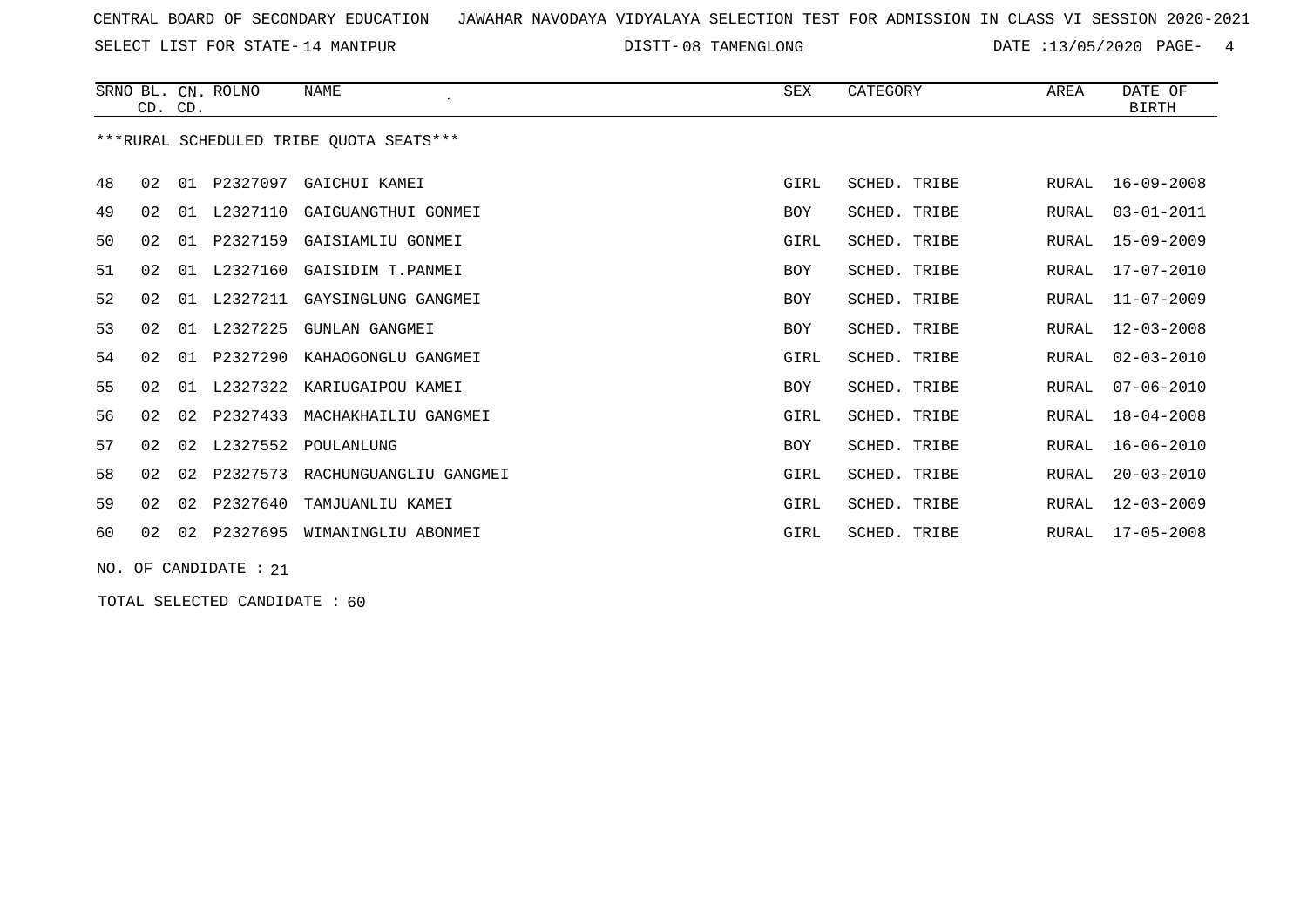SELECT LIST FOR STATE- DISTT- 14 MANIPUR

09 EAST IMPHAL DATE :13/05/2020 PAGE- 1

|    |    | CD. CD. | SRNO BL. CN. ROLNO    | <b>NAME</b>                            | ${\tt SEX}$ | CATEGORY       | AREA          | DATE OF<br><b>BIRTH</b> |
|----|----|---------|-----------------------|----------------------------------------|-------------|----------------|---------------|-------------------------|
|    |    |         | ***OPEN UR SEATS***   |                                        |             |                |               |                         |
| 1  | 01 |         |                       | 01 N2328246 MOIRANGTHEM RINA DEVI      | GIRL        | O B C          | RURAL         | $28 - 09 - 2008$        |
| 2  | 01 | 01      | J2328513              | TEJKUMAR AKOIJAM                       | BOY         | O B C          | RURAL         | $02 - 03 - 2009$        |
| 3  | 01 | 01      | J2328523              | THANGSABAM PRITAM MANGANG              | <b>BOY</b>  | O B C          | RURAL         | $01 - 02 - 2008$        |
| 4  | 01 | 01      | J2328543              | THONGAM WANGAMBA KHANGANBA             | BOY         | O B C          | RURAL         | $01 - 11 - 2009$        |
| 5  | 03 |         |                       | 01 I2329075 ABHIJEET WAIKHOM           | <b>BOY</b>  | <b>GENERAL</b> | RURAL         | $15 - 02 - 2010$        |
| 6  | 03 | 01      | I2329288              | DHANARAJ ASEM                          | <b>BOY</b>  | <b>GENERAL</b> | RURAL         | $17 - 01 - 2010$        |
| 7  | 03 |         |                       | 01 I2329306 EMERSION WAIKHOM           | <b>BOY</b>  | GENERAL        | RURAL         | $16 - 02 - 2010$        |
| 8  | 03 | 01      | D2329504              | KHANGKHUI MAKANG                       | <b>BOY</b>  | SCHED. TRIBE   | URBAN         | $14 - 01 - 2010$        |
| 9  | 03 | 01      | J2329816              | MEITEI MAIBAM YOIHENBA                 | <b>BOY</b>  | O B C          | RURAL         | $15 - 01 - 2010$        |
| 10 | 03 |         | 01 12330341           | SANJEMCHA TAMNGANBA                    | BOY         | GENERAL        | RURAL         | $03 - 03 - 2010$        |
| 11 | 03 |         |                       | 01 A2330490 TANISHQ KHANGENBAM         | BOY         | GENERAL        | URBAN         | $07 - 07 - 2009$        |
|    |    |         | NO. OF CANDIDATE : 11 |                                        |             |                |               |                         |
|    |    |         |                       |                                        |             |                |               |                         |
|    |    |         |                       | ***OPEN SCHEDULED CASTE QUOTA SEATS*** |             |                |               |                         |
| 12 | 03 |         |                       | 01 K2329424 ISHWORCHAND TONGBRAM       | BOY         | SCHED. CASTE   | RURAL         | $04 - 02 - 2010$        |
| 13 | 03 |         |                       | 01 K2329596 KSHETRIMAYUM ESHAN SINGH   | <b>BOY</b>  | SCHED. CASTE   | RURAL         | $28 - 02 - 2010$        |
| 14 | 03 |         |                       | 01 K2329793 MAYANGLAMBAM REHAN SINGH   | <b>BOY</b>  | SCHED. CASTE   | ${\tt RURAL}$ | $01 - 10 - 2009$        |
|    |    |         | NO. OF CANDIDATE : 3  |                                        |             |                |               |                         |

\*\*\*OPEN BACKWARD CLASS QUOTA SEATS\*\*\*

|  |  | 15 01 01 N2328084 KHOISNAM PEACETINA DEVI | GIRL | O R C | <b>RURAL</b> | 09-05-2008       |
|--|--|-------------------------------------------|------|-------|--------------|------------------|
|  |  | 16 01 01 N2328473 SINAM LANTHOI CHANU     | GIRL | OR C  |              | RURAL 06-10-2007 |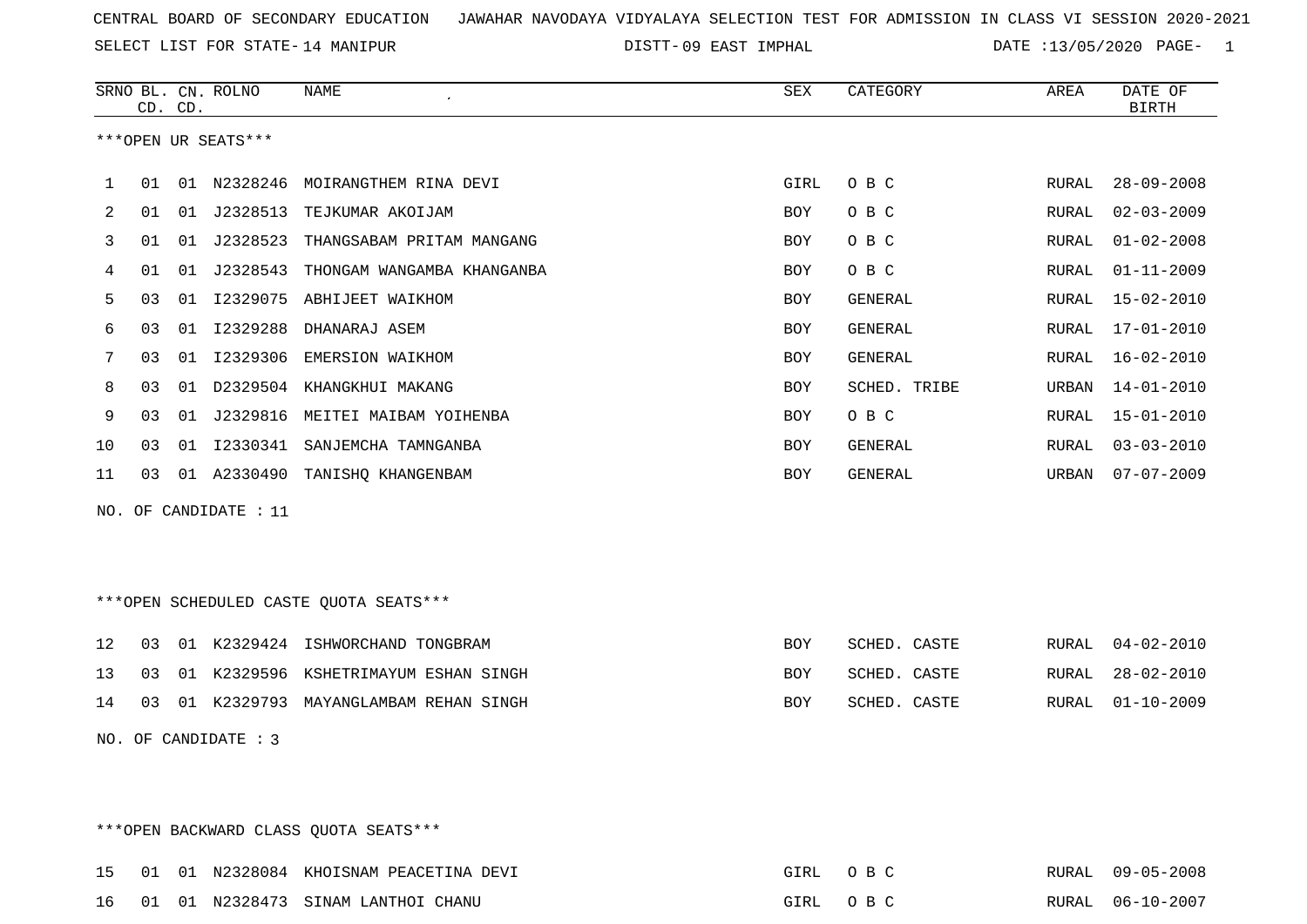SELECT LIST FOR STATE- DISTT- 14 MANIPUR

09 EAST IMPHAL DATE :13/05/2020 PAGE- 2

|    |    | CD. CD. | SRNO BL. CN. ROLNO     | <b>NAME</b>                             | SEX  | CATEGORY     | AREA         | DATE OF<br><b>BIRTH</b> |
|----|----|---------|------------------------|-----------------------------------------|------|--------------|--------------|-------------------------|
|    |    |         |                        | *** OPEN BACKWARD CLASS QUOTA SEATS***  |      |              |              |                         |
| 17 | 01 |         | 01 N2328508            | TANISHA NONGSAIBAM                      | GIRL | O B C        | RURAL        | 13-03-2009              |
| 18 | 03 |         | 01 N2330498            | THADOINGANBI LOUREMBAM                  | GIRL | O B C        | RURAL        | $07 - 06 - 2008$        |
| 19 | 03 |         |                        | 01 N2330501 THANGJAM ASHMITA DEVI       | GIRL | O B C        | RURAL        | $27 - 10 - 2008$        |
|    |    |         | NO. OF CANDIDATE : 5   |                                         |      |              |              |                         |
|    |    |         |                        | *** OPEN SCHEDULED TRIBE QUOTA SEATS*** |      |              |              |                         |
| 20 | 03 |         |                        | 01 P2330189 PRECILLA DIMNGEL            | GIRL | SCHED. TRIBE |              | RURAL 16-02-2009        |
|    |    |         | NO. OF CANDIDATE : 1   |                                         |      |              |              |                         |
|    |    |         |                        |                                         |      |              |              |                         |
|    |    |         |                        |                                         |      |              |              |                         |
|    |    |         | ***RURAL OPEN SEATS*** |                                         |      |              |              |                         |
| 21 | 01 |         |                        | 01 M2327912 ALECTRA PEBAM               | GIRL | GENERAL      | RURAL        | $16 - 04 - 2010$        |
| 22 | 01 |         |                        | 01 J2327916 ALVIS KSHETRIMAYUM          | BOY  | O B C        | RURAL        | $01 - 09 - 2009$        |
| 23 | 01 | 01      | N2327957               | CHANDRIKA SANASAM                       | GIRL | O B C        | <b>RURAL</b> | $20 - 05 - 2008$        |
| 24 | 01 | 01      | J2327983               | DANISH                                  | BOY  | O B C        | RURAL        | $11 - 02 - 2008$        |
| 25 | 01 | 01      | J2328040               | HIJAM SURYAVANSH SINGH                  | BOY  | O B C        | <b>RURAL</b> | $30 - 10 - 2008$        |
| 26 | 01 | 01      | J2328085               | KHULAKPAM MOMINUDDIN SHAH               | BOY  | O B C        | RURAL        | $22 - 02 - 2010$        |
| 27 | 01 | 01      |                        | J2328095 KHUMANTHEM UMAKANTA SINGH      | BOY  | O B C        | RURAL        | $07 - 01 - 2010$        |
| 28 | 01 | 01      |                        | J2328160 LENIN KEISAM                   | BOY  | O B C        | <b>RURAL</b> | $29 - 10 - 2009$        |
| 29 | 01 | 01      |                        | J2328169 LONGJAM SINGHAJIT SINGH        | BOY  | O B C        | RURAL        | $12 - 04 - 2009$        |
| 30 | 01 | 01      |                        | J2328172 LOUREMBAM MANINGANBA SINGH     | BOY  | O B C        | RURAL        | $29 - 05 - 2008$        |
| 31 | 01 | 01      | J2328207               | MD RAWISH                               | BOY  | O B C        | <b>RURAL</b> | $18 - 11 - 2008$        |
| 32 | 01 | 01      |                        | N2328378 PUYUM KARUNA                   | GIRL | O B C        | <b>RURAL</b> | $04 - 11 - 2009$        |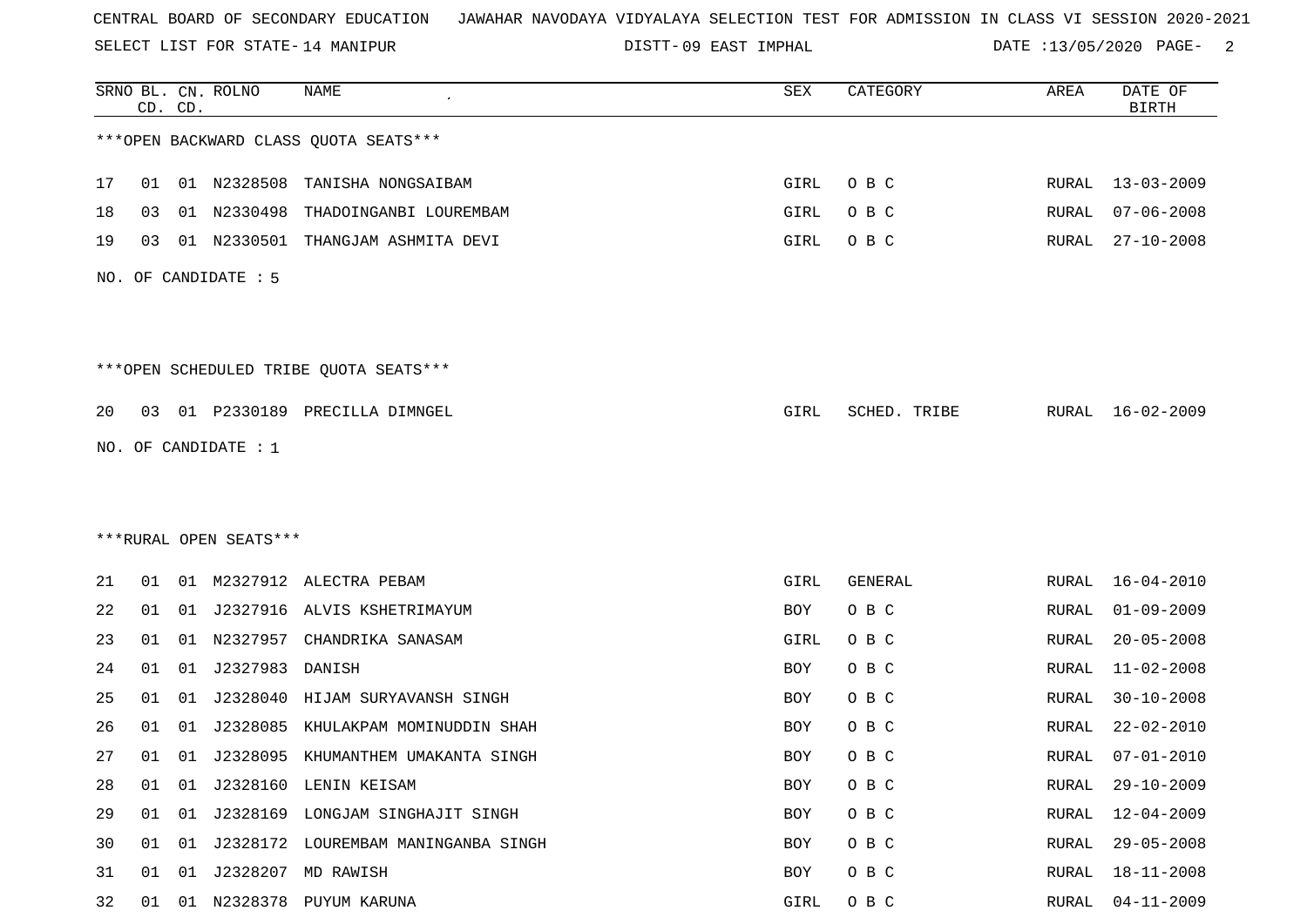SELECT LIST FOR STATE- DISTT- 14 MANIPUR

09 EAST IMPHAL DATE :13/05/2020 PAGE- 3

|    | CD. CD. |    | SRNO BL. CN. ROLNO     | <b>NAME</b>                        | <b>SEX</b> | CATEGORY       | AREA         | DATE OF<br><b>BIRTH</b> |
|----|---------|----|------------------------|------------------------------------|------------|----------------|--------------|-------------------------|
|    |         |    | ***RURAL OPEN SEATS*** |                                    |            |                |              |                         |
| 33 | 01      | 01 | J2328445               | SANASAM EDISON                     | <b>BOY</b> | O B C          | RURAL        | $19 - 11 - 2007$        |
| 34 | 01      | 01 | J2328483               | S.M MEESAR AHAMED                  | BOY        | O B C          | RURAL        | $20 - 12 - 2009$        |
| 35 | 01      | 01 | N2328484               | SM RESHMEE                         | GIRL       | O B C          | <b>RURAL</b> | $16 - 03 - 2009$        |
| 36 | 01      | 01 | N2328502               | TAKHELLAMBAM KRISHNAKUMARI<br>DEVI | GIRL       | O B C          | RURAL        | $03 - 01 - 2008$        |
| 37 | 01      | 01 | J2328507               | TAMPAKMAYUM REHAN SHAH             | <b>BOY</b> | O B C          | <b>RURAL</b> | $14 - 12 - 2008$        |
| 38 | 02      | 01 | J2328718               | KHANGJRAKPAM MOMOCHA SINGH         | BOY        | O B C          | RURAL        | $07 - 12 - 2009$        |
| 39 | 02      | 01 | J2328727               | KHUNDRAKPAM SHITALJIT SINGH        | <b>BOY</b> | O B C          | <b>RURAL</b> | $25 - 01 - 2010$        |
| 40 | 02      | 01 | J2328746               | LAITHANGBAM WANGTHOIBA SINGH       | BOY        | O B C          | RURAL        | $21 - 05 - 2009$        |
| 41 | 02      | 01 | N2328760               | LEISHANGTHEM PINKY                 | GIRL       | O B C          | RURAL        | $09 - 10 - 2010$        |
| 42 | 03      | 01 | I2329086               | AHONGSHANGBAM REEBOKSON            | BOY        | <b>GENERAL</b> | <b>RURAL</b> | $31 - 08 - 2009$        |
| 43 | 03      | 01 | I2329255               | CHINGANGBAM ERIC                   | <b>BOY</b> | <b>GENERAL</b> | RURAL        | $05 - 03 - 2009$        |
| 44 | 03      | 01 | I2329274               | CHONGTHAM ARJUN SINGH              | <b>BOY</b> | GENERAL        | RURAL        | $18 - 11 - 2009$        |
| 45 | 03      | 01 | I2329392               | HIJAM THOMASCHANDRA SINGH          | <b>BOY</b> | <b>GENERAL</b> | <b>RURAL</b> | $01 - 10 - 2009$        |
| 46 | 03      | 01 | J2329519               | KHULAKPAM MUSHAHID                 | BOY        | O B C          | <b>RURAL</b> | $27 - 03 - 2010$        |
| 47 | 03      | 01 | J2329823               | MEITEI YENDREMBAM DIJOY            | BOY        | O B C          | RURAL        | $14 - 11 - 2010$        |
| 48 | 03      | 01 | I2329959               | NGANGBAM KELOSH HUMLEN KHUMANCHA   | BOY        | GENERAL        | RURAL        | $21 - 01 - 2009$        |
| 49 | 03      | 01 | J2330486               | TAKHELLAMBAM THOIHENBA MEETEI      | BOY        | O B C          | <b>RURAL</b> | $07 - 01 - 2009$        |
| 50 | 03      | 01 | J2330489               | TALEM NONGTHANGNGAMBA              | <b>BOY</b> | O B C          | <b>RURAL</b> | $10 - 03 - 2009$        |

NO. OF CANDIDATE : 30

\*\*\*RURAL SCHEDULED CASTE QUOTA SEATS\*\*\*

| 51 |  | 01 01 02327958 CHINGAKHAM ASHALATA DEVI     | GIRL | SCHED. CASTE | RURAL 11-10-2008 |
|----|--|---------------------------------------------|------|--------------|------------------|
|    |  | 52 01 01 02327973 CHINGAKHAM VICTORIA CHANU | GIRL | SCHED. CASTE | RURAL 02-02-2009 |
|    |  | 53 01 01 02328407 SALAM JULIA CHANU         | GIRL | SCHED. CASTE | RURAL 20-09-2009 |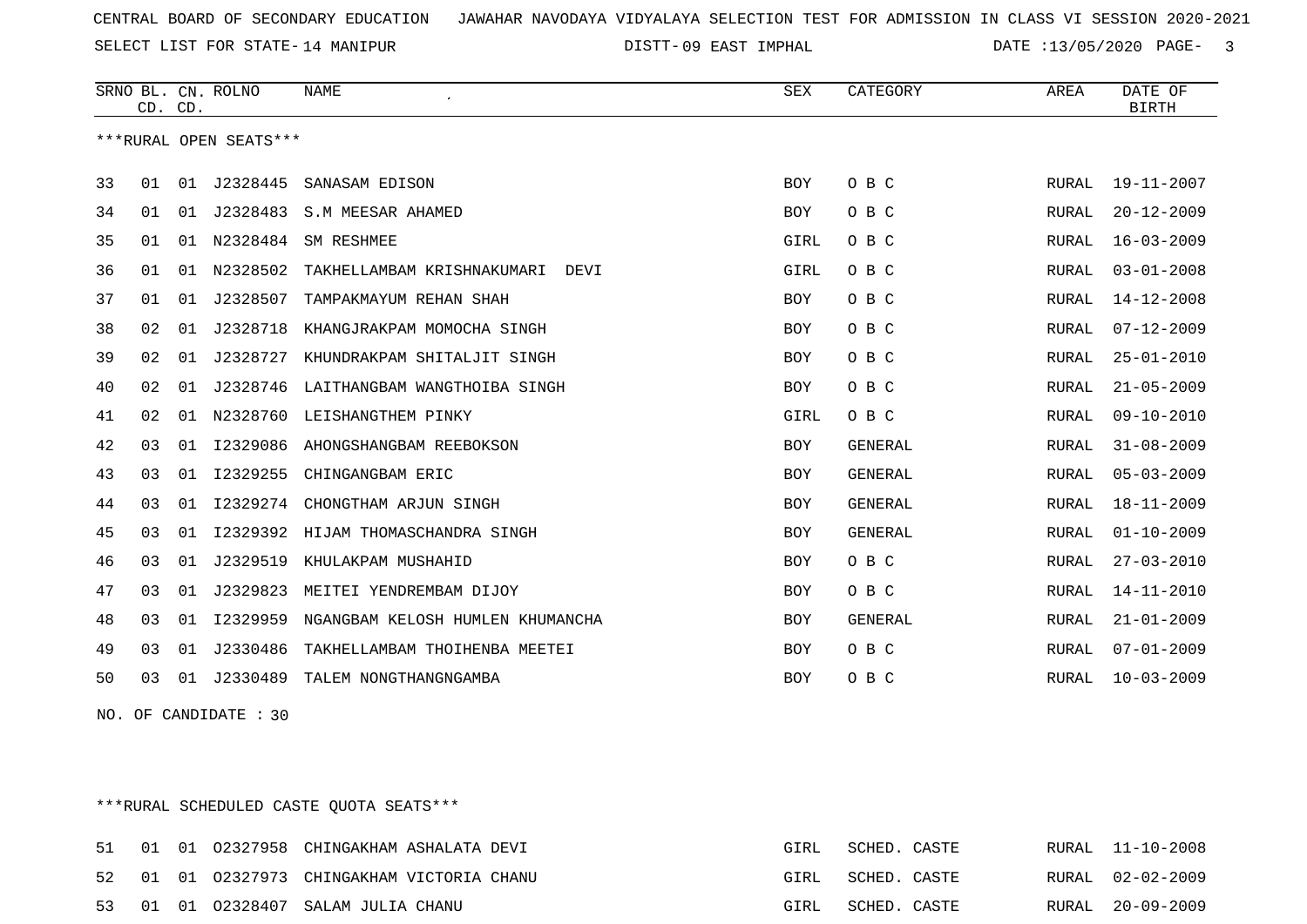SELECT LIST FOR STATE- DISTT- 14 MANIPUR

DISTT-09 EAST IMPHAL DATE :13/05/2020 PAGE- 4

|                                         | SRNO BL. CN. ROLNO<br>CD. CD. |       |                      | NAME<br>$\cdot$                     | SEX        | CATEGORY     | AREA  | DATE OF<br>BIRTH |
|-----------------------------------------|-------------------------------|-------|----------------------|-------------------------------------|------------|--------------|-------|------------------|
| ***RURAL SCHEDULED CASTE OUOTA SEATS*** |                               |       |                      |                                     |            |              |       |                  |
| 54                                      | 01                            |       | 01 K2328570          | YUMKHAIBAM ALBERT SINGH             | <b>BOY</b> | SCHED. CASTE | RURAL | $10 - 03 - 2010$ |
| 55                                      | 0.3                           | O 1   | K2329140             | ARYAN MAIREMBAM                     | <b>BOY</b> | SCHED. CASTE | RURAL | $20 - 01 - 2009$ |
| 56                                      | 03                            | 01    |                      | K2329253 CHINGAKHAM MANIMATUM SINGH | <b>BOY</b> | SCHED. CASTE | RURAL | $31 - 10 - 2009$ |
| 57                                      | 0.3                           | 01    | K2329624             | LAIMAYUM DENISON SINGH              | <b>BOY</b> | SCHED. CASTE | RURAL | $15 - 11 - 2009$ |
| 58                                      | 0.3                           | . N 1 | K2330022             | NINGTHOUJAM BIDESHKUMAR SINGH       | <b>BOY</b> | SCHED. CASTE | RURAL | $23 - 03 - 2010$ |
| 59                                      | 03                            | 01    | K2330520             | THAWAI NINGTHOUJAM                  | <b>BOY</b> | SCHED. CASTE | RURAL | $02 - 10 - 2009$ |
|                                         |                               |       | NO. OF CANDIDATE : 9 |                                     |            |              |       |                  |

## \*\*\*RURAL BACKWARD CLASS QUOTA SEATS\*\*\*

| 60 | 01             | 01 |             | N2328231 M.K SHAHNAZ                | GIRL       | O B C | RURAL | $02 - 02 - 2010$ |
|----|----------------|----|-------------|-------------------------------------|------------|-------|-------|------------------|
| 61 | 01             |    | 01 N2328499 | SWEETYRANI THANGJAM                 | GIRL       | O B C | RURAL | $04 - 08 - 2008$ |
| 62 | 01             |    |             | 01 N2328500 SYED RUBANASH           | GIRL       | O B C | RURAL | 11-07-2009       |
| 63 | 03             | 01 | J2329238    | CHANDAM SANAJAOBA MEETEI            | <b>BOY</b> | O B C | RURAL | $26 - 07 - 2009$ |
| 64 | 03             | 01 | N2329239    | CHANU HUIDROM LINGJELLEIBI          | GIRL       | O B C | RURAL | $07 - 12 - 2010$ |
| 65 | 0 <sub>3</sub> | 01 | N2329245    | CHANU MOIRANGTHEM JOSHINA           | GIRL       | O B C | RURAL | $03 - 10 - 2010$ |
| 66 | 03             |    | 01 N2329249 | CHANU THINGUJAM HENTHA              | GIRL       | O B C | RURAL | $02 - 03 - 2011$ |
| 67 | 03             |    | 01 N2329250 | CHANU THOKCHOM NONGDAMBI            | GIRL       | O B C | RURAL | 09-12-2010       |
| 68 | 03             |    | 01 N2329301 | ELANGBAM MENEKA CHANU               | GIRL       | O B C | RURAL | $08 - 02 - 2009$ |
| 69 | 03             |    |             | 01 N2329428 JAYALAXMI LEIHAORAMBAM  | GIRL       | O B C | RURAL | 17-11-2010       |
| 70 | 03             | 01 | J2329440    | JUNAID CHESAM                       | <b>BOY</b> | O B C | RURAL | $01 - 12 - 2008$ |
| 71 | 03             | 01 |             | J2329813 MEITEI IRUNGBAM ROBERT     | BOY        | O B C | RURAL | $24 - 03 - 2010$ |
| 72 | 03             | 01 |             | J2329819 MEITEI SENJAM SINTHANGAMBA | BOY        | O B C | RURAL | $21 - 08 - 2010$ |
| 73 | 03             | 01 |             | J2329822 MEITEI WANGKHEM PIBAREMBA  | <b>BOY</b> | O B C | RURAL | $03 - 10 - 2010$ |
| 74 | 03             | 01 | J2330500    | THANGJAM ASHISH                     | BOY        | O B C | RURAL | $23 - 12 - 2009$ |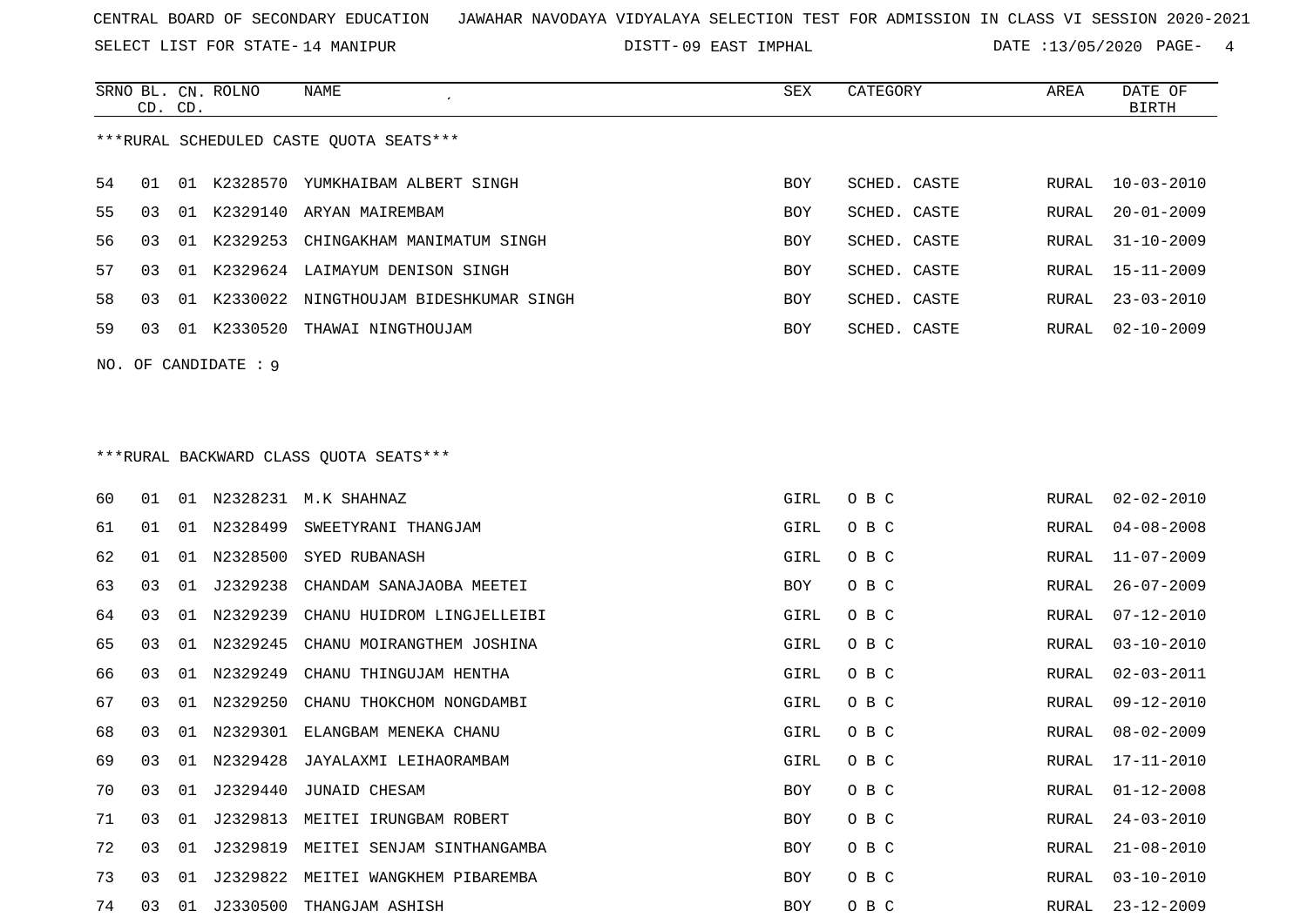SELECT LIST FOR STATE- DISTT- 14 MANIPUR

DISTT-09 EAST IMPHAL **DATE** :13/05/2020 PAGE- 5

|     | CD. CD. |    | SRNO BL. CN. ROLNO   | NAME<br>$\epsilon$                      | SEX        | CATEGORY     | AREA  | DATE OF<br><b>BIRTH</b> |
|-----|---------|----|----------------------|-----------------------------------------|------------|--------------|-------|-------------------------|
|     |         |    |                      | *** RURAL BACKWARD CLASS QUOTA SEATS*** |            |              |       |                         |
| 75  | 03      |    |                      | 01 N2330618 UJJAINI LAISHRAM            | GIRL       | O B C        | RURAL | $03 - 03 - 2010$        |
| NO. |         |    | OF CANDIDATE : 16    |                                         |            |              |       |                         |
|     |         |    |                      |                                         |            |              |       |                         |
|     |         |    |                      | ***RURAL SCHEDULED TRIBE QUOTA SEATS*** |            |              |       |                         |
| 76  | 02      | 01 |                      | P2328785 MARTHA HMAR                    | GIRL       | SCHED. TRIBE | RURAL | $05 - 12 - 2007$        |
| 77  | 03      | 01 | L2329445             | KAJIIKHO KAJIINA                        | BOY        | SCHED. TRIBE | RURAL | $05 - 10 - 2009$        |
| 78  | 03      | 01 | L2329949             | NELONI KAJIINA                          | <b>BOY</b> | SCHED. TRIBE | RURAL | $28 - 08 - 2008$        |
| 79  | 03      | 01 | L2330370             | SEIGINTHANG LHOUVUM                     | <b>BOY</b> | SCHED. TRIBE | RURAL | $03 - 03 - 2010$        |
| 80  | 03      | 01 | L2330430             | SL LALMONHAO                            | <b>BOY</b> | SCHED. TRIBE | RURAL | $10 - 11 - 2009$        |
|     |         |    | NO. OF CANDIDATE : 5 |                                         |            |              |       |                         |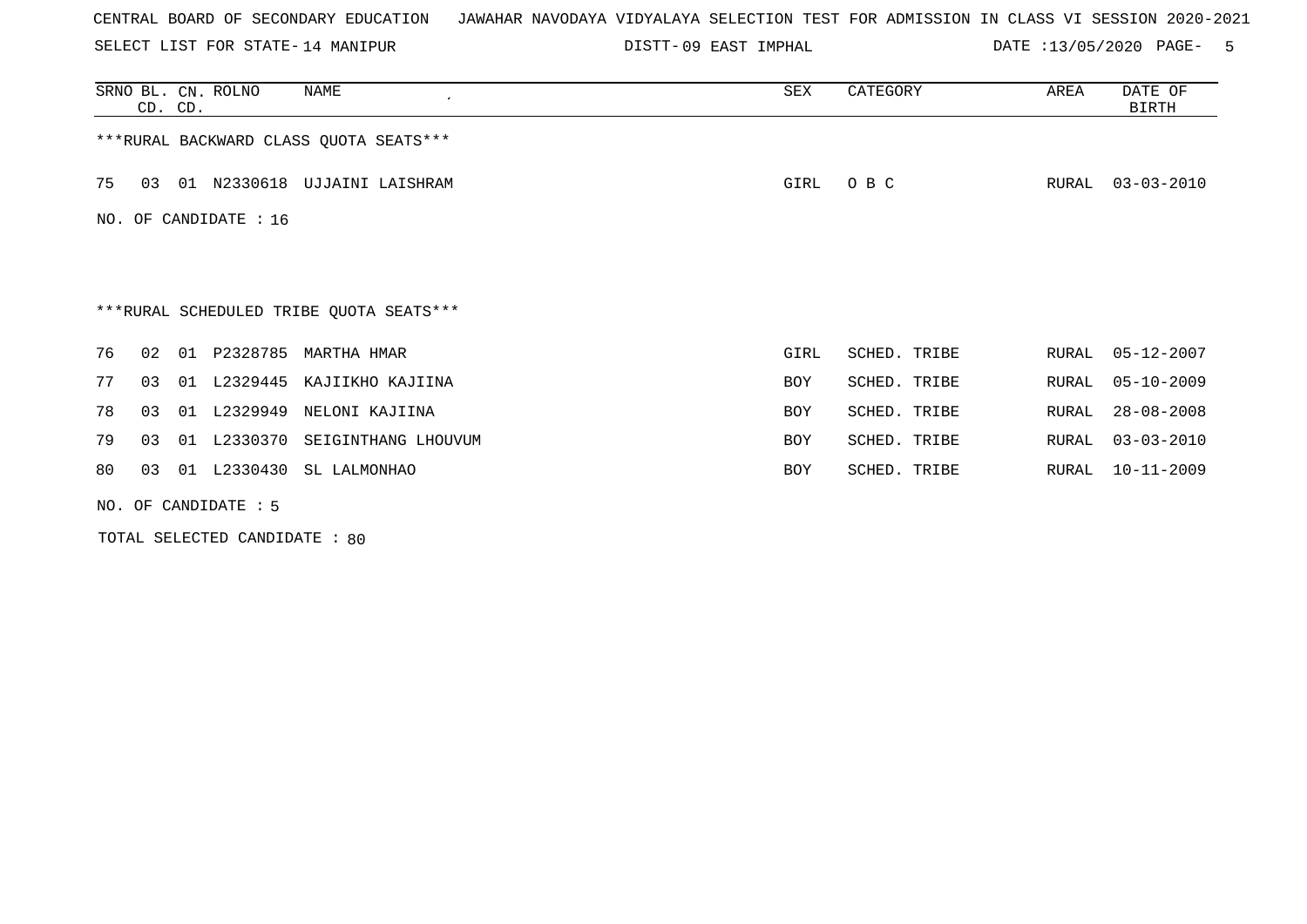SELECT LIST FOR STATE- DISTT- 14 MANIPUR

10 SENAPATI II DATE :13/05/2020 PAGE- 1

|              |     | CD. CD. | SRNO BL. CN. ROLNO   | NAME                                    | <b>SEX</b> | CATEGORY     | AREA  | DATE OF<br><b>BIRTH</b> |
|--------------|-----|---------|----------------------|-----------------------------------------|------------|--------------|-------|-------------------------|
|              |     |         | ***OPEN UR SEATS***  |                                         |            |              |       |                         |
| $\mathbf{1}$ | 03  |         |                      | 01 J2332216 KONJENGBAM JOHNSON          | BOY        | O B C        |       | RURAL 02-12-2010        |
| 2            |     |         |                      | 03 01 P2332391 NENGMINCHONG MISAO       | GIRL       | SCHED. TRIBE |       | RURAL 09-02-2009        |
|              |     |         | NO. OF CANDIDATE : 2 |                                         |            |              |       |                         |
|              |     |         |                      |                                         |            |              |       |                         |
|              |     |         |                      | *** OPEN SCHEDULED CASTE QUOTA SEATS*** |            |              |       |                         |
| 3            | 02  |         |                      | 02 K2331941 SAIREM NONGAMBA MEITEI      | BOY        | SCHED. CASTE |       | RURAL 23-11-2008        |
| 4            |     |         |                      | 02 02 02332040 THENGUJAM SONIYA DEVI    | GIRL       | SCHED. CASTE |       | RURAL 03-04-2008        |
|              |     |         | NO. OF CANDIDATE : 2 |                                         |            |              |       |                         |
|              |     |         |                      |                                         |            |              |       |                         |
|              |     |         |                      | *** OPEN BACKWARD CLASS QUOTA SEATS***  |            |              |       |                         |
| 5            | 03  |         |                      | 01 J2332493 SORAISAM LAMJINGBA          | BOY        | O B C        |       | RURAL 17-03-2010        |
| 6            | 03  |         |                      | 01 J2332494 SOROKHAIBAM BARUN           | BOY        | O B C        | RURAL | $21 - 07 - 2010$        |
| 7            | 0.3 |         |                      | 01 J2332558 WAHENGBAM LANCHENBA         | BOY        | O B C        |       | RURAL 09-05-2010        |
|              |     |         | NO. OF CANDIDATE : 3 |                                         |            |              |       |                         |
|              |     |         |                      |                                         |            |              |       |                         |
|              |     |         |                      |                                         |            |              |       |                         |
|              |     |         |                      | ***OPEN SCHEDULED TRIBE QUOTA SEATS***  |            |              |       |                         |
| 8            |     |         |                      | 01 02 P2331393 TINGNEIHOI TUBOI         | GIRL       | SCHED. TRIBE |       | RURAL 18-01-2010        |
| 9            | 02  |         |                      | 01 L2331578 HENSANGGOU KIPGEN           | BOY        | SCHED. TRIBE | RURAL | $31 - 05 - 2007$        |
| 10           | 03  |         |                      | 01 P2332389 NENGHOITHEM CHONGLOI        | GIRL       | SCHED. TRIBE | RURAL | $03 - 11 - 2007$        |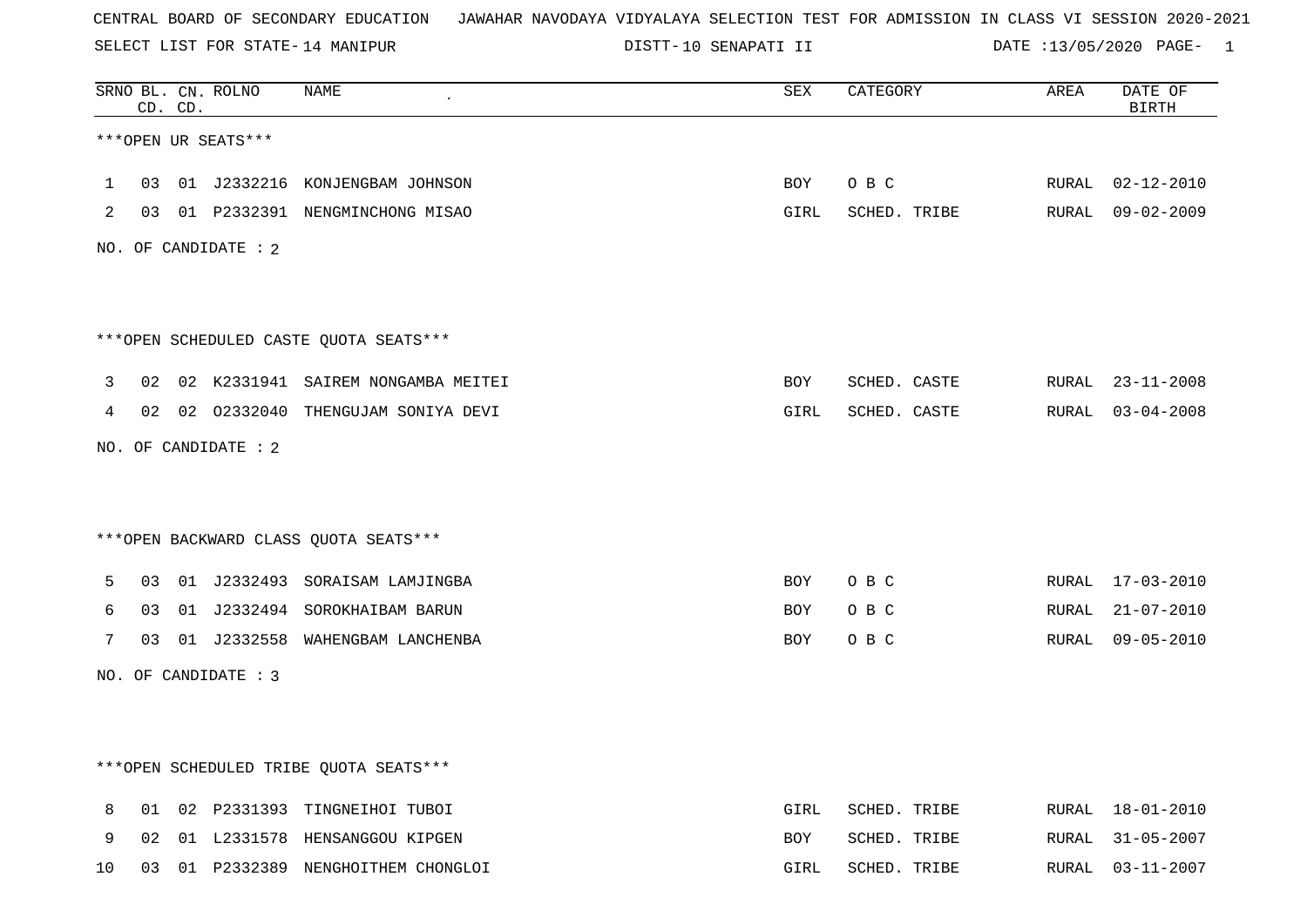|  |  |  |  | CENTRAL BOARD OF SECONDARY EDUCATION – JAWAHAR NAVODAYA VIDYALAYA SELECTION TEST FOR ADMISSION IN CLASS VI SESSION 2020-2021 |  |  |  |  |  |  |  |  |
|--|--|--|--|------------------------------------------------------------------------------------------------------------------------------|--|--|--|--|--|--|--|--|
|--|--|--|--|------------------------------------------------------------------------------------------------------------------------------|--|--|--|--|--|--|--|--|

SELECT LIST FOR STATE- DISTT- 14 MANIPUR

10 SENAPATI II DATE :13/05/2020 PAGE- 2

|           | SRNO BL. CN. ROLNO | NAME | SEX | CATEGORY | AREA | DATE OF      |
|-----------|--------------------|------|-----|----------|------|--------------|
| CD.       | CD.                |      |     |          |      | <b>BIRTH</b> |
| NO.<br>OF | CANDIDATE : 3      |      |     |          |      |              |

#### \*\*\*RURAL OPEN SEATS\*\*\*

| 11 | 01 | 01              |          | P2330780 AEMIE LHINGDEITHEM HAOKIP | GIRL       | SCHED. TRIBE |       | RURAL 05-06-2009 |
|----|----|-----------------|----------|------------------------------------|------------|--------------|-------|------------------|
| 12 | 01 | 01              | I2330810 | AYUSH CHHETRY                      | <b>BOY</b> | GENERAL      | RURAL | 04-03-2009       |
| 13 | 01 | 02 <sub>o</sub> | J2331423 | YUMNAM ROCKY                       | <b>BOY</b> | O B C        | RURAL | 20-12-2009       |
| 14 |    |                 |          | CHAPHAMAYUM OUEENCY                | GIRL       | GENERAL      | RURAL | 13-02-2010       |
| 15 | 02 |                 |          | 02 P2331826 NENGNEILAM HAOKIP      | GIRL       | SCHED. TRIBE | RURAL | 07-12-2007       |
| 16 | 03 | 01              | P2332103 | CHINNEIHOI CHONGLOI                | GIRL       | SCHED. TRIBE | RURAL | 20-02-2010       |
| 17 | 03 | . በ 1           | J2332218 | KONSAM ROSHAN                      | <b>BOY</b> | O B C        | RURAL | 21-11-2010       |
|    |    |                 |          |                                    |            |              |       |                  |

NO. OF CANDIDATE : 7

\*\*\*RURAL SCHEDULED CASTE QUOTA SEATS\*\*\*

|  |  | GIRL                                                                                                                                                                                                     |              |              | RURAL 01-08-2009 |
|--|--|----------------------------------------------------------------------------------------------------------------------------------------------------------------------------------------------------------|--------------|--------------|------------------|
|  |  | GIRL                                                                                                                                                                                                     | SCHED. CASTE |              | RURAL 19-01-2010 |
|  |  | <b>BOY</b>                                                                                                                                                                                               | SCHED. CASTE |              | RURAL 01-02-2009 |
|  |  | GIRL                                                                                                                                                                                                     | SCHED. CASTE |              | RURAL 01-03-2009 |
|  |  | BOY                                                                                                                                                                                                      | SCHED. CASTE |              | RURAL 18-06-2009 |
|  |  | 02 01 02331589 HOMESHWORI NGANGBAM<br>19 02 01 02331636 KELVIA MAHARABAM<br>20 02 01 K2331640 KHAIDEM ROHEN SINGH<br>21 02 01 02331656 KHWAIRAKPAM LENINA DEVI<br>22 02 02 K2332044 THINGOM KENARY SINGH |              | SCHED. CASTE |                  |

NO. OF CANDIDATE : 5

\*\*\*RURAL BACKWARD CLASS QUOTA SEATS\*\*\*

23 02 01 J2331434 AHONGSHANGBAM MALEMKHOMBA BOY O B C RURAL 30-05-2008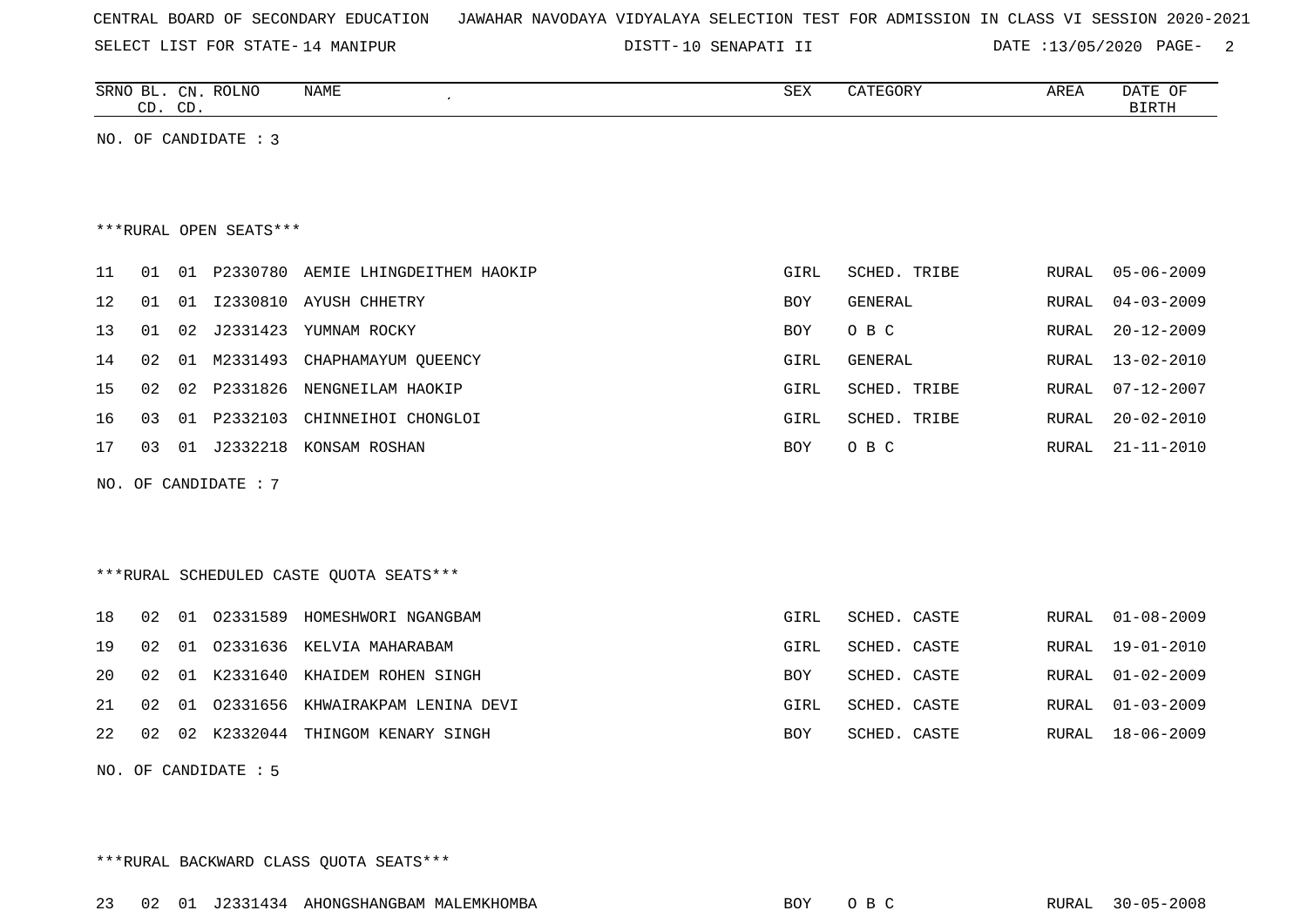SELECT LIST FOR STATE- DISTT- 14 MANIPUR

10 SENAPATI II DATE :13/05/2020 PAGE- 3

|     | CD. CD. |    | SRNO BL. CN. ROLNO | NAME                                   | SEX        | CATEGORY | AREA  | DATE OF<br>BIRTH |
|-----|---------|----|--------------------|----------------------------------------|------------|----------|-------|------------------|
|     |         |    |                    | ***RURAL BACKWARD CLASS OUOTA SEATS*** |            |          |       |                  |
| 24  | 02      | 01 |                    | N2331666 KIRANBALA LEISHANGTHEM        | GIRL       | O B C    |       | RURAL 04-02-2009 |
| 25  | 02      | 01 | N2331667           | KONTHOUJAM VALENTINA                   | GIRL       | O B C    | RURAL | $14 - 02 - 2009$ |
| 26  | 02      | 02 | J2332051           | THOUDAM MEIRABA MEITEI                 | BOY        | O B C    | RURAL | $01 - 03 - 2010$ |
| 27  | 03      | 01 | J2332189           | KHAIDEM MANGALSANA                     | BOY        | O B C    | RURAL | $06 - 02 - 2009$ |
| 28  | 03      | 01 | J2332326           | LOUREMBAM MALEMNGANBA MEITEI           | <b>BOY</b> | O B C    | RURAL | $05 - 03 - 2009$ |
| 29  | 03      | 01 | J2332509           | THANGJAM LUCKYDIAMOND                  | <b>BOY</b> | O B C    | RURAL | $07 - 02 - 2010$ |
| 30  | 03      | 01 | J2332562           | YUMKHAIBAM LAXMAN                      | BOY        | O B C    | RURAL | 20-11-2010       |
| NO. |         |    | OF CANDIDATE : 8   |                                        |            |          |       |                  |

# \*\*\*RURAL SCHEDULED TRIBE QUOTA SEATS\*\*\*

| 31 | 01              | 01    |                | P2330830 CHINNGAIJEM KIPGEN     | GIRL       | SCHED. TRIBE |       | RURAL 02-08-2009 |
|----|-----------------|-------|----------------|---------------------------------|------------|--------------|-------|------------------|
| 32 | 01              |       | 01 P2330983    | KIMNEIPHAL VAIPHEI              | GIRL       | SCHED. TRIBE | RURAL | $07 - 03 - 2009$ |
| 33 |                 |       | 01 01 L2331091 | LUNGINMANG VAIPHEI              | BOY        | SCHED. TRIBE |       | RURAL 19-08-2010 |
| 34 |                 |       |                | 01 02 P2331392 TINGNEIHOI TUBOI | GIRL       | SCHED. TRIBE |       | RURAL 13-04-2009 |
| 35 | 02 <sub>o</sub> |       |                | 02 L2331812 NEIWARTHANG RANGLA  | <b>BOY</b> | SCHED. TRIBE | RURAL | 23-06-2008       |
| 36 | 03              | 01    |                | P2332112 CHONGNEIMOI CHONGLOI   | GIRL       | SCHED. TRIBE |       | RURAL 24-02-2011 |
| 37 | 03              | 01    | P2332113       | CHONGNEITHEM THANGEO            | GIRL       | SCHED, TRIBE | RURAL | $28 - 03 - 2008$ |
| 38 | 03              |       | 01 P2332373    | NEMNUNHOI KHONGSAI              | GIRL       | SCHED, TRIBE |       | RURAL 17-10-2010 |
| 39 | 03              |       | 01 P2332385    | NENGGAICHING TUBOI              | GIRL       | SCHED. TRIBE |       | RURAL 21-03-2009 |
| 40 | 03              | . N 1 | P2332392       | NENGNEICHING CHONGLOI           | GIRL       | SCHED. TRIBE | RURAL | 21-12-2007       |

NO. OF CANDIDATE : 10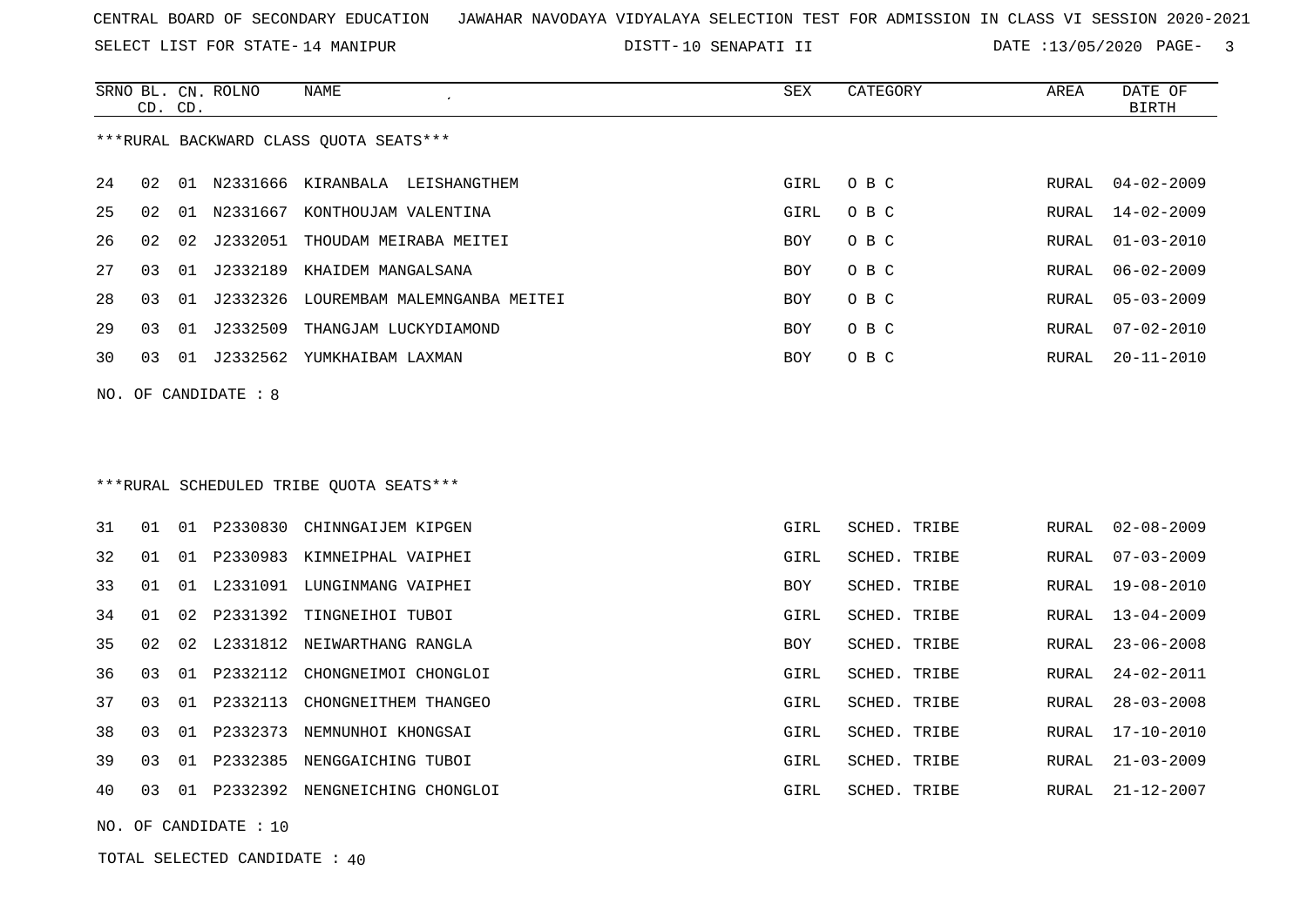SELECT LIST FOR STATE- DISTT- 14 MANIPUR

11 UKHRUL II DATE :13/05/2020 PAGE- 1

|             |    | CD. CD. | SRNO BL. CN. ROLNO   | <b>NAME</b>                            | SEX        | CATEGORY     | AREA  | DATE OF<br><b>BIRTH</b> |
|-------------|----|---------|----------------------|----------------------------------------|------------|--------------|-------|-------------------------|
|             |    |         | ***OPEN UR SEATS***  |                                        |            |              |       |                         |
| $\mathbf 1$ |    |         | 01 01 L2332736       | SANGMAYA KHOKYAR                       | <b>BOY</b> | SCHED. TRIBE | RURAL | $11 - 11 - 2008$        |
| 2           |    |         |                      | 01 01 P2332758 SHINSHIRI PHEIREI       | GIRL       | SCHED. TRIBE |       | RURAL 07-05-2009        |
|             |    |         | NO. OF CANDIDATE : 2 |                                        |            |              |       |                         |
|             |    |         |                      |                                        |            |              |       |                         |
|             |    |         |                      | ***OPEN SCHEDULED CASTE QUOTA SEATS*** |            |              |       |                         |
| 3           |    |         |                      | 03 01 L2333120 ECHIWELO LOHE           | BOY        | SCHED. TRIBE |       | RURAL 14-08-2007        |
| 4           |    |         |                      | 03 01 P2333221 MINETE U LASUH          | GIRL       | SCHED. TRIBE |       | RURAL 29-01-2009        |
|             |    |         | NO. OF CANDIDATE : 2 |                                        |            |              |       |                         |
|             |    |         |                      |                                        |            |              |       |                         |
|             |    |         |                      | *** OPEN BACKWARD CLASS QUOTA SEATS*** |            |              |       |                         |
| 5           | 03 |         |                      | 01 I2333088 AAYUSH OLI                 | BOY        | GENERAL      |       | RURAL 19-09-2010        |
| 6           | 03 |         |                      | 01 M2333162 KAJAL ROY                  | GIRL       | GENERAL      |       | RURAL 12-06-2008        |
| 7           |    |         |                      | 03 02 M2333252 PINKY KOLITA            | GIRL       | GENERAL      |       | RURAL 23-04-2008        |
|             |    |         | NO. OF CANDIDATE : 3 |                                        |            |              |       |                         |
|             |    |         |                      |                                        |            |              |       |                         |
|             |    |         |                      |                                        |            |              |       |                         |
|             |    |         |                      | ***OPEN SCHEDULED TRIBE QUOTA SEATS*** |            |              |       |                         |
| 8           | 02 |         |                      | 01 L2333047 SOSHAN KHAMRANG            | <b>BOY</b> | SCHED. TRIBE |       | RURAL 05-10-2008        |
| 9           | 02 |         |                      | 01 L2333068 WORLAN RIYANG              | <b>BOY</b> | SCHED. TRIBE | RURAL | $06 - 03 - 2010$        |

10 03 01 L2333140 EZOBELO MEKRISUH BOY SCHED. TRIBE RURAL 28-10-2007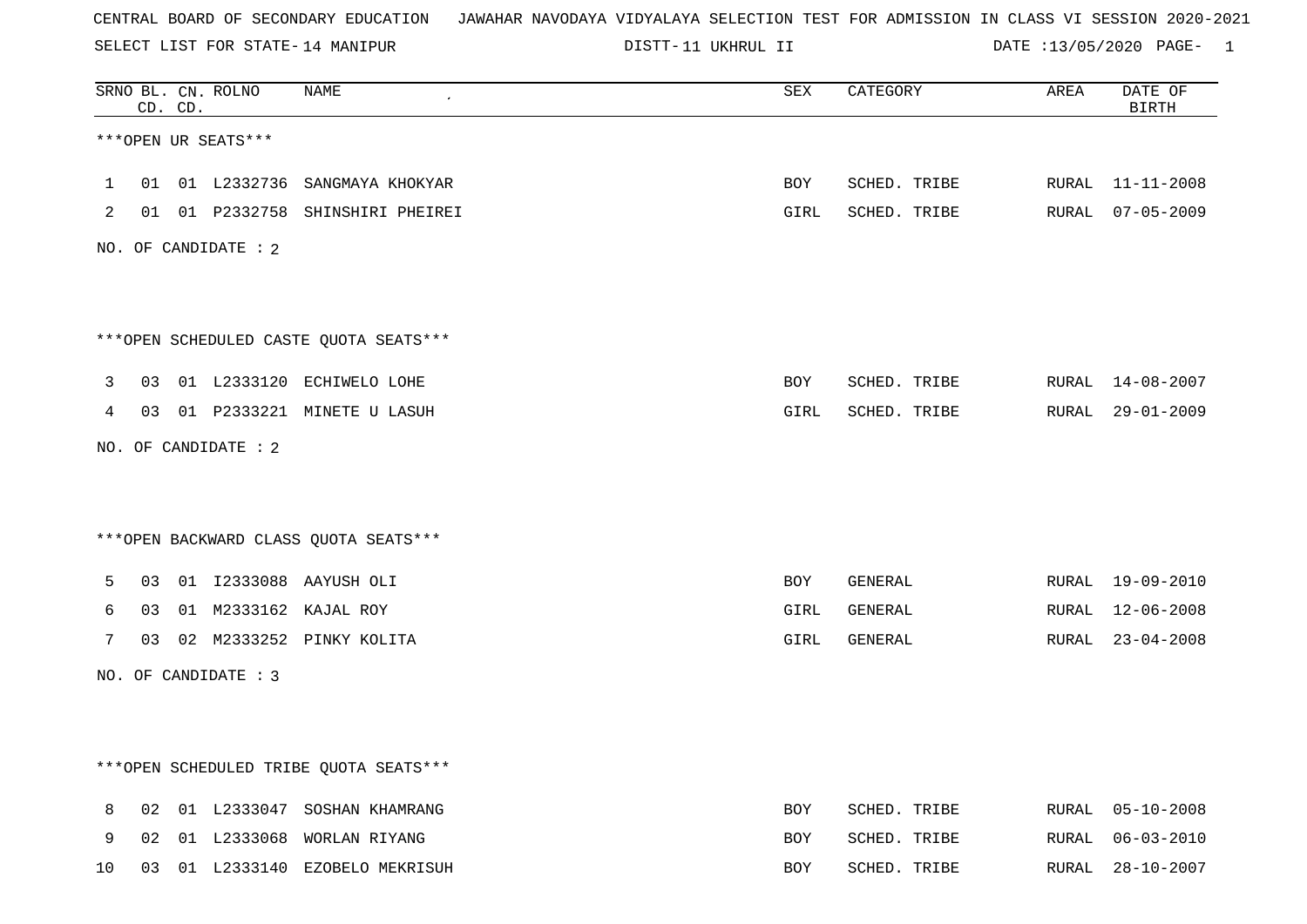|  |  |  |  | CENTRAL BOARD OF SECONDARY EDUCATION – JAWAHAR NAVODAYA VIDYALAYA SELECTION TEST FOR ADMISSION IN CLASS VI SESSION 2020-2021 |  |  |  |  |  |  |  |  |  |  |  |  |  |  |
|--|--|--|--|------------------------------------------------------------------------------------------------------------------------------|--|--|--|--|--|--|--|--|--|--|--|--|--|--|
|--|--|--|--|------------------------------------------------------------------------------------------------------------------------------|--|--|--|--|--|--|--|--|--|--|--|--|--|--|

SELECT LIST FOR STATE- DISTT- 14 MANIPUR

11 UKHRUL II DATE :13/05/2020 PAGE- 2

| SRNO BL. CN. ROLNO<br><b>NAME</b><br>CD. CD.     | <b>SEX</b> | CATEGORY     | AREA         | DATE OF<br><b>BIRTH</b> |
|--------------------------------------------------|------------|--------------|--------------|-------------------------|
| NO. OF CANDIDATE : 3                             |            |              |              |                         |
|                                                  |            |              |              |                         |
|                                                  |            |              |              |                         |
| ***RURAL OPEN SEATS***                           |            |              |              |                         |
| 01 L2332648<br>01<br>KHARARPAM VASHUM<br>11      | BOY        | SCHED. TRIBE | RURAL        | $10 - 12 - 2007$        |
| 12<br>01 P2332772<br>SOMITHA VASHUM<br>01        | GIRL       | SCHED. TRIBE | RURAL        | $28 - 01 - 2008$        |
| 13<br>02<br>01 L2332893<br>KHAYAIMUNG RUNGSUNG   | BOY        | SCHED. TRIBE | <b>RURAL</b> | $16 - 09 - 2009$        |
| 14<br>01 P2332959<br>02<br>NGASHIMRI RAMAN       | GIRL       | SCHED. TRIBE | RURAL        | $26 - 01 - 2010$        |
| 15<br>02<br>01 P2332962<br>NG. SENDSOYAR         | GIRL       | SCHED. TRIBE | RURAL        | $18 - 12 - 2007$        |
| 16<br>01 L2333060<br>02<br>THEMSHANG AHUM        | BOY        | SCHED. TRIBE | RURAL        | $04 - 09 - 2009$        |
| 17<br>03<br>02 P2333293<br>TEKHEMULU WEZAH       | GIRL       | SCHED. TRIBE | RURAL        | $19 - 03 - 2010$        |
| NO. OF CANDIDATE : 7                             |            |              |              |                         |
|                                                  |            |              |              |                         |
|                                                  |            |              |              |                         |
| *** RURAL SCHEDULED CASTE QUOTA SEATS***         |            |              |              |                         |
|                                                  |            |              |              |                         |
| 18<br>01<br>01 P2332616<br>GLIPJOY KHAREI        | GIRL       | SCHED. TRIBE | RURAL        | $15 - 11 - 2008$        |
| 19<br>01 P2332783<br>SOYARPHI A. SHIMRAY<br>01   | GIRL       | SCHED. TRIBE | RURAL        | $01 - 09 - 2010$        |
| 20<br>02<br>01 L2332905<br>MANGANG RONRA SHIMRAY | <b>BOY</b> | SCHED. TRIBE | RURAL        | $02 - 05 - 2009$        |
| 21<br>02<br>01 P2332960<br>NGAYAMRI AHUM         | GIRL       | SCHED. TRIBE | RURAL        | $11 - 12 - 2010$        |
| 22<br>03<br>01 L2333129<br>ERITE WEZAH           | BOY        | SCHED. TRIBE | RURAL        | $21 - 03 - 2008$        |

NO. OF CANDIDATE : 5

\*\*\*RURAL SCHEDULED TRIBE QUOTA SEATS\*\*\*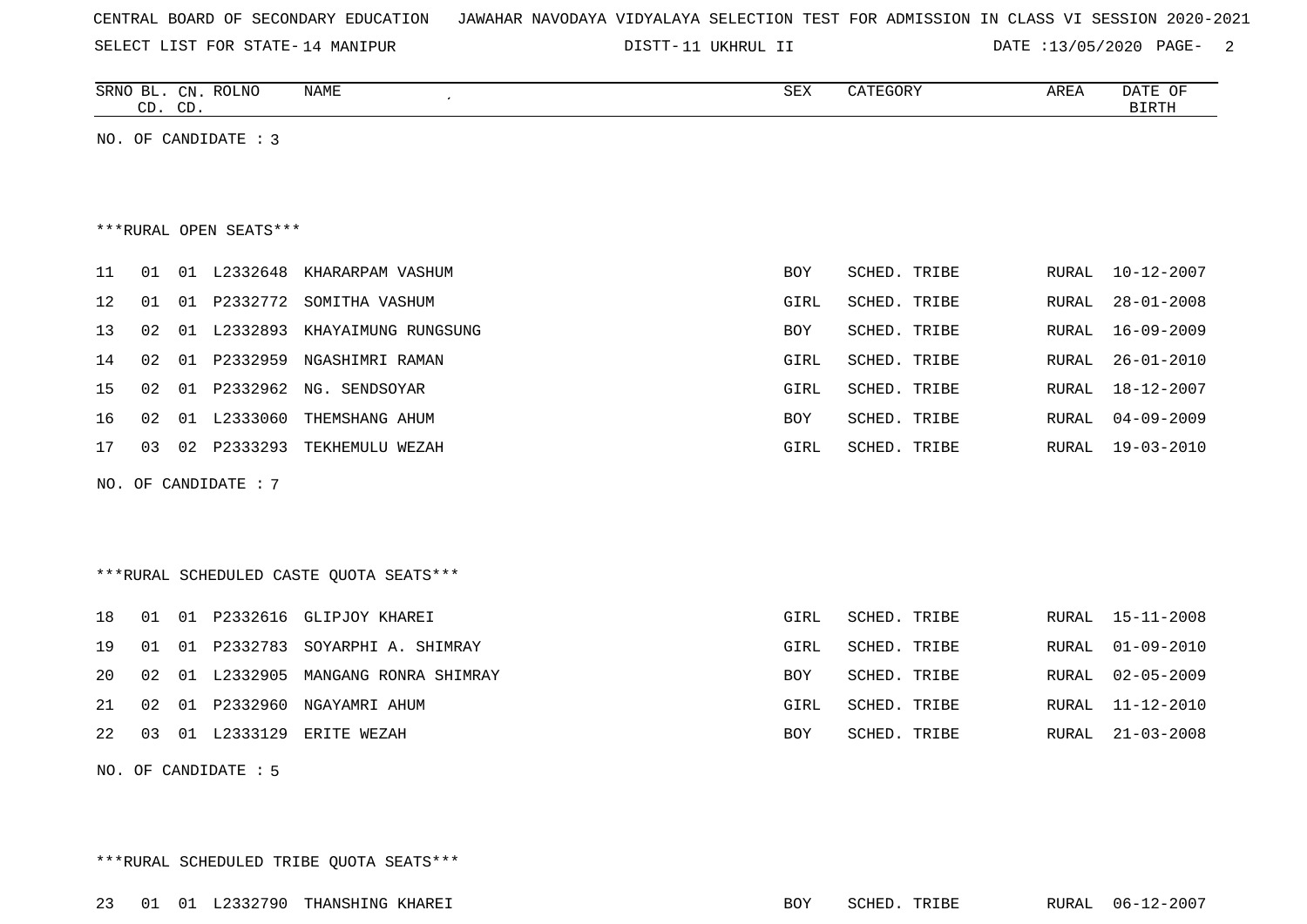SELECT LIST FOR STATE- DISTT- 14 MANIPUR

11 UKHRUL II DATE :13/05/2020 PAGE- 3

|    | CD. CD. |    | SRNO BL. CN. ROLNO      | NAME<br>$\cdot$                         | SEX  | CATEGORY     | AREA  | DATE OF<br>BIRTH |
|----|---------|----|-------------------------|-----------------------------------------|------|--------------|-------|------------------|
|    |         |    |                         | ***RURAL SCHEDULED TRIBE QUOTA SEATS*** |      |              |       |                  |
| 24 | 01      | 01 |                         | P2332816 VILFLIS RAISING                | GIRL | SCHED. TRIBE | RURAL | $21 - 05 - 2010$ |
| 25 | 03      | 01 | L2333106                | CHISHINPAM KASHUNG SHIMRAY              | BOY  | SCHED. TRIBE | RURAL | $27 - 03 - 2009$ |
| 26 | 03      | 01 | L2333117                | DEWEPE WEZAH                            | BOY  | SCHED. TRIBE | RURAL | $05 - 02 - 2008$ |
| 27 | 03      | 01 | P2333176                | KEWERALOLU WEZAH                        | GIRL | SCHED. TRIBE | RURAL | $03 - 11 - 2008$ |
| 28 | 03      | 02 | P2333248                | PETSOLU MEKRISUH                        | GIRL | SCHED. TRIBE | RURAL | $01 - 08 - 2010$ |
| 29 | 03      | 02 | P2333335                | WAPELU WEZAH                            | GIRL | SCHED. TRIBE | RURAL | $20 - 11 - 2008$ |
| 30 | 03      | 02 | P2333363                | WEYOLU WEZAH                            | GIRL | SCHED. TRIBE | RURAL | $04 - 03 - 2010$ |
| 31 | 03      | 02 | P2333365                | WEZONILU LOHE                           | GIRL | SCHED. TRIBE | RURAL | $08 - 06 - 2008$ |
| 32 | 03      | 02 | L2333367                | WEZULHI LOHE                            | BOY  | SCHED. TRIBE | RURAL | $16 - 12 - 2008$ |
|    |         |    | NO. OF CANDIDATE : $10$ |                                         |      |              |       |                  |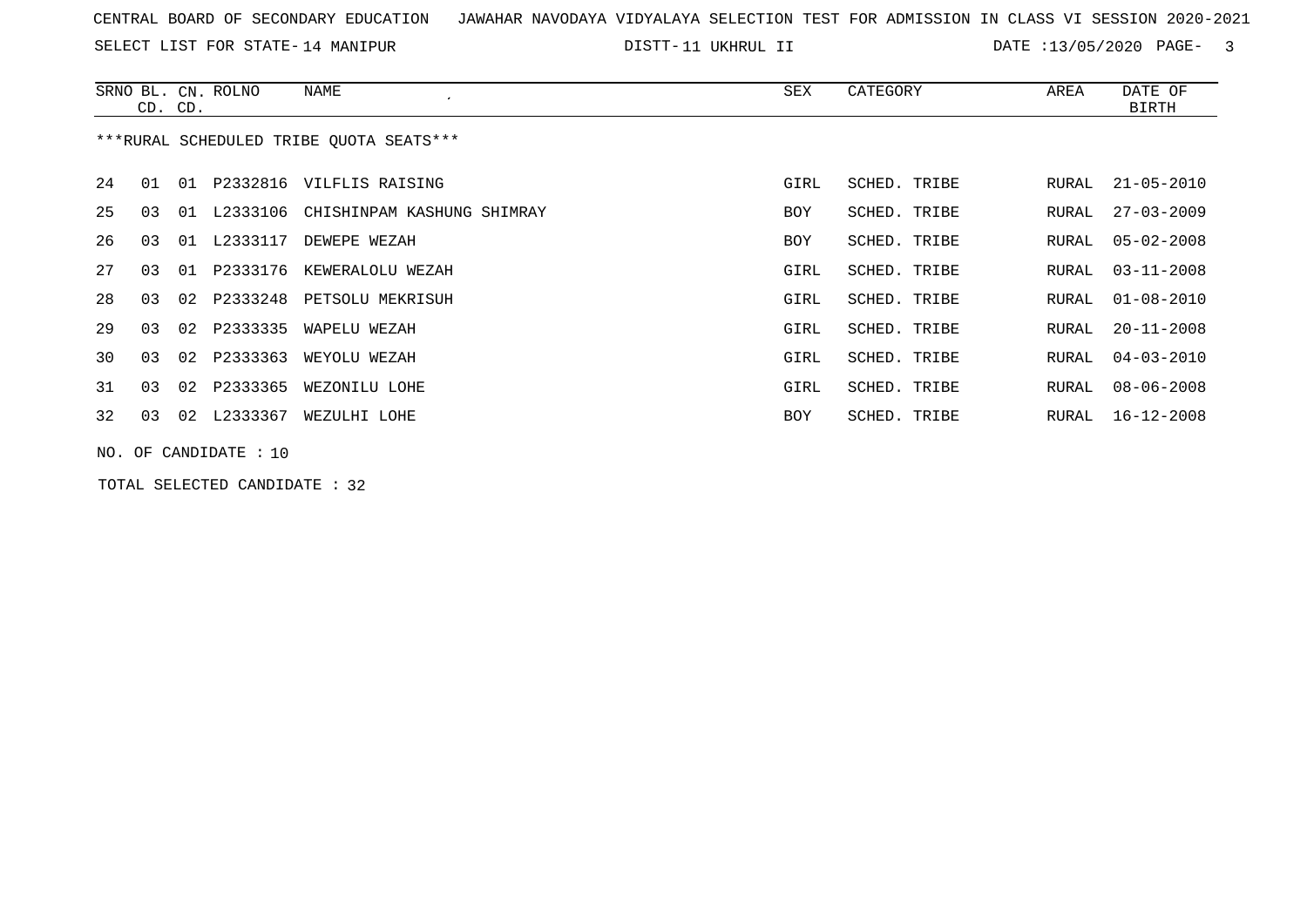SELECT LIST FOR STATE- DISTT- 23 TRIPURA

01 KHOWAI DATE :13/05/2020 PAGE- 1

|             |    | CD. CD. | SRNO BL. CN. ROLNO  | <b>NAME</b><br>$\epsilon$              | SEX        | CATEGORY     | AREA  | DATE OF<br><b>BIRTH</b> |
|-------------|----|---------|---------------------|----------------------------------------|------------|--------------|-------|-------------------------|
|             |    |         | ***OPEN UR SEATS*** |                                        |            |              |       |                         |
| $\mathbf 1$ | 01 |         |                     | 01 K2848273 ARGHAJIT DAS               | <b>BOY</b> | SCHED. CASTE | RURAL | $30 - 06 - 2008$        |
| 2           | 01 | 01      |                     | J2848363 PARTHA RUDRA PAUL             | BOY        | O B C        | RURAL | $08 - 09 - 2008$        |
| 3           | 01 |         | 01 J2848387 RAJ DEB |                                        | BOY        | O B C        | RURAL | $02 - 08 - 2009$        |
| 4           | 02 | 01      |                     | 02848513 MOUMITA SARKAR                | GIRL       | SCHED. CASTE | RURAL | $14 - 06 - 2009$        |
| 5           | 02 |         |                     | 01 02848546 SOURABHI SARKAR            | GIRL       | SCHED. CASTE | RURAL | $21 - 10 - 2008$        |
| NO.         |    |         | OF CANDIDATE : 5    |                                        |            |              |       |                         |
|             |    |         |                     |                                        |            |              |       |                         |
|             |    |         |                     |                                        |            |              |       |                         |
|             |    |         |                     | ***OPEN SCHEDULED CASTE QUOTA SEATS*** |            |              |       |                         |
| 6           | 01 |         |                     | 01 K2848290 BIKRAM DAS                 | BOY        | SCHED. CASTE | RURAL | $04 - 02 - 2009$        |
| 7           | 01 | 01      |                     | C2848300 DEBJYOTI BISWAS               | BOY        | SCHED. CASTE | URBAN | $14 - 06 - 2008$        |
| 8           | 01 | 01      |                     | 02848311 DRISHTI DAS                   | GIRL       | SCHED. CASTE | RURAL | $21 - 04 - 2008$        |
| 9           | 02 | 01      | K2848494            | DEEPTANU DAS                           | BOY        | SCHED. CASTE | RURAL | $06 - 07 - 2008$        |
| 10          | 02 | 01      | 02848550            | SUPTA DAS                              | GIRL       | SCHED. CASTE | RURAL | $16 - 09 - 2008$        |
| 11          | 01 |         |                     | 01 03539723 TANIYA SARKAR              | GIRL       | SCHED. CASTE | RURAL | $10 - 09 - 2008$        |
| NO.         |    |         | OF CANDIDATE : 6    |                                        |            |              |       |                         |
|             |    |         |                     |                                        |            |              |       |                         |
|             |    |         |                     |                                        |            |              |       |                         |

\*\*\*OPEN BACKWARD CLASS QUOTA SEATS\*\*\*

|    |  | 12 01 01 N2848296 DEBASHREE GHOSH |     | GIRL OBC |       | RURAL 02-03-2009 |
|----|--|-----------------------------------|-----|----------|-------|------------------|
|    |  | 13 01 01 N2848400 RISHA GOAN      |     | GIRL OBC |       | RURAL 02-06-2009 |
|    |  | 14 01 01 N2848448 SNEHA DEB       |     | GIRL OBC | RURAL | 27-06-2009       |
|    |  | 15 01 01 J2848473 TANMOY PODDER   | BOY | $O$ B C  |       | RURAL 01-08-2008 |
| 16 |  | 02 01 B2848479 AJOY SARKAR        | BOY | O B C    | URBAN | 03-04-2009       |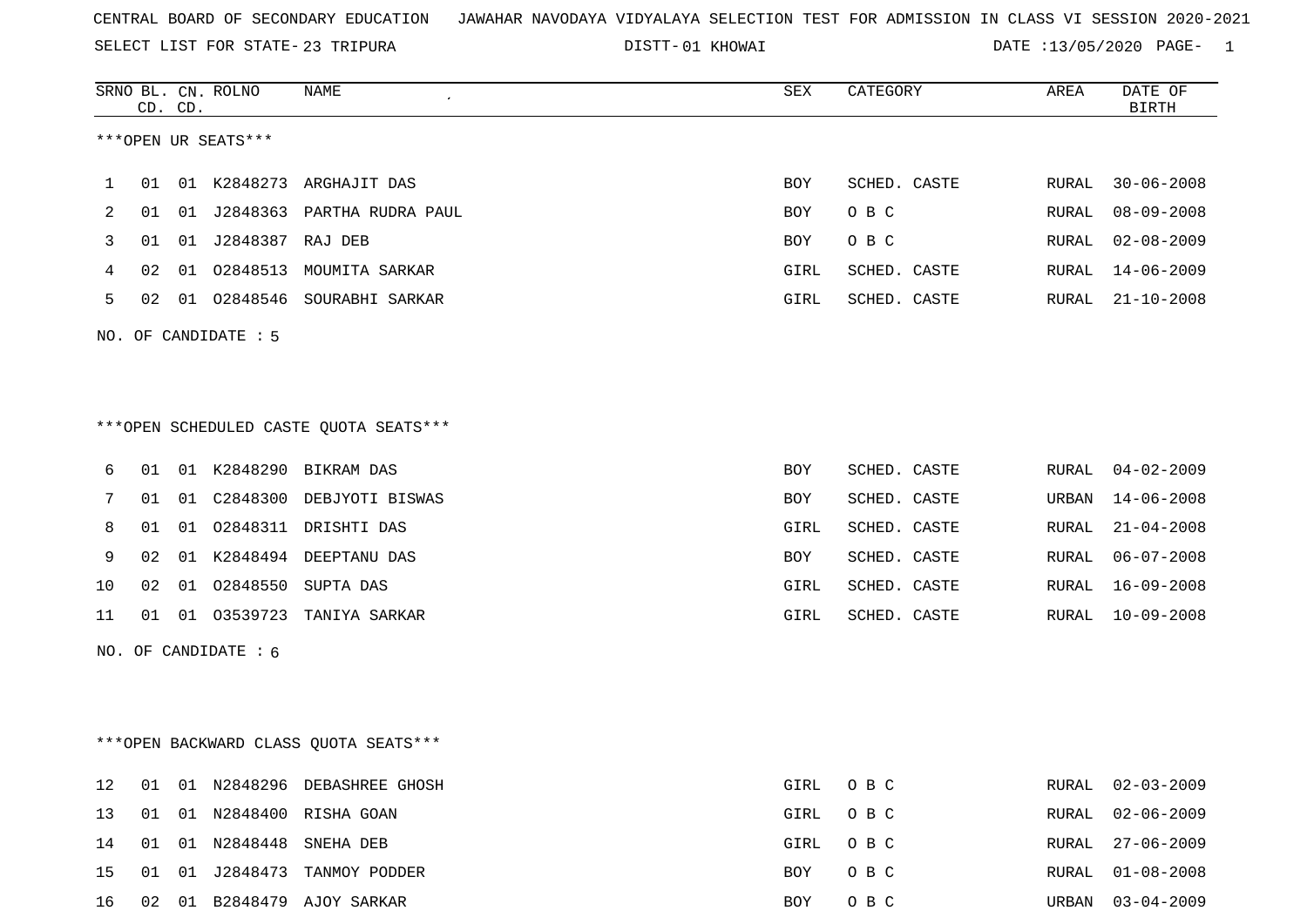| CENTRAL BOARD OF SECONDARY EDUCATION – JAWAHAR NAVODAYA VIDYALAYA SELECTION TEST FOR ADMISSION IN CLASS VI SESSION 2020-2021 |  |  |  |  |  |  |  |
|------------------------------------------------------------------------------------------------------------------------------|--|--|--|--|--|--|--|
|------------------------------------------------------------------------------------------------------------------------------|--|--|--|--|--|--|--|

SELECT LIST FOR STATE- DISTT- 23 TRIPURA

01 KHOWAI DATE :13/05/2020 PAGE- 2

| SRNO<br>NAME<br>CEV<br><b>ROLNO</b><br>: תתר<br>$\sim$ $\sim$<br>$\bigcap_{\tau}$<br>DAIF<br>U™<br>ARLI<br>Δ⊔Δ<br>ີ<br>$\sim$<br>$\sim$<br>$\sim$ |    |     |  |  |  |  |
|---------------------------------------------------------------------------------------------------------------------------------------------------|----|-----|--|--|--|--|
|                                                                                                                                                   |    |     |  |  |  |  |
|                                                                                                                                                   | ىد | ر__ |  |  |  |  |

NO. OF CANDIDATE : 5

# \*\*\*OPEN SCHEDULED TRIBE QUOTA SEATS\*\*\*

|  |  | 17 01 01 L2848292 BISHAL DEBBARMA  | BOY  | SCHED. TRIBE |  | RURAL 30-07-2009 |
|--|--|------------------------------------|------|--------------|--|------------------|
|  |  | 18 01 01 P2848323 JELINA DEBBARMA  | GIRL | SCHED. TRIBE |  | RURAL 30-07-2009 |
|  |  | 19 01 01 P2848325 JILISHA DEBBARMA | GIRL | SCHED. TRIBE |  | RURAL 31-08-2009 |
|  |  | 20 01 01 P2848362 PAPIYA DEBBARMA  | GIRL | SCHED. TRIBE |  | RURAL 16-10-2008 |

NO. OF CANDIDATE : 4

### \*\*\*RURAL OPEN SEATS\*\*\*

| 21 | 01    | O 1 | N2848259 | ANAMIKA PAUL        | GIRL | O B C        | RURAL | $27 - 10 - 2008$ |
|----|-------|-----|----------|---------------------|------|--------------|-------|------------------|
| 22 | 01    | 01  | K2848335 | KAUSHIK DAS         | BOY  | SCHED. CASTE | RURAL | $26 - 11 - 2008$ |
| 23 | 01    | 01  | M2848371 | PIYANKA PAUL        | GIRL | GENERAL      | RURAL | $10 - 06 - 2009$ |
| 24 | 01    | 01  | N2848411 | SAGARIKA GOPE       | GIRL | O B C        | RURAL | $30 - 11 - 2008$ |
| 25 | 01    | 01  | 02848435 | SATHI DAS           | GIRL | SCHED. CASTE | RURAL | $28 - 07 - 2009$ |
| 26 | 01    | O 1 | K2848451 | SOURAB DAS          | BOY  | SCHED. CASTE | RURAL | 24-05-2008       |
| 27 | 02    | 01  |          | I2848480 AKASH PAUL | BOY  | GENERAL      | RURAL | 09-06-2009       |
| 28 | 02    | 01  |          | K2848492 BIRAG DAS  | BOY  | SCHED. CASTE | RURAL | 19-06-2009       |
| 29 | 02    | 01  | M2848520 | PAPI DEB            | GIRL | GENERAL      | RURAL | 13-08-2008       |
| 30 | 02    | 01  | 02848537 | RUNITA DAS          | GIRL | SCHED. CASTE | RURAL | $24 - 11 - 2008$ |
| 31 | 02    | 01  | K2848544 | SHANTANU BISWAS     | BOY  | SCHED. CASTE | RURAL | $10 - 08 - 2008$ |
| 32 | 02    | 01  | M2848551 | SUSHMITA PAUL       | GIRL | GENERAL      | RURAL | $09 - 03 - 2009$ |
| 33 | 02 01 |     | I2848560 | TUSHAR PAUL         | BOY  | GENERAL      |       | RURAL 24-02-2009 |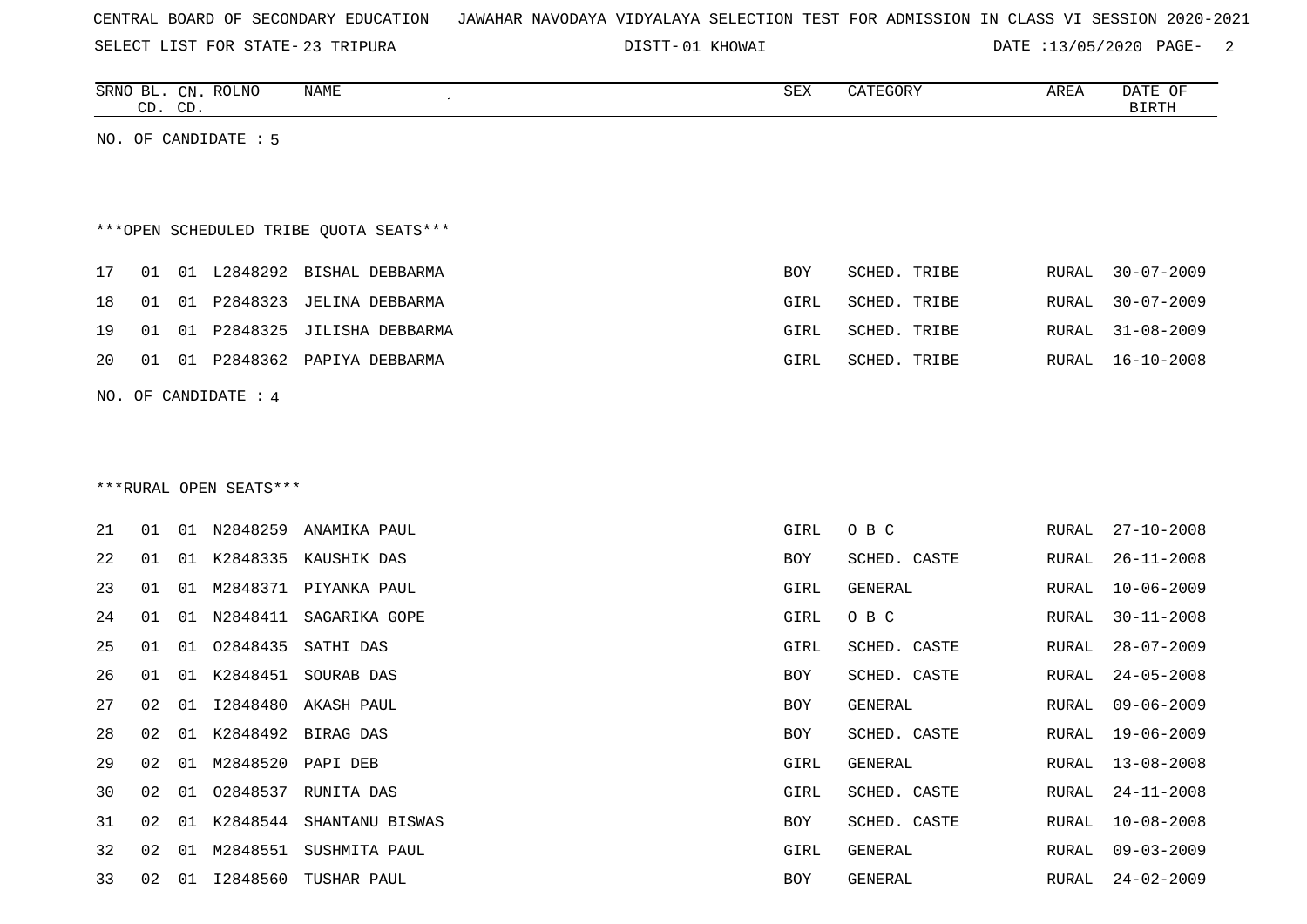SELECT LIST FOR STATE- DISTT- 23 TRIPURA

01 KHOWAI DATE :13/05/2020 PAGE- 3

|    | CD. CD. |    | SRNO BL. CN. ROLNO     | NAME                                    | SEX        | CATEGORY     | AREA  | DATE OF<br><b>BIRTH</b> |
|----|---------|----|------------------------|-----------------------------------------|------------|--------------|-------|-------------------------|
|    |         |    | ***RURAL OPEN SEATS*** |                                         |            |              |       |                         |
| 34 |         |    |                        | 01 01 N3539720 SUPARNA KAPALI           | GIRL       | O B C        | RURAL | $01 - 08 - 2008$        |
|    |         |    | NO. OF CANDIDATE : 14  |                                         |            |              |       |                         |
|    |         |    |                        |                                         |            |              |       |                         |
|    |         |    |                        | ***RURAL SCHEDULED CASTE QUOTA SEATS*** |            |              |       |                         |
| 35 | 01      | 01 | 02848260               | ANANDITA BHOWMIK                        | GIRL       | SCHED. CASTE | RURAL | $30 - 04 - 2009$        |
| 36 | 01      | 01 | 02848279               | <b>BARNALI DAS</b>                      | GIRL       | SCHED. CASTE | RURAL | $18 - 02 - 2009$        |
| 37 | 01      | 01 | 02848348               | MOUMITA DAS                             | GIRL       | SCHED. CASTE | RURAL | $02 - 06 - 2008$        |
| 38 | 01      | 01 | K2848361               | PALASH SARKAR                           | BOY        | SCHED. CASTE | RURAL | $03 - 03 - 2009$        |
| 39 | 01      | 01 | 02848438               | SAYANIKA MALAKAR                        | GIRL       | SCHED. CASTE | RURAL | $27 - 01 - 2009$        |
| 40 | 01      | 01 | K2848464               | SUJOY SARKAR                            | <b>BOY</b> | SCHED. CASTE | RURAL | $16 - 03 - 2009$        |
| 41 | 02      | 01 | K2848486               | ANURAG SARKAR                           | BOY        | SCHED. CASTE | RURAL | $15 - 12 - 2008$        |
| 42 | 02      | 01 | 02848487               | ANURIMA BISWAS                          | GIRL       | SCHED. CASTE | RURAL | $16 - 07 - 2009$        |
| 43 | 02      | 01 | K2848496               | EMAN DAS                                | <b>BOY</b> | SCHED. CASTE | RURAL | $09 - 10 - 2008$        |
| 44 | 02      | 01 |                        | 02848533 RITIKHA DAS                    | GIRL       | SCHED. CASTE | RURAL | $06 - 01 - 2009$        |
| 45 | 02      | 01 | K2848539               | SANTANU BISWAS                          | <b>BOY</b> | SCHED. CASTE | RURAL | $29 - 11 - 2008$        |
| 46 | 01      | 01 |                        | K3539708 ABHOY DAS                      | <b>BOY</b> | SCHED. CASTE | RURAL | $23 - 08 - 2008$        |

NO. OF CANDIDATE : 12

\*\*\*RURAL BACKWARD CLASS QUOTA SEATS\*\*\*

|  |  | 47 01 01 N2848268 ANNESHA DEBNATH | GIRL OBC | RURAL 25-12-2008 |
|--|--|-----------------------------------|----------|------------------|
|  |  | 48 01 01 J2848278 BAPAN DEB       | BOY OBC  | RURAL 20-01-2009 |
|  |  | 49 01 01 N2848341 MANIKA DEB      | GIRL OBC | RURAL 08-12-2008 |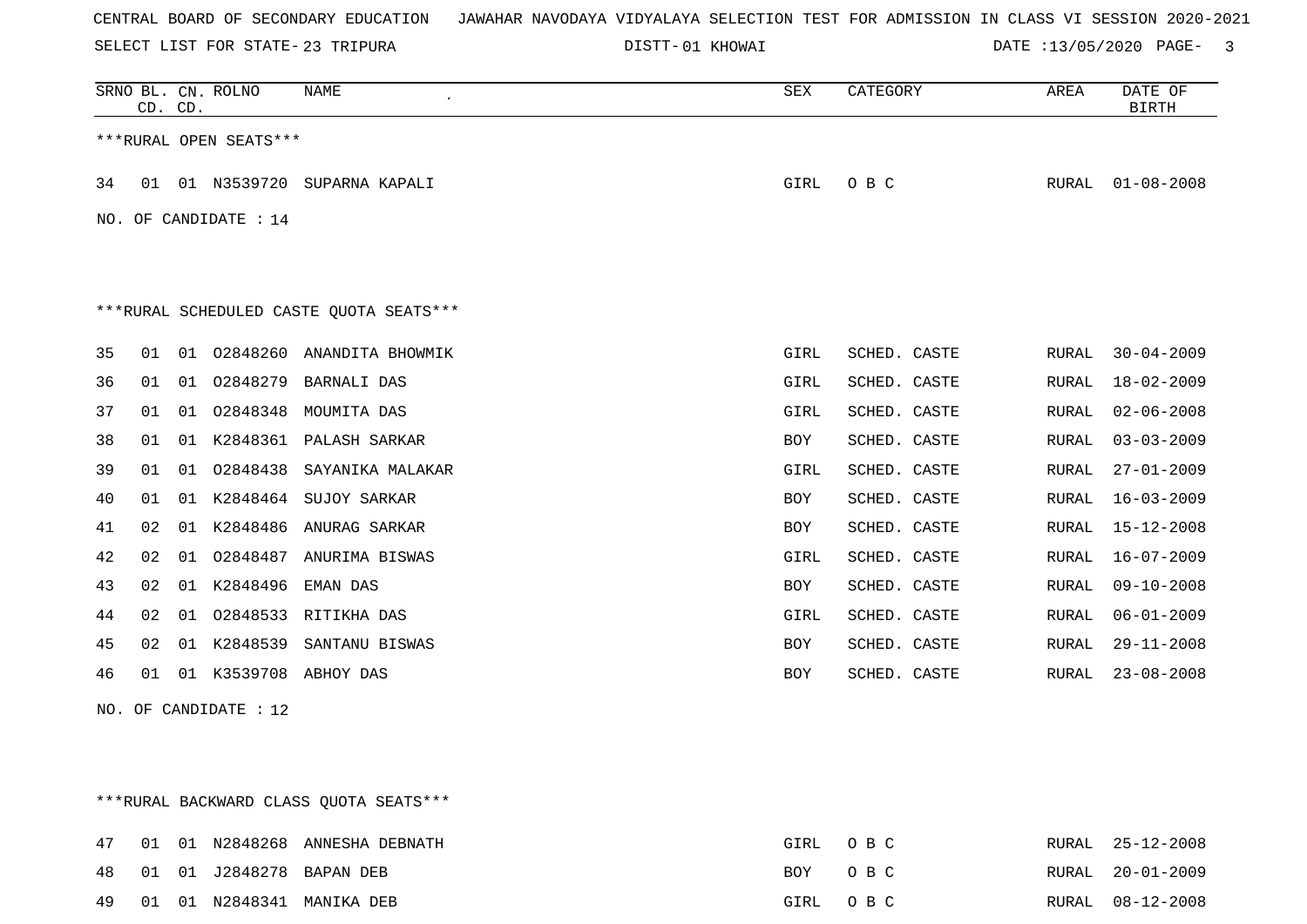SELECT LIST FOR STATE- DISTT- 23 TRIPURA

01 KHOWAI DATE :13/05/2020 PAGE- 4

|    | CD. CD. |    | SRNO BL. CN. ROLNO    | NAME                                     | SEX  | CATEGORY     | AREA  | DATE OF<br><b>BIRTH</b> |
|----|---------|----|-----------------------|------------------------------------------|------|--------------|-------|-------------------------|
|    |         |    |                       | ***RURAL BACKWARD CLASS QUOTA SEATS***   |      |              |       |                         |
| 50 | 01      |    |                       | 01 N2848345 MAYURI DATTA                 | GIRL | O B C        | RURAL | $25 - 06 - 2009$        |
| 51 | 01      |    | 01 N2848358           | NIRANJANA SINGHA                         | GIRL | O B C        | RURAL | $21 - 02 - 2009$        |
| 52 | 01      |    |                       | 01 J2848385 RAJA BANERJEE                | BOY  | O B C        | RURAL | $10 - 03 - 2009$        |
| 53 | 01      |    |                       | 01 N2848405 ROSHNI SINGHA                | GIRL | O B C        | RURAL | $18 - 09 - 2009$        |
| 54 | 01      | 01 |                       | J2848414 SAGAR SHIL                      | BOY  | O B C        | RURAL | 16-04-2009              |
| 55 | 01      |    |                       | 01 J2848432 SANTUNU DATTA                | BOY  | O B C        | RURAL | $29 - 09 - 2008$        |
| 56 | 01      |    | 01 J2848436           | SAURAV DAS                               | BOY  | O B C        | RURAL | $01 - 02 - 2009$        |
| 57 | 01      |    | 01 N2848477           | TINA DHAR                                | GIRL | O B C        | RURAL | $23 - 02 - 2009$        |
| 58 | 02      | 01 |                       | J2848507 KOUSHIK MAJUMDER                | BOY  | O B C        | RURAL | $30 - 01 - 2009$        |
| 59 | 02      | 01 |                       | J2848517 NIHAR PAUL                      | BOY  | O B C        | RURAL | 19-12-2007              |
| 60 | 02      |    |                       | 01 J2848536 ROHIT DEBNATH                | BOY  | O B C        | RURAL | $06 - 04 - 2009$        |
| 61 | 02      | 01 | J2848540              | SAYAN DEBNATH                            | BOY  | O B C        | RURAL | $15 - 11 - 2009$        |
| 62 | 02      |    |                       | 01 N2848553 SUSMITA KAR                  | GIRL | O B C        | RURAL | $30 - 09 - 2008$        |
|    |         |    | NO. OF CANDIDATE : 16 |                                          |      |              |       |                         |
|    |         |    |                       |                                          |      |              |       |                         |
|    |         |    |                       |                                          |      |              |       |                         |
|    |         |    |                       | *** RURAL SCHEDULED TRIBE QUOTA SEATS*** |      |              |       |                         |
| 63 | 01      |    |                       | 01 P2848269 ANSIKHA DEBBARMA             | GIRL | SCHED. TRIBE | RURAL | $13 - 01 - 2009$        |
| 64 | 01      |    |                       | 01 P2848294 BITHIKA DEBBARMA             | GIRL | SCHED. TRIBE | RURAL | $18 - 05 - 2008$        |
| 65 | 01      |    |                       | 01 L2848313 EALIOT DEBBARMA              | BOY  | SCHED. TRIBE | RURAL | $15 - 03 - 2008$        |
| 66 | 01      |    |                       | 01 L2848320 ISSAC DEBBARMA               | BOY  | SCHED. TRIBE | RURAL | 24-07-2009              |
| 67 | 01      |    |                       | 01 L2848333 JWEL DEBBARMA                | BOY  | SCHED. TRIBE | RURAL | 19-03-2008              |
| 68 | 01      |    |                       | 01 P2848343 MARIA DEBBARMA               | GIRL | SCHED. TRIBE | RURAL | $23 - 04 - 2009$        |
| 69 | 01      |    |                       | 01 L2848370 PITOR DEBBARMA               | BOY  | SCHED. TRIBE | RURAL | $05 - 09 - 2008$        |
| 70 |         |    |                       | 01 01 L2848396 RHIDAY SANTAL             | BOY  | SCHED. TRIBE | RURAL | $12 - 07 - 2007$        |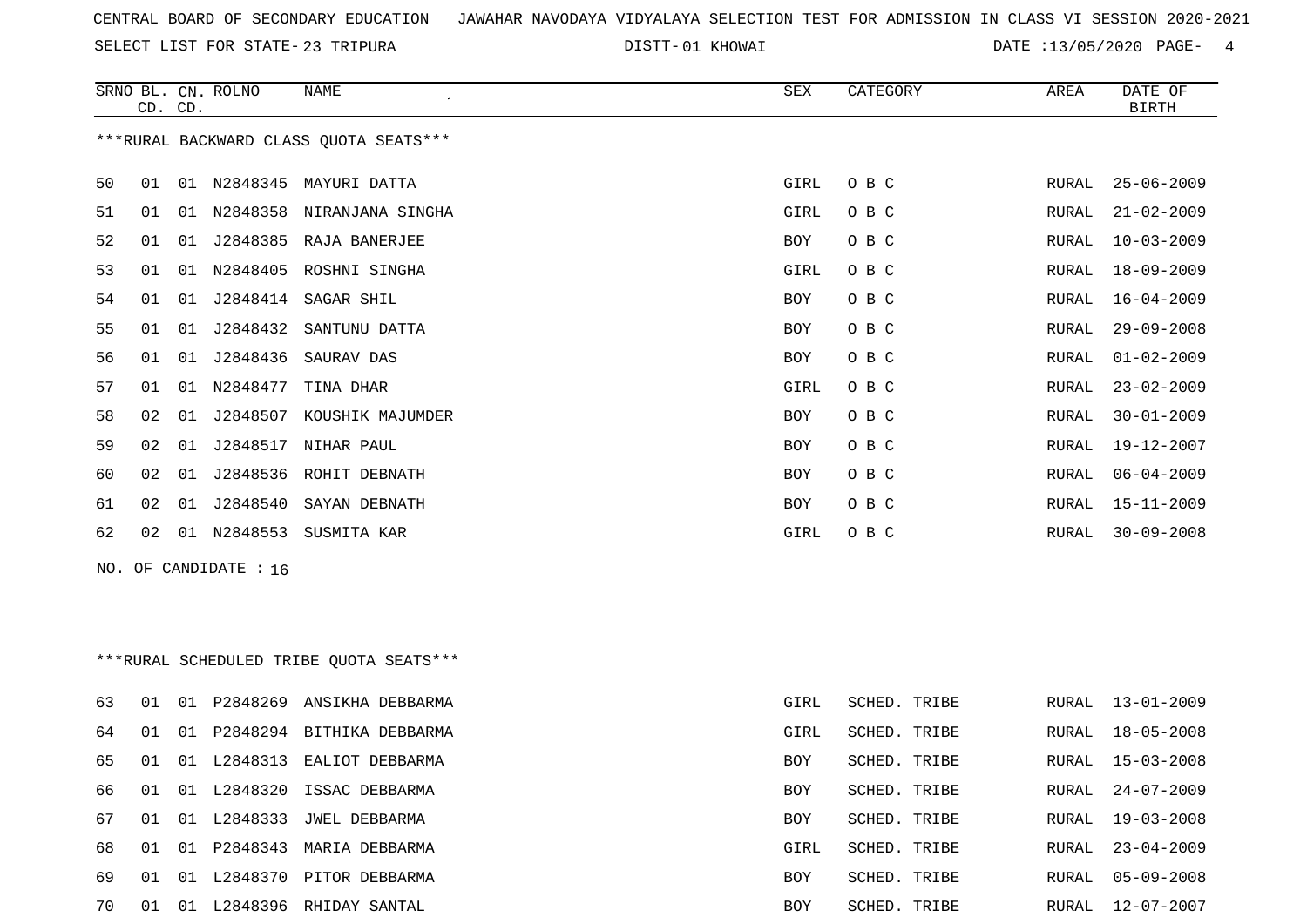SELECT LIST FOR STATE- DISTT- 23 TRIPURA

01 KHOWAI DATE :13/05/2020 PAGE- 5

|                                         | CD. CD. |       | SRNO BL. CN. ROLNO    | NAME                          | SEX        | CATEGORY     | AREA  | DATE OF<br>BIRTH |  |  |
|-----------------------------------------|---------|-------|-----------------------|-------------------------------|------------|--------------|-------|------------------|--|--|
| ***RURAL SCHEDULED TRIBE OUOTA SEATS*** |         |       |                       |                               |            |              |       |                  |  |  |
| 71                                      | O 1     | O 1   |                       | P2848440 S. HAMKUKMA DEBBARMA | GIRL       | SCHED. TRIBE | RURAL | $09 - 07 - 2009$ |  |  |
| 72                                      | 01      | 01    |                       | P2848452 SOURABHEE DEBBARMA   | GIRL       | SCHED. TRIBE | RURAL | $31 - 10 - 2008$ |  |  |
| 73                                      | O 1     | 01    |                       | L2848476 THUSHAR DEBBARMA     | <b>BOY</b> | SCHED. TRIBE | RURAL | $08 - 12 - 2008$ |  |  |
| 74                                      | 02      | . O 1 | L2848493              | CRISHPAUL DEBBARMA            | <b>BOY</b> | SCHED. TRIBE | RURAL | $23 - 12 - 2008$ |  |  |
| 75                                      | 02      | O 1   | P2848557              | TANISHA DEBBARMA              | GIRL       | SCHED. TRIBE | RURAL | $10 - 07 - 2008$ |  |  |
|                                         |         |       | NO. OF CANDIDATE : 13 |                               |            |              |       |                  |  |  |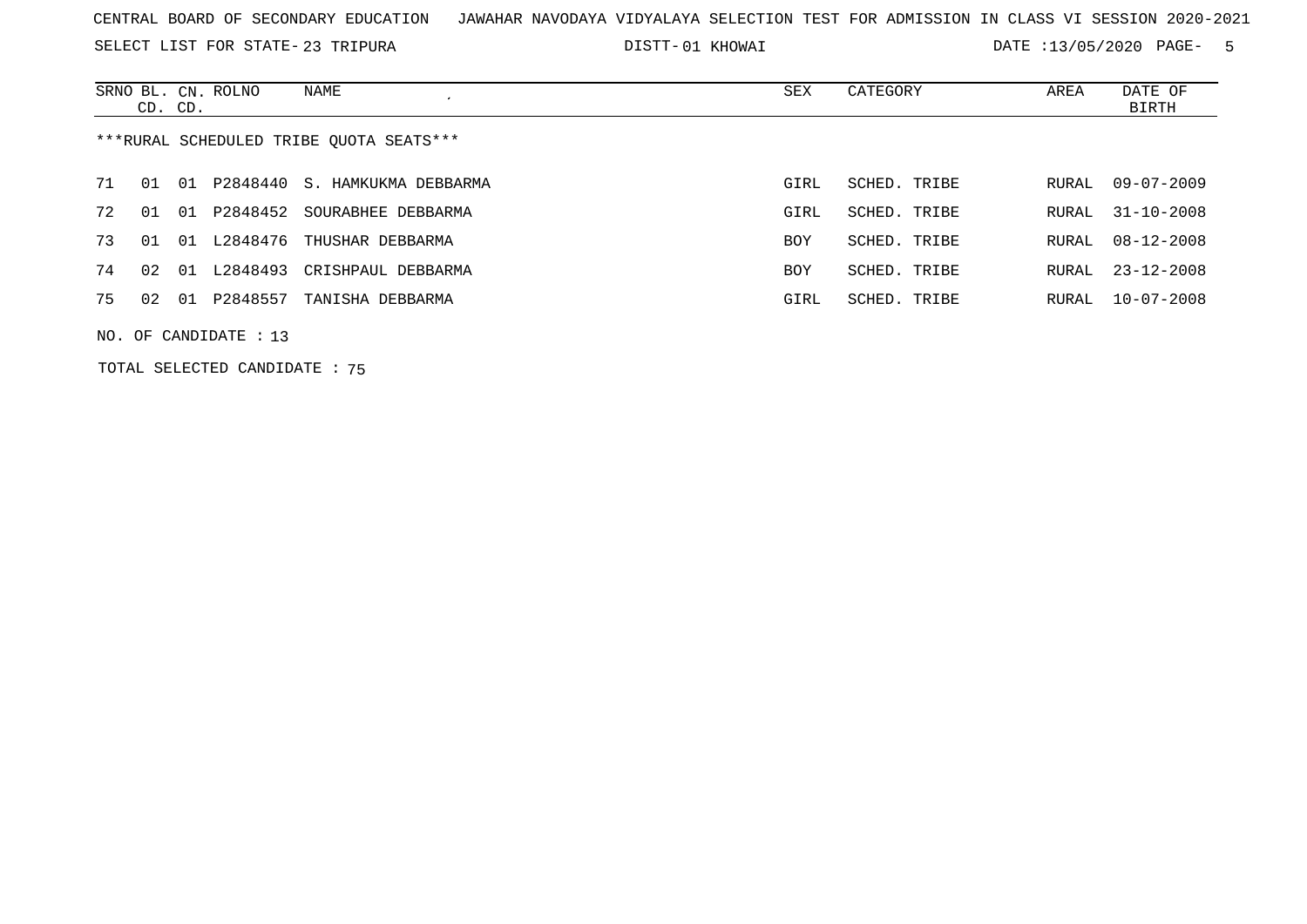SELECT LIST FOR STATE- DISTT- 23 TRIPURA

02 DHALAI DATE :13/05/2020 PAGE- 1

|    |    | CD. CD. | SRNO BL. CN. ROLNO   | <b>NAME</b>                            | <b>SEX</b> | CATEGORY     | AREA  | DATE OF<br><b>BIRTH</b> |
|----|----|---------|----------------------|----------------------------------------|------------|--------------|-------|-------------------------|
|    |    |         | ***OPEN UR SEATS***  |                                        |            |              |       |                         |
| 1  | 01 |         | 01 02849177          | ASMITA DAS                             | GIRL       | SCHED. CASTE | RURAL | $20 - 09 - 2008$        |
| 2  | 01 |         |                      | 01 J2849225 BIPIN DEBNATH              | BOY        | O B C        | RURAL | $10 - 06 - 2008$        |
| 3  | 03 |         |                      | 02 N2850355 SREEMOYEE SARKAR           | GIRL       | O B C        | RURAL | $20 - 09 - 2008$        |
| 4  | 06 |         |                      | 01 K2851123 ABHIJIT DAS                | <b>BOY</b> | SCHED. CASTE | RURAL | $28 - 09 - 2008$        |
| 5  | 06 |         |                      | 01 J2851262 SAGAR DATTA                | BOY        | O B C        | RURAL | $30 - 11 - 2008$        |
|    |    |         | NO. OF CANDIDATE : 5 |                                        |            |              |       |                         |
|    |    |         |                      |                                        |            |              |       |                         |
|    |    |         |                      | ***OPEN SCHEDULED CASTE QUOTA SEATS*** |            |              |       |                         |
| 6  | 03 |         |                      | 02 K2850351 SOUMYADIP BISWAS           | <b>BOY</b> | SCHED. CASTE | RURAL | $26 - 06 - 2008$        |
| 7  | 04 |         | 01 02850518          | TANIYA DAS                             | GIRL       | SCHED. CASTE | RURAL | $17 - 06 - 2009$        |
| 8  | 06 |         | 01 K2851176 DEEP DAS |                                        | <b>BOY</b> | SCHED. CASTE | RURAL | 18-02-2009              |
|    |    |         | NO. OF CANDIDATE : 3 |                                        |            |              |       |                         |
|    |    |         |                      |                                        |            |              |       |                         |
|    |    |         |                      | *** OPEN BACKWARD CLASS QUOTA SEATS*** |            |              |       |                         |
| 9  | 03 |         |                      | 01 J2850082 AYUSH SARKAR               | BOY        | O B C        | RURAL | $08 - 02 - 2009$        |
| 10 | 06 |         |                      | 01 J2851132 AMIT SINHA                 | BOY        | O B C        | RURAL | $20 - 03 - 2009$        |
| 11 | 06 |         |                      | 01 N2851213 PAYAL MARAR                | GIRL       | O B C        | RURAL | $09 - 01 - 2009$        |
| 12 | 06 |         |                      | 01 N2851271 SATARUPA DATTA             | GIRL       | O B C        | RURAL | $16 - 08 - 2008$        |
| 13 |    |         |                      | 06 01 N2851313 TANUSREE SEN            | GIRL       | O B C        |       | RURAL 10-06-2008        |
|    |    |         |                      |                                        |            |              |       |                         |

NO. OF CANDIDATE : 5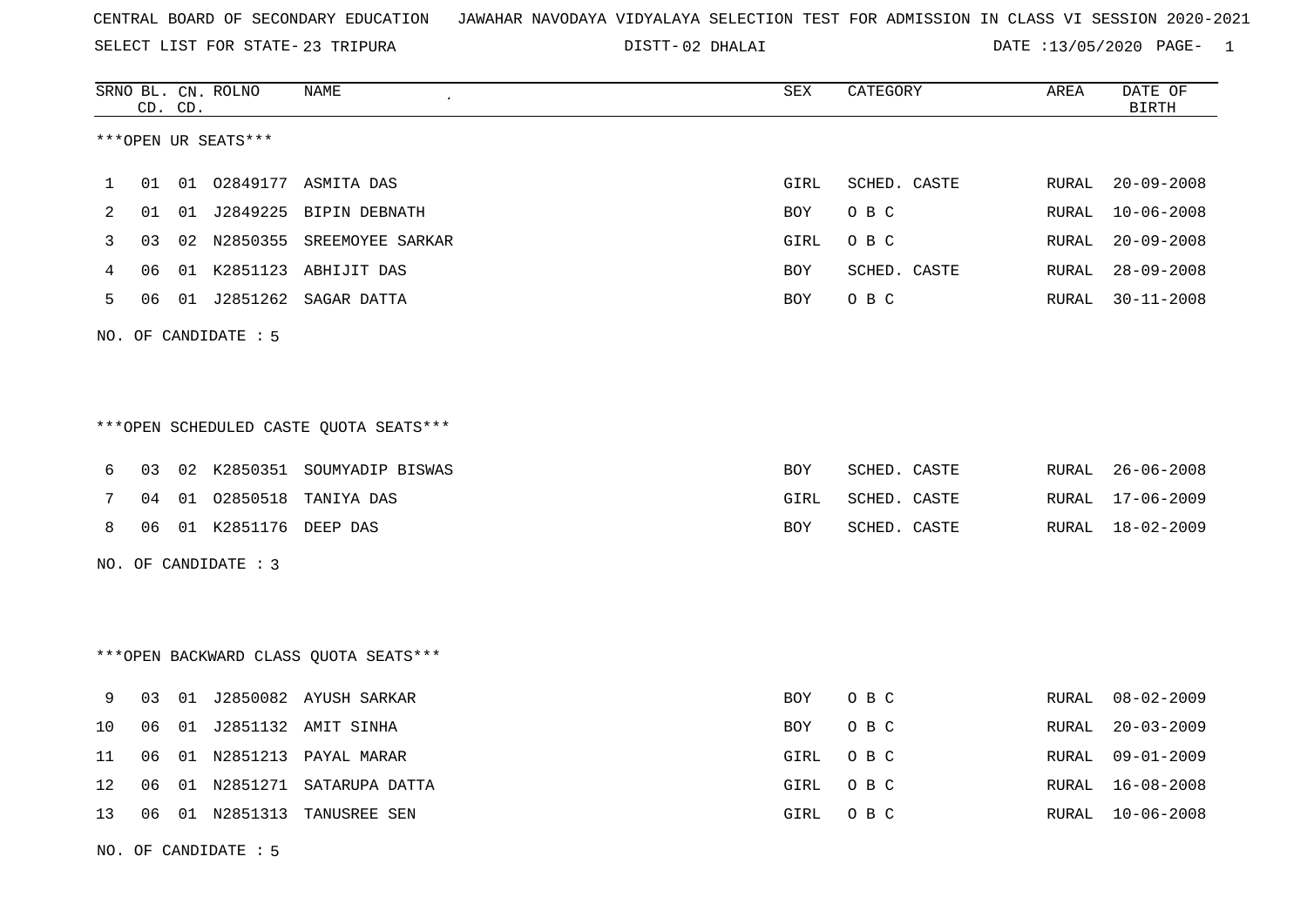SELECT LIST FOR STATE- DISTT- 23 TRIPURA

02 DHALAI DATE :13/05/2020 PAGE- 2

|    |    | CD. CD. | SRNO BL. CN. ROLNO     | NAME                                   | SEX  | CATEGORY     | AREA          | DATE OF<br><b>BIRTH</b> |
|----|----|---------|------------------------|----------------------------------------|------|--------------|---------------|-------------------------|
|    |    |         |                        | ***OPEN SCHEDULED TRIBE QUOTA SEATS*** |      |              |               |                         |
| 14 | 01 |         |                        | 01 P2849148 ANGELINA REANG             | GIRL | SCHED. TRIBE | RURAL         | $04 - 05 - 2009$        |
| 15 | 01 |         | 01 P2849288            | DIBYANGKA CHAKMA                       | GIRL | SCHED. TRIBE | RURAL         | $27 - 06 - 2008$        |
| 16 | 01 | 02      | L2849483               | MAHENJOY REANG                         | BOY  | SCHED. TRIBE | RURAL         | $31 - 12 - 2007$        |
| 17 | 02 | 01      | L2849937               | DIXMAN CHAKMA                          | BOY  | SCHED. TRIBE | RURAL         | $15 - 10 - 2008$        |
| 18 | 03 | 02      | L2850310               | SAHEL REANG                            | BOY  | SCHED. TRIBE | RURAL         | 18-10-2008              |
| 19 | 04 |         |                        | 01 L2850467 PRANAYAN DEBBARMA          | BOY  | SCHED. TRIBE | RURAL         | 11-02-2008              |
| 20 | 08 |         |                        | 01 L2851343 AMIT KUMAR CHAKMA          | BOY  | SCHED. TRIBE | RURAL         | $25 - 02 - 2009$        |
|    |    |         | NO. OF CANDIDATE : 7   |                                        |      |              |               |                         |
|    |    |         |                        |                                        |      |              |               |                         |
|    |    |         | ***RURAL OPEN SEATS*** |                                        |      |              |               |                         |
| 21 | 01 |         |                        | 01 K2849120 AKASH DAS                  | BOY  | SCHED. CASTE | RURAL         | $24 - 09 - 2008$        |
| 22 | 01 |         | 01 L2849280            | DHANARJYA CHAKMA                       | BOY  | SCHED. TRIBE | RURAL         | 14-11-2007              |
| 23 | 01 | 02      | K2849551               | PARAG MAJUMDAR                         | BOY  | SCHED. CASTE | RURAL         | $21 - 08 - 2007$        |
| 24 | 02 | 01      | M2849987               | PANCHAMI SAHA                          | GIRL | GENERAL      | RURAL         | $25 - 08 - 2009$        |
| 25 | 03 | 02      | N2850387               | TRISHA DEBNATH                         | GIRL | O B C        | RURAL         | $25 - 11 - 2008$        |
| 26 | 04 | 01      | M2850412               | BANANI CHAKROBORTY                     | GIRL | GENERAL      | RURAL         | $21 - 02 - 2009$        |
| 27 | 04 | 01      |                        | 02850426 DRITI RANI DAS                | GIRL | SCHED. CASTE | RURAL         | $07 - 06 - 2009$        |
| 28 | 05 | 01      | I2850727               | JOYDEEP SEN                            | BOY  | GENERAL      | ${\tt RURAL}$ | $30 - 06 - 2009$        |
| 29 | 05 |         |                        | 02 02850878 PURBA DAS                  | GIRL | SCHED. CASTE | RURAL         | $23 - 08 - 2008$        |
| 30 | 06 |         |                        | 01 K2851191 JOYDIP DAS                 | BOY  | SCHED. CASTE | RURAL         | $24 - 11 - 2008$        |
| 31 | 06 |         |                        | 01 K2851226 PRITAM DAS                 | BOY  | SCHED. CASTE | RURAL         | $28 - 03 - 2009$        |
| 32 | 06 |         |                        | 01 K2851305 SURAJIT DAS                | BOY  | SCHED. CASTE | RURAL         | $09 - 08 - 2008$        |
| 33 | 07 |         |                        | 01 P2851324 BAMITA REANG               | GIRL | SCHED. TRIBE | RURAL         | 15-02-2008              |
| 34 |    |         |                        | 08 01 L2851378 KAMAL PRIYO CHAKMA      | BOY  | SCHED. TRIBE |               | RURAL 12-06-2008        |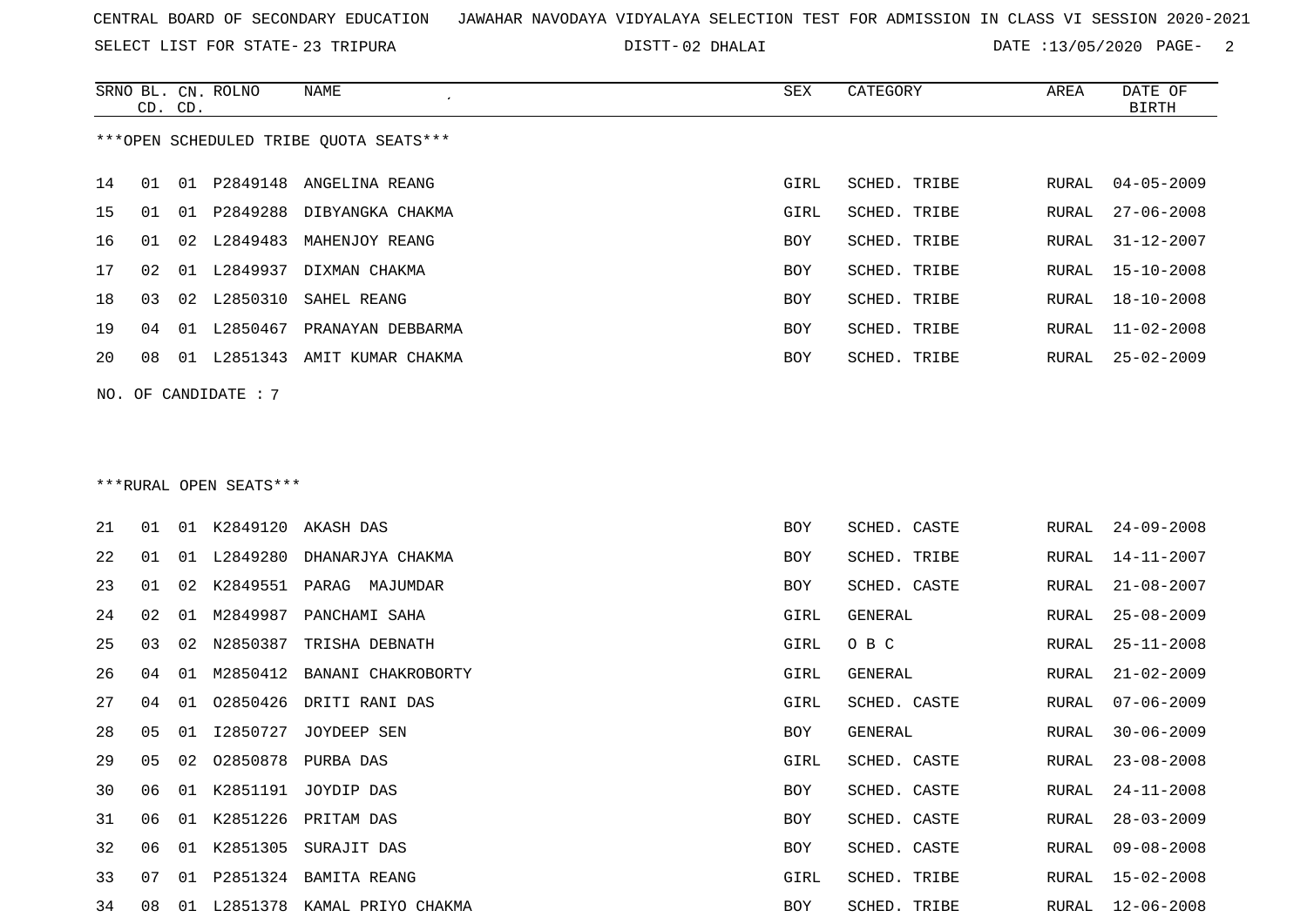| CENTRAL BOARD OF SECONDARY EDUCATION – JAWAHAR NAVODAYA VIDYALAYA SELECTION TEST FOR ADMISSION IN CLASS VI SESSION 2020-2021 |  |  |  |  |  |  |  |  |  |  |  |  |  |  |  |  |  |  |  |
|------------------------------------------------------------------------------------------------------------------------------|--|--|--|--|--|--|--|--|--|--|--|--|--|--|--|--|--|--|--|
|------------------------------------------------------------------------------------------------------------------------------|--|--|--|--|--|--|--|--|--|--|--|--|--|--|--|--|--|--|--|

SELECT LIST FOR STATE- DISTT- 23 TRIPURA

02 DHALAI DATE :13/05/2020 PAGE- 3

| SRNO BL. CN. ROLNO<br>NAME<br>CD. CD.          | SEX        | CATEGORY     | AREA         | DATE OF<br><b>BIRTH</b> |
|------------------------------------------------|------------|--------------|--------------|-------------------------|
| NO. OF CANDIDATE : $14$                        |            |              |              |                         |
| *** RURAL SCHEDULED CASTE QUOTA SEATS***       |            |              |              |                         |
| 35<br>01<br>03 02849715 SANGITA DAS            | GIRL       | SCHED. CASTE | RURAL        | $08 - 01 - 2009$        |
| 36<br>K2850067<br>03<br>01<br>AMIT DAS         | BOY        | SCHED. CASTE | <b>RURAL</b> | $10 - 10 - 2008$        |
| 37<br>04<br>01 02850504<br>SNEHA DAS           | GIRL       | SCHED. CASTE | <b>RURAL</b> | $26 - 10 - 2008$        |
| 38<br>06<br>01<br>K2851131 AMIT DAS            | <b>BOY</b> | SCHED. CASTE | RURAL        | $09 - 04 - 2009$        |
| 39<br>06<br>01<br>K2851166 BISHAL SUKLABAIDYA  | BOY        | SCHED. CASTE | RURAL        | $11 - 04 - 2009$        |
| 40<br>K2851222<br>PRANAB DAS<br>06<br>01       | BOY        | SCHED. CASTE | RURAL        | $01 - 09 - 2008$        |
| 06<br>01 02851250 RIYA DAS<br>41               | GIRL       | SCHED. CASTE | RURAL        | $24 - 12 - 2009$        |
| 42<br>06<br>K2851267<br>SANAB NAMASUDRA<br>01  | BOY        | SCHED. CASTE | RURAL        | $05 - 10 - 2008$        |
| 01 02851315<br>43<br>06<br>TINA DAS            | GIRL       | SCHED. CASTE | RURAL        | $08 - 07 - 2008$        |
| OF CANDIDATE : 9<br>NO.                        |            |              |              |                         |
|                                                |            |              |              |                         |
|                                                |            |              |              |                         |
| *** RURAL BACKWARD CLASS QUOTA SEATS***        |            |              |              |                         |
| 44<br>01<br>01 J2849104 ABHAY SARKAR           | <b>BOY</b> | O B C        | RURAL        | $30 - 06 - 2008$        |
| 45<br>01<br>01 N2849137 AMITA DEB              | GIRL       | O B C        | RURAL        | $16 - 12 - 2008$        |
| 46<br>01<br>J2849249<br>CHANCHAL BHOWMIK<br>01 | <b>BOY</b> | O B C        | RURAL        | $08 - 05 - 2008$        |
| 47<br>J2850178<br>03<br>01<br>KANKAN SARKAR    | <b>BOY</b> | O B C        | RURAL        | $01 - 07 - 2008$        |
| N2850358<br>48<br>03<br>02<br>SRISTI KAPALI    | GIRL       | O B C        | RURAL        | $23 - 02 - 2008$        |

50 04 01 J2850493 SAYAN DEBNATH BOY O B C RURAL 09-02-2009

49 04 01 J2850483 SAGAR DEB BOY O B C RURAL 22-09-2008

51 05 03 N2851033 SONALI DEBNATH GIRL O B C RURAL 11-11-2008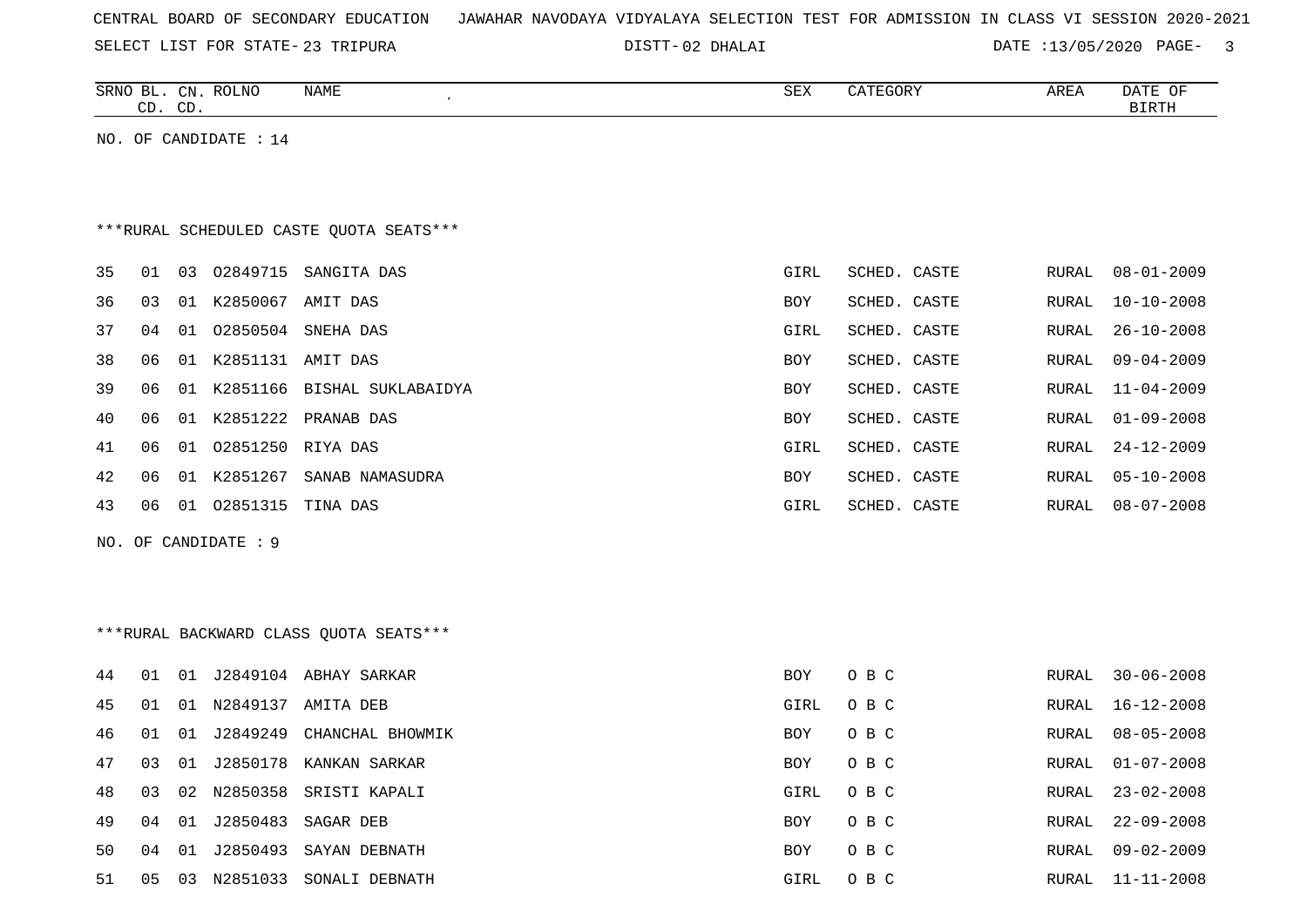SELECT LIST FOR STATE- DISTT- 23 TRIPURA

02 DHALAI DATE :13/05/2020 PAGE- 4

|    | CD. CD. |    | SRNO BL. CN. ROLNO    | NAME                                    | SEX         | CATEGORY     | AREA  | DATE OF<br><b>BIRTH</b> |
|----|---------|----|-----------------------|-----------------------------------------|-------------|--------------|-------|-------------------------|
|    |         |    |                       | ***RURAL BACKWARD CLASS QUOTA SEATS***  |             |              |       |                         |
| 52 | 05      | 03 |                       | J2851046 SUBRADEEP PAUL                 | <b>BOY</b>  | O B C        | RURAL | $29 - 10 - 2008$        |
| 53 | 06      |    |                       | 01 N2851151 ANWESHA DEY                 | GIRL        | O B C        | RURAL | $10 - 12 - 2008$        |
| 54 | 06      | 01 |                       | J2851212 NISHAN DEBNATH                 | BOY         | O B C        | RURAL | $02 - 03 - 2009$        |
| 55 | 06      | 01 |                       | J2851255 ROHIT SUTRADHAR                | BOY         | O B C        | RURAL | $07 - 05 - 2009$        |
| 56 | 06      | 01 |                       | N2851260 RUPSHA SUTRADHAR               | GIRL        | O B C        | RURAL | $09 - 01 - 2009$        |
| 57 | 06      | 01 | J2851272              | SAYAN DEY                               | BOY         | O B C        | RURAL | $22 - 09 - 2008$        |
| 58 | 06      | 01 |                       | N2851278 SHRISHA GHOSH                  | GIRL        | O B C        | RURAL | $30 - 09 - 2008$        |
| 59 | 06      | 01 |                       | J2851289 SRIJOY GHOSH                   | BOY         | O B C        | RURAL | $11 - 09 - 2008$        |
|    |         |    | NO. OF CANDIDATE : 16 |                                         |             |              |       |                         |
|    |         |    |                       | ***RURAL SCHEDULED TRIBE QUOTA SEATS*** |             |              |       |                         |
| 60 | 01      |    |                       | 01 P2849201 BARSHA TRIPURA              | <b>GIRL</b> | SCHED. TRIBE | RURAL | $17 - 10 - 2008$        |
| 61 | 01      | 01 | P2849209              | BERIL DEBBARMA                          | GIRL        | SCHED. TRIBE | RURAL | $20 - 08 - 2008$        |
| 62 | 01      | 01 | L2849257              | CHONGTHAK TRIPURA                       | BOY         | SCHED. TRIBE | RURAL | $31 - 01 - 2009$        |
| 63 | 01      | 02 | L2849415              | KARAN DEBBARMA                          | BOY         | SCHED. TRIBE | RURAL | $25 - 09 - 2008$        |
| 64 | 01      | 02 |                       | P2849481 MAAHIYA DEBBARMA               | GIRL        | SCHED. TRIBE | RURAL | $04 - 10 - 2008$        |
| 65 | 01      | 02 | L2849598              | RAHUL KANTI CHAKMA                      | BOY         | SCHED. TRIBE | RURAL | $22 - 03 - 2009$        |
| 66 | 01      | 03 |                       | P2849649 RISA DEBBARMA                  | GIRL        | SCHED. TRIBE | RURAL | $24 - 11 - 2008$        |
| 67 | 01      | 03 |                       | P2849848 SUSMITA MOG                    | GIRL        | SCHED. TRIBE | RURAL | $10 - 11 - 2008$        |
| 68 | 02      | 01 |                       | P2849979 NANDITA REANG                  | GIRL        | SCHED. TRIBE | RURAL | $08 - 09 - 2008$        |
| 69 | 03      |    |                       | 01 L2850061 ALA BABU TRIPURA            | BOY         | SCHED. TRIBE | RURAL | $02 - 03 - 2008$        |
| 70 | 03      | 01 |                       | P2850071 ANJALI DEWAN                   | GIRL        | SCHED. TRIBE | RURAL | $22 - 02 - 2009$        |
| 71 | 03      |    |                       | 01 L2850110 DANIAL REANG                | BOY         | SCHED. TRIBE | RURAL | $31 - 12 - 2008$        |
| 72 | 03      |    |                       | 01 P2850118 DENIALY TRIPURA             | GIRL        | SCHED. TRIBE | RURAL | $06 - 04 - 2008$        |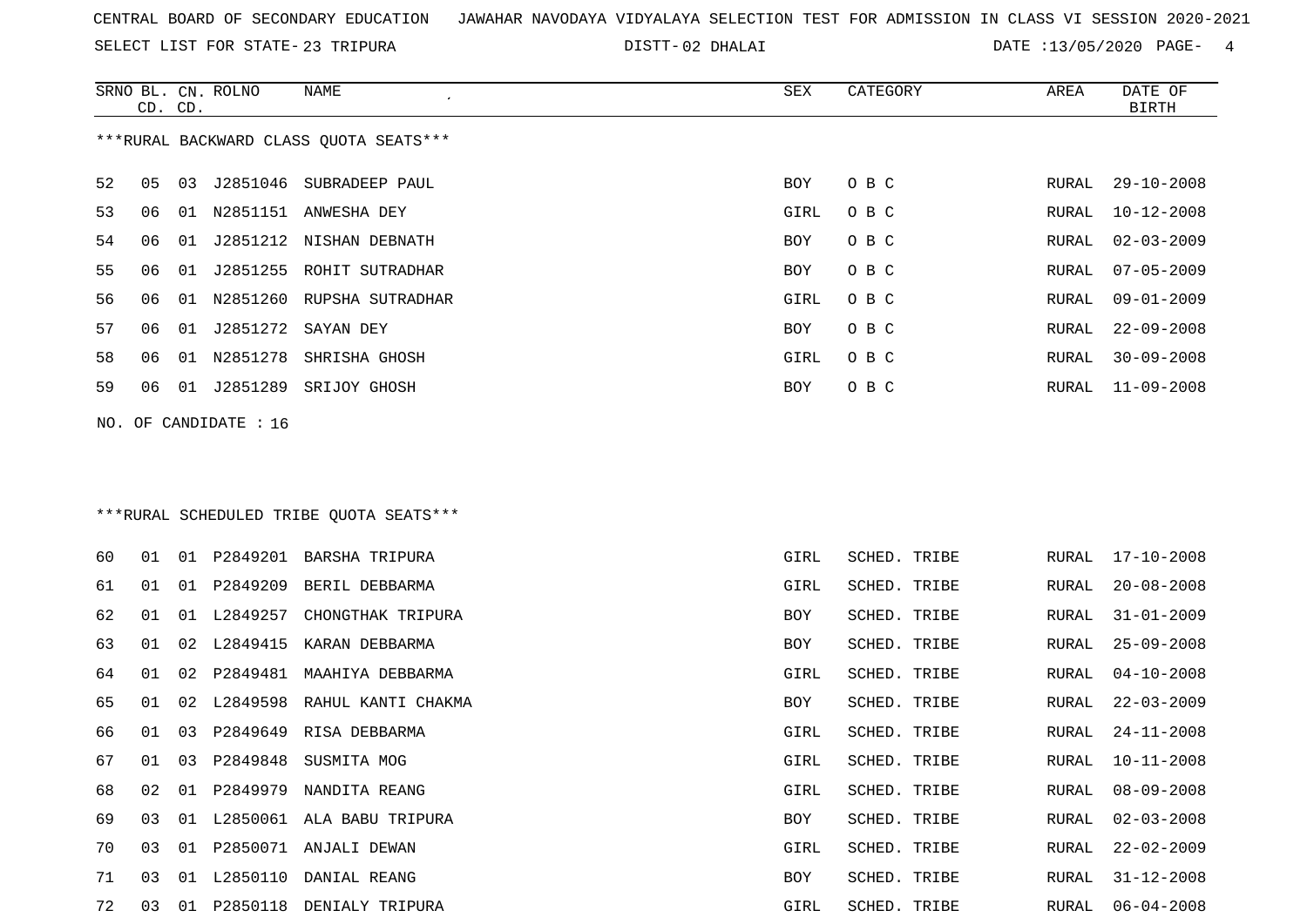SELECT LIST FOR STATE- DISTT- 23 TRIPURA

02 DHALAI DATE :13/05/2020 PAGE- 5

|    | CD. CD. |    | SRNO BL. CN. ROLNO      | NAME                                    | SEX        | CATEGORY     | AREA  | DATE OF<br>BIRTH |
|----|---------|----|-------------------------|-----------------------------------------|------------|--------------|-------|------------------|
|    |         |    |                         | ***RURAL SCHEDULED TRIBE OUOTA SEATS*** |            |              |       |                  |
| 73 | 04      | 01 |                         | L2850396 ADITYA DEBBARMA                | <b>BOY</b> | SCHED. TRIBE | RURAL | 14-10-2008       |
| 74 | 04      | 01 |                         | P2850409 ARJITA BEBBARMA                | GIRL       | SCHED. TRIBE | RURAL | $31 - 03 - 2009$ |
| 75 | 05      | 02 |                         | L2850884 RAIHAM REANG                   | <b>BOY</b> | SCHED. TRIBE | RURAL | $26 - 06 - 2008$ |
| 76 | 05      | 03 | L2851110                | TUSHAR DEBBARMA                         | <b>BOY</b> | SCHED. TRIBE | RURAL | $27 - 09 - 2008$ |
| 77 | 06      | 01 |                         | L2851148 ANURAG DEBBARMA                | <b>BOY</b> | SCHED. TRIBE | RURAL | $23 - 01 - 2008$ |
| 78 | 06      | 01 |                         | L2851274 SAYET DEBBARMA                 | <b>BOY</b> | SCHED. TRIBE | RURAL | $05 - 07 - 2008$ |
| 79 | 06      | 01 |                         | L2851304 SUPRIYA DEBBARMA               | <b>BOY</b> | SCHED. TRIBE | RURAL | $16 - 03 - 2008$ |
| 80 | 08      | 01 |                         | L2851403 PRATAP TRIPURA                 | BOY        | SCHED. TRIBE | RURAL | 30-12-2009       |
|    |         |    | NO. OF CANDIDATE : $21$ |                                         |            |              |       |                  |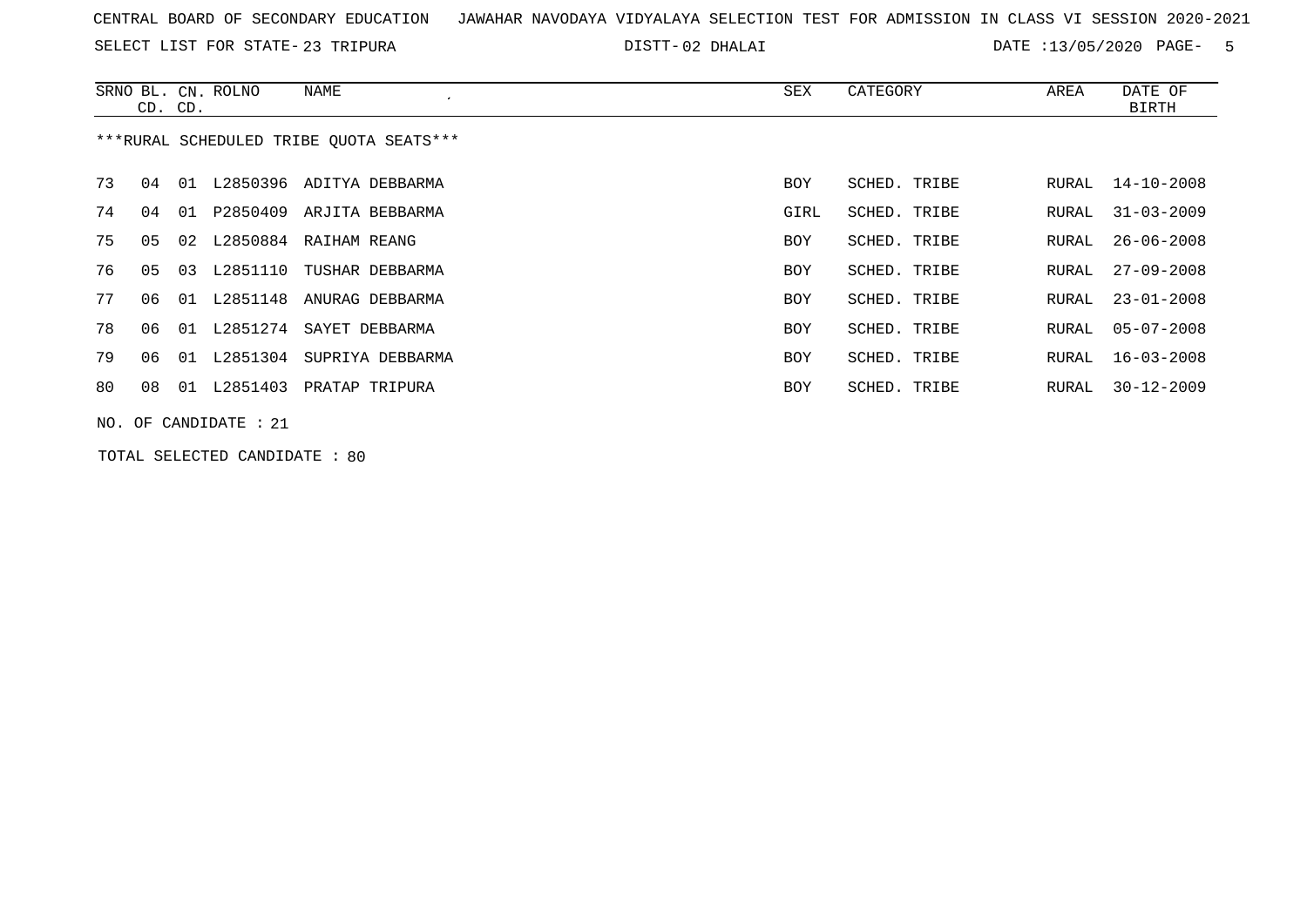SELECT LIST FOR STATE- DISTT- 23 TRIPURA

03 GOMTI TRIPURA DIST DATE :13/05/2020 PAGE- 1

|    |    |          | <b>NAME</b>                                                                                                                         | SEX                                                                                                                                                                                                                                                                      | CATEGORY     | AREA  | DATE OF<br><b>BIRTH</b> |
|----|----|----------|-------------------------------------------------------------------------------------------------------------------------------------|--------------------------------------------------------------------------------------------------------------------------------------------------------------------------------------------------------------------------------------------------------------------------|--------------|-------|-------------------------|
|    |    |          |                                                                                                                                     |                                                                                                                                                                                                                                                                          |              |       |                         |
| 01 |    |          |                                                                                                                                     | <b>BOY</b>                                                                                                                                                                                                                                                               | GENERAL      | URBAN | $10 - 06 - 2008$        |
| 01 |    |          |                                                                                                                                     | GIRL                                                                                                                                                                                                                                                                     | O B C        | RURAL | $26 - 12 - 2008$        |
| 01 | 02 |          |                                                                                                                                     | GIRL                                                                                                                                                                                                                                                                     | O B C        | URBAN | $27 - 10 - 2008$        |
| 01 | 02 |          |                                                                                                                                     | BOY                                                                                                                                                                                                                                                                      | GENERAL      | RURAL | $11 - 05 - 2009$        |
| 01 |    |          | SAYANTIKA PAUL                                                                                                                      | GIRL                                                                                                                                                                                                                                                                     | GENERAL      | RURAL | $08 - 12 - 2008$        |
|    |    |          |                                                                                                                                     |                                                                                                                                                                                                                                                                          |              |       |                         |
|    |    |          |                                                                                                                                     |                                                                                                                                                                                                                                                                          |              |       |                         |
|    |    |          |                                                                                                                                     |                                                                                                                                                                                                                                                                          |              |       |                         |
| 01 | 01 |          |                                                                                                                                     | <b>GIRL</b>                                                                                                                                                                                                                                                              | SCHED. CASTE | RURAL | $11 - 04 - 2008$        |
| 01 | 01 | K2851505 | ARABINDA DAS                                                                                                                        | BOY                                                                                                                                                                                                                                                                      | SCHED. CASTE | RURAL | $01 - 07 - 2008$        |
| 01 |    |          | SNEHA DAS                                                                                                                           | GIRL                                                                                                                                                                                                                                                                     | SCHED. CASTE | RURAL | $09 - 12 - 2008$        |
|    |    |          |                                                                                                                                     |                                                                                                                                                                                                                                                                          |              |       |                         |
|    |    |          |                                                                                                                                     |                                                                                                                                                                                                                                                                          |              |       |                         |
|    |    |          |                                                                                                                                     |                                                                                                                                                                                                                                                                          |              |       |                         |
| 01 | 02 |          |                                                                                                                                     | BOY                                                                                                                                                                                                                                                                      | O B C        | RURAL | $15 - 07 - 2008$        |
| 01 | 02 | J2851976 | SAGNIK PAUL                                                                                                                         | <b>BOY</b>                                                                                                                                                                                                                                                               | O B C        | RURAL | $04 - 01 - 2009$        |
| 01 | 02 |          | SRABANIKA DEBNATH                                                                                                                   | GIRL                                                                                                                                                                                                                                                                     | O B C        | RURAL | $18 - 07 - 2008$        |
| 01 | 02 | J2852095 | SUDIPTA BHOWAL                                                                                                                      | BOY                                                                                                                                                                                                                                                                      | O B C        | RURAL | $10 - 12 - 2008$        |
| 02 |    |          |                                                                                                                                     | GIRL                                                                                                                                                                                                                                                                     | O B C        | URBAN | 02-12-2008              |
|    |    | CD. CD.  | SRNO BL. CN. ROLNO<br>***OPEN UR SEATS***<br>02 M2852032<br>NO. OF CANDIDATE : 5<br>02 02852059<br>NO. OF CANDIDATE : 3<br>N2852083 | 01 A2851571 BISHAL SAHA<br>01 N2851720 KEYA DATTA<br>F2851951 RIYA DEBNATH<br>12851974 SAGAR SAHA<br>***OPEN SCHEDULED CASTE QUOTA SEATS***<br>02851502 APARAJITA DAS<br>*** OPEN BACKWARD CLASS QUOTA SEATS***<br>J2851818 NAYAN BHOWMIK<br>01 F2852281 SARBANI DEBNATH |              |       |                         |

NO. OF CANDIDATE : 5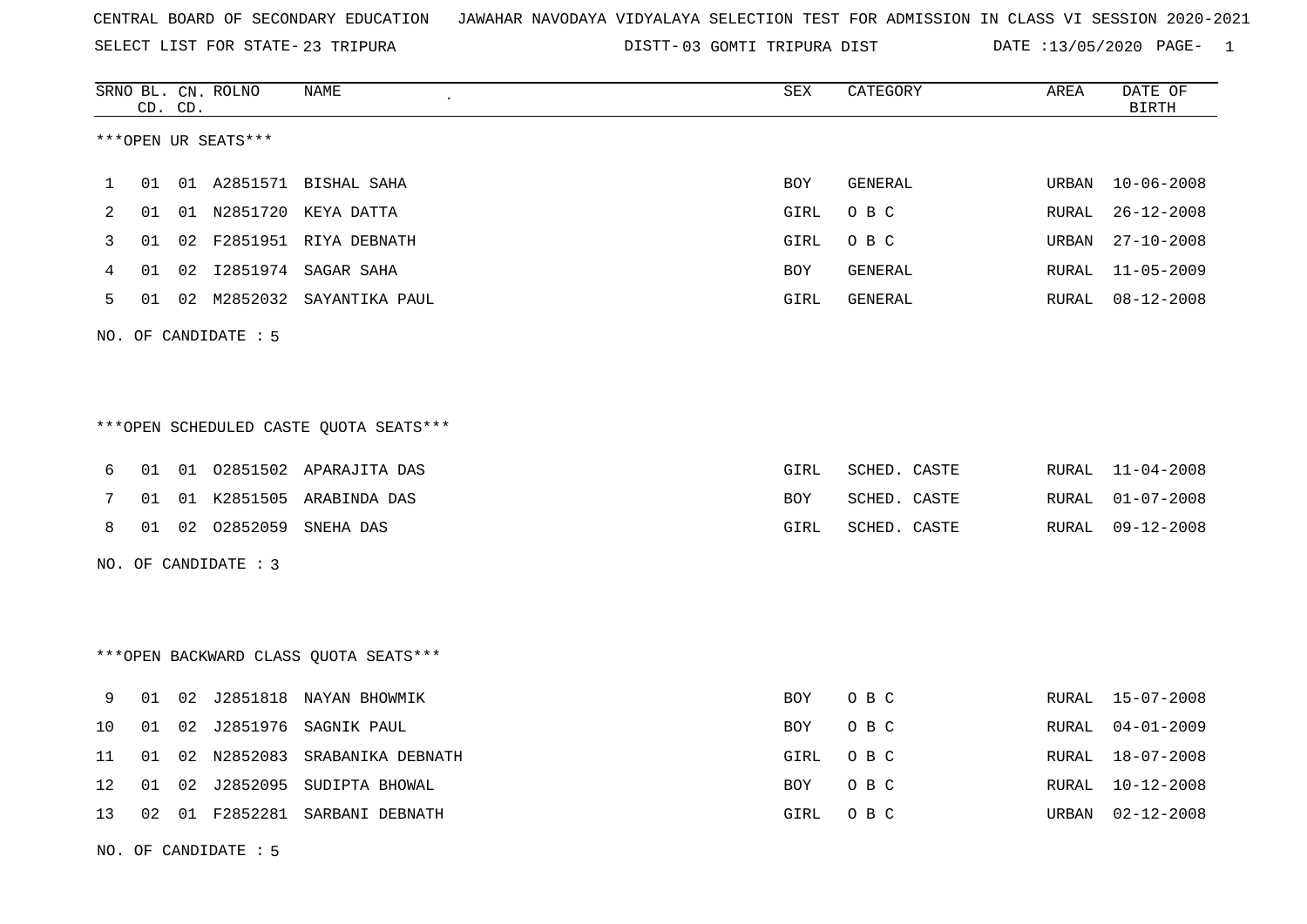SELECT LIST FOR STATE- DISTT- 23 TRIPURA

03 GOMTI TRIPURA DIST DATE :13/05/2020 PAGE- 2

|                                        |                        | CD. CD. | SRNO BL. CN. ROLNO | NAME<br>$\epsilon$           | SEX  | CATEGORY     | AREA  | DATE OF<br><b>BIRTH</b> |  |  |
|----------------------------------------|------------------------|---------|--------------------|------------------------------|------|--------------|-------|-------------------------|--|--|
| ***OPEN SCHEDULED TRIBE QUOTA SEATS*** |                        |         |                    |                              |      |              |       |                         |  |  |
| 14                                     | 01                     |         |                    | 01 L2851439 ABHIJIT DEBBARMA | BOY  | SCHED. TRIBE | RURAL | 14-01-2009              |  |  |
| 15                                     | 01                     | 01      |                    | D2851689 JIEM JAMATIA        | BOY  | SCHED. TRIBE | URBAN | $16 - 09 - 2007$        |  |  |
| 16                                     | 01                     |         | 01 H2851729        | KHUMJA JAMATIA               | GIRL | SCHED. TRIBE | URBAN | $04 - 05 - 2008$        |  |  |
| 17                                     | 01                     | 02      | H2852061           | SNEHA JAMATIA                | GIRL | SCHED. TRIBE | URBAN | $01 - 01 - 2009$        |  |  |
| 18                                     | 03                     |         |                    | 01 P2852402 JIYA MARAK       | GIRL | SCHED. TRIBE | RURAL | $08 - 09 - 2008$        |  |  |
| 19                                     | 03                     |         |                    | 01 L2852485 PRATIK KHISA     | BOY  | SCHED. TRIBE | RURAL | $22 - 07 - 2008$        |  |  |
| 20                                     | 03                     |         | 01 L2852595        | TUIPHANGRAI REANG            | BOY  | SCHED. TRIBE | RURAL | $01 - 01 - 2008$        |  |  |
| NO.                                    |                        |         | OF CANDIDATE : 7   |                              |      |              |       |                         |  |  |
|                                        |                        |         |                    |                              |      |              |       |                         |  |  |
|                                        | ***RURAL OPEN SEATS*** |         |                    |                              |      |              |       |                         |  |  |

| 21 | 01              | 01 |          | M2851501 ANUSKA SARKAR    | GIRL       | GENERAL      | RURAL | 06-01-2008       |
|----|-----------------|----|----------|---------------------------|------------|--------------|-------|------------------|
| 22 | 01              | 01 | 02851597 | DEBASHRI DAS              | GIRL       | SCHED. CASTE | RURAL | 12-01-2009       |
| 23 | 01              | 01 | I2851604 | DEEP HOSSEN               | BOY        | GENERAL      | RURAL | $03 - 03 - 2009$ |
| 24 | 01              | 01 | K2851609 | DEEPTANU MALLA BARMAN     | BOY        | SCHED. CASTE | RURAL | 12-09-2008       |
| 25 | 01              | 01 | J2851618 | DIPANTHAR GHOSH           | BOY        | O B C        | RURAL | $10 - 06 - 2008$ |
| 26 | 01              | 01 | N2851708 | JUYEL DEBNATH             | GIRL       | O B C        | RURAL | 15-01-2008       |
| 27 | 01              | 02 | 02852038 | SHARMISTHA BHOWMIK        | GIRL       | SCHED. CASTE | RURAL | $07 - 06 - 2008$ |
| 28 | 01              | 02 | K2852049 | SHUBAJIT MAJUMDER         | <b>BOY</b> | SCHED. CASTE | RURAL | $10 - 11 - 2008$ |
| 29 | 02              | 01 |          | J2852204 DIPTANU KARMAKAR | BOY        | O B C        | RURAL | $03 - 01 - 2009$ |
| 30 | 02              | 01 | I2852290 | SOURAB SAHA               | BOY        | GENERAL      | RURAL | $27 - 03 - 2009$ |
| 31 | 02 <sub>o</sub> | 01 | 02852291 | SRISTI DAS                | GIRL       | SCHED. CASTE | RURAL | $28 - 08 - 2008$ |
| 32 | 02              | 01 | K2852297 | SUMAN DAS                 | <b>BOY</b> | SCHED. CASTE | RURAL | $29 - 11 - 2008$ |
| 33 | 03              | 01 | L2852316 | ADISON CHAKMA             | BOY        | SCHED. TRIBE | RURAL | $13 - 03 - 2009$ |
| 34 | 03              | 01 | K2852443 | MILAN KRANTI DAS          | BOY        | SCHED. CASTE | RURAL | 15-12-2008       |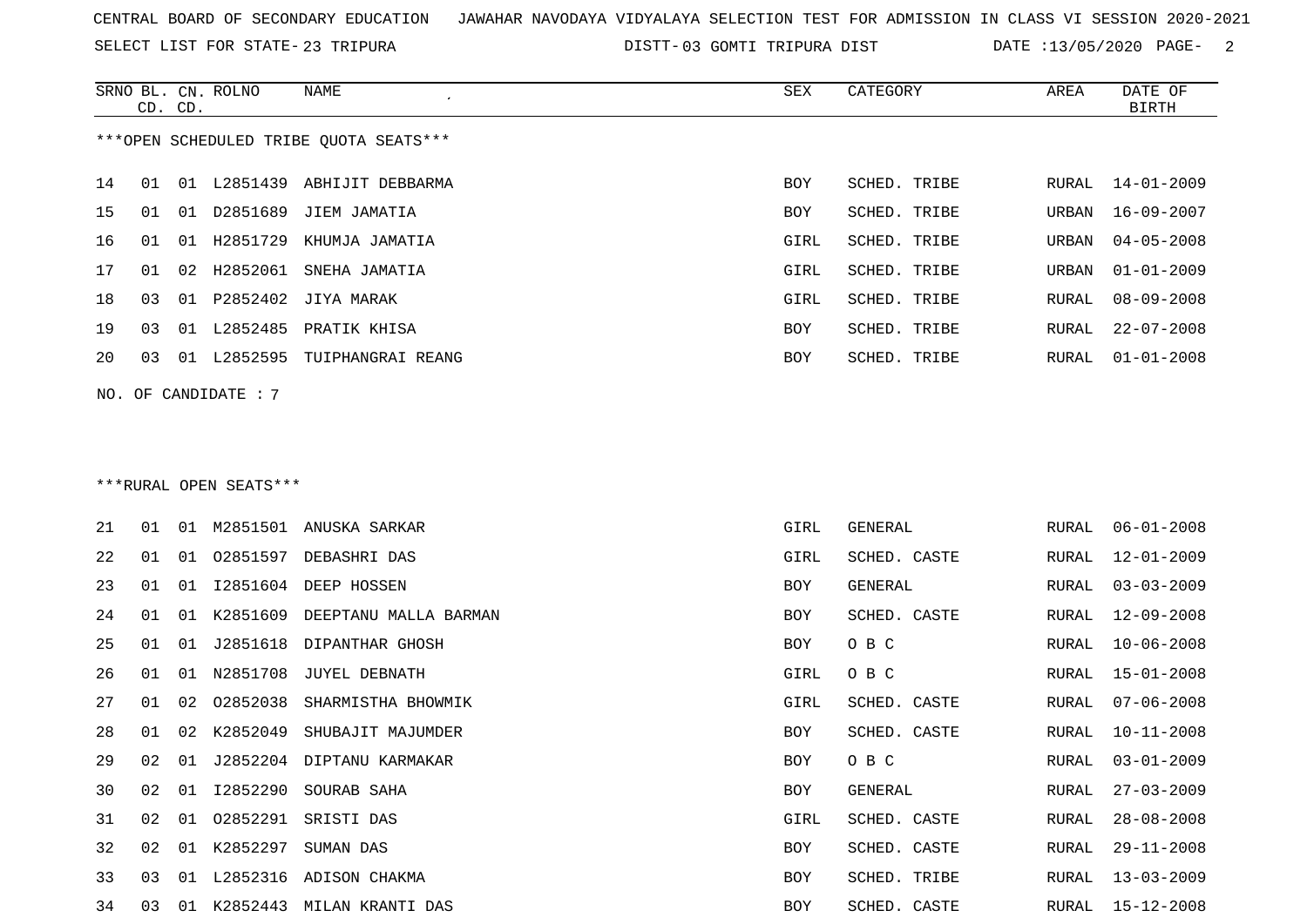| CENTRAL BOARD OF SECONDARY EDUCATION – JAWAHAR NAVODAYA VIDYALAYA SELECTION TEST FOR ADMISSION IN CLASS VI SESSION 2020-2021 |  |  |  |  |
|------------------------------------------------------------------------------------------------------------------------------|--|--|--|--|
|------------------------------------------------------------------------------------------------------------------------------|--|--|--|--|

SELECT LIST FOR STATE- DISTT- 23 TRIPURA

03 GOMTI TRIPURA DIST DATE :13/05/2020 PAGE- 3

|    |    | CD. CD. | SRNO BL. CN. ROLNO      | NAME                                    | ${\tt SEX}$ | CATEGORY     | AREA         | DATE OF<br><b>BIRTH</b> |
|----|----|---------|-------------------------|-----------------------------------------|-------------|--------------|--------------|-------------------------|
|    |    |         | NO. OF CANDIDATE : $14$ |                                         |             |              |              |                         |
|    |    |         |                         |                                         |             |              |              |                         |
|    |    |         |                         |                                         |             |              |              |                         |
|    |    |         |                         | ***RURAL SCHEDULED CASTE OUOTA SEATS*** |             |              |              |                         |
| 35 | 01 |         | 01 K2851557 BIKI DAS    |                                         | BOY         | SCHED. CASTE | RURAL        | $08 - 05 - 2008$        |
| 36 | 01 |         |                         | 01 K2851594 DEBAJIT SARKAR              | <b>BOY</b>  | SCHED. CASTE | <b>RURAL</b> | $01 - 01 - 2009$        |
| 37 | 01 |         |                         | 01 K2851734 KISHAN DAS                  | BOY         | SCHED. CASTE | RURAL        | $15 - 02 - 2009$        |
| 38 | 01 | 01      |                         | K2851767 MANGAL DEEP NAMA               | BOY         | SCHED. CASTE | <b>RURAL</b> | $29 - 09 - 2008$        |
| 39 | 01 | 02      | 02851838                | PAPIYA DAS                              | GIRL        | SCHED. CASTE | <b>RURAL</b> | $01 - 10 - 2008$        |
| 40 | 01 | 02      |                         | 02851839 PARAMITA DAS                   | GIRL        | SCHED. CASTE | <b>RURAL</b> | $30 - 01 - 2009$        |
| 41 | 01 | 02      |                         | 02851854 PIYALI DAS                     | GIRL        | SCHED. CASTE | RURAL        | $29 - 03 - 2009$        |
| 42 | 01 | 02      | 02852068                | SONALI DAS                              | GIRL        | SCHED. CASTE | RURAL        | $24 - 05 - 2008$        |
| 43 | 01 | 02      |                         | K2852141 TANMOY DAS                     | BOY         | SCHED. CASTE | RURAL        | $23 - 03 - 2009$        |
|    |    |         | NO. OF CANDIDATE : 9    |                                         |             |              |              |                         |
|    |    |         |                         |                                         |             |              |              |                         |
|    |    |         |                         |                                         |             |              |              |                         |
|    |    |         |                         | ***RURAL BACKWARD CLASS QUOTA SEATS***  |             |              |              |                         |
| 44 | 01 |         |                         | 01 J2851468 AMVAT DEBNATH               | BOY         | O B C        | RURAL        | $08 - 11 - 2008$        |
| 45 | 01 | 01      |                         | N2851486 ANKITA DATTA                   | GIRL        | O B C        | RURAL        | $14 - 10 - 2008$        |
| 46 | 01 | 01      |                         | J2851507 ARIJIT DEB NATH                | BOY         | O B C        | RURAL        | $20 - 01 - 2009$        |
| 47 | 01 | 01      |                         | J2851529 AYUSH CHOWDHURY                | BOY         | O B C        | RURAL        | $23 - 11 - 2008$        |
| 48 | 01 | 01      |                         | N2851533 BAISHAKHI DEBNATH              | GIRL        | O B C        | RURAL        | $08 - 06 - 2009$        |
| 49 | 01 | 01      |                         | J2851717 KARANJIT DEBNATH               | BOY         | O B C        | RURAL        | $28 - 01 - 2008$        |
| 50 | 01 |         |                         | 01 N2851755 MADHUMITA DEBNATH           | GIRL        | O B C        | RURAL        | $25 - 01 - 2009$        |
| 51 | 01 |         |                         | 02 J2851877 PRIYANGSHU ACHARJEE         | <b>BOY</b>  | O B C        | RURAL        | $02 - 11 - 2008$        |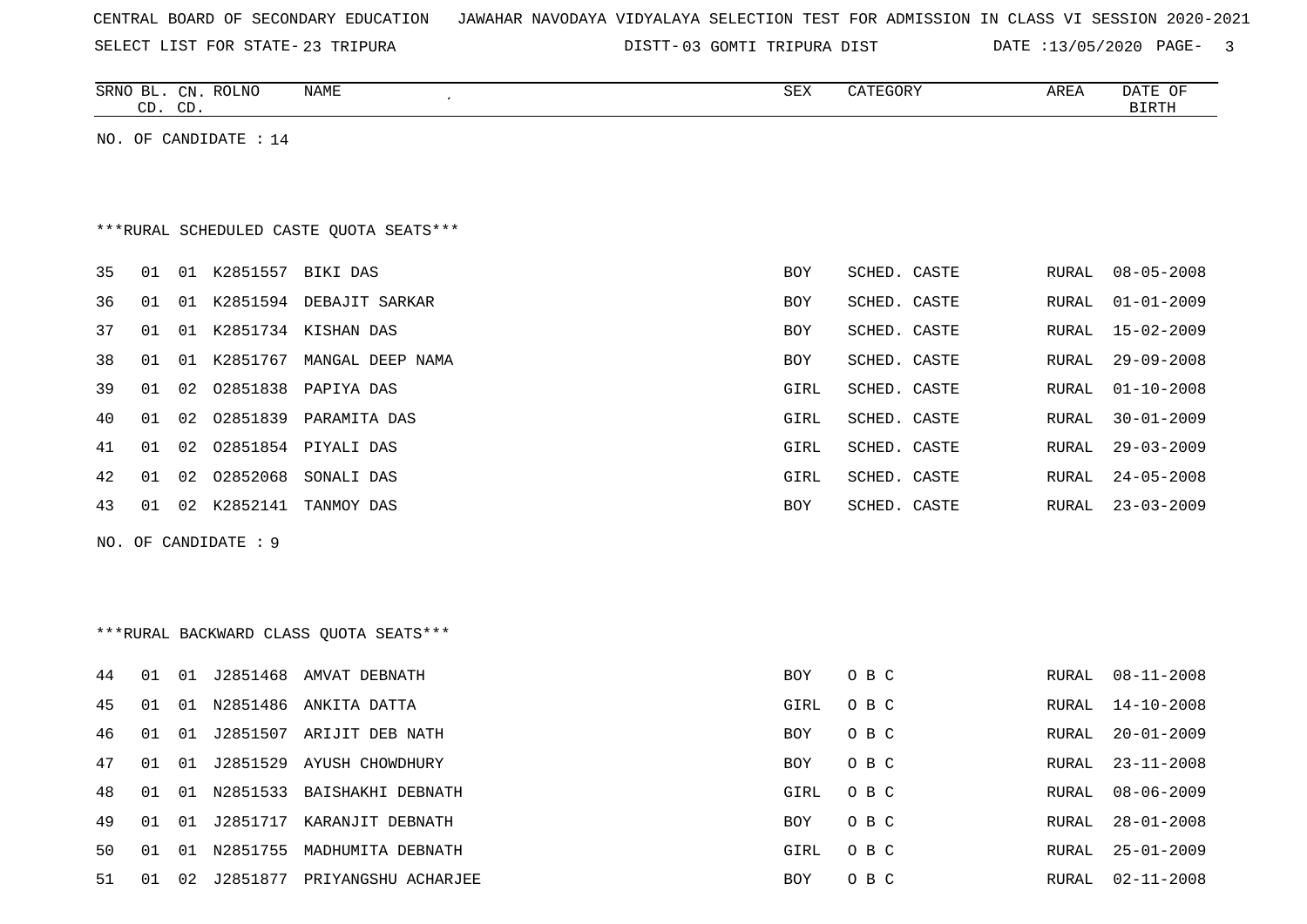SELECT LIST FOR STATE- DISTT- 23 TRIPURA

03 GOMTI TRIPURA DIST DATE :13/05/2020 PAGE- 4

|    | CD. CD. |    | SRNO BL. CN. ROLNO    | NAME                                    | SEX        | CATEGORY     | AREA  | DATE OF<br><b>BIRTH</b> |
|----|---------|----|-----------------------|-----------------------------------------|------------|--------------|-------|-------------------------|
|    |         |    |                       | ***RURAL BACKWARD CLASS QUOTA SEATS***  |            |              |       |                         |
| 52 | 01      |    |                       | 02 J2851907 RAJDEB SUTRADHAR            | BOY        | O B C        | RURAL | $28 - 06 - 2008$        |
| 53 | 01      |    |                       | 02 J2851972 SAGAR PAUL                  | BOY        | O B C        | RURAL | $05 - 10 - 2008$        |
| 54 | 01      | 02 | J2852080              | SOURAV DEBNATH                          | BOY        | O B C        | RURAL | $23 - 03 - 2008$        |
| 55 | 01      | 02 | J2852142              | TANMOY SHIL                             | BOY        | O B C        | RURAL | $27 - 01 - 2009$        |
| 56 | 02      | 01 | J2852202              | DIPESH DEBNATH                          | BOY        | O B C        | RURAL | $15 - 05 - 2008$        |
| 57 | 02      | 01 |                       | J2852292 SUBAJIT DATTA                  | BOY        | O B C        | RURAL | $30 - 09 - 2008$        |
| 58 | 02      | 01 |                       | N2852304 SUSMITA PAUL                   | GIRL       | O B C        | RURAL | $19 - 05 - 2009$        |
| 59 | 03      |    |                       | 01 J2852606 UTJAL PATHAK                | BOY        | O B C        | RURAL | $03 - 02 - 2009$        |
|    |         |    | NO. OF CANDIDATE : 16 |                                         |            |              |       |                         |
|    |         |    |                       |                                         |            |              |       |                         |
|    |         |    |                       |                                         |            |              |       |                         |
|    |         |    |                       | ***RURAL SCHEDULED TRIBE QUOTA SEATS*** |            |              |       |                         |
| 60 | 01      |    |                       | 01 L2851443 ABHIMAN DEBBARMA            | BOY        | SCHED. TRIBE | RURAL | $02 - 09 - 2008$        |
| 61 | 01      | 01 |                       | L2851534 BAITHANG JAMATIA               | <b>BOY</b> | SCHED. TRIBE | RURAL | $02 - 01 - 2009$        |
| 62 | 01      | 01 | L2851666              | ISMELL JOY REANG                        | BOY        | SCHED. TRIBE | RURAL | $03 - 08 - 2007$        |
| 63 | 01      | 01 |                       | L2851752 LOSHAN CHAKMA                  | BOY        | SCHED. TRIBE | RURAL | $20 - 12 - 2007$        |
| 64 | 01      | 01 |                       | P2851772 MARTINA REANG                  | GIRL       | SCHED. TRIBE | RURAL | $04 - 01 - 2009$        |
| 65 | 01      | 02 | P2851816              | NASANTI REANG                           | GIRL       | SCHED. TRIBE | RURAL | $08 - 03 - 2008$        |
| 66 | 01      | 02 |                       | L2851835 NUKSKANG JAMATIA               | BOY        | SCHED. TRIBE | RURAL | $02 - 01 - 2010$        |
| 67 | 01      | 02 | P2852036              | SHARMILA JAMATIA                        | GIRL       | SCHED. TRIBE | RURAL | $21 - 01 - 2009$        |
| 68 | 01      | 02 |                       | L2852114 SUNDESH KUMAR JAMATIA          | BOY        | SCHED. TRIBE | RURAL | $20 - 09 - 2009$        |
| 69 | 02      | 01 |                       | P2852271 RUHINI REANG                   | GIRL       | SCHED. TRIBE | RURAL | $01 - 06 - 2008$        |
| 70 | 03      | 01 |                       | L2852340 AYESH DEBBARMA                 | BOY        | SCHED. TRIBE | RURAL | $27 - 07 - 2007$        |
| 71 | 03      | 01 |                       | P2852345 BASUNDHARA CHAKMA              | GIRL       | SCHED. TRIBE | RURAL | $10 - 07 - 2008$        |
| 72 | 03      |    |                       | 01 L2852365 CHONGSNAM REANG             | BOY        | SCHED. TRIBE | RURAL | $06 - 08 - 2008$        |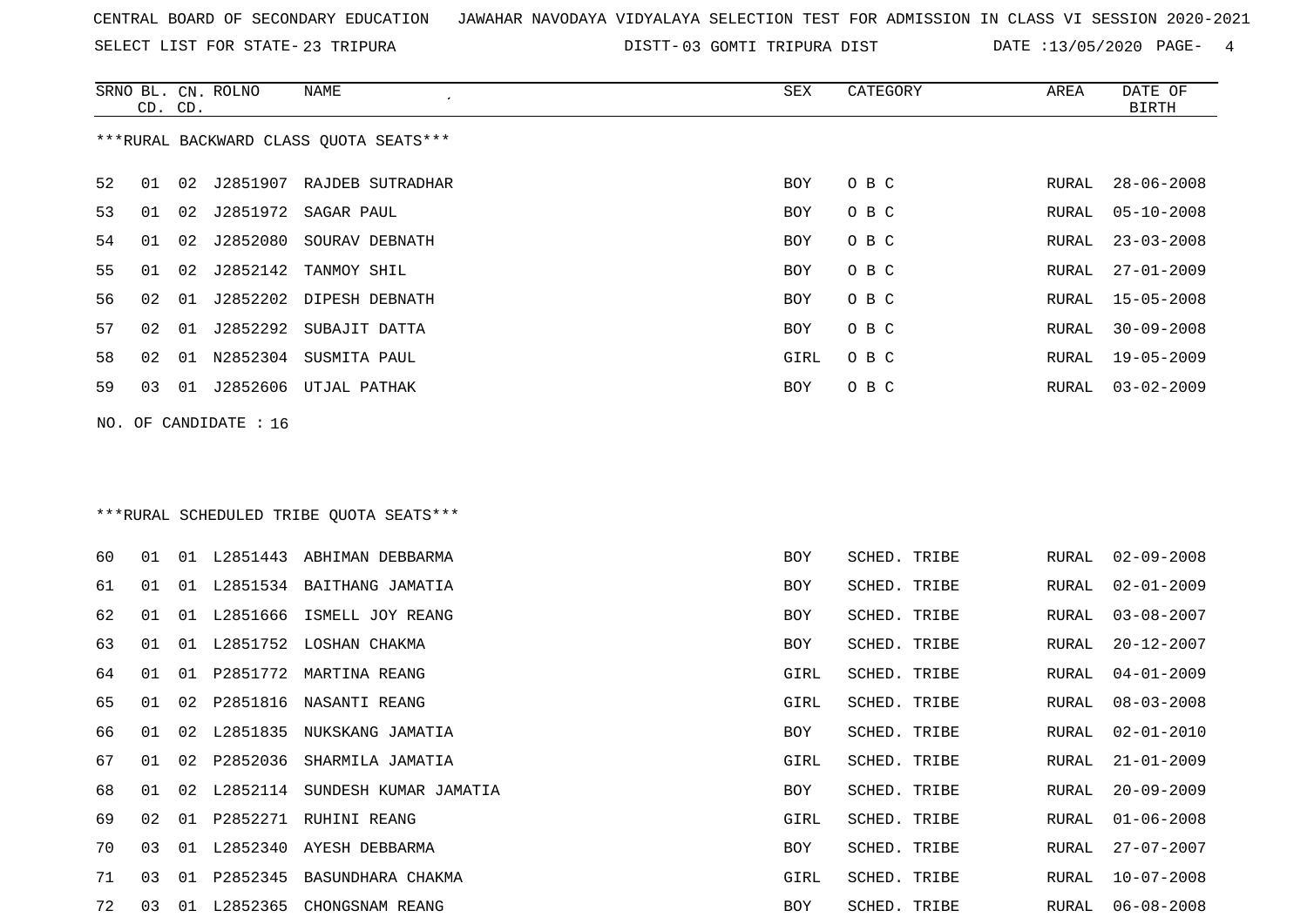SELECT LIST FOR STATE- DISTT- 23 TRIPURA

03 GOMTI TRIPURA DIST DATE :13/05/2020 PAGE- 5

|    | CD. CD.               |    | SRNO BL. CN. ROLNO | NAME                                    | SEX  | CATEGORY     | AREA  | DATE OF<br><b>BIRTH</b> |  |
|----|-----------------------|----|--------------------|-----------------------------------------|------|--------------|-------|-------------------------|--|
|    |                       |    |                    | ***RURAL SCHEDULED TRIBE OUOTA SEATS*** |      |              |       |                         |  |
| 73 | 03                    |    |                    | 01 L2852382 FADANG THANG CHAKMA         | BOY  | SCHED. TRIBE | RURAL | $31 - 08 - 2007$        |  |
| 74 | 03                    | 01 | P2852389           | HAMARI DEBBARMA                         | GIRL | SCHED. TRIBE | RURAL | $24 - 02 - 2008$        |  |
| 75 | 03                    | 01 | P2852429           | LAXMI CHAKMA                            | GIRL | SCHED. TRIBE | RURAL | $28 - 12 - 2008$        |  |
| 76 | 03                    | 01 | L2852463           | NILACHAI TRIPURA                        | BOY  | SCHED. TRIBE | RURAL | $01 - 11 - 2008$        |  |
| 77 | 03                    | 01 |                    | P2852490 RADHIKA CHAKMA                 | GIRL | SCHED. TRIBE | RURAL | $05 - 09 - 2008$        |  |
| 78 | 03                    |    | 01 L2852509        | RIHASH CHAKMA                           | BOY  | SCHED. TRIBE | RURAL | $24 - 01 - 2008$        |  |
| 79 | 03                    | 01 | P2852546           | SHALINA CHAKMA                          | GIRL | SCHED. TRIBE | RURAL | $31 - 07 - 2009$        |  |
| 80 | 03                    |    | 01 P2852555        | SIMA CHAKMA                             | GIRL | SCHED. TRIBE | RURAL | 25-01-2008              |  |
|    | NO. OF CANDIDATE : 21 |    |                    |                                         |      |              |       |                         |  |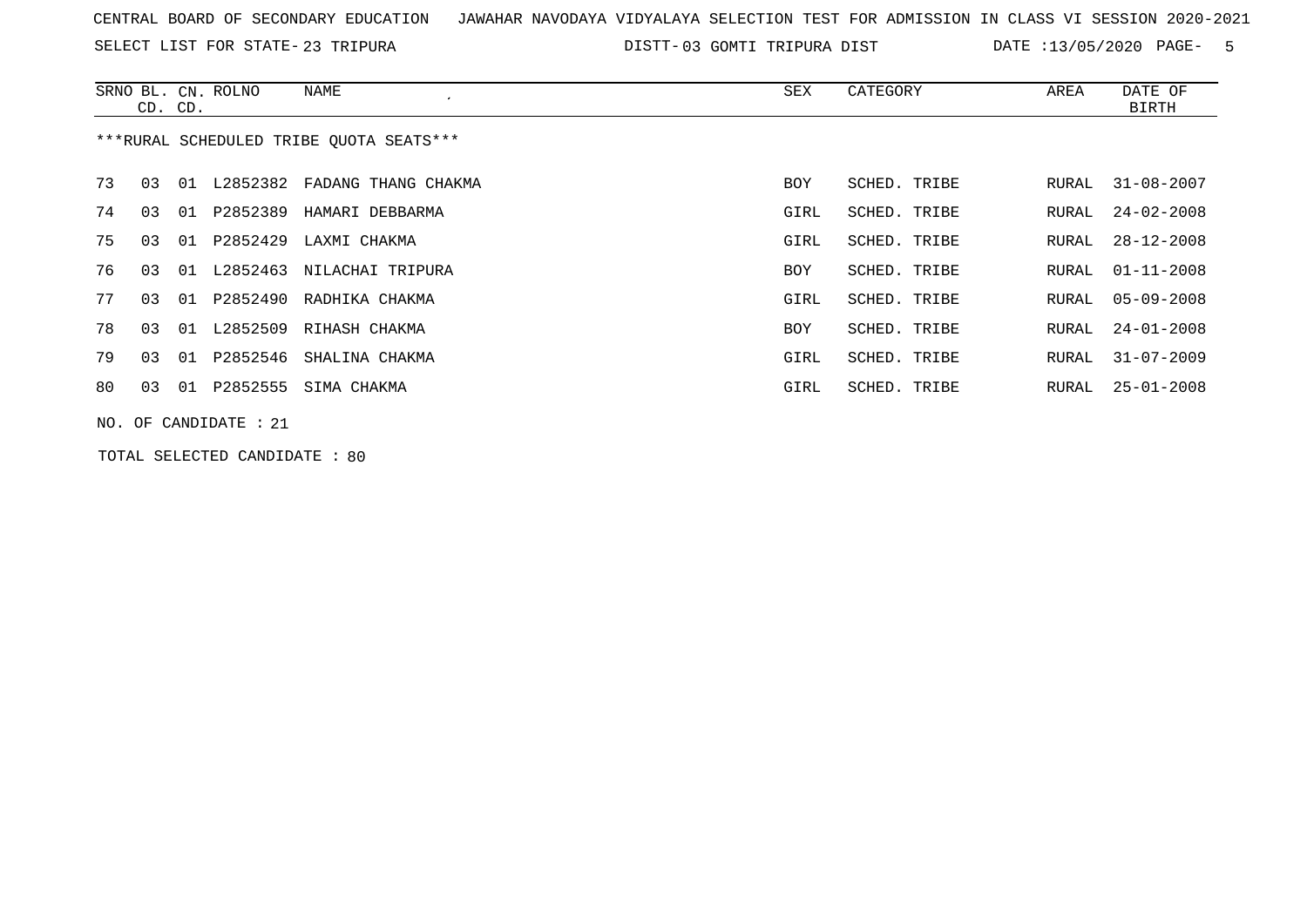SELECT LIST FOR STATE- DISTT- 23 TRIPURA

04 NORTH TRIPURA DATE :13/05/2020 PAGE- 1

|    | CD. CD. |    | SRNO BL. CN. ROLNO     | NAME                                   | <b>SEX</b> | CATEGORY       | AREA  | DATE OF<br><b>BIRTH</b> |
|----|---------|----|------------------------|----------------------------------------|------------|----------------|-------|-------------------------|
|    |         |    | ***OPEN UR SEATS***    |                                        |            |                |       |                         |
| 1  | 01      |    |                        | 01 B2852624 ADY SINHA                  | BOY        | O B C          | URBAN | $22 - 10 - 2008$        |
| 2  | 01      |    |                        | 01 E2852897 POUSHALI DE                | GIRL       | GENERAL        | URBAN | $08 - 01 - 2009$        |
| 3  | 01      | 01 |                        | 12852942 RAJDEEP SHARMA                | <b>BOY</b> | <b>GENERAL</b> | RURAL | $24 - 12 - 2008$        |
| 4  | 01      |    | 01 J2852948 RAJ NATH   |                                        | BOY        | O B C          | RURAL | $19 - 11 - 2008$        |
| 5  | 01      |    | 01 B2853017            | SANTANU NATH                           | BOY        | O B C          | URBAN | $13 - 06 - 2008$        |
| 6  | 03      |    |                        | 01 N2854480 ASHMITA NATH               | GIRL       | O B C          | RURAL | $08 - 07 - 2009$        |
|    |         |    | NO. OF CANDIDATE : $6$ |                                        |            |                |       |                         |
|    |         |    |                        |                                        |            |                |       |                         |
|    |         |    |                        |                                        |            |                |       |                         |
|    |         |    |                        | ***OPEN SCHEDULED CASTE QUOTA SEATS*** |            |                |       |                         |
| 7  | 01      |    |                        | 01 02852883 PARMITA DAS                | GIRL       | SCHED. CASTE   | RURAL | $10 - 06 - 2009$        |
| 8  | 01      |    |                        | 01 02853103 SUPRIYA DAS                | GIRL       | SCHED. CASTE   | RURAL | $15 - 08 - 2009$        |
| 9  | 01      |    |                        | 01 K2853158 YASHMEET DAS               | <b>BOY</b> | SCHED. CASTE   | RURAL | $08 - 08 - 2008$        |
| 10 | 03      |    |                        | 01 K2854700 SAGAR DAS                  | BOY        | SCHED. CASTE   | RURAL | $26 - 10 - 2007$        |
|    |         |    | NO. OF CANDIDATE : $4$ |                                        |            |                |       |                         |
|    |         |    |                        |                                        |            |                |       |                         |
|    |         |    |                        |                                        |            |                |       |                         |
|    |         |    |                        | *** OPEN BACKWARD CLASS QUOTA SEATS*** |            |                |       |                         |
| 11 |         |    |                        | 01 01 J2852647 ANIRUDHA NATH           | BOY        | O B C          |       | RURAL 24-06-2008        |
| 12 | 01      |    |                        | 01 F2852724 DIPANJALI DEBNATH          | GIRL       | O B C          | URBAN | $30 - 11 - 2008$        |
| 13 |         |    |                        | 01 01 J2852770 JISHU NATH              | BOY        | O B C          | RURAL | $01 - 01 - 2009$        |
| 14 |         |    |                        | 01 01 J2852797 KUSHAL NATH             | BOY        | O B C          | RURAL | $30 - 04 - 2009$        |
| 15 |         |    |                        | 03 01 N2854525 DIPIKA NATH             | GIRL       | O B C          | RURAL | $08 - 04 - 2008$        |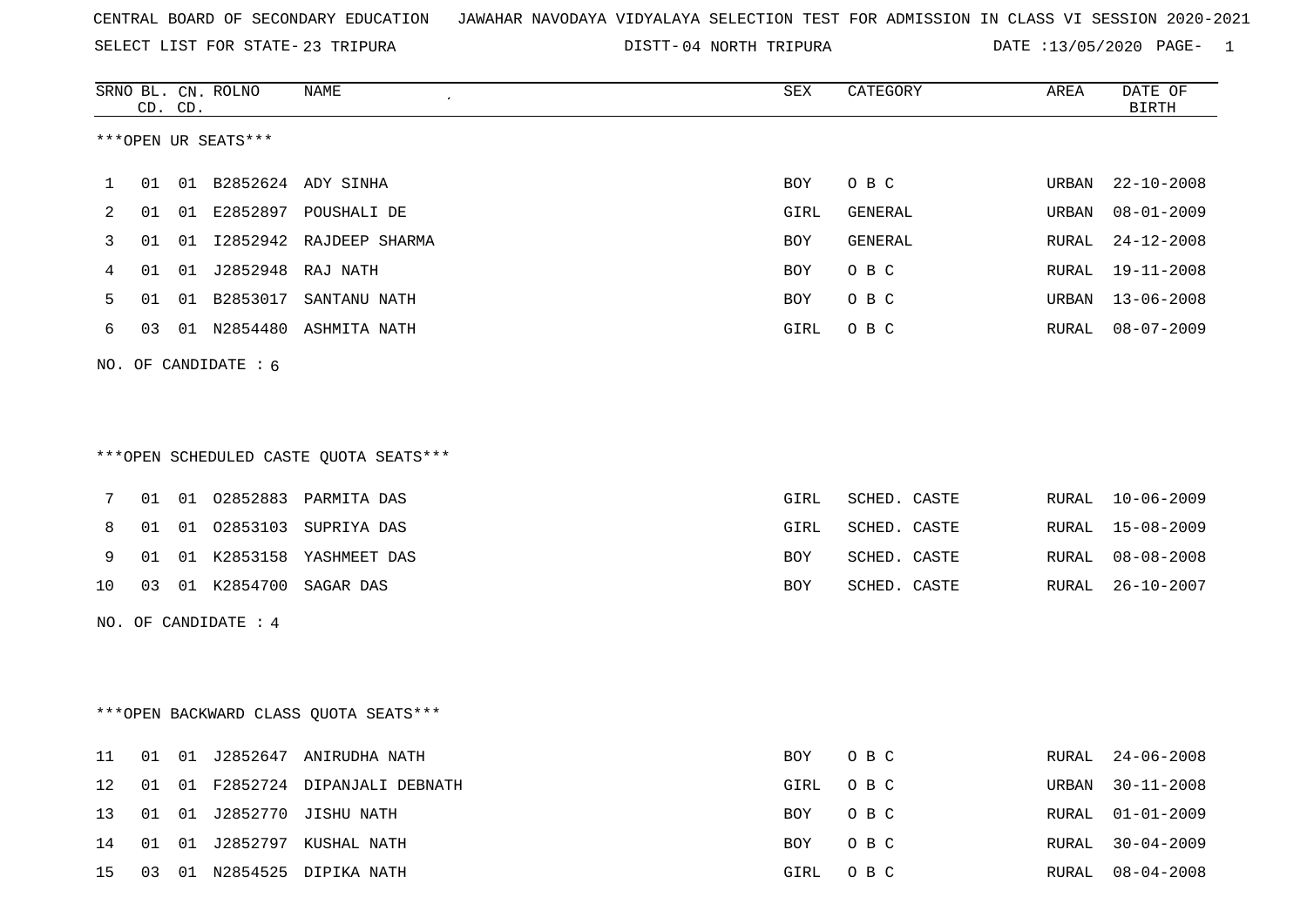SELECT LIST FOR STATE- DISTT- 23 TRIPURA

DISTT-04 NORTH TRIPURA DATE :13/05/2020 PAGE- 2

|    |    | CD. CD. | SRNO BL. CN. ROLNO     | NAME                                   | SEX        | CATEGORY     | AREA  | DATE OF<br>BIRTH |
|----|----|---------|------------------------|----------------------------------------|------------|--------------|-------|------------------|
|    |    |         | NO. OF CANDIDATE : 5   |                                        |            |              |       |                  |
|    |    |         |                        |                                        |            |              |       |                  |
|    |    |         |                        | ***OPEN SCHEDULED TRIBE QUOTA SEATS*** |            |              |       |                  |
| 16 | 02 | 01      | L2853191               | AMIT DEBBARMA                          | <b>BOY</b> | SCHED. TRIBE | RURAL | $01 - 11 - 2008$ |
| 17 | 02 | 01      | P2853321               | JESHMITA DEBBARMA                      | GIRL       | SCHED. TRIBE | RURAL | $08 - 06 - 2008$ |
| 18 | 02 | 01      | L2853327               | JOSEPH HALAM                           | BOY        | SCHED. TRIBE | RURAL | $05 - 03 - 2008$ |
| 19 | 03 | 01      | P2854491               | BHARASA CHAKMA                         | GIRL       | SCHED. TRIBE | RURAL | 17-02-2008       |
| 20 | 03 | 01      | P2854539               | HELY CHAKMA                            | GIRL       | SCHED. TRIBE | RURAL | $02 - 05 - 2009$ |
|    |    |         | NO. OF CANDIDATE $: 5$ |                                        |            |              |       |                  |

#### \*\*\*RURAL OPEN SEATS\*\*\*

| 21 | 01  | O 1   | N2852658 | ANUPAMA NATH           | GIRL       | O B C        | RURAL | 15-12-2008       |
|----|-----|-------|----------|------------------------|------------|--------------|-------|------------------|
| 22 | 01  | O 1   | N2852699 | CHAYANIKA NATH         | GIRL       | O B C        | RURAL | 14-09-2007       |
| 23 | 01  | 01    | K2852810 | MANAS DAS              | BOY        | SCHED. CASTE | RURAL | 04-07-2008       |
| 24 | 01  | O 1   | M2852966 | RITISHA GUPTA          | GIRL       | GENERAL      | RURAL | 16-12-2009       |
| 25 | 01  | O 1   | I2852995 | SAHIBUR RAHAMAN        | BOY        | GENERAL      | RURAL | $03 - 01 - 2008$ |
| 26 | 01  | 01    | K2853028 | SAURAV DAS             | BOY        | SCHED. CASTE | RURAL | 08-12-2008       |
| 27 | O 1 | O 1   | I2853123 | SWAPNIL SHARMA         | BOY        | GENERAL      | RURAL | $20 - 12 - 2008$ |
| 28 | 02  | O 1   | J2853166 | ABHIJIT DEBNATH        | <b>BOY</b> | O B C        | RURAL | $30 - 10 - 2008$ |
| 29 | 02  | O 1   | M2853205 | ANKITA PAL             | GIRL       | GENERAL      | RURAL | $04 - 02 - 2008$ |
| 30 | 02  | 01    | I2853376 | MD. MAHMUDUL HASAN     | BOY        | GENERAL      | RURAL | $10 - 09 - 2009$ |
| 31 | 02  | 01    | I2853482 | RAJKRISHNA CHAKRABORTY | BOY        | GENERAL      | RURAL | $22 - 07 - 2008$ |
| 32 | 02  | . N 1 | N2853526 | SAGARIKA DEB           | GIRL       | O B C        | RURAL | $22 - 11 - 2008$ |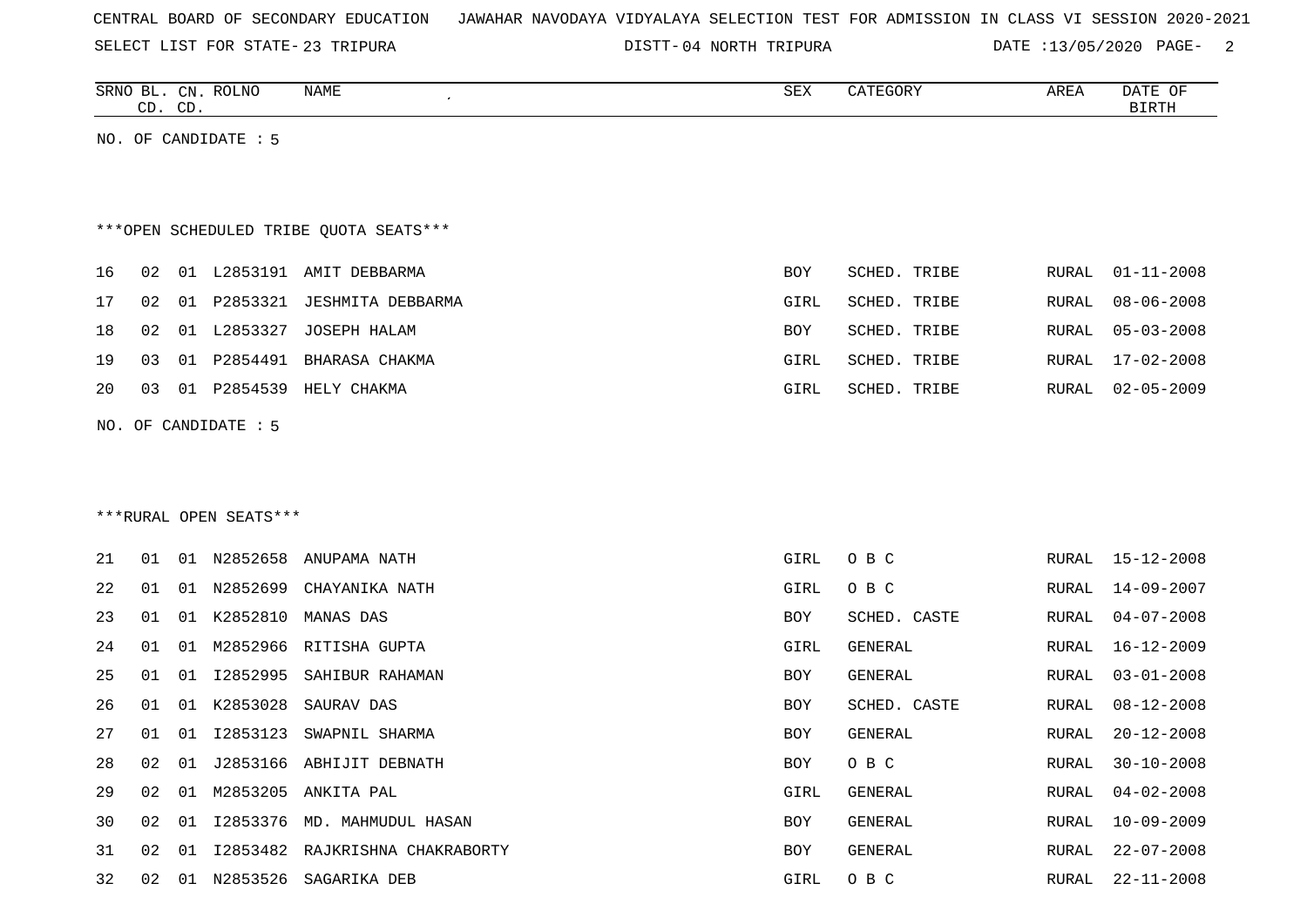SELECT LIST FOR STATE- DISTT- 23 TRIPURA

04 NORTH TRIPURA DATE :13/05/2020 PAGE- 3

|    | CD. CD.               |    | SRNO BL. CN. ROLNO     | NAME                                     | SEX        | CATEGORY     | AREA          | DATE OF<br><b>BIRTH</b> |  |  |
|----|-----------------------|----|------------------------|------------------------------------------|------------|--------------|---------------|-------------------------|--|--|
|    |                       |    | ***RURAL OPEN SEATS*** |                                          |            |              |               |                         |  |  |
| 33 | 02                    |    |                        | 01 M2853634 SWEETI AKTTER                | GIRL       | GENERAL      | RURAL         | $02 - 12 - 2007$        |  |  |
| 34 | 03                    |    |                        | 01 J2854529 DIPJOY RUDRA PAUL            | BOY        | O B C        | RURAL         | $28 - 06 - 2008$        |  |  |
| 35 | 03                    | 01 |                        | N2854598 MONIDIPA NATH                   | GIRL       | O B C        | RURAL         | $30 - 06 - 2008$        |  |  |
| 36 | 03                    |    |                        | 01 02854679 RIMPI DAS                    | GIRL       | SCHED. CASTE | RURAL         | $27 - 11 - 2008$        |  |  |
| 37 | 03                    | 01 | M2854729               | SONGEETA DATTA                           | GIRL       | GENERAL      | RURAL         | $25 - 10 - 2009$        |  |  |
| 38 | 03                    |    |                        | 01 J2854787 TUHIN KANTI NATH             | BOY        | O B C        | RURAL         | $27 - 02 - 2008$        |  |  |
|    |                       |    | NO. OF CANDIDATE : 18  |                                          |            |              |               |                         |  |  |
|    |                       |    |                        |                                          |            |              |               |                         |  |  |
|    |                       |    |                        |                                          |            |              |               |                         |  |  |
|    |                       |    |                        | *** RURAL SCHEDULED CASTE QUOTA SEATS*** |            |              |               |                         |  |  |
| 39 | 01                    |    |                        | 01 02852695 BRISHTI RANI DAS             | GIRL       | SCHED. CASTE | RURAL         | $25 - 07 - 2009$        |  |  |
| 40 | 01                    |    |                        | 01 K2853064 SOURAV DAS                   | BOY        | SCHED. CASTE | RURAL         | $12 - 08 - 2008$        |  |  |
| 41 | 01                    |    |                        | 01 K2853075 SUBHAJIT DAS                 | <b>BOY</b> | SCHED. CASTE | RURAL         | $15 - 10 - 2008$        |  |  |
| 42 | 02                    | 01 |                        | 02853244 BARSHA DAS                      | GIRL       | SCHED. CASTE | <b>RURAL</b>  | $12 - 04 - 2009$        |  |  |
| 43 | 02                    | 01 |                        | K2853329 JOYDEEP MALAKAR                 | <b>BOY</b> | SCHED. CASTE | ${\tt RURAL}$ | $01 - 06 - 2009$        |  |  |
| 44 | 02                    | 01 | 02853571               | SNEHA DAS                                | GIRL       | SCHED. CASTE | RURAL         | 17-12-2008              |  |  |
| 45 | 02                    | 01 |                        | 02853584 SUBHAMITA DAS                   | GIRL       | SCHED. CASTE | RURAL         | $11 - 11 - 2008$        |  |  |
| 46 | 03                    | 01 |                        | K2854464 ANUDEEP DAS                     | <b>BOY</b> | SCHED. CASTE | RURAL         | $04 - 12 - 2009$        |  |  |
| 47 | 03                    |    |                        | 01 K2854473 APURBA DAS                   | <b>BOY</b> | SCHED. CASTE | RURAL         | $15 - 05 - 2007$        |  |  |
| 48 | 03                    |    |                        | 01 K2854719 SATYAJIT DAS                 | BOY        | SCHED. CASTE | RURAL         | 14-02-2009              |  |  |
| 49 | 03                    |    |                        | 01 02854750 SUPARNA DAS                  | GIRL       | SCHED. CASTE | RURAL         | $23 - 04 - 2009$        |  |  |
|    | NO. OF CANDIDATE : 11 |    |                        |                                          |            |              |               |                         |  |  |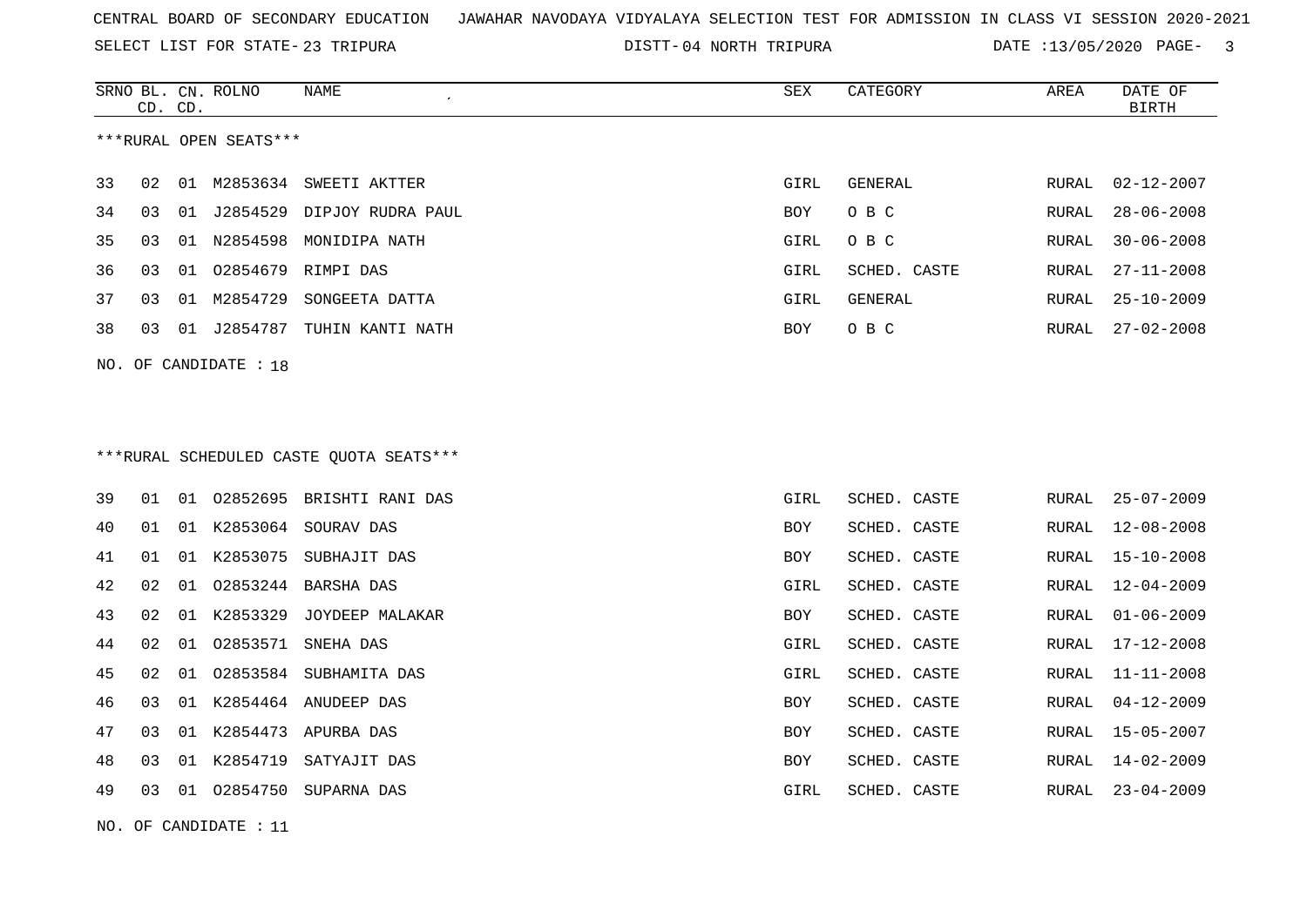SELECT LIST FOR STATE- DISTT- 23 TRIPURA

DISTT-04 NORTH TRIPURA DATE :13/05/2020 PAGE- 4

|    |                         | CD. CD. | SRNO BL. CN. ROLNO | <b>NAME</b>                             | SEX        | CATEGORY | AREA         | DATE OF<br><b>BIRTH</b> |  |
|----|-------------------------|---------|--------------------|-----------------------------------------|------------|----------|--------------|-------------------------|--|
|    |                         |         |                    | *** RURAL BACKWARD CLASS QUOTA SEATS*** |            |          |              |                         |  |
| 50 | 01                      | 01      |                    | J2852718 DIGANTA SUTRADHAR              | BOY        | O B C    | RURAL        | $29 - 05 - 2009$        |  |
| 51 | 01                      | 01      |                    | J2852795 KONIK CHANDA                   | BOY        | O B C    | RURAL        | $22 - 09 - 2008$        |  |
| 52 | 01                      | 01      | N2852950           | RAKHI NATH                              | GIRL       | O B C    | <b>RURAL</b> | $10 - 01 - 2008$        |  |
| 53 | 01                      | 01      | J2852989           | SABUJ NATH                              | <b>BOY</b> | O B C    | RURAL        | $11 - 03 - 2009$        |  |
| 54 | 02                      | 01      | J2853167           | ABHIJIT DEBNATH                         | BOY        | O B C    | RURAL        | $27 - 10 - 2008$        |  |
| 55 | 02                      | 01      | N2853243           | BARNALI SUTRADHAR                       | GIRL       | O B C    | RURAL        | $11 - 08 - 2009$        |  |
| 56 | 02                      | 01      | N2853295           | DIPALI SINHA                            | GIRL       | O B C    | RURAL        | $24 - 01 - 2009$        |  |
| 57 | 02                      |         | 01 N2853430        | PINKI SINHA                             | GIRL       | O B C    | RURAL        | $20 - 04 - 2009$        |  |
| 58 | 02                      | 01      |                    | N2853521 RUSHMITA SINHA                 | GIRL       | O B C    | RURAL        | $15 - 06 - 2009$        |  |
| 59 | 02                      | 01      | J2853558           | SHANU DEB NATH                          | BOY        | O B C    | RURAL        | $05 - 02 - 2009$        |  |
| 60 | 03                      | 01      | J2854466           | ANUPAM DEBNATH                          | <b>BOY</b> | O B C    | RURAL        | $06 - 03 - 2009$        |  |
| 61 | 03                      | 01      | J2854475           | ARGHYADIP ADHIKARI                      | BOY        | O B C    | RURAL        | $30 - 05 - 2008$        |  |
| 62 | 03                      | 01      | J2854561           | KAMALESH NATH                           | BOY        | O B C    | RURAL        | $18 - 02 - 2008$        |  |
| 63 | 03                      | 01      | J2854721           | SHIBAM DEBNATH                          | BOY        | O B C    | RURAL        | $12 - 04 - 2008$        |  |
| 64 | 03                      | 01      | J2854730           | SOURAV DATTA                            | BOY        | O B C    | RURAL        | $17 - 05 - 2009$        |  |
| 65 | 03                      |         |                    | 01 N2854738 SUCHANA NATH                | GIRL       | O B C    | RURAL        | $09 - 07 - 2008$        |  |
|    | NO. OF CANDIDATE : $16$ |         |                    |                                         |            |          |              |                         |  |

\*\*\*RURAL SCHEDULED TRIBE QUOTA SEATS\*\*\*

| 66 | 02 |  | 01 P2853220 APURVA CHAKMA                  | GIRL       | SCHED. TRIBE    |       | RURAL 11-01-2009 |
|----|----|--|--------------------------------------------|------------|-----------------|-------|------------------|
|    |    |  | 67 03 01 L2854444 ALBERT REANG             | <b>BOY</b> | SCHED. TRIBE    |       | RURAL 28-12-2008 |
| 68 | 03 |  | 01 L2854482 ATHARVA CHAKMA                 | BOY        | SCHED. TRIBE    | RURAL | 19-08-2008       |
| 69 | 03 |  | 01 L2854483 AYOUSH CHAKMA                  | BOY        | SCHED. TRIBE    |       | RURAL 07-08-2008 |
| 70 |    |  | 03 01 L2854510 CRISTIANO TONGKRUNGHA REANG | BOY        | SCHED.<br>TRIBE |       | RURAL 19-10-2008 |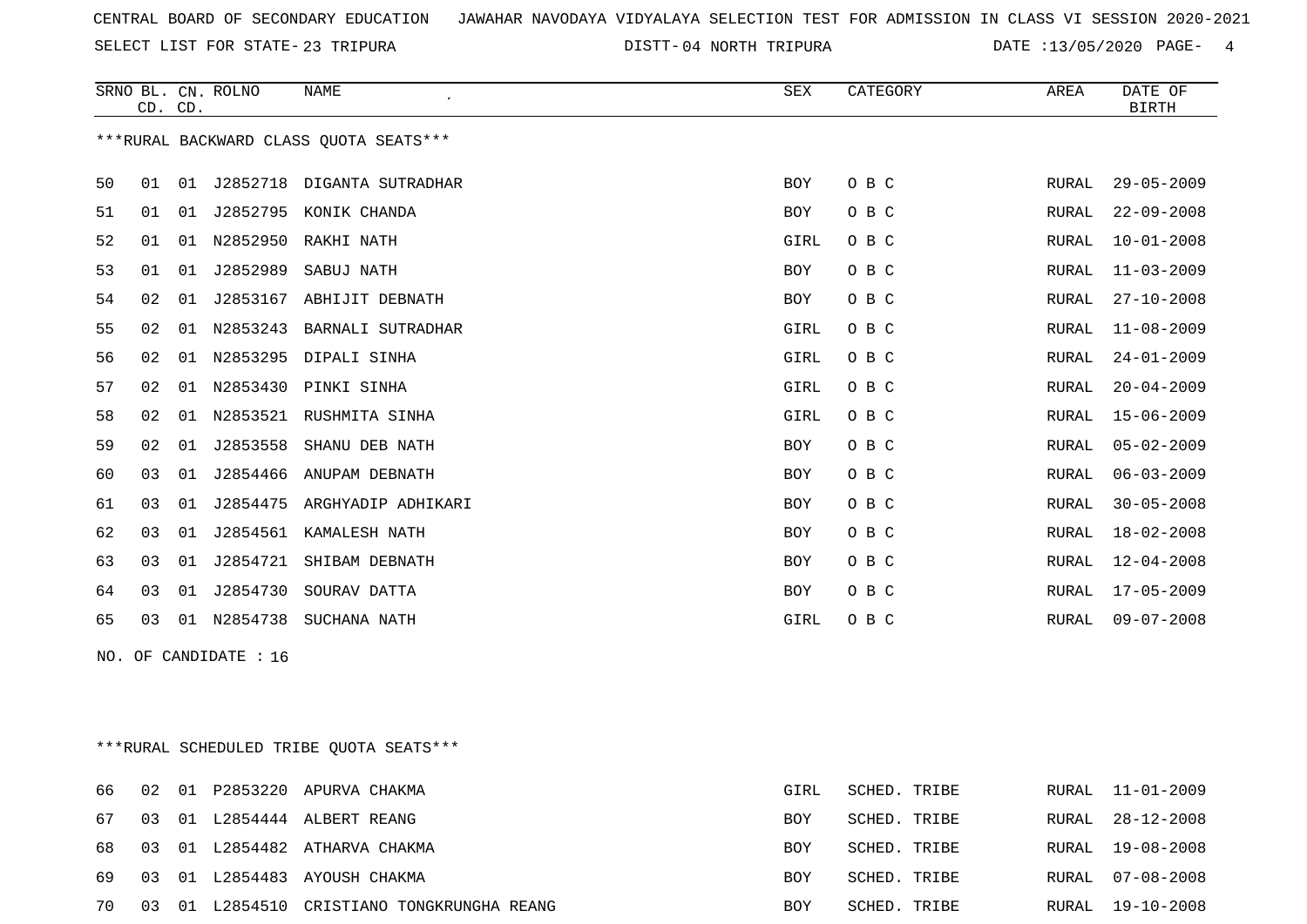SELECT LIST FOR STATE- DISTT- 23 TRIPURA

04 NORTH TRIPURA DATE :13/05/2020 PAGE- 5

|    | SRNO BL.<br>CD. CD.                     |    | CN. ROLNO             | NAME                   | SEX        | CATEGORY     | AREA  | DATE OF<br>BIRTH |  |  |  |  |
|----|-----------------------------------------|----|-----------------------|------------------------|------------|--------------|-------|------------------|--|--|--|--|
|    | ***RURAL SCHEDULED TRIBE QUOTA SEATS*** |    |                       |                        |            |              |       |                  |  |  |  |  |
| 71 | 03                                      | 01 |                       | L2854548 JENIHIL REANG | <b>BOY</b> | SCHED. TRIBE | RURAL | $25 - 05 - 2008$ |  |  |  |  |
| 72 | 03                                      | 01 | L2854570              | KISHAN CHAKMA          | BOY        | SCHED. TRIBE | RURAL | $13 - 11 - 2008$ |  |  |  |  |
| 73 | 03                                      | 01 | P2854577              | KRUNGSHMAITI REANG     | GIRL       | SCHED. TRIBE | RURAL | $08 - 11 - 2009$ |  |  |  |  |
| 74 | 03                                      | 01 | L2854663              | RAHAT REANG            | <b>BOY</b> | SCHED. TRIBE | RURAL | 19-05-2009       |  |  |  |  |
| 75 | 03                                      | 01 | P2854681              | RISA CHAKMA            | GIRL       | SCHED. TRIBE | RURAL | $28 - 12 - 2008$ |  |  |  |  |
| 76 | 03                                      | 01 |                       | P2854684 RIYA CHAKMA   | GIRL       | SCHED. TRIBE | RURAL | 19-01-2009       |  |  |  |  |
| 77 | 03                                      | 01 | L2854699              | SADAK CHAKMA           | <b>BOY</b> | SCHED. TRIBE | RURAL | $19 - 07 - 2008$ |  |  |  |  |
| 78 | 03                                      | 01 | L2854709              | SANDIP NATH            | <b>BOY</b> | SCHED. TRIBE | RURAL | $26 - 01 - 2009$ |  |  |  |  |
| 79 | 03                                      | 01 | L2854773              | TAJIM CHAKMA           | BOY        | SCHED. TRIBE | RURAL | 19-07-2007       |  |  |  |  |
| 80 | 03                                      | 01 | L2854791              | ZARSON REANG           | <b>BOY</b> | SCHED. TRIBE | RURAL | 17-06-2008       |  |  |  |  |
|    |                                         |    | NO. OF CANDIDATE : 15 |                        |            |              |       |                  |  |  |  |  |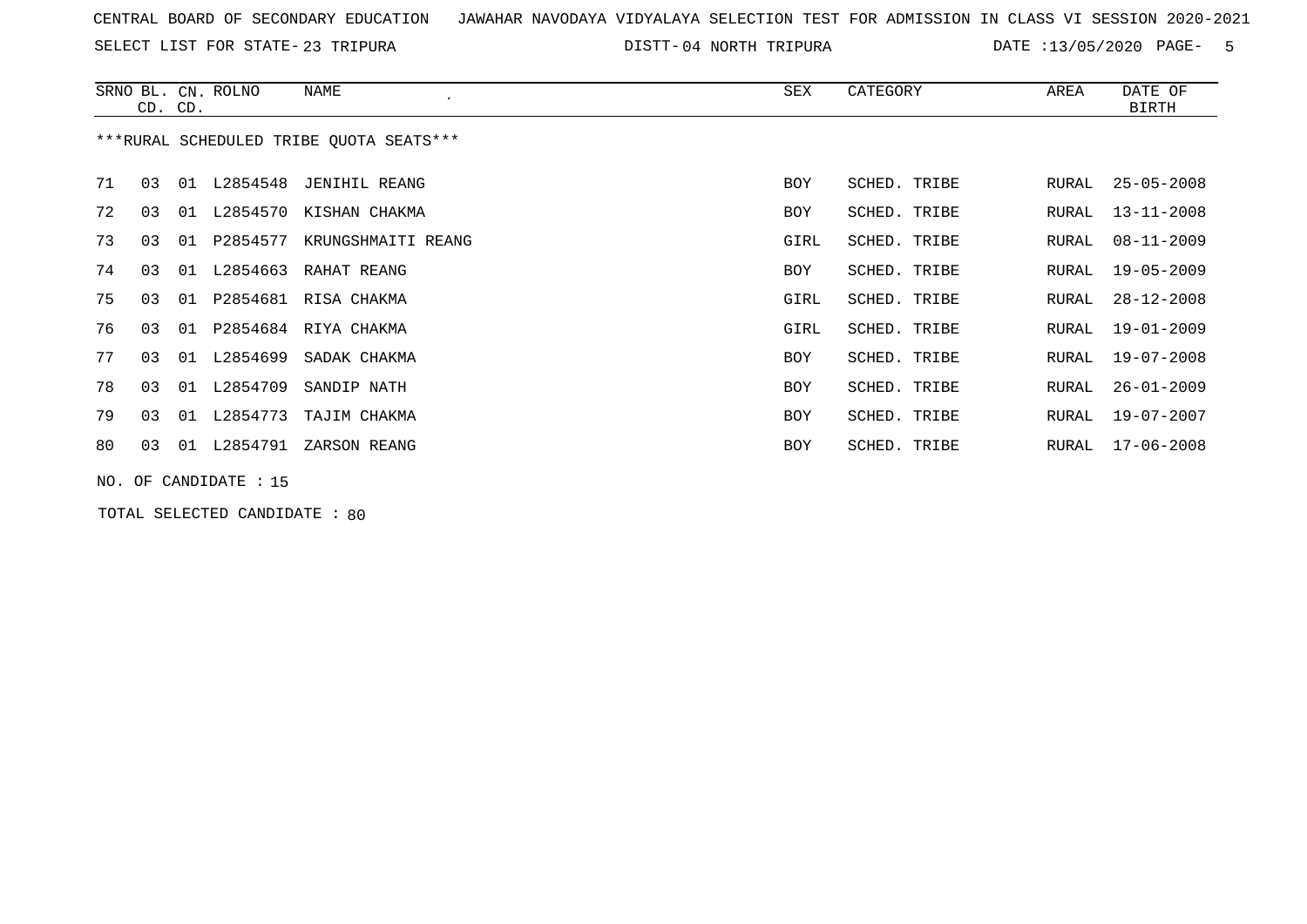SELECT LIST FOR STATE- DISTT- 23 TRIPURA

DISTT-05 SOUTH TRIPURA DISTT DATE :13/05/2020 PAGE- 1

|    |    | CD. CD. | SRNO BL. CN. ROLNO   | NAME                                   | <b>SEX</b> | CATEGORY     | AREA  | DATE OF<br><b>BIRTH</b> |
|----|----|---------|----------------------|----------------------------------------|------------|--------------|-------|-------------------------|
|    |    |         | ***OPEN UR SEATS***  |                                        |            |              |       |                         |
| 1  | 02 |         |                      | 01 J2855246 SURAJIT DEB                | BOY        | O B C        | RURAL | $30 - 11 - 2008$        |
| 2  |    |         |                      | 06 01 M2856055 AMBIKA BHAUMIK          | GIRL       | GENERAL      |       | RURAL 01-01-2009        |
|    |    |         | NO. OF CANDIDATE : 2 |                                        |            |              |       |                         |
|    |    |         |                      |                                        |            |              |       |                         |
|    |    |         |                      | ***OPEN SCHEDULED CASTE QUOTA SEATS*** |            |              |       |                         |
| 3  | 02 |         | 01 K2855004 DEAP DAS |                                        | BOY        | SCHED. CASTE |       | RURAL 21-02-2009        |
| 4  |    |         |                      | 02 01 K2855173 SAIKAT DAS              | BOY        | SCHED. CASTE |       | RURAL 28-09-2008        |
|    |    |         | NO. OF CANDIDATE : 2 |                                        |            |              |       |                         |
|    |    |         |                      |                                        |            |              |       |                         |
|    |    |         |                      | *** OPEN BACKWARD CLASS QUOTA SEATS*** |            |              |       |                         |
| 5  | 01 |         |                      | 01 F2854792 AISHIKI DEBNATH            | GIRL       | O B C        | URBAN | 05-05-2008              |
| 6  | 02 |         | 01 N2855208          | SNEHA DEBNATH                          | GIRL       | O B C        | RURAL | $17 - 06 - 2008$        |
| 7  |    |         |                      | 03 01 N2855443 RIKISHA DEBNATH         | GIRL       | O B C        |       | RURAL 28-11-2008        |
|    |    |         | NO. OF CANDIDATE : 3 |                                        |            |              |       |                         |
|    |    |         |                      |                                        |            |              |       |                         |
|    |    |         |                      | ***OPEN SCHEDULED TRIBE QUOTA SEATS*** |            |              |       |                         |
| 8  |    |         |                      | 01 01 P2854840 MADONNA REANG           | GIRL       | SCHED. TRIBE |       | RURAL 27-10-2008        |
| 9  | 02 |         |                      | 01 L2854995 BISHAL BHIL                | <b>BOY</b> | SCHED. TRIBE | RURAL | $26 - 11 - 2008$        |
| 10 | 03 |         |                      | 01 L2855372 LEU WEN TRIPURA            | <b>BOY</b> | SCHED. TRIBE | RURAL | $26 - 07 - 2008$        |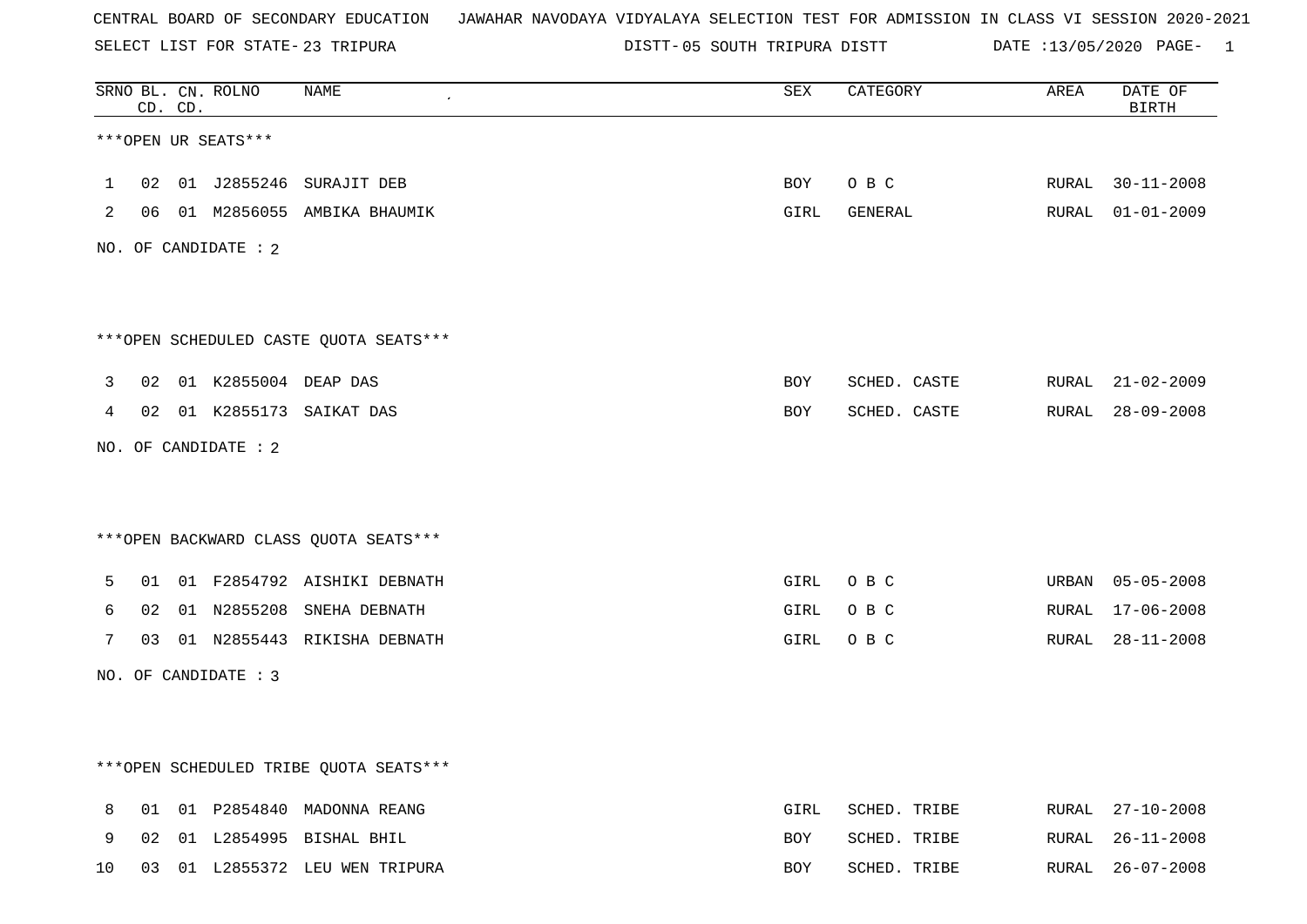| CENTRAL BOARD OF SECONDARY EDUCATION |  |  |  | JAWAHAR NAVODAYA VIDYALAYA SELECTION TEST FOR ADMISSION IN CLASS VI SESSION 2020-2021 |  |  |  |  |  |  |  |  |  |  |  |  |
|--------------------------------------|--|--|--|---------------------------------------------------------------------------------------|--|--|--|--|--|--|--|--|--|--|--|--|
|--------------------------------------|--|--|--|---------------------------------------------------------------------------------------|--|--|--|--|--|--|--|--|--|--|--|--|

SELECT LIST FOR STATE- DISTT- 23 TRIPURA 05 SOUTH TRIPURA DISTT DATE :13/05/2020 PAGE- 2

|    | CD. CD. |    | SRNO BL. CN. ROLNO     | NAME<br>$\epsilon$      | SEX        | CATEGORY     | AREA  | DATE OF<br>BIRTH |
|----|---------|----|------------------------|-------------------------|------------|--------------|-------|------------------|
|    |         |    | NO. OF CANDIDATE : 3   |                         |            |              |       |                  |
|    |         |    |                        |                         |            |              |       |                  |
|    |         |    |                        |                         |            |              |       |                  |
|    |         |    | ***RURAL OPEN SEATS*** |                         |            |              |       |                  |
| 11 | 01      | 01 | M2854913               | TILOTTAMA SEN           | GIRL       | GENERAL      | RURAL | $10 - 03 - 2009$ |
| 12 | 02      | 01 |                        | M2855194 SHATABINA NATH | GIRL       | GENERAL      | RURAL | $31 - 01 - 2009$ |
| 13 | 03      | 01 | 02855390               | NEHA MAJUMDER           | GIRL       | SCHED. CASTE | RURAL | $08 - 11 - 2008$ |
| 14 | 04      | 01 | I2855705               | SUBHAM BAL              | BOY        | GENERAL      | RURAL | $01 - 01 - 2009$ |
| 15 | 05      | 01 | K2855766               | ANUBHAB DAS             | <b>BOY</b> | SCHED. CASTE | RURAL | $22 - 04 - 2009$ |
| 16 | 06      | 01 | I2856221               | SAYAN MAJUMDER          | <b>BOY</b> | GENERAL      | RURAL | $27 - 03 - 2009$ |
| 17 | 08      | 01 |                        | P2856372 HAPPY TRIPURA  | GIRL       | SCHED. TRIBE | RURAL | $17 - 07 - 2008$ |
|    |         |    | NO. OF CANDIDATE : $7$ |                         |            |              |       |                  |
|    |         |    |                        |                         |            |              |       |                  |

\*\*\*RURAL SCHEDULED CASTE QUOTA SEATS\*\*\*

| 18               | 01 | 01    | K2854903         | SUSANTA MAJUMDER     | <b>BOY</b> | SCHED, CASTE | RURAL | 23-08-2008       |
|------------------|----|-------|------------------|----------------------|------------|--------------|-------|------------------|
| 19               | 02 | 01    | 02854950         | ANKITA DAS           | GIRL       | SCHED. CASTE | RURAL | 25-06-2008       |
| 20               | 02 | 01    |                  | 02855026 JALSHA DAS  | GIRL       | SCHED. CASTE | RURAL | $20 - 02 - 2008$ |
| 21               | 02 | 01    |                  | K2855145 RAJESH DAS  | <b>BOY</b> | SCHED. CASTE | RURAL | 27-06-2008       |
| 2.2 <sub>1</sub> | 03 | 01    | 02855385         | NABANITA ROY         | GIRL       | SCHED. CASTE | RURAL | 17-03-2009       |
| 23               | 06 | 01    |                  | K2856108 DIPKUL NAMA | <b>BOY</b> | SCHED, CASTE | RURAL | $19 - 02 - 2009$ |
| 24               | ೧೯ | . N 1 | K2856124 JOY KAR |                      | <b>BOY</b> | SCHED, CASTE | RURAL | $07 - 09 - 2008$ |
|                  |    |       |                  |                      |            |              |       |                  |

NO. OF CANDIDATE : 7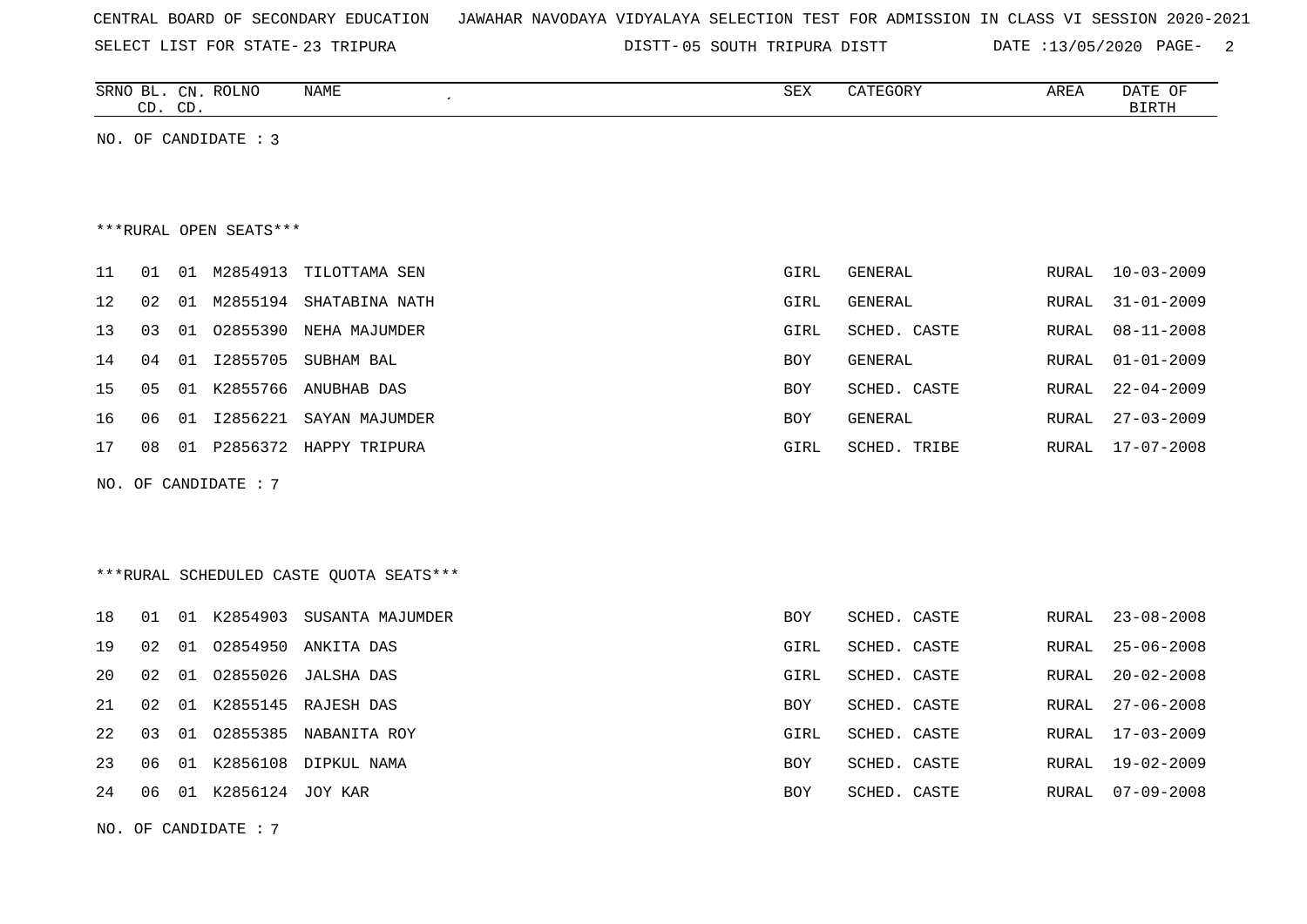SELECT LIST FOR STATE- DISTT- 23 TRIPURA

05 SOUTH TRIPURA DISTT DATE :13/05/2020 PAGE- 3

|    | CD. CD.        |    | SRNO BL. CN. ROLNO   | NAME<br>$\cdot$                         | SEX        | CATEGORY | AREA  | DATE OF<br><b>BIRTH</b> |
|----|----------------|----|----------------------|-----------------------------------------|------------|----------|-------|-------------------------|
|    |                |    |                      | *** RURAL BACKWARD CLASS QUOTA SEATS*** |            |          |       |                         |
| 25 | 01             | 01 |                      | N2854918 TRISHIKA DEBNATH               | GIRL       | O B C    | RURAL | $29 - 01 - 2009$        |
| 26 | 02             | 01 |                      | J2854924 ABHINABA DERBNATH              | BOY        | O B C    | RURAL | $08 - 09 - 2008$        |
| 27 | 02             | 01 |                      | J2854928 ABIR MAJUMDER                  | <b>BOY</b> | O B C    | RURAL | $02 - 10 - 2008$        |
| 28 | 02             | 01 | J2855095             | PAPPU DEBNATH                           | <b>BOY</b> | O B C    | RURAL | $14 - 11 - 2008$        |
| 29 | 03             | 01 | J2855331             | EMAN PAUL                               | <b>BOY</b> | O B C    | RURAL | $27 - 09 - 2008$        |
| 30 | 03             |    | 01 N2855383          | MUKTA DEBNATH                           | GIRL       | O B C    | RURAL | 15-11-2008              |
| 31 | 0 <sub>5</sub> | 01 | N2856031             | SUSMITA SHIL SHARMA                     | GIRL       | O B C    | RURAL | $04 - 07 - 2008$        |
| 32 | 06             |    |                      | 01 J2856245 SUBHA DEBNATH               | BOY        | O B C    | RURAL | $03 - 10 - 2008$        |
|    |                |    | NO. OF CANDIDATE : 8 |                                         |            |          |       |                         |
|    |                |    |                      |                                         |            |          |       |                         |
|    |                |    |                      |                                         |            |          |       |                         |
|    |                |    |                      | ***RURAL SCHEDULED TRIBE QUOTA SEATS*** |            |          |       |                         |

| 33  |       |    |                      | 01 01 L2854830 JACKSON TRIPURA | <b>BOY</b> | SCHED. TRIBE |  | RURAL 19-07-2008 |
|-----|-------|----|----------------------|--------------------------------|------------|--------------|--|------------------|
| 34  | 02    | 01 | L2854984             | BAPAN TRIPURA                  | <b>BOY</b> | SCHED. TRIBE |  | RURAL 28-10-2008 |
| 35  | 02 01 |    |                      | P2855149 RESHMI TRIPURA        | GIRL       | SCHED. TRIBE |  | RURAL 13-11-2008 |
| 36  | 03    |    | 01 L2855330          | ELIYAN TRIPURA                 | <b>BOY</b> | SCHED. TRIBE |  | RURAL 27-05-2009 |
| 37  | 06    |    |                      | 01 L2856165 PRIYANS REANG      | BOY        | SCHED. TRIBE |  | RURAL 25-08-2008 |
| 38  | 08    |    | 01 L2856350          | AMIT MOG                       | <b>BOY</b> | SCHED. TRIBE |  | RURAL 21-03-2009 |
| 39  | 08    | 01 | P2856381             | KRACHING MOG                   | GIRL       | SCHED. TRIBE |  | RURAL 28-04-2008 |
| 4 N | 0.8   | 01 |                      | P2856418 RIYA TRIPURA          | GIRL       | SCHED. TRIBE |  | RURAL 15-05-2009 |
|     |       |    | NO. OF CANDIDATE : 8 |                                |            |              |  |                  |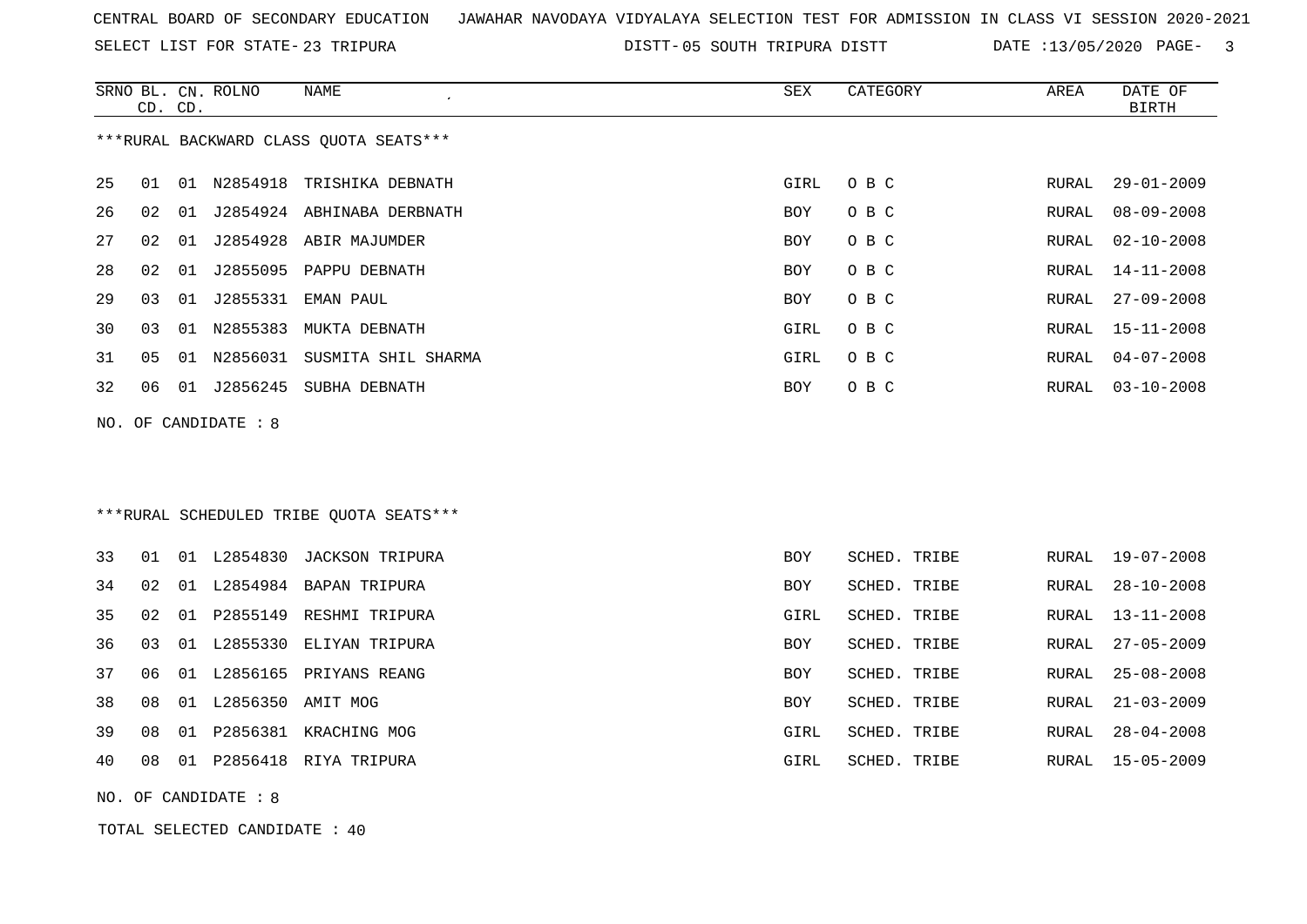SELECT LIST FOR STATE- DISTT- 23 TRIPURA

07 WEST TRIPURA DATE :13/05/2020 PAGE- 1

|              |    | CD. CD. | SRNO BL. CN. ROLNO   | NAME                                   | SEX  | CATEGORY     | AREA  | DATE OF<br>BIRTH |
|--------------|----|---------|----------------------|----------------------------------------|------|--------------|-------|------------------|
|              |    |         | ***OPEN UR SEATS***  |                                        |      |              |       |                  |
| $\mathbf{1}$ |    |         |                      | 02 01 K2848709 ANUPAM DAS              | BOY  | SCHED. CASTE |       | RURAL 29-11-2008 |
| 2            |    |         |                      | 02 01 G2848724 AYEASHA DAS             | GIRL | SCHED. CASTE | URBAN | $02 - 01 - 2009$ |
| 3            |    |         |                      | 02 01 N2848905 SAYANTIKA DEB           | GIRL | O B C        | RURAL | $07 - 12 - 2008$ |
| 4            |    |         |                      | 03 01 J2849031 PRASANTA DEBNATH        | BOY  | O B C        | RURAL | $16 - 08 - 2008$ |
|              |    |         | NO. OF CANDIDATE : 4 |                                        |      |              |       |                  |
|              |    |         |                      |                                        |      |              |       |                  |
|              |    |         |                      | ***OPEN SCHEDULED CASTE QUOTA SEATS*** |      |              |       |                  |
| 5            |    |         |                      | 02 01 C2848730 BIPLAB DAS              | BOY  | SCHED. CASTE | URBAN | $10 - 06 - 2008$ |
| 6            |    |         |                      | 03 01 02849052 RASHMITA DAS            | GIRL | SCHED. CASTE | RURAL | $09 - 02 - 2009$ |
|              |    |         | NO. OF CANDIDATE : 2 |                                        |      |              |       |                  |
|              |    |         |                      |                                        |      |              |       |                  |
|              |    |         |                      | *** OPEN BACKWARD CLASS QUOTA SEATS*** |      |              |       |                  |
| 7            |    |         |                      | 02 01 B2848812 NABAJYOTI GHOSH         | BOY  | O B C        |       | URBAN 03-10-2008 |
| 8            | 02 |         | 01 J2848915          | SNEHAMOY BHOWMIK                       | BOY  | O B C        | RURAL | $24 - 01 - 2008$ |
| 9            |    |         |                      | 03 01 J2848999 GOURAB SINHA            | BOY  | O B C        | RURAL | $10 - 12 - 2008$ |
|              |    |         | NO. OF CANDIDATE : 3 |                                        |      |              |       |                  |
|              |    |         |                      |                                        |      |              |       |                  |

\*\*\*OPEN SCHEDULED TRIBE QUOTA SEATS\*\*\*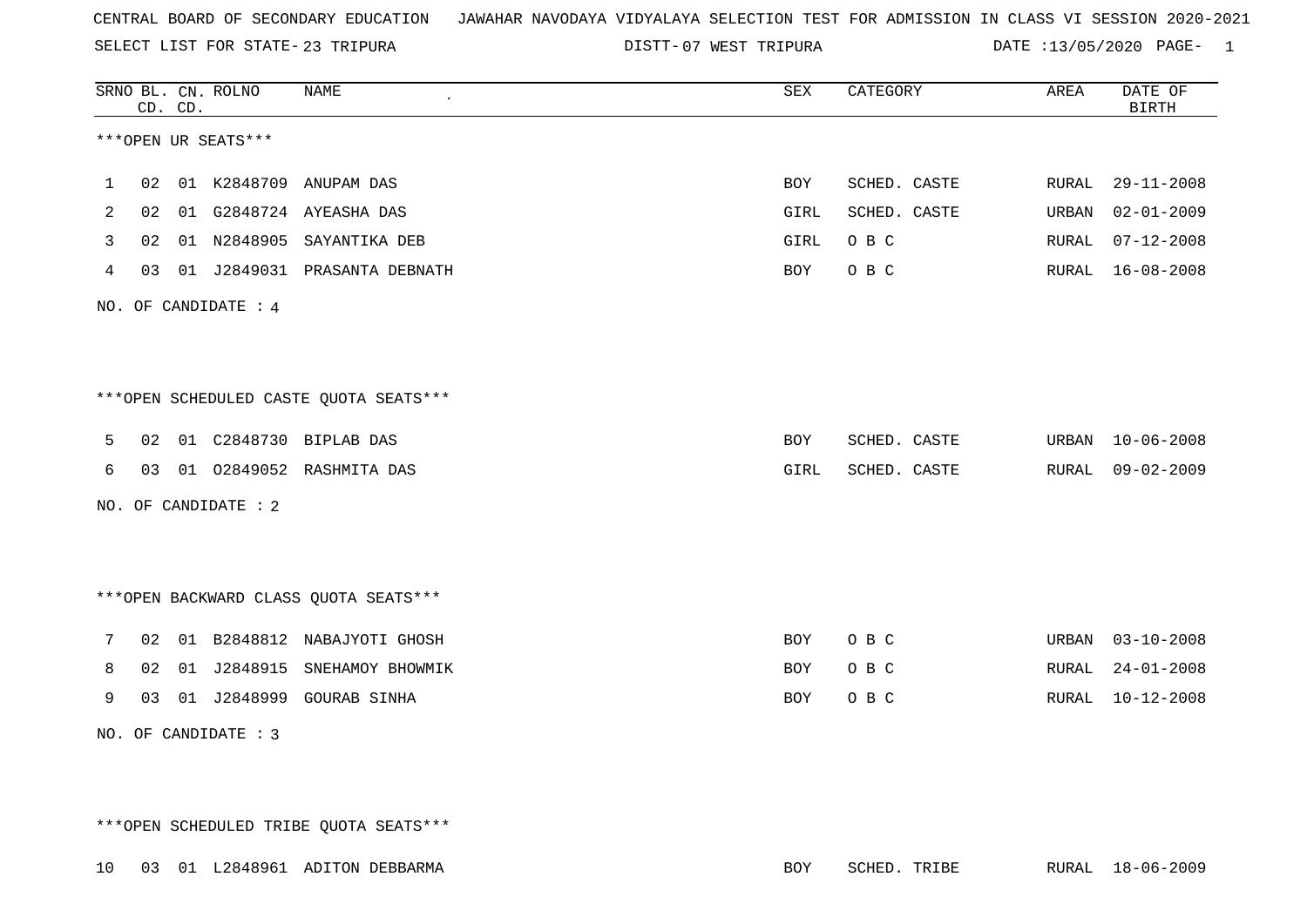| CENTRAL BOARD OF SECONDARY EDUCATION – JAWAHAR NAVODAYA VIDYALAYA SELECTION TEST FOR ADMISSION IN CLASS VI SESSION 2020-2021 |  |  |  |  |  |
|------------------------------------------------------------------------------------------------------------------------------|--|--|--|--|--|
|------------------------------------------------------------------------------------------------------------------------------|--|--|--|--|--|

SELECT LIST FOR STATE- DISTT- 23 TRIPURA

DISTT-07 WEST TRIPURA DATE :13/05/2020 PAGE- 2

|    | CD. CD. | SRNO BL. CN. ROLNO     | NAME                                     | SEX  | CATEGORY     | AREA         | DATE OF<br><b>BIRTH</b> |
|----|---------|------------------------|------------------------------------------|------|--------------|--------------|-------------------------|
|    |         | NO. OF CANDIDATE : 1   |                                          |      |              |              |                         |
|    |         |                        |                                          |      |              |              |                         |
|    |         |                        |                                          |      |              |              |                         |
|    |         | ***RURAL OPEN SEATS*** |                                          |      |              |              |                         |
| 11 | 01      | 01 12848561 ABDUL ARIF |                                          | BOY  | GENERAL      | RURAL        | $08 - 05 - 2009$        |
| 12 | 01      | 01 N2848646            | SNEHA SARKAR                             | GIRL | O B C        | RURAL        | $17 - 06 - 2008$        |
| 13 | 01      | 01<br>I2848652         | SUKANTA SAHA                             | BOY  | GENERAL      | RURAL        | $17 - 05 - 2008$        |
| 14 | 01      | 01<br>I2848657         | SUSHANTA SAHA                            | BOY  | GENERAL      | RURAL        | $17 - 05 - 2008$        |
| 15 | 01      | 01 K2848669            | TUSHAR DAS                               | BOY  | SCHED. CASTE | RURAL        | $10 - 08 - 2008$        |
| 16 | 03      | 01 M2848968            | ANANNYA DEB                              | GIRL | GENERAL      | RURAL        | $25 - 10 - 2008$        |
| 17 | 03      |                        | 01 M2848977 ASHA RAKSHIT                 | GIRL | GENERAL      | RURAL        | $13 - 10 - 2009$        |
| 18 | 03      | 01<br>02849039         | PRIYA SARKAR                             | GIRL | SCHED. CASTE | RURAL        | $28 - 01 - 2009$        |
| 19 | 03      |                        | 01 K2849043 RAJDEEP SARKAR               | BOY  | SCHED. CASTE | RURAL        | $25 - 03 - 2009$        |
| 20 | 03      | 01 J2849050 RANA SHIL  |                                          | BOY  | O B C        | RURAL        | $30 - 06 - 2008$        |
| 21 | 03      |                        | 01 J2849096 TRIDIP SARKAR                | BOY  | O B C        | RURAL        | $06 - 08 - 2008$        |
|    |         | NO. OF CANDIDATE : 11  |                                          |      |              |              |                         |
|    |         |                        |                                          |      |              |              |                         |
|    |         |                        |                                          |      |              |              |                         |
|    |         |                        | *** RURAL SCHEDULED CASTE QUOTA SEATS*** |      |              |              |                         |
| 22 | 02      |                        | 01 02848710 ANWESHA SARKAR               | GIRL | SCHED. CASTE | RURAL        | $27 - 03 - 2009$        |
| 23 | 02      | 01 02848715 ARNA DAS   |                                          | GIRL | SCHED. CASTE | RURAL        | $03 - 01 - 2009$        |
| 24 | 02      | 01                     | 02848757 DIPIKA ROY                      | GIRL | SCHED. CASTE | <b>RURAL</b> | $23 - 07 - 2008$        |
| 25 | 02      |                        | 01 02848944 SUSMITA DAS                  | GIRL | SCHED. CASTE | <b>RURAL</b> | $31 - 10 - 2008$        |

26 03 01 K2849008 KOUSHIK SARKAR BOY SCHED. CASTE RURAL 24-11-2008 27 03 01 O2849015 MOUSAMI SARKAR GIRL SCHED. CASTE RURAL 29-04-2009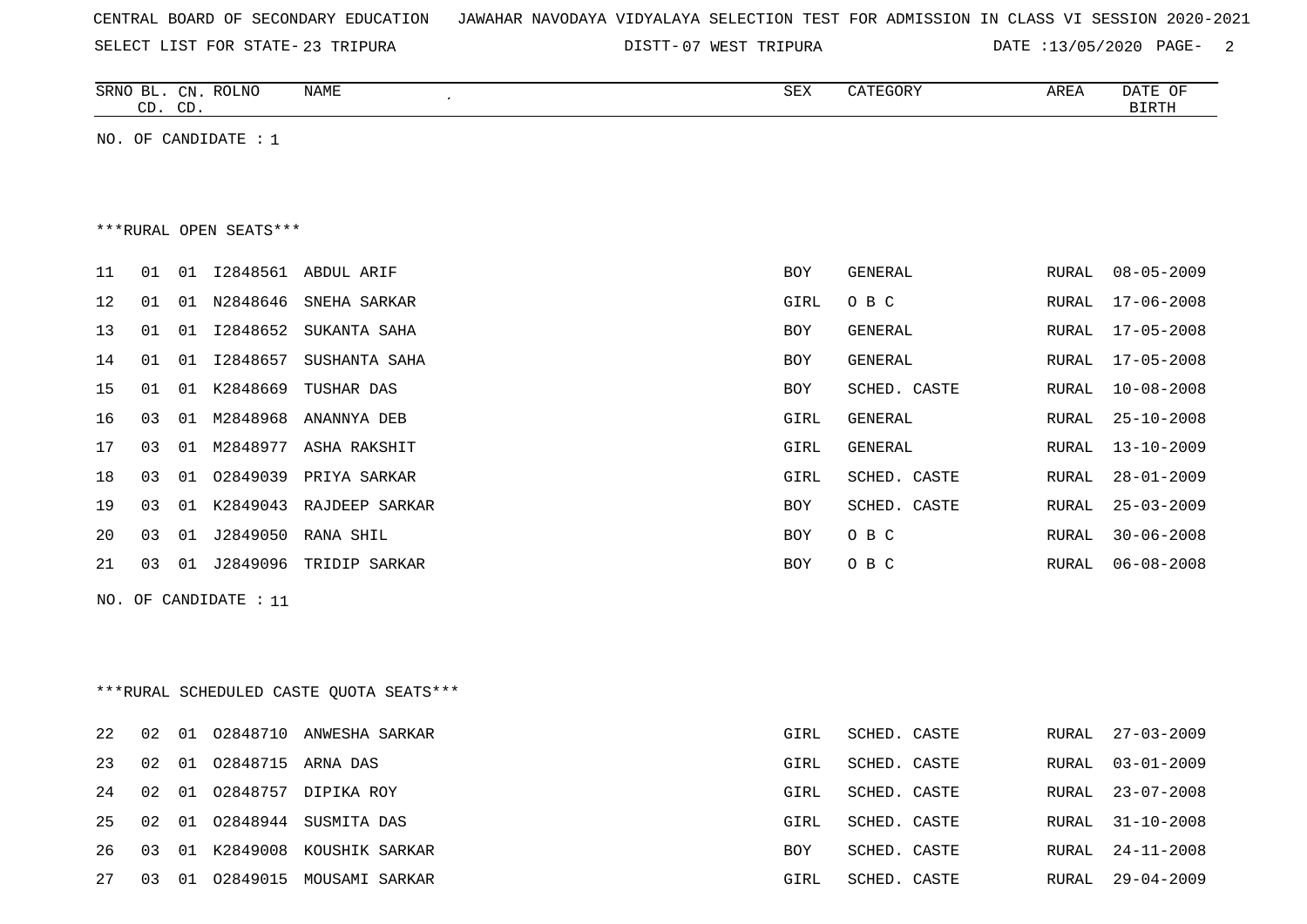## CENTRAL BOARD OF SECONDARY EDUCATION JAWAHAR NAVODAYA VIDYALAYA SELECTION TEST FOR ADMISSION IN CLASS VI SESSION 2020-2021

SELECT LIST FOR STATE- DISTT- 23 TRIPURA

07 WEST TRIPURA DATE :13/05/2020 PAGE- 3

|    | CD. CD. |    | SRNO BL. CN. ROLNO   | <b>NAME</b>                              | <b>SEX</b> | CATEGORY     | AREA  | DATE OF<br><b>BIRTH</b> |
|----|---------|----|----------------------|------------------------------------------|------------|--------------|-------|-------------------------|
|    |         |    |                      | *** RURAL SCHEDULED CASTE QUOTA SEATS*** |            |              |       |                         |
| 28 | 03      |    |                      | 01 K2849061 RONY SARKAR                  | BOY        | SCHED. CASTE |       | RURAL 03-02-2008        |
|    |         |    | NO. OF CANDIDATE : 7 |                                          |            |              |       |                         |
|    |         |    |                      |                                          |            |              |       |                         |
|    |         |    |                      |                                          |            |              |       |                         |
|    |         |    |                      | *** RURAL BACKWARD CLASS QUOTA SEATS***  |            |              |       |                         |
| 29 | 02      |    | 01 J2848820          | PAPAN SARKAR                             | <b>BOY</b> | O B C        | RURAL | 16-08-2007              |
| 30 | 02      |    | 01 J2848895          | SANKAR SUTRADHAR                         | <b>BOY</b> | O B C        | RURAL | $25 - 03 - 2009$        |
| 31 | 03      | 01 | J2848989             | CHINMOY BISWAS                           | BOY        | O B C        | RURAL | $01 - 10 - 2008$        |
| 32 | 03      |    | 01 N2849012          | MAYURAKSHI TANTI                         | GIRL       | O B C        | RURAL | $25 - 10 - 2007$        |
| 33 | 03      |    |                      | 01 J2849018 MRINMOY DEBNATH              | BOY        | O B C        | RURAL | $10 - 09 - 2008$        |
| 34 | 03      |    |                      | 01 J2849051 RANJIT DATTA                 | BOY        | O B C        | RURAL | $22 - 05 - 2008$        |
| 35 | 03      |    |                      | 01 J2849074 SHAYAN ACHARJEE              | BOY        | O B C        | RURAL | 25-06-2008              |
| 36 | 03      |    |                      | 01 J2849093 TANMAY SUTRADHAR             | <b>BOY</b> | O B C        | RURAL | $08 - 11 - 2008$        |
|    |         |    | NO. OF CANDIDATE : 8 |                                          |            |              |       |                         |
|    |         |    |                      |                                          |            |              |       |                         |
|    |         |    |                      |                                          |            |              |       |                         |
|    |         |    |                      | ***RURAL SCHEDULED TRIBE QUOTA SEATS***  |            |              |       |                         |
| 37 | 03      |    |                      | 01 P2848964 AISHIRI DEBBARMA             | GIRL       | SCHED. TRIBE | RURAL | $31 - 08 - 2008$        |
| 38 | 03      |    |                      | 01 P2848971 ANISHA DEBBARMA              | GIRL       | SCHED. TRIBE | RURAL | $10 - 02 - 2008$        |
| 39 | 03      |    |                      | 01 L2849030 PRASANJIT SANTAL             | <b>BOY</b> | SCHED. TRIBE | RURAL | 12-04-2009              |
| 40 | 03      |    |                      | 01 L2849103 YUVI DEBBARMA                | <b>BOY</b> | SCHED. TRIBE | RURAL | 29-06-2008              |
|    |         |    | NO. OF CANDIDATE : 4 |                                          |            |              |       |                         |

TOTAL SELECTED CANDIDATE : 40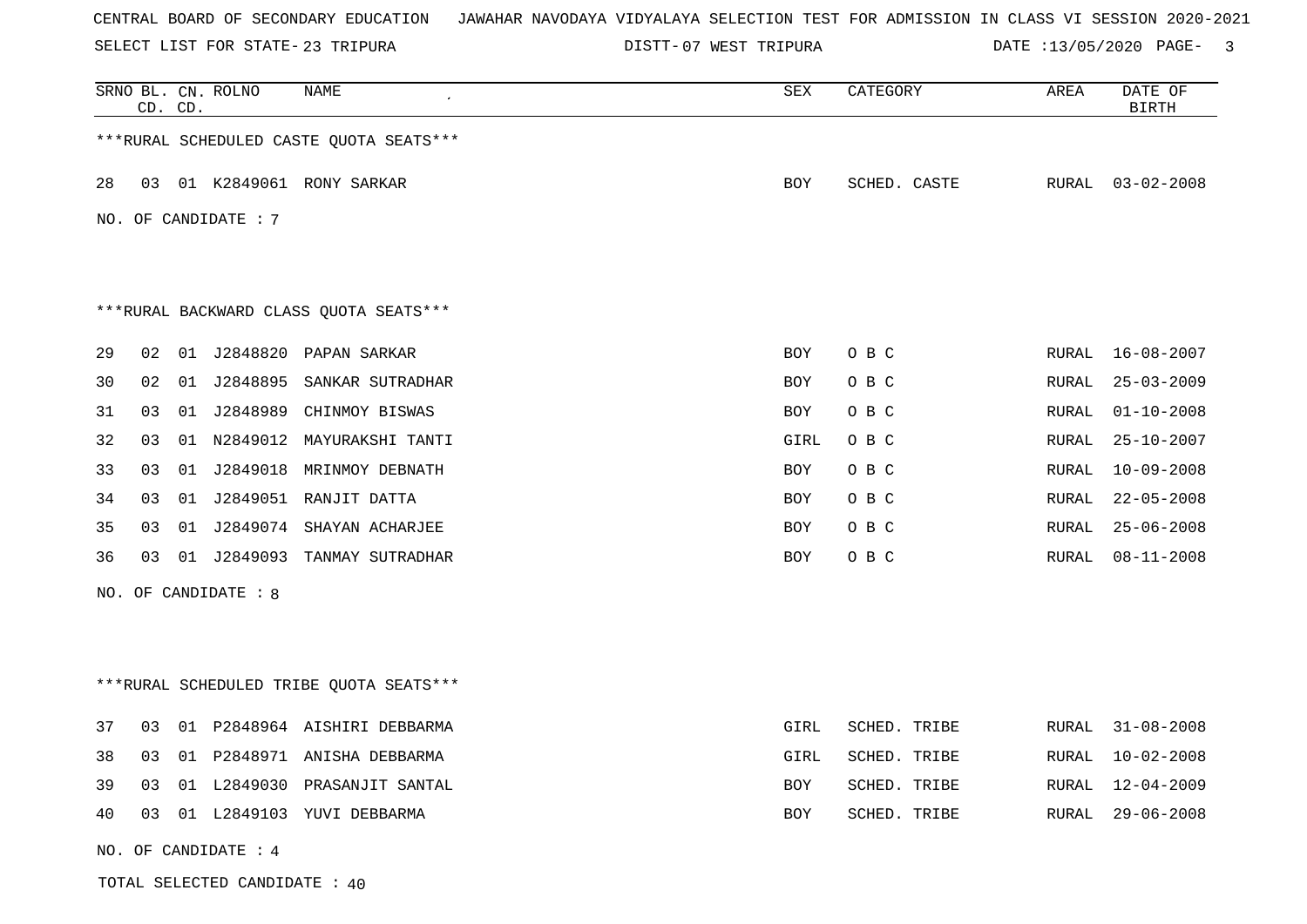CENTRAL BOARD OF SECONDARY EDUCATION JAWAHAR NAVODAYA VIDYALAYA SELECTION TEST FOR ADMISSION IN CLASS VI SESSION 2020-2021

SELECT LIST FOR STATE- DISTT- 23 TRIPURA

08 UNAKOTI DATE :13/05/2020 PAGE- 1

|              | CD. CD. | SRNO BL. CN. ROLNO     | NAME                                   | SEX        | CATEGORY     | AREA  | DATE OF<br>BIRTH |
|--------------|---------|------------------------|----------------------------------------|------------|--------------|-------|------------------|
|              |         | ***OPEN UR SEATS***    |                                        |            |              |       |                  |
| $\mathbf{1}$ |         |                        | 01 01 K2853856 RAJAN DAS               | BOY        | SCHED. CASTE | RURAL | $24 - 12 - 2008$ |
| 2            |         |                        | 01 01 K2853888 RUDRA DAS               | <b>BOY</b> | SCHED. CASTE | RURAL | $01 - 01 - 2009$ |
| 3            |         |                        | 03 01 J2854148 ABRADIP SARKAR          | BOY        | O B C        |       | RURAL 30-10-2008 |
|              |         | NO. OF CANDIDATE : 3   |                                        |            |              |       |                  |
|              |         |                        |                                        |            |              |       |                  |
|              |         |                        | ***OPEN SCHEDULED CASTE QUOTA SEATS*** |            |              |       |                  |
| 4            |         |                        | 01 01 G2853959 SWITY DAS               | GIRL       | SCHED. CASTE |       | URBAN 16-08-2008 |
| 5            |         |                        | 01 01 C2853961 TANOY DAS               | BOY        | SCHED. CASTE |       | URBAN 08-04-2008 |
|              |         | NO. OF CANDIDATE : $2$ |                                        |            |              |       |                  |
|              |         |                        |                                        |            |              |       |                  |
|              |         |                        | *** OPEN BACKWARD CLASS QUOTA SEATS*** |            |              |       |                  |
| 6            |         |                        | 01 01 F2853681 ANKITA PAL              | GIRL       | O B C        |       | URBAN 12-12-2009 |
| 7            |         |                        | 01 01 J2853686 ARGADEEP SINHA          | BOY        | O B C        |       | RURAL 25-02-2009 |
| 8            |         |                        | 01 01 F2853902 SAKSHI DEBNATH          | GIRL       | O B C        | URBAN | $05 - 05 - 2007$ |
|              |         | NO. OF CANDIDATE : 3   |                                        |            |              |       |                  |
|              |         |                        |                                        |            |              |       |                  |
|              |         |                        |                                        |            |              |       |                  |
|              |         |                        | ***OPEN SCHEDULED TRIBE QUOTA SEATS*** |            |              |       |                  |
| 9            |         |                        | 03 01 L2854282 NEWTAN REANG            | BOY        | SCHED. TRIBE |       | RURAL 14-07-2008 |
| 10           |         |                        | 03 01 L2854310 PRITU CHAKMA            | BOY.       | SCHED. TRIBE |       | RURAL 18-12-2008 |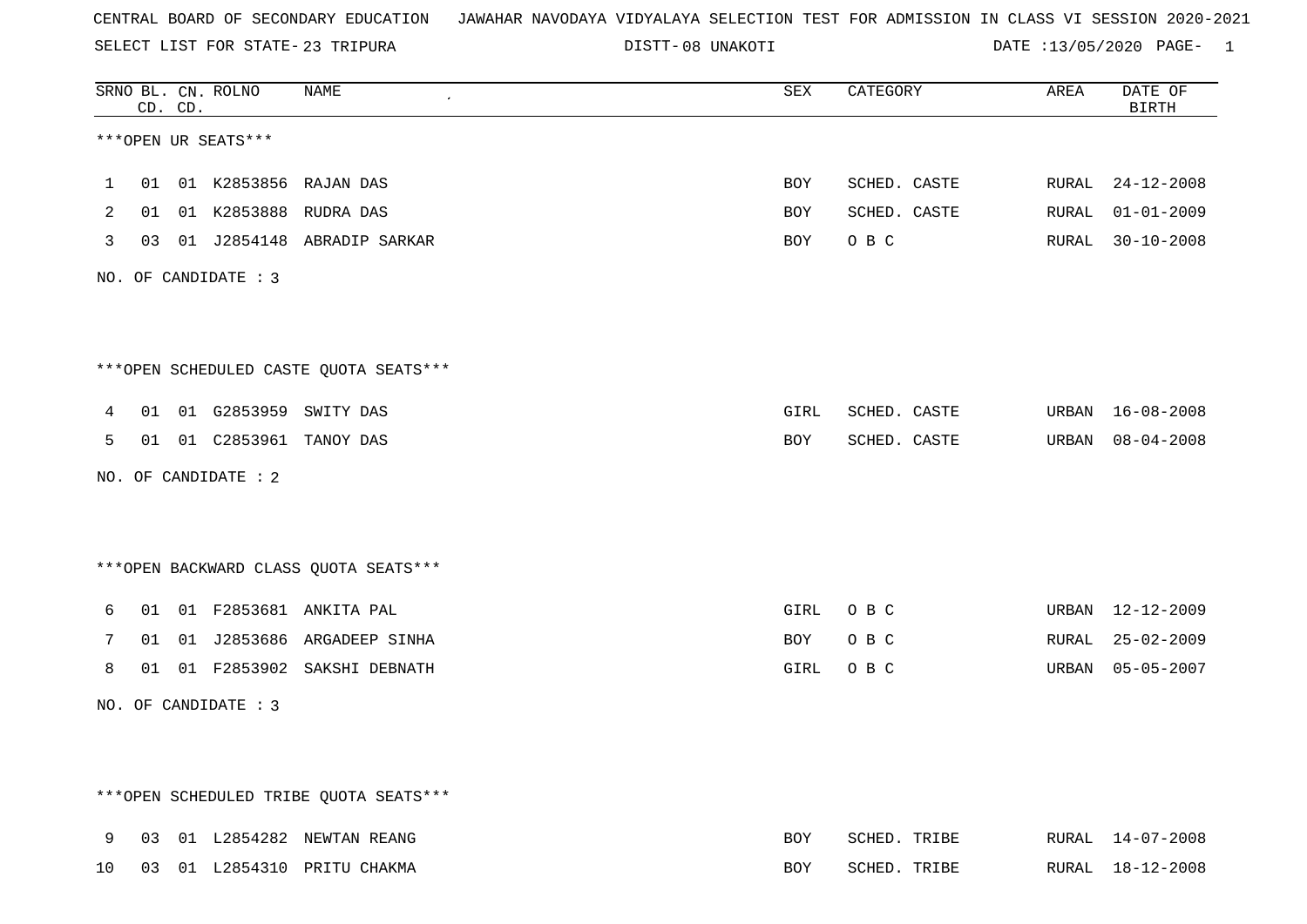| CENTRAL BOARD OF SECONDARY EDUCATION – JAWAHAR NAVODAYA VIDYALAYA SELECTION TEST FOR ADMISSION IN CLASS VI SESSION 2020-2021 |  |  |  |  |  |  |  |  |
|------------------------------------------------------------------------------------------------------------------------------|--|--|--|--|--|--|--|--|
|------------------------------------------------------------------------------------------------------------------------------|--|--|--|--|--|--|--|--|

SELECT LIST FOR STATE- DISTT- 23 TRIPURA

08 UNAKOTI DATE :13/05/2020 PAGE- 2

| SRNO BL. CN. ROLNO<br>CD. CD. |    |  | NAME                   |                                          | CATEGORY   | AREA         | DATE OF<br><b>BIRTH</b> |                  |  |
|-------------------------------|----|--|------------------------|------------------------------------------|------------|--------------|-------------------------|------------------|--|
|                               |    |  | NO. OF CANDIDATE : 2   |                                          |            |              |                         |                  |  |
|                               |    |  |                        |                                          |            |              |                         |                  |  |
|                               |    |  |                        |                                          |            |              |                         |                  |  |
|                               |    |  | ***RURAL OPEN SEATS*** |                                          |            |              |                         |                  |  |
| 11                            | 01 |  |                        | 01 N2853696 ARPITA GHOSH                 | GIRL       | O B C        | RURAL                   | $12 - 05 - 2008$ |  |
| 12                            | 01 |  |                        | 01 M2853739 DEBONITA BISWAS              | GIRL       | GENERAL      | RURAL                   | $20 - 06 - 2008$ |  |
| 13                            | 01 |  | 01 J2853958            | SWARUP SARMA                             | <b>BOY</b> | O B C        | RURAL                   | $19 - 08 - 2008$ |  |
| 14                            | 02 |  |                        | 01 N2853983 ABHIPSA SINHA                | GIRL       | O B C        | RURAL                   | $27 - 03 - 2008$ |  |
| 15                            | 02 |  |                        | 01 J2853994 AMIT SINHA                   | BOY        | O B C        | RURAL                   | $11 - 05 - 2007$ |  |
| 16                            | 02 |  |                        | 01 M2854043 MANNYATA DAS                 | GIRL       | GENERAL      | RURAL                   | $21 - 05 - 2008$ |  |
| 17                            | 02 |  | 01 J2854130            | SUMIT SINHA                              | BOY        | O B C        | RURAL                   | $20 - 10 - 2008$ |  |
| 18                            | 03 |  |                        | 01 L2854299 POTPOTYA CHAKMA              | <b>BOY</b> | SCHED. TRIBE | RURAL                   | $03 - 09 - 2008$ |  |
|                               |    |  | NO. OF CANDIDATE : 8   |                                          |            |              |                         |                  |  |
|                               |    |  |                        |                                          |            |              |                         |                  |  |
|                               |    |  |                        |                                          |            |              |                         |                  |  |
|                               |    |  |                        | *** RURAL SCHEDULED CASTE QUOTA SEATS*** |            |              |                         |                  |  |
| 19                            | 01 |  |                        | 01 K2853689 ARGHADIP DAS                 | <b>BOY</b> | SCHED. CASTE | RURAL                   | $27 - 08 - 2008$ |  |
| 20                            | 01 |  |                        | 01 K2853717 BIKI NAMASUDRA               | <b>BOY</b> | SCHED. CASTE | RURAL                   | $25 - 10 - 2008$ |  |
| 21                            | 01 |  | 01 02853738            | DEBOLINA DAS                             | GIRL       | SCHED. CASTE | <b>RURAL</b>            | $15 - 05 - 2008$ |  |
| 22                            | 01 |  |                        | 01 02853826 PIPASHA BARMAN               | GIRL       | SCHED. CASTE | RURAL                   | $26 - 08 - 2008$ |  |
| 23                            | 01 |  |                        | 01 K2853832 PRANAB DAS                   | BOY        | SCHED. CASTE | RURAL                   | $05 - 01 - 2009$ |  |
| 24                            | 01 |  |                        | 01 K2853890 RUHIT DAS                    | BOY        | SCHED. CASTE | RURAL                   | $21 - 08 - 2008$ |  |
| 25                            | 02 |  | 01 K2854127            | SUKAMAL MALAKAR                          | <b>BOY</b> | SCHED. CASTE | RURAL                   | $24 - 06 - 2009$ |  |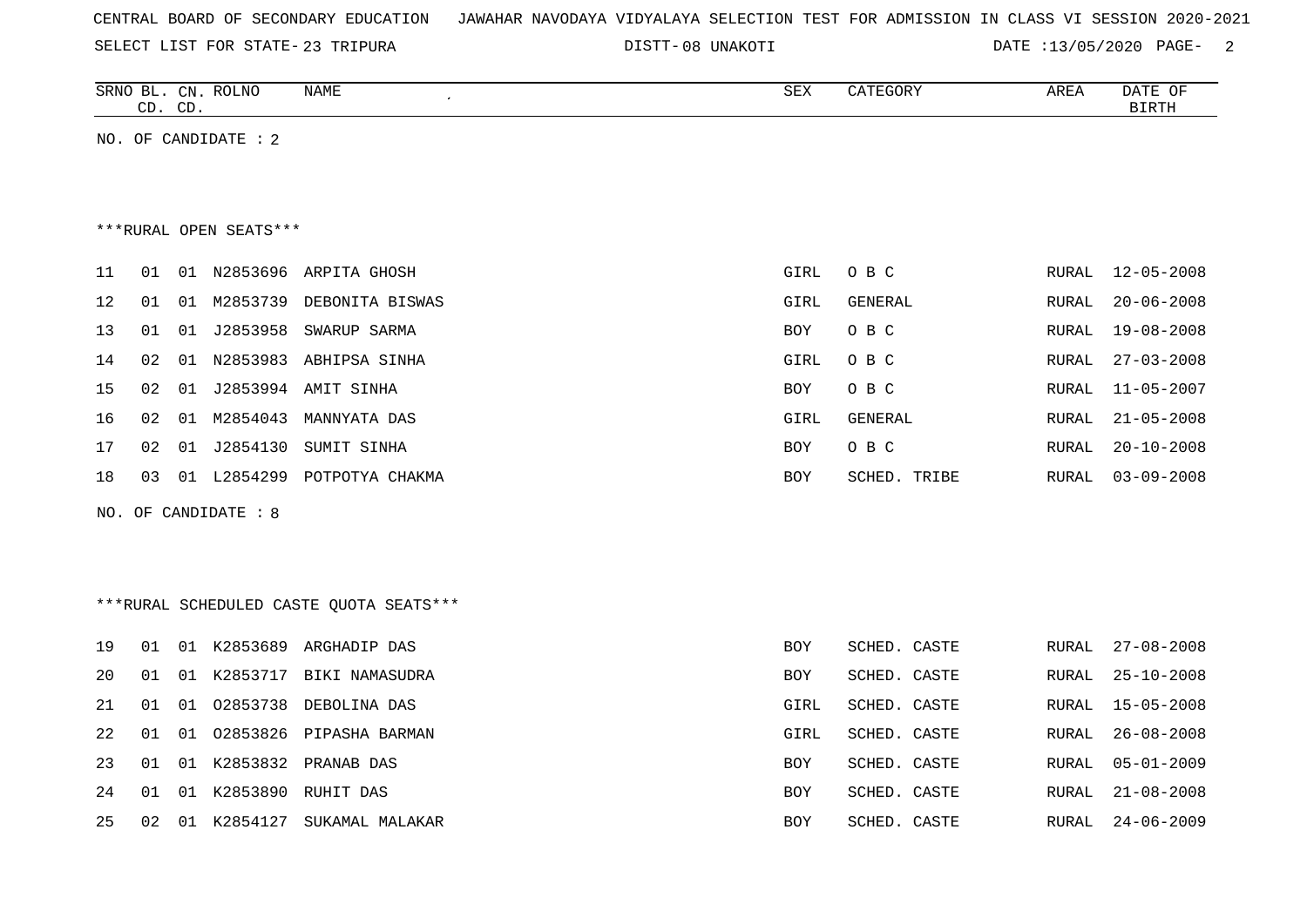|  |  |  | CENTRAL BOARD OF SECONDARY EDUCATION – JAWAHAR NAVODAYA VIDYALAYA SELECTION TEST FOR ADMISSION IN CLASS VI SESSION 2020-2021 |  |  |  |  |  |  |  |  |  |  |  |  |  |  |
|--|--|--|------------------------------------------------------------------------------------------------------------------------------|--|--|--|--|--|--|--|--|--|--|--|--|--|--|
|--|--|--|------------------------------------------------------------------------------------------------------------------------------|--|--|--|--|--|--|--|--|--|--|--|--|--|--|

SELECT LIST FOR STATE- DISTT- 23 TRIPURA

08 UNAKOTI DATE :13/05/2020 PAGE- 3

|    | CD. | CD. | SRNO BL. CN. ROLNO   | NAME                                    | SEX        | CATEGORY     | AREA  | DATE OF<br><b>BIRTH</b> |
|----|-----|-----|----------------------|-----------------------------------------|------------|--------------|-------|-------------------------|
|    |     |     | NO. OF CANDIDATE : 7 |                                         |            |              |       |                         |
|    |     |     |                      |                                         |            |              |       |                         |
|    |     |     |                      |                                         |            |              |       |                         |
|    |     |     |                      | *** RURAL BACKWARD CLASS QUOTA SEATS*** |            |              |       |                         |
| 26 | 01  |     |                      | 01 J2853665 ALIK DEBNATH                | <b>BOY</b> | O B C        | RURAL | 14-12-2008              |
| 27 | 01  |     |                      | 01 J2853751 GREEHIT RAJKUMAR            | BOY        | O B C        | RURAL | $19 - 01 - 2009$        |
| 28 | 01  |     | 01 J2853803          | MRINAL BANIK                            | <b>BOY</b> | O B C        | RURAL | $21 - 11 - 2008$        |
| 29 | 01  |     | 01 N2853925          | SNIGDHA ACHARJEE                        | GIRL       | O B C        | RURAL | $08 - 05 - 2009$        |
| 30 | 02  | 01  |                      | J2853997 ANIK DEBROY                    | <b>BOY</b> | O B C        | RURAL | $15 - 02 - 2009$        |
| 31 | 02  | 01  |                      | J2854004 ARNAV SINHA                    | <b>BOY</b> | O B C        | RURAL | $12 - 09 - 2008$        |
| 32 | 03  | 01  |                      | J2854324 RAHUL MAJUMDER                 | BOY        | O B C        | RURAL | $16 - 01 - 2009$        |
| 33 | 03  |     |                      | 01 N2854382 SHYANTIKA SARKAR            | GIRL       | O B C        | RURAL | 12-08-2007              |
|    |     |     | NO. OF CANDIDATE : 8 |                                         |            |              |       |                         |
|    |     |     |                      |                                         |            |              |       |                         |
|    |     |     |                      |                                         |            |              |       |                         |
|    |     |     |                      | ***RURAL SCHEDULED TRIBE QUOTA SEATS*** |            |              |       |                         |
| 34 | 03  |     |                      | 01 P2854149 ADRIJA CHAKMA               | GIRL       | SCHED. TRIBE | RURAL | $17 - 10 - 2008$        |
| 35 | 03  |     |                      | 01 L2854165 ANKIT CHAKMA                | BOY        | SCHED. TRIBE | RURAL | $26 - 04 - 2009$        |
| 36 | 03  |     | 01 L2854220          | FIBIR CHAKMA                            | BOY        | SCHED. TRIBE | RURAL | $13 - 08 - 2008$        |
| 37 | 03  |     | 01 P2854229          | JESE CHAKMA                             | GIRL       | SCHED. TRIBE | RURAL | $18 - 01 - 2009$        |
| 38 | 03  | 01  | L2854245             | KASAM CHAKMA                            | BOY        | SCHED. TRIBE | RURAL | $03 - 10 - 2007$        |
| 39 | 03  |     | 01 L2854358          | SADAK CHAKMA                            | BOY        | SCHED. TRIBE | RURAL | $27 - 12 - 2007$        |
| 40 | 03  |     |                      | 01 L2854364 SAHEL CHAKMA                | <b>BOY</b> | SCHED. TRIBE | RURAL | $29 - 09 - 2008$        |